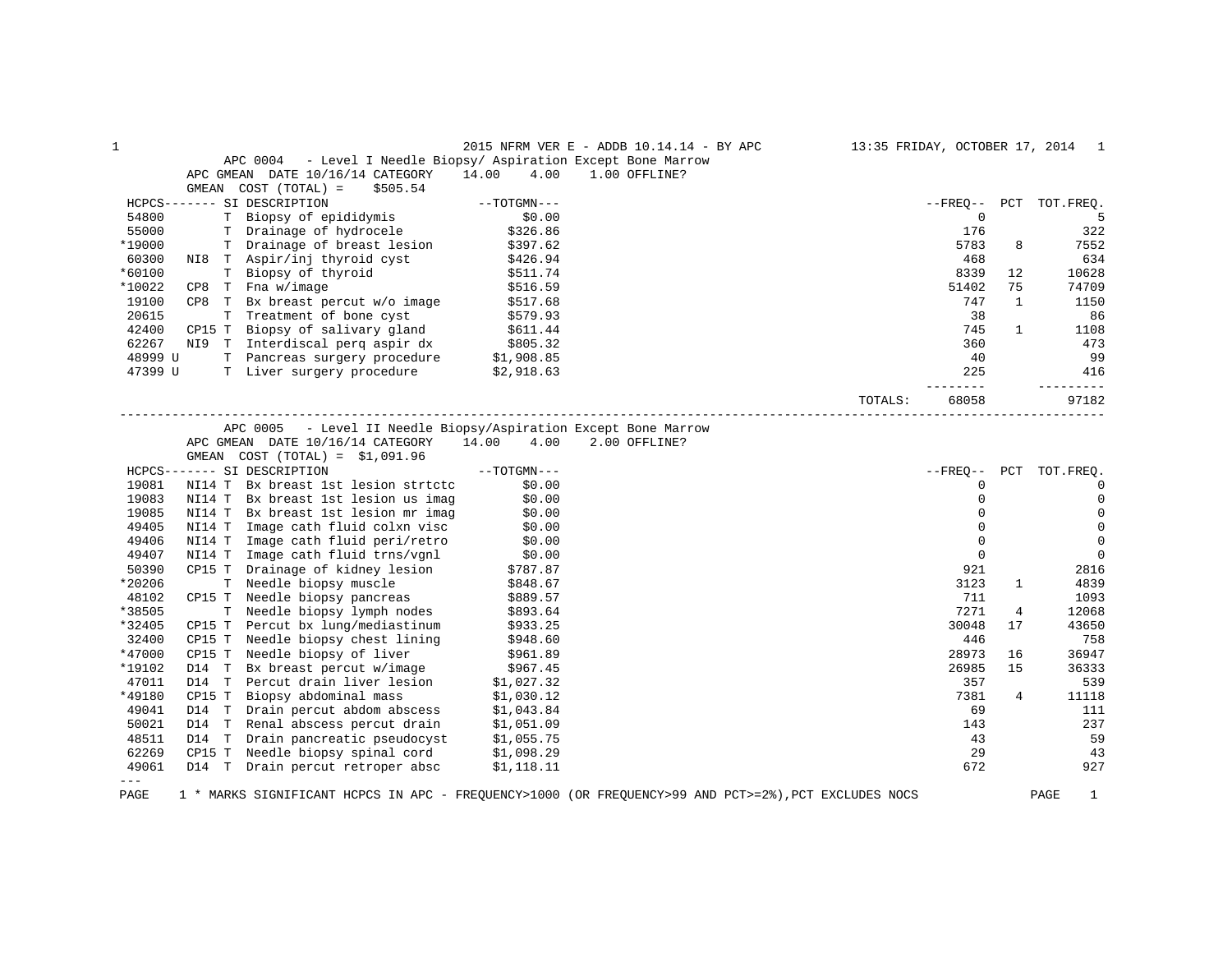| 1                            |                                                                    |               | 2015 NFRM VER E - ADDB 10.14.14 - BY APC                                                             |         |                          |              | 13:35 FRIDAY, OCTOBER 17, 2014 2 |
|------------------------------|--------------------------------------------------------------------|---------------|------------------------------------------------------------------------------------------------------|---------|--------------------------|--------------|----------------------------------|
|                              | - Level II Needle Biopsy/Aspiration Except Bone Marrow<br>APC 0005 |               |                                                                                                      |         |                          |              |                                  |
|                              | APC GMEAN DATE 10/16/14 CATEGORY                                   | 14.00<br>4.00 | 2.00 OFFLINE?                                                                                        |         |                          |              |                                  |
|                              | GMEAN $COST (TOTAL) = $1,091.96$                                   |               |                                                                                                      |         |                          |              |                                  |
|                              | HCPCS------- SI DESCRIPTION                                        | --TOTGMN---   |                                                                                                      |         |                          |              | --FREQ-- PCT TOT.FREQ.           |
| *50200                       | CP15 T Renal biopsy perg                                           | \$1,163.60    |                                                                                                      |         | 15113                    | 8            | 19074                            |
| *49021                       | D14 T Drain abdominal abscess                                      | \$1,213.40    |                                                                                                      |         | 1330                     |              | 1927                             |
| 44901                        | D14 T Drain app abscess percut \$1,375.38                          |               |                                                                                                      |         | 10                       |              | 21                               |
| *19103                       | D14 T Bx breast percut w/device \$1,424.82                         |               |                                                                                                      |         | 51352                    | 29           | 63582                            |
| 54500                        | CP15 T Biopsy of testis                                            | \$2,453.75    |                                                                                                      |         | $\overline{4}$<br>------ |              | 8<br>----------                  |
|                              |                                                                    |               |                                                                                                      | TOTALS: | 174981                   |              | 236150                           |
|                              | APC 0006 - Level I Incision & Drainage                             |               |                                                                                                      |         |                          |              |                                  |
|                              | APC GMEAN DATE 10/16/14 CATEGORY                                   | 1.00 5.00     | 1.00 OFFLINE?                                                                                        |         |                          |              |                                  |
|                              | GMEAN COST (TOTAL) =<br>\$168.02                                   |               |                                                                                                      |         |                          |              |                                  |
|                              | HCPCS------- SI DESCRIPTION                                        | $--TOTGMN---$ |                                                                                                      |         |                          |              | --FREQ-- PCT TOT.FREQ.           |
| 21725                        | T Revision of neck muscle                                          | \$0.00        |                                                                                                      |         | 0                        |              | $\overline{0}$                   |
| 41800                        | T Drainage of gum lesion                                           | \$91.62       |                                                                                                      |         | 632                      | $\mathbf{1}$ | 2264                             |
| *10060                       | T Drainage of skin abscess                                         | \$144.44      |                                                                                                      |         | 25293                    | 64           | 73199                            |
| 40800                        | T Drainage of mouth lesion                                         | \$152.96      |                                                                                                      |         | 98                       |              | 375                              |
| 26010                        | T Drainage of finger abscess                                       | \$153.56      |                                                                                                      |         | 609                      | 1            | 2459                             |
| 10080                        | T Drainage of pilonidal cyst<br>T Drain outer ear canal lesion     | \$190.10      |                                                                                                      |         | 241                      |              | 739                              |
| 69020                        |                                                                    | \$212.23      |                                                                                                      |         | 50                       |              | 75                               |
| 69000                        | T Drain external ear lesion                                        | \$213.88      |                                                                                                      |         | 266                      |              | 788                              |
| *10061                       | T Drainage of skin abscess                                         | \$227.24      |                                                                                                      |         | 6330                     | 16           | 21253                            |
| *10160                       | CP8 T Puncture drainage of lesion \$246.19                         |               |                                                                                                      |         | 5893                     | 14           | 10021                            |
| 20950                        | T Fluid pressure muscle                                            | \$258.70      |                                                                                                      |         | 12.<br>--------          |              | 38<br>---------                  |
|                              |                                                                    |               |                                                                                                      | TOTALS: | 39424                    |              | 111211                           |
|                              | APC 0007<br>- Level II Incision & Drainage                         |               |                                                                                                      |         |                          |              |                                  |
|                              | APC GMEAN DATE 10/16/14 CATEGORY 1.00 5.00                         |               | 2.00 OFFLINE?                                                                                        |         |                          |              |                                  |
|                              | GMEAN COST (TOTAL) =<br>\$898.31                                   |               |                                                                                                      |         |                          |              |                                  |
|                              | HCPCS------- SI DESCRIPTION                                        | $--TOTGMN---$ |                                                                                                      |         |                          |              | --FREO-- PCT TOT.FREQ.           |
| 10030                        | NI14 T Guide cathet fluid drainage                                 | \$0.00        |                                                                                                      |         | 0                        |              | $\overline{0}$                   |
| 57022                        | T I & d vaginal hematoma pp                                        | \$0.00        |                                                                                                      |         | $\mathbf 0$              |              | $\overline{0}$                   |
| 28001                        | T Drainage of bursa of foot                                        | \$554.44      |                                                                                                      |         | 8                        |              | 22                               |
| *20103                       | CP10 T Explore wound extremity                                     | \$768.53      |                                                                                                      |         | 302                      | 3            | 1141                             |
| 10081                        | T Drainage of pilonidal cyst                                       | \$776.82      |                                                                                                      |         | 50                       |              | 155                              |
| 26011                        | T Drainage of finger abscess                                       | \$798.82      |                                                                                                      |         | 154                      | $\mathbf{1}$ | 545                              |
| *55100                       | T Drainage of scrotum abscess                                      | \$828.98      |                                                                                                      |         | 216                      | 2            | 694                              |
| 69005                        | CP13 T Drain external ear lesion                                   | \$885.06      |                                                                                                      |         | 55                       |              | 108                              |
| *10140                       | T Drainage of hematoma/fluid                                       | \$905.74      |                                                                                                      |         | 7098                     | 88           | 12032                            |
| 23931<br>$\qquad \qquad - -$ | CP13 T Drainage of arm bursa $$1,073.44$                           |               |                                                                                                      |         | 131                      | 1            | 297                              |
| PAGE                         |                                                                    |               | 2 * MARKS SIGNIFICANT HCPCS IN APC - FREQUENCY>1000 (OR FREQUENCY>99 AND PCT>=2%), PCT EXCLUDES NOCS |         |                          |              | 2<br>PAGE                        |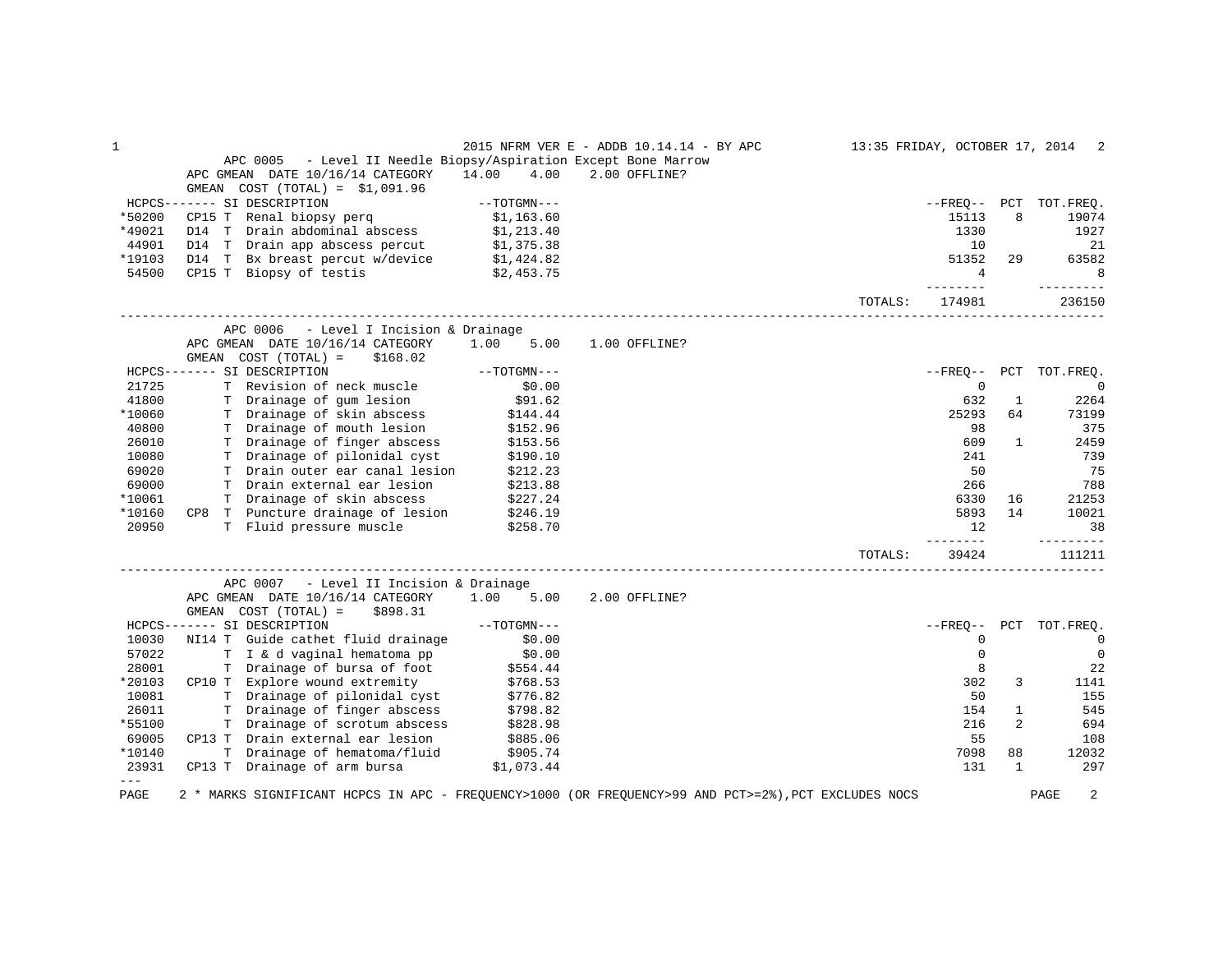| 1                           |                                                                                                                                                               |                                              | 2015 NFRM VER E - ADDB 10.14.14 - BY APC |         |                   |                | 13:35 FRIDAY, OCTOBER 17, 2014 3 |
|-----------------------------|---------------------------------------------------------------------------------------------------------------------------------------------------------------|----------------------------------------------|------------------------------------------|---------|-------------------|----------------|----------------------------------|
|                             | APC 0007 - Level II Incision & Drainage<br>APC GMEAN DATE 10/16/14 CATEGORY 1.00 5.00<br>GMEAN COST (TOTAL) =<br>\$898.31                                     |                                              | 2.00 OFFLINE?                            |         |                   |                |                                  |
|                             | HCPCS------- SI DESCRIPTION                                                                                                                                   | $--TOTGMN---$                                |                                          |         |                   |                | --FREO-- PCT TOT.FREQ.           |
| 38300                       | T Drainage lymph node lesion \$1,413.74                                                                                                                       |                                              |                                          |         | 2.8               |                | 46                               |
|                             |                                                                                                                                                               |                                              |                                          | TOTALS: | ---------<br>8042 |                | ----------<br>15040              |
|                             | APC 0008<br>- Level III Incision and Drainage                                                                                                                 |                                              |                                          |         |                   |                |                                  |
|                             | APC GMEAN DATE 10/16/14 CATEGORY<br>GMEAN $COST (TOTAL) = $1,696.88$                                                                                          | 1.00 5.00                                    | 3.00 OFFLINE?                            |         |                   |                |                                  |
|                             | HCPCS------- SI DESCRIPTION                                                                                                                                   | $--\textcolor{red}{\textbf{TOTG}MN---}$      |                                          |         |                   |                | --FREQ-- PCT TOT.FREQ.           |
| 51080                       | T Drainage of bladder abscess \$750.15                                                                                                                        |                                              |                                          |         | $\mathbf{1}$      |                | $\overline{4}$                   |
| 54015                       | T Drain penis lesion                                                                                                                                          |                                              |                                          |         | 2                 |                | 20                               |
| *10180                      |                                                                                                                                                               | \$839.85<br>und \$1,582.11<br>ion \$1,601.99 |                                          |         | 675               | 37             | 1053                             |
| *27603                      | T Complex drainage wound<br>T Drain lower leg lesion                                                                                                          |                                              |                                          |         | 143               | 8              | 236                              |
| *19020                      |                                                                                                                                                               |                                              |                                          |         | 268               | 15             | 473                              |
| 57023                       |                                                                                                                                                               |                                              |                                          |         | 10                |                | 26                               |
| 23930                       | T Incision of breast lesion \$1,643.46<br>T I & d vag hematoma non-ob \$1,756.09<br>T Drainage of arm lesion \$1,774.63                                       |                                              |                                          |         | 82                | 4              | 167                              |
| *21501                      | T Drain neck/chest lesion \$1,844.17<br>T Drain thigh/knee lesion \$1,855.19<br>T Drainage lymph node lesion \$1,855.25<br>T Drain shoulder lesion \$2,077.93 |                                              |                                          |         | 106               | 5              | 210                              |
| *27301                      |                                                                                                                                                               |                                              |                                          |         | 420               | 23             | 645                              |
| 38305                       |                                                                                                                                                               |                                              |                                          |         | $\overline{7}$    |                | 14                               |
| 23030                       |                                                                                                                                                               |                                              |                                          |         | 59                | 3              | 100                              |
| 54115                       | T Treatment of penis lesion \$2,156.13                                                                                                                        |                                              |                                          |         | 10                |                | 22                               |
| 23031                       | T Drain shoulder bursa<br>\$2,898.24                                                                                                                          |                                              |                                          |         | 2                 |                | $\overline{4}$                   |
|                             |                                                                                                                                                               |                                              |                                          | TOTALS: | 1785              |                | ---------<br>2974                |
|                             | - Level I Debridement & Destruction<br>APC 0012                                                                                                               |                                              |                                          |         |                   |                |                                  |
|                             | APC GMEAN DATE 10/16/14 CATEGORY 1.00 8.00 1.00 OFFLINE?<br>GMEAN $COST (TOTAL) = $102.18$                                                                    |                                              |                                          |         |                   |                |                                  |
|                             | GNEAN COST (TOTAL) - \$102.16<br>----- SI DESCRIPTION --TOTGMN---<br>CF15 N Inject skin lesions >7 \$83.63<br>HCPCS------- SI DESCRIPTION                     |                                              |                                          |         |                   |                | --FREQ-- PCT TOT.FREQ.           |
| 11901                       |                                                                                                                                                               |                                              |                                          |         | 385               |                | 1267                             |
| 96921                       | CP15 N Laser tx skin 250-500 sq cm<br>CP15 N Inject skin lesions  D14 N Wound ultrasound<br>CP15 N Destruct b9 lesion 1-14 \$96.08                            |                                              |                                          |         | 460               |                | 485                              |
| *11900                      |                                                                                                                                                               |                                              |                                          |         | 2542              | 2              | 8728                             |
| *0183T                      |                                                                                                                                                               |                                              |                                          |         | 4517              | $\overline{4}$ | 11450                            |
| *17110                      |                                                                                                                                                               |                                              |                                          |         | 11780             | 12             | 62162                            |
| *96920                      | CF15 N Laser $tx$ skin < 250 sq $cm$ $$98.44$                                                                                                                 |                                              |                                          |         | 1252              | 1              | 1343                             |
| *69220                      |                                                                                                                                                               |                                              |                                          |         | 1425              | 1              | 3499                             |
| *97605                      | CP15 N Clean out mastoid cavity $$98.57$<br>CF15 N Neg press wound tx =50 cm <math \$100.99                                                                   |                                              |                                          |         | 48555             | 51             | 87660                            |
| *11055                      | CP15 N Trim skin lesion                                                                                                                                       | \$101.22                                     |                                          |         | 14846             | 15             | 27921                            |
| 11305                       | Shave skin lesion 0.5 cm/<<br>CP15 N                                                                                                                          | \$103.14                                     |                                          |         | 258               |                | 1509                             |
| 16000                       | CP15 N Initial treatment of burn(s) $$105.52$                                                                                                                 |                                              |                                          |         | 32                |                | 1302                             |
| 96922                       | CP15 N Laser tx skin >500 sq cm                                                                                                                               | \$106.70                                     |                                          |         | 132               |                | 146                              |
| $\qquad \qquad - -$<br>PAGE | 3 * MARKS SIGNIFICANT HCPCS IN APC - FREQUENCY>1000 (OR FREQUENCY>99 AND PCT>=2%), PCT EXCLUDES NOCS                                                          |                                              |                                          |         |                   |                | $\mathbf{3}$<br>PAGE             |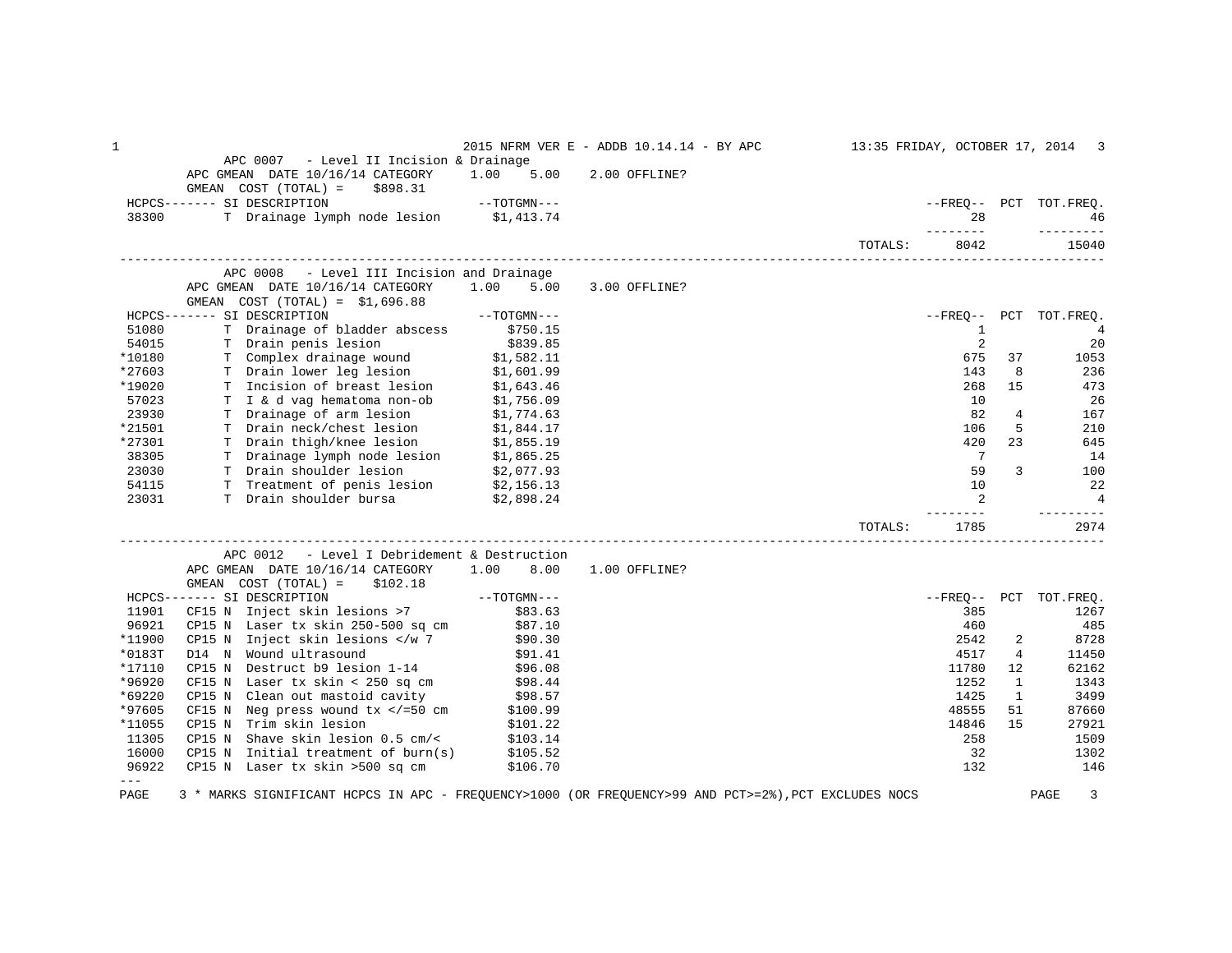| $\mathbf{1}$  |                |                                                                                                                                                                               |      |               | 2015 NFRM VER E - ADDB 10.14.14 - BY APC | 13:35 FRIDAY, OCTOBER 17, 2014 4 |                 |                |                |
|---------------|----------------|-------------------------------------------------------------------------------------------------------------------------------------------------------------------------------|------|---------------|------------------------------------------|----------------------------------|-----------------|----------------|----------------|
|               |                | APC 0012<br>- Level I Debridement & Destruction                                                                                                                               |      |               |                                          |                                  |                 |                |                |
|               |                | APC GMEAN DATE 10/16/14 CATEGORY                                                                                                                                              | 1.00 | 8.00          | 1.00 OFFLINE?                            |                                  |                 |                |                |
|               | GMEAN          | COST (TOTAL) =<br>\$102.18                                                                                                                                                    |      |               |                                          |                                  |                 |                |                |
|               |                | HCPCS------- SI DESCRIPTION                                                                                                                                                   |      | $--TOTGMN---$ |                                          |                                  | $--$ FREQ-- PCT |                | TOT.FREQ.      |
| 10040         | CP15 N         | Acne surgery                                                                                                                                                                  |      | \$110.35      |                                          |                                  | 157             |                | 1065           |
| 15786         | CP15 N         | Abrasion lesion single                                                                                                                                                        |      | \$119.37      |                                          |                                  | 47              |                | 102            |
| 12014         | CF15 N         | Rpr f/e/e/n/l/m 5.1-7.5 cm                                                                                                                                                    |      | \$122.08      |                                          |                                  | 67              |                | 5810           |
| 12013         | CP15 N         | Rpr $f/e/e/n/l/m$ 2.6-5.0 cm                                                                                                                                                  |      | \$125.50      |                                          |                                  | 474             |                | 43368          |
|               | 96999 U CP15 N | Dermatological procedure                                                                                                                                                      |      | \$129.52      |                                          |                                  | 221             |                | 702            |
| *11200        | CP15 N         | Removal of skin tags <w 15<="" td=""><td></td><td>\$129.86</td><td></td><td></td><td>1951</td><td>2</td><td>8564</td></w>                                                     |      | \$129.86      |                                          |                                  | 1951            | 2              | 8564           |
| 54056         | CP15 N         | Cryosurgery penis lesion(s)                                                                                                                                                   |      | \$140.75      |                                          |                                  | 111             |                | 401            |
| 12011         | CP15 N         | Rpr $f/e/e/n/l/m$ 2.5 cm/<                                                                                                                                                    |      | \$141.64      |                                          |                                  | 955             | $\mathbf{1}$   | 80924          |
| *12002        | CP15 N         | Rpr s/n/ax/gen/trnk2.6-7.5cm                                                                                                                                                  |      | \$146.62      |                                          |                                  | 1422            | $\mathbf{1}$   | 105281         |
| *12001        | CP15 N         | Rpr $s/n/ax/gen/trnk$ 2.5cm/<                                                                                                                                                 |      | \$146.79      |                                          |                                  | 2261            | $\overline{2}$ | 135911         |
| 15788         | CP15 N         | Chemical peel face epiderm                                                                                                                                                    |      | \$168.22      |                                          |                                  | 23              |                | 45             |
| 12004         | CF15 N         | Rpr s/n/ax/gen/trk7.6-12.5cm                                                                                                                                                  |      | \$173.74      |                                          |                                  | 226             |                | 16833          |
| 15793         |                | CP15 N Chemical peel nonfacial                                                                                                                                                |      | \$187.00      |                                          |                                  | 2               |                | $\overline{4}$ |
| G0247         | CP15 N         | Routine footcare pt w lops                                                                                                                                                    |      | \$230.54      |                                          |                                  | 90              |                | 447            |
| 15792         | CP15 N         | Chemical peel nonfacial                                                                                                                                                       |      | \$386.38      |                                          |                                  | 7               |                | 15             |
|               |                | 17999 U CP15 N Skin tissue procedure                                                                                                                                          |      | \$853.16      |                                          |                                  | 954             |                | 3610           |
|               |                |                                                                                                                                                                               |      |               |                                          |                                  |                 |                | $- - - - -$    |
|               |                |                                                                                                                                                                               |      |               |                                          | TOTALS:                          | 93977           |                | 610554         |
|               |                | APC 0015<br>- Level II Debridement & Destruction                                                                                                                              |      |               |                                          |                                  |                 |                |                |
|               |                | APC GMEAN DATE 10/16/14 CATEGORY                                                                                                                                              | 1.00 | 8.00          | 2.00 OFFLINE?                            |                                  |                 |                |                |
|               |                | GMEAN COST (TOTAL) =<br>\$151.59                                                                                                                                              |      |               |                                          |                                  |                 |                |                |
|               |                | HCPCS------- SI DESCRIPTION                                                                                                                                                   |      | $--TOTGMN---$ |                                          |                                  | $- FREO--$      | PCT            | TOT.FREQ.      |
| 17360         |                | CF12 T Skin peel therapy                                                                                                                                                      |      | \$0.00        |                                          |                                  | 0               |                | 1              |
| 45520         | CF12 T         | Treatment of rectal prolapse                                                                                                                                                  |      | \$0.00        |                                          |                                  | $\mathbf{0}$    |                | $\sqrt{2}$     |
| 97607         |                | NI15 T Neg press wnd $tx$ =50 sq cm</td <td></td> <td>\$0.00</td> <td></td> <td></td> <td><math>\Omega</math></td> <td></td> <td><math display="inline">\mathsf 0</math></td> |      | \$0.00        |                                          |                                  | $\Omega$        |                | $\mathsf 0$    |
| 97608         | NI15 T         | Neg press wound tx >50 cm                                                                                                                                                     |      | \$0.00        |                                          |                                  | $\mathbf 0$     |                | $\mathbf 0$    |
| 97610         |                | NI14 T Low frequency non-thermal us                                                                                                                                           |      | \$0.00        |                                          |                                  | $\mathbf 0$     |                | $\mathbf 0$    |
| 12015         | CP15 T         | Rpr $f/e/e/n/l/m$ 7.6-12.5 cm                                                                                                                                                 |      | \$101.83      |                                          |                                  | 243             |                | 2867           |
| 12017         | CP15 T         | Rpr $fe/e/en/l/m 20.1-30.0 cm$                                                                                                                                                |      | \$104.60      |                                          |                                  | $\overline{4}$  |                | 39             |
| *17250        | CP8 T          | Chemical cautery tissue                                                                                                                                                       |      | \$110.07      |                                          |                                  | 31754           | 4              | 38652          |
| 54050         | CF12 T         | Destruction penis lesion(s)                                                                                                                                                   |      | \$112.05      |                                          |                                  | 46              |                | 53             |
| 11306         | CP15 T         | Shave skin lesion 0.6-1.0 cm                                                                                                                                                  |      | \$113.90      |                                          |                                  | 633             |                | 1642           |
| 12005         | CP15 T         | Rpr $s/n/a/gen/trk12.6-20.0cm$                                                                                                                                                |      | \$115.12      |                                          |                                  | 377             |                | 4435           |
| *16020        | CP8 T          | Dress/debrid p-thick burn s                                                                                                                                                   |      | \$118.81      |                                          |                                  | 9935            | $\mathbf{1}$   | 16504          |
| *11300        | CP15 T         | Shave skin lesion $0.5$ cm/<                                                                                                                                                  |      | \$119.66      |                                          |                                  | 1406            |                | 3256           |
| *11301        | CP15 T         | Shave skin lesion 0.6-1.0 cm                                                                                                                                                  |      | \$121.56      |                                          |                                  | 1772            |                | 4621           |
| *11730        | CP14 T         | Removal of nail plate                                                                                                                                                         |      | \$122.10      |                                          |                                  | 5682            |                | 9293           |
| *11302        | CP15 T         | Shave skin lesion 1.1-2.0 cm                                                                                                                                                  |      |               |                                          |                                  | 1009            |                | 2549           |
|               |                |                                                                                                                                                                               |      |               |                                          |                                  |                 |                |                |
| *17000        | CP15 T         |                                                                                                                                                                               |      | \$123.55      |                                          |                                  | 111591          | 14             | 163830         |
| $\frac{1}{2}$ |                | Destruct premalg lesion                                                                                                                                                       |      | \$125.14      |                                          |                                  |                 |                |                |

PAGE 4 \* MARKS SIGNIFICANT HCPCS IN APC - FREQUENCY>1000 (OR FREQUENCY>99 AND PCT>=2%),PCT EXCLUDES NOCS PAGE 4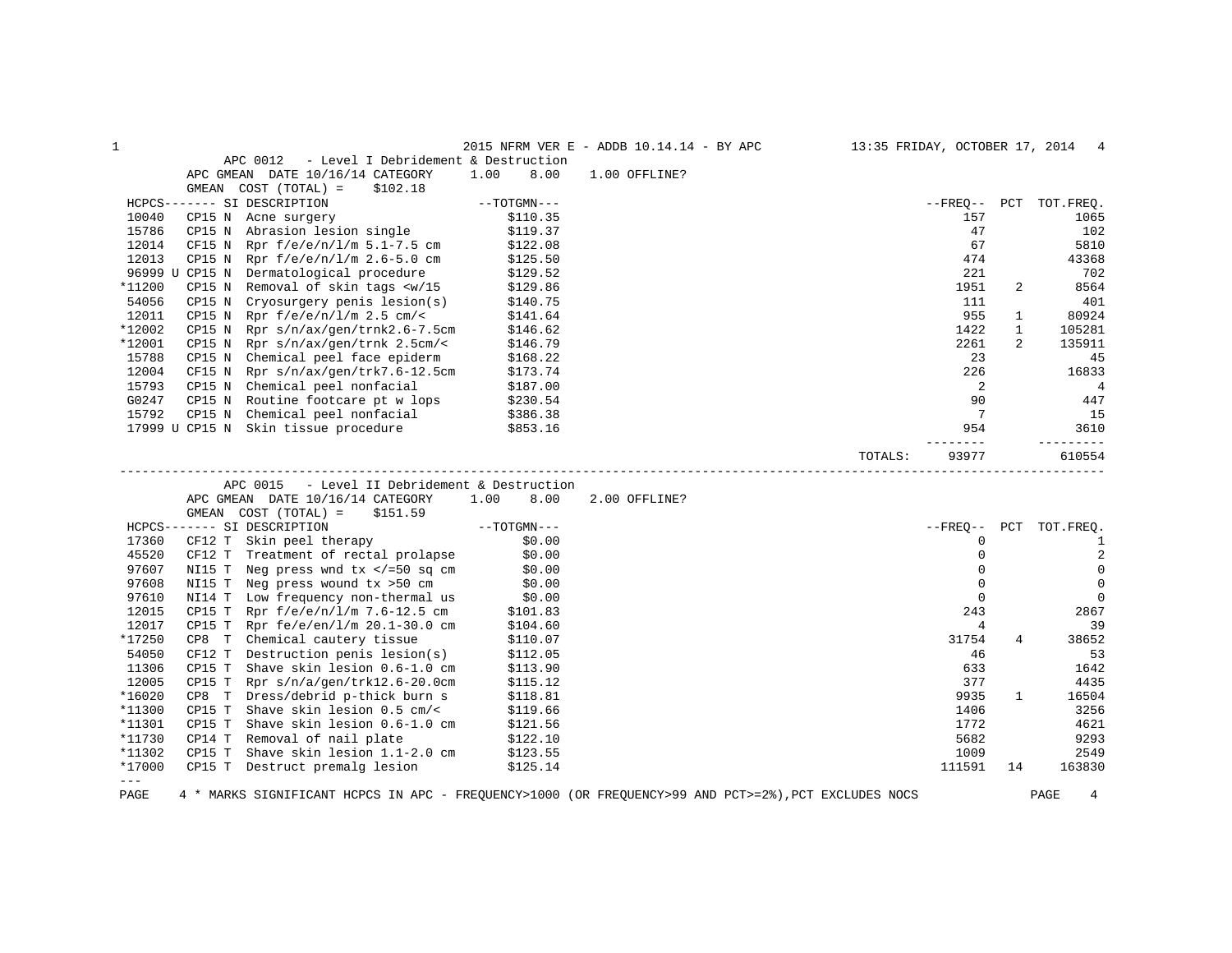| -1      |             |                                                  |      |               | 2015 NFRM VER E - ADDB 10.14.14 - BY APC | 13:35 FRIDAY, OCTOBER 17, 2014 |            |     | - 5       |
|---------|-------------|--------------------------------------------------|------|---------------|------------------------------------------|--------------------------------|------------|-----|-----------|
|         |             | APC 0015<br>- Level II Debridement & Destruction |      |               |                                          |                                |            |     |           |
|         |             | APC GMEAN DATE 10/16/14 CATEGORY                 | 1.00 | 8.00          | 2.00 OFFLINE?                            |                                |            |     |           |
|         |             | GMEAN COST (TOTAL) =<br>\$151.59                 |      |               |                                          |                                |            |     |           |
|         |             | HCPCS------- SI DESCRIPTION                      |      | $--TOTGMN---$ |                                          |                                | $- FREO--$ | PCT | TOT.FREO. |
| *11056  | CP15 T      | Trim skin lesions 2 to 4                         |      | \$125.95      |                                          |                                | 20396      | 2   | 22106     |
| *97602  | CP15 T      | $Wound(s)$ care non-selective                    |      | \$126.12      |                                          |                                | 57424      | 7   | 68561     |
| *11310  | CP15 T      | Shave skin lesion $0.5$ cm/<                     |      | \$127.05      |                                          |                                | 1371       |     | 3381      |
| 11307   | CP15 T      | Shave skin lesion 1.1-2.0 cm                     |      | \$127.08      |                                          |                                | 325        |     | 967       |
| 12007   | CP15 T      | Rpr s/n/ax/gen/trnk >30.0 cm                     |      | \$127.46      |                                          |                                | 20         |     | 223       |
| 17271   | CP8 T       | Destruction of skin lesions                      |      | \$130.85      |                                          |                                | 692        |     | 1465      |
| *17111  | CP8 T       | Destruct lesion 15 or more                       |      | \$130.91      |                                          |                                | 1231       |     | 1671      |
| 36468   | CP14 T      | Injection(s) spider veins                        |      | \$133.63      |                                          |                                | 59         |     | 97        |
| *11311  | CP15 T      | Shave skin lesion 0.6-1.0 cm                     |      | \$135.09      |                                          |                                | 1161       |     | 3220      |
| *17261  | $\mathbf T$ | Destruction of skin lesions                      |      | \$138.79      |                                          |                                | 2034       |     | 3948      |
| 15789   | $\mathbf T$ | Chemical peel face dermal                        |      | \$140.02      |                                          |                                | 6          |     | 9         |
| 17260   | T           | Destruction of skin lesions                      |      | \$140.76      |                                          |                                | 375        |     | 861       |
| 11765   | CP15 T      | Excision of nail fold toe                        |      | \$141.07      |                                          |                                | 594        |     | 1085      |
| *97606  | CP10 T      | Neg press wound tx >50 cm                        |      | \$143.41      |                                          |                                | 7374       |     | 10157     |
| 11312   | CF12 T      | Shave skin lesion 1.1-2.0 cm                     |      | \$143.45      |                                          |                                | 437        |     | 1397      |
| 17263   | $\mathbf T$ | Destruction of skin lesions                      |      | \$143.55      |                                          |                                | 492        |     | 966       |
| *17262  | $\mathbf T$ | Destruction of skin lesions                      |      | \$145.17      |                                          |                                | 3234       |     | 5910      |
| 17270   | T           | Destruction of skin lesions                      |      | \$152.06      |                                          |                                | 169        |     | 395       |
| *11057  | CF12 T      | Trim skin lesions over 4                         |      | \$152.34      |                                          |                                | 2884       |     | 2886      |
| 17272   | T           | Destruction of skin lesions                      |      | \$152.34      |                                          |                                | 850        |     | 1759      |
| 17280   | T           | Destruction of skin lesions                      |      | \$152.98      |                                          |                                | 534        |     | 1136      |
| *G0456  | D15 T       | Neg pre wound <= 50 sq cm                        |      | \$157.64      |                                          |                                | 5198       |     | 6645      |
| *96567  | CP11 T      | Photodynamic tx skin                             |      | \$157.93      |                                          |                                | 4569       |     | 4617      |
| 11303   | T           | Shave skin lesion >2.0 cm                        |      | \$160.48      |                                          |                                | 196        |     | 496       |
| *36471  | CF12 T      | Injection therapy of veins                       |      | \$163.37      |                                          |                                | 1725       |     | 2323      |
| *97597  | CP8 T       | Rmyl devital tis 20 cm/<                         |      | \$164.71      |                                          |                                | 402921     | 53  | 475551    |
| 12016   | CP15 T      | Rpr fe/e/en/1/m 12.6-20.0 cm                     |      | \$170.88      |                                          |                                | 26         |     | 377       |
| 11313   | CF12 T      | Shave skin lesion >2.0 cm                        |      | \$171.40      |                                          |                                | 90         |     | 259       |
| 17264   | $\mathbf T$ | Destruction of skin lesions                      |      | \$175.91      |                                          |                                | 69         |     | 130       |
| 16025   | CP9 T       | Dress/debrid p-thick burn m                      |      | \$179.15      |                                          |                                | 999        |     | 1559      |
| *17281  | CP15 T      | Destruction of skin lesions                      |      | \$181.45      |                                          |                                | 2624       |     | 2627      |
| 11308   | CF12 T      | Shave skin lesion >2.0 cm                        |      | \$182.27      |                                          |                                | 76         |     | 201       |
| 46916   | CP8 T       | Cryosurgery anal lesion(s)                       |      | \$200.16      |                                          |                                | 78         |     | 101       |
| *11100  | CP9 T       | Biopsy skin lesion                               |      | \$201.04      |                                          |                                | 62290      | 8   | 109728    |
| G0457   | D15 T       | Neg pres wound >50 sq cm                         |      | \$202.25      |                                          |                                | 476        |     | 676       |
| 12018   | CP15 T      | Rpr $f/e/e/n/l/m > 30.0 cm$                      |      | \$291.95      |                                          |                                | 2          |     | 23        |
| 36469   |             | D15 T Injection(s) spider veins                  |      | \$1,531.53    |                                          |                                | 5          |     | 10        |
|         |             |                                                  |      |               |                                          | TOTALS:                        | 747458     |     | 985267    |
| $- - -$ |             |                                                  |      |               |                                          |                                |            |     |           |

PAGE 5 \* MARKS SIGNIFICANT HCPCS IN APC - FREQUENCY>1000 (OR FREQUENCY>99 AND PCT>=2%),PCT EXCLUDES NOCS PAGE 5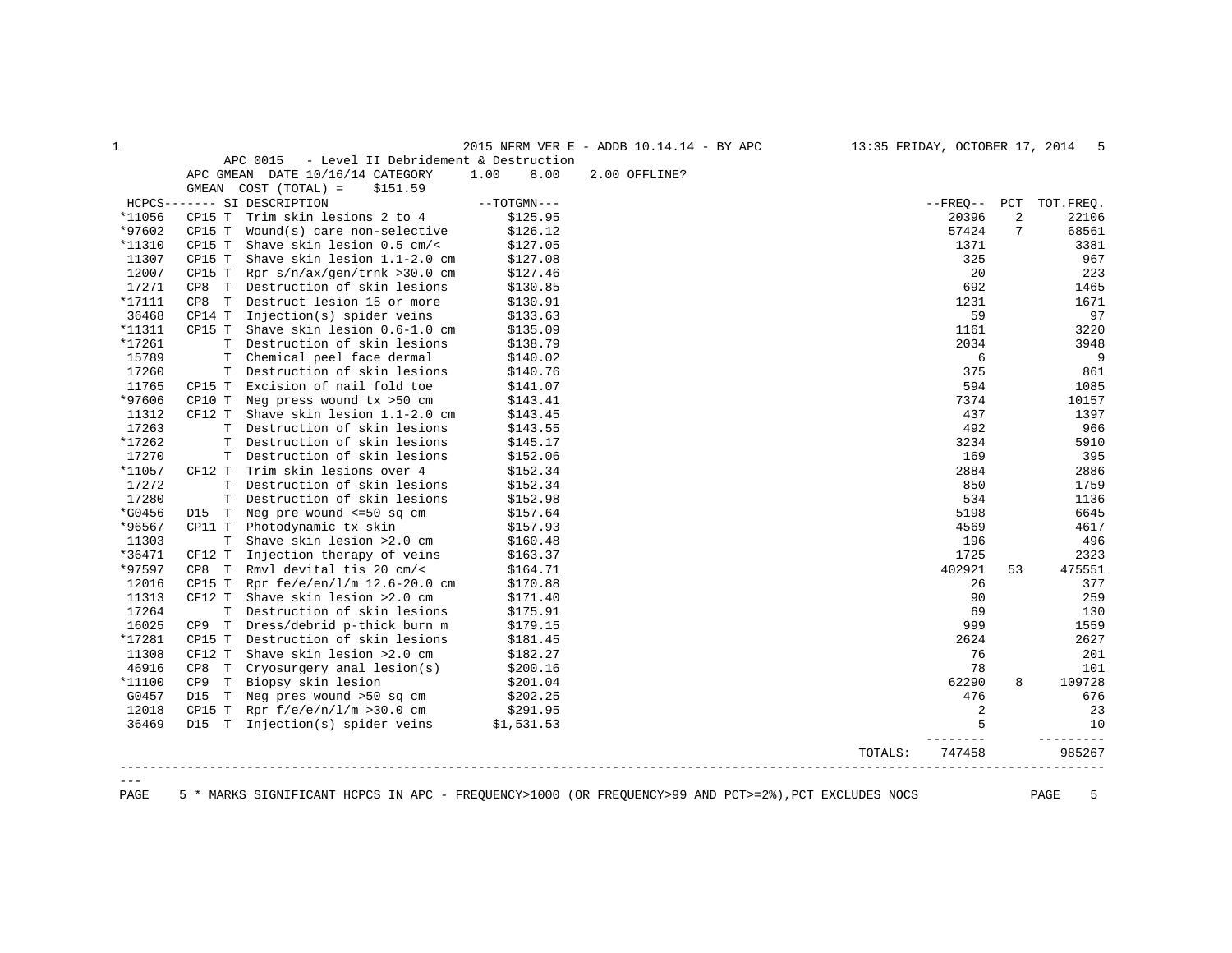| 1             |                                                   |               | 2015 NFRM VER E - ADDB 10.14.14 - BY APC |         |            |              | 13:35 FRIDAY, OCTOBER 17, 2014 6 |
|---------------|---------------------------------------------------|---------------|------------------------------------------|---------|------------|--------------|----------------------------------|
|               | APC 0016<br>- Level III Debridement & Destruction |               |                                          |         |            |              |                                  |
|               | APC GMEAN DATE 10/16/14 CATEGORY                  | 1.00<br>8.00  | 3.00 OFFLINE?                            |         |            |              |                                  |
|               | $COST (TOTAL) =$<br>\$293.72<br>GMEAN             |               |                                          |         |            |              |                                  |
|               | HCPCS------- SI DESCRIPTION                       | $--TOTGMN---$ |                                          |         |            |              | --FREQ-- PCT TOT.FREQ.           |
| 17380         | CP15 T<br>Hair removal by electrolysis            | \$211.20      |                                          |         | 6          |              | 10                               |
| 16030         | Dress/debrid p-thick burn l<br>CP15 T             | \$223.70      |                                          |         | 330        |              | 523                              |
| 17274         | T Destruction of skin lesions                     | \$224.93      |                                          |         | 29         |              | 53                               |
| 17283         | CP8 T<br>Destruction of skin lesions              | \$230.26      |                                          |         | 144        |              | 314                              |
| *17282        | Destruction of skin lesions<br>CP8<br>T           | \$230.86      |                                          |         | 2094       |              | 2104                             |
| 36470         | Injection therapy of vein<br>CP15 T               | \$236.37      |                                          |         | 346        |              | 682                              |
| *17004        | Destroy premal lesions 15/><br>CP8 T              | \$243.34      |                                          |         | 13301      | $\mathbf{1}$ | 13429                            |
| 46900         | Destruction anal lesion(s)<br>T                   | \$251.18      |                                          |         | 279        |              | 321                              |
| *11000        | CP11 T<br>Debride infected skin                   | \$253.20      |                                          |         | 1241       |              | 1724                             |
| *10021        | CP15 T<br>Fna w/o image                           | \$254.33      |                                          |         | 4781       |              | 7521                             |
| 17273         | Destruction of skin lesions<br>CP8<br>T           | \$271.00      |                                          |         | 149        |              | 342                              |
| *10120        | Remove foreign body<br>CP <sub>9</sub><br>T       | \$285.75      |                                          |         | 3272       |              | 7029                             |
| *11042        | T Deb subq tissue 20 sq cm/<                      | \$290.57      |                                          |         | 619162     | 89           | 689270                           |
| 17276         | T Destruction of skin lesions                     | \$293.72      |                                          |         | 13         |              | 30                               |
| 17106         | CP8 T Destruction of skin lesions                 | \$295.79      |                                          |         | 177        |              | 227                              |
| 17284         | T Destruction of skin lesions                     | \$327.64      |                                          |         | 25         |              | 47                               |
| 17266         | Destruction of skin lesions<br>$\mathbf T$        | \$339.42      |                                          |         | 31         |              | 61                               |
| *11043        | Deb musc/fascia 20 sq cm/<<br>T.                  | \$368.19      |                                          |         | 47618      | 6            | 61725                            |
| 16035         | Incision of burn scab initi<br>CP15 T             | \$425.27      |                                          |         | 11         |              | 25                               |
| 17107         | CP8 T Destruction of skin lesions                 | \$454.34      |                                          |         | 100        |              | 108                              |
| 15783         | T Dermabrasion suprfl any site                    | \$687.97      |                                          |         | 9          |              | 22                               |
| 17286         | T Destruction of skin lesions<br>CP8              | \$719.71      |                                          |         | 17         |              | 45                               |
| 17108         | T Destruction of skin lesions<br>CP8              | \$870.94      |                                          |         | 78         |              | 80                               |
|               |                                                   |               |                                          |         |            |              |                                  |
|               |                                                   |               | _________________________________        | TOTALS: | 693213     |              | 785692                           |
|               | - Level IV Debridement & Destruction<br>APC 0017  |               |                                          |         |            |              |                                  |
|               | APC GMEAN DATE 10/16/14 CATEGORY                  | 1.00<br>8.00  | 4.00 OFFLINE?                            |         |            |              |                                  |
|               | GMEAN COST $(TOTAL) = $1,335.82$                  |               |                                          |         |            |              |                                  |
|               | HCPCS------- SI DESCRIPTION                       | $--TOTGMN---$ |                                          |         | $- FREO--$ | PCT          | TOT.FREO.                        |
| 54055         | T Destruction penis lesion(s)                     | \$980.48      |                                          |         | 38         | 2            | 101                              |
| *56501        | T Destroy vulva lesions sim                       | \$1,029.57    |                                          |         | 546        | 30           | 958                              |
| *54065        | CP8 T Destruction penis lesion(s)                 | \$1,253.26    |                                          |         | 122        | 6            | 200                              |
| *15851        | CF15 T Remove sutures diff surgeon                | \$1,257.14    |                                          |         | 100        | 5            | 227                              |
| *15850        | CF15 T Remove sutures same surgeon                | \$1,346.05    |                                          |         | 159        | 8            | 316                              |
| *54060        | T Excision of penis lesion(s)                     | \$1,363.84    |                                          |         | 107        | 5            | 249                              |
| 54057         | T Laser surg penis lesion(s)                      | \$1,562.86    |                                          |         | 93         | 5            | 165                              |
| *46910        | T Destruction anal lesion(s)                      | \$1,609.87    |                                          |         | 307        | 17           | 762                              |
| *56515        | CP8 T Destroy vulva lesion/s compl                | \$1,789.87    |                                          |         | 316        | 17           | 586                              |
| $---$         |                                                   |               |                                          |         |            |              |                                  |
| $\frac{1}{2}$ |                                                   |               |                                          |         |            |              |                                  |

PAGE 6 \* MARKS SIGNIFICANT HCPCS IN APC - FREQUENCY>1000 (OR FREQUENCY>99 AND PCT>=2%),PCT EXCLUDES NOCS PAGE 6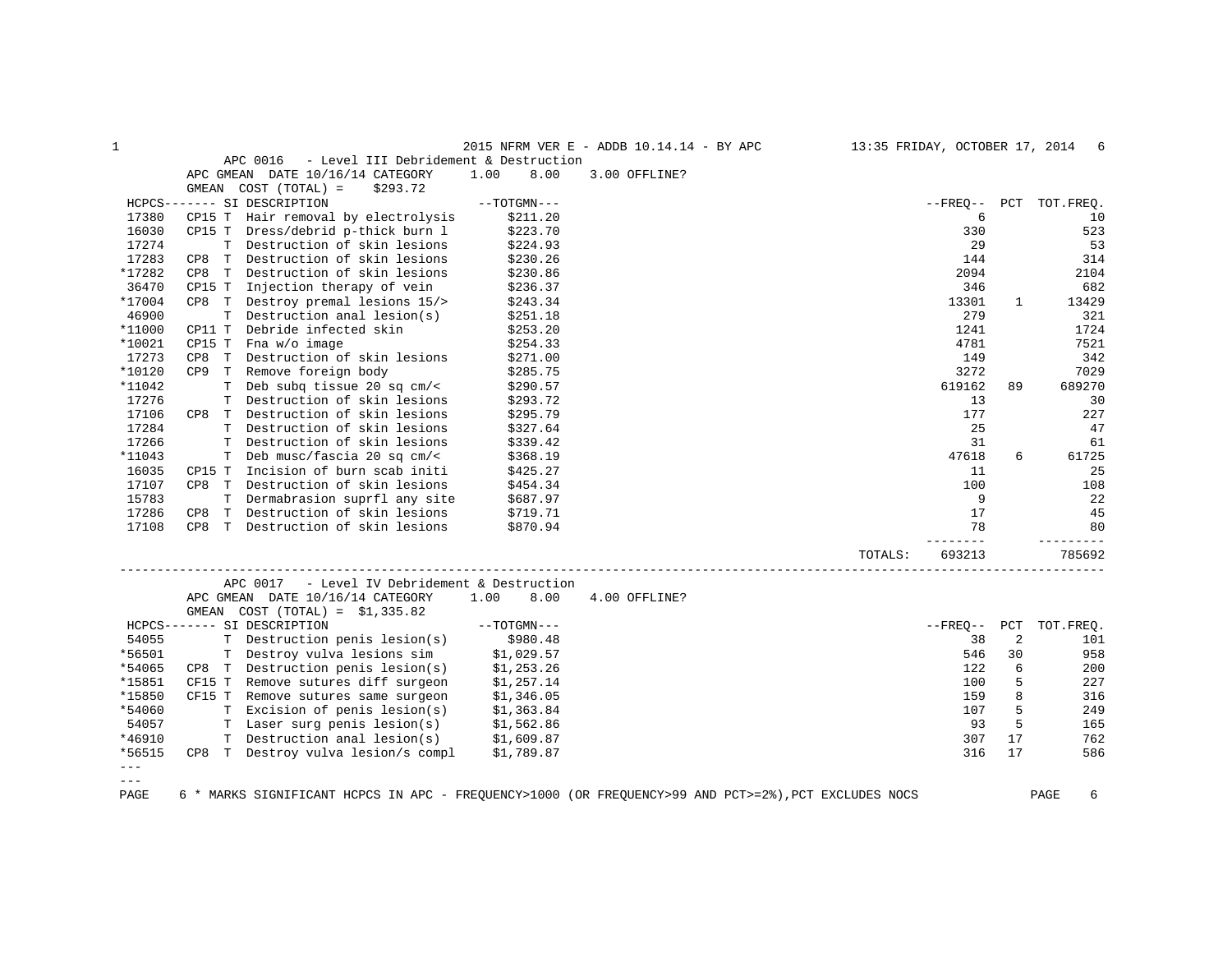| $\mathbf 1$   |                                                                                                      |               | 2015 NFRM VER E - ADDB 10.14.14 - BY APC |         |                   |                | 13:35 FRIDAY, OCTOBER 17, 2014 7 |
|---------------|------------------------------------------------------------------------------------------------------|---------------|------------------------------------------|---------|-------------------|----------------|----------------------------------|
|               | APC 0017<br>- Level IV Debridement & Destruction                                                     |               |                                          |         |                   |                |                                  |
|               | APC GMEAN DATE 10/16/14 CATEGORY                                                                     | 1.00<br>8.00  | 4.00 OFFLINE?                            |         |                   |                |                                  |
|               | GMEAN $COST (TOTAL) = $1,335.82$                                                                     |               |                                          |         |                   |                |                                  |
|               | HCPCS------- SI DESCRIPTION                                                                          | $--TOTGMN---$ |                                          |         | ________          |                | --FREO-- PCT TOT.FREQ.           |
|               |                                                                                                      |               |                                          | TOTALS: | 1788              |                | 3564                             |
|               | APC 0019 - Level I Excision/ Biopsy                                                                  |               |                                          |         |                   |                |                                  |
|               | APC GMEAN DATE 10/16/14 CATEGORY                                                                     | 14.00 10.00   | 1.00 OFFLINE?                            |         |                   |                |                                  |
|               | GMEAN COST (TOTAL) =<br>\$392.70                                                                     |               |                                          |         |                   |                |                                  |
|               | HCPCS------- SI DESCRIPTION                                                                          | $--TOTGMN---$ |                                          |         | $- FREO--$        | PCT            | TOT. FREO.                       |
| *11750        | T Removal of nail bed                                                                                | \$299.50      |                                          |         | 5142              | 25             | 9140                             |
| *11401        | T Exc tr-ext b9+marg 0.6-1 cm                                                                        | \$345.25      |                                          |         | 2244              | 11             | 6565                             |
| 11976         | CP14 N Remove contraceptive capsule                                                                  | \$345.27      |                                          |         | 59                |                | 82                               |
| 11755         | T Biopsy nail unit                                                                                   | \$404.37      |                                          |         | 227               | $\mathbf{1}$   | 358                              |
| *11602        | T Exc tr-ext mal+marg 1.1-2 cm                                                                       | \$407.35      |                                          |         | 2531              | 12             | 10610                            |
| *11440        | T Exc face-mm b9+marg 0.5 cm/<                                                                       | \$421.12      |                                          |         | 1604              | 8              | 4585                             |
| *11601        | T Exc tr-ext mal+marg 0.6-1 cm                                                                       | \$438.19      |                                          |         | 728               | 3              | 2381                             |
| *11441        | T Exc face-mm b9+marg 0.6-1 cm                                                                       | \$449.54      |                                          |         | 1470              | 7              | 4663                             |
| *11402        | T Exc tr-ext b9+marg 1.1-2 cm                                                                        | \$463.60      |                                          |         | 4030              | 20             | 11933                            |
| 15782         | T Dermabrasion other than face                                                                       | \$487.67      |                                          |         | 3                 |                | 9                                |
| *11400        | T Exc tr-ext b9+marg 0.5 cm<                                                                         | \$530.16      |                                          |         | 1738              | 8              | 4580                             |
| 11011         | T Debride skin musc at fx site                                                                       | \$769.56      |                                          |         | 13                |                | 81                               |
| 15999 U       | T Removal of pressure sore \$1,583.74                                                                |               |                                          |         | 66                |                | 141                              |
|               |                                                                                                      |               |                                          | TOTALS: | --------<br>19789 |                | ---------<br>55128               |
|               | APC 0020<br>- Level II Excision/ Biopsy                                                              |               |                                          |         |                   |                |                                  |
|               | APC GMEAN DATE 10/16/14 CATEGORY                                                                     | 14.00 10.00   | 2.00 OFFLINE?                            |         |                   |                |                                  |
|               | GMEAN COST (TOTAL) =<br>\$857.46                                                                     |               |                                          |         |                   |                |                                  |
|               | HCPCS------- SI DESCRIPTION                                                                          |               |                                          |         | $--$ FREO $--$    | PCT            | TOT.FREQ.                        |
| 23333         |                                                                                                      |               |                                          |         | $\mathbf 0$       |                | - 0                              |
| 35226         | CP10 T Repair blood vessel lesion                                                                    |               |                                          |         | 106               |                | 459                              |
| 11621         | CP14 T Exc $s/n/h/f/q$ mal+mrg 0.6-1                                                                 | \$503.41      |                                          |         | 420               |                | 1308                             |
| *11641        | CP14 T Exc $f/e/e/n/l$ mal+mrq $0.6-1$                                                               | \$577.13      |                                          |         | 1392              | 2              | 4779                             |
| 11640         | CP14 T<br>Exc $f/e/e/n/l$ mal+mrg 0.5cm<                                                             | \$595.80      |                                          |         | 783               | $\mathbf{1}$   | 2331                             |
| 41108         | CP14 T Biopsy of floor of mouth                                                                      | \$596.07      |                                          |         | 163               |                | 373                              |
| *11642        | CP14 T Exc $f/e/e/n/l$ mal+mrg 1.1-2                                                                 | \$602.89      |                                          |         | 2523              | 3              | 12014                            |
| *11603        | T Exc tr-ext mal+marg 2.1-3 cm                                                                       | \$620.13      |                                          |         | 1681              | $\overline{a}$ | 7989                             |
| 28190         | CP9 T Removal of foot foreign body                                                                   | \$623.92      |                                          |         | 454               |                | 1126                             |
| *11442        | T Exc face-mm b9+marg 1.1-2 cm                                                                       | \$625.63      |                                          |         | 1595              | 2              | 5612                             |
| *11421        | T Exc $h-f-nk-sp$ b9+marg $0.6-1$                                                                    | \$627.33      |                                          |         | 1487              | 2              | 3865                             |
| *11622        | T Exc $s/n/h/f/q$ mal+mrq 1.1-2                                                                      | \$635.95      |                                          |         | 1286              | $\mathbf{1}$   | 4846                             |
| 15781         | CP14 T Dermabrasion segmental face                                                                   | \$653.08      |                                          |         | 27                |                | 57                               |
| $\frac{1}{2}$ |                                                                                                      |               |                                          |         |                   |                |                                  |
| PAGE          | 7 * MARKS SIGNIFICANT HCPCS IN APC - FREQUENCY>1000 (OR FREQUENCY>99 AND PCT>=2%), PCT EXCLUDES NOCS |               |                                          |         |                   |                | 7<br>PAGE                        |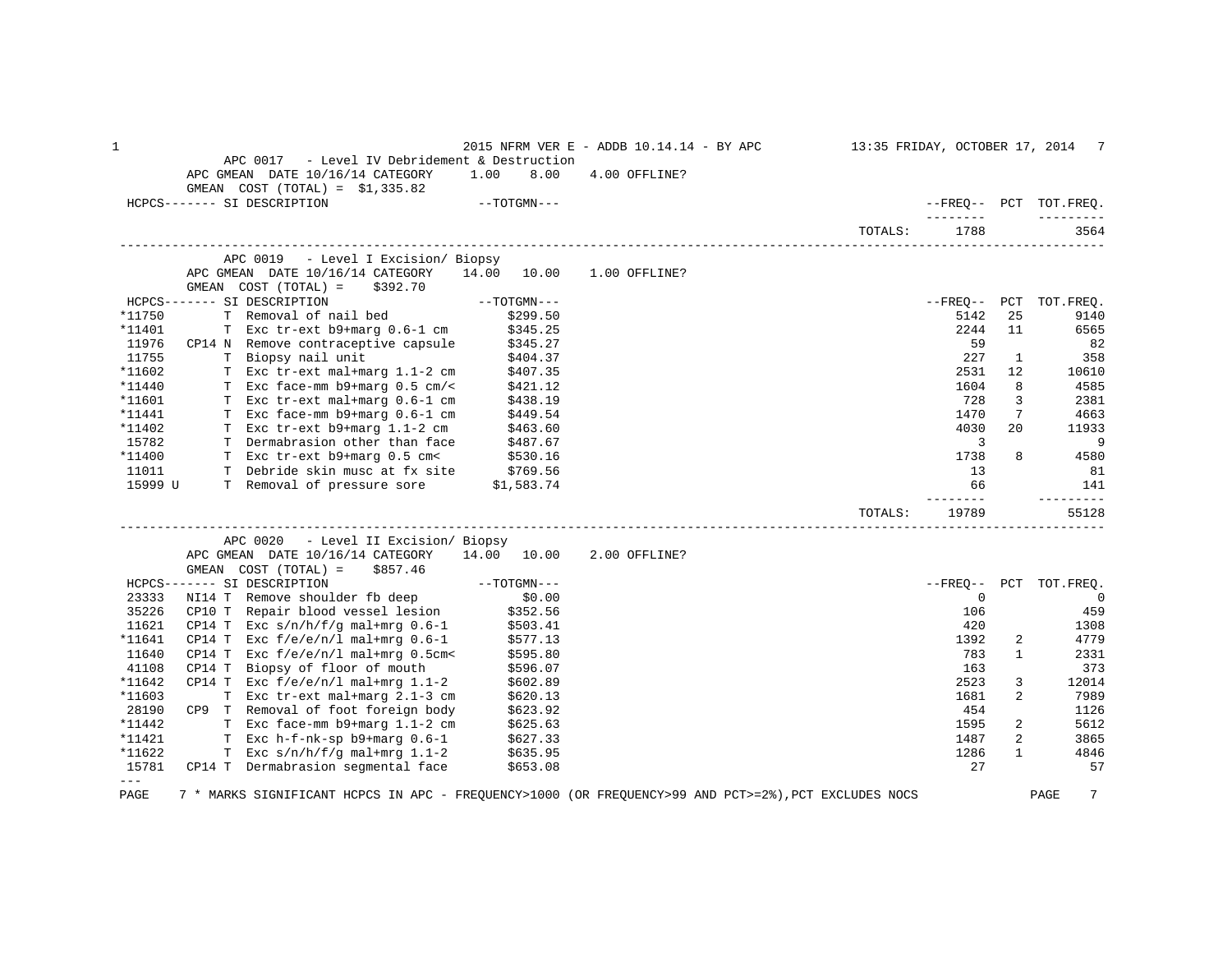| 1       |          |                                         |                | 2015 NFRM VER E - ADDB 10.14.14 - BY APC | 13:35 FRIDAY, OCTOBER 17, 2014 |                |              | - 8       |
|---------|----------|-----------------------------------------|----------------|------------------------------------------|--------------------------------|----------------|--------------|-----------|
|         |          | APC 0020<br>- Level II Excision/ Biopsy |                |                                          |                                |                |              |           |
|         |          | APC GMEAN DATE 10/16/14 CATEGORY        | 14.00<br>10.00 | 2.00 OFFLINE?                            |                                |                |              |           |
|         |          | GMEAN COST (TOTAL) =<br>\$857.46        |                |                                          |                                |                |              |           |
|         |          | HCPCS------- SI DESCRIPTION             | $--TOTGMN---$  |                                          |                                | $- FREO--$     | PCT          | TOT.FREO. |
| 11600   | CP10 T   | Exc $tr$ -ext mal+marg $0.5$ cm/<       | \$672.19       |                                          |                                | 403            |              | 1113      |
| 24200   | CP14 T   | Removal of arm foreign body             | \$689.75       |                                          |                                | 52             |              | 103       |
| 11010   | CP14 T   | Debride skin at fx site                 | \$699.78       |                                          |                                | 28             |              | 402       |
| *38220  | CF14 T   | Bone marrow aspiration                  | \$717.34       |                                          |                                | 1134           | 1            | 6689      |
| *11420  | т        | Exc $h-f-nk-sp$ b9+marg $0.5/s$         | \$735.53       |                                          |                                | 1364           | 1            | 3451      |
| *11403  | T.       | Exc $tr-ext$ b9+marg $2.1-3cm/<$        | \$756.17       |                                          |                                | 2873           | 4            | 8291      |
| *11044  | CP10 T   | Deb bone 20 sq $cm/<$                   | \$772.79       |                                          |                                | 14266          | 20           | 21018     |
| *11422  |          | T Exc $h-f-nk-sp$ b9+marg $1.1-2$       | \$787.50       |                                          |                                | 2429           | 3            | 6264      |
| *33284  | CF15 N   | Remove pat-active ht record             | \$798.84       |                                          |                                | 2290           | 3            | 4074      |
| 11604   | T        | Exc tr-ext mal+marg 3.1-4 cm            | \$828.69       |                                          |                                | 937            | $\mathbf{1}$ | 4549      |
| 21920   | T        | Biopsy soft tissue of back              | \$854.30       |                                          |                                | 111            |              | 181       |
| 20520   | CP14 T   | Removal of foreign body                 | \$858.26       |                                          |                                | 223            |              | 434       |
| 11443   |          | T Exc face-mm b9+marg 2.1-3 cm          | \$888.94       |                                          |                                | 583            |              | 2151      |
| *11643  |          | T Exc $f/e/e/n/l$ mal+mrq 2.1-3         | \$913.25       |                                          |                                | 1297           | $\mathbf{1}$ | 6970      |
| 27613   | т        | Biopsy lower leg soft tissue            | \$921.52       |                                          |                                | 107            |              | 186       |
| 11620   |          | T Exc $h-f-nk-sp$ mal+marg $0.5/$ <     | \$922.29       |                                          |                                | 220            |              | 779       |
| *20220  | CP8<br>T | Bone biopsy trocar/needle               | \$946.72       |                                          |                                | 3446           | 4            | 5240      |
| 27040   | T        | Biopsy of soft tissues                  | \$949.96       |                                          |                                | 157            |              | 266       |
| 23065   | Т        | Biopsy shoulder tissues                 | \$979.25       |                                          |                                | 36             |              | 62        |
| 11623   | CP13 T   | Exc $s/n/h/f/q$ mal+mrg 2.1-3           | \$996.41       |                                          |                                | 834            | $\mathbf{1}$ | 3596      |
| 21011   | NI10 T   | Exc face les sc <2 cm                   | \$1,047.95     |                                          |                                | 210            |              | 432       |
| *38221  | CF14 T   | Bone marrow biopsy                      | \$1,092.66     |                                          |                                | 22685          | 32           | 53782     |
| 11444   | T.       | Exc face-mm b9+marg 3.1-4 cm            | \$1,109.54     |                                          |                                | 188            |              | 746       |
| 27041   | т        | Biopsy of soft tissues                  | \$1,156.99     |                                          |                                | 149            |              | 276       |
| 28193   |          | T Removal of foot foreign body          | \$1,205.93     |                                          |                                | 12             |              | 30        |
| 23330   |          | T Remove shoulder foreign body          | \$1,227.18     |                                          |                                | 15             |              | 30        |
| 27323   | т        | Biopsy thigh soft tissues               | \$1,273.00     |                                          |                                | 98             |              | 142       |
| 20005   | RV11 T   | I&d abscess subfascial                  | \$1,318.41     |                                          |                                | 178            |              | 314       |
| 25065   | T        | Biopsy forearm soft tissues             | \$1,345.59     |                                          |                                | 26             |              | 47        |
| 21013   | NI10 T   | Exc face tum deep < $2$ cm              | \$1,464.33     |                                          |                                | 85             |              | 146       |
| 11012   | CP14 T   | Deb skin bone at fx site                | \$1,494.43     |                                          |                                | 54             |              | 986       |
| 21012   | NI10 T   | Exc face les sbq $2 \text{ cm/s}$       | \$1,574.54     |                                          |                                | 408            |              | 744       |
| 27086   | T.       | Remove hip foreign body                 | \$1,623.66     |                                          |                                | 11             |              | 24        |
| 21014   | NI10 T   | Exc face tum deep 2 cm/>                | \$1,635.76     |                                          |                                | 225            |              | 429       |
| 15920   |          | CP14 T Removal of tail bone ulcer       | \$3,091.12     |                                          |                                | 5<br>$- - - -$ |              | 8         |
|         |          |                                         |                |                                          | TOTALS:                        | 69056          |              | 178714    |
|         |          |                                         |                |                                          |                                |                |              |           |
| $- - -$ |          |                                         |                |                                          |                                |                |              |           |

 $---$ 

PAGE 8 \* MARKS SIGNIFICANT HCPCS IN APC - FREQUENCY>1000 (OR FREQUENCY>99 AND PCT>=2%),PCT EXCLUDES NOCS PAGE 8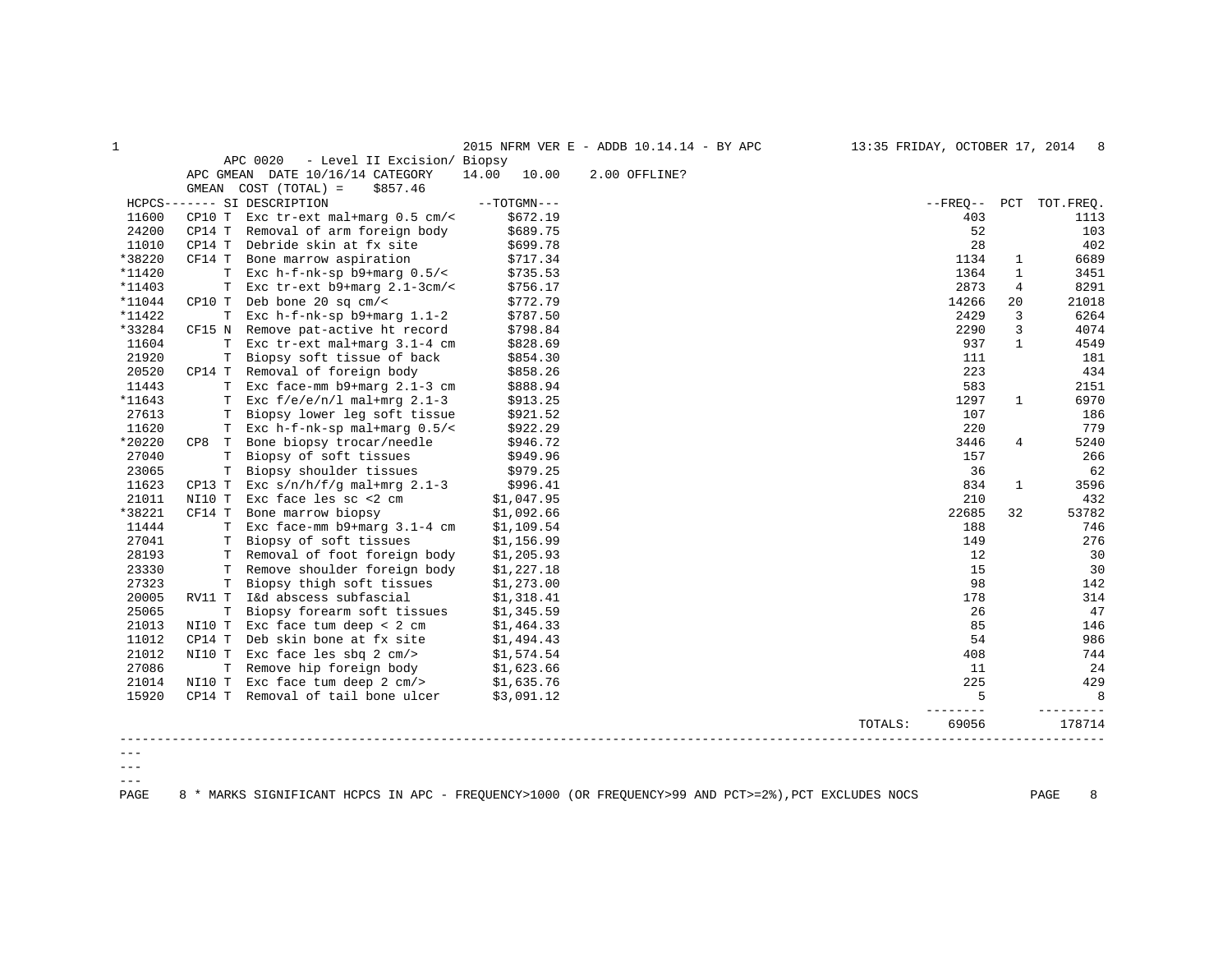| $\mathbf{1}$  |                      |                                               |                | 2015 NFRM VER E - ADDB 10.14.14 - BY APC                                                             | 13:35 FRIDAY, OCTOBER 17, 2014 |                | - 9       |
|---------------|----------------------|-----------------------------------------------|----------------|------------------------------------------------------------------------------------------------------|--------------------------------|----------------|-----------|
|               |                      | APC 0021<br>- Level III Excision/ Biopsy      |                |                                                                                                      |                                |                |           |
|               |                      | APC GMEAN DATE 10/16/14 CATEGORY              | 14.00<br>10.00 | 3.00 OFFLINE?                                                                                        |                                |                |           |
|               | GMEAN                | $COST (TOTAL) = $1,391.52$                    |                |                                                                                                      |                                |                |           |
|               |                      | HCPCS------- SI DESCRIPTION                   | $--TOTGMN---$  |                                                                                                      | $- FREQ--$                     | PCT            | TOT.FREQ. |
| *11404        | $\mathbf T$          | Exc $tr$ -ext $b9+$ marg $3.1-4$ cm           | \$1,011.83     |                                                                                                      | 1773                           | 5              | 4835      |
| *11423        | T                    | Exc $h-f-nk-sp$ b9+marg $2.1-3$               | \$1,052.15     |                                                                                                      | 1403                           | $\overline{4}$ | 3684      |
| 54100         | Т                    | Biopsy of penis                               | \$1,102.37     |                                                                                                      | 151                            |                | 355       |
| 11644         | т                    | Exc $f/e/e/n/l$ mal+mrg $3.1-4$               | \$1,109.65     |                                                                                                      | 614                            | 1              | 3457      |
| *21550        | CP <sub>9</sub><br>T | Biopsy of neck/chest                          | \$1,124.64     |                                                                                                      | 1072                           | 3              | 1719      |
| 24065         | T                    | Biopsy arm/elbow soft tissue                  | \$1,136.09     |                                                                                                      | 64                             |                | 112       |
| 20200         | $\mathbf T$          | Muscle biopsy                                 | \$1,200.76     |                                                                                                      | 151                            |                | 307       |
| *11424        | т                    | Exc $h-f-nk-sp$ b9+marg $3.1-4$               | \$1,227.41     |                                                                                                      | 738                            | 2              | 1877      |
| *20225        | CP9<br>T             | Bone biopsy trocar/needle                     | \$1,232.55     |                                                                                                      | 5126                           | 14             | 7426      |
| 11624         | $\mathbb T$          | Exc $s/n/h/f/q$ mal+mrq 3.1-4                 | \$1,239.93     |                                                                                                      | 469                            | 1              | 2117      |
| 25075         | RV10 T               | Exc forearm les $sc < 3$ cm                   | \$1,283.72     |                                                                                                      | 371                            | $\mathbf{1}$   | 957       |
| 23075         | RV10 T               | Exc shoulder les sc < 3 cm                    | \$1,293.21     |                                                                                                      | 145                            |                | 285       |
| 21930         | RV10 T               | Exc back les $\text{sc}$ < 3 cm               | \$1,294.86     |                                                                                                      | 351                            | 1              | 742       |
| 26116         | RV10 T               | Exc hand tum deep $< 1.5$ cm                  | \$1,333.32     |                                                                                                      | 240                            |                | 459       |
| *26115        | RV10 T               | Exc hand les $\text{sc}$ < 1.5 cm             | \$1,349.64     |                                                                                                      | 823                            | 2              | 1511      |
| *11606        | $\mathbf T$          | Exc tr-ext mal+marg >4 cm                     | \$1,363.34     |                                                                                                      | 2058                           | 5              | 11304     |
| 24075         | RV10 T               | Exc $arm/elbow$ les $sc < 3$ cm               | \$1,375.50     |                                                                                                      | 267                            |                | 703       |
| 69110         | T                    | Remove external ear partial                   | \$1,378.45     |                                                                                                      | 337                            |                | 657       |
| 10121         | T                    | Remove foreign body                           | \$1,385.85     |                                                                                                      | 530                            | $\mathbf{1}$   | 933       |
| 24201         | T                    | Removal of arm foreign body                   | \$1,389.60     |                                                                                                      | 25                             |                | 48        |
| *20670        | CP14 N               | Removal of support implant                    | \$1,398.45     |                                                                                                      | 1541                           | 4              | 2424      |
| 26320         | CP14 N               | Removal of implant from hand                  | \$1,399.13     |                                                                                                      | 37                             |                | 151       |
| 69145         | $\mathbf T$          | Remove ear canal lesion(s)                    | \$1,440.77     |                                                                                                      | 237                            |                | 402       |
| 21935         | RV10 T               | Resect back tum < 5 cm                        | \$1,451.40     |                                                                                                      | 31                             |                | 72        |
| 28192         | $\mathbf T$          | Removal of foot foreign body                  | \$1,472.31     |                                                                                                      | 168                            |                | 337       |
| 24077         | RV10 T               | Resect arm/elbow tum < 5 cm                   | \$1,495.87     |                                                                                                      | 32                             |                | 67        |
| *11406        | Т                    | Exc $tr$ -ext $b9+$ marg >4.0 cm              | \$1,522.92     |                                                                                                      | 3682                           | 10             | 10824     |
| 28045         | RV10 T               | Exc foot/toe tum deep <1.5cm                  | \$1,524.35     |                                                                                                      | 82                             |                | 234       |
| *21555        | RV10 T               | Exc neck les sc < 3 cm                        | \$1,561.02     |                                                                                                      | 836                            | $\overline{2}$ | 1323      |
| 27618         | RV10 T               | Exc leq/ankle tum < $3$ cm                    | \$1,561.07     |                                                                                                      | 247                            |                | 434       |
| *37609        | $\mathbf T$          | Temporal artery procedure                     | \$1,561.62     |                                                                                                      | 7271                           | 21             | 7921      |
| 28043         | RV10 T               | Exc foot/toe tum $\text{sc}$ < 1.5 cm         | \$1,568.57     |                                                                                                      | 414                            | 1              | 900       |
| 21932         | NI10 T               | Exc back tum deep $<$ 5 cm                    | \$1,588.01     |                                                                                                      | 260                            |                | 478       |
| *20205        | T                    | Deep muscle biopsy                            | \$1,607.89     |                                                                                                      | 1008                           | 2              | 2033      |
| 27047         | RV10 T               | Exc hip/pelvis les $\text{sc} < 3 \text{ cm}$ | \$1,653.06     |                                                                                                      | 108                            |                | 167       |
| 24066         | т                    | Biopsy arm/elbow soft tissue                  | \$1,679.45     |                                                                                                      | 53                             |                | 96        |
| 25077         | RV10 T               | Resect forearm/wrist tum<3cm                  | \$1,695.89     |                                                                                                      | 17                             |                | 33        |
| 25076         | RV10 T               | Exc forearm tum deep < $3$ cm                 | \$1,720.54     |                                                                                                      | 92                             |                | 238       |
| 22902         | NI10 T               | Exc abd les $\text{sc}$ < 3 cm                | \$1,722.55     |                                                                                                      | 289                            |                | 629       |
| 28046         |                      | RV10 T Resect foot/toe tumor < 3 cm           | \$1,723.80     |                                                                                                      | 18                             |                | 63        |
| $\frac{1}{2}$ |                      |                                               |                |                                                                                                      |                                |                |           |
| PAGE          |                      |                                               |                | 9 * MARKS SIGNIFICANT HCPCS IN APC - FREQUENCY>1000 (OR FREQUENCY>99 AND PCT>=2%), PCT EXCLUDES NOCS |                                |                | PAGE<br>9 |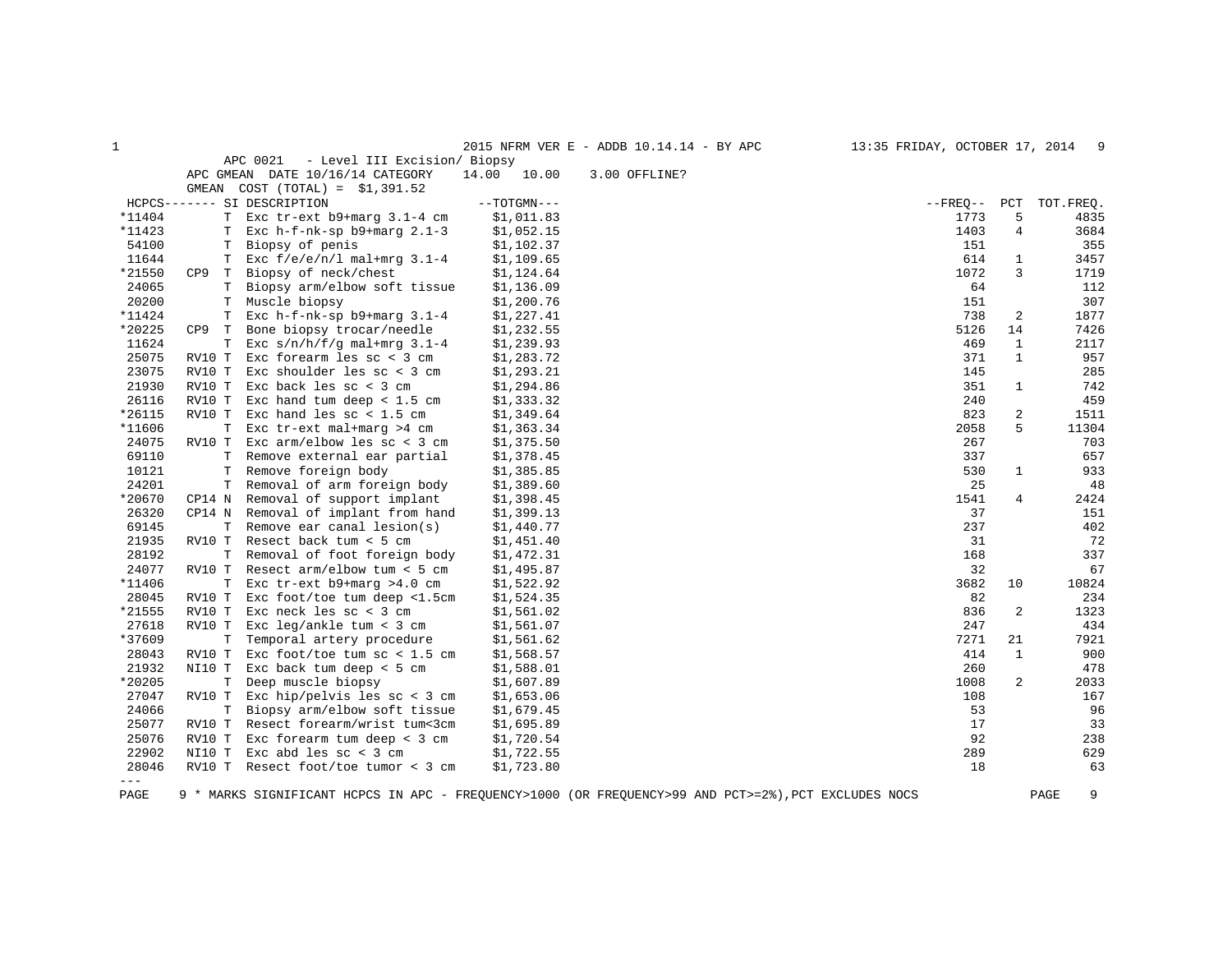| 1     |                                                                                                       |                | 2015 NFRM VER E - ADDB 10.14.14 - BY APC |         |                |     | 13:35 FRIDAY, OCTOBER 17, 2014 10 |
|-------|-------------------------------------------------------------------------------------------------------|----------------|------------------------------------------|---------|----------------|-----|-----------------------------------|
|       | APC 0021<br>- Level III Excision/ Biopsy                                                              |                |                                          |         |                |     |                                   |
|       | APC GMEAN DATE 10/16/14 CATEGORY                                                                      | 14.00<br>10.00 | 3.00 OFFLINE?                            |         |                |     |                                   |
|       | GMEAN COST $(TOTAL) = $1,391.52$                                                                      |                |                                          |         |                |     |                                   |
|       | HCPCS------- SI DESCRIPTION                                                                           | $--TOTGMN---$  |                                          |         | --FREQ--       | PCT | TOT.FREO.                         |
| 23076 | Exc shoulder tum deep $<$ 5 cm<br>RV10 T                                                              | \$1,752.79     |                                          |         | 227            |     | 444                               |
| 26117 | RV10 T<br>Rad resect hand tumor < 3 cm                                                                | \$1,756.99     |                                          |         | 10             |     | 31                                |
| 24076 | Ex $arm/elbow$ tum deep < 5 cm<br>RV10 T                                                              | \$1,818.99     |                                          |         | 212            |     | 378                               |
| 27619 | Exc leg/ankle tum deep <5 cm<br>RV10 T                                                                | \$1,824.13     |                                          |         | 143            |     | 274                               |
| 19260 | T.<br>Removal of chest wall lesion                                                                    | \$1,838.42     |                                          |         | 163            |     | 240                               |
| 27328 | Exc thigh/knee tum deep <5cm<br>RV10 T                                                                | \$1,917.36     |                                          |         | 222            |     | 346                               |
| 23077 | Resect shoulder tumor < 5 cm<br>RV10 T                                                                | \$1,926.31     |                                          |         | 20             |     | 51                                |
| 27615 | Resect $leq/ankle$ tum < 5 cm<br>RV10 T                                                               | \$2,009.45     |                                          |         | 21             |     | 62                                |
| 27048 | Exc hip/pelv tum deep $<$ 5 cm<br>RV10 T                                                              | \$2,165.42     |                                          |         | 70             |     | 104                               |
| 21015 | RV10 T Resect face/scalp tum < 2 cm                                                                   | \$2,212.64     |                                          |         | 24             |     | 58                                |
| 15839 | Excise excess skin & tissue<br>T.                                                                     | \$2,414.84     |                                          |         | 101            |     | 340                               |
| 15837 | T Excise excess skin arm/hand                                                                         | \$2,538.34     |                                          |         | 2              |     | 13                                |
| 27329 | RV10 T Resect thigh/knee tum < $5 \text{ cm}$                                                         | \$2,565.05     |                                          |         | 29             |     | 59                                |
| 21557 | RV10 T Resect neck thorax tumor<5cm                                                                   | \$2,671.50     |                                          |         | 80             |     | 145                               |
| 23000 | T Removal of calcium deposits                                                                         | \$2,746.18     |                                          |         | 2              |     | 18                                |
| 15838 | T Excise excess skin fat pad                                                                          | \$2,896.72     |                                          |         | $\overline{2}$ |     | 12                                |
| 22904 | NI10 T<br>Radical resect abd tumor<5cm                                                                | \$2,937.25     |                                          |         | 13             |     | 20                                |
| 15836 | T<br>Excise excessive skin arm                                                                        | \$2,980.22     |                                          |         | 32             |     | 117                               |
| 27049 | RV10 T Resect hip/pelv tum < 5 cm                                                                     | \$3,135.21     |                                          |         | 9              |     | 13                                |
|       |                                                                                                       |                |                                          |         |                |     | ------                            |
|       |                                                                                                       |                |                                          | TOTALS: | 34513          |     | 75039                             |
|       | APC 0022<br>- Level IV Excision/ Biopsy                                                               |                |                                          |         |                |     |                                   |
|       | APC GMEAN DATE 10/16/14 CATEGORY                                                                      | 14.00 10.00    | 4.00 OFFLINE?                            |         |                |     |                                   |
|       | $COST (TOTAL) = $1,892.46$<br>GMEAN                                                                   |                |                                          |         |                |     |                                   |
|       | HCPCS------- SI DESCRIPTION                                                                           | $--TOTGMN---$  |                                          |         | $--$ FREQ--    | PCT | TOT.FREQ.                         |
| 15780 | T Dermabrasion total face                                                                             | \$0.00         |                                          |         | $\mathbf 0$    |     | $\mathbf 0$                       |
| 23334 | NI14 T<br>Shoulder prosthesis removal                                                                 | \$0.00         |                                          |         | $\mathbf 0$    |     | $\mathbf 0$                       |
| 15834 | T Excise excessive skin hip                                                                           | \$684.65       |                                          |         | 3              |     | 15                                |
| 69205 | T Clear outer ear canal                                                                               | \$1,201.04     |                                          |         | 115            |     | 158                               |
| 21925 | Biopsy soft tissue of back<br>т                                                                       | \$1,295.46     |                                          |         | 84             |     | 138                               |
| 25066 | Biopsy forearm soft tissues<br>Т                                                                      | \$1,375.95     |                                          |         | 18             |     | 40                                |
| 27327 | RV10 T<br>Exc thigh/knee les $\text{sc} < 3 \text{ cm}$                                               | \$1,485.83     |                                          |         | 246            |     | 530                               |
| 26111 | Exc hand les sc $1.5$ cm/><br>NI10 T                                                                  | \$1,502.86     |                                          |         | 464            | 1   | 813                               |
| 11446 | T Exc face-mm b9+marg >4 cm                                                                           | \$1,553.75     |                                          |         | 197            |     | 748                               |
| 20525 | Removal of foreign body<br>т                                                                          | \$1,554.17     |                                          |         | 202            |     | 330                               |
| 27614 | Biopsy lower leg soft tissue<br>Т                                                                     | \$1,574.95     |                                          |         | 50             |     | 86                                |
| 26113 | NI10 T Exc hand tum deep $1.5$ cm/>                                                                   | \$1,583.35     |                                          |         | 181            |     | 316                               |
| 11752 | T Remove nail bed/tip                                                                                 | \$1,588.75     |                                          |         | 324            | 1   | 747                               |
| 15950 | T Remove thigh pressure sore                                                                          | \$1,591.62     |                                          |         | 14             |     | 25                                |
| $---$ |                                                                                                       |                |                                          |         |                |     |                                   |
| PAGE  | 10 * MARKS SIGNIFICANT HCPCS IN APC - FREQUENCY>1000 (OR FREQUENCY>99 AND PCT>=2%), PCT EXCLUDES NOCS |                |                                          |         |                |     | PAGE<br>10                        |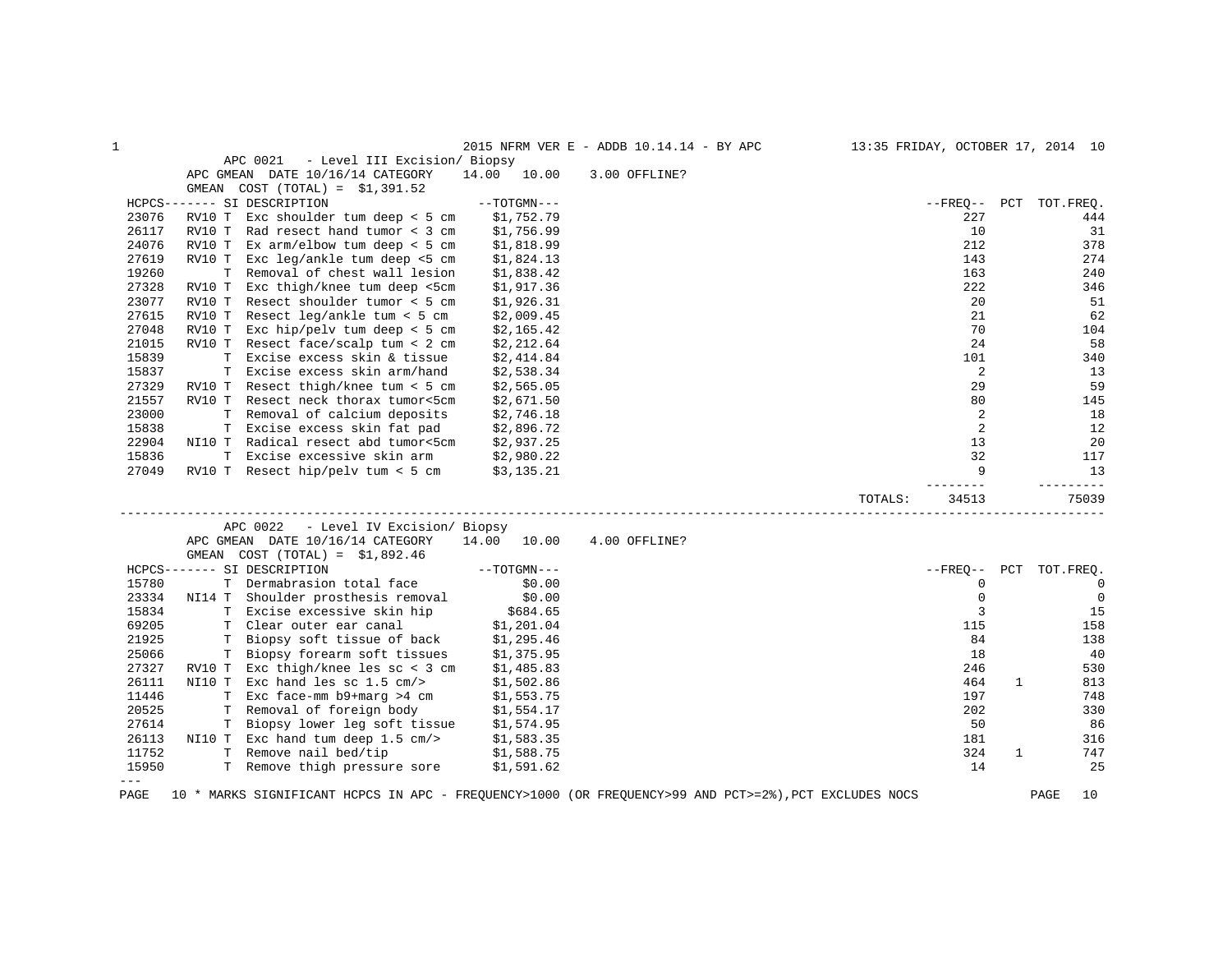| $\mathbf{1}$ |             |                                         |                | 2015 NFRM VER E - ADDB 10.14.14 - BY APC | 13:35 FRIDAY, OCTOBER 17, 2014 11 |                |            |
|--------------|-------------|-----------------------------------------|----------------|------------------------------------------|-----------------------------------|----------------|------------|
|              |             | APC 0022<br>- Level IV Excision/ Biopsy |                |                                          |                                   |                |            |
|              |             | APC GMEAN DATE 10/16/14 CATEGORY        | 14.00<br>10.00 | 4.00 OFFLINE?                            |                                   |                |            |
|              |             | GMEAN COST $(TOTAL) = $1,892.46$        |                |                                          |                                   |                |            |
|              |             | HCPCS------- SI DESCRIPTION             | $--TOTGMN---$  |                                          | $--$ FREO $--$                    | PCT            | TOT. FREO. |
| 15940        | т           | Remove hip pressure sore                | \$1,600.98     |                                          | 24                                |                | 33         |
| 25071        | NI10 T      | Exc forearm les sc $3$ cm/>             | \$1,608.24     |                                          | 296                               |                | 646        |
| *11646       | т           | Exc $f/e/e/n/l$ mal+mrq >4 cm           | \$1,629.70     |                                          | 702                               | 2              | 4371       |
| *21931       | NI10 T      | Exc back les sc 3 cm/>                  | \$1,633.24     |                                          | 1302                              | 4              | 2085       |
| *11426       | T           | Exc $h-f-nk-sp$ b9+marg >4 cm           | \$1,671.91     |                                          | 985                               | 3              | 2613       |
| *11626       | T           | Exc $s/n/h/f/q$ mal+mrq >4 cm           | \$1,680.80     |                                          | 713                               | 2              | 4031       |
| 27324        | T.          | Biopsy thigh soft tissues               | \$1,700.86     |                                          | 95                                |                | 165        |
| 24071        | NI10 T      | Exc $arm/elbow$ les sc $3$ cm/>         | \$1,705.00     |                                          | 505                               | 1              | 898        |
| 23071        | NI10 T      | Exc shoulder les sc 3 cm/>              | \$1,714.47     |                                          | 570                               | $\mathbf{1}$   | 859        |
| *28039       | NI10 T      | Exc foot/toe tum sc $1.5$ cm/>          | \$1,716.37     |                                          | 638                               | $\overline{c}$ | 1088       |
| 27372        | $\mathbb T$ | Removal of foreign body                 | \$1,725.96     |                                          | 48                                |                | 105        |
| 28041        | NI10 T      | Exc foot/toe tum dep 1.5cm/>            | \$1,760.47     |                                          | 199                               |                | 358        |
| 54105        | $\mathbf T$ | Biopsy of penis                         | \$1,787.05     |                                          | 24                                |                | 95         |
| 15951        | Т           | Remove thigh pressure sore              | \$1,793.76     |                                          | $\overline{4}$                    |                | 5          |
| 25073        | NI10 T      | Exc forearm tum deep 3 cm/>             | \$1,798.89     |                                          | 159                               |                | 318        |
| 27632        | NI10 T      | Exc leg/ankle les sc $3$ cm/>           | \$1,808.40     |                                          | 281                               |                | 487        |
| *21552       | NI10 T      | Exc neck les sc 3 cm/>                  | \$1,809.11     |                                          | 1292                              | 4              | 1938       |
| 25078        | NI10 T      | Resect forarm/wrist tum 3cm>            | \$1,853.27     |                                          | 30                                |                | 84         |
| *27337       | NI10 T      | Exc thigh/knee les sc 3 cm/>            | \$1,853.29     |                                          | 700                               | 2              | 1081       |
| 27043        | NI10 T      | Exc hip pelvis les sc 3 cm/>            | \$1,862.23     |                                          | 285                               |                | 435        |
| *21933       | NI10 T      | Exc back tum deep 5 cm/>                | \$1,864.91     |                                          | 707                               | 2              | 1074       |
| 23073        | NI10 T      | Exc shoulder tum deep 5 cm/>            | \$1,877.63     |                                          | 369                               | $\mathbf{1}$   | 557        |
| 11462        | т           | Removal sweat gland lesion              | \$1,885.06     |                                          | 187                               |                | 369        |
| 23066        | T           | Biopsy shoulder tissues                 | \$1,890.55     |                                          | 34                                |                | 53         |
| *22903       | NI10 T      | Exc abd les sc $3$ cm/>                 | \$1,895.25     |                                          | 710                               | 2              | 1242       |
| 22900        | RV10 T      | Exc abdl tum deep < 5 cm                | \$1,929.62     |                                          | 158                               |                | 262        |
| 11770        | Т           | Remove pilonidal cyst simple            | \$1,930.52     |                                          | 447                               | 1              | 535        |
| 15931        | т           | Remove sacrum pressure sore             | \$1,934.01     |                                          | 48                                |                | 58         |
| 20240        | Т           | Bone biopsy excisional                  | \$1,941.70     |                                          | 573                               | 1              | 1483       |
| 24073        | NI10 T      | Ex $arm/elbow$ tum deep 5 $cm/>$        | \$1,959.80     |                                          | 255                               |                | 415        |
| *21556       | RV10 T      | Exc neck tum deep $<$ 5 cm              | \$1,964.62     |                                          | 870                               | 2              | 1264       |
| 15933        | T           | Remove sacrum pressure sore             | \$1,967.23     |                                          | 9                                 |                | 15         |
| 11450        | т           | Removal sweat gland lesion              | \$1,987.15     |                                          | 380                               | $\mathbf{1}$   | 558        |
| *20680       | CP14 N      | Removal of support implant              | \$2,009.93     |                                          | 11150                             | 37             | 23329      |
| 11771        | T           | Remove pilonidal cyst exten             | \$2,016.42     |                                          | 324                               | 1              | 366        |
| *21554       | NI10 T      | Exc neck tum deep $5 \text{ cm}$        | \$2,122.16     |                                          | 606                               | 2              | 931        |
| 15941        | T           | Remove hip pressure sore                | \$2,153.63     |                                          | 11                                |                | 15         |
| 22901        | NI10 T      | Exc abdl tum deep 5 cm/>                | \$2,164.61     |                                          | 203                               |                | 321        |
| 27634        | NI10 T      | Exc leg/ankle tum dep 5 cm/>            | \$2,167.75     |                                          | 119                               |                | 204        |
| 11470        | T.          | Removal sweat gland lesion              | \$2,195.12     |                                          | 143                               |                | 303        |
| $---$        |             |                                         |                |                                          |                                   |                |            |

PAGE 11 \* MARKS SIGNIFICANT HCPCS IN APC - FREQUENCY>1000 (OR FREQUENCY>99 AND PCT>=2%),PCT EXCLUDES NOCS PAGE 11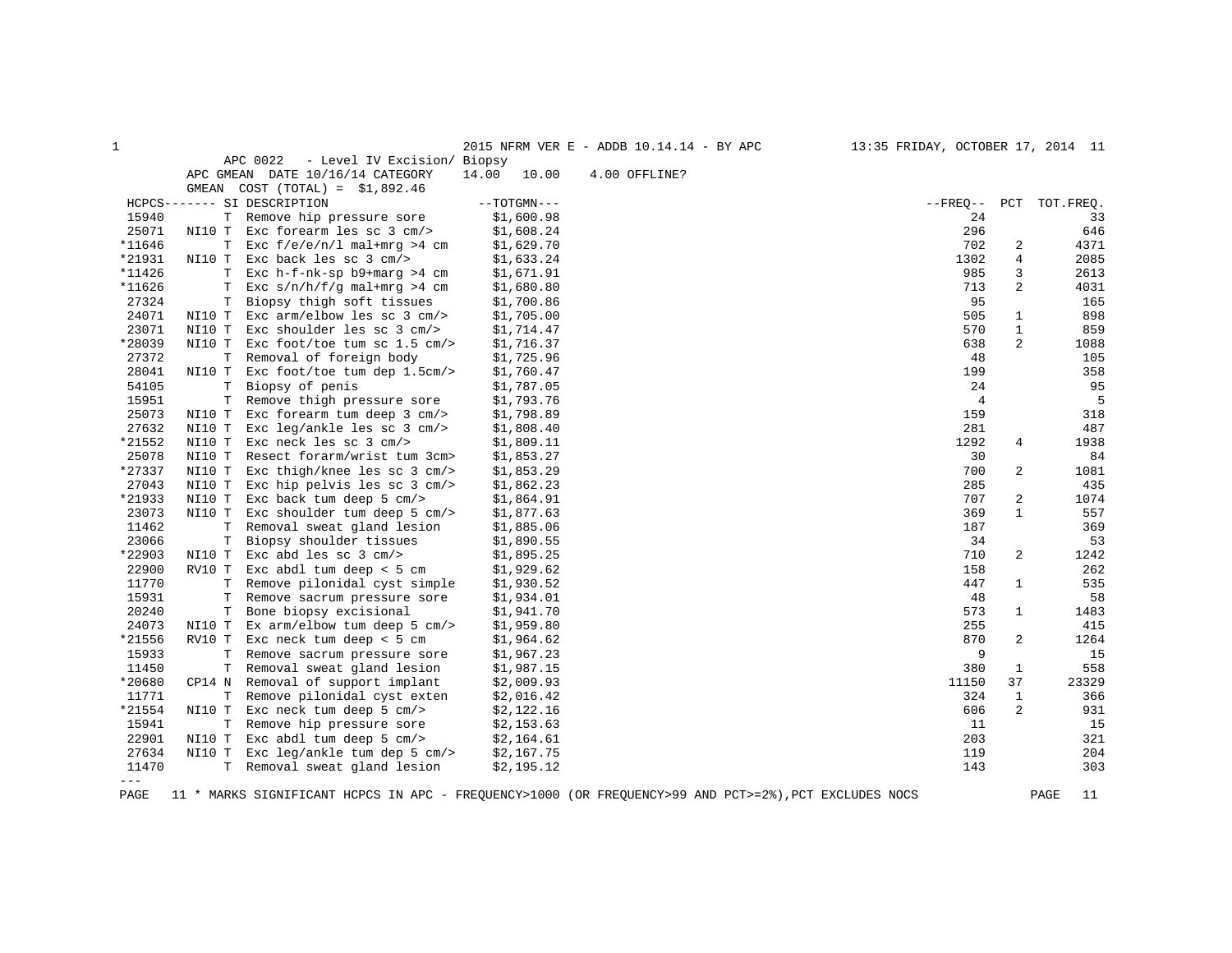| $\mathbf 1$ |        |                                               |                | 2015 NFRM VER E - ADDB 10.14.14 - BY APC |         |                                                                 |              | 13:35 FRIDAY, OCTOBER 17, 2014 12 |
|-------------|--------|-----------------------------------------------|----------------|------------------------------------------|---------|-----------------------------------------------------------------|--------------|-----------------------------------|
|             |        | APC 0022<br>- Level IV Excision/ Biopsy       |                |                                          |         |                                                                 |              |                                   |
|             |        | APC GMEAN DATE 10/16/14 CATEGORY              | 14.00<br>10.00 | 4.00 OFFLINE?                            |         |                                                                 |              |                                   |
|             |        | GMEAN COST $(TOTAL) = $1,892.46$              |                |                                          |         |                                                                 |              |                                   |
|             |        | HCPCS------- SI DESCRIPTION                   | $--TOTGMN---$  |                                          |         |                                                                 |              | --FREO-- PCT TOT.FREQ.            |
| 11772       |        | T Remove pilonidal cyst compl                 | \$2,213.85     |                                          |         | 142                                                             |              | 176                               |
| 23078       |        | NI10 T Resect shoulder tumor 5 cm/>           | \$2,222.18     |                                          |         | 32                                                              |              | 73                                |
| 27045       | NI10 T | Exc hip/pelv tum deep 5 cm/>                  | \$2,258.67     |                                          |         | 124                                                             |              | 181                               |
| 11971       |        | $CPI4$ N Remove tissue expander(s)            | \$2,268.71     |                                          |         | 250                                                             |              | 612                               |
| 21016       |        | NI10 T Resect face/scalp tum 2 cm/>           | \$2,281.28     |                                          |         | 67                                                              |              | 260                               |
| 27339       | NI10 T | Exc thigh/knee tum dep 5cm/>                  | \$2,306.48     |                                          |         | 343                                                             | 1            | 516                               |
| 11451       |        | T Removal sweat gland lesion                  | \$2,325.96     |                                          |         | 68                                                              |              | 130                               |
| 27616       | NI10 T | Resect leg/ankle tum 5 cm/>                   | \$2,376.43     |                                          |         | 22                                                              |              | 59                                |
| 21936       |        | NI10 T Resect back tum 5 cm/>                 | \$2,377.77     |                                          |         | 58                                                              |              | 155                               |
| 24079       |        | NI10 T Resect arm/elbow tum 5 cm/>            | \$2,378.19     |                                          |         | 38                                                              |              | 97                                |
| 11463       | T.     | Removal sweat gland lesion                    | \$2,434.85     |                                          |         | 27                                                              |              | 63                                |
| 20245       |        | T Bone biopsy excisional                      | \$2,471.67     |                                          |         | 219                                                             |              | 588                               |
| 22905       |        | NI10 T Rad resect abd tumor 5 cm/>            | \$2,481.63     |                                          |         | 17                                                              |              | 47                                |
| 26118       | NI10 T | Rad resect hand tumor 3 cm/>                  | \$2,512.77     |                                          |         | 5                                                               |              | 25                                |
| 27059       |        | NI10 T Resect hip/pelv tum 5 cm/>             | \$2,544.76     |                                          |         | 13                                                              |              | 37                                |
| 11471       |        | T Removal sweat gland lesion                  | \$2,607.63     |                                          |         | 13                                                              |              | 42                                |
| 15835       |        | CP8 T Excise excessive skin buttck            | \$2,690.61     |                                          |         | $\overline{4}$                                                  |              | 14                                |
| 23331       |        | D14 T Remove shoulder foreign body            | \$2,744.99     |                                          |         | 12                                                              |              | 55                                |
| 21558       | NI10 T | Resect neck tumor 5 cm/>                      | \$2,852.56     |                                          |         | 80                                                              |              | 173                               |
| 27364       |        | NI10 T Resect thigh/knee tum 5 cm/>           | \$3,078.34     |                                          |         | 52                                                              |              | 119                               |
| 28047       |        | NI10 T Resect foot/toe tumor 3 cm/>           | \$3,540.83     |                                          |         | 8                                                               |              | 26                                |
| 15832       |        | T Excise excessive skin thigh                 | \$3,978.79     |                                          |         | 27                                                              |              | 59                                |
| 15833       |        | T Excise excessive skin leg                   | \$4,108.16     |                                          |         | 13                                                              |              | 38                                |
|             |        |                                               |                |                                          |         | $\begin{tabular}{cccccc} - & - & - & - \\ \hline \end{tabular}$ |              | -----                             |
|             |        |                                               |                |                                          | TOTALS: | 29687                                                           |              | 62540                             |
|             |        | APC 0028<br>- Level I Breast and Skin Surgery |                |                                          |         |                                                                 |              |                                   |
|             |        | APC GMEAN DATE 10/16/14 CATEGORY              | 21.00 13.00    | 1.00 OFFLINE?                            |         |                                                                 |              |                                   |
|             |        | GMEAN COST $(TOTAL) = $2,248.61$              |                |                                          |         |                                                                 |              |                                   |
|             |        | HCPCS------- SI DESCRIPTION                   | $--TOTGMN---$  |                                          |         |                                                                 |              | --FREQ-- PCT TOT.FREQ.            |
| 19499 U     |        | T Breast surgery procedure                    | \$795.19       |                                          |         | 655                                                             |              | 1719                              |
| *19120      |        | T Removal of breast lesion                    | \$1,865.41     |                                          |         | 11670                                                           | 31           | 15361                             |
| 19110       |        | T Nipple exploration                          | \$1,920.68     |                                          |         | 235                                                             |              | 329                               |
| *19101      |        | T Biopsy of breast open                       | \$2,004.69     |                                          |         | 2182                                                            | 5            | 3187                              |
| 19112       |        | T Excise breast duct fistula                  | \$2,032.41     |                                          |         | 19                                                              |              | 23                                |
| 19350       |        | T Breast reconstruction                       | \$2,069.17     |                                          |         | 478                                                             | $\mathbf{1}$ | 1646                              |
| 19300       | NI7    | T Removal of breast tissue                    | \$2,125.46     |                                          |         | 214                                                             |              | 265                               |
| *19301      | NI7    | T Partial mastectomy                          | \$2,510.92     |                                          |         | 12085                                                           | 32           | 33126                             |
| *19125      |        | T Excision breast lesion                      | \$2,520.70     |                                          |         | 10714                                                           | 28           | 15031                             |
| $---$       |        |                                               |                |                                          |         |                                                                 |              |                                   |
| $---$       |        |                                               |                |                                          |         |                                                                 |              |                                   |
|             |        |                                               |                |                                          |         |                                                                 |              |                                   |

PAGE 12 \* MARKS SIGNIFICANT HCPCS IN APC - FREQUENCY>1000 (OR FREQUENCY>99 AND PCT>=2%),PCT EXCLUDES NOCS PAGE 12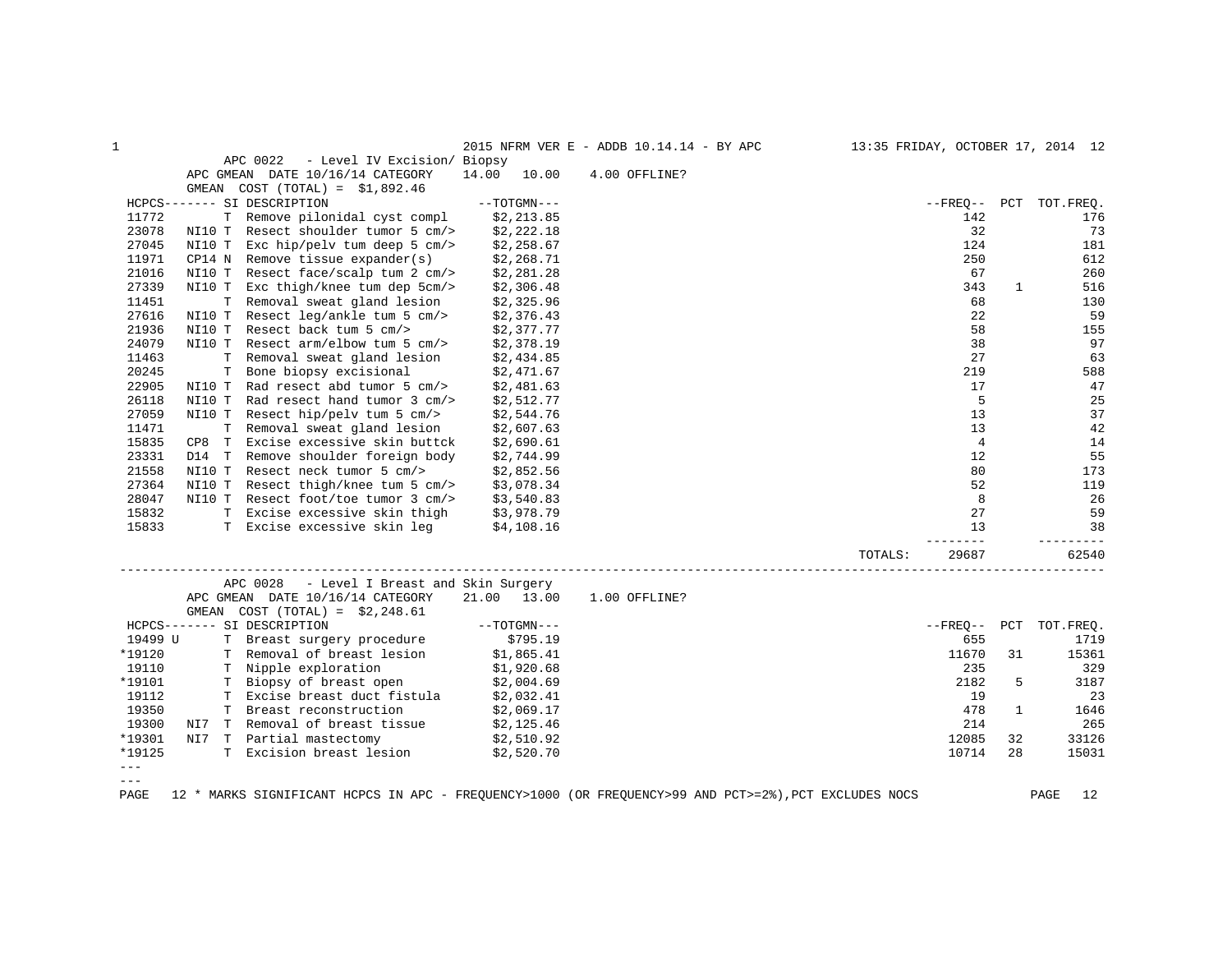| $\mathbf 1$ |                                                                                   |               | 2015 NFRM VER E - ADDB 10.14.14 - BY APC |         |                  |              | 13:35 FRIDAY, OCTOBER 17, 2014 13 |
|-------------|-----------------------------------------------------------------------------------|---------------|------------------------------------------|---------|------------------|--------------|-----------------------------------|
|             | APC 0028 - Level I Breast and Skin Surgery                                        |               |                                          |         |                  |              |                                   |
|             | APC GMEAN DATE 10/16/14 CATEGORY                                                  | 21.00 13.00   | 1.00 OFFLINE?                            |         |                  |              |                                   |
|             | GMEAN $COST (TOTAL) = $2,248.61$                                                  |               |                                          |         |                  |              |                                   |
|             | HCPCS------- SI DESCRIPTION                                                       | $--TOTGMN---$ |                                          |         | ________         |              | --FREO-- PCT TOT.FREO.            |
|             |                                                                                   |               |                                          | TOTALS: | 37597            |              | 70687                             |
|             |                                                                                   |               |                                          |         |                  |              |                                   |
|             | APC 0029 - Level II Breast and Skin Surgery                                       |               |                                          |         |                  |              |                                   |
|             | APC GMEAN DATE 10/16/14 CATEGORY                                                  | 21.00 13.00   | 2.00 OFFLINE?                            |         |                  |              |                                   |
|             | GMEAN $COST (TOTAL) = $3,125.31$                                                  |               |                                          |         |                  |              |                                   |
|             | HCPCS------- SI DESCRIPTION                                                       | $--TOTGMN---$ |                                          |         |                  |              | --FREO-- PCT TOT.FREO.            |
| 19396       | T Design custom breast implant                                                    | \$0.00        |                                          |         | 0                |              | 4                                 |
| *19328      | CP14 N Removal of breast implant                                                  | \$2,152.17    |                                          |         | 217              | 5            | 1240                              |
| *19304      | NI7 T Mast subg                                                                   | \$2,338.89    |                                          |         | 350              | 9            | 1020                              |
| *19330      | CP14 N Removal of implant material                                                | \$2,532.07    |                                          |         | 117              | 3            | 749                               |
| 19355       | T Correct inverted nipple(s)                                                      | \$2,547.63    |                                          |         | 6                |              | 56                                |
| *19366      | T Breast reconstruction                                                           | \$3,008.54    |                                          |         | 226              | 6            | 946                               |
| 19370       | T Surgery of breast capsule \$3,052.39                                            |               |                                          |         | 68               | $\mathbf{1}$ | 1146                              |
| *19316      | T Suspension of breast                                                            | \$3,219.12    |                                          |         | 114              | 3            | 1930                              |
| *19371      | T Removal of breast capsule \$3,230.74                                            |               |                                          |         | 504              | 13           | 2794                              |
| 19105       | NI7 T Cryosurg ablate fa each \$3,301.44<br>NI7 T Mast simple complete \$3,414.78 |               |                                          |         | -5               |              | 6                                 |
| *19303      |                                                                                   |               |                                          |         | 2086             | 56           | 10262                             |
|             |                                                                                   |               |                                          | TOTALS: | --------<br>3693 |              | ------<br>20153                   |
|             |                                                                                   |               |                                          |         |                  |              |                                   |
|             | APC 0030<br>- Level III Breast and Skin Surgery                                   |               |                                          |         |                  |              |                                   |
|             | APC GMEAN DATE 10/16/14 CATEGORY                                                  | 21.00 13.00   | 3.00 OFFLINE?                            |         |                  |              |                                   |
|             | GMEAN COST $(TOTAL) = $4,305.49$                                                  |               |                                          |         |                  |              |                                   |
|             | HCPCS------- SI DESCRIPTION                                                       | --TOTGMN---   |                                          |         |                  |              | --FREQ-- PCT TOT.FREQ.            |
| *19380      | T Revise breast reconstruction \$3,656.78                                         |               |                                          |         | 1090             | 17           | 3658                              |
| *19302      | NI7 T P-mastectomy w/ln removal                                                   | \$4,069.37    |                                          |         | 1060             | 17           | 2126                              |
| *19307      | NI7 T Mast mod rad                                                                | \$4,092.28    |                                          |         | 1228             | 19           | 6262                              |
| 19324       | CP8 T Enlarge breast                                                              | \$4,175.34    |                                          |         | 2                |              | 19                                |
| *15830      | NI7 T Exc skin abd                                                                | \$4,616.22    |                                          |         | 592              | 9            | 1045                              |
| *19318      | CP8 T Reduction of large breast \$4,655.63                                        |               |                                          |         | 1895             | 30           | 3545                              |
| *19340      | T Immediate breast prosthesis \$4,846.47                                          |               |                                          |         | 359<br>-------   | 5            | 3054<br>-------                   |
|             |                                                                                   |               |                                          | TOTALS: | 6226             |              | 19709                             |
|             |                                                                                   |               |                                          |         |                  |              |                                   |
|             |                                                                                   |               |                                          |         |                  |              |                                   |
|             |                                                                                   |               |                                          |         |                  |              |                                   |
|             |                                                                                   |               |                                          |         |                  |              |                                   |
|             |                                                                                   |               |                                          |         |                  |              |                                   |
|             |                                                                                   |               |                                          |         |                  |              |                                   |
|             |                                                                                   |               |                                          |         |                  |              |                                   |

PAGE 13 \* MARKS SIGNIFICANT HCPCS IN APC - FREQUENCY>1000 (OR FREQUENCY>99 AND PCT>=2%),PCT EXCLUDES NOCS PAGE 13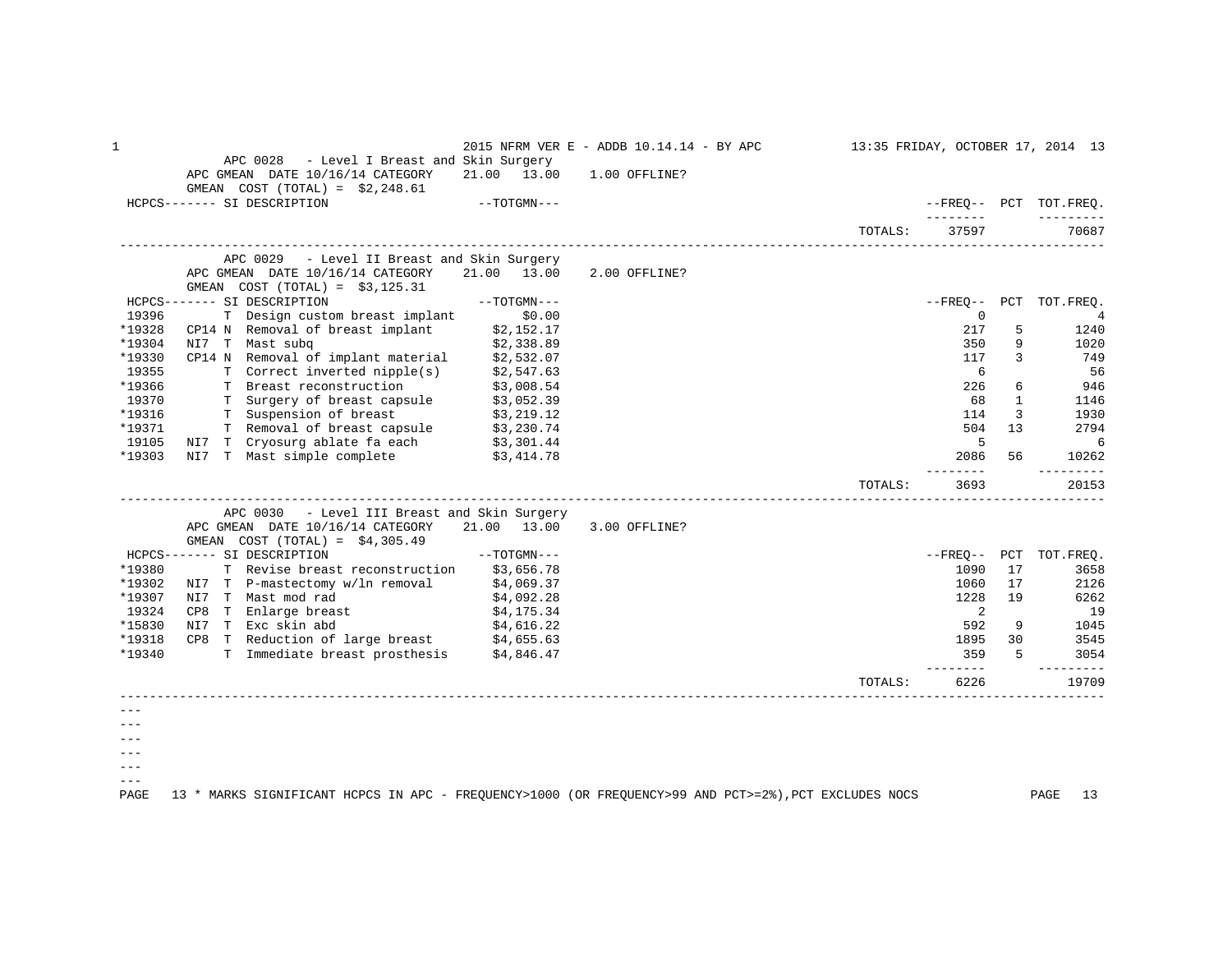| 1       |                                                                                                       |               | 2015 NFRM VER E - ADDB 10.14.14 - BY APC |         |                        |                   | 13:35 FRIDAY, OCTOBER 17, 2014 14 |
|---------|-------------------------------------------------------------------------------------------------------|---------------|------------------------------------------|---------|------------------------|-------------------|-----------------------------------|
|         | APC 0031<br>- Level I Health and Behavior Services                                                    |               |                                          |         |                        |                   |                                   |
|         | APC GMEAN DATE 10/16/14 CATEGORY                                                                      | 15.00 159.00  | 1.00 OFFLINE?                            |         |                        |                   |                                   |
|         | GMEAN COST (TOTAL) =<br>\$26.99                                                                       |               |                                          |         |                        |                   |                                   |
|         | HCPCS------- SI DESCRIPTION                                                                           | $--TOTGMN---$ |                                          |         |                        |                   | --FREO-- PCT TOT.FREO.            |
| G0446   | Intens behave ther cardio dx<br>NI12 S                                                                | \$17.28       |                                          |         | 117                    |                   | 130                               |
| *G0436  | Tobacco-use counsel 3-10 min<br>NI11 S                                                                | \$17.31       |                                          |         | 3262                   | 11                | 3384                              |
| G0444   | Depression screen annual<br>NI12 S                                                                    | \$23.08       |                                          |         | 264                    |                   | 433                               |
| *99406  | NI8 S Behav chng smoking 3-10 min                                                                     | \$23.22       |                                          |         | 16021                  | 54                | 16847                             |
| *96153  | Intervene hlth/behave group<br>CF14 S                                                                 | \$29.79       |                                          |         | 5956                   | 20                | 5956                              |
| *99407  | NI8 S Behav chng smoking > 10 min                                                                     | \$32.53       |                                          |         | 3811                   | 12                | 4057                              |
| G0445   | NI12 S High inten beh couns std 30m                                                                   | \$60.15       |                                          |         | 2                      |                   | 2                                 |
|         |                                                                                                       |               |                                          | TOTALS: | $\frac{1}{2}$<br>29433 |                   | -------<br>30809                  |
|         | APC 0034 - Mental Health Services Composite                                                           |               |                                          |         |                        |                   |                                   |
|         | APC GMEAN DATE<br>CATEGORY                                                                            | 15.00 342.00  | 1.00 OFFLINE?                            |         |                        |                   |                                   |
|         | GMEAN COST (TOTAL) =<br>\$0.00                                                                        |               |                                          |         |                        |                   |                                   |
|         | HCPCS------- SI DESCRIPTION                                                                           | --TOTGMN---   |                                          |         | --FREO-- PCT           |                   | TOT.FREO.                         |
|         | MHCAP REM S Daily Mental Health Service \$0.00                                                        |               |                                          |         | $\Omega$               |                   | $\Omega$                          |
|         |                                                                                                       |               |                                          |         |                        |                   |                                   |
|         |                                                                                                       |               |                                          | TOTALS: | $\Omega$               |                   |                                   |
|         | APC 00390 - Level III Neurostimulator & Related Procedures                                            |               |                                          |         |                        |                   |                                   |
|         | APC GMEAN DATE 10/16/14 CATEGORY                                                                      | 8.00 365.00   | 3.00 OFFLINE? Y                          |         |                        |                   |                                   |
|         | GMEAN $COST (TOTAL) = $17,745.05$                                                                     |               |                                          |         |                        |                   |                                   |
|         |                                                                                                       |               |                                          |         |                        |                   |                                   |
| 4581A   | HCPCS------- SI DESCRIPTION<br>J CPX 64581 Implant neuroelect \$9,864.44                              | $--TOTGMN---$ |                                          |         | $--FREQ--$ PCT<br>57   |                   | TOT.FREQ.                         |
| *63655  |                                                                                                       |               |                                          |         | 277                    |                   | 58                                |
|         | CP15 J Implant neuroelectrodes                                                                        | \$11,531.88   |                                          |         |                        | 2<br>$\mathbf{1}$ | 280                               |
| 4555A   | J CPX 64555 Implant neuroelect                                                                        | \$11,648.16   |                                          |         | 126                    |                   | 126                               |
| 64580   | CP15 J Implant neuroelectrodes                                                                        | \$11,898.55   |                                          |         | 11                     |                   | 11                                |
| 0316T   | NI13 J Replc vagus nerve pls gen                                                                      | \$17,645.54   |                                          |         | 12                     |                   | 12                                |
| *64590  | CP15 J Insrt/redo pn/gastr stimul                                                                     | \$17,823.53   |                                          |         | 8245                   | 71                | 8351                              |
| 0268T   | NJ11 J Implt/rpl crtd sns dev gen                                                                     | \$18,321.84   |                                          |         | 1                      |                   | <sup>1</sup>                      |
| *61885  | CP15 J Insrt/redo neurostim 1 array                                                                   | \$18,869.93   |                                          |         | 2830<br>------         | 2.4               | 2882                              |
|         |                                                                                                       |               |                                          | TOTALS: | 11559                  |                   | 11721                             |
|         | APC 0041<br>- Level I Arthroscopy                                                                     |               |                                          |         |                        |                   |                                   |
|         | APC GMEAN DATE 10/16/14 CATEGORY                                                                      | 5.00 19.00    | 1.00 OFFLINE?                            |         |                        |                   |                                   |
|         | GMEAN COST $(TOTAL) = $2,231.95$                                                                      |               |                                          |         |                        |                   |                                   |
|         | HCPCS------- SI DESCRIPTION                                                                           | $--TOTGMN---$ |                                          |         |                        |                   | --FREO-- PCT TOT.FREO.            |
| 29900   | CF8 T Mcp joint arthroscopy dx                                                                        | \$0.00        |                                          |         | $\mathbf 0$            |                   | 1                                 |
| 29902   | CF8 T Mcp joint arthroscopy surg                                                                      | \$0.00        |                                          |         | $\mathbf 0$            |                   | 1                                 |
| 29850   | T Knee arthroscopy/surgery \$478.18                                                                   |               |                                          |         | 8                      |                   | 27                                |
| $- - -$ |                                                                                                       |               |                                          |         |                        |                   |                                   |
| PAGE    | 14 * MARKS SIGNIFICANT HCPCS IN APC - FREQUENCY>1000 (OR FREQUENCY>99 AND PCT>=2%), PCT EXCLUDES NOCS |               |                                          |         |                        |                   | PAGE<br>14                        |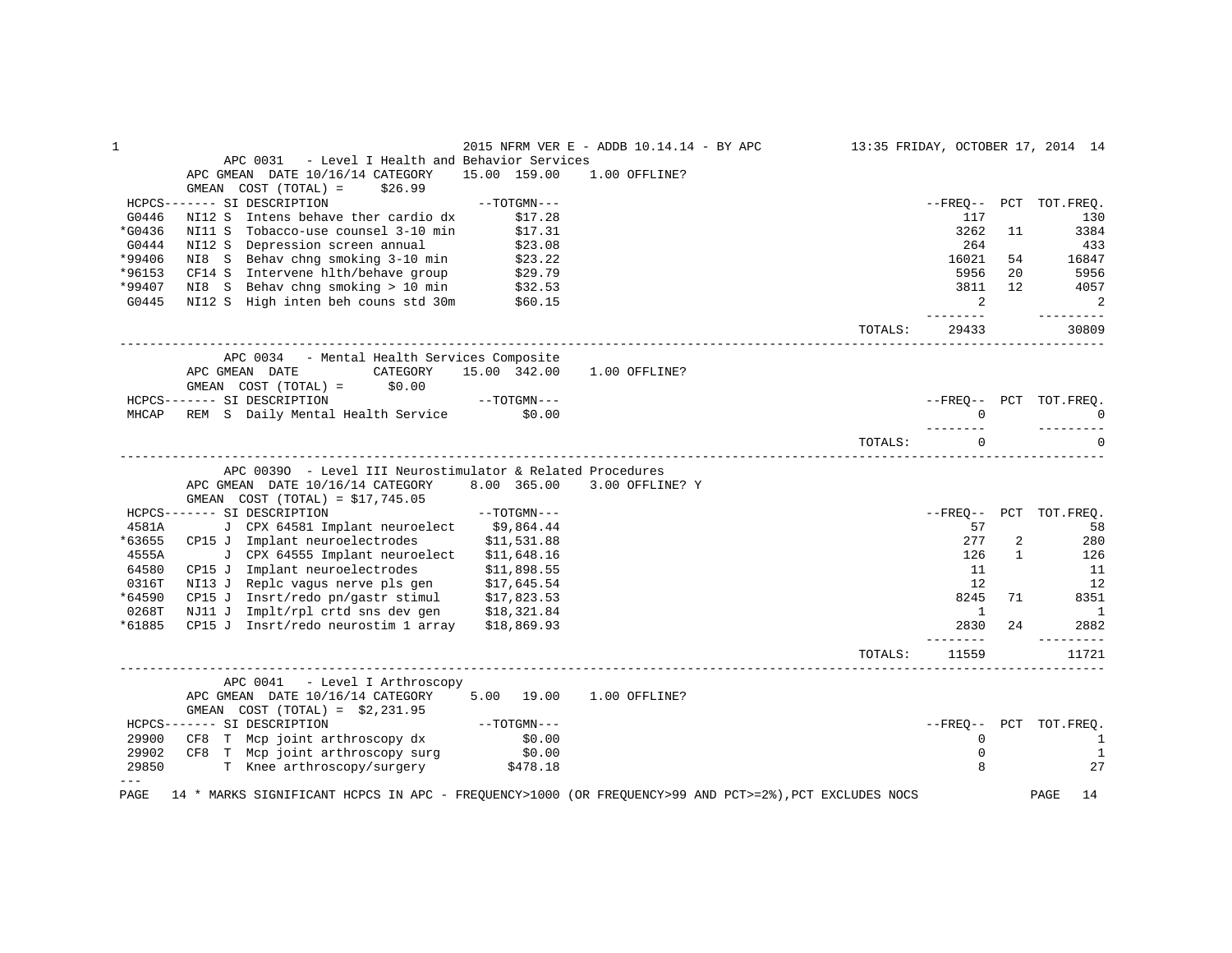1 2015 NFRM VER E - ADDB 10.14.14 - BY APC 13:35 FRIDAY, OCTOBER 17, 2014 15

| APC 0041<br>- Level I Arthroscopy<br>DATE 10/16/14 CATEGORY<br>APC GMEAN<br>5.00<br>19.00<br>1.00 OFFLINE?<br>GMEAN<br>$COST (TOTAL) = $2,231.95$<br>$--TOTGMN---$<br>HCPCS------- SI DESCRIPTION<br>$--$ FREO $--$<br>*29848<br>T<br>Wrist endoscopy/surgery<br>7320<br>\$1,659.79<br>29870<br>\$2,137.60<br>263<br>Knee arthroscopy dx<br>T<br>29834<br>22<br>Elbow arthroscopy/surgery<br>\$2,254.44<br>T<br>*29881<br>27609<br>Knee arthroscopy/surgery<br>\$2,257.73<br>Т<br>29879<br>462<br>Knee arthroscopy/surgery<br>\$2,275.79<br>T<br>*29880<br>Knee arthroscopy/surgery<br>\$2,283.87<br>20071<br>Т<br>*29875<br>1199<br>Knee arthroscopy/surgery<br>\$2,284.16<br>T<br>29805<br>Shoulder arthroscopy dx<br>78<br>T<br>\$2,322.64<br>*29877<br>2281<br>Knee arthroscopy/surgery<br>\$2,341.66<br>T<br>29886<br>18<br>T<br>Knee arthroscopy/surgery<br>\$2,375.41<br>29883<br>63<br>Knee arthroscopy/surgery<br>\$2,469.41<br>T<br>29874<br>Knee arthroscopy/surgery<br>275<br>T<br>\$2,471.32<br>29843<br>3<br>Wrist arthroscopy/surgery<br>\$2,472.24<br>T<br>29844<br>15<br>\$2,505.51<br>T<br>Wrist arthroscopy/surgery<br>29871<br>65<br>Т<br>Knee arthroscopy/drainage<br>\$2,517.47<br>29876<br>Knee arthroscopy/surgery<br>\$2,531.56<br>868<br>т<br>29873<br>Knee arthroscopy/surgery<br>\$2,548.11<br>466<br>T<br>29884<br>Knee arthroscopy/surgery<br>\$2,553.03<br>493<br>T<br>29804<br>Jaw arthroscopy/surgery<br>58<br>\$2,586.48<br>т<br>29846<br>Wrist arthroscopy/surgery<br>\$2,593.81<br>263<br>т<br>29894<br>20<br>T<br>Ankle arthroscopy/surgery<br>\$2,598.96 | PCT<br>11    | TOT. FREQ.<br>10383<br>414 |
|------------------------------------------------------------------------------------------------------------------------------------------------------------------------------------------------------------------------------------------------------------------------------------------------------------------------------------------------------------------------------------------------------------------------------------------------------------------------------------------------------------------------------------------------------------------------------------------------------------------------------------------------------------------------------------------------------------------------------------------------------------------------------------------------------------------------------------------------------------------------------------------------------------------------------------------------------------------------------------------------------------------------------------------------------------------------------------------------------------------------------------------------------------------------------------------------------------------------------------------------------------------------------------------------------------------------------------------------------------------------------------------------------------------------------------------------------------------------------------------------------------------------------------------------------------------------------------------------|--------------|----------------------------|
|                                                                                                                                                                                                                                                                                                                                                                                                                                                                                                                                                                                                                                                                                                                                                                                                                                                                                                                                                                                                                                                                                                                                                                                                                                                                                                                                                                                                                                                                                                                                                                                                |              |                            |
|                                                                                                                                                                                                                                                                                                                                                                                                                                                                                                                                                                                                                                                                                                                                                                                                                                                                                                                                                                                                                                                                                                                                                                                                                                                                                                                                                                                                                                                                                                                                                                                                |              |                            |
|                                                                                                                                                                                                                                                                                                                                                                                                                                                                                                                                                                                                                                                                                                                                                                                                                                                                                                                                                                                                                                                                                                                                                                                                                                                                                                                                                                                                                                                                                                                                                                                                |              |                            |
|                                                                                                                                                                                                                                                                                                                                                                                                                                                                                                                                                                                                                                                                                                                                                                                                                                                                                                                                                                                                                                                                                                                                                                                                                                                                                                                                                                                                                                                                                                                                                                                                |              |                            |
|                                                                                                                                                                                                                                                                                                                                                                                                                                                                                                                                                                                                                                                                                                                                                                                                                                                                                                                                                                                                                                                                                                                                                                                                                                                                                                                                                                                                                                                                                                                                                                                                |              |                            |
|                                                                                                                                                                                                                                                                                                                                                                                                                                                                                                                                                                                                                                                                                                                                                                                                                                                                                                                                                                                                                                                                                                                                                                                                                                                                                                                                                                                                                                                                                                                                                                                                |              | 167                        |
|                                                                                                                                                                                                                                                                                                                                                                                                                                                                                                                                                                                                                                                                                                                                                                                                                                                                                                                                                                                                                                                                                                                                                                                                                                                                                                                                                                                                                                                                                                                                                                                                | 42           | 38143                      |
|                                                                                                                                                                                                                                                                                                                                                                                                                                                                                                                                                                                                                                                                                                                                                                                                                                                                                                                                                                                                                                                                                                                                                                                                                                                                                                                                                                                                                                                                                                                                                                                                |              | 5566                       |
|                                                                                                                                                                                                                                                                                                                                                                                                                                                                                                                                                                                                                                                                                                                                                                                                                                                                                                                                                                                                                                                                                                                                                                                                                                                                                                                                                                                                                                                                                                                                                                                                | 30           | 29335                      |
|                                                                                                                                                                                                                                                                                                                                                                                                                                                                                                                                                                                                                                                                                                                                                                                                                                                                                                                                                                                                                                                                                                                                                                                                                                                                                                                                                                                                                                                                                                                                                                                                | $\mathbf{1}$ | 6901                       |
|                                                                                                                                                                                                                                                                                                                                                                                                                                                                                                                                                                                                                                                                                                                                                                                                                                                                                                                                                                                                                                                                                                                                                                                                                                                                                                                                                                                                                                                                                                                                                                                                |              | 499                        |
|                                                                                                                                                                                                                                                                                                                                                                                                                                                                                                                                                                                                                                                                                                                                                                                                                                                                                                                                                                                                                                                                                                                                                                                                                                                                                                                                                                                                                                                                                                                                                                                                | 3            | 2660                       |
|                                                                                                                                                                                                                                                                                                                                                                                                                                                                                                                                                                                                                                                                                                                                                                                                                                                                                                                                                                                                                                                                                                                                                                                                                                                                                                                                                                                                                                                                                                                                                                                                |              | 59                         |
|                                                                                                                                                                                                                                                                                                                                                                                                                                                                                                                                                                                                                                                                                                                                                                                                                                                                                                                                                                                                                                                                                                                                                                                                                                                                                                                                                                                                                                                                                                                                                                                                |              | 100                        |
|                                                                                                                                                                                                                                                                                                                                                                                                                                                                                                                                                                                                                                                                                                                                                                                                                                                                                                                                                                                                                                                                                                                                                                                                                                                                                                                                                                                                                                                                                                                                                                                                |              | 341                        |
|                                                                                                                                                                                                                                                                                                                                                                                                                                                                                                                                                                                                                                                                                                                                                                                                                                                                                                                                                                                                                                                                                                                                                                                                                                                                                                                                                                                                                                                                                                                                                                                                |              | $\overline{4}$             |
|                                                                                                                                                                                                                                                                                                                                                                                                                                                                                                                                                                                                                                                                                                                                                                                                                                                                                                                                                                                                                                                                                                                                                                                                                                                                                                                                                                                                                                                                                                                                                                                                |              | 92                         |
|                                                                                                                                                                                                                                                                                                                                                                                                                                                                                                                                                                                                                                                                                                                                                                                                                                                                                                                                                                                                                                                                                                                                                                                                                                                                                                                                                                                                                                                                                                                                                                                                |              | 130                        |
|                                                                                                                                                                                                                                                                                                                                                                                                                                                                                                                                                                                                                                                                                                                                                                                                                                                                                                                                                                                                                                                                                                                                                                                                                                                                                                                                                                                                                                                                                                                                                                                                | 1            | 6175                       |
|                                                                                                                                                                                                                                                                                                                                                                                                                                                                                                                                                                                                                                                                                                                                                                                                                                                                                                                                                                                                                                                                                                                                                                                                                                                                                                                                                                                                                                                                                                                                                                                                |              | 1901                       |
|                                                                                                                                                                                                                                                                                                                                                                                                                                                                                                                                                                                                                                                                                                                                                                                                                                                                                                                                                                                                                                                                                                                                                                                                                                                                                                                                                                                                                                                                                                                                                                                                |              | 866                        |
|                                                                                                                                                                                                                                                                                                                                                                                                                                                                                                                                                                                                                                                                                                                                                                                                                                                                                                                                                                                                                                                                                                                                                                                                                                                                                                                                                                                                                                                                                                                                                                                                |              | 108                        |
|                                                                                                                                                                                                                                                                                                                                                                                                                                                                                                                                                                                                                                                                                                                                                                                                                                                                                                                                                                                                                                                                                                                                                                                                                                                                                                                                                                                                                                                                                                                                                                                                |              | 734                        |
|                                                                                                                                                                                                                                                                                                                                                                                                                                                                                                                                                                                                                                                                                                                                                                                                                                                                                                                                                                                                                                                                                                                                                                                                                                                                                                                                                                                                                                                                                                                                                                                                |              | 125                        |
| 29897<br>Ankle arthroscopy/surgery<br>\$2,657.08<br>129<br>T                                                                                                                                                                                                                                                                                                                                                                                                                                                                                                                                                                                                                                                                                                                                                                                                                                                                                                                                                                                                                                                                                                                                                                                                                                                                                                                                                                                                                                                                                                                                   |              | 447                        |
| 29898<br>Ankle arthroscopy/surgery<br>238<br>\$2,705.01<br>т                                                                                                                                                                                                                                                                                                                                                                                                                                                                                                                                                                                                                                                                                                                                                                                                                                                                                                                                                                                                                                                                                                                                                                                                                                                                                                                                                                                                                                                                                                                                   |              | 756                        |
| 29882<br>156<br>Knee arthroscopy/surgery<br>\$2,718.06<br>T                                                                                                                                                                                                                                                                                                                                                                                                                                                                                                                                                                                                                                                                                                                                                                                                                                                                                                                                                                                                                                                                                                                                                                                                                                                                                                                                                                                                                                                                                                                                    |              | 296                        |
| 29845<br>Wrist arthroscopy/surgery<br>\$2,735.67<br>12<br>T                                                                                                                                                                                                                                                                                                                                                                                                                                                                                                                                                                                                                                                                                                                                                                                                                                                                                                                                                                                                                                                                                                                                                                                                                                                                                                                                                                                                                                                                                                                                    |              | 48                         |
| 82<br>29895<br>Ankle arthroscopy/surgery<br>T<br>\$2,737.49                                                                                                                                                                                                                                                                                                                                                                                                                                                                                                                                                                                                                                                                                                                                                                                                                                                                                                                                                                                                                                                                                                                                                                                                                                                                                                                                                                                                                                                                                                                                    |              | 385                        |
| 29840<br>6<br>Wrist arthroscopy<br>\$2,770.98<br>T                                                                                                                                                                                                                                                                                                                                                                                                                                                                                                                                                                                                                                                                                                                                                                                                                                                                                                                                                                                                                                                                                                                                                                                                                                                                                                                                                                                                                                                                                                                                             |              | 35                         |
| 29999 U<br>Arthroscopy of joint<br>\$2,774.99<br>516<br>T                                                                                                                                                                                                                                                                                                                                                                                                                                                                                                                                                                                                                                                                                                                                                                                                                                                                                                                                                                                                                                                                                                                                                                                                                                                                                                                                                                                                                                                                                                                                      |              | 6952                       |
| 29837<br>24<br>Elbow arthroscopy/surgery<br>\$2,875.54<br>T                                                                                                                                                                                                                                                                                                                                                                                                                                                                                                                                                                                                                                                                                                                                                                                                                                                                                                                                                                                                                                                                                                                                                                                                                                                                                                                                                                                                                                                                                                                                    |              | 87                         |
| 29800<br>Jaw arthroscopy/surgery<br>10<br>T<br>\$3,097.19                                                                                                                                                                                                                                                                                                                                                                                                                                                                                                                                                                                                                                                                                                                                                                                                                                                                                                                                                                                                                                                                                                                                                                                                                                                                                                                                                                                                                                                                                                                                      |              | 21                         |
| 29905<br>Subtalar arthro w/exc<br>$\overline{4}$<br>\$3,209.28<br>NI8<br>T                                                                                                                                                                                                                                                                                                                                                                                                                                                                                                                                                                                                                                                                                                                                                                                                                                                                                                                                                                                                                                                                                                                                                                                                                                                                                                                                                                                                                                                                                                                     |              | 11                         |
| 29838<br>Elbow arthroscopy/surgery<br>\$3,233.33<br>49<br>T                                                                                                                                                                                                                                                                                                                                                                                                                                                                                                                                                                                                                                                                                                                                                                                                                                                                                                                                                                                                                                                                                                                                                                                                                                                                                                                                                                                                                                                                                                                                    |              | 167                        |
| *29822<br>Shoulder arthroscopy/surgery<br>2399<br>T<br>\$3,235.08                                                                                                                                                                                                                                                                                                                                                                                                                                                                                                                                                                                                                                                                                                                                                                                                                                                                                                                                                                                                                                                                                                                                                                                                                                                                                                                                                                                                                                                                                                                              | 3            | 15666                      |
| 29887<br>Knee arthroscopy/surgery<br>T<br>\$3,553.03<br>5                                                                                                                                                                                                                                                                                                                                                                                                                                                                                                                                                                                                                                                                                                                                                                                                                                                                                                                                                                                                                                                                                                                                                                                                                                                                                                                                                                                                                                                                                                                                      |              | 14                         |
| 29906<br>Subtalar arthro w/deb<br>5<br>NI8<br>T<br>\$3,639.67                                                                                                                                                                                                                                                                                                                                                                                                                                                                                                                                                                                                                                                                                                                                                                                                                                                                                                                                                                                                                                                                                                                                                                                                                                                                                                                                                                                                                                                                                                                                  |              | 20                         |
| 29904<br>Subtalar arthro w/fb rmvl<br>NI8<br>\$4,676.65<br>1<br>T                                                                                                                                                                                                                                                                                                                                                                                                                                                                                                                                                                                                                                                                                                                                                                                                                                                                                                                                                                                                                                                                                                                                                                                                                                                                                                                                                                                                                                                                                                                              |              | $\mathbf{1}$               |
| TOTALS:<br>65040                                                                                                                                                                                                                                                                                                                                                                                                                                                                                                                                                                                                                                                                                                                                                                                                                                                                                                                                                                                                                                                                                                                                                                                                                                                                                                                                                                                                                                                                                                                                                                               |              | 129638                     |

 $--\,$  $---$ 

PAGE 15 \* MARKS SIGNIFICANT HCPCS IN APC - FREQUENCY>1000 (OR FREQUENCY>99 AND PCT>=2%),PCT EXCLUDES NOCS PAGE 15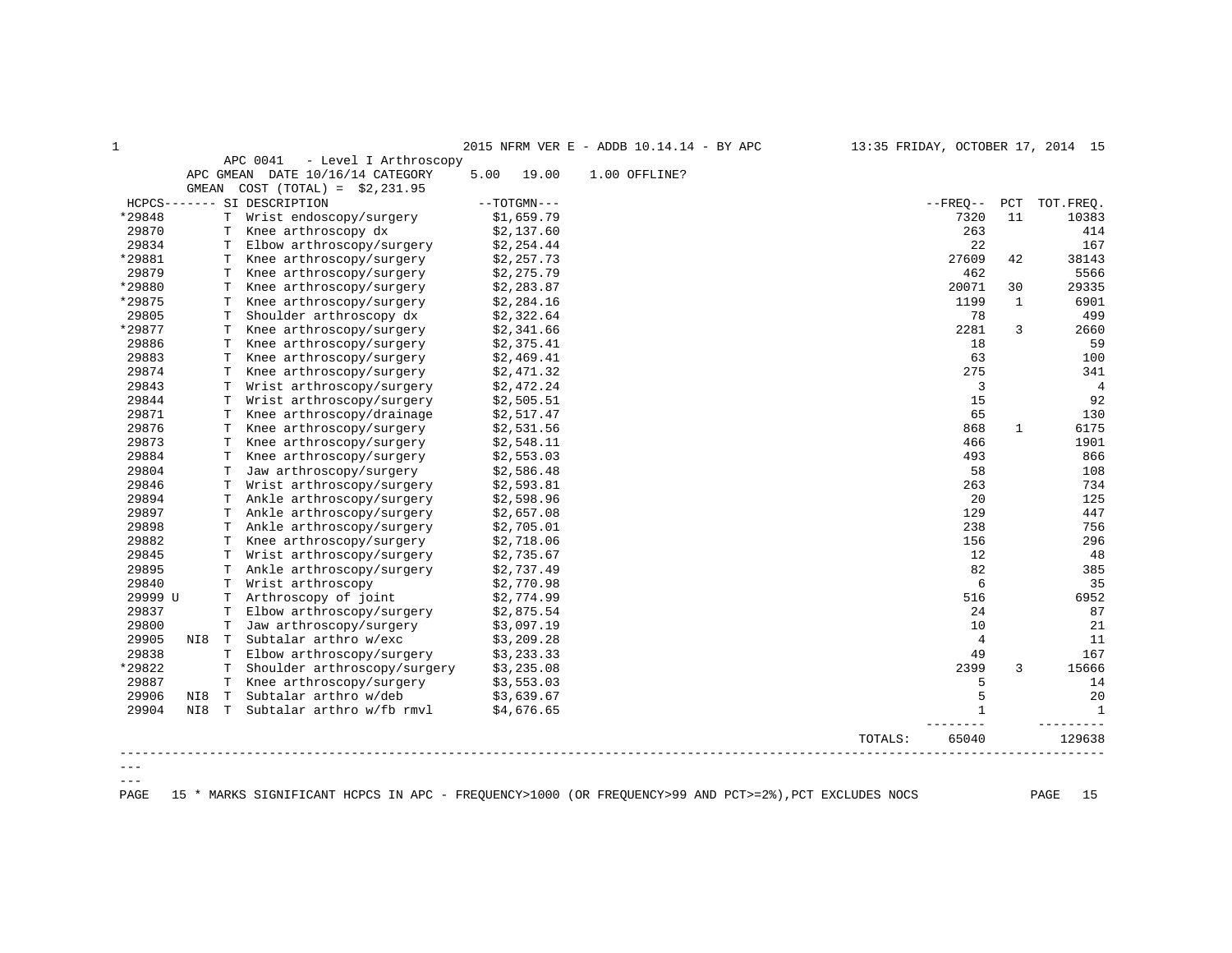| 1      |                    |                                    |      |               | 2015 NFRM VER E - ADDB 10.14.14 - BY APC |         |                |              | 13:35 FRIDAY, OCTOBER 17, 2014 16 |
|--------|--------------------|------------------------------------|------|---------------|------------------------------------------|---------|----------------|--------------|-----------------------------------|
|        |                    | APC 0042<br>- Level II Arthroscopy |      |               |                                          |         |                |              |                                   |
|        |                    | APC GMEAN DATE 10/16/14 CATEGORY   | 5.00 | 19.00         | 2.00 OFFLINE?                            |         |                |              |                                   |
|        |                    | GMEAN COST $(TOTAL) = $4,507.89$   |      |               |                                          |         |                |              |                                   |
|        |                    | HCPCS------- SI DESCRIPTION        |      | $--TOTGMN---$ |                                          |         | $--$ FREO $--$ | PCT          | TOT.FREO.                         |
| 29856  | CF8<br>T           | Tibial arthroscopy/surgery         |      | \$0.00        |                                          |         | $\Omega$       |              | 12                                |
| 29885  | T                  | Knee arthroscopy/surgery           |      | \$0.00        |                                          |         | $\mathbf 0$    |              | $\overline{4}$                    |
| 29851  | T                  | Knee arthroscopy/surgery           |      | \$384.45      |                                          |         | 13             |              | 25                                |
| 29835  | CP14 T             | Elbow arthroscopy/surgery          |      | \$2,476.05    |                                          |         | 5              |              | 43                                |
| 29836  | CP14 T             | Elbow arthroscopy/surgery          |      | \$2,526.82    |                                          |         | $\overline{2}$ |              | 40                                |
| 29861  | CF8 T              | Hip arthro w/fb removal            |      | \$2,555.38    |                                          |         | $\mathbf{1}$   |              | 64                                |
| 29901  | CP14 T             | Mcp joint arthroscopy surg         |      | \$2,675.92    |                                          |         | 6              |              | 9                                 |
| 29863  | T                  | Hip arthr0 w/synovectomy           |      | \$2,804.06    |                                          |         | 25             |              | 195                               |
| 29819  | CF8<br>T           | Shoulder arthroscopy/surgery       |      | \$3,052.34    |                                          |         | 49             |              | 1123                              |
| 29891  | CF8<br>T           | Ankle arthroscopy/surgery          |      | \$3,059.12    |                                          |         | 39             |              | 289                               |
| *29825 | CF8<br>T           | Shoulder arthroscopy/surgery       |      | \$3,185.39    |                                          |         | 297            | 2            | 1661                              |
| *29823 | T<br>CF8           | Shoulder arthroscopy/surgery       |      | \$3,328.01    |                                          |         | 1934           | 14           | 14919                             |
| 29821  | CF8 T              | Shoulder arthroscopy/surgery       |      | \$3,403.52    |                                          |         | 36             |              | 732                               |
| 29820  | CF8 T              | Shoulder arthroscopy/surgery       |      | \$3,421.55    |                                          |         | 69             |              | 1318                              |
| *29824 | CP14 T             | Shoulder arthroscopy/surgery       |      | \$3,460.84    |                                          |         | 1744           | 12           | 22864                             |
| 29830  | CP14 T             | Elbow arthroscopy                  |      | \$3,484.35    |                                          |         | $\mathbf{1}$   |              | 21                                |
| 29847  | CF8<br>T           | Wrist arthroscopy/surgery          |      | \$3,493.16    |                                          |         | $\overline{4}$ |              | 21                                |
| 29860  | $\mathbf T$<br>CF8 | Hip arthroscopy dx                 |      | \$3,610.74    |                                          |         | 6              |              | 24                                |
| 29828  | NI8<br>T           | Arthroscopy biceps tenodesis       |      | \$3,965.43    |                                          |         | 207            | $\mathbf{1}$ | 8201                              |
| 29862  | T                  | Hip arthr0 w/debridement           |      | \$4,079.92    |                                          |         | 221            | 1            | 567                               |
| *29807 |                    | Shoulder arthroscopy/surgery       |      | \$4,432.43    |                                          |         | 293            | 2            | 3581                              |
| 29914  | NI11 T             | Hip arthro w/femoroplasty          |      | \$4,630.94    |                                          |         | 42             |              | 384                               |
| 29806  | T                  | Shoulder arthroscopy/surgery       |      | \$4,718.08    |                                          |         | 213            | $\mathbf{1}$ | 1016                              |
| 29866  | т                  | Autgrft implnt knee w/scope        |      | \$5,024.87    |                                          |         | 7              |              | 18                                |
| *29827 | т                  | Arthroscop rotator cuff repr       |      | \$5,272.84    |                                          |         | 8078           | 60           | 38674                             |
| 29855  | T                  | Tibial arthroscopy/surgery         |      | \$5,673.31    |                                          |         | 13             |              | 113                               |
| 29915  | NI11 T             | Hip arthro acetabuloplasty         |      | \$5,749.41    |                                          |         | 34             |              | 227                               |
| 29916  | NI11 T             | Hip arthro w/labral repair         |      | \$5,912.45    |                                          |         | 48             |              | 270                               |
| 29899  | $\mathbf T$        | Ankle arthroscopy/surgery          |      | \$6,561.55    |                                          |         | 48             |              | 127                               |
| 29907  | NI8 T              | Subtalar arthro w/fusion           |      | \$6,907.89    |                                          |         | 3              |              | 21                                |
| 29867  |                    | T Allgrft implnt knee w/scope      |      | \$7,218.96    |                                          |         | 5              |              | 38                                |
| 29868  | T                  | Meniscal trnspl knee w/scpe        |      | \$8,831.34    |                                          |         |                |              | 7                                 |
|        |                    |                                    |      |               |                                          | TOTALS: | 13446          |              | 96608                             |
|        |                    |                                    |      |               |                                          |         |                |              |                                   |
|        |                    |                                    |      |               |                                          |         |                |              |                                   |

---  $--\,$  $---$ 

 $--\,$  $---$ 

PAGE 16 \* MARKS SIGNIFICANT HCPCS IN APC - FREQUENCY>1000 (OR FREQUENCY>99 AND PCT>=2%),PCT EXCLUDES NOCS PAGE 16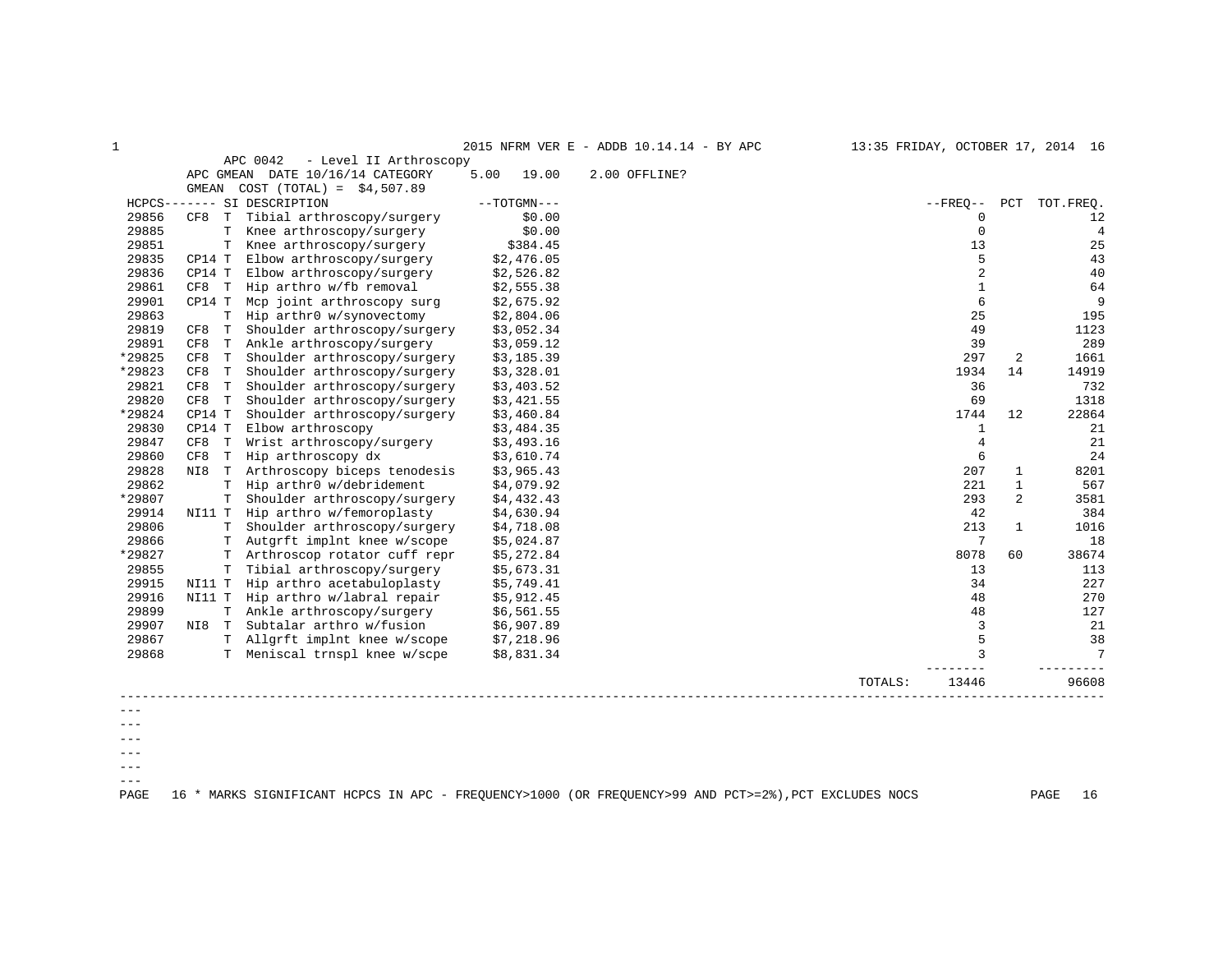| 1      |        |                                                        |               | 2015 NFRM VER E - ADDB 10.14.14 - BY APC |         |                     |              | 13:35 FRIDAY, OCTOBER 17, 2014 17 |
|--------|--------|--------------------------------------------------------|---------------|------------------------------------------|---------|---------------------|--------------|-----------------------------------|
|        |        | APC 0045<br>- Bone/Joint Manipulation Under Anesthesia |               |                                          |         |                     |              |                                   |
|        |        | APC GMEAN DATE 10/16/14 CATEGORY                       | 5.00<br>21.00 | 1.00 OFFLINE?                            |         |                     |              |                                   |
|        | GMEAN  | $COST (TOTAL) = $1,193.67$                             |               |                                          |         |                     |              |                                   |
|        |        | HCPCS------- SI DESCRIPTION                            | $--TOTGMN---$ |                                          |         | --FREO--            | PCT          | TOT.FREQ.                         |
| *23655 |        | T Treat shoulder dislocation                           | \$1,060.69    |                                          |         | 272                 | 4            | 3543                              |
| *23700 |        | T Fixation of shoulder                                 | \$1,190.40    |                                          |         | 990                 | 16           | 2484                              |
| *27570 |        | T Fixation of knee joint                               | \$1,190.83    |                                          |         | 3990                | 68           | 5943                              |
| 24605  |        | T Treat elbow dislocation                              | \$1,207.97    |                                          |         | 27                  |              | 350                               |
| 27275  |        | T Manipulation of hip joint                            | \$1,220.71    |                                          |         | 21                  |              | 156                               |
| *27266 |        | T Treat hip dislocation                                | \$1,232.81    |                                          |         | 428                 | 7            | 4265                              |
| 24300  |        | T Manipulate elbow w/anesth                            | \$1,359.52    |                                          |         | 33                  |              | 110                               |
| 27552  |        | T Treat knee dislocation                               | \$1,371.10    |                                          |         | 50                  |              | 197                               |
| 27842  |        | T Treat ankle dislocation                              | \$1,751.58    |                                          |         | -5                  |              | - 84                              |
| 22505  |        | T Manipulation of spine \$1,843.93                     |               |                                          |         | $\mathbf{1}$        |              | 19                                |
| 27860  |        | T Fixation of ankle joint                              | \$1,873.97    |                                          |         | 36                  |              | 107                               |
|        |        |                                                        |               |                                          | TOTALS: | -------<br>5853     |              | ----------<br>17258               |
|        |        |                                                        |               |                                          |         |                     |              |                                   |
|        |        | APC 00470 - Arthroplasty                               |               |                                          |         |                     |              |                                   |
|        |        | APC GMEAN DATE 10/16/14 CATEGORY                       | 23.00<br>5.00 | 1.00 OFFLINE? Y                          |         |                     |              |                                   |
|        |        | GMEAN $COST (TOTAL) = $3,489.98$                       |               |                                          |         |                     |              |                                   |
|        |        | HCPCS------- SI DESCRIPTION                            | $--TOTGMN---$ |                                          |         | --FREO--            | PCT          | TOT.FREO.                         |
| *25447 |        | T Repair wrist joints                                  | \$2,850.60    |                                          |         | 903                 | 46           | 6047                              |
| 25332  |        | T Revise wrist joint                                   | \$2,924.53    |                                          |         | 75                  | 3            | 269                               |
| *26535 |        | T Revise finger joint                                  | \$2,992.50    |                                          |         | 179                 | 9            | 573                               |
| 27441  |        | T Revision of knee joint                               | \$3,058.01    |                                          |         | 5                   |              | $\overline{7}$                    |
| 26530  |        | T Revise knuckle joint                                 | \$3,277.21    |                                          |         | 79                  | 4            | 376                               |
| 25445  |        | CP15 T Reconstruct wrist joint                         | \$4,208.26    |                                          |         | 46                  | 2            | 108                               |
| 25443  |        | CP15 T Reconstruct wrist joint                         | \$4,272.32    |                                          |         | $\overline{3}$      |              | 9                                 |
| *26536 |        | CP15 T Revise/implant finger joint                     | \$4,433.82    |                                          |         | 288                 | 14           | 939                               |
| *26531 |        | CP15 T Revise knuckle with implant                     | \$4,692.74    |                                          |         | 173                 | 8            | 1167                              |
| 27700  |        | T Revision of ankle joint                              | \$4,814.00    |                                          |         | 19                  |              | 90                                |
| 69717  |        | CP15 T Temple bone implant revision                    | \$4,919.62    |                                          |         | 28                  | $\mathbf{1}$ | 30                                |
| 24360  |        | T Reconstruct elbow joint                              | \$5,064.73    |                                          |         | 7                   |              | 10                                |
| 25449  |        | T Remove wrist joint implant                           | \$5,602.27    |                                          |         | 25                  | $\mathbf{1}$ | 59                                |
| 27437  |        | T Revise kneecap                                       | \$5,900.51    |                                          |         | 29                  | $\mathbf{1}$ | 45                                |
| 23473  | NI13 T | Revis reconst shoulder joint                           | \$7,053.99    |                                          |         | 74                  | 3            | 135                               |
| 24362  |        | CP15 T Reconstruct elbow joint                         | \$9,299.29    |                                          |         | $\overline{2}$      |              | $\overline{4}$                    |
|        |        |                                                        |               |                                          | TOTALS: | $- - - - -$<br>1935 |              | 9868                              |
|        |        |                                                        |               |                                          |         |                     |              |                                   |
|        |        |                                                        |               |                                          |         |                     |              |                                   |
|        |        |                                                        |               |                                          |         |                     |              |                                   |
| $---$  |        |                                                        |               |                                          |         |                     |              |                                   |

PAGE 17 \* MARKS SIGNIFICANT HCPCS IN APC - FREQUENCY>1000 (OR FREQUENCY>99 AND PCT>=2%),PCT EXCLUDES NOCS PAGE 17

 $---$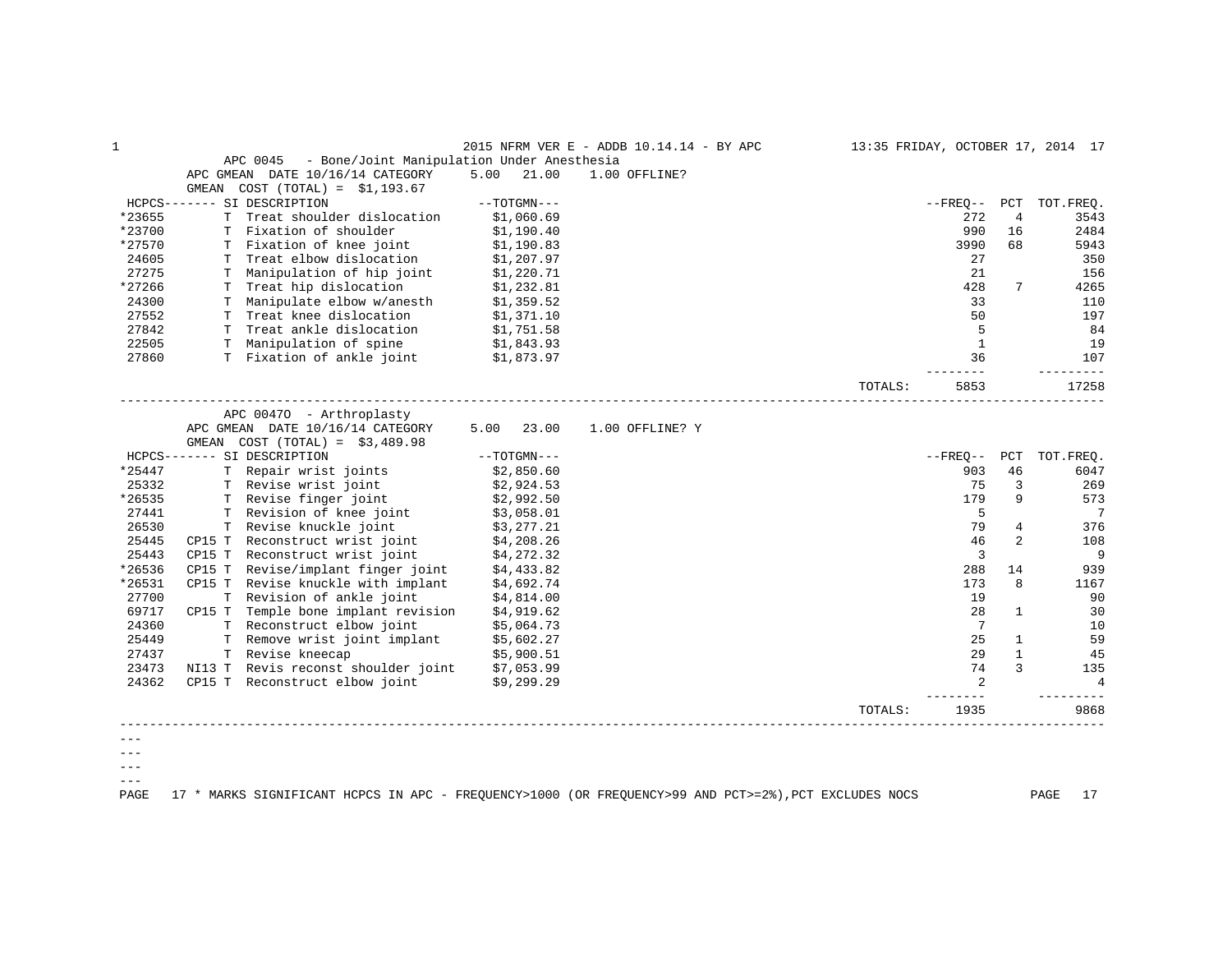1 2015 NFRM VER E - ADDB 10.14.14 - BY APC 13:35 FRIDAY, OCTOBER 17, 2014 18

|                                  | APC 0049 - Level I Musculoskeletal Procedures Except Hand and Foot |                          |  |
|----------------------------------|--------------------------------------------------------------------|--------------------------|--|
| APC GMEAN DATE 10/16/14 CATEGORY |                                                                    | 5.00 25.00 1.00 OFFLINE? |  |

|                     | GMEAN  |    | $COST (TOTAL) = $1,722.87$   |               |                |     |                |
|---------------------|--------|----|------------------------------|---------------|----------------|-----|----------------|
|                     |        |    | HCPCS------- SI DESCRIPTION  | $--TOTGMN---$ | $--$ FREO $--$ | PCT | TOT.FREO.      |
| 20662               |        | Т  | Application of pelvis brace  | \$0.00        | 0              |     | $\mathbf 0$    |
| 21502               |        | т  | Drain chest lesion           | \$0.00        | $\mathbf 0$    |     | $\mathbf 0$    |
| 24925               |        | T  | Amputation follow-up surgery | \$0.00        | $\Omega$       |     | $\mathbf{1}$   |
| 25922               |        | т  | Amputate hand at wrist       | \$0.00        | $\mathbf 0$    |     | 0              |
| 27497               |        | T  | Decompression of thigh/knee  | \$0.00        | $\Omega$       |     | $1\,$          |
| 25031               |        | т  | Drainage of forearm bursa    | \$20.98       | 1              |     | $\overline{2}$ |
| 27306               |        | т  | Incision of thigh tendon     | \$722.83      | 6              |     | 11             |
| 27601               |        | т  | Decompression of lower leg   | \$800.37      | 3              |     | 34             |
| 27050               |        | Т  | Biopsy of sacroiliac joint   | \$1,258.81    | 8              |     | 11             |
| *25000              |        | т  | Incision of tendon sheath    | \$1,361.36    | 1859           | 17  | 3641           |
| 28003               |        | T  | Treatment of foot infection  | \$1,403.87    | 21             |     | 41             |
| 25248               |        | Т  | Remove forearm foreign body  | \$1,436.27    | 50             |     | 105            |
| 23605               | CP15 T |    | Treat humerus fracture       | \$1,465.52    | 105            |     | 957            |
| 25909               | CP11 T |    | Amputation follow-up surgery | \$1,477.76    | 2              |     | 3              |
| *20694              | CP14 N |    | Remove bone fixation device  | \$1,558.70    | 1319           | 12  | 2362           |
| *25112              | CF9    | T  | Reremove wrist tendon lesion | \$1,597.80    | 222            | 2   | 301            |
| *25111              | CF9    | T  | Remove wrist tendon lesion   | \$1,607.71    | 2147           | 20  | 3711           |
| *25115              |        | т  | Remove wrist/forearm lesion  | \$1,653.34    | 400            | 3   | 1391           |
| 28002               |        | Т  | Treatment of foot infection  | \$1,666.20    | 65             |     | 228            |
| 27060               |        | т  | Removal of ischial bursa     | \$1,684.19    | 9              |     | 26             |
| 22999 U             |        | T  | Abdomen surgery procedure    | \$1,701.95    | 276            |     | 706            |
| *25116              |        | T. | Remove wrist/forearm lesion  | \$1,715.89    | 225            | 2   | 672            |
| 25028               |        | т  | Drainage of forearm lesion   | \$1,723.97    | 65             |     | 110            |
| 21700               |        | т  | Revision of neck muscle      | \$1,764.36    | 4              |     | 5              |
| 25110               |        | Т  | Remove wrist tendon lesion   | \$1,771.97    | 81             |     | 205            |
| 25001               |        | T  | Incise flexor carpi radialis | \$1,778.80    | 16             |     | 62             |
| 25109               | NI7    | T  | Excise tendon forearm/wrist  | \$1,841.41    | 19             |     | 159            |
| 27052               |        | т  | Biopsy of hip joint          | \$1,841.53    | 20             |     | 38             |
| 27087               |        | т  | Remove hip foreign body      | \$1,850.06    | 24             |     | 45             |
| 23100               |        | Т  | Biopsy of shoulder joint     | \$1,899.11    | 7              |     | 15             |
| 27630               |        | T  | Removal of tendon lesion     | \$1,900.89    | 192            | 1   | 427            |
| 27347               |        | т  | Remove knee cyst             | \$1,903.40    | 69             |     | 211            |
| 25295               |        | T  | Release wrist/forearm tendon | \$1,903.94    | 51             |     | 628            |
| 24120               |        | т  | Remove elbow lesion          | \$1,935.55    | 61             |     | 209            |
| 23935               |        | т  | Drain arm/elbow bone lesion  | \$1,942.13    | 4              |     | 7              |
| *24105              |        | т  | Removal of elbow bursa       | \$1,973.45    | 1794           | 16  | 2596           |
| 24310               |        | T  | Revision of arm tendon       | \$1,992.72    | 10             |     | 273            |
| *27340              |        | T  | Removal of kneecap bursa     | \$2,027.74    | 425            | 3   | 633            |
| 25100               |        | т  | Biopsy of wrist joint        | \$2,054.22    | 15             |     | 44             |
| 26990               |        | т  | Drainage of pelvis lesion    | \$2,064.01    | 160            | 1   | 220            |
| $\qquad \qquad - -$ |        |    |                              |               |                |     |                |

PAGE 18 \* MARKS SIGNIFICANT HCPCS IN APC - FREQUENCY>1000 (OR FREQUENCY>99 AND PCT>=2%),PCT EXCLUDES NOCS PAGE 18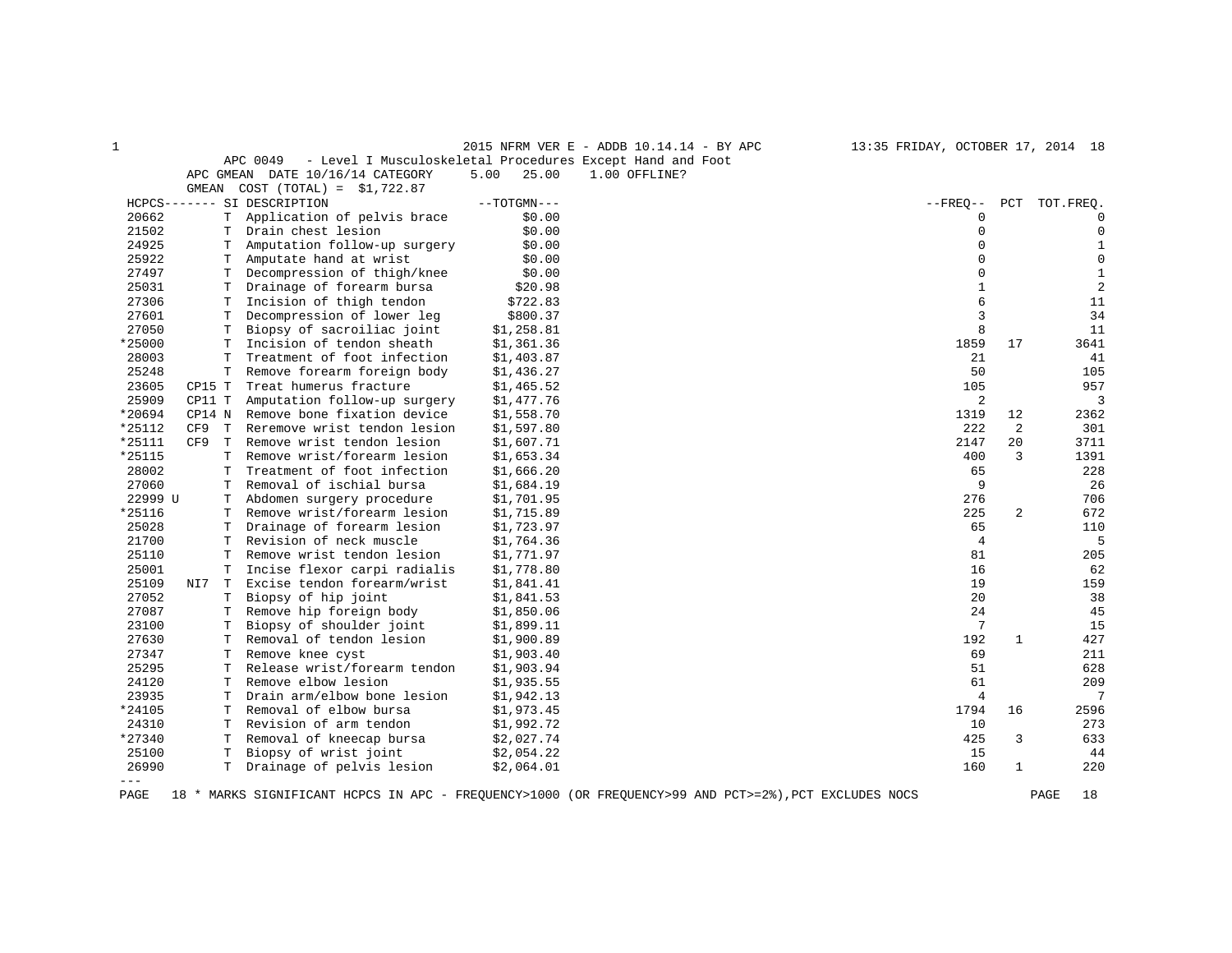| $\mathbf{1}$    |                                                                                                         |               | 2015 NFRM VER E - ADDB 10.14.14 - BY APC                                                              | 13:35 FRIDAY, OCTOBER 17, 2014 19 |              |                        |
|-----------------|---------------------------------------------------------------------------------------------------------|---------------|-------------------------------------------------------------------------------------------------------|-----------------------------------|--------------|------------------------|
|                 | APC 0049                                                                                                |               | - Level I Musculoskeletal Procedures Except Hand and Foot                                             |                                   |              |                        |
|                 | APC GMEAN DATE 10/16/14 CATEGORY                                                                        | 5.00<br>25.00 | 1.00 OFFLINE?                                                                                         |                                   |              |                        |
|                 | GMEAN COST $(TOTAL) = $1,722.87$                                                                        |               |                                                                                                       |                                   |              |                        |
|                 | HCPCS------- SI DESCRIPTION                                                                             | $--TOTGMN---$ |                                                                                                       |                                   |              | --FREO-- PCT TOT.FREO. |
| 23140           | T Removal of bone lesion                                                                                | \$2,072.40    |                                                                                                       | 47                                |              | 169                    |
| 27606           | T Incision of achilles tendon                                                                           | \$2,086.91    |                                                                                                       | 94                                |              | 574                    |
| 27600           | T Decompression of lower leg                                                                            | \$2,114.51    |                                                                                                       | 22                                |              | 67                     |
| 27305           | T Incise thigh tendon & fascia                                                                          | \$2,118.06    |                                                                                                       | 65                                |              | 304                    |
| 25931           | CP8 T Amputation follow-up surgery                                                                      | \$2,121.95    |                                                                                                       | 11                                |              | 15                     |
| 27065           | T Remove hip bone les super                                                                             | \$2,135.31    |                                                                                                       | 6                                 |              | 16                     |
| 27345           | T Removal of knee cyst                                                                                  | \$2,149.95    |                                                                                                       | 136                               | $\mathbf{1}$ | 307                    |
| 20999 U         | T Musculoskeletal surgery                                                                               | \$2,153.68    |                                                                                                       | 598                               |              | 2015                   |
| 26991           | T Drainage of pelvis bursa                                                                              | \$2,168.37    |                                                                                                       | $7\phantom{.0}$                   |              | 11                     |
| 27594           | T Amputation follow-up surgery                                                                          | \$2,169.66    |                                                                                                       | 39                                |              | 48                     |
| 23035           | T Drain shoulder bone lesion                                                                            | \$2,170.22    |                                                                                                       | 2                                 |              | $\overline{3}$         |
| 25085           | T Incision of wrist capsule                                                                             | \$2,238.72    |                                                                                                       | 14                                |              | 68                     |
| 27607           | T Treat lower leg bone lesion                                                                           | \$2,282.30    |                                                                                                       | 20                                |              | 58                     |
| 27391           | T Incision of thigh tendons                                                                             | \$2,396.82    |                                                                                                       | 7                                 |              | 12                     |
| 21720           | T Revision of neck muscle                                                                               | \$2,448.97    |                                                                                                       | $\mathbf{1}$                      |              | 6                      |
| *27062          | T Remove femur lesion/bursa                                                                             | \$2,473.79    |                                                                                                       | 310                               | 2            | 836                    |
| 27884           | T Amputation follow-up surgery                                                                          | \$2,558.77    |                                                                                                       | 93                                |              | 133                    |
| 27658           | T Repair of leg tendon each                                                                             | \$2,570.97    |                                                                                                       | 138                               | $\mathbf{1}$ | 447                    |
| 25907           | T Amputation follow-up surgery                                                                          | \$2,619.59    |                                                                                                       | 2                                 |              | 2                      |
| 27000           | T Incision of hip tendon                                                                                | \$2,673.33    |                                                                                                       | $\overline{4}$                    |              | 17                     |
| 27390           | T Incision of thigh tendon                                                                              | \$2,726.60    |                                                                                                       | 7                                 |              | 13                     |
| 27057           | NI9 T Buttock fasciotomy w/dbrdmt                                                                       | \$2,797.15    |                                                                                                       | $\mathbf{1}$                      |              | $\mathbf{1}$           |
| 27675           | T Repair lower leg tendons                                                                              | \$2,826.05    |                                                                                                       | 88                                |              | 366                    |
| 24110           | T Remove humerus lesion                                                                                 | \$2,970.44    |                                                                                                       | $12 \overline{ }$                 |              | 44                     |
| 27656           | T Repair leg fascia defect                                                                              | \$3,281.13    |                                                                                                       | 6                                 |              | 14                     |
| 27704           | CP14 N Removal of ankle implant                                                                         | \$3,403.71    |                                                                                                       | 11                                |              | 38                     |
| 24100           | T Biopsy elbow joint lining<br>T Treat forearm bone lesion                                              | \$3,420.75    |                                                                                                       | $\overline{3}$                    |              | 5                      |
| 25035           |                                                                                                         | \$3,775.73    |                                                                                                       | $\overline{3}$                    |              | 6                      |
| 27659           | T Repair of leg tendon each                                                                             | \$3,979.51    |                                                                                                       | 33                                |              | 165                    |
|                 |                                                                                                         |               | TOTALS:                                                                                               | -------<br>10641                  |              | _________<br>25851     |
|                 | APC 0050 - Level II Musculoskeletal Procedures Except Hand and Foot<br>APC GMEAN DATE 10/16/14 CATEGORY | 5.00 25.00    | 2.00 OFFLINE?                                                                                         |                                   |              |                        |
|                 | GMEAN $COST (TOTAL) = $2,699.33$                                                                        |               |                                                                                                       |                                   |              |                        |
|                 | HCPCS------- SI DESCRIPTION                                                                             | $--TOTGMN---$ |                                                                                                       | $- FREO--$                        | PCT          | TOT.FREQ.              |
| 0102T           | NI6 T Extracorp shockwy tx anesth                                                                       | \$0.00        |                                                                                                       | $\mathbf{0}$                      |              | $\overline{0}$         |
| 20663           | CP12 T Application of thigh brace                                                                       | \$0.00        |                                                                                                       | $\mathbf{0}$                      |              | $\overline{0}$         |
| 20924           | T Removal of tendon for graft                                                                           | \$0.00        |                                                                                                       | $\mathbf 0$                       |              | 214                    |
| 21610           | T Partial removal of rib                                                                                | \$0.00        |                                                                                                       | $\Omega$                          |              | 5                      |
| $- - -$<br>PAGE |                                                                                                         |               | 19 * MARKS SIGNIFICANT HCPCS IN APC - FREQUENCY>1000 (OR FREQUENCY>99 AND PCT>=2%), PCT EXCLUDES NOCS |                                   |              | PAGE<br>19             |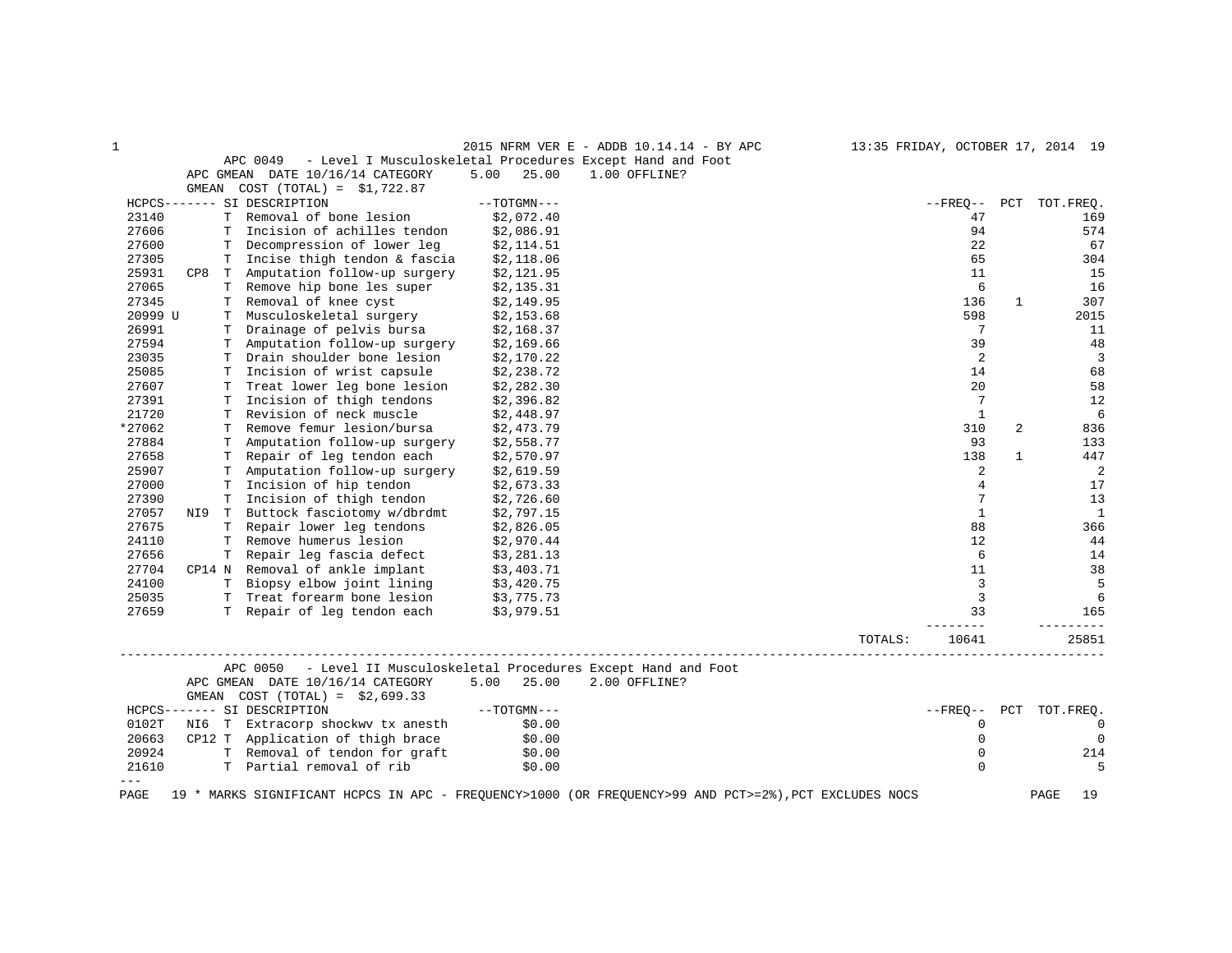|                |                  |                                                        |                          | 2015 NFRM VER E - ADDB 10.14.14 - BY APC                                                              | 13:35 FRIDAY, OCTOBER 17, 2014 20 |                         |
|----------------|------------------|--------------------------------------------------------|--------------------------|-------------------------------------------------------------------------------------------------------|-----------------------------------|-------------------------|
|                |                  | APC 0050                                               |                          | - Level II Musculoskeletal Procedures Except Hand and Foot                                            |                                   |                         |
|                |                  | APC GMEAN DATE 10/16/14 CATEGORY                       | 5.00<br>25.00            | 2.00 OFFLINE?                                                                                         |                                   |                         |
|                | GMEAN            | $COST (TOTAL) = $2,699.33$                             |                          |                                                                                                       |                                   |                         |
|                |                  | HCPCS------- SI DESCRIPTION                            | $--TOTGMN---$            |                                                                                                       | $--$ FREO $--$                    | PCT<br>TOT.FREO.        |
| 22510          | NI15 T           | Perg cervicothoracic inject                            | \$0.00                   |                                                                                                       | 0                                 | U                       |
| 22511          | NI15 T           | Perg lumbosacral injection                             | \$0.00                   |                                                                                                       | 0                                 |                         |
| 23106          | T                | Incision of collarbone joint                           | \$0.00                   |                                                                                                       | $\Omega$                          |                         |
| 23145          | т                | Removal of bone lesion                                 | \$0.00                   |                                                                                                       | $\Omega$                          | 0                       |
| 23155          | т                | Removal of humerus lesion                              | \$0.00                   |                                                                                                       | 0                                 |                         |
| 23172          | т                | Remove shoulder blade lesion                           | \$0.00                   |                                                                                                       | $\Omega$                          | O                       |
| 23400          | т                | Fixation of shoulder blade                             | \$0.00                   |                                                                                                       | 0                                 | 0                       |
| 24115          | Т                | Remove/graft bone lesion                               | \$0.00                   |                                                                                                       | 0                                 | $\mathbf{1}$            |
| 24116          | T.               | Remove/graft bone lesion                               | \$0.00                   |                                                                                                       | $\Omega$                          | 4                       |
| 24125          | Т                | Remove/graft bone lesion                               | \$0.00                   |                                                                                                       | 0                                 |                         |
| 24126          | T                | Remove/graft bone lesion                               | \$0.00                   |                                                                                                       | 0                                 | $\overline{a}$          |
| 24136          | T                | Remove radius bone lesion                              | \$0.00                   |                                                                                                       | 0                                 | $\mathbf 0$             |
| 24320          | CP12 T           | Repair of arm tendon                                   | \$0.00                   |                                                                                                       | 0                                 | 6                       |
| 24332          | CP12 T           | Tenolysis triceps                                      | \$0.00                   |                                                                                                       | 0                                 | 23                      |
| 25136          | $\mathbf T$      | Remove & graft wrist lesion                            | \$0.00                   |                                                                                                       | 0                                 | 7                       |
| 25145          | T                | Remove forearm bone lesion                             | \$0.00                   |                                                                                                       | $\Omega$                          | 5                       |
| 25251          | CP14 N           | Removal of wrist prosthesis                            | \$0.00                   |                                                                                                       | 0                                 | 5                       |
| 25315          | CP12 T           | Revise palsy hand tendon(s)                            | \$0.00                   |                                                                                                       | 0                                 | 5                       |
| 27003          | т                | Incision of hip tendon                                 | \$0.00                   |                                                                                                       | $\Omega$                          | 4                       |
| 27067          | Т                | Remove/graft hip bone lesion                           | \$0.00                   |                                                                                                       | 0                                 | 0                       |
| 27475          | т                | Surgery to stop leg growth                             | \$0.00                   |                                                                                                       | 0                                 | 1                       |
| 27732          | Т                | Repair of fibula epiphysis                             | \$0.00                   |                                                                                                       | 0                                 | $\Omega$                |
| 27734          | Т                | Repair lower leg epiphyses                             | \$0.00                   |                                                                                                       | 0                                 | 0                       |
| 27740          | T                | Repair of leg epiphyses                                | \$0.00                   |                                                                                                       | 0                                 | 0                       |
| 27893          | CF10 T           | Decompression of leg                                   | \$0.00                   |                                                                                                       | 0                                 | $\mathbf{1}$            |
| 20555          | NI8<br>T         | Place ndl musc/tis for rt                              | \$449.47                 |                                                                                                       | 12                                | 26                      |
| 0101T          | NI6<br>T         | Extracorp shockwy tx hi enrg                           | \$609.90                 |                                                                                                       | $\mathbf{1}$                      | $\overline{\mathbf{c}}$ |
| 25025          | T.               | Decompress forearm 2 spaces                            | \$731.88                 |                                                                                                       | 2                                 | 6                       |
| 27498          | CF10 T           | Decompression of thigh/knee                            | \$822.89                 |                                                                                                       | $\mathbf{1}$                      | $\overline{a}$          |
| 27730          | $\mathbf T$      | Repair of tibia epiphysis                              | \$1,061.57               |                                                                                                       | 2                                 | $\overline{2}$          |
| 25290          | T                | Incise wrist/forearm tendon                            | \$1,080.65               |                                                                                                       | 63                                | 736                     |
| 25250          | CP14 N           | Removal of wrist prosthesis                            | \$1,174.47               |                                                                                                       | 4                                 | 17                      |
| 20250<br>G0413 | CP12 T           | Open bone biopsy                                       | \$1,259.70               |                                                                                                       | 7<br>8                            | 34<br>19                |
|                | NI9 T            | Pelvic ring fracture uni/bil                           | \$1,323.52               |                                                                                                       |                                   |                         |
| 28890          | NI6 T            | Hi enrgy eswt plantar fascia                           | \$1,436.02               |                                                                                                       | 111                               | 120                     |
| 25020<br>27035 | CF10 T<br>CP12 T | Decompress forearm 1 space<br>Denervation of hip joint | \$1,493.39               |                                                                                                       | 12<br>$\overline{4}$              | 332<br>5                |
|                |                  |                                                        | \$1,498.09               |                                                                                                       | 11                                |                         |
| 27330<br>23170 | Т<br>т           | Biopsy knee joint lining<br>Remove collar bone lesion  | \$1,603.93               |                                                                                                       | $\mathbf{1}$                      | 29<br>1                 |
| 23180          | T.               | Remove collar bone lesion                              | \$1,647.84<br>\$1,685.49 |                                                                                                       | $\mathbf{1}$                      | 35                      |
| $---$          |                  |                                                        |                          |                                                                                                       |                                   |                         |
|                |                  |                                                        |                          |                                                                                                       |                                   | 20                      |
| PAGE           |                  |                                                        |                          | 20 * MARKS SIGNIFICANT HCPCS IN APC - FREQUENCY>1000 (OR FREQUENCY>99 AND PCT>=2%), PCT EXCLUDES NOCS |                                   | PAGE                    |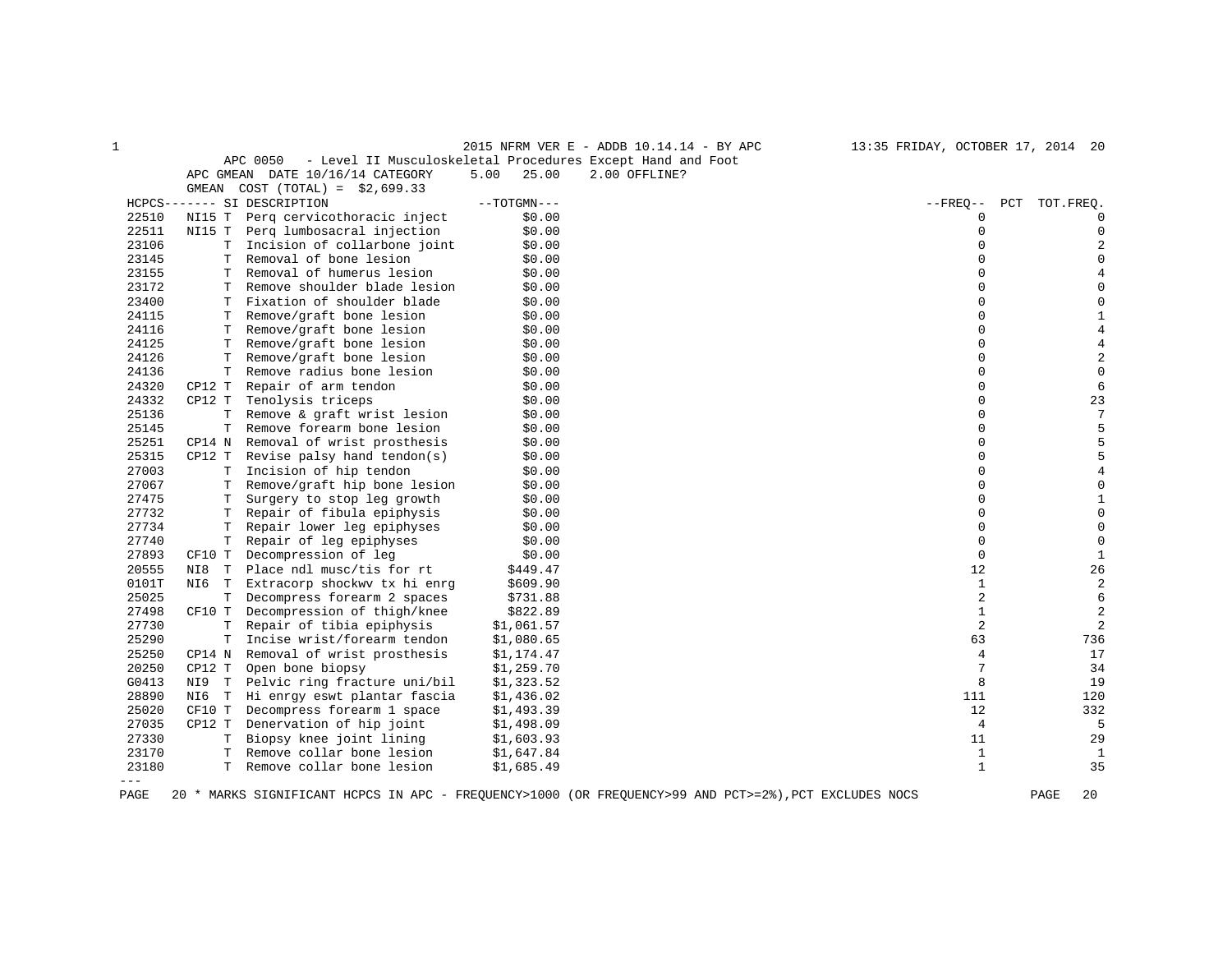| 1      |                    |                                  |               | 2015 NFRM VER E - ADDB 10.14.14 - BY APC                                                              | 13:35 FRIDAY, OCTOBER 17, 2014 21 |                |            |
|--------|--------------------|----------------------------------|---------------|-------------------------------------------------------------------------------------------------------|-----------------------------------|----------------|------------|
|        |                    | APC 0050                         |               | - Level II Musculoskeletal Procedures Except Hand and Foot                                            |                                   |                |            |
|        |                    | APC GMEAN DATE 10/16/14 CATEGORY | 5.00<br>25.00 | 2.00 OFFLINE?                                                                                         |                                   |                |            |
|        | GMEAN              | $COST (TOTAL) = $2,699.33$       |               |                                                                                                       |                                   |                |            |
|        |                    | HCPCS------- SI DESCRIPTION      | $--TOTGMN---$ |                                                                                                       | $--$ FREO $--$                    | PCT            | TOT.FREO.  |
| 27604  | CP12 T             | Drain lower leg bursa            | \$1,723.65    |                                                                                                       | 2                                 |                | 5          |
| 25101  | T                  | Explore/treat wrist joint        | \$1,739.88    |                                                                                                       | 44                                |                | 120        |
| 24495  | т                  | Decompression of forearm         | \$1,742.43    |                                                                                                       | $\mathbf{1}$                      |                | 3          |
| 24305  | Т                  | Arm tendon lengthening           | \$1,748.33    |                                                                                                       | 10                                |                | 169        |
| 25118  | T                  | Excise wrist tendon sheath       | \$1,760.88    |                                                                                                       | 112                               |                | 385        |
| 24357  | T<br>NI8           | Repair elbow perc                | \$1,802.88    |                                                                                                       | 61                                |                | 92         |
| 20650  | CP12 T             | Insert and remove bone pin       | \$1,808.88    |                                                                                                       | 40                                |                | 126        |
| 25023  | Т                  | Decompress forearm 1 space       | \$1,829.23    |                                                                                                       | $\overline{4}$                    |                | 21         |
| 23182  | т                  | Remove shoulder blade lesion     | \$1,851.52    |                                                                                                       | $\mathbf{1}$                      |                | 8          |
| 25265  | Т                  | Repair forearm tendon/muscle     | \$1,896.08    |                                                                                                       | 6                                 |                | 14         |
| 25150  | Т                  | Partial removal of ulna          | \$1,928.96    |                                                                                                       | 14                                |                | 90         |
| 27602  | CP12 T             | Decompression of lower leg       | \$1,932.27    |                                                                                                       | 5                                 |                | 14         |
| *24358 | T<br>NI8           | Repair elbow w/deb open          | \$1,951.91    |                                                                                                       | 246                               | 2              | 455        |
| 27680  | Т                  | Release of lower leg tendon      | \$1,970.65    |                                                                                                       | 40                                |                | 276        |
| 27685  | Т                  | Revision of lower leg tendon     | \$2,024.46    |                                                                                                       | 209                               | $\mathbf{1}$   | 1727       |
| 25310  | CP12 T             | Transplant forearm tendon        | \$2,025.46    |                                                                                                       | 153                               | $\mathbf{1}$   | 2994       |
| 27687  | Т                  | Revision of calf tendon          | \$2,042.14    |                                                                                                       | 211                               | $\mathbf{1}$   | 2193       |
| 25119  | T                  | Partial removal of ulna          | \$2,048.91    |                                                                                                       | 6                                 |                | 32         |
| 24102  | т                  | Remove elbow joint lining        | \$2,067.03    |                                                                                                       | 18                                |                | 81         |
| 25301  | Т                  | Fusion of tendons at wrist       | \$2,069.79    |                                                                                                       | 5                                 |                | 75         |
| 27006  | CP8<br>$\mathbb T$ | Incision of hip tendons          | \$2,102.60    |                                                                                                       | 28                                |                | 141        |
| 27626  | т                  | Remove ankle joint lining        | \$2,116.62    |                                                                                                       | 29                                |                | 166        |
| 25105  | т                  | Remove wrist joint lining        | \$2,142.73    |                                                                                                       | 43                                |                | 298        |
| 27681  | Т                  | Release of lower leg tendons     | \$2,143.01    |                                                                                                       | $\mathbf{1}$                      |                | 28         |
| 24000  | Т                  | Exploratory elbow surgery        | \$2,152.46    |                                                                                                       | 27                                |                | 75         |
| 24138  | т                  | Remove elbow bone lesion         | \$2,186.19    |                                                                                                       | 5                                 |                | 9          |
| 27001  | Т                  | Incision of hip tendon           | \$2,191.65    |                                                                                                       | 7                                 |                | 16         |
| 27625  | Т                  | Remove ankle joint lining        | \$2,209.53    |                                                                                                       | 23                                |                | 176        |
| 25230  | Т                  | Partial removal of radius        | \$2,221.54    |                                                                                                       | 10                                |                | 185        |
| 24134  | $\mathbf T$        | Removal of arm bone lesion       | \$2,227.25    |                                                                                                       | $\mathbf{1}$                      |                | 5          |
| *24359 | NI8<br>т           | Repair elbow deb/attch open      | \$2,230.44    |                                                                                                       | 277                               | $\overline{2}$ | 512        |
| 27610  | т                  | Explore/treat ankle joint        | \$2,243.38    |                                                                                                       | 30                                |                | 111        |
| 23101  | Т                  | Shoulder joint surgery           | \$2,243.96    |                                                                                                       | 4                                 |                | 40         |
| 25151  | т                  | Partial removal of radius        | \$2,247.81    |                                                                                                       | 5                                 |                | 41         |
| 25120  | Т                  | Removal of forearm lesion        | \$2,249.20    |                                                                                                       | 27                                |                | 146        |
| 27331  | Т                  | Explore/treat knee joint         | \$2,250.51    |                                                                                                       | 64                                |                | 186        |
| 25040  | т                  | Explore/treat wrist joint        | \$2,255.61    |                                                                                                       | $\overline{4}$                    |                | 28         |
| 24147  | T                  | Partial removal of elbow         | \$2,268.91    |                                                                                                       | 31                                |                | 122        |
| 24164  | CP14 N             | Remove radius head implant       | \$2,284.62    |                                                                                                       | 15                                |                | 42         |
| 25210  | CF9<br>T           | Removal of wrist bone            | \$2,297.76    |                                                                                                       | 89                                |                | 487        |
| $---$  |                    |                                  |               |                                                                                                       |                                   |                |            |
| PAGE   |                    |                                  |               | 21 * MARKS SIGNIFICANT HCPCS IN APC - FREQUENCY>1000 (OR FREQUENCY>99 AND PCT>=2%), PCT EXCLUDES NOCS |                                   |                | 21<br>PAGE |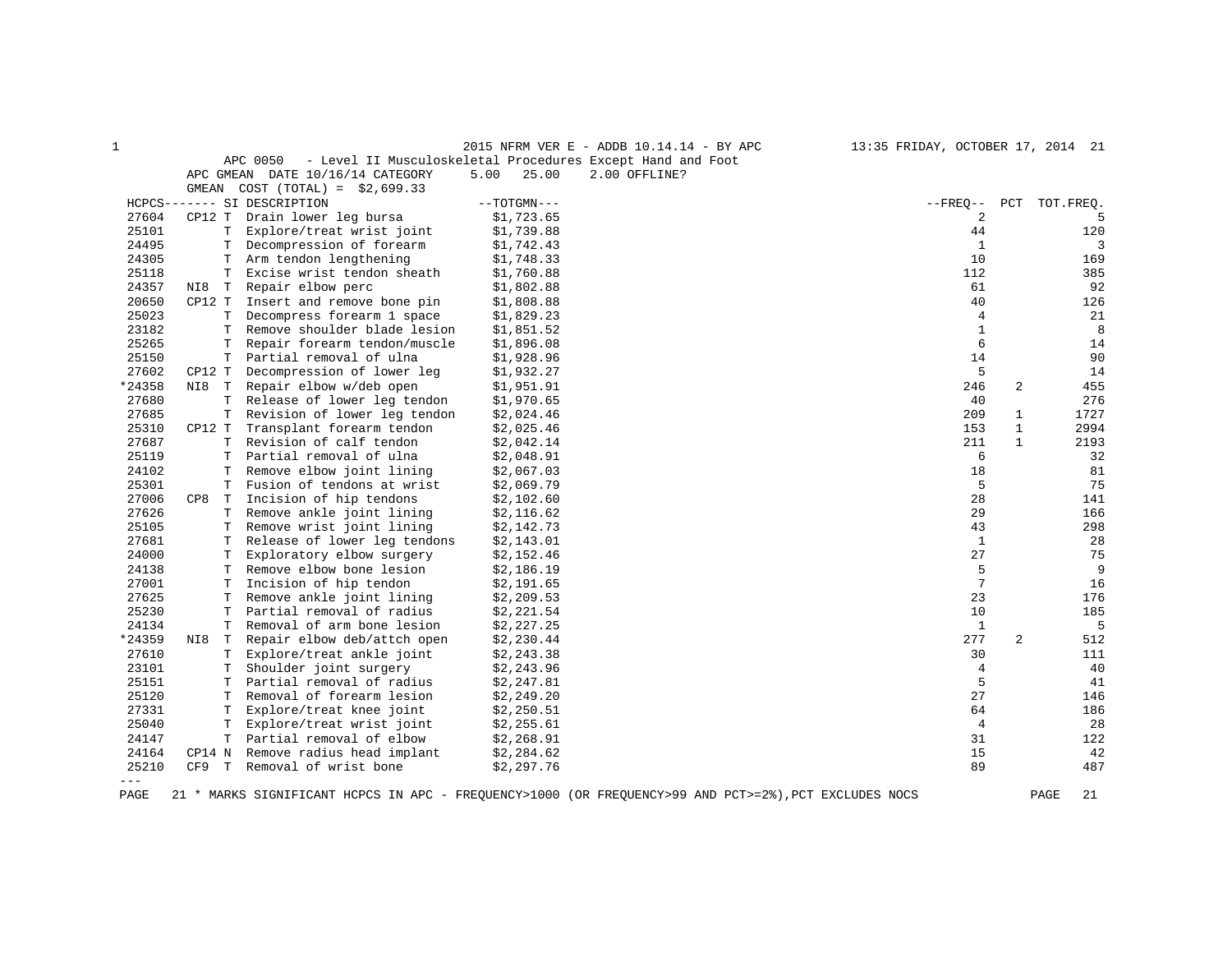|                     |          |                                  |               | 2015 NFRM VER E - ADDB 10.14.14 - BY APC<br>13:35 FRIDAY, OCTOBER 17, 2014 22                         |                     |                |
|---------------------|----------|----------------------------------|---------------|-------------------------------------------------------------------------------------------------------|---------------------|----------------|
|                     |          | APC 0050                         |               | - Level II Musculoskeletal Procedures Except Hand and Foot                                            |                     |                |
|                     |          | APC GMEAN DATE 10/16/14 CATEGORY | 5.00<br>25.00 | 2.00 OFFLINE?                                                                                         |                     |                |
|                     | GMEAN    | $COST (TOTAL) = $2,699.33$       |               |                                                                                                       |                     |                |
|                     |          | HCPCS------- SI DESCRIPTION      | $--TOTGMN---$ | $--$ FREQ--                                                                                           | PCT                 | TOT.FREQ.      |
| 27686               | T        | Revise lower leg tendons         | \$2,300.95    |                                                                                                       | 9                   | 173            |
| 25024               | Т        | Decompress forearm 2 spaces      | \$2,307.42    |                                                                                                       | $\mathbf{1}$        | $\overline{4}$ |
| 25240               | т        | Partial removal of ulna          | \$2,309.61    |                                                                                                       | 99                  | 526            |
| 27641               | т        | Partial removal of fibula        | \$2,327.63    |                                                                                                       | 47                  | 182            |
| 27393               | Т        | Lengthening of thigh tendon      | \$2,332.61    |                                                                                                       | $\mathbf{1}$        | 12             |
| 27635               | T        | Remove lower leg bone lesion     | \$2,339.12    |                                                                                                       | 161<br>$\mathbf{1}$ | 619            |
| 24006               | Т        | Release elbow joint              | \$2,340.18    |                                                                                                       | 29                  | 89             |
| 24155               | CP12 T   | Removal of elbow joint           | \$2,342.39    |                                                                                                       | 2                   | 10             |
| 25260               | т        | Repair forearm tendon/muscle     | \$2,355.74    |                                                                                                       | 15                  | 277            |
| 27098               | т        | Transfer tendon to pelvis        | \$2,356.27    |                                                                                                       | $\mathbf{1}$        | $\overline{2}$ |
| 25130               | T        | Removal of wrist lesion          | \$2,366.88    |                                                                                                       | 61                  | 229            |
| 27216               | CF9<br>т | Treat pelvic ring fracture       | \$2,372.81    |                                                                                                       | 2                   | 3              |
| 24160               | CP14 N   | Remove elbow joint implant       | \$2,374.08    |                                                                                                       | 9                   | 20             |
| 25270               | т        | Repair forearm tendon/muscle     | \$2,399.22    |                                                                                                       | 24                  | 286            |
| 27310               | Т        | Exploration of knee joint        | \$2,416.00    |                                                                                                       | 155<br>1            | 308            |
| 25125               | Т        | Remove/graft forearm lesion      | \$2,416.54    |                                                                                                       | 3                   | 11             |
| 20251               | CP12 T   | Open bone biopsy                 | \$2,420.85    |                                                                                                       | 18                  | 66             |
| 23190               | T.       | Partial removal of scapula       | \$2,422.84    |                                                                                                       | 2                   | 20             |
| 25272               | т        | Repair forearm tendon/muscle     | \$2,455.76    |                                                                                                       | 4                   | 27             |
| 27612               | Т        | Exploration of ankle joint       | \$2,467.48    |                                                                                                       | 33                  | 180            |
| 27620               | Т        | Explore/treat ankle joint        | \$2,469.53    |                                                                                                       | 54                  | 195            |
| 27496               | CF10 T   | Decompression of thigh/knee      | \$2,497.37    |                                                                                                       | $\mathbf{1}$        | $\mathbf{1}$   |
| 25215               | CF9<br>Т | Removal of wrist bones           | \$2,505.58    |                                                                                                       | 140<br>1            | 415            |
| 27499               | CF10 T   | Decompression of thigh/knee      | \$2,509.34    |                                                                                                       | $\mathbf{1}$        | 1              |
| 25275               | Т        | Repair forearm tendon sheath     | \$2,514.63    |                                                                                                       | 12                  | 65             |
| 27332               | т        | Removal of knee cartilage        | \$2,528.31    |                                                                                                       | 38                  | 74             |
| 23044               | Т        | Exploratory shoulder surgery     | \$2,535.12    |                                                                                                       | 12                  | 68             |
| 27647               | CP12 T   | Resect talus/calcaneus tum       | \$2,541.07    |                                                                                                       | 3                   | 21             |
| 27394               | Т        | Lengthening of thigh tendons     | \$2,550.50    |                                                                                                       | 3                   | 10             |
| 24130               | Т        | Removal of head of radius        | \$2,555.63    |                                                                                                       | 48                  | 129            |
| 27640               | CP12 T   | Partial removal of tibia         | \$2,560.92    |                                                                                                       | 48                  | 208            |
| 24101               | Т        | Explore/treat elbow joint        | \$2,582.93    |                                                                                                       | 47                  | 153            |
| 24140               | Т        | Partial removal of arm bone      | \$2,583.78    |                                                                                                       | 59                  | 344            |
| 27307               | CP12 T   | Incision of thigh tendons        | \$2,604.41    |                                                                                                       | 5                   | 8              |
| 25263               | т        | Repair forearm tendon/muscle     | \$2,605.47    |                                                                                                       | 5                   | 25             |
| 27333               | T        | Removal of knee cartilage        | \$2,619.69    |                                                                                                       | 28                  | 43             |
| 27355               | т        | Remove femur lesion              | \$2,629.94    |                                                                                                       | 49                  | 131            |
| 27080               | T        | Removal of tail bone             | \$2,633.61    |                                                                                                       | 89                  | 127            |
| *23120              | CP8<br>T | Partial removal collar bone      | \$2,656.64    |                                                                                                       | 320<br>2            | 5625           |
| 25274               | T.       | Repair forearm tendon/muscle     | \$2,690.00    |                                                                                                       | 3                   | 17             |
| $\qquad \qquad - -$ |          |                                  |               |                                                                                                       |                     |                |
| PAGE                |          |                                  |               | 22 * MARKS SIGNIFICANT HCPCS IN APC - FREQUENCY>1000 (OR FREQUENCY>99 AND PCT>=2%), PCT EXCLUDES NOCS |                     | PAGE<br>22     |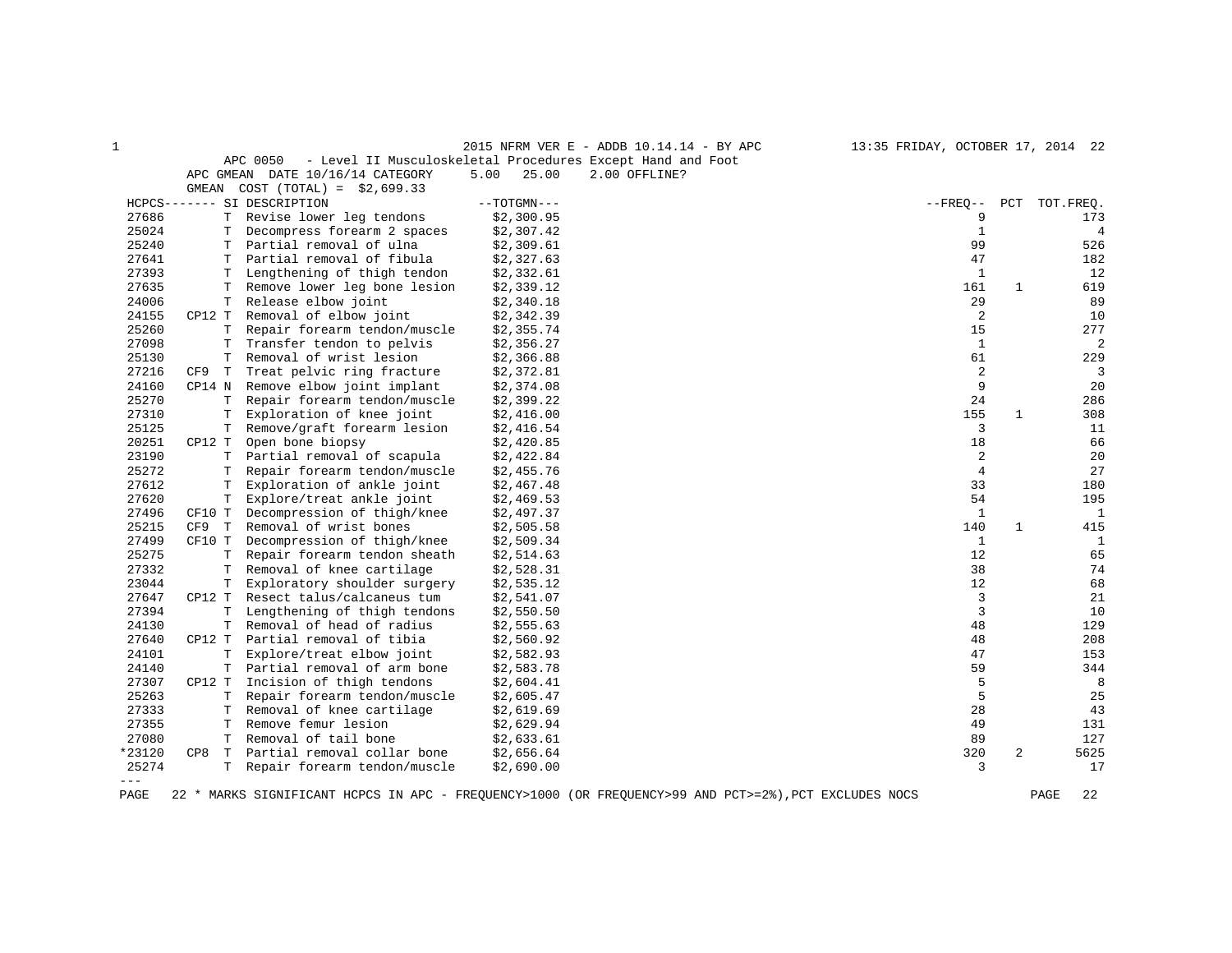| 1              |          |                                           |               | 2015 NFRM VER E - ADDB 10.14.14 - BY APC                   | 13:35 FRIDAY, OCTOBER 17, 2014 23 |              |              |
|----------------|----------|-------------------------------------------|---------------|------------------------------------------------------------|-----------------------------------|--------------|--------------|
|                |          | APC 0050                                  |               | - Level II Musculoskeletal Procedures Except Hand and Foot |                                   |              |              |
|                |          | APC GMEAN DATE 10/16/14 CATEGORY          | 5.00<br>25.00 | 2.00 OFFLINE?                                              |                                   |              |              |
|                | GMEAN    | $COST (TOTAL) = $2,699.33$                |               |                                                            |                                   |              |              |
|                |          | HCPCS------- SI DESCRIPTION               | $--TOTGMN---$ |                                                            | $- FREQ--$                        | PCT          | TOT.FREQ.    |
| 27360          |          | T<br>Partial removal leg bone(s)          | \$2,768.08    |                                                            | 34                                |              | 98           |
| 25280          |          | Revise wrist/forearm tendon<br>T          | \$2,781.20    |                                                            | 13                                |              | 481          |
| *22521         | D15 T    | Percut vertebroplasty lumb                | \$2,787.33    |                                                            | 2855                              | 23           | 3905         |
| 27435          | CP12 T   | Incision of knee joint                    | \$2,791.54    |                                                            | 23                                |              | 68           |
| 23174          |          | Remove humerus lesion<br>Т                | \$2,803.07    |                                                            | $\sqrt{2}$                        |              | 3            |
| 21600          |          | Partial removal of rib<br>T               | \$2,825.65    |                                                            | 20                                |              | 44           |
| 0200T          | CP12 T   | Perg sacral augmt unilat inj              | \$2,830.24    |                                                            | 69                                |              | 103          |
| 25300          |          | Fusion of tendons at wrist<br>т           | \$2,843.74    |                                                            | 2                                 |              | 15           |
| 24149          |          | $\mathbb T$<br>Radical resection of elbow | \$2,879.35    |                                                            | 33                                |              | 89           |
| *22520         | D15      | Percut vertebroplasty thor<br>т           | \$2,890.85    |                                                            | 3079                              | 25           | 4098         |
| 27097          |          | Revision of hip tendon<br>т               | \$2,905.71    |                                                            | 11                                |              | 20           |
| 27425          |          | Lat retinacular release open<br>T         | \$2,923.76    |                                                            | 50                                |              | 185          |
| 27335          |          | T<br>Remove knee joint lining             | \$2,936.94    |                                                            | 3                                 |              | 23           |
| 27027          | NI9<br>T | Buttock fasciotomy                        | \$2,946.50    |                                                            | 3                                 |              | 10           |
| 27392          | CP12 T   | Incision of thigh tendons                 | \$2,955.58    |                                                            | 4                                 |              | 6            |
| 27334          |          | Remove knee joint lining<br>т             | \$2,987.71    |                                                            | 40                                |              | 131          |
| 23405          |          | Incision of tendon & muscle<br>T          | \$2,993.38    |                                                            | 21                                |              | 1289         |
| 23150          |          | Removal of humerus lesion<br>т            | \$3,086.37    |                                                            | 24                                |              | 63           |
| 24145          |          | Partial removal of radius<br>т            | \$3,115.96    |                                                            | $\mathbf{1}$                      |              | 9            |
| 24301          |          | Muscle/tendon transfer<br>т               | \$3,135.08    |                                                            | 5                                 |              | 29           |
| 23406          |          | T<br>Incise tendon(s) & muscle(s)         | \$3,143.66    |                                                            | 3                                 |              | 41           |
| 22526          | NI7<br>T | Idet single level                         | \$3,178.43    |                                                            | $\mathbf{1}$                      |              | 2            |
| *27664         | CF10 T   | Repair of leg tendon each                 | \$3,206.82    |                                                            | 274                               | 2            | 473          |
| 27350          |          | Removal of kneecap<br>Т                   | \$3,232.61    |                                                            | 102                               |              | 245          |
| *27385         | CP12 T   | Repair of thigh muscle                    | \$3,246.85    |                                                            | 415                               | 3            | 633          |
| 27676          |          | Repair lower leg tendons<br>T             | \$3,254.71    |                                                            | 18                                |              | 108          |
| 27894          | CF10 T   | Decompression of leg                      | \$3,255.58    |                                                            | 1                                 |              | $\mathbf{1}$ |
| 23040          |          | T<br>Exploratory shoulder surgery         | \$3,255.93    |                                                            | 27                                |              | 53           |
| 27695          |          | Repair of ankle ligament<br>т             | \$3,271.18    |                                                            | 76                                |              | 604          |
| 27380          | CP12 T   | Repair of kneecap tendon                  | \$3,305.63    |                                                            | 185                               | 1            | 331          |
| 27696          |          | Repair of ankle ligaments<br>T            | \$3,326.37    |                                                            | 24                                |              | 149          |
| 24345          |          | Repr elbw med ligmnt w/tissu<br>т         | \$3,371.09    |                                                            | 3                                 |              | 44           |
| 0201T          | NJ 9     | Perg sacral augmt bilat inj<br>T          | \$3,410.01    |                                                            | 163                               | $\mathbf{1}$ | 244          |
| 23107          |          | Explore treat shoulder joint<br>т         | \$3,420.48    |                                                            | 6                                 |              | 33           |
| 25135          |          | Remove & graft wrist lesion<br>т          | \$3,422.65    |                                                            | 4                                 |              | 14           |
| 27403          |          | $\mathbf T$<br>Repair of knee cartilage   | \$3,449.62    |                                                            | 5                                 |              | 24           |
| 23020          | CP12 T   | Release shoulder joint                    | \$3,479.48    |                                                            | 22                                |              | 142          |
| 25107          |          | T<br>Remove wrist joint cartilage         | \$3,495.87    |                                                            | 7                                 |              | 64           |
| 23125          | CP8      | T<br>Removal of collar bone               | \$3,519.15    |                                                            | 3                                 |              | 47           |
| 22899 U CP12 T |          | Spine surgery procedure                   | \$3,536.22    |                                                            | 56                                |              | 264          |
| $\frac{1}{2}$  |          |                                           |               |                                                            |                                   |              |              |

PAGE 23 \* MARKS SIGNIFICANT HCPCS IN APC - FREQUENCY>1000 (OR FREQUENCY>99 AND PCT>=2%),PCT EXCLUDES NOCS PAGE 23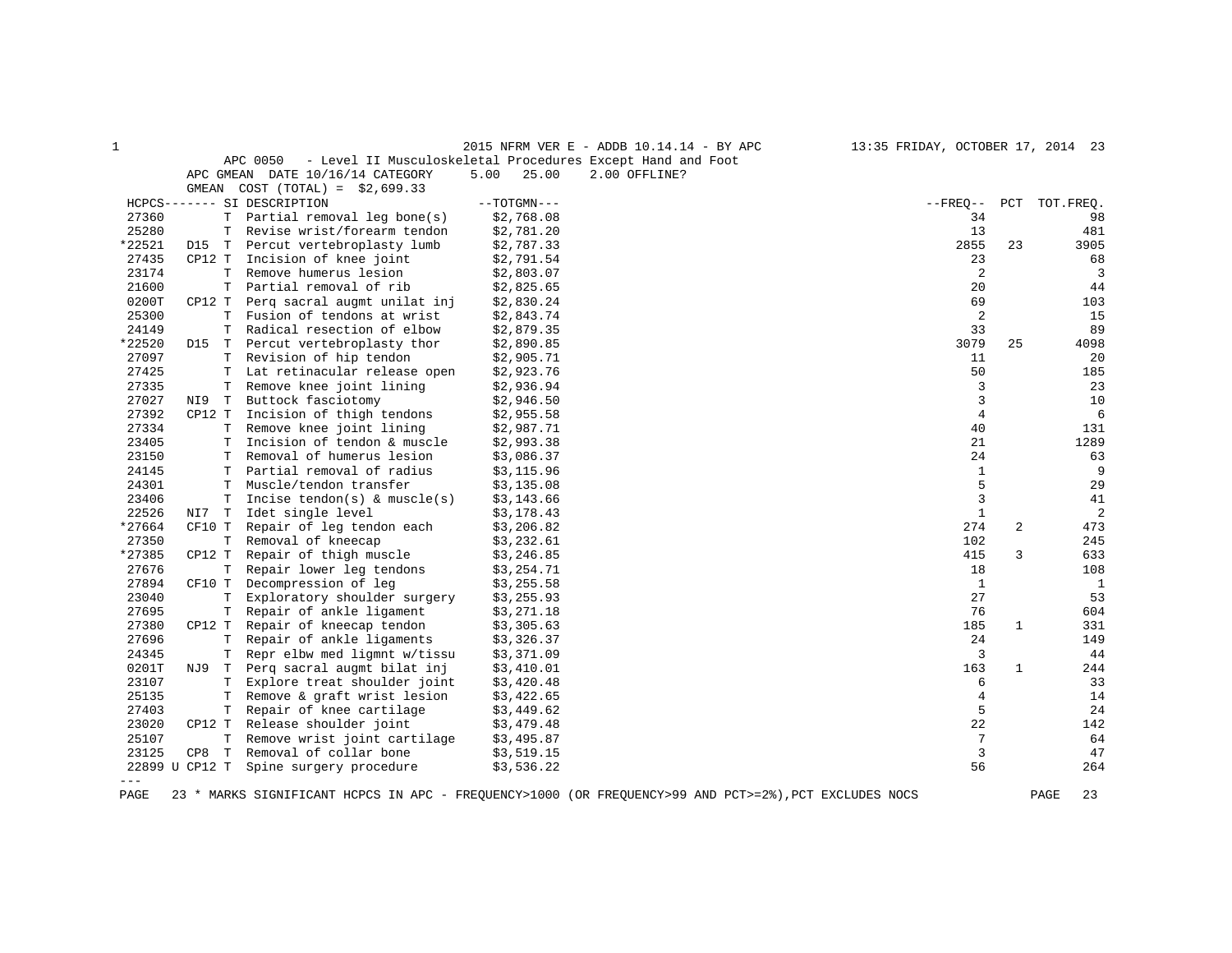|         |          |                                                                        |               | 2015 NFRM VER E - ADDB 10.14.14 - BY APC |         |                | 13:35 FRIDAY, OCTOBER 17, 2014 24 |
|---------|----------|------------------------------------------------------------------------|---------------|------------------------------------------|---------|----------------|-----------------------------------|
|         |          | APC 0050<br>- Level II Musculoskeletal Procedures Except Hand and Foot |               |                                          |         |                |                                   |
|         |          | APC GMEAN DATE 10/16/14 CATEGORY                                       | 25.00<br>5.00 | 2.00 OFFLINE?                            |         |                |                                   |
|         | GMEAN    | $COST (TOTAL) = $2,699.33$                                             |               |                                          |         |                |                                   |
|         |          | HCPCS------- SI DESCRIPTION                                            | $--TOTGMN---$ |                                          |         | $- FREQ--$     | PCT TOT.FREQ.                     |
| 27698   |          | T Repair of ankle ligament                                             | \$3,540.36    |                                          |         | 84             | 496                               |
| 24343   | T.       | Repr elbow lat ligmnt w/tiss                                           | \$3,579.59    |                                          |         | 14             | 225                               |
| 20900   |          | T Removal of bone for graft                                            | \$3,649.92    |                                          |         | 6              | 1223                              |
| 27889   |          | T Amputation of foot at ankle                                          | \$3,720.70    |                                          |         | 2              | 2                                 |
| 27066   | т        | Remove hip bone les deep                                               | \$3,803.74    |                                          |         | 15             | 27                                |
| 25126   | T.       | Remove/graft forearm lesion                                            | \$3,841.55    |                                          |         | 5              | 11                                |
| 23440   |          | CP12 T Remove/transplant tendon                                        | \$3,877.48    |                                          |         | 6              | 155                               |
| 27637   | Т        | Remove/graft leg bone lesion                                           | \$3,933.11    |                                          |         | 2              | 13                                |
| 20693   | CP12 T   | Adjust bone fixation device                                            | \$4,024.95    |                                          |         | 98             | 236                               |
| 27235   | T.       | Treat thigh fracture                                                   | \$4,072.46    |                                          |         | 86             | 139                               |
| 27665   | T        | Repair of leg tendon each                                              | \$4,093.02    |                                          |         | 74             | 157                               |
| 20690   | т        | Apply bone fixation device                                             | \$4,109.21    |                                          |         | 51             | 1117                              |
| 27707   | CP12 T   | Incision of fibula                                                     | \$4,150.02    |                                          |         | 14             | 84                                |
| 20696   | NI9 T    | Comp multiplane ext fixation                                           | \$4,276.42    |                                          |         | 1              | 9                                 |
| 27386   | CP12 T   | Repair/graft of thigh muscle                                           | \$4,351.53    |                                          |         | 38             | 59                                |
| 27892   | CF10 T   | Decompression of leg                                                   | \$4,464.76    |                                          |         | $\mathbf{1}$   | 2                                 |
| 25170   | CP12 T   | Resect radius/ulnar tumor                                              | \$4,472.79    |                                          |         | 5              | 21                                |
| 23184   | T.       | Remove humerus lesion                                                  | \$4,551.65    |                                          |         | $\overline{4}$ | 36                                |
| 27357   |          | T Remove femur lesion/graft                                            | \$4,552.10    |                                          |         | 3              | 6                                 |
| 27638   | T.       | Remove/graft leg bone lesion                                           | \$4,763.98    |                                          |         | 14             | 37                                |
| 23195   | т        | Removal of head of humerus                                             | \$4,782.48    |                                          |         | 3              | 5                                 |
| 27396   | T        | Transplant of thigh tendon                                             | \$4,816.08    |                                          |         | 5              | 12                                |
| 27381   | CP12 T   | Repair/graft kneecap tendon                                            | \$5,234.64    |                                          |         | 21             | 41                                |
| 23105   |          | T Remove shoulder joint lining                                         | \$5,276.97    |                                          |         | $\overline{3}$ | 28                                |
| 27356   | T.       | Remove femur lesion/graft                                              | \$5,665.49    |                                          |         | 11             | 18                                |
| 25392   | т        | Shorten radius & ulna                                                  | \$6,073.39    |                                          |         | $\mathbf{1}$   | 3                                 |
| 20902   | T.       | Removal of bone for graft                                              | \$6,113.77    |                                          |         | 4              | 465                               |
| 23156   | т        | Removal of humerus lesion                                              | \$6,366.39    |                                          |         | 6              | 19                                |
| 23146   | T.       | Removal of bone lesion                                                 | \$6,525.71    |                                          |         | $\mathbf{1}$   | $\mathbf{1}$                      |
| 27479   | T<br>CP9 | Surgery to stop leg growth                                             | \$6,923.59    |                                          |         | 1              | 1                                 |
| 0221T   | NI10 T   | Plmt post facet implt lumb                                             | \$7,412.33    |                                          |         | 5              | 12                                |
| 20692   | T.       | Apply bone fixation device                                             | \$7,916.66    |                                          |         | 18             | 342                               |
| 27709   |          | T Incision of tibia & fibula                                           | \$8,057.31    |                                          |         | 8              | 48                                |
|         |          |                                                                        |               |                                          |         |                |                                   |
|         |          |                                                                        |               |                                          | TOTALS: | 12030          | 43292                             |
|         |          |                                                                        |               |                                          |         |                |                                   |
|         |          |                                                                        |               |                                          |         |                |                                   |
|         |          |                                                                        |               |                                          |         |                |                                   |
| $- - -$ |          |                                                                        |               |                                          |         |                |                                   |

 $--\,$ 

 $---$ 

PAGE 24 \* MARKS SIGNIFICANT HCPCS IN APC - FREQUENCY>1000 (OR FREQUENCY>99 AND PCT>=2%),PCT EXCLUDES NOCS PAGE 24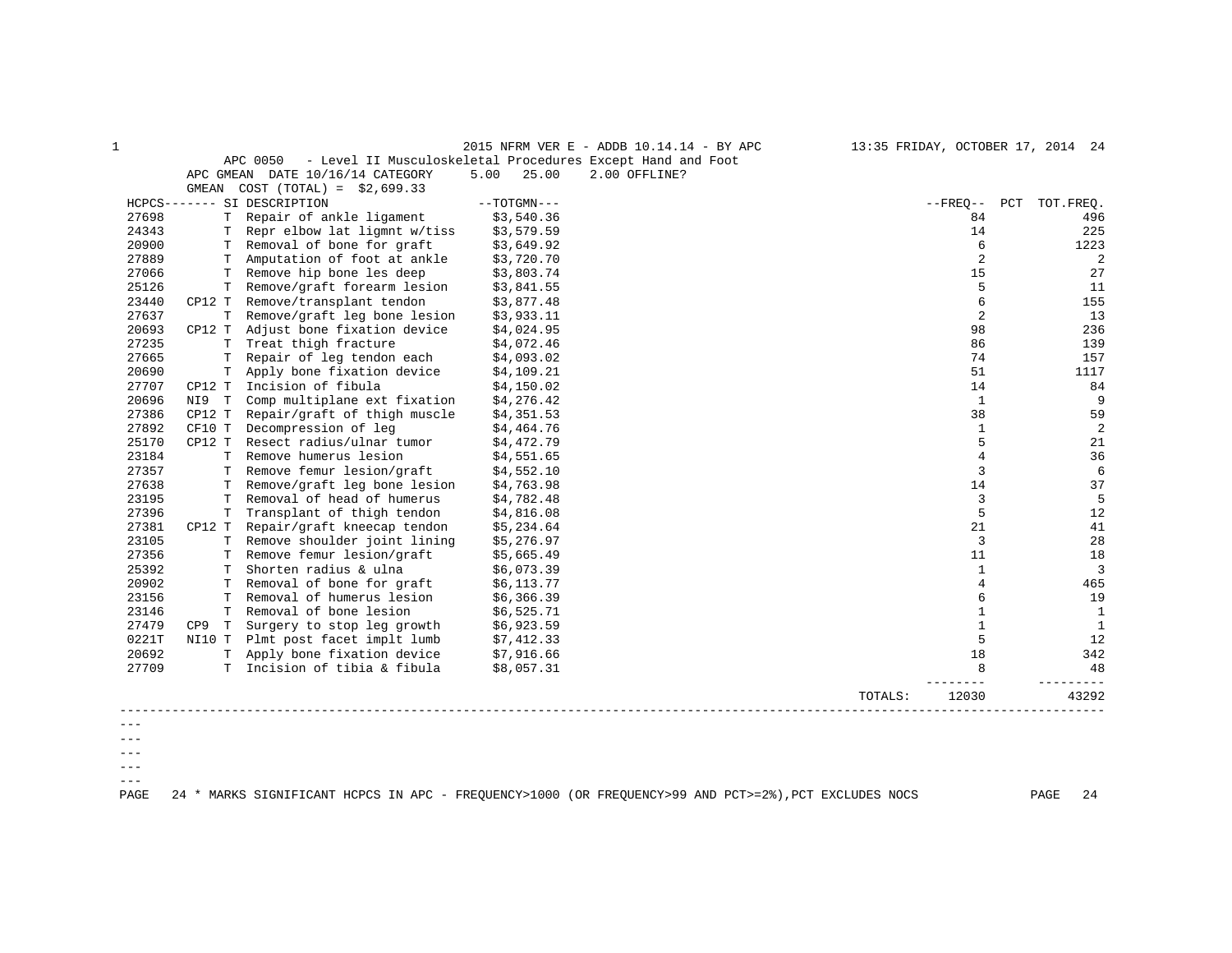|                |          |                                  |               | 2015 NFRM VER E - ADDB 10.14.14 - BY APC                                                              | 13:35 FRIDAY, OCTOBER 17, 2014 25 |                      |
|----------------|----------|----------------------------------|---------------|-------------------------------------------------------------------------------------------------------|-----------------------------------|----------------------|
|                |          | APC 0051                         |               | - Level III Musculoskeletal Procedures Except Hand and Foot                                           |                                   |                      |
|                |          | APC GMEAN DATE 10/16/14 CATEGORY | 5.00<br>25.00 | 3.00 OFFLINE?                                                                                         |                                   |                      |
|                | GMEAN    | $COST (TOTAL) = $3,903.57$       |               |                                                                                                       |                                   |                      |
|                |          | HCPCS------- SI DESCRIPTION      | $--TOTGMN---$ |                                                                                                       | $--$ FREO $--$                    | PCT<br>TOT.FREQ.     |
| 20150          |          | T Excise epiphyseal bar          | \$0.00        |                                                                                                       | $\Omega$                          | 1                    |
| 20983          |          | NI15 T Ablate bone tumor(s) perq | \$0.00        |                                                                                                       | $\mathbf 0$                       | $\mathbf 0$          |
| 21742          | Т        | Repair stern/nuss w/o scope      | \$0.00        |                                                                                                       | $\Omega$                          | $\mathbf{0}$         |
| 21743          | т        | Repair sternum/nuss w/scope      | \$0.00        |                                                                                                       | $\Omega$                          | $\mathbf{0}$         |
| 23397          | CP14 T   | Muscle transfers                 | \$0.00        |                                                                                                       | $\Omega$                          | 2                    |
| 24331          | T        | Revision of arm muscles          | \$0.00        |                                                                                                       | $\Omega$                          | $\mathbf 0$          |
| 24420          | Т        | Revision of humerus              | \$0.00        |                                                                                                       | $\Omega$                          | 8                    |
| 24470          | T        | Revision of elbow joint          | \$0.00        |                                                                                                       |                                   | $\mathbf{0}$         |
| 25365          | CP14 T   | Revise radius & ulna             | \$0.00        |                                                                                                       | $\Omega$                          | 3                    |
| 25370          | Т        | Revise radius or ulna            | \$0.00        |                                                                                                       | $\Omega$                          | $\mathsf 0$          |
| 25375          | T        | Revise radius & ulna             | \$0.00        |                                                                                                       | $\Omega$                          | $\mathbf 0$          |
| 25393          | Т        | Lengthen radius & ulna           | \$0.00        |                                                                                                       | $\Omega$                          | $\mathbf{1}$         |
| 25394          | CF9<br>T | Repair carpal bone shorten       | \$0.00        |                                                                                                       |                                   | $\overline{4}$       |
| 25425          | CP14 T   | Repair/graft radius or ulna      | \$0.00        |                                                                                                       | $\Omega$                          | 46                   |
| 25426          | T.       | Repair/graft radius & ulna       | \$0.00        |                                                                                                       | $\Omega$                          | 5                    |
| 25430          | CF9      | T Vasc graft into carpal bone    | \$0.00        |                                                                                                       | $\Omega$                          | 3                    |
| 25450          | Т        | Revision of wrist joint          | \$0.00        |                                                                                                       | $\Omega$                          | $\mathbf 0$          |
| 25455          | T        | Revision of wrist joint          | \$0.00        |                                                                                                       | $\Omega$                          | $\mathbf 0$          |
| 25490          | т        | Reinforce radius                 | \$0.00        |                                                                                                       | $\Omega$                          | $\mathbf{1}$         |
| 25491          | Т        | Reinforce ulna                   | \$0.00        |                                                                                                       | $\Omega$                          | 5                    |
| 25492          | Т        | Reinforce radius and ulna        | \$0.00        |                                                                                                       | $\Omega$                          | $\mathbf 0$          |
| 27111          | т        | Transfer of iliopsoas muscle     | \$0.00        |                                                                                                       | $\Omega$                          | 1                    |
| 27397          | T        | Transplants of thigh tendons     | \$0.00        |                                                                                                       | $\Omega$                          | $\mathbf 0$          |
| 27400          | T.       | Revise thigh muscles/tendons     | \$0.00        |                                                                                                       | $\Omega$                          | $\mathbf 0$          |
| 27409          | CP14 T   | Repair of knee ligaments         | \$0.00        |                                                                                                       | $\Omega$                          | 3                    |
| 27742          | Т        | Repair of leg epiphyses          | \$0.00        |                                                                                                       | $\Omega$                          | $\mathsf 0$          |
| 25335          | T.       | Realignment of hand              | \$1,250.71    |                                                                                                       | 3                                 | 8                    |
| 25355          | T        | Revision of radius               | \$1,478.19    |                                                                                                       | 2                                 | $\overline{3}$       |
| 27105          | Т        | Transfer of spinal muscle        | \$1,775.04    |                                                                                                       | $\mathbf 1$                       | $\sqrt{2}$           |
| 27418          | Т        | Repair degenerated kneecap       | \$2,526.81    |                                                                                                       | 6                                 | 52                   |
| 24152          | T.       | Resect radius tumor              | \$2,636.60    |                                                                                                       | 1                                 | 3                    |
| *23130         | т        | Remove shoulder bone part        | \$2,766.61    |                                                                                                       | 239                               | 3<br>1647            |
| 25312          | T        | Transplant forearm tendon        | \$2,880.68    |                                                                                                       | 23                                | 474                  |
| 27691          | т        | Revise lower leg tendon          | \$2,959.80    |                                                                                                       | 132                               | $\mathbf{1}$<br>2043 |
| *27650         | Т        | Repair achilles tendon           | \$2,987.57    |                                                                                                       | 595                               | 7<br>1667            |
| 27424          | Т        | Revision/removal of kneecap      | \$3,043.48    |                                                                                                       | 7                                 | 11                   |
| 27033          | т        | Exploration of hip joint         | \$3,046.39    |                                                                                                       | 12                                | 31                   |
| 25320          | T        | Repair/revise wrist joint        | \$3,081.84    |                                                                                                       | 64                                | 337                  |
| 24400<br>27110 | CP14 T   | Revision of humerus              | \$3,130.40    |                                                                                                       | 4<br>$\mathbf{1}$                 | 38<br>$\overline{3}$ |
| $---$          | Т        | Transfer of iliopsoas muscle     | \$3,183.03    |                                                                                                       |                                   |                      |
| PAGE           |          |                                  |               | 25 * MARKS SIGNIFICANT HCPCS IN APC - FREQUENCY>1000 (OR FREQUENCY>99 AND PCT>=2%), PCT EXCLUDES NOCS |                                   | 25<br>PAGE           |
|                |          |                                  |               |                                                                                                       |                                   |                      |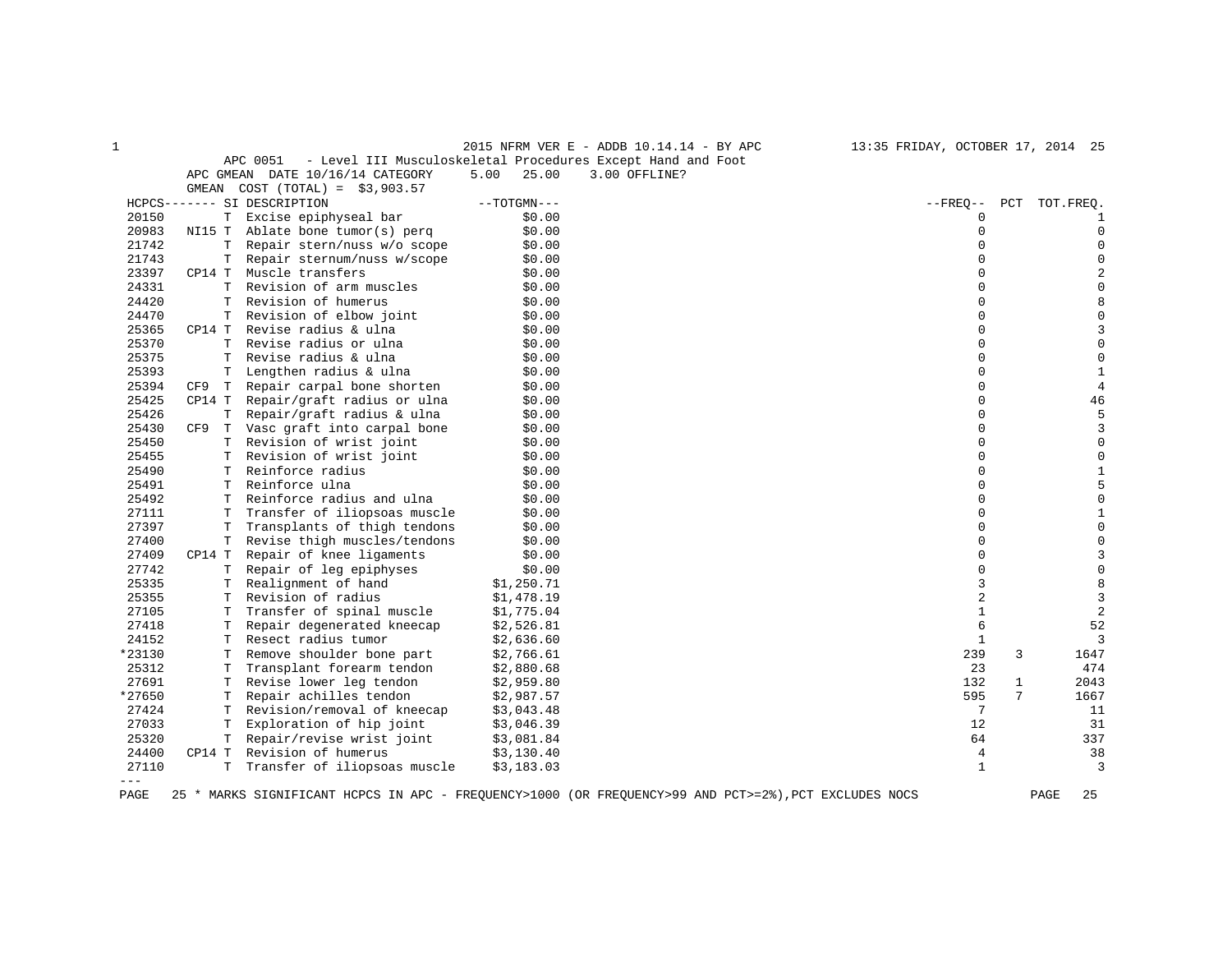|                    |                              | 5.00<br>25.00                                                                                                                             | 3.00 OFFLINE? |                                                                                                         |                |                                   |
|--------------------|------------------------------|-------------------------------------------------------------------------------------------------------------------------------------------|---------------|---------------------------------------------------------------------------------------------------------|----------------|-----------------------------------|
| GMEAN              |                              |                                                                                                                                           |               |                                                                                                         |                |                                   |
|                    |                              | $--TOTGMN---$                                                                                                                             |               | $--$ FREO $--$                                                                                          | PCT            | TOT.FREO.                         |
| т                  | Release of shoulder ligament | \$3,219.24                                                                                                                                |               | 222                                                                                                     | 2              | 893                               |
| т                  | Lengthening of thigh tendons | \$3,234.45                                                                                                                                |               | 3                                                                                                       |                | 4                                 |
| Т                  | Incision of tibia            | \$3,276.12                                                                                                                                |               | 12                                                                                                      |                | 97                                |
| Т                  | Reconstruct ulna/radioulnar  | \$3,286.52                                                                                                                                |               | 27                                                                                                      |                | 183                               |
| Т                  | Revision of thigh muscles    | \$3,329.91                                                                                                                                |               | 242                                                                                                     | 3              | 388                               |
| CP14 T             | Ankle arthroscopy/surgery    | \$3,330.85                                                                                                                                |               | 14                                                                                                      |                | 58                                |
| т                  |                              | \$3,441.04                                                                                                                                |               | $\mathbf{1}$                                                                                            |                | 5                                 |
| т                  | Repair arm tendon/muscle     | \$3,458.21                                                                                                                                |               | 332                                                                                                     | $\overline{4}$ | 774                               |
| Т                  | Revision of unstable kneecap | \$3,555.86                                                                                                                                |               | 66                                                                                                      |                | 165                               |
| т                  | Ablate bone tumor(s) perq    | \$3,589.72                                                                                                                                |               | 54                                                                                                      |                | 197                               |
| Т                  | Repair shoulder capsule      | \$3,606.35                                                                                                                                |               | $7\phantom{.0}$                                                                                         |                | 33                                |
| CF10 T             | Revision of ulna             | \$3,720.85                                                                                                                                |               | 10                                                                                                      |                | 49                                |
| т                  | Revise lower leg tendon      | \$3,740.47                                                                                                                                |               | 18                                                                                                      |                | 322                               |
| Т                  | Repair of biceps tendon      | \$3,774.18                                                                                                                                |               | 57                                                                                                      |                | 306                               |
| т                  | Repair of ruptured tendon    | \$3,895.74                                                                                                                                |               | 317                                                                                                     | 4              | 503                               |
| Т                  | Repair of knee ligament      | \$3,909.02                                                                                                                                |               | 10                                                                                                      |                | 78                                |
| CP14 T             | Repair/graft wrist bone      | \$3,980.15                                                                                                                                |               | 55                                                                                                      |                | 118                               |
| Т                  | Repair biceps tendon         | \$4,045.91                                                                                                                                |               | 108                                                                                                     | $\mathbf{1}$   | 4250                              |
| Т                  | Repair rotator cuff chronic  | \$4,056.02                                                                                                                                |               | 1334                                                                                                    | 17             | 8421                              |
| T                  | Repair of shoulder           | \$4,073.29                                                                                                                                |               | 1139                                                                                                    | 15             | 3438                              |
| T                  | Resect distal humerus tumor  | \$4,104.00                                                                                                                                |               | 2                                                                                                       |                | 7                                 |
| T                  | Repair of achilles tendon    | \$4,113.38                                                                                                                                |               | 97                                                                                                      | $\mathbf{1}$   | 594                               |
| т                  | Repair rotator cuff acute    | \$4,120.31                                                                                                                                |               | 996                                                                                                     | 13             | 4389                              |
| Т                  | Revision of collar bone      | \$4,169.51                                                                                                                                |               | 11                                                                                                      |                | 47                                |
| CP14 T             | Reconstruct elbow lat ligmnt | \$4,208.42                                                                                                                                |               | 14                                                                                                      |                | 29                                |
| Т                  | Revision of unstable kneecap | \$4,428.16                                                                                                                                |               | 25                                                                                                      |                | 76                                |
| CP14 T             | Reconstruct elbow med ligmnt | \$4,447.98                                                                                                                                |               | $\overline{4}$                                                                                          |                | 11                                |
| Т                  | Muscle transfer shoulder/arm | \$4,587.95                                                                                                                                |               | 10                                                                                                      |                | 34                                |
| $\mathbb T$<br>NI8 | Osteochondral knee autograft | \$4,589.46                                                                                                                                |               | 4                                                                                                       |                | 10                                |
| CP14 T             | Repair shoulder capsule      | \$4,597.10                                                                                                                                |               | $\overline{4}$                                                                                          |                | 22                                |
| CF9<br>$\mathbf T$ | Repair nonunion carpal bone  | \$4,651.82                                                                                                                                |               | 11                                                                                                      |                | 23                                |
| T                  | Replace tissue expander      | \$4,654.18                                                                                                                                |               | 853                                                                                                     | 11             | 3563                              |
| CP14 T             | Repair/graft achilles tendon | \$4,907.69                                                                                                                                |               | 131                                                                                                     | $\mathbf{1}$   | 284                               |
| CF10 T             | Shorten radius or ulna       | \$5,069.23                                                                                                                                |               | 66                                                                                                      |                | 263                               |
| CP14 T             | Fusion radioulnar jnt/ulna   | \$5,121.67                                                                                                                                |               | 25                                                                                                      |                | 108                               |
| CF9<br>$\mathbb T$ | Fusion of hand bones         | \$5,242.47                                                                                                                                |               | 49                                                                                                      |                | 163                               |
| CF10 T             | Revision of radius           | \$5,457.81                                                                                                                                |               | 11                                                                                                      |                | 84                                |
| Т                  | Repair shoulder capsule      | \$5,502.09                                                                                                                                |               | 22                                                                                                      |                | 62                                |
| T                  | Fusion of elbow joint        | \$5,950.52                                                                                                                                |               | $\overline{4}$                                                                                          |                | 5                                 |
| CP14 T             | Lengthen radius or ulna      | \$6,485.81                                                                                                                                |               | 7                                                                                                       |                | 15                                |
|                    |                              |                                                                                                                                           |               |                                                                                                         |                |                                   |
|                    |                              | APC 0051<br>APC GMEAN DATE 10/16/14 CATEGORY<br>$COST (TOTAL) = $3,903.57$<br>HCPCS------- SI DESCRIPTION<br>Transfer of abdominal muscle |               | 2015 NFRM VER E - ADDB 10.14.14 - BY APC<br>- Level III Musculoskeletal Procedures Except Hand and Foot |                | 13:35 FRIDAY, OCTOBER 17, 2014 26 |

PAGE 26 \* MARKS SIGNIFICANT HCPCS IN APC - FREQUENCY>1000 (OR FREQUENCY>99 AND PCT>=2%),PCT EXCLUDES NOCS PAGE 26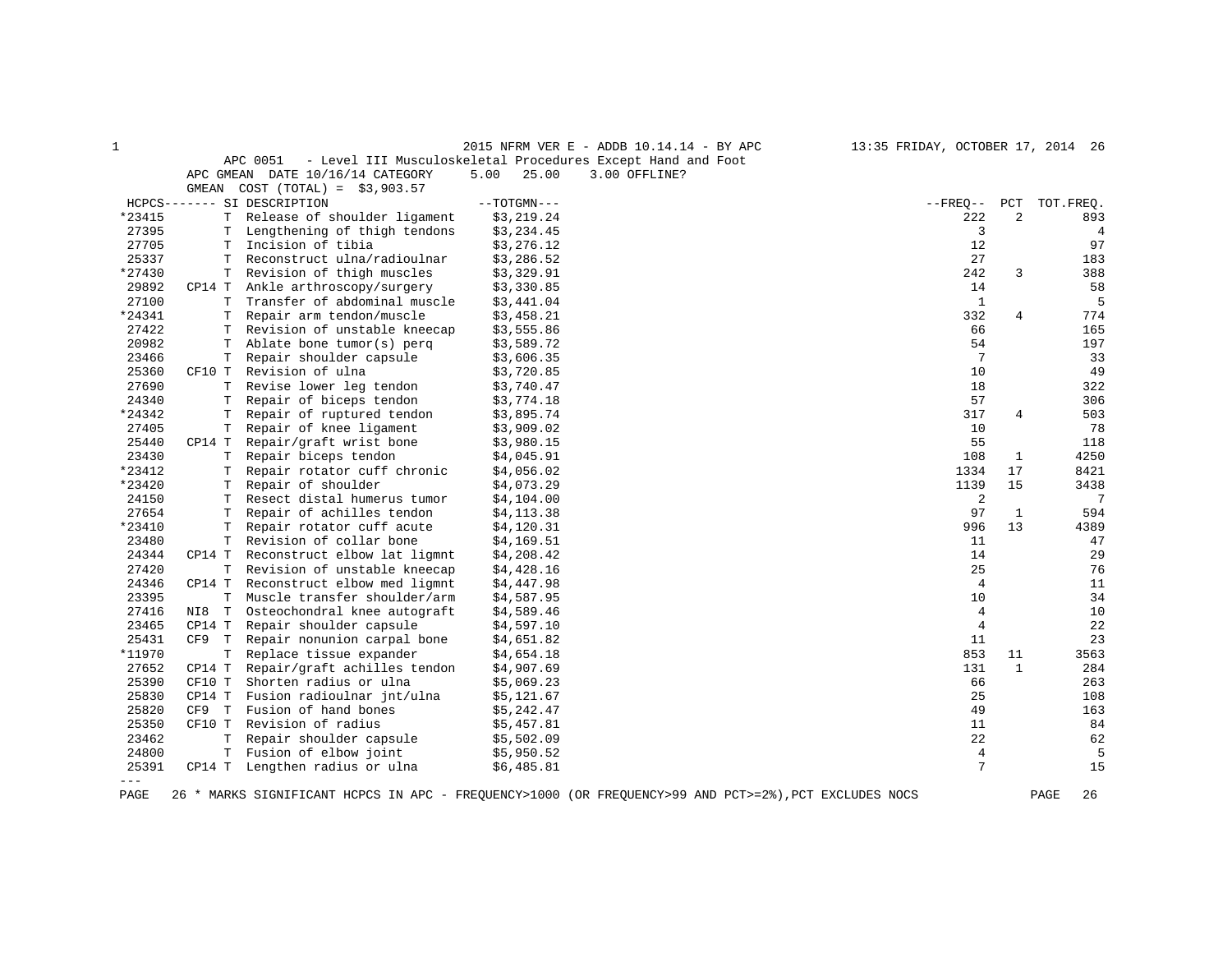| 1      |                                                                                                                                                   |                        | 2015 NFRM VER E - ADDB 10.14.14 - BY APC                    |         |                 |              | 13:35 FRIDAY, OCTOBER 17, 2014 27 |
|--------|---------------------------------------------------------------------------------------------------------------------------------------------------|------------------------|-------------------------------------------------------------|---------|-----------------|--------------|-----------------------------------|
|        | APC 0051                                                                                                                                          |                        | - Level III Musculoskeletal Procedures Except Hand and Foot |         |                 |              |                                   |
|        | APC GMEAN DATE 10/16/14 CATEGORY<br>GMEAN $COST (TOTAL) = $3,903.57$                                                                              | $5.00$ 25.00           | 3.00 OFFLINE?                                               |         |                 |              |                                   |
|        | HCPCS------- SI DESCRIPTION                                                                                                                       | $--\mathrm{TOTGMN---}$ |                                                             |         |                 |              | --FREQ-- PCT TOT.FREQ.            |
| 24410  | CF10 T Revision of humerus \$15,015.55                                                                                                            |                        |                                                             |         | $\mathbf{1}$    |              | $\overline{2}$                    |
|        |                                                                                                                                                   |                        |                                                             |         | -------         |              | --------                          |
|        |                                                                                                                                                   |                        |                                                             | TOTALS: | 7465            |              | 36475                             |
|        | APC 0052                                                                                                                                          |                        | - Level IV Musculoskeletal Procedures Except Hand and Foot  |         |                 |              |                                   |
|        | APC GMEAN DATE 10/16/14 CATEGORY                                                                                                                  | $5.00$ 25.00           | 4.00 OFFLINE?                                               |         |                 |              |                                   |
|        | GMEAN $COST (TOTAL) = $6,558.99$                                                                                                                  |                        |                                                             |         |                 |              |                                   |
|        | $--\mathrm{TOTGMN}---$<br>HCPCS------- SI DESCRIPTION                                                                                             |                        |                                                             |         | --FREO--        |              | PCT TOT.FREO.                     |
| 22513  | NI15 T Perq vertebral augmentation                                                                                                                | \$0.00                 |                                                             |         | 0               |              | $\mathbf{0}$                      |
| 22514  | NI15 T Perq vertebral augmentation                                                                                                                | \$0.00                 |                                                             |         | $\Omega$        |              | $\mathbf 0$                       |
| 24935  | T Revision of amputation                                                                                                                          | \$0.00                 |                                                             |         | $\Omega$        |              | $\mathbf{1}$                      |
| 27179  | CP10 T Revise head/neck of femur                                                                                                                  | \$0.00<br>\$0.00       |                                                             |         | 0               |              | 2                                 |
| 27407  | T Repair of knee ligament                                                                                                                         |                        |                                                             |         | $\Omega$        |              | $7\phantom{.0}$                   |
| 25316  | T Revise palsy hand tendon(s) \$2,456.93<br>T Reinforce shoulder bones \$3,649.99                                                                 |                        |                                                             |         | $\overline{4}$  |              | 18                                |
| 23491  |                                                                                                                                                   |                        |                                                             |         | 6               |              | 20                                |
| 23460  | T Repair shoulder capsule \$4,371.03                                                                                                              |                        |                                                             |         | 3               |              | 9                                 |
| 23450  |                                                                                                                                                   |                        |                                                             |         | $7\phantom{.0}$ |              | 14                                |
| 23455  |                                                                                                                                                   |                        |                                                             |         | 29              |              | 92                                |
| 27427  | T Repair shoulder capsule $$4,404.21$<br>T Repair shoulder capsule $$4,413.44$<br>T Reconstruction knee $$4,913.29$<br>CP11 T Reconstruction knee |                        |                                                             |         | 14              |              | 75                                |
| 23802  | CP11 T Fusion of shoulder joint \$5,092.87<br>CP15 T Repair radius or ulna \$5,483.93                                                             |                        |                                                             |         | 2               |              | $\overline{3}$                    |
| 25400  |                                                                                                                                                   |                        |                                                             |         | 264             | 1            | 613                               |
| 25825  |                                                                                                                                                   |                        |                                                             |         | 143             |              | 440                               |
| 25420  | CP8 T Fuse hand bones with graft $$5,620.43$<br>T Repair/graft radius & ulna $$5,908.93$                                                          |                        |                                                             |         | 13              |              | 24                                |
| 25405  | CP8 T Repair/graft radius or ulna $$6,042.74$                                                                                                     |                        |                                                             |         | 129             |              | 335                               |
| 25810  | T Fusion/graft of wrist joint                                                                                                                     | \$6,407.07             |                                                             |         | 101             |              | 330                               |
| 25415  | CP8 T Repair radius & ulna                                                                                                                        | \$6,459.75             |                                                             |         | 24              |              | 50                                |
| *22524 | D15 T Percut kyphoplasty lumbar \$6,537.62                                                                                                        |                        |                                                             |         | 10705           | 49           | 14983                             |
| 25805  | CP11 T Fusion/graft of wrist joint \$6,569.43                                                                                                     |                        |                                                             |         | 5               |              | 28                                |
| *22523 | D15 T Percut kyphoplasty thor \$6,571.01                                                                                                          |                        |                                                             |         | 9199            | 42           | 13049                             |
| 25800  | T Fusion of wrist joint                                                                                                                           | \$6,736.02             |                                                             |         | 59              |              | 158                               |
| 29888  | CP10 T Knee arthroscopy/surgery                                                                                                                   | \$6,794.00             |                                                             |         | 228             | 1            | 1188                              |
| 23490  | CP11 T Reinforce clavicle                                                                                                                         | \$7,025.13             |                                                             |         | 2               |              | 5                                 |
| 23485  | T Revision of collar bone                                                                                                                         | \$7,075.94             |                                                             |         | 82              |              | 142                               |
| 24330  | T Revision of arm muscles                                                                                                                         | \$7,398.34             |                                                             |         | $\mathbf{1}$    |              | 5                                 |
| 27871  | T Fusion of tibiofibular joint \$7,692.43                                                                                                         |                        |                                                             |         | 26              |              | 162                               |
| 29889  | CP10 T Knee arthroscopy/surgery \$7,747.17                                                                                                        |                        |                                                             |         | $\overline{4}$  |              | 42                                |
| 24430  | T Repair of humerus                                                                                                                               | \$8,212.85             |                                                             |         | 118             |              | 290                               |
| 27870  |                                                                                                                                                   |                        |                                                             |         | 331             | $\mathbf{1}$ | 1196                              |
| 23800  | T Fusion of ankle joint open \$8,357.30<br>T Fusion of shoulder joint \$9,034.80                                                                  |                        |                                                             |         | 3               |              | 16                                |
| 27429  | T Reconstruction knee                                                                                                                             | \$10,347.70            |                                                             |         | $\mathbf{1}$    |              | 10                                |
| $---$  |                                                                                                                                                   |                        |                                                             |         |                 |              |                                   |
|        |                                                                                                                                                   |                        |                                                             |         |                 |              |                                   |

PAGE 27 \* MARKS SIGNIFICANT HCPCS IN APC - FREQUENCY>1000 (OR FREQUENCY>99 AND PCT>=2%),PCT EXCLUDES NOCS PAGE 27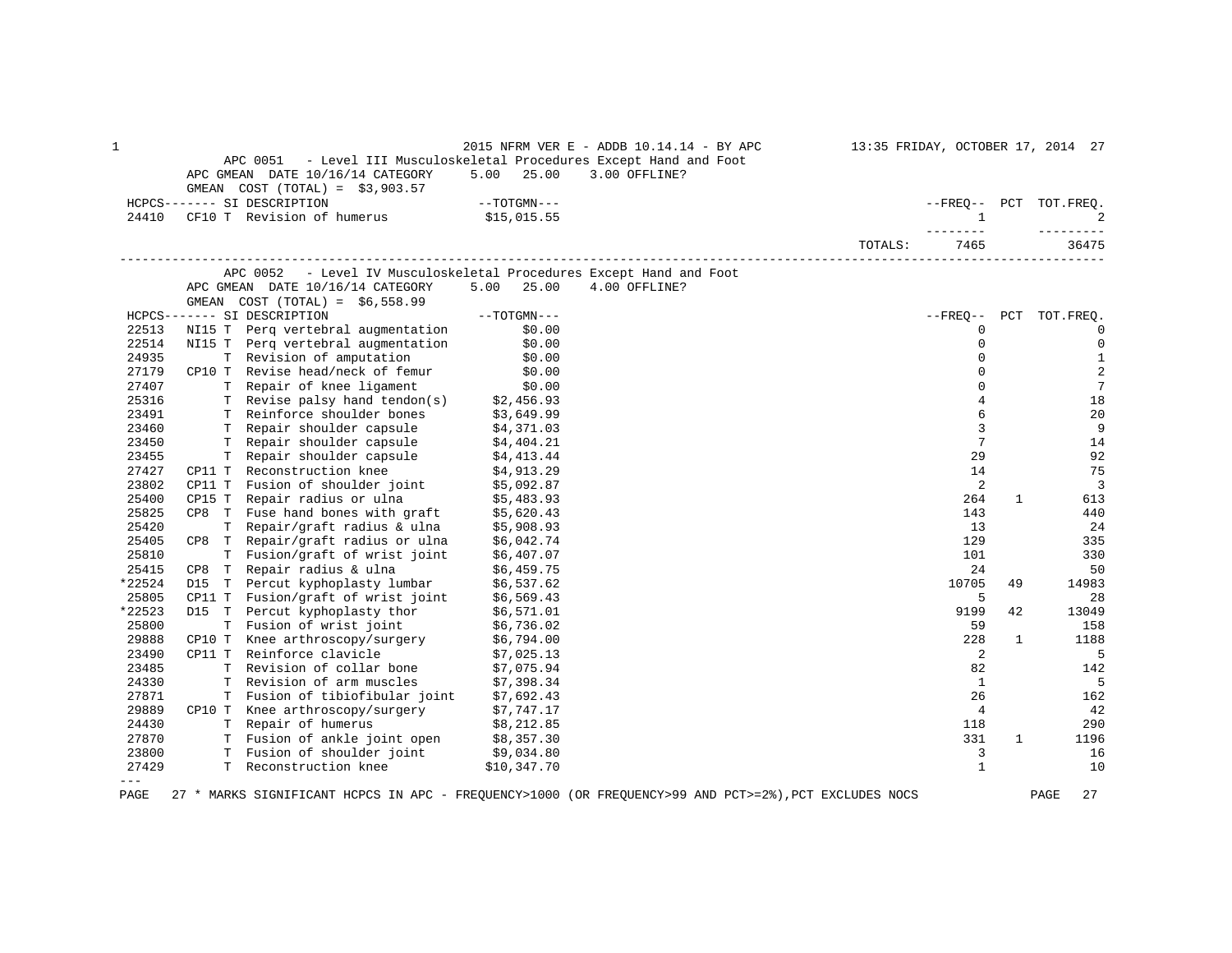| 1       |    | APC 0052<br>APC GMEAN DATE 10/16/14 CATEGORY<br>GMEAN COST $(TOTAL) = $6,558.99$ | 5.00<br>25.00            | 2015 NFRM VER E - ADDB 10.14.14 - BY APC<br>- Level IV Musculoskeletal Procedures Except Hand and Foot<br>4.00 OFFLINE? |         |                  |              | 13:35 FRIDAY, OCTOBER 17, 2014 28 |
|---------|----|----------------------------------------------------------------------------------|--------------------------|-------------------------------------------------------------------------------------------------------------------------|---------|------------------|--------------|-----------------------------------|
|         |    | HCPCS------- SI DESCRIPTION                                                      | --TOTGMN---              |                                                                                                                         |         |                  |              | --FREO-- PCT TOT.FREO.            |
| 24802   |    | CP11 T Fusion/graft of elbow joint                                               | \$13,535.11              |                                                                                                                         |         | $\mathbf{1}$     |              | <sup>1</sup>                      |
|         |    |                                                                                  |                          |                                                                                                                         | TOTALS: | -------<br>21504 |              | ----------<br>33308               |
|         |    | APC 0053<br>- Level I Hand Musculoskeletal Procedures                            |                          |                                                                                                                         |         |                  |              |                                   |
|         |    | APC GMEAN DATE 10/16/14 CATEGORY                                                 | 5.00 26.00               | 1.00 OFFLINE?                                                                                                           |         |                  |              |                                   |
|         |    | GMEAN $COST (TOTAL) = $1,274.22$                                                 |                          |                                                                                                                         |         |                  |              |                                   |
|         |    | HCPCS------- SI DESCRIPTION                                                      | $--TOTGMN---$            |                                                                                                                         |         | $--FRED--$ PCT   |              | TOT.FREQ.                         |
| 26476   |    | T Tendon lengthening                                                             | \$0.00                   |                                                                                                                         |         | $\mathbf 0$      |              | 34                                |
| 26590   |    | T Repair finger deformity                                                        | \$0.00                   |                                                                                                                         |         | $\mathbf 0$      |              | <sup>1</sup>                      |
| 26580   |    | T Repair hand deformity                                                          | \$65.44                  |                                                                                                                         |         | 2                |              | $\overline{3}$                    |
| 26593   |    | T Release muscles of hand                                                        | \$401.96                 |                                                                                                                         |         | 7                |              | 165                               |
| 26060   |    | T Incision of finger tendon                                                      | \$790.68                 |                                                                                                                         |         | 28               |              | 134                               |
| 26100   |    | T Biopsy hand joint lining                                                       | \$847.59                 |                                                                                                                         |         | 1                |              | 7                                 |
| 26596   |    | T Excision constricting tissue \$1,047.43                                        |                          |                                                                                                                         |         | $\mathbf{1}$     |              | 8                                 |
| 26035   |    | T Decompress fingers/hand                                                        | \$1,119.63               |                                                                                                                         |         | $\mathbf{1}$     |              | 3                                 |
| *26055  |    | T Incise finger tendon sheath                                                    | \$1,184.51               |                                                                                                                         |         | 14655            | 62           | 35667                             |
| 26432   |    | T Repair finger tendon                                                           | \$1,210.38               |                                                                                                                         |         | 80               |              | 136                               |
| 26145   |    | T Tendon excision palm/finger                                                    | \$1,212.31               |                                                                                                                         |         | 453              | $\mathbf{1}$ | 2815                              |
| 26478   |    | T Lengthening of hand tendon                                                     | \$1,253.88               |                                                                                                                         |         | 9                |              | 275                               |
| *26160  | T. | Remove tendon sheath lesion                                                      | \$1,259.72               |                                                                                                                         |         | 3897             | 16           | 6793                              |
| 26477   | T  | Tendon shortening                                                                | \$1,292.66               |                                                                                                                         |         | 3                |              | 38                                |
| 26040   |    | CP11 T Release palm contracture                                                  | \$1,308.69               |                                                                                                                         |         | 251              | $\mathbf{1}$ | 401                               |
| 26210   |    | T Removal of finger lesion                                                       | \$1,320.27               |                                                                                                                         |         | 332              | $\mathbf{1}$ | 891                               |
| 26037   |    | T Decompress fingers/hand                                                        | \$1,363.58               |                                                                                                                         |         | 2                |              | 25                                |
| 26236   |    | T Partial removal finger bone                                                    | \$1,383.20               |                                                                                                                         |         | 49               |              | 170                               |
| 26455   |    | T Incision of finger tendon                                                      | \$1,391.48               |                                                                                                                         |         | 123              |              | 822                               |
| 26440   |    | T Release palm/finger tendon                                                     | \$1,434.64               |                                                                                                                         |         | 127              |              | 1147                              |
| 26025   |    | T Drainage of palm bursa                                                         | \$1,456.80               |                                                                                                                         |         | 3                |              | $7\phantom{.0}$                   |
| 26080   | Т  | Explore/treat finger joint                                                       | \$1,473.59               |                                                                                                                         |         | 139              |              | 402                               |
| 26140   |    | T Revise finger joint each                                                       | \$1,523.93               |                                                                                                                         |         | 41               |              | 265                               |
| 26235   | T. | Partial removal finger bone                                                      | \$1,544.98               |                                                                                                                         |         | 20               |              | 101                               |
| 26110   | Т  | Biopsy finger joint lining                                                       | \$1,564.39               |                                                                                                                         |         | 26               |              | 80                                |
| 26020   |    | T Drain hand tendon sheath                                                       | \$1,564.50               |                                                                                                                         |         | 63               |              | 162                               |
| 26445   |    | T Release hand/finger tendon                                                     | \$1,577.48               |                                                                                                                         |         | 41               |              | 665                               |
| 26460   | T. | Incise hand/finger tendon                                                        | \$1,599.12               |                                                                                                                         |         | 24               |              | 290                               |
| 26075   |    | T Explore/treat finger joint                                                     | \$1,607.69               |                                                                                                                         |         | 33               |              | 114                               |
| 26437   |    | T Realignment of tendons                                                         |                          |                                                                                                                         |         | 99               |              | 551                               |
| 26262   |    | T Resect distal finger tumor                                                     | \$1,610.83<br>\$1,615.58 |                                                                                                                         |         | 11               |              | 20                                |
| 26433   |    | T Repair finger tendon                                                           | \$1,621.34               |                                                                                                                         |         | 50               |              | 153                               |
| $- - -$ |    |                                                                                  |                          |                                                                                                                         |         |                  |              |                                   |
|         |    |                                                                                  |                          |                                                                                                                         |         |                  |              |                                   |

PAGE 28 \* MARKS SIGNIFICANT HCPCS IN APC - FREQUENCY>1000 (OR FREQUENCY>99 AND PCT>=2%),PCT EXCLUDES NOCS PAGE 28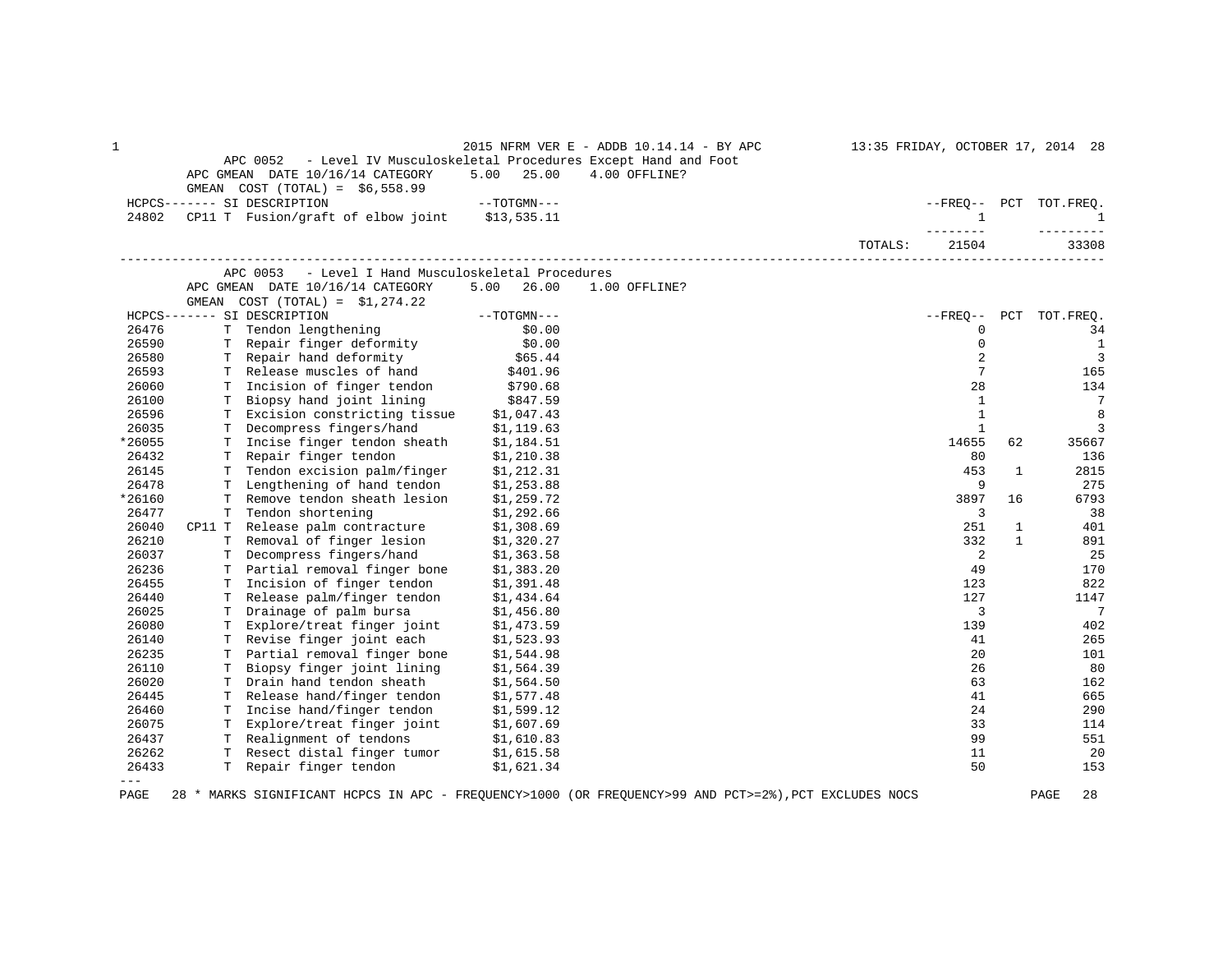| 1      |                                                                                         |               | 2015 NFRM VER E - ADDB 10.14.14 - BY APC                                                              |         | 13:35 FRIDAY, OCTOBER 17, 2014 29 |              |                        |
|--------|-----------------------------------------------------------------------------------------|---------------|-------------------------------------------------------------------------------------------------------|---------|-----------------------------------|--------------|------------------------|
|        | - Level I Hand Musculoskeletal Procedures<br>APC 0053                                   |               |                                                                                                       |         |                                   |              |                        |
|        | APC GMEAN DATE 10/16/14 CATEGORY                                                        | 5.00<br>26.00 | 1.00 OFFLINE?                                                                                         |         |                                   |              |                        |
|        | GMEAN COST $(TOTAL) = $1,274.22$                                                        |               |                                                                                                       |         |                                   |              |                        |
|        | HCPCS------- SI DESCRIPTION                                                             | $--TOTGMN---$ |                                                                                                       |         |                                   |              | --FREO-- PCT TOT.FREO. |
| 26070  | T Explore/treat hand joint                                                              | \$1,629.78    |                                                                                                       |         | 9                                 |              | 25                     |
| 26170  | T Removal of palm tendon each                                                           | \$1,661.22    |                                                                                                       |         | 9                                 |              | 52                     |
| 26034  | T Treat hand bone lesion                                                                | \$1,670.34    |                                                                                                       |         | 23                                |              | 40                     |
| 26230  | T Partial removal of hand bone                                                          | \$1,674.67    |                                                                                                       |         | 18                                |              | 63                     |
| 26520  | T Release knuckle contracture                                                           | \$1,699.25    |                                                                                                       |         | 13                                |              | 401                    |
| *26951 | T Amputation of finger/thumb                                                            | \$1,715.81    |                                                                                                       |         | 1485                              | 6            | 3331                   |
| 26180  | T Removal of finger tendon                                                              | \$1,741.61    |                                                                                                       |         | 31                                |              | 274                    |
| 26418  | T Repair finger tendon                                                                  | \$1,755.11    |                                                                                                       |         | 349                               | 1            | 1650                   |
| 26450  | T Incision of palm tendon                                                               | \$1,760.47    |                                                                                                       |         | 5                                 |              | 148                    |
| 26105  | T Biopsy finger joint lining                                                            | \$1,767.70    |                                                                                                       |         | 6                                 |              | 20                     |
| 26952  | T Amputation of finger/thumb                                                            | \$1,768.58    |                                                                                                       |         | 392                               | $\mathbf{1}$ | 966                    |
| 26410  | T Repair hand tendon                                                                    | \$1,806.75    |                                                                                                       |         | 159                               |              | 726                    |
| 26130  | T Remove wrist joint lining                                                             | \$1,811.77    |                                                                                                       |         | 3                                 |              | 64                     |
| 26560  | T Repair of web finger                                                                  | \$1,822.66    |                                                                                                       |         | 2                                 |              | 5                      |
| 26525  | T Release finger contracture                                                            | \$1,898.46    |                                                                                                       |         | 67                                |              | 653                    |
| 26200  | T Remove hand bone lesion                                                               | \$1,935.53    |                                                                                                       |         | 44                                |              | 135                    |
| 26185  | T Remove finger bone                                                                    | \$2,130.32    |                                                                                                       |         | 7                                 |              | 22                     |
| 26508  | T Release thumb contracture                                                             | \$2,132.51    |                                                                                                       |         | 5                                 |              | 34                     |
| 26215  | T Remove/graft finger lesion                                                            | \$2,187.48    |                                                                                                       |         | 11                                |              | 20                     |
| 26500  | T Hand tendon reconstruction                                                            | \$2,214.79    |                                                                                                       |         | 12                                |              | 54                     |
| 26250  | T Extensive hand surgery                                                                | \$2,299.45    |                                                                                                       |         | 2                                 |              | 8                      |
| 26260  | T Resect prox finger tumor                                                              | \$2,325.15    |                                                                                                       |         | 3                                 |              | 12                     |
| 26471  | T Fusion of finger tendons                                                              | \$2,422.58    |                                                                                                       |         | 11                                |              | 138                    |
| 26587  | T Reconstruct extra finger                                                              | \$2,429.89    |                                                                                                       |         | 4                                 |              | 17                     |
| 26474  | T Fusion of finger tendons                                                              | \$2,517.49    |                                                                                                       |         | $\mathbf{1}$                      |              | 52                     |
| 26540  | T Repair hand joint                                                                     | \$2,529.42    |                                                                                                       |         | 205                               |              | 561                    |
| 26479  | T Shortening of hand tendon \$2,622.83                                                  |               |                                                                                                       |         | 1                                 |              | $7\phantom{.0}$        |
| 26542  | T Repair hand joint with graft                                                          | \$2,905.41    |                                                                                                       |         | 23                                |              | 64                     |
| 26030  | T Drainage of palm bursas                                                               | \$4,645.58    |                                                                                                       |         | 1<br>$- - - - - -$                |              | 2                      |
|        |                                                                                         |               |                                                                                                       | TOTALS: | 23472                             |              | 61889                  |
|        | APC 0054 - Level II Hand Musculoskeletal Procedures<br>APC GMEAN DATE 10/16/14 CATEGORY | 5.00 26.00    | 2.00 OFFLINE?                                                                                         |         |                                   |              |                        |
|        | GMEAN $COST (TOTAL) = $2,292.68$                                                        |               |                                                                                                       |         |                                   |              |                        |
|        | HCPCS------- SI DESCRIPTION                                                             | --TOTGMN---   |                                                                                                       |         | $- FRED--$                        |              | PCT TOT. FREQ.         |
| 20822  | T Replantation digit complete                                                           | \$0.00        |                                                                                                       |         | $\mathbf 0$                       |              | 7                      |
| 26494  | T Hand tendon/muscle transfer                                                           | \$0.00        |                                                                                                       |         | $\mathbf{0}$                      |              | 9                      |
| 26499  | T Revision of finger                                                                    | \$0.00        |                                                                                                       |         | $\mathbf 0$                       |              | 5                      |
| 26517  | T Fusion of knuckle joints                                                              | \$0.00        |                                                                                                       |         | $\Omega$                          |              | 3                      |
| PAGE   |                                                                                         |               | 29 * MARKS SIGNIFICANT HCPCS IN APC - FREQUENCY>1000 (OR FREQUENCY>99 AND PCT>=2%), PCT EXCLUDES NOCS |         |                                   |              | PAGE                   |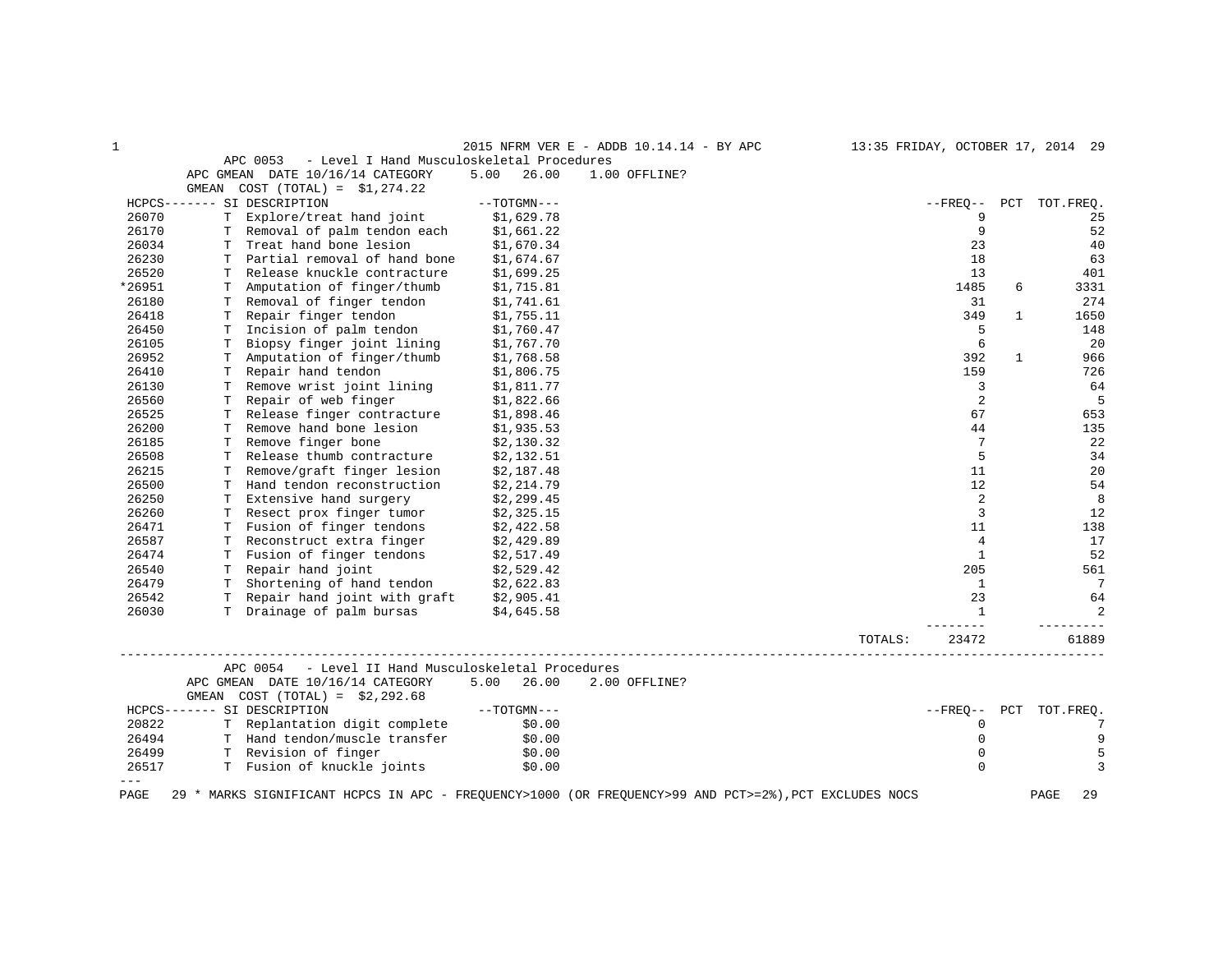| 2015 NFRM VER E - ADDB 10.14.14 - BY APC | 13:35 FRIDAY, OCTOBER 17, 2014 30 |  |
|------------------------------------------|-----------------------------------|--|
|                                          |                                   |  |

|       | - Level II Hand Musculoskeletal Procedures<br>APC 0054 |               |               |          |               |
|-------|--------------------------------------------------------|---------------|---------------|----------|---------------|
|       | APC GMEAN DATE 10/16/14 CATEGORY                       | 26.00<br>5.00 | 2.00 OFFLINE? |          |               |
|       | GMEAN COST $(TOTAL) = $2,292.68$                       |               |               |          |               |
|       | HCPCS------- SI DESCRIPTION                            | --TOTGMN---   |               | --FRE0-- | PCT TOT.FREO. |
| 26550 | T Construct thumb replacement                          | \$0.00        |               |          |               |
| 26562 | T Repair of web finger                                 | \$0.00        |               |          |               |
| 64823 | Sympathectomy supfc palmar                             | \$0.00        |               |          | 20            |

| 26562   | т | Repair of web finger         | \$0.00     | 0              |              | 1              |
|---------|---|------------------------------|------------|----------------|--------------|----------------|
| 64823   | т | Sympathectomy supfc palmar   | \$0.00     | $\mathbf{0}$   |              | 20             |
| 26591   | т | Repair muscles of hand       | \$141.35   | 1              |              | 29             |
| 26415   | T | Excision hand/finger tendon  | \$314.43   | 9              |              | 25             |
| 64821   | т | Remove sympathetic nerves    | \$1,118.31 | $\overline{2}$ |              | 59             |
| 26442   | Т | Release palm & finger tendon | \$1,256.34 | 19             |              | 175            |
| 26568   | т | Lengthen metacarpal/finger   | \$1,379.23 | 1              |              | 25             |
| 26372   | Т | Repair/graft hand tendon     | \$1,483.73 | 2              |              | 9              |
| 26496   | т | Revise thumb tendon          | \$1,594.00 | 8              |              | 43             |
| 26449   | т | Release forearm/hand tendon  | \$1,697.84 | 3              |              | 30             |
| 26480   | T | Transplant hand tendon       | \$1,711.60 | 109            | $\mathbf{1}$ | 3007           |
| 26516   | т | Fusion of knuckle joint      | \$1,726.26 | 7              |              | 199            |
| 26135   | т | Revise finger joint each     | \$1,748.43 | 22             |              | 231            |
| 26483   | т | Transplant/graft hand tendon | \$1,858.73 | 12             |              | 664            |
| 26434   | Т | Repair/graft finger tendon   | \$1,868.02 | 3              |              | $\overline{4}$ |
| *26121  | т | Release palm contracture     | \$1,883.69 | 499            | 8            | 1070           |
| *26045  | т | Release palm contracture     | \$2,034.16 | 274            | 4            | 645            |
| 26497   | т | Finger tendon transfer       | \$2,094.96 | 36             |              | 160            |
| 26426   | т | Repair finger/hand tendon    | \$2,097.67 | 52             |              | 163            |
| *26123  | т | Release palm contracture     | \$2,119.38 | 2506           | 44           | 3728           |
| 26490   | т | Revise thumb tendon          | \$2,188.70 | 9              |              | 63             |
| *26910  | Т | Amputate metacarpal bone     | \$2,220.12 | 200            | 3            | 391            |
| 26205   | т | Remove/graft bone lesion     | \$2,253.25 | 1              |              | 7              |
| 26492   | T | Tendon transfer with graft   | \$2,268.82 | 14             |              | 63             |
| 26502   | т | Hand tendon reconstruction   | \$2,366.45 | 17             |              | 98             |
| 26510   | т | Thumb tendon transfer        | \$2,399.95 | 10             |              | 98             |
| 26420   |   | Repair/graft finger tendon   | \$2,417.28 | 19             |              | 113            |
| 26518   | т | Fusion of knuckle joints     | \$2,427.42 | $\mathbf{1}$   |              | 3              |
| 26548   | т | Reconstruct finger joint     | \$2,450.68 | 19             |              | 140            |
| 26350   | Т | Repair finger/hand tendon    | \$2,455.80 | 68             | $\mathbf{1}$ | 554            |
| 26485   | T | Transplant palm tendon       | \$2,457.57 | 9              |              | 112            |
| 26356   | Т | Repair finger/hand tendon    | \$2,457.66 | 53             |              | 481            |
| 26370   | т | Repair finger/hand tendon    | \$2,489.34 | 37             |              | 248            |
| 26412   | т | Repair/graft hand tendon     | \$2,510.44 | 14             |              | 56             |
| 26373   | т | Repair finger/hand tendon    | \$2,518.14 | 9              |              | 35             |
| 26358   | Т | Repair/graft hand tendon     | \$2,741.04 | $\overline{4}$ |              | 18             |
| *26860  | Т | Fusion of finger joint       | \$2,753.51 | 935            | 16           | 2153           |
| 26392   | т | Repair/graft hand tendon     | \$2,763.80 | 10             |              | 13             |
| 26357   | т | Repair finger/hand tendon    | \$2,779.69 | 10             |              | 52             |
| $- - -$ |   |                              |            |                |              |                |

PAGE 30 \* MARKS SIGNIFICANT HCPCS IN APC - FREQUENCY>1000 (OR FREQUENCY>99 AND PCT>=2%),PCT EXCLUDES NOCS PAGE 30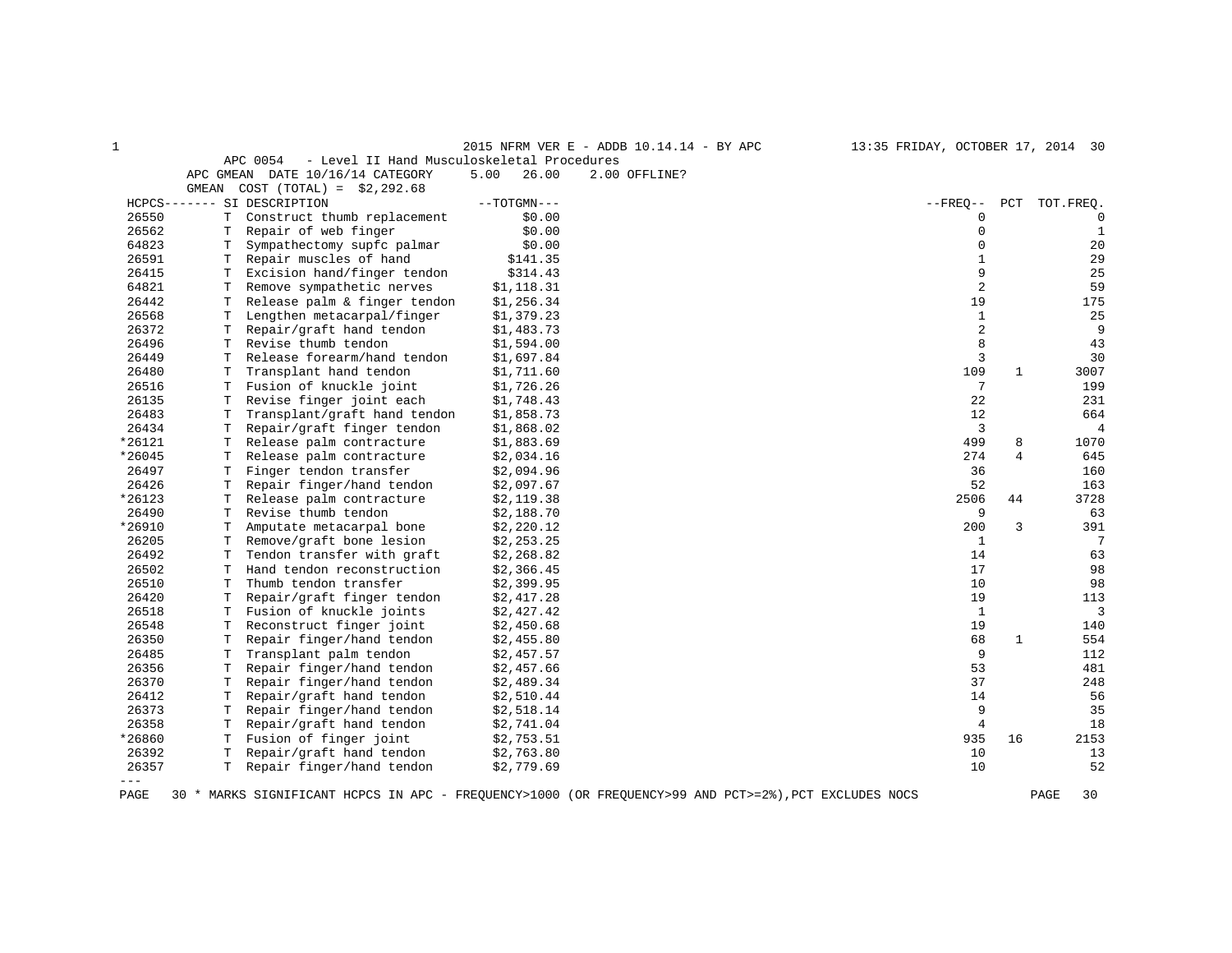| 1      |                                                                                                       |               | 2015 NFRM VER E - ADDB 10.14.14 - BY APC |         |                |              | 13:35 FRIDAY, OCTOBER 17, 2014 31 |
|--------|-------------------------------------------------------------------------------------------------------|---------------|------------------------------------------|---------|----------------|--------------|-----------------------------------|
|        | APC 0054<br>- Level II Hand Musculoskeletal Procedures                                                |               |                                          |         |                |              |                                   |
|        | APC GMEAN DATE 10/16/14 CATEGORY                                                                      | 5.00<br>26.00 | 2.00 OFFLINE?                            |         |                |              |                                   |
|        | $COST (TOTAL) = $2,292.68$<br>GMEAN                                                                   |               |                                          |         |                |              |                                   |
|        | HCPCS------- SI DESCRIPTION                                                                           | $--TOTGMN---$ |                                          |         | $--$ FREO $--$ | PCT          | TOT.FREO.                         |
| 64822  | T Remove sympathetic nerves                                                                           | \$2,866.25    |                                          |         | 1              |              | 51                                |
| 26567  | Correct finger deformity                                                                              | \$3,039.43    |                                          |         | 30             |              | 93                                |
| *26862 | T Fusion/graft of finger joint                                                                        | \$3,119.78    |                                          |         | 114            | 2            | 315                               |
| 26352  | T Repair/graft hand tendon                                                                            | \$3,185.72    |                                          |         | 8              |              | 27                                |
| 26561  | Repair of web finger<br>T.                                                                            | \$3,200.68    |                                          |         | $\overline{c}$ |              | $7\phantom{.0}$                   |
| *26850 | T Fusion of knuckle                                                                                   | \$3,216.11    |                                          |         | 133            | 2            | 679                               |
| 26498  | Finger tendon transfer<br>T                                                                           | \$3,217.16    |                                          |         | 11             |              | 123                               |
| 26489  | Transplant/graft palm tendon<br>Т                                                                     | \$3,253.61    |                                          |         | 2              |              | 61                                |
| 26545  | T Reconstruct finger joint                                                                            | \$3,319.26    |                                          |         | 16             |              | 56                                |
| 26541  | Repair hand joint with graft<br>T.                                                                    | \$3,336.80    |                                          |         | 54             |              | 126                               |
| 26565  | Correct metacarpal flaw<br>T                                                                          | \$3,338.83    |                                          |         | 11             |              | 52                                |
| 26841  | Fusion of thumb<br>T.                                                                                 | \$3,366.32    |                                          |         | 58             | $\mathbf{1}$ | 147                               |
| 26416  | Graft hand or finger tendon<br>т                                                                      | \$3,379.92    |                                          |         | 2              |              | 2                                 |
| 26555  | Positional change of finger<br>т                                                                      | \$3,451.79    |                                          |         | $\mathbf{1}$   |              | 3                                 |
| 26852  | Fusion of knuckle with graft<br>т                                                                     | \$3,594.93    |                                          |         | 41             |              | 176                               |
| 26842  | Thumb fusion with graft<br>т                                                                          | \$3,630.77    |                                          |         | 24             |              | 65                                |
| 26428  | Repair/graft finger tendon<br>т                                                                       | \$3,700.48    |                                          |         | 2              |              | 13                                |
| 26844  | T Fusion/graft of hand joint                                                                          | \$3,748.20    |                                          |         | 9              |              | 46                                |
| 26390  | T Revise hand/finger tendon                                                                           | \$4,052.55    |                                          |         | 13             |              | 44                                |
| 26546  | T Repair nonunion hand                                                                                | \$4,092.79    |                                          |         | 66             | $\mathbf{1}$ | 120                               |
| 26820  | T Thumb fusion with graft                                                                             | \$4,104.19    |                                          |         | 1              |              | $7\phantom{.0}$                   |
| 26843  | T Fusion of hand joint                                                                                | \$4,543.80    |                                          |         | $\mathbf{1}$   |              | 17                                |
|        |                                                                                                       |               |                                          |         | $- - - - -$    |              | -------                           |
|        |                                                                                                       |               |                                          | TOTALS: | 5604           |              | 17239                             |
|        | - Level I Foot Musculoskeletal Procedures<br>APC 0055                                                 |               |                                          |         |                |              |                                   |
|        | APC GMEAN DATE 10/16/14 CATEGORY                                                                      | 5.00<br>27.00 | 1.00 OFFLINE?                            |         |                |              |                                   |
|        | GMEAN<br>$COST (TOTAL) = $1,808.65$                                                                   |               |                                          |         |                |              |                                   |
|        | HCPCS------- SI DESCRIPTION                                                                           | $--TOTGMN---$ |                                          |         | $--$ FREO $--$ | PCT          | TOT. FREO.                        |
| 28222  | Release of foot tendons<br>Т                                                                          | \$0.00        |                                          |         | 0              |              | 15                                |
| 28302  | T Incision of ankle bone                                                                              | \$0.00        |                                          |         | $\mathbf 0$    |              | 40                                |
| 28010  | T Incision of toe tendon                                                                              | \$797.25      |                                          |         | 247            |              | 1007                              |
| 28232  | Incision of toe tendon<br>т                                                                           | \$884.98      |                                          |         | 277            | 1            | 3066                              |
| 28011  | Incision of toe tendons<br>т                                                                          | \$1,046.33    |                                          |         | 77             |              | 388                               |
| 27605  | Incision of achilles tendon<br>т                                                                      | \$1,096.63    |                                          |         | 46             |              | 87                                |
| 28234  | Incision of foot tendon<br>т                                                                          | \$1,266.82    |                                          |         | 54             |              | 1770                              |
| 28230  | T Incision of foot tendon(s)                                                                          | \$1,316.32    |                                          |         | 32             |              | 295                               |
| 28150  | T Removal of toe                                                                                      | \$1,376.66    |                                          |         | 43             |              | 103                               |
| 28272  | T Release of toe joint each                                                                           | \$1,394.96    |                                          |         | 28             |              | 830                               |
| 28052  | T Biopsy of foot joint lining                                                                         | \$1,415.26    |                                          |         | 11             |              | 44                                |
| $---$  |                                                                                                       |               |                                          |         |                |              |                                   |
| PAGE   | 31 * MARKS SIGNIFICANT HCPCS IN APC - FREQUENCY>1000 (OR FREQUENCY>99 AND PCT>=2%), PCT EXCLUDES NOCS |               |                                          |         |                |              | PAGE<br>31                        |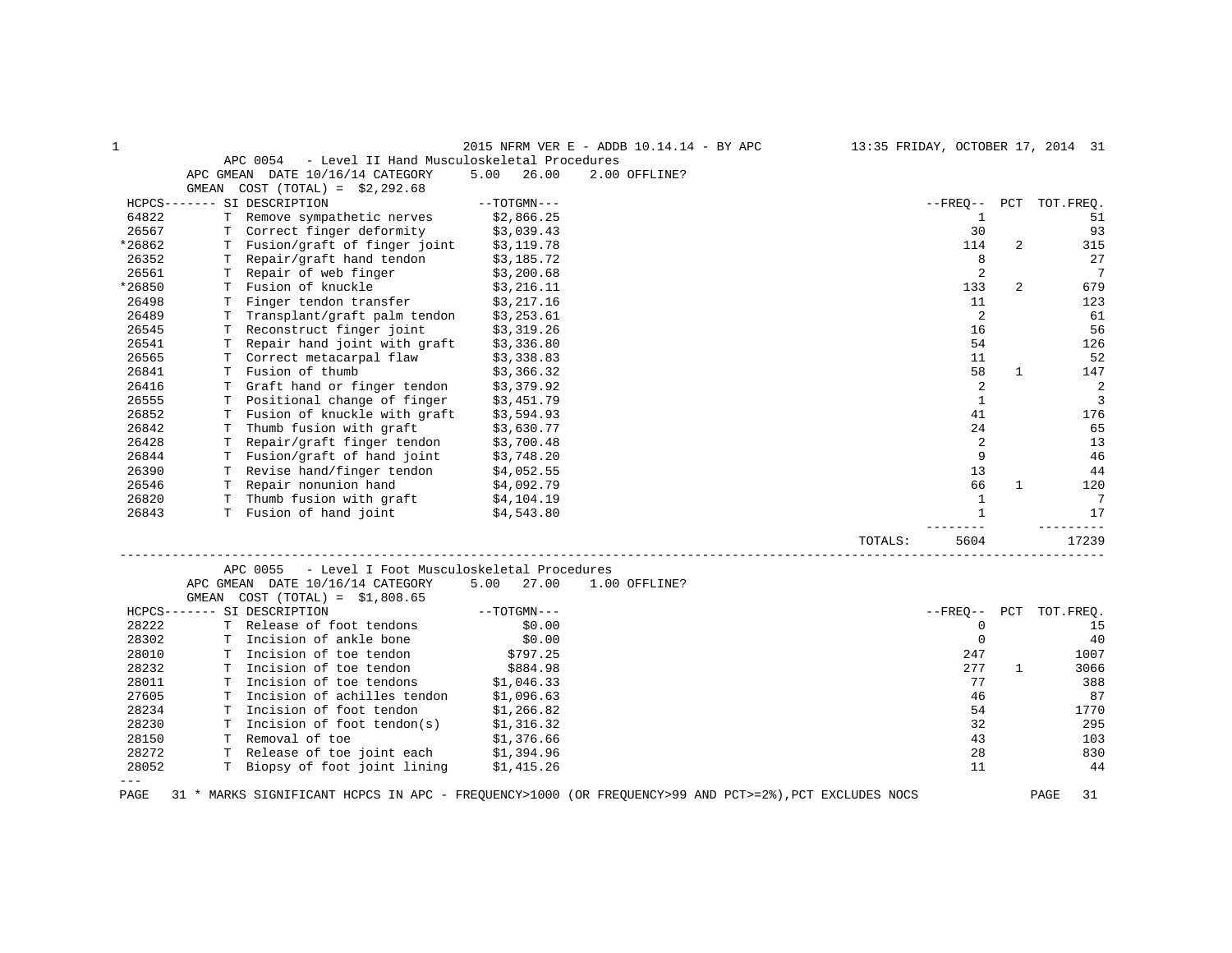1 2015 NFRM VER E - ADDB 10.14.14 - BY APC 13:35 FRIDAY, OCTOBER 17, 2014 32

|  | APC 0055 |  |  | - Level I Foot Musculoskeletal Procedures |  |  |  |  |
|--|----------|--|--|-------------------------------------------|--|--|--|--|
|  |          |  |  |                                           |  |  |  |  |

|         |       | APC GMEAN DATE 10/16/14 CATEGORY | 5.00<br>27.00 | 1.00 OFFLINE? |                |                |                        |
|---------|-------|----------------------------------|---------------|---------------|----------------|----------------|------------------------|
|         | GMEAN | $COST (TOTAL) = $1,808.65$       |               |               |                |                |                        |
|         |       | HCPCS------- SI DESCRIPTION      | $--TOTGMN---$ |               |                |                | --FREO-- PCT TOT.FREO. |
| 28092   |       | T Removal of toe lesions         | \$1,416.49    |               | 176            |                | 504                    |
| 28126   | т     | Partial removal of toe           | \$1,491.48    |               | 60             |                | 451                    |
| 28345   | т     | Repair webbed $toe(s)$           | \$1,515.67    |               | $\overline{4}$ |                | 74                     |
| 28220   | T.    | Release of foot tendon           | \$1,519.24    |               | 9              |                | 42                     |
| 28175   |       | Resect phalanx of toe tumor      | \$1,529.92    |               | 20             |                | 72                     |
| 28280   | т     | Fusion of toes                   | \$1,537.16    |               | 21             |                | 192                    |
| 28153   | T     | Partial removal of toe           | \$1,565.52    |               | 109            |                | 452                    |
| 28270   | т     | Release of foot contracture      | \$1,602.88    |               | 114            |                | 8300                   |
| 28008   | Т     | Incision of foot fascia          | \$1,607.56    |               | 497            | 1              | 941                    |
| *28124  | T     | Partial removal of toe           | \$1,610.65    |               | 567            | 2              | 2181                   |
| 28108   | T     | Removal of toe lesions           | \$1,618.44    |               | 510            | $\mathbf{1}$   | 2038                   |
| 28313   | т     | Repair deformity of toe          | \$1,634.14    |               | 50             |                | 1471                   |
| 28240   | т     | Release of big toe               | \$1,639.29    |               | 13             |                | 264                    |
| *28080  | т     | Removal of foot lesion           | \$1,647.96    |               | 1137           | 4              | 2635                   |
| 28024   | Т     | Exploration of toe joint         | \$1,648.28    |               | 49             |                | 115                    |
| *28825  | т     | Partial amputation of toe        | \$1,653.84    |               | 2960           | 10             | 4874                   |
| *28090  | Т     | Removal of foot lesion           | \$1,659.66    |               | 686            | 2              | 1372                   |
| 28113   | т     | Part removal of metatarsal       | \$1,690.30    |               | 242            |                | 809                    |
| *28820  | т     | Amputation of toe                | \$1,709.90    |               | 3910           | 14             | 6421                   |
| 28060   | Т     | Partial removal foot fascia      | \$1,739.91    |               | 225            |                | 444                    |
| 28160   | T     | Partial removal of toe           | \$1,743.64    |               | 315            | 1              | 1395                   |
| 28286   | т     | Repair of hammertoe              | \$1,758.35    |               | 48             |                | 186                    |
| 28072   | т     | Removal of foot joint lining     | \$1,758.57    |               | 7              |                | 184                    |
| 28062   | т     | Removal of foot fascia           | \$1,773.75    |               | 62             |                | 118                    |
| 28054   | T     | Biopsy of toe joint lining       | \$1,777.66    |               | 14             |                | 45                     |
| 28022   | т     | Exploration of foot joint        | \$1,791.79    |               | 87             |                | 360                    |
| 28315   | Т     | Removal of sesamoid bone         | \$1,795.09    |               | 277            | $\mathbf{1}$   | 949                    |
| 28112   | т     | Part removal of metatarsal       | \$1,798.28    |               | 228            |                | 1368                   |
| *28285  | Т     | Repair of hammertoe              | \$1,799.48    |               | 4592           | 16             | 47435                  |
| *29893  | T     | Scope plantar fasciotomy         | \$1,830.60    |               | 543            | 2              | 741                    |
| 28086   | Т     | Excise foot tendon sheath        | \$1,835.04    |               | 7              |                | 72                     |
| *28104  | т     | Removal of foot lesion           | \$1,859.89    |               | 736            | $\overline{c}$ | 2307                   |
| 28110   | т     | Part removal of metatarsal       | \$1,864.92    |               | 502            | $\mathbf{1}$   | 2315                   |
| 28288   | T     | Partial removal of foot bone     | \$1,865.60    |               | 500            | $\mathbf{1}$   | 3042                   |
| 28341   | Т     | Resect enlarged toe              | \$1,867.72    |               | 1              |                | 6                      |
| 28344   | т     | Repair extra toe(s)              | \$1,870.69    |               | 14             |                | 38                     |
| 28261   | т     | Revision of foot tendon          | \$1,906.34    |               | 3              |                | 43                     |
| 28250   | Т     | Revision of foot fascia          | \$1,909.23    |               | 21             |                | 83                     |
| *28810  | т     | Amputation toe & metatarsal      | \$1,921.87    |               | 1799           | 6              | 3341                   |
| 28088   | т     | Excise foot tendon sheath        | \$1,921.88    |               | 3              |                | 36                     |
| $- - -$ |       |                                  |               |               |                |                |                        |
|         |       |                                  |               |               |                |                |                        |

PAGE 32 \* MARKS SIGNIFICANT HCPCS IN APC - FREQUENCY>1000 (OR FREQUENCY>99 AND PCT>=2%),PCT EXCLUDES NOCS PAGE 32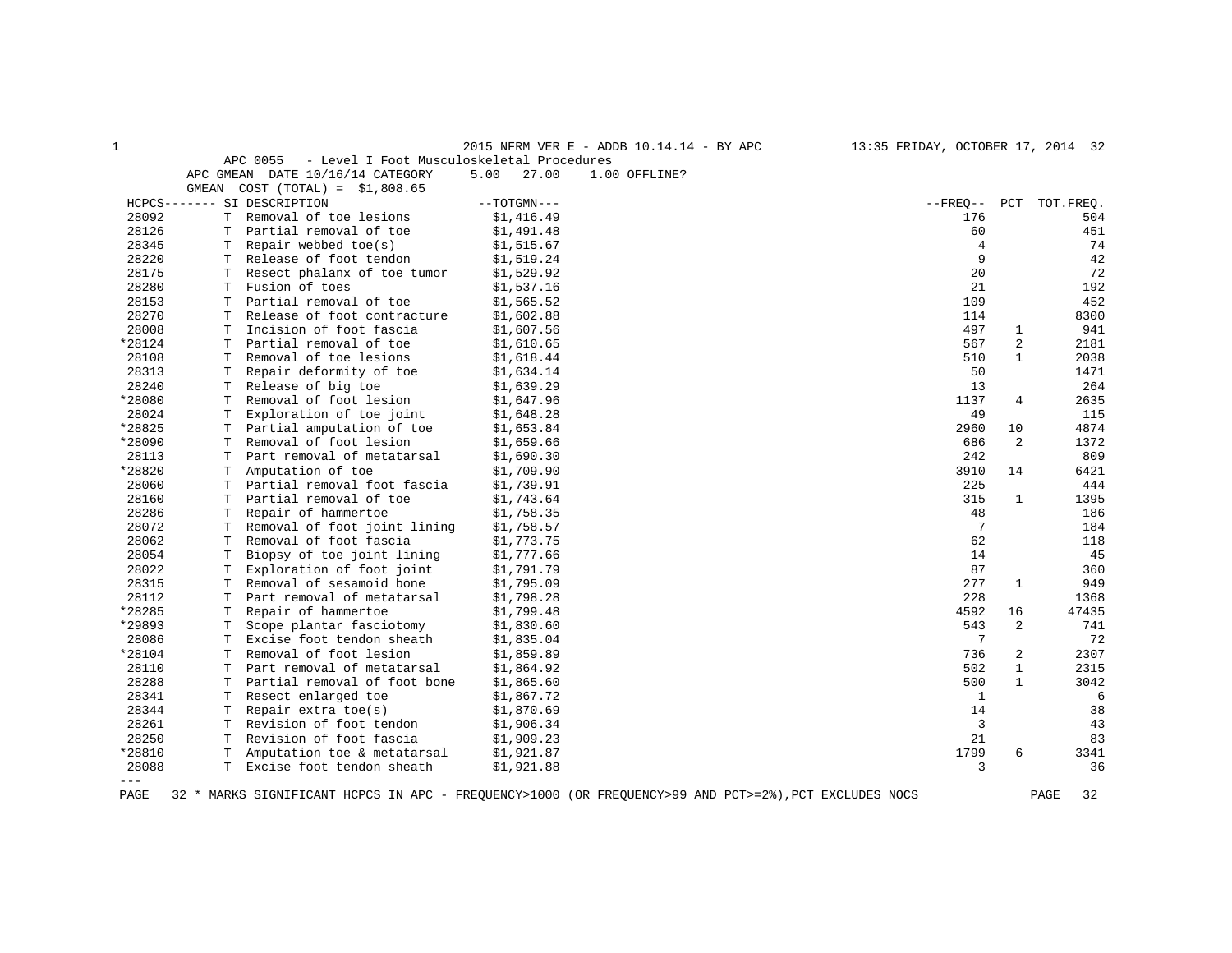|         |        |                                                       |               | 2015 NFRM VER E - ADDB 10.14.14 - BY APC | 13:35 FRIDAY, OCTOBER 17, 2014 33 |                |              |                 |
|---------|--------|-------------------------------------------------------|---------------|------------------------------------------|-----------------------------------|----------------|--------------|-----------------|
|         |        | APC 0055<br>- Level I Foot Musculoskeletal Procedures |               |                                          |                                   |                |              |                 |
|         |        | APC GMEAN DATE 10/16/14 CATEGORY                      | 5.00<br>27.00 | 1.00 OFFLINE?                            |                                   |                |              |                 |
|         |        | GMEAN $COST (TOTAL) = $1,808.65$                      |               |                                          |                                   |                |              |                 |
|         |        | HCPCS------- SI DESCRIPTION                           | $--TOTGMN---$ |                                          |                                   | --FREO-- PCT   |              | TOT.FREQ.       |
| *28122  |        | T Partial removal of foot bone                        | \$1,940.95    |                                          |                                   | 669            | 2            | 2141            |
| 28226   |        | Release of foot tendons                               | \$1,980.22    |                                          |                                   | 2              |              | 18              |
| 28111   |        | T Part removal of metatarsal                          | \$1,988.63    |                                          |                                   | 88             |              | 247             |
| 28225   |        | T Release of foot tendon                              | \$1,988.90    |                                          |                                   | 6              |              | 56              |
| 28020   | T.     | Exploration of foot joint                             | \$1,990.93    |                                          |                                   | 29             |              | 101             |
| 28070   |        | Removal of foot joint lining                          | \$2,000.93    |                                          |                                   | 5              |              | 34              |
| 28312   |        | T Revision of toe                                     | \$2,044.61    |                                          |                                   | 33             |              | 307             |
| 28140   | T.     | Removal of metatarsal                                 | \$2,052.92    |                                          |                                   | 88             |              | 288             |
| 28173   | T.     | Resect metatarsal tumor                               | \$2,059.47    |                                          |                                   | 82             |              | 229             |
| 28130   | т      | Removal of ankle bone                                 | \$2,062.49    |                                          |                                   | 1              |              | 15              |
| 28308   | т      | Incision of metatarsal                                | \$2,118.78    |                                          |                                   | 397            | $\mathbf{1}$ | 6265            |
| 28340   | т      | Resect enlarged toe tissue                            | \$2,123.83    |                                          |                                   | $\mathbf{1}$   |              | <sup>1</sup>    |
| 28171   |        | T Resect tarsal tumor                                 | \$2,125.20    |                                          |                                   | 3              |              | $7\phantom{.0}$ |
| 28116   | т      | Revision of foot                                      | \$2,141.66    |                                          |                                   | 12             |              | 39              |
| 28120   | T.     | Part removal of ankle/heel                            | \$2,185.25    |                                          |                                   | 220            |              | 1026            |
| 28005   | т      | Treat foot bone lesion                                | \$2,188.65    |                                          |                                   | 79             |              | 199             |
| *28119  | T.     | Removal of heel spur                                  | \$2,205.58    |                                          |                                   | 658            | 2            | 2022            |
| 28100   | т      | Removal of ankle/heel lesion                          | \$2,269.30    |                                          |                                   | 66             |              | 337             |
| *28289  | т      | Repair hallux rigidus                                 | \$2,326.91    |                                          |                                   | 1290           | 4            | 2370            |
| 28805   | CF10 T | Amputation thru metatarsal                            | \$2,427.65    |                                          |                                   | 512            | $\mathbf{1}$ | 820             |
| 28114   |        | T Removal of metatarsal heads                         | \$2,478.40    |                                          |                                   | 20             |              | 279             |
| 28310   |        | T Revision of big toe                                 | \$2,525.78    |                                          |                                   | 20             |              | 293             |
| 28200   | т      | Repair of foot tendon                                 | \$2,660.36    |                                          |                                   | 88             |              | 601             |
| 28208   | Т      | Repair of foot tendon                                 | \$2,799.01    |                                          |                                   | 90             |              | 399             |
| 28118   |        | T Removal of heel bone                                | \$2,827.17    |                                          |                                   | 98             |              | 492             |
| 28262   | T      | Revision of foot and ankle                            | \$2,880.65    |                                          |                                   | 3              |              | 60              |
| 28755   |        | T Fusion of big toe joint                             | \$2,966.37    |                                          |                                   | 269            |              | 1090            |
| 28050   | т      | Biopsy of foot joint lining                           | \$2,992.86    |                                          |                                   | 3              |              | 18              |
| 28306   |        | T Incision of metatarsal                              | \$2,996.53    |                                          |                                   | 79             |              | 698             |
| 28322   | CP15 T | Repair of metatarsals                                 | \$4,064.91    |                                          |                                   | 218            |              | 577             |
| 28202   |        | T Repair/graft of foot tendon                         | \$4,886.38    |                                          |                                   | 20             |              | 60              |
| 28307   |        | T Incision of metatarsal                              | \$8,015.14    |                                          |                                   | $\mathbf{1}$   |              | 35              |
| 28260   |        | T Release of midfoot joint                            | \$12,238.09   |                                          |                                   | $\overline{a}$ |              | 47              |
|         |        |                                                       |               |                                          | TOTALS:                           | 27085          |              | 126532          |
|         |        |                                                       |               |                                          |                                   |                |              |                 |
|         |        |                                                       |               |                                          |                                   |                |              |                 |
| $- - -$ |        |                                                       |               |                                          |                                   |                |              |                 |

--- ---  $--\,$ 

 $---$ 

PAGE 33 \* MARKS SIGNIFICANT HCPCS IN APC - FREQUENCY>1000 (OR FREQUENCY>99 AND PCT>=2%),PCT EXCLUDES NOCS PAGE 33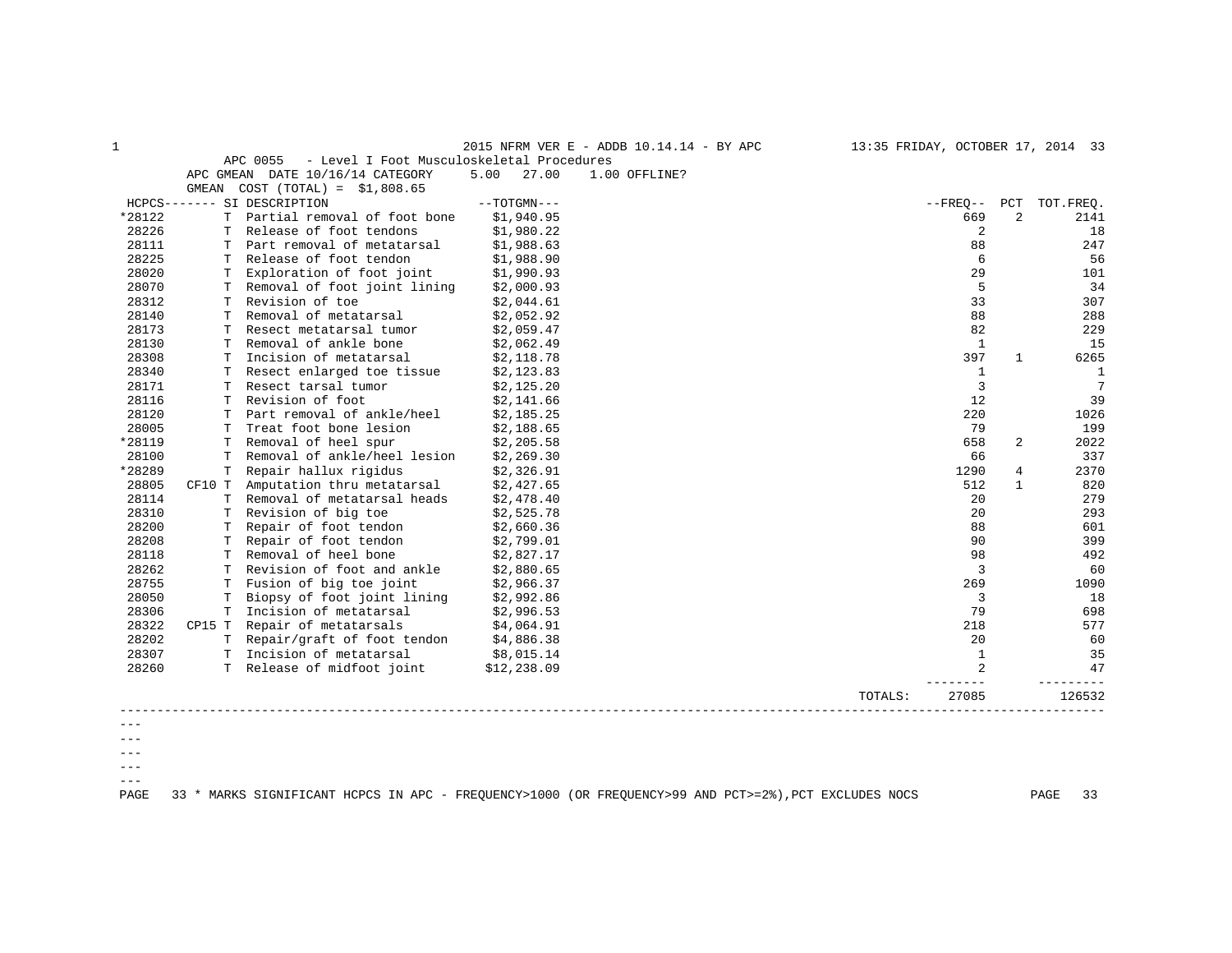| $\mathbf{1}$ |       |    |                                                                                                       |             |               | 2015 NFRM VER E - ADDB 10.14.14 - BY APC |         |                |                | 13:35 FRIDAY, OCTOBER 17, 2014 34 |
|--------------|-------|----|-------------------------------------------------------------------------------------------------------|-------------|---------------|------------------------------------------|---------|----------------|----------------|-----------------------------------|
|              |       |    | APC 0056<br>- Level II Foot Musculoskeletal Procedures                                                |             |               |                                          |         |                |                |                                   |
|              |       |    | APC GMEAN DATE 10/16/14 CATEGORY                                                                      | 5.00        | 27.00         | 2.00 OFFLINE?                            |         |                |                |                                   |
|              | GMEAN |    | $COST (TOTAL) = $5,414.12$                                                                            |             |               |                                          |         |                |                |                                   |
|              |       |    | HCPCS------- SI DESCRIPTION                                                                           |             | $--TOTGMN---$ |                                          |         | $- FREO--$     |                | PCT TOT.FREO.                     |
| 20972        |       |    | T Bone/skin graft metatarsal                                                                          |             | \$0.00        |                                          |         | $\mathbf 0$    |                | $\overline{0}$                    |
| 20973        |       |    | T Bone/skin graft great toe                                                                           |             | \$0.00        |                                          |         | $\mathbf 0$    |                | $\mathbf 0$                       |
| 28360        |       |    | T Reconstruct cleft foot                                                                              |             | \$0.00        |                                          |         | $\mathbf 0$    |                | $\overline{0}$                    |
| 28305        |       |    | T Incise/graft midfoot bones                                                                          |             | \$1,632.81    |                                          |         | 3              |                | 50                                |
| 28264        |       | T. | Release of midfoot joint                                                                              |             | \$1,830.06    |                                          |         | $\overline{3}$ |                | 34                                |
| 28304        |       |    | T Incision of midfoot bones                                                                           |             | \$2,734.51    |                                          |         | 15             |                | 171                               |
| 28238        |       |    | T Revision of foot tendon                                                                             |             | \$2,858.23    |                                          |         | 83             | 3              | 378                               |
| 28309        |       |    | T Incision of metatarsals                                                                             |             | \$2,944.69    |                                          |         | 18             |                | 323                               |
| 28106        |       |    | T Remove/graft foot lesion                                                                            |             | \$2,984.78    |                                          |         | 6              |                | 27                                |
| 28760        |       |    | T Fusion of big toe joint                                                                             |             | \$3,228.11    |                                          |         | 50             | 2              | 270                               |
| 28300        |       | T. | Incision of heel bone                                                                                 |             | \$3,268.90    |                                          |         | 48             | $\overline{a}$ | 1221                              |
| 28107        |       | T. | Remove/graft foot lesion                                                                              | \$3,751.06  |               |                                          |         | 12             |                | 36                                |
| 28210        |       | T. | Repair/graft of foot tendon                                                                           |             | \$4,927.87    |                                          |         | 17             |                | 44                                |
| *28750       |       |    | T Fusion of big toe joint                                                                             |             | \$5,201.67    |                                          |         | 1335           | 56             | 5559                              |
| 28320        |       | T. | Repair of foot bones                                                                                  |             | \$5,643.02    |                                          |         | 27             | $\mathbf{1}$   | 137                               |
| 28446        |       |    | NI8 T Osteochondral talus autogrft                                                                    |             | \$5,752.98    |                                          |         | 2              |                | 10                                |
| *28740       |       |    | T Fusion of foot bones                                                                                |             | \$6,177.03    |                                          |         | 211            | 8              | 1644                              |
| *28725       |       |    | T Fusion of foot bones                                                                                |             | \$6,460.54    |                                          |         | 241            | 10             | 1470                              |
| 28737        |       |    | T Revision of foot bones                                                                              |             | \$7,546.25    |                                          |         | 62             | 2              | 386                               |
| 28102        |       |    | T Remove/graft foot lesion                                                                            |             | \$7,783.50    |                                          |         | 2              |                | 14                                |
| 28103        |       |    | T Remove/graft foot lesion                                                                            |             | \$7,981.70    |                                          |         | 5              |                | 20                                |
| *28730       |       |    | T Fusion of foot bones                                                                                |             | \$8,438.03    |                                          |         | 163            | 6              | 932                               |
| 28705        |       |    | T Fusion of foot bones                                                                                |             | \$9,259.35    |                                          |         | 27             | 1              | 83                                |
| 28735        |       |    | T Fusion of foot bones                                                                                | \$10,347.50 |               |                                          |         | 22             |                | 229                               |
|              |       |    |                                                                                                       |             |               |                                          | TOTALS: | -----<br>2352  |                | 13038                             |
| ???          |       |    | APC 0057<br>- Bunion Procedures                                                                       |             |               |                                          |         |                |                |                                   |
|              |       |    | APC GMEAN DATE 10/16/14 CATEGORY                                                                      |             | $5.00$ 28.00  | 1.00 OFFLINE?                            |         |                |                |                                   |
|              |       |    | GMEAN COST $(TOTAL) = $2,776.44$                                                                      |             |               |                                          |         |                |                |                                   |
|              |       |    | HCPCS------- SI DESCRIPTION                                                                           |             | $--TOTGMN---$ |                                          |         | $--FRED--$ PCT |                | TOT.FREO.                         |
| *28290       |       |    | T Correction of bunion                                                                                |             | \$1,992.21    |                                          |         | 559            | 8              | 1734                              |
| *28292       |       |    | T Correction of bunion                                                                                |             | \$2,250.04    |                                          |         | 1378           | 19             | 4715                              |
| 28294        |       |    | T Correction of bunion                                                                                |             | \$2,486.52    |                                          |         | 11             |                | 40                                |
| *28296       |       |    | T Correction of bunion                                                                                |             | \$2,719.45    |                                          |         | 3151           | 45             | 9470                              |
| *28298       |       |    | T Correction of bunion                                                                                |             | \$2,990.44    |                                          |         | 271            | 3              | 1885                              |
| *28299       |       |    | T Correction of bunion                                                                                |             | \$3,411.03    |                                          |         | 705            | 10             | 2608                              |
| *28293       |       |    | T Correction of bunion                                                                                |             | \$3,941.03    |                                          |         | 657            | 9              | 1509                              |
| *28297       |       |    | T Correction of bunion                                                                                | \$5,491.87  |               |                                          |         | 224            | 3              | 1257                              |
| $---$        |       |    |                                                                                                       |             |               |                                          |         |                |                |                                   |
| $- - -$      |       |    |                                                                                                       |             |               |                                          |         |                |                |                                   |
| PAGE         |       |    | 34 * MARKS SIGNIFICANT HCPCS IN APC - FREQUENCY>1000 (OR FREQUENCY>99 AND PCT>=2%), PCT EXCLUDES NOCS |             |               |                                          |         |                |                | PAGE<br>34                        |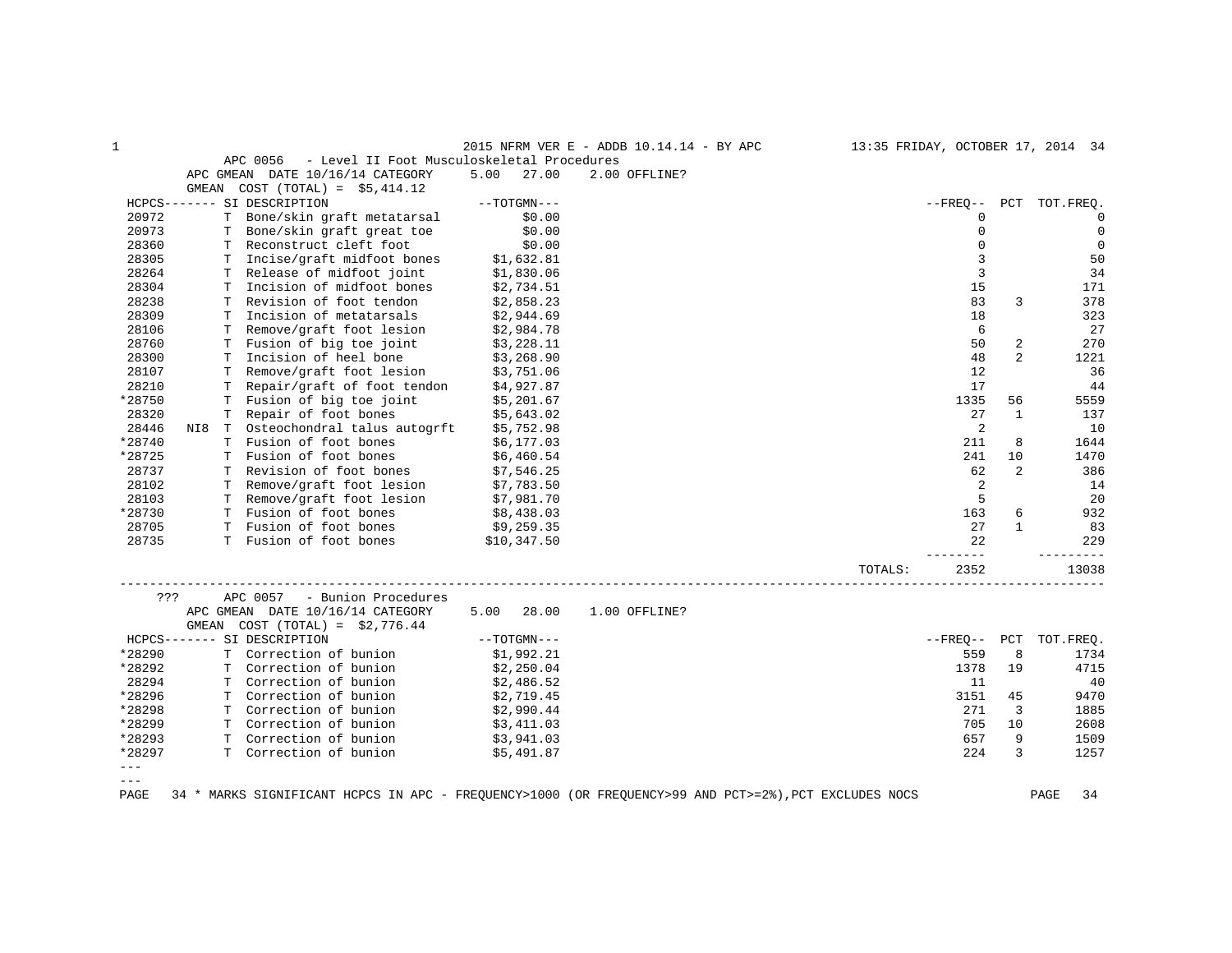| $\mathbf 1$ |                  |                                                                                       |      |                      | 2015 NFRM VER E - ADDB 10.14.14 - BY APC |         |                        |                | 13:35 FRIDAY, OCTOBER 17, 2014 35 |
|-------------|------------------|---------------------------------------------------------------------------------------|------|----------------------|------------------------------------------|---------|------------------------|----------------|-----------------------------------|
| ???         |                  | APC 0057<br>- Bunion Procedures                                                       |      |                      |                                          |         |                        |                |                                   |
|             |                  | APC GMEAN DATE 10/16/14 CATEGORY                                                      | 5.00 | 28.00                | 1.00 OFFLINE?                            |         |                        |                |                                   |
|             |                  | GMEAN $COST (TOTAL) = $2,776.44$                                                      |      |                      |                                          |         |                        |                |                                   |
|             |                  | HCPCS------- SI DESCRIPTION                                                           |      | $--TOTGMN---$        |                                          |         |                        |                | --FREQ-- PCT TOT.FREQ.            |
|             |                  |                                                                                       |      |                      |                                          | TOTALS: | ________<br>6956       |                | 23218                             |
|             |                  | APC 0058 - Level II Strapping and Cast Application                                    |      |                      |                                          |         |                        |                |                                   |
|             |                  | APC GMEAN DATE 10/16/14 CATEGORY                                                      |      | $5.00$ 29.00         | 2.00 OFFLINE?                            |         |                        |                |                                   |
|             |                  | GMEAN $COST (TOTAL) = $231.63$                                                        |      |                      |                                          |         |                        |                |                                   |
|             |                  | HCPCS------- SI DESCRIPTION                                                           |      | $--TOTGMN---$        |                                          |         | $--$ FREO $--$         |                | PCT TOT. FREO.                    |
| 29000       |                  | S Application of body cast                                                            |      | \$0.00               |                                          |         | 0                      |                |                                   |
| 29015       |                  | CP15 S Application of body cast                                                       |      | \$0.00               |                                          |         | $\mathbf 0$            |                |                                   |
| 29020       |                  | D15 S Application of body cast                                                        |      | \$0.00               |                                          |         | $\Omega$               |                | 0                                 |
| 29040       | S                | Application of body cast                                                              |      | \$0.00               |                                          |         | $\Omega$               |                | 3                                 |
| 29046       |                  | CP15 S Application of body cast                                                       |      | \$0.00               |                                          |         | $\mathbf 0$            |                |                                   |
| 29058       |                  | S Application of shoulder cast                                                        |      | \$0.00               |                                          |         | $\mathbf 0$            |                | 3                                 |
| 29750       |                  | S Wedging of clubfoot cast                                                            |      | \$0.00               |                                          |         | $\mathsf 0$            |                | $\mathbf 0$                       |
| 29025       |                  | D15 S Application of body cast                                                        |      | \$84.90              |                                          |         | $\mathbf{1}$           |                | $\overline{c}$                    |
| 29710       |                  | CP15 S Removal/revision of cast                                                       |      | \$141.93             |                                          |         | 12                     |                | 16                                |
| 29085       |                  | S Apply hand/wrist cast                                                               |      | \$157.49             |                                          |         | 674                    | $\mathbf{1}$   | 908                               |
| *29705      |                  | S Removal/revision of cast                                                            |      | \$166.49             |                                          |         | 923                    | $\overline{2}$ | 1328                              |
| 29450       |                  | S Application of leg cast                                                             |      | \$176.21             |                                          |         | 7                      |                | 17                                |
| 29049       |                  | S Application of figure eight                                                         |      | \$177.62             |                                          |         | 2                      |                | $\overline{4}$                    |
| 29355       | CP15 S           | Application of long leg cast                                                          |      | \$178.36             |                                          |         | 43                     |                | 56                                |
| 29055       | CP15 S           | Application of shoulder cast                                                          |      | \$205.86             |                                          |         | $\overline{4}$         |                | 10                                |
| *29075      | CP15 S           | Application of forearm cast                                                           |      | \$206.84             |                                          |         | 6150                   | 17             | 7964                              |
| *29065      | CP15 S           | Application of long arm cast                                                          |      | \$221.96             |                                          |         | 1032                   | 3              | 1357                              |
| *29445      | CP15 S           | Apply rigid leg cast                                                                  |      | \$237.25             |                                          |         | 18155                  | 52             | 22230                             |
| *29405      | CP15 S           | Apply short leg cast                                                                  |      | \$251.35             |                                          |         | 5438                   | 15             | 7390                              |
| 29345       |                  | Application of long leg cast                                                          |      |                      |                                          |         | 259                    |                | 420                               |
| 29365       | CP15 S<br>CP15 S | Application of long leg cast                                                          |      | \$265.16<br>\$285.64 |                                          |         | 77                     |                | 105                               |
| 29435       | CP15 S           | Apply short leg cast                                                                  |      | \$288.27             |                                          |         | 38                     |                | 52                                |
| *29425      | CP15 S           | Apply short leg cast                                                                  |      |                      |                                          |         | 1423                   | 4              | 2160                              |
| 29305       | CP15 S           | Application of hip cast                                                               |      | \$290.81             |                                          |         | 10                     |                | 13                                |
| 26775       |                  |                                                                                       |      | \$295.83             |                                          |         | 33                     |                |                                   |
| 29358       | CP15 S           | Treat finger dislocation                                                              |      | \$426.40             |                                          |         | 19                     |                | 450<br>32                         |
|             | CP15 S           | Apply long leg cast brace                                                             |      | \$617.14             |                                          |         |                        |                |                                   |
| 29035       |                  | CP15 S Application of body cast                                                       |      | \$649.69             |                                          |         | 2                      |                | 2                                 |
| 28665       | CP15 S           | Treat toe dislocation<br>Preat toe disiocation<br>Application of hip casts \$1,754.36 |      | \$884.36             |                                          |         | 8                      |                | 76                                |
| 29325       | CP15 S           |                                                                                       |      |                      |                                          |         | $\overline{c}$         |                | $\overline{3}$                    |
| 29010       |                  | CP15 S Application of body cast $$8,254.98$                                           |      |                      |                                          |         | $\mathbf{1}$<br>------ |                | $\mathbf{1}$                      |
|             |                  |                                                                                       |      |                      |                                          | TOTALS: | 34313                  |                | 44605                             |
|             |                  |                                                                                       |      |                      |                                          |         |                        |                |                                   |
|             |                  |                                                                                       |      |                      |                                          |         |                        |                |                                   |

PAGE 35 \* MARKS SIGNIFICANT HCPCS IN APC - FREQUENCY>1000 (OR FREQUENCY>99 AND PCT>=2%),PCT EXCLUDES NOCS PAGE 35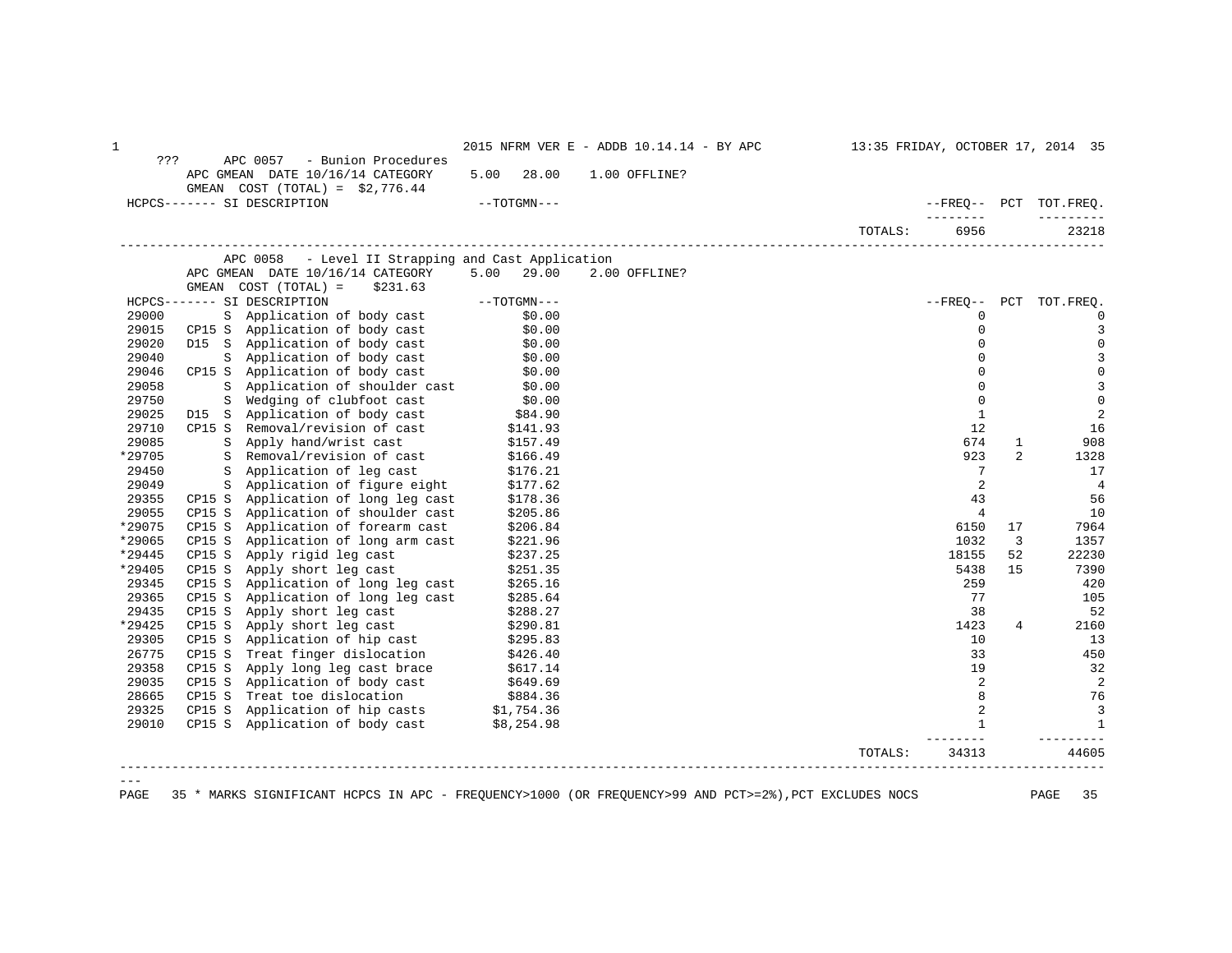| $\mathbf{1}$ |                                                   |               | 2015 NFRM VER E - ADDB 10.14.14 - BY APC |         |                       |              | 13:35 FRIDAY, OCTOBER 17, 2014 36 |
|--------------|---------------------------------------------------|---------------|------------------------------------------|---------|-----------------------|--------------|-----------------------------------|
|              | APC 0059 - Level I Strapping and Cast Application |               |                                          |         |                       |              |                                   |
|              | APC GMEAN DATE 10/16/14 CATEGORY                  | 5.00<br>29.00 | 1.00 OFFLINE?                            |         |                       |              |                                   |
|              | GMEAN COST (TOTAL) =<br>\$132.65                  |               |                                          |         |                       |              |                                   |
|              | HCPCS------- SI DESCRIPTION                       | $--TOTGMN---$ |                                          |         | $--$ FREO $--$        |              | PCT TOT. FREO.                    |
| 29590        | D13 S<br>Application of foot splint               | \$0.00        |                                          |         | 0                     |              | $\mathbf 0$                       |
| 29715        | Removal/revision of cast<br>D15 S                 | \$61.31       |                                          |         | $\mathbf{1}$          |              | $\mathbf{1}$                      |
| 29730        | CP15 S<br>Windowing of cast                       | \$61.35       |                                          |         | 33                    |              | 58                                |
| 29584        | NI12 S<br>Appl multlay comprs arm/hand            | \$65.72       |                                          |         | 681                   |              | 715                               |
| *29540       | Strapping of ankle and/or ft<br>CP13 S            | \$79.41       |                                          |         | 3324                  | $\mathbf{1}$ | 7401                              |
| *29505       | Application long leg splint<br>CP15 S             | \$87.39       |                                          |         | 1510                  |              | 22752                             |
| 29720        | CP15 S<br>Repair of body cast                     | \$88.55       |                                          |         | 9                     |              | 10                                |
|              | 29799 U CP15 S<br>Casting/strapping procedure     | \$89.20       |                                          |         | 740                   |              | 2923                              |
| 29044        | Application of body cast<br>CP15 S                | \$97.84       |                                          |         | 2                     |              | 2                                 |
| 29583        | NI12 S<br>Apply multlay comprs upr arm            | \$100.29      |                                          |         | 285                   |              | 320                               |
| 29086        | CP15 S<br>Apply finger cast                       | \$104.02      |                                          |         | 55                    |              | 75                                |
| 29200        | Strapping of chest<br>CP13 S                      | \$105.64      |                                          |         | 345                   |              | 446                               |
| 21800        | D15 S<br>Treatment of rib fracture                | \$112.33      |                                          |         | 251                   |              | 3320                              |
| 29440        | CP15 S<br>Addition of walker to cast              | \$114.57      |                                          |         | 14                    |              | 18                                |
| *29515       | CP15 S<br>Application lower leg splint            | \$116.32      |                                          |         | 4265                  | $\mathbf{1}$ | 54010                             |
| *29105       | CP15 S Apply long arm splint                      | \$117.48      |                                          |         | 2003                  |              | 20867                             |
| 29740        | Wedging of cast<br>CP15 S                         | \$118.96      |                                          |         | 6                     |              | 11                                |
| *29582       | NI12 S<br>Apply multlay comprs upr leg            | \$131.09      |                                          |         | 2320                  |              | 3217                              |
| *29580       | CP15 S Application of paste boot                  | \$132.87      |                                          |         | 119676                | 36           | 161711                            |
| *29581       | Apply multlay comprs lwr leg<br>NI10 S            | \$134.90      |                                          |         | 193888                | 58           | 274117                            |
| *29700       | CP15 S Removal/revision of cast                   | \$141.61      |                                          |         | 1156                  |              | 1672                              |
|              |                                                   |               |                                          |         | ________              |              | _________                         |
|              |                                                   |               |                                          | TOTALS: | 329824                |              | 553646                            |
|              | APC 0060<br>- Manipulation Therapy                |               |                                          |         |                       |              |                                   |
|              | APC GMEAN DATE 10/16/14 CATEGORY 5.00             | 30.00         | 1.00 OFFLINE?                            |         |                       |              |                                   |
|              | GMEAN COST (TOTAL) =<br>\$20.57                   |               |                                          |         |                       |              |                                   |
|              | HCPCS------- SI DESCRIPTION                       | $--TOTGMN---$ |                                          |         | $--$ FREO $--$        | PCT          | TOT. FREO.                        |
| 98929        | CP15 N Osteopath manj 9-10 regions                | \$17.32       |                                          |         | 304                   | 1            | 1079                              |
| *98940       | CP15 N Chiropract manj 1-2 regions                | \$19.30       |                                          |         | 7736                  | 41           | 8460                              |
| *98942       | Chiropractic manj 5 regions<br>CP15 N             | \$19.57       |                                          |         | 1548                  | 8            | 1612                              |
| *98925       | CP15 N Osteopath manj 1-2 regions                 | \$20.09       |                                          |         | 769                   | 4            | 3625                              |
| *98941       | CP15 N Chiropract manj 3-4 regions                | \$21.47       |                                          |         | 4514                  | 24           | 4875                              |
| *98927       | CP15 N Osteopath manj 5-6 regions                 | \$21.52       |                                          |         | 1353                  | 7            | 4056                              |
| *98926       | CP15 N Osteopath manj 3-4 regions                 | \$23.57       |                                          |         | 1274                  | 6            | 4068                              |
| *98928       | CP15 N Osteopath manj 7-8 regions                 | \$25.02       |                                          |         | 1084<br>$\frac{1}{2}$ | 5            | 3300<br>$- - - - -$               |
|              |                                                   |               |                                          | TOTALS: | 18582                 |              | 31075                             |
|              |                                                   |               |                                          |         |                       |              |                                   |
|              |                                                   |               |                                          |         |                       |              |                                   |
| $- - -$      |                                                   |               |                                          |         |                       |              |                                   |

PAGE 36 \* MARKS SIGNIFICANT HCPCS IN APC - FREQUENCY>1000 (OR FREQUENCY>99 AND PCT>=2%),PCT EXCLUDES NOCS PAGE 36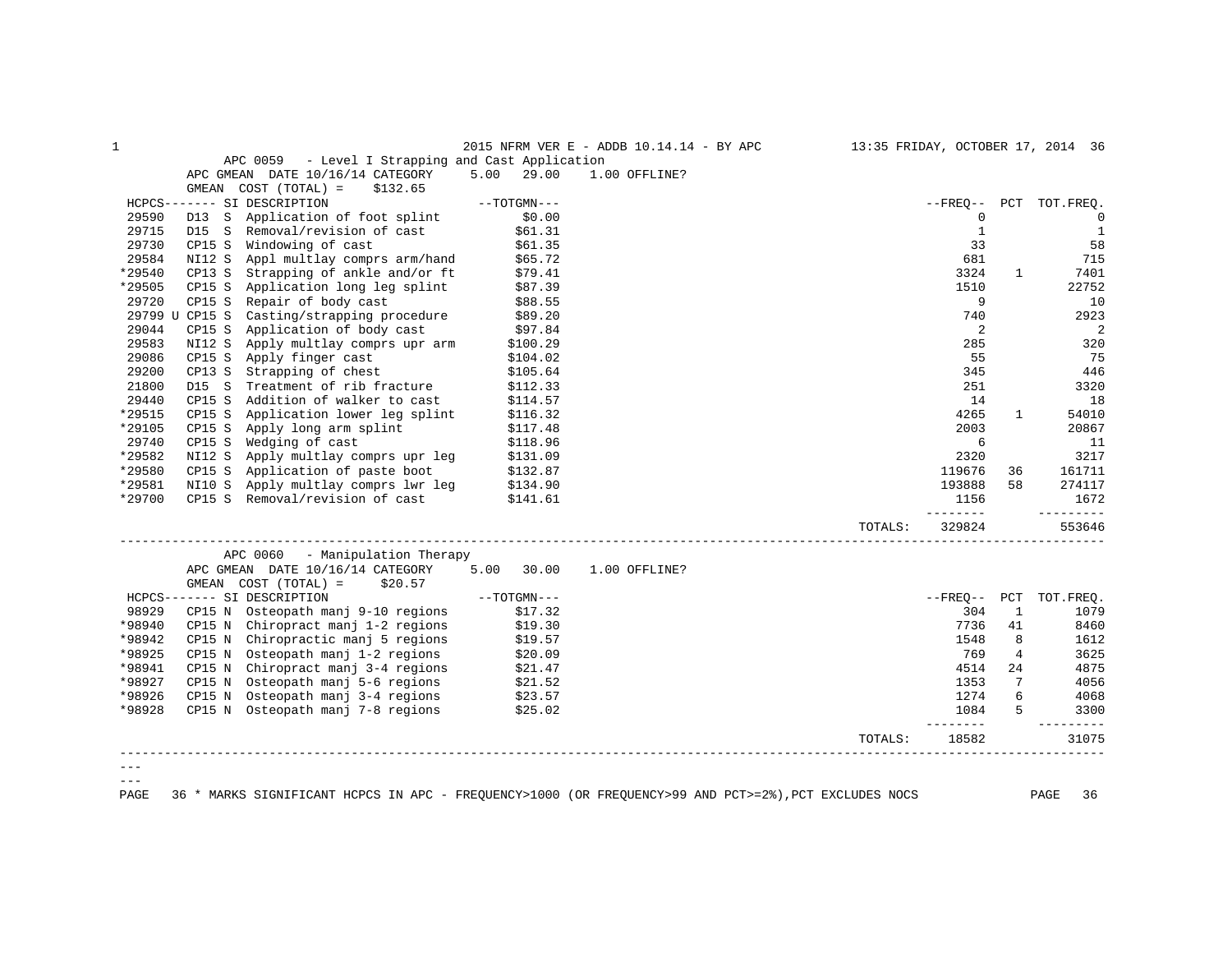| APC 00610 - Level II Neurostimulator & Related Procedures<br>APC GMEAN DATE 10/16/14 CATEGORY<br>8.00 365.00<br>2.00 OFFLINE? Y<br>$COST (TOTAL) = $5,488.29$<br>GMEAN<br>HCPCS------- SI DESCRIPTION<br>$--TOTGMN---$<br>--FREQ--<br>PCT<br>TOT.FREQ.<br>61888<br>CP15 J Revise/remove neuroreceiver<br>\$3,848.72<br>163<br>1<br>163<br>*64561<br>Implant neuroelectrodes<br>2535<br>21<br>CP15J<br>\$4,772.64<br>2564<br>64569<br>NI11 J Revise/repl vagus n eltrd<br>\$4,801.61<br>71<br>72<br>5720<br>*63650<br>5767<br>CP15 J Implant neuroelectrodes<br>\$5,270.85<br>49<br>CP15 J Implant neuroelectrodes<br>*64555<br>\$5,570.03<br>252<br>2<br>257<br>*63663<br>NI10 J Revise spine eltrd perg aray<br>503<br>$\overline{4}$<br>505<br>\$5,630.51<br>0282T<br>NI12 J Periph field stimul trial \$6,718.96<br>56<br>56<br>NI7 J Lap impl electrode antrum \$6,896.78<br>43647<br>$\overline{4}$<br>$\overline{4}$<br>64565<br>44<br>44<br>CP15 J Implant neuroelectrodes $\frac{1}{2}$ \$6,941.94<br>*64581<br>CP15 J Implant neuroelectrodes<br>\$7,053.29<br>1865<br>1830<br>15<br>*63664<br>NI10 J Revise spine eltrd plate \$7,703.15<br>270<br>$\overline{2}$<br>270<br>64575<br>Implant neuroelectrodes<br>CP15 J<br>\$7,798.13<br>109<br>111<br>CP15 J Implant neuroelectrodes \$7,929.77<br>64553<br>67<br>67<br>$- - - - -$<br>------<br>11624<br>TOTALS:<br>11745<br>____________________<br>APC 0062<br>- Level I Treatment Fracture/Dislocation<br>APC GMEAN DATE 10/16/14 CATEGORY<br>$5.00$ 22.00<br>1.00 OFFLINE?<br>GMEAN $COST (TOTAL) = $2,118.96$<br>$--{\tt TOTGMN---}$<br>$- FREQ--$<br>PCT TOT. FREQ.<br>HCPCS------- SI DESCRIPTION<br>0246T<br>NI11 T Opn tx rib fx 3-4 ribs<br>\$0.00<br>$\mathbf 0$<br>$\Omega$<br>0247T<br>NI11 T Opn tx rib fx 5-6 ribs<br>\$0.00<br>$\mathbf 0$<br>$\Omega$<br>0248T<br>D15 T Open tx rib fx 7/> ribs<br>\$0.00<br>$\Omega$<br>0<br>0335T<br>NI14 T Extraosseous joint stblztion<br>$\Omega$<br>\$0.00<br>$\mathbf 0$<br>21805<br>T Treatment of rib fracture<br>\$0.00<br>$\Omega$<br>$\Omega$<br>\$0.00<br>21811<br>NI15 T Optx of rib fx w/fixj scope<br>$\Omega$<br>$\Omega$<br>21812<br>Treatment of rib fracture<br>$\Omega$<br>$\Omega$<br>NI15 T<br>\$0.00<br>21813<br>NI15 T Treatment of rib fracture<br>$\Omega$<br>\$0.00<br>$\mathbf 0$<br>25670<br>$\Omega$<br>9<br>T Treat wrist dislocation<br>\$0.00<br>28545<br>T Treat foot dislocation<br>6<br>\$0.00<br>$\Omega$<br>3<br>28576<br>T Treat foot dislocation<br>$\mathbf{0}$<br>\$0.00<br>3<br>25685<br>T Treat wrist fracture<br>$\mathbf{1}$<br>\$434.50<br>$\overline{3}$<br>24566<br>$\mathbf{1}$<br>T Treat humerus fracture<br>\$1,529.49<br>22<br>26776<br>T Pin finger dislocation<br>65<br>\$1,572.19<br>28666<br>T Treat toe dislocation<br>7<br>21<br>\$1,573.84<br>26756<br>T Pin finger fracture each<br>71<br>2<br>231<br>\$1,586.73<br>\$1,623.74<br>25671<br>T Pin radioulnar dislocation<br>$\overline{4}$<br>20<br>26676<br>T Pin hand dislocation<br>10<br>52<br>\$1,648.07<br>\$1,672.44<br>28675<br>CF8 T Repair of toe dislocation<br>14<br>60<br>28636<br>T Treat toe dislocation<br>3<br>\$1,722.69<br>47<br>$= - -$ | 1 |  | 2015 NFRM VER E - ADDB 10.14.14 - BY APC |  | 13:35 FRIDAY, OCTOBER 17, 2014 37 |
|---------------------------------------------------------------------------------------------------------------------------------------------------------------------------------------------------------------------------------------------------------------------------------------------------------------------------------------------------------------------------------------------------------------------------------------------------------------------------------------------------------------------------------------------------------------------------------------------------------------------------------------------------------------------------------------------------------------------------------------------------------------------------------------------------------------------------------------------------------------------------------------------------------------------------------------------------------------------------------------------------------------------------------------------------------------------------------------------------------------------------------------------------------------------------------------------------------------------------------------------------------------------------------------------------------------------------------------------------------------------------------------------------------------------------------------------------------------------------------------------------------------------------------------------------------------------------------------------------------------------------------------------------------------------------------------------------------------------------------------------------------------------------------------------------------------------------------------------------------------------------------------------------------------------------------------------------------------------------------------------------------------------------------------------------------------------------------------------------------------------------------------------------------------------------------------------------------------------------------------------------------------------------------------------------------------------------------------------------------------------------------------------------------------------------------------------------------------------------------------------------------------------------------------------------------------------------------------------------------------------------------------------------------------------------------------------------------------------------------------------------------------------------------------------------------------------------------------------------------------------------------------------------------------------------------------------------------------------------------------------------------------------------------------------------------------------------------------------------------------------------------------------------------------------------------------|---|--|------------------------------------------|--|-----------------------------------|
|                                                                                                                                                                                                                                                                                                                                                                                                                                                                                                                                                                                                                                                                                                                                                                                                                                                                                                                                                                                                                                                                                                                                                                                                                                                                                                                                                                                                                                                                                                                                                                                                                                                                                                                                                                                                                                                                                                                                                                                                                                                                                                                                                                                                                                                                                                                                                                                                                                                                                                                                                                                                                                                                                                                                                                                                                                                                                                                                                                                                                                                                                                                                                                                       |   |  |                                          |  |                                   |
|                                                                                                                                                                                                                                                                                                                                                                                                                                                                                                                                                                                                                                                                                                                                                                                                                                                                                                                                                                                                                                                                                                                                                                                                                                                                                                                                                                                                                                                                                                                                                                                                                                                                                                                                                                                                                                                                                                                                                                                                                                                                                                                                                                                                                                                                                                                                                                                                                                                                                                                                                                                                                                                                                                                                                                                                                                                                                                                                                                                                                                                                                                                                                                                       |   |  |                                          |  |                                   |
|                                                                                                                                                                                                                                                                                                                                                                                                                                                                                                                                                                                                                                                                                                                                                                                                                                                                                                                                                                                                                                                                                                                                                                                                                                                                                                                                                                                                                                                                                                                                                                                                                                                                                                                                                                                                                                                                                                                                                                                                                                                                                                                                                                                                                                                                                                                                                                                                                                                                                                                                                                                                                                                                                                                                                                                                                                                                                                                                                                                                                                                                                                                                                                                       |   |  |                                          |  |                                   |
|                                                                                                                                                                                                                                                                                                                                                                                                                                                                                                                                                                                                                                                                                                                                                                                                                                                                                                                                                                                                                                                                                                                                                                                                                                                                                                                                                                                                                                                                                                                                                                                                                                                                                                                                                                                                                                                                                                                                                                                                                                                                                                                                                                                                                                                                                                                                                                                                                                                                                                                                                                                                                                                                                                                                                                                                                                                                                                                                                                                                                                                                                                                                                                                       |   |  |                                          |  |                                   |
|                                                                                                                                                                                                                                                                                                                                                                                                                                                                                                                                                                                                                                                                                                                                                                                                                                                                                                                                                                                                                                                                                                                                                                                                                                                                                                                                                                                                                                                                                                                                                                                                                                                                                                                                                                                                                                                                                                                                                                                                                                                                                                                                                                                                                                                                                                                                                                                                                                                                                                                                                                                                                                                                                                                                                                                                                                                                                                                                                                                                                                                                                                                                                                                       |   |  |                                          |  |                                   |
|                                                                                                                                                                                                                                                                                                                                                                                                                                                                                                                                                                                                                                                                                                                                                                                                                                                                                                                                                                                                                                                                                                                                                                                                                                                                                                                                                                                                                                                                                                                                                                                                                                                                                                                                                                                                                                                                                                                                                                                                                                                                                                                                                                                                                                                                                                                                                                                                                                                                                                                                                                                                                                                                                                                                                                                                                                                                                                                                                                                                                                                                                                                                                                                       |   |  |                                          |  |                                   |
|                                                                                                                                                                                                                                                                                                                                                                                                                                                                                                                                                                                                                                                                                                                                                                                                                                                                                                                                                                                                                                                                                                                                                                                                                                                                                                                                                                                                                                                                                                                                                                                                                                                                                                                                                                                                                                                                                                                                                                                                                                                                                                                                                                                                                                                                                                                                                                                                                                                                                                                                                                                                                                                                                                                                                                                                                                                                                                                                                                                                                                                                                                                                                                                       |   |  |                                          |  |                                   |
|                                                                                                                                                                                                                                                                                                                                                                                                                                                                                                                                                                                                                                                                                                                                                                                                                                                                                                                                                                                                                                                                                                                                                                                                                                                                                                                                                                                                                                                                                                                                                                                                                                                                                                                                                                                                                                                                                                                                                                                                                                                                                                                                                                                                                                                                                                                                                                                                                                                                                                                                                                                                                                                                                                                                                                                                                                                                                                                                                                                                                                                                                                                                                                                       |   |  |                                          |  |                                   |
|                                                                                                                                                                                                                                                                                                                                                                                                                                                                                                                                                                                                                                                                                                                                                                                                                                                                                                                                                                                                                                                                                                                                                                                                                                                                                                                                                                                                                                                                                                                                                                                                                                                                                                                                                                                                                                                                                                                                                                                                                                                                                                                                                                                                                                                                                                                                                                                                                                                                                                                                                                                                                                                                                                                                                                                                                                                                                                                                                                                                                                                                                                                                                                                       |   |  |                                          |  |                                   |
|                                                                                                                                                                                                                                                                                                                                                                                                                                                                                                                                                                                                                                                                                                                                                                                                                                                                                                                                                                                                                                                                                                                                                                                                                                                                                                                                                                                                                                                                                                                                                                                                                                                                                                                                                                                                                                                                                                                                                                                                                                                                                                                                                                                                                                                                                                                                                                                                                                                                                                                                                                                                                                                                                                                                                                                                                                                                                                                                                                                                                                                                                                                                                                                       |   |  |                                          |  |                                   |
|                                                                                                                                                                                                                                                                                                                                                                                                                                                                                                                                                                                                                                                                                                                                                                                                                                                                                                                                                                                                                                                                                                                                                                                                                                                                                                                                                                                                                                                                                                                                                                                                                                                                                                                                                                                                                                                                                                                                                                                                                                                                                                                                                                                                                                                                                                                                                                                                                                                                                                                                                                                                                                                                                                                                                                                                                                                                                                                                                                                                                                                                                                                                                                                       |   |  |                                          |  |                                   |
|                                                                                                                                                                                                                                                                                                                                                                                                                                                                                                                                                                                                                                                                                                                                                                                                                                                                                                                                                                                                                                                                                                                                                                                                                                                                                                                                                                                                                                                                                                                                                                                                                                                                                                                                                                                                                                                                                                                                                                                                                                                                                                                                                                                                                                                                                                                                                                                                                                                                                                                                                                                                                                                                                                                                                                                                                                                                                                                                                                                                                                                                                                                                                                                       |   |  |                                          |  |                                   |
|                                                                                                                                                                                                                                                                                                                                                                                                                                                                                                                                                                                                                                                                                                                                                                                                                                                                                                                                                                                                                                                                                                                                                                                                                                                                                                                                                                                                                                                                                                                                                                                                                                                                                                                                                                                                                                                                                                                                                                                                                                                                                                                                                                                                                                                                                                                                                                                                                                                                                                                                                                                                                                                                                                                                                                                                                                                                                                                                                                                                                                                                                                                                                                                       |   |  |                                          |  |                                   |
|                                                                                                                                                                                                                                                                                                                                                                                                                                                                                                                                                                                                                                                                                                                                                                                                                                                                                                                                                                                                                                                                                                                                                                                                                                                                                                                                                                                                                                                                                                                                                                                                                                                                                                                                                                                                                                                                                                                                                                                                                                                                                                                                                                                                                                                                                                                                                                                                                                                                                                                                                                                                                                                                                                                                                                                                                                                                                                                                                                                                                                                                                                                                                                                       |   |  |                                          |  |                                   |
|                                                                                                                                                                                                                                                                                                                                                                                                                                                                                                                                                                                                                                                                                                                                                                                                                                                                                                                                                                                                                                                                                                                                                                                                                                                                                                                                                                                                                                                                                                                                                                                                                                                                                                                                                                                                                                                                                                                                                                                                                                                                                                                                                                                                                                                                                                                                                                                                                                                                                                                                                                                                                                                                                                                                                                                                                                                                                                                                                                                                                                                                                                                                                                                       |   |  |                                          |  |                                   |
|                                                                                                                                                                                                                                                                                                                                                                                                                                                                                                                                                                                                                                                                                                                                                                                                                                                                                                                                                                                                                                                                                                                                                                                                                                                                                                                                                                                                                                                                                                                                                                                                                                                                                                                                                                                                                                                                                                                                                                                                                                                                                                                                                                                                                                                                                                                                                                                                                                                                                                                                                                                                                                                                                                                                                                                                                                                                                                                                                                                                                                                                                                                                                                                       |   |  |                                          |  |                                   |
|                                                                                                                                                                                                                                                                                                                                                                                                                                                                                                                                                                                                                                                                                                                                                                                                                                                                                                                                                                                                                                                                                                                                                                                                                                                                                                                                                                                                                                                                                                                                                                                                                                                                                                                                                                                                                                                                                                                                                                                                                                                                                                                                                                                                                                                                                                                                                                                                                                                                                                                                                                                                                                                                                                                                                                                                                                                                                                                                                                                                                                                                                                                                                                                       |   |  |                                          |  |                                   |
|                                                                                                                                                                                                                                                                                                                                                                                                                                                                                                                                                                                                                                                                                                                                                                                                                                                                                                                                                                                                                                                                                                                                                                                                                                                                                                                                                                                                                                                                                                                                                                                                                                                                                                                                                                                                                                                                                                                                                                                                                                                                                                                                                                                                                                                                                                                                                                                                                                                                                                                                                                                                                                                                                                                                                                                                                                                                                                                                                                                                                                                                                                                                                                                       |   |  |                                          |  |                                   |
|                                                                                                                                                                                                                                                                                                                                                                                                                                                                                                                                                                                                                                                                                                                                                                                                                                                                                                                                                                                                                                                                                                                                                                                                                                                                                                                                                                                                                                                                                                                                                                                                                                                                                                                                                                                                                                                                                                                                                                                                                                                                                                                                                                                                                                                                                                                                                                                                                                                                                                                                                                                                                                                                                                                                                                                                                                                                                                                                                                                                                                                                                                                                                                                       |   |  |                                          |  |                                   |
|                                                                                                                                                                                                                                                                                                                                                                                                                                                                                                                                                                                                                                                                                                                                                                                                                                                                                                                                                                                                                                                                                                                                                                                                                                                                                                                                                                                                                                                                                                                                                                                                                                                                                                                                                                                                                                                                                                                                                                                                                                                                                                                                                                                                                                                                                                                                                                                                                                                                                                                                                                                                                                                                                                                                                                                                                                                                                                                                                                                                                                                                                                                                                                                       |   |  |                                          |  |                                   |
|                                                                                                                                                                                                                                                                                                                                                                                                                                                                                                                                                                                                                                                                                                                                                                                                                                                                                                                                                                                                                                                                                                                                                                                                                                                                                                                                                                                                                                                                                                                                                                                                                                                                                                                                                                                                                                                                                                                                                                                                                                                                                                                                                                                                                                                                                                                                                                                                                                                                                                                                                                                                                                                                                                                                                                                                                                                                                                                                                                                                                                                                                                                                                                                       |   |  |                                          |  |                                   |
|                                                                                                                                                                                                                                                                                                                                                                                                                                                                                                                                                                                                                                                                                                                                                                                                                                                                                                                                                                                                                                                                                                                                                                                                                                                                                                                                                                                                                                                                                                                                                                                                                                                                                                                                                                                                                                                                                                                                                                                                                                                                                                                                                                                                                                                                                                                                                                                                                                                                                                                                                                                                                                                                                                                                                                                                                                                                                                                                                                                                                                                                                                                                                                                       |   |  |                                          |  |                                   |
|                                                                                                                                                                                                                                                                                                                                                                                                                                                                                                                                                                                                                                                                                                                                                                                                                                                                                                                                                                                                                                                                                                                                                                                                                                                                                                                                                                                                                                                                                                                                                                                                                                                                                                                                                                                                                                                                                                                                                                                                                                                                                                                                                                                                                                                                                                                                                                                                                                                                                                                                                                                                                                                                                                                                                                                                                                                                                                                                                                                                                                                                                                                                                                                       |   |  |                                          |  |                                   |
|                                                                                                                                                                                                                                                                                                                                                                                                                                                                                                                                                                                                                                                                                                                                                                                                                                                                                                                                                                                                                                                                                                                                                                                                                                                                                                                                                                                                                                                                                                                                                                                                                                                                                                                                                                                                                                                                                                                                                                                                                                                                                                                                                                                                                                                                                                                                                                                                                                                                                                                                                                                                                                                                                                                                                                                                                                                                                                                                                                                                                                                                                                                                                                                       |   |  |                                          |  |                                   |
|                                                                                                                                                                                                                                                                                                                                                                                                                                                                                                                                                                                                                                                                                                                                                                                                                                                                                                                                                                                                                                                                                                                                                                                                                                                                                                                                                                                                                                                                                                                                                                                                                                                                                                                                                                                                                                                                                                                                                                                                                                                                                                                                                                                                                                                                                                                                                                                                                                                                                                                                                                                                                                                                                                                                                                                                                                                                                                                                                                                                                                                                                                                                                                                       |   |  |                                          |  |                                   |
|                                                                                                                                                                                                                                                                                                                                                                                                                                                                                                                                                                                                                                                                                                                                                                                                                                                                                                                                                                                                                                                                                                                                                                                                                                                                                                                                                                                                                                                                                                                                                                                                                                                                                                                                                                                                                                                                                                                                                                                                                                                                                                                                                                                                                                                                                                                                                                                                                                                                                                                                                                                                                                                                                                                                                                                                                                                                                                                                                                                                                                                                                                                                                                                       |   |  |                                          |  |                                   |
|                                                                                                                                                                                                                                                                                                                                                                                                                                                                                                                                                                                                                                                                                                                                                                                                                                                                                                                                                                                                                                                                                                                                                                                                                                                                                                                                                                                                                                                                                                                                                                                                                                                                                                                                                                                                                                                                                                                                                                                                                                                                                                                                                                                                                                                                                                                                                                                                                                                                                                                                                                                                                                                                                                                                                                                                                                                                                                                                                                                                                                                                                                                                                                                       |   |  |                                          |  |                                   |
|                                                                                                                                                                                                                                                                                                                                                                                                                                                                                                                                                                                                                                                                                                                                                                                                                                                                                                                                                                                                                                                                                                                                                                                                                                                                                                                                                                                                                                                                                                                                                                                                                                                                                                                                                                                                                                                                                                                                                                                                                                                                                                                                                                                                                                                                                                                                                                                                                                                                                                                                                                                                                                                                                                                                                                                                                                                                                                                                                                                                                                                                                                                                                                                       |   |  |                                          |  |                                   |
|                                                                                                                                                                                                                                                                                                                                                                                                                                                                                                                                                                                                                                                                                                                                                                                                                                                                                                                                                                                                                                                                                                                                                                                                                                                                                                                                                                                                                                                                                                                                                                                                                                                                                                                                                                                                                                                                                                                                                                                                                                                                                                                                                                                                                                                                                                                                                                                                                                                                                                                                                                                                                                                                                                                                                                                                                                                                                                                                                                                                                                                                                                                                                                                       |   |  |                                          |  |                                   |
|                                                                                                                                                                                                                                                                                                                                                                                                                                                                                                                                                                                                                                                                                                                                                                                                                                                                                                                                                                                                                                                                                                                                                                                                                                                                                                                                                                                                                                                                                                                                                                                                                                                                                                                                                                                                                                                                                                                                                                                                                                                                                                                                                                                                                                                                                                                                                                                                                                                                                                                                                                                                                                                                                                                                                                                                                                                                                                                                                                                                                                                                                                                                                                                       |   |  |                                          |  |                                   |
|                                                                                                                                                                                                                                                                                                                                                                                                                                                                                                                                                                                                                                                                                                                                                                                                                                                                                                                                                                                                                                                                                                                                                                                                                                                                                                                                                                                                                                                                                                                                                                                                                                                                                                                                                                                                                                                                                                                                                                                                                                                                                                                                                                                                                                                                                                                                                                                                                                                                                                                                                                                                                                                                                                                                                                                                                                                                                                                                                                                                                                                                                                                                                                                       |   |  |                                          |  |                                   |
|                                                                                                                                                                                                                                                                                                                                                                                                                                                                                                                                                                                                                                                                                                                                                                                                                                                                                                                                                                                                                                                                                                                                                                                                                                                                                                                                                                                                                                                                                                                                                                                                                                                                                                                                                                                                                                                                                                                                                                                                                                                                                                                                                                                                                                                                                                                                                                                                                                                                                                                                                                                                                                                                                                                                                                                                                                                                                                                                                                                                                                                                                                                                                                                       |   |  |                                          |  |                                   |
|                                                                                                                                                                                                                                                                                                                                                                                                                                                                                                                                                                                                                                                                                                                                                                                                                                                                                                                                                                                                                                                                                                                                                                                                                                                                                                                                                                                                                                                                                                                                                                                                                                                                                                                                                                                                                                                                                                                                                                                                                                                                                                                                                                                                                                                                                                                                                                                                                                                                                                                                                                                                                                                                                                                                                                                                                                                                                                                                                                                                                                                                                                                                                                                       |   |  |                                          |  |                                   |
|                                                                                                                                                                                                                                                                                                                                                                                                                                                                                                                                                                                                                                                                                                                                                                                                                                                                                                                                                                                                                                                                                                                                                                                                                                                                                                                                                                                                                                                                                                                                                                                                                                                                                                                                                                                                                                                                                                                                                                                                                                                                                                                                                                                                                                                                                                                                                                                                                                                                                                                                                                                                                                                                                                                                                                                                                                                                                                                                                                                                                                                                                                                                                                                       |   |  |                                          |  |                                   |
|                                                                                                                                                                                                                                                                                                                                                                                                                                                                                                                                                                                                                                                                                                                                                                                                                                                                                                                                                                                                                                                                                                                                                                                                                                                                                                                                                                                                                                                                                                                                                                                                                                                                                                                                                                                                                                                                                                                                                                                                                                                                                                                                                                                                                                                                                                                                                                                                                                                                                                                                                                                                                                                                                                                                                                                                                                                                                                                                                                                                                                                                                                                                                                                       |   |  |                                          |  |                                   |
|                                                                                                                                                                                                                                                                                                                                                                                                                                                                                                                                                                                                                                                                                                                                                                                                                                                                                                                                                                                                                                                                                                                                                                                                                                                                                                                                                                                                                                                                                                                                                                                                                                                                                                                                                                                                                                                                                                                                                                                                                                                                                                                                                                                                                                                                                                                                                                                                                                                                                                                                                                                                                                                                                                                                                                                                                                                                                                                                                                                                                                                                                                                                                                                       |   |  |                                          |  |                                   |
|                                                                                                                                                                                                                                                                                                                                                                                                                                                                                                                                                                                                                                                                                                                                                                                                                                                                                                                                                                                                                                                                                                                                                                                                                                                                                                                                                                                                                                                                                                                                                                                                                                                                                                                                                                                                                                                                                                                                                                                                                                                                                                                                                                                                                                                                                                                                                                                                                                                                                                                                                                                                                                                                                                                                                                                                                                                                                                                                                                                                                                                                                                                                                                                       |   |  |                                          |  |                                   |
|                                                                                                                                                                                                                                                                                                                                                                                                                                                                                                                                                                                                                                                                                                                                                                                                                                                                                                                                                                                                                                                                                                                                                                                                                                                                                                                                                                                                                                                                                                                                                                                                                                                                                                                                                                                                                                                                                                                                                                                                                                                                                                                                                                                                                                                                                                                                                                                                                                                                                                                                                                                                                                                                                                                                                                                                                                                                                                                                                                                                                                                                                                                                                                                       |   |  |                                          |  |                                   |
|                                                                                                                                                                                                                                                                                                                                                                                                                                                                                                                                                                                                                                                                                                                                                                                                                                                                                                                                                                                                                                                                                                                                                                                                                                                                                                                                                                                                                                                                                                                                                                                                                                                                                                                                                                                                                                                                                                                                                                                                                                                                                                                                                                                                                                                                                                                                                                                                                                                                                                                                                                                                                                                                                                                                                                                                                                                                                                                                                                                                                                                                                                                                                                                       |   |  |                                          |  |                                   |
|                                                                                                                                                                                                                                                                                                                                                                                                                                                                                                                                                                                                                                                                                                                                                                                                                                                                                                                                                                                                                                                                                                                                                                                                                                                                                                                                                                                                                                                                                                                                                                                                                                                                                                                                                                                                                                                                                                                                                                                                                                                                                                                                                                                                                                                                                                                                                                                                                                                                                                                                                                                                                                                                                                                                                                                                                                                                                                                                                                                                                                                                                                                                                                                       |   |  |                                          |  |                                   |
|                                                                                                                                                                                                                                                                                                                                                                                                                                                                                                                                                                                                                                                                                                                                                                                                                                                                                                                                                                                                                                                                                                                                                                                                                                                                                                                                                                                                                                                                                                                                                                                                                                                                                                                                                                                                                                                                                                                                                                                                                                                                                                                                                                                                                                                                                                                                                                                                                                                                                                                                                                                                                                                                                                                                                                                                                                                                                                                                                                                                                                                                                                                                                                                       |   |  |                                          |  |                                   |
|                                                                                                                                                                                                                                                                                                                                                                                                                                                                                                                                                                                                                                                                                                                                                                                                                                                                                                                                                                                                                                                                                                                                                                                                                                                                                                                                                                                                                                                                                                                                                                                                                                                                                                                                                                                                                                                                                                                                                                                                                                                                                                                                                                                                                                                                                                                                                                                                                                                                                                                                                                                                                                                                                                                                                                                                                                                                                                                                                                                                                                                                                                                                                                                       |   |  |                                          |  |                                   |
|                                                                                                                                                                                                                                                                                                                                                                                                                                                                                                                                                                                                                                                                                                                                                                                                                                                                                                                                                                                                                                                                                                                                                                                                                                                                                                                                                                                                                                                                                                                                                                                                                                                                                                                                                                                                                                                                                                                                                                                                                                                                                                                                                                                                                                                                                                                                                                                                                                                                                                                                                                                                                                                                                                                                                                                                                                                                                                                                                                                                                                                                                                                                                                                       |   |  |                                          |  |                                   |
|                                                                                                                                                                                                                                                                                                                                                                                                                                                                                                                                                                                                                                                                                                                                                                                                                                                                                                                                                                                                                                                                                                                                                                                                                                                                                                                                                                                                                                                                                                                                                                                                                                                                                                                                                                                                                                                                                                                                                                                                                                                                                                                                                                                                                                                                                                                                                                                                                                                                                                                                                                                                                                                                                                                                                                                                                                                                                                                                                                                                                                                                                                                                                                                       |   |  |                                          |  |                                   |

PAGE 37 \* MARKS SIGNIFICANT HCPCS IN APC - FREQUENCY>1000 (OR FREQUENCY>99 AND PCT>=2%),PCT EXCLUDES NOCS PAGE 37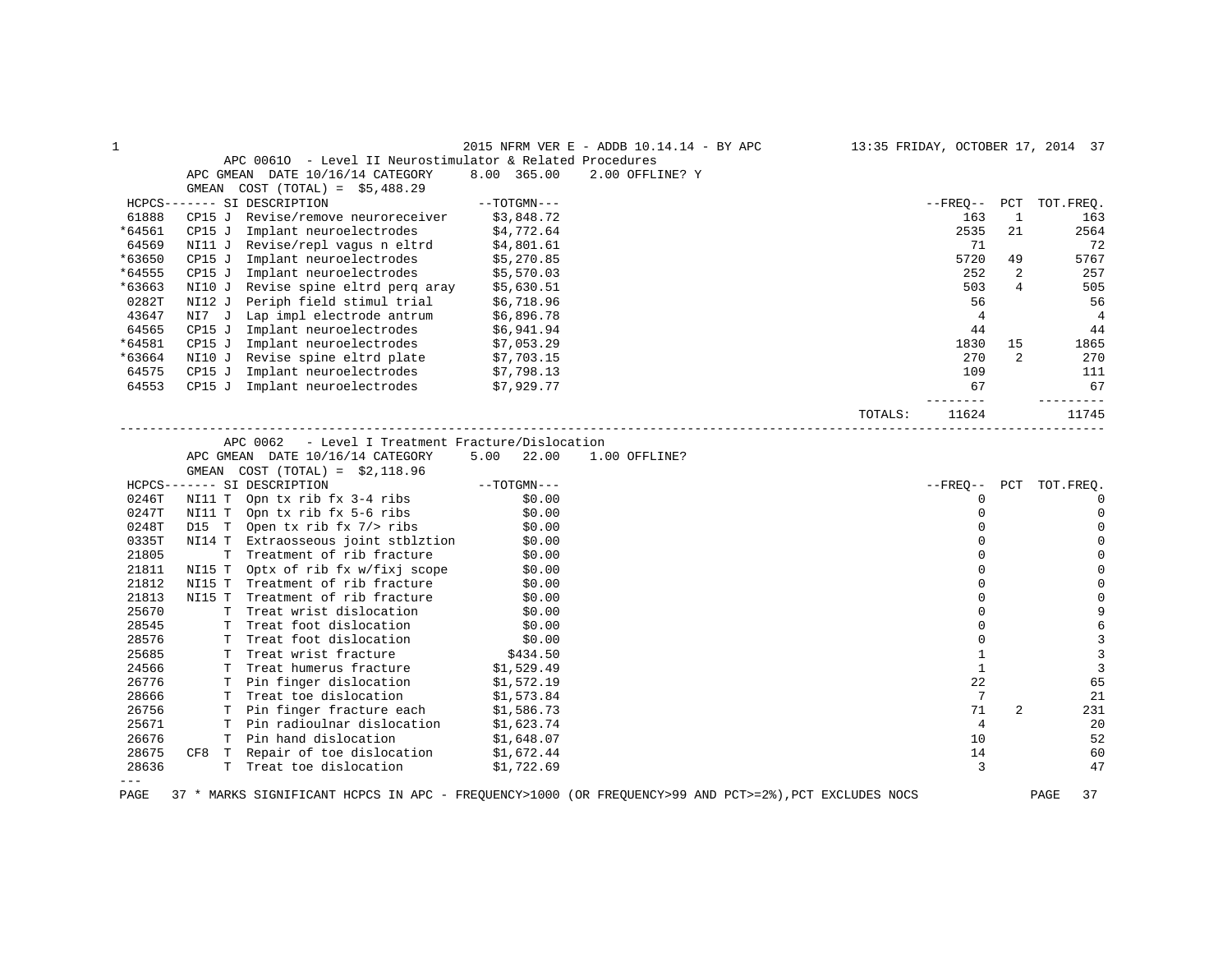| 1      |        |    |                                                      |               | 2015 NFRM VER E - ADDB 10.14.14 - BY APC | 13:35 FRIDAY, OCTOBER 17, 2014 38 |                |                |                |
|--------|--------|----|------------------------------------------------------|---------------|------------------------------------------|-----------------------------------|----------------|----------------|----------------|
|        |        |    | APC 0062<br>- Level I Treatment Fracture/Dislocation |               |                                          |                                   |                |                |                |
|        |        |    | APC GMEAN DATE 10/16/14 CATEGORY                     | 5.00<br>22.00 | 1.00 OFFLINE?                            |                                   |                |                |                |
|        |        |    | GMEAN COST $(TOTAL) = $2,118.96$                     |               |                                          |                                   |                |                |                |
|        |        |    | HCPCS------- SI DESCRIPTION                          | $--TOTGMN---$ |                                          |                                   | $--$ FREO $--$ |                | PCT TOT. FREO. |
| 28496  |        | Т  | Treat big toe fracture                               | \$1,752.49    |                                          |                                   | 16             |                | 40             |
| *26727 |        | т  | Treat finger fracture each                           | \$1,778.63    |                                          |                                   | 463            | 15             | 1038           |
| 26765  | CF8 T  |    | Treat finger fracture each                           | \$1,786.78    |                                          |                                   | 66             | $\overline{2}$ | 758            |
| *26608 |        | Т  | Treat metacarpal fracture                            | \$1,877.82    |                                          |                                   | 279            | 9              | 648            |
| 26715  | CF8    | T  | Treat knuckle dislocation                            | \$1,902.76    |                                          |                                   | 29             |                | 135            |
| 26650  |        | T  | Treat thumb fracture                                 | \$1,943.47    |                                          |                                   | 58             | $\mathbf{1}$   | 127            |
| 28531  | CF8    | T  | Treat sesamoid bone fracture                         | \$2,017.91    |                                          |                                   | 3              |                | 7              |
| 21336  | CF8    | T  | Open tx septal fx w/wo stabj                         | \$2,053.06    |                                          |                                   | 52             | 1              | 149            |
| *25606 | NI7    | T  | Treat fx distal radial                               | \$2,056.80    |                                          |                                   | 1064           | 35             | 2302           |
| 28525  | CF8    | T  | Treat toe fracture                                   | \$2,120.35    |                                          |                                   | 50             | $\mathbf{1}$   | 176            |
| 25676  |        | T  | Treat wrist dislocation                              | \$2,149.56    |                                          |                                   | 3              |                | 16             |
| 26785  |        | т  | Treat finger dislocation                             | \$2,161.49    |                                          |                                   | 58             | $\mathbf{1}$   | 240            |
| 25651  |        | т  | Pin ulnar styloid fracture                           | \$2,174.54    |                                          |                                   | 8              |                | 240            |
| 26685  | CF8    | T  | Treat hand dislocation                               | \$2,218.41    |                                          |                                   | 3              |                | 36             |
| 28645  | CF8    | T  | Repair toe dislocation                               | \$2,516.19    |                                          |                                   | 31             | 1              | 870            |
| *26746 | CF8    | T  | Treat finger fracture each                           | \$2,615.39    |                                          |                                   | 113            | 3              | 439            |
| 28456  |        | T  | Treat midfoot fracture                               | \$2,624.58    |                                          |                                   | $\overline{4}$ |                | 14             |
| 28476  |        | T  | Treat metatarsal fracture                            | \$2,672.00    |                                          |                                   | 54             | $\mathbf{1}$   | 160            |
| 28606  |        | Т  | Treat foot dislocation                               | \$2,723.77    |                                          |                                   | 5              |                | 22             |
| *26735 | CF8    | т  | Treat finger fracture each                           | \$2,780.50    |                                          |                                   | 359            | 11             | 1063           |
| 28505  | CF8    | T  | Treat big toe fracture                               | \$2,877.10    |                                          |                                   | 65             | 2              | 171            |
| 28546  |        | т  | Treat foot dislocation                               | \$3,040.74    |                                          |                                   | 1              |                | 2              |
| 25695  |        | т  | Treat wrist dislocation                              | \$3,075.50    |                                          |                                   | 5              |                | 32             |
| 28585  | CF8 T  |    | Repair foot dislocation                              | \$3,123.32    |                                          |                                   | 40             | $\mathbf{1}$   | 148            |
| 24538  |        | T  | Treat humerus fracture                               | \$3,281.11    |                                          |                                   | 16             |                | 29             |
| 27756  |        | т  | Treatment of tibia fracture                          | \$3,472.86    |                                          |                                   | 8              |                | 20             |
| 28406  |        | т  | Treatment of heel fracture                           | \$3,559.44    |                                          |                                   | 12             |                | 30             |
| 24582  |        | т  | Treat humerus fracture                               | \$3,564.02    |                                          |                                   | 2              |                | $\overline{3}$ |
| 27509  |        | т  | Treatment of thigh fracture                          | \$3,977.68    |                                          |                                   | 9              |                | 45             |
| 28436  |        | т  | Treatment of ankle fracture                          | \$5,788.47    |                                          |                                   | 1              |                | 7              |
| 0245T  | NI11 T |    | Open tx rib fx 1-2 ribs                              | \$10,780.84   |                                          |                                   | $\mathbf{1}$   |                | $\mathbf{1}$   |
| 23532  |        | T. | Treat clavicle dislocation                           | \$13,365.54   |                                          |                                   | 1              |                | $\mathbf{1}$   |
|        |        |    |                                                      |               |                                          | TOTALS:                           | 3012           |                | 9489           |
|        |        |    |                                                      |               |                                          |                                   |                |                |                |
|        |        |    |                                                      |               |                                          |                                   |                |                |                |

 $---$ 

 $--\,$ 

 $---$ 

 $--\,$  $---$ 

PAGE 38 \* MARKS SIGNIFICANT HCPCS IN APC - FREQUENCY>1000 (OR FREQUENCY>99 AND PCT>=2%),PCT EXCLUDES NOCS PAGE 38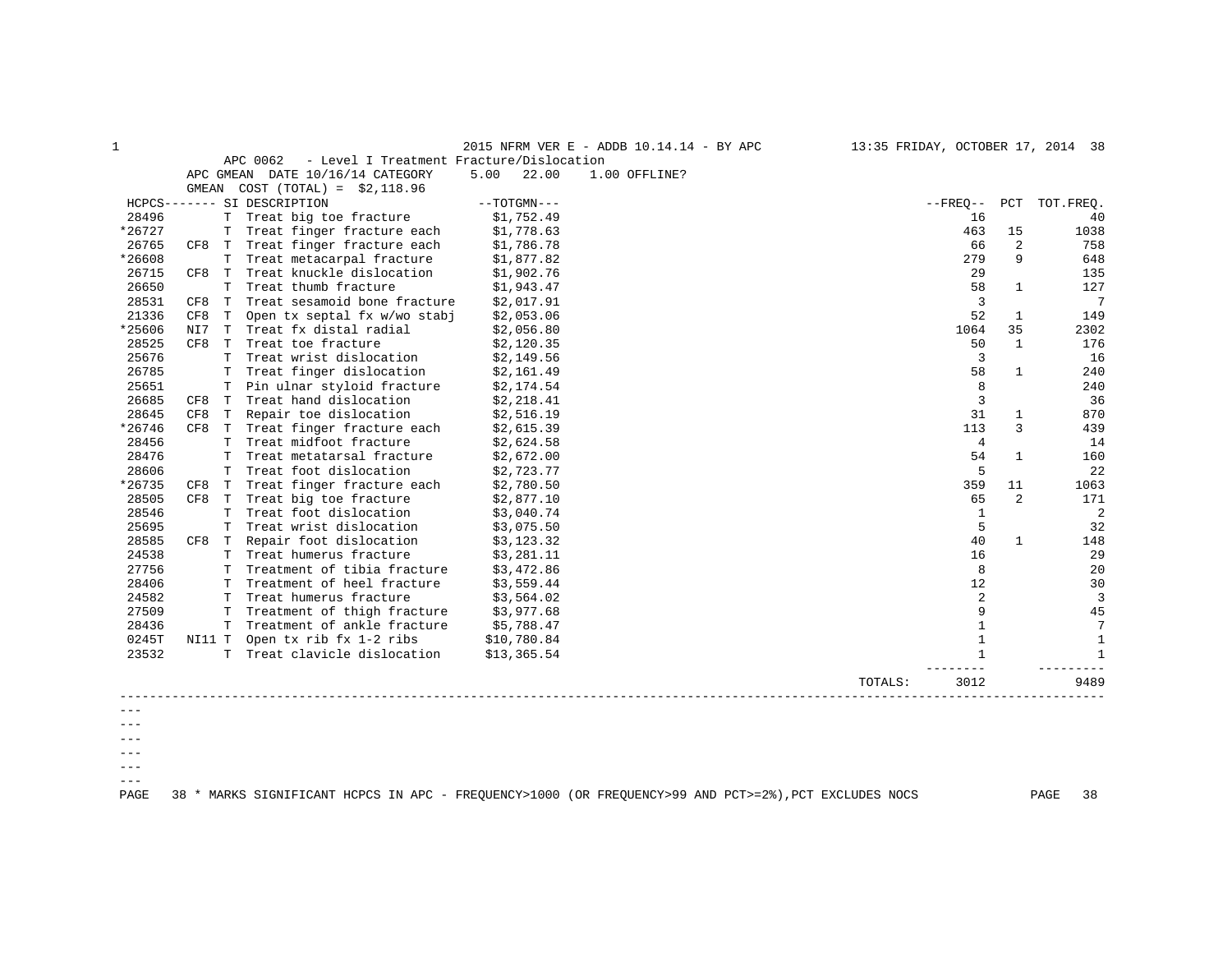| $\mathbf 1$ |           |             |                                                       |      |               | 2015 NFRM VER E - ADDB 10.14.14 - BY APC | 13:35 FRIDAY, OCTOBER 17, 2014 39 |              |              |
|-------------|-----------|-------------|-------------------------------------------------------|------|---------------|------------------------------------------|-----------------------------------|--------------|--------------|
|             |           |             | APC 0063<br>- Level II Treatment Fracture/Dislocation |      |               |                                          |                                   |              |              |
|             | APC GMEAN |             | DATE 10/16/14 CATEGORY                                | 5.00 | 22.00         | 2.00 OFFLINE?                            |                                   |              |              |
|             | GMEAN     |             | $COST (TOTAL) = $4,386.36$                            |      |               |                                          |                                   |              |              |
|             |           |             | HCPCS------- SI DESCRIPTION                           |      | $--TOTGMN---$ |                                          | $- FREO--$                        | PCT          | TOT.FREQ.    |
| 27832       |           | T           | Treat lower leg dislocation                           |      | \$0.00        |                                          | 0                                 |              | 2            |
| 27846       |           | T           | Treat ankle dislocation                               |      | \$0.00        |                                          | $\mathbf 0$                       |              | 11           |
| 27202       |           | Т           | Treat tail bone fracture                              |      | \$2,506.99    |                                          | $\mathbf{1}$                      |              | $\mathbf{1}$ |
| *26615      |           | Т           | Treat metacarpal fracture                             |      | \$3,042.70    |                                          | 478                               | 6            | 1067         |
| 26665       |           | T           | Treat thumb fracture                                  |      | \$3,134.30    |                                          | 45                                |              | 90           |
| 25628       |           | T           | Treat wrist bone fracture                             |      | \$3,357.29    |                                          | 62                                |              | 192          |
| *27766      |           | Т           | Optx medial ankle fx                                  |      | \$3,388.19    |                                          | 214                               | 2            | 559          |
| 27566       |           | T           | Treat kneecap dislocation                             |      | \$3,439.84    |                                          | 13                                |              | 20           |
| *28485      |           | т           | Treat metatarsal fracture                             |      | \$3,474.82    |                                          | 685                               | 8            | 1974         |
| 27848       |           | Т           | Treat ankle dislocation                               |      | \$3,518.76    |                                          | 8                                 |              | 32           |
| 27829       |           | $\mathbf T$ | Treat lower leg joint                                 |      | \$3,643.70    |                                          | 114                               | $\mathbf{1}$ | 1025         |
| 25526       |           | т           | Treat fracture of radius                              |      | \$3,718.90    |                                          | 5                                 |              | 11           |
| *27524      |           | Т           | Treat kneecap fracture                                |      | \$3,773.61    |                                          | 732                               | 9            | 1521         |
| 25652       |           | Т           | Treat fracture ulnar styloid                          |      | \$3,939.06    |                                          | 37                                |              | 753          |
| 25645       |           | Т           | Treat wrist bone fracture                             |      | \$4,020.08    |                                          | 14                                |              | 59           |
| 27784       |           | т           | Treatment of fibula fracture                          |      | \$4,169.98    |                                          | 24                                |              | 78           |
| 24665       |           | T           | Treat radius fracture                                 |      | \$4,204.16    |                                          | 71                                |              | 219          |
| 23530       |           | T           | Treat clavicle dislocation                            |      | \$4,274.02    |                                          | $\overline{4}$                    |              | 4            |
| 23550       |           | Т           | Treat clavicle dislocation                            |      | \$4,296.65    |                                          | 62                                |              | 185          |
| 28465       |           | Т           | Treat midfoot fracture each                           |      | \$4,357.55    |                                          | 26                                |              | 199          |
| *27792      |           | т           | Treatment of ankle fracture                           |      | \$4,379.45    |                                          | 1153                              | 14           | 2764         |
| 25545       |           | Т           | Treat fracture of ulna                                |      | \$4,391.17    |                                          | 129                               | 1            | 364          |
| 28445       |           | Т           | Treat ankle fracture                                  |      | \$4,441.44    |                                          | 16                                |              | 67           |
| 23660       |           | Т           | Treat shoulder dislocation                            |      | \$4,619.89    |                                          | 13                                |              | 59           |
| 28615       |           | Т           | Repair foot dislocation                               |      | \$4,655.49    |                                          | 32                                |              | 226          |
| *24685      |           | Т           | Treat ulnar fracture                                  |      | \$4,743.58    |                                          | 1445                              | 18           | 2749         |
| 27720       | CP8       | T           | Repair of tibia                                       |      | \$4,782.68    |                                          | 90                                | 1            | 239          |
| 25515       |           | Т           | Treat fracture of radius                              |      | \$4,840.74    |                                          | 108                               | 1            | 272          |
| *27814      |           | T           | Treatment of ankle fracture                           |      | \$5,208.41    |                                          | 1345                              | 17           | 3198         |
| 27769       | NI8       | $\mathbb T$ | Optx post ankle fx                                    |      | \$5,234.31    |                                          | 7                                 |              | 39           |
| *27822      |           | T           | Treatment of ankle fracture                           |      | \$5,419.17    |                                          | 647                               | 8            | 1571         |
| 25525       |           | T           | Treat fracture of radius                              |      | \$5,460.94    |                                          | 9                                 |              | 25           |
| 27726       | NI8       | $\mathbb T$ | Repair fibula nonunion                                |      | \$5,583.99    |                                          | 79                                | 1            | 246          |
| 27826       |           | Т           | Treat lower leg fracture                              |      | \$5,732.43    |                                          | 10                                |              | 26           |
| 27758       |           | T           | Treatment of tibia fracture                           |      | \$6,567.09    |                                          | 51                                |              | 122          |
| 23680       |           | Т           | Treat dislocation/fracture                            |      | \$6,962.78    |                                          | 14                                |              | 49           |
| 23552       |           | т           | Treat clavicle dislocation                            |      | \$6,968.15    |                                          | 21                                |              | 82           |
| 28555       |           | T           | Repair foot dislocation                               |      | \$6,988.81    |                                          | $\mathbf{1}$                      |              | 28           |
| 28420       |           | T           | Treat/graft heel fracture                             |      | \$8,903.22    |                                          | 10                                |              | 19           |
| $- - -$     |           |             |                                                       |      |               |                                          |                                   |              |              |

 $---$ 

PAGE 39 \* MARKS SIGNIFICANT HCPCS IN APC - FREQUENCY>1000 (OR FREQUENCY>99 AND PCT>=2%),PCT EXCLUDES NOCS PAGE 39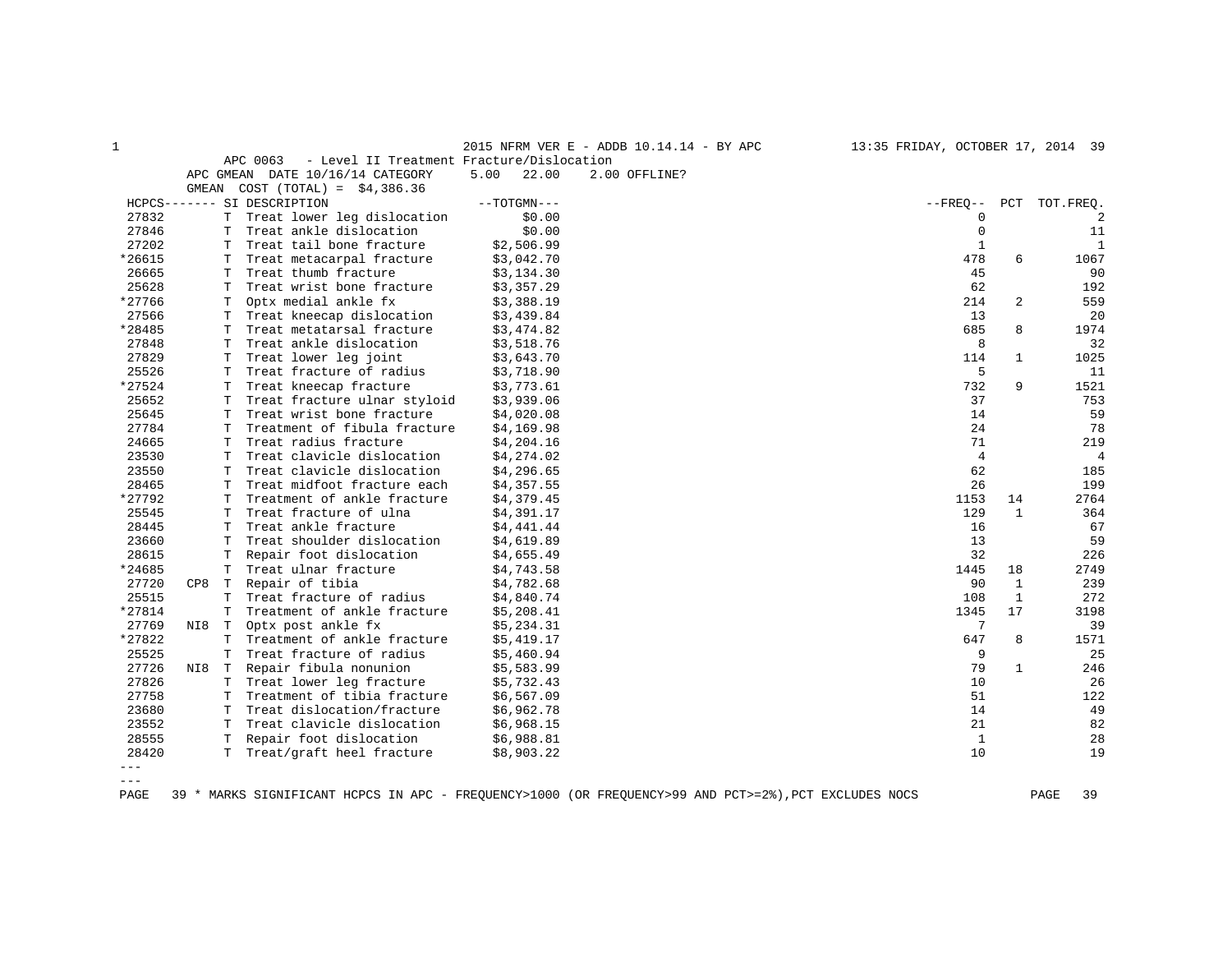| 26686<br>24615<br>*25607<br>23670<br>*25608<br>NI7 | APC 0063 - Level II Treatment Fracture/Dislocation<br>APC GMEAN DATE 10/16/14 CATEGORY 5.00 22.00<br>GMEAN $COST (TOTAL) = $4,386.36$<br>HCPCS------- SI DESCRIPTION<br>APC 0064 - Level III Treatment Fracture/Dislocation<br>APC GMEAN DATE 10/16/14 CATEGORY<br>GMEAN $COST (TOTAL) = $5,777.52$ | $-$ - $\operatorname{TOTGMN}$ – $-$ –<br>5.00 22.00 | 2.00 OFFLINE? | TOTALS: | ---------<br>7775 |              | --FREO-- PCT TOT.FREO. |
|----------------------------------------------------|-----------------------------------------------------------------------------------------------------------------------------------------------------------------------------------------------------------------------------------------------------------------------------------------------------|-----------------------------------------------------|---------------|---------|-------------------|--------------|------------------------|
|                                                    |                                                                                                                                                                                                                                                                                                     |                                                     |               |         |                   |              |                        |
|                                                    |                                                                                                                                                                                                                                                                                                     |                                                     |               |         |                   |              |                        |
|                                                    |                                                                                                                                                                                                                                                                                                     |                                                     |               |         |                   |              | ----------             |
|                                                    |                                                                                                                                                                                                                                                                                                     |                                                     |               |         |                   |              |                        |
|                                                    |                                                                                                                                                                                                                                                                                                     |                                                     |               |         |                   |              | 20147                  |
|                                                    |                                                                                                                                                                                                                                                                                                     |                                                     |               |         |                   |              |                        |
|                                                    |                                                                                                                                                                                                                                                                                                     |                                                     | 3.00 OFFLINE? |         |                   |              |                        |
|                                                    |                                                                                                                                                                                                                                                                                                     |                                                     |               |         |                   |              |                        |
|                                                    | HCPCS------- SI DESCRIPTION                                                                                                                                                                                                                                                                         | $--\texttt{TOTGMN}---$                              |               |         |                   |              | --FREQ-- PCT TOT.FREQ. |
|                                                    | T Treat hand dislocation \$1,179.29                                                                                                                                                                                                                                                                 |                                                     |               |         | 1                 |              | 8                      |
|                                                    | T Treat elbow dislocation \$4,413.80<br>NI7 T Treat fx rad extra-articul \$5,360.88                                                                                                                                                                                                                 |                                                     |               |         | 12                |              | 55                     |
|                                                    |                                                                                                                                                                                                                                                                                                     |                                                     |               |         | 3577              | 30           | 6812                   |
|                                                    | T Treat dislocation/fracture                                                                                                                                                                                                                                                                        | \$5,457.59                                          |               |         | 32                |              | 108                    |
|                                                    | T Treat fx rad intra-articul                                                                                                                                                                                                                                                                        | \$5,463.96                                          |               |         | 2487              | 21           | 5003                   |
| *25609                                             | NI7 T Treat fx radial 3+ frag                                                                                                                                                                                                                                                                       |                                                     |               |         | 2740              | 23           | 5608                   |
| 24586                                              | T Treat elbow fracture                                                                                                                                                                                                                                                                              | \$5,475.06<br>\$5,499.10                            |               |         | 62                |              | 145                    |
| 23630                                              | T Treat humerus fracture \$5,650.99                                                                                                                                                                                                                                                                 |                                                     |               |         | 160               | $\mathbf{1}$ | 482                    |
| 25574                                              | T Treat fracture radius & ulna \$5,862.30                                                                                                                                                                                                                                                           |                                                     |               |         | 21                |              | 42                     |
| *23515                                             | T Treat clavicle fracture                                                                                                                                                                                                                                                                           | \$6,066.78                                          |               |         | 472               | 3            | 895                    |
| 27823                                              | T Treatment of ankle fracture \$6,083.97                                                                                                                                                                                                                                                            |                                                     |               |         | 102               |              | 292                    |
| 27827                                              | T Treat lower leg fracture                                                                                                                                                                                                                                                                          |                                                     |               |         | 78                |              | 209                    |
| 23585                                              | T Treat scapula fracture                                                                                                                                                                                                                                                                            | \$6,113.67<br>\$6,167.96                            |               |         | 36                |              | 127                    |
| 28415                                              | CF8 T Treat heel fracture                                                                                                                                                                                                                                                                           | \$6,214.16                                          |               |         | 173               | $\mathbf{1}$ | 411                    |
| 25575                                              | T Treat fracture radius/ulna \$6,233.98                                                                                                                                                                                                                                                             |                                                     |               |         | 91                |              | 203                    |
| 24575                                              | T Treat humerus fracture                                                                                                                                                                                                                                                                            | \$6,431.46                                          |               |         | 38                |              | 98                     |
| 24579                                              | T Treat humerus fracture                                                                                                                                                                                                                                                                            | \$6,624.64                                          |               |         | 109               |              | 254                    |
| 27759                                              | T Treatment of tibia fracture \$6,890.99                                                                                                                                                                                                                                                            |                                                     |               |         | 35                |              | 124                    |
| 24635                                              | T Treat elbow fracture                                                                                                                                                                                                                                                                              | \$7,014.72                                          |               |         | 35                |              | 121                    |
| 24515                                              | T Treat humerus fracture                                                                                                                                                                                                                                                                            | \$7,030.99                                          |               |         | 233               | $\mathbf{1}$ | 575                    |
| 27828                                              | T Treat lower leg fracture \$7,214.46                                                                                                                                                                                                                                                               |                                                     |               |         | 59                |              | 161                    |
| 24666                                              | T Treat radius fracture                                                                                                                                                                                                                                                                             | \$7,756.14                                          |               |         | 63                |              | 224                    |
| *23615                                             | T Treat humerus fracture                                                                                                                                                                                                                                                                            | \$7,858.32                                          |               |         | 885               | 7            | 2379                   |
| 24516                                              | T Treat humerus fracture                                                                                                                                                                                                                                                                            | \$7,893.87                                          |               |         | 141               | $\mathbf{1}$ | 307                    |
| 27722                                              | CP8 T Repair/graft of tibia                                                                                                                                                                                                                                                                         |                                                     |               |         | 2                 |              | -11                    |
| 24545                                              | T Treat humerus fracture                                                                                                                                                                                                                                                                            | \$8,998.39<br>\$9,014.07                            |               |         | 104               |              | 265                    |
| 24587                                              | T Treat elbow fracture \$9,539.48                                                                                                                                                                                                                                                                   |                                                     |               |         | -5                |              | 25                     |
| 24546                                              | T Treat humerus fracture                                                                                                                                                                                                                                                                            |                                                     |               |         | 40                |              | 84                     |
| 23616                                              | T Treat humerus fracture                                                                                                                                                                                                                                                                            | \$10, 111.47<br>\$13,195.70                         |               |         | 19                |              | 52                     |
|                                                    |                                                                                                                                                                                                                                                                                                     |                                                     |               |         |                   |              | -------                |
|                                                    |                                                                                                                                                                                                                                                                                                     |                                                     |               | TOTALS: | 11812             |              | 25080                  |

 $--\,$  $---$ 

PAGE 40 \* MARKS SIGNIFICANT HCPCS IN APC - FREQUENCY>1000 (OR FREQUENCY>99 AND PCT>=2%),PCT EXCLUDES NOCS PAGE 40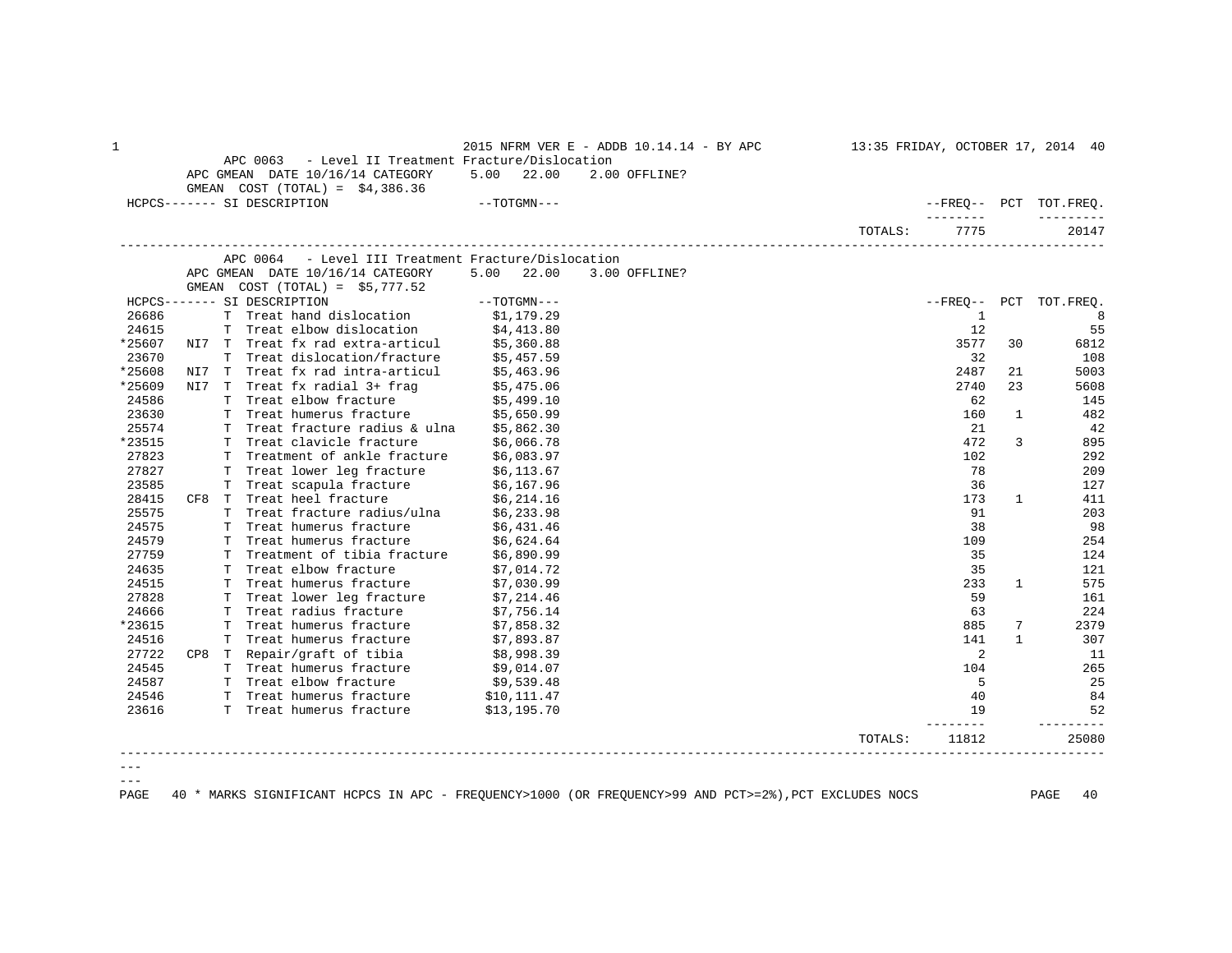| ???<br>APC 0066<br>- Level V Radiation Therapy<br>APC GMEAN DATE 10/16/14 CATEGORY<br>23.00 151.00<br>5.00 OFFLINE?<br>GMEAN $COST (TOTAL) = $1,974.31$<br>HCPCS------- SI DESCRIPTION<br>$--TOTGMN---$<br>$- FREO--$<br>PCT TOT.FREO.<br>C9734<br>CP15 S U/s trtmt, not leiomyomata<br>\$0.00<br>$\Omega$<br>4<br>Us leiomyomata ablate <200<br>0071T<br>CP15 S<br>\$0.00<br>$\Omega$<br>$\mathbf{1}$<br>0072T<br>$\mathbf 0$<br>CP15 S Us leiomyomata ablate >200<br>\$0.00<br>$\Omega$<br>0301T<br>NI12 S Mw therapy for breast tumor<br>\$0.00<br>$\Omega$<br>$\mathbf 0$<br>77373<br>NI7 S<br>Sbrt delivery<br>\$0.00<br>$\mathbf 0$<br>$\mathbf 0$<br>*G0251<br>PD15 S Linear acc based stero radio \$1,095.13<br>18002<br>19202<br>30<br>*G0340<br>PD15 S Robt lin-radsurg fractx 2-5 \$2,341.23<br>52<br>30673<br>30434<br>*G0339<br>PD15 S Robot lin-radsurg com, first<br>9726<br>\$3,447.17<br>16<br>11958<br>--------<br>----------<br>TOTALS:<br>58162<br>61838<br>APC 00670 - Single Session Cranial Stereotactic Radiosurgery<br>APC GMEAN DATE 10/16/14 CATEGORY<br>8.00 361.00<br>1.00 OFFLINE? Y<br>GMEAN $COST (TOTAL) = $10,134.17$<br>HCPCS------- SI DESCRIPTION<br>$--TOTGMN---$<br>--FREO--<br>PCT TOT.FREQ.<br>NI7 J Srs linear based<br>77372<br>\$0.00<br>$\mathbf 0$<br>$\overline{1}$<br>*G0173<br>PD15 J Linear acc stereo radsur com<br>\$6,239.45<br>25<br>1697<br>1712<br>*77371<br>NI7 J Srs multisource<br>74<br>\$11,988.20<br>4899<br>5039<br>---------<br>---------<br>6596<br>6752<br>TOTALS:<br>APC 0069<br>- Thoracoscopy<br>APC GMEAN DATE 10/16/14 CATEGORY<br>28.00<br>32.00<br>1.00 OFFLINE?<br>GMEAN COST $(TOTAL) = $3,188.68$<br>HCPCS------- SI DESCRIPTION<br>$--TOTGMN---$<br>$--FRED--$ PCT<br>TOT.FREQ.<br>32601<br>T Thoracoscopy diagnostic<br>2<br>\$2,351.66<br>46<br>93<br>*39400<br>T Mediastinoscopy incl biopsy<br>1831<br>92<br>\$3,142.20<br>5090<br>32609<br>NI12 T Thoracoscopy w/bx pleura<br>$\overline{2}$<br>158<br>\$3,675.65<br>47<br>T Thoracoscopy w/bx med space<br>32606<br>13<br>25<br>\$4,191.80<br>32604<br>T Thoracoscopy wbx sac<br>$\overline{\mathbf{3}}$<br>\$5,120.93<br><sup>1</sup><br>32607<br>NI12 T<br>Thoracoscopy w/bx infiltrate \$5,744.20<br>22<br>$\mathbf{1}$<br>43<br>32608<br>NI12 T Thoracoscopy w/bx nodule<br>26<br>$\mathbf{1}$<br>\$6,187.92<br>61<br>------<br>1986<br>5473<br>TOTALS:<br>$- - -$<br>41 * MARKS SIGNIFICANT HCPCS IN APC - FREQUENCY>1000 (OR FREQUENCY>99 AND PCT>=2%), PCT EXCLUDES NOCS<br>PAGE<br>PAGE<br>41 | 1 |  | 2015 NFRM VER E - ADDB 10.14.14 - BY APC |  | 13:35 FRIDAY, OCTOBER 17, 2014 41 |
|------------------------------------------------------------------------------------------------------------------------------------------------------------------------------------------------------------------------------------------------------------------------------------------------------------------------------------------------------------------------------------------------------------------------------------------------------------------------------------------------------------------------------------------------------------------------------------------------------------------------------------------------------------------------------------------------------------------------------------------------------------------------------------------------------------------------------------------------------------------------------------------------------------------------------------------------------------------------------------------------------------------------------------------------------------------------------------------------------------------------------------------------------------------------------------------------------------------------------------------------------------------------------------------------------------------------------------------------------------------------------------------------------------------------------------------------------------------------------------------------------------------------------------------------------------------------------------------------------------------------------------------------------------------------------------------------------------------------------------------------------------------------------------------------------------------------------------------------------------------------------------------------------------------------------------------------------------------------------------------------------------------------------------------------------------------------------------------------------------------------------------------------------------------------------------------------------------------------------------------------------------------------------------------------------------------------------------------------------------------------------------------------------------------------------------------------------------------------------------------------------------------------------------------|---|--|------------------------------------------|--|-----------------------------------|
|                                                                                                                                                                                                                                                                                                                                                                                                                                                                                                                                                                                                                                                                                                                                                                                                                                                                                                                                                                                                                                                                                                                                                                                                                                                                                                                                                                                                                                                                                                                                                                                                                                                                                                                                                                                                                                                                                                                                                                                                                                                                                                                                                                                                                                                                                                                                                                                                                                                                                                                                          |   |  |                                          |  |                                   |
|                                                                                                                                                                                                                                                                                                                                                                                                                                                                                                                                                                                                                                                                                                                                                                                                                                                                                                                                                                                                                                                                                                                                                                                                                                                                                                                                                                                                                                                                                                                                                                                                                                                                                                                                                                                                                                                                                                                                                                                                                                                                                                                                                                                                                                                                                                                                                                                                                                                                                                                                          |   |  |                                          |  |                                   |
|                                                                                                                                                                                                                                                                                                                                                                                                                                                                                                                                                                                                                                                                                                                                                                                                                                                                                                                                                                                                                                                                                                                                                                                                                                                                                                                                                                                                                                                                                                                                                                                                                                                                                                                                                                                                                                                                                                                                                                                                                                                                                                                                                                                                                                                                                                                                                                                                                                                                                                                                          |   |  |                                          |  |                                   |
|                                                                                                                                                                                                                                                                                                                                                                                                                                                                                                                                                                                                                                                                                                                                                                                                                                                                                                                                                                                                                                                                                                                                                                                                                                                                                                                                                                                                                                                                                                                                                                                                                                                                                                                                                                                                                                                                                                                                                                                                                                                                                                                                                                                                                                                                                                                                                                                                                                                                                                                                          |   |  |                                          |  |                                   |
|                                                                                                                                                                                                                                                                                                                                                                                                                                                                                                                                                                                                                                                                                                                                                                                                                                                                                                                                                                                                                                                                                                                                                                                                                                                                                                                                                                                                                                                                                                                                                                                                                                                                                                                                                                                                                                                                                                                                                                                                                                                                                                                                                                                                                                                                                                                                                                                                                                                                                                                                          |   |  |                                          |  |                                   |
|                                                                                                                                                                                                                                                                                                                                                                                                                                                                                                                                                                                                                                                                                                                                                                                                                                                                                                                                                                                                                                                                                                                                                                                                                                                                                                                                                                                                                                                                                                                                                                                                                                                                                                                                                                                                                                                                                                                                                                                                                                                                                                                                                                                                                                                                                                                                                                                                                                                                                                                                          |   |  |                                          |  |                                   |
|                                                                                                                                                                                                                                                                                                                                                                                                                                                                                                                                                                                                                                                                                                                                                                                                                                                                                                                                                                                                                                                                                                                                                                                                                                                                                                                                                                                                                                                                                                                                                                                                                                                                                                                                                                                                                                                                                                                                                                                                                                                                                                                                                                                                                                                                                                                                                                                                                                                                                                                                          |   |  |                                          |  |                                   |
|                                                                                                                                                                                                                                                                                                                                                                                                                                                                                                                                                                                                                                                                                                                                                                                                                                                                                                                                                                                                                                                                                                                                                                                                                                                                                                                                                                                                                                                                                                                                                                                                                                                                                                                                                                                                                                                                                                                                                                                                                                                                                                                                                                                                                                                                                                                                                                                                                                                                                                                                          |   |  |                                          |  |                                   |
|                                                                                                                                                                                                                                                                                                                                                                                                                                                                                                                                                                                                                                                                                                                                                                                                                                                                                                                                                                                                                                                                                                                                                                                                                                                                                                                                                                                                                                                                                                                                                                                                                                                                                                                                                                                                                                                                                                                                                                                                                                                                                                                                                                                                                                                                                                                                                                                                                                                                                                                                          |   |  |                                          |  |                                   |
|                                                                                                                                                                                                                                                                                                                                                                                                                                                                                                                                                                                                                                                                                                                                                                                                                                                                                                                                                                                                                                                                                                                                                                                                                                                                                                                                                                                                                                                                                                                                                                                                                                                                                                                                                                                                                                                                                                                                                                                                                                                                                                                                                                                                                                                                                                                                                                                                                                                                                                                                          |   |  |                                          |  |                                   |
|                                                                                                                                                                                                                                                                                                                                                                                                                                                                                                                                                                                                                                                                                                                                                                                                                                                                                                                                                                                                                                                                                                                                                                                                                                                                                                                                                                                                                                                                                                                                                                                                                                                                                                                                                                                                                                                                                                                                                                                                                                                                                                                                                                                                                                                                                                                                                                                                                                                                                                                                          |   |  |                                          |  |                                   |
|                                                                                                                                                                                                                                                                                                                                                                                                                                                                                                                                                                                                                                                                                                                                                                                                                                                                                                                                                                                                                                                                                                                                                                                                                                                                                                                                                                                                                                                                                                                                                                                                                                                                                                                                                                                                                                                                                                                                                                                                                                                                                                                                                                                                                                                                                                                                                                                                                                                                                                                                          |   |  |                                          |  |                                   |
|                                                                                                                                                                                                                                                                                                                                                                                                                                                                                                                                                                                                                                                                                                                                                                                                                                                                                                                                                                                                                                                                                                                                                                                                                                                                                                                                                                                                                                                                                                                                                                                                                                                                                                                                                                                                                                                                                                                                                                                                                                                                                                                                                                                                                                                                                                                                                                                                                                                                                                                                          |   |  |                                          |  |                                   |
|                                                                                                                                                                                                                                                                                                                                                                                                                                                                                                                                                                                                                                                                                                                                                                                                                                                                                                                                                                                                                                                                                                                                                                                                                                                                                                                                                                                                                                                                                                                                                                                                                                                                                                                                                                                                                                                                                                                                                                                                                                                                                                                                                                                                                                                                                                                                                                                                                                                                                                                                          |   |  |                                          |  |                                   |
|                                                                                                                                                                                                                                                                                                                                                                                                                                                                                                                                                                                                                                                                                                                                                                                                                                                                                                                                                                                                                                                                                                                                                                                                                                                                                                                                                                                                                                                                                                                                                                                                                                                                                                                                                                                                                                                                                                                                                                                                                                                                                                                                                                                                                                                                                                                                                                                                                                                                                                                                          |   |  |                                          |  |                                   |
|                                                                                                                                                                                                                                                                                                                                                                                                                                                                                                                                                                                                                                                                                                                                                                                                                                                                                                                                                                                                                                                                                                                                                                                                                                                                                                                                                                                                                                                                                                                                                                                                                                                                                                                                                                                                                                                                                                                                                                                                                                                                                                                                                                                                                                                                                                                                                                                                                                                                                                                                          |   |  |                                          |  |                                   |
|                                                                                                                                                                                                                                                                                                                                                                                                                                                                                                                                                                                                                                                                                                                                                                                                                                                                                                                                                                                                                                                                                                                                                                                                                                                                                                                                                                                                                                                                                                                                                                                                                                                                                                                                                                                                                                                                                                                                                                                                                                                                                                                                                                                                                                                                                                                                                                                                                                                                                                                                          |   |  |                                          |  |                                   |
|                                                                                                                                                                                                                                                                                                                                                                                                                                                                                                                                                                                                                                                                                                                                                                                                                                                                                                                                                                                                                                                                                                                                                                                                                                                                                                                                                                                                                                                                                                                                                                                                                                                                                                                                                                                                                                                                                                                                                                                                                                                                                                                                                                                                                                                                                                                                                                                                                                                                                                                                          |   |  |                                          |  |                                   |
|                                                                                                                                                                                                                                                                                                                                                                                                                                                                                                                                                                                                                                                                                                                                                                                                                                                                                                                                                                                                                                                                                                                                                                                                                                                                                                                                                                                                                                                                                                                                                                                                                                                                                                                                                                                                                                                                                                                                                                                                                                                                                                                                                                                                                                                                                                                                                                                                                                                                                                                                          |   |  |                                          |  |                                   |
|                                                                                                                                                                                                                                                                                                                                                                                                                                                                                                                                                                                                                                                                                                                                                                                                                                                                                                                                                                                                                                                                                                                                                                                                                                                                                                                                                                                                                                                                                                                                                                                                                                                                                                                                                                                                                                                                                                                                                                                                                                                                                                                                                                                                                                                                                                                                                                                                                                                                                                                                          |   |  |                                          |  |                                   |
|                                                                                                                                                                                                                                                                                                                                                                                                                                                                                                                                                                                                                                                                                                                                                                                                                                                                                                                                                                                                                                                                                                                                                                                                                                                                                                                                                                                                                                                                                                                                                                                                                                                                                                                                                                                                                                                                                                                                                                                                                                                                                                                                                                                                                                                                                                                                                                                                                                                                                                                                          |   |  |                                          |  |                                   |
|                                                                                                                                                                                                                                                                                                                                                                                                                                                                                                                                                                                                                                                                                                                                                                                                                                                                                                                                                                                                                                                                                                                                                                                                                                                                                                                                                                                                                                                                                                                                                                                                                                                                                                                                                                                                                                                                                                                                                                                                                                                                                                                                                                                                                                                                                                                                                                                                                                                                                                                                          |   |  |                                          |  |                                   |
|                                                                                                                                                                                                                                                                                                                                                                                                                                                                                                                                                                                                                                                                                                                                                                                                                                                                                                                                                                                                                                                                                                                                                                                                                                                                                                                                                                                                                                                                                                                                                                                                                                                                                                                                                                                                                                                                                                                                                                                                                                                                                                                                                                                                                                                                                                                                                                                                                                                                                                                                          |   |  |                                          |  |                                   |
|                                                                                                                                                                                                                                                                                                                                                                                                                                                                                                                                                                                                                                                                                                                                                                                                                                                                                                                                                                                                                                                                                                                                                                                                                                                                                                                                                                                                                                                                                                                                                                                                                                                                                                                                                                                                                                                                                                                                                                                                                                                                                                                                                                                                                                                                                                                                                                                                                                                                                                                                          |   |  |                                          |  |                                   |
|                                                                                                                                                                                                                                                                                                                                                                                                                                                                                                                                                                                                                                                                                                                                                                                                                                                                                                                                                                                                                                                                                                                                                                                                                                                                                                                                                                                                                                                                                                                                                                                                                                                                                                                                                                                                                                                                                                                                                                                                                                                                                                                                                                                                                                                                                                                                                                                                                                                                                                                                          |   |  |                                          |  |                                   |
|                                                                                                                                                                                                                                                                                                                                                                                                                                                                                                                                                                                                                                                                                                                                                                                                                                                                                                                                                                                                                                                                                                                                                                                                                                                                                                                                                                                                                                                                                                                                                                                                                                                                                                                                                                                                                                                                                                                                                                                                                                                                                                                                                                                                                                                                                                                                                                                                                                                                                                                                          |   |  |                                          |  |                                   |
|                                                                                                                                                                                                                                                                                                                                                                                                                                                                                                                                                                                                                                                                                                                                                                                                                                                                                                                                                                                                                                                                                                                                                                                                                                                                                                                                                                                                                                                                                                                                                                                                                                                                                                                                                                                                                                                                                                                                                                                                                                                                                                                                                                                                                                                                                                                                                                                                                                                                                                                                          |   |  |                                          |  |                                   |
|                                                                                                                                                                                                                                                                                                                                                                                                                                                                                                                                                                                                                                                                                                                                                                                                                                                                                                                                                                                                                                                                                                                                                                                                                                                                                                                                                                                                                                                                                                                                                                                                                                                                                                                                                                                                                                                                                                                                                                                                                                                                                                                                                                                                                                                                                                                                                                                                                                                                                                                                          |   |  |                                          |  |                                   |
|                                                                                                                                                                                                                                                                                                                                                                                                                                                                                                                                                                                                                                                                                                                                                                                                                                                                                                                                                                                                                                                                                                                                                                                                                                                                                                                                                                                                                                                                                                                                                                                                                                                                                                                                                                                                                                                                                                                                                                                                                                                                                                                                                                                                                                                                                                                                                                                                                                                                                                                                          |   |  |                                          |  |                                   |
|                                                                                                                                                                                                                                                                                                                                                                                                                                                                                                                                                                                                                                                                                                                                                                                                                                                                                                                                                                                                                                                                                                                                                                                                                                                                                                                                                                                                                                                                                                                                                                                                                                                                                                                                                                                                                                                                                                                                                                                                                                                                                                                                                                                                                                                                                                                                                                                                                                                                                                                                          |   |  |                                          |  |                                   |
|                                                                                                                                                                                                                                                                                                                                                                                                                                                                                                                                                                                                                                                                                                                                                                                                                                                                                                                                                                                                                                                                                                                                                                                                                                                                                                                                                                                                                                                                                                                                                                                                                                                                                                                                                                                                                                                                                                                                                                                                                                                                                                                                                                                                                                                                                                                                                                                                                                                                                                                                          |   |  |                                          |  |                                   |
|                                                                                                                                                                                                                                                                                                                                                                                                                                                                                                                                                                                                                                                                                                                                                                                                                                                                                                                                                                                                                                                                                                                                                                                                                                                                                                                                                                                                                                                                                                                                                                                                                                                                                                                                                                                                                                                                                                                                                                                                                                                                                                                                                                                                                                                                                                                                                                                                                                                                                                                                          |   |  |                                          |  |                                   |
|                                                                                                                                                                                                                                                                                                                                                                                                                                                                                                                                                                                                                                                                                                                                                                                                                                                                                                                                                                                                                                                                                                                                                                                                                                                                                                                                                                                                                                                                                                                                                                                                                                                                                                                                                                                                                                                                                                                                                                                                                                                                                                                                                                                                                                                                                                                                                                                                                                                                                                                                          |   |  |                                          |  |                                   |
|                                                                                                                                                                                                                                                                                                                                                                                                                                                                                                                                                                                                                                                                                                                                                                                                                                                                                                                                                                                                                                                                                                                                                                                                                                                                                                                                                                                                                                                                                                                                                                                                                                                                                                                                                                                                                                                                                                                                                                                                                                                                                                                                                                                                                                                                                                                                                                                                                                                                                                                                          |   |  |                                          |  |                                   |
|                                                                                                                                                                                                                                                                                                                                                                                                                                                                                                                                                                                                                                                                                                                                                                                                                                                                                                                                                                                                                                                                                                                                                                                                                                                                                                                                                                                                                                                                                                                                                                                                                                                                                                                                                                                                                                                                                                                                                                                                                                                                                                                                                                                                                                                                                                                                                                                                                                                                                                                                          |   |  |                                          |  |                                   |
|                                                                                                                                                                                                                                                                                                                                                                                                                                                                                                                                                                                                                                                                                                                                                                                                                                                                                                                                                                                                                                                                                                                                                                                                                                                                                                                                                                                                                                                                                                                                                                                                                                                                                                                                                                                                                                                                                                                                                                                                                                                                                                                                                                                                                                                                                                                                                                                                                                                                                                                                          |   |  |                                          |  |                                   |
|                                                                                                                                                                                                                                                                                                                                                                                                                                                                                                                                                                                                                                                                                                                                                                                                                                                                                                                                                                                                                                                                                                                                                                                                                                                                                                                                                                                                                                                                                                                                                                                                                                                                                                                                                                                                                                                                                                                                                                                                                                                                                                                                                                                                                                                                                                                                                                                                                                                                                                                                          |   |  |                                          |  |                                   |
|                                                                                                                                                                                                                                                                                                                                                                                                                                                                                                                                                                                                                                                                                                                                                                                                                                                                                                                                                                                                                                                                                                                                                                                                                                                                                                                                                                                                                                                                                                                                                                                                                                                                                                                                                                                                                                                                                                                                                                                                                                                                                                                                                                                                                                                                                                                                                                                                                                                                                                                                          |   |  |                                          |  |                                   |
|                                                                                                                                                                                                                                                                                                                                                                                                                                                                                                                                                                                                                                                                                                                                                                                                                                                                                                                                                                                                                                                                                                                                                                                                                                                                                                                                                                                                                                                                                                                                                                                                                                                                                                                                                                                                                                                                                                                                                                                                                                                                                                                                                                                                                                                                                                                                                                                                                                                                                                                                          |   |  |                                          |  |                                   |
|                                                                                                                                                                                                                                                                                                                                                                                                                                                                                                                                                                                                                                                                                                                                                                                                                                                                                                                                                                                                                                                                                                                                                                                                                                                                                                                                                                                                                                                                                                                                                                                                                                                                                                                                                                                                                                                                                                                                                                                                                                                                                                                                                                                                                                                                                                                                                                                                                                                                                                                                          |   |  |                                          |  |                                   |
|                                                                                                                                                                                                                                                                                                                                                                                                                                                                                                                                                                                                                                                                                                                                                                                                                                                                                                                                                                                                                                                                                                                                                                                                                                                                                                                                                                                                                                                                                                                                                                                                                                                                                                                                                                                                                                                                                                                                                                                                                                                                                                                                                                                                                                                                                                                                                                                                                                                                                                                                          |   |  |                                          |  |                                   |
|                                                                                                                                                                                                                                                                                                                                                                                                                                                                                                                                                                                                                                                                                                                                                                                                                                                                                                                                                                                                                                                                                                                                                                                                                                                                                                                                                                                                                                                                                                                                                                                                                                                                                                                                                                                                                                                                                                                                                                                                                                                                                                                                                                                                                                                                                                                                                                                                                                                                                                                                          |   |  |                                          |  |                                   |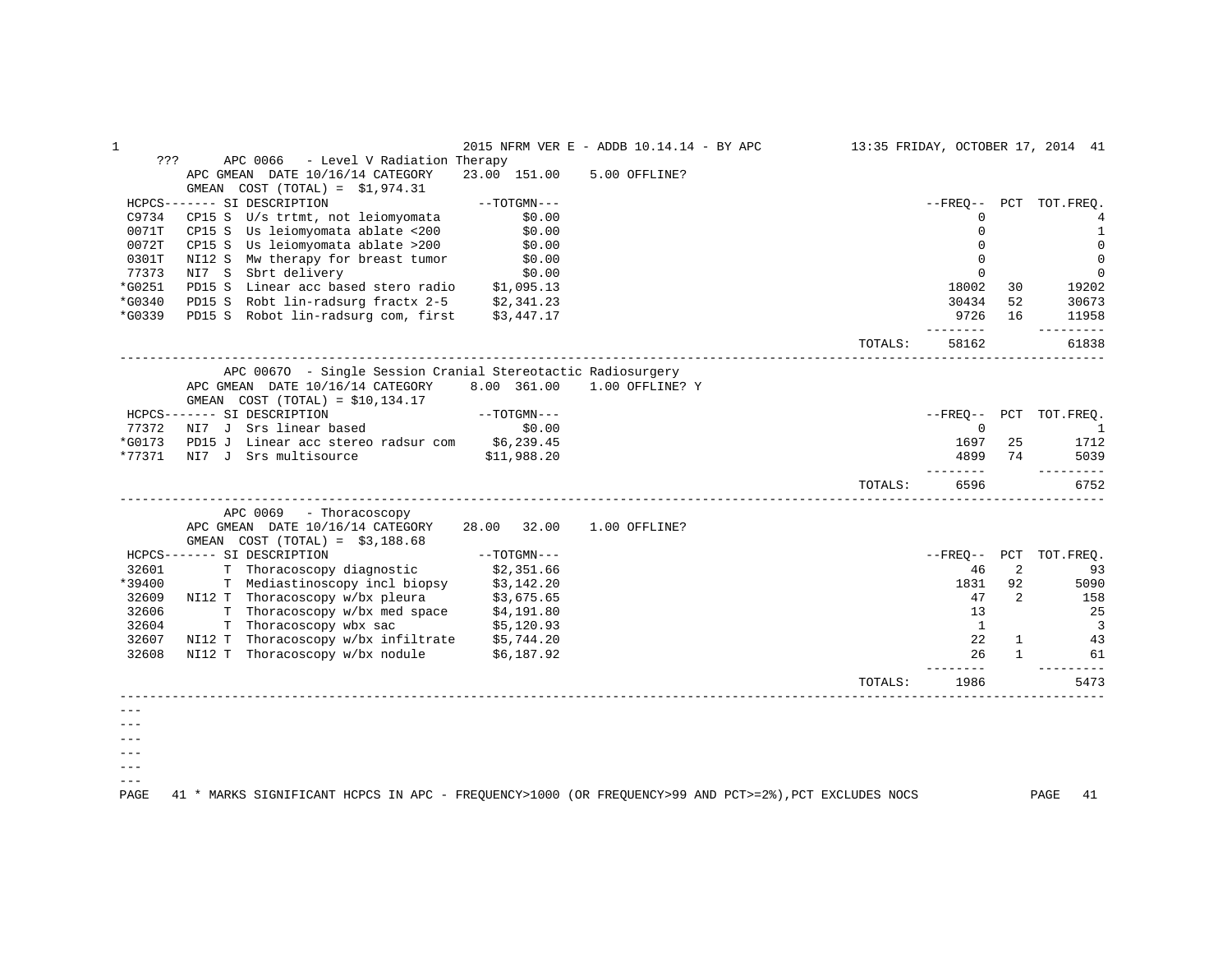|         |                                                                                                       |                                                             |                      |            | 2015 NFRM VER E - ADDB 10.14.14 - BY APC |  |         |                 |              | 13:35 FRIDAY, OCTOBER 17, 2014 42 |
|---------|-------------------------------------------------------------------------------------------------------|-------------------------------------------------------------|----------------------|------------|------------------------------------------|--|---------|-----------------|--------------|-----------------------------------|
|         | APC 0070                                                                                              | - Thoracentesis/Lavage Procedures                           |                      |            |                                          |  |         |                 |              |                                   |
|         | APC GMEAN DATE 10/16/14 CATEGORY                                                                      |                                                             | 28.00                | 33.00      | 1.00 OFFLINE?                            |  |         |                 |              |                                   |
|         | GMEAN COST (TOTAL) =                                                                                  | \$507.63                                                    |                      |            |                                          |  |         |                 |              |                                   |
|         | HCPCS------- SI DESCRIPTION                                                                           |                                                             | $--TOTGMN---$        |            |                                          |  |         | $- FREO--$      |              | PCT TOT.FREO.                     |
| 32420   | D13<br>T Puncture/clear lung                                                                          |                                                             |                      | \$0.00     |                                          |  |         | 0               |              | $\overline{0}$                    |
| 32421   |                                                                                                       | D13 T Thoracentesis for aspiration                          |                      | \$0.00     |                                          |  |         | $\mathbf 0$     |              | $\mathsf 0$                       |
| 32422   |                                                                                                       | D13 T Thoracentesis w/tube insert                           |                      | \$0.00     |                                          |  |         | $\Omega$        |              | $\mathbf 0$                       |
| 32960   | T.                                                                                                    | Therapeutic pneumothorax                                    |                      | \$0.00     |                                          |  |         | $\mathbf 0$     |              | 10                                |
| 32562   |                                                                                                       | NI10 T Lyse chest fibrin subq day                           |                      |            |                                          |  |         | 31              |              | 34                                |
| 32561   |                                                                                                       | NI10 T Lyse chest fibrin init day                           | \$287.73<br>\$323.54 |            |                                          |  |         | 80              |              | 113                               |
| *32552  | NI10 N Remove lung catheter                                                                           |                                                             |                      | \$468.86   |                                          |  |         | 1394            | 1            | 1752                              |
| *49083  | NI12 T                                                                                                | Abd paracentesis w/imaging                                  |                      | \$481.07   |                                          |  |         | 84810           | 64           | 107258                            |
| *49082  | NI12 T<br>Abd paracentesis                                                                            |                                                             |                      | \$504.69   |                                          |  |         | 4437            | 3            | 7356                              |
| *32554  | NI13 T                                                                                                | Aspirate pleura w/o imaging                                 |                      | \$549.72   |                                          |  |         | 3025            | 2            | 4828                              |
| *32555  | NI13 T                                                                                                | Aspirate pleura w/ imaging                                  |                      | \$559.13   |                                          |  |         | 36249           | 27           | 47519                             |
| 49084   | NI12 T<br>Peritoneal lavage                                                                           |                                                             |                      | \$589.76   |                                          |  |         | 124             |              | 401                               |
| 32201   | D14 T Drain percut lung lesion                                                                        |                                                             |                      | \$632.17   |                                          |  |         | 33              |              | 56                                |
| 32560   | NI8 T Treat pleurodesis w/agent                                                                       |                                                             |                      | \$683.40   |                                          |  |         | 44              |              | 66                                |
| 33010   | T Drainage of heart sac                                                                               |                                                             |                      | \$859.14   |                                          |  |         | 100             |              | 500                               |
| 32557   |                                                                                                       | NI13 T Insert cath pleura w/ image                          |                      | \$907.16   |                                          |  |         | 961             |              | 2064                              |
| 32551   | NI8 T Insertion of chest tube                                                                         |                                                             |                      | \$993.89   |                                          |  |         | 334             |              | 2352                              |
| 33011   |                                                                                                       | T Repeat drainage of heart sac                              |                      | \$1,143.45 |                                          |  |         | $\overline{3}$  |              | 12                                |
| 32556   |                                                                                                       | NI13 T Insert cath pleura w/o image                         | \$1,439.63           |            |                                          |  |         | 124             |              | 317                               |
| 32999 U |                                                                                                       | T Chest surgery procedure                                   |                      | \$1,640.45 |                                          |  |         | 243             |              | 500                               |
| 33999 U |                                                                                                       | T Cardiac surgery procedure                                 |                      | \$3,572.20 |                                          |  |         | 76              |              | 282                               |
|         |                                                                                                       |                                                             |                      |            |                                          |  |         |                 |              | ---------                         |
|         |                                                                                                       |                                                             |                      |            |                                          |  | TOTALS: | 131749          |              | 175420                            |
|         |                                                                                                       | APC 0071 - Level I Endoscopy Upper Airway                   |                      |            |                                          |  |         |                 |              |                                   |
|         | APC GMEAN DATE 10/16/14 CATEGORY                                                                      |                                                             | 7.00 34.00           |            | 1.00 OFFLINE?                            |  |         |                 |              |                                   |
|         | GMEAN COST (TOTAL) =                                                                                  | \$156.31                                                    |                      |            |                                          |  |         |                 |              |                                   |
|         | HCPCS------- SI DESCRIPTION                                                                           |                                                             | $--TOTGMN---$        |            |                                          |  |         | $- FREO--$      | PCT          | TOT.FREO.                         |
| 31511   |                                                                                                       | CF14 T Remove foreign body larynx                           |                      | \$71.49    |                                          |  |         | 5               |              | 22                                |
| *92511  |                                                                                                       | T Nasopharyngoscopy                                         |                      | \$90.20    |                                          |  |         | 4876            | 5            | 5793                              |
| 31505   |                                                                                                       | T Diagnostic laryngoscopy                                   | \$114.24             |            |                                          |  |         | 970             | $\mathbf{1}$ | 980                               |
| *31575  |                                                                                                       |                                                             | \$161.42             |            |                                          |  |         | 57705           | 63           | 65425                             |
| *31231  |                                                                                                       | CF14 T Diagnostic laryngoscopy<br>TE14 T Nasal endoscopy dx |                      | \$163.01   |                                          |  |         | 26963           | 29           | 27203                             |
|         |                                                                                                       |                                                             |                      |            |                                          |  | TOTALS: | ------<br>90519 |              | ------<br>99423                   |
|         |                                                                                                       |                                                             |                      |            |                                          |  |         |                 |              |                                   |
|         |                                                                                                       |                                                             |                      |            |                                          |  |         |                 |              |                                   |
|         |                                                                                                       |                                                             |                      |            |                                          |  |         |                 |              |                                   |
|         |                                                                                                       |                                                             |                      |            |                                          |  |         |                 |              |                                   |
|         |                                                                                                       |                                                             |                      |            |                                          |  |         |                 |              |                                   |
| $- - -$ |                                                                                                       |                                                             |                      |            |                                          |  |         |                 |              |                                   |
| PAGE    | 42 * MARKS SIGNIFICANT HCPCS IN APC - FREQUENCY>1000 (OR FREQUENCY>99 AND PCT>=2%), PCT EXCLUDES NOCS |                                                             |                      |            |                                          |  |         |                 |              | PAGE<br>42                        |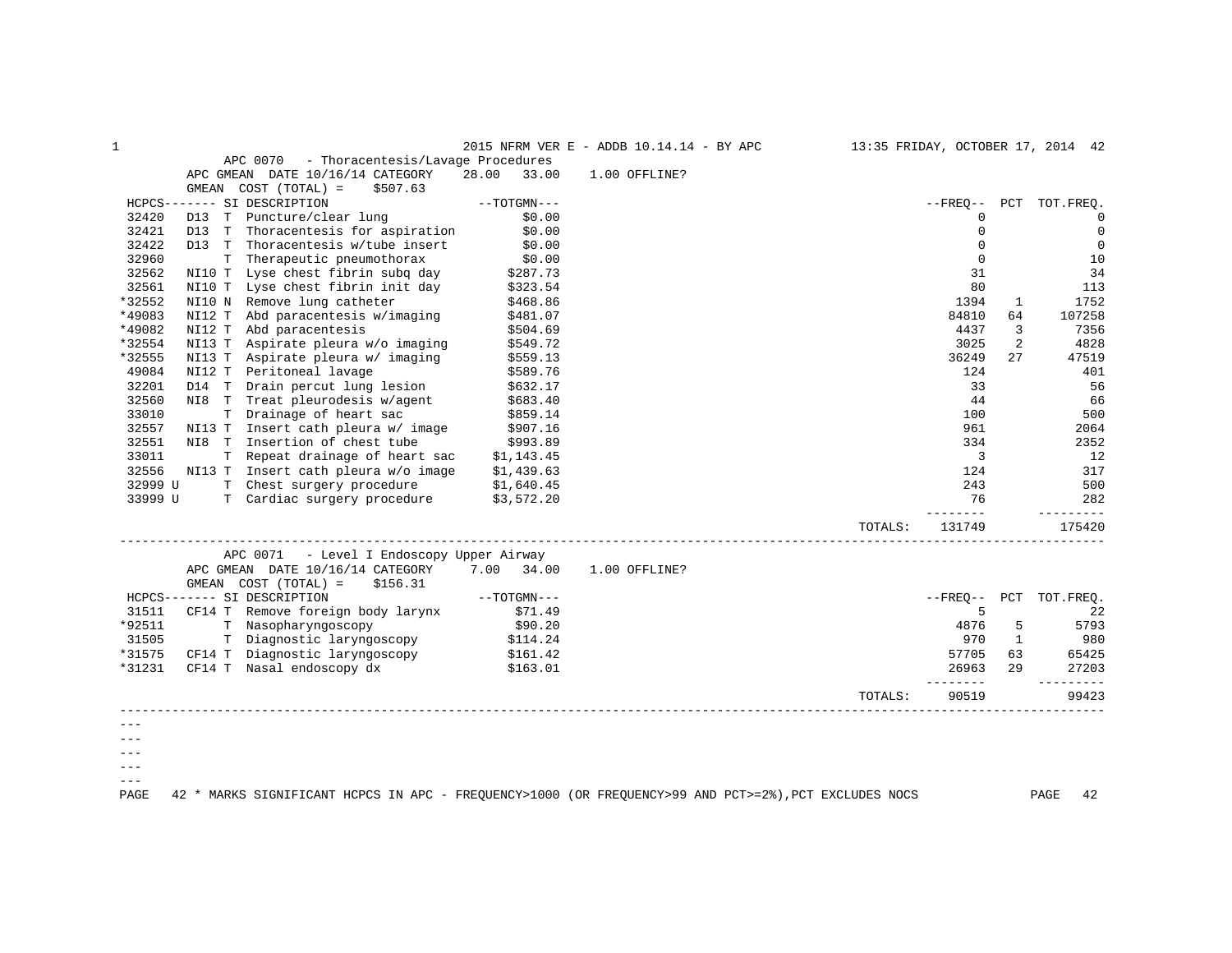| $\mathbf 1$ |                                                                                                       |               | 2015 NFRM VER E - ADDB 10.14.14 - BY APC |         |                          |                | 13:35 FRIDAY, OCTOBER 17, 2014 43 |
|-------------|-------------------------------------------------------------------------------------------------------|---------------|------------------------------------------|---------|--------------------------|----------------|-----------------------------------|
|             | APC 0072<br>- Level II Endoscopy Upper Airway                                                         |               |                                          |         |                          |                |                                   |
|             | APC GMEAN DATE 10/16/14 CATEGORY                                                                      | 7.00<br>34.00 | 2.00 OFFLINE?                            |         |                          |                |                                   |
|             | GMEAN COST (TOTAL) =<br>\$400.83                                                                      |               |                                          |         |                          |                |                                   |
|             | HCPCS------- SI DESCRIPTION                                                                           | $--TOTGMN---$ |                                          |         | $--$ FREO $--$           |                | PCT TOT.FREO.                     |
| 31520       | T Dx laryngoscopy newborn                                                                             | \$0.00        |                                          |         | 0                        |                | 1                                 |
| 31717       | CF14 T Bronchial brush biopsy                                                                         | \$0.00        |                                          |         | $\mathbf 0$              |                | $\mathbf 0$                       |
| 31233       | T Nasal/sinus endoscopy dx                                                                            | \$390.59      |                                          |         | 56                       |                | 99                                |
| *31579      | CF14 T Diagnostic laryngoscopy                                                                        | \$398.94      |                                          |         | 13342                    | 98             | 13448                             |
| 31577       | CF14 T Remove foreign body larynx                                                                     | \$411.24      |                                          |         | 28                       |                | 65                                |
| 31730       | CF14 T Intro windpipe wire/tube                                                                       | \$475.20      |                                          |         | 61                       |                | 93                                |
| 31513       | T Injection into vocal cord \$700.94                                                                  |               |                                          |         | 96                       |                | 119                               |
|             |                                                                                                       |               |                                          | TOTALS: | $- - - - - - -$<br>13583 |                | _________<br>13825                |
|             | APC 0073 - Level III Endoscopy Upper Airway                                                           |               |                                          |         |                          |                |                                   |
|             | APC GMEAN DATE 10/16/14 CATEGORY                                                                      | 7.00<br>34.00 | 3.00 OFFLINE?                            |         |                          |                |                                   |
|             | GMEAN COST $(TOTAL) = $1,306.61$                                                                      |               |                                          |         |                          |                |                                   |
|             | HCPCS------- SI DESCRIPTION                                                                           | $--TOTGMN---$ |                                          |         |                          |                | --FREO-- PCT TOT.FREQ.            |
| C9742       | NI15 T Laryngoscopy with injection                                                                    | \$0.00        |                                          |         | $\Omega$                 |                | $\Omega$                          |
| 31515       | CF14 T Laryngoscopy for aspiration                                                                    | \$479.77      |                                          |         | 30                       |                | 75                                |
| *31525      | Dx laryngoscopy excl nb<br>CF14 T                                                                     | \$1,001.49    |                                          |         | 694                      | 8              | 3114                              |
| *31237      | CF14 T Nasal/sinus endoscopy surg                                                                     | \$1,223.74    |                                          |         | 4515                     | 52             | 6630                              |
| *31238      | CF14 T Nasal/sinus endoscopy surg                                                                     | \$1,316.13    |                                          |         | 1373                     | 16             | 2485                              |
| 31530       | CF14 T Laryngoscopy w/fb removal                                                                      | \$1,327.37    |                                          |         | 62                       |                | 220                               |
| 31235       | CF14 T Nasal/sinus endoscopy dx                                                                       | \$1,391.14    |                                          |         | 16                       |                | 36                                |
| *31576      | Laryngoscopy with biopsy<br>CF14 T                                                                    | \$1,418.93    |                                          |         | 311                      | 3              | 482                               |
| *31578      | CF14 T Removal of larynx lesion                                                                       | \$1,734.70    |                                          |         | 238                      | $\overline{a}$ | 309                               |
| 31510       | CF14 T Laryngoscopy with biopsy                                                                       | \$1,806.07    |                                          |         | 42                       |                | 71                                |
| *31526      | CF14 T Dx laryngoscopy w/oper scope                                                                   | \$1,818.51    |                                          |         | 202                      | $\overline{a}$ | 875                               |
| *31570      | CF14 T Laryngoscope $w/vc$ inj $$1,865.46$                                                            |               |                                          |         | 1032                     | 12             | 1446                              |
| 31531       | CF14 T Laryngoscopy w/fb $\&$ op scope $$2,166.20$                                                    |               |                                          |         | 14                       |                | 42                                |
|             |                                                                                                       |               |                                          |         | $- - - - -$              |                | --------                          |
|             |                                                                                                       |               | ____________________________________     | TOTALS: | 8529                     |                | 15785                             |
|             | APC 0074 - Level IV Endoscopy Upper Airway                                                            |               |                                          |         |                          |                |                                   |
|             | APC GMEAN DATE 10/16/14 CATEGORY<br>GMEAN COST $(TOTAL) = $2,085.36$                                  | 7.00 34.00    | 4.00 OFFLINE?                            |         |                          |                |                                   |
|             | HCPCS------- SI DESCRIPTION                                                                           | $--TOTGMN---$ |                                          |         | --FREO-- PCT             |                | TOT.FREO.                         |
| *31536      | CP10 T Laryngoscopy $w/bx$ & op scope                                                                 | \$1,906.96    |                                          |         | 2735                     | 19             | 4531                              |
| *31535      | CP10 T Laryngoscopy w/biopsy                                                                          | \$1,911.83    |                                          |         | 3475                     | 24             | 6320                              |
| *31540      | CP10 T Laryngoscopy w/exc of tumor                                                                    | \$2,031.22    |                                          |         | 1024                     | 7              | 1467                              |
| *31571      | CP14 T Laryngoscop $w/vc$ inj + scope                                                                 | \$2,036.14    |                                          |         | 1806                     | 12             | 2763                              |
| 31512       | T Removal of larynx lesion                                                                            | \$2,113.67    |                                          |         | 46                       |                | 67                                |
| 31297       | NI11 T Sinus endo w/balloon dil                                                                       | \$2,164.75    |                                          |         | 40                       |                | 311                               |
| $---$       |                                                                                                       |               |                                          |         |                          |                |                                   |
| PAGE        | 43 * MARKS SIGNIFICANT HCPCS IN APC - FREQUENCY>1000 (OR FREQUENCY>99 AND PCT>=2%), PCT EXCLUDES NOCS |               |                                          |         |                          |                | PAGE<br>43                        |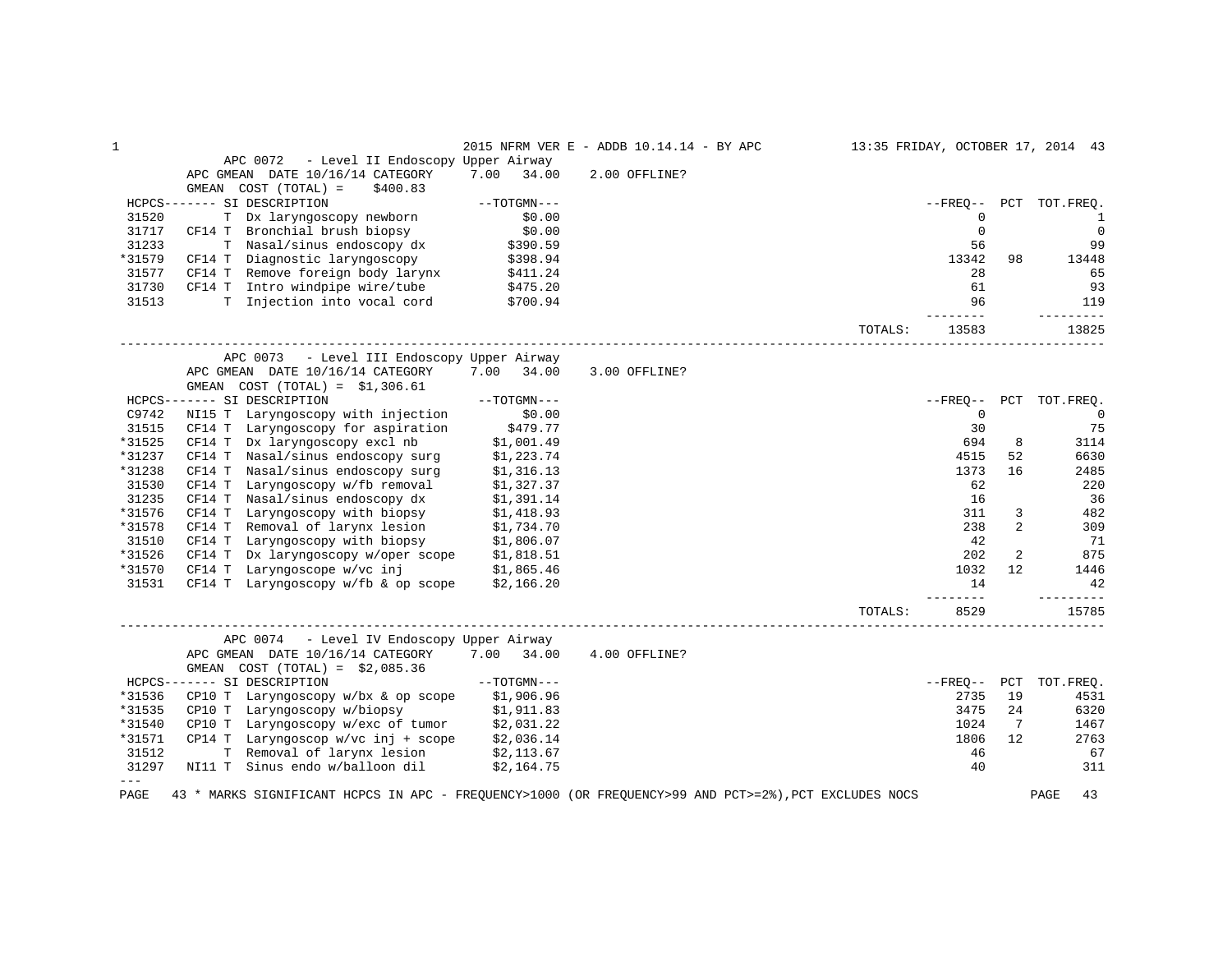|        |                                                                                                       |                        | 2015 NFRM VER E - ADDB 10.14.14 - BY APC |         |                |              | 13:35 FRIDAY, OCTOBER 17, 2014 44 |
|--------|-------------------------------------------------------------------------------------------------------|------------------------|------------------------------------------|---------|----------------|--------------|-----------------------------------|
|        | APC 0074<br>- Level IV Endoscopy Upper Airway                                                         |                        |                                          |         |                |              |                                   |
|        | APC GMEAN DATE 10/16/14 CATEGORY                                                                      | 7.00<br>34.00          | 4.00 OFFLINE?                            |         |                |              |                                   |
|        | GMEAN $COST (TOTAL) = $2,085.36$                                                                      |                        |                                          |         |                |              |                                   |
|        | HCPCS------- SI DESCRIPTION                                                                           | $--TOTGMN---$          |                                          |         |                |              | --FREO-- PCT TOT.FREO.            |
| *31541 | CF14 T Larynscop w/tumr exc + scope                                                                   | \$2,174.87             |                                          |         | 3262           | 23           | 4726                              |
| 31545  | Remove vc lesion w/scope<br>CP15 T                                                                    | \$2,259.48             |                                          |         | 205            | $\mathbf{1}$ | 332                               |
| 31528  | CF14 T<br>Laryngoscopy and dilation                                                                   | \$2,419.44             |                                          |         | 183            | $\mathbf{1}$ | 643                               |
| 31240  | Nasal/sinus endoscopy surg<br>CP14 T                                                                  | \$2,433.36             |                                          |         | 23             |              | 1517                              |
| 31527  | CF14 T<br>Laryngoscopy for treatment                                                                  | \$2,438.83             |                                          |         | <sup>1</sup>   |              | 2                                 |
| 31529  | Laryngoscopy and dilation<br>CF14 T                                                                   | \$2,508.46             |                                          |         | 76             |              | 243                               |
| 31561  | Larynscop remve cart + scop<br>CF14 T                                                                 | \$2,570.43             |                                          |         | 25             |              | 91                                |
| 31256  | Exploration maxillary sinus<br>CF14 T                                                                 | \$2,745.90             |                                          |         | 238            | $\mathbf{1}$ | 5576                              |
| *31267 | CF14 T Endoscopy maxillary sinus \$2,748.17                                                           |                        |                                          |         | 723            | 5            | 8733                              |
| 31239  |                                                                                                       |                        |                                          |         | 177            | $\mathbf{1}$ | 673                               |
| 31254  | CF14 T Nasal/sinus endoscopy surg $$2,762.09$<br>CF14 T Revision of ethmoid sinus $$2,851.03$         |                        |                                          |         | 78             |              | 3822                              |
|        |                                                                                                       |                        |                                          |         | -------        |              | ---------                         |
|        |                                                                                                       |                        |                                          | TOTALS: | 14117          |              | 41817                             |
|        | APC 0075 - Level V Endoscopy Upper Airway                                                             |                        |                                          |         |                |              |                                   |
|        | APC GMEAN DATE 10/16/14 CATEGORY                                                                      | 7.00 34.00             | 5.00 OFFLINE?                            |         |                |              |                                   |
|        | GMEAN COST $(TOTAL) = $3,185.47$                                                                      |                        |                                          |         |                |              |                                   |
|        | HCPCS------- SI DESCRIPTION                                                                           | $--TOTGMN---$          |                                          |         |                |              | --FREO-- PCT TOT.FREO.            |
| 31294  | T Nasal/sinus endoscopy surg                                                                          |                        |                                          |         | $\mathbf 0$    |              | $\overline{4}$                    |
| 31296  | NI11 T Sinus endo w/balloon dil                                                                       | 0.00\$<br>2,498.66\$   |                                          |         | 59             | 8            | 1095                              |
| 31295  | NI11 T Sinus endo w/balloon dil                                                                       | \$2,570.37             |                                          |         | 92             | 14           | 725                               |
| 31560  | T Laryngoscop w/arytenoidectom                                                                        | \$2,829.29             |                                          |         | 9              | $\mathbf{1}$ | 21                                |
| 31287  | T Nasal/sinus endoscopy surg \$3,080.60                                                               |                        |                                          |         | 62             | 9            | 2767                              |
| *31255 | T Removal of ethmoid sinus \$3,211.54                                                                 |                        |                                          |         | 119            | 18           | 9257                              |
| *31288 | T Nasal/sinus endoscopy surg \$3,314.71                                                               |                        |                                          |         | 205            | 31           | 2928                              |
| 31546  | T Remove vc lesion scope/graft \$3,658.58                                                             |                        |                                          |         | 8              | 1            | - 11                              |
| 31276  |                                                                                                       |                        |                                          |         | 91             | 13           | 6115                              |
| 31293  | T Sinus endoscopy surgical \$3,958.21<br>T Nasal/sinus endoscopy surg \$4,127.88                      |                        |                                          |         | $\overline{4}$ |              | 30                                |
| 31292  | T Nasal/sinus endoscopy surg \$8,573.63                                                               |                        |                                          |         | 7              | 1            | 49                                |
|        |                                                                                                       |                        |                                          |         |                |              |                                   |
|        |                                                                                                       |                        |                                          | TOTALS: | 656            |              | 23002                             |
|        | APC 0076<br>- Level I Endoscopy Lower Airway                                                          |                        |                                          |         |                |              |                                   |
|        | APC GMEAN DATE 10/16/14 CATEGORY 7.00 35.00<br>GMEAN $COST (TOTAL) = $1,094.54$                       |                        | 1.00 OFFLINE?                            |         |                |              |                                   |
|        | HCPCS------- SI DESCRIPTION                                                                           | $--\mathrm{TOTGMN---}$ |                                          |         |                |              | --FREQ-- PCT TOT.FREQ.            |
| 0252T  | D13 N Remov bronch valve addl                                                                         | \$0.00                 |                                          |         | $\mathbf 0$    |              | $\overline{0}$                    |
| 31649  | NI13 N Bronchial valve remov addl                                                                     | \$0.00                 |                                          |         | $\mathbf 0$    |              | 20                                |
| 31656  | D13 T Bronchoscopy inj for x-ray                                                                      |                        |                                          |         | $\mathbf 0$    |              | $\Omega$                          |
| 31646  | T Bronchoscopy inj for x-ray \$0.00<br>T Bronchoscopy reclear airway \$579.77                         |                        |                                          |         | 88             |              | 144                               |
| $---$  |                                                                                                       |                        |                                          |         |                |              |                                   |
| PAGE   | 44 * MARKS SIGNIFICANT HCPCS IN APC - FREQUENCY>1000 (OR FREQUENCY>99 AND PCT>=2%), PCT EXCLUDES NOCS |                        |                                          |         |                |              | PAGE<br>44                        |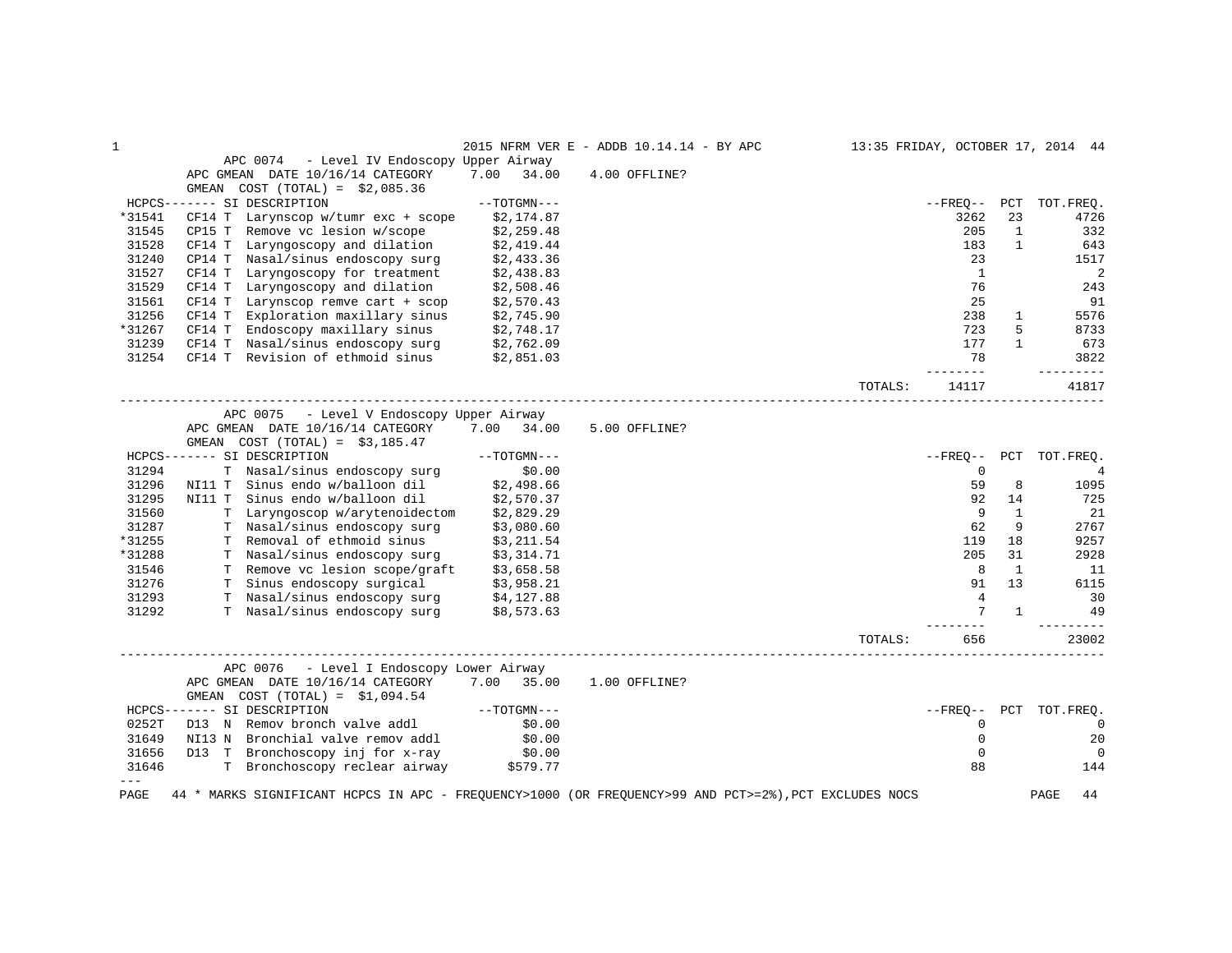| APC 0076<br>- Level I Endoscopy Lower Airway<br>7.00<br>APC GMEAN DATE 10/16/14 CATEGORY<br>35.00<br>1.00 OFFLINE?<br>$COST (TOTAL) = $1,094.54$<br>GMEAN<br>HCPCS------- SI DESCRIPTION<br>$--TOTGMN---$<br>$- FREO--$<br>PCT TOT.FREQ.<br>31643<br>T Diag bronchoscope/catheter<br>\$779.33<br>94<br>304<br>*31645<br>T Bronchoscopy clear airways<br>1863<br>\$861.62<br>5<br>3557<br>T Dx bronchoscope/wash<br>*31622<br>\$936.47<br>10694<br>31<br>16784<br>\$1,036.52<br>T Airways surgical procedure<br>239<br>699<br>31899 U<br>T Dx bronchoscope/lavage<br>*31624<br>34423<br>\$1,117.94<br>11197<br>32<br>T Dx bronchoscope/brush<br>10<br>20249<br>*31623<br>\$1,139.02<br>3611<br>T Bronchoscopy w/fb removal \$1,280.64<br>269<br>722<br>31635<br>T Bronchoscopy w/biopsy(s) $$1,424.26$<br>T Bronchoscopy/lung bx each $$1,486.57$<br>3817<br>*31625<br>11<br>13444<br>*31628<br>2527<br>7<br>19639<br>--------<br>---------<br>TOTALS:<br>34160<br>109985<br>APC 0077 - Pulmonary Treatment<br>APC GMEAN DATE 10/16/14 CATEGORY<br>28.00 36.00<br>1.00 OFFLINE?<br>GMEAN COST (TOTAL) =<br>\$170.77<br>HCPCS------- SI DESCRIPTION<br>$--TOTGMN---$<br>$- FREO--$<br>PCT<br>TOT.FREQ.<br>NI11 N Intm msr bronchodil wheeze<br>\$0.00<br>$\mathbf 0$<br>0243T<br>$\mathbf 0$<br>94669<br>NI14 N Mechanical chest wall oscill<br>\$0.00<br>$\mathbf 0$<br>$\mathbf 0$<br>*94667<br>CF15 N Chest wall manipulation<br>\$98.20<br>2337<br>8457<br>*94660<br>CF15 S Pos airway pressure cpap<br>57251<br>\$116.42<br>17<br>62577<br>*94642<br>CF15 N Aerosol inhalation treatment<br>4700<br>7546<br>\$145.17<br>$\mathbf{1}$<br>*94664<br>CF15 N Evaluate pt use of inhaler<br>13062<br>4<br>218090<br>\$149.36<br>\$166.98<br>94610<br>NI7 N Surfactant admin thru tube<br>7<br>23<br>31720<br>5259<br>CP15 N Clearance of airways<br>790<br>\$168.50<br>*94640<br>CF15 N Airway inhalation treatment \$189.77<br>246551<br>75<br>1466421<br>----------<br>________<br>324698<br>1768373<br>TOTALS:<br>APC 0079<br>- Ventilation Initiation and Management<br>APC GMEAN DATE 10/16/14 CATEGORY<br>28.00<br>37.00<br>1.00 OFFLINE?<br>GMEAN COST (TOTAL) =<br>\$388.18<br>$--TOTGMN---$<br>HCPCS------- SI DESCRIPTION<br>--FREO-- PCT TOT.FREO.<br>\$365.86<br>*94003<br>NI7 S Vent mgmt inpat subg day<br>2445<br>59<br>4783<br>*94002<br>1650<br>40<br>NI7 S Vent mgmt inpat init day<br>21410<br>\$422.35<br>94662<br>CF11 S Neg press ventilation cnp<br>8<br>\$774.23<br>61<br>------<br>----------<br>TOTALS:<br>4103<br>26254 | $\mathbf 1$ |  | 2015 NFRM VER E - ADDB 10.14.14 - BY APC |  |  | 13:35 FRIDAY, OCTOBER 17, 2014 45 |
|--------------------------------------------------------------------------------------------------------------------------------------------------------------------------------------------------------------------------------------------------------------------------------------------------------------------------------------------------------------------------------------------------------------------------------------------------------------------------------------------------------------------------------------------------------------------------------------------------------------------------------------------------------------------------------------------------------------------------------------------------------------------------------------------------------------------------------------------------------------------------------------------------------------------------------------------------------------------------------------------------------------------------------------------------------------------------------------------------------------------------------------------------------------------------------------------------------------------------------------------------------------------------------------------------------------------------------------------------------------------------------------------------------------------------------------------------------------------------------------------------------------------------------------------------------------------------------------------------------------------------------------------------------------------------------------------------------------------------------------------------------------------------------------------------------------------------------------------------------------------------------------------------------------------------------------------------------------------------------------------------------------------------------------------------------------------------------------------------------------------------------------------------------------------------------------------------------------------------------------------------------------------------------------------------------------------------------------------------------------------------------------------------------------------------------------------------------------------------------------------------------------------------------------------------|-------------|--|------------------------------------------|--|--|-----------------------------------|
|                                                                                                                                                                                                                                                                                                                                                                                                                                                                                                                                                                                                                                                                                                                                                                                                                                                                                                                                                                                                                                                                                                                                                                                                                                                                                                                                                                                                                                                                                                                                                                                                                                                                                                                                                                                                                                                                                                                                                                                                                                                                                                                                                                                                                                                                                                                                                                                                                                                                                                                                                  |             |  |                                          |  |  |                                   |
|                                                                                                                                                                                                                                                                                                                                                                                                                                                                                                                                                                                                                                                                                                                                                                                                                                                                                                                                                                                                                                                                                                                                                                                                                                                                                                                                                                                                                                                                                                                                                                                                                                                                                                                                                                                                                                                                                                                                                                                                                                                                                                                                                                                                                                                                                                                                                                                                                                                                                                                                                  |             |  |                                          |  |  |                                   |
|                                                                                                                                                                                                                                                                                                                                                                                                                                                                                                                                                                                                                                                                                                                                                                                                                                                                                                                                                                                                                                                                                                                                                                                                                                                                                                                                                                                                                                                                                                                                                                                                                                                                                                                                                                                                                                                                                                                                                                                                                                                                                                                                                                                                                                                                                                                                                                                                                                                                                                                                                  |             |  |                                          |  |  |                                   |
|                                                                                                                                                                                                                                                                                                                                                                                                                                                                                                                                                                                                                                                                                                                                                                                                                                                                                                                                                                                                                                                                                                                                                                                                                                                                                                                                                                                                                                                                                                                                                                                                                                                                                                                                                                                                                                                                                                                                                                                                                                                                                                                                                                                                                                                                                                                                                                                                                                                                                                                                                  |             |  |                                          |  |  |                                   |
|                                                                                                                                                                                                                                                                                                                                                                                                                                                                                                                                                                                                                                                                                                                                                                                                                                                                                                                                                                                                                                                                                                                                                                                                                                                                                                                                                                                                                                                                                                                                                                                                                                                                                                                                                                                                                                                                                                                                                                                                                                                                                                                                                                                                                                                                                                                                                                                                                                                                                                                                                  |             |  |                                          |  |  |                                   |
|                                                                                                                                                                                                                                                                                                                                                                                                                                                                                                                                                                                                                                                                                                                                                                                                                                                                                                                                                                                                                                                                                                                                                                                                                                                                                                                                                                                                                                                                                                                                                                                                                                                                                                                                                                                                                                                                                                                                                                                                                                                                                                                                                                                                                                                                                                                                                                                                                                                                                                                                                  |             |  |                                          |  |  |                                   |
|                                                                                                                                                                                                                                                                                                                                                                                                                                                                                                                                                                                                                                                                                                                                                                                                                                                                                                                                                                                                                                                                                                                                                                                                                                                                                                                                                                                                                                                                                                                                                                                                                                                                                                                                                                                                                                                                                                                                                                                                                                                                                                                                                                                                                                                                                                                                                                                                                                                                                                                                                  |             |  |                                          |  |  |                                   |
|                                                                                                                                                                                                                                                                                                                                                                                                                                                                                                                                                                                                                                                                                                                                                                                                                                                                                                                                                                                                                                                                                                                                                                                                                                                                                                                                                                                                                                                                                                                                                                                                                                                                                                                                                                                                                                                                                                                                                                                                                                                                                                                                                                                                                                                                                                                                                                                                                                                                                                                                                  |             |  |                                          |  |  |                                   |
|                                                                                                                                                                                                                                                                                                                                                                                                                                                                                                                                                                                                                                                                                                                                                                                                                                                                                                                                                                                                                                                                                                                                                                                                                                                                                                                                                                                                                                                                                                                                                                                                                                                                                                                                                                                                                                                                                                                                                                                                                                                                                                                                                                                                                                                                                                                                                                                                                                                                                                                                                  |             |  |                                          |  |  |                                   |
|                                                                                                                                                                                                                                                                                                                                                                                                                                                                                                                                                                                                                                                                                                                                                                                                                                                                                                                                                                                                                                                                                                                                                                                                                                                                                                                                                                                                                                                                                                                                                                                                                                                                                                                                                                                                                                                                                                                                                                                                                                                                                                                                                                                                                                                                                                                                                                                                                                                                                                                                                  |             |  |                                          |  |  |                                   |
|                                                                                                                                                                                                                                                                                                                                                                                                                                                                                                                                                                                                                                                                                                                                                                                                                                                                                                                                                                                                                                                                                                                                                                                                                                                                                                                                                                                                                                                                                                                                                                                                                                                                                                                                                                                                                                                                                                                                                                                                                                                                                                                                                                                                                                                                                                                                                                                                                                                                                                                                                  |             |  |                                          |  |  |                                   |
|                                                                                                                                                                                                                                                                                                                                                                                                                                                                                                                                                                                                                                                                                                                                                                                                                                                                                                                                                                                                                                                                                                                                                                                                                                                                                                                                                                                                                                                                                                                                                                                                                                                                                                                                                                                                                                                                                                                                                                                                                                                                                                                                                                                                                                                                                                                                                                                                                                                                                                                                                  |             |  |                                          |  |  |                                   |
|                                                                                                                                                                                                                                                                                                                                                                                                                                                                                                                                                                                                                                                                                                                                                                                                                                                                                                                                                                                                                                                                                                                                                                                                                                                                                                                                                                                                                                                                                                                                                                                                                                                                                                                                                                                                                                                                                                                                                                                                                                                                                                                                                                                                                                                                                                                                                                                                                                                                                                                                                  |             |  |                                          |  |  |                                   |
|                                                                                                                                                                                                                                                                                                                                                                                                                                                                                                                                                                                                                                                                                                                                                                                                                                                                                                                                                                                                                                                                                                                                                                                                                                                                                                                                                                                                                                                                                                                                                                                                                                                                                                                                                                                                                                                                                                                                                                                                                                                                                                                                                                                                                                                                                                                                                                                                                                                                                                                                                  |             |  |                                          |  |  |                                   |
|                                                                                                                                                                                                                                                                                                                                                                                                                                                                                                                                                                                                                                                                                                                                                                                                                                                                                                                                                                                                                                                                                                                                                                                                                                                                                                                                                                                                                                                                                                                                                                                                                                                                                                                                                                                                                                                                                                                                                                                                                                                                                                                                                                                                                                                                                                                                                                                                                                                                                                                                                  |             |  |                                          |  |  |                                   |
|                                                                                                                                                                                                                                                                                                                                                                                                                                                                                                                                                                                                                                                                                                                                                                                                                                                                                                                                                                                                                                                                                                                                                                                                                                                                                                                                                                                                                                                                                                                                                                                                                                                                                                                                                                                                                                                                                                                                                                                                                                                                                                                                                                                                                                                                                                                                                                                                                                                                                                                                                  |             |  |                                          |  |  |                                   |
|                                                                                                                                                                                                                                                                                                                                                                                                                                                                                                                                                                                                                                                                                                                                                                                                                                                                                                                                                                                                                                                                                                                                                                                                                                                                                                                                                                                                                                                                                                                                                                                                                                                                                                                                                                                                                                                                                                                                                                                                                                                                                                                                                                                                                                                                                                                                                                                                                                                                                                                                                  |             |  |                                          |  |  |                                   |
|                                                                                                                                                                                                                                                                                                                                                                                                                                                                                                                                                                                                                                                                                                                                                                                                                                                                                                                                                                                                                                                                                                                                                                                                                                                                                                                                                                                                                                                                                                                                                                                                                                                                                                                                                                                                                                                                                                                                                                                                                                                                                                                                                                                                                                                                                                                                                                                                                                                                                                                                                  |             |  |                                          |  |  |                                   |
|                                                                                                                                                                                                                                                                                                                                                                                                                                                                                                                                                                                                                                                                                                                                                                                                                                                                                                                                                                                                                                                                                                                                                                                                                                                                                                                                                                                                                                                                                                                                                                                                                                                                                                                                                                                                                                                                                                                                                                                                                                                                                                                                                                                                                                                                                                                                                                                                                                                                                                                                                  |             |  |                                          |  |  |                                   |
|                                                                                                                                                                                                                                                                                                                                                                                                                                                                                                                                                                                                                                                                                                                                                                                                                                                                                                                                                                                                                                                                                                                                                                                                                                                                                                                                                                                                                                                                                                                                                                                                                                                                                                                                                                                                                                                                                                                                                                                                                                                                                                                                                                                                                                                                                                                                                                                                                                                                                                                                                  |             |  |                                          |  |  |                                   |
|                                                                                                                                                                                                                                                                                                                                                                                                                                                                                                                                                                                                                                                                                                                                                                                                                                                                                                                                                                                                                                                                                                                                                                                                                                                                                                                                                                                                                                                                                                                                                                                                                                                                                                                                                                                                                                                                                                                                                                                                                                                                                                                                                                                                                                                                                                                                                                                                                                                                                                                                                  |             |  |                                          |  |  |                                   |
|                                                                                                                                                                                                                                                                                                                                                                                                                                                                                                                                                                                                                                                                                                                                                                                                                                                                                                                                                                                                                                                                                                                                                                                                                                                                                                                                                                                                                                                                                                                                                                                                                                                                                                                                                                                                                                                                                                                                                                                                                                                                                                                                                                                                                                                                                                                                                                                                                                                                                                                                                  |             |  |                                          |  |  |                                   |
|                                                                                                                                                                                                                                                                                                                                                                                                                                                                                                                                                                                                                                                                                                                                                                                                                                                                                                                                                                                                                                                                                                                                                                                                                                                                                                                                                                                                                                                                                                                                                                                                                                                                                                                                                                                                                                                                                                                                                                                                                                                                                                                                                                                                                                                                                                                                                                                                                                                                                                                                                  |             |  |                                          |  |  |                                   |
|                                                                                                                                                                                                                                                                                                                                                                                                                                                                                                                                                                                                                                                                                                                                                                                                                                                                                                                                                                                                                                                                                                                                                                                                                                                                                                                                                                                                                                                                                                                                                                                                                                                                                                                                                                                                                                                                                                                                                                                                                                                                                                                                                                                                                                                                                                                                                                                                                                                                                                                                                  |             |  |                                          |  |  |                                   |
|                                                                                                                                                                                                                                                                                                                                                                                                                                                                                                                                                                                                                                                                                                                                                                                                                                                                                                                                                                                                                                                                                                                                                                                                                                                                                                                                                                                                                                                                                                                                                                                                                                                                                                                                                                                                                                                                                                                                                                                                                                                                                                                                                                                                                                                                                                                                                                                                                                                                                                                                                  |             |  |                                          |  |  |                                   |
|                                                                                                                                                                                                                                                                                                                                                                                                                                                                                                                                                                                                                                                                                                                                                                                                                                                                                                                                                                                                                                                                                                                                                                                                                                                                                                                                                                                                                                                                                                                                                                                                                                                                                                                                                                                                                                                                                                                                                                                                                                                                                                                                                                                                                                                                                                                                                                                                                                                                                                                                                  |             |  |                                          |  |  |                                   |
|                                                                                                                                                                                                                                                                                                                                                                                                                                                                                                                                                                                                                                                                                                                                                                                                                                                                                                                                                                                                                                                                                                                                                                                                                                                                                                                                                                                                                                                                                                                                                                                                                                                                                                                                                                                                                                                                                                                                                                                                                                                                                                                                                                                                                                                                                                                                                                                                                                                                                                                                                  |             |  |                                          |  |  |                                   |
|                                                                                                                                                                                                                                                                                                                                                                                                                                                                                                                                                                                                                                                                                                                                                                                                                                                                                                                                                                                                                                                                                                                                                                                                                                                                                                                                                                                                                                                                                                                                                                                                                                                                                                                                                                                                                                                                                                                                                                                                                                                                                                                                                                                                                                                                                                                                                                                                                                                                                                                                                  |             |  |                                          |  |  |                                   |
|                                                                                                                                                                                                                                                                                                                                                                                                                                                                                                                                                                                                                                                                                                                                                                                                                                                                                                                                                                                                                                                                                                                                                                                                                                                                                                                                                                                                                                                                                                                                                                                                                                                                                                                                                                                                                                                                                                                                                                                                                                                                                                                                                                                                                                                                                                                                                                                                                                                                                                                                                  |             |  |                                          |  |  |                                   |
|                                                                                                                                                                                                                                                                                                                                                                                                                                                                                                                                                                                                                                                                                                                                                                                                                                                                                                                                                                                                                                                                                                                                                                                                                                                                                                                                                                                                                                                                                                                                                                                                                                                                                                                                                                                                                                                                                                                                                                                                                                                                                                                                                                                                                                                                                                                                                                                                                                                                                                                                                  |             |  |                                          |  |  |                                   |
|                                                                                                                                                                                                                                                                                                                                                                                                                                                                                                                                                                                                                                                                                                                                                                                                                                                                                                                                                                                                                                                                                                                                                                                                                                                                                                                                                                                                                                                                                                                                                                                                                                                                                                                                                                                                                                                                                                                                                                                                                                                                                                                                                                                                                                                                                                                                                                                                                                                                                                                                                  |             |  |                                          |  |  |                                   |
|                                                                                                                                                                                                                                                                                                                                                                                                                                                                                                                                                                                                                                                                                                                                                                                                                                                                                                                                                                                                                                                                                                                                                                                                                                                                                                                                                                                                                                                                                                                                                                                                                                                                                                                                                                                                                                                                                                                                                                                                                                                                                                                                                                                                                                                                                                                                                                                                                                                                                                                                                  |             |  |                                          |  |  |                                   |
|                                                                                                                                                                                                                                                                                                                                                                                                                                                                                                                                                                                                                                                                                                                                                                                                                                                                                                                                                                                                                                                                                                                                                                                                                                                                                                                                                                                                                                                                                                                                                                                                                                                                                                                                                                                                                                                                                                                                                                                                                                                                                                                                                                                                                                                                                                                                                                                                                                                                                                                                                  |             |  |                                          |  |  |                                   |
|                                                                                                                                                                                                                                                                                                                                                                                                                                                                                                                                                                                                                                                                                                                                                                                                                                                                                                                                                                                                                                                                                                                                                                                                                                                                                                                                                                                                                                                                                                                                                                                                                                                                                                                                                                                                                                                                                                                                                                                                                                                                                                                                                                                                                                                                                                                                                                                                                                                                                                                                                  |             |  |                                          |  |  |                                   |
|                                                                                                                                                                                                                                                                                                                                                                                                                                                                                                                                                                                                                                                                                                                                                                                                                                                                                                                                                                                                                                                                                                                                                                                                                                                                                                                                                                                                                                                                                                                                                                                                                                                                                                                                                                                                                                                                                                                                                                                                                                                                                                                                                                                                                                                                                                                                                                                                                                                                                                                                                  |             |  |                                          |  |  |                                   |
|                                                                                                                                                                                                                                                                                                                                                                                                                                                                                                                                                                                                                                                                                                                                                                                                                                                                                                                                                                                                                                                                                                                                                                                                                                                                                                                                                                                                                                                                                                                                                                                                                                                                                                                                                                                                                                                                                                                                                                                                                                                                                                                                                                                                                                                                                                                                                                                                                                                                                                                                                  |             |  |                                          |  |  |                                   |
|                                                                                                                                                                                                                                                                                                                                                                                                                                                                                                                                                                                                                                                                                                                                                                                                                                                                                                                                                                                                                                                                                                                                                                                                                                                                                                                                                                                                                                                                                                                                                                                                                                                                                                                                                                                                                                                                                                                                                                                                                                                                                                                                                                                                                                                                                                                                                                                                                                                                                                                                                  |             |  |                                          |  |  |                                   |
|                                                                                                                                                                                                                                                                                                                                                                                                                                                                                                                                                                                                                                                                                                                                                                                                                                                                                                                                                                                                                                                                                                                                                                                                                                                                                                                                                                                                                                                                                                                                                                                                                                                                                                                                                                                                                                                                                                                                                                                                                                                                                                                                                                                                                                                                                                                                                                                                                                                                                                                                                  |             |  |                                          |  |  |                                   |
|                                                                                                                                                                                                                                                                                                                                                                                                                                                                                                                                                                                                                                                                                                                                                                                                                                                                                                                                                                                                                                                                                                                                                                                                                                                                                                                                                                                                                                                                                                                                                                                                                                                                                                                                                                                                                                                                                                                                                                                                                                                                                                                                                                                                                                                                                                                                                                                                                                                                                                                                                  |             |  |                                          |  |  |                                   |
|                                                                                                                                                                                                                                                                                                                                                                                                                                                                                                                                                                                                                                                                                                                                                                                                                                                                                                                                                                                                                                                                                                                                                                                                                                                                                                                                                                                                                                                                                                                                                                                                                                                                                                                                                                                                                                                                                                                                                                                                                                                                                                                                                                                                                                                                                                                                                                                                                                                                                                                                                  |             |  |                                          |  |  |                                   |
|                                                                                                                                                                                                                                                                                                                                                                                                                                                                                                                                                                                                                                                                                                                                                                                                                                                                                                                                                                                                                                                                                                                                                                                                                                                                                                                                                                                                                                                                                                                                                                                                                                                                                                                                                                                                                                                                                                                                                                                                                                                                                                                                                                                                                                                                                                                                                                                                                                                                                                                                                  |             |  |                                          |  |  |                                   |
|                                                                                                                                                                                                                                                                                                                                                                                                                                                                                                                                                                                                                                                                                                                                                                                                                                                                                                                                                                                                                                                                                                                                                                                                                                                                                                                                                                                                                                                                                                                                                                                                                                                                                                                                                                                                                                                                                                                                                                                                                                                                                                                                                                                                                                                                                                                                                                                                                                                                                                                                                  |             |  |                                          |  |  |                                   |
|                                                                                                                                                                                                                                                                                                                                                                                                                                                                                                                                                                                                                                                                                                                                                                                                                                                                                                                                                                                                                                                                                                                                                                                                                                                                                                                                                                                                                                                                                                                                                                                                                                                                                                                                                                                                                                                                                                                                                                                                                                                                                                                                                                                                                                                                                                                                                                                                                                                                                                                                                  | $- - -$     |  |                                          |  |  |                                   |
| 45 * MARKS SIGNIFICANT HCPCS IN APC - FREQUENCY>1000 (OR FREQUENCY>99 AND PCT>=2%), PCT EXCLUDES NOCS<br>PAGE<br>PAGE<br>45                                                                                                                                                                                                                                                                                                                                                                                                                                                                                                                                                                                                                                                                                                                                                                                                                                                                                                                                                                                                                                                                                                                                                                                                                                                                                                                                                                                                                                                                                                                                                                                                                                                                                                                                                                                                                                                                                                                                                                                                                                                                                                                                                                                                                                                                                                                                                                                                                      |             |  |                                          |  |  |                                   |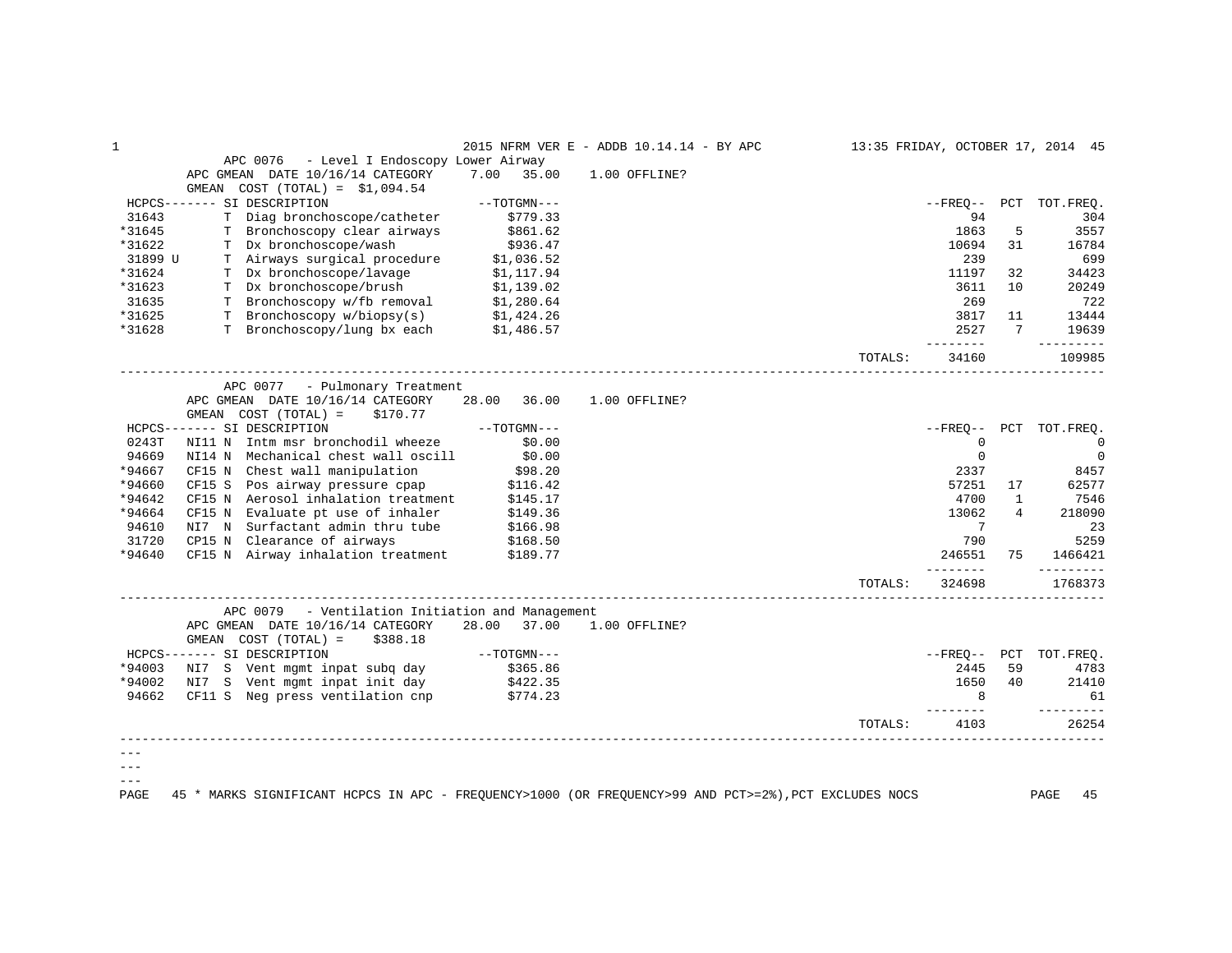| $\mathbf 1$ |                                                                                          |                          | 2015 NFRM VER E - ADDB 10.14.14 - BY APC |         |                         |                | 13:35 FRIDAY, OCTOBER 17, 2014 46 |
|-------------|------------------------------------------------------------------------------------------|--------------------------|------------------------------------------|---------|-------------------------|----------------|-----------------------------------|
|             | APC 0080<br>- Diagnostic Cardiac Catheterization                                         |                          |                                          |         |                         |                |                                   |
|             | APC GMEAN DATE 10/16/14 CATEGORY                                                         | 2.00<br>38.00            | 1.00 OFFLINE?                            |         |                         |                |                                   |
|             | $COST (TOTAL) = $2,672.59$<br>GMEAN                                                      |                          |                                          |         |                         |                |                                   |
|             | HCPCS------- SI DESCRIPTION                                                              | $--TOTGMN---$            |                                          |         | $- FREQ--$              |                | PCT TOT.FREQ.                     |
| C9741       | NO14 T<br>Impl pressure sensor w/angio                                                   | \$0.00                   |                                          |         | $\mathbf 0$             |                | $\Omega$                          |
| *93451      | NI11 T Right heart cath                                                                  | \$1,851.40               |                                          |         | 8904                    | 2              | 14587                             |
| 93530       | T Rt heart cath congenital                                                               | \$2,484.75               |                                          |         | 42                      |                | 75                                |
| *93454      | NI11 T Coronary artery angio s&i                                                         | \$2,511.63               |                                          |         | 21274                   | 6              | 37907                             |
| *93455      | NI11 T Coronary art/grft angio s&i                                                       | \$2,589.19               |                                          |         | 5876                    | $\mathbf{1}$   | 11061                             |
| *93458      | NI11 T L hrt artery/ventricle angio                                                      | \$2,619.77               |                                          |         | 193297                  | 59             | 272210                            |
| *93459      | NI11 T L hrt art/grft angio                                                              | \$2,746.52               |                                          |         | 38903                   | 11             | 59401                             |
| *93452      | NI11 T Left hrt cath w/ventrclgrphy                                                      | \$2,758.38               |                                          |         | 1434                    |                | 2181                              |
| 93533       | T R & 1 heart cath congenital                                                            | \$2,774.55               |                                          |         | 22                      |                | 36                                |
| *93453      | NI11 T R&l hrt cath w/ventriclgrphy                                                      | \$2,970.47               |                                          |         | 1149                    |                | 1646                              |
| *93460      | NI11 T R&l hrt art/ventricle angio                                                       | \$3,028.04               |                                          |         | 41857                   | 12             | 54078                             |
| *93456      | NI11 T R hrt coronary artery angio                                                       | \$3,126.77               |                                          |         | 4806                    | $\mathbf{1}$   | 7046                              |
| *93461      | NI11 T R&l hrt art/ventricle angio                                                       | \$3,141.00               |                                          |         | 7321                    | $\overline{2}$ | 9860                              |
| *93457      | NI11 T R hrt art/grft angio                                                              | \$3,195.36               |                                          |         | 1059                    |                | 1530                              |
| 93531       | 33,195.36<br>T R & l heart cath congenital \$4,536.22                                    |                          |                                          |         | 98                      |                | 215                               |
| 93532       | T R & 1 heart cath congenital \$5,966.44                                                 |                          |                                          |         | 5                       |                | 13                                |
|             |                                                                                          |                          |                                          |         | $- - - - - -$           |                | ----------                        |
|             |                                                                                          |                          |                                          | TOTALS: | 326047                  |                | 471846                            |
|             |                                                                                          |                          |                                          |         |                         |                |                                   |
|             |                                                                                          |                          |                                          |         |                         |                |                                   |
|             | APC 00830 - Level I Endovascular Procedures                                              | 2.00 41.00               | 1.00 OFFLINE? Y                          |         |                         |                |                                   |
|             | APC GMEAN DATE 10/16/14 CATEGORY<br>GMEAN $COST (TOTAL) = $4,708.80$                     |                          |                                          |         |                         |                |                                   |
|             | HCPCS------- SI DESCRIPTION                                                              | $--TOTGMN---$            |                                          |         | --FREO--                | PCT            |                                   |
| 92982       | D13 J Coronary artery dilation                                                           | \$0.00                   |                                          |         | $\mathbf 0$             |                | TOT.FREQ.                         |
| 92984       |                                                                                          | \$0.00                   |                                          |         | $\mathbf 0$             |                | $\mathbf 0$                       |
| *35476      | D13 J Coronary artery dilation<br>CP15 J Repair venous blockage                          |                          |                                          |         | 57147                   | 55             | 57751                             |
| *35475      | CP15 J Repair arterial blockage                                                          | \$4,054.84<br>\$4,461.98 |                                          |         | 8901                    | 8              | $\overline{0}$<br>8979            |
| 35458       | Repair arterial blockage<br>CP15 J                                                       | \$4,666.25               |                                          |         | 75                      |                | 75                                |
| 35460       | CP15 J                                                                                   |                          |                                          |         | 737                     |                | 743                               |
| 37183       | Repair venous blockage<br>Remove hepatic shunt (tips)<br>CP15J                           | \$4,832.86<br>\$5,344.54 |                                          |         | 300                     |                | 304                               |
| *37220      | Iliac revasc<br>NI11 J                                                                   | \$5,685.72               |                                          |         | 1714                    | 1              | 1737                              |
| *37224      | Fem/popl revas w/tla<br>NI11 J                                                           | \$5,856.47               |                                          |         | 10162                   | 9              | 10243                             |
| *36870      | Percut thrombect av fistula<br>CF15 J                                                    | \$5,966.86               |                                          |         | 15160                   | 14             | 15370                             |
| 92986       | CP15 J Revision of aortic valve                                                          | \$6,315.55               |                                          |         | 388                     |                | 394                               |
| *35471      | CP15 J                                                                                   |                          |                                          |         | 1085                    | $\mathbf{1}$   | 1097                              |
| *92920      | Repair arterial blockage \$6,591.45<br>Prq cardiac angioplast 1 art \$6,653.58<br>NI13 J |                          |                                          |         | 6727                    | 6              | 6787                              |
| 35472       | CP15 J Repair arterial blockage                                                          | \$7,061.80               |                                          |         | 83                      |                | 83                                |
|             |                                                                                          |                          |                                          | TOTALS: | $- - - - - -$<br>102479 |                | ----------<br>103563              |
|             |                                                                                          |                          |                                          |         |                         |                |                                   |

PAGE 46 \* MARKS SIGNIFICANT HCPCS IN APC - FREQUENCY>1000 (OR FREQUENCY>99 AND PCT>=2%),PCT EXCLUDES NOCS PAGE 46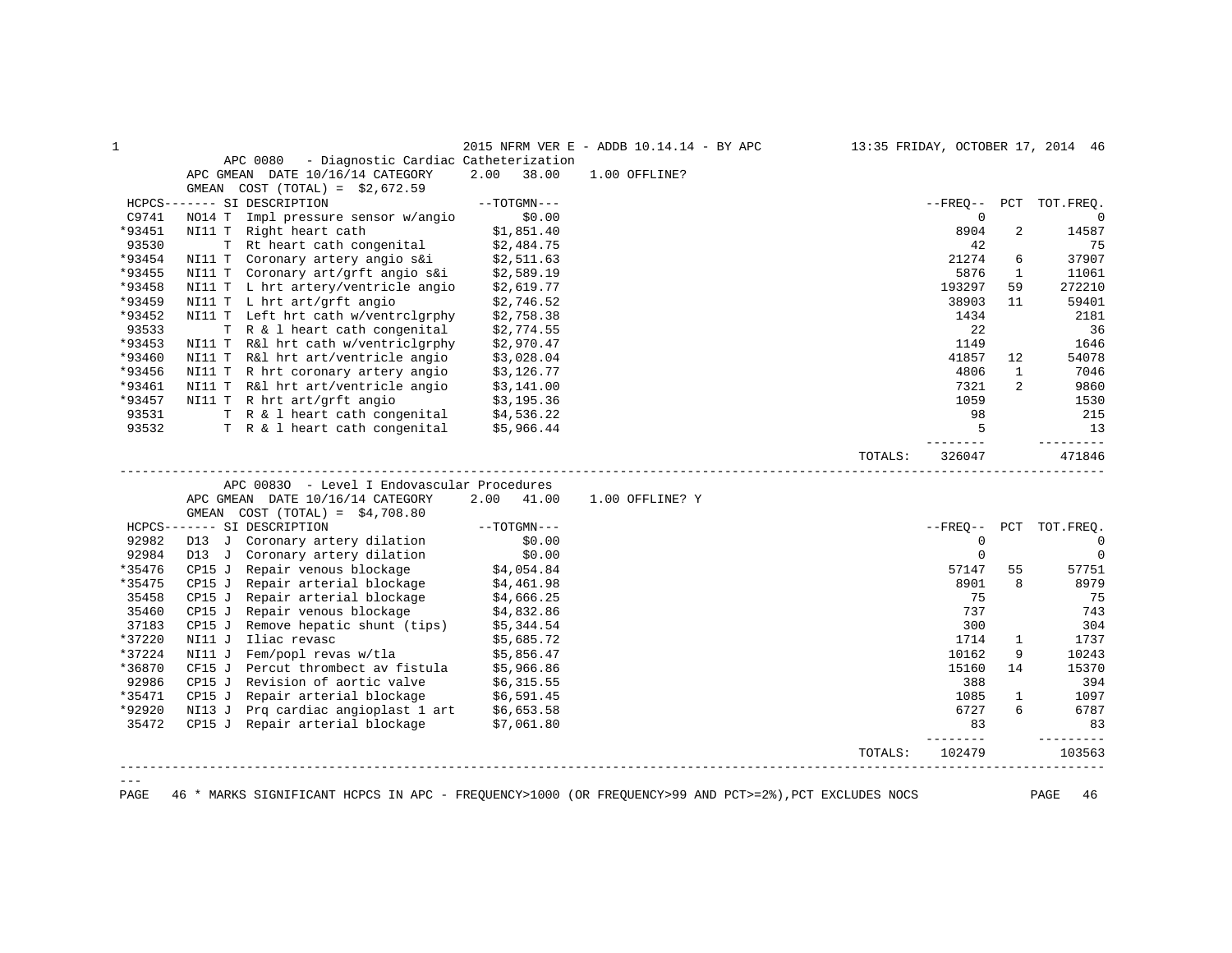| $\mathbf{1}$ |                                                                                                       |               | 2015 NFRM VER E - ADDB 10.14.14 - BY APC |         |                                                                                                                                                                                                                                                                                                                                                                                                                                                                                                |    | 13:35 FRIDAY, OCTOBER 17, 2014 47 |
|--------------|-------------------------------------------------------------------------------------------------------|---------------|------------------------------------------|---------|------------------------------------------------------------------------------------------------------------------------------------------------------------------------------------------------------------------------------------------------------------------------------------------------------------------------------------------------------------------------------------------------------------------------------------------------------------------------------------------------|----|-----------------------------------|
|              | APC 00840 - Level I Electrophysiologic Procedures                                                     |               |                                          |         |                                                                                                                                                                                                                                                                                                                                                                                                                                                                                                |    |                                   |
|              | APC GMEAN DATE 10/16/14 CATEGORY                                                                      | 2.00 42.00    | 1.00 OFFLINE? Y                          |         |                                                                                                                                                                                                                                                                                                                                                                                                                                                                                                |    |                                   |
|              | GMEAN $COST (TOTAL) = $905.88$                                                                        |               |                                          |         |                                                                                                                                                                                                                                                                                                                                                                                                                                                                                                |    |                                   |
|              | HCPCS------- SI DESCRIPTION                                                                           | --TOTGMN---   |                                          |         |                                                                                                                                                                                                                                                                                                                                                                                                                                                                                                |    | --FREO-- PCT TOT.FREO.            |
| 93615        | CP15 J Esophageal recording                                                                           | \$0.00        |                                          |         | $\mathbf 0$                                                                                                                                                                                                                                                                                                                                                                                                                                                                                    |    | 107                               |
| 93616        | CP15 J Esophageal recording                                                                           | \$0.00        |                                          |         | $\Omega$                                                                                                                                                                                                                                                                                                                                                                                                                                                                                       |    | 9                                 |
| *93642       |                                                                                                       |               |                                          |         | 2392                                                                                                                                                                                                                                                                                                                                                                                                                                                                                           | 99 | 2421                              |
| 93603        | CP15 J Electrophysiology evaluation \$898.90<br>CP15 J Right ventricular recording \$1,807.51         |               |                                          |         | 12                                                                                                                                                                                                                                                                                                                                                                                                                                                                                             |    | 12                                |
| 93618        | CP15 J Heart rhythm pacing $$2,120.99$                                                                |               |                                          |         | 12<br>. <u>.</u> .                                                                                                                                                                                                                                                                                                                                                                                                                                                                             |    | 12<br>----------                  |
|              |                                                                                                       |               |                                          | TOTALS: | 2416                                                                                                                                                                                                                                                                                                                                                                                                                                                                                           |    | 2561                              |
|              | APC 00850 - Level II Electrophysiologic Procedures                                                    |               |                                          |         |                                                                                                                                                                                                                                                                                                                                                                                                                                                                                                |    |                                   |
|              | APC GMEAN DATE 10/16/14 CATEGORY                                                                      | 2.00 42.00    | 2.00 OFFLINE? Y                          |         |                                                                                                                                                                                                                                                                                                                                                                                                                                                                                                |    |                                   |
|              | GMEAN $COST (TOTAL) = $4,808.30$                                                                      |               |                                          |         |                                                                                                                                                                                                                                                                                                                                                                                                                                                                                                |    |                                   |
|              | HCPCS------- SI DESCRIPTION                                                                           | $--TOTGMN---$ |                                          |         | $- FREO--$                                                                                                                                                                                                                                                                                                                                                                                                                                                                                     |    | PCT TOT. FREQ.                    |
| 93612        | CP15 J Intraventricular pacing                                                                        | \$3,087.14    |                                          |         | 69                                                                                                                                                                                                                                                                                                                                                                                                                                                                                             |    | 69                                |
| 93602        | CP15 J Intra-atrial recording $\frac{1}{3}$ , 277.67                                                  |               |                                          |         | 14                                                                                                                                                                                                                                                                                                                                                                                                                                                                                             |    | 14                                |
| 93600        |                                                                                                       |               |                                          |         | 30                                                                                                                                                                                                                                                                                                                                                                                                                                                                                             |    | 30                                |
| *93619       | CP15 J Bundle of his recording $$3,696.41$<br>CP15 J Electrophysiology evaluation $$4,064.03$         |               |                                          |         | 352                                                                                                                                                                                                                                                                                                                                                                                                                                                                                            | 4  | 354                               |
| *93650       | CP15 J Ablate heart dysrhythm focus \$4,157.21                                                        |               |                                          |         | 3228                                                                                                                                                                                                                                                                                                                                                                                                                                                                                           | 40 | 3249                              |
| 93610        | CP15 J Intra-atrial pacing \$5,135.37                                                                 |               |                                          |         | 62                                                                                                                                                                                                                                                                                                                                                                                                                                                                                             |    | 62                                |
| *93620       | CP15 J Electrophysiology evaluation \$5,485.32                                                        |               |                                          |         | 4291                                                                                                                                                                                                                                                                                                                                                                                                                                                                                           | 53 | 4311                              |
| 93624        | CP15 J Electrophysiologic study \$5,860.19                                                            |               |                                          |         | 17                                                                                                                                                                                                                                                                                                                                                                                                                                                                                             |    | 17                                |
|              |                                                                                                       |               |                                          | TOTALS: | $\begin{array}{cccccccccc} \multicolumn{2}{c}{} & \multicolumn{2}{c}{} & \multicolumn{2}{c}{} & \multicolumn{2}{c}{} & \multicolumn{2}{c}{} & \multicolumn{2}{c}{} & \multicolumn{2}{c}{} & \multicolumn{2}{c}{} & \multicolumn{2}{c}{} & \multicolumn{2}{c}{} & \multicolumn{2}{c}{} & \multicolumn{2}{c}{} & \multicolumn{2}{c}{} & \multicolumn{2}{c}{} & \multicolumn{2}{c}{} & \multicolumn{2}{c}{} & \multicolumn{2}{c}{} & \multicolumn{2}{c}{} & \multicolumn{2}{c}{} & \mult$<br>8063 |    | ----------<br>8106                |
|              |                                                                                                       |               |                                          |         |                                                                                                                                                                                                                                                                                                                                                                                                                                                                                                |    |                                   |
|              | APC 00860 - Level III Electrophysiologic Procedures                                                   |               |                                          |         |                                                                                                                                                                                                                                                                                                                                                                                                                                                                                                |    |                                   |
|              | APC GMEAN DATE 10/16/14 CATEGORY 2.00 43.00                                                           |               | 3.00 OFFLINE? Y                          |         |                                                                                                                                                                                                                                                                                                                                                                                                                                                                                                |    |                                   |
|              | GMEAN $COST (TOTAL) = $14,898.76$                                                                     |               |                                          |         |                                                                                                                                                                                                                                                                                                                                                                                                                                                                                                |    |                                   |
|              | HCPCS------- SI DESCRIPTION                                                                           | $--TOTGMN---$ |                                          |         |                                                                                                                                                                                                                                                                                                                                                                                                                                                                                                |    | --FREO-- PCT TOT.FREO.            |
| 93651        | D13 J Ablate heart dysrhythm focus                                                                    | \$0.00        |                                          |         | $\mathbf 0$                                                                                                                                                                                                                                                                                                                                                                                                                                                                                    |    | $\overline{0}$                    |
| 93652        | D13 J Ablate heart dysrhythm focus                                                                    | \$0.00        |                                          |         | $\mathbf 0$                                                                                                                                                                                                                                                                                                                                                                                                                                                                                    |    | $\overline{0}$                    |
|              | *93653 NI13 J Ep & ablate supravent arrhyt \$11,978.38                                                |               |                                          |         | 18100                                                                                                                                                                                                                                                                                                                                                                                                                                                                                          | 53 | 18230                             |
| *93654       | NI13 J Ep & ablate ventric tachy \$13,240.15                                                          |               |                                          |         | 2045                                                                                                                                                                                                                                                                                                                                                                                                                                                                                           | 6  | 2053                              |
| *93656       | NI13 J Tx atrial fib pulm vein isol \$20,127.14                                                       |               |                                          |         | 13931<br><u>________</u>                                                                                                                                                                                                                                                                                                                                                                                                                                                                       | 40 | 14106<br>$- - - - - - - - -$      |
|              |                                                                                                       |               |                                          | TOTALS: | 34076                                                                                                                                                                                                                                                                                                                                                                                                                                                                                          |    | 34389                             |
|              |                                                                                                       |               |                                          |         |                                                                                                                                                                                                                                                                                                                                                                                                                                                                                                |    |                                   |
|              |                                                                                                       |               |                                          |         |                                                                                                                                                                                                                                                                                                                                                                                                                                                                                                |    |                                   |
|              |                                                                                                       |               |                                          |         |                                                                                                                                                                                                                                                                                                                                                                                                                                                                                                |    |                                   |
|              |                                                                                                       |               |                                          |         |                                                                                                                                                                                                                                                                                                                                                                                                                                                                                                |    |                                   |
|              |                                                                                                       |               |                                          |         |                                                                                                                                                                                                                                                                                                                                                                                                                                                                                                |    |                                   |
|              |                                                                                                       |               |                                          |         |                                                                                                                                                                                                                                                                                                                                                                                                                                                                                                |    |                                   |
| PAGE         | 47 * MARKS SIGNIFICANT HCPCS IN APC - FREQUENCY>1000 (OR FREQUENCY>99 AND PCT>=2%), PCT EXCLUDES NOCS |               |                                          |         |                                                                                                                                                                                                                                                                                                                                                                                                                                                                                                |    | PAGE<br>47                        |
|              |                                                                                                       |               |                                          |         |                                                                                                                                                                                                                                                                                                                                                                                                                                                                                                |    |                                   |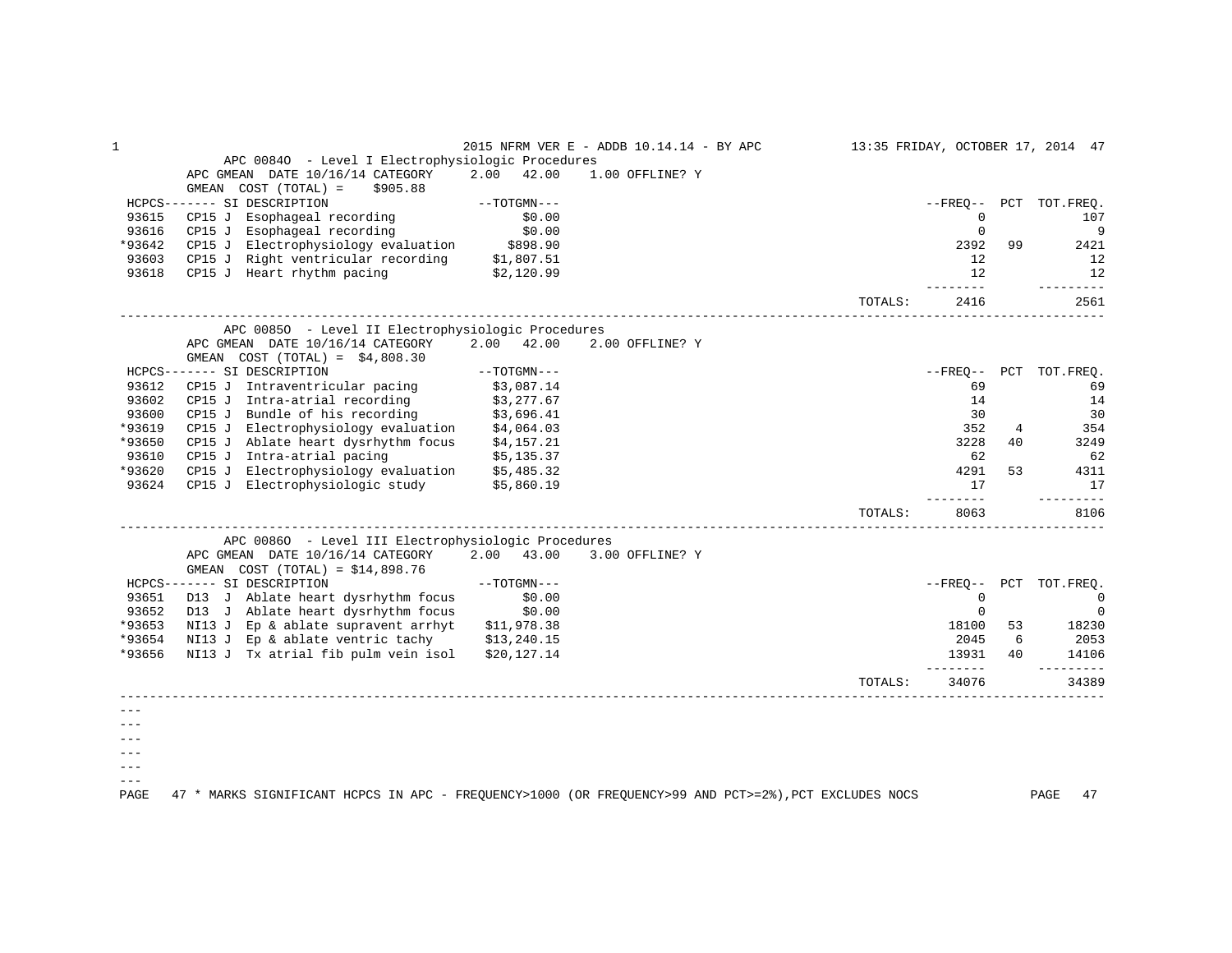| 2015 NFRM VER E - ADDB 10.14.14 - BY APC | 13:35 FRIDAY, OCTOBER 17, 2014 48                                                                                                                                                                                                |
|------------------------------------------|----------------------------------------------------------------------------------------------------------------------------------------------------------------------------------------------------------------------------------|
|                                          | и производство при применении с производство на селото на селото на селото на селото на селото на селото на се<br>В селото на селото на селото на селото на селото на селото на селото на селото на селото на селото на селото н |

|        |       |    |                                  |      | AUIU NEAM VEA B | $-$ ADDD 10.17.17<br>$-$ DI APU |         |                |              | 13.33 FRIDAI, OCIOBER 17, 2014 40 |
|--------|-------|----|----------------------------------|------|-----------------|---------------------------------|---------|----------------|--------------|-----------------------------------|
|        |       |    | APC 0088<br>- Thrombectomy       |      |                 |                                 |         |                |              |                                   |
|        |       |    | APC GMEAN DATE 10/16/14 CATEGORY | 2.00 | 45.00           | 1.00 OFFLINE?                   |         |                |              |                                   |
|        | GMEAN |    | $COST (TOTAL) = $3,341.18$       |      |                 |                                 |         |                |              |                                   |
|        |       |    | HCPCS------- SI DESCRIPTION      |      | $--TOTGMN---$   |                                 |         | $--$ FREO $--$ | PCT          | TOT.FREO.                         |
| 34530  |       |    | T Leg vein fusion                |      | \$0.00          |                                 |         | $\Omega$       |              | $\Omega$                          |
| 35207  |       |    | Repair blood vessel lesion       |      | \$591.56        |                                 |         |                |              | 179                               |
| 34490  |       | T. | Removal of vein clot             |      | \$1,305.01      |                                 |         | 6              |              | 18                                |
| 34471  |       | T. | Removal of vein clot             |      | \$1,412.31      |                                 |         | $\mathbf{1}$   |              | $\overline{2}$                    |
| 35188  |       | т  | Repair blood vessel lesion       |      | \$1,510.05      |                                 |         | $\mathbf{1}$   |              | 1                                 |
| 34203  |       |    | Removal of leg artery clot       |      | \$2,551.11      |                                 |         | 2              |              | 28                                |
| *36821 |       | т  | Av fusion direct any site        |      | \$2,860.66      |                                 |         | 22332          | 33           | 26437                             |
| *36831 |       | т  | Open thrombect av fistula        |      | \$2,875.96      |                                 |         | 1043           | $\mathbf{1}$ | 4021                              |
| *36818 |       |    | Av fuse uppr arm cephalic        |      | \$2,941.68      |                                 |         | 6133           | 9            | 7309                              |
| 34111  |       | т  | Removal of arm artery clot       |      | \$3,043.20      |                                 |         | 15             |              | 65                                |
| 34421  |       | T  | Removal of vein clot             |      | \$3,135.78      |                                 |         | 3              |              | 12                                |
| *36820 |       |    | Av fusion/forearm vein           |      | \$3,171.15      |                                 |         | 1547           | 2            | 1858                              |
| 34510  |       |    | Transposition of vein valve      |      | \$3,242.71      |                                 |         | 13             |              | 17                                |
| 37188  | NI6   | T  | Venous m-thrombectomy add-on     |      | \$3,243.08      |                                 |         | 2              |              | 12                                |
| 35875  |       | Т  | Removal of clot in graft         |      | \$3,350.45      |                                 |         | 37             |              | 110                               |
| *36832 |       | т  | Av fistula revision open         |      | \$3,366.19      |                                 |         | 10903          | 16           | 15669                             |
| 35876  |       | т  | Removal of clot in graft         |      | \$3,399.48      |                                 |         | 18             |              | 53                                |
| 36838  |       | т  | Dist revas ligation hemo         |      | \$3,421.36      |                                 |         | 768            | 1            | 1040                              |
| *36819 |       |    | Av fuse uppr arm basilic         |      | \$3,584.94      |                                 |         | 7297           | 11           | 8957                              |
| *36825 |       | т  | Artery-vein autograft            |      | \$3,620.44      |                                 |         | 2412           | 3            | 2925                              |
| 34101  |       | T. | Removal of artery clot           |      | \$3,746.82      |                                 |         | 23             |              | 101                               |
| *36833 |       | т  | Av fistula revision              |      | \$3,907.49      |                                 |         | 2476           | 3            | 4620                              |
| 35879  |       | Т  | Revise graft w/vein              |      | \$4,014.65      |                                 |         | 25             |              | 37                                |
| 34201  |       | T  | Removal of artery clot           |      | \$4,129.44      |                                 |         | 9              |              | 53                                |
| 34501  |       |    | Repair valve femoral vein        |      | \$4,409.63      |                                 |         | $\mathbf{1}$   |              | 14                                |
| 34520  |       |    | Cross-over vein graft            |      | \$4,462.22      |                                 |         | 5              |              | 6                                 |
| *36830 |       | т  | Artery-vein nonautograft         |      | \$4,552.51      |                                 |         | 10528          | 16           | 13475                             |
| 35881  |       | Т  | Revise graft w/vein              |      | \$4,678.50      |                                 |         | 5              |              | 9                                 |
| 37187  | NI6   |    | T Venous mech thrombectomy       |      | \$5,045.76      |                                 |         | 39             |              | 506                               |
| 35884  | NI7   |    | T Revise graft w/vein            |      | \$5,782.35      |                                 |         | $\mathbf{1}$   |              | 2                                 |
| 35883  | NI7   |    | T Revise graft w/nonauto graft   |      | \$5,792.67      |                                 |         | 7              |              | 18                                |
| 37184  | NI6   |    | T Prim art mech thrombectomy     |      | \$6,213.05      |                                 |         | 36             |              | 646                               |
|        |       |    |                                  |      |                 |                                 | TOTALS: | 65695          |              | 88200                             |
|        |       |    |                                  |      |                 |                                 |         |                |              |                                   |
|        |       |    |                                  |      |                 |                                 |         |                |              |                                   |

---  $---$ 

 $---$ 

 $--\,$  $---$ 

PAGE 48 \* MARKS SIGNIFICANT HCPCS IN APC - FREQUENCY>1000 (OR FREQUENCY>99 AND PCT>=2%),PCT EXCLUDES NOCS PAGE 48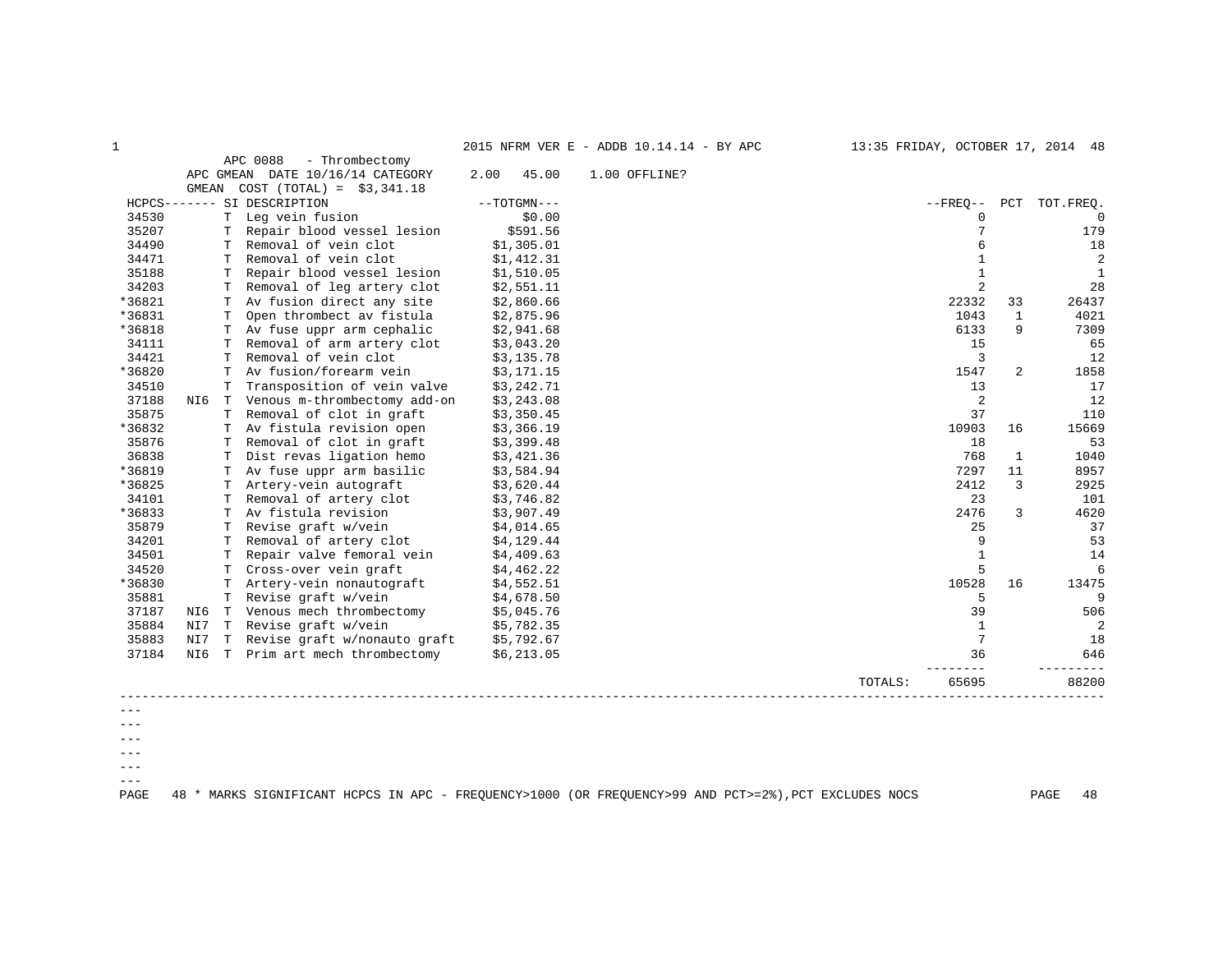| 1      |                                                                                                       |               | 2015 NFRM VER E - ADDB 10.14.14 - BY APC |         |                |              | 13:35 FRIDAY, OCTOBER 17, 2014 49 |
|--------|-------------------------------------------------------------------------------------------------------|---------------|------------------------------------------|---------|----------------|--------------|-----------------------------------|
|        | APC 00890 - Level III Pacemaker and Similar Procedures                                                |               |                                          |         |                |              |                                   |
|        | APC GMEAN DATE 10/16/14 CATEGORY                                                                      | 2.00<br>61.00 | 3.00 OFFLINE? Y                          |         |                |              |                                   |
|        | GMEAN COST $(TOTAL) = $9,848.10$                                                                      |               |                                          |         |                |              |                                   |
|        | HCPCS------- SI DESCRIPTION                                                                           | $--TOTGMN---$ |                                          |         | --FRE0--       | PCT          | TOT.FREO.                         |
| 0302T  | NJ12 J Icar ischm mntrng sys compl                                                                    | \$0.00        |                                          |         | 0              |              | $\overline{0}$                    |
| *33228 | Remv&replc pm gen dual lead<br>NI12 J                                                                 | \$8,553.09    |                                          |         | 36135          | 42           | 36480                             |
| 33213  | CP15 J<br>Insert pulse gen dual leads                                                                 | \$9,091.23    |                                          |         | 988            | $\mathbf{1}$ | 995                               |
| *33207 | CP15 J Insert heart pm ventricular                                                                    | \$9,571.41    |                                          |         | 8445           | 10           | 8519                              |
| 3282A  | J CPX 33282 Implant pat-active                                                                        | \$10,484.87   |                                          |         | 895            | $\mathbf{1}$ | 911                               |
| 33206  | CP15 J Insert heart pm atrial                                                                         | \$10,499.76   |                                          |         | 789            |              | 794                               |
| 33224  | Insert pacing lead & connect<br>CP15 J                                                                | \$11, 202.13  |                                          |         | 706            |              | 709                               |
| *33208 | CP15 J Insrt heart pm atrial $\&$ vent                                                                | \$11,332.75   |                                          |         | 35963          | 42           | 36356                             |
| 33214  | CP15 J Upgrade of pacemaker system                                                                    | \$11,614.54   |                                          |         | 205            |              | 206                               |
| 3233A  | J CPX 33233 Removal of pm gene                                                                        | \$35,354.99   |                                          |         | 104            |              | 106                               |
|        |                                                                                                       |               |                                          |         |                |              |                                   |
|        |                                                                                                       |               |                                          | TOTALS: | 84230          |              | 85076                             |
|        | APC 00900 - Level II Pacemaker and Similar Procedures                                                 |               |                                          |         |                |              |                                   |
|        | APC GMEAN DATE 10/16/14 CATEGORY                                                                      | 2.00 61.00    | 2.00 OFFLINE? Y                          |         |                |              |                                   |
|        | GMEAN $COST (TOTAL) = $6,789.85$                                                                      |               |                                          |         |                |              |                                   |
|        | HCPCS------- SI DESCRIPTION                                                                           | $--TOTGMN---$ |                                          |         | $--FRED--$ PCT |              | TOT.FREO.                         |
| 0303T  | NJ12 J Icar ischm mntrng sys eltrd                                                                    | \$0.00        |                                          |         | 0              |              | $\overline{0}$                    |
| 33271  | NI15 J Insj subq impltbl dfb elctrd                                                                   | \$0.00        |                                          |         | $\mathbf 0$    |              | $\mathbf 0$                       |
| 0304T  | NJ12 J Icar ischm mntrng sys device                                                                   | \$3,220.14    |                                          |         | 1              |              | 1                                 |
| 33233  | CP15 J Removal of pm generator                                                                        | \$3,972.94    |                                          |         | 297            | $\mathbf{1}$ | 298                               |
| *33210 | CP15 J<br>Insert electrd/pm cath sngl                                                                 | \$4,747.81    |                                          |         | 497            | 2            | 500                               |
| *33216 | CP15 J Insert 1 electrode pm-defib                                                                    | \$5,173.03    |                                          |         | 2172           | 11           | 2181                              |
| 33211  | Insert card electrodes dual<br>CP15 J                                                                 | \$6,552.89    |                                          |         | 7              |              | 7                                 |
| *33282 | CP15 J<br>Implant pat-active ht record                                                                | \$6,714.56    |                                          |         | 6318           | 34           | 6390                              |
| 33217  | CP15 J Insert 2 electrode pm-defib                                                                    |               |                                          |         | 304            | 1            | 307                               |
| *33227 | NI12 J Remove&replace pm gen singl                                                                    | \$7,077.48    |                                          |         | 8511           | 46           | 8582                              |
|        |                                                                                                       | \$7,594.86    |                                          |         | 259            | $\mathbf{1}$ |                                   |
| 33212  | CP15 J Insert pulse gen sngl lead                                                                     | \$7,632.76    |                                          |         |                |              | 261                               |
| 0320T  | D15 J Insert subq defib electrode                                                                     | \$13,047.64   |                                          |         | 4<br>-----     |              | 4                                 |
|        |                                                                                                       |               |                                          | TOTALS: | 18370          |              | 18531                             |
|        | APC 0093<br>- Vascular Reconstruction/Fistula Repair                                                  |               |                                          |         |                |              |                                   |
|        | APC GMEAN DATE 10/16/14 CATEGORY                                                                      | 2.00<br>49.00 | 1.00 OFFLINE?                            |         |                |              |                                   |
|        | GMEAN COST $(TOTAL) = $2,594.60$                                                                      |               |                                          |         |                |              |                                   |
|        | HCPCS------- SI DESCRIPTION                                                                           | $--TOTGMN---$ |                                          |         | $- FREO--$     | PCT          | TOT.FREQ.                         |
| 35180  | T Repair blood vessel lesion                                                                          | \$0.00        |                                          |         | $\mathbf 0$    |              | $\Omega$                          |
| 35231  | T Repair blood vessel lesion                                                                          | \$0.00        |                                          |         | $\mathbf 0$    |              | $\mathbf 0$                       |
| 37565  | T Ligation of neck vein                                                                               | \$0.00        |                                          |         | 0              |              | 4                                 |
| 35184  | T Repair blood vessel lesion \$1,130.23                                                               |               |                                          |         | $\mathbf{1}$   |              | $\mathbf{1}$                      |
| $---$  |                                                                                                       |               |                                          |         |                |              |                                   |
| PAGE   | 49 * MARKS SIGNIFICANT HCPCS IN APC - FREQUENCY>1000 (OR FREQUENCY>99 AND PCT>=2%), PCT EXCLUDES NOCS |               |                                          |         |                |              | 49<br>PAGE                        |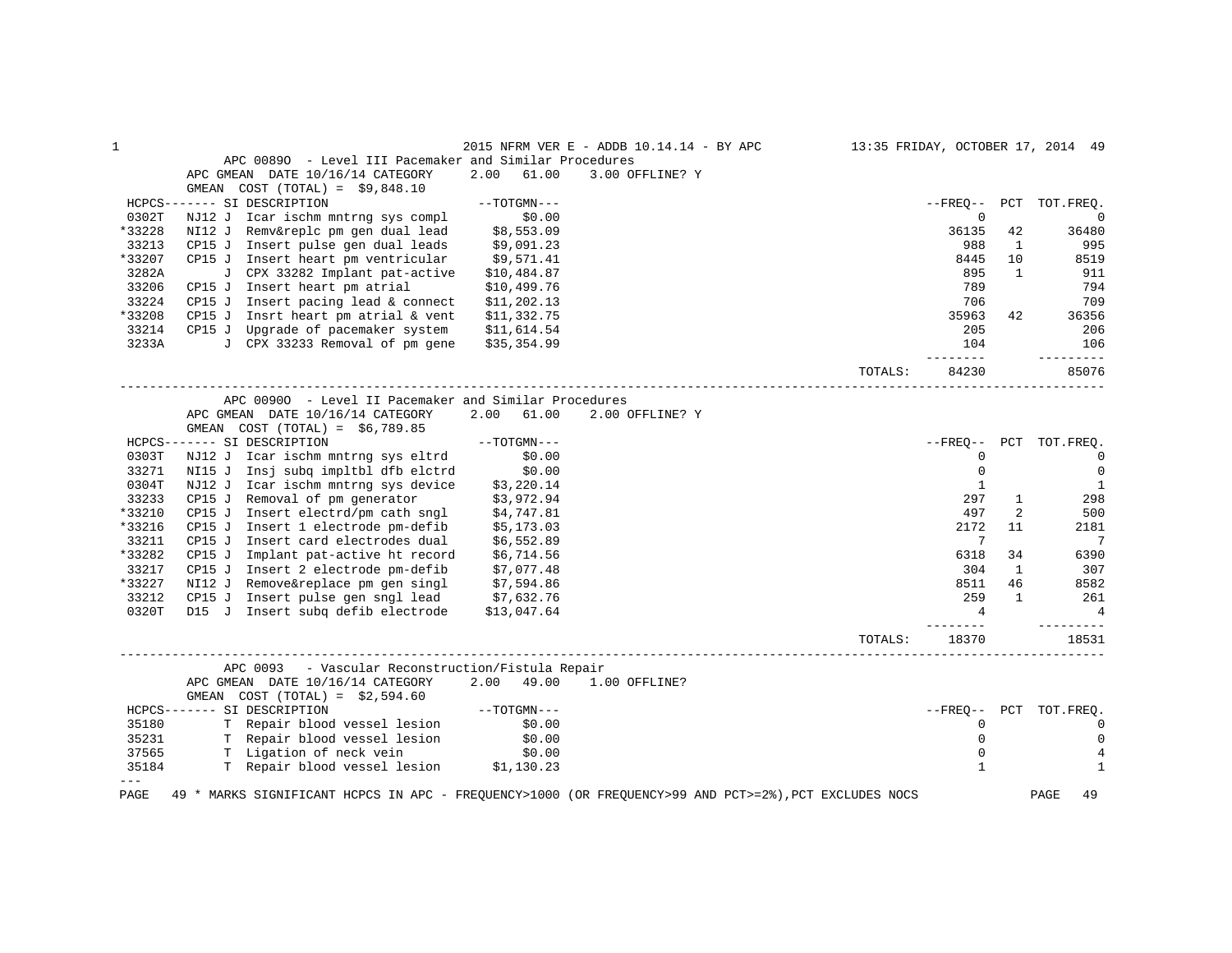| $\mathbf 1$    |                                                                                                       |               | 2015 NFRM VER E - ADDB 10.14.14 - BY APC |         |                      |              | 13:35 FRIDAY, OCTOBER 17, 2014 50 |
|----------------|-------------------------------------------------------------------------------------------------------|---------------|------------------------------------------|---------|----------------------|--------------|-----------------------------------|
|                | - Vascular Reconstruction/Fistula Repair<br>APC 0093                                                  |               |                                          |         |                      |              |                                   |
|                | APC GMEAN DATE 10/16/14 CATEGORY                                                                      | 2.00<br>49.00 | 1.00 OFFLINE?                            |         |                      |              |                                   |
|                | GMEAN COST $(TOTAL) = $2,594.60$                                                                      |               |                                          |         |                      |              |                                   |
|                | HCPCS------- SI DESCRIPTION                                                                           | $--TOTGMN---$ |                                          |         | $- FREO--$           |              | PCT TOT. FREQ.                    |
| 35201          | T Repair blood vessel lesion                                                                          | \$1,343.24    |                                          |         | 6                    |              | 48                                |
| 35860          | T Explore limb vessels                                                                                | \$1,353.83    |                                          |         | 30                   | 1            | 169                               |
| *35206         | T Repair blood vessel lesion                                                                          | \$1,971.90    |                                          |         | 100                  | 4            | 529                               |
| 37600          | T Ligation of neck artery                                                                             | \$2,055.34    |                                          |         | 2                    |              | 5                                 |
| *35903         | CF9 T Excision graft extremity                                                                        | \$2,591.71    |                                          |         | 480                  | 22           | 787                               |
| *35761         | CF9 T Exploration of artery/vein                                                                      | \$2,604.34    |                                          |         | 235                  | 11           | 455                               |
| *75978         | CF10 N Repair venous blockage                                                                         | \$2,626.54    |                                          |         | 1004                 | 48           | 78537                             |
| *35190         |                                                                                                       |               |                                          |         | 118                  | 5            | 221                               |
| 35045          | T Repair blood vessel lesion \$2,816.81<br>CP12 T Repair defect of arm artery \$2,869.84              |               |                                          |         | 63                   | 3            | 139                               |
| 35236          |                                                                                                       |               |                                          |         | 2.2.                 | $\mathbf{1}$ | 108                               |
| 35321          | T Repair blood vessel lesion \$3,539.05<br>T Rechanneling of artery \$4,198.06                        |               |                                          |         | 18                   |              | 129                               |
| 35256          | T Repair blood vessel lesion \$7,044.48                                                               |               |                                          |         | 8                    |              | 12                                |
|                |                                                                                                       |               |                                          |         |                      |              | ---------                         |
|                |                                                                                                       |               |                                          | TOTALS: | 2087                 |              | 81144                             |
|                | APC 0094 - Resuscitation and Cardioversion                                                            |               |                                          |         |                      |              |                                   |
|                | APC GMEAN DATE 10/16/14 CATEGORY                                                                      | 2.00 363.00   |                                          |         |                      |              |                                   |
|                |                                                                                                       |               | 1.00 OFFLINE?                            |         |                      |              |                                   |
|                | GMEAN $COST (TOTAL) = $488.08$                                                                        | $--TOTGMN---$ |                                          |         |                      |              |                                   |
|                | HCPCS------- SI DESCRIPTION                                                                           |               |                                          |         |                      |              | --FREO-- PCT TOT.FREO.            |
| 92953<br>99465 | CF11 S Temporary external pacing<br>NI9 S Nb resuscitation                                            | \$254.07      |                                          |         | 22<br><sup>1</sup>   |              | 689                               |
|                |                                                                                                       | \$436.82      |                                          |         |                      |              | 6                                 |
| 92961          | CP15 S<br>Cardioversion electric int                                                                  | \$440.95      |                                          |         | 169                  |              | 301                               |
| *92960         | CP15 S Cardioversion electric ext                                                                     | \$488.38      |                                          |         | 52309<br>--------    | 99           | 89591                             |
|                |                                                                                                       |               |                                          | TOTALS: | 52501                |              | 90587                             |
| ???            | - Cardiac Rehabilitation<br>APC 0095                                                                  |               |                                          |         |                      |              |                                   |
|                | APC GMEAN DATE 10/16/14 CATEGORY                                                                      | 2.00 51.00    | 1.00 OFFLINE?                            |         |                      |              |                                   |
|                | GMEAN $COST (TOTAL) = $107.16$                                                                        |               |                                          |         |                      |              |                                   |
|                | HCPCS------- SI DESCRIPTION                                                                           | $--TOTGMN---$ |                                          |         |                      |              | --FREQ-- PCT TOT.FREQ.            |
| *93797         | S Cardiac rehab                                                                                       | \$96.68       |                                          |         | 94769                | 3            | 96944                             |
| *G0422         | NI10 S Intens cardiac rehab w/exerc                                                                   | \$104.17      |                                          |         | 12043                |              | 12064                             |
| *93798         | S Cardiac rehab/monitor                                                                               | \$107.56      |                                          |         | 2481175              | 95           | 2501740                           |
| *G0423         | NI10 S Intens cardiac rehab no exer \$218.48                                                          |               |                                          |         | 1325                 |              | 1413                              |
|                |                                                                                                       |               |                                          | TOTALS: | ---------<br>2589312 |              | ---------<br>2612161              |
|                |                                                                                                       |               |                                          |         |                      |              |                                   |
|                |                                                                                                       |               |                                          |         |                      |              |                                   |
|                |                                                                                                       |               |                                          |         |                      |              |                                   |
|                |                                                                                                       |               |                                          |         |                      |              |                                   |
| $- - -$        |                                                                                                       |               |                                          |         |                      |              |                                   |
| PAGE           | 50 * MARKS SIGNIFICANT HCPCS IN APC - FREQUENCY>1000 (OR FREQUENCY>99 AND PCT>=2%), PCT EXCLUDES NOCS |               |                                          |         |                      |              | 50<br>PAGE                        |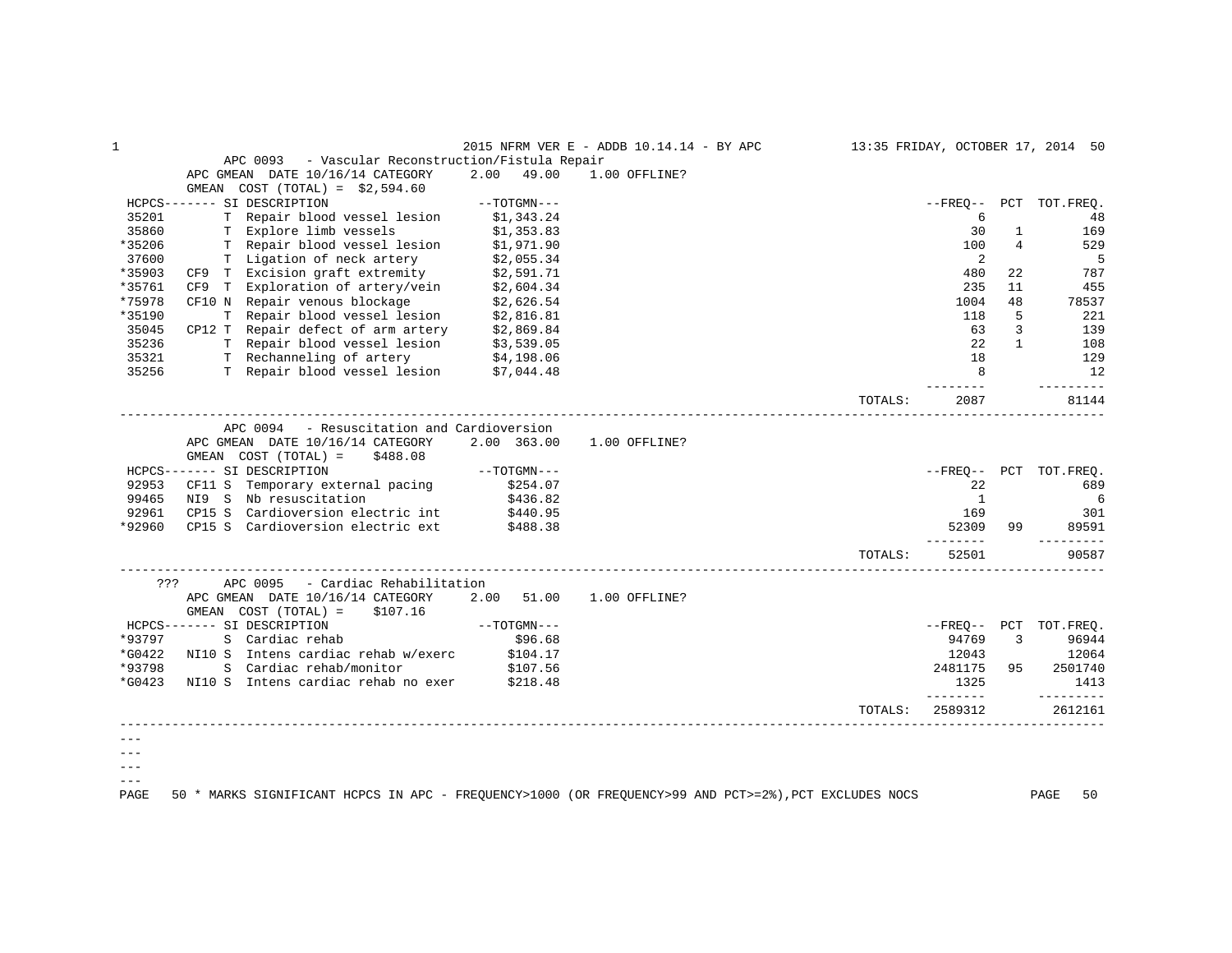| 1             |                                                                                                                                                                                                                                                   |               | 2015 NFRM VER E - ADDB 10.14.14 - BY APC 13:35 FRIDAY, OCTOBER 17, 2014 51 |         |                         |                |                             |
|---------------|---------------------------------------------------------------------------------------------------------------------------------------------------------------------------------------------------------------------------------------------------|---------------|----------------------------------------------------------------------------|---------|-------------------------|----------------|-----------------------------|
|               | APC 0096 - Level II Noninvasive Physiologic Studies                                                                                                                                                                                               |               |                                                                            |         |                         |                |                             |
|               | APC GMEAN DATE 10/16/14 CATEGORY 2.00 52.00<br>GMEAN $COST (TOTAL) = $342.09$                                                                                                                                                                     |               | 2.00 OFFLINE?                                                              |         |                         |                |                             |
|               | HCPCS------- SI DESCRIPTION                                                                                                                                                                                                                       | $--TOTGMN---$ |                                                                            |         |                         |                | --FREQ-- PCT TOT.FREQ.      |
|               |                                                                                                                                                                                                                                                   |               |                                                                            |         | 338                     | $\overline{a}$ | 734                         |
|               |                                                                                                                                                                                                                                                   |               |                                                                            |         | 8 <sup>8</sup>          |                | $\overline{9}$              |
|               | %76936 S Echo guide for artery repair \$193.43<br>43755 NI11 S Dx gastr intub w/asp specs \$245.83<br>*93660 CP15 S Tilt table evaluation \$346.57                                                                                                |               |                                                                            |         | 15032 97                |                | 17330                       |
|               |                                                                                                                                                                                                                                                   |               |                                                                            | TOTALS: | 15378                   |                | _________<br>18073          |
|               | APC 0097 - Level I Noninvasive Physiologic Studies                                                                                                                                                                                                |               |                                                                            |         |                         |                |                             |
|               | APC GMEAN DATE 10/16/14 CATEGORY 2.00 52.00 1.00 OFFLINE?<br>GMEAN $COST (TOTAL) = $116.92$                                                                                                                                                       |               |                                                                            |         |                         |                |                             |
|               | $\verb HCPCS----- S1   DESCRIPTION -- TOTGMN---$                                                                                                                                                                                                  |               |                                                                            |         |                         |                | --FREQ-- PCT TOT.FREQ.      |
| 0337T         | NI14 S Endothel fxnassmnt non-invas \$0.00                                                                                                                                                                                                        |               |                                                                            |         | 0                       |                | $\Omega$                    |
| 93702         |                                                                                                                                                                                                                                                   |               |                                                                            |         | $\mathbf 0$             |                | $\overline{0}$              |
| 94775         | NI15 S Bis xtracell fluid analysis \$0.00<br>NI7 S Ped home apnea rec hk-up \$0.00                                                                                                                                                                |               |                                                                            |         | $\mathbf 0$             |                | $\overline{0}$              |
| 94776         | NIT S Ped home appeared ownld<br>DI5 S Bioimpedance spectroscopy \$35.24<br>NI8 S Aneurysm pressure sens study \$48.98                                                                                                                            |               |                                                                            |         | $\Omega$                |                | 1                           |
| 0239T         |                                                                                                                                                                                                                                                   |               |                                                                            |         | 56                      |                | 81                          |
| 93982         |                                                                                                                                                                                                                                                   |               |                                                                            |         | 86                      |                | 151                         |
|               |                                                                                                                                                                                                                                                   |               |                                                                            |         | 130759                  | 35             | 133360                      |
|               |                                                                                                                                                                                                                                                   |               |                                                                            |         | 14713                   | $\overline{4}$ | 14775                       |
|               |                                                                                                                                                                                                                                                   |               |                                                                            |         | 143992                  | 39             | 146146                      |
|               |                                                                                                                                                                                                                                                   |               |                                                                            |         | 50858                   | 13             | 99551                       |
|               |                                                                                                                                                                                                                                                   |               |                                                                            |         | 3249                    |                | 8554                        |
| *93924        | CP15 S Lwr xtr vasc stdy bilat \$156.35                                                                                                                                                                                                           |               |                                                                            |         | 25686<br><u>_______</u> |                | 7 25943<br><u>_________</u> |
|               |                                                                                                                                                                                                                                                   |               |                                                                            | TOTALS: | 366150                  |                | 428562                      |
|               | APC 0099 - Electrocardiograms/Cardiography                                                                                                                                                                                                        |               |                                                                            |         |                         |                |                             |
|               | APC GMEAN DATE 10/16/14 CATEGORY 2.00 55.00 1.00 OFFLINE?                                                                                                                                                                                         |               |                                                                            |         |                         |                |                             |
|               | GMEAN $COST (TOTAL) = $81.40$                                                                                                                                                                                                                     |               |                                                                            |         |                         |                |                             |
|               | HCPCS------- SI DESCRIPTION<br>0223T NJ10 N Acoustic ecg w/i&r \$0.00<br>0311T NI13 N Cal & alys cntrl artl press \$0.00                                                                                                                          |               |                                                                            |         |                         |                | --FREQ-- PCT TOT.FREQ.      |
|               |                                                                                                                                                                                                                                                   |               |                                                                            |         | $\overline{0}$          |                | $\overline{1}$              |
|               |                                                                                                                                                                                                                                                   |               |                                                                            |         | $\mathbf 0$             |                | $\overline{1}$              |
| *93005        | CP15 N Electrocardiogram tracing \$77.30<br>CP15 N Bioimpedance cv analysis \$89.46                                                                                                                                                               |               |                                                                            |         | 1317364                 | 87             | 8924632                     |
| 93701         |                                                                                                                                                                                                                                                   |               |                                                                            |         | 473                     |                | 6299                        |
| *93226        | CP15 N Ecg monit/reprt up to 48 hrs \$93.23                                                                                                                                                                                                       |               |                                                                            |         | 28239                   | $\mathbf{1}$   | 195666                      |
| 93788         |                                                                                                                                                                                                                                                   |               |                                                                            |         | 703                     |                | 2607                        |
| *93786        |                                                                                                                                                                                                                                                   |               |                                                                            |         | 3009                    |                | 3892                        |
| 0297T         |                                                                                                                                                                                                                                                   |               |                                                                            |         | 371                     |                | 5188                        |
| *93225        |                                                                                                                                                                                                                                                   |               |                                                                            |         | 147246                  | 9              | 220076                      |
| $*0296T$      | CP15 N Ambulatory bp analysis<br>CP15 N Ambulatory bp analysis<br>CP15 N Ambulatory bp recording<br>SP4.52<br>CP15 N Ext ecg scan w/report<br>SP15 N Ext ecg recording<br>SP15 N Ext ecg recording<br>SP13.87<br>NI12 N Ext ecg recording<br>\$13 |               |                                                                            |         | 3731                    |                | 6115                        |
| $---$         |                                                                                                                                                                                                                                                   |               |                                                                            |         |                         |                |                             |
| $\frac{1}{2}$ |                                                                                                                                                                                                                                                   |               |                                                                            |         |                         |                |                             |

PAGE 51 \* MARKS SIGNIFICANT HCPCS IN APC - FREQUENCY>1000 (OR FREQUENCY>99 AND PCT>=2%),PCT EXCLUDES NOCS PAGE 51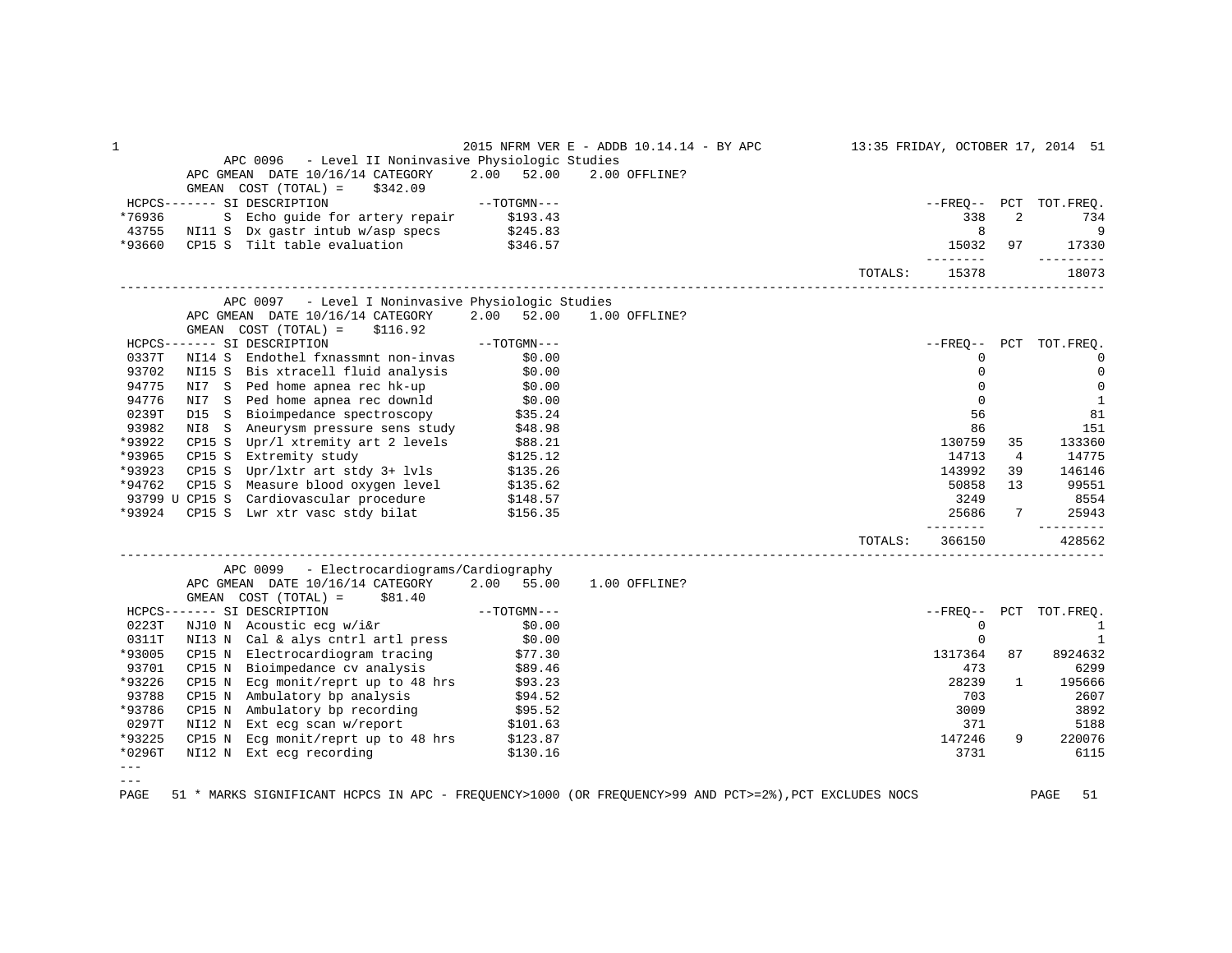1 2015 NFRM VER E - ADDB 10.14.14 - BY APC 13:35 FRIDAY, OCTOBER 17, 2014 52 APC 0099 - Electrocardiograms/Cardiography APC GMEAN DATE 10/16/14 CATEGORY 2.00 55.00 1.00 OFFLINE?  $GMEAN$   $COST$   $(TOTAL)$  =  $\$81.40$  HCPCS------- SI DESCRIPTION --TOTGMN--- --FREQ-- PCT TOT.FREQ. -------- --------- TOTALS: 1501136 ------------------------------------------------------------------------------------------------------------------------------------ APC 0100 - Cardiac Stress Tests APC GMEAN DATE 10/16/14 CATEGORY 2.00 56.00 1.00 OFFLINE? GMEAN COST (TOTAL) = \$246.94 HCPCS------- SI DESCRIPTION --TOTGMN--- --FREQ-- PCT TOT.FREQ. Q0035 CP15 S Cardiokymography \$0.00 0 0 0179T NJ7 S 64 lead ecg w/tracing \$0.00 \$0.00 \$0.00 \$1 and \$1 and \$1 and \$1 and \$1 and \$1 and \$2 and \$1 and \$1 93024 CP15 S Cardiac drug stress test \$89.03 \$89.03 \$89.03 \$138 \*92950 CP15 S Heart/lung resuscitation cpr \$174.86 8052 8052 8052 8052 8052 8052 8052 81 93025 CP15 S Microvolt t-wave assess \$175.15 56 \$175.15 56 \*93017 N Cardiovascular stress test \$255.72 80121 80124 90 1001386 -------- ---------  $\texttt{TorALS:} \qquad 88222 \qquad \qquad 1053589$ ------------------------------------------------------------------------------------------------------------------------------------ APC 0103 - Miscellaneous Vascular Procedures APC GMEAN DATE 10/16/14 CATEGORY 2.00 58.00 1.00 OFFLINE? GMEAN COST (TOTAL) = \$1,634.92 HCPCS------- SI DESCRIPTION --TOTGMN--- --FREQ-- PCT TOT.FREQ. 37201 D13 T Transcatheter therapy infuse \$0.00 0 0 93503 T Insert/place heart catheter \$1,461.64 115 1 480 \*33215 CF14 T Reposition pacing-defib lead \$1,543.05 1030 14 2073 \*93505 T Biopsy of heart lining \$1,559.92 3086 43 10011 49429 CF14 N Removal of shunt \$1,678.01 13 18 \*49422 CF14 N Remove tunneled ip cath \$1,719.38 2686 37 4460 \*33226 CF14 T Reposition 1 ventric lead \$1,981.04 200 2 381<br>37202 CP8 T Transcatheter therapy infuse \$4,704.91 200 2 381 397 37202 CP8 T Transcatheter therapy infuse  $$4,704.91$   $$41$   $$397$  -------- --------- TOTALS: 7171 17820 ------------------------------------------------------------------------------------------------------------------------------------ APC 0105 - Level I Pacemaker & Similar Procedures APC GMEAN DATE 10/16/14 CATEGORY 2.00 60.00 GMEAN COST (TOTAL) =  $$2,434.92$ <br>HCPCS------- SI DESCRIPTION HCPCS------- SI DESCRIPTION --TOTGMN--- --FREQ-- PCT TOT.FREQ. 33272 NI15 N Rmvl of subq defibrillator \$0.00 0 0 33273 NI15 T Repos prev impltbl subq dfb \$0.00 0 0 0307T NJ12 N Rmvl icar ischm mntrng dvce \$684.31 3 3 0324T D15 N Rmvl subq defib electrode \$1,400.96 2 5 36262 CP14 N Removal of infusion pump \$1,404.32 --- PAGE 52 \* MARKS SIGNIFICANT HCPCS IN APC - FREQUENCY>1000 (OR FREQUENCY>99 AND PCT>=2%),PCT EXCLUDES NOCS PAGE 52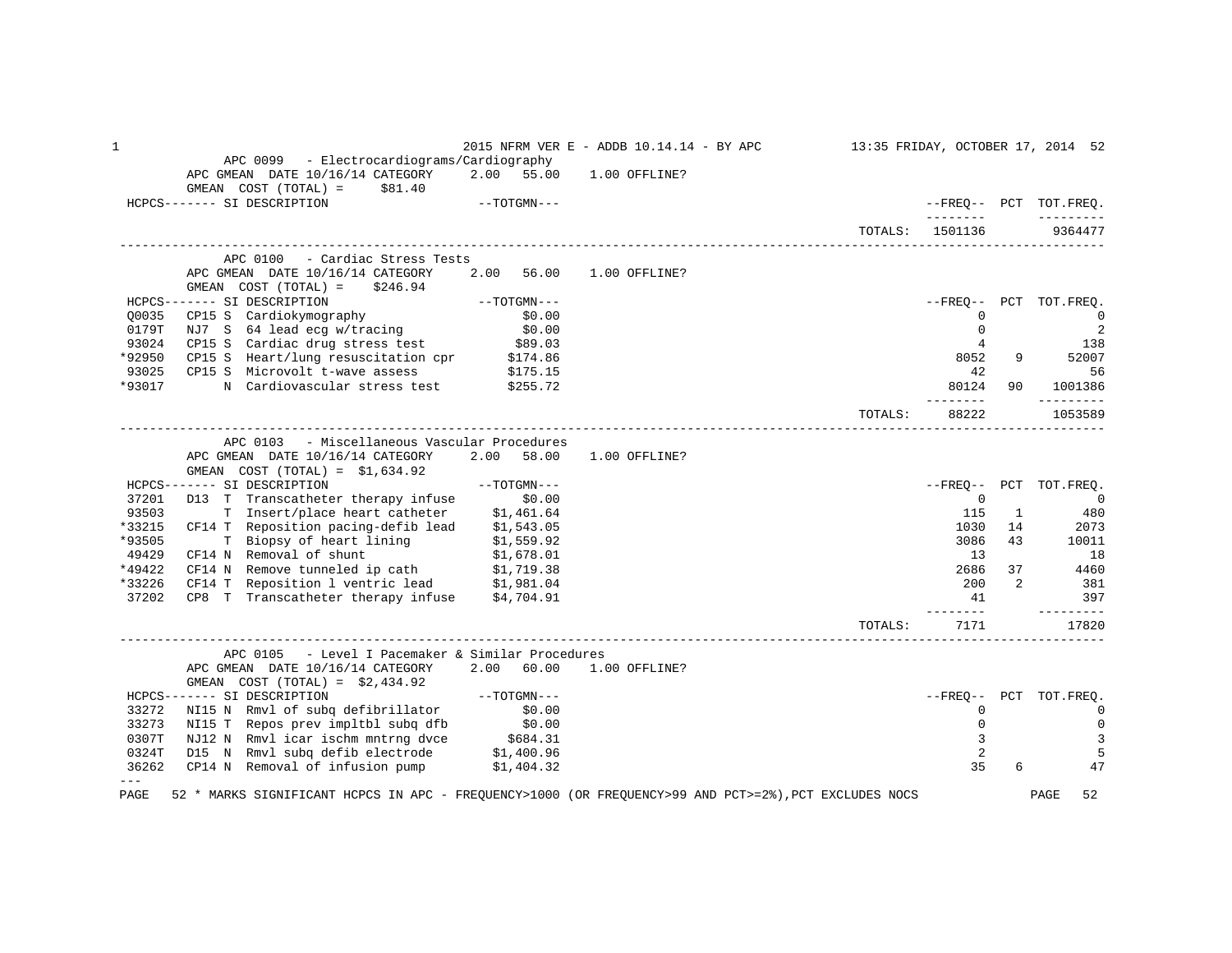|        |                                                                                                       |               | 2015 NFRM VER E - ADDB 10.14.14 - BY APC |         |                   |              | 13:35 FRIDAY, OCTOBER 17, 2014 53 |
|--------|-------------------------------------------------------------------------------------------------------|---------------|------------------------------------------|---------|-------------------|--------------|-----------------------------------|
|        | - Level I Pacemaker & Similar Procedures<br>APC 0105                                                  |               |                                          |         |                   |              |                                   |
|        | APC GMEAN DATE 10/16/14 CATEGORY                                                                      | 2.00<br>60.00 | 1.00 OFFLINE?                            |         |                   |              |                                   |
|        | GMEAN COST $(TOTAL) = $2,434.92$                                                                      |               |                                          |         |                   |              |                                   |
|        | HCPCS------- SI DESCRIPTION                                                                           | $--TOTGMN---$ |                                          |         | --FREO--          | PCT          | TOT. FREO.                        |
| 33220  | T Repair lead pace-defib dual                                                                         | \$1,828.44    |                                          |         | 21                | 4            | 64                                |
| *33218 | T Repair lead pace-defib one                                                                          | \$2,003.79    |                                          |         | 110               | 21           | 486                               |
| 0325T  | D15 T Repos subq defib eltrd &/gen                                                                    | \$2,236.19    |                                          |         | 11                | 2            | 18                                |
| *33241 | CP14 N<br>Remove pulse generator                                                                      | \$2,553.80    |                                          |         | 225               | 43           | 4125                              |
| 33244  | CP14 N Remove elctrd transvenously                                                                    | \$3,259.25    |                                          |         | 23                | 4            | 1916                              |
| 36261  | CF8 T Revision of infusion pump                                                                       | \$3,351.75    |                                          |         | 11                | 2            | 16                                |
| 33234  | Removal of pacemaker system<br>CP14 N                                                                 | \$3,412.26    |                                          |         | 35                | 6            | 998                               |
| 33235  | CP14 N Removal pacemaker electrode                                                                    | \$4,157.80    |                                          |         | 33                | 6            | 1513                              |
| 0322T  | D15 N Rmvl subq defib pls gen                                                                         | \$4,165.70    |                                          |         | $\overline{4}$    |              | 8                                 |
|        |                                                                                                       |               |                                          | TOTALS: | 513               |              | 9199                              |
|        |                                                                                                       |               |                                          |         |                   |              |                                   |
|        | APC 01070 - Level I ICD and Similar Procedures<br>APC GMEAN DATE 10/16/14 CATEGORY                    | 2.00 364.00   | 1.00 OFFLINE? Y                          |         |                   |              |                                   |
|        | GMEAN $COST (TOTAL) = $23,772.68$                                                                     |               |                                          |         |                   |              |                                   |
|        | HCPCS------- SI DESCRIPTION                                                                           | $--TOTGMN---$ |                                          |         | $- FREQ--$        |              | PCT TOT. FREQ.                    |
| 0323T  | D15 J Rmvl & replc subq pls gen                                                                       | \$19,683.81   |                                          |         | 13                |              | 13                                |
| *33262 | NI12 J Rmvl& replc pulse gen 1 lead                                                                   | \$22,075.70   |                                          |         | 4069              | 22           | 4089                              |
| *33263 | NI12 J Rmvl & rplcmt dfb gen 2 lead                                                                   | \$24, 248.31  |                                          |         | 13520             | 75           | 13610                             |
| 33230  | NI12 J Insrt pulse gen w/dual leads                                                                   | \$25,532.10   |                                          |         | 188               | $\mathbf{1}$ | 189                               |
| 33240  | CP15 J Insrt pulse gen w/singl lead                                                                   | \$26, 266.21  |                                          |         | 220               | 1            | 221                               |
| 0321T  | D15 J Insert subq defib pls gen                                                                       | \$43,395.07   |                                          |         | $\mathbf{1}$      |              | 1                                 |
|        |                                                                                                       |               |                                          |         | ------            |              | -------                           |
|        |                                                                                                       |               |                                          | TOTALS: | 18011             |              | 18123                             |
|        | APC 01080 - Level II ICD and Similar Procedures                                                       |               |                                          |         |                   |              |                                   |
|        | APC GMEAN DATE 10/16/14 CATEGORY                                                                      | 2.00 364.00   | 2.00 OFFLINE? Y                          |         |                   |              |                                   |
|        | GMEAN COST (TOTAL) = $$31,969.70$                                                                     |               |                                          |         |                   |              |                                   |
|        | HCPCS------- SI DESCRIPTION                                                                           | $--TOTGMN---$ |                                          |         | --FRE0--          | PCT          | TOT.FREO.                         |
| COMP5  | REM T Cardiac Resynchronization Th                                                                    | \$0.00        |                                          |         | 0                 |              | $\mathbf 0$                       |
| 33270  | NI15 J Ins/rep subq defibrillator                                                                     | \$0.00        |                                          |         | 0                 |              | $\mathbf 0$                       |
| *33264 | NI12 J Rmvl & rplcmt dfb gen mlt ld                                                                   | \$29, 220.83  |                                          |         | 15318             | 38           | 15443                             |
| 33231  | NI12 J Insrt pulse gen w/mult leads                                                                   | \$30,041.71   |                                          |         | 98                |              | 99                                |
| 0319T  | D15 J<br>Insert subq defib w/eltrd                                                                    | \$31,288.24   |                                          |         | 87                |              | 88                                |
| *33249 | CP15 J Insj/rplcmt defib $w/lead(s)$                                                                  | \$33,813.91   |                                          |         | 24698<br>-------- | 61           | 24912                             |
|        |                                                                                                       |               |                                          | TOTALS: | 40201             |              | 40542                             |
|        |                                                                                                       |               |                                          |         |                   |              |                                   |
|        |                                                                                                       |               |                                          |         |                   |              |                                   |
|        |                                                                                                       |               |                                          |         |                   |              |                                   |
| PAGE   | 53 * MARKS SIGNIFICANT HCPCS IN APC - FREQUENCY>1000 (OR FREQUENCY>99 AND PCT>=2%), PCT EXCLUDES NOCS |               |                                          |         |                   |              | PAGE<br>53                        |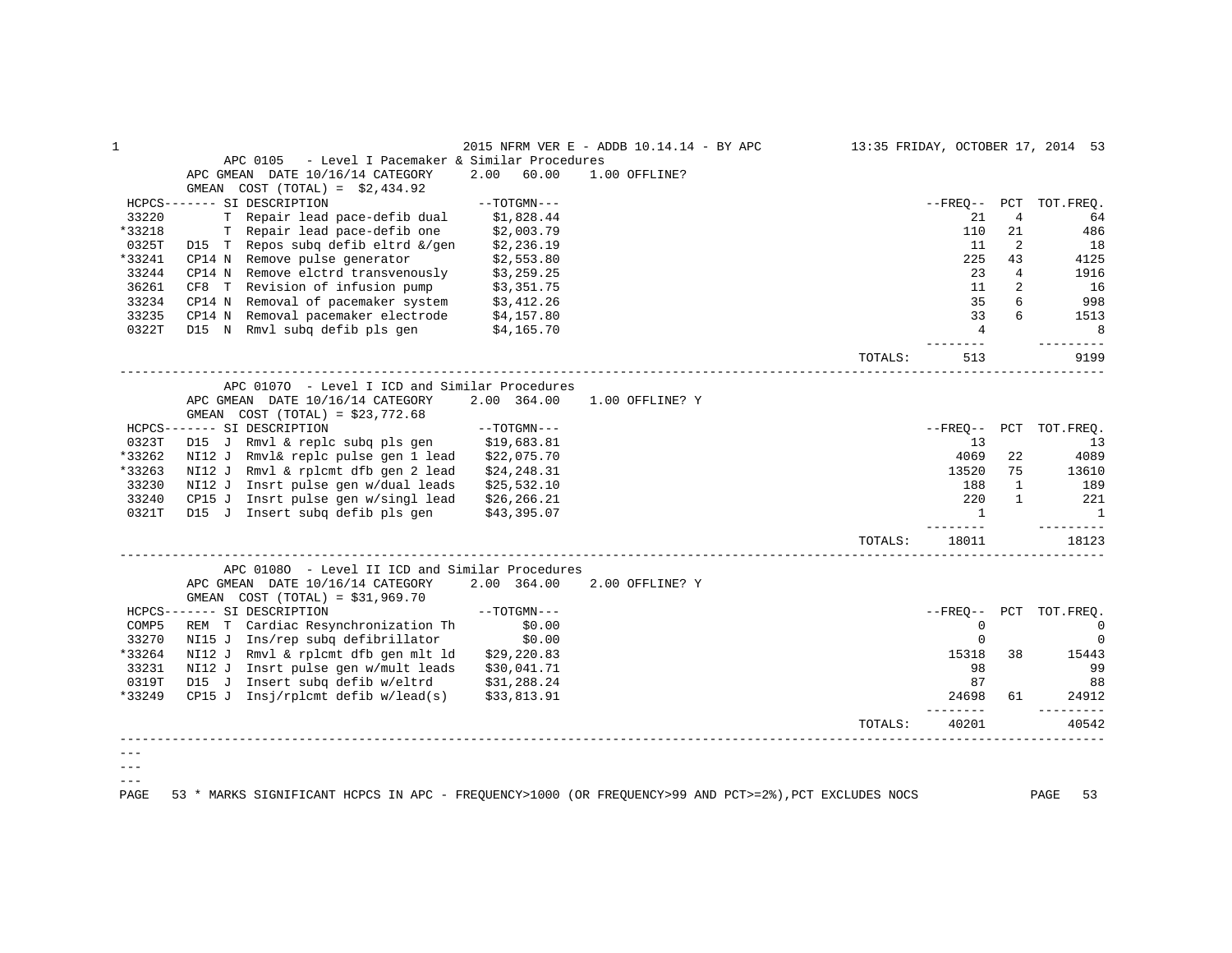| $\mathbf{1}$ |                                                                                                       |                          | 2015 NFRM VER E - ADDB 10.14.14 - BY APC |         |                 |              | 13:35 FRIDAY, OCTOBER 17, 2014 54 |
|--------------|-------------------------------------------------------------------------------------------------------|--------------------------|------------------------------------------|---------|-----------------|--------------|-----------------------------------|
|              | APC 0110<br>- Transfusion                                                                             |                          |                                          |         |                 |              |                                   |
|              | APC GMEAN DATE 10/16/14 CATEGORY                                                                      | 18.00<br>65.00           | 1.00 OFFLINE?                            |         |                 |              |                                   |
|              | GMEAN<br>$COST (TOTAL) =$<br>\$308.41                                                                 |                          |                                          |         |                 |              |                                   |
|              | HCPCS------- SI DESCRIPTION                                                                           | $--TOTGMN---$            |                                          |         | $--$ FREO $--$  | PCT          | TOT.FREQ.                         |
| 38209        | S<br>Wash harvest stem cells<br>CF8                                                                   | \$101.38                 |                                          |         | 3               |              | 12                                |
| 36440        | Bl push transfuse 2 yr/<<br>S                                                                         | \$165.30                 |                                          |         | 2               |              | 8                                 |
| 36460        | S Transfusion service fetal                                                                           | \$258.09                 |                                          |         | 11              |              | 35                                |
| *36430       | S Blood transfusion service                                                                           | \$308.19                 |                                          |         | 202954          | 99           | 582174                            |
| 36455        | Bl exchange/transfuse non-nb<br>S                                                                     | \$449.30                 |                                          |         | 37              |              | 159                               |
| 38207        | CF8 S Cryopreserve stem cells                                                                         | \$591.86                 |                                          |         | 179             |              | 3967                              |
| 38208        | CF8 S Thaw preserved stem cells                                                                       | \$650.10                 |                                          |         | 24              |              | 432                               |
| 36450        | S Bl exchange/transfuse nb \$657.43                                                                   |                          |                                          |         | 3               |              | 11                                |
| 38999 U      | S Blood/lymph system procedure \$1,202.20                                                             |                          |                                          |         | 409             |              | 1370                              |
|              |                                                                                                       |                          |                                          |         | $- - - - - - -$ |              | ---------                         |
|              |                                                                                                       |                          |                                          | TOTALS: | 203213          |              | 588168                            |
|              |                                                                                                       |                          |                                          |         |                 |              |                                   |
|              | APC 0111 - Blood Product Exchange                                                                     |                          |                                          |         |                 |              |                                   |
|              | APC GMEAN DATE 10/16/14 CATEGORY                                                                      | 18.00 66.00              | 1.00 OFFLINE?                            |         |                 |              |                                   |
|              | GMEAN COST $(TOTAL) = $1,094.83$                                                                      |                          |                                          |         |                 |              |                                   |
|              | HCPCS------- SI DESCRIPTION                                                                           | $--TOTGMN---$            |                                          |         | $- FREQ--$      | PCT          | TOT.FREQ.                         |
| 38243        | NI13 S<br>Transplj hematopoietic boost                                                                | \$373.51                 |                                          |         | 2               |              | -5                                |
| 36513        |                                                                                                       |                          |                                          |         | 45              |              | 119                               |
| *36514       | S Apheresis platelets (5643.88<br>S Apheresis plasma (51,085.46)                                      |                          |                                          |         | 18195           | 94           | 23443                             |
| 38242        |                                                                                                       |                          |                                          |         | 19              |              | 124                               |
| 36511        | S Transplt allo lymphocytes \$1,102.88<br>S Apheresis wbc \$1,116.28                                  |                          |                                          |         | 90              |              | 234                               |
| *36512       | S Apheresis rbc                                                                                       |                          |                                          |         | 531             | 2            | 1560                              |
| 38206        | S Harvest auto stem cells                                                                             | \$1,244.24<br>\$1,476.80 |                                          |         | 376             | $\mathbf{1}$ | 4475                              |
|              |                                                                                                       |                          |                                          |         | $- - - - - -$   |              |                                   |
|              |                                                                                                       |                          |                                          | TOTALS: | 19258           |              | 29960                             |
|              |                                                                                                       |                          |                                          |         |                 |              |                                   |
|              | APC 0112 - Apheresis and Stem Cell Procedures                                                         |                          |                                          |         |                 |              |                                   |
|              | APC GMEAN DATE 10/16/14 CATEGORY                                                                      | 18.00 67.00              | 1.00 OFFLINE?                            |         |                 |              |                                   |
|              | GMEAN COST $(TOTAL) = $2,952.12$                                                                      |                          |                                          |         |                 |              |                                   |
|              | HCPCS------- SI DESCRIPTION                                                                           | $--TOTGMN---$            |                                          |         | --FREO--        | PCT          | TOT.FREQ.                         |
| 0264T        | Im b1 mrw cel ther xcl hrvst<br>NJ11 S                                                                | \$0.00                   |                                          |         | $\mathbf 0$     |              | $\overline{0}$                    |
| 0265T        | NJ11 S<br>Im b1 mrw cel ther hrvst onl                                                                | \$0.00                   |                                          |         | $\mathbf 0$     |              | $\overline{0}$                    |
| 0342T        | NI14 S<br>Thxp apheresis w/hdl delip                                                                  | \$0.00                   |                                          |         | $\mathbf 0$     |              | $\overline{0}$                    |
| 36515        | S Apheresis adsorp/reinfuse                                                                           | \$1,038.37               |                                          |         | 53              |              | 120                               |
| 38241        | CP8 S Transplt autol hct/donor                                                                        | \$1,191.14               |                                          |         | 13              |              | 326                               |
| 38240        | S Transplt allo hct/donor \$1,283.38                                                                  |                          |                                          |         | 5               |              | 68                                |
| 38232        | NI12 S Bone marrow harvest autolog                                                                    | \$1,870.71               |                                          |         | 8               |              | 54                                |
| *36516       | S Apheresis selective                                                                                 | \$2,039.14               |                                          |         | 1394            | 13           | 1486                              |
| 38230        | CP8 S Bone marrow harvest allogen                                                                     | \$2,461.62               |                                          |         | 6               |              | 14                                |
| *36522       | Photopheresis<br>S                                                                                    | \$3,153.41               |                                          |         | 8968            | 85           | 10791                             |
| $---$        |                                                                                                       |                          |                                          |         |                 |              |                                   |
| PAGE         | 54 * MARKS SIGNIFICANT HCPCS IN APC - FREQUENCY>1000 (OR FREQUENCY>99 AND PCT>=2%), PCT EXCLUDES NOCS |                          |                                          |         |                 |              | PAGE<br>54                        |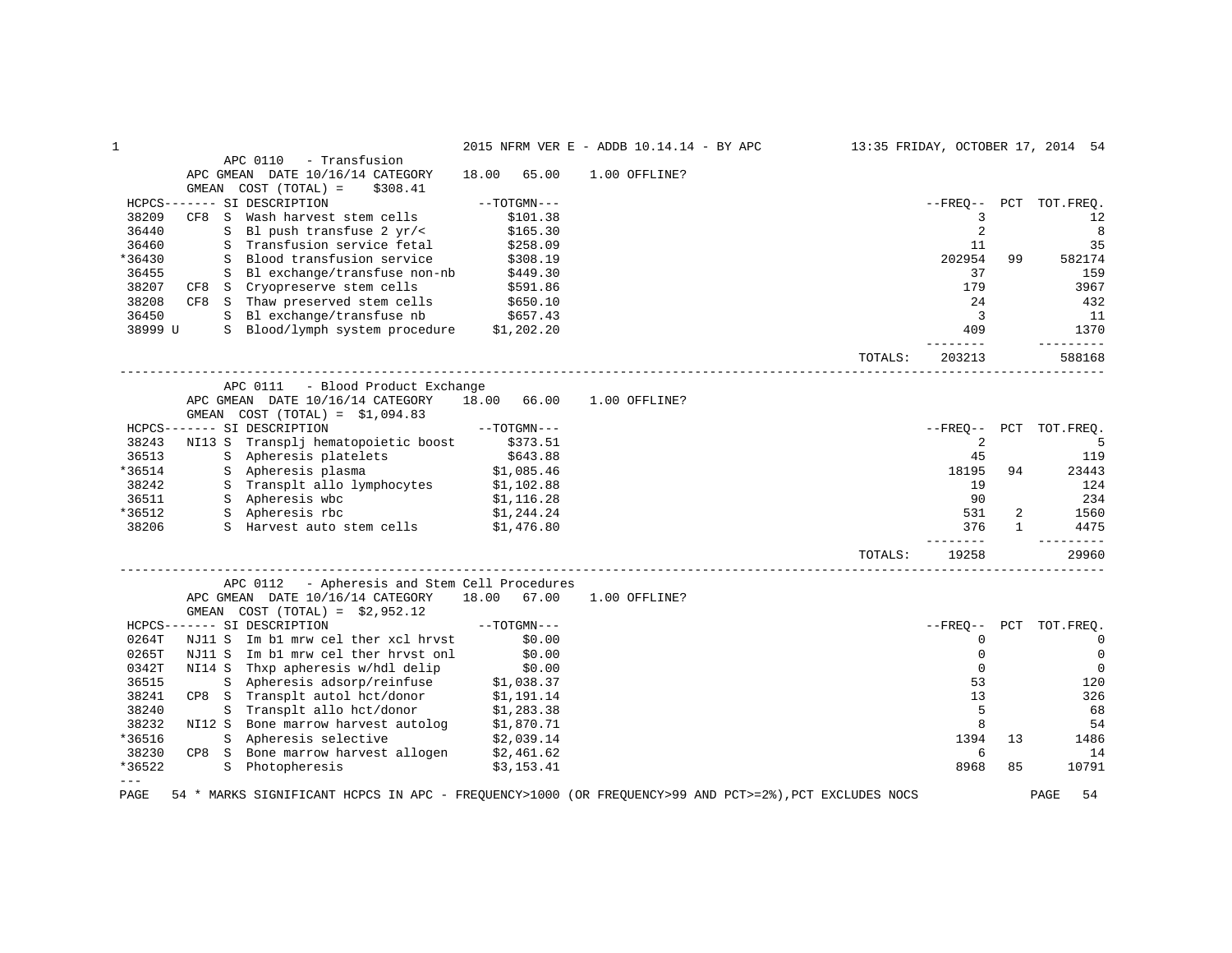| 1       | APC 0112 - Apheresis and Stem Cell Procedures<br>APC GMEAN DATE 10/16/14 CATEGORY<br>GMEAN $COST (TOTAL) = $2,952.12$   |                             | 18.00 67.00              | 2015 NFRM VER E - ADDB 10.14.14 - BY APC<br>1.00 OFFLINE?                                             |         |                       |                | 13:35 FRIDAY, OCTOBER 17, 2014 55 |
|---------|-------------------------------------------------------------------------------------------------------------------------|-----------------------------|--------------------------|-------------------------------------------------------------------------------------------------------|---------|-----------------------|----------------|-----------------------------------|
|         | HCPCS------- SI DESCRIPTION                                                                                             |                             | $--TOTGMN---$            |                                                                                                       |         |                       |                | --FREO-- PCT TOT.FREO.            |
| 0263T   | NJ11 S Im b1 mrw cel ther cmpl \$3,291.86                                                                               |                             |                          |                                                                                                       |         | $\overline{3}$        |                | $7\phantom{.0}$                   |
|         |                                                                                                                         |                             |                          |                                                                                                       | TOTALS: | -------<br>10450      |                | 12866                             |
|         | APC 0113                                                                                                                | - Excision Lymphatic System |                          |                                                                                                       |         |                       |                |                                   |
|         | APC GMEAN DATE 10/16/14 CATEGORY<br>GMEAN $COST (TOTAL) = $2,432.09$                                                    |                             | 18.00 68.00              | 1.00 OFFLINE?                                                                                         |         |                       |                |                                   |
|         | HCPCS------- SI DESCRIPTION                                                                                             |                             | $--TOTGMN---$            |                                                                                                       |         | $--$ FREO $--$        | PCT            | TOT.FREQ.                         |
| 38550   | T Removal neck/armpit lesion                                                                                            |                             | \$1,002.46               |                                                                                                       |         | 9                     |                | 19                                |
| 38308   | T Incision of lymph channels                                                                                            |                             | \$2,139.08               |                                                                                                       |         | 44                    |                | 90                                |
| 38530   | T Biopsy/removal lymph nodes                                                                                            |                             | \$2,191.69<br>\$2,263.83 |                                                                                                       |         | 19                    |                | 240                               |
| *38500  | T Biopsy/removal lymph nodes                                                                                            |                             |                          |                                                                                                       |         | 3992                  | 39             | 16245                             |
| 38520   | T Biopsy/removal lymph nodes                                                                                            |                             | \$2,290.56<br>\$2,471.59 |                                                                                                       |         | 82                    |                | 157                               |
| *38510  | T Biopsy/removal lymph nodes                                                                                            |                             |                          |                                                                                                       |         | 2917                  | 28             | 5884                              |
| *38525  | T Biopsy/removal lymph nodes<br>T Biopsy/removal lymph nodes \$2,567.53<br>T Remove groin lymph nodes \$2,975.51        |                             |                          |                                                                                                       |         | 2847                  | 28             | 27962                             |
| 38760   |                                                                                                                         |                             |                          |                                                                                                       |         | 144                   | 1              | 316                               |
| 38700   | T Removal of lymph nodes neck \$4,132.12                                                                                |                             |                          |                                                                                                       |         | 37                    |                | 129                               |
| 38555   | T Removal neck/armpit lesion \$4,597.79<br>T Removal of lymph nodes neck \$5,483.18                                     |                             |                          |                                                                                                       |         | $\overline{3}$        |                | $\overline{4}$                    |
| 38720   |                                                                                                                         |                             |                          |                                                                                                       |         | 64<br>$- - - - - -$   |                | 195<br>---------                  |
|         |                                                                                                                         |                             |                          |                                                                                                       | TOTALS: | 10158                 |                | 51241                             |
|         | APC 0114 - Thyroid/Lymphadenectomy Procedures                                                                           |                             |                          |                                                                                                       |         |                       |                |                                   |
|         | APC GMEAN DATE 10/16/14 CATEGORY 18.00 69.00<br>GMEAN $COST (TOTAL) = $4,397.98$                                        |                             |                          | 1.00 OFFLINE?                                                                                         |         |                       |                |                                   |
|         | HCPCS------- SI DESCRIPTION                                                                                             |                             | $--{\tt TOTGMN---}$      |                                                                                                       |         | $- FREQ--$            |                | PCT TOT.FREQ.                     |
| 60699 U | T Endocrine surgery procedure \$1,376.22<br>T Remove armpit lymph nodes \$3,009.94                                      |                             |                          |                                                                                                       |         | 444                   |                | 855                               |
| 38740   |                                                                                                                         |                             |                          |                                                                                                       |         | 89                    |                | 218                               |
| 60280   |                                                                                                                         |                             |                          |                                                                                                       |         | 212                   | $\mathbf{1}$   | 280                               |
| 38542   | T Remove thyroid duct lesion \$3,155.00<br>T Explore deep node(s) neck \$3,315.74<br>T Remove thyroid lesion \$3,453.00 |                             |                          |                                                                                                       |         | 64                    |                | 214                               |
| 60200   |                                                                                                                         |                             |                          |                                                                                                       |         | 154                   | $\mathbf{1}$   | 577                               |
| *38745  | T Remove armpit lymph nodes \$3,647.17<br>T Remove thyroid duct lesion \$3,999.48                                       |                             |                          |                                                                                                       |         | 406                   | 3              | 776                               |
| 60281   |                                                                                                                         |                             |                          |                                                                                                       |         | 13                    |                | 15                                |
| *60210  | T Partial thyroid excision \$4,008.85<br>T Partial removal of thyroid \$4,210.92                                        |                             |                          |                                                                                                       |         | 749                   | 6              | 1230                              |
| *60220  |                                                                                                                         |                             |                          |                                                                                                       |         | 4348                  | 37             | 5942                              |
| *60225  | T Partial removal of thyroid \$4,378.62                                                                                 |                             |                          |                                                                                                       |         | 499                   | $\overline{4}$ | 655                               |
| 60212   | T Partial thyroid excision \$4,505.61<br>T Removal of thyroid \$4,852.52                                                |                             |                          |                                                                                                       |         | 106                   |                | 154                               |
| *60240  |                                                                                                                         |                             |                          |                                                                                                       |         | 5036<br>$- - - - - -$ | 43             | 6764<br>$- - - - - -$             |
|         |                                                                                                                         |                             |                          |                                                                                                       | TOTALS: | 11676                 |                | 17680                             |
| PAGE    |                                                                                                                         |                             |                          | 55 * MARKS SIGNIFICANT HCPCS IN APC - FREQUENCY>1000 (OR FREQUENCY>99 AND PCT>=2%), PCT EXCLUDES NOCS |         |                       |                | PAGE<br>55                        |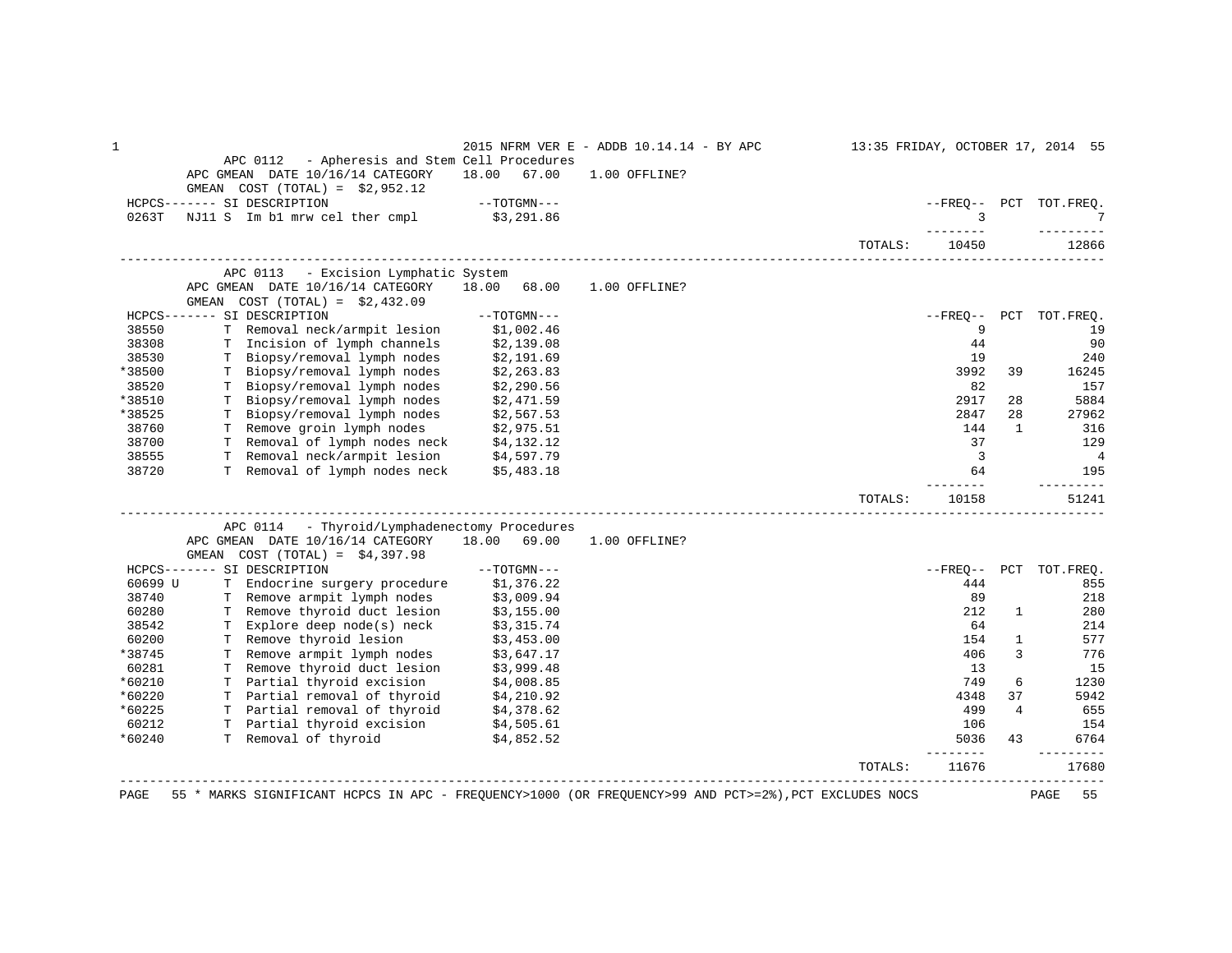| APC GMEAN DATE 10/16/14 CATEGORY 27.00 75.00<br>--TOTGMN---<br>T Intro gastrointestinal tube<br>\$382.84<br>CP8 T Brain canal shunt procedure \$390.85<br>\$393.01<br>$CP9$ T Repair tunneled cv cath $$412.57$<br>\$449.88<br>\$513.91<br>CP10 T Change of bladder tube \$586.95<br>NI8 T Replace duod/jej tube perc \$668.73<br>NI8 T Replace g-j tube perc \$768.08<br>APC 0126 - Level I Urinary and Anal Procedures<br>APC GMEAN DATE 10/16/14 CATEGORY 4.00 86.00<br>$\label{eq:1} --{\tt TOTGMN---}$<br>\$0.00 | APC 0121 - Level I Tube or Catheter Changes or Repositioning<br>1.00 OFFLINE?<br>1.00 OFFLINE?                                                                                                                                                                                                                  | TOTALS: | 506<br>403<br>137<br>573<br>24397<br>7316<br>518<br>2662<br>5645 13<br>________<br>42157 | $\mathbf{1}$<br>$\mathbf{1}$<br>57<br>17<br>1<br>6                                     | --FREO-- PCT TOT.FREO.<br>1025<br>1141<br>219<br>762<br>31053<br>10701<br>752<br>4009<br>7144<br>----------<br>56806 |
|-----------------------------------------------------------------------------------------------------------------------------------------------------------------------------------------------------------------------------------------------------------------------------------------------------------------------------------------------------------------------------------------------------------------------------------------------------------------------------------------------------------------------|-----------------------------------------------------------------------------------------------------------------------------------------------------------------------------------------------------------------------------------------------------------------------------------------------------------------|---------|------------------------------------------------------------------------------------------|----------------------------------------------------------------------------------------|----------------------------------------------------------------------------------------------------------------------|
|                                                                                                                                                                                                                                                                                                                                                                                                                                                                                                                       |                                                                                                                                                                                                                                                                                                                 |         |                                                                                          |                                                                                        |                                                                                                                      |
|                                                                                                                                                                                                                                                                                                                                                                                                                                                                                                                       |                                                                                                                                                                                                                                                                                                                 |         |                                                                                          |                                                                                        |                                                                                                                      |
|                                                                                                                                                                                                                                                                                                                                                                                                                                                                                                                       |                                                                                                                                                                                                                                                                                                                 |         |                                                                                          |                                                                                        |                                                                                                                      |
|                                                                                                                                                                                                                                                                                                                                                                                                                                                                                                                       |                                                                                                                                                                                                                                                                                                                 |         |                                                                                          |                                                                                        |                                                                                                                      |
|                                                                                                                                                                                                                                                                                                                                                                                                                                                                                                                       |                                                                                                                                                                                                                                                                                                                 |         |                                                                                          |                                                                                        |                                                                                                                      |
|                                                                                                                                                                                                                                                                                                                                                                                                                                                                                                                       |                                                                                                                                                                                                                                                                                                                 |         |                                                                                          |                                                                                        |                                                                                                                      |
|                                                                                                                                                                                                                                                                                                                                                                                                                                                                                                                       |                                                                                                                                                                                                                                                                                                                 |         |                                                                                          |                                                                                        |                                                                                                                      |
|                                                                                                                                                                                                                                                                                                                                                                                                                                                                                                                       |                                                                                                                                                                                                                                                                                                                 |         |                                                                                          |                                                                                        |                                                                                                                      |
|                                                                                                                                                                                                                                                                                                                                                                                                                                                                                                                       |                                                                                                                                                                                                                                                                                                                 |         |                                                                                          |                                                                                        |                                                                                                                      |
|                                                                                                                                                                                                                                                                                                                                                                                                                                                                                                                       |                                                                                                                                                                                                                                                                                                                 |         |                                                                                          |                                                                                        |                                                                                                                      |
|                                                                                                                                                                                                                                                                                                                                                                                                                                                                                                                       |                                                                                                                                                                                                                                                                                                                 |         |                                                                                          |                                                                                        |                                                                                                                      |
|                                                                                                                                                                                                                                                                                                                                                                                                                                                                                                                       |                                                                                                                                                                                                                                                                                                                 |         |                                                                                          |                                                                                        |                                                                                                                      |
|                                                                                                                                                                                                                                                                                                                                                                                                                                                                                                                       |                                                                                                                                                                                                                                                                                                                 |         |                                                                                          |                                                                                        |                                                                                                                      |
|                                                                                                                                                                                                                                                                                                                                                                                                                                                                                                                       |                                                                                                                                                                                                                                                                                                                 |         |                                                                                          |                                                                                        |                                                                                                                      |
|                                                                                                                                                                                                                                                                                                                                                                                                                                                                                                                       |                                                                                                                                                                                                                                                                                                                 |         |                                                                                          |                                                                                        |                                                                                                                      |
|                                                                                                                                                                                                                                                                                                                                                                                                                                                                                                                       |                                                                                                                                                                                                                                                                                                                 |         |                                                                                          |                                                                                        |                                                                                                                      |
|                                                                                                                                                                                                                                                                                                                                                                                                                                                                                                                       |                                                                                                                                                                                                                                                                                                                 |         |                                                                                          |                                                                                        |                                                                                                                      |
|                                                                                                                                                                                                                                                                                                                                                                                                                                                                                                                       |                                                                                                                                                                                                                                                                                                                 |         |                                                                                          |                                                                                        | --FREO-- PCT TOT.FREQ.                                                                                               |
|                                                                                                                                                                                                                                                                                                                                                                                                                                                                                                                       |                                                                                                                                                                                                                                                                                                                 |         |                                                                                          |                                                                                        |                                                                                                                      |
|                                                                                                                                                                                                                                                                                                                                                                                                                                                                                                                       |                                                                                                                                                                                                                                                                                                                 |         | $\overline{0}$                                                                           |                                                                                        | 0                                                                                                                    |
| \$61.69                                                                                                                                                                                                                                                                                                                                                                                                                                                                                                               |                                                                                                                                                                                                                                                                                                                 |         | 79                                                                                       |                                                                                        | 375                                                                                                                  |
| \$78.72                                                                                                                                                                                                                                                                                                                                                                                                                                                                                                               |                                                                                                                                                                                                                                                                                                                 |         | 669                                                                                      | 2                                                                                      | 687                                                                                                                  |
|                                                                                                                                                                                                                                                                                                                                                                                                                                                                                                                       |                                                                                                                                                                                                                                                                                                                 |         |                                                                                          |                                                                                        | 17073                                                                                                                |
|                                                                                                                                                                                                                                                                                                                                                                                                                                                                                                                       |                                                                                                                                                                                                                                                                                                                 |         |                                                                                          |                                                                                        | 31807                                                                                                                |
|                                                                                                                                                                                                                                                                                                                                                                                                                                                                                                                       |                                                                                                                                                                                                                                                                                                                 |         |                                                                                          |                                                                                        | 296                                                                                                                  |
|                                                                                                                                                                                                                                                                                                                                                                                                                                                                                                                       |                                                                                                                                                                                                                                                                                                                 |         |                                                                                          |                                                                                        | 4391                                                                                                                 |
|                                                                                                                                                                                                                                                                                                                                                                                                                                                                                                                       |                                                                                                                                                                                                                                                                                                                 |         |                                                                                          |                                                                                        | 218                                                                                                                  |
|                                                                                                                                                                                                                                                                                                                                                                                                                                                                                                                       |                                                                                                                                                                                                                                                                                                                 |         |                                                                                          |                                                                                        | 1353                                                                                                                 |
|                                                                                                                                                                                                                                                                                                                                                                                                                                                                                                                       |                                                                                                                                                                                                                                                                                                                 |         |                                                                                          |                                                                                        | 17                                                                                                                   |
|                                                                                                                                                                                                                                                                                                                                                                                                                                                                                                                       |                                                                                                                                                                                                                                                                                                                 |         |                                                                                          |                                                                                        | 7022                                                                                                                 |
|                                                                                                                                                                                                                                                                                                                                                                                                                                                                                                                       |                                                                                                                                                                                                                                                                                                                 |         |                                                                                          |                                                                                        | 19                                                                                                                   |
|                                                                                                                                                                                                                                                                                                                                                                                                                                                                                                                       |                                                                                                                                                                                                                                                                                                                 |         | 440                                                                                      |                                                                                        | 1538                                                                                                                 |
| T Urology surgery procedure \$2,301.80                                                                                                                                                                                                                                                                                                                                                                                                                                                                                |                                                                                                                                                                                                                                                                                                                 |         | 2496                                                                                     |                                                                                        | 6064<br>---------                                                                                                    |
|                                                                                                                                                                                                                                                                                                                                                                                                                                                                                                                       |                                                                                                                                                                                                                                                                                                                 | TOTALS: | 24515                                                                                    |                                                                                        | 70860                                                                                                                |
|                                                                                                                                                                                                                                                                                                                                                                                                                                                                                                                       | \$111.71<br>T Electro-uroflowmetry first \$112.62<br>T Dilate urethra stricture \$114.80<br>T Riofeedback peri/uro/rectal \$123.17<br>\$125.98<br>\$138.33<br>\$153.26<br>CP15 T Insert bladder cath complex 5154.61<br>NI8 T Drain bladder by trocar/cath \$1,660.38<br>T Genital surgery procedure \$2,196.93 |         |                                                                                          | 2104<br>13870<br>263<br>4226<br>193<br>640<br>13<br>2451<br>$\overline{7}$<br>-------- | 8<br>56<br>1<br>17<br>2<br>9                                                                                         |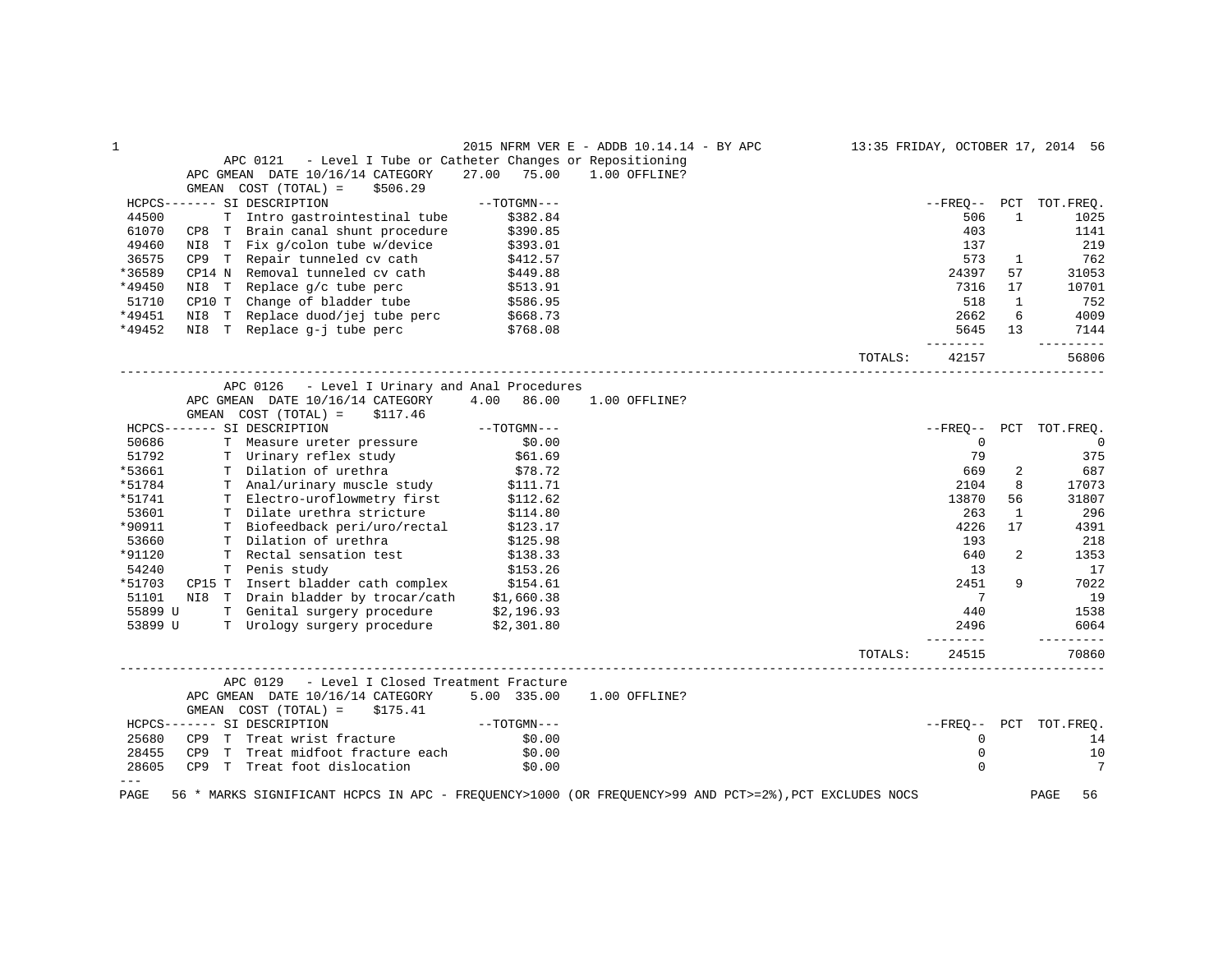1 2015 NFRM VER E - ADDB 10.14.14 - BY APC 13:35 FRIDAY, OCTOBER 17, 2014 57

APC 0129 - Level I Closed Treatment Fracture

|             |                 |             | APC GMEAN DATE 10/16/14 CATEGORY       | 5.00 335.00   | 1.00 OFFLINE? |         |                |                |                 |
|-------------|-----------------|-------------|----------------------------------------|---------------|---------------|---------|----------------|----------------|-----------------|
|             | GMEAN           |             | $COST (TOTAL) =$<br>\$175.41           |               |               |         |                |                |                 |
|             |                 |             | HCPCS------- SI DESCRIPTION            | $--TOTGMN---$ |               |         | $- FREO--$     |                | PCT TOT. FREO.  |
| 28540       | CP9             |             | T Treat foot dislocation               | \$109.86      |               |         | $\overline{2}$ |                | 12              |
| 27560       | CP <sub>9</sub> | T           | Treat kneecap dislocation              | \$133.56      |               |         | 16             |                | 298             |
| *28510      | CP9             |             | T Treatment of toe fracture            | \$135.46      |               |         | 245            | 12             | 751             |
| 27830       | CP <sub>9</sub> | T           | Treat lower leg dislocation            | \$135.59      |               |         | 3              |                | 13              |
| *28490      | CP <sub>9</sub> | T           | Treat big toe fracture                 | \$149.39      |               |         | 138            | 6              | 402             |
| *26750      | CP <sub>9</sub> | T           | Treat finger fracture each             | \$152.40      |               |         | 201            | 10             | 713             |
| *26770      | CP <sub>9</sub> | T           | Treat finger dislocation               | \$162.25      |               |         | 139            | 7              | 3918            |
| *26720      | CP <sub>9</sub> | T           | Treat finger fracture each             | \$164.07      |               |         | 350            | 17             | 1018            |
| 28450       | CP <sub>9</sub> | T           | Treat midfoot fracture each            | \$165.71      |               |         | 67             | 3              | 116             |
| 28660       | CP <sub>9</sub> | T           | Treat toe dislocation                  | \$167.78      |               |         | 22             | $\mathbf{1}$   | 426             |
| 27200       | CP <sub>9</sub> | $\mathbf T$ | Treat tail bone fracture               | \$173.27      |               |         | 9              |                | 26              |
| *23500      | CP <sub>9</sub> | T           | Treat clavicle fracture                | \$178.53      |               |         | 322            | 16             | 854             |
| 25500       | CP <sub>9</sub> | T           | Treat fracture of radius               | \$196.64      |               |         | 62             | 3              | 124             |
| 28430       | CP <sub>9</sub> | T           | Treatment of ankle fracture            | \$201.18      |               |         | 35             | $\mathbf{1}$   | 88              |
| 25560       | CP <sub>9</sub> | T           | Treat fracture radius & ulna           | \$211.77      |               |         | 37             | $\mathbf{1}$   | 117             |
| 24560       | CP <sub>9</sub> | T           | Treat humerus fracture                 | \$217.11      |               |         | 5              |                | 25              |
| 26670       | CP <sub>9</sub> | $\mathbf T$ | Treat hand dislocation                 | \$220.47      |               |         | 5              |                | 87              |
| 23570       | CP <sub>9</sub> | T           | Treat shoulder blade fx                | \$225.43      |               |         | 72             | 3              | 141             |
| 22305       | CP <sub>9</sub> | T           | Closed tx spine process fx             | \$244.00      |               |         | 50             | $\overline{2}$ | 101             |
| 24670       | CP <sub>9</sub> | T           | Treat ulnar fracture                   | \$252.82      |               |         | 82             | $\overline{4}$ | 231             |
| 25530       | CP <sub>9</sub> | T           | Treat fracture of ulna                 | \$253.70      |               |         | 70             | 3              | 140             |
| 27767       | NI8             | T           | Cltx post ankle fx                     | \$276.33      |               |         | 13             |                | 20              |
| 27516       | CP <sub>9</sub> | T           | Treat thigh fx growth plate            | \$281.00      |               |         | 1              |                | $\overline{4}$  |
| 27220       | CP <sub>9</sub> | T           | Treat hip socket fracture              | \$423.51      |               |         | 26             | $\mathbf{1}$   | 47              |
| 28530       | CP <sub>9</sub> | T           | Treat sesamoid bone fracture           | \$438.80      |               |         | $\overline{a}$ |                | 2               |
| 27768       | NI8             | T           | Cltx post ankle fx w/mnpj              | \$503.63      |               |         | 6              |                | 33              |
| 28600       | CP <sub>9</sub> | T           | Treat foot dislocation                 | \$506.52      |               |         | $\mathbf{1}$   |                | $7\phantom{.0}$ |
| 27256       | CP <sub>9</sub> | Т           | Treat hip dislocation                  | \$795.53      |               |         | 1              |                | 37              |
| 21820       | CP <sub>9</sub> | T           | Treat sternum fracture                 | \$954.48      |               |         | $\mathbf{1}$   |                | 19              |
| 26989 U CP9 |                 | T           | Hand/finger surgery                    | \$2,326.30    |               |         | 130            |                | 560             |
| 27899 U CP9 |                 |             | T Leg/ankle surgery procedure          | \$2,985.80    |               |         | 195            |                | 775             |
| 28899 U CP9 |                 |             | T Foot/toes surgery procedure          | \$3,113.55    |               |         | 599            |                | 3022            |
| 23929 U CP9 |                 | T           | Shoulder surgery procedure             | \$3,502.08    |               |         | 101            |                | 778             |
| 27299 U CP9 |                 |             | T Pelvis/hip joint surgery             | \$3,664.64    |               |         | 302            |                | 713             |
| 27599 U CP9 |                 |             | T Leg surgery procedure                | \$3,703.76    |               |         | 228            |                | 600             |
| 24999 U CP9 |                 | T.          | Upper arm/elbow surgery                | \$4,217.41    |               |         | 94             |                | 449             |
|             |                 |             | 25999 U CP9 T Forearm or wrist surgery | \$5,063.13    |               |         | 133            |                | 614             |
|             |                 |             |                                        |               |               | TOTALS: | 1983           |                | 17312           |
|             |                 |             |                                        |               |               |         |                |                |                 |
|             |                 |             |                                        |               |               |         |                |                |                 |

PAGE 57 \* MARKS SIGNIFICANT HCPCS IN APC - FREQUENCY>1000 (OR FREQUENCY>99 AND PCT>=2%),PCT EXCLUDES NOCS PAGE 57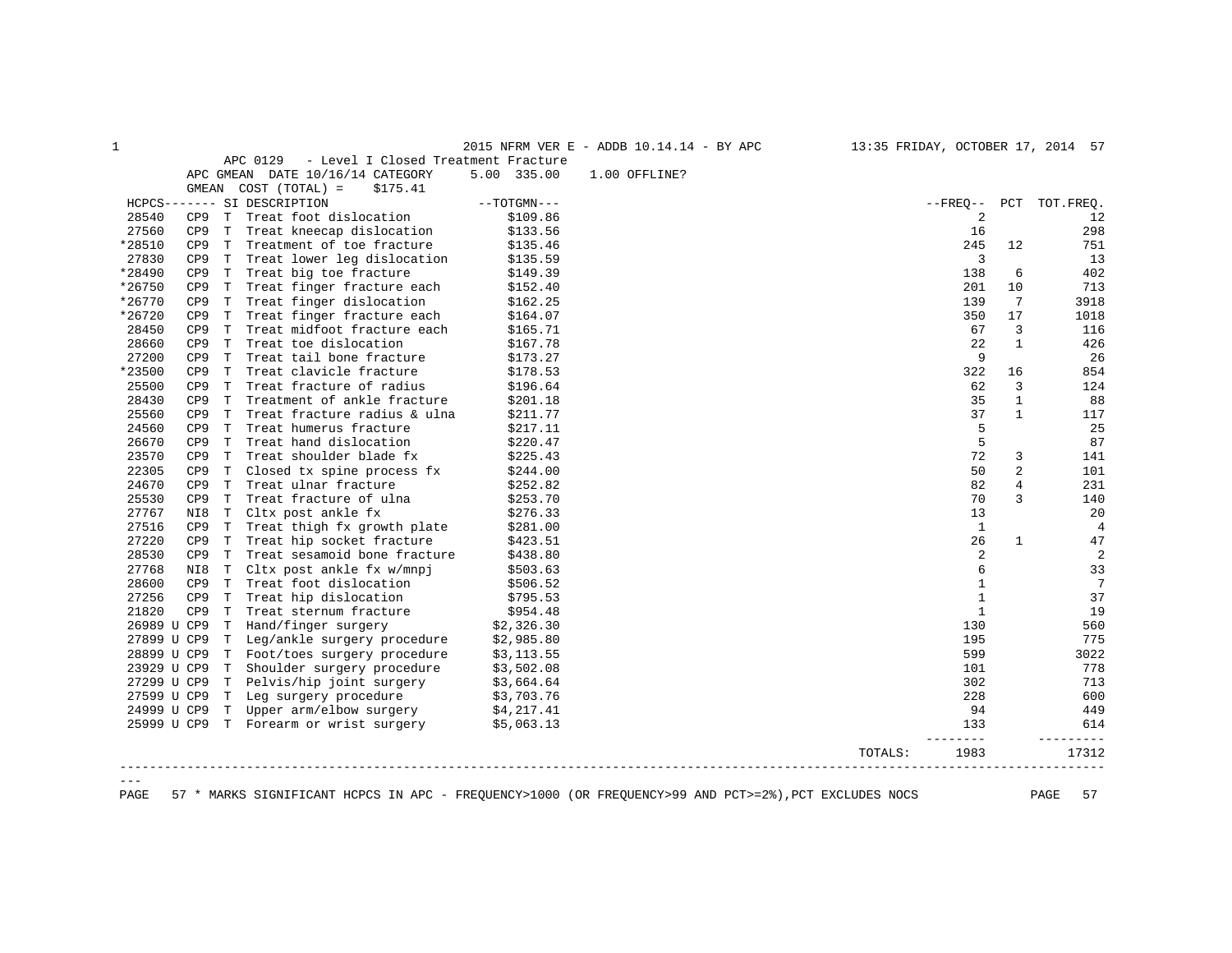| $\mathbf{1}$ |                                                                                                                                                                                                                                       |                          | 2015 NFRM VER E - ADDB 10.14.14 - BY APC | 13:35 FRIDAY, OCTOBER 17, 2014 58 |    |                        |
|--------------|---------------------------------------------------------------------------------------------------------------------------------------------------------------------------------------------------------------------------------------|--------------------------|------------------------------------------|-----------------------------------|----|------------------------|
|              | APC 0130 - Level I Laparoscopy<br>APC GMEAN DATE 10/16/14 CATEGORY                                                                                                                                                                    | 7.00 79.00               | 1.00 OFFLINE?                            |                                   |    |                        |
|              | GMEAN $COST (TOTAL) = $3,129.64$                                                                                                                                                                                                      |                          |                                          |                                   |    |                        |
|              | HCPCS------- SI DESCRIPTION                                                                                                                                                                                                           | --TOTGMN---              |                                          |                                   |    | --FREO-- PCT TOT.FREO. |
| 54699 U      | T Laparoscope proc testis                                                                                                                                                                                                             |                          |                                          | $\mathbf 0$                       |    | 3                      |
| 59898 U      |                                                                                                                                                                                                                                       |                          |                                          | $\mathbf 0$                       |    | $\overline{0}$         |
| 60659 U      | T Laparoscope proc cessis<br>T Laparo proc ob care/deliver \$0.00<br>\$604.30 \$604.30                                                                                                                                                |                          |                                          | 2                                 |    | 6                      |
| 47561        | T Laparo w/cholangio/biopsy                                                                                                                                                                                                           |                          |                                          | $\overline{7}$                    |    | 8                      |
| *49325       | NI7 T Lap revision perm ip cath                                                                                                                                                                                                       | \$2,715.41<br>\$2,900.38 |                                          | 1063                              | 12 | 1357                   |
| *49320       | T Diag laparo separate proc (32,903.91)<br>T Laparoscope proc spleen (33,009.12)<br>T Laparoscopy aspiration (33,058.99)                                                                                                              |                          |                                          | 1396                              | 16 | 2923                   |
| 38129 U      |                                                                                                                                                                                                                                       |                          |                                          | 2                                 |    | $\overline{7}$         |
| 49322        |                                                                                                                                                                                                                                       |                          |                                          | 118                               | 1  | 530                    |
|              | 51999 U NI6 T Laparoscope proc bla \$3,084.79<br>*49324 NI7 T Lap insert tunnel ip cath \$3,127.11                                                                                                                                    |                          |                                          | 13                                |    | 59                     |
|              |                                                                                                                                                                                                                                       |                          |                                          | 4888                              | 58 | 6358                   |
| 58679 U      | T Laparo proc oviduct-ovary \$3,142.01<br>T Laparoscope proc stom \$3,298.95                                                                                                                                                          |                          |                                          | 20                                |    | 104                    |
| 43659 U      |                                                                                                                                                                                                                                       | \$3,298.95               |                                          | 160                               |    | 351                    |
| 49329 U      | T Laparo proc abdm/per/oment \$3,398.84<br>T Laparo drain lymphocele \$3,608.35                                                                                                                                                       |                          |                                          | 955                               |    | 6114                   |
| 49323        |                                                                                                                                                                                                                                       |                          |                                          | 17                                |    | 34                     |
|              | 45499 U NI6 T Laparoscope proc rectum \$3,619.44                                                                                                                                                                                      |                          |                                          | 12                                |    | 23                     |
| 47379 U      | T Laparoscope procedure liver \$3,648.19<br>T Laparoscopy biopsy \$3,743.84                                                                                                                                                           |                          |                                          | 341                               |    | 2705                   |
| *49321       |                                                                                                                                                                                                                                       |                          |                                          | 744                               | 8  | 2111                   |
| 43648        | NI7 N Lap revise/remv eltrd antrum \$3,789.52                                                                                                                                                                                         |                          |                                          | $\overline{3}$                    |    | 6                      |
| 47579 U      | T Laparoscope proc biliary                                                                                                                                                                                                            | \$4,088.82               |                                          | 13                                |    | 157                    |
| 47560        | The paroscopy w/cholangio<br>The paroscopy w/cholangio<br>The paroscope proc intestine<br>The paroscope proc app 54,423.43<br>The same series and the series of the series of the series of the series of the series of the series of |                          |                                          | 2                                 |    | $_{\rm 8}$             |
| 44238 U      |                                                                                                                                                                                                                                       |                          |                                          | 43                                |    | 206                    |
| 44979 U      |                                                                                                                                                                                                                                       |                          |                                          | $\overline{4}$                    |    | 69                     |
| 49659 U      |                                                                                                                                                                                                                                       |                          |                                          | 793                               |    | 1651                   |
| 50549 U      |                                                                                                                                                                                                                                       |                          |                                          | 17                                |    | 73                     |
| 55559 U      |                                                                                                                                                                                                                                       |                          |                                          | 2                                 |    | 213                    |
| 38589 U      |                                                                                                                                                                                                                                       |                          |                                          | 34                                |    | 200                    |
| 58578 U      |                                                                                                                                                                                                                                       |                          |                                          | 35                                |    | 204                    |
| 43289 U      |                                                                                                                                                                                                                                       |                          |                                          | 43                                |    | 89                     |
| 50541        | The particle of the cord (1,96.72<br>The aparoscope proclymphatic (1,96.72<br>The particle ord (1,96.72<br>The start (1,96.72<br>The start (1,96.77.67<br>The start (1,96.74.42<br>The start (1,96.74.42)                             |                          |                                          | 61                                |    | 93                     |
| 58545        |                                                                                                                                                                                                                                       |                          |                                          | 33                                |    | 155                    |
| 50949 U      | T Laparoscopic myomectomy \$5,698.83<br>T Laparoscope proc ureter \$6,855.63                                                                                                                                                          |                          |                                          | $\overline{4}$                    |    | 164<br>------          |
|              |                                                                                                                                                                                                                                       |                          |                                          | TOTALS:<br>8332                   |    | 25981                  |
|              | APC 01310 - Level II Laparoscopy                                                                                                                                                                                                      |                          |                                          |                                   |    |                        |
|              | APC GMEAN DATE 10/16/14 CATEGORY<br>GMEAN $COST (TOTAL) = $3,920.58$                                                                                                                                                                  | 7.00 79.00               | 2.00 OFFLINE? Y                          |                                   |    |                        |
|              | HCPCS------- SI DESCRIPTION                                                                                                                                                                                                           | $--TOTGMN---$            |                                          |                                   |    | --FREQ-- PCT TOT.FREQ. |
| 58672        | T Laparoscopy fimbrioplasty<br>T Laparoscopy salpingostomy                                                                                                                                                                            | \$0.00                   |                                          | 0                                 |    | 2                      |
| 58673        |                                                                                                                                                                                                                                       | \$0.00                   |                                          | $\Omega$                          |    | 10                     |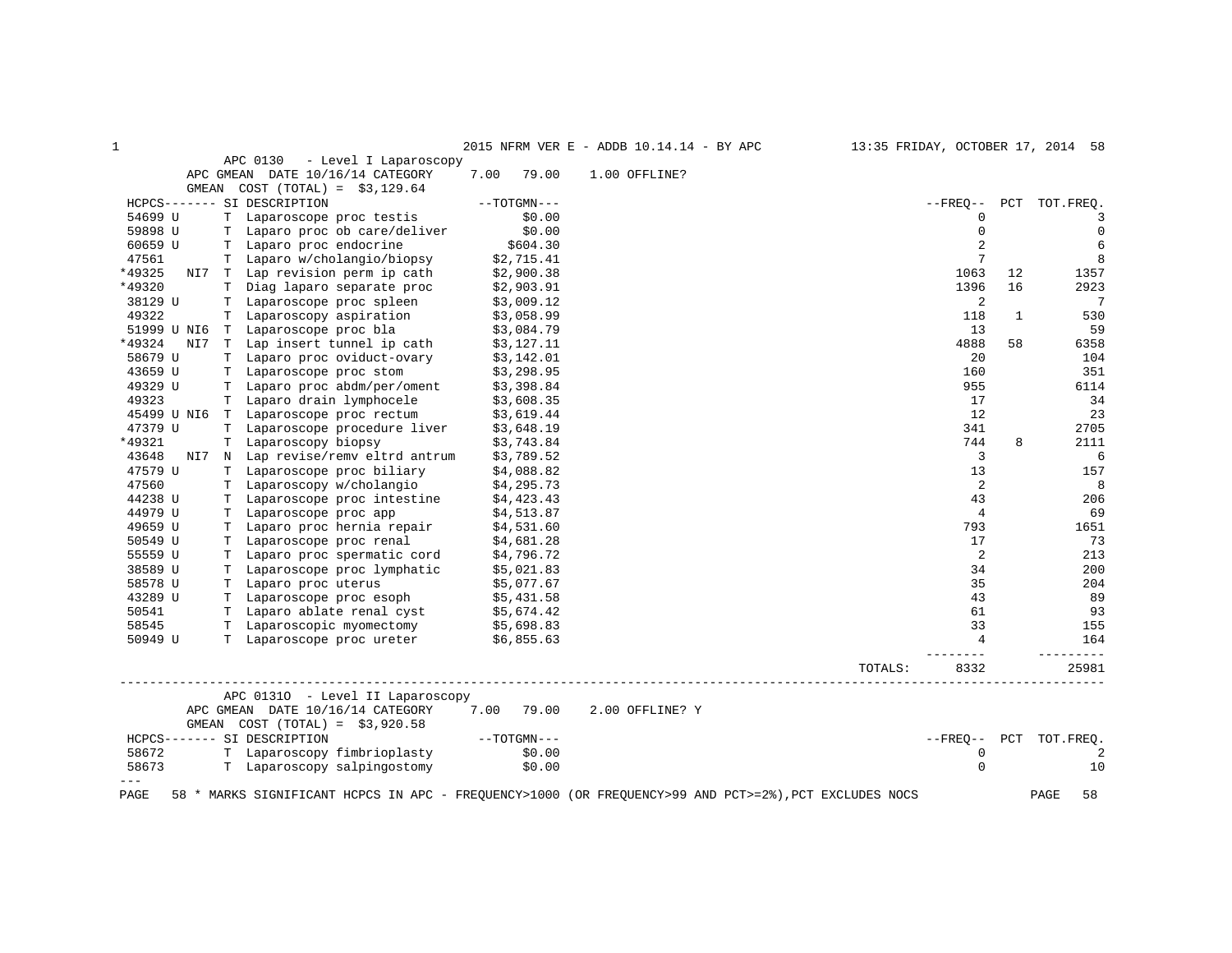| $\mathbf{1}$   |     |                                                                                                                                 |               | 2015 NFRM VER E - ADDB 10.14.14 - BY APC | 13:35 FRIDAY, OCTOBER 17, 2014 59 |                |                |                        |
|----------------|-----|---------------------------------------------------------------------------------------------------------------------------------|---------------|------------------------------------------|-----------------------------------|----------------|----------------|------------------------|
|                |     | APC 01310 - Level II Laparoscopy<br>APC GMEAN DATE 10/16/14 CATEGORY                                                            | 7.00 79.00    | 2.00 OFFLINE? Y                          |                                   |                |                |                        |
|                |     | GMEAN $COST (TOTAL) = $3,920.58$                                                                                                |               |                                          |                                   |                |                |                        |
|                |     | HCPCS------- SI DESCRIPTION                                                                                                     | $--TOTGMN---$ |                                          |                                   |                |                | --FREO-- PCT TOT.FREO. |
| 58670          |     | T Laparoscopy tubal cautery                                                                                                     | \$2,403.90    |                                          |                                   | 466            |                | 598                    |
| 58671          |     | T Laparoscopy tubal block                                                                                                       | \$2,568.00    |                                          |                                   | 434            |                | 546                    |
| 54690          |     | T Laparoscopy cubal block (2,500.00)<br>T Laparoscopy orchiectomy (2,648.77                                                     |               |                                          |                                   | $\mathbf{3}$   |                | 12                     |
| 59150          |     | T Treat ectopic pregnancy $$3,123.10$<br>T Laparoscopy lysis $$3,149.52$                                                        |               |                                          |                                   | $\overline{4}$ |                | 12                     |
| 58660          |     |                                                                                                                                 |               |                                          |                                   | 177            |                | 315                    |
| 43653          |     | T Laparoscopy gastrostomy \$3,174.32                                                                                            |               |                                          |                                   | 86             |                | 178                    |
| 44180          |     | NI6 T Lap enterolysis                                                                                                           | \$3,418.18    |                                          |                                   | 959            |                | 1287                   |
| *47562         |     | T Laparoscopic cholecystectomy \$3,539.49                                                                                       |               |                                          |                                   | 47586          | 49             | 58453                  |
| 59151          |     | T Treat ectopic pregnancy \$3,581.03<br>T Laparo ligate spermatic vein \$3,676.51                                               |               |                                          |                                   | 40             |                | 138                    |
| 55550          |     |                                                                                                                                 |               |                                          |                                   | 5              |                | $7\phantom{.0}$        |
| 58662          |     | T Laparoscopy excise lesions \$3,687.01<br>T Laparo cholecystectomy/graph \$3,876.90                                            |               |                                          |                                   | 817            |                | 2113                   |
| *47563         |     |                                                                                                                                 |               |                                          |                                   | 17911          | 18             | 23772                  |
| 44186          |     | NI6 T Lap jejunostomy                                                                                                           | \$3,921.03    |                                          |                                   | 74             |                | 186                    |
| *44970         |     | T Laparoscopy appendectomy                                                                                                      | \$4,072.26    |                                          |                                   | 1885           | $\mathbf{1}$   | 6351                   |
| 50947<br>51992 |     | T Laparo new ureter/bladder \$4,152.80                                                                                          |               |                                          |                                   | 6<br>95        |                | 27<br>273              |
| *58661         |     | T Laparo sling operation<br>T Laparoscopy remove adnexa \$4,311.57                                                              | \$4,301.03    |                                          |                                   |                |                |                        |
| *49650         |     | T Laparoscopy remove additional control \$4,394.58<br>T Lap ing hernia repair init \$4,545.24                                   |               |                                          |                                   | 4833<br>12776  | 5<br>13        | 7846<br>17082          |
| *49651         |     |                                                                                                                                 |               |                                          |                                   | 1961           | $\overline{2}$ | 2992                   |
| 38570          |     | T Laparoscopy lymph node biop                                                                                                   | \$4,779.01    |                                          |                                   | 165            |                | 679                    |
| 47564          |     | T Laparo cholecystectomy/explr                                                                                                  | \$4,862.71    |                                          |                                   | 180            |                | 255                    |
| 50945          |     | T Laparoscopy ureterolithotomy                                                                                                  | \$4,984.83    |                                          |                                   | 5              |                | 14                     |
| *58552         |     | T Laparo-vag hyst incl t/o                                                                                                      | \$5,712.13    |                                          |                                   | 1321           | 1              | 3110                   |
| 51990          |     | T Laparo urethral suspension \$5,730.05                                                                                         |               |                                          |                                   | 24             |                | 105                    |
| 58570          |     |                                                                                                                                 |               |                                          |                                   | 444            |                | 807                    |
| 58554          |     | NI8 T Tlh uterus 250 g or less \$6,010.16<br>T Laparo-vag hyst w/t/o compl \$6,253.67                                           |               |                                          |                                   | 88             |                | 168                    |
| *58571         |     | NI8 T Tlh w/t/o 250 g or less                                                                                                   | \$6,407.98    |                                          |                                   | 2505           | $\overline{a}$ | 6949                   |
| 38120          |     | T Laparoscopy splenectomy                                                                                                       | \$6,475.20    |                                          |                                   | 45             |                | 95                     |
| 58553          |     | T Laparo-vag hyst complex \$6,599.86                                                                                            |               |                                          |                                   | 36             |                | 62                     |
| 58573          | NI8 | T Tlh w/t/o uterus over 250 g                                                                                                   | \$7,351.68    |                                          |                                   | 192            |                | 501                    |
| 58572          |     | NI8 T Tlh uterus over 250 q                                                                                                     | \$7,660.96    |                                          |                                   | 50             |                | 90                     |
| 38572          |     | T Laparoscopy lymphadenectomy \$7,809.99<br>CP12 T Laparoscopy pyeloplasty \$7,823.57                                           |               |                                          |                                   | 22             |                | 796                    |
| 50544          |     |                                                                                                                                 |               |                                          |                                   | 47             |                | 124                    |
| 58546          |     | T Laparo-myomectomy complex \$8,227.76<br>CP12 T Laparoscopy surg colpopexy \$8,241.07                                          |               |                                          |                                   | 8              |                | 15                     |
| 57425          |     |                                                                                                                                 |               |                                          |                                   | 490            |                | 1739                   |
| 50948          |     | T Laparo new ureter/bladder \$8,830.57<br>T Laparo partial nephrectomy \$8,869.66<br>NI8 T Repair paravag defect lap \$9,040.62 |               |                                          |                                   | $\overline{4}$ |                | 5                      |
| 50543          |     |                                                                                                                                 |               |                                          |                                   | 247            |                | 428                    |
| 57423          |     |                                                                                                                                 |               |                                          |                                   | 6<br>------    |                | 71<br>.                |
|                |     |                                                                                                                                 |               |                                          | TOTALS:                           | 95997          |                | 138213                 |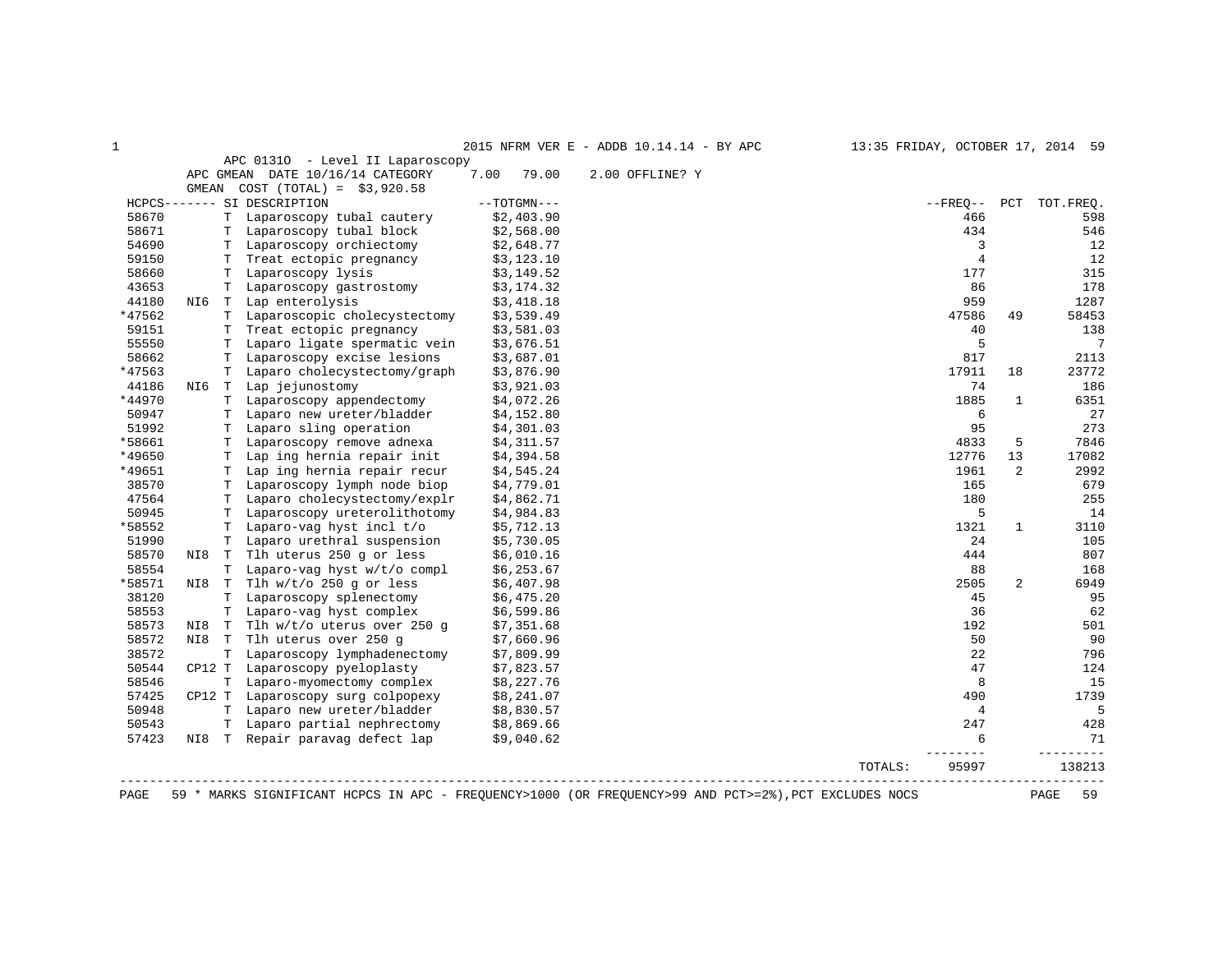| 1                                                                                                                                                                                                                                                                                                                                                                                            |        |                                                                                                                                 |                       | 2015 NFRM VER E - ADDB 10.14.14 - BY APC                                                              | 13:35 FRIDAY, OCTOBER 17, 2014 60 |                |                |
|----------------------------------------------------------------------------------------------------------------------------------------------------------------------------------------------------------------------------------------------------------------------------------------------------------------------------------------------------------------------------------------------|--------|---------------------------------------------------------------------------------------------------------------------------------|-----------------------|-------------------------------------------------------------------------------------------------------|-----------------------------------|----------------|----------------|
|                                                                                                                                                                                                                                                                                                                                                                                              |        | APC 0132<br>- Level III Laparoscopy                                                                                             |                       |                                                                                                       |                                   |                |                |
|                                                                                                                                                                                                                                                                                                                                                                                              |        | APC GMEAN DATE 10/16/14 CATEGORY                                                                                                | 7.00 79.00            | 3.00 OFFLINE?                                                                                         |                                   |                |                |
|                                                                                                                                                                                                                                                                                                                                                                                              |        | GMEAN $COST (TOTAL) = $5,683.81$                                                                                                |                       |                                                                                                       |                                   |                |                |
|                                                                                                                                                                                                                                                                                                                                                                                              |        | HCPCS------- SI DESCRIPTION                                                                                                     | --TOTGMN---           |                                                                                                       | $- FREO--$                        |                | PCT TOT.FREO.  |
| 43651                                                                                                                                                                                                                                                                                                                                                                                        |        | T Laparoscopy vagus nerve                                                                                                       | \$0.00                |                                                                                                       |                                   | 0              | 3              |
| 54692                                                                                                                                                                                                                                                                                                                                                                                        |        | T Laparoscopy orchiopexy<br>T Laparoscopy vagus nerve                                                                           | \$0.00                |                                                                                                       | $\mathbf 0$                       |                | $\overline{0}$ |
| 43652                                                                                                                                                                                                                                                                                                                                                                                        |        |                                                                                                                                 | $$0.00$<br>\$2,467.82 |                                                                                                       | 2                                 |                | $\overline{4}$ |
| *49652                                                                                                                                                                                                                                                                                                                                                                                       |        | NI9 T Lap vent/abd hernia repair \$5,110.36                                                                                     |                       |                                                                                                       | 2720                              | 19             | 5044           |
| *49653                                                                                                                                                                                                                                                                                                                                                                                       |        | NI9 T Lap vent/abd hern proc comp \$5,129.30                                                                                    |                       |                                                                                                       | 1669                              | 11             | 2444           |
| *58550                                                                                                                                                                                                                                                                                                                                                                                       |        | T Laparo-asst vag hysterectomy \$5,340.56                                                                                       |                       |                                                                                                       | 391                               | 2              | 778            |
| 58541                                                                                                                                                                                                                                                                                                                                                                                        |        | NI7 T Lsh uterus 250 g or less \$5,716.94<br>NI9 T Lap inc hern repair comp \$5,793.57                                          |                       |                                                                                                       | 195                               | 1              | 498            |
| *49655                                                                                                                                                                                                                                                                                                                                                                                       |        |                                                                                                                                 |                       |                                                                                                       | 1333                              | 9              | 1918           |
| *49654                                                                                                                                                                                                                                                                                                                                                                                       |        | NI9 T Lap inc hernia repair \$5,838.32<br>NI7 T Lsh w/t/out 250 g or less \$5,941.27                                            |                       |                                                                                                       | 3123                              | 22             | 4537           |
| *58542                                                                                                                                                                                                                                                                                                                                                                                       |        |                                                                                                                                 |                       |                                                                                                       | 436                               | 3              | 1625           |
| *43281                                                                                                                                                                                                                                                                                                                                                                                       |        | NI10 T Lap paraesophag hern repair \$5,968.57                                                                                   |                       |                                                                                                       | 1091                              | 7              | 2234           |
| *43280                                                                                                                                                                                                                                                                                                                                                                                       |        | T Laparoscopy fundoplasty \$5,995.96<br>NI9 T Lap inc hernia repair recur \$6,035.07                                            |                       |                                                                                                       | 1282                              | 9              | 1826           |
| *49656                                                                                                                                                                                                                                                                                                                                                                                       |        |                                                                                                                                 |                       |                                                                                                       | 817                               | 5              | 1137           |
| *49657                                                                                                                                                                                                                                                                                                                                                                                       |        | NI9 T Lap inc hern recur comp \$6,049.06<br>T Laparoscopy lymphadenectomy \$6,210.60<br>NI7 T Lsh uterus above 250 g \$6,477.82 |                       |                                                                                                       | 404                               | $\overline{2}$ | 575            |
| 38571                                                                                                                                                                                                                                                                                                                                                                                        |        |                                                                                                                                 |                       |                                                                                                       | 44                                |                | 1206           |
| 58543                                                                                                                                                                                                                                                                                                                                                                                        |        |                                                                                                                                 |                       |                                                                                                       | 29                                |                | 49             |
| 58544                                                                                                                                                                                                                                                                                                                                                                                        |        | NI7 T Lsh w/t/o uterus above 250 g \$7,164.18                                                                                   |                       |                                                                                                       | 51                                |                | 80             |
| *43770                                                                                                                                                                                                                                                                                                                                                                                       |        | NI6 T Lap place gastr adj device \$7,352.42                                                                                     |                       |                                                                                                       | 550<br>--------                   | 3              | 1236           |
|                                                                                                                                                                                                                                                                                                                                                                                              |        |                                                                                                                                 |                       |                                                                                                       | TOTALS:<br>14137                  |                | 25194          |
|                                                                                                                                                                                                                                                                                                                                                                                              |        | - Level II Closed Treatment Fracture<br>APC 0138                                                                                |                       |                                                                                                       |                                   |                |                |
|                                                                                                                                                                                                                                                                                                                                                                                              |        | APC GMEAN DATE 10/16/14 CATEGORY 5.00 335.00                                                                                    |                       | 2.00 OFFLINE?                                                                                         |                                   |                |                |
|                                                                                                                                                                                                                                                                                                                                                                                              |        | GMEAN $COST (TOTAL) = $221.82$                                                                                                  |                       |                                                                                                       |                                   |                |                |
|                                                                                                                                                                                                                                                                                                                                                                                              |        | HCPCS------- SI DESCRIPTION                                                                                                     | $--TOTGMN---$         |                                                                                                       | --FRE0--                          |                | PCT TOT. FREQ. |
| 23525                                                                                                                                                                                                                                                                                                                                                                                        |        | CP9 T Treat clavicle dislocation                                                                                                |                       |                                                                                                       | $\mathbf 0$                       |                | 5              |
| 27517                                                                                                                                                                                                                                                                                                                                                                                        |        | CP9 T Treat clavicie distribute:<br>CP14 T Treat thigh fx growth plate \$0.00<br>561.37                                         |                       |                                                                                                       | $\mathbf 0$                       |                | $\overline{2}$ |
| 28570                                                                                                                                                                                                                                                                                                                                                                                        |        |                                                                                                                                 |                       |                                                                                                       | 2                                 |                | 12             |
| 27230                                                                                                                                                                                                                                                                                                                                                                                        | CP14 T | Treat thigh fracture                                                                                                            |                       |                                                                                                       | 17                                |                | 40             |
| *23600                                                                                                                                                                                                                                                                                                                                                                                       | CF14 T | Treat humerus fracture                                                                                                          | \$132.94<br>\$160.05  |                                                                                                       | 2108                              | 20             | 2120           |
| 26700                                                                                                                                                                                                                                                                                                                                                                                        | CP14 T | Treat knuckle dislocation \$165.32                                                                                              |                       |                                                                                                       | 22                                |                | 541            |
| 28475                                                                                                                                                                                                                                                                                                                                                                                        | CP14 T |                                                                                                                                 | \$170.57              |                                                                                                       | 19                                |                | 177            |
| *24650                                                                                                                                                                                                                                                                                                                                                                                       | CP14 T | Treat metatarsal fracture<br>Treat radius fracture                                                                              | \$174.10              |                                                                                                       | 278                               | 2              | 547            |
| 26675                                                                                                                                                                                                                                                                                                                                                                                        | CP14 T | Treat hand dislocation                                                                                                          | \$176.45              |                                                                                                       |                                   | 2              | 12             |
| 27550                                                                                                                                                                                                                                                                                                                                                                                        | CP14 T | Treat knee dislocation                                                                                                          | \$200.22              |                                                                                                       | 10                                |                | 257            |
| *27520                                                                                                                                                                                                                                                                                                                                                                                       | CP14 T | Treat kneecap fracture                                                                                                          | \$200.61              |                                                                                                       | 250                               | 2              | 463            |
| 28630                                                                                                                                                                                                                                                                                                                                                                                        | CP14 T | Treat toe dislocation                                                                                                           | \$200.84              |                                                                                                       | 10                                |                | 152            |
| 26740                                                                                                                                                                                                                                                                                                                                                                                        |        | CP14 T Treat finger fracture each                                                                                               | \$202.75              |                                                                                                       | 46                                |                | 74             |
| 24600                                                                                                                                                                                                                                                                                                                                                                                        | CP14 T | Treat elbow dislocation                                                                                                         | \$207.05              |                                                                                                       | 19                                |                | 896            |
| *26600                                                                                                                                                                                                                                                                                                                                                                                       |        | CP15 T Treat metacarpal fracture                                                                                                | \$207.73              |                                                                                                       | 564                               | 5              | 1175           |
| $\frac{1}{2} \frac{1}{2} \frac{1}{2} \frac{1}{2} \frac{1}{2} \frac{1}{2} \frac{1}{2} \frac{1}{2} \frac{1}{2} \frac{1}{2} \frac{1}{2} \frac{1}{2} \frac{1}{2} \frac{1}{2} \frac{1}{2} \frac{1}{2} \frac{1}{2} \frac{1}{2} \frac{1}{2} \frac{1}{2} \frac{1}{2} \frac{1}{2} \frac{1}{2} \frac{1}{2} \frac{1}{2} \frac{1}{2} \frac{1}{2} \frac{1}{2} \frac{1}{2} \frac{1}{2} \frac{1}{2} \frac{$ |        |                                                                                                                                 |                       |                                                                                                       |                                   |                |                |
| PAGE                                                                                                                                                                                                                                                                                                                                                                                         |        |                                                                                                                                 |                       | 60 * MARKS SIGNIFICANT HCPCS IN APC - FREQUENCY>1000 (OR FREQUENCY>99 AND PCT>=2%), PCT EXCLUDES NOCS |                                   |                | 60<br>PAGE     |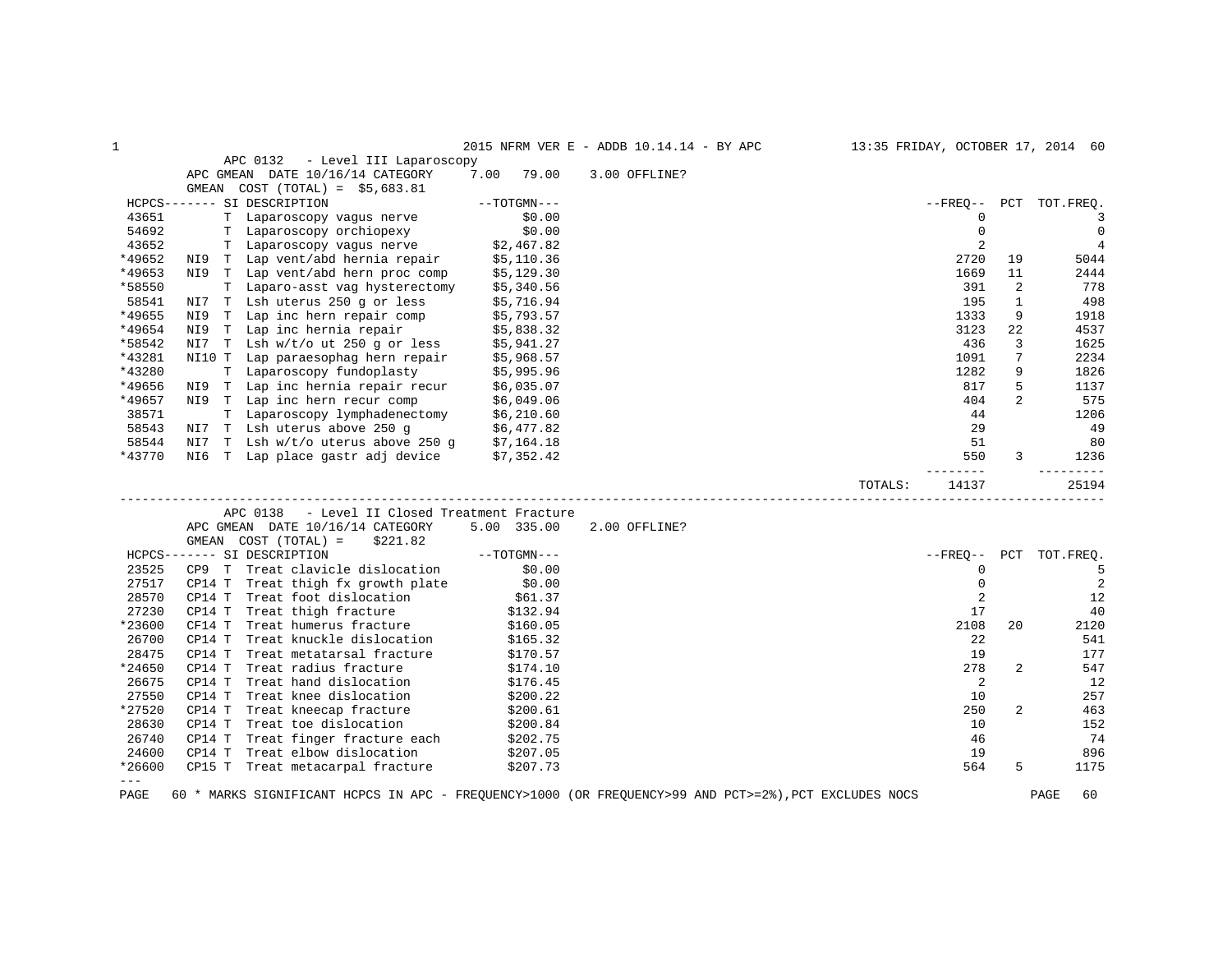| . . |
|-----|
| . . |
|     |

1 2015 NFRM VER E - ADDB 10.14.14 - BY APC 13:35 FRIDAY, OCTOBER 17, 2014 61

APC 0138 - Level II Closed Treatment Fracture

|         |          | APC GMEAN DATE 10/16/14 CATEGORY | 5.00 335.00   | 2.00 OFFLINE? |                    |                |            |
|---------|----------|----------------------------------|---------------|---------------|--------------------|----------------|------------|
|         | GMEAN    | $COST (TOTAL) =$<br>\$221.82     |               |               |                    |                |            |
|         |          | HCPCS------- SI DESCRIPTION      | $--TOTGMN---$ |               | $--$ FREQ $--$ PCT |                | TOT. FREQ. |
| *28470  | CP14 T   | Treat metatarsal fracture        | \$209.67      |               | 1003               | 9              | 1830       |
| 25630   | CP14 T   | Treat wrist bone fracture        | \$211.42      |               | 86                 |                | 199        |
| 23540   | CP14 T   | Treat clavicle dislocation       | \$212.82      |               | 8                  |                | 36         |
| 24640   | CP14 T   | Treat elbow dislocation          | \$213.57      |               | $\overline{4}$     |                | 25         |
| 28400   | CP14 T   | Treatment of heel fracture       | \$214.94      |               | 86                 |                | 172        |
| 27808   | CP14 T   | Treatment of ankle fracture      | \$216.44      |               | 121                | 1              | 325        |
| 23620   | CP15 T   | Treat humerus fracture           | \$217.36      |               | 125                | $\mathbf{1}$   | 201        |
| *27786  | CP14 T   | Treatment of ankle fracture      | \$220.28      |               | 952                | 9              | 1755       |
| *26341  | NI12 T   | Manipulat palm cord post inj     | \$224.39      |               | 479                | 4              | 497        |
| 27750   | CP14 T   | Treatment of tibia fracture      | \$225.40      |               | 92                 |                | 188        |
| 23545   | CP9 T    | Treat clavicle dislocation       | \$226.96      |               | 5                  |                | 90         |
| 27780   | CP14 T   | Treatment of fibula fracture     | \$227.05      |               | 124                | $\mathbf{1}$   | 253        |
| *27530  | CP14 T   | Treat knee fracture              | \$229.03      |               | 211                | 2              | 354        |
| *23650  | CP14 T   | Treat shoulder dislocation       | \$229.40      |               | 272                | 2              | 10676      |
| *25600  | CP14 T   | Treat fracture radius/ulna       | \$230.94      |               | 1702               | 16             | 3683       |
| 25622   | CP14 T   | Treat wrist bone fracture        | \$242.52      |               | 91                 |                | 206        |
| 27250   | CF14 T   | Treat hip dislocation            | \$253.16      |               | 30                 |                | 1731       |
| 27760   | CP14 T   | Cltx medial ankle fx             | \$262.99      |               | 115                | $\mathbf{1}$   | 244        |
| 28515   | CP14 T   | Treatment of toe fracture        | \$266.10      |               | 60                 |                | 458        |
| 24500   | CP14 T   | Treat humerus fracture           | \$268.08      |               | 149                | $\mathbf{1}$   | 385        |
| 28495   | CP14 T   | Treat big toe fracture           | \$270.40      |               | 15                 |                | 118        |
| 22310   | CP9 T    | Closed tx vert fx w/o manj       | \$280.02      |               | 120                | $\mathbf{1}$   | 171        |
| 27840   | CP14 T   | Treat ankle dislocation          | \$284.60      |               | 6                  |                | 314        |
| *27193  | CP14 T   | Treat pelvic ring fracture       | \$285.06      |               | 209                | $\overline{a}$ | 319        |
| 27508   | CP14 T   | Treatment of thigh fracture      | \$286.29      |               | 43                 |                | 81         |
| 27265   | CP14 T   | Treat hip dislocation            | \$288.34      |               | 135                | $\mathbf{1}$   | 6443       |
| 26755   | CP14 T   | Treat finger fracture each       | \$290.44      |               | 28                 |                | 418        |
| 27824   | CP14 T   | Treat lower leg fracture         | \$298.40      |               | 22                 |                | 67         |
| 24576   | CP14 T   | Treat humerus fracture           | \$306.55      |               | 21                 |                | 66         |
| 27816   | CP14 T   | Treatment of ankle fracture      | \$311.80      |               | 31                 |                | 90         |
| 24530   | CP14 T   | Treat humerus fracture           | \$339.60      |               | 45                 |                | 111        |
| 25650   | CP14 T   | Treat wrist bone fracture        | \$363.96      |               | 41                 |                | 205        |
| 27500   | CP9<br>T | Treatment of thigh fracture      | \$372.53      |               | 13                 |                | 30         |
| 24655   | CP9 T    | Treat radius fracture            | \$378.79      |               | 18                 |                | 265        |
| 26725   | CP14 T   | Treat finger fracture each       | \$385.47      |               | 106                | $\mathbf{1}$   | 1278       |
| 25675   | CP14 T   | Treat wrist dislocation          | \$386.23      |               | 6                  |                | 86         |
| 24675   | CP14 T   | Treat ulnar fracture             | \$395.33      |               | 7                  |                | 117        |
| 27538   | CP14 T   | Treat knee fracture(s)           | \$402.31      |               | $7\phantom{.0}$    |                | 13         |
| 27246   | CP9 T    | Treat thigh fracture             | \$430.26      |               | 37                 |                | 51         |
| 26605   | CP14 T   | Treat metacarpal fracture        | \$452.55      |               | 76                 |                | 584        |
| $= - -$ |          |                                  |               |               |                    |                |            |

PAGE 61 \* MARKS SIGNIFICANT HCPCS IN APC - FREQUENCY>1000 (OR FREQUENCY>99 AND PCT>=2%),PCT EXCLUDES NOCS PAGE 61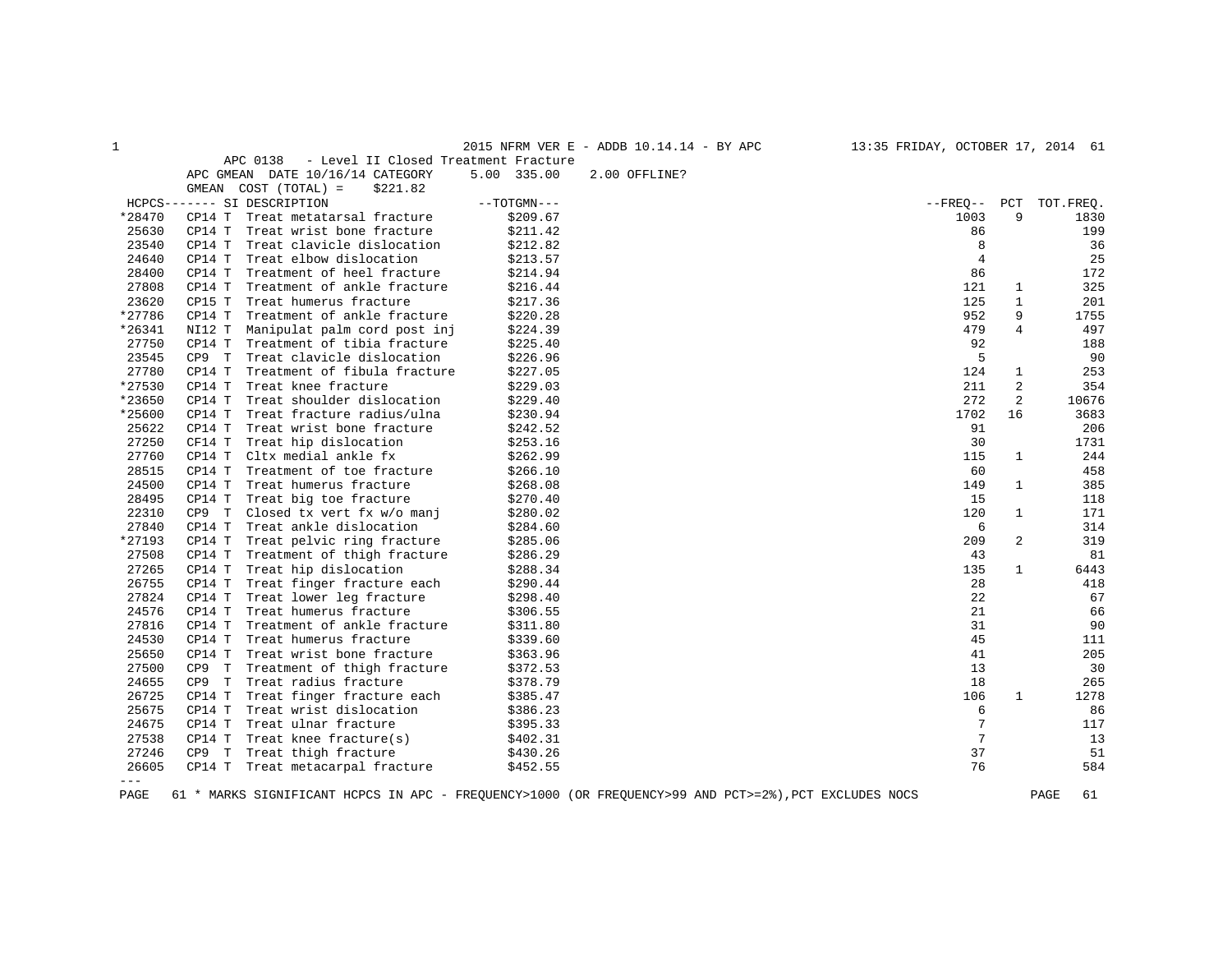| 1      |                                                                                                       |               | 2015 NFRM VER E - ADDB 10.14.14 - BY APC |         |                |              | 13:35 FRIDAY, OCTOBER 17, 2014 62 |
|--------|-------------------------------------------------------------------------------------------------------|---------------|------------------------------------------|---------|----------------|--------------|-----------------------------------|
|        | APC 0138<br>- Level II Closed Treatment Fracture                                                      |               |                                          |         |                |              |                                   |
|        | APC GMEAN DATE 10/16/14 CATEGORY                                                                      | 5.00 335.00   | 2.00 OFFLINE?                            |         |                |              |                                   |
|        | GMEAN COST (TOTAL) =<br>\$221.82                                                                      |               |                                          |         |                |              |                                   |
|        | HCPCS------- SI DESCRIPTION                                                                           | $--TOTGMN---$ |                                          |         | $- FREQ--$     |              | PCT TOT.FREQ.                     |
| 27501  | CP14 T Treatment of thigh fracture                                                                    | \$453.22      |                                          |         | 20             |              | 37                                |
| 25535  | CP14 T Treat fracture of ulna                                                                         | \$473.17      |                                          |         | 6              |              | 82                                |
| 24505  | CP14 T Treat humerus fracture                                                                         | \$576.48      |                                          |         | 42             |              | 419                               |
| 27238  | Treat thigh fracture<br>CP9 T                                                                         | \$579.28      |                                          |         | 20             |              | 31                                |
| 27788  | Treatment of ankle fracture<br>CP14 T                                                                 | \$605.79      |                                          |         | 47             |              | 498                               |
| 24535  | CP9 T<br>Treat humerus fracture                                                                       | \$625.28      |                                          |         | 7              |              | 66                                |
| 24565  | Treat humerus fracture<br>CP14 T                                                                      | \$650.19      |                                          |         | 2              |              | 37                                |
| 26742  | CP14 T Treat finger fracture each                                                                     | \$654.41      |                                          |         | 62             |              | 532                               |
| 25565  | CP9 T<br>Treat fracture radius & ulna                                                                 | \$675.51      |                                          |         | 15             |              | 244                               |
| 26645  | CP9 T<br>Treat thumb fracture                                                                         | \$792.04      |                                          |         | 8              |              | 46                                |
| 26340  | Manipulate finger w/anesth<br>CP9 T                                                                   | \$808.00      |                                          |         | 38             |              | 785                               |
| 26641  | CP14 T<br>Treat thumb dislocation                                                                     | \$850.68      |                                          |         | 5              |              | 78                                |
| 25635  | CP14 T Treat wrist bone fracture                                                                      | \$932.68      |                                          |         | 17             |              | 143                               |
| 25660  | CP14 T Treat wrist dislocation                                                                        | \$985.74      |                                          |         | 7              |              | 54                                |
| 24577  | CP14 T<br>Treat humerus fracture                                                                      | \$1,137.82    |                                          |         | 5              |              | 145                               |
| 23675  | CP14 T Treat dislocation/fracture                                                                     | \$1,261.41    |                                          |         | 16             |              | 205                               |
| 23575  | CP9 T Treat shoulder blade fx                                                                         | \$1,275.21    |                                          |         | $\overline{4}$ |              | 91                                |
| 26705  | Treat knuckle dislocation \$1,499.49<br>CP14 T                                                        |               |                                          |         | $\overline{4}$ |              | 100                               |
| 27503  |                                                                                                       |               |                                          |         | 7              |              | 21                                |
| 27510  | CP14 T Treatment of thigh fracture $$1,514.27$<br>CP9 T Treatment of thigh fracture $$1,954.33$       |               |                                          |         | 2              |              | 46                                |
| 25520  | CP9 T Treat fracture of radius                                                                        | \$8,465.48    |                                          |         | $\mathbf{1}$   |              | 8                                 |
|        |                                                                                                       |               |                                          |         |                |              | -------                           |
|        |                                                                                                       |               |                                          | TOTALS: | 10383          |              | 44276                             |
|        |                                                                                                       |               |                                          |         |                |              |                                   |
|        | - Level III Closed Treatment Fracture<br>APC 0139                                                     |               |                                          |         |                |              |                                   |
|        | APC GMEAN DATE 10/16/14 CATEGORY                                                                      | 5.00 335.00   | 3.00 OFFLINE?                            |         |                |              |                                   |
|        | GMEAN COST (TOTAL) =<br>\$739.90                                                                      |               |                                          |         |                |              |                                   |
|        | HCPCS------- SI DESCRIPTION                                                                           | $--TOTGMN---$ |                                          |         | $--$ FREO $--$ |              | PCT TOT. FREO.                    |
| 27194  | --- SI DESCRIPTION --<br>CF14 T Treat pelvic ring fracture                                            | \$281.60      |                                          |         | 2              |              | 8                                 |
| 28405  | CP9 T Treatment of heel fracture                                                                      | \$450.17      |                                          |         | 6              |              | 28                                |
| 20697  | NI9 T Comp ext fixate strut change                                                                    | \$452.41      |                                          |         | 3              |              | 11                                |
| 27562  | CF14 T Treat kneecap dislocation                                                                      | \$452.56      |                                          |         | 5              |              | 31                                |
| 27257  | CF14 T Treat hip dislocation                                                                          | \$538.23      |                                          |         | 20             | $\mathbf{1}$ | 401                               |
| 25505  | CP14 T Treat fracture of radius                                                                       | \$599.38      |                                          |         | 16             | $\mathbf{1}$ | 131                               |
| 23665  | CP14 T Treat dislocation/fracture                                                                     | \$690.22      |                                          |         | 30             | 2            | 661                               |
| *25605 | CP14 T Treat fracture radius/ulna                                                                     | \$726.40      |                                          |         | 1013           | 78           | 12691                             |
| 23505  | CP9 T Treat clavicle fracture                                                                         | \$727.95      |                                          |         | $\overline{4}$ |              | 31                                |
| 27252  | CF14 T Treat hip dislocation                                                                          | \$805.64      |                                          |         | 48             | 3            | 885                               |
| 27818  | CP14 T Treatment of ankle fracture                                                                    | \$854.20      |                                          |         | 57             | 4            | 1002                              |
| 27810  | CF14 T Treatment of ankle fracture                                                                    | \$915.47      |                                          |         | 71             | 5            | 963                               |
| $---$  |                                                                                                       |               |                                          |         |                |              |                                   |
| PAGE   | 62 * MARKS SIGNIFICANT HCPCS IN APC - FREOUENCY>1000 (OR FREOUENCY>99 AND PCT>=2%), PCT EXCLUDES NOCS |               |                                          |         |                |              | PAGE<br>62                        |
|        |                                                                                                       |               |                                          |         |                |              |                                   |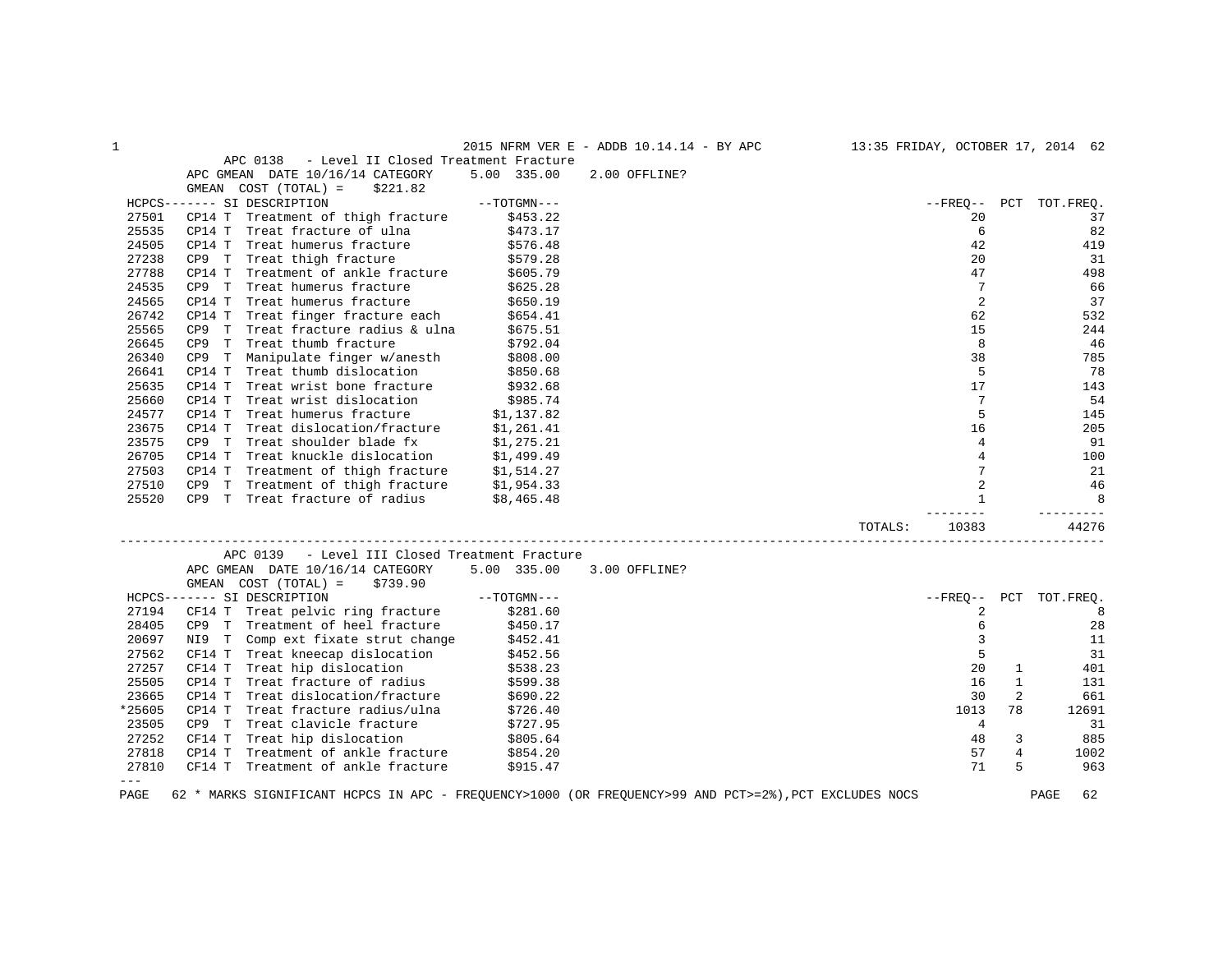| $\mathbf 1$    |                                                                                                                                            |                  | 2015 NFRM VER E - ADDB 10.14.14 - BY APC                                                              | 13:35 FRIDAY, OCTOBER 17, 2014 63 |                            |              |                        |
|----------------|--------------------------------------------------------------------------------------------------------------------------------------------|------------------|-------------------------------------------------------------------------------------------------------|-----------------------------------|----------------------------|--------------|------------------------|
|                | APC 0139<br>- Level III Closed Treatment Fracture<br>APC GMEAN DATE 10/16/14 CATEGORY                                                      | 5.00 335.00      | 3.00 OFFLINE?                                                                                         |                                   |                            |              |                        |
|                | GMEAN COST (TOTAL) =<br>\$739.90                                                                                                           |                  |                                                                                                       |                                   |                            |              |                        |
| 27781          | HCPCS------- SI DESCRIPTION<br>CP9 T Treatment of fibula fracture \$938.19                                                                 | $--TOTGMN---$    |                                                                                                       |                                   | $- FREO--$<br>$\mathbf{1}$ |              | PCT TOT.FREO.<br>56    |
| 20660          |                                                                                                                                            |                  |                                                                                                       |                                   | 13                         | $\mathbf{1}$ | 52                     |
| 25624          |                                                                                                                                            |                  |                                                                                                       |                                   | 7                          |              | 52                     |
| 27831          | CP14 N Apply rem fixation device \$1,104.11<br>CP14 T Treat wrist bone fracture \$1,473.82<br>CP9 T Treat lower leg dislocation \$1,764.18 |                  |                                                                                                       |                                   | $\overline{2}$             |              | 9                      |
|                |                                                                                                                                            |                  |                                                                                                       | TOTALS:                           | $- - - - - - -$<br>1298    |              | ---------<br>17012     |
|                | APC 0141 - Level I Upper GI Procedures                                                                                                     |                  |                                                                                                       |                                   |                            |              |                        |
|                | APC GMEAN DATE 10/16/14 CATEGORY                                                                                                           | 3.00 81.00       | 1.00 OFFLINE?                                                                                         |                                   |                            |              |                        |
|                | GMEAN $COST (TOTAL) = $773.46$                                                                                                             |                  |                                                                                                       |                                   |                            |              |                        |
|                | $---TOTGMN---$<br>HCPCS------- SI DESCRIPTION                                                                                              |                  |                                                                                                       |                                   | $--$ FREO $--$             |              | PCT TOT. FREO.         |
| 43191          | NI14 T Esophagoscopy rigid trnso dx                                                                                                        | \$0.00           |                                                                                                       |                                   | $\mathbf 0$                |              | 0                      |
| 43197          | NI14 T Esophagoscopy flex dx brush                                                                                                         | \$0.00           |                                                                                                       |                                   | $\mathbf 0$                |              | 0                      |
| 43198          | NI14 T Esophagosc flex trnsn biopsy                                                                                                        | \$0.00<br>\$0.00 |                                                                                                       |                                   | 0                          |              | 0                      |
| 43234          | D13 T Upper gi endoscopy exam                                                                                                              |                  |                                                                                                       |                                   | $\Omega$                   |              | $\mathbf 0$            |
| 43831          | T Place gastrostomy tube \$0.00<br>T Stomach surgery procedure \$272.16                                                                    |                  |                                                                                                       |                                   | $\mathbf 0$                |              | $\mathbf 0$            |
| 43999 U        | T Stomach surgery procedure<br>CP8 T Reposition gastrostomy tube \$320.31<br>- Title coordianus 1/mult pass \$473.24                       |                  |                                                                                                       |                                   | 2033                       |              | 3086                   |
| 43761          |                                                                                                                                            |                  |                                                                                                       |                                   | 207                        |              | 624                    |
| *43450         |                                                                                                                                            |                  |                                                                                                       |                                   | 1382                       |              | 30255                  |
| *43235         | T Egd diagnostic brush wash                                                                                                                | \$641.46         |                                                                                                       |                                   | 75729                      | 19           | 133892                 |
| *43248         | T Egd guide wire insertion                                                                                                                 | \$728.51         |                                                                                                       |                                   | 17446                      | 4            | 44395                  |
| 43200          | T Esophagoscopy flexible brush                                                                                                             | \$762.48         |                                                                                                       |                                   | 919                        |              | 5642                   |
| *43236         | T Uppr gi scope w/submuc inj                                                                                                               | \$764.52         |                                                                                                       |                                   | 3730                       |              | 9705                   |
| *43247         | T Egd remove foreign body                                                                                                                  | \$793.15         |                                                                                                       |                                   | 5716                       | $\mathbf{1}$ | 19729                  |
| *43239         | T Egd biopsy single/multiple \$818.37                                                                                                      |                  |                                                                                                       |                                   | 279703                     | 72           | 582063                 |
| 43243          | T Egd injection varices                                                                                                                    | \$852.36         |                                                                                                       |                                   | 180                        |              | 367                    |
| 43204          | T Esoph scope w/sclerosis inj \$875.88                                                                                                     |                  |                                                                                                       |                                   | <sup>1</sup>               |              | $\overline{4}$         |
| 43241          |                                                                                                                                            |                  |                                                                                                       |                                   | 162                        |              | 405                    |
| 43202          | T Egd tube/cath insertion \$942.42<br>T Esophagoscopy flex biopsy \$1,066.92                                                               |                  |                                                                                                       |                                   | 467                        |              | 1262                   |
| 43499 U        | T Esophagus surgery procedure \$2,569.71<br>CP12 T Surgical opening of stomach \$3,722.11                                                  |                  |                                                                                                       |                                   | 772                        |              | 1707                   |
| 43510          |                                                                                                                                            |                  |                                                                                                       |                                   | $\overline{1}$             |              | $\mathbf{1}$           |
|                |                                                                                                                                            |                  |                                                                                                       | TOTALS:                           | 385643                     |              | 833137                 |
|                | APC 0142 - Level I Small Intestine Endoscopy                                                                                               |                  |                                                                                                       |                                   |                            |              |                        |
|                | APC GMEAN DATE 10/16/14 CATEGORY                                                                                                           | 3.00 82.00       | 1.00 OFFLINE?                                                                                         |                                   |                            |              |                        |
|                | GMEAN COST (TOTAL) =<br>\$884.27                                                                                                           |                  |                                                                                                       |                                   |                            |              |                        |
|                | HCPCS------- SI DESCRIPTION                                                                                                                | $--TOTGMN---$    |                                                                                                       |                                   |                            |              | --FREO-- PCT TOT.FREQ. |
|                | 0355T NJ14 T Gi tract capsule endoscopy \$0.00                                                                                             |                  |                                                                                                       |                                   | $\mathbf 0$                |              | 0                      |
| 44381<br>$---$ | NI15 T Small bowel endoscopy br/wa                                                                                                         | \$0.00           |                                                                                                       |                                   | $\Omega$                   |              | $\Omega$               |
| PAGE           |                                                                                                                                            |                  | 63 * MARKS SIGNIFICANT HCPCS IN APC - FREQUENCY>1000 (OR FREQUENCY>99 AND PCT>=2%), PCT EXCLUDES NOCS |                                   |                            |              | PAGE<br>63             |
|                |                                                                                                                                            |                  |                                                                                                       |                                   |                            |              |                        |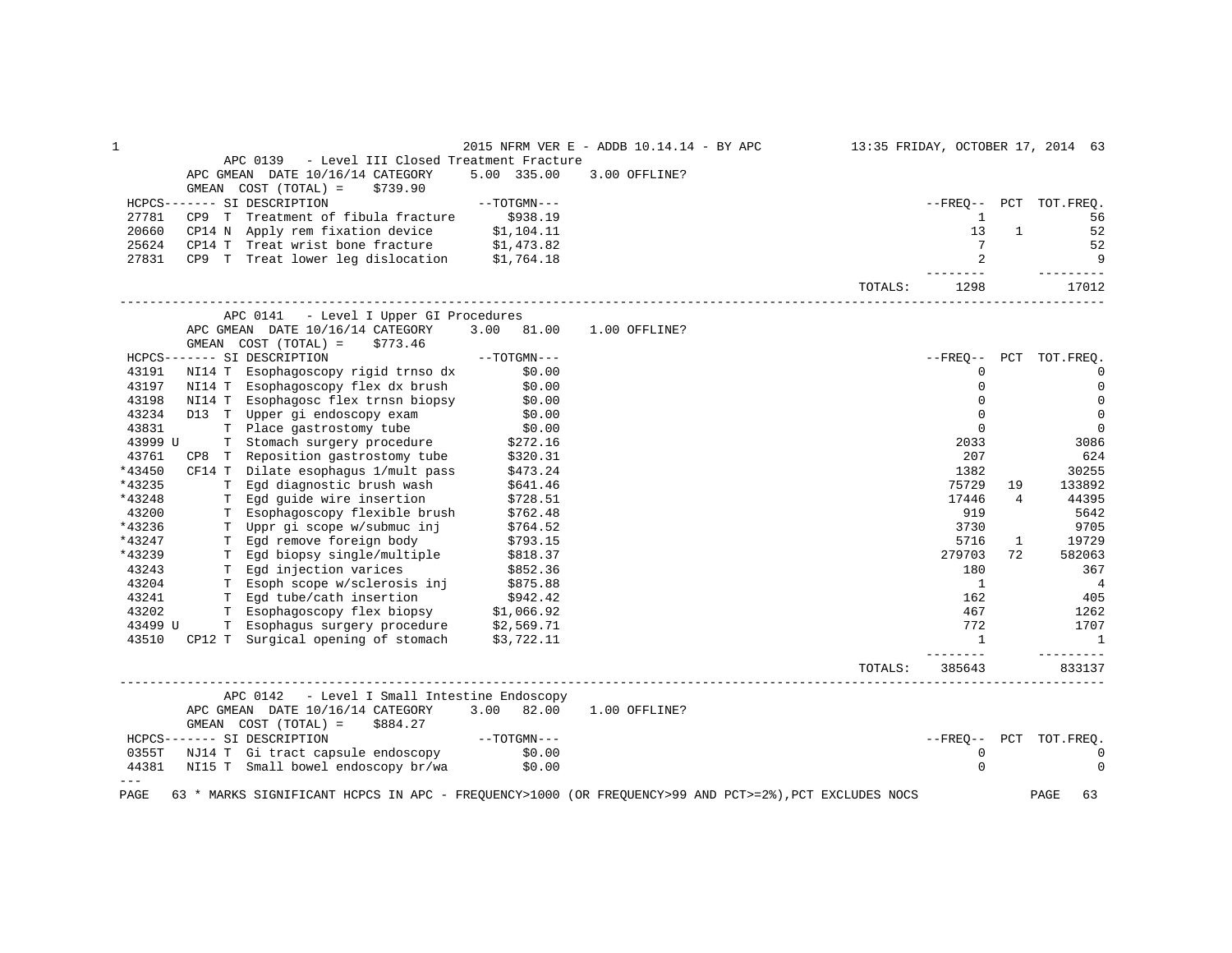| 1      |                                                                                                      |                  | 2015 NFRM VER E - ADDB 10.14.14 - BY APC | 13:35 FRIDAY, OCTOBER 17, 2014 64 |             |                |                |
|--------|------------------------------------------------------------------------------------------------------|------------------|------------------------------------------|-----------------------------------|-------------|----------------|----------------|
|        | APC 0142<br>- Level I Small Intestine Endoscopy                                                      |                  |                                          |                                   |             |                |                |
|        | APC GMEAN DATE 10/16/14 CATEGORY                                                                     | 3.00<br>82.00    | 1.00 OFFLINE?                            |                                   |             |                |                |
|        | COST (TOTAL) =<br>GMEAN<br>\$884.27                                                                  |                  |                                          |                                   |             |                |                |
|        | HCPCS------- SI DESCRIPTION                                                                          | $--TOTGMN---$    |                                          |                                   | $- FREQ--$  |                | PCT TOT. FREQ. |
| 44384  | NI15 T<br>Small bowel endoscopy                                                                      | \$0.00           |                                          |                                   | $\mathbf 0$ |                | $\Omega$       |
| *44380 | T Small bowel endoscopy br/wa                                                                        | \$636.20         |                                          |                                   | 218         | 2              | 526            |
| *91112 | NI13 T Gi wireless capsule measure                                                                   | \$773.86         |                                          |                                   | 353         | 3              | 412            |
| *44382 | T Small bowel endoscopy                                                                              | \$776.38         |                                          |                                   | 265         | $\overline{2}$ | 563            |
| 91111  | CP15 T Esophageal capsule endoscopy                                                                  | \$794.28         |                                          |                                   | 93          |                | 125            |
| *91110 | T Gi tract capsule endoscopy                                                                         | \$878.60         |                                          |                                   | 7160        | 68             | 8250           |
| *44360 | T Small bowel endoscopy                                                                              | \$917.98         |                                          |                                   | 833         | 8              | 1158           |
| *44376 | T Small bowel endoscopy                                                                              | \$968.62         |                                          |                                   | 592         | 5              | 1005           |
| *44361 | T Small bowel endoscopy/biopsy \$1,019.19                                                            |                  |                                          |                                   | 848         |                | 1700           |
| 44363  | T Small bowel endoscopy \$1,045.48                                                                   |                  |                                          |                                   | 23          |                | 42             |
|        |                                                                                                      |                  |                                          |                                   | $- - - - -$ |                |                |
|        | _________________________________                                                                    |                  |                                          | TOTALS:                           | 10385       |                | 13781          |
|        | APC 0143 - Lower GI Endoscopy                                                                        |                  |                                          |                                   |             |                |                |
|        | APC GMEAN DATE 10/16/14 CATEGORY                                                                     | 3.00<br>83.00    | 1.00 OFFLINE?                            |                                   |             |                |                |
|        | GMEAN COST (TOTAL) =<br>\$819.37                                                                     |                  |                                          |                                   |             |                |                |
|        | HCPCS------- SI DESCRIPTION                                                                          | $--TOTGMN---$    |                                          |                                   | $- FREQ--$  |                | PCT TOT.FREQ.  |
| 44401  | NI15 T Colonoscopy with ablation                                                                     | \$0.00           |                                          |                                   | $\mathbf 0$ |                | $\mathbf 0$    |
| 44402  | NI15 T Colonoscopy w/stent plcmt                                                                     | \$0.00           |                                          |                                   | $\Omega$    |                | $\Omega$       |
| 44403  | NI15 T Colonoscopy w/resection                                                                       | \$0.00           |                                          |                                   |             |                | $\Omega$       |
| 44404  | NI15 T Colonoscopy w/injection \$0.00                                                                |                  |                                          |                                   | $\Omega$    |                | $\Omega$       |
| 44405  | NI15 T Colonoscopy w/dilation                                                                        |                  |                                          |                                   | $\mathbf 0$ |                | $\mathbf 0$    |
| 44406  | NI15 T Colonoscopy w/dilation<br>NI15 T Colonoscopy w/ultrasound                                     | \$0.00<br>\$0.00 |                                          |                                   | $\Omega$    |                | $\Omega$       |
| 44407  | Colonoscopy w/ndl aspir/bx<br>NI15 T                                                                 | \$0.00           |                                          |                                   | $\Omega$    |                | $\Omega$       |
| 44408  | NI15 T Colonoscopy w/decompression<br>NI15 T Colonoscopy w/ablation                                  | \$0.00           |                                          |                                   |             |                |                |
| 45388  | NI15 T Colonoscopy w/ablation                                                                        | \$0.00           |                                          |                                   | $\Omega$    |                |                |
| 45389  | NI15 T                                                                                               |                  |                                          |                                   | $\Omega$    |                |                |
| 45390  | Colonoscopy w/stent plcmt \$0.00<br>Colonoscopy w/resection \$0.00<br>NI15 T Colonoscopy w/resection |                  |                                          |                                   | $\Omega$    |                | $\Omega$       |
| 45393  | NI15 T Colonoscopy w/decompression \$0.00                                                            |                  |                                          |                                   | $\Omega$    |                | $\mathbf 0$    |
| 45398  | Colonoscopy w/band ligation<br>NI15 T                                                                | \$0.00           |                                          |                                   | $\mathbf 0$ |                | $\mathbf 0$    |
| 45399  | NI15 T Unlisted procedure colon                                                                      | \$0.00           |                                          |                                   | $\Omega$    |                | $\mathbf 0$    |
| 44390  | T Colonoscopy for foreign body                                                                       | \$561.35         |                                          |                                   | 3           |                | 7              |
| 44385  | T Endoscopy of bowel pouch                                                                           | \$570.54         |                                          |                                   | 169         |                | 293            |
| *44388 | T Colonoscopy thru stoma spx                                                                         | \$680.28         |                                          |                                   | 1622        |                | 2605           |
| 44386  | T Endoscopy bowel pouch/biop                                                                         | \$685.86         |                                          |                                   | 330         |                | 517            |
| *45378 | T Diagnostic colonoscopy                                                                             | \$696.32         |                                          |                                   | 169353      | 28             | 249734         |
| 45381  | T Colonoscopy submucous njx                                                                          | \$759.39         |                                          |                                   | 782         |                | 32994          |
| 44392  | T Colonoscopy & polypectomy                                                                          | \$821.16         |                                          |                                   | 192         |                | 329            |
| 45379  | T Colonoscopy w/fb removal                                                                           | \$823.77         |                                          |                                   | 149         |                | 341            |
| 44389  | T Colonoscopy with biopsy                                                                            | \$833.84         |                                          |                                   | 859         |                | 1607           |
| $---$  |                                                                                                      |                  |                                          |                                   |             |                |                |
|        |                                                                                                      |                  |                                          |                                   |             |                |                |

PAGE 64 \* MARKS SIGNIFICANT HCPCS IN APC - FREQUENCY>1000 (OR FREQUENCY>99 AND PCT>=2%),PCT EXCLUDES NOCS PAGE 64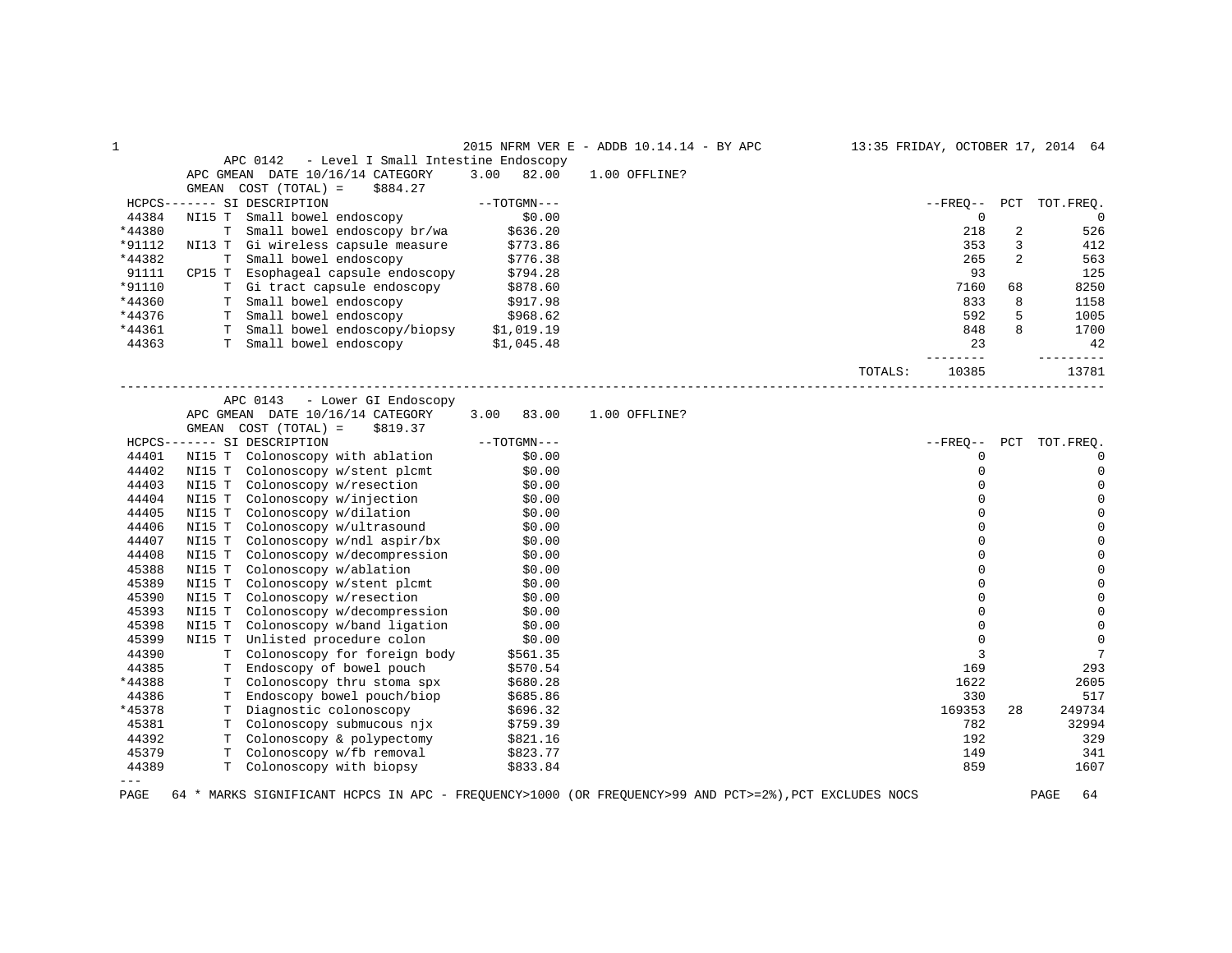| $\mathbf 1$   |                                                                                                                                     |                      | 2015 NFRM VER E - ADDB 10.14.14 - BY APC | 13:35 FRIDAY, OCTOBER 17, 2014 65 |                |              |                        |
|---------------|-------------------------------------------------------------------------------------------------------------------------------------|----------------------|------------------------------------------|-----------------------------------|----------------|--------------|------------------------|
|               | APC 0143<br>- Lower GI Endoscopy                                                                                                    |                      |                                          |                                   |                |              |                        |
|               | APC GMEAN DATE 10/16/14 CATEGORY                                                                                                    | 3.00<br>83.00        | 1.00 OFFLINE?                            |                                   |                |              |                        |
|               | GMEAN COST (TOTAL) =<br>\$819.37                                                                                                    |                      |                                          |                                   |                |              |                        |
|               | HCPCS------- SI DESCRIPTION                                                                                                         | --TOTGMN---          |                                          |                                   |                |              | --FREO-- PCT TOT.FREO. |
| 45391         | T Colonoscopy w/endoscope us                                                                                                        | \$834.17             |                                          |                                   | 377            |              | 865                    |
| 45355         | D15 T Surgical colonoscopy                                                                                                          | \$843.51<br>\$861.00 |                                          |                                   | 26             |              | 37                     |
| *45380        | T Colonoscopy and biopsy                                                                                                            |                      |                                          |                                   | 230472         | 39           | 422019                 |
| *45384        | Colonoscopy w/lesion removal \$877.04<br>T.                                                                                         |                      |                                          |                                   | 34338          | 5            | 65492                  |
| 44394         | T Colonoscopy w/snare                                                                                                               | \$892.43             |                                          |                                   | 449            |              | 970                    |
| *45383        | D15 T Lesion removal colonoscopy \$896.77                                                                                           |                      |                                          |                                   | 7626           | $\mathbf{1}$ | 19459                  |
| *45385        | T Colonoscopy w/lesion removal                                                                                                      | \$900.33             |                                          |                                   | 137747         | 23           | 300410                 |
| 44393         | D15 T Colonoscopy lesion removal                                                                                                    | \$913.33             |                                          |                                   | 43             |              | 108                    |
| *45382        | T Colonoscopy w/control bleed                                                                                                       | \$1,040.75           |                                          |                                   | 1438           |              | 5075                   |
| 45392         | T Colonoscopy w/endoscopic fnb                                                                                                      | \$1,115.71           |                                          |                                   | 69             |              | 120                    |
| 45386         | T Colonoscopy w/balloon dilat                                                                                                       | \$1,143.42           |                                          |                                   | 532            |              | 1252                   |
| 44391         | T Colonoscopy for bleeding                                                                                                          | \$1,253.78           |                                          |                                   | 12<br>-------- |              | 44<br>----------       |
|               |                                                                                                                                     |                      |                                          | TOTALS:                           | 586588         |              | 1104278                |
|               | APC 0146 - Level I Sigmoidoscopy and Anoscopy                                                                                       |                      |                                          |                                   |                |              |                        |
|               | APC GMEAN DATE 10/16/14 CATEGORY 7.00 84.00                                                                                         |                      | 1.00 OFFLINE?                            |                                   |                |              |                        |
|               | GMEAN COST (TOTAL) =<br>\$512.13                                                                                                    |                      |                                          |                                   |                |              |                        |
|               | HCPCS------- SI DESCRIPTION                                                                                                         | $--TOTGMN---$        |                                          |                                   |                |              | --FREO-- PCT TOT.FREO. |
| *45300        | T Proctosigmoidoscopy dx                                                                                                            | \$331.14             |                                          |                                   | 1830           | 8            | 3288                   |
| *45330        |                                                                                                                                     |                      |                                          |                                   | 11385          | 51           | 16847                  |
| 45335         | T Diagnostic sigmoidoscopy 5474.25<br>T Sigmoidoscopy w/submuc inj \$578.12                                                         |                      |                                          |                                   | 416            | 1            | 1471                   |
| *45331        | T Sigmoidoscopy and biopsy \$618.00                                                                                                 |                      |                                          |                                   | 7939           | 36           | 11856                  |
| 45333         | CP12 T Sigmoidoscopy & polypectomy \$747.94                                                                                         |                      |                                          |                                   | 344            | 1            | 518                    |
|               |                                                                                                                                     |                      |                                          |                                   |                |              |                        |
|               |                                                                                                                                     |                      |                                          | TOTALS:                           | 21914          |              | 33980                  |
|               | APC 0147 - Level II Sigmoidoscopy and Anoscopy                                                                                      |                      |                                          |                                   |                |              |                        |
|               | APC GMEAN DATE 10/16/14 CATEGORY 7.00 84.00                                                                                         |                      | 2.00 OFFLINE?                            |                                   |                |              |                        |
|               | GMEAN COST (TOTAL) =<br>\$858.33                                                                                                    |                      |                                          |                                   |                |              |                        |
|               | HCPCS------- SI DESCRIPTION                                                                                                         |                      |                                          |                                   | $--$ FREO $--$ |              | PCT TOT.FREO.          |
| 45346         | NI15 T                                                                                                                              |                      |                                          |                                   | $\Omega$       |              | 0                      |
| 45347         | NI15 T<br>Sigmoidoscopy w/plcmt stent                                                                                               | \$0.00               |                                          |                                   | $\mathbf 0$    |              | $\mathbf 0$            |
| 45349         | NI15 T<br>Sigmoidoscopy w/resection                                                                                                 | \$0.00               |                                          |                                   | $\mathbf 0$    |              | 0                      |
| 45350         | NI15 T<br>Sqmdsc w/band ligation                                                                                                    | \$0.00               |                                          |                                   | $\Omega$       |              | $\mathbf 0$            |
| 46607         | NI15 T Symuse w/band 11, biopsy \$0.00<br>NI15 T Diagnostic anoscopy & biopsy \$0.00<br>The Contractor of the Subset of the S580.16 |                      |                                          |                                   | $\Omega$       |              | $\mathbf 0$            |
| 46608         |                                                                                                                                     |                      |                                          |                                   | 17             |              | 36                     |
| 46614         | Anoscopy control bleeding<br>CP14 T                                                                                                 | \$748.52             |                                          |                                   | 34             |              | 70                     |
| 45337         | CP13 T Sigmoidoscopy & decompress                                                                                                   | \$750.65             |                                          |                                   | 18             |              | 45                     |
| *45341        | Sigmoidoscopy w/ultrasound<br>CP13 T                                                                                                | \$750.72             |                                          |                                   | 1883           | 24           | 2829                   |
| $---$<br>PAGE | 65 * MARKS SIGNIFICANT HCPCS IN APC - FREQUENCY>1000 (OR FREQUENCY>99 AND PCT>=2%), PCT EXCLUDES NOCS                               |                      |                                          |                                   |                |              | 65<br>PAGE             |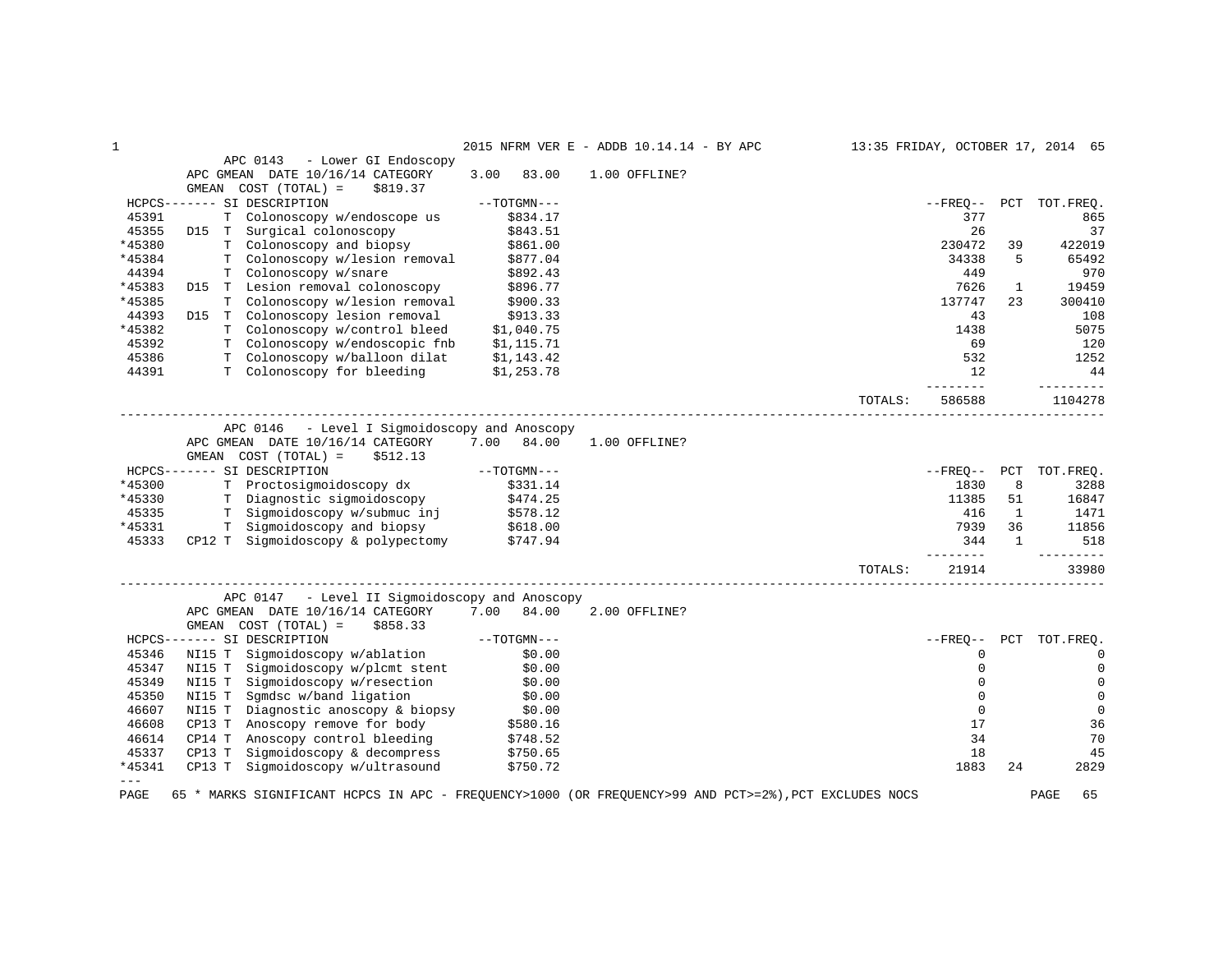| 1       |        |    |                                                   |               | 2015 NFRM VER E - ADDB 10.14.14 - BY APC |         |                |                | 13:35 FRIDAY, OCTOBER 17, 2014 66 |
|---------|--------|----|---------------------------------------------------|---------------|------------------------------------------|---------|----------------|----------------|-----------------------------------|
|         |        |    | - Level II Sigmoidoscopy and Anoscopy<br>APC 0147 |               |                                          |         |                |                |                                   |
|         |        |    | APC GMEAN DATE 10/16/14 CATEGORY                  | 7.00<br>84.00 | 2.00 OFFLINE?                            |         |                |                |                                   |
|         | GMEAN  |    | $COST (TOTAL) =$<br>\$858.33                      |               |                                          |         |                |                |                                   |
|         |        |    | HCPCS------- SI DESCRIPTION                       | $--TOTGMN---$ |                                          |         | $--$ FREO $--$ | PCT            | TOT. FREO.                        |
| 45332   | CP14 T |    | Sigmoidoscopy w/fb removal                        | \$755.14      |                                          |         | 65             |                | 141                               |
| *45338  | CP13 T |    | Sigmoidoscopy w/tumr remove                       | \$782.49      |                                          |         | 1346           | 17             | 2469                              |
| *45334  |        | T  | Sigmoidoscopy for bleeding                        | \$865.24      |                                          |         | 993            | 13             | 1280                              |
| *0227T  | D15    | T  | Anoscopy hra w/biopsy                             | \$872.78      |                                          |         | 402            | 5              | 474                               |
| *45339  | D15    | T  | Sigmoidoscopy w/ablate tumr                       | \$885.45      |                                          |         | 802            | 10             | 1161                              |
| *46606  | CP13 T |    | Anoscopy and biopsy                               | \$899.37      |                                          |         | 656            | 8              | 993                               |
| *45340  |        | т  | Sig w/tndsc balloon dilation                      | \$947.91      |                                          |         | 621            | 8              | 864                               |
| 46611   |        | T. | Anoscopy                                          | \$970.20      |                                          |         | 20             |                | 26                                |
| 46604   |        |    | T Anoscopy and dilation                           | \$1,105.20    |                                          |         | 95             | $\mathbf{1}$   | 166                               |
| *45305  |        |    | T Proctosigmoidoscopy w/bx                        | \$1,177.04    |                                          |         | 304            | 3              | 481                               |
| *45342  |        | T  | Sigmoidoscopy w/us guide bx                       | \$1,211.55    |                                          |         | 203            | $\overline{a}$ | 281                               |
| 45317   |        |    | T Proctosigmoidoscopy bleed                       | \$1,262.13    |                                          |         | 32             |                | 46                                |
| 45309   |        |    | T Proctosigmoidoscopy removal                     | \$1,328.86    |                                          |         | 22             |                | 32                                |
| 45315   |        |    | T Proctosigmoidoscopy removal                     | \$1,338.79    |                                          |         | 12             |                | 21                                |
| 45303   |        |    | T Proctosigmoidoscopy dilate                      | \$1,411.12    |                                          |         | 62             |                | 95                                |
| 45308   |        |    | T Proctosigmoidoscopy removal                     | \$1,574.46    |                                          |         | 27             |                | 36                                |
|         |        |    |                                                   |               |                                          |         |                |                |                                   |
|         |        |    |                                                   |               | ___________________________              | TOTALS: | 7614           |                | 11546                             |
|         |        |    | APC 0148<br>- Level I Anal/Rectal Procedures      |               |                                          |         |                |                |                                   |
|         |        |    | APC GMEAN DATE 10/16/14 CATEGORY                  | 3.00<br>85.00 | 1.00 OFFLINE?                            |         |                |                |                                   |
|         | GMEAN  |    | $COST (TOTAL) =$<br>\$459.04                      |               |                                          |         |                |                |                                   |
|         |        |    | HCPCS------- SI DESCRIPTION                       | $--TOTGMN---$ |                                          |         | $--$ FREO $--$ | PCT            | TOT. FREO.                        |
| C9725   | NO5    |    | T Place endorectal app                            | \$0.00        |                                          |         | 0              |                | 11                                |
| 45900   |        |    | T Reduction of rectal prolapse                    | \$222.81      |                                          |         | 41             | $\mathbf{1}$   | 132                               |
| *46221  |        |    | T Ligation of hemorrhoid(s)                       | \$412.34      |                                          |         | 2935           | 77             | 6757                              |
| 46500   |        | т  | Injection into hemorrhoid(s)                      | \$476.32      |                                          |         | 64             | $\mathbf{1}$   | 223                               |
| *46930  |        |    | NI9 T Destroy internal hemorrhoids                | \$595.48      |                                          |         | 280            | 7              | 771                               |
| *46050  |        |    | T Incision of anal abscess                        | \$718.22      |                                          |         | 393            | 10             | 1276                              |
| 45999 U |        |    | T Rectum surgery procedure                        | \$1,092.60    |                                          |         | 239            |                | 559                               |
| 46942   |        |    | T Treatment of anal fissure                       | \$1,285.09    |                                          |         | $\overline{3}$ |                | 3                                 |
| 46030   |        |    | T Removal of rectal marker                        | \$1,607.57    |                                          |         | 72             | $\mathbf{1}$   | 200                               |
| 46999 U |        |    | T Anus surgery procedure                          | \$1,895.28    |                                          |         | 738            |                | 1822                              |
|         |        |    |                                                   |               |                                          |         |                |                |                                   |
|         |        |    |                                                   |               |                                          | TOTALS: | 3788           |                | 11754                             |
|         |        |    |                                                   |               |                                          |         |                |                |                                   |
|         |        |    |                                                   |               |                                          |         |                |                |                                   |
|         |        |    |                                                   |               |                                          |         |                |                |                                   |
| $---$   |        |    |                                                   |               |                                          |         |                |                |                                   |
|         |        |    |                                                   |               |                                          |         |                |                |                                   |

PAGE 66 \* MARKS SIGNIFICANT HCPCS IN APC - FREQUENCY>1000 (OR FREQUENCY>99 AND PCT>=2%),PCT EXCLUDES NOCS PAGE 66

 $---$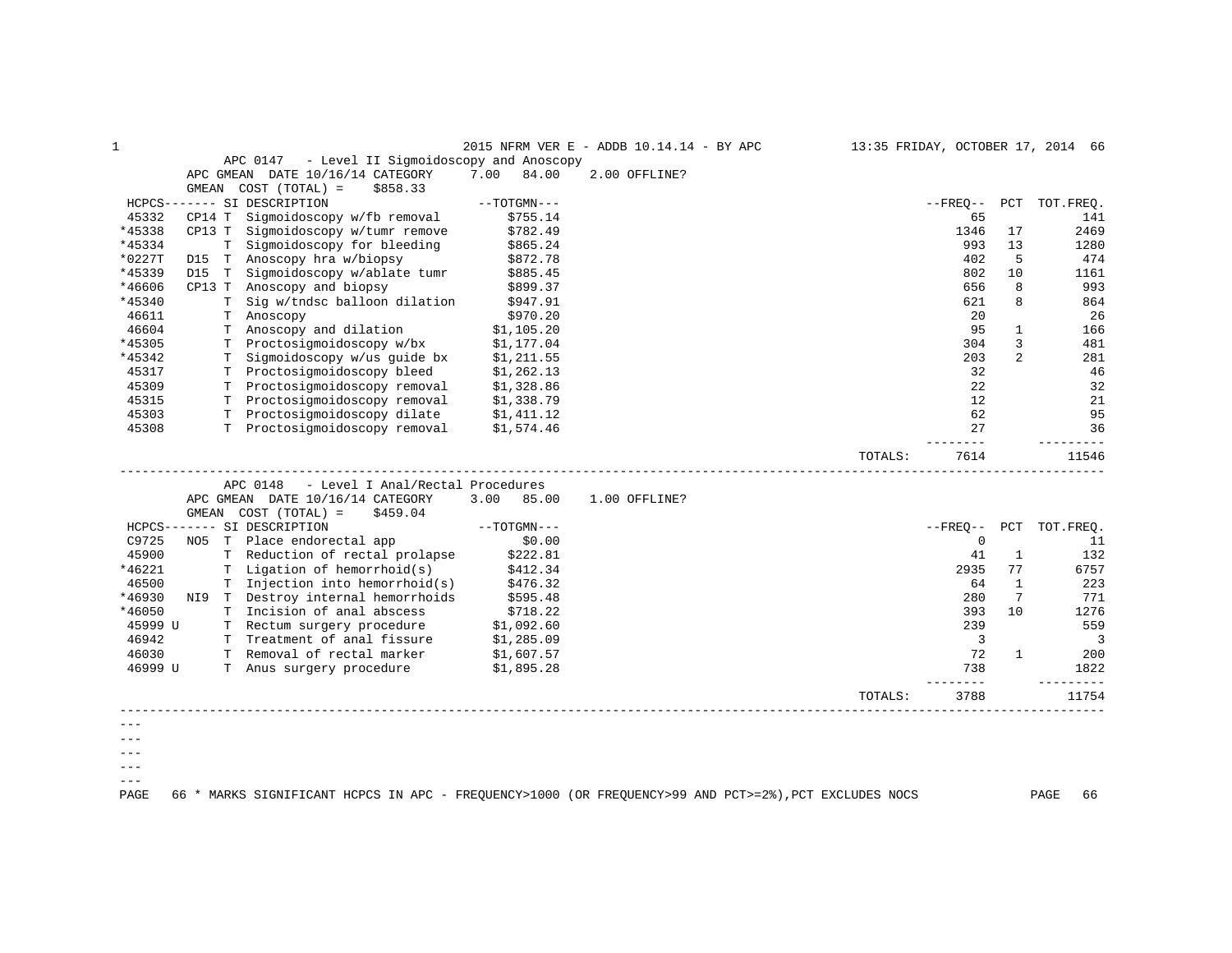| $\mathbf{1}$  |        |                                                                                                       |               | 2015 NFRM VER E - ADDB 10.14.14 - BY APC |         |                        |              | 13:35 FRIDAY, OCTOBER 17, 2014 67 |
|---------------|--------|-------------------------------------------------------------------------------------------------------|---------------|------------------------------------------|---------|------------------------|--------------|-----------------------------------|
|               |        | APC 0149<br>- Level III Anal/Rectal Procedures                                                        |               |                                          |         |                        |              |                                   |
|               |        | APC GMEAN DATE 10/16/14 CATEGORY                                                                      | 3.00<br>85.00 | 3.00 OFFLINE?                            |         |                        |              |                                   |
|               |        | GMEAN COST (TOTAL) = $$2,013.95$                                                                      |               |                                          |         |                        |              |                                   |
|               |        | HCPCS------- SI DESCRIPTION                                                                           | $--TOTGMN---$ |                                          |         | $- FREO--$             |              | PCT TOT. FREO.                    |
| 45108         |        | T Removal of anorectal lesion                                                                         | \$1,330.32    |                                          |         | 5                      |              | - 7                               |
| 46945         |        | CP12 T Remove by ligat int hem grp                                                                    | \$1,480.25    |                                          |         | 173                    | $\mathbf{1}$ | 492                               |
| 46285         |        | T Remove anal fist 2 stage                                                                            | \$1,592.96    |                                          |         | 73                     |              | 104                               |
| *46200        | т      | Removal of anal fissure                                                                               | \$1,702.77    |                                          |         | 482                    | 3            | 940                               |
| 46045         | т      | Incision of rectal abscess                                                                            | \$1,720.71    |                                          |         | 49                     |              | 124                               |
| 45190         |        | T Destruction rectal tumor                                                                            | \$1,736.47    |                                          |         | 78                     |              | 152                               |
| *46270        |        | T Remove anal fist subq                                                                               | \$1,760.28    |                                          |         | 934                    | 6            | 1558                              |
| 45500         |        | T Repair of rectum                                                                                    | \$1,777.88    |                                          |         | 12                     |              | 23                                |
| *46020        |        | T Placement of seton                                                                                  | \$1,793.97    |                                          |         | 555                    | 4            | 1117                              |
| 45000         | CP12 T | Drainage of pelvic abscess                                                                            | \$1,818.79    |                                          |         | 16                     |              | 33                                |
| *46922        |        | $CP15$ T Excision of anal lesion(s)                                                                   | \$1,835.25    |                                          |         | 1581                   | 11           | 2888                              |
| *46275        | т      | Remove anal fist inter                                                                                | \$1,860.33    |                                          |         | 436                    | 3            | 659                               |
| 46257         | T.     | Remove in/ex hem grp & fiss                                                                           | \$1,863.58    |                                          |         | 93                     |              | 134                               |
| 46280         | Т      | Remove anal fist complex                                                                              | \$1,865.56    |                                          |         | 249                    | 1            | 358                               |
| *46924        |        | $CP15$ T Destruction anal lesion(s)                                                                   | \$1,872.18    |                                          |         | 581                    | 4            | 986                               |
| 45150         | T.     | Excision of rectal stricture                                                                          | \$1,901.87    |                                          |         | 12                     |              | 20                                |
| 46258         | т      | Remove in/ex hem grp w/fistu                                                                          | \$1,976.98    |                                          |         | 59                     |              | 75                                |
| 46917         |        | CP15 T Laser surgery anal lesions                                                                     | \$1,994.22    |                                          |         | 184                    | 1            | 300                               |
| 46700         |        | T Repair of anal stricture                                                                            | \$1,996.61    |                                          |         | 98                     |              | 175                               |
| *46255        |        | T Remove int/ext hem 1 group                                                                          | \$2,020.53    |                                          |         | 1547                   | 11           | 2397                              |
| 45160         | Т      | Excision of rectal lesion                                                                             | \$2,026.95    |                                          |         | 8                      |              | 10                                |
| *46946        |        | CP12 T Remove by ligat int hem grps                                                                   | \$2,041.54    |                                          |         | 346                    | 2            | 838                               |
| *46250        |        | T Remove ext hem groups 2+                                                                            | \$2,077.61    |                                          |         | 434                    | 3            | 759                               |
| 46262         |        | T Remove in/ex hem grps w/fist                                                                        | \$2,125.25    |                                          |         | 48                     |              | 68                                |
| 46753         |        | T Reconstruction of anus                                                                              | \$2,199.16    |                                          |         | 36                     |              | 48                                |
| *46260        |        | T Remove in/ex hem groups 2+                                                                          | \$2,230.12    |                                          |         | 3796                   | 28           | 4835                              |
| *45171        |        | NI10 T Exc rect tum transanal part                                                                    | \$2,285.81    |                                          |         | 1448                   | 10           | 2115                              |
| 46261         |        | T Remove in/ex hem grps & fiss                                                                        | \$2,331.12    |                                          |         | 112                    |              | 160                               |
| 46706         |        | CP13 T Repr of anal fistula w/glue                                                                    | \$2,423.80    |                                          |         | 24                     |              | 50                                |
|               |        |                                                                                                       |               |                                          | TOTALS: | $- - - - - -$<br>13469 |              | $- - - - - - -$<br>21425          |
|               |        | APC 0150<br>- Level IV Anal/Rectal Procedures                                                         |               |                                          |         |                        |              |                                   |
|               |        | APC GMEAN DATE 10/16/14 CATEGORY                                                                      | 3.00 85.00    | 4.00 OFFLINE?                            |         |                        |              |                                   |
|               |        | GMEAN COST $(TOTAL) = $2,698.23$                                                                      |               |                                          |         |                        |              |                                   |
|               |        | HCPCS------- SI DESCRIPTION                                                                           | $--TOTGMN---$ |                                          |         | $--$ FREO $--$         |              | PCT TOT. FREO.                    |
| 0377T         |        | NI15 T Anoscpy inj agent for incont                                                                   | \$0.00        |                                          |         | $\mathbf 0$            |              | $\overline{0}$                    |
| 46760         |        | CP8 T Repair of anal sphincter $\frac{1}{2}$ , 097.55                                                 |               |                                          |         | $\overline{2}$         |              | 7                                 |
| *45505        |        | T Repair of rectum                                                                                    | \$2,313.29    |                                          |         | 103                    | 3            | 321                               |
| *46288        |        | CP13 T Repair anal fistula                                                                            | \$2,412.04    |                                          |         | 103                    | 3            | 166                               |
| $\frac{1}{2}$ |        |                                                                                                       |               |                                          |         |                        |              |                                   |
| PAGE          |        | 67 * MARKS SIGNIFICANT HCPCS IN APC - FREQUENCY>1000 (OR FREQUENCY>99 AND PCT>=2%), PCT EXCLUDES NOCS |               |                                          |         |                        |              | PAGE<br>67                        |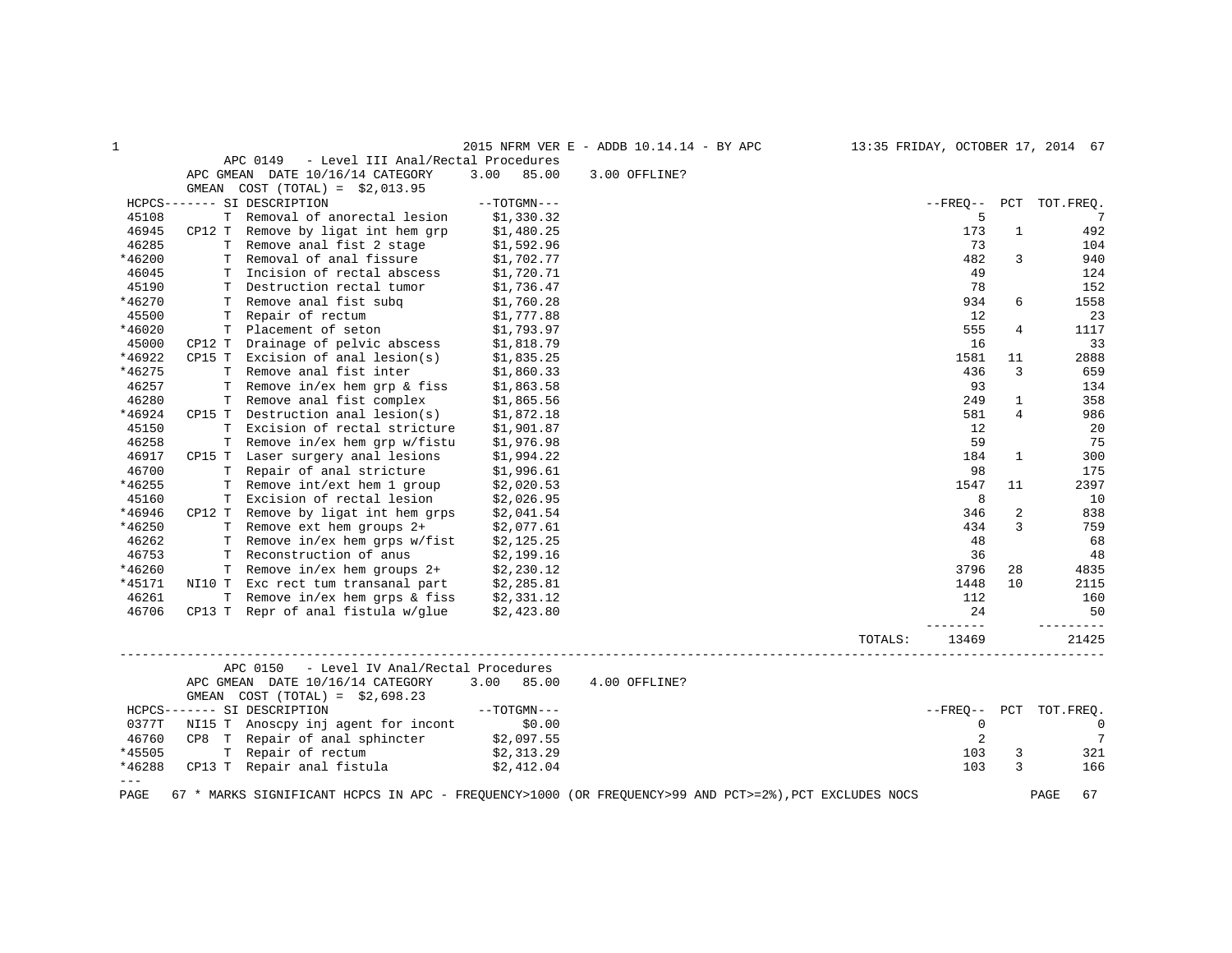| $\mathbf 1$    |                                                                                                       |               | 2015 NFRM VER E - ADDB 10.14.14 - BY APC |         |                |                | 13:35 FRIDAY, OCTOBER 17, 2014 68 |
|----------------|-------------------------------------------------------------------------------------------------------|---------------|------------------------------------------|---------|----------------|----------------|-----------------------------------|
|                | APC 0150<br>- Level IV Anal/Rectal Procedures                                                         |               |                                          |         |                |                |                                   |
|                | APC GMEAN DATE 10/16/14 CATEGORY                                                                      | 3.00<br>85.00 | 4.00 OFFLINE?                            |         |                |                |                                   |
|                | $COST (TOTAL) = $2,698.23$<br>GMEAN                                                                   |               |                                          |         |                |                |                                   |
|                | HCPCS------- SI DESCRIPTION                                                                           | $--TOTGMN---$ |                                          |         | $- FREO--$     | PCT            | TOT. FREO.                        |
| *46947         | T Hemorrhoidopexy by stapling                                                                         | \$2,552.08    |                                          |         | 1427           | 49             | 2145                              |
| 46750          | CP8 T Repair of anal sphincter                                                                        | \$2,591.31    |                                          |         | 51             | 1              | 221                               |
| *45172         | Exc rect tum transanal full<br>NI10 T                                                                 | \$2,606.89    |                                          |         | 418            | 14             | 617                               |
| 0249T          | Ligation hemorrhoid w/us<br>NI11 T                                                                    | \$2,823.86    |                                          |         | 69             | 2              | 154                               |
| C9735          | Anoscopy, submucosal inj<br>D15 T                                                                     | \$2,862.92    |                                          |         | 56             | 1              | 72                                |
| *45560         | T Repair of rectocele                                                                                 | \$2,876.76    |                                          |         | 292            | 10             | 811                               |
| *45541         | T Correct rectal prolapse                                                                             | \$2,996.05    |                                          |         | 155            | 5              | 379                               |
| 46707          | NI10 T Repair anorectal fist w/plug                                                                   | \$3,121.09    |                                          |         | 80             | $\overline{2}$ | 123                               |
| 46761          | CP8 T Repair of anal sphincter                                                                        | \$3,472.26    |                                          |         | 7              |                | 31                                |
| 0288T          | NI12 T Anoscopy w/rf delivery                                                                         | \$3,545.98    |                                          |         | 5              |                | 5                                 |
| $*0184T$       | NI8 T Exc rectal tumor endoscopic \$4,292.69                                                          |               |                                          |         | 117            | 4              | 160                               |
| 46762          | CP8 T Implant artificial sphincter                                                                    | \$11,872.63   |                                          |         | 9              |                | 20                                |
|                |                                                                                                       |               |                                          | TOTALS: | 2894           |                | $- - - -$<br>5232                 |
|                |                                                                                                       |               |                                          |         |                |                |                                   |
|                | - Endoscopic Retrograde Cholangio-Pancreatography (ERCP)<br>APC 0151                                  |               |                                          |         |                |                |                                   |
|                | APC GMEAN DATE 10/16/14 CATEGORY                                                                      | 3.00<br>86.00 | 1.00 OFFLINE?                            |         |                |                |                                   |
|                | $COST (TOTAL) = $2,026.03$<br>GMEAN                                                                   |               |                                          |         |                |                |                                   |
|                | HCPCS------- SI DESCRIPTION                                                                           | $--TOTGMN---$ |                                          |         | $--$ FREO $--$ | PCT            | TOT.FREQ.                         |
| 43275          | NI14 T Ercp remove forgn body duct                                                                    | \$0.00        |                                          |         | $\mathbf 0$    |                | $\Omega$                          |
| 43277          | NI14 T Ercp ea duct/ampulla dilate                                                                    | \$0.00        |                                          |         | $\mathbf 0$    |                | $\mathbf{0}$                      |
| 43278          | Ercp lesion ablate w/dilate<br>NI14 T                                                                 | \$0.00        |                                          |         | $\mathbf 0$    |                | $\mathbf 0$                       |
| 43272          | D14 T Endo cholangiopancreatograph                                                                    | \$1,764.45    |                                          |         | 22             |                | 303                               |
| *43260         | T Ercp w/specimen collection                                                                          | \$1,818.83    |                                          |         | 2417           | 39             | 3368                              |
| *43261         | T Endo cholangiopancreatograph                                                                        | \$1,954.28    |                                          |         | 430            | 7              | 4570                              |
| *43264         | T Ercp remove duct calculi                                                                            | \$2,135.87    |                                          |         | 1028           | 16             | 17365                             |
| *43262         | T Endo cholangiopancreatograph                                                                        | \$2,195.36    |                                          |         | 1738           | 28             | 19133                             |
| *43271         | D14 T Endo cholangiopancreatograph                                                                    | \$2,350.24    |                                          |         | 446            | 7              | 7296                              |
| 43263          | T Ercp sphincter pressure meas                                                                        | \$2,440.05    |                                          |         | 9              |                | 290                               |
| 43267          | D14 T Endo cholangiopancreatograph                                                                    | \$2,565.28    |                                          |         | 12             |                | 65                                |
| 43265          | T Ercp lithotripsy calculi                                                                            | \$3,505.65    |                                          |         | 27             |                | 1273                              |
|                |                                                                                                       |               |                                          | TOTALS: | 6129           |                | --------<br>53663                 |
|                |                                                                                                       |               | ---------------------------------        |         |                |                |                                   |
|                | - Level I Percutaneous Abdominal and Biliary Procedures<br>APC 0152                                   |               |                                          |         |                |                |                                   |
|                | APC GMEAN DATE 10/16/14 CATEGORY                                                                      | 3.00 87.00    | 1.00 OFFLINE?                            |         |                |                |                                   |
|                | GMEAN $COST (TOTAL) = $1,901.98$                                                                      |               |                                          |         |                |                |                                   |
|                | HCPCS------- SI DESCRIPTION                                                                           | --TOTGMN---   |                                          |         | $- FREO--$     | PCT            | TOT. FREO.                        |
| *47490         | T Incision of gallbladder \$1,411.58                                                                  |               |                                          |         | 150            | 37             | 249                               |
| 47999 U        | T Bile tract surgery procedure \$1,416.91                                                             |               |                                          |         | 76             |                | 419                               |
| $-- -$<br>PAGE | 68 * MARKS SIGNIFICANT HCPCS IN APC - FREQUENCY>1000 (OR FREQUENCY>99 AND PCT>=2%), PCT EXCLUDES NOCS |               |                                          |         |                |                | PAGE<br>68                        |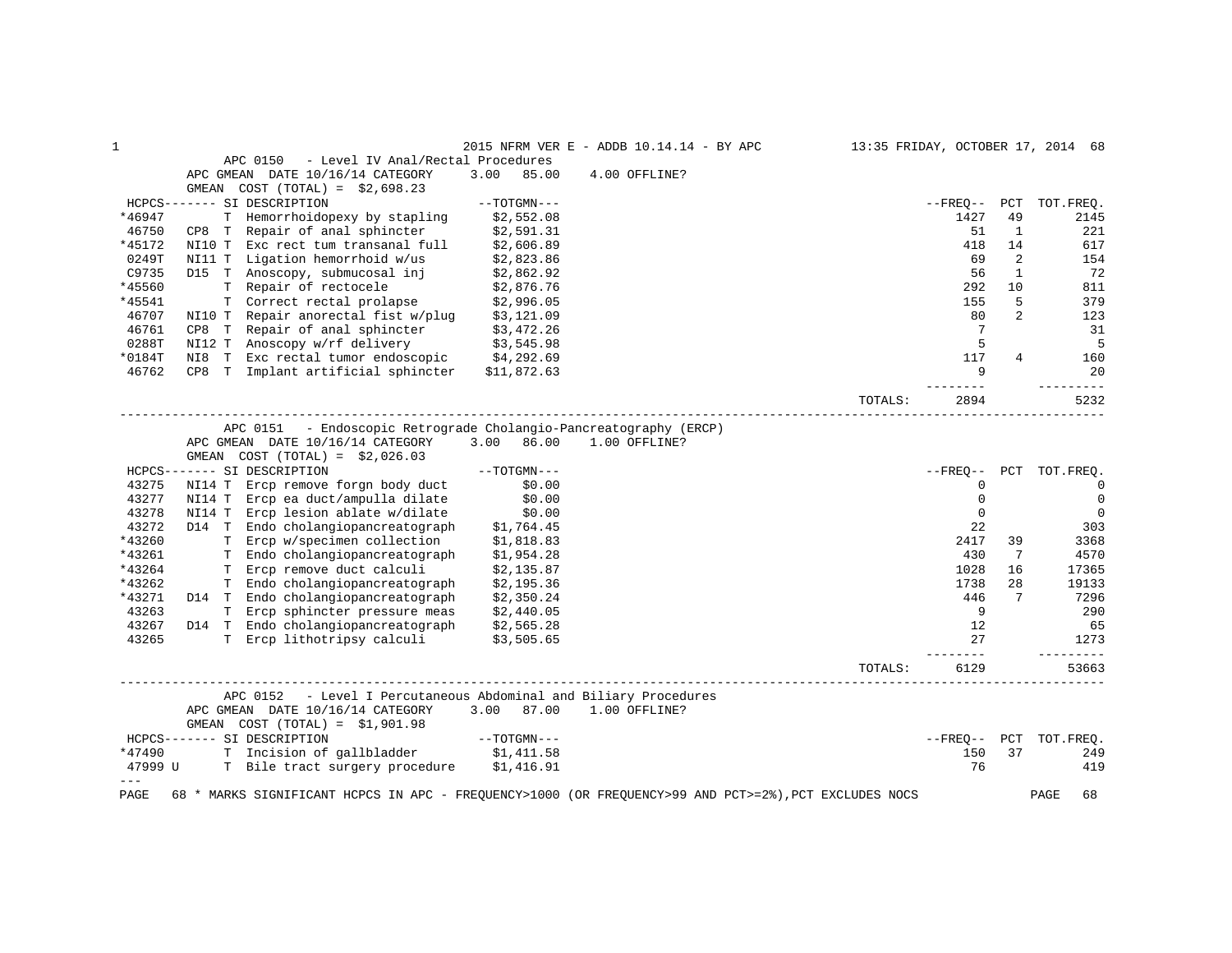| 1       |       |                                                                     |               | 2015 NFRM VER E - ADDB 10.14.14 - BY APC                                                              |         |                |              | 13:35 FRIDAY, OCTOBER 17, 2014 69 |
|---------|-------|---------------------------------------------------------------------|---------------|-------------------------------------------------------------------------------------------------------|---------|----------------|--------------|-----------------------------------|
|         |       | - Level I Percutaneous Abdominal and Biliary Procedures<br>APC 0152 |               |                                                                                                       |         |                |              |                                   |
|         |       | APC GMEAN DATE 10/16/14 CATEGORY                                    | 3.00<br>87.00 | 1.00 OFFLINE?                                                                                         |         |                |              |                                   |
|         | GMEAN | $COST (TOTAL) = $1,901.98$                                          |               |                                                                                                       |         |                |              |                                   |
|         |       | HCPCS------- SI DESCRIPTION                                         | $--TOTGMN---$ |                                                                                                       |         | $--$ FREO $--$ | PCT          | TOT.FREO.                         |
| 47552   |       | T Biliary endo perq dx w/speci                                      | \$1,561.85    |                                                                                                       |         | 6              | $\mathbf{1}$ | 72                                |
| *47510  |       | T Insert catheter bile duct                                         | \$2,140.84    |                                                                                                       |         | 172            | 43           | 343                               |
| 47630   |       | T Remove bile duct stone                                            | \$2,621.03    |                                                                                                       |         | 35             | 8            | 159                               |
| 47555   |       | T Biliary endoscopy thru skin \$2,843.37                            |               |                                                                                                       |         | 32             | 8            | 474                               |
| 47554   |       | T Biliary endoscopy thru skin                                       | \$3,106.64    |                                                                                                       |         | 3              |              | 27                                |
|         |       |                                                                     |               |                                                                                                       | TOTALS: | 398            |              | -----<br>1743                     |
|         |       | - Peritoneal and Abdominal Procedures<br>APC 0153                   |               |                                                                                                       |         |                |              |                                   |
|         |       | APC GMEAN DATE 10/16/14 CATEGORY                                    | 3.00<br>88.00 | 1.00 OFFLINE?                                                                                         |         |                |              |                                   |
|         |       | GMEAN $COST (TOTAL) = $2,371.30$                                    |               |                                                                                                       |         |                |              |                                   |
|         |       | HCPCS------- SI DESCRIPTION                                         | $--TOTGMN---$ |                                                                                                       |         | $- FREO--$     |              | PCT TOT. FREQ.                    |
| 44799 U |       | T Unlisted px small intestine                                       | \$1,144.98    |                                                                                                       |         | 1334           |              | 3179                              |
| 49999 U |       | T Abdomen surgery procedure                                         | \$1,563.42    |                                                                                                       |         | 882            |              | 1864                              |
| 49250   |       | T Excision of umbilicus                                             | \$2,001.44    |                                                                                                       |         | 66             | 27           | 114                               |
| 55920   |       | NI8 T Place needles pelvic for rt \$2,196.85                        |               |                                                                                                       |         | 24             | 10           | 103                               |
| 49402   |       | NI7 T Remove foreign body adbomen                                   | \$2,246.87    |                                                                                                       |         | 62             | 26           | 136                               |
| 49426   |       | T Revise abdomen-venous shunt                                       | \$2,385.08    |                                                                                                       |         | 41             | 17           | 60                                |
| 44950   |       | CF10 T Appendectomy                                                 | \$3,421.32    |                                                                                                       |         | 44             | 18           | 257                               |
|         |       |                                                                     |               |                                                                                                       |         | ------         |              | $- - - -$                         |
|         |       |                                                                     |               |                                                                                                       | TOTALS: | 237            |              | 5713                              |
|         |       | APC 0154 - Hernia/Hydrocele Procedures                              |               |                                                                                                       |         |                |              |                                   |
|         |       | APC GMEAN DATE 10/16/14 CATEGORY                                    | 3.00 89.00    | 1.00 OFFLINE?                                                                                         |         |                |              |                                   |
|         |       | GMEAN $COST (TOTAL) = $2,775.37$                                    |               |                                                                                                       |         |                |              |                                   |
|         |       | HCPCS------- SI DESCRIPTION                                         | $--TOTGMN---$ |                                                                                                       |         | $- FREO--$     | PCT          | TOT.FREO.                         |
| 49491   |       | T Rpr hern preemie reduc                                            | \$0.00        |                                                                                                       |         | 0              |              | 0                                 |
| 49492   |       | T Rpr ing hern premie blocked                                       | \$0.00        |                                                                                                       |         | $\mathbf 0$    |              | $\mathbf 0$                       |
| 49495   |       | T Rpr ing hernia baby reduc                                         | \$0.00        |                                                                                                       |         | $\mathbf 0$    |              | 0                                 |
| 49496   |       | T Rpr ing hernia baby blocked                                       | \$0.00        |                                                                                                       |         | $\Omega$       |              | $\mathbf 0$                       |
| 49582   |       | T Rpr umbil hern block < 5 yr                                       | \$0.00        |                                                                                                       |         | $\mathbf 0$    |              | $\mathbf 0$                       |
| 49600   |       | T Repair umbilical lesion                                           | \$0.00        |                                                                                                       |         | $\mathbf 0$    |              | $\Omega$                          |
| *55040  |       | T Removal of hydrocele                                              | \$2,080.74    |                                                                                                       |         | 2591           | 2            | 3858                              |
| 54640   |       | T Suspension of testis                                              | \$2,164.96    |                                                                                                       |         | 18             |              | 138                               |
| 49500   |       | T Rpr ing hernia init reduce                                        | \$2,308.91    |                                                                                                       |         | 6              |              | 7                                 |
| 55041   |       | T Removal of hydroceles                                             | \$2,352.10    |                                                                                                       |         | 300            |              | 460                               |
| 49553   |       | T Rpr fem hernia init blocked                                       | \$2,460.60    |                                                                                                       |         | 452            |              | 727                               |
| 54530   |       | T Removal of testis                                                 | \$2,490.93    |                                                                                                       |         | 230            |              | 667                               |
| *49585  |       | T Rpr umbil hern reduc > 5 yr                                       | \$2,502.20    |                                                                                                       |         | 7764           | 8            | 14663                             |
| 49501   |       | T Rpr ing hernia init blocked                                       | \$2,523.67    |                                                                                                       |         | 3              |              | 3                                 |
| $- - -$ |       |                                                                     |               |                                                                                                       |         |                |              |                                   |
| PAGE    |       |                                                                     |               | 69 * MARKS SIGNIFICANT HCPCS IN APC - FREQUENCY>1000 (OR FREQUENCY>99 AND PCT>=2%), PCT EXCLUDES NOCS |         |                |              | PAGE<br>69                        |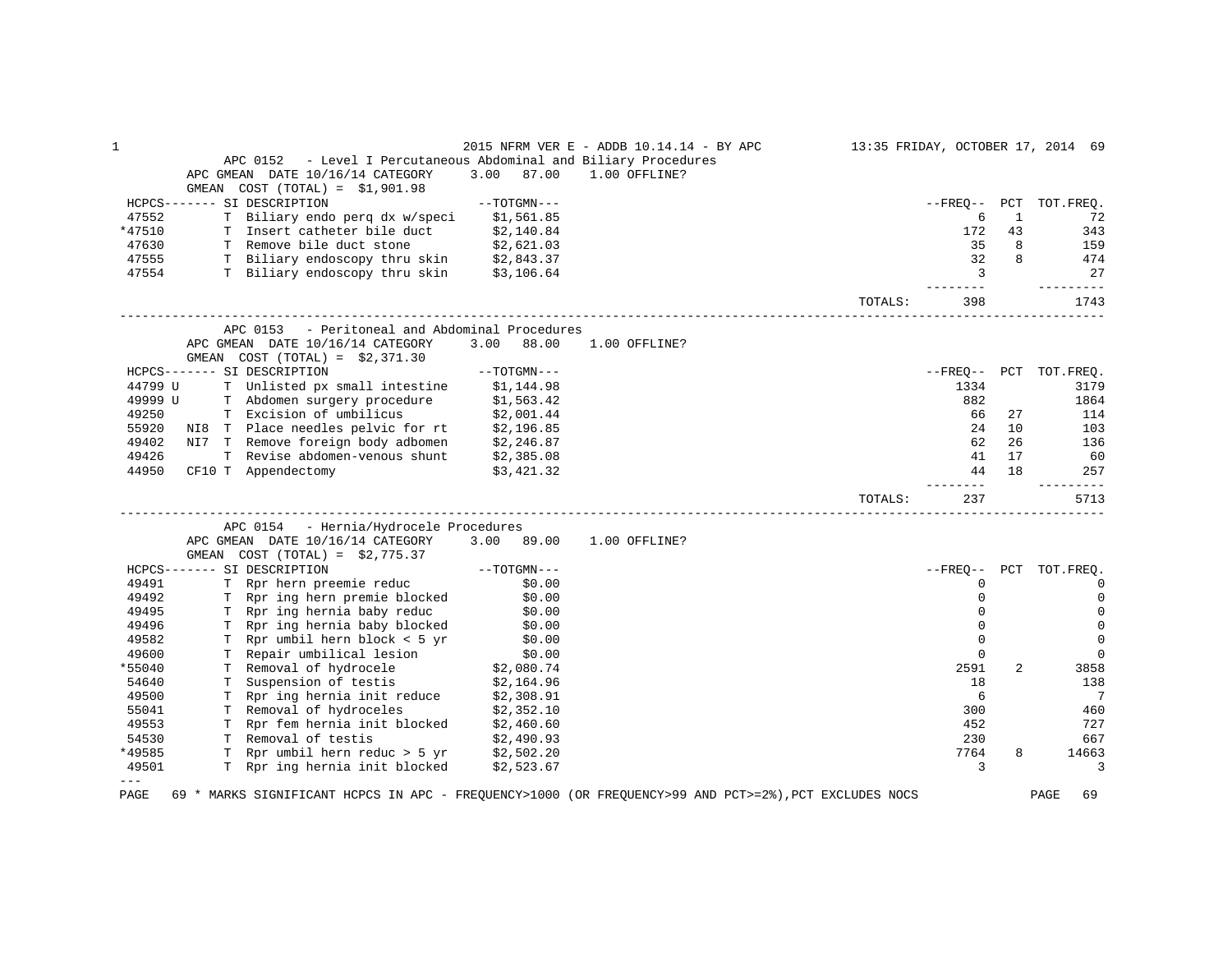| $\mathbf{1}$ |                                               |               | 2015 NFRM VER E - ADDB 10.14.14 - BY APC                                                              | 13:35 FRIDAY, OCTOBER 17, 2014 70 |                |             |
|--------------|-----------------------------------------------|---------------|-------------------------------------------------------------------------------------------------------|-----------------------------------|----------------|-------------|
|              | - Hernia/Hydrocele Procedures<br>APC 0154     |               |                                                                                                       |                                   |                |             |
|              | APC GMEAN DATE 10/16/14 CATEGORY              | 3.00<br>89.00 | 1.00 OFFLINE?                                                                                         |                                   |                |             |
|              | GMEAN COST $(TOTAL) = $2,775.37$              |               |                                                                                                       |                                   |                |             |
|              | HCPCS------- SI DESCRIPTION                   | $--TOTGMN---$ |                                                                                                       | $- FREQ--$                        | PCT            | TOT.FREO.   |
| 49550        | T Rpr rem hernia init reduce                  | \$2,528.26    |                                                                                                       | 567                               |                | 884         |
| 49580        | T Rpr umbil hern reduc < 5 yr                 | \$2,591.34    |                                                                                                       | 2                                 |                | 3           |
| *49587       | Rpr umbil hern block > 5 yr<br>T              | \$2,613.84    |                                                                                                       | 4011                              | 4              | 5897        |
| 49572        | Rpr epigastric hern blocked<br>т              | \$2,704.55    |                                                                                                       | 454                               |                | 667         |
| 49557        | Rerepair fem hernia blocked<br>T              | \$2,705.56    |                                                                                                       | 29                                |                | 50          |
| 55540        | Revise hernia & sperm veins<br>T              | \$2,713.14    |                                                                                                       | 12                                |                | 20          |
| 49555        | Rerepair fem hernia reduce<br>T               | \$2,730.08    |                                                                                                       | 85                                |                | 117         |
| *49505       | Prp i/hern init reduc >5 yr<br>T              | \$2,734.37    |                                                                                                       | 42532                             | 48             | 53387       |
| 49570        | Rpr epigastric hern reduce<br>т               | \$2,767.31    |                                                                                                       | 699                               |                | 920         |
| 49590        | T Repair spigelian hernia                     | \$2,773.68    |                                                                                                       | 385                               |                | 545         |
| *49520       | Rerepair ing hernia reduce<br>T               | \$2,782.38    |                                                                                                       | 4971                              | 5              | 6556        |
| 54550        | Exploration for testis<br>т                   | \$2,783.43    |                                                                                                       | 1                                 |                | 6           |
| *49525       | Repair ing hernia sliding<br>т                | \$2,864.53    |                                                                                                       | 1456                              | $\mathbf{1}$   | 1963        |
| 55535        | Revise spermatic cord veins<br>т              | \$2,916.51    |                                                                                                       | 13                                |                | 17          |
| *49507       | Prp i/hern init block >5 yr<br>т              | \$2,940.26    |                                                                                                       | 4359                              | 4              | 6216        |
| 51500        | Removal of bladder cyst<br>Т                  | \$2,952.58    |                                                                                                       | 11                                |                | 17          |
| 49521        | Rerepair ing hernia blocked<br>т              | \$3,035.17    |                                                                                                       | 751                               |                | 1139        |
| *49561       | Rpr ventral hern init block                   |               |                                                                                                       |                                   | 3              | 4802        |
|              | т                                             | \$3,085.61    |                                                                                                       | 3496                              | 10             |             |
| *49560       | T Rpr ventral hern init reduc                 | \$3,161.74    |                                                                                                       | 9640                              |                | 13261       |
| 49540        | T Repair lumbar hernia                        | \$3,185.06    |                                                                                                       | 44                                |                | 58          |
| 49566        | Rerepair ventrl hern block<br>т               | \$3,441.54    |                                                                                                       | 723                               |                | 986         |
| *49565       | Rerepair ventrl hern reduce<br>T.             | \$3,529.19    |                                                                                                       | 2057                              | 2              | 2767        |
| 54650        | CP12 T Orchiopexy (fowler-stephens)           | \$5,733.18    |                                                                                                       | $\mathbf{1}$                      |                | 3           |
|              |                                               |               |                                                                                                       | $- - - - -$                       |                |             |
|              |                                               |               | TOTALS:                                                                                               | 87663                             |                | 120804      |
|              |                                               |               |                                                                                                       |                                   |                |             |
|              | APC 0155<br>- Level II Anal/Rectal Procedures |               |                                                                                                       |                                   |                |             |
|              | APC GMEAN DATE 10/16/14 CATEGORY              | 3.00<br>85.00 | 2.00 OFFLINE?                                                                                         |                                   |                |             |
|              | GMEAN $COST (TOTAL) = $1,509.51$              |               |                                                                                                       |                                   |                |             |
|              | HCPCS------- SI DESCRIPTION                   | $--TOTGMN---$ |                                                                                                       | $--$ FREO $--$                    | PCT            | TOT.FREQ.   |
| 46070        | Incision of anal septum<br>T                  | \$0.00        |                                                                                                       | 0                                 |                | $\mathbf 0$ |
| 49442        | Place cecostomy tube perc<br>NI8 T            | \$877.89      |                                                                                                       | $\overline{4}$                    |                | 10          |
| 45005        | CP13 T Drainage of rectal abscess             | \$1,051.68    |                                                                                                       | 38                                |                | 106         |
| *45915       | CP8 T Remove rectal obstruction               | \$1,116.51    |                                                                                                       | 210                               | 4              | 501         |
| *46220       | CF10 T<br>Excise anal ext tag/papilla         | \$1,121.79    |                                                                                                       | 246                               | 5              | 353         |
| *46505       | Chemodenervation anal musc<br>NI6 T           | \$1,183.66    |                                                                                                       | 249                               | 5              | 525         |
| *45910       | Dilation of rectal narrowing<br>CP13 T        | \$1,265.06    |                                                                                                       | 104                               | $\overline{2}$ | 155         |
| *45905       | CP13 T Dilation of anal sphincter             | \$1,421.90    |                                                                                                       | 157                               | 3              | 249         |
| *46040       | Incision of rectal abscess<br>CP13 T          | \$1,509.44    |                                                                                                       | 744                               | 16             | 1631        |
| *46320       | CP13 T Removal of hemorrhoid clot             | \$1,516.54    |                                                                                                       | 395                               | 8              | 658         |
| $---$        |                                               |               |                                                                                                       |                                   |                |             |
| PAGE         |                                               |               | 70 * MARKS SIGNIFICANT HCPCS IN APC - FREQUENCY>1000 (OR FREQUENCY>99 AND PCT>=2%), PCT EXCLUDES NOCS |                                   |                | 70<br>PAGE  |
|              |                                               |               |                                                                                                       |                                   |                |             |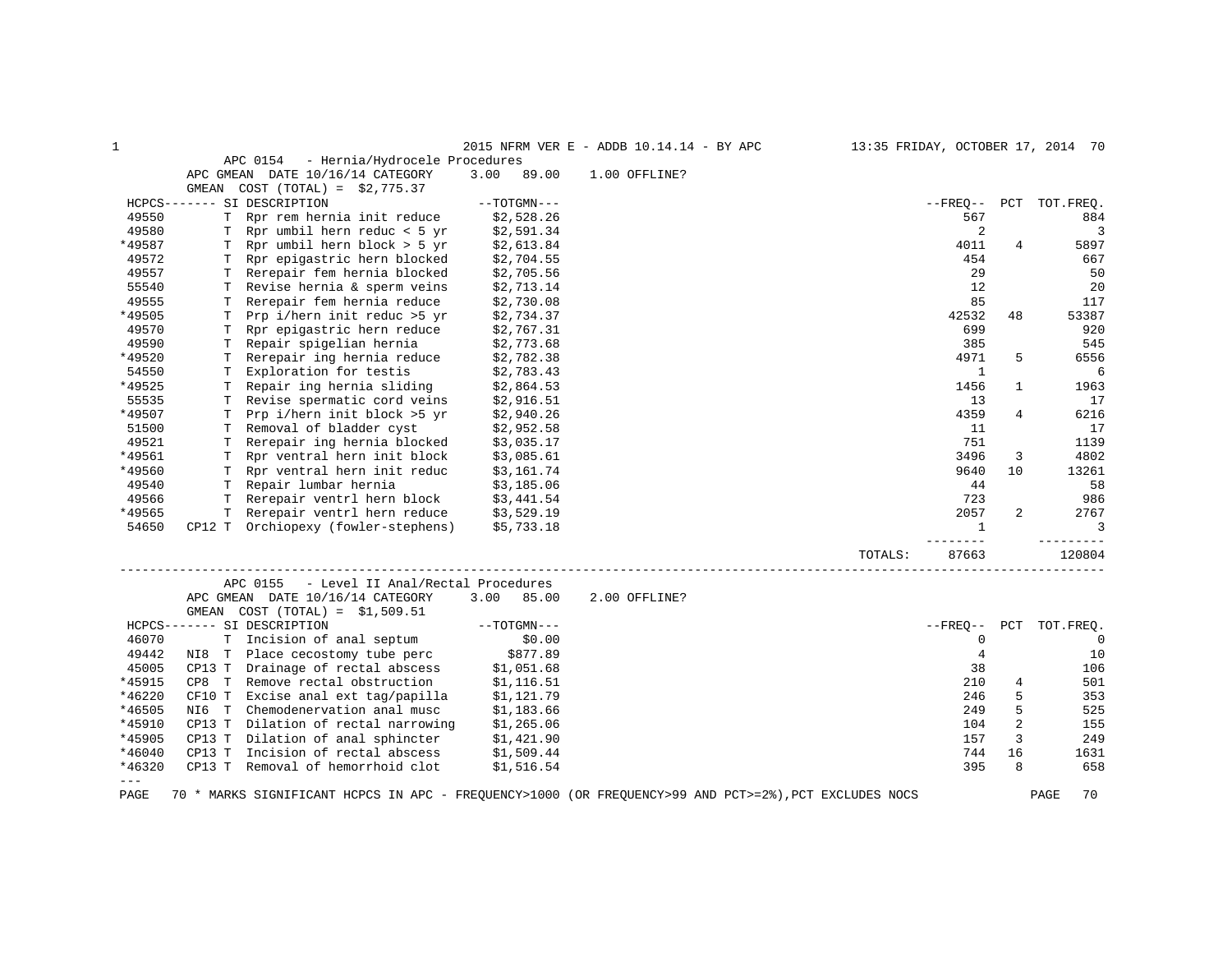| $\mathbf 1$ |                                                                                                                                   |                                                                                               | 2015 NFRM VER E - ADDB 10.14.14 - BY APC 13:35 FRIDAY, OCTOBER 17, 2014 71 |         |                   |                |                               |
|-------------|-----------------------------------------------------------------------------------------------------------------------------------|-----------------------------------------------------------------------------------------------|----------------------------------------------------------------------------|---------|-------------------|----------------|-------------------------------|
|             | APC 0155 - Level II Anal/Rectal Procedures                                                                                        |                                                                                               |                                                                            |         |                   |                |                               |
|             | APC GMEAN DATE 10/16/14 CATEGORY                                                                                                  | 3.00 85.00                                                                                    | 2.00 OFFLINE?                                                              |         |                   |                |                               |
|             | GMEAN $COST (TOTAL) = $1,509.51$                                                                                                  |                                                                                               |                                                                            |         |                   |                |                               |
|             | HCPCS------- SI DESCRIPTION                                                                                                       |                                                                                               |                                                                            |         |                   |                | --FREQ-- PCT TOT.FREQ.        |
| *45990      |                                                                                                                                   |                                                                                               |                                                                            |         | 519               | 11             | 1138                          |
| 45020       |                                                                                                                                   |                                                                                               |                                                                            |         | 20                |                | 39                            |
| *46230      |                                                                                                                                   |                                                                                               |                                                                            |         | 206               | $\overline{4}$ | 666                           |
| *46080      | T Drainage of rectal abscess \$1,649.27<br>CP13 T Removal of anal tags \$1,655.04<br>CP13 T Incision of anal sphincter \$1,677.29 |                                                                                               |                                                                            |         | 963               | 21             | 1083                          |
| 46754       | CP13 T Removal of suture from anus $$1,704.34$<br>CP13 T Treatment of anal fissure $$1,776.45$                                    |                                                                                               |                                                                            |         |                   |                | $\overline{4}$                |
| 46940       |                                                                                                                                   |                                                                                               |                                                                            |         | 23                |                | 33                            |
| *45100      |                                                                                                                                   |                                                                                               |                                                                            |         | 482               | 10             | 851                           |
| 46060       | CP13 T Biopsy of rectum $$1,792.14$<br>CP13 T Incision of rectal abscess $$1,848.42$                                              |                                                                                               |                                                                            |         | 93                | 2              | 145                           |
|             |                                                                                                                                   |                                                                                               |                                                                            | TOTALS: | ---------<br>4457 |                | ----------<br>8147            |
|             | APC 0156 - Level III Urinary and Anal Procedures                                                                                  |                                                                                               |                                                                            |         |                   |                |                               |
|             | APC GMEAN DATE 10/16/14 CATEGORY 4.00 86.00 3.00 OFFLINE?                                                                         |                                                                                               |                                                                            |         |                   |                |                               |
|             | GMEAN COST $(TOTAL) = $387.78$                                                                                                    |                                                                                               |                                                                            |         |                   |                |                               |
|             | HCPCS------- SI DESCRIPTION                                                                                                       | $--TOTGMN---$                                                                                 |                                                                            |         |                   |                | --FREQ-- PCT TOT.FREQ.        |
|             | *51728 NI10 T Cystometrogram w/vp \$329.91                                                                                        |                                                                                               |                                                                            |         | 796               | 34             | 9805                          |
|             | *51727 NI10 T Cystometrogram w/up<br>*51726 T Complex cystometrogram                                                              | \$368.04                                                                                      |                                                                            |         | 240               | 10             | 742<br>$142$<br>2192          |
|             |                                                                                                                                   | \$400.58                                                                                      |                                                                            |         | 719               | 30             |                               |
|             | *51729 NI10 T Cystometrogram w/vp&up \$476.98                                                                                     |                                                                                               |                                                                            |         | 569               | 24             | 7861<br>----------            |
|             |                                                                                                                                   |                                                                                               |                                                                            | TOTALS: | 2324              |                | 20600                         |
|             | APC 0157 - Colorectal Cancer Screening: Barium Enema                                                                              |                                                                                               |                                                                            |         |                   |                |                               |
|             | APC GMEAN DATE 10/16/14 CATEGORY 22.00 87.00 1.00 OFFLINE?<br>GMEAN $COST (TOTAL) = $356.36$                                      |                                                                                               |                                                                            |         |                   |                |                               |
|             | $--\texttt{TOTGMN---}$<br>HCPCS------- SI DESCRIPTION                                                                             |                                                                                               |                                                                            |         |                   |                | --FREO-- PCT TOT.FREO.        |
|             |                                                                                                                                   |                                                                                               |                                                                            |         |                   |                | 24 18 28                      |
|             | G0106 S Colon ca screen; barium enema \$170.89<br>*G0120 S Colon ca scrn; barium enema \$420.88                                   |                                                                                               |                                                                            |         |                   |                | 106 81 122                    |
|             |                                                                                                                                   |                                                                                               |                                                                            | TOTALS: | 130               |                | ----------<br>150             |
|             | APC 0158 - Colorectal Cancer Screening: Colonoscopy                                                                               |                                                                                               |                                                                            |         |                   |                |                               |
|             | APC GMEAN DATE 10/16/14 CATEGORY 22.00 88.00 1.00 OFFLINE?<br>GMEAN $COST (TOTAL) = $679.51$                                      |                                                                                               |                                                                            |         |                   |                |                               |
|             | HCPCS------- SI DESCRIPTION                                                                                                       | $\begin{array}{cc} \leftarrow & \circ & \cdot \circ \cdot \circ \bot \end{array}$ --TOTGMN--- |                                                                            |         |                   |                | --FREQ-- PCT TOT.FREQ.        |
|             | *G0121 T Colon ca scrn not hi rsk ind \$679.06                                                                                    |                                                                                               |                                                                            |         | 105914 58         |                | 124522                        |
|             | *G0105 T Colorectal scrn; hi risk ind \$680.15                                                                                    |                                                                                               |                                                                            |         |                   |                | 74680 41 85087                |
|             |                                                                                                                                   |                                                                                               |                                                                            |         | ---------         |                | $- - - - - - - - -$<br>209609 |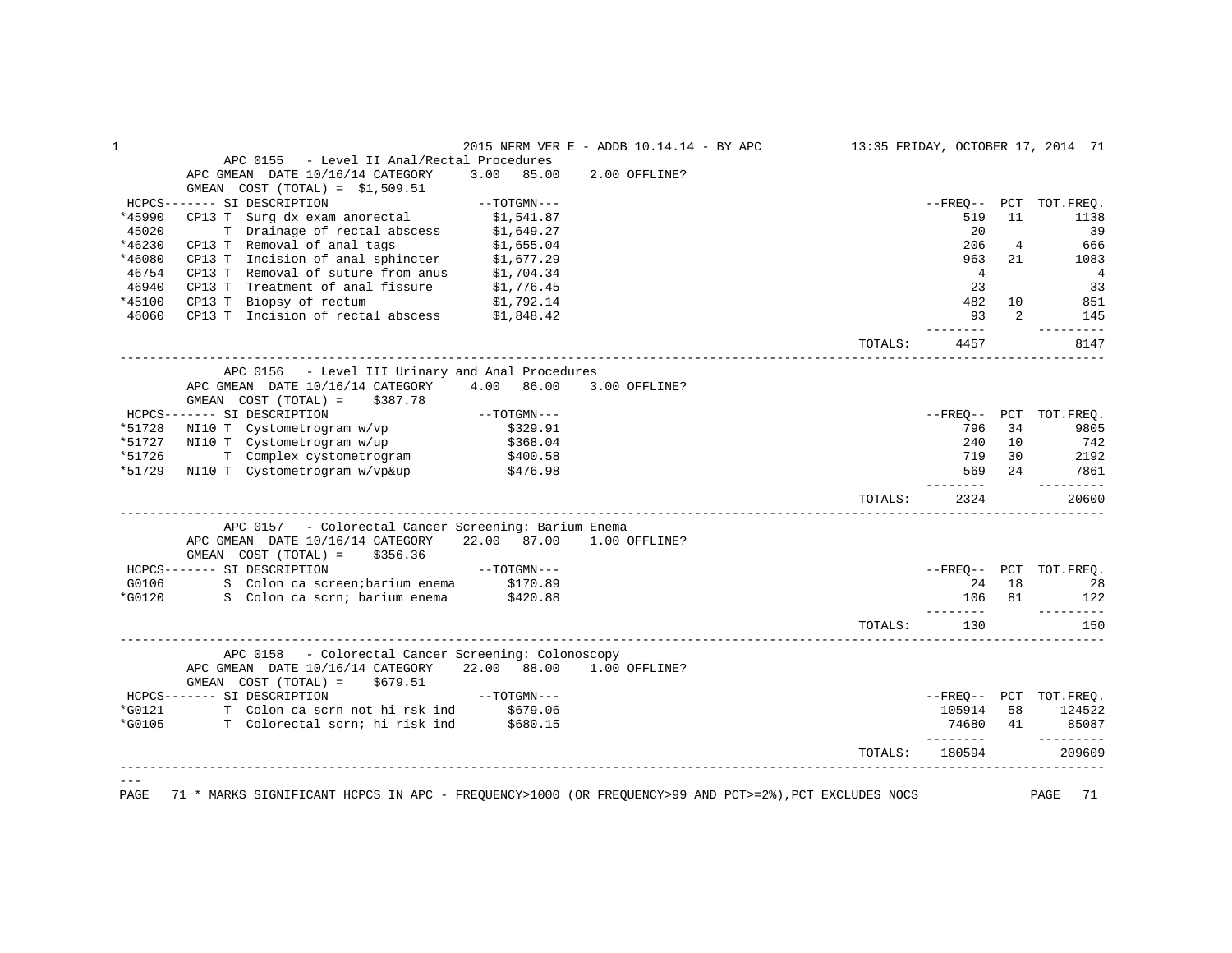| 1      | APC 0159 - Colorectal Cancer Screening: Flexible Sigmoidoscopy<br>APC GMEAN DATE 10/16/14 CATEGORY 22.00 89.00 1.00 OFFLINE?<br>GMEAN $COST (TOTAL) = $486.43$                                                                                  |                                  | 2015 NFRM VER E - ADDB 10.14.14 - BY APC | 13:35 FRIDAY, OCTOBER 17, 2014 72 |                   |              |                          |
|--------|-------------------------------------------------------------------------------------------------------------------------------------------------------------------------------------------------------------------------------------------------|----------------------------------|------------------------------------------|-----------------------------------|-------------------|--------------|--------------------------|
|        | HCPCS------- SI DESCRIPTION                                                                                                                                                                                                                     | $\label{eq:1} --{\tt TOTGMN---}$ |                                          |                                   |                   |              | --FREO-- PCT TOT.FREO.   |
| *G0104 | S Ca screen; flexi sigmoidscope \$486.43                                                                                                                                                                                                        |                                  |                                          |                                   |                   | 860 100      | 1128                     |
|        |                                                                                                                                                                                                                                                 |                                  |                                          |                                   | . _ _ _ _ _ _ _ _ |              | ---------                |
|        |                                                                                                                                                                                                                                                 |                                  |                                          | TOTALS:                           | 860               |              | 1128                     |
|        | APC 0160 - Level I Cystourethroscopy and other Genitourinary Procedures                                                                                                                                                                         |                                  |                                          |                                   |                   |              |                          |
|        | APC GMEAN DATE 10/16/14 CATEGORY 4.00 90.00 1.00 OFFLINE?                                                                                                                                                                                       |                                  |                                          |                                   |                   |              |                          |
|        | $GMEAN$ $COST$ $(TOTAL) = $569.43$                                                                                                                                                                                                              |                                  |                                          |                                   |                   |              |                          |
|        | SI DESCRIPTION -- 70TGMN---<br>T Kidney endoscopy \$0.00<br>T Kidney endoscopy & biopsy \$0.00<br>HCPCS------- SI DESCRIPTION                                                                                                                   |                                  |                                          |                                   |                   |              | --FREO-- PCT TOT.FREO.   |
| 50570  |                                                                                                                                                                                                                                                 |                                  |                                          |                                   | $\Omega$          |              | $\overline{2}$           |
| 50574  |                                                                                                                                                                                                                                                 |                                  |                                          |                                   | $\overline{0}$    |              | 8                        |
| 50970  | T Ureter endoscopy                                                                                                                                                                                                                              | \$0.00                           |                                          |                                   | $\mathbf 0$       |              | 8                        |
| *50389 | NI6 N Remove renal tube w/fluoro $$510.75$                                                                                                                                                                                                      |                                  |                                          |                                   | 1270              | $\mathbf{1}$ | 1888                     |
| *52000 | T Cystoscopy<br>CP15 T Dilate urethra stricture<br>T Cystoscopy and treatment<br>T Cystoscopy and treatment<br>S1,039.39                                                                                                                        |                                  |                                          |                                   | 81593             | 97           | 110439                   |
| 53620  |                                                                                                                                                                                                                                                 |                                  |                                          |                                   | 134               |              | 298                      |
| 52265  |                                                                                                                                                                                                                                                 |                                  |                                          |                                   | 109               |              | 186                      |
| 50386  |                                                                                                                                                                                                                                                 |                                  |                                          |                                   | 86                |              | 240                      |
| 50551  | NI8 N Remove stent via transureth \$1,047.09<br>T Kidney endoscopy \$1,145.77                                                                                                                                                                   |                                  |                                          |                                   | $\overline{4}$    |              | 30                       |
| 53855  |                                                                                                                                                                                                                                                 |                                  |                                          |                                   | 23                |              | 58                       |
| 51045  | NI10 T Insert prost urethral stent \$1,203.86<br>T Incise bladder/drain ureter \$1,566.53                                                                                                                                                       |                                  |                                          |                                   | 48                |              | 104                      |
| 50951  | T Endoscopy of ureter                                                                                                                                                                                                                           | \$1,769.07                       |                                          |                                   | 101               |              | 311                      |
| 50953  | Thus copy of ureter $$2,276.17$<br>The endoscopy of ureter $$2,276.17$<br>The endoscopy & catheter $$2,770.50$<br>The endoscopy & duct catheter $$2,896.85$<br>The endoscopy & biopsy $$3,126.25$<br>The endoscopy $$4,468.84$<br>The end scope |                                  |                                          |                                   | 49                |              | 188                      |
| 50972  |                                                                                                                                                                                                                                                 |                                  |                                          |                                   | 2                 |              | 15                       |
| 52010  |                                                                                                                                                                                                                                                 |                                  |                                          |                                   | 2                 |              | $\overline{\phantom{a}}$ |
| 50555  |                                                                                                                                                                                                                                                 |                                  |                                          |                                   | 2                 |              | 18                       |
| 50572  |                                                                                                                                                                                                                                                 |                                  |                                          |                                   | $\mathbf{1}$      |              | 6                        |
|        |                                                                                                                                                                                                                                                 |                                  |                                          |                                   | $\mathbf{1}$      |              |                          |
| 50562  |                                                                                                                                                                                                                                                 |                                  |                                          |                                   |                   |              | 11                       |
|        |                                                                                                                                                                                                                                                 |                                  |                                          | TOTALS:                           | 83425             |              | 113813                   |
|        | APC 0161 - Level II Cystourethroscopy and other Genitourinary Procedures                                                                                                                                                                        |                                  |                                          |                                   |                   |              |                          |
|        | APC GMEAN DATE 10/16/14 CATEGORY 4.00 90.00 2.00 OFFLINE?                                                                                                                                                                                       |                                  |                                          |                                   |                   |              |                          |
|        | GMEAN $COST (TOTAL) = $1,272.79$                                                                                                                                                                                                                |                                  |                                          |                                   |                   |              |                          |
|        | $--TOTGMN---$<br>HCPCS------- SI DESCRIPTION                                                                                                                                                                                                    |                                  |                                          |                                   |                   |              | --FREO-- PCT TOT.FREO.   |
| 50576  | T Kidney endoscopy & treatment \$0.00                                                                                                                                                                                                           |                                  |                                          |                                   | $\circ$           |              | $\overline{3}$           |
|        |                                                                                                                                                                                                                                                 |                                  |                                          |                                   | $\mathbf{0}$      |              | 9                        |
|        | 50974 Tueter endoscopy & biopsy<br>50974 Tueter endoscopy & biopsy<br>50976 Tueter endoscopy & treatment \$0.00<br>52285 T Cystoscopy and treatment \$704.97<br>50580 CP8 T Kidney endoscopy & treatment \$983.05<br>74475 CF10 N X-ray con     |                                  |                                          |                                   | $\mathbf{0}$      |              | $\overline{1}$           |
|        |                                                                                                                                                                                                                                                 |                                  |                                          |                                   | 300               | $\mathbf{1}$ | 377                      |
|        |                                                                                                                                                                                                                                                 |                                  |                                          |                                   | 2                 |              | 18                       |
|        |                                                                                                                                                                                                                                                 |                                  |                                          |                                   | 331               | 1            | 5723                     |
| *52310 | CP8 T Cystoscopy and treatment \$1,034.26                                                                                                                                                                                                       |                                  |                                          |                                   | 11887             | 40           | 16645                    |
| $---$  |                                                                                                                                                                                                                                                 |                                  |                                          |                                   |                   |              |                          |
| PAGE   | 72 * MARKS SIGNIFICANT HCPCS IN APC - FREQUENCY>1000 (OR FREQUENCY>99 AND PCT>=2%), PCT EXCLUDES NOCS                                                                                                                                           |                                  |                                          |                                   |                   |              | 72<br>PAGE               |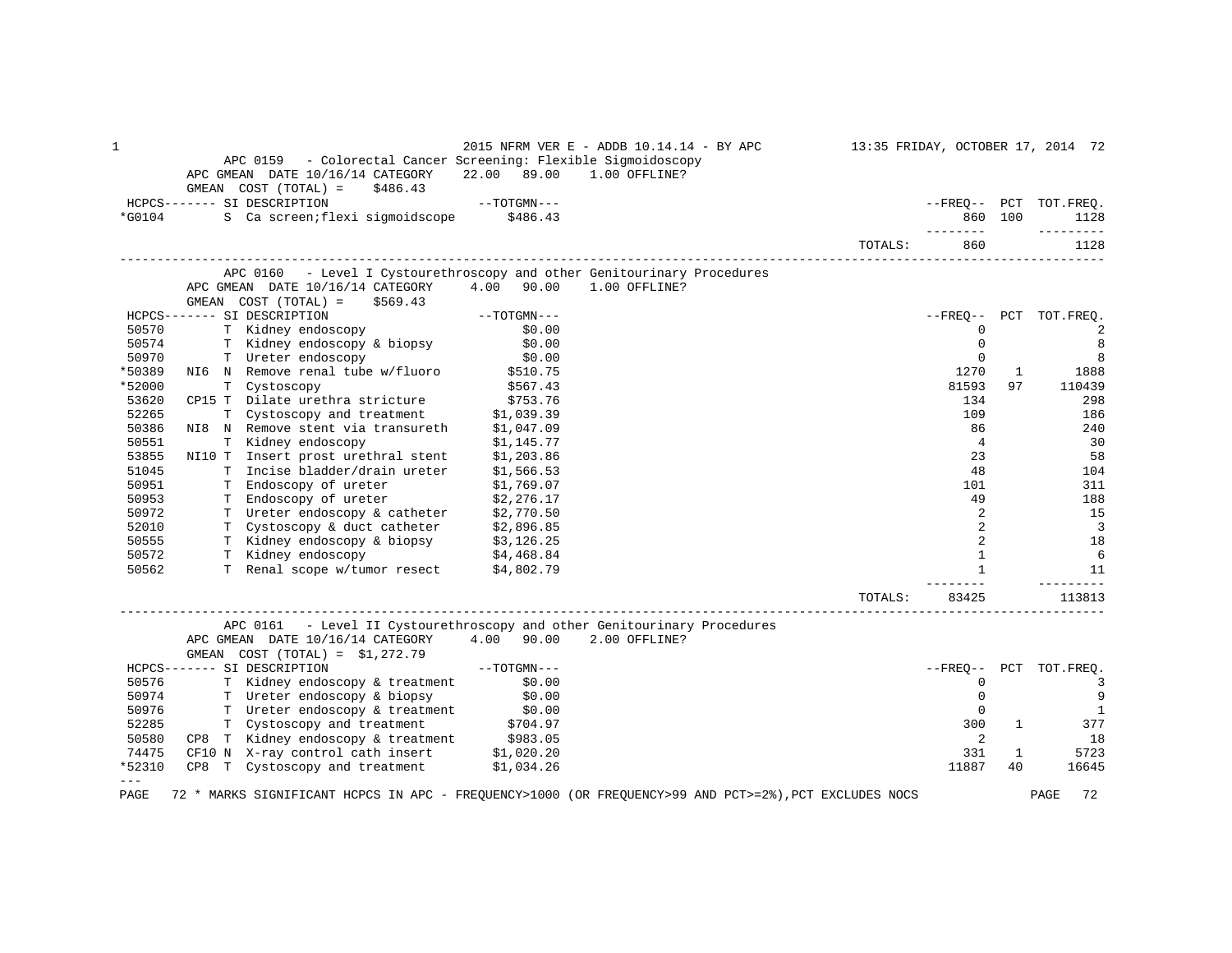|               |                    |                                     |               | 2015 NFRM VER E - ADDB $10.14.14$ - BY APC                      | 13:35 FRIDAY, OCTOBER 17, 2014 73 |            |     |           |
|---------------|--------------------|-------------------------------------|---------------|-----------------------------------------------------------------|-----------------------------------|------------|-----|-----------|
|               |                    | APC 0161                            |               | - Level II Cystourethroscopy and other Genitourinary Procedures |                                   |            |     |           |
|               | APC GMEAN          | DATE 10/16/14 CATEGORY              | 90.00<br>4.00 | 2.00 OFFLINE?                                                   |                                   |            |     |           |
|               | GMEAN              | $COST (TOTAL) = $1,272.79$          |               |                                                                 |                                   |            |     |           |
| $HCPCS------$ |                    | SI DESCRIPTION                      | $--TOTGMN---$ |                                                                 |                                   | $- FREO--$ | PCT | TOT.FREO. |
| *52281        |                    | T Cystoscopy and treatment          | \$1,385.57    |                                                                 |                                   | 8331       | 2.8 | 12079     |
| 50384         | NI6<br>$\mathbb N$ | Remove ureter stent percut          | \$1,390.36    |                                                                 |                                   | 62         |     | 239       |
| 74485         |                    | CF10 N X-ray guide gu dilation      | \$1,421.67    |                                                                 |                                   | 35         |     | 1922      |
| 74480         |                    | CF10 N X-ray control cath insert    | \$1,432.18    |                                                                 |                                   | 197        |     | 6855      |
| *52287        |                    | NI13 T Cystoscopy chemodenervation  | \$1,499.53    |                                                                 |                                   | 4025       | 13  | 4966      |
| 53850         |                    | CP15 T Prostatic microwave thermotx | \$1,541.95    |                                                                 |                                   | 107        |     | 142       |
| 52270         |                    | T Cystoscopy & revise urethra       | \$1,560.79    |                                                                 |                                   | 72         |     | 136       |
| *52260        |                    | T Cystoscopy and treatment          | \$1,607.24    |                                                                 |                                   | 1679       | 5.  | 3058      |
| 52001         | CP8                | T Cystoscopy removal of clots       | \$1,634.74    |                                                                 |                                   | 562        |     | 2484      |
| 53605         |                    | T Dilate urethra stricture          | \$1,739.35    |                                                                 |                                   | 140        |     | 319       |
| *50392        |                    | Insert kidney drain                 | \$1,945.31    |                                                                 |                                   | 1580       | 5   | 4099      |
|               |                    |                                     |               |                                                                 | TOTALS:                           | 29310      |     | 59075     |
|               |                    |                                     |               |                                                                 |                                   |            |     |           |

APC 0162 - Level III Cystourethroscopy and other Genitourinary Procedures

APC GMEAN DATE  $10/16/14$  CATEGORY  $4.00$   $90.00$  3.00 OFFLINE?

|          | GMEAN    | $COST (TOTAL) = $2,162.73$   |               |            |     |             |
|----------|----------|------------------------------|---------------|------------|-----|-------------|
| $HCPCS-$ | ------   | SI DESCRIPTION               | $--TOTGMN---$ | $- FREQ--$ | PCT | TOT.FREQ.   |
| C9739    | NA14 T   | Cystoscopy prostatic imp 1-3 | \$0.00        |            |     | 0           |
| 50557    | т        | Kidney endoscopy & treatment | \$0.00        |            |     | 11          |
| 55725    |          | Drainage of prostate abscess | \$0.00        |            |     | $\mathbf 0$ |
| 55720    |          | Drainage of prostate abscess | \$1,229.75    |            |     | 5           |
| 50020    |          | Renal abscess open drain     | \$1,231.53    |            |     | 11          |
| 51535    | CP8<br>т | Repair of ureter lesion      | \$1,640.26    |            |     | 10          |
| 50382    | NI6<br>T | Change ureter stent percut   | \$1,646.34    | 493        |     | 806         |
| *52005   | CP10 T   | Cystoscopy & ureter catheter | \$1,647.06    | 3500       | 3   | 22275       |
| 51065    | т        | Remove ureter calculus       | \$1,706.15    |            |     | 14          |
| 52290    | CP10 T   | Cystoscopy and treatment     | \$1,728.95    | 37         |     | 178         |
| 52283    | CP8<br>т | Cystoscopy and treatment     | \$1,842.71    | 60         |     | 381         |
| 52315    | CP8<br>т | Cystoscopy and treatment     | \$1,883.71    | 429        |     | 654         |
| *52204   | CP10 T   | Cystoscopy w/biopy(s)        | \$1,886.09    | 8249       | 8   | 18726       |
| *52224   |          | Cystoscopy and treatment     | \$1,911.48    | 7096       | 7   | 11685       |
| 52341    |          | Cysto w/ureter stricture tx  | \$1,931.42    | 130        |     | 1497        |
| *52276   | CP8<br>T | Cystoscopy and treatment     | \$1,945.58    | 4412       | 4   | 6690        |
| *51040   | т        | Incise & drain bladder       | \$1,948.82    | 2518       | 2   | 3930        |
| 52275    | CP8<br>т | Cystoscopy & revise urethra  | \$1,949.59    | 864        |     | 1449        |
| *52214   |          | Cystoscopy and treatment     | \$1,962.74    | 4475       | 4   | 9556        |
| 50395    | CP10 T   | Create passage to kidney     | \$1,979.56    | 349        |     | 1825        |
| 52301    | CP8<br>т | Cystoscopy and treatment     | \$2,007.82    | 6          |     | 32          |
| 52400    |          | Cystouretero w/congen repr   | \$2,060.67    | 20         |     | 41          |
| ---      |          |                              |               |            |     |             |

PAGE 73 \* MARKS SIGNIFICANT HCPCS IN APC - FREQUENCY>1000 (OR FREQUENCY>99 AND PCT>=2%),PCT EXCLUDES NOCS PAGE 73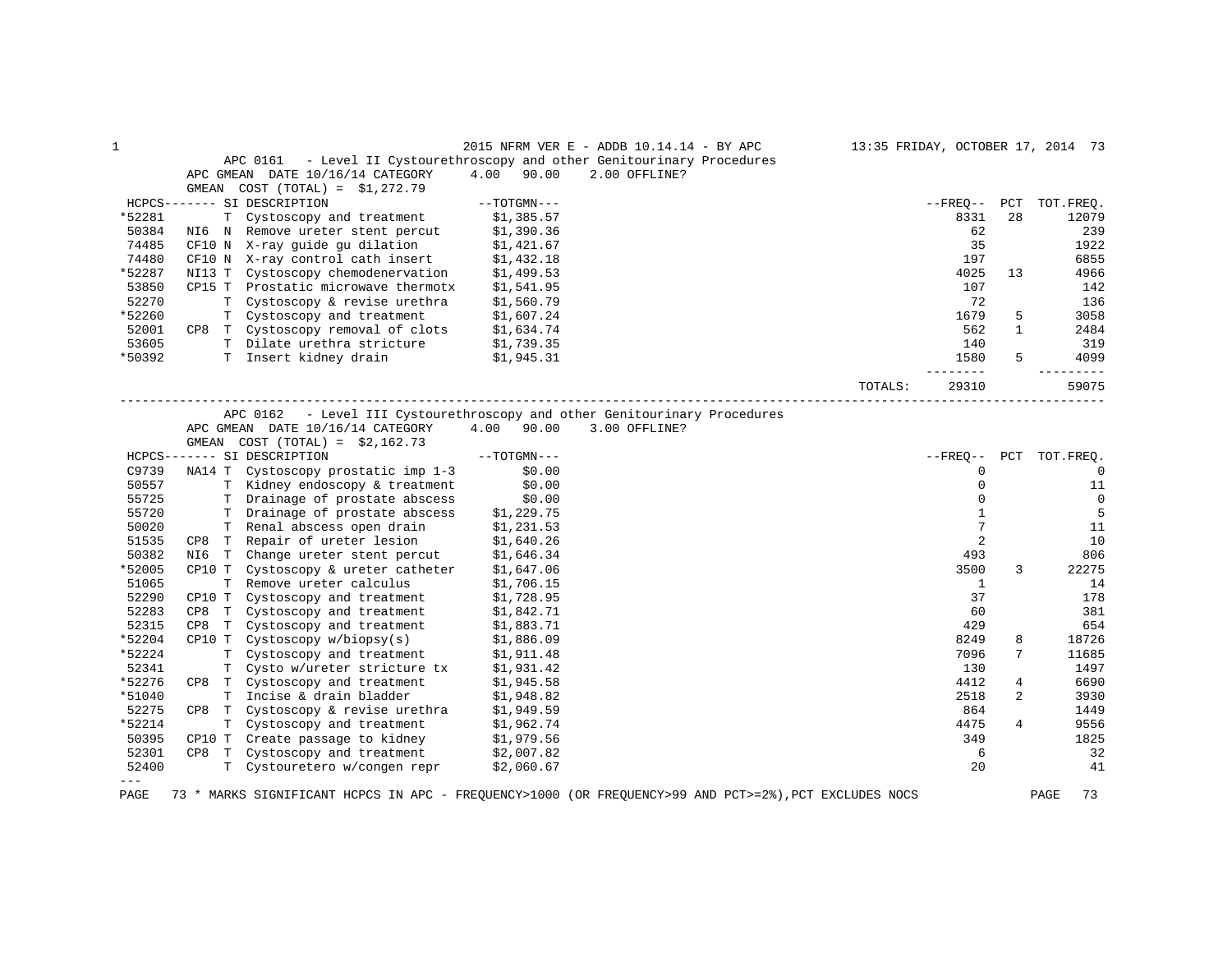|        |        |    |                                  |               | 2015 NFRM VER E - ADDB 10.14.14 - BY APC                         | 13:35 FRIDAY, OCTOBER 17, 2014 74 |              |           |
|--------|--------|----|----------------------------------|---------------|------------------------------------------------------------------|-----------------------------------|--------------|-----------|
|        |        |    | APC 0162                         |               | - Level III Cystourethroscopy and other Genitourinary Procedures |                                   |              |           |
|        |        |    | APC GMEAN DATE 10/16/14 CATEGORY | 4.00<br>90.00 | 3.00 OFFLINE?                                                    |                                   |              |           |
|        | GMEAN  |    | $COST (TOTAL) = $2,162.73$       |               |                                                                  |                                   |              |           |
|        |        |    | HCPCS------- SI DESCRIPTION      | $--TOTGMN---$ |                                                                  | $- FREO--$                        | PCT          | TOT.FREO. |
| 50385  | NI8    | T  | Change stent via transureth      | \$2,064.54    |                                                                  | 288                               |              | 710       |
| 52334  |        |    | T Create passage to kidney       | \$2,092.11    |                                                                  | 48                                |              | 207       |
| *52351 | CP8    | T  | Cystouretero & or pyeloscope     | \$2,094.55    |                                                                  | 1357                              | 1            | 8809      |
| 52330  |        | т  | Cystoscopy and treatment         | \$2,127.10    |                                                                  | 56                                |              | 1313      |
| 52250  |        | т  | Cystoscopy and radiotracer       | \$2,129.32    |                                                                  | 132                               |              | 250       |
| *52234 |        | Т  | Cystoscopy and treatment         | \$2,131.92    |                                                                  | 13966                             | 14           | 23305     |
| 52402  |        | T. | Cystourethro cut ejacul duct     | \$2,163.79    |                                                                  | 6                                 |              | 24        |
| 50957  | CP8    | T. | Ureter endoscopy & treatment     | \$2,171.23    |                                                                  | 5                                 |              | 36        |
| 52277  |        | T. | Cystoscopy and treatment         | \$2,173.69    |                                                                  | 48                                |              | 102       |
| *52332 |        | т  | Cystoscopy and treatment         | \$2,181.68    |                                                                  | 14212                             | 15           | 91190     |
| 51880  |        | т  | Repair of bladder opening        | \$2,188.51    |                                                                  | $\overline{4}$                    |              | 19        |
| *50393 | CP8    | T. | Insert ureteral tube             | \$2,242.41    |                                                                  | 1431                              | $\mathbf{1}$ | 3979      |
| 51030  |        | т  | Incise & treat bladder           | \$2,258.93    |                                                                  | 1                                 |              | 4         |
| 52282  | CP15 T |    | Cystoscopy implant stent         | \$2,282.89    |                                                                  | 169                               |              | 693       |
| 52320  |        | Т  | Cystoscopy and treatment         | \$2,316.62    |                                                                  | 210                               |              | 2129      |
| 52640  |        | Т  | Relieve bladder contracture      | \$2,318.10    |                                                                  | 660                               |              | 901       |
| 52300  | CP8    | T. | Cystoscopy and treatment         | \$2,326.85    |                                                                  | 11                                |              | 64        |
| *52500 |        | T. | Revision of bladder neck         | \$2,345.09    |                                                                  | 1996                              | 2            | 3603      |
| 52700  |        | т  | Drainage of prostate abscess     | \$2,375.47    |                                                                  | 6                                 |              | 22        |
| 51020  |        | T. | Incise & treat bladder           | \$2,392.18    |                                                                  | $\mathbf{1}$                      |              | 15        |
| *52235 |        | т  | Cystoscopy and treatment         | \$2,421.10    |                                                                  | 12405                             | 13           | 20516     |
| 51520  |        | T  | Removal of bladder lesion        | \$2,424.23    |                                                                  | $\overline{c}$                    |              | 6         |
| 52450  |        | Т  | Incision of prostate             | \$2,438.47    |                                                                  | 306                               |              | 587       |
| *52352 |        | т  | Cystouretero w/stone remove      | \$2,443.01    |                                                                  | 1144                              | 1            | 11902     |
| *52317 |        | T  | Remove bladder stone             | \$2,460.71    |                                                                  | 1992                              | 2            | 5167      |
| 52344  |        | T  | Cysto/uretero stricture tx       | \$2,495.29    |                                                                  | 128                               |              | 2663      |
| 55875  | NI7    | T. | Transperi needle place pros      | \$2,501.27    |                                                                  | 703                               |              | 4681      |
| 50561  | CP8    |    | T Kidney endoscopy & treatment   | \$2,540.51    |                                                                  | 38                                |              | 135       |
| 52342  |        | т  | Cysto w/up stricture tx          | \$2,561.65    |                                                                  | 11                                |              | 191       |
| 52007  | CP8    | T  | Cystoscopy and biopsy            | \$2,583.09    |                                                                  | 56                                |              | 365       |
| 52345  |        | T  | Cysto/uretero w/up stricture     | \$2,688.08    |                                                                  | 11                                |              | 297       |
| *52240 |        | т  | Cystoscopy and treatment         | \$2,731.48    |                                                                  | 6872                              | 7            | 11478     |
| 50961  | CP8    | T  | Ureter endoscopy & treatment     | \$2,769.21    |                                                                  | 45                                |              | 263       |
| 52354  |        | т  | Cystouretero w/biopsy            | \$2,808.68    |                                                                  | 485                               |              | 5585      |
| 52325  |        | т  | Cystoscopy stone removal         | \$2,848.83    |                                                                  | 93                                |              | 1056      |
| 51050  |        | T. | Removal of bladder stone         | \$2,899.54    |                                                                  | 163                               |              | 341       |
| 50955  | CP8    | T  | Ureter endoscopy & biopsy        | \$2,943.50    |                                                                  | 13                                |              | 54        |
| *52318 |        | Т  | Remove bladder stone             | \$2,944.28    |                                                                  | 1642                              | $\mathbf{1}$ | 3392      |
| 52355  |        | T. | Cystouretero w/excise tumor      | \$2,981.51    |                                                                  | 34                                |              | 458       |
| 52343  |        | T. | Cysto w/renal stricture tx       | \$3,130.43    |                                                                  | 3                                 |              | 22        |
| $---$  |        |    |                                  |               |                                                                  |                                   |              |           |

PAGE 74 \* MARKS SIGNIFICANT HCPCS IN APC - FREQUENCY>1000 (OR FREQUENCY>99 AND PCT>=2%),PCT EXCLUDES NOCS PAGE 74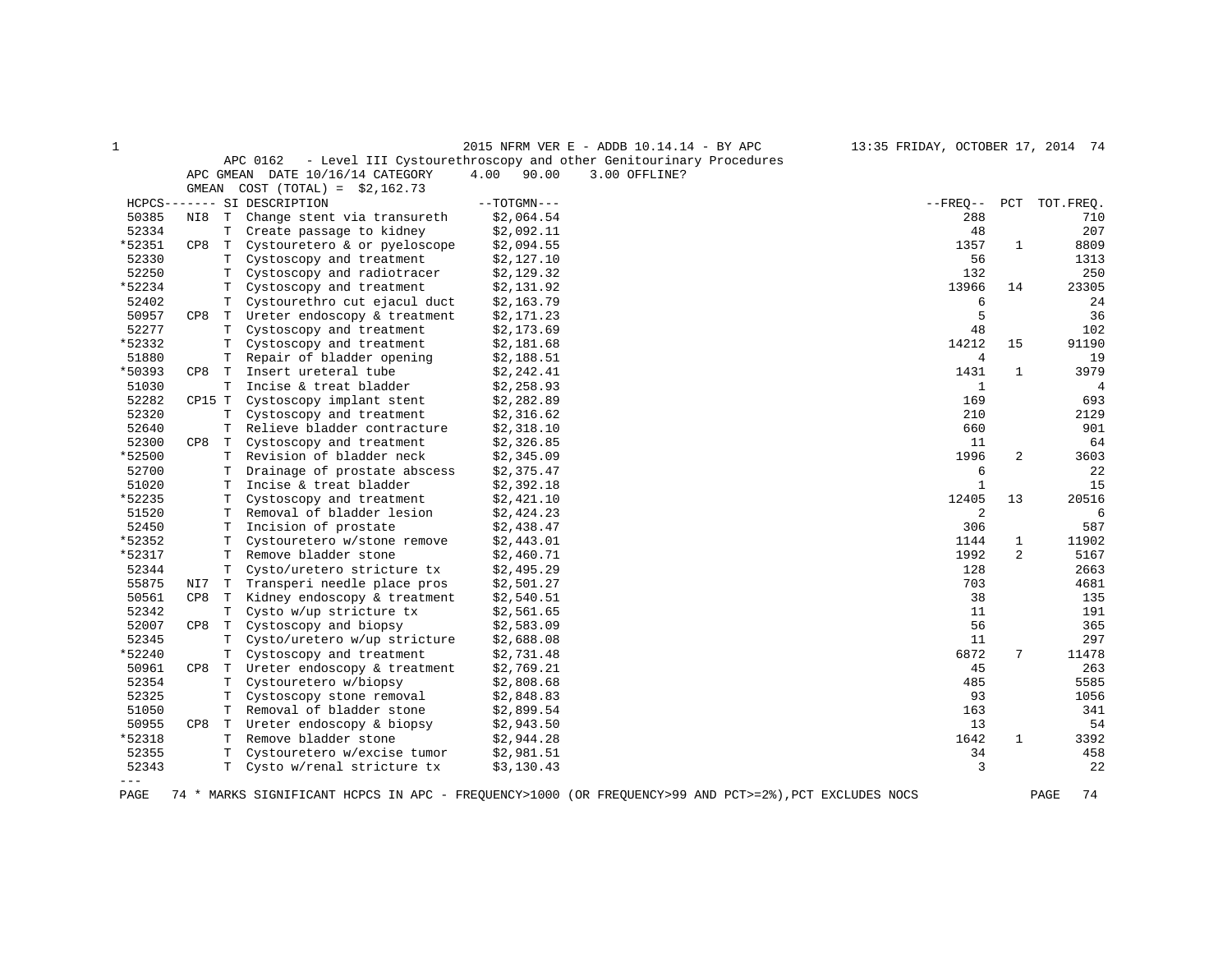| $\mathbf{1}$  | 2015 NFRM VER E - ADDB 10.14.14 - BY APC 13:35 FRIDAY, OCTOBER 17, 2014 75                                                        |         |                   |                |                        |
|---------------|-----------------------------------------------------------------------------------------------------------------------------------|---------|-------------------|----------------|------------------------|
|               | APC 0162 - Level III Cystourethroscopy and other Genitourinary Procedures                                                         |         |                   |                |                        |
|               | APC GMEAN DATE 10/16/14 CATEGORY<br>4.00 90.00<br>3.00 OFFLINE?                                                                   |         |                   |                |                        |
|               | GMEAN $COST (TOTAL) = $2,162.73$                                                                                                  |         |                   |                |                        |
|               | HCPCS------- SI DESCRIPTION<br>--TOTGMN---                                                                                        |         |                   |                | --FREO-- PCT TOT.FREO. |
| 50980         | CP8 T Ureter endoscopy & treatment $$3,138.65$                                                                                    |         | 2                 |                | 10                     |
| 51860         | CF9 T Repair of bladder wound \$3,181.20<br>CP8 T Cystoscopy and treatment \$3,297.82<br>T Cystouretero w/renal strict \$3,603.09 |         | 9                 |                | 230                    |
| 52305         |                                                                                                                                   |         | 14                |                | 79                     |
| 52346         |                                                                                                                                   |         | 2                 |                | 51                     |
| 50553         | CP8 T Kidney endoscopy \$4,589.28                                                                                                 |         | 8                 |                | 74                     |
|               |                                                                                                                                   | TOTALS: | 93437             |                | 286754                 |
|               | APC 0163 - Level IV Cystourethroscopy and other Genitourinary Procedures                                                          |         |                   |                |                        |
|               | APC GMEAN DATE 10/16/14 CATEGORY 4.00 90.00<br>4.00 OFFLINE?                                                                      |         |                   |                |                        |
|               | GMEAN $COST (TOTAL) = $3,230.08$                                                                                                  |         |                   |                |                        |
|               | HCPCS------- SI DESCRIPTION<br>$--TOTGMN---$                                                                                      |         |                   |                | --FREO-- PCT TOT.FREO. |
| 52356         | NI14 T Cysto/uretero w/lithotripsy<br>\$0.00                                                                                      |         | $\overline{0}$    |                | $\mathbf 0$            |
| *52353        | T Cystouretero w/lithotripsy \$2,945.67                                                                                           |         | 3417              | 4              | 34951                  |
| *52630        |                                                                                                                                   |         | 3192              | $\overline{4}$ | 4712                   |
| *50590        | T Remove prostate regrowth \$3,017.18<br>CP15 T Fragmenting of kidney stone \$3,094.07                                            |         | 32370             | 41             | 44816                  |
| 52327         |                                                                                                                                   |         | 170               |                | 220                    |
| *52601        | CP9 T Cystoscopy inject material \$3,202.05<br>T Prostatectomy (turp) \$3,241.17                                                  |         | 18744             | 23             | 25918                  |
| 53852         |                                                                                                                                   |         | 98                |                | 156                    |
| 52647         | CP15 T Prostatic rf thermotx \$3,338.85<br>CP15 T Laser surgery of prostate \$3,355.28                                            |         | 355               |                | 451                    |
| *52648        | CP15 T Laser surgery of prostate \$3,470.77                                                                                       |         | 17881             | 22             | 22071                  |
| 51060         |                                                                                                                                   |         | <sup>1</sup>      |                | <sup>1</sup>           |
| *52649        | CP10 T Removal of ureter stone \$3,794.09<br>NI8 T Prostate laser enucleation \$4,088.36                                          |         | 1888              | 2              | 2330                   |
| 50575         |                                                                                                                                   |         | $\overline{7}$    |                | 39                     |
| 50080         | \$4,645.02<br>CP15 T Removal of kidney stone \$5,280.83                                                                           |         | 151               |                | 1130                   |
| 50081         | CP15 T Removal of kidney stone \$5,777.84                                                                                         |         | 102               |                | 964                    |
|               |                                                                                                                                   | TOTALS: | --------<br>78376 |                | ----------<br>137759   |
|               | APC 0164 - Level II Urinary and Anal Procedures                                                                                   |         |                   |                |                        |
|               | APC GMEAN DATE 10/16/14 CATEGORY 4.00 86.00<br>2.00 OFFLINE?                                                                      |         |                   |                |                        |
|               | GMEAN COST (TOTAL) =<br>\$221.77                                                                                                  |         |                   |                |                        |
|               | HCPCS------- SI DESCRIPTION                                                                                                       |         |                   |                | --FREO-- PCT TOT.FREO. |
| 54220         |                                                                                                                                   |         | 23                |                | 394                    |
| 54200         | CF14 T Treatment of penis lesion                                                                                                  |         | 228               |                | 247                    |
| 46083         | T Incise external hemorrhoid                                                                                                      |         | 378               |                | 985                    |
| *51700        | \$163.86<br>\$174.07<br>CF14 T Irrigation of bladder                                                                              |         | 12185             | 19             | 20610                  |
| *54235        | CP12 T Penile injection<br>\$184.87                                                                                               |         | 1136              | $\mathbf{1}$   | 1547                   |
| 51785         | CF8 T Anal/urinary muscle study<br>\$185.51                                                                                       |         | 107               |                | 1076                   |
| *51705        | CP8 T Change of bladder tube \$193.37                                                                                             |         | 15092             | 2.4            | 20387                  |
| $---$<br>PAGE | 75 * MARKS SIGNIFICANT HCPCS IN APC - FREQUENCY>1000 (OR FREQUENCY>99 AND PCT>=2%), PCT EXCLUDES NOCS                             |         |                   |                | 75<br>PAGE             |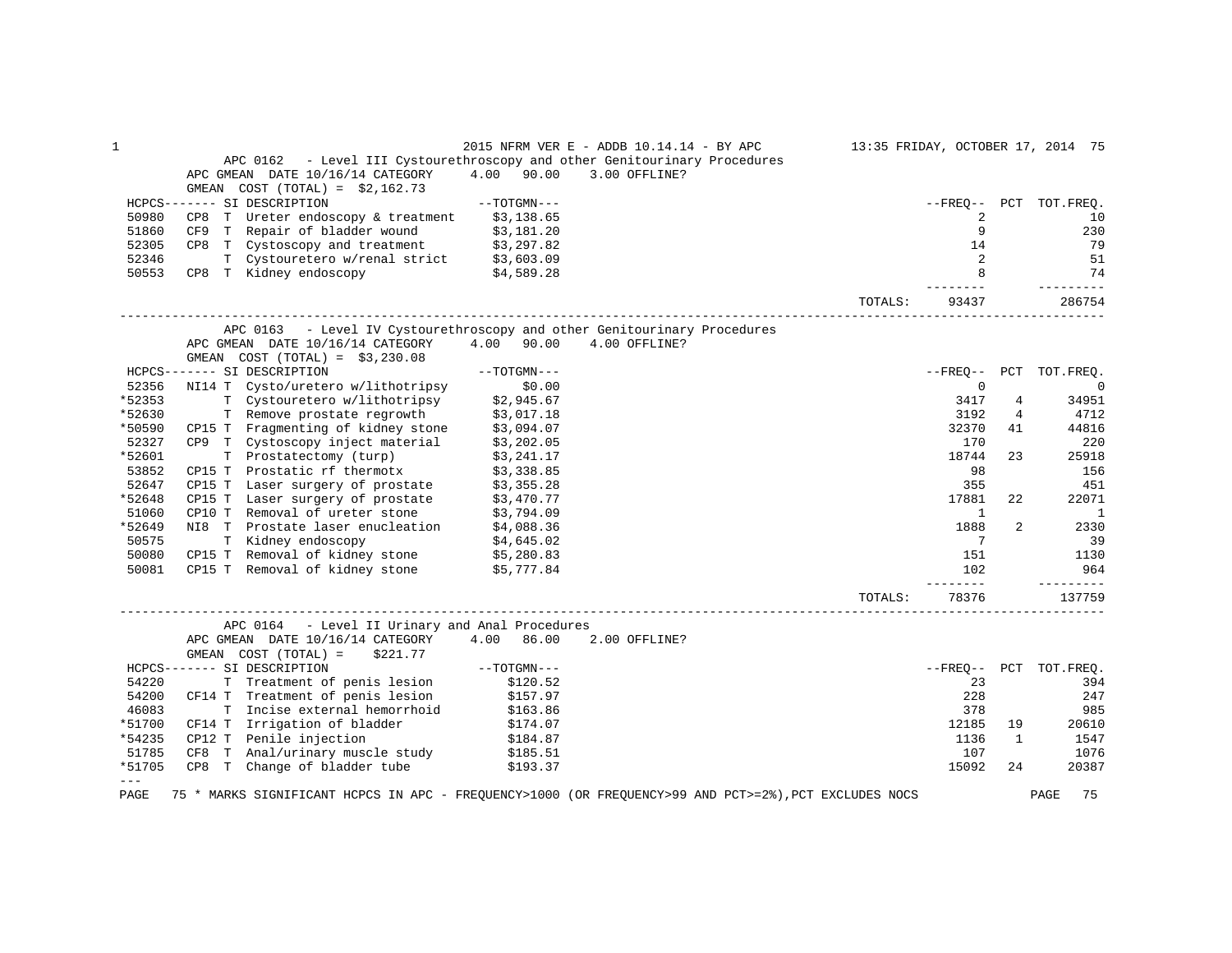| 1      |                                                                                                       |                      | 2015 NFRM VER E - ADDB 10.14.14 - BY APC | 13:35 FRIDAY, OCTOBER 17, 2014 76 |                |              |                        |
|--------|-------------------------------------------------------------------------------------------------------|----------------------|------------------------------------------|-----------------------------------|----------------|--------------|------------------------|
|        | APC 0164 - Level II Urinary and Anal Procedures                                                       |                      |                                          |                                   |                |              |                        |
|        | APC GMEAN DATE 10/16/14 CATEGORY                                                                      | 4.00<br>86.00        | 2.00 OFFLINE?                            |                                   |                |              |                        |
|        | GMEAN COST (TOTAL) =<br>\$221.77                                                                      |                      |                                          |                                   |                |              |                        |
|        | HCPCS------- SI DESCRIPTION                                                                           | $--TOTGMN---$        |                                          |                                   |                |              | --FREO-- PCT TOT.FREO. |
| 54250  | T Penis study                                                                                         | \$194.90             |                                          |                                   | 3              |              | 3                      |
| 54450  | CP14 T Preputial stretching                                                                           | \$230.84             |                                          |                                   | 57             |              | 199                    |
| 50391  | CF14 T Instll rx agnt into rnal tub                                                                   | \$245.46             |                                          |                                   | 162            |              | 242                    |
| *51720 | CP14 T Treatment of bladder lesion                                                                    | \$257.01             |                                          |                                   | 26838          | 43           | 33337                  |
| *91122 | CP14 T<br>Anal pressure record                                                                        | \$282.36             |                                          |                                   | 4020           | 6            | 5959                   |
| 91117  | Colon motility 6 hr study<br>NI11 T                                                                   | \$307.58             |                                          |                                   | 7              |              | 15                     |
| *51725 | CP15 T<br>Simple cystometrogram                                                                       | \$309.16             |                                          |                                   | 1023           | $\mathbf{1}$ | 2095                   |
| 53600  | CP14 T Dilate urethra stricture                                                                       | \$339.10             |                                          |                                   | 231            |              | 358                    |
| 53621  | T Dilate urethra stricture                                                                            | \$357.27             |                                          |                                   | 74             |              | 83                     |
| 51100  |                                                                                                       |                      |                                          |                                   | 8              |              | 28                     |
| 50396  | NI8 T Drain bladder by needle \$768.51<br>T Measure kidney pressure \$1,401.51                        |                      |                                          |                                   | 10             |              | 17                     |
|        |                                                                                                       |                      |                                          |                                   |                |              | $- - - - - -$          |
|        |                                                                                                       |                      |                                          | TOTALS:                           | 61582          |              | 87582                  |
|        | APC 0165 - Level IV Urinary and Anal Procedures                                                       |                      |                                          |                                   |                |              |                        |
|        | APC GMEAN DATE 10/16/14 CATEGORY                                                                      | 4.00 86.00           | 4.00 OFFLINE?                            |                                   |                |              |                        |
|        | GMEAN COST $(TOTAL) = $1,427.16$                                                                      |                      |                                          |                                   |                |              |                        |
|        | HCPCS------- SI DESCRIPTION                                                                           | $--TOTGMN---$        |                                          |                                   | --FRE0--       |              | PCT TOT.FREQ.          |
| 53860  | NI11 T Transurethral rf treatment                                                                     | \$0.00               |                                          |                                   | $\mathbf 0$    |              | $\mathbf 0$            |
| 54231  |                                                                                                       |                      |                                          |                                   | 1              |              | <sup>1</sup>           |
| *51102 |                                                                                                       |                      |                                          |                                   | 2955           | 98           | 6341                   |
| 50727  | T Dynamic cavernosometry 5426.79<br>NI8 T Drain bl w/cath insertion \$1,421.18                        |                      |                                          |                                   |                | $\mathbf{1}$ |                        |
|        | CP9 T Revise ureter<br>\$1,759.82<br>T Surgical exposure prostate \$2,166.01                          |                      |                                          |                                   | 45             |              | 72                     |
| 55860  |                                                                                                       |                      |                                          |                                   | 10<br>-------- |              | 56                     |
|        |                                                                                                       |                      |                                          | TOTALS:                           | 3011           |              | 6470                   |
|        | APC 0166<br>- Level I Urethral Procedures                                                             |                      |                                          |                                   |                |              |                        |
|        | APC GMEAN DATE 10/16/14 CATEGORY                                                                      | 4.00 90.50           | 1.00 OFFLINE?                            |                                   |                |              |                        |
|        | GMEAN $COST (TOTAL) = $1,689.60$                                                                      |                      |                                          |                                   |                |              |                        |
|        | HCPCS------- SI DESCRIPTION                                                                           | $--{\tt TOTGMN---}$  |                                          |                                   | $- FREO--$     | PCT          | TOT.FREQ.              |
| 53025  | T Incision of urethra                                                                                 | \$0.00               |                                          |                                   | 0              |              | $\mathbf 0$            |
| 53080  | T Drainage of urinary leakage                                                                         | \$0.00               |                                          |                                   | $\mathbf 0$    |              | $\mathbf 0$            |
| 53085  |                                                                                                       | \$0.00               |                                          |                                   | $\Omega$       |              | $\mathbf 0$            |
|        | T Drainage of urinary leakage                                                                         |                      |                                          |                                   | $\Omega$       |              |                        |
| 53250  | T Removal of urethra gland                                                                            | \$0.00<br>\$1,103.94 |                                          |                                   |                |              | $\overline{2}$         |
| 54000  | T Slitting of prepuce                                                                                 |                      |                                          |                                   | $\mathbf{1}$   |              | $\mathbf{1}$           |
| *54001 | T Slitting of prepuce \$1,383.65                                                                      |                      |                                          |                                   | 383            | 43           | 804                    |
| 53665  | T Dilation of urethra                                                                                 | \$1,439.37           |                                          |                                   | 77             | 8            | 137                    |
| 53020  | T Incision of urethra                                                                                 | \$1,541.40           |                                          |                                   | 91             | 10           | 173                    |
| 53060  | T Drainage of urethra abscess \$1,596.68                                                              |                      |                                          |                                   | 2              |              | 5                      |
| *53265 | T Treatment of urethra lesion                                                                         | \$1,795.43           |                                          |                                   | 124            | 14           | 314                    |
| $---$  |                                                                                                       |                      |                                          |                                   |                |              |                        |
| PAGE   | 76 * MARKS SIGNIFICANT HCPCS IN APC - FREQUENCY>1000 (OR FREQUENCY>99 AND PCT>=2%), PCT EXCLUDES NOCS |                      |                                          |                                   |                |              | PAGE<br>76             |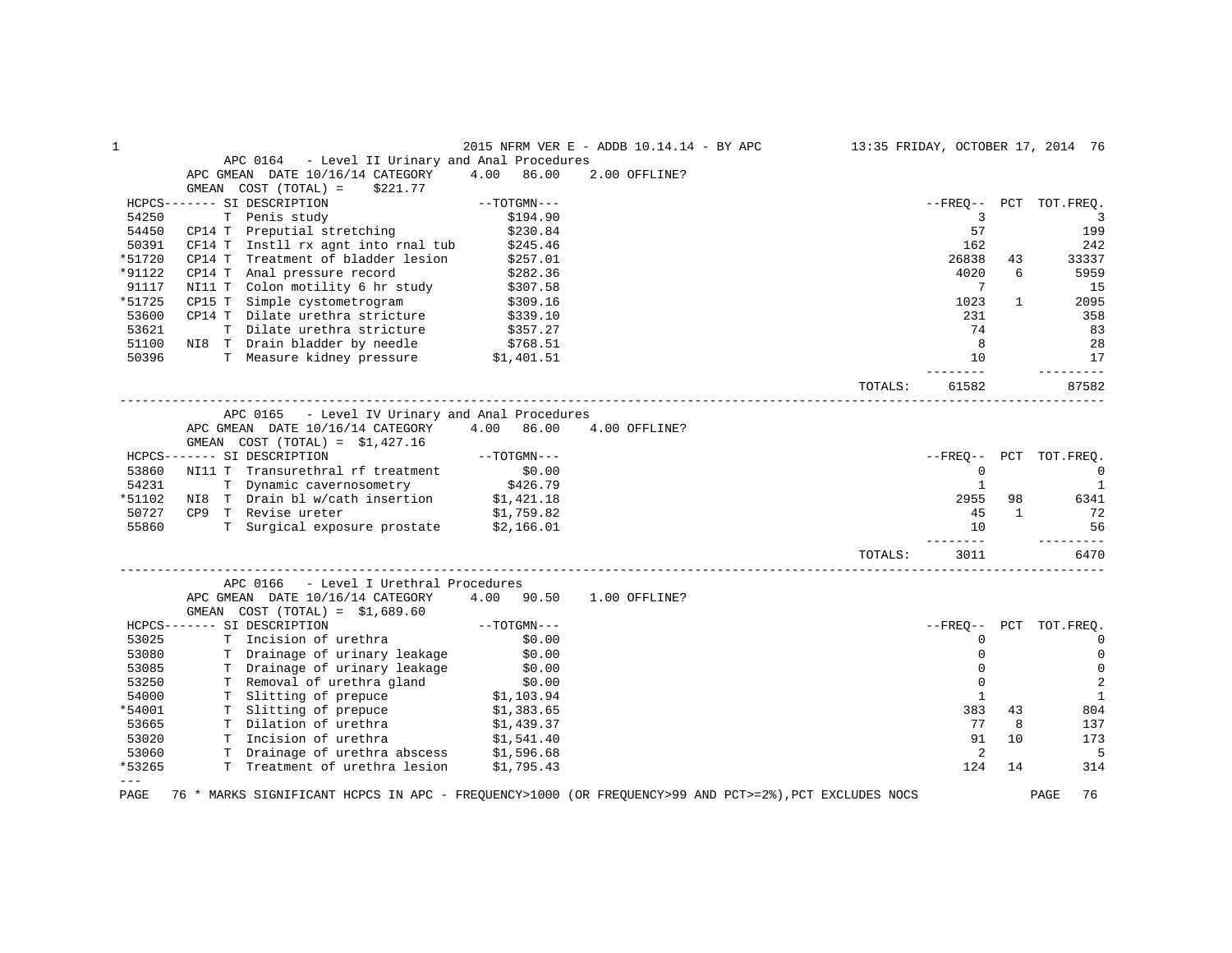| 1      |       |                                            |               | 2015 NFRM VER E - ADDB 10.14.14 - BY APC |         | 13:35 FRIDAY, OCTOBER 17, 2014 77 |                |           |
|--------|-------|--------------------------------------------|---------------|------------------------------------------|---------|-----------------------------------|----------------|-----------|
|        |       | - Level I Urethral Procedures<br>APC 0166  |               |                                          |         |                                   |                |           |
|        |       | APC GMEAN DATE 10/16/14 CATEGORY           | 4.00<br>90.50 | 1.00 OFFLINE?                            |         |                                   |                |           |
|        | GMEAN | $COST (TOTAL) = $1,689.60$                 |               |                                          |         |                                   |                |           |
|        |       | HCPCS------- SI DESCRIPTION                | $--TOTGMN---$ |                                          |         | $- FREO--$                        | PCT            | TOT.FREQ. |
| 53200  |       | T Biopsy of urethra                        | \$1,843.10    |                                          |         | 24                                | 2              | 137       |
| 53000  |       | T Incision of urethra                      | \$1,919.95    |                                          |         | 16                                | $\mathbf{1}$   | 22        |
| 53260  |       | T Treatment of urethra lesion              | \$2,009.66    |                                          |         | 17                                | $\mathbf{1}$   | 48        |
| 53460  |       | T Revision of urethra                      | \$2,116.13    |                                          |         | 1                                 |                | 8         |
| 53275  |       | T Repair of urethra defect                 | \$2,116.48    |                                          |         | 59                                | 6              | 116       |
| 53040  |       | T Drainage of urethra abscess              | \$2,435.34    |                                          |         | $\mathbf{1}$                      |                | 8         |
| 53270  |       | T Removal of urethra gland                 | \$2,512.91    |                                          |         | 5                                 |                | 13        |
| 53510  |       | T Repair of urethra injury                 | \$3,212.18    |                                          |         | 9                                 | $\mathbf{1}$   | 23        |
| 53010  |       | T Incision of urethra                      | \$3,347.79    |                                          |         | 29                                | 3              | 47        |
| 53502  |       | T Repair of urethra injury                 | \$3,865.41    |                                          |         | 5                                 |                | 36        |
| 53235  |       | T Removal of urethra lesion                | \$3,953.96    |                                          |         | $\overline{4}$                    |                | 12        |
| 53215  |       | T Removal of urethra                       | \$4,608.14    |                                          |         | 34                                | 3              | 66        |
|        |       |                                            |               |                                          | TOTALS: | 882                               |                | 1972      |
|        |       |                                            |               |                                          |         |                                   |                |           |
|        |       | - Level II Urethral Procedures<br>APC 0168 |               |                                          |         |                                   |                |           |
|        |       | APC GMEAN DATE 10/16/14 CATEGORY           | 4.00 90.50    | 2.00 OFFLINE?                            |         |                                   |                |           |
|        |       | GMEAN $COST (TOTAL) = $2,603.32$           |               |                                          |         |                                   |                |           |
|        |       | HCPCS------- SI DESCRIPTION                | $--TOTGMN---$ |                                          |         | $- FREQ--$                        | PCT            | TOT.FREO. |
| 53450  |       | T Revision of urethra                      | \$1,968.61    |                                          |         | 46                                |                | 189       |
| 53210  |       | T Removal of urethra                       | \$2,222.37    |                                          |         | 9                                 |                | 23        |
| 53220  |       | T Treatment of urethra lesion              | \$2,230.56    |                                          |         | 18                                |                | 56        |
| *51715 |       | T Endoscopic injection/implant             | \$2,523.64    |                                          |         | 4525                              | 84             | 5307      |
| *53500 |       | T Urethrlys transvag w/ scope              | \$2,556.92    |                                          |         | 244                               | $\overline{4}$ | 545       |
| 53240  |       | T Surgery for urethra pouch                | \$2,797.56    |                                          |         | 2                                 |                | 5         |
| 53430  |       | T Reconstruction of urethra                | \$2,812.42    |                                          |         | 14                                |                | 59        |
| *53446 |       | CP14 N Remove uro sphincter                | \$3,047.02    |                                          |         | 235                               | 4              | 384       |
| 53230  |       | T Removal of urethra lesion                | \$3,082.14    |                                          |         | 38                                |                | 99        |
| 53405  |       | T Revise urethra stage 2                   | \$3,181.66    |                                          |         | 3                                 |                | 5         |
| 53520  | т     | Repair of urethra defect                   | \$3,224.68    |                                          |         | 13                                |                | 30        |
| 53431  |       | T Reconstruct urethra/bladder              | \$3,466.63    |                                          |         | 5                                 |                | 6         |
| 53425  |       | T Reconstruct urethra stage 2              | \$3,723.80    |                                          |         | $\overline{4}$                    |                | 8         |
| 53505  |       | T Repair of urethra injury                 | \$3,893.56    |                                          |         | 5                                 |                | 22        |
| 53442  |       | T Remove/revise male sling                 | \$4,039.85    |                                          |         | 43                                |                | 79        |
| 53515  |       | T Repair of urethra injury                 | \$4,168.29    |                                          |         | $\mathbf{1}$                      |                | 2         |
| 53400  |       | T Revise urethra stage 1                   | \$4,172.57    |                                          |         | 23                                |                | 67        |
| 53410  |       | T Reconstruction of urethra                | \$4,336.34    |                                          |         | 58                                | $\mathbf{1}$   | 182       |
| 53449  |       | T Repair uro sphincter                     | \$4,493.27    |                                          |         | 87                                | 1              | 117       |
| 53420  |       | T Reconstruct urethra stage 1              | \$4,962.86    |                                          |         | 3                                 |                | 7         |
| $---$  |       |                                            |               |                                          |         |                                   |                |           |

 $---$ 

PAGE 77 \* MARKS SIGNIFICANT HCPCS IN APC - FREQUENCY>1000 (OR FREQUENCY>99 AND PCT>=2%),PCT EXCLUDES NOCS PAGE 77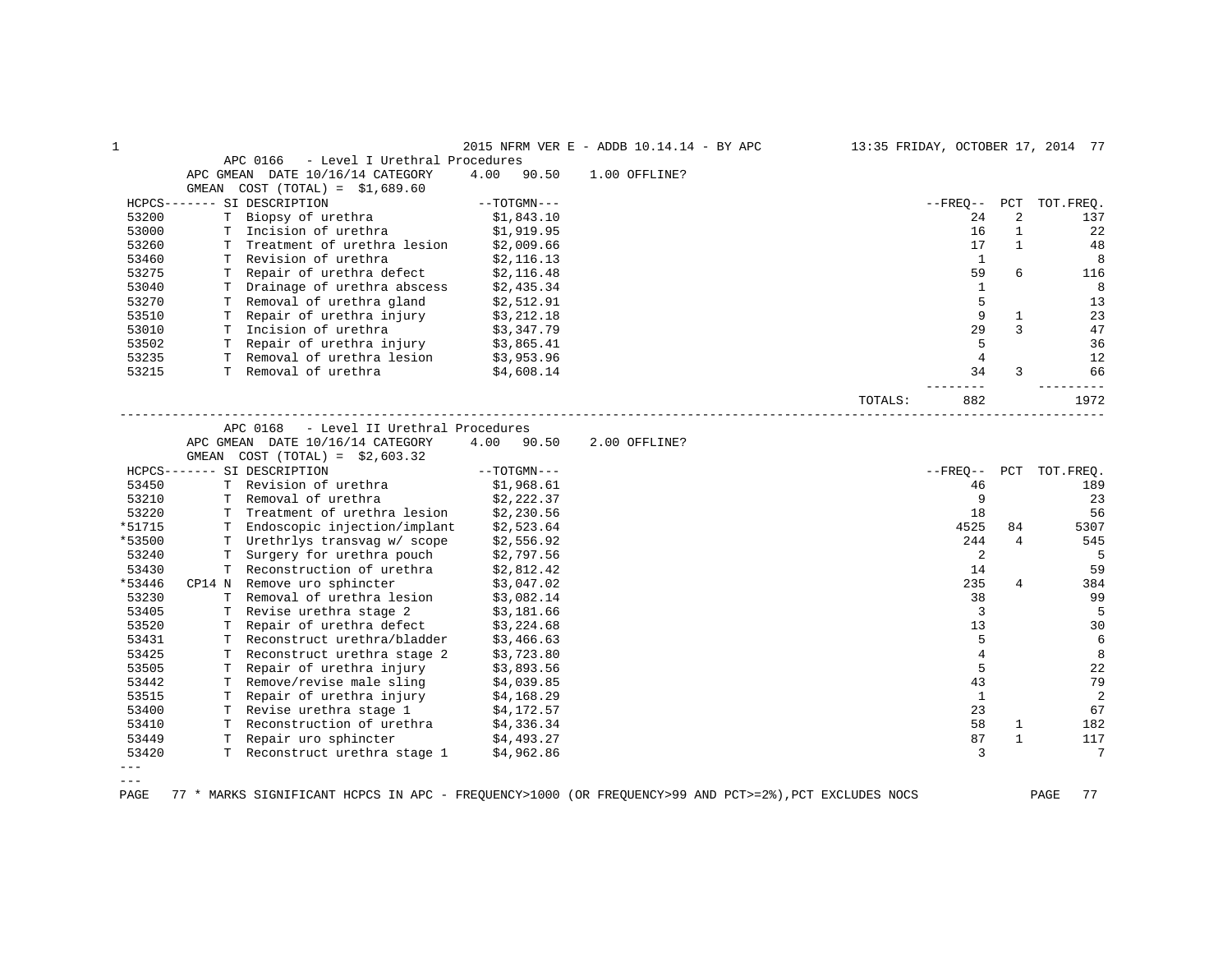1 2015 NFRM VER E - ADDB 10.14.14 - BY APC 13:35 FRIDAY, OCTOBER 17, 2014 78 APC 0168 - Level II Urethral Procedures APC GMEAN DATE 10/16/14 CATEGORY 4.00 90.50 2.00 OFFLINE? GMEAN COST (TOTAL) = \$2,603.32<br>HCPCS------- SI DESCRIPTION  $-$ -TOTGMN--- $\blacksquare$  -------- --------- TOTALS: 5376 ------------------------------------------------------------------------------------------------------------------------------------ APC 0170 - Dialysis APC GMEAN DATE 10/16/14 CATEGORY 4.00 92.00 1.00 OFFLINE? GMEAN COST (TOTAL) = \$636.48<br>HCPCS------- SI DESCRIPTION HCPCS------- SI DESCRIPTION --TOTGMN--- --FREQ-- PCT TOT.FREQ. \*90935 S Hemodialysis one evaluation \$575.48 27275 47 41589 \*G0257 S Unsched dialysis esrd pt hos \$696.40 30542 52 82360 -------- --------- TOTALS: 57817 123949 ------------------------------------------------------------------------------------------------------------------------------------ APC 0172 - Level I Partial Hospitalization (3 services) for CMHCs APC GMEAN DATE CATEGORY 15.00 343.00 1.00 OFFLINE? GMEAN COST (TOTAL) = \$0.00 HCPCS------- SI DESCRIPTION --TOTGMN--- --FREQ-- PCT TOT.FREQ. GX129 REM P Partial hosp prog service \$0.00 0 0 -------- --------- TOTALS: 0 0 ------------------------------------------------------------------------------------------------------------------------------------ ??? APC 0173 - Level II Partial Hospitalization (4 or more services) for CMHCs APC GMEAN DATE 10/16/14 CATEGORY 15.00 343.00 2.00 OFFLINE? GMEAN COST (TOTAL) = \$174.07 HCPCS------- SI DESCRIPTION --TOTGMN--- --FREQ-- PCT TOT.FREQ. 90817 D13 N Psytx hosp 20-30 min w/e&m \$0.00 \$0.00 \$0.00 \$0.00 \$0.00 \$0.00 \$0.00 \$0.00 \$0.00 \$0.00 \$0.00 \$0.00<br>\$0.00 \$0.00 \$0.00 \$0.00 \$0.00 \$0.00 \$0.00 \$0.00 \$0.00 \$0.00 \$0.00 \$0.00 \$0.00 \$0.00 \$0.00 \$0.00 \$0.00 \$0.00 \$0. 90818 D13 N Psytx hosp 45–50 min \$0.00 \$0.00 \$0.00 psytematrix and the set of the set of the set of the set of t 90819 D13 N Psytx hosp 45–50 min w/e&m \$0.00 \$0.00 \$0.00 \$0.00 \$0.00 \$0.00 \$0.00 \$0.00 \$1.00 \$1.00 \$1.00 \$1.00 90821 D13 N Psytx hosp 75–80 min \$0.00 \$0.00 control to the state of the state of the state of the state of th 90822 D13 N Psytx hosp 75–80 min w/e&m \$0.00 \$0.00 \$0.00 \$0.00 \$0.00 \$0.00 \$0.00 \$0.00 \$1.00 \$1.00 \$1.00 \$1.00 90823 D13 N Intac psytx hosp 20-30 min \$0.00 \$0.00 \$0.00 \$0.00 \$0.00 \$0.00 \$0.00 \$0.00 \$1.00 \$1.00 \$1.00 \$1.00 \$1.00 \$1.00 \$1.00 \$1.00 \$1.00 \$1.00 \$1.00 \$1.00 \$1.00 \$1.00 \$1.00 \$1.00 \$1.00 \$1.00 \$1.00 \$1.00 \$1.00 \$1.00 \$1. 90824 D13 N Intac psytx hsp 20-30 w/e&m \$0.00 0 0 90826 D13 N Intac psytx hosp 45-50 min \$0.00 0 0 90827 D13 N Intac psytx hsp 45-50 w/e&m \$0.00 0 0 90828 D13 N Intac psytx hosp 75-80 min \$0.00 0 0 90829 D13 N Intac psytx hsp 75-80 w/e&m \$0.00 0 0 G0129 P Partial hosp prog service \$51.87 \$10.87 \$10.87 \$10.87 \$10.87 \$10.88 \$10.88 \$10.88 \$10.88 \$10.88 \$10.88 90816 D13 N Psytx hosp 20-30 min \$116.63 2 2 \*G0176 CP9 P Opps/php;activity therapy \$124.73 157 49 203 G0411 NI9 P Inter active grp psych parti \$131.20 16 16 16 16 16 16 16 16 16 16 16 16 17 16 16 17 16 16 17 16 1 \*G0410 NI9 P Grp psych partial hosp 45-50 \$289.90 132 41 325  $--$ PAGE 78 \* MARKS SIGNIFICANT HCPCS IN APC - FREQUENCY>1000 (OR FREQUENCY>99 AND PCT>=2%),PCT EXCLUDES NOCS PAGE 78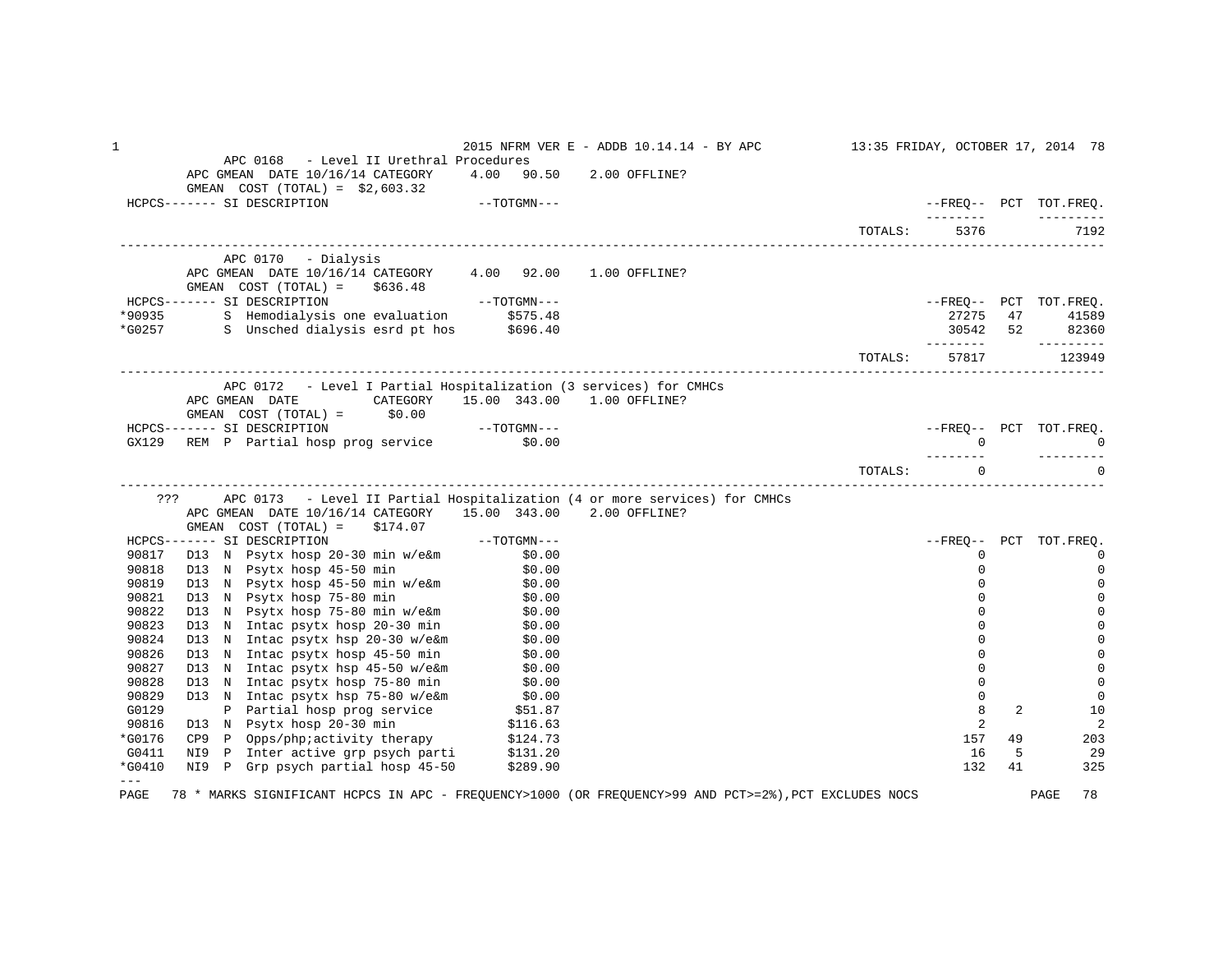1 2015 NFRM VER E - ADDB 10.14.14 - BY APC 13:35 FRIDAY, OCTOBER 17, 2014 79 ??? APC 0173 - Level II Partial Hospitalization (4 or more services) for CMHCs APC GMEAN DATE 10/16/14 CATEGORY 15.00 343.00 2.00 OFFLINE?  $GMEAN$   $COST$   $(TOTAL) = $174.07$  HCPCS------- SI DESCRIPTION --TOTGMN--- --FREQ-- PCT TOT.FREQ. -------- --------- TOTALS: 315 ------------------------------------------------------------------------------------------------------------------------------------ APC 0174 - Level IV Laparoscopy APC GMEAN DATE 10/16/14 CATEGORY 7.00 79.00 4.00 OFFLINE? GMEAN COST (TOTAL) = \$8,371.37 HCPCS------- SI DESCRIPTION --TOTGMN--- --FREQ-- PCT TOT.FREQ. C9736 D14 T Lap ablate uteri fibroid rf \$0.00 0 0 C9737 NI14 T Lap esoph augmentation \$0.00 0 0 0336T NI14 T Lap ablat uterine fibroids \$0.00 0 0 47371 CF10 T Laparo ablate liver cryosurg \$3,339.78  $\begin{array}{cccccccc} 47371 & \text{CF10 T} & \text{Laparo ablate liver cryosurg} & 53,339.78 & & & & & & & & 2 & 1 & 4 \ 47370 & \text{CF9 T} & \text{Laparo ablate liver tumor rf} & 57,247.61 & & & & & & & & 78 & 52 & 151 \end{array}$ 19370 CF9 T Laparo ablate liver tumor rf \$7,247.61 (1998) 72 151 (1998) 78 52 151 151 (1998) 78 52 151 154<br>19542 CF9 T Laparo ablate renal mass 1990, 1990, 1991 11 50542 CF9 T Laparo ablate renal mass \$10,147.11 68 68 45 154  $\sim$  68 45 154 -------- --------- TOTALS: 148 309 ------------------------------------------------------------------------------------------------------------------------------------ APC 0177 - Level I Echocardiogram with Contrast APC GMEAN DATE 10/16/14 CATEGORY 20.00 350.00 1.00 OFFLINE? GMEAN COST (TOTAL) = \$508.81 HCPCS------- SI DESCRIPTION --TOTGMN--- --FREQ-- PCT TOT.FREQ. \*C8924 NI8 S 2d tte w or w/o fol w/con,fu \$432.95 2054 36 3053 C8922 NI8 S Tte w or w/o fol w/cont, f/u \$522.47<br>
C8923 NI8 S 2d tte w or w/o fol w/con,co \$558.25 17 17 3571 63 5098 \*C8923 NI8 S 2d tte w or w/o fol w/con,co \$558.25 3571 63 5098 3571 63 5098 -------- --------- TOTALS: 5642 8175 ------------------------------------------------------------------------------------------------------------------------------------ APC 0178 - Level II Echocardiogram with Contrast APC GMEAN DATE 10/16/14 CATEGORY 20.00 350.00 2.00 OFFLINE? GMEAN COST (TOTAL) = \$714.35 HCPCS------- SI DESCRIPTION --TOTGMN--- --FREQ-- PCT TOT.FREQ. \*C8929 NI9 S Tte w or wo fol wcon,doppler \$635.09 \$635.09 \$639.03 \$63903 68 \$61253 68 \$63903<br>C8921 NI8 S Tte w or w/o fol w/cont, com \$701.49 \$701.49 C8921 NI8 S Tte w or w/o fol w/cont, com \$701.49 122 157<br>
C8927 NI8 S Tee w or w/o fol w/cont, mon \$740.68 120 160 C8927 NI8 S Tee w or w/o fol w/cont, mon \$740.68<br>
C8926 NI8 S Tee w or w/o fol w/cont,cong \$832.96 \$832.96 C8926 NI8 S Tee w or w/o fol w/cont,cong \$832.96 \$832.96 \$80 \$6 \$6 \$6 \$6 \$6<br>\*C8925 NI8 S 2d tee w or w/o fol w/con,in \$851.13 \*C8925 NI8 S 2d tee w or w/o fol w/con,in \$851.13 2009 \$851.13 2179 2 4034<br>\*C8930 NI9 S Tte w or w/o contr. cont ecg \$896.44 \*C8930 NI9 S Tte w or w/o contr, cont ecg \$896.44 11939 13 13646<br>\*C8928 NI8 S Tte w or w/o fol w/con,stres \$952.96 11939 13 17071 \*C8928 NI8 S Tte w or w/o fol w/con,stres \$952.96 14235 15 17071 -------- --------- TOTALS: 89855 119057 ------------------------------------------------------------------------------------------------------------------------------------ --- PAGE 79 \* MARKS SIGNIFICANT HCPCS IN APC - FREQUENCY>1000 (OR FREQUENCY>99 AND PCT>=2%),PCT EXCLUDES NOCS PAGE 79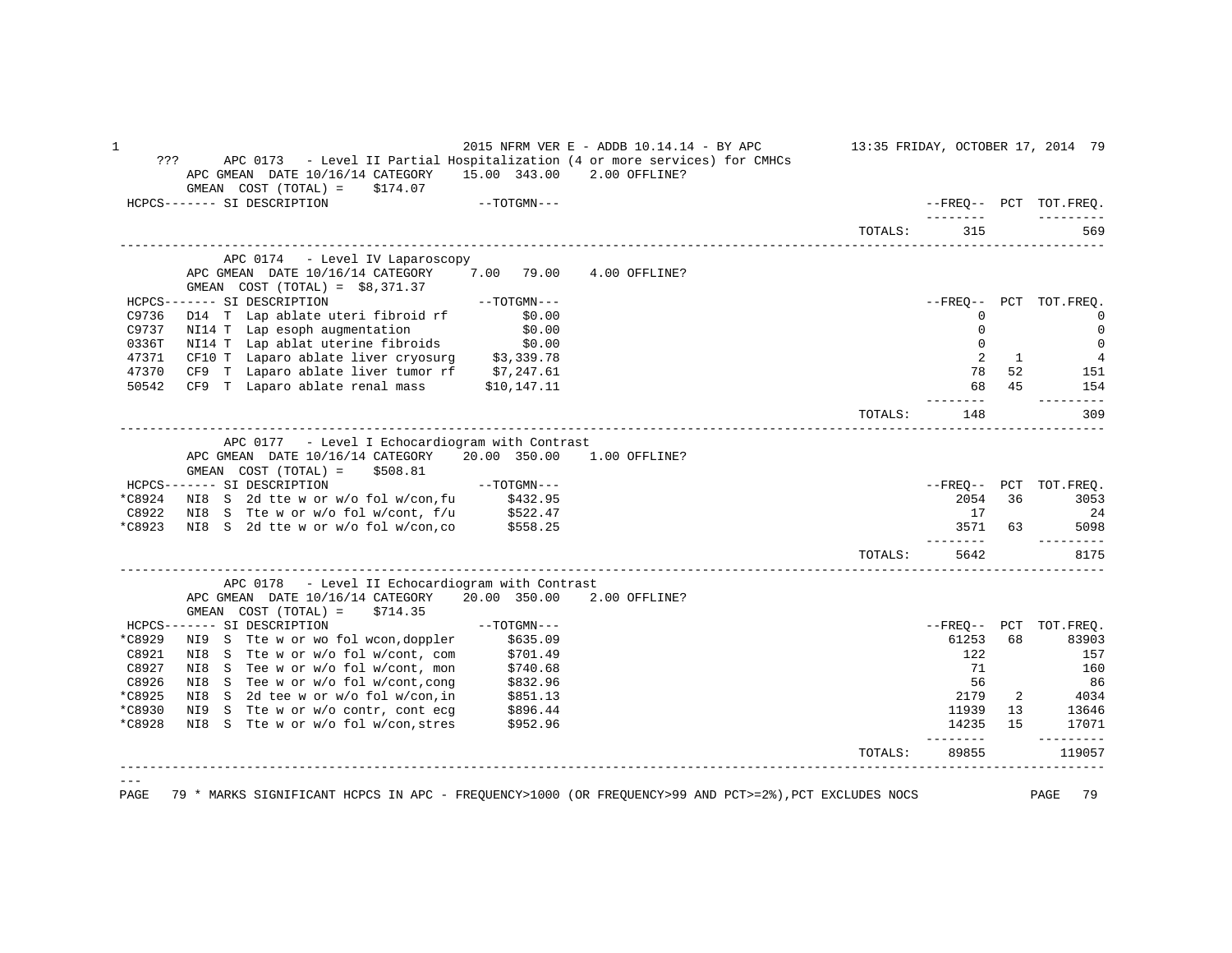| 1       |                 |    |                                                                                                       |               |        | 2015 NFRM VER E - ADDB 10.14.14 - BY APC |         |                |     | 13:35 FRIDAY, OCTOBER 17, 2014 80 |
|---------|-----------------|----|-------------------------------------------------------------------------------------------------------|---------------|--------|------------------------------------------|---------|----------------|-----|-----------------------------------|
|         |                 |    | APC 0181<br>- Level II Male Genital Procedures                                                        |               |        |                                          |         |                |     |                                   |
|         |                 |    | APC GMEAN DATE 10/16/14 CATEGORY                                                                      | 13.00         | 94.00  | 2.00 OFFLINE?                            |         |                |     |                                   |
|         | GMEAN           |    | COST $(TOTAL) = $2,318.70$                                                                            |               |        |                                          |         |                |     |                                   |
|         |                 |    | HCPCS------- SI DESCRIPTION                                                                           | $--TOTGMN---$ |        |                                          |         | $--$ FREO $--$ | PCT | TOT.FREO.                         |
| 54318   |                 | T. | Reconstruction of urethra                                                                             |               | \$0.00 |                                          |         | $\Omega$       |     | $\mathbf 0$                       |
| 54326   |                 |    | Reconstruction of urethra                                                                             |               | \$0.00 |                                          |         | $\Omega$       |     | $\overline{2}$                    |
| 54336   |                 |    | CF9 T Revise penis/urethra                                                                            |               | \$0.00 |                                          |         | $\mathbf 0$    |     | $\mathbf 0$                       |
| 54344   |                 |    | T Secondary urethral surgery                                                                          |               | \$0.00 |                                          |         | $\Omega$       |     | $1\,$                             |
| 54348   |                 |    | T Secondary urethral surgery                                                                          |               | \$0.00 |                                          |         | $\Omega$       |     | $1\,$                             |
| 54385   |                 |    | T Repair penis                                                                                        |               | \$0.00 |                                          |         | $\Omega$       |     | $\overline{\mathbf{c}}$           |
| 37790   |                 |    | T Penile venous occlusion                                                                             | \$1,016.43    |        |                                          |         | $\mathbf{1}$   |     | $\overline{\mathbf{c}}$           |
| 54380   |                 |    | T Repair penis                                                                                        | \$1,078.41    |        |                                          |         | $\mathbf{1}$   |     | $\mathbf{1}$                      |
| 54340   |                 |    | T Secondary urethral surgery                                                                          | \$1,837.68    |        |                                          |         | 2              |     | $\overline{3}$                    |
| 54435   |                 |    | T Revision of penis                                                                                   | \$1,995.78    |        |                                          |         | 2              |     | 29                                |
| *55500  |                 |    | CF14 T Removal of hydrocele                                                                           | \$2,149.53    |        |                                          |         | 612            | 31  | 1149                              |
| *54520  | CF14 T          |    | Removal of testis                                                                                     | \$2,191.76    |        |                                          |         | 844            | 43  | 1721                              |
| 54322   |                 |    | T Reconstruction of urethra                                                                           | \$2,197.90    |        |                                          |         | 2              |     | 10                                |
| 54420   |                 |    | T Revision of penis                                                                                   | \$2,253.35    |        |                                          |         | $\mathbf{1}$   |     | 4                                 |
| 54316   |                 |    | T Reconstruction of urethra                                                                           | \$2,457.66    |        |                                          |         | $\mathbf{1}$   |     | $\mathbf{1}$                      |
| 54205   |                 |    | T Treatment of penis lesion                                                                           | \$2,595.83    |        |                                          |         | 9              |     | 17                                |
| 54415   |                 |    | CP14 N Remove self-contd penis pros                                                                   | \$2,613.00    |        |                                          |         | 61             | 3   | 111                               |
| 54312   |                 |    | T Reconstruction of urethra                                                                           | \$2,663.74    |        |                                          |         | 3              |     | $\overline{3}$                    |
| 54440   |                 |    | T Repair of penis                                                                                     | \$2,757.80    |        |                                          |         | 5              |     | 34                                |
| *54120  |                 |    | T Partial removal of penis                                                                            | \$2,960.12    |        |                                          |         | 101            | 5   | 233                               |
| *54406  |                 |    | CP14 N Remove muti-comp penis pros                                                                    | \$3,043.26    |        |                                          |         | 285            | 14  | 416                               |
| 54535   | CP <sub>9</sub> |    | T Extensive testis surgery                                                                            | \$3,566.88    |        |                                          |         | 2              |     | 8                                 |
| 54332   |                 |    | CP9 T Revise penis/urethra                                                                            | \$6,191.19    |        |                                          |         | $\mathbf{1}$   |     | $\mathbf{1}$                      |
|         |                 |    |                                                                                                       |               |        |                                          |         | ------         |     | $- - - -$                         |
|         |                 |    |                                                                                                       |               |        |                                          | TOTALS: | 1933           |     | 3749                              |
|         |                 |    |                                                                                                       |               |        |                                          |         |                |     |                                   |
|         |                 |    | APC 0183<br>- Level I Male Genital Procedures                                                         |               |        |                                          |         |                |     |                                   |
|         |                 |    | APC GMEAN DATE 10/16/14 CATEGORY                                                                      | 13.00 94.00   |        | 1.00 OFFLINE?                            |         |                |     |                                   |
|         | GMEAN           |    | $COST (TOTAL) = $1,879.88$                                                                            |               |        |                                          |         |                |     |                                   |
|         |                 |    | HCPCS------- SI DESCRIPTION                                                                           | $--TOTGMN---$ |        |                                          |         | $- FREQ--$     |     | PCT TOT.FREQ.                     |
| 54160   | CP8             | T  | Circumcision neonate                                                                                  |               | \$0.00 |                                          |         | $\Omega$       |     | $\mathbf 0$                       |
| 54560   |                 |    | T Exploration for testis                                                                              |               | \$0.00 |                                          |         | $\mathbf 0$    |     | $\mathbf 0$                       |
| 54670   |                 |    | T Repair testis injury                                                                                |               | \$0.00 |                                          |         | $\Omega$       |     | 5                                 |
| 54680   |                 |    | T Relocation of testis(es)                                                                            | \$0.00        |        |                                          |         | $\Omega$       |     | $\mathbf 0$                       |
| 54900   |                 |    | T Fusion of spermatic ducts                                                                           |               | \$0.00 |                                          |         | $\mathbf 0$    |     | $\mathbf 0$                       |
| 55600   |                 |    | T Incise sperm duct pouch                                                                             | \$0.00        |        |                                          |         | $\Omega$       |     | $\mathbb O$                       |
| 55200   |                 |    | T Incision of sperm duct                                                                              | \$117.62      |        |                                          |         | $\mathbf{1}$   |     | $\overline{2}$                    |
| 55680   |                 |    | T Remove sperm pouch lesion                                                                           | \$1,167.57    |        |                                          |         | $\mathbf{1}$   |     | $\mathbf{1}$                      |
| 55250   |                 |    | T Removal of sperm duct(s)                                                                            | \$1,243.84    |        |                                          |         | 127            | 1   | 183                               |
| 55450   |                 |    | T Ligation of sperm duct                                                                              | \$1,304.24    |        |                                          |         | 3              |     | 7                                 |
| $- - -$ |                 |    |                                                                                                       |               |        |                                          |         |                |     |                                   |
| PAGE    |                 |    | 80 * MARKS SIGNIFICANT HCPCS IN APC - FREQUENCY>1000 (OR FREQUENCY>99 AND PCT>=2%), PCT EXCLUDES NOCS |               |        |                                          |         |                |     | 80<br>PAGE                        |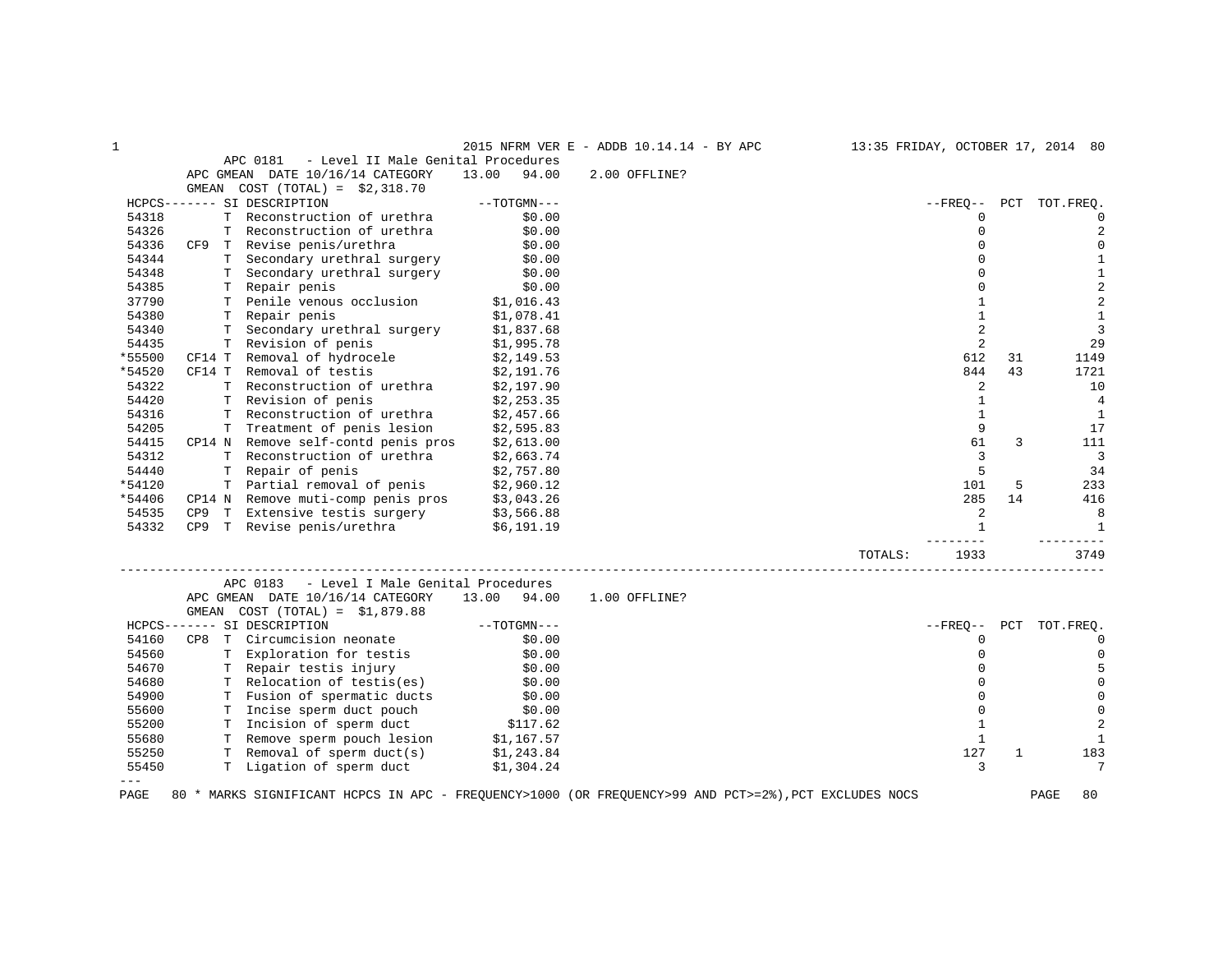| $\mathbf 1$ |     |   |                                               |                | 2015 NFRM VER E - ADDB 10.14.14 - BY APC |         |                |                | 13:35 FRIDAY, OCTOBER 17, 2014 81 |
|-------------|-----|---|-----------------------------------------------|----------------|------------------------------------------|---------|----------------|----------------|-----------------------------------|
|             |     |   | - Level I Male Genital Procedures<br>APC 0183 |                |                                          |         |                |                |                                   |
|             |     |   | APC GMEAN DATE 10/16/14 CATEGORY              | 13.00<br>94.00 | 1.00 OFFLINE?                            |         |                |                |                                   |
|             |     |   | GMEAN $COST (TOTAL) = $1,879.88$              |                |                                          |         |                |                |                                   |
|             |     |   | HCPCS------- SI DESCRIPTION                   | $--TOTGMN---$  |                                          |         |                |                | --FREQ-- PCT TOT.FREQ.            |
| 54700       |     |   | T Drainage of scrotum                         | \$1,666.14     |                                          |         | 141            | $\mathbf{1}$   | 333                               |
| 54162       |     |   | CP8 T Lysis penil circumic lesion             | \$1,756.98     |                                          |         | 21             |                | 67                                |
| 54164       | CP8 |   | T Frenulotomy of penis                        | \$1,761.10     |                                          |         | 8              |                | 22                                |
| *54150      | CP8 |   | T Circumcision w/regionl block                | \$1,762.93     |                                          |         | 521            | 6              | 746                               |
| 54163       | CP8 |   | T Repair of circumcision                      | \$1,763.34     |                                          |         | 51             |                | 99                                |
| *54161      | CP8 |   | T Circum 28 days or older                     | \$1,827.27     |                                          |         | 5152           | 65             | 7250                              |
| 54512       |     |   | T Excise lesion testis                        | \$1,985.20     |                                          |         | 27             |                | 125                               |
| *55060      |     |   | T Repair of hydrocele                         | \$2,062.59     |                                          |         | 363            | 4              | 597                               |
| *54860      |     |   | T Removal of epididymis                       | \$2,073.32     |                                          |         | 165            | $\overline{2}$ | 286                               |
| 54600       |     |   | T Reduce testis torsion                       | \$2,074.97     |                                          |         | 8              |                | 26                                |
| 55120       |     | Т | Removal of scrotum lesion                     | \$2,090.41     |                                          |         | $\overline{4}$ |                | 10                                |
| 54830       |     |   | T Remove epididymis lesion                    | \$2,112.79     |                                          |         | 140            | $\mathbf{1}$   | 326                               |
| *54840      |     |   | T Remove epididymis lesion                    | \$2,120.36     |                                          |         | 781            | 9              | 1466                              |
| 55110       |     |   | T Explore scrotum                             | \$2,159.13     |                                          |         | 50             |                | 98                                |
| 54522       |     |   | T Orchiectomy partial                         | \$2,315.93     |                                          |         | 25             |                | 51                                |
| 54620       |     | т | Suspension of testis                          | \$2,325.57     |                                          |         | 3              |                | 27                                |
| 55530       |     |   | T Revise spermatic cord veins                 | \$2,346.83     |                                          |         | 65             |                | 112                               |
| 55150       |     |   | T Removal of scrotum                          | \$2,357.02     |                                          |         | 51             |                | 106                               |
| 54505       |     |   | T Biopsy of testis                            | \$2,430.13     |                                          |         | 18             |                | 39                                |
| 54861       |     |   | T Removal of epididymis                       | \$2,438.44     |                                          |         | 19             |                | 29                                |
| 55520       |     |   | T Removal of sperm cord lesion \$2,458.07     |                |                                          |         | 76             |                | 4310                              |
| 54865       |     |   | NI7 T Explore epididymis                      | \$2,783.76     |                                          |         | 2              |                | 9                                 |
| 54901       |     |   | T Fusion of spermatic ducts                   | \$2,800.06     |                                          |         | $\mathbf{1}$   |                | $\mathbf{1}$                      |
| 55180       |     |   | T Revision of scrotum                         | \$2,832.89     |                                          |         | 7              |                | 31                                |
| 54660       |     |   | T Revision of testis                          | \$4,567.05     |                                          |         | 7              |                | 10                                |
| 55400       |     |   | T Repair of sperm duct                        | \$5,410.04     |                                          |         |                |                | 9                                 |
|             |     |   |                                               |                |                                          |         |                |                |                                   |
|             |     |   |                                               |                |                                          | TOTALS: | 7842           |                | 16383                             |
|             |     |   | APC 0184 - Prostate Biopsy                    |                |                                          |         |                |                |                                   |
|             |     |   | APC GMEAN DATE 10/16/14 CATEGORY              | 11.00 96.00    | 1.00 OFFLINE?                            |         |                |                |                                   |
|             |     |   | GMEAN $COST (TOTAL) = $1,516.92$              |                |                                          |         |                |                |                                   |
|             |     |   | HCPCS------- SI DESCRIPTION                   | $--TOTGMN---$  |                                          |         |                |                | --FREQ-- PCT TOT.FREQ.            |
| *55700      |     |   | T Biopsy of prostate                          | \$1,489.08     |                                          |         | 7198           | 94             | 21624                             |
| 55705       |     |   | T Biopsy of prostate \$1,866.50               |                |                                          |         | 12             |                | 43                                |
|             |     |   | NI9 T Prostate saturation sampling \$2,052.16 |                |                                          |         | 433            | 5              | 683                               |
| *55706      |     |   |                                               |                |                                          |         | --------       |                |                                   |
|             |     |   |                                               |                |                                          | TOTALS: | 7643           |                | 22350                             |
|             |     |   |                                               |                |                                          |         |                |                |                                   |
|             |     |   |                                               |                |                                          |         |                |                |                                   |
| $- - -$     |     |   |                                               |                |                                          |         |                |                |                                   |

PAGE 81 \* MARKS SIGNIFICANT HCPCS IN APC - FREQUENCY>1000 (OR FREQUENCY>99 AND PCT>=2%),PCT EXCLUDES NOCS PAGE 81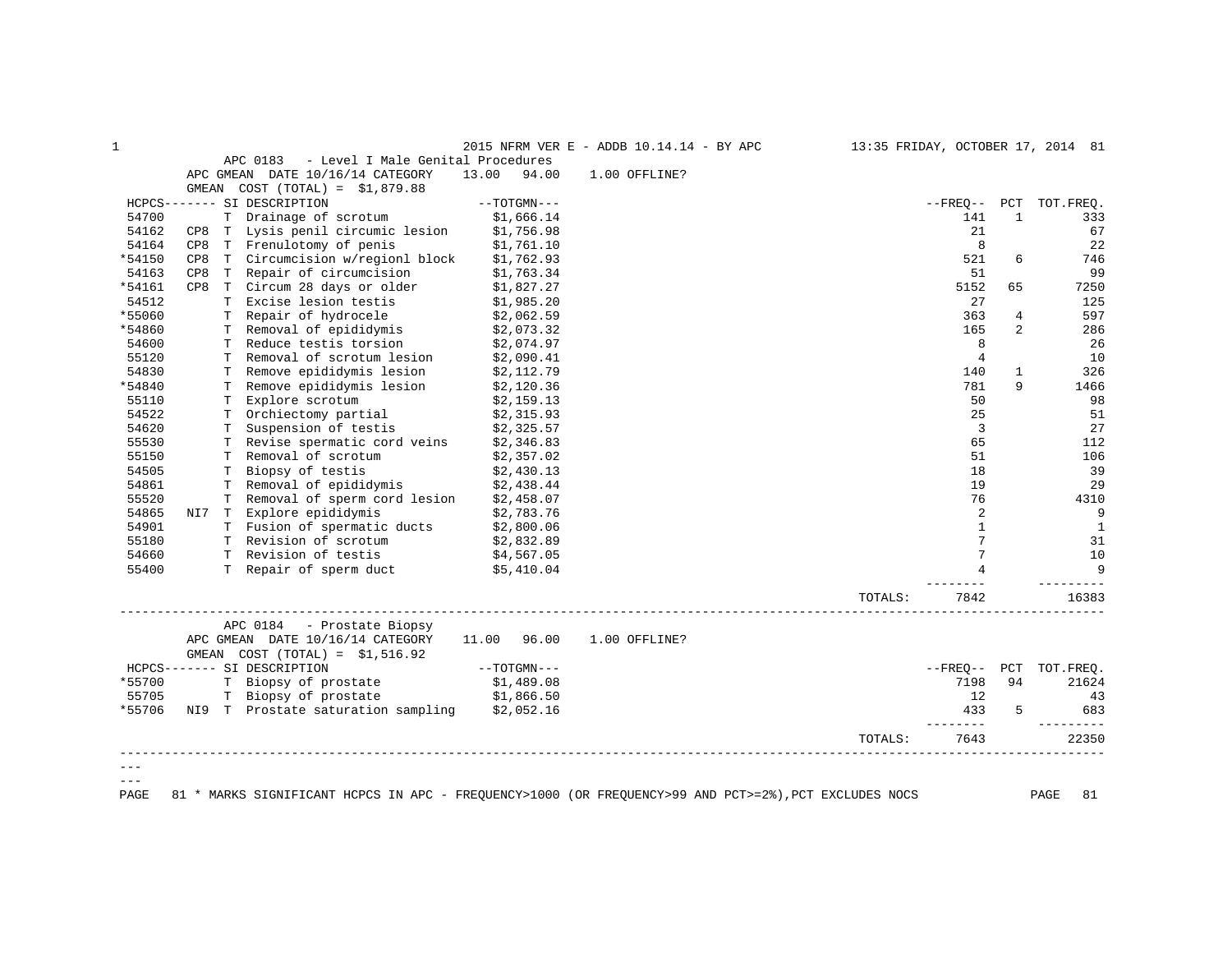| - Level I Gynecologic Procedures<br>APC 0188<br>APC GMEAN DATE 10/16/14 CATEGORY<br>12.00<br>98.00<br>1.00 OFFLINE?<br>COST (TOTAL) =<br>\$135.88<br>GMEAN<br>HCPCS------- SI DESCRIPTION<br>$--TOTGMN---$<br>$--$ FREO $--$<br>PCT<br>TOT.FREO.<br>\$0.00<br>59897 U CP15 T Fetal invas px w/us<br>0<br>3<br>CP15 T Anogenital exam child w imag \$0.00<br>$\mathbf 0$<br>$\overline{0}$<br>99170<br>13<br>57170<br>CP15 T Fitting of diaphragm/cap<br>CP8 T Treat vagina infection<br>\$53.52<br>11<br>\$88.00<br>*57150<br>579<br>2<br>585<br>58323<br>CF14 T<br>Sperm washing<br>3<br>3<br>\$88.22<br>T Insert pessary/other device<br>*57160<br>7472<br>\$123.44<br>6645<br>30<br>*56820<br>T Exam of vulva w/scope<br>920<br>$\overline{4}$<br>928<br>\$131.64<br>*59025<br>CP8 T Fetal non-stress test<br>11593<br>53<br>15953<br>\$142.59<br>59899 U CP15 T Maternity care procedure<br>275<br>145<br>\$147.05<br>56420<br>T Drainage of gland abscess<br>178<br>769<br>\$151.86<br>*57452<br>CP15 T Exam of cervix w/scope<br>6<br>1419<br>\$164.70<br>1407<br>CP8 T Treat vaginal bleeding<br>57180<br>134<br>143<br>59020<br>89<br>CP8 T Fetal contract stress test<br>\$201.75<br>136<br>58322<br>CF14 T Artificial insemination<br>10<br>10<br>\$264.88<br>\$8999 U CP15 T Genital surgery procedure \$640.10<br>58579 U CF15 T Hysteroscope procedure \$2,054.93<br>361<br>1003<br>141<br>43<br>-------<br>TOTALS:<br>21569<br>28853<br>APC 0189<br>- Level II Gynecologic Procedures<br>APC GMEAN DATE 10/16/14 CATEGORY 12.00 98.00<br>2.00 OFFLINE?<br>\$234.61<br>GMEAN COST (TOTAL) =<br>$--\mathrm{TOTGMN---}$<br>HCPCS------- SI DESCRIPTION<br>--FREO--<br>PCT TOT. FREQ.<br>58321<br>T Artificial insemination<br>\$0.00<br>0<br>$\mathbf 0$<br>CP8<br>58976<br>\$0.00<br>CP8 T Transfer of embryo<br>0<br>$\mathbf 0$<br>CP8 T Fetal cord puncture prenatal \$0.00<br>59012<br>$\Omega$<br>4<br>59030<br>CP8 T Fetal scalp blood sample $$0.00$<br>CP8 T Umbilical cord occlud w/us $$0.00$<br>$\mathbf 0$<br>$\mathbf 0$<br>59072<br>$\Omega$<br>$\mathbf 0$<br>$\mathbf 0$<br>$\mathsf 0$<br>59074<br>CP8<br>T Fetal fluid drainage w/us<br>\$0.00<br>59076<br>$\mathsf 0$<br>CP8 T Fetal shunt placement $w/u$ s $\begin{array}{ccc} $0.00 \\ $0.00 \end{array}$ $\begin{array}{ccc} $0.00 \\ $0.00 \end{array}$<br>$\mathbf 0$<br>59866<br>$\mathbf 0$<br>$\mathbf 0$<br>\$177.22<br>\$199.48<br>57511<br>CP14 T<br>Cryocautery of cervix<br>Biopsy of uterus lining<br>33<br>41<br>*58100<br>CP14 T<br>6703<br>8089<br>41<br>59200<br>Insert cervical dilator<br>CP14 T<br>15<br>34<br>\$205.08<br>*58301<br>CP14 N<br>Remove intrauterine device<br>760<br>4<br>1169<br>\$210.60<br>*57156<br>NI11 T Ins vag brachytx device<br>\$217.80<br>3588<br>22<br>6175<br>*56405<br>CP14 $T$ I & d of vulva/perineum<br>2517<br>\$232.15<br>718<br>4<br>*57420<br>T Exam of vagina w/scope<br>599<br>3<br>955<br>\$274.33<br>*57456<br>$\overline{4}$<br>852<br>CP14 T Endocerv curettage w/scope<br>697<br>\$320.46<br>*57454<br>T Bx/curett of cervix w/scope<br>2138<br>13<br>\$332.15<br>2156<br>$- - -$<br>82 * MARKS SIGNIFICANT HCPCS IN APC - FREQUENCY>1000 (OR FREQUENCY>99 AND PCT>=2%), PCT EXCLUDES NOCS<br>PAGE<br>82<br>PAGE | 1 |  | 2015 NFRM VER E - ADDB 10.14.14 - BY APC | 13:35 FRIDAY, OCTOBER 17, 2014 82 |  |
|-------------------------------------------------------------------------------------------------------------------------------------------------------------------------------------------------------------------------------------------------------------------------------------------------------------------------------------------------------------------------------------------------------------------------------------------------------------------------------------------------------------------------------------------------------------------------------------------------------------------------------------------------------------------------------------------------------------------------------------------------------------------------------------------------------------------------------------------------------------------------------------------------------------------------------------------------------------------------------------------------------------------------------------------------------------------------------------------------------------------------------------------------------------------------------------------------------------------------------------------------------------------------------------------------------------------------------------------------------------------------------------------------------------------------------------------------------------------------------------------------------------------------------------------------------------------------------------------------------------------------------------------------------------------------------------------------------------------------------------------------------------------------------------------------------------------------------------------------------------------------------------------------------------------------------------------------------------------------------------------------------------------------------------------------------------------------------------------------------------------------------------------------------------------------------------------------------------------------------------------------------------------------------------------------------------------------------------------------------------------------------------------------------------------------------------------------------------------------------------------------------------------------------------------------------------------------------------------------------------------------------------------------------------------------------------------------------------------------------------------------------------------------------------------------------------------------------------------------------------------------------------------------------------------------------------------------------------------------------------------------------------------------------------------------------------------------------------------------------------------------------------------------------------------------------------------------------------------------------------------------------------------|---|--|------------------------------------------|-----------------------------------|--|
|                                                                                                                                                                                                                                                                                                                                                                                                                                                                                                                                                                                                                                                                                                                                                                                                                                                                                                                                                                                                                                                                                                                                                                                                                                                                                                                                                                                                                                                                                                                                                                                                                                                                                                                                                                                                                                                                                                                                                                                                                                                                                                                                                                                                                                                                                                                                                                                                                                                                                                                                                                                                                                                                                                                                                                                                                                                                                                                                                                                                                                                                                                                                                                                                                                                                   |   |  |                                          |                                   |  |
|                                                                                                                                                                                                                                                                                                                                                                                                                                                                                                                                                                                                                                                                                                                                                                                                                                                                                                                                                                                                                                                                                                                                                                                                                                                                                                                                                                                                                                                                                                                                                                                                                                                                                                                                                                                                                                                                                                                                                                                                                                                                                                                                                                                                                                                                                                                                                                                                                                                                                                                                                                                                                                                                                                                                                                                                                                                                                                                                                                                                                                                                                                                                                                                                                                                                   |   |  |                                          |                                   |  |
|                                                                                                                                                                                                                                                                                                                                                                                                                                                                                                                                                                                                                                                                                                                                                                                                                                                                                                                                                                                                                                                                                                                                                                                                                                                                                                                                                                                                                                                                                                                                                                                                                                                                                                                                                                                                                                                                                                                                                                                                                                                                                                                                                                                                                                                                                                                                                                                                                                                                                                                                                                                                                                                                                                                                                                                                                                                                                                                                                                                                                                                                                                                                                                                                                                                                   |   |  |                                          |                                   |  |
|                                                                                                                                                                                                                                                                                                                                                                                                                                                                                                                                                                                                                                                                                                                                                                                                                                                                                                                                                                                                                                                                                                                                                                                                                                                                                                                                                                                                                                                                                                                                                                                                                                                                                                                                                                                                                                                                                                                                                                                                                                                                                                                                                                                                                                                                                                                                                                                                                                                                                                                                                                                                                                                                                                                                                                                                                                                                                                                                                                                                                                                                                                                                                                                                                                                                   |   |  |                                          |                                   |  |
|                                                                                                                                                                                                                                                                                                                                                                                                                                                                                                                                                                                                                                                                                                                                                                                                                                                                                                                                                                                                                                                                                                                                                                                                                                                                                                                                                                                                                                                                                                                                                                                                                                                                                                                                                                                                                                                                                                                                                                                                                                                                                                                                                                                                                                                                                                                                                                                                                                                                                                                                                                                                                                                                                                                                                                                                                                                                                                                                                                                                                                                                                                                                                                                                                                                                   |   |  |                                          |                                   |  |
|                                                                                                                                                                                                                                                                                                                                                                                                                                                                                                                                                                                                                                                                                                                                                                                                                                                                                                                                                                                                                                                                                                                                                                                                                                                                                                                                                                                                                                                                                                                                                                                                                                                                                                                                                                                                                                                                                                                                                                                                                                                                                                                                                                                                                                                                                                                                                                                                                                                                                                                                                                                                                                                                                                                                                                                                                                                                                                                                                                                                                                                                                                                                                                                                                                                                   |   |  |                                          |                                   |  |
|                                                                                                                                                                                                                                                                                                                                                                                                                                                                                                                                                                                                                                                                                                                                                                                                                                                                                                                                                                                                                                                                                                                                                                                                                                                                                                                                                                                                                                                                                                                                                                                                                                                                                                                                                                                                                                                                                                                                                                                                                                                                                                                                                                                                                                                                                                                                                                                                                                                                                                                                                                                                                                                                                                                                                                                                                                                                                                                                                                                                                                                                                                                                                                                                                                                                   |   |  |                                          |                                   |  |
|                                                                                                                                                                                                                                                                                                                                                                                                                                                                                                                                                                                                                                                                                                                                                                                                                                                                                                                                                                                                                                                                                                                                                                                                                                                                                                                                                                                                                                                                                                                                                                                                                                                                                                                                                                                                                                                                                                                                                                                                                                                                                                                                                                                                                                                                                                                                                                                                                                                                                                                                                                                                                                                                                                                                                                                                                                                                                                                                                                                                                                                                                                                                                                                                                                                                   |   |  |                                          |                                   |  |
|                                                                                                                                                                                                                                                                                                                                                                                                                                                                                                                                                                                                                                                                                                                                                                                                                                                                                                                                                                                                                                                                                                                                                                                                                                                                                                                                                                                                                                                                                                                                                                                                                                                                                                                                                                                                                                                                                                                                                                                                                                                                                                                                                                                                                                                                                                                                                                                                                                                                                                                                                                                                                                                                                                                                                                                                                                                                                                                                                                                                                                                                                                                                                                                                                                                                   |   |  |                                          |                                   |  |
|                                                                                                                                                                                                                                                                                                                                                                                                                                                                                                                                                                                                                                                                                                                                                                                                                                                                                                                                                                                                                                                                                                                                                                                                                                                                                                                                                                                                                                                                                                                                                                                                                                                                                                                                                                                                                                                                                                                                                                                                                                                                                                                                                                                                                                                                                                                                                                                                                                                                                                                                                                                                                                                                                                                                                                                                                                                                                                                                                                                                                                                                                                                                                                                                                                                                   |   |  |                                          |                                   |  |
|                                                                                                                                                                                                                                                                                                                                                                                                                                                                                                                                                                                                                                                                                                                                                                                                                                                                                                                                                                                                                                                                                                                                                                                                                                                                                                                                                                                                                                                                                                                                                                                                                                                                                                                                                                                                                                                                                                                                                                                                                                                                                                                                                                                                                                                                                                                                                                                                                                                                                                                                                                                                                                                                                                                                                                                                                                                                                                                                                                                                                                                                                                                                                                                                                                                                   |   |  |                                          |                                   |  |
|                                                                                                                                                                                                                                                                                                                                                                                                                                                                                                                                                                                                                                                                                                                                                                                                                                                                                                                                                                                                                                                                                                                                                                                                                                                                                                                                                                                                                                                                                                                                                                                                                                                                                                                                                                                                                                                                                                                                                                                                                                                                                                                                                                                                                                                                                                                                                                                                                                                                                                                                                                                                                                                                                                                                                                                                                                                                                                                                                                                                                                                                                                                                                                                                                                                                   |   |  |                                          |                                   |  |
|                                                                                                                                                                                                                                                                                                                                                                                                                                                                                                                                                                                                                                                                                                                                                                                                                                                                                                                                                                                                                                                                                                                                                                                                                                                                                                                                                                                                                                                                                                                                                                                                                                                                                                                                                                                                                                                                                                                                                                                                                                                                                                                                                                                                                                                                                                                                                                                                                                                                                                                                                                                                                                                                                                                                                                                                                                                                                                                                                                                                                                                                                                                                                                                                                                                                   |   |  |                                          |                                   |  |
|                                                                                                                                                                                                                                                                                                                                                                                                                                                                                                                                                                                                                                                                                                                                                                                                                                                                                                                                                                                                                                                                                                                                                                                                                                                                                                                                                                                                                                                                                                                                                                                                                                                                                                                                                                                                                                                                                                                                                                                                                                                                                                                                                                                                                                                                                                                                                                                                                                                                                                                                                                                                                                                                                                                                                                                                                                                                                                                                                                                                                                                                                                                                                                                                                                                                   |   |  |                                          |                                   |  |
|                                                                                                                                                                                                                                                                                                                                                                                                                                                                                                                                                                                                                                                                                                                                                                                                                                                                                                                                                                                                                                                                                                                                                                                                                                                                                                                                                                                                                                                                                                                                                                                                                                                                                                                                                                                                                                                                                                                                                                                                                                                                                                                                                                                                                                                                                                                                                                                                                                                                                                                                                                                                                                                                                                                                                                                                                                                                                                                                                                                                                                                                                                                                                                                                                                                                   |   |  |                                          |                                   |  |
|                                                                                                                                                                                                                                                                                                                                                                                                                                                                                                                                                                                                                                                                                                                                                                                                                                                                                                                                                                                                                                                                                                                                                                                                                                                                                                                                                                                                                                                                                                                                                                                                                                                                                                                                                                                                                                                                                                                                                                                                                                                                                                                                                                                                                                                                                                                                                                                                                                                                                                                                                                                                                                                                                                                                                                                                                                                                                                                                                                                                                                                                                                                                                                                                                                                                   |   |  |                                          |                                   |  |
|                                                                                                                                                                                                                                                                                                                                                                                                                                                                                                                                                                                                                                                                                                                                                                                                                                                                                                                                                                                                                                                                                                                                                                                                                                                                                                                                                                                                                                                                                                                                                                                                                                                                                                                                                                                                                                                                                                                                                                                                                                                                                                                                                                                                                                                                                                                                                                                                                                                                                                                                                                                                                                                                                                                                                                                                                                                                                                                                                                                                                                                                                                                                                                                                                                                                   |   |  |                                          |                                   |  |
|                                                                                                                                                                                                                                                                                                                                                                                                                                                                                                                                                                                                                                                                                                                                                                                                                                                                                                                                                                                                                                                                                                                                                                                                                                                                                                                                                                                                                                                                                                                                                                                                                                                                                                                                                                                                                                                                                                                                                                                                                                                                                                                                                                                                                                                                                                                                                                                                                                                                                                                                                                                                                                                                                                                                                                                                                                                                                                                                                                                                                                                                                                                                                                                                                                                                   |   |  |                                          |                                   |  |
|                                                                                                                                                                                                                                                                                                                                                                                                                                                                                                                                                                                                                                                                                                                                                                                                                                                                                                                                                                                                                                                                                                                                                                                                                                                                                                                                                                                                                                                                                                                                                                                                                                                                                                                                                                                                                                                                                                                                                                                                                                                                                                                                                                                                                                                                                                                                                                                                                                                                                                                                                                                                                                                                                                                                                                                                                                                                                                                                                                                                                                                                                                                                                                                                                                                                   |   |  |                                          |                                   |  |
|                                                                                                                                                                                                                                                                                                                                                                                                                                                                                                                                                                                                                                                                                                                                                                                                                                                                                                                                                                                                                                                                                                                                                                                                                                                                                                                                                                                                                                                                                                                                                                                                                                                                                                                                                                                                                                                                                                                                                                                                                                                                                                                                                                                                                                                                                                                                                                                                                                                                                                                                                                                                                                                                                                                                                                                                                                                                                                                                                                                                                                                                                                                                                                                                                                                                   |   |  |                                          |                                   |  |
|                                                                                                                                                                                                                                                                                                                                                                                                                                                                                                                                                                                                                                                                                                                                                                                                                                                                                                                                                                                                                                                                                                                                                                                                                                                                                                                                                                                                                                                                                                                                                                                                                                                                                                                                                                                                                                                                                                                                                                                                                                                                                                                                                                                                                                                                                                                                                                                                                                                                                                                                                                                                                                                                                                                                                                                                                                                                                                                                                                                                                                                                                                                                                                                                                                                                   |   |  |                                          |                                   |  |
|                                                                                                                                                                                                                                                                                                                                                                                                                                                                                                                                                                                                                                                                                                                                                                                                                                                                                                                                                                                                                                                                                                                                                                                                                                                                                                                                                                                                                                                                                                                                                                                                                                                                                                                                                                                                                                                                                                                                                                                                                                                                                                                                                                                                                                                                                                                                                                                                                                                                                                                                                                                                                                                                                                                                                                                                                                                                                                                                                                                                                                                                                                                                                                                                                                                                   |   |  |                                          |                                   |  |
|                                                                                                                                                                                                                                                                                                                                                                                                                                                                                                                                                                                                                                                                                                                                                                                                                                                                                                                                                                                                                                                                                                                                                                                                                                                                                                                                                                                                                                                                                                                                                                                                                                                                                                                                                                                                                                                                                                                                                                                                                                                                                                                                                                                                                                                                                                                                                                                                                                                                                                                                                                                                                                                                                                                                                                                                                                                                                                                                                                                                                                                                                                                                                                                                                                                                   |   |  |                                          |                                   |  |
|                                                                                                                                                                                                                                                                                                                                                                                                                                                                                                                                                                                                                                                                                                                                                                                                                                                                                                                                                                                                                                                                                                                                                                                                                                                                                                                                                                                                                                                                                                                                                                                                                                                                                                                                                                                                                                                                                                                                                                                                                                                                                                                                                                                                                                                                                                                                                                                                                                                                                                                                                                                                                                                                                                                                                                                                                                                                                                                                                                                                                                                                                                                                                                                                                                                                   |   |  |                                          |                                   |  |
|                                                                                                                                                                                                                                                                                                                                                                                                                                                                                                                                                                                                                                                                                                                                                                                                                                                                                                                                                                                                                                                                                                                                                                                                                                                                                                                                                                                                                                                                                                                                                                                                                                                                                                                                                                                                                                                                                                                                                                                                                                                                                                                                                                                                                                                                                                                                                                                                                                                                                                                                                                                                                                                                                                                                                                                                                                                                                                                                                                                                                                                                                                                                                                                                                                                                   |   |  |                                          |                                   |  |
|                                                                                                                                                                                                                                                                                                                                                                                                                                                                                                                                                                                                                                                                                                                                                                                                                                                                                                                                                                                                                                                                                                                                                                                                                                                                                                                                                                                                                                                                                                                                                                                                                                                                                                                                                                                                                                                                                                                                                                                                                                                                                                                                                                                                                                                                                                                                                                                                                                                                                                                                                                                                                                                                                                                                                                                                                                                                                                                                                                                                                                                                                                                                                                                                                                                                   |   |  |                                          |                                   |  |
|                                                                                                                                                                                                                                                                                                                                                                                                                                                                                                                                                                                                                                                                                                                                                                                                                                                                                                                                                                                                                                                                                                                                                                                                                                                                                                                                                                                                                                                                                                                                                                                                                                                                                                                                                                                                                                                                                                                                                                                                                                                                                                                                                                                                                                                                                                                                                                                                                                                                                                                                                                                                                                                                                                                                                                                                                                                                                                                                                                                                                                                                                                                                                                                                                                                                   |   |  |                                          |                                   |  |
|                                                                                                                                                                                                                                                                                                                                                                                                                                                                                                                                                                                                                                                                                                                                                                                                                                                                                                                                                                                                                                                                                                                                                                                                                                                                                                                                                                                                                                                                                                                                                                                                                                                                                                                                                                                                                                                                                                                                                                                                                                                                                                                                                                                                                                                                                                                                                                                                                                                                                                                                                                                                                                                                                                                                                                                                                                                                                                                                                                                                                                                                                                                                                                                                                                                                   |   |  |                                          |                                   |  |
|                                                                                                                                                                                                                                                                                                                                                                                                                                                                                                                                                                                                                                                                                                                                                                                                                                                                                                                                                                                                                                                                                                                                                                                                                                                                                                                                                                                                                                                                                                                                                                                                                                                                                                                                                                                                                                                                                                                                                                                                                                                                                                                                                                                                                                                                                                                                                                                                                                                                                                                                                                                                                                                                                                                                                                                                                                                                                                                                                                                                                                                                                                                                                                                                                                                                   |   |  |                                          |                                   |  |
|                                                                                                                                                                                                                                                                                                                                                                                                                                                                                                                                                                                                                                                                                                                                                                                                                                                                                                                                                                                                                                                                                                                                                                                                                                                                                                                                                                                                                                                                                                                                                                                                                                                                                                                                                                                                                                                                                                                                                                                                                                                                                                                                                                                                                                                                                                                                                                                                                                                                                                                                                                                                                                                                                                                                                                                                                                                                                                                                                                                                                                                                                                                                                                                                                                                                   |   |  |                                          |                                   |  |
|                                                                                                                                                                                                                                                                                                                                                                                                                                                                                                                                                                                                                                                                                                                                                                                                                                                                                                                                                                                                                                                                                                                                                                                                                                                                                                                                                                                                                                                                                                                                                                                                                                                                                                                                                                                                                                                                                                                                                                                                                                                                                                                                                                                                                                                                                                                                                                                                                                                                                                                                                                                                                                                                                                                                                                                                                                                                                                                                                                                                                                                                                                                                                                                                                                                                   |   |  |                                          |                                   |  |
|                                                                                                                                                                                                                                                                                                                                                                                                                                                                                                                                                                                                                                                                                                                                                                                                                                                                                                                                                                                                                                                                                                                                                                                                                                                                                                                                                                                                                                                                                                                                                                                                                                                                                                                                                                                                                                                                                                                                                                                                                                                                                                                                                                                                                                                                                                                                                                                                                                                                                                                                                                                                                                                                                                                                                                                                                                                                                                                                                                                                                                                                                                                                                                                                                                                                   |   |  |                                          |                                   |  |
|                                                                                                                                                                                                                                                                                                                                                                                                                                                                                                                                                                                                                                                                                                                                                                                                                                                                                                                                                                                                                                                                                                                                                                                                                                                                                                                                                                                                                                                                                                                                                                                                                                                                                                                                                                                                                                                                                                                                                                                                                                                                                                                                                                                                                                                                                                                                                                                                                                                                                                                                                                                                                                                                                                                                                                                                                                                                                                                                                                                                                                                                                                                                                                                                                                                                   |   |  |                                          |                                   |  |
|                                                                                                                                                                                                                                                                                                                                                                                                                                                                                                                                                                                                                                                                                                                                                                                                                                                                                                                                                                                                                                                                                                                                                                                                                                                                                                                                                                                                                                                                                                                                                                                                                                                                                                                                                                                                                                                                                                                                                                                                                                                                                                                                                                                                                                                                                                                                                                                                                                                                                                                                                                                                                                                                                                                                                                                                                                                                                                                                                                                                                                                                                                                                                                                                                                                                   |   |  |                                          |                                   |  |
|                                                                                                                                                                                                                                                                                                                                                                                                                                                                                                                                                                                                                                                                                                                                                                                                                                                                                                                                                                                                                                                                                                                                                                                                                                                                                                                                                                                                                                                                                                                                                                                                                                                                                                                                                                                                                                                                                                                                                                                                                                                                                                                                                                                                                                                                                                                                                                                                                                                                                                                                                                                                                                                                                                                                                                                                                                                                                                                                                                                                                                                                                                                                                                                                                                                                   |   |  |                                          |                                   |  |
|                                                                                                                                                                                                                                                                                                                                                                                                                                                                                                                                                                                                                                                                                                                                                                                                                                                                                                                                                                                                                                                                                                                                                                                                                                                                                                                                                                                                                                                                                                                                                                                                                                                                                                                                                                                                                                                                                                                                                                                                                                                                                                                                                                                                                                                                                                                                                                                                                                                                                                                                                                                                                                                                                                                                                                                                                                                                                                                                                                                                                                                                                                                                                                                                                                                                   |   |  |                                          |                                   |  |
|                                                                                                                                                                                                                                                                                                                                                                                                                                                                                                                                                                                                                                                                                                                                                                                                                                                                                                                                                                                                                                                                                                                                                                                                                                                                                                                                                                                                                                                                                                                                                                                                                                                                                                                                                                                                                                                                                                                                                                                                                                                                                                                                                                                                                                                                                                                                                                                                                                                                                                                                                                                                                                                                                                                                                                                                                                                                                                                                                                                                                                                                                                                                                                                                                                                                   |   |  |                                          |                                   |  |
|                                                                                                                                                                                                                                                                                                                                                                                                                                                                                                                                                                                                                                                                                                                                                                                                                                                                                                                                                                                                                                                                                                                                                                                                                                                                                                                                                                                                                                                                                                                                                                                                                                                                                                                                                                                                                                                                                                                                                                                                                                                                                                                                                                                                                                                                                                                                                                                                                                                                                                                                                                                                                                                                                                                                                                                                                                                                                                                                                                                                                                                                                                                                                                                                                                                                   |   |  |                                          |                                   |  |
|                                                                                                                                                                                                                                                                                                                                                                                                                                                                                                                                                                                                                                                                                                                                                                                                                                                                                                                                                                                                                                                                                                                                                                                                                                                                                                                                                                                                                                                                                                                                                                                                                                                                                                                                                                                                                                                                                                                                                                                                                                                                                                                                                                                                                                                                                                                                                                                                                                                                                                                                                                                                                                                                                                                                                                                                                                                                                                                                                                                                                                                                                                                                                                                                                                                                   |   |  |                                          |                                   |  |
|                                                                                                                                                                                                                                                                                                                                                                                                                                                                                                                                                                                                                                                                                                                                                                                                                                                                                                                                                                                                                                                                                                                                                                                                                                                                                                                                                                                                                                                                                                                                                                                                                                                                                                                                                                                                                                                                                                                                                                                                                                                                                                                                                                                                                                                                                                                                                                                                                                                                                                                                                                                                                                                                                                                                                                                                                                                                                                                                                                                                                                                                                                                                                                                                                                                                   |   |  |                                          |                                   |  |
|                                                                                                                                                                                                                                                                                                                                                                                                                                                                                                                                                                                                                                                                                                                                                                                                                                                                                                                                                                                                                                                                                                                                                                                                                                                                                                                                                                                                                                                                                                                                                                                                                                                                                                                                                                                                                                                                                                                                                                                                                                                                                                                                                                                                                                                                                                                                                                                                                                                                                                                                                                                                                                                                                                                                                                                                                                                                                                                                                                                                                                                                                                                                                                                                                                                                   |   |  |                                          |                                   |  |
|                                                                                                                                                                                                                                                                                                                                                                                                                                                                                                                                                                                                                                                                                                                                                                                                                                                                                                                                                                                                                                                                                                                                                                                                                                                                                                                                                                                                                                                                                                                                                                                                                                                                                                                                                                                                                                                                                                                                                                                                                                                                                                                                                                                                                                                                                                                                                                                                                                                                                                                                                                                                                                                                                                                                                                                                                                                                                                                                                                                                                                                                                                                                                                                                                                                                   |   |  |                                          |                                   |  |
|                                                                                                                                                                                                                                                                                                                                                                                                                                                                                                                                                                                                                                                                                                                                                                                                                                                                                                                                                                                                                                                                                                                                                                                                                                                                                                                                                                                                                                                                                                                                                                                                                                                                                                                                                                                                                                                                                                                                                                                                                                                                                                                                                                                                                                                                                                                                                                                                                                                                                                                                                                                                                                                                                                                                                                                                                                                                                                                                                                                                                                                                                                                                                                                                                                                                   |   |  |                                          |                                   |  |
|                                                                                                                                                                                                                                                                                                                                                                                                                                                                                                                                                                                                                                                                                                                                                                                                                                                                                                                                                                                                                                                                                                                                                                                                                                                                                                                                                                                                                                                                                                                                                                                                                                                                                                                                                                                                                                                                                                                                                                                                                                                                                                                                                                                                                                                                                                                                                                                                                                                                                                                                                                                                                                                                                                                                                                                                                                                                                                                                                                                                                                                                                                                                                                                                                                                                   |   |  |                                          |                                   |  |
|                                                                                                                                                                                                                                                                                                                                                                                                                                                                                                                                                                                                                                                                                                                                                                                                                                                                                                                                                                                                                                                                                                                                                                                                                                                                                                                                                                                                                                                                                                                                                                                                                                                                                                                                                                                                                                                                                                                                                                                                                                                                                                                                                                                                                                                                                                                                                                                                                                                                                                                                                                                                                                                                                                                                                                                                                                                                                                                                                                                                                                                                                                                                                                                                                                                                   |   |  |                                          |                                   |  |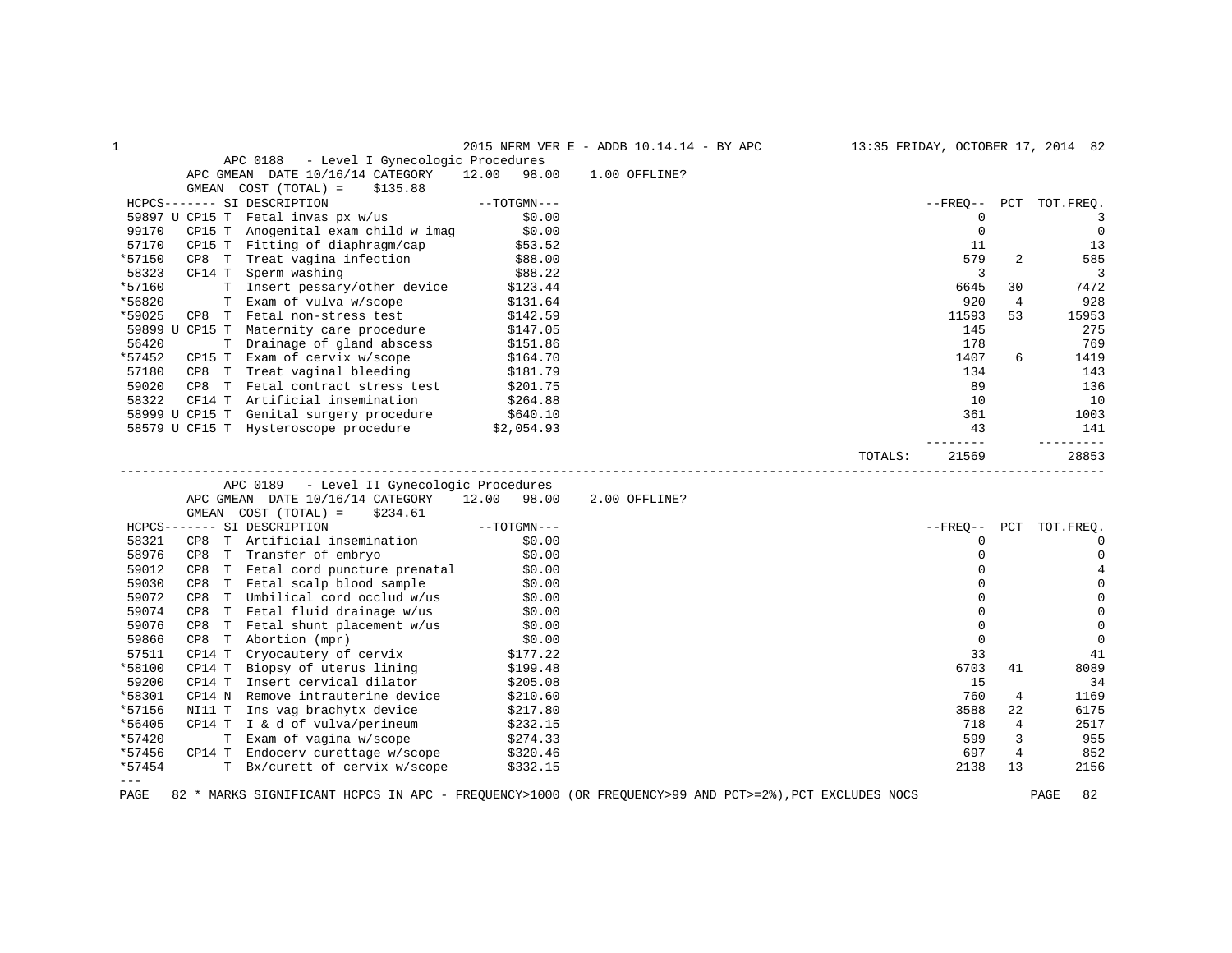| 1      |                                                                                                       |                      | 2015 NFRM VER E - ADDB 10.14.14 - BY APC |         |                            |     | 13:35 FRIDAY, OCTOBER 17, 2014 83 |
|--------|-------------------------------------------------------------------------------------------------------|----------------------|------------------------------------------|---------|----------------------------|-----|-----------------------------------|
|        | APC 0189 - Level II Gynecologic Procedures                                                            |                      |                                          |         |                            |     |                                   |
|        | APC GMEAN DATE 10/16/14 CATEGORY                                                                      | 12.00<br>98.00       | 2.00 OFFLINE?                            |         |                            |     |                                   |
|        | GMEAN COST (TOTAL) =<br>\$234.61                                                                      |                      |                                          |         |                            |     |                                   |
|        | HCPCS------- SI DESCRIPTION                                                                           | $--TOTGMN---$        |                                          |         | $- FREO--$                 |     | PCT TOT. FREQ.                    |
| *56821 | CP14 T Exam/biopsy of vulva w/scope                                                                   | \$338.13<br>\$358.19 |                                          |         | 387                        | 2   | 626                               |
| *57455 | CP15 T Biopsy of cervix w/scope                                                                       |                      |                                          |         | 607                        | 3   | 742                               |
| 59001  | T Amniocentesis therapeutic \$599.70                                                                  |                      |                                          |         | $\overline{2}$<br>-------- |     | $\overline{3}$<br>---------       |
|        |                                                                                                       |                      |                                          | TOTALS: | 16247                      |     | 23363                             |
|        | APC 0192 - Level III Gynecologic Procedures                                                           |                      |                                          |         |                            |     |                                   |
|        | APC GMEAN DATE 10/16/14 CATEGORY 12.00                                                                | 98.00                | 3.00 OFFLINE?                            |         |                            |     |                                   |
|        | GMEAN COST (TOTAL) =<br>\$505.45                                                                      |                      |                                          |         |                            |     |                                   |
|        | HCPCS------- SI DESCRIPTION                                                                           | $--TOTGMN---$        |                                          |         | $- FREO--$                 | PCT | TOT.FREQ.                         |
| 59070  | Transabdom amnioinfus w/us<br>CP14 T                                                                  | \$0.00               |                                          |         | $\mathbf 0$                |     | $\overline{0}$                    |
| *56605 | CP14 T Biopsy of vulva/perineum                                                                       | \$397.76             |                                          |         | 2826                       | 43  | 4176                              |
| 59000  | Amniocentesis diagnostic<br>CP14 T                                                                    | \$491.12             |                                          |         | 70                         | 1   | 114                               |
| *57421 | CP14 T Exam/biopsy of vag w/scope                                                                     | \$496.91             |                                          |         | 690                        | 10  | 993                               |
| 58970  | CP14 T Retrieval of oocyte                                                                            | \$519.97             |                                          |         | 2                          |     | 5                                 |
| *57500 | CF8 T Biopsy of cervix                                                                                | \$591.27             |                                          |         | 758                        | 11  | 1417                              |
| *57100 | T Biopsy of vagina                                                                                    | \$607.00             |                                          |         | 961                        | 14  | 1689                              |
| 55870  | CP14 T Electroejaculation                                                                             | \$625.34             |                                          |         | 5                          |     | 6                                 |
| 59015  | CP14 T Chorion biopsy                                                                                 | \$626.94             |                                          |         | 17                         |     | 26                                |
| *57505 | CF8 T Endocervical curettage                                                                          | \$639.21             |                                          |         | 312                        | 4   | 769                               |
| 58974  | CP14 T Transfer of embryo                                                                             | \$705.29             |                                          |         | $\overline{3}$             |     | $\overline{3}$                    |
| *57155 | CP15 T<br>Insert uteri tandem/ovoids \$731.36                                                         |                      |                                          |         | 858                        | 13  | 2461                              |
|        |                                                                                                       |                      |                                          | TOTALS: | $- - - -$<br>6502          |     | -----<br>11659                    |
|        | APC 0193 - Level IV Gynecologic Procedures                                                            |                      |                                          |         |                            |     |                                   |
|        | APC GMEAN DATE 10/16/14 CATEGORY 12.00 98.00                                                          |                      | 4.00 OFFLINE?                            |         |                            |     |                                   |
|        | GMEAN $COST (TOTAL) = $1,915.16$                                                                      |                      |                                          |         |                            |     |                                   |
|        | HCPCS------- SI DESCRIPTION                                                                           | $--TOTGMN---$        |                                          |         | $- FREO--$                 | PCT | TOT.FREQ.                         |
| 55970  | T Sex transformation m to f                                                                           | \$0.00               |                                          |         | 0                          |     | 0                                 |
| 57109  | CP15 T Vaginectomy partial w/nodes                                                                    | \$0.00               |                                          |         | 0                          |     | 1                                 |
| 57335  | CP15 T Repair vagina                                                                                  | \$0.00               |                                          |         | 0                          |     | $\mathbf 0$                       |
| 57550  | CP15 T Removal of residual cervix                                                                     | \$0.00               |                                          |         | $\Omega$                   |     | 7                                 |
| 58346  | T Insert heyman uteri capsule                                                                         | \$0.00               |                                          |         | $\Omega$                   |     | 34                                |
| 58770  | CP15 T Create new tubal opening                                                                       | \$0.00               |                                          |         | $\Omega$                   |     | 0                                 |
| 58820  | CP15 T Drain ovary abscess open                                                                       | \$0.00               |                                          |         | $\Omega$                   |     | 0                                 |
| 59100  | CP15 T Remove uterus lesion                                                                           | \$0.00               |                                          |         | 0                          |     | $\mathbf{1}$                      |
| 59300  | T Episiotomy or vaginal repair                                                                        | \$0.00               |                                          |         | $\mathbf 0$                |     | 1                                 |
| 59414  | T Deliver placenta                                                                                    | \$0.00               |                                          |         | 0                          |     | 5                                 |
| 59612  | CP8 T Vbac delivery only                                                                              | \$0.00               |                                          |         | $\Omega$                   |     | $\Omega$                          |
| $---$  |                                                                                                       |                      |                                          |         |                            |     |                                   |
| PAGE   | 83 * MARKS SIGNIFICANT HCPCS IN APC - FREQUENCY>1000 (OR FREQUENCY>99 AND PCT>=2%), PCT EXCLUDES NOCS |                      |                                          |         |                            |     | 83<br>PAGE                        |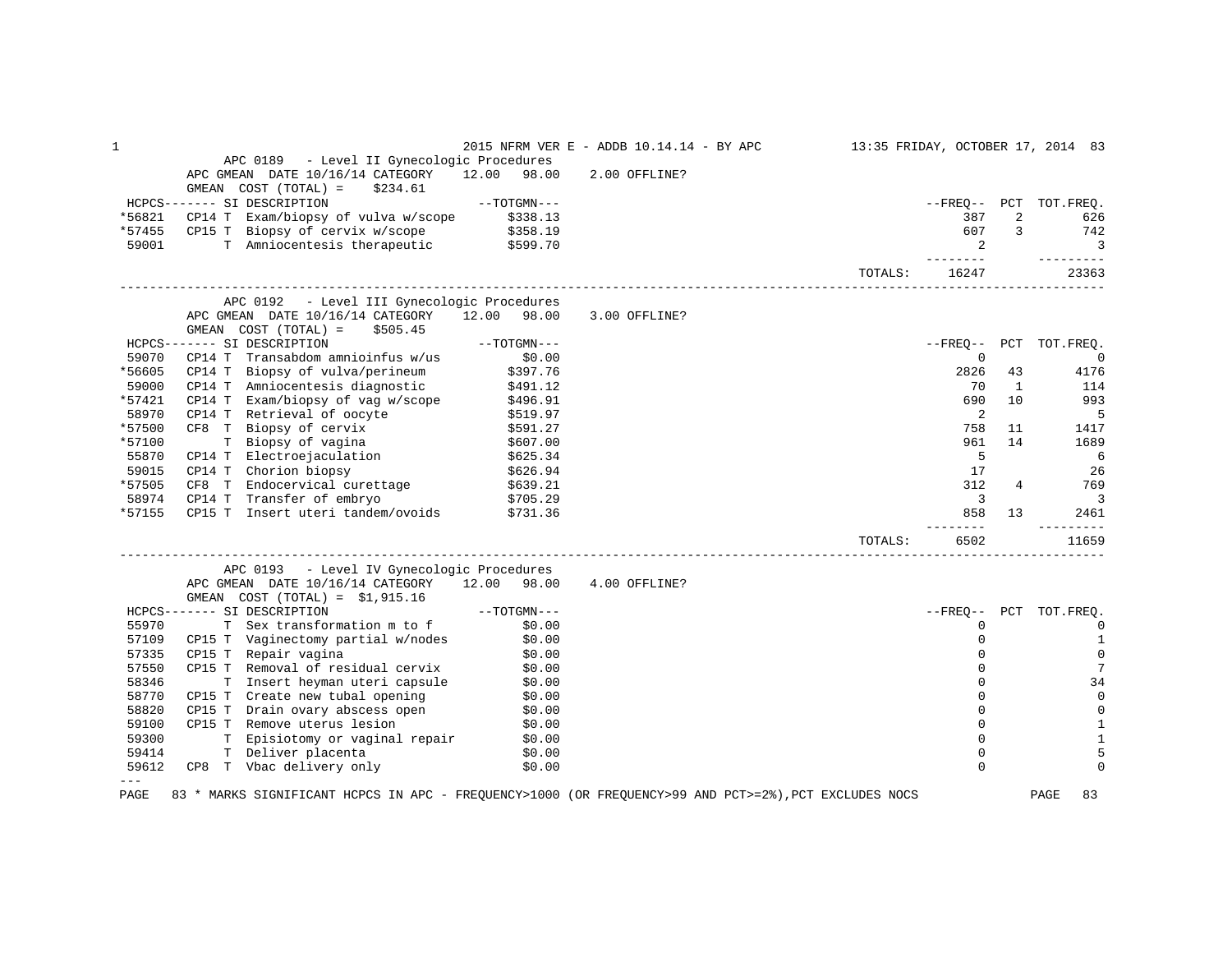| 1      |          |   |                                               |                | 2015 NFRM VER E - ADDB 10.14.14 - BY APC                                                              | 13:35 FRIDAY, OCTOBER 17, 2014 84 |     |            |
|--------|----------|---|-----------------------------------------------|----------------|-------------------------------------------------------------------------------------------------------|-----------------------------------|-----|------------|
|        |          |   | APC 0193<br>- Level IV Gynecologic Procedures |                |                                                                                                       |                                   |     |            |
|        |          |   | APC GMEAN DATE 10/16/14 CATEGORY              | 12.00<br>98.00 | 4.00 OFFLINE?                                                                                         |                                   |     |            |
|        |          |   | GMEAN $COST (TOTAL) = $1,915.16$              |                |                                                                                                       |                                   |     |            |
|        |          |   | HCPCS------- SI DESCRIPTION                   | $--TOTGMN---$  |                                                                                                       | $--$ FREO $--$                    | PCT | TOT.FREO.  |
| 59409  | CP8      | T | Obstetrical care                              | \$464.31       |                                                                                                       | 2                                 |     | 8          |
| 59412  | CP8      | T | Antepartum manipulation                       | \$662.11       |                                                                                                       | 5                                 |     | 25         |
| 58800  |          | т | Drainage of ovarian $cyst(s)$                 | \$761.10       |                                                                                                       | 8                                 |     | 12         |
| 58345  |          | T | Reopen fallopian tube                         | \$873.31       |                                                                                                       | 6                                 |     | 8          |
| 58900  |          | Т | Biopsy of $ovary(s)$                          | \$1,122.83     |                                                                                                       | 6                                 |     | 15         |
| 58823  | D14 T    |   | Drain pelvic abscess percut                   | \$1,152.46     |                                                                                                       | 86                                |     | 112        |
| 59871  | CP14 N   |   | Remove cerclage suture                        | \$1,161.73     |                                                                                                       | 3                                 |     | 6          |
| 57010  |          | т | Drainage of pelvic abscess                    | \$1,179.06     |                                                                                                       | 5                                 |     | 19         |
| 58805  | CP15 T   |   | Drainage of ovarian $cyst(s)$                 | \$1,259.17     |                                                                                                       | 13                                |     | 18         |
| 57510  |          | T | Cauterization of cervix                       | \$1,273.33     |                                                                                                       | 13                                |     | 41         |
| 56442  | NI7      | T | Hymenotomy                                    | \$1,279.93     |                                                                                                       | $\mathbf{1}$                      |     | 20         |
| 57558  | NI7      | T | D&c of cervical stump                         | \$1,309.76     |                                                                                                       | 8                                 |     | 15         |
| *57410 |          | T | Pelvic examination                            | \$1,342.83     |                                                                                                       | 899                               | 2   | 1136       |
| 57400  | CP8      | T | Dilation of vagina                            | \$1,511.20     |                                                                                                       | 26                                |     | 63         |
| 59841  | CP8      | T | Abortion                                      | \$1,534.87     |                                                                                                       | 24                                |     | 27         |
| 57460  |          | т | Bx of cervix w/scope leep                     | \$1,545.20     |                                                                                                       | 290                               |     | 413        |
| 59812  | CP8      | T | Treatment of miscarriage                      | \$1,547.12     |                                                                                                       | 200                               |     | 365        |
| 57800  |          | T | Dilation of cervical canal                    | \$1,552.20     |                                                                                                       | 59                                |     | 79         |
| 59820  | CP8      | T | Care of miscarriage                           | \$1,609.64     |                                                                                                       | 551                               | 1   | 691        |
| *58120 | CP8      | T | Dilation and curettage                        | \$1,633.12     |                                                                                                       | 4202                              | 9   | 5912       |
| 57461  | CP8      | T | Conz of cervix w/scope leep                   | \$1,661.06     |                                                                                                       | 209                               |     | 270        |
| 57061  | CP8      | T | Destroy vag lesions simple                    | \$1,661.45     |                                                                                                       | 422                               |     | 712        |
| 56441  |          | Т | Lysis of labial lesion(s)                     | \$1,667.19     |                                                                                                       | 89                                |     | 197        |
| 59821  | CP15 T   |   | Treatment of miscarriage                      | \$1,677.60     |                                                                                                       | 15                                |     | 24         |
| 58562  | CF15 T   |   | Hysteroscopy remove fb                        | \$1,689.26     |                                                                                                       | 61                                |     | 166        |
| 59840  | CP8<br>T |   | Abortion                                      | \$1,689.75     |                                                                                                       | 8                                 |     | 15         |
| *57522 | CP8      | T | Conization of cervix                          | \$1,710.56     |                                                                                                       | 1348                              | 3   | 1824       |
| 59320  | CP8      | T | Revision of cervix                            | \$1,719.65     |                                                                                                       | 86                                |     | 117        |
| 57000  | CP15 T   |   | Exploration of vagina                         | \$1,735.09     |                                                                                                       | 24                                |     | 104        |
| 56440  | CP8 T    |   | Surgery for vulva lesion                      | \$1,738.89     |                                                                                                       | 155                               |     | 194        |
| 57020  | CP15 T   |   | Drainage of pelvic fluid                      | \$1,744.60     |                                                                                                       | 7                                 |     | 27         |
| 57135  | CP8 T    |   | Remove vagina lesion                          | \$1,758.25     |                                                                                                       | 399                               |     | 994        |
| 57105  | CP8<br>T |   | Biopsy of vagina                              | \$1,789.49     |                                                                                                       | 63                                |     | 149        |
| 59160  | CP8 T    |   | D & c after delivery                          | \$1,793.19     |                                                                                                       | 23                                |     | 39         |
| 58555  | CF15 T   |   | Hysteroscopy dx sep proc                      | \$1,799.35     |                                                                                                       | 363                               |     | 809        |
| 59870  | CP15 T   |   | Evacuate mole of uterus                       | \$1,834.54     |                                                                                                       | 5                                 |     | 7          |
| 57513  |          | T | Laser surgery of cervix                       | \$1,853.97     |                                                                                                       | 41                                |     | 90         |
| 56810  | CP15 T   |   | Repair of perineum                            | \$1,883.92     |                                                                                                       | 83                                |     | 739        |
| 57130  | CP15 T   |   | Remove vagina lesion                          | \$1,928.52     |                                                                                                       | 8                                 |     | 24         |
| 57720  | T<br>CP8 |   | Revision of cervix                            | \$1,930.74     |                                                                                                       | 2                                 |     | 75         |
| $---$  |          |   |                                               |                |                                                                                                       |                                   |     |            |
| PAGE   |          |   |                                               |                | 84 * MARKS SIGNIFICANT HCPCS IN APC - FREQUENCY>1000 (OR FREQUENCY>99 AND PCT>=2%), PCT EXCLUDES NOCS |                                   |     | PAGE<br>84 |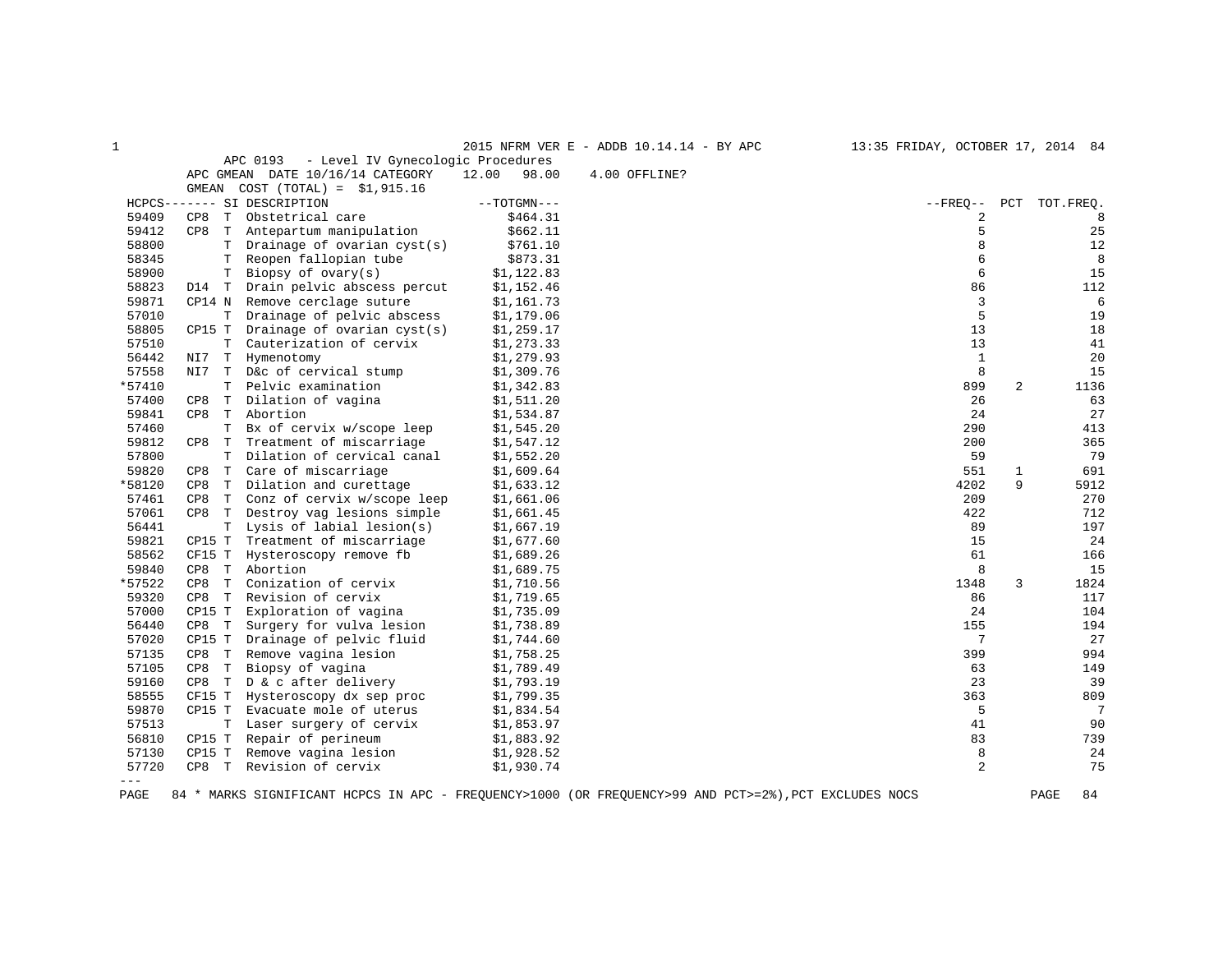| 1                                                                                                                                                                                                                                                                                                                                                                                            |                                                                                                       |                | 2015 NFRM VER E - ADDB 10.14.14 - BY APC |         |                |              | 13:35 FRIDAY, OCTOBER 17, 2014 85 |
|----------------------------------------------------------------------------------------------------------------------------------------------------------------------------------------------------------------------------------------------------------------------------------------------------------------------------------------------------------------------------------------------|-------------------------------------------------------------------------------------------------------|----------------|------------------------------------------|---------|----------------|--------------|-----------------------------------|
|                                                                                                                                                                                                                                                                                                                                                                                              | - Level IV Gynecologic Procedures<br>APC 0193                                                         |                |                                          |         |                |              |                                   |
|                                                                                                                                                                                                                                                                                                                                                                                              | APC GMEAN DATE 10/16/14 CATEGORY                                                                      | 12.00<br>98.00 | 4.00 OFFLINE?                            |         |                |              |                                   |
|                                                                                                                                                                                                                                                                                                                                                                                              | GMEAN COST $(TOTAL) = $1,915.16$                                                                      |                |                                          |         |                |              |                                   |
|                                                                                                                                                                                                                                                                                                                                                                                              | HCPCS------- SI DESCRIPTION                                                                           | $--TOTGMN---$  |                                          |         | $- FREQ--$     | PCT          | TOT.FREQ.                         |
| 57065                                                                                                                                                                                                                                                                                                                                                                                        | CP15 T Destroy vag lesions complex                                                                    | \$1,936.87     |                                          |         | 158            |              | 269                               |
| 57415                                                                                                                                                                                                                                                                                                                                                                                        | CP8 T Remove vaginal foreign body                                                                     | \$1,963.97     |                                          |         | 131            |              | 271                               |
| *58558                                                                                                                                                                                                                                                                                                                                                                                       | CF15 T Hysteroscopy biopsy                                                                            | \$1,983.15     |                                          |         | 28207          | 66           | 33367                             |
| 56700                                                                                                                                                                                                                                                                                                                                                                                        | CP8 T Partial removal of hymen                                                                        | \$2,007.25     |                                          |         | 5              |              | 30                                |
| *57520                                                                                                                                                                                                                                                                                                                                                                                       | Conization of cervix<br>CP15 T                                                                        | \$2,007.83     |                                          |         | 961            | 2            | 1235                              |
| 57200                                                                                                                                                                                                                                                                                                                                                                                        | Repair of vagina<br>CP15 T                                                                            | \$2,024.00     |                                          |         | 47             |              | 420                               |
| 56800                                                                                                                                                                                                                                                                                                                                                                                        | CP15 T<br>Repair of vagina                                                                            | \$2,029.14     |                                          |         | 17             |              | 54                                |
| 56620                                                                                                                                                                                                                                                                                                                                                                                        | Partial removal of vulva<br>CP15 T                                                                    | \$2,063.82     |                                          |         | 604            | 1            | 1661                              |
| 56740                                                                                                                                                                                                                                                                                                                                                                                        | CP15 T Remove vagina gland lesion                                                                     | \$2,101.21     |                                          |         | 173            |              | 245                               |
| 56805                                                                                                                                                                                                                                                                                                                                                                                        | T Repair clitoris                                                                                     | \$2,117.75     |                                          |         | 1              |              | $\overline{\phantom{0}}^2$        |
| 57107                                                                                                                                                                                                                                                                                                                                                                                        | CP15 T Remove vagina tissue part                                                                      | \$2,168.18     |                                          |         | 12             |              | 31                                |
| 57291                                                                                                                                                                                                                                                                                                                                                                                        | Construction of vagina \$2,196.08<br>CP15 T                                                           |                |                                          |         | $\mathbf{1}$   |              | 15                                |
| 56625                                                                                                                                                                                                                                                                                                                                                                                        | Complete removal of vulva<br>CP15 T                                                                   | \$2,248.76     |                                          |         | 67             |              | 193                               |
| 57295                                                                                                                                                                                                                                                                                                                                                                                        | NI6 T Revise vag graft via vagina                                                                     | \$2,300.86     |                                          |         | 803            | 1            | 1863                              |
| 58600                                                                                                                                                                                                                                                                                                                                                                                        | CP15 T<br>Division of fallopian tube                                                                  | \$2,305.38     |                                          |         | 19             |              | 30                                |
| 57106                                                                                                                                                                                                                                                                                                                                                                                        | CP15 T Remove vagina wall partial                                                                     | \$2,314.85     |                                          |         | 143            |              | 469                               |
| 57230                                                                                                                                                                                                                                                                                                                                                                                        | Repair of urethral lesion<br>CP15 T                                                                   | \$2,325.24     |                                          |         | 6              |              | 70                                |
| *57287                                                                                                                                                                                                                                                                                                                                                                                       | Revise/remove sling repair<br>CP15 N                                                                  | \$2,450.10     |                                          |         | 976            | 2            | 2046                              |
| 58145                                                                                                                                                                                                                                                                                                                                                                                        | Myomectomy vag method<br>CP15 T                                                                       | \$2,457.01     |                                          |         | 13             |              | 73                                |
| 57210                                                                                                                                                                                                                                                                                                                                                                                        | Repair vagina/perineum<br>CP15 T                                                                      | \$2,522.27     |                                          |         | 13             |              | 159                               |
| 58615                                                                                                                                                                                                                                                                                                                                                                                        | CP15 T<br>Occlude fallopian tube(s)                                                                   | \$2,634.48     |                                          |         | 16             |              | 22                                |
| 57530                                                                                                                                                                                                                                                                                                                                                                                        | Removal of cervix<br>CP15 T                                                                           | \$2,746.86     |                                          |         | 26             |              | 114                               |
| 57700                                                                                                                                                                                                                                                                                                                                                                                        | Revision of cervix<br>CP15 T                                                                          | \$2,863.99     |                                          |         | 2              |              | $\overline{5}$                    |
| 57300                                                                                                                                                                                                                                                                                                                                                                                        | Repair rectum-vagina fistula \$2,882.77<br>CP15 T                                                     |                |                                          |         | 89             |              | 137                               |
| 57268                                                                                                                                                                                                                                                                                                                                                                                        | CP15 T Repair of bowel bulge \$2,982.65                                                               |                |                                          |         | 151            |              | 835                               |
|                                                                                                                                                                                                                                                                                                                                                                                              |                                                                                                       |                |                                          |         |                |              |                                   |
|                                                                                                                                                                                                                                                                                                                                                                                              |                                                                                                       |                |                                          | TOTALS: | 42459          |              | 59226                             |
|                                                                                                                                                                                                                                                                                                                                                                                              | APC 02020 - Level V Gynecologic Procedures                                                            |                |                                          |         |                |              |                                   |
|                                                                                                                                                                                                                                                                                                                                                                                              | APC GMEAN DATE 10/16/14 CATEGORY                                                                      | 12.00 98.00    | 5.00 OFFLINE? Y                          |         |                |              |                                   |
|                                                                                                                                                                                                                                                                                                                                                                                              | GMEAN COST $(TOTAL) = $4,127.83$                                                                      |                |                                          |         |                |              |                                   |
|                                                                                                                                                                                                                                                                                                                                                                                              | HCPCS------- SI DESCRIPTION                                                                           | $--TOTGMN---$  |                                          |         | $--$ FREO $--$ | PCT          | TOT.FREO.                         |
| 58294                                                                                                                                                                                                                                                                                                                                                                                        | CP15 J Vag hyst w/enterocele compl                                                                    | \$0.00         |                                          |         | $\mathbf 0$    |              | 8                                 |
| 57555                                                                                                                                                                                                                                                                                                                                                                                        | CP15 J Remove cervix/repair vagina                                                                    | \$2,495.20     |                                          |         | 3              |              | $\overline{3}$                    |
| 58559                                                                                                                                                                                                                                                                                                                                                                                        | CF15 J Hysteroscopy lysis                                                                             | \$2,788.72     |                                          |         | 71             |              | 71                                |
| *58561                                                                                                                                                                                                                                                                                                                                                                                       | CF15 J Hysteroscopy remove myoma                                                                      | \$2,948.35     |                                          |         | 1107           | 3            | 1122                              |
| 58353                                                                                                                                                                                                                                                                                                                                                                                        | Endometr ablate thermal<br>CP15 J                                                                     | \$3,186.50     |                                          |         | 630            | $\mathbf{1}$ | 640                               |
| *58563                                                                                                                                                                                                                                                                                                                                                                                       | CF15 J Hysteroscopy ablation                                                                          | \$3,251.84     |                                          |         | 3978           | 11           | 4013                              |
| 58560                                                                                                                                                                                                                                                                                                                                                                                        | Hysteroscopy resect septum \$3,305.48<br>CF15 J                                                       |                |                                          |         | 15             |              | 15                                |
| *57120                                                                                                                                                                                                                                                                                                                                                                                       | CP15 J Closure of vagina                                                                              | \$3,378.73     |                                          |         | 1065           | 2            | 1072                              |
| $\frac{1}{2} \frac{1}{2} \frac{1}{2} \frac{1}{2} \frac{1}{2} \frac{1}{2} \frac{1}{2} \frac{1}{2} \frac{1}{2} \frac{1}{2} \frac{1}{2} \frac{1}{2} \frac{1}{2} \frac{1}{2} \frac{1}{2} \frac{1}{2} \frac{1}{2} \frac{1}{2} \frac{1}{2} \frac{1}{2} \frac{1}{2} \frac{1}{2} \frac{1}{2} \frac{1}{2} \frac{1}{2} \frac{1}{2} \frac{1}{2} \frac{1}{2} \frac{1}{2} \frac{1}{2} \frac{1}{2} \frac{$ |                                                                                                       |                |                                          |         |                |              |                                   |
| PAGE                                                                                                                                                                                                                                                                                                                                                                                         | 85 * MARKS SIGNIFICANT HCPCS IN APC - FREQUENCY>1000 (OR FREQUENCY>99 AND PCT>=2%), PCT EXCLUDES NOCS |                |                                          |         |                |              | 85<br>PAGE                        |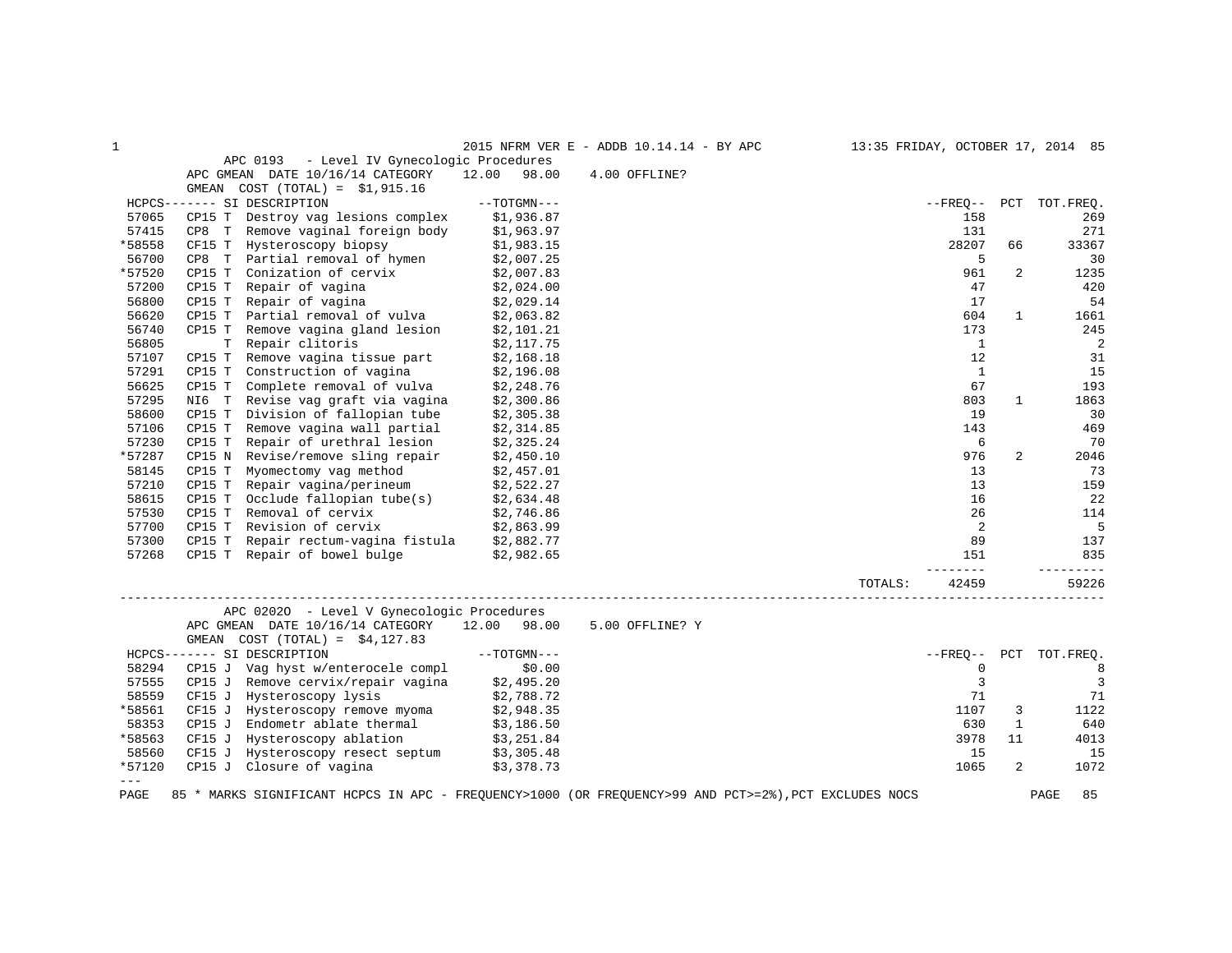| $\mathbf 1$ |        |                                                                      |                | 2015 NFRM VER E - ADDB 10.14.14 - BY APC                                                              |         |                   |              | 13:35 FRIDAY, OCTOBER 17, 2014 86 |
|-------------|--------|----------------------------------------------------------------------|----------------|-------------------------------------------------------------------------------------------------------|---------|-------------------|--------------|-----------------------------------|
|             |        | APC 02020 - Level V Gynecologic Procedures                           |                |                                                                                                       |         |                   |              |                                   |
|             |        | APC GMEAN DATE 10/16/14 CATEGORY                                     | 12.00<br>98.00 | 5.00 OFFLINE? Y                                                                                       |         |                   |              |                                   |
|             |        | GMEAN COST $(TOTAL) = $4,127.83$                                     |                |                                                                                                       |         |                   |              |                                   |
|             |        | HCPCS------- SI DESCRIPTION                                          | $--TOTGMN---$  |                                                                                                       |         | $--$ FREO $--$    |              | PCT TOT. FREO.                    |
| 57556       | CP15 J | Remove cervix repair bowel                                           | \$3,562.36     |                                                                                                       |         | 1                 |              | $\mathbf{1}$                      |
| 57292       | CP15 J | Construct vagina with graft                                          | \$3,601.41     |                                                                                                       |         | $7\phantom{.0}$   |              | $7\phantom{.0}$                   |
| 58350       | CP15 J | Reopen fallopian tube                                                | \$3,710.01     |                                                                                                       |         | 170               |              | 171                               |
| *57250      | CP15 J | Repair rectum & vagina                                               | \$3,761.05     |                                                                                                       |         | 2563              | 7            | 2591                              |
| *57240      | CP15 J | Repair bladder & vagina                                              | \$3,767.21     |                                                                                                       |         | 2932              | 8            | 2953                              |
| 58356       | CP15J  | Endometrial cryoablation                                             | \$3,813.14     |                                                                                                       |         | 8                 |              | 8                                 |
| 58565       | CP15J  | Hysteroscopy sterilization                                           | \$3,820.63     |                                                                                                       |         | 367               | $\mathbf{1}$ | 369                               |
| *58260      | CP15 J | Vaginal hysterectomy                                                 | \$3,994.51     |                                                                                                       |         | 1464              | 4            | 1484                              |
| 57284       | CP15 J | Repair paravag defect open                                           | \$4,074.60     |                                                                                                       |         | 20                |              | 20                                |
| 57220       | CP15 J | Revision of urethra                                                  | \$4,102.49     |                                                                                                       |         | 85                |              | 85                                |
| 58925       |        | Removal of ovarian $cyst(s)$                                         |                |                                                                                                       |         | 37                |              | 37                                |
|             | CP15 J |                                                                      | \$4,215.37     |                                                                                                       |         |                   |              |                                   |
| 58263       | CP15 J | Vag hyst w/t/o & vag repair                                          | \$4,229.98     |                                                                                                       |         | 106               |              | 108                               |
| 58270       | CP15 J | Vag hyst w/enterocele repair                                         | \$4,260.16     |                                                                                                       |         | 175               |              | 178                               |
| 58291       | CP15 J | Vag hyst incl t/o complex                                            | \$4,365.87     |                                                                                                       |         | 20                |              | 20                                |
| *57265      | CP15J  | Extensive repair of vagina                                           | \$4,373.13     |                                                                                                       |         | 800               | 2            | 805                               |
| *57260      | CP15 J | Repair of vagina                                                     | \$4,376.45     |                                                                                                       |         | 2542              | 7            | 2568                              |
| 51845       | CP15 J | Repair bladder neck                                                  | \$4,412.05     |                                                                                                       |         | 29                |              | 30                                |
| 57320       | CP15J  | Repair bladder-vagina lesion                                         | \$4,441.61     |                                                                                                       |         | 75                |              | 76                                |
| *57288      | CP15 J | Repair bladder defect                                                | \$4,485.05     |                                                                                                       |         | 13075             | 36           | 13194                             |
| *58262      | CP15 J | Vag hyst including t/o                                               | \$4,523.63     |                                                                                                       |         | 811               | 2            | 820                               |
| 57285       | NI8 J  | Repair paravag defect vag                                            | \$4,967.89     |                                                                                                       |         | 402               | $\mathbf{1}$ | 406                               |
| 57289       | CP15J  | Repair bladder & vagina                                              | \$5,025.59     |                                                                                                       |         | 32                |              | 32                                |
| 57310       | CP15 J | Repair urethrovaginal lesion                                         | \$5,112.61     |                                                                                                       |         | 21                |              | 21                                |
| 58290       | CP15 J | Vag hyst complex                                                     | \$5,127.75     |                                                                                                       |         | 36                |              | 36                                |
| 57330       | CP15J  | Repair bladder-vagina lesion                                         | \$5,226.15     |                                                                                                       |         | $12 \overline{ }$ |              | 12                                |
| *57283      | CP15 J | Colpopexy intraperitoneal                                            | \$5,352.79     |                                                                                                       |         | 1228              | 3            | 1237                              |
| *57282      | CP15 J | Colpopexy extraperitoneal                                            | \$5,596.80     |                                                                                                       |         | 1701              | 4            | 1724                              |
| 58920       | CP15 J | Partial removal of ovary(s)                                          | \$6,245.46     |                                                                                                       |         | $\mathbf{1}$      |              | $\mathbf{1}$                      |
| 57426       | NI10 J | Revise prosth vag graft lap                                          | \$7,808.92     |                                                                                                       |         | 44                |              | 44                                |
| 58292       |        | CP15 J Vag hyst t/o & repair compl                                   | \$10,445.07    |                                                                                                       |         | $\mathbf{1}$      |              | $\mathbf{1}$                      |
|             |        |                                                                      |                |                                                                                                       |         | $- - - - -$       |              | $- - - -$                         |
|             |        |                                                                      |                |                                                                                                       | TOTALS: | 35634             |              | 35983                             |
|             |        | APC 0203<br>- Level IV Nerve Injections                              |                |                                                                                                       |         |                   |              |                                   |
|             |        | APC GMEAN DATE 10/16/14 CATEGORY<br>GMEAN COST $(TOTAL) = $1,524.95$ | 8.00 102.00    | 4.00 OFFLINE?                                                                                         |         |                   |              |                                   |
|             |        | HCPCS------- SI DESCRIPTION                                          | $--TOTGMN---$  |                                                                                                       |         | $- FREO--$        | PCT          | TOT.FREO.                         |
| 61050       |        | CP14 T Remove brain canal fluid                                      | \$77.10        |                                                                                                       |         | 16                |              | 20                                |
| 64448       |        | CP14 T N block inj fem cont inf                                      | \$922.78       |                                                                                                       |         | 7                 |              | 287                               |
| 62282       |        | CP12 T Treat spinal canal lesion                                     | \$938.50       |                                                                                                       |         | 450               | $\mathbf{1}$ | 804                               |
| $---$       |        |                                                                      |                |                                                                                                       |         |                   |              |                                   |
| PAGE        |        |                                                                      |                | 86 * MARKS SIGNIFICANT HCPCS IN APC - FREQUENCY>1000 (OR FREQUENCY>99 AND PCT>=2%), PCT EXCLUDES NOCS |         |                   |              | PAGE<br>86                        |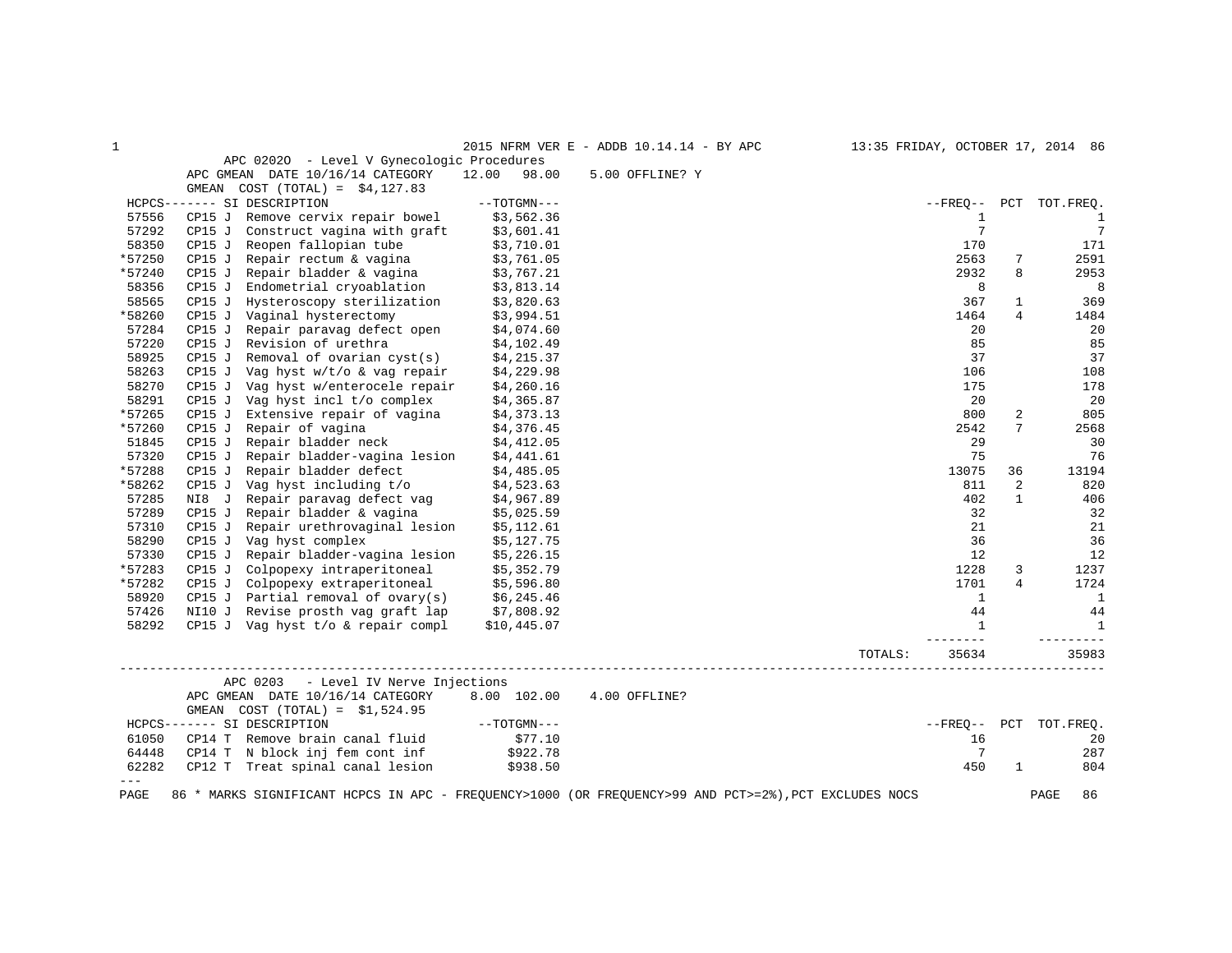| 1      |                                          |               | 2015 NFRM VER E - ADDB 10.14.14 - BY APC | 13:35 FRIDAY, OCTOBER 17, 2014 87 |             |     |              |
|--------|------------------------------------------|---------------|------------------------------------------|-----------------------------------|-------------|-----|--------------|
|        | APC 0203<br>- Level IV Nerve Injections  |               |                                          |                                   |             |     |              |
|        | APC GMEAN DATE 10/16/14 CATEGORY         | 8.00 102.00   | 4.00 OFFLINE?                            |                                   |             |     |              |
|        | $COST (TOTAL) = $1,524.95$<br>GMEAN      |               |                                          |                                   |             |     |              |
|        | HCPCS------- SI DESCRIPTION              | $--TOTGMN---$ |                                          |                                   | --FREQ--    | PCT | TOT.FREQ.    |
| 64600  | Injection treatment of nerve<br>T.       | \$953.11      |                                          |                                   | 120         |     | 175          |
| 64620  | Injection treatment of nerve<br>CP12 T   | \$1,049.32    |                                          |                                   | 177         |     | 489          |
| 62281  | CP12 T<br>Treat spinal cord lesion       | \$1,199.59    |                                          |                                   | 57          |     | 134          |
| 62263  | CP12 T<br>Epidural lysis mult sessions   | \$1,214.56    |                                          |                                   | 70          |     | 88           |
| 64680  | CP12 T<br>Injection treatment of nerve   | \$1,233.30    |                                          |                                   | 224         |     | 534          |
| *64633 | Destroy cerv/thor facet int<br>NI12 T    | \$1,352.32    |                                          |                                   | 7725        | 17  | 9537         |
| *64635 | NI12 T<br>Destroy lumb/sac facet jnt     | \$1,578.13    |                                          |                                   | 35313       | 79  | 41708        |
| 62292  | Injection into disk lesion<br>CP14 T     | \$1,972.49    |                                          |                                   | 7           |     | 10           |
| 63746  | Removal of spinal shunt<br>CP14 N        | \$2,239.07    |                                          |                                   | 15          |     | 18           |
| 62355  | CP14 N Remove spinal canal catheter      | \$2,277.54    |                                          |                                   | 67          |     | 337          |
| 62194  | Replace/irrigate catheter<br>CP14 T      | \$2,644.33    |                                          |                                   | 2           |     | 3            |
| 61791  | Treat trigeminal tract<br>CP8 T          | \$2,650.69    |                                          |                                   | 10          |     | 16           |
|        |                                          |               |                                          |                                   |             |     | $- - - -$    |
|        |                                          |               |                                          | TOTALS:                           | 44260       |     | 54160        |
|        | APC 0204<br>- Level I Nerve Injections   |               |                                          |                                   |             |     |              |
|        | APC GMEAN DATE 10/16/14 CATEGORY         | 8.00 102.00   | 1.00 OFFLINE?                            |                                   |             |     |              |
|        | GMEAN COST (TOTAL) =<br>\$219.10         |               |                                          |                                   |             |     |              |
|        | HCPCS------- SI DESCRIPTION              | $--TOTGMN---$ |                                          |                                   | $- FREO--$  | PCT | TOT.FREQ.    |
| 20604  | NI15 T Drain/inj joint/bursa w/us        | \$0.00        |                                          |                                   | 0           |     | 0            |
| 20606  | NI15 T Drain/inj joint/bursa w/us        | \$0.00        |                                          |                                   | $\mathbf 0$ |     | $\mathbf 0$  |
| 20611  | NI15 T Drain/inj joint/bursa w/us        | \$0.00        |                                          |                                   | $\mathbf 0$ |     | $\mathbf 0$  |
| 64508  | T.<br>N block carotid sinus s/p          | \$0.00        |                                          |                                   | $\Omega$    |     | $\mathbf{1}$ |
| 64408  | CP12 T<br>N block inj vaqus              | \$86.58       |                                          |                                   | 5           |     | 11           |
| 64650  | Chemodenery eccrine glands<br>NI6 T      | \$120.28      |                                          |                                   | 42          |     | 54           |
| 20527  | Inj dupuytren cord w/enzyme<br>NI12 T    | \$130.78      |                                          |                                   | 570         |     | 607          |
| 64632  | NI9 T N block inj common digit           | \$135.79      |                                          |                                   | 264         |     | 288          |
| 20612  | T Aspirate/inj ganglion cyst             | \$160.89      |                                          |                                   | 940         |     | 1232         |
| *20551 | Inj tendon origin/insertion<br>T.        | \$162.34      |                                          |                                   | 2975        |     | 4772         |
| *20550 | Inj tendon sheath/ligament<br>T.         | \$166.93      |                                          |                                   | 16015       | 3   | 24482        |
| *64455 | T N block inj plantar digit<br>NI9       | \$169.29      |                                          |                                   | 1016        |     | 1395         |
| 64653  | NI6 T<br>Chemodenery eccrine glands      | \$173.16      |                                          |                                   | 33          |     | 38           |
| *20526 | T<br>Ther injection carp tunnel          | \$181.33      |                                          |                                   | 2842        |     | 4816         |
| *64566 | NI11 T Neuroeltrd stim post tibial       | \$186.88      |                                          |                                   | 5383        | 1   | 5384         |
| *20600 | T Drain/inj joint/bursa w/o us           | \$187.42      |                                          |                                   | 10590       | 2   | 19356        |
| *20553 | Inject trigger points 3/><br>$\mathbf T$ | \$193.10      |                                          |                                   | 16389       | 3   | 22250        |
|        | T N block inj trigeminal                 |               |                                          |                                   |             |     |              |
| *64400 |                                          | \$195.00      |                                          |                                   | 1815        |     | 4143         |
| 64611  | NI11 T Chemodenerv saliv glands          | \$199.86      |                                          |                                   | 897         |     | 1028         |
| *20605 | T Drain/inj joint/bursa w/o us           | \$201.22      |                                          |                                   | 17387       | 4   | 29361        |
| *20552 | T Inj trigger point 1/2 muscl            | \$201.83      |                                          |                                   | 24010       | 5   | 36960        |
| $---$  |                                          |               |                                          |                                   |             |     |              |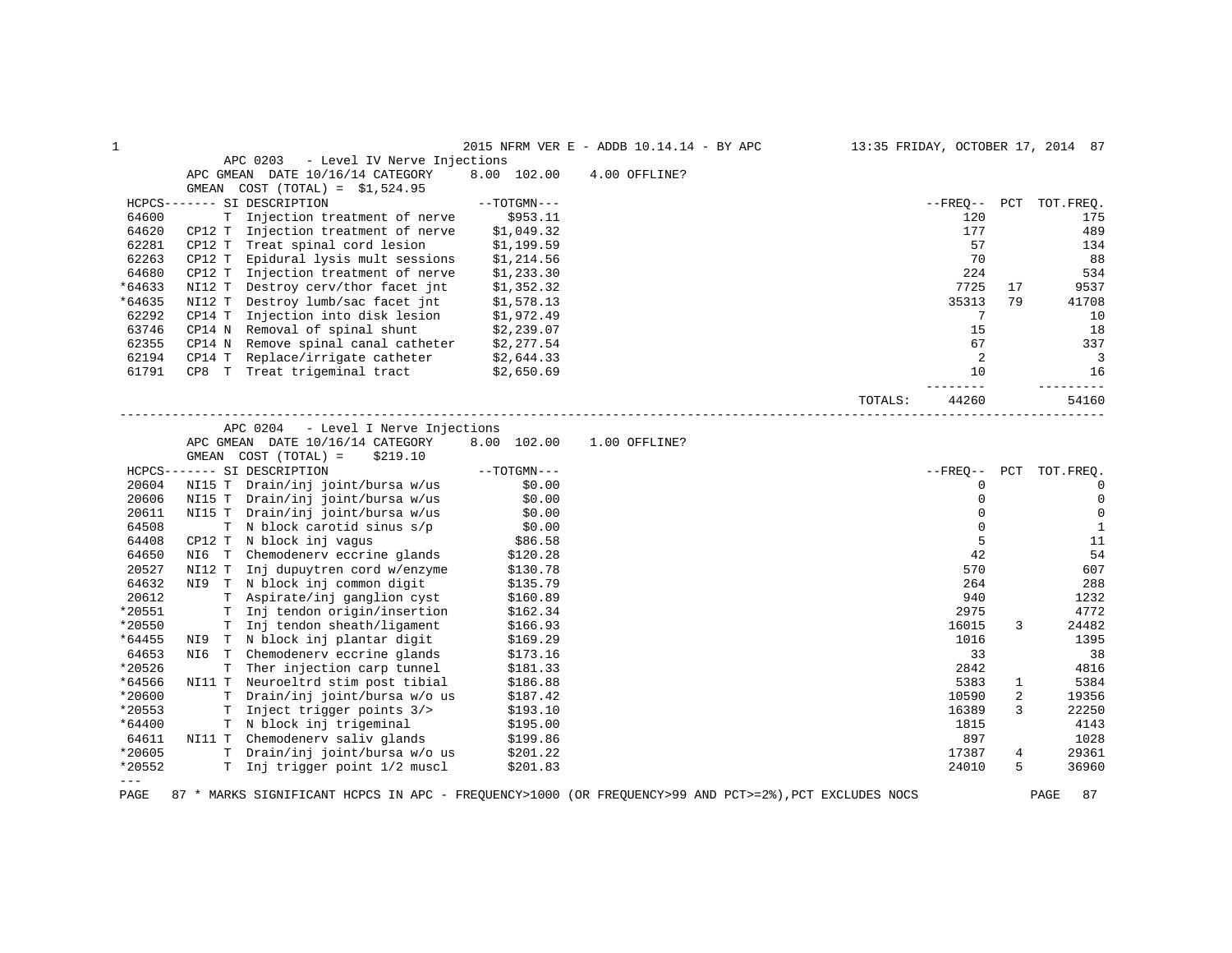| 1        |                                                                                                                            |                          | 2015 NFRM VER E - ADDB 10.14.14 - BY APC |         |                     |                | 13:35 FRIDAY, OCTOBER 17, 2014 88 |
|----------|----------------------------------------------------------------------------------------------------------------------------|--------------------------|------------------------------------------|---------|---------------------|----------------|-----------------------------------|
|          | APC 0204 - Level I Nerve Injections                                                                                        |                          |                                          |         |                     |                |                                   |
|          | APC GMEAN DATE 10/16/14 CATEGORY                                                                                           | 8.00 102.00              | 1.00 OFFLINE?                            |         |                     |                |                                   |
|          | COST (TOTAL) =<br>GMEAN<br>\$219.10                                                                                        |                          |                                          |         |                     |                |                                   |
|          | ----- SI DESCRIPTION ------ SI DESCRIPTION ---<br>NI13 T Chemodenerv musc migraine \$212.28<br>HCPCS------- SI DESCRIPTION |                          |                                          |         |                     |                | --FREO-- PCT TOT.FREO.            |
| *64615   |                                                                                                                            |                          |                                          |         | 5462                | $\mathbf{1}$   | 5789                              |
| *20610   | T Drain/inj joint/bursa w/o us \$229.59                                                                                    |                          |                                          |         | 297282              | 71             | 408223                            |
| *64612   | T Destroy nerve face muscle \$232.67<br>T N block spenopalatine gangl \$234.19                                             |                          |                                          |         | 8696                | 2              | 10611                             |
| 64505    |                                                                                                                            |                          |                                          |         | 400                 |                | 481                               |
| 64410    | CP12 T N block inj phrenic                                                                                                 | \$464.21                 |                                          |         | 11                  |                | 15                                |
| 64999 U  | T Nervous system surgery \$867.17                                                                                          |                          |                                          |         | 1358                |                | 2613                              |
|          |                                                                                                                            |                          |                                          | TOTALS: | --------<br>413024  |                | ----------<br>583910              |
|          | APC 0205<br>- Level III Male Genital Procedures                                                                            |                          |                                          |         |                     |                |                                   |
|          | APC GMEAN DATE 10/16/14 CATEGORY                                                                                           | 13.00 94.00              | 3.00 OFFLINE?                            |         |                     |                |                                   |
|          |                                                                                                                            |                          |                                          |         |                     |                |                                   |
|          | HCPCS------- SI DESCRIPTION                                                                                                |                          |                                          |         |                     |                | --FREO-- PCT TOT.FREO.            |
| 54328    |                                                                                                                            |                          |                                          |         | 0                   |                | $\overline{0}$                    |
| 54352    |                                                                                                                            |                          |                                          |         | $\mathsf{O}\xspace$ |                | $\overline{2}$                    |
| 55980    |                                                                                                                            |                          |                                          |         | $\mathbf{0}$        |                | $\mathbf 0$                       |
| 54300    | CF14 T Revision of penis                                                                                                   | 0.00 \$0<br>27.250.78 \$ |                                          |         | 20                  | 5              | 71                                |
| 54110    |                                                                                                                            |                          |                                          |         | 40                  | 10             | 74                                |
| 54304    | CF14 T Treatment of penis lesion \$2,411.80<br>CF14 T Revision of penis \$2,481.62                                         |                          |                                          |         | $5^{\circ}$         | 1              | 18                                |
| 54360    |                                                                                                                            |                          |                                          |         | 83                  | 21             | 354                               |
| 55175    | CF14 T Penis plastic surgery $$2,577.11$<br>CF14 T Revision of scrotum $$2,598.65$                                         |                          |                                          |         | 20                  | 5              | 194                               |
| 54324    | CF14 T Reconstruction of urethra \$3,473.53                                                                                |                          |                                          |         | 6                   | $\mathbf{1}$   | 12                                |
| 54308    |                                                                                                                            |                          |                                          |         | 2                   |                | 2                                 |
| *54408   | CF14 T Reconstruction of urethra \$3,712.05<br>CF14 T Repair multi-comp penis pros \$4,557.69                              |                          |                                          |         | 179                 | 47             | 230                               |
| 54111    |                                                                                                                            |                          |                                          |         | 8                   | 2              | 28                                |
| 54112    | CF14 T Treat penis lesion graft $$5,140.38$<br>CF14 T Treat penis lesion graft \$7,014.49                                  |                          |                                          |         | 16                  | $\overline{4}$ | 36                                |
|          |                                                                                                                            |                          |                                          |         |                     |                | $- - - - -$                       |
|          |                                                                                                                            |                          |                                          | TOTALS: | 379                 |                | 1021                              |
|          | APC 0206 - Level II Nerve Injections                                                                                       |                          |                                          |         |                     |                |                                   |
|          | APC GMEAN DATE 10/16/14 CATEGORY 8.00 102.00                                                                               |                          | 2.00 OFFLINE?                            |         |                     |                |                                   |
|          | GMEAN $COST (TOTAL) = $386.69$                                                                                             |                          |                                          |         |                     |                |                                   |
|          | HCPCS------- SI DESCRIPTION                                                                                                |                          |                                          |         |                     |                | --FREO-- PCT TOT.FREQ.            |
| 64616    | NI14 T Chemodenerv musc neck dyston \$0.00                                                                                 |                          |                                          |         | $\Omega$            |                | $\Omega$                          |
| 64617    | NI14 T Chemodener muscle larynx emg                                                                                        |                          |                                          |         | $\mathbf 0$         |                | $\mathbf 0$                       |
| 64642    | NI14 T Chemodener muscle larynx emg \$0.00<br>NI14 T Chemodenerv 1 extremity 1-4 \$0.00                                    |                          |                                          |         | $\Omega$            |                | $\Omega$                          |
| 64644    | NI14 T                                                                                                                     |                          |                                          |         | $\Omega$            |                | $\Omega$                          |
| 64646    | Chemodenerv 1 extrem $5$ /> mus $$0.00$<br>Chemodenerv trunk musc $1-5$ $$0.00$<br>NI14 T Chemodenerv trunk musc 1-5       |                          |                                          |         | $\mathbf 0$         |                | $\Omega$                          |
| 64647    | NI14 T Chemodenerv trunk musc 6/> \$0.00                                                                                   |                          |                                          |         | $\mathbf 0$         |                |                                   |
| $*64613$ | D14 T Destroy nerve neck muscle \$322.14                                                                                   |                          |                                          |         | 11177               | 21             | 13743                             |
| $---$    |                                                                                                                            |                          |                                          |         |                     |                |                                   |
| PAGE     | 88 * MARKS SIGNIFICANT HCPCS IN APC - FREQUENCY>1000 (OR FREQUENCY>99 AND PCT>=2%), PCT EXCLUDES NOCS                      |                          |                                          |         |                     |                | 88<br>PAGE                        |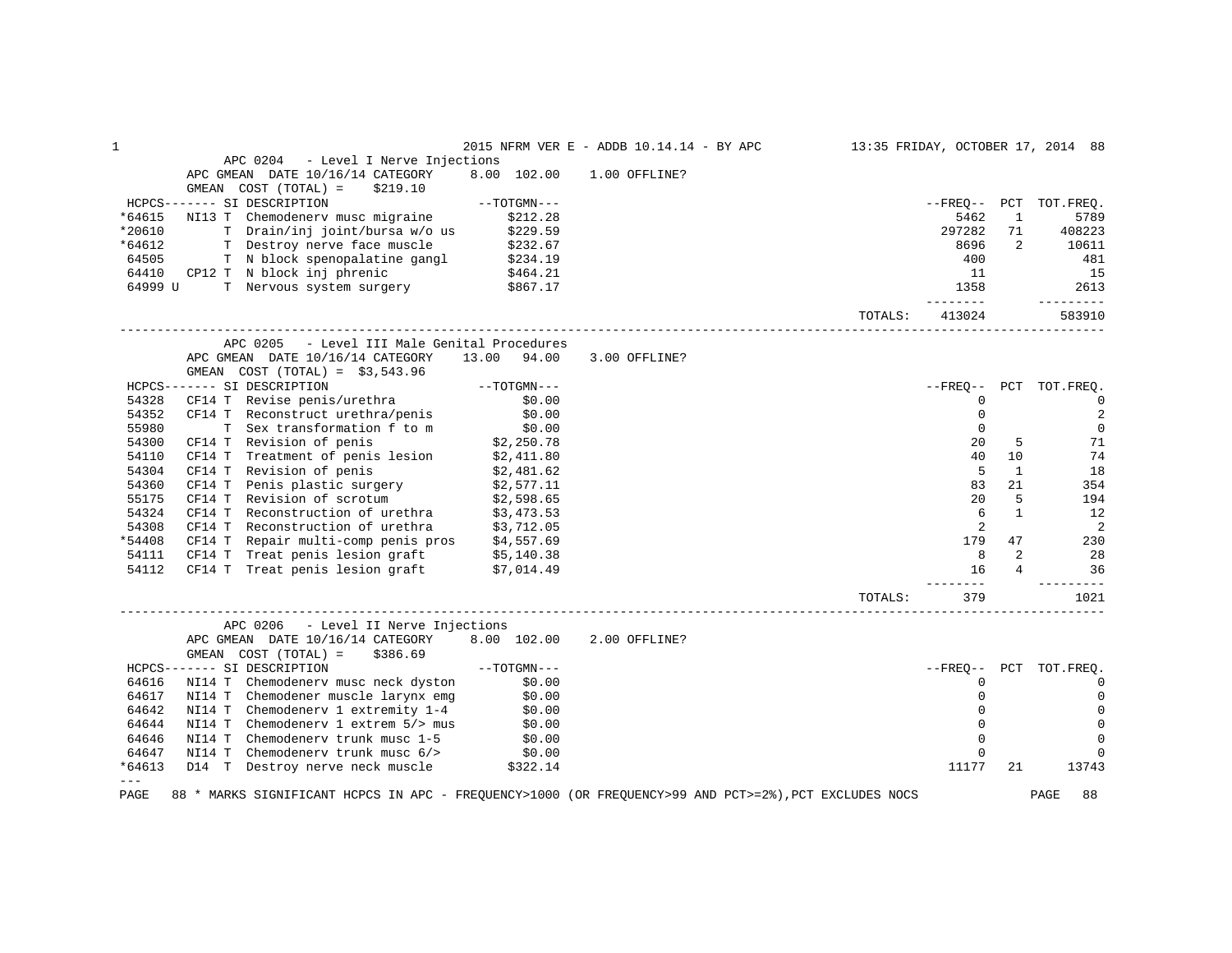| $\mathbf 1$ |                                                                                                                                              |                              | 2015 NFRM VER E - ADDB 10.14.14 - BY APC | 13:35 FRIDAY, OCTOBER 17, 2014 89 |                        |                |                        |
|-------------|----------------------------------------------------------------------------------------------------------------------------------------------|------------------------------|------------------------------------------|-----------------------------------|------------------------|----------------|------------------------|
|             | APC 0206<br>- Level II Nerve Injections                                                                                                      |                              |                                          |                                   |                        |                |                        |
|             | APC GMEAN DATE 10/16/14 CATEGORY                                                                                                             | 8.00 102.00                  | 2.00 OFFLINE?                            |                                   |                        |                |                        |
|             | GMEAN COST (TOTAL) =<br>\$386.69                                                                                                             |                              |                                          |                                   |                        |                |                        |
|             | HCPCS------- SI DESCRIPTION                                                                                                                  | $--TOTGMN---$                |                                          |                                   | $--FREQ--$ PCT         |                | TOT.FREQ.              |
| *64405      | CP8 T N block inj occipital                                                                                                                  | \$343.43                     |                                          |                                   | 5215                   | 9              | 11044                  |
| *64614      | D14 T Destroy nerve extrem musc                                                                                                              | \$344.38                     |                                          |                                   | 13760                  | 26             | 16572                  |
| *64450      | CP8 T N block other peripheral                                                                                                               | \$347.75                     |                                          |                                   | 4153                   | 7              | 18435                  |
| 64447       | CP8 T N block inj fem single                                                                                                                 | \$370.04                     |                                          |                                   | 649                    | $\mathbf{1}$   | 3191                   |
| 64413       | T N block inj cervical plexus<br>CP8                                                                                                         | \$402.00                     |                                          |                                   | 95                     |                | 772                    |
| 64420       | CP8 T N block inj intercost sng                                                                                                              | \$411.12                     |                                          |                                   | 525                    |                | 894                    |
| *64425      | CP8 T N block inj ilio-ing/hypogi                                                                                                            | \$411.37                     |                                          |                                   | 1117                   | 2              | 2026                   |
| 64418       | T N block inj suprascapular<br>CP8                                                                                                           | \$454.56                     |                                          |                                   | 610                    | $\mathbf{1}$   | 1768                   |
| *62272      | CP8 T Drain cerebro spinal fluid                                                                                                             | \$484.20                     |                                          |                                   | 1299                   | $\overline{2}$ | 2026                   |
| 64435       | CP8 T N block inj paracervical                                                                                                               | \$499.16                     |                                          |                                   | 8                      |                | 59                     |
| *62270      | CP8 T Spinal fluid tap diagnostic                                                                                                            | \$535.60                     |                                          |                                   | 13452                  | 25             | 25871                  |
| 64412       | CP12 T N block inj spinal accessor                                                                                                           | \$585.17                     |                                          |                                   | 11                     |                | 61                     |
| 64417       | CP8 T N block inj axillary \$586.00                                                                                                          |                              |                                          |                                   | 92                     |                | 2177                   |
| 64415       | CP8 T N block inj brachial plexus \$678.91                                                                                                   |                              |                                          |                                   | 362                    |                | 16817                  |
|             |                                                                                                                                              |                              |                                          | TOTALS:                           | $- - - - - -$<br>52525 |                | 115456                 |
|             | APC 0207 - Level III Nerve Injections<br>APC GMEAN DATE 10/16/14 CATEGORY<br>GMEAN COST (TOTAL) =<br>\$697.16<br>HCPCS------- SI DESCRIPTION | 8.00 102.00<br>$--TOTGMN---$ | 3.00 OFFLINE?                            |                                   |                        |                | --FREQ-- PCT TOT.FREQ. |
| 61000       | CP9 T Remove cranial cavity fluid                                                                                                            | \$0.00                       |                                          |                                   | $\mathbf 0$            |                | $\overline{0}$         |
| 62294       | CP9 T Injection into spinal artery                                                                                                           | \$0.00                       |                                          |                                   | $\mathbf 0$            |                | $\overline{1}$         |
| 61026       | CP9 T Injection into brain canal                                                                                                             | \$95.25                      |                                          |                                   | 233                    |                | 292                    |
| 61001       | CP9 T Remove cranial cavity fluid                                                                                                            | \$221.30                     |                                          |                                   | $\mathbf{1}$           |                | 1                      |
| 0228T       | NJ10 T Njx tfrml eprl w/us cer/thor                                                                                                          | \$409.85                     |                                          |                                   | $\mathbf{1}$           |                | 2                      |
| *G0260      | CP8 T Inj for sacroiliac jt anesth                                                                                                           | \$532.72                     |                                          |                                   | 51351                  | 7              | 75732                  |
| 62273       | CP11 T Inject epidural patch                                                                                                                 | \$533.66                     |                                          |                                   | 861                    |                | 1503                   |
| 64445       | CP10 T N block inj sciatic sng                                                                                                               | \$539.31                     |                                          |                                   | 904                    |                | 3847                   |
| 61020       | CP9 T Remove brain cavity fluid                                                                                                              | \$569.34                     |                                          |                                   | 34                     |                | 129                    |
| 64430       | T N block inj pudendal<br>CP8                                                                                                                | \$580.22                     |                                          |                                   | 472                    |                | 830                    |
| *64421      | CP9 T N block inj intercost mlt                                                                                                              | \$590.12                     |                                          |                                   | 1771                   |                | 2550                   |
| *64510      | T N block stellate ganglion                                                                                                                  | \$607.04                     |                                          |                                   | 1988                   |                | 2337                   |
| *62311      | T Inject spine lumbar/sacral                                                                                                                 | \$629.18                     |                                          |                                   | 268047                 | 41             | 304080                 |
| *62310      |                                                                                                                                              |                              |                                          |                                   | 55148                  | 8              | 62900                  |
|             | T Inject spine cerv/thoracic                                                                                                                 | \$630.08                     |                                          |                                   |                        |                |                        |
| 64517       | CP8 T N block inj hypogas plxs                                                                                                               | \$636.80                     |                                          |                                   | 220                    |                | 285                    |
| *62319      | CP14 T Inject spine w/cath lmb/scrl                                                                                                          | \$647.48                     |                                          |                                   | 1858                   |                | 2411                   |
| 61055       | CP9 T Injection into brain canal                                                                                                             | \$654.22                     |                                          |                                   | 100                    |                | 579                    |
| *64479      | T Inj foramen epidural c/t                                                                                                                   | \$664.37                     |                                          |                                   | 6418                   |                | 7759                   |
| *64520      | T N block lumbar/thoracic                                                                                                                    | \$673.65                     |                                          |                                   | 3778                   |                | 5034                   |

PAGE 89 \* MARKS SIGNIFICANT HCPCS IN APC - FREQUENCY>1000 (OR FREQUENCY>99 AND PCT>=2%),PCT EXCLUDES NOCS PAGE 89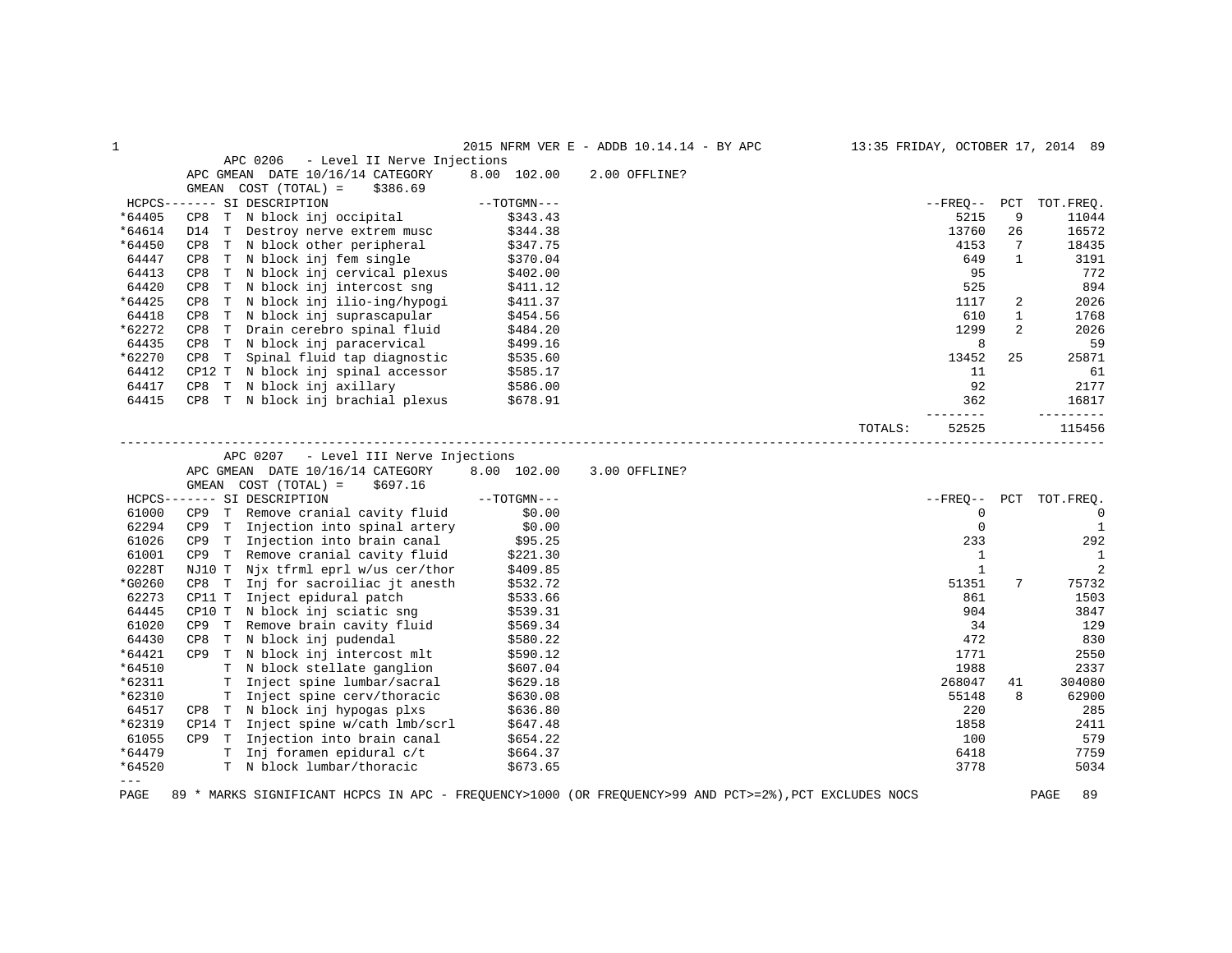| $\mathbf{1}$ |        |                                                                      |               | 2015 NFRM VER E - ADDB 10.14.14 - BY APC | 13:35 FRIDAY, OCTOBER 17, 2014 90 |              |             |
|--------------|--------|----------------------------------------------------------------------|---------------|------------------------------------------|-----------------------------------|--------------|-------------|
|              |        | APC 0207<br>- Level III Nerve Injections                             |               |                                          |                                   |              |             |
|              |        | APC GMEAN DATE 10/16/14 CATEGORY                                     | 8.00 102.00   | 3.00 OFFLINE?                            |                                   |              |             |
|              |        | GMEAN COST (TOTAL) =<br>\$697.16                                     |               |                                          |                                   |              |             |
|              |        | HCPCS------- SI DESCRIPTION                                          | $--TOTGMN---$ |                                          | $- FREO--$                        | PCT          | TOT.FREO.   |
| 62268        |        | CP9 T Drain spinal cord cyst                                         | \$680.49      |                                          | 51                                |              | 80          |
| *64640       |        | CP8 T Injection treatment of nerve                                   | \$684.06      |                                          | 1547                              |              | 6248        |
| 62318        |        | T Inject spine w/cath crv/thrc                                       | \$688.70      |                                          | 504                               |              | 639         |
| *64483       |        | T Inj foramen epidural 1/s                                           | \$689.72      |                                          | 142961                            | 22           | 169685      |
| 0216T        | NI10 T | Njx paravert w/us lumb/sac                                           | \$711.25      |                                          | $\overline{4}$                    |              | 10          |
| 64449        | CP8 T  | N block inj lumbar plexus                                            | \$722.80      |                                          | 30                                |              | 96          |
| 0213T        |        | NI10 T Njx paravert w/us cer/thor                                    | \$748.92      |                                          | 10                                |              | 15          |
| 64530        |        | T N block inj celiac pelus                                           | \$749.72      |                                          | 724                               |              | 1153        |
| *62264       | CP14 T | Epidural lysis on single day                                         | \$797.56      |                                          | 1971                              |              | 4174        |
| 62280        |        | T Treat spinal cord lesion                                           | \$808.06      |                                          | 2                                 |              | 3           |
| 64446        |        | CP10 T N blk inj sciatic cont inf                                    | \$820.67      |                                          | 13                                |              | 550         |
| 0230T        |        | NJ10 T Njx tfrml eprl w/us lumb/sac                                  | \$832.21      |                                          | 15                                |              | 21          |
| 64630        |        | CP8 T Injection treatment of nerve                                   | \$912.08      |                                          | 33                                |              | 52          |
| *64490       |        | NI10 T Inj paravert f jnt c/t 1 lev                                  | \$921.60      |                                          | 22988                             | 3            | 28894       |
| *64493       |        | NI10 T Inj paravert f jnt 1/s 1 lev                                  | \$970.69      |                                          | 80094                             | 12           | 105644      |
| 64681        | CP14 T | Injection treatment of nerve                                         | \$1,121.78    |                                          | 25                                |              | 33          |
| 64416        |        | CP8 T N block cont infuse b plex                                     | \$1,123.73    |                                          | 57                                |              | 2453        |
|              |        |                                                                      |               |                                          |                                   |              |             |
|              |        |                                                                      |               |                                          | 644214<br>TOTALS:                 |              | 790022      |
|              |        | - Laminotomies and Laminectomies<br>APC 0208                         |               |                                          |                                   |              |             |
|              |        | APC GMEAN DATE 10/16/14 CATEGORY<br>GMEAN COST $(TOTAL) = $4,266.82$ | 5.00 103.00   | 1.00 OFFLINE?                            |                                   |              |             |
|              |        | HCPCS------- SI DESCRIPTION                                          | $--TOTGMN---$ |                                          | $- FREO--$                        | PCT          | TOT.FREQ.   |
| G0276        | NI15 T | PILD/placebo control clin tr                                         | \$0.00        |                                          | $\mathbf 0$                       |              | $\mathbf 0$ |
| 63011        |        | T Remove spine lamina 1/2 scrl                                       | \$2,643.98    |                                          | 2                                 |              | 23          |
| 22101        |        | T Remove part thorax vertebra                                        | \$2,970.57    |                                          | 27                                |              | 42          |
| 22100        |        | T Remove part of neck vertebra                                       | \$3,658.07    |                                          | 23                                |              | 38          |
| 22102        |        | T Remove part lumbar vertebra                                        | \$3,692.30    |                                          | 62                                |              | 144         |
| 0274T        | NJ11 T | Perg lamot/lam crv/thrc                                              | \$3,953.25    |                                          | 6                                 |              | 10          |
| *63042       |        | T Laminotomy single lumbar                                           | \$4,015.80    |                                          | 823                               | 2            | 1274        |
| *63056       | T      | Decompress spinal cord lmbr                                          | \$4,025.71    |                                          | 759                               | 2            | 1176        |
| 63003        |        | T Remove spine lamina 1/2 thrc                                       | \$4,064.17    |                                          | 29                                |              | 104         |
| *63030       |        | T Low back disk surgery                                              | \$4,127.56    |                                          | 14744                             | 46           | 21499       |
| *63005       | T.     | Remove spine lamina 1/2 lmbr                                         | \$4,325.12    |                                          | 794                               | 2            | 1272        |
| *63047       | Т      | Remove spine lamina 1 lmbr                                           | \$4,397.03    |                                          | 11251                             | 35           | 16474       |
| 63020        | Т      | Neck spine disk surgery                                              | \$4,534.32    |                                          | 398                               | 1            | 575         |
| 63045        |        | T Remove spine lamina 1 crvl                                         | \$4,573.73    |                                          | 533                               | $\mathbf{1}$ | 769         |
| 63046        |        | T Remove spine lamina 1 thrc                                         | \$4,606.96    |                                          | 128                               |              | 279         |
| 63001        |        | T Remove spine lamina 1/2 crvl                                       | \$4,671.81    |                                          | 59                                |              | 90          |
| $---$        |        |                                                                      |               |                                          |                                   |              |             |
|              |        |                                                                      |               |                                          |                                   |              |             |

PAGE 90 \* MARKS SIGNIFICANT HCPCS IN APC - FREQUENCY>1000 (OR FREQUENCY>99 AND PCT>=2%),PCT EXCLUDES NOCS PAGE 90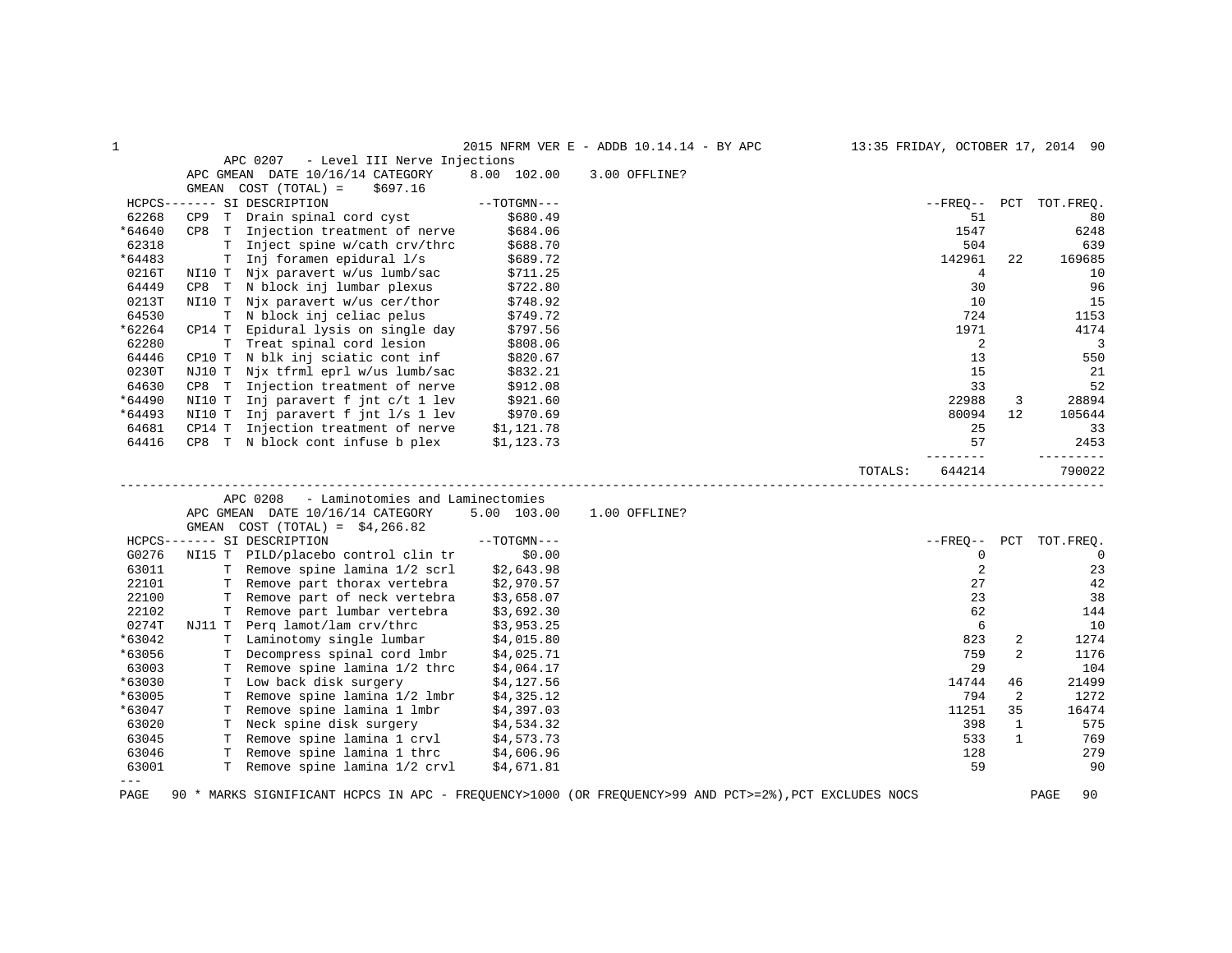| $\mathbf 1$   |                                                                                                       |             | 2015 NFRM VER E - ADDB 10.14.14 - BY APC                   | 13:35 FRIDAY, OCTOBER 17, 2014 91 |         |                |                        |
|---------------|-------------------------------------------------------------------------------------------------------|-------------|------------------------------------------------------------|-----------------------------------|---------|----------------|------------------------|
|               | APC 0208<br>- Laminotomies and Laminectomies                                                          |             |                                                            |                                   |         |                |                        |
|               | APC GMEAN DATE 10/16/14 CATEGORY                                                                      | 5.00 103.00 | 1.00 OFFLINE?                                              |                                   |         |                |                        |
|               | GMEAN COST $(TOTAL) = $4,266.82$                                                                      |             |                                                            |                                   |         |                |                        |
|               | HCPCS------- SI DESCRIPTION                                                                           | --TOTGMN--- |                                                            |                                   |         |                | --FREO-- PCT TOT.FREO. |
| 63064         | T Decompress spinal cord thrc \$4,766.45                                                              |             |                                                            |                                   | 2       |                | 3                      |
| *0275T        | NJ11 T Perq lamot/lam lumbar \$4,776.28<br>T Decompress spinal cord thrc \$4,789.20                   |             |                                                            |                                   | 1440    | $\overline{4}$ | 1830                   |
| 63055         |                                                                                                       |             |                                                            |                                   | 15      |                | 25                     |
| 63012         | T Remove lamina/facets lumbar \$4,955.53                                                              |             |                                                            |                                   | 58      |                | 93                     |
| 63075         |                                                                                                       |             |                                                            |                                   | 56      |                | 116                    |
| 63017         | T Neck spine disk surgery \$5,031.80<br>T Remove spine lamina >2 lmbr \$5,158.74                      |             |                                                            |                                   | 166     |                | 259                    |
| 62351         |                                                                                                       |             |                                                            |                                   | 16      |                | 83                     |
| 63015         | T Implant spinal canal cath \$5,331.19<br>T Remove spine lamina >2 crvcl \$5,404.10                   |             |                                                            |                                   | 53      |                | 81                     |
| 63040         | T Laminotomy single cervical \$5,948.24                                                               |             |                                                            |                                   | 14      |                | 23                     |
| 63016         | T Remove spine lamina >2 thrc \$7,336.37                                                              |             |                                                            |                                   | 2       |                | - 5                    |
|               |                                                                                                       |             |                                                            | TOTALS:                           | 31460   |                | 46287                  |
|               | APC 0209                                                                                              |             | - Level II Extended EEG, Sleep, and Cardiovascular Studies |                                   |         |                |                        |
|               | APC GMEAN DATE 10/16/14 CATEGORY                                                                      |             | 8.00 104.00 2.00 OFFLINE?                                  |                                   |         |                |                        |
|               | GMEAN $COST (TOTAL) = $239.46$                                                                        |             |                                                            |                                   |         |                |                        |
|               | $---TOTGMN---$<br>HCPCS------- SI DESCRIPTION                                                         |             |                                                            |                                   |         |                | --FREO-- PCT TOT.FREO. |
| G0303         | CP8 S Pre-op service lvrs 10-15dos \$107.48                                                           |             |                                                            |                                   | 2       |                | 2                      |
| *95812        |                                                                                                       |             |                                                            |                                   | 6654    | 53             | 6731                   |
| *95813        | CP15 S Eeg 41-60 minutes $$211.50$<br>CP15 S Eeg over 1 hour $$234.38$                                |             |                                                            |                                   | 3438    | 27             | 3445                   |
| *95822        | CP15 S Eeg coma or sleep only \$239.79                                                                |             |                                                            |                                   | 809     | 6              | 826                    |
| *95807        |                                                                                                       |             |                                                            |                                   | 1567    | 12             | 1569                   |
| 95827         | S Sleep study attended \$419.98<br>CP14 S Eeg all night recording \$420.96                            |             |                                                            |                                   | 31      |                | 37                     |
| G0302         | CP8 S Pre-op service lvrs complete \$917.15                                                           |             |                                                            |                                   | 2       |                | 2                      |
|               |                                                                                                       |             |                                                            |                                   | ------- |                |                        |
|               |                                                                                                       |             |                                                            | TOTALS:                           | 12503   |                | 12612                  |
|               | APC 0213 - Level I Extended EEG, Sleep, and Cardiovascular Studies                                    |             |                                                            |                                   |         |                |                        |
|               | APC GMEAN DATE 10/16/14 CATEGORY 8.00 104.00 1.00 OFFLINE?                                            |             |                                                            |                                   |         |                |                        |
|               | $GMEAN$ $COST$ $(TOTAL) = $183.22$                                                                    |             |                                                            |                                   |         |                |                        |
|               | $--{\tt TOTGMN---}$<br>HCPCS------- SI DESCRIPTION                                                    |             |                                                            |                                   |         |                | --FREO-- PCT TOT.FREO. |
| *93229        | NI9 S Remote 30 day ecg tech supp \$104.89                                                            |             |                                                            |                                   | 3505    | $\overline{2}$ | 3579                   |
| 95801         | NI11 S Slp stdy unatnd w/anal \$120.78<br>NI11 S Slp stdy unattended \$121.98                         |             |                                                            |                                   | 161     |                | 168                    |
| 95800         |                                                                                                       |             |                                                            |                                   | 877     |                | 877                    |
| *G0399        | NJ8 S Home sleep test/type 3 porta \$149.30                                                           |             |                                                            |                                   | 3675    | 2              | 3697                   |
| G0398         | NJ8 S Home sleep test/type 2 porta \$158.84<br>S Sleep study unatt&resp efft \$171.28                 |             |                                                            |                                   | 194     |                | 194                    |
| *95806        |                                                                                                       |             |                                                            |                                   | 2569    | 2              | 2581                   |
| G0400         | S Sleep study unattactor to the S175.94<br>NJ8 S Home sleep test/type 4 porta \$175.94<br>2180.18 S   |             |                                                            |                                   | 113     |                | 126                    |
| *95816        |                                                                                                       |             |                                                            |                                   | 59878   | 47             | 61011                  |
| *95819        | S Eeg awake and asleep \$198.22                                                                       |             |                                                            |                                   | 55058   | 43             | 55927                  |
| $---$<br>PAGE | 91 * MARKS SIGNIFICANT HCPCS IN APC - FREQUENCY>1000 (OR FREQUENCY>99 AND PCT>=2%), PCT EXCLUDES NOCS |             |                                                            |                                   |         |                | PAGE<br>91             |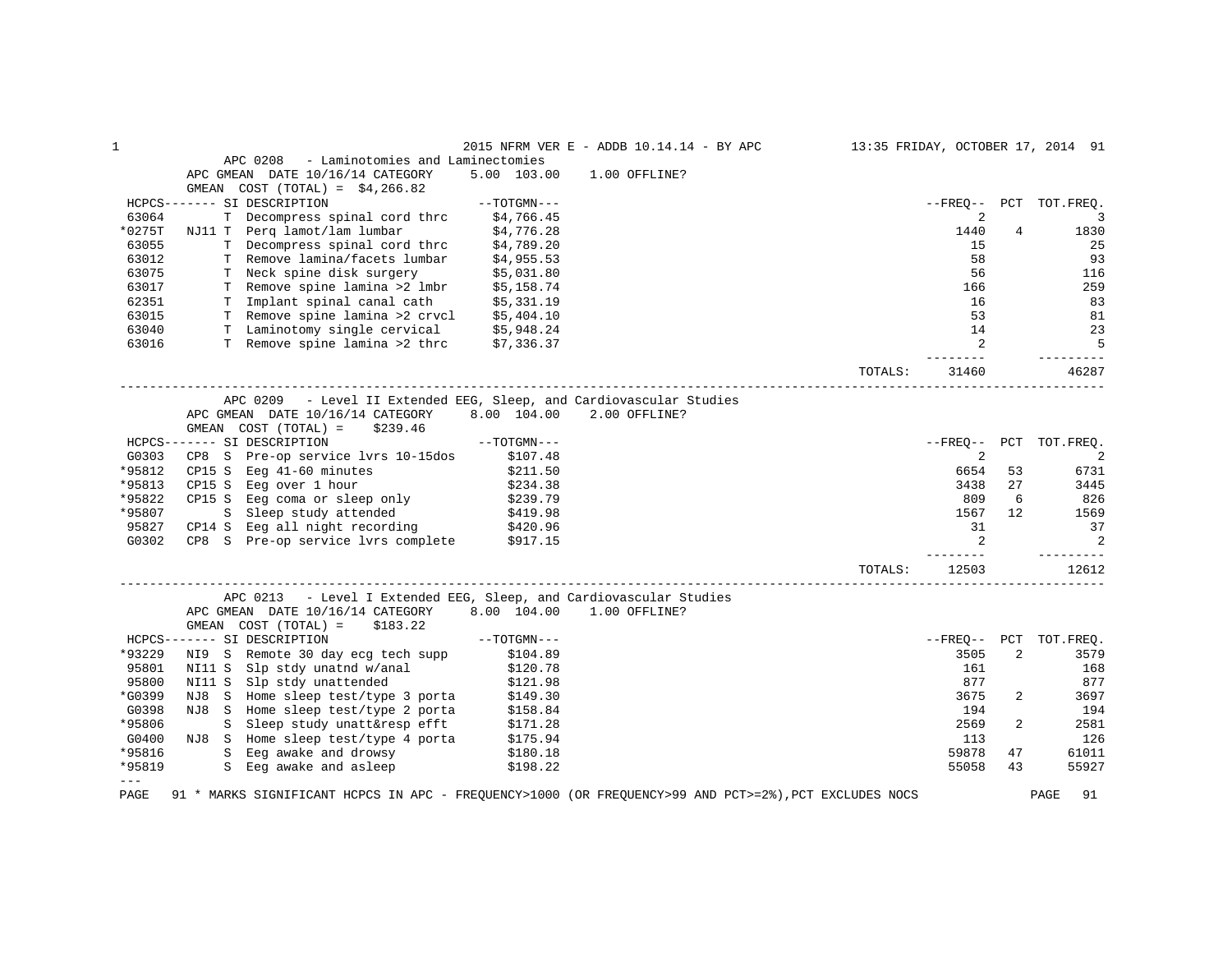| 1               | APC 0213 - Level I Extended EEG, Sleep, and Cardiovascular Studies<br>APC GMEAN DATE 10/16/14 CATEGORY 8.00 104.00                                                                                                                  |                        | 2015 NFRM VER E - ADDB 10.14.14 - BY APC<br>1.00 OFFLINE? |         |                       |              | 13:35 FRIDAY, OCTOBER 17, 2014 92 |
|-----------------|-------------------------------------------------------------------------------------------------------------------------------------------------------------------------------------------------------------------------------------|------------------------|-----------------------------------------------------------|---------|-----------------------|--------------|-----------------------------------|
|                 | $GMEAN$ $COST$ $(TOTAL) = $183.22$                                                                                                                                                                                                  |                        |                                                           |         |                       |              |                                   |
|                 | HCPCS------- SI DESCRIPTION                                                                                                                                                                                                         | $--\mathrm{TOTGMN}---$ |                                                           |         |                       |              | --FREO-- PCT TOT.FREQ.            |
| G0304           | CP8 S Pre-op service lvrs 1-9 dos \$222.32<br>CP8 S Post op service lvrs min 6 \$538.09                                                                                                                                             |                        |                                                           |         | 6                     |              | 8                                 |
| G0305           |                                                                                                                                                                                                                                     |                        |                                                           |         | 3                     |              | $\overline{\phantom{a}}$          |
|                 |                                                                                                                                                                                                                                     |                        |                                                           | TOTALS: | --------<br>126039    |              | ---------<br>128171               |
|                 | APC 0215 - Level I Nerve and Muscle Services                                                                                                                                                                                        |                        |                                                           |         |                       |              |                                   |
|                 | APC GMEAN DATE 10/16/14 CATEGORY 8.00 107.00 1.00 OFFLINE?<br>GMEAN $COST (TOTAL) = $98.52$                                                                                                                                         |                        |                                                           |         |                       |              |                                   |
|                 | $--TOTGMN---$<br>HCPCS------- SI DESCRIPTION                                                                                                                                                                                        |                        |                                                           |         |                       |              | --FREQ-- PCT TOT.FREQ.            |
| 0278T           |                                                                                                                                                                                                                                     |                        |                                                           |         | $\Omega$              |              | $\Omega$                          |
| 95900           | NI12 N Tempr<br>D13 N Motor nerve conduction test                                                                                                                                                                                   | \$0.00                 |                                                           |         | $\Omega$              |              | $\mathbf 0$                       |
| 95903           | D13 N Motor nerve conduction test \$0.00                                                                                                                                                                                            |                        |                                                           |         | $\Omega$              |              | 0                                 |
| 95904           | D13 N Sense nerve conduction test                                                                                                                                                                                                   | \$0.00                 |                                                           |         | $\mathbf 0$           |              | $\mathbf 0$                       |
| 95934           | D13 N H-reflex test                                                                                                                                                                                                                 | \$0.00                 |                                                           |         | $\mathbf 0$           |              | $\mathbf 0$                       |
| 95936           | D13 N H-reflex test                                                                                                                                                                                                                 | \$0.00                 |                                                           |         | $\Omega$              |              | $\overline{0}$                    |
| 95981           | Notice in the case<br>NI8 N Io anal gast n-stim subsq \$35.55                                                                                                                                                                       |                        |                                                           |         | 30                    |              | 81                                |
| 95905           | NI10 N Motor &/ sens nrve cndj test \$59.60                                                                                                                                                                                         |                        |                                                           |         | 96                    | 2            | 317                               |
| 95933           |                                                                                                                                                                                                                                     | \$61.56                |                                                           |         | 13                    |              | 143                               |
| 95865           | CP15 N Blink reflex test<br>CP15 N Muscle test larynx                                                                                                                                                                               | \$85.73                |                                                           |         | 17                    |              | 271                               |
| *95970          | CP15 N Analyze neurostim no prog (995.43)<br>CP15 N Muscle test one limb (98.83)                                                                                                                                                    |                        |                                                           |         | 1957                  | 40           | 5868                              |
| *95860          |                                                                                                                                                                                                                                     |                        |                                                           |         | 2237                  | 46           | 3019                              |
| *95923          | CP15 N Autonomic nrv syst funj test \$115.04<br>CP15 N Muscle test thor paraspinal \$136.59<br>D15 N Physiologic tremor record \$137.12<br>CP15 N Autonomic nrv adrenry inervj \$144.68<br>N16 N Muscle test hemidiaphragm \$194.34 |                        |                                                           |         | 193                   | 4            | 1671                              |
| 95869           |                                                                                                                                                                                                                                     |                        |                                                           |         | 80                    | $\mathbf{1}$ | 220                               |
| 0199T           |                                                                                                                                                                                                                                     |                        |                                                           |         | $\overline{1}$        |              | $\overline{\phantom{0}}$          |
| *95922          |                                                                                                                                                                                                                                     |                        |                                                           |         | 146                   | 3            | 568                               |
| 95866           |                                                                                                                                                                                                                                     |                        |                                                           |         | $\overline{4}$        |              | 33                                |
|                 |                                                                                                                                                                                                                                     |                        |                                                           |         | 15                    |              | 32                                |
|                 |                                                                                                                                                                                                                                     |                        |                                                           |         | 15                    |              | 64                                |
|                 | 95999 U CP15 N Neurological procedure (2260.97<br>96003 CP15 N Dynamic fine wire emg (3352.74<br>95929 CP15 N C motor evoked lwr limbs (\$4,305.71)                                                                                 |                        |                                                           |         | 2                     |              | 74                                |
|                 |                                                                                                                                                                                                                                     |                        |                                                           | TOTALS: | $- - - - - -$<br>4791 |              | 12362                             |
|                 | APC 0216 - Level III Nerve and Muscle Services                                                                                                                                                                                      |                        |                                                           |         |                       |              |                                   |
|                 | APC GMEAN DATE 10/16/14 CATEGORY 8.00 107.00<br>GMEAN $COST (TOTAL) = $282.90$                                                                                                                                                      |                        | 3.00 OFFLINE?                                             |         |                       |              |                                   |
|                 | $--\texttt{TOTGMN---}$<br>HCPCS------- SI DESCRIPTION                                                                                                                                                                               |                        |                                                           |         |                       |              | --FREO-- PCT TOT.FREO.            |
| *95909          |                                                                                                                                                                                                                                     |                        |                                                           |         | 23375                 | 28           | 24831                             |
| 95926           | NI13 S Nrv cndj tst 5-6 studies \$220.41<br>CF15 S Somatosensory testing \$226.16                                                                                                                                                   |                        |                                                           |         | 373                   |              | 437                               |
| *92585          |                                                                                                                                                                                                                                     |                        |                                                           |         | 2996                  | 3            | 3130                              |
| *95910          | S Auditor evoke potent compre \$235.01<br>NI13 S Nrv cndj test 7-8 studies \$273.31                                                                                                                                                 |                        |                                                           |         | 22276                 | 27           | 23801                             |
| $- - -$<br>PAGE | 92 * MARKS SIGNIFICANT HCPCS IN APC - FREQUENCY>1000 (OR FREQUENCY>99 AND PCT>=2%), PCT EXCLUDES NOCS                                                                                                                               |                        |                                                           |         |                       |              | PAGE<br>92                        |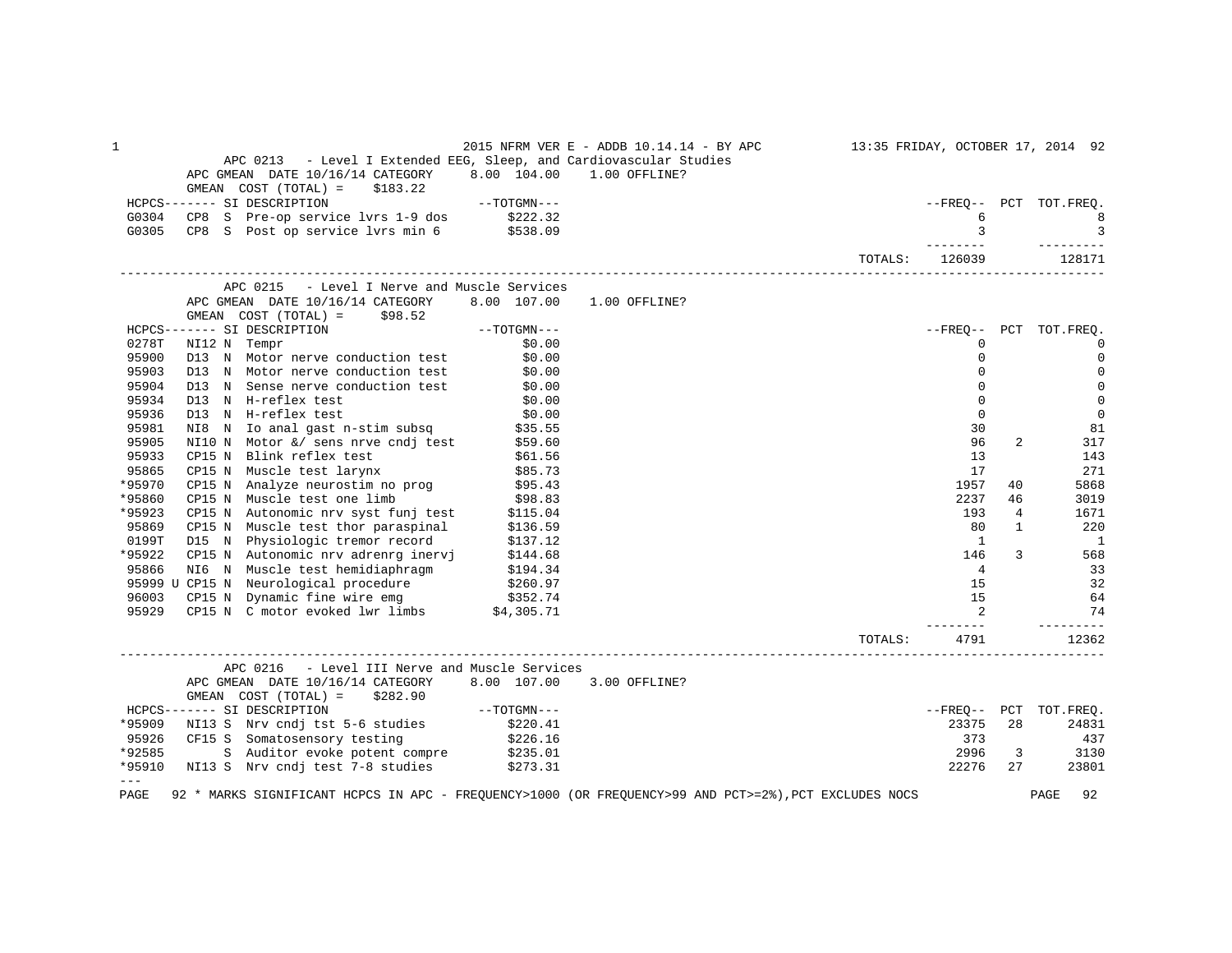| 1      |                                                                                                                                                                                       |                        | 2015 NFRM VER E - ADDB 10.14.14 - BY APC | 13:35 FRIDAY, OCTOBER 17, 2014 93 |                |                            |
|--------|---------------------------------------------------------------------------------------------------------------------------------------------------------------------------------------|------------------------|------------------------------------------|-----------------------------------|----------------|----------------------------|
|        | APC 0216<br>- Level III Nerve and Muscle Services                                                                                                                                     |                        |                                          |                                   |                |                            |
|        | APC GMEAN DATE 10/16/14 CATEGORY                                                                                                                                                      | 8.00 107.00            | 3.00 OFFLINE?                            |                                   |                |                            |
|        | GMEAN COST (TOTAL) =<br>\$282.90                                                                                                                                                      |                        |                                          |                                   |                |                            |
|        | HCPCS------- SI DESCRIPTION                                                                                                                                                           |                        |                                          |                                   |                | --FREO-- PCT TOT.FREO.     |
| 95938  |                                                                                                                                                                                       |                        |                                          |                                   | 551            | 1540                       |
| *95911 | NI13 S Nrv cndj test 9-10 studies \$327.49<br>NI13 S Nrv cndj test 3 10 bodier (365.87)<br>NI13 S Nrv cndj test 11-12 studies (365.87)<br>NI13 S Nrv cndj test 11-12 studies (387.89) |                        |                                          | 18422                             | 22             | 19454                      |
| *95912 |                                                                                                                                                                                       |                        |                                          |                                   | 6773           | 7286<br>8                  |
| 96000  |                                                                                                                                                                                       |                        |                                          |                                   | 82             | 83                         |
| *95913 | NI13 S Nrv cndj test 13/> studies \$422.64                                                                                                                                            |                        |                                          |                                   | 6613           | 8<br>7118                  |
| 95824  | CP8 S Eeg cerebral death only $$471.36$<br>S Electrode stimulation brain $$643.84$                                                                                                    |                        |                                          |                                   | 19             | 38                         |
| 95961  |                                                                                                                                                                                       |                        |                                          |                                   | 9              | 80                         |
| 96001  |                                                                                                                                                                                       |                        |                                          |                                   | 32             | 45                         |
| 95928  |                                                                                                                                                                                       |                        |                                          |                                   | 10             | 114                        |
| 0285T  | S Motion test w/ft press meas \$724.44<br>CF14 S C motor evoked uppr limbs \$1,846.88<br>NI12 S Periph field stimul analys \$5,299.95                                                 |                        |                                          |                                   | $\overline{1}$ | 6                          |
|        |                                                                                                                                                                                       |                        |                                          | ------<br>TOTALS:                 | 81532          | 87963                      |
|        |                                                                                                                                                                                       |                        |                                          |                                   |                |                            |
|        | APC 0218 - Level II Nerve and Muscle Services                                                                                                                                         |                        |                                          |                                   |                |                            |
|        | APC GMEAN DATE 10/16/14 CATEGORY                                                                                                                                                      | 8.00 107.00            | 2.00 OFFLINE?                            |                                   |                |                            |
|        | GMEAN $COST (TOTAL) = $164.79$                                                                                                                                                        | $--\mathrm{TOTGMN---}$ |                                          |                                   |                |                            |
|        | HCPCS------- SI DESCRIPTION                                                                                                                                                           |                        |                                          |                                   |                | --FREQ-- PCT TOT.FREQ.     |
| 0272T  | NJ11 S Interrogate crtd sns dev \$0.00                                                                                                                                                |                        |                                          |                                   | $\mathbf 0$    | $\overline{0}$             |
| 0273T  | NJ11 S Interrogate crtd sns w/pgrmg \$0.00<br>NI13 S Motor function mapping ntms \$0.00                                                                                               |                        |                                          |                                   | $\mathbf 0$    | $\mathbf 0$                |
| 0310T  |                                                                                                                                                                                       |                        |                                          |                                   | $\mathbf 0$    | $\mathbf 0$                |
| 95937  | CP15 S Neuromuscular junction test \$94.79                                                                                                                                            |                        |                                          |                                   | 131            | 1441                       |
| 95954  | S Eeg monitoring/giving drugs \$101.99<br>S Muscle test one fiber \$109.88                                                                                                            |                        |                                          |                                   | $\mathbf{1}$   | $\overline{\phantom{0}}^2$ |
| *95872 |                                                                                                                                                                                       |                        |                                          |                                   | 717            | 2<br>722                   |
| 95864  | S Muscle test 4 limbs                                                                                                                                                                 | \$114.23<br>\$127.94   |                                          |                                   | 132            | 164                        |
| *95907 | NI13 S Nvr cndj tst 1-2 studies                                                                                                                                                       |                        |                                          |                                   | 2092           | 7<br>2615                  |
| 95943  | NI13 S Parasymp&symp hrt rate test \$128.35                                                                                                                                           |                        |                                          |                                   | 26             | 40                         |
| *95861 | S Muscle test 2 limbs                                                                                                                                                                 | \$128.37               |                                          |                                   | 2758<br>10     | 3891                       |
| 95927  | CP15 S Somatosensory testing                                                                                                                                                          | \$130.30               |                                          |                                   | 45             | 227                        |
| 95863  | <u>e de la compa</u><br>S Muscle test 3 limbs                                                                                                                                         | \$136.50               |                                          |                                   | 114            | 131                        |
| 95939  | NI12 S C motor evoked upr&lwr limbs                                                                                                                                                   | \$141.73               |                                          |                                   | $\overline{7}$ | 251                        |
| *92584 | S Electrocochleography                                                                                                                                                                | \$144.07               |                                          |                                   | 654            | 831<br>2                   |
| 95857  | S Cholinesterase challenge                                                                                                                                                            | \$147.45               |                                          |                                   | 59             | 75                         |
| 92586  | S Auditor evoke potent limit                                                                                                                                                          | \$159.70               |                                          |                                   | 193            | 306                        |
| 95868  | S Muscle test cran nerve bilat                                                                                                                                                        | \$169.57               |                                          |                                   | 59             | 338                        |
| *95930 | S Visual evoked potential test                                                                                                                                                        | \$175.56               |                                          |                                   | 1491           | 5<br>1515                  |
| *95908 | NI13 S Nrv cndj tst 3-4 studies                                                                                                                                                       | \$176.28               |                                          | 14116                             | 52             | 15120                      |
| 95921  | CF15 S Autonomic nrv parasym inervj                                                                                                                                                   | \$179.47               |                                          |                                   | 327            | $\mathbf{1}$<br>591        |
| 95867  | S Muscle test cran nerv unilat \$186.65<br>NI13 S Ans parasymp & symp w/tilt \$189.31                                                                                                 |                        |                                          |                                   | 127            | 960                        |
| *95924 |                                                                                                                                                                                       |                        |                                          |                                   | 663            | $\overline{a}$<br>912      |
| 90869  | NI12 S Tcran magn stim redetemine                                                                                                                                                     | \$193.95               |                                          |                                   | 28             | 30                         |
| $---$  |                                                                                                                                                                                       |                        |                                          |                                   |                |                            |

PAGE 93 \* MARKS SIGNIFICANT HCPCS IN APC - FREQUENCY>1000 (OR FREQUENCY>99 AND PCT>=2%),PCT EXCLUDES NOCS PAGE 93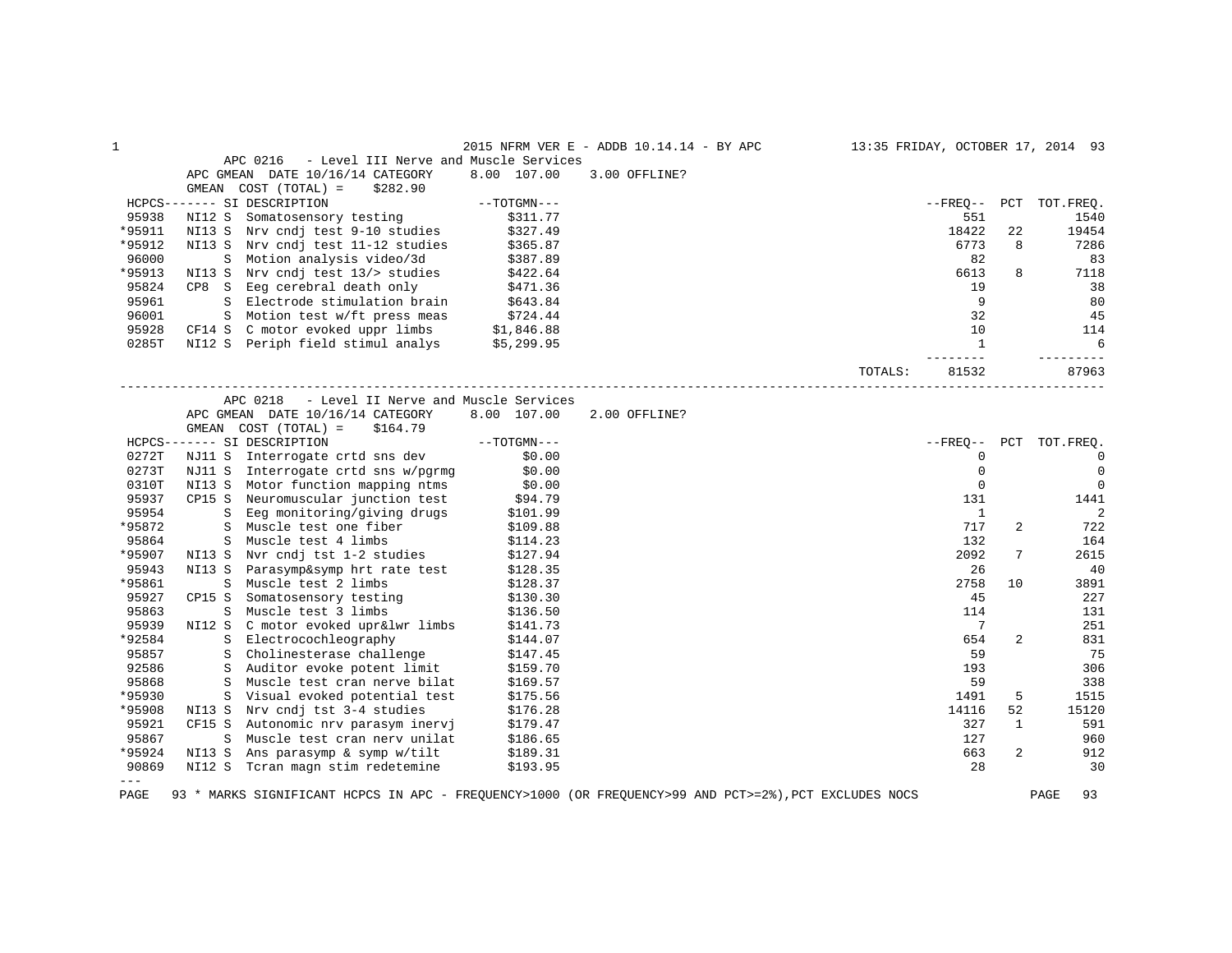|        |        | APC 0218 - Level II Nerve and Muscle Services                                                                    |                          |               | 2015 NFRM VER E - ADDB 10.14.14 - BY APC 13:35 FRIDAY, OCTOBER 17, 2014 94 |         |                 |              |                        |
|--------|--------|------------------------------------------------------------------------------------------------------------------|--------------------------|---------------|----------------------------------------------------------------------------|---------|-----------------|--------------|------------------------|
|        |        | APC GMEAN DATE 10/16/14 CATEGORY                                                                                 | 8.00 107.00              | 2.00 OFFLINE? |                                                                            |         |                 |              |                        |
|        |        | GMEAN $COST (TOTAL) = $164.79$                                                                                   |                          |               |                                                                            |         |                 |              |                        |
|        |        | HCPCS------- SI DESCRIPTION                                                                                      | $--TOTGMN---$            |               |                                                                            |         |                 |              | --FREO-- PCT TOT.FREO. |
| 96002  |        | S Dynamic surface emg                                                                                            | \$195.79                 |               |                                                                            |         | 81              |              | 104                    |
| 95925  |        | $CP15 S$ Somatosensory testing $$197.08$                                                                         |                          |               |                                                                            |         | 497             | $\mathbf{1}$ | 538                    |
| *90868 |        | NI11 S Teranial magn stim tx deli \$201.41                                                                       |                          |               |                                                                            |         | 2513            | 9            | 2516                   |
| 90867  |        | NI11 S Tcranial magn stim tx plan                                                                                |                          |               |                                                                            |         | 72              |              | 72                     |
| 95875  |        | S Limb exercise test                                                                                             | \$209.74<br>\$326.93     |               |                                                                            |         | $\overline{3}$  |              | $\overline{3}$         |
|        |        |                                                                                                                  |                          |               |                                                                            | TOTALS: | ------<br>26906 |              | ------<br>33395        |
|        |        | - Vascular Ligation<br>APC 0219                                                                                  |                          |               |                                                                            |         |                 |              |                        |
|        |        | APC GMEAN DATE 10/16/14 CATEGORY                                                                                 | 2.00 356.00              | 1.00 OFFLINE? |                                                                            |         |                 |              |                        |
|        |        | GMEAN $COST (TOTAL) = $2,252.85$                                                                                 |                          |               |                                                                            |         |                 |              |                        |
|        |        | HCPCS------- SI DESCRIPTION                                                                                      | $--TOTGMN---$            |               |                                                                            |         |                 |              | --FREQ-- PCT TOT.FREQ. |
| 37605  |        | CF14 T Ligation of neck artery<br>0.00 CF14 T Ligation of neck artery<br>NI10 T Ligate leg veins open \$1,376.12 | \$0.00                   |               |                                                                            |         | $\overline{0}$  |              | $\blacksquare$         |
| 37761  |        |                                                                                                                  |                          |               |                                                                            |         | 55              |              | 261                    |
| *37765 |        | CF14 T Stab phleb veins xtr 10-20 $\frac{1}{2}$ ,869.08                                                          |                          |               |                                                                            |         | 888             | 6            | 2538                   |
| *37766 |        | CF14 T Phleb veins - extrem 20+                                                                                  | \$1,911.97<br>\$2,022.08 |               |                                                                            |         | 777             | 5            | 1964                   |
| *36478 | CF14 T | Endovenous laser 1st vein                                                                                        |                          |               |                                                                            |         | 2677            | 18           | 3634                   |
| 37785  |        | CF14 T Ligate/divide/excise vein $$2,098.40$                                                                     |                          |               |                                                                            |         | 181             | 1            | 388                    |
| 37718  | CF14 T | Ligate/strip short leg vein \$2,131.97                                                                           |                          |               |                                                                            |         | 36              |              | 115                    |
| *37607 |        | CF14 T Ligation of $a-v$ fistula $$2,237.36$                                                                     |                          |               |                                                                            |         | 3452            | 23           | 6955                   |
| 37760  |        | CF14 T Ligate leg veins radical $$2,323.17$                                                                      |                          |               |                                                                            |         | 15              |              | 41                     |
| 37780  |        | CF14 T Revision of leg vein $$2,409.41$                                                                          |                          |               |                                                                            |         | 44              |              | 111                    |
| 37700  |        | CF14 T Revise leg vein                                                                                           | \$2,449.87               |               |                                                                            |         | 211             | $\mathbf{1}$ | 635                    |
| *36475 |        | CF14 T Endovenous rf 1st vein $$2,479.00$                                                                        |                          |               |                                                                            |         | 5810            | 40           | 7985                   |
| 37606  | CF14 T | Ligation of neck artery \$2,532.50                                                                               |                          |               |                                                                            |         | $\mathbf{1}$    |              | $\overline{1}$         |
| 37722  |        | NI6 T Ligate/strip long leg vein                                                                                 | \$2,744.09               |               |                                                                            |         | 239             | $\mathbf{1}$ | 540                    |
| 30920  |        | CF14 T Ligation upper jaw artery \$2,757.47                                                                      |                          |               |                                                                            |         | 11              |              | 28                     |
| 30915  | CF14 T | Ligation nasal sinus artery \$2,779.37                                                                           |                          |               |                                                                            |         | 5               |              | 15                     |
| 37615  |        | CF14 T Ligation of neck artery $$3,112.63$<br>CF14 T Removal of leg veins/lesion $$3,166.35$                     |                          |               |                                                                            |         | 8               |              | 31                     |
| 37735  |        |                                                                                                                  |                          |               |                                                                            |         | 15              |              | 32                     |
| 37619  | NI12 T | Ligation of inf vena cava \$3,699.52                                                                             |                          |               |                                                                            |         | 15              |              | 23                     |
| 37500  |        | CF14 T Endoscopy ligate perf veins $$3,768.03$<br>CF14 T Revision of major vein $$4,042.15$                      |                          |               |                                                                            |         | 6               |              | 40                     |
| 37650  |        |                                                                                                                  |                          |               |                                                                            |         | $\mathbf{1}$    |              | -5                     |
|        |        | 37501 U CF14 T Vascular endoscopy procedure \$5,056.99                                                           |                          |               |                                                                            |         |                 |              | 6                      |
|        |        |                                                                                                                  |                          |               |                                                                            | TOTALS: | 14447           |              | 25349                  |
|        |        |                                                                                                                  |                          |               |                                                                            |         |                 |              |                        |
|        |        |                                                                                                                  |                          |               |                                                                            |         |                 |              |                        |
|        |        |                                                                                                                  |                          |               |                                                                            |         |                 |              |                        |

 $--\,$ ---

PAGE 94 \* MARKS SIGNIFICANT HCPCS IN APC - FREQUENCY>1000 (OR FREQUENCY>99 AND PCT>=2%),PCT EXCLUDES NOCS PAGE 94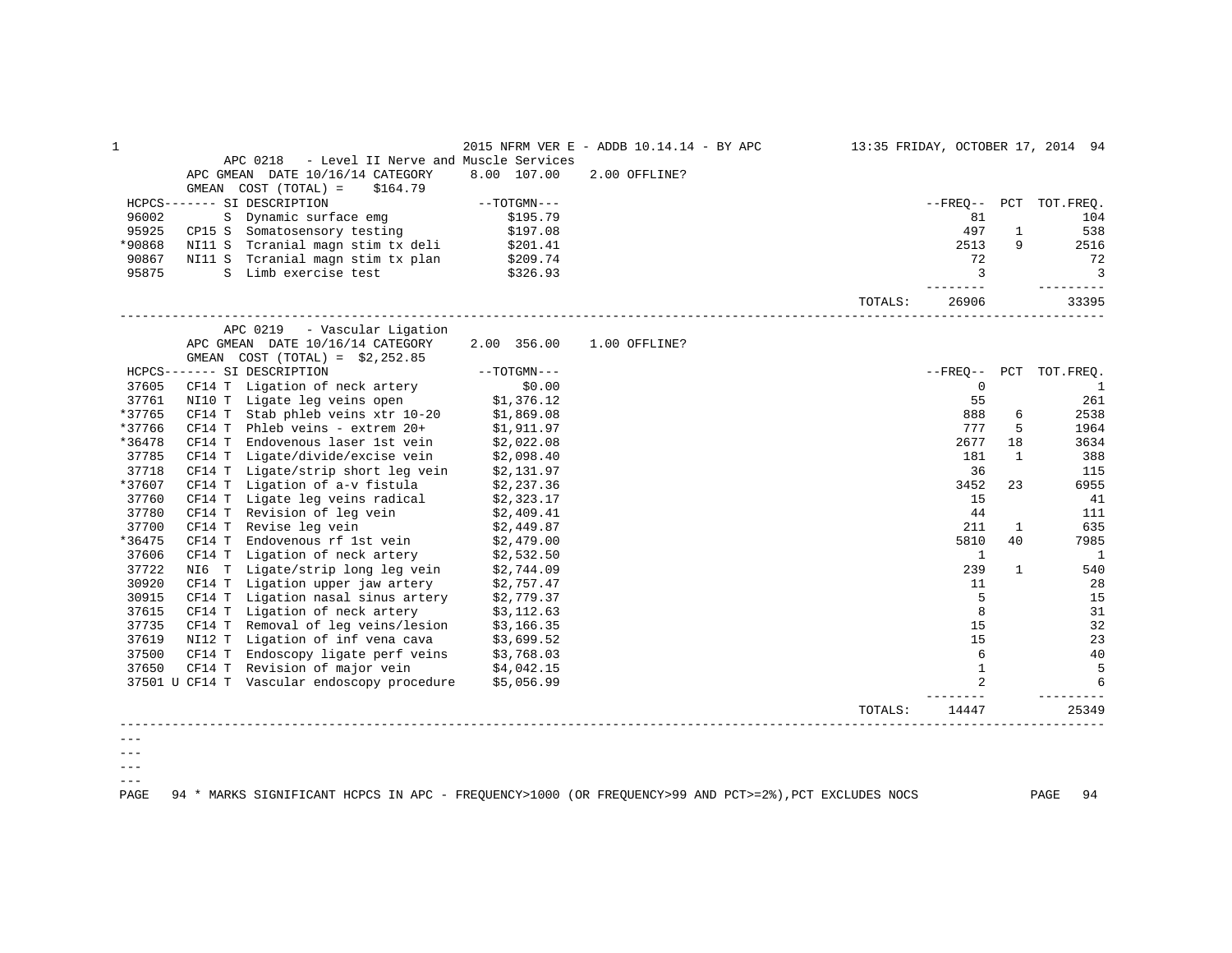|        |          |                                        |               | 2015 NFRM VER E - ADDB 10.14.14 - BY APC                                                              | 13:35 FRIDAY, OCTOBER 17, 2014 95 |     |             |
|--------|----------|----------------------------------------|---------------|-------------------------------------------------------------------------------------------------------|-----------------------------------|-----|-------------|
|        |          | APC 0220<br>- Level I Nerve Procedures |               |                                                                                                       |                                   |     |             |
|        |          | APC GMEAN DATE 10/16/14 CATEGORY       | 8.00 108.00   | 1.00 OFFLINE?                                                                                         |                                   |     |             |
|        | GMEAN    | $COST (TOTAL) = $1,435.77$             |               |                                                                                                       |                                   |     |             |
|        |          | HCPCS------- SI DESCRIPTION            | $--TOTGMN---$ |                                                                                                       | $--$ FREO $--$                    | PCT | TOT. FREQ.  |
| 63615  | T        | Remove lesion of spinal cord           | \$0.00        |                                                                                                       | 0                                 |     | 0           |
| 64746  | T        | Incise diaphragm nerve                 | \$0.00        |                                                                                                       | $\Omega$                          |     | 1           |
| 64804  | т        | Remove sympathetic nerves              | \$0.00        |                                                                                                       | $\Omega$                          |     | $\mathbf 0$ |
| 63600  | т        | Remove spinal cord lesion              | \$557.10      |                                                                                                       | 6                                 |     | 16          |
| 63610  | T        | Stimulation of spinal cord             | \$626.00      |                                                                                                       | 3                                 |     | 3           |
| 64820  | T        | Sympathectomy digital artery           | \$870.04      |                                                                                                       | $\overline{2}$                    |     | 115         |
| 64734  | T        | Incision of cheek nerve                | \$877.51      |                                                                                                       | $\mathbf{1}$                      |     | 6           |
| 64761  | D15<br>T | Incision of pelvis nerve               | \$1,183.28    |                                                                                                       | 5                                 |     | 11          |
| 63661  | NI10 N   | Remove spine eltrd perg aray           | \$1,269.73    |                                                                                                       | 226                               |     | 1924        |
| *64721 | Т        | Carpal tunnel surgery                  | \$1,359.00    |                                                                                                       | 45077                             | 86  | 64816       |
| 27326  | NI7<br>T | Neurectomy popliteal                   | \$1,566.97    |                                                                                                       | 6                                 |     | 10          |
| 64795  | T        | Biopsy of nerve                        | \$1,569.96    |                                                                                                       | 225                               |     | 546         |
| 64776  | T        | Remove digit nerve lesion              | \$1,597.39    |                                                                                                       | 88                                |     | 238         |
| 64726  | т        | Release foot/toe nerve                 | \$1,630.50    |                                                                                                       | 16                                |     | 125         |
| 28055  | NI7<br>T | Neurectomy foot                        | \$1,635.27    |                                                                                                       | 12                                |     | 31          |
| 64782  | т        | Remove limb nerve lesion               | \$1,746.30    |                                                                                                       | 159                               |     | 461         |
| 64788  | T        | Remove skin nerve lesion               | \$1,847.96    |                                                                                                       | 103                               |     | 352         |
| 64774  | T        | Remove skin nerve lesion               | \$1,857.09    |                                                                                                       | 65                                |     | 238         |
| 61790  | Т        | Treat trigeminal nerve                 | \$1,894.86    |                                                                                                       | 68                                |     | 152         |
| 64610  | CF10 T   | Injection treatment of nerve           | \$1,919.87    |                                                                                                       | 237                               |     | 347         |
| 64704  | т        | Revise hand/foot nerve                 | \$1,959.61    |                                                                                                       | 81                                |     | 627         |
| 64719  | T        | Revise ulnar nerve at wrist            | \$1,969.57    |                                                                                                       | 239                               |     | 1801        |
| 64702  | T        | Revise finger/toe nerve                | \$2,046.08    |                                                                                                       | 48                                |     | 400         |
| *64718 | T        | Revise ulnar nerve at elbow            | \$2,087.06    |                                                                                                       | 4214                              | 8   | 11229       |
| 27325  | NI7<br>T | Neurectomy hamstring                   | \$2,109.05    |                                                                                                       | $\mathbf{1}$                      |     | 2           |
| 28035  | т        | Decompression of tibia nerve           | \$2,138.51    |                                                                                                       | 248                               |     | 802         |
| 64802  | T        | Sympathectomy cervical                 | \$2, 202.45   |                                                                                                       | $\overline{4}$                    |     | 6           |
| 64732  | т        | Incision of brow nerve                 | \$2,205.40    |                                                                                                       | $\overline{2}$                    |     | 18          |
| 64605  | CF10 T   | Injection treatment of nerve           | \$2,264.90    |                                                                                                       | 136                               |     | 202         |
| 64772  | T        | Incision of spinal nerve               | \$2,269.66    |                                                                                                       | 63                                |     | 501         |
| 64708  | T        | Revise arm/leg nerve                   | \$2,297.14    |                                                                                                       | 456                               |     | 1447        |
| 64722  | т        | Relieve pressure on $nerve(s)$         | \$2,552.13    |                                                                                                       | 51                                |     | 184         |
| 64784  | т        | Remove nerve lesion                    | \$2,568.97    |                                                                                                       | 113                               |     | 325         |
| 64763  | т        | Incise hip/thigh nerve                 | \$2,783.67    |                                                                                                       | $\mathbf{1}$                      |     | 3           |
| 64742  | т        | Incision of facial nerve               | \$2,794.67    |                                                                                                       | 5                                 |     | 34          |
| 64790  | T        | Removal of nerve lesion                | \$2,828.53    |                                                                                                       | 60                                |     | 93          |
| 64771  | т        | Sever cranial nerve                    | \$2,845.27    |                                                                                                       | 26                                |     | 164         |
| 64744  | Т        | Incise nerve back of head              | \$2,974.16    |                                                                                                       | 22                                |     | 38          |
| 64712  | т        | Revision of sciatic nerve              | \$3,058.23    |                                                                                                       | 18                                |     | 84          |
| 64738  | T        | Incision of jaw nerve                  | \$3,319.12    |                                                                                                       | 6                                 |     | 6           |
| $---$  |          |                                        |               |                                                                                                       |                                   |     |             |
| PAGE   |          |                                        |               | 95 * MARKS SIGNIFICANT HCPCS IN APC - FREQUENCY>1000 (OR FREQUENCY>99 AND PCT>=2%), PCT EXCLUDES NOCS |                                   |     | PAGE<br>95  |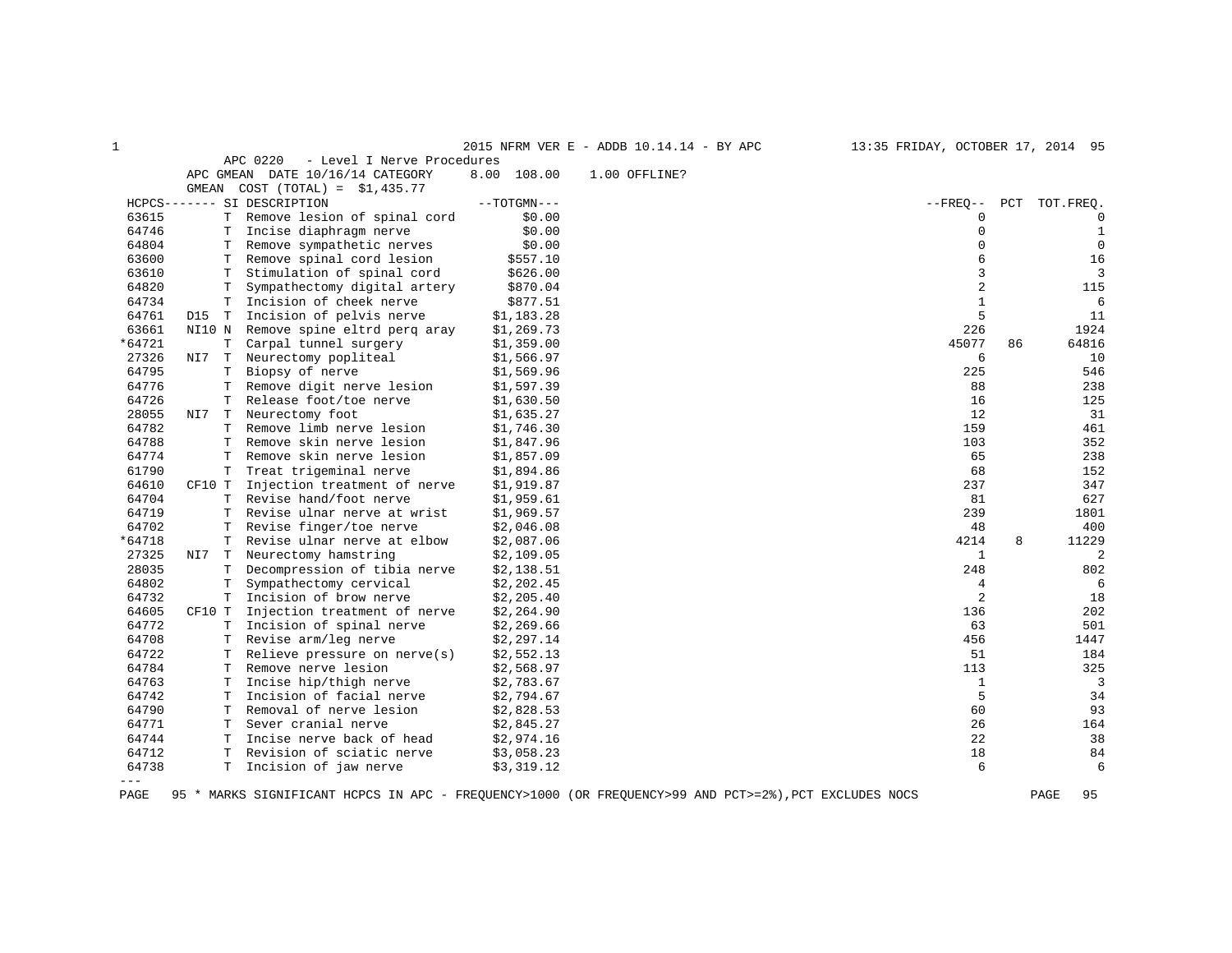| 1      |                                                                                                                     |               | 2015 NFRM VER E - ADDB 10.14.14 - BY APC                                                              |         | 13:35 FRIDAY, OCTOBER 17, 2014 96 |              |                        |
|--------|---------------------------------------------------------------------------------------------------------------------|---------------|-------------------------------------------------------------------------------------------------------|---------|-----------------------------------|--------------|------------------------|
|        | APC 0220<br>- Level I Nerve Procedures                                                                              |               |                                                                                                       |         |                                   |              |                        |
|        | APC GMEAN DATE 10/16/14 CATEGORY                                                                                    | 8.00 108.00   | $1.00$ OFFLINE?                                                                                       |         |                                   |              |                        |
|        | GMEAN COST $(TOTAL) = $1,435.77$<br>HCPCS------- SI DESCRIPTION                                                     | --TOTGMN---   |                                                                                                       |         |                                   |              | --FREO-- PCT TOT.FREO. |
| 64736  | T Incision of chin nerve                                                                                            | \$3,341.88    |                                                                                                       |         | 1                                 |              | 2                      |
| 64716  | T Revision of cranial nerve                                                                                         | \$3,642.49    |                                                                                                       |         | 24                                |              | 176                    |
| 64713  | T Revision of arm nerve(s) $$3,709.63$                                                                              |               |                                                                                                       |         | 20                                |              | 88                     |
| 64740  |                                                                                                                     |               |                                                                                                       |         | $\overline{1}$                    |              | -5                     |
| 64714  | T Incision of tongue nerve \$3,722.19<br>T Revise low back nerve(s) \$4,517.66                                      |               |                                                                                                       |         | 17                                |              | 48                     |
|        |                                                                                                                     |               |                                                                                                       |         | --------                          |              | ---------              |
|        |                                                                                                                     |               |                                                                                                       | TOTALS: | 52156                             |              | 87677                  |
|        | APC 0221<br>- Level II Nerve Procedures                                                                             |               |                                                                                                       |         |                                   |              |                        |
|        | APC GMEAN DATE 10/16/14 CATEGORY                                                                                    | 8.00 108.00   | 2.00 OFFLINE?                                                                                         |         |                                   |              |                        |
|        | GMEAN COST $(TOTAL) = $3,057.65$                                                                                    |               |                                                                                                       |         |                                   |              |                        |
|        | HCPCS------- SI DESCRIPTION                                                                                         | $--TOTGMN---$ |                                                                                                       |         | --FREO--                          |              | PCT TOT. FREO.         |
| 64840  | T Repair of leg nerve                                                                                               | \$0.00        |                                                                                                       |         | 0                                 |              | 1                      |
| 64858  |                                                                                                                     | \$0.00        |                                                                                                       |         | $\Omega$                          |              | $\mathbf{1}$           |
| 64861  | T Repair sciatic nerve \$0.00<br>T Repair of arm nerves \$0.00                                                      |               |                                                                                                       |         | $\Omega$                          |              | $\overline{c}$         |
| 64862  | T Repair of low back nerves                                                                                         | \$0.00        |                                                                                                       |         | $\Omega$                          |              | $\sqrt{2}$             |
| 64870  | D15 T Fusion of facial/other nerve \$0.00                                                                           |               |                                                                                                       |         | $\Omega$                          |              | $\mathsf 0$            |
| 64885  |                                                                                                                     |               |                                                                                                       |         | $\Omega$                          |              | $\,8\,$                |
| 64893  | T Nerve graft head/neck $\langle 4 \text{ cm} \rangle$ \$0.00<br>T Nerve graft arm/leg >4 cm $\langle 0.00 \rangle$ |               |                                                                                                       |         | $\Omega$                          |              | 5                      |
| 64896  | T Nerve graft hand/foot >4 cm \$0.00                                                                                |               |                                                                                                       |         | $\Omega$                          |              | $\sqrt{2}$             |
| 64905  | T Nerve pedicle transfer                                                                                            | \$0.00        |                                                                                                       |         | 0                                 |              | $7\phantom{.0}$        |
| 0269T  | NJ11 N Rev/remvl crtd sns dev total \$946.58                                                                        |               |                                                                                                       |         | $\mathbf{1}$                      |              | $\mathbf{1}$           |
| 64864  | T Repair of facial nerve \$1,841.18                                                                                 |               |                                                                                                       |         | $\overline{2}$                    |              | 26                     |
| 64834  | T Repair of hand or foot nerve \$1,948.10                                                                           |               |                                                                                                       |         | 3                                 |              | 32                     |
| 61770  | CP8 T Incise skull for treatment $$2,242.57$                                                                        |               |                                                                                                       |         | 5                                 |              | 6                      |
| 64766  | T Incise hip/thigh nerve                                                                                            | \$2,253.60    |                                                                                                       |         | 3                                 |              | 5                      |
| 64792  | T Removal of nerve lesion \$2,390.87                                                                                |               |                                                                                                       |         | 14                                | 1            | 27                     |
| 64857  | T Repair arm/leg nerve                                                                                              | \$2,406.24    |                                                                                                       |         | $7\phantom{.0}$                   |              | 69                     |
| *62365 | CP14 N Remove spine infusion device $$2,437.61$                                                                     |               |                                                                                                       |         | 453                               | 38           | 576                    |
| 64831  |                                                                                                                     |               |                                                                                                       |         | 72                                | 6            | 567                    |
| 64570  | T Repair of digit nerve \$2,496.61<br>N Remove vagus n eltrd \$2,741.55<br>NI11 N Remove vagus n eltrd              |               |                                                                                                       |         | 94                                | 7            | 117                    |
| 64835  | T Repair of hand or foot nerve \$2,788.41                                                                           |               |                                                                                                       |         | 10                                |              | 40                     |
| *62287 | T Percutaneous diskectomy \$2,894.80                                                                                |               |                                                                                                       |         | 130                               | 10           | 191                    |
| 64836  | T Repair of hand or foot nerve                                                                                      | \$2,909.24    |                                                                                                       |         | 12                                | 1            | 68                     |
| 64786  | T Remove sciatic nerve lesion \$3,368.89                                                                            |               |                                                                                                       |         | 14                                | $\mathbf{1}$ | 24                     |
| 64892  | T Nerve graft $arm/leg < 4$ cm $$3,926.30$                                                                          |               |                                                                                                       |         | $\mathbf{1}$                      |              | 5                      |
| 64910  |                                                                                                                     |               |                                                                                                       |         | 38                                | 3            | 294                    |
| 64865  | NI7 T Nerve repair w/allograft \$3,997.54<br>T Repair of facial nerve \$4,217.53                                    |               |                                                                                                       |         | 1                                 |              | 4                      |
| 64890  | T Nerve graft hand/foot 4 cm <math \$4,353.91                                                                       |               |                                                                                                       |         | 4                                 |              | 17                     |
| 61215  | CF14 T Insert brain-fluid device $$4,371.19$                                                                        |               |                                                                                                       |         | 12.                               | $\mathbf{1}$ | 17                     |
| $---$  |                                                                                                                     |               |                                                                                                       |         |                                   |              |                        |
| PAGE   |                                                                                                                     |               | 96 * MARKS SIGNIFICANT HCPCS IN APC - FREQUENCY>1000 (OR FREQUENCY>99 AND PCT>=2%), PCT EXCLUDES NOCS |         |                                   |              | PAGE<br>96             |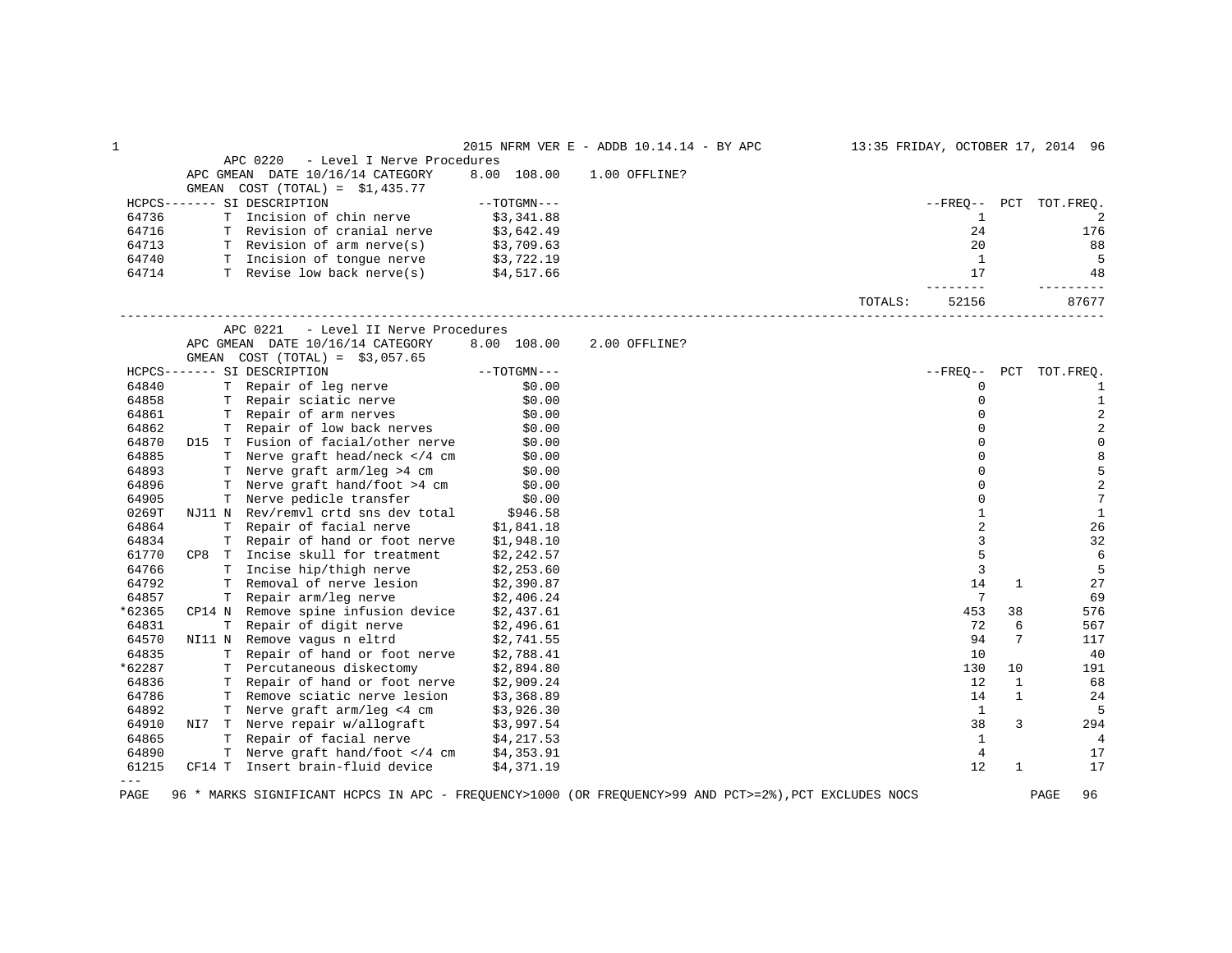| APC 0221<br>- Level II Nerve Procedures<br>APC GMEAN DATE 10/16/14 CATEGORY<br>8.00 108.00<br>2.00 OFFLINE?<br>GMEAN $COST (TOTAL) = $3,057.65$<br>HCPCS------- SI DESCRIPTION<br>$--TOTGMN---$<br>$- FREO--$<br>PCT TOT. FREQ.<br>3<br>61720<br>T Incise skull/brain surgery<br>\$4,438.75<br>5<br>*62230<br>CF14 T Replace/revise brain shunt<br>238<br>20<br>334<br>\$4,453.08<br>63744<br>CF14 T Revision of spinal shunt<br>23<br>$\mathbf{1}$<br>30<br>\$4,556.20<br>64895<br>T Nerve graft hand/foot 4 cm<br 1<br>3<br>\$4,933.26<br>63741<br>CF14 T Install spinal shunt<br>32<br>$\overline{2}$<br>35<br>\$5,397.36<br>5<br>64911<br>NI7 T Neurorraphy w/vein autograft<br>29<br>\$6,209.59<br>2<br>64898<br>T Nerve graft arm/leg >4 cm \$7,231.68<br>2<br>64856<br>2<br>15<br>T Repair/transpose nerve<br>\$7,550.03<br>T Nerve graft hand/foot >4 cm \$7,738.89<br>$\mathbf{1}$<br>64891<br>$\mathbf{1}$<br>$\overline{2}$<br>T Nerve pedicle transfer \$7,746.14<br>T Nerve graft arm/leg 4 cm \$8,055.35<br $\mathbf{1}$<br>64907<br>$\mathbf{1}$<br>3<br>64897<br>5<br>T Nerve graft head/neck >4 cm \$9,454.29<br>$\mathbf{1}$<br>64886<br>TOTALS:<br>2578<br>1186<br>APC 0224 - Implantation of Catheter/Reservoir/Shunt<br>APC GMEAN DATE 10/16/14 CATEGORY<br>6.00 111.00<br>1.00 OFFLINE?<br>GMEAN $COST (TOTAL) = $3,799.36$<br>HCPCS------- SI DESCRIPTION<br>$--{\tt TOTGMN---}$<br>--FREO-- PCT TOT.FREQ.<br>CP8 T Implant spinal canal cath \$3,511.79<br>*62350<br>92<br>785<br>3725<br>CP8 T Insert spine infusion device \$10,639.43<br>157<br>62360<br>60<br>7<br>-----<br>3882<br>TOTALS:<br>845<br>APC 02270 - Implantation of Drug Infusion Device<br>6.00 114.00<br>APC GMEAN DATE 10/16/14 CATEGORY<br>1.00 OFFLINE? Y<br>GMEAN $COST (TOTAL) = $16, 154.15$<br>HCPCS------- SI DESCRIPTION<br>--TOTGMN---<br>--FREQ-- PCT TOT.FREQ.<br>CP15 J Implant spine infusion pump \$14,161.97<br>62361<br>76<br>$\mathbf{1}$<br>79<br>*62362<br>CP15 J Implant spine infusion pump \$16,186.44<br>5010<br>98<br>5102<br>--------<br>----------<br>TOTALS:<br>5086<br>5181<br>APC 02290 - Level II Endovascular Procedures<br>APC GMEAN DATE 10/16/14 CATEGORY<br>2.00 41.00<br>2.00 OFFLINE? Y<br>GMEAN COST $(TOTAL) = $9,987.53$<br>$---TOTGMN---$<br>PCT TOT.FREQ.<br>HCPCS------- SI DESCRIPTION<br>$- FREO--$<br>G0290<br>D13 J Drug-eluting stents, single<br>\$0.00<br>$\mathbf 0$<br>0<br>G0291<br>D13 J Drug-eluting stents, each add<br>\$0.00<br>0<br>0<br>37236<br>NI14 J Open/perg place stent 1st<br>$\mathbf 0$<br>\$0.00<br>$\Omega$<br>$- - -$<br>97 * MARKS SIGNIFICANT HCPCS IN APC - FREQUENCY>1000 (OR FREQUENCY>99 AND PCT>=2%), PCT EXCLUDES NOCS |      |  | 2015 NFRM VER E - ADDB 10.14.14 - BY APC |  | 13:35 FRIDAY, OCTOBER 17, 2014 97 |
|-----------------------------------------------------------------------------------------------------------------------------------------------------------------------------------------------------------------------------------------------------------------------------------------------------------------------------------------------------------------------------------------------------------------------------------------------------------------------------------------------------------------------------------------------------------------------------------------------------------------------------------------------------------------------------------------------------------------------------------------------------------------------------------------------------------------------------------------------------------------------------------------------------------------------------------------------------------------------------------------------------------------------------------------------------------------------------------------------------------------------------------------------------------------------------------------------------------------------------------------------------------------------------------------------------------------------------------------------------------------------------------------------------------------------------------------------------------------------------------------------------------------------------------------------------------------------------------------------------------------------------------------------------------------------------------------------------------------------------------------------------------------------------------------------------------------------------------------------------------------------------------------------------------------------------------------------------------------------------------------------------------------------------------------------------------------------------------------------------------------------------------------------------------------------------------------------------------------------------------------------------------------------------------------------------------------------------------------------------------------------------------------------------------------------------------------------------------------------------------------------------------------------------------------------------------------------------------------------------------------------------------------------------------------------------------------------------|------|--|------------------------------------------|--|-----------------------------------|
|                                                                                                                                                                                                                                                                                                                                                                                                                                                                                                                                                                                                                                                                                                                                                                                                                                                                                                                                                                                                                                                                                                                                                                                                                                                                                                                                                                                                                                                                                                                                                                                                                                                                                                                                                                                                                                                                                                                                                                                                                                                                                                                                                                                                                                                                                                                                                                                                                                                                                                                                                                                                                                                                                                     |      |  |                                          |  |                                   |
|                                                                                                                                                                                                                                                                                                                                                                                                                                                                                                                                                                                                                                                                                                                                                                                                                                                                                                                                                                                                                                                                                                                                                                                                                                                                                                                                                                                                                                                                                                                                                                                                                                                                                                                                                                                                                                                                                                                                                                                                                                                                                                                                                                                                                                                                                                                                                                                                                                                                                                                                                                                                                                                                                                     |      |  |                                          |  |                                   |
|                                                                                                                                                                                                                                                                                                                                                                                                                                                                                                                                                                                                                                                                                                                                                                                                                                                                                                                                                                                                                                                                                                                                                                                                                                                                                                                                                                                                                                                                                                                                                                                                                                                                                                                                                                                                                                                                                                                                                                                                                                                                                                                                                                                                                                                                                                                                                                                                                                                                                                                                                                                                                                                                                                     |      |  |                                          |  |                                   |
|                                                                                                                                                                                                                                                                                                                                                                                                                                                                                                                                                                                                                                                                                                                                                                                                                                                                                                                                                                                                                                                                                                                                                                                                                                                                                                                                                                                                                                                                                                                                                                                                                                                                                                                                                                                                                                                                                                                                                                                                                                                                                                                                                                                                                                                                                                                                                                                                                                                                                                                                                                                                                                                                                                     |      |  |                                          |  |                                   |
|                                                                                                                                                                                                                                                                                                                                                                                                                                                                                                                                                                                                                                                                                                                                                                                                                                                                                                                                                                                                                                                                                                                                                                                                                                                                                                                                                                                                                                                                                                                                                                                                                                                                                                                                                                                                                                                                                                                                                                                                                                                                                                                                                                                                                                                                                                                                                                                                                                                                                                                                                                                                                                                                                                     |      |  |                                          |  |                                   |
|                                                                                                                                                                                                                                                                                                                                                                                                                                                                                                                                                                                                                                                                                                                                                                                                                                                                                                                                                                                                                                                                                                                                                                                                                                                                                                                                                                                                                                                                                                                                                                                                                                                                                                                                                                                                                                                                                                                                                                                                                                                                                                                                                                                                                                                                                                                                                                                                                                                                                                                                                                                                                                                                                                     |      |  |                                          |  |                                   |
|                                                                                                                                                                                                                                                                                                                                                                                                                                                                                                                                                                                                                                                                                                                                                                                                                                                                                                                                                                                                                                                                                                                                                                                                                                                                                                                                                                                                                                                                                                                                                                                                                                                                                                                                                                                                                                                                                                                                                                                                                                                                                                                                                                                                                                                                                                                                                                                                                                                                                                                                                                                                                                                                                                     |      |  |                                          |  |                                   |
|                                                                                                                                                                                                                                                                                                                                                                                                                                                                                                                                                                                                                                                                                                                                                                                                                                                                                                                                                                                                                                                                                                                                                                                                                                                                                                                                                                                                                                                                                                                                                                                                                                                                                                                                                                                                                                                                                                                                                                                                                                                                                                                                                                                                                                                                                                                                                                                                                                                                                                                                                                                                                                                                                                     |      |  |                                          |  |                                   |
|                                                                                                                                                                                                                                                                                                                                                                                                                                                                                                                                                                                                                                                                                                                                                                                                                                                                                                                                                                                                                                                                                                                                                                                                                                                                                                                                                                                                                                                                                                                                                                                                                                                                                                                                                                                                                                                                                                                                                                                                                                                                                                                                                                                                                                                                                                                                                                                                                                                                                                                                                                                                                                                                                                     |      |  |                                          |  |                                   |
|                                                                                                                                                                                                                                                                                                                                                                                                                                                                                                                                                                                                                                                                                                                                                                                                                                                                                                                                                                                                                                                                                                                                                                                                                                                                                                                                                                                                                                                                                                                                                                                                                                                                                                                                                                                                                                                                                                                                                                                                                                                                                                                                                                                                                                                                                                                                                                                                                                                                                                                                                                                                                                                                                                     |      |  |                                          |  |                                   |
|                                                                                                                                                                                                                                                                                                                                                                                                                                                                                                                                                                                                                                                                                                                                                                                                                                                                                                                                                                                                                                                                                                                                                                                                                                                                                                                                                                                                                                                                                                                                                                                                                                                                                                                                                                                                                                                                                                                                                                                                                                                                                                                                                                                                                                                                                                                                                                                                                                                                                                                                                                                                                                                                                                     |      |  |                                          |  |                                   |
|                                                                                                                                                                                                                                                                                                                                                                                                                                                                                                                                                                                                                                                                                                                                                                                                                                                                                                                                                                                                                                                                                                                                                                                                                                                                                                                                                                                                                                                                                                                                                                                                                                                                                                                                                                                                                                                                                                                                                                                                                                                                                                                                                                                                                                                                                                                                                                                                                                                                                                                                                                                                                                                                                                     |      |  |                                          |  |                                   |
|                                                                                                                                                                                                                                                                                                                                                                                                                                                                                                                                                                                                                                                                                                                                                                                                                                                                                                                                                                                                                                                                                                                                                                                                                                                                                                                                                                                                                                                                                                                                                                                                                                                                                                                                                                                                                                                                                                                                                                                                                                                                                                                                                                                                                                                                                                                                                                                                                                                                                                                                                                                                                                                                                                     |      |  |                                          |  |                                   |
|                                                                                                                                                                                                                                                                                                                                                                                                                                                                                                                                                                                                                                                                                                                                                                                                                                                                                                                                                                                                                                                                                                                                                                                                                                                                                                                                                                                                                                                                                                                                                                                                                                                                                                                                                                                                                                                                                                                                                                                                                                                                                                                                                                                                                                                                                                                                                                                                                                                                                                                                                                                                                                                                                                     |      |  |                                          |  |                                   |
|                                                                                                                                                                                                                                                                                                                                                                                                                                                                                                                                                                                                                                                                                                                                                                                                                                                                                                                                                                                                                                                                                                                                                                                                                                                                                                                                                                                                                                                                                                                                                                                                                                                                                                                                                                                                                                                                                                                                                                                                                                                                                                                                                                                                                                                                                                                                                                                                                                                                                                                                                                                                                                                                                                     |      |  |                                          |  |                                   |
|                                                                                                                                                                                                                                                                                                                                                                                                                                                                                                                                                                                                                                                                                                                                                                                                                                                                                                                                                                                                                                                                                                                                                                                                                                                                                                                                                                                                                                                                                                                                                                                                                                                                                                                                                                                                                                                                                                                                                                                                                                                                                                                                                                                                                                                                                                                                                                                                                                                                                                                                                                                                                                                                                                     |      |  |                                          |  |                                   |
|                                                                                                                                                                                                                                                                                                                                                                                                                                                                                                                                                                                                                                                                                                                                                                                                                                                                                                                                                                                                                                                                                                                                                                                                                                                                                                                                                                                                                                                                                                                                                                                                                                                                                                                                                                                                                                                                                                                                                                                                                                                                                                                                                                                                                                                                                                                                                                                                                                                                                                                                                                                                                                                                                                     |      |  |                                          |  |                                   |
|                                                                                                                                                                                                                                                                                                                                                                                                                                                                                                                                                                                                                                                                                                                                                                                                                                                                                                                                                                                                                                                                                                                                                                                                                                                                                                                                                                                                                                                                                                                                                                                                                                                                                                                                                                                                                                                                                                                                                                                                                                                                                                                                                                                                                                                                                                                                                                                                                                                                                                                                                                                                                                                                                                     |      |  |                                          |  |                                   |
|                                                                                                                                                                                                                                                                                                                                                                                                                                                                                                                                                                                                                                                                                                                                                                                                                                                                                                                                                                                                                                                                                                                                                                                                                                                                                                                                                                                                                                                                                                                                                                                                                                                                                                                                                                                                                                                                                                                                                                                                                                                                                                                                                                                                                                                                                                                                                                                                                                                                                                                                                                                                                                                                                                     |      |  |                                          |  |                                   |
|                                                                                                                                                                                                                                                                                                                                                                                                                                                                                                                                                                                                                                                                                                                                                                                                                                                                                                                                                                                                                                                                                                                                                                                                                                                                                                                                                                                                                                                                                                                                                                                                                                                                                                                                                                                                                                                                                                                                                                                                                                                                                                                                                                                                                                                                                                                                                                                                                                                                                                                                                                                                                                                                                                     |      |  |                                          |  |                                   |
|                                                                                                                                                                                                                                                                                                                                                                                                                                                                                                                                                                                                                                                                                                                                                                                                                                                                                                                                                                                                                                                                                                                                                                                                                                                                                                                                                                                                                                                                                                                                                                                                                                                                                                                                                                                                                                                                                                                                                                                                                                                                                                                                                                                                                                                                                                                                                                                                                                                                                                                                                                                                                                                                                                     |      |  |                                          |  |                                   |
|                                                                                                                                                                                                                                                                                                                                                                                                                                                                                                                                                                                                                                                                                                                                                                                                                                                                                                                                                                                                                                                                                                                                                                                                                                                                                                                                                                                                                                                                                                                                                                                                                                                                                                                                                                                                                                                                                                                                                                                                                                                                                                                                                                                                                                                                                                                                                                                                                                                                                                                                                                                                                                                                                                     |      |  |                                          |  |                                   |
|                                                                                                                                                                                                                                                                                                                                                                                                                                                                                                                                                                                                                                                                                                                                                                                                                                                                                                                                                                                                                                                                                                                                                                                                                                                                                                                                                                                                                                                                                                                                                                                                                                                                                                                                                                                                                                                                                                                                                                                                                                                                                                                                                                                                                                                                                                                                                                                                                                                                                                                                                                                                                                                                                                     |      |  |                                          |  |                                   |
|                                                                                                                                                                                                                                                                                                                                                                                                                                                                                                                                                                                                                                                                                                                                                                                                                                                                                                                                                                                                                                                                                                                                                                                                                                                                                                                                                                                                                                                                                                                                                                                                                                                                                                                                                                                                                                                                                                                                                                                                                                                                                                                                                                                                                                                                                                                                                                                                                                                                                                                                                                                                                                                                                                     |      |  |                                          |  |                                   |
|                                                                                                                                                                                                                                                                                                                                                                                                                                                                                                                                                                                                                                                                                                                                                                                                                                                                                                                                                                                                                                                                                                                                                                                                                                                                                                                                                                                                                                                                                                                                                                                                                                                                                                                                                                                                                                                                                                                                                                                                                                                                                                                                                                                                                                                                                                                                                                                                                                                                                                                                                                                                                                                                                                     |      |  |                                          |  |                                   |
|                                                                                                                                                                                                                                                                                                                                                                                                                                                                                                                                                                                                                                                                                                                                                                                                                                                                                                                                                                                                                                                                                                                                                                                                                                                                                                                                                                                                                                                                                                                                                                                                                                                                                                                                                                                                                                                                                                                                                                                                                                                                                                                                                                                                                                                                                                                                                                                                                                                                                                                                                                                                                                                                                                     |      |  |                                          |  |                                   |
|                                                                                                                                                                                                                                                                                                                                                                                                                                                                                                                                                                                                                                                                                                                                                                                                                                                                                                                                                                                                                                                                                                                                                                                                                                                                                                                                                                                                                                                                                                                                                                                                                                                                                                                                                                                                                                                                                                                                                                                                                                                                                                                                                                                                                                                                                                                                                                                                                                                                                                                                                                                                                                                                                                     |      |  |                                          |  |                                   |
|                                                                                                                                                                                                                                                                                                                                                                                                                                                                                                                                                                                                                                                                                                                                                                                                                                                                                                                                                                                                                                                                                                                                                                                                                                                                                                                                                                                                                                                                                                                                                                                                                                                                                                                                                                                                                                                                                                                                                                                                                                                                                                                                                                                                                                                                                                                                                                                                                                                                                                                                                                                                                                                                                                     |      |  |                                          |  |                                   |
|                                                                                                                                                                                                                                                                                                                                                                                                                                                                                                                                                                                                                                                                                                                                                                                                                                                                                                                                                                                                                                                                                                                                                                                                                                                                                                                                                                                                                                                                                                                                                                                                                                                                                                                                                                                                                                                                                                                                                                                                                                                                                                                                                                                                                                                                                                                                                                                                                                                                                                                                                                                                                                                                                                     |      |  |                                          |  |                                   |
|                                                                                                                                                                                                                                                                                                                                                                                                                                                                                                                                                                                                                                                                                                                                                                                                                                                                                                                                                                                                                                                                                                                                                                                                                                                                                                                                                                                                                                                                                                                                                                                                                                                                                                                                                                                                                                                                                                                                                                                                                                                                                                                                                                                                                                                                                                                                                                                                                                                                                                                                                                                                                                                                                                     |      |  |                                          |  |                                   |
|                                                                                                                                                                                                                                                                                                                                                                                                                                                                                                                                                                                                                                                                                                                                                                                                                                                                                                                                                                                                                                                                                                                                                                                                                                                                                                                                                                                                                                                                                                                                                                                                                                                                                                                                                                                                                                                                                                                                                                                                                                                                                                                                                                                                                                                                                                                                                                                                                                                                                                                                                                                                                                                                                                     |      |  |                                          |  |                                   |
|                                                                                                                                                                                                                                                                                                                                                                                                                                                                                                                                                                                                                                                                                                                                                                                                                                                                                                                                                                                                                                                                                                                                                                                                                                                                                                                                                                                                                                                                                                                                                                                                                                                                                                                                                                                                                                                                                                                                                                                                                                                                                                                                                                                                                                                                                                                                                                                                                                                                                                                                                                                                                                                                                                     |      |  |                                          |  |                                   |
|                                                                                                                                                                                                                                                                                                                                                                                                                                                                                                                                                                                                                                                                                                                                                                                                                                                                                                                                                                                                                                                                                                                                                                                                                                                                                                                                                                                                                                                                                                                                                                                                                                                                                                                                                                                                                                                                                                                                                                                                                                                                                                                                                                                                                                                                                                                                                                                                                                                                                                                                                                                                                                                                                                     |      |  |                                          |  |                                   |
|                                                                                                                                                                                                                                                                                                                                                                                                                                                                                                                                                                                                                                                                                                                                                                                                                                                                                                                                                                                                                                                                                                                                                                                                                                                                                                                                                                                                                                                                                                                                                                                                                                                                                                                                                                                                                                                                                                                                                                                                                                                                                                                                                                                                                                                                                                                                                                                                                                                                                                                                                                                                                                                                                                     |      |  |                                          |  |                                   |
|                                                                                                                                                                                                                                                                                                                                                                                                                                                                                                                                                                                                                                                                                                                                                                                                                                                                                                                                                                                                                                                                                                                                                                                                                                                                                                                                                                                                                                                                                                                                                                                                                                                                                                                                                                                                                                                                                                                                                                                                                                                                                                                                                                                                                                                                                                                                                                                                                                                                                                                                                                                                                                                                                                     |      |  |                                          |  |                                   |
|                                                                                                                                                                                                                                                                                                                                                                                                                                                                                                                                                                                                                                                                                                                                                                                                                                                                                                                                                                                                                                                                                                                                                                                                                                                                                                                                                                                                                                                                                                                                                                                                                                                                                                                                                                                                                                                                                                                                                                                                                                                                                                                                                                                                                                                                                                                                                                                                                                                                                                                                                                                                                                                                                                     |      |  |                                          |  |                                   |
|                                                                                                                                                                                                                                                                                                                                                                                                                                                                                                                                                                                                                                                                                                                                                                                                                                                                                                                                                                                                                                                                                                                                                                                                                                                                                                                                                                                                                                                                                                                                                                                                                                                                                                                                                                                                                                                                                                                                                                                                                                                                                                                                                                                                                                                                                                                                                                                                                                                                                                                                                                                                                                                                                                     |      |  |                                          |  |                                   |
|                                                                                                                                                                                                                                                                                                                                                                                                                                                                                                                                                                                                                                                                                                                                                                                                                                                                                                                                                                                                                                                                                                                                                                                                                                                                                                                                                                                                                                                                                                                                                                                                                                                                                                                                                                                                                                                                                                                                                                                                                                                                                                                                                                                                                                                                                                                                                                                                                                                                                                                                                                                                                                                                                                     |      |  |                                          |  |                                   |
|                                                                                                                                                                                                                                                                                                                                                                                                                                                                                                                                                                                                                                                                                                                                                                                                                                                                                                                                                                                                                                                                                                                                                                                                                                                                                                                                                                                                                                                                                                                                                                                                                                                                                                                                                                                                                                                                                                                                                                                                                                                                                                                                                                                                                                                                                                                                                                                                                                                                                                                                                                                                                                                                                                     |      |  |                                          |  |                                   |
|                                                                                                                                                                                                                                                                                                                                                                                                                                                                                                                                                                                                                                                                                                                                                                                                                                                                                                                                                                                                                                                                                                                                                                                                                                                                                                                                                                                                                                                                                                                                                                                                                                                                                                                                                                                                                                                                                                                                                                                                                                                                                                                                                                                                                                                                                                                                                                                                                                                                                                                                                                                                                                                                                                     |      |  |                                          |  |                                   |
|                                                                                                                                                                                                                                                                                                                                                                                                                                                                                                                                                                                                                                                                                                                                                                                                                                                                                                                                                                                                                                                                                                                                                                                                                                                                                                                                                                                                                                                                                                                                                                                                                                                                                                                                                                                                                                                                                                                                                                                                                                                                                                                                                                                                                                                                                                                                                                                                                                                                                                                                                                                                                                                                                                     | PAGE |  |                                          |  | 97<br>PAGE                        |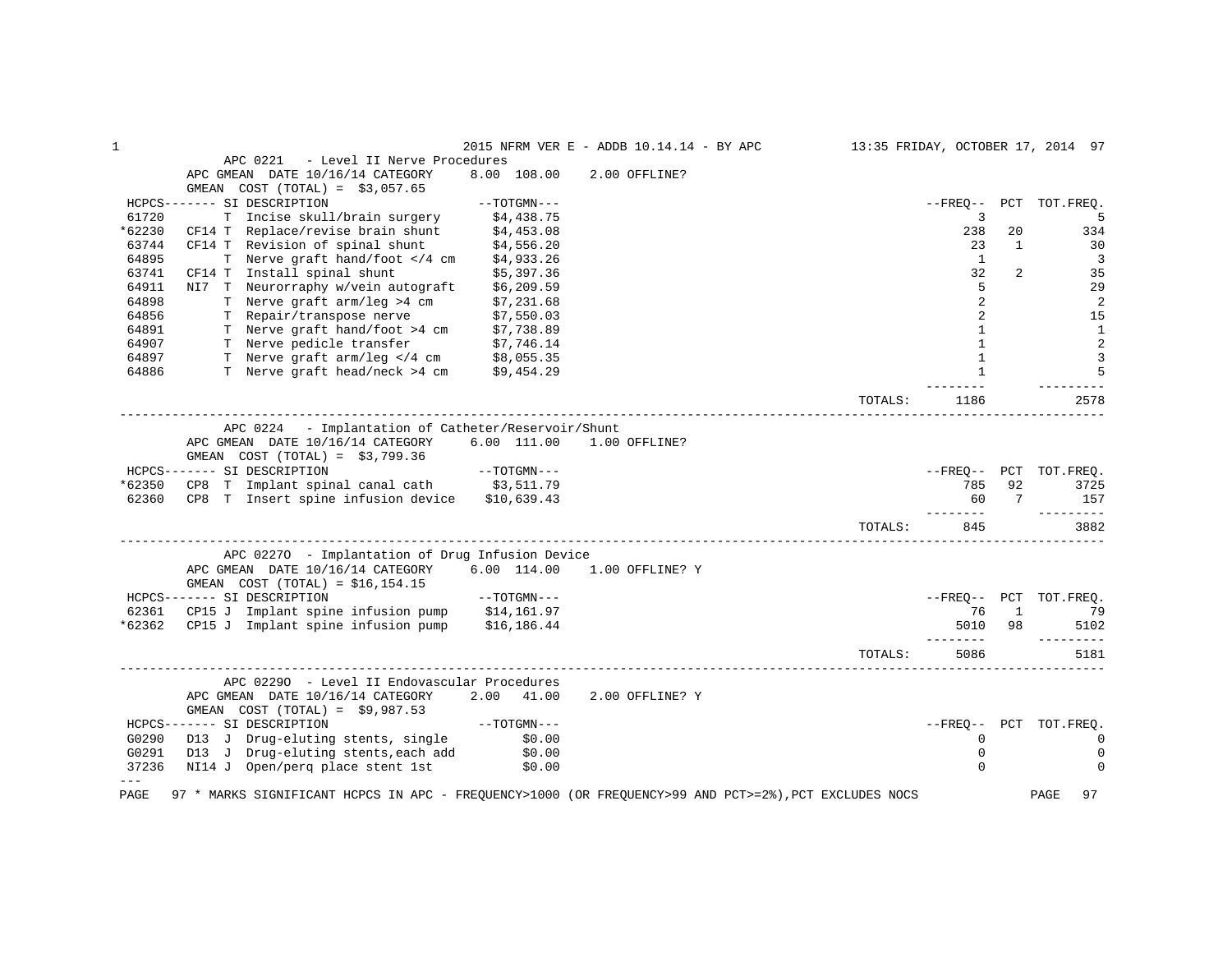| $\mathbf{1}$ |         |                                              |               | 2015 NFRM VER E - ADDB 10.14.14 - BY APC | 13:35 FRIDAY, OCTOBER 17, 2014 98 |              |                   |
|--------------|---------|----------------------------------------------|---------------|------------------------------------------|-----------------------------------|--------------|-------------------|
|              |         | APC 02290 - Level II Endovascular Procedures |               |                                          |                                   |              |                   |
|              |         | APC GMEAN DATE 10/16/14 CATEGORY             | 41.00<br>2.00 | 2.00 OFFLINE? Y                          |                                   |              |                   |
|              | GMEAN   | $COST (TOTAL) = $9,987.53$                   |               |                                          |                                   |              |                   |
|              |         | HCPCS------- SI DESCRIPTION                  | $--TOTGMN---$ |                                          | $- FREO--$                        |              | PCT TOT. FREO.    |
| 37238        | NI14 J  | Open/perg place stent same                   | \$0.00        |                                          |                                   | $\Omega$     | $\Omega$          |
| 37241        |         | NI14 J Vasc embolize/occlude venous          | \$0.00        |                                          |                                   | $\Omega$     | $\Omega$          |
| 37242        |         | NI14 J Vasc embolize/occlude artery          | \$0.00        |                                          |                                   | $\Omega$     | $\Omega$          |
| 37243        | NI14 J  | Vasc embolize/occlude organ                  | \$0.00        |                                          |                                   | $\Omega$     | $\mathbf 0$       |
| 37244        |         | NI14 J Vasc embolize/occlude bleed           | \$0.00        |                                          |                                   | $\Omega$     | $\mathbf 0$       |
| 92980        | $D13$ J | Insert intracoronary stent                   | \$0.00        |                                          |                                   | $\mathbf 0$  | $\mathbf 0$       |
| 92981        | D13 J   | Insert intracoronary stent                   | \$0.00        |                                          |                                   | $\Omega$     | $\mathbf 0$       |
| 92995        | $D13$ J | Coronary atherectomy                         | \$0.00        |                                          |                                   | $\Omega$     | $\mathbf 0$       |
| 92996        | $D13$ J | Coronary atherectomy add-on                  | \$0.00        |                                          |                                   | $\mathbf 0$  | $\mathbf 0$       |
| 0236T        | NI11 J  | Trluml perip athrc abd aorta                 | \$3,329.18    |                                          |                                   | $\mathbf{1}$ | $\mathbf{1}$      |
| 37210        | $D14$ J | Embolization uterine fibroid                 | \$6,529.92    |                                          | 205                               |              | 208               |
| 0234T        | NI11 J  | Trluml perip athrc renal art                 | \$7,150.57    |                                          |                                   | 3            | 3                 |
| *37228       | NI11 J  | Tib/per revasc w/tla                         | \$7,281.34    |                                          | 6712                              | 4            | 6751              |
| 0237T        | NI11 J  | Trluml perip athrc brchiocph                 | \$7,851.54    |                                          | 17                                |              | 17                |
| 2920A        |         | J CPX 92920 Prq cardiac angiop               | \$8,388.88    |                                          | 558                               |              | 562               |
| 92943        |         | NI13 J Prq card revasc chronic 1vsl          | \$8,464.73    |                                          | 814                               |              | 820               |
| 37207        | D14 J   | Transcath iv stent open                      | \$8,549.08    |                                          | 259                               |              | 261               |
| 92990        | CP15 J  | Revision of pulmonary valve                  | \$8,675.93    |                                          | 19                                |              | 19                |
| *92937       |         | NI13 J Prq revasc byp qraft 1 vsl            | \$9,018.68    |                                          | 1810                              | $\mathbf{1}$ | 1830              |
| 6870A        |         | J CPX 36870 Percut thrombect a               | \$9,076.07    |                                          | 153                               |              | 156               |
| *92928       | NI13 J  | Prq card stent w/angio 1 vsl                 | \$9,365.27    |                                          | 15542                             | 9            | 15647             |
| 92987        | CP15J   | Revision of mitral valve                     | \$9,372.06    |                                          |                                   | 56           | 56                |
| *37204       | $D14$ J | Transcatheter occlusion                      | \$9,451.57    |                                          | 12649                             | 7            | 12788             |
| *37205       | D14 J   | Transcath iv stent percut                    | \$9,756.35    |                                          | 18632                             | 11           | 18784             |
| 61623        | CP15J   | Endovasc tempory vessel occl                 | \$10,033.53   |                                          | 40                                |              | 41                |
| *37221       | CP15 J  | Iliac revasc w/stent                         | \$10, 260.81  |                                          | 12365                             | 7            | 12445             |
| $*$ C9600    | CP15 J  | Perc drug-el cor stent sing                  | \$10, 265.75  |                                          | 64425                             | 39           | 64967             |
| 92924        |         | NI13 J Prq card angio/athrect 1 art          | \$10,475.02   |                                          | 193                               |              | 195               |
| 92941        |         | NI13 J Prq card revasc mi 1 vsl              | \$10,659.29   |                                          | 465                               |              | 471               |
| *C9604       |         | CP15 J Perc d-e cor revasc t cabq s          | \$10,786.83   |                                          | 5093                              | 3            | 5141              |
| 61626        | CP15J   | Transcath occlusion non-cns                  | \$10,868.07   |                                          | 242                               |              | 247               |
| *37226       | NI11 J  | Fem/popl revasc w/stent                      | \$10,929.01   |                                          | 14693                             | 8            | 14786             |
| *37225       |         | NI11 J Fem/popl revas w/ather                | \$10,953.98   |                                          | 10078                             | 6            | 10169             |
| 92997        |         | CP15 J Pul art balloon repr percut           | \$16,529.42   |                                          |                                   | 31           | 31                |
|              |         |                                              |               |                                          | ------<br>165055<br>TOTALS:       |              | -------<br>166396 |
|              |         |                                              |               |                                          |                                   |              |                   |
|              |         |                                              |               |                                          |                                   |              |                   |
| $- - -$      |         |                                              |               |                                          |                                   |              |                   |

 $--\,$ 

 $---$ 

PAGE 98 \* MARKS SIGNIFICANT HCPCS IN APC - FREQUENCY>1000 (OR FREQUENCY>99 AND PCT>=2%),PCT EXCLUDES NOCS PAGE 98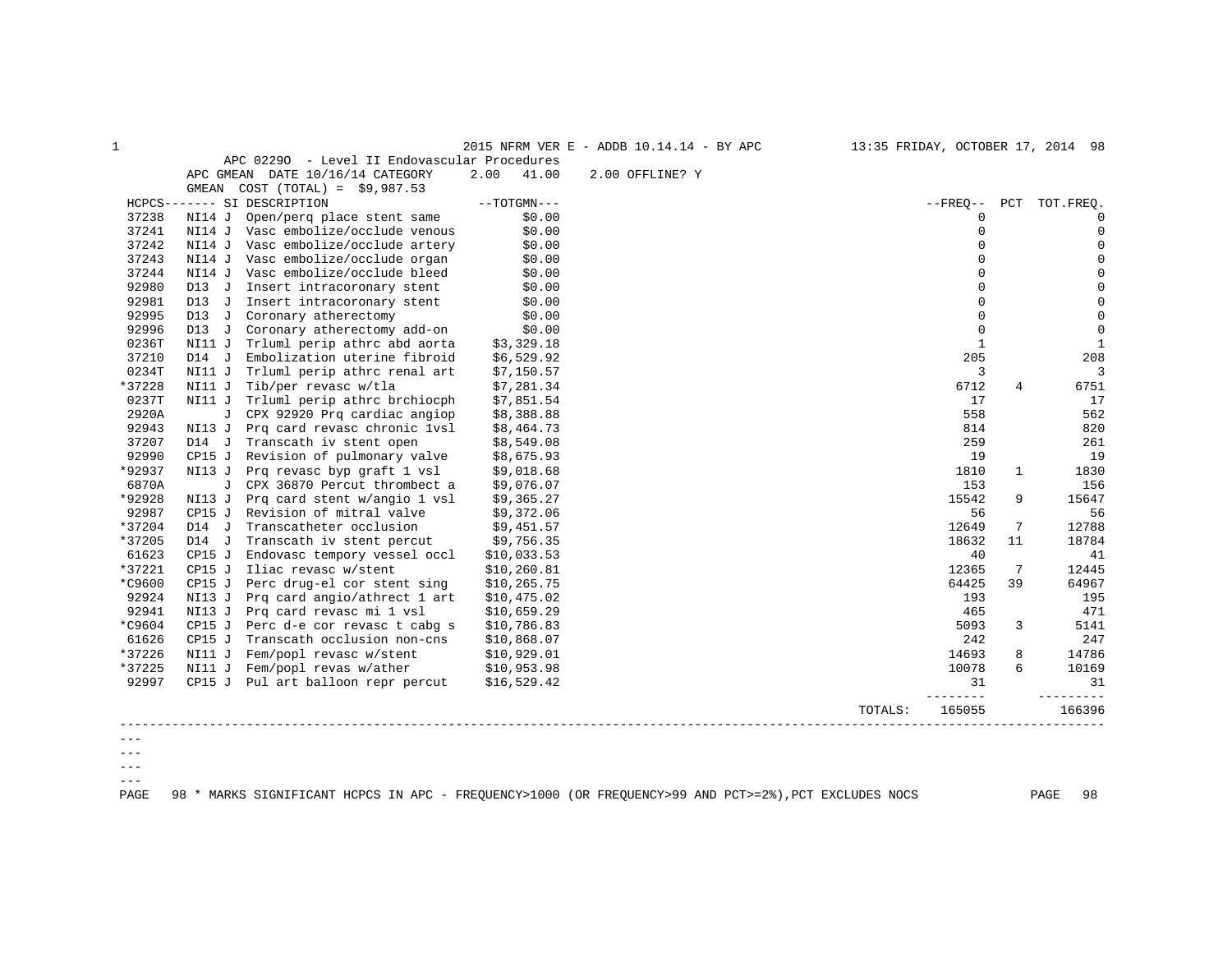| $\mathbf{1}$ |        |                                                                |               | 2015 NFRM VER E - ADDB 10.14.14 - BY APC                                                              |                                |                |                | 13:35 FRIDAY, OCTOBER 17, 2014 99 |
|--------------|--------|----------------------------------------------------------------|---------------|-------------------------------------------------------------------------------------------------------|--------------------------------|----------------|----------------|-----------------------------------|
|              |        | APC 0230<br>- Level I Eye Tests & Treatments                   |               |                                                                                                       |                                |                |                |                                   |
|              |        | APC GMEAN DATE 10/16/14 CATEGORY                               | 17.00 117.00  | 1.00 OFFLINE?                                                                                         |                                |                |                |                                   |
|              |        | GMEAN COST (TOTAL) =<br>\$54.01                                |               |                                                                                                       |                                |                |                |                                   |
|              |        | HCPCS------- SI DESCRIPTION                                    | $--TOTGMN---$ |                                                                                                       |                                | $- FREO--$     | PCT            | TOT.FREO.                         |
| G0117        | CP15 S | Glaucoma scrn hgh risk direc                                   | \$0.00        |                                                                                                       |                                | $\Omega$       |                | $\mathbf 0$                       |
| G0118        | S      | Glaucoma scrn hgh risk direc                                   | \$0.00        |                                                                                                       |                                | $\Omega$       |                | $\mathbf 0$                       |
| 0181T        |        | D15 N Corneal hysteresis                                       | \$0.00        |                                                                                                       |                                | $\Omega$       |                | $\mathbf 0$                       |
| 0330T        | NJ13 N | Tear film img uni/bi w/i&r                                     | \$0.00        |                                                                                                       |                                | $\Omega$       |                | $\mathbf 0$                       |
| 0379T        |        | NI15 N Vis field assmnt tech suppt                             | \$0.00        |                                                                                                       |                                | $\mathbf 0$    |                | $\mathsf{O}\xspace$               |
| 0380T        | NI15 N | Comp animat ret imag series                                    | \$0.00        |                                                                                                       |                                | $\Omega$       |                | $\mathbf 0$                       |
| 92145        |        | NI15 N Corneal hysteresis deter                                | \$0.00        |                                                                                                       |                                | $\mathbf 0$    |                | $\mathbf 0$                       |
| 92317        | CP15 N | Rx corneoscleral cntact lens                                   | \$0.00        |                                                                                                       |                                | $\Omega$       |                | $\mathbf 0$                       |
| 92355        | CP15 N | Fit spectacles compound lens                                   | \$0.00        |                                                                                                       |                                | $\Omega$       |                | 0                                 |
| *92134       |        | NI11 N Cptr ophth dx img post segmt                            | \$48.26       |                                                                                                       |                                | 26065          | 56             | 186700                            |
| 92260        | CP15 N | Ophthalmoscopy/dynamometry                                     | \$48.50       |                                                                                                       |                                | $\mathbf{1}$   |                | 8                                 |
| *92025       | NI7 N  | Corneal topography                                             | \$55.70       |                                                                                                       |                                | 1098           | 2              | 6497                              |
| *92133       | NI11 N | Cmptr ophth img optic nerve                                    | \$55.94       |                                                                                                       |                                | 9279           | 2.0            | 68141                             |
| *92082       | CP15 N | Visual field examination(s)                                    | \$56.93       |                                                                                                       |                                | 2039           | 4              | 7011                              |
| 92081        | CP15 N | Visual field examination(s)                                    | \$63.76       |                                                                                                       |                                | 848            | $\mathbf{1}$   | 2436                              |
| 92225        | CP15 N | Special eye exam initial                                       | \$66.92       |                                                                                                       |                                | 435            |                | 9042                              |
| *92285       | CP15 N | Eye photography                                                | \$67.35       |                                                                                                       |                                | 1479           | 3              | 11464                             |
| 92132        | NI11 N | Cmptr ophth dx img ant segmt                                   | \$67.68       |                                                                                                       |                                | 158            |                | 1302                              |
| 92354        | CP15 N | Fit spectacles single system                                   | \$73.35       |                                                                                                       |                                | $\mathbf{1}$   |                | $\mathbf{1}$                      |
| *92020       | CP15 N | Special eye evaluation                                         | \$73.49       |                                                                                                       |                                | 1394           | 3              | 18486                             |
| 92140        |        | CP15 N Glaucoma provocative tests                              | \$75.63       |                                                                                                       |                                | 7              |                | 41                                |
| *92226       | CP15 N | Special eye exam subsequent                                    | \$77.30       |                                                                                                       |                                | 1292           | 2              | 18690                             |
| *92060       | CP15 N | Special eye evaluation                                         | \$77.93       |                                                                                                       |                                | 1687           | 3              | 5793                              |
|              |        | 92499 U CP15 N Eye service or procedure                        | \$96.60       |                                                                                                       |                                | 37             |                | 778                               |
| 92065        | CP15 N | Orthoptic/pleoptic training                                    | \$124.20      |                                                                                                       |                                | 72             |                | 121                               |
| 0207T        |        | NI10 N Clear eyelid gland w/heat                               | \$173.51      |                                                                                                       |                                | 5              |                | 8                                 |
| 92283        |        | CP15 N Color vision examination                                | \$274.63      |                                                                                                       |                                | 25             |                | 419                               |
|              |        |                                                                |               |                                                                                                       |                                | ------         |                | ----------                        |
|              |        |                                                                |               |                                                                                                       | TOTALS:<br>___________________ | 45885          |                | 336938                            |
|              |        | APC 0231<br>- Level III Eye Tests & Treatments                 |               |                                                                                                       |                                |                |                |                                   |
|              | GMEAN  | APC GMEAN DATE 10/16/14 CATEGORY<br>COST (TOTAL) =<br>\$326.16 | 17.00 117.00  | 3.00 OFFLINE?                                                                                         |                                |                |                |                                   |
|              |        | HCPCS------- SI DESCRIPTION                                    | $--TOTGMN---$ |                                                                                                       |                                | $--$ FREO $--$ | PCT            | TOT.FREQ.                         |
| 65260        | CP15 S | Remove foreign body from eye                                   | \$0.00        |                                                                                                       |                                | $\mathbf 0$    |                | <sup>1</sup>                      |
| 92240        |        | S Icq angiography                                              | \$207.71      |                                                                                                       |                                | 860            |                | 868                               |
| *92275       | S      | Electroretinography                                            | \$230.73      |                                                                                                       |                                | 1068           | 1              | 1071                              |
| *92235       |        | S Eye exam with photos                                         | \$291.66      |                                                                                                       |                                | 4667           | $\overline{4}$ | 15172                             |
| *67028       | CP15 S | Injection eye drug                                             | \$330.53      |                                                                                                       |                                | 93366          | 92             | 106376                            |
| 66500        | CP15 S | Incision of iris                                               | \$346.19      |                                                                                                       |                                | 56             |                | 177                               |
| $---$        |        |                                                                |               |                                                                                                       |                                |                |                |                                   |
| PAGE         |        |                                                                |               | 99 * MARKS SIGNIFICANT HCPCS IN APC - FREQUENCY>1000 (OR FREQUENCY>99 AND PCT>=2%), PCT EXCLUDES NOCS |                                |                |                | PAGE<br>99                        |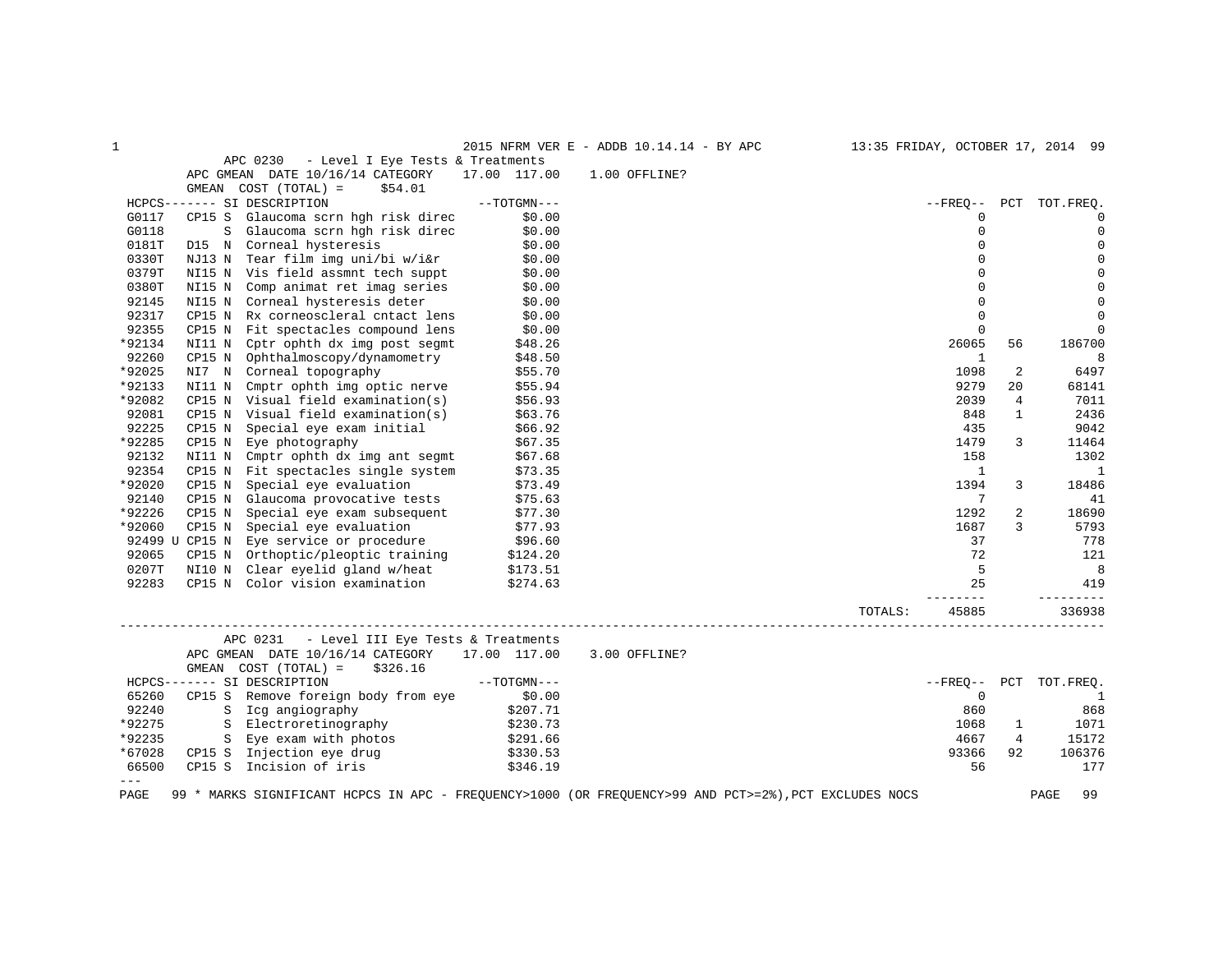| 1      |                                                                                                                                                                                                                                              | 2015 NFRM VER E - ADDB 10.14.14 - BY APC 13:35 FRIDAY, OCTOBER 17, 2014 100 |                |                 |                          |
|--------|----------------------------------------------------------------------------------------------------------------------------------------------------------------------------------------------------------------------------------------------|-----------------------------------------------------------------------------|----------------|-----------------|--------------------------|
|        | APC 0231 - Level III Eye Tests & Treatments                                                                                                                                                                                                  |                                                                             |                |                 |                          |
|        | APC GMEAN DATE 10/16/14 CATEGORY 17.00 117.00 3.00 OFFLINE?                                                                                                                                                                                  |                                                                             |                |                 |                          |
|        | GMEAN COST $(TOTAL) = $326.16$                                                                                                                                                                                                               |                                                                             |                |                 |                          |
|        |                                                                                                                                                                                                                                              |                                                                             |                |                 | --FREQ-- PCT TOT.FREQ.   |
|        |                                                                                                                                                                                                                                              |                                                                             |                | 432             | 828                      |
|        | HCPCS-------- SIDESCRIPTION --TOTGMM---<br>65800 CP15 S Drainage of eye \$413.51<br>66820 CP15 S Incision secondary cataract \$603.02                                                                                                        |                                                                             |                | 114             | 257                      |
|        |                                                                                                                                                                                                                                              |                                                                             | TOTALS: 100563 | _________       | ----------<br>124750     |
|        |                                                                                                                                                                                                                                              |                                                                             |                |                 |                          |
|        | APC 0232 - Level I Anterior Segment Eye Procedures<br>APC GMEAN DATE CATEGORY 17.00 118.00 1.00 OFFLINE?                                                                                                                                     |                                                                             |                |                 |                          |
|        | GMEAN COST $(TOTAL) =$ \$0.00                                                                                                                                                                                                                |                                                                             |                |                 |                          |
|        |                                                                                                                                                                                                                                              |                                                                             |                |                 | --FREQ-- PCT TOT.FREQ.   |
|        | GMEAN COST (TOTAL) = 50.00<br>HCPCS------- SI DESCRIPTION ---TOTGMN---<br>0124T D14 T Conjunctival drug placement \$0.00                                                                                                                     |                                                                             |                | $\Omega$        | $\mathbf{1}$             |
|        |                                                                                                                                                                                                                                              |                                                                             |                | ---------       |                          |
|        |                                                                                                                                                                                                                                              |                                                                             | TOTALS:        | $\Omega$        | $\mathbf{1}$             |
|        | APC 0233 - Level II Intraocular Procedures                                                                                                                                                                                                   |                                                                             |                |                 |                          |
|        | APC GMEAN DATE 10/16/14 CATEGORY 17.00 358.00 2.00 OFFLINE?                                                                                                                                                                                  |                                                                             |                |                 |                          |
|        | GMEAN $COST (TOTAL) = $1,818.09$                                                                                                                                                                                                             |                                                                             |                |                 |                          |
|        | HCPCS------- SI DESCRIPTION<br>65805 D13 T Drainage of eye \$0.00<br>65806 CP15 T Incise inner eye adhesions \$0.00                                                                                                                          |                                                                             |                |                 | --FREQ-- PCT TOT.FREQ.   |
|        |                                                                                                                                                                                                                                              |                                                                             |                | $\mathbf 0$     | $\overline{\phantom{0}}$ |
|        |                                                                                                                                                                                                                                              |                                                                             |                | $\mathbf 0$     | 18                       |
| 66165  |                                                                                                                                                                                                                                              |                                                                             |                | $\Omega$        | 69                       |
| 66184  | D15 T Glaucoma surgery \$0.00<br>NI15 T Revision of aqueous shunt \$0.00                                                                                                                                                                     |                                                                             |                | $\Omega$        | $\overline{0}$           |
| 66830  |                                                                                                                                                                                                                                              |                                                                             |                | 67              | 146                      |
| 67030  | CP15 T Removal of lens lesion \$689.37<br>CP15 T Incise inner eye strands \$927.72                                                                                                                                                           |                                                                             |                | $7\phantom{.0}$ | 12                       |
| 65265  | CP15 T Remove foreign body from eye $$1,000.00$                                                                                                                                                                                              |                                                                             |                | 9               | 25                       |
| 66225  |                                                                                                                                                                                                                                              |                                                                             |                | 2               | 26                       |
| *66250 | CP15 T Repair/graft eye lesion \$1,103.28<br>T Follow-up surgery of eye \$1,305.91                                                                                                                                                           |                                                                             |                | 1655            | 2278                     |
| 66840  |                                                                                                                                                                                                                                              |                                                                             |                | 358             | 430                      |
| 67110  | CP15 T Removal of lens material \$1,345.48<br>CP15 T Repair detached retina \$1,351.52                                                                                                                                                       |                                                                             |                | 239             | 369                      |
| 65235  | T Remove foreign body from eye \$1,408.59                                                                                                                                                                                                    |                                                                             |                | 65              | 113                      |
| 65920  |                                                                                                                                                                                                                                              |                                                                             |                | 142             | 438                      |
| 68330  |                                                                                                                                                                                                                                              |                                                                             |                | 5               | 32                       |
| 65865  |                                                                                                                                                                                                                                              |                                                                             |                | 16              | 157                      |
| 65870  |                                                                                                                                                                                                                                              |                                                                             |                | 24              | 333                      |
| 65900  |                                                                                                                                                                                                                                              |                                                                             |                | $\overline{4}$  | 18                       |
| 66920  | T Remove implant of eye 51,408.59<br>CP15 T Remove implant of eye \$1,468.49<br>CP15 T Revise eyeld lining \$1,574.98<br>CP15 T Incise inner eye adhesions \$1,574.86<br>CP15 T Incise inner eye adhesions \$1,584.13<br>CP15 T Remove eye l |                                                                             |                | 72              | 294                      |
| 65850  |                                                                                                                                                                                                                                              |                                                                             |                | 168             | 615                      |
| 66711  |                                                                                                                                                                                                                                              |                                                                             |                | 102             | 1303                     |
| 65875  |                                                                                                                                                                                                                                              |                                                                             |                | 35              | 650                      |
| 67101  |                                                                                                                                                                                                                                              |                                                                             |                | 83              | 234                      |
| 66825  | CP15 T Reposition intraocular lens \$1,796.49                                                                                                                                                                                                |                                                                             |                | 565             | 1186                     |
|        |                                                                                                                                                                                                                                              |                                                                             |                |                 |                          |

PAGE 100 \* MARKS SIGNIFICANT HCPCS IN APC - FREQUENCY>1000 (OR FREQUENCY>99 AND PCT>=2%),PCT EXCLUDES NOCS PAGE 100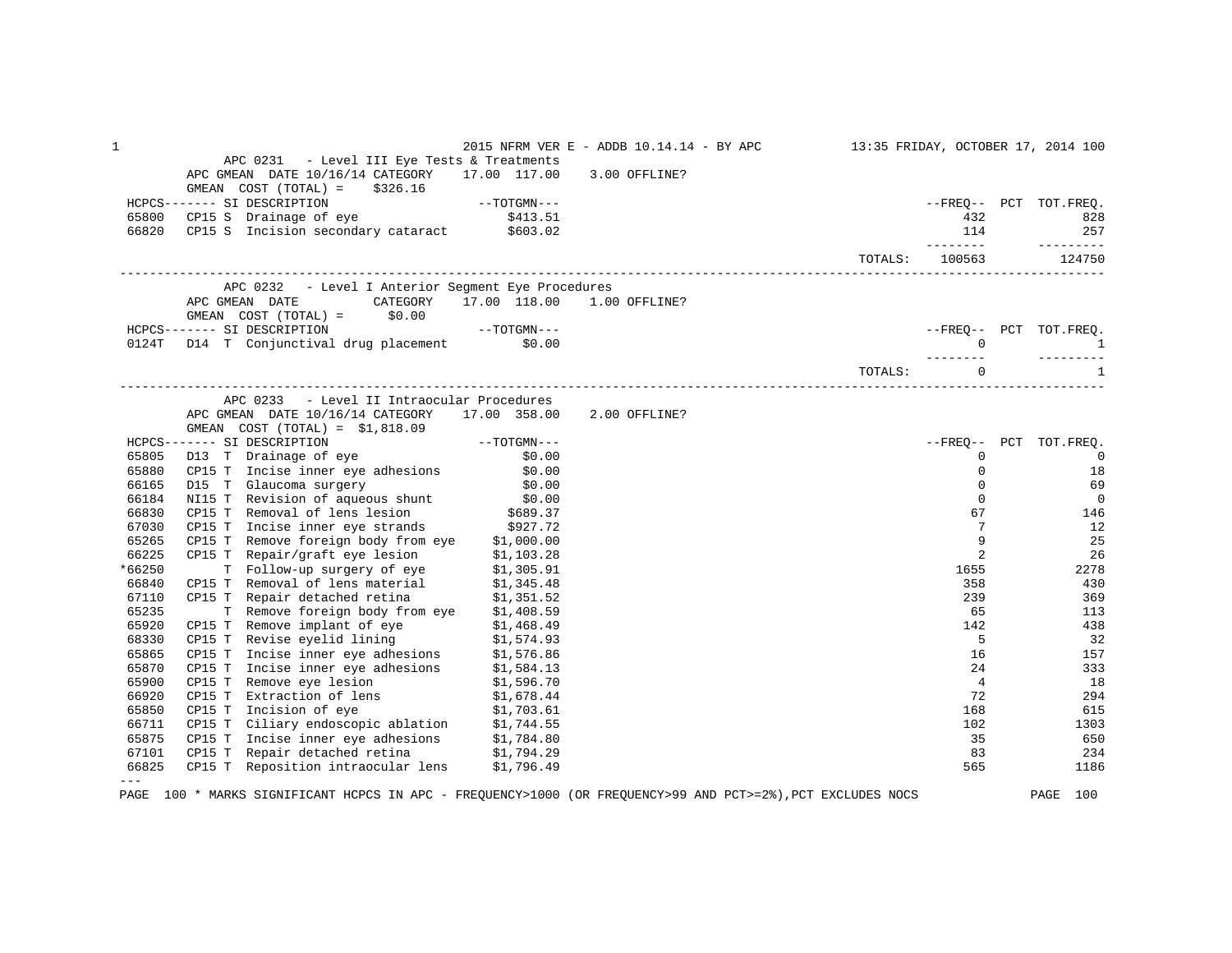| $\mathbf{1}$ |        |                                                                                                                               |               | 2015 NFRM VER E - ADDB $10.14.14$ - BY APC | 13:35 FRIDAY, OCTOBER 17, 2014 101 |                 |    |                        |
|--------------|--------|-------------------------------------------------------------------------------------------------------------------------------|---------------|--------------------------------------------|------------------------------------|-----------------|----|------------------------|
|              |        | APC 0233 - Level II Intraocular Procedures                                                                                    |               |                                            |                                    |                 |    |                        |
|              |        | APC GMEAN DATE 10/16/14 CATEGORY                                                                                              | 17.00 358.00  | 2.00 OFFLINE?                              |                                    |                 |    |                        |
|              |        | GMEAN $COST (TOTAL) = $1,818.09$                                                                                              |               |                                            |                                    |                 |    |                        |
|              |        | HCPCS------- SI DESCRIPTION                                                                                                   | $--TOTGMN---$ |                                            |                                    |                 |    | --FREQ-- PCT TOT.FREQ. |
| *66984       |        | CP15 T Cataract surg w/iol 1 stage                                                                                            | \$1,801.88    |                                            |                                    | 442882          | 90 | 463574                 |
| 66850        |        | CP15 T Removal of lens material \$1,845.88                                                                                    |               |                                            |                                    | 978             |    | 1803                   |
| 66172        | CP15 T | Incision of eye                                                                                                               | \$1,851.50    |                                            |                                    | 825             |    | 1137                   |
| 67120        |        | CP15 T Remove eye implant material $$1,852.29$<br>CP15 T Glaucoma surgery $$1,861.99$                                         |               |                                            |                                    | 258             |    | 505                    |
| *66170       |        |                                                                                                                               |               |                                            |                                    | 2539            |    | 4848                   |
| 65930        |        | CP15 T Remove blood clot from eye $$1,877.86$                                                                                 |               |                                            |                                    | 31              |    | 99                     |
| 66680        | CP15 T | Repair iris & ciliary body \$1,890.45                                                                                         |               |                                            |                                    | 64              |    | 194                    |
| 65810        |        | CP15 T Drainage of eye \$1,936.85<br>CP15 T Drainage of eye \$1,943.79                                                        |               |                                            |                                    | 71              |    | 238                    |
| 65815        |        |                                                                                                                               |               |                                            |                                    | 79              |    | 205                    |
| 66160        |        | CP15 T Glaucoma surgery $$2,012.90$                                                                                           |               |                                            |                                    | 52              |    | 113                    |
| 66983        | CP15 T | Cataract surg w/iol 1 stage \$2,025.03                                                                                        |               |                                            |                                    | 615             |    | 743                    |
| *66982       |        | CP15 T Cataract surgery complex \$2,040.14                                                                                    |               |                                            |                                    | 35684           | 7  | 38885                  |
| 66985        |        | CP15 T Insert lens prosthesis                                                                                                 | \$2,099.51    |                                            |                                    | 516             |    | 1213                   |
| 66682        |        | CP15 T Repair iris & ciliary body $$2,112.54$                                                                                 |               |                                            |                                    | 119             |    | 383                    |
| 67005        |        | CP15 T Partial removal of eye fluid \$2,135.49                                                                                |               |                                            |                                    | 39              |    | 766                    |
| 67010        | CP15 T | Partial removal of eye fluid                                                                                                  | \$2,190.19    |                                            |                                    | 59              |    | 952                    |
| 67025        |        | CP15 T Replace eye fluid                                                                                                      | \$2,204.74    |                                            |                                    | 123             |    | 2817                   |
| 66986        |        | CP15 T Exchange lens prosthesis $\frac{1}{2}$ , 215.59                                                                        |               |                                            |                                    | 828             |    | 2260                   |
| 67255        |        | CP15 T Reinforce/graft eye wall \$2,298.06                                                                                    |               |                                            |                                    | 76              |    | 4131                   |
| 66185        |        | CP15 T Revise aqueous shunt eye $$2,306.58$                                                                                   |               |                                            |                                    | 367             |    | 847                    |
| 67015        |        |                                                                                                                               |               |                                            |                                    | 341             |    | 879                    |
| 67115        |        | CP15 T Release of eye fluid \$2,316.77<br>CP15 T Release encircling material \$2,348.29<br>CP15 T Glaucoma surgery \$2,378.89 |               |                                            |                                    | 9               |    | 13                     |
| 66155        |        |                                                                                                                               |               |                                            |                                    | $\overline{2}$  |    | 15                     |
| 0123T        |        | NI6 T Scleral fistulization                                                                                                   | \$2,449.03    |                                            |                                    | $\mathbf{1}$    |    | $\overline{3}$         |
| 66220        |        | CP15 T Repair eye lesion                                                                                                      | \$2,475.33    |                                            |                                    | 3               |    | 5                      |
| 66635        | CP15 T | Removal of iris                                                                                                               | \$2,498.90    |                                            |                                    | $\overline{4}$  |    | 40                     |
| 65285        |        | CP15 T Repair of eye wound $$2,718.74$                                                                                        |               |                                            |                                    | 61              |    | 196                    |
| 65280        | CP15 T | Repair of eye wound \$2,736.99                                                                                                |               |                                            |                                    | 25              |    | 90                     |
| 66150        |        | CP15 T Glaucoma surgery $$2,757.27$<br>CP15 T Extraction of lens $$2,788.48$                                                  |               |                                            |                                    | $7\overline{ }$ |    | 11                     |
| 66930        |        |                                                                                                                               |               |                                            |                                    | 32              |    | 318                    |
| 66600        |        | CP15 T Remove iris and lesion $\frac{1}{5}$ 3,038.09                                                                          |               |                                            |                                    | $\overline{3}$  |    | 27                     |
| 65820        | CP15 T | Relieve inner eye pressure \$3,762.16                                                                                         |               |                                            |                                    | 14              |    | 23                     |
| 0099T        |        | NI6 T Implant corneal ring \$5,727.45                                                                                         |               |                                            |                                    | 2               |    | $\overline{3}$         |
|              |        |                                                                                                                               |               |                                            | TOTALS:                            | 490327          |    | 536082                 |
|              |        |                                                                                                                               |               |                                            |                                    |                 |    |                        |
|              |        |                                                                                                                               |               |                                            |                                    |                 |    |                        |

--- ---

 $--\,$  $---$ 

PAGE 101 \* MARKS SIGNIFICANT HCPCS IN APC - FREQUENCY>1000 (OR FREQUENCY>99 AND PCT>=2%),PCT EXCLUDES NOCS PAGE 101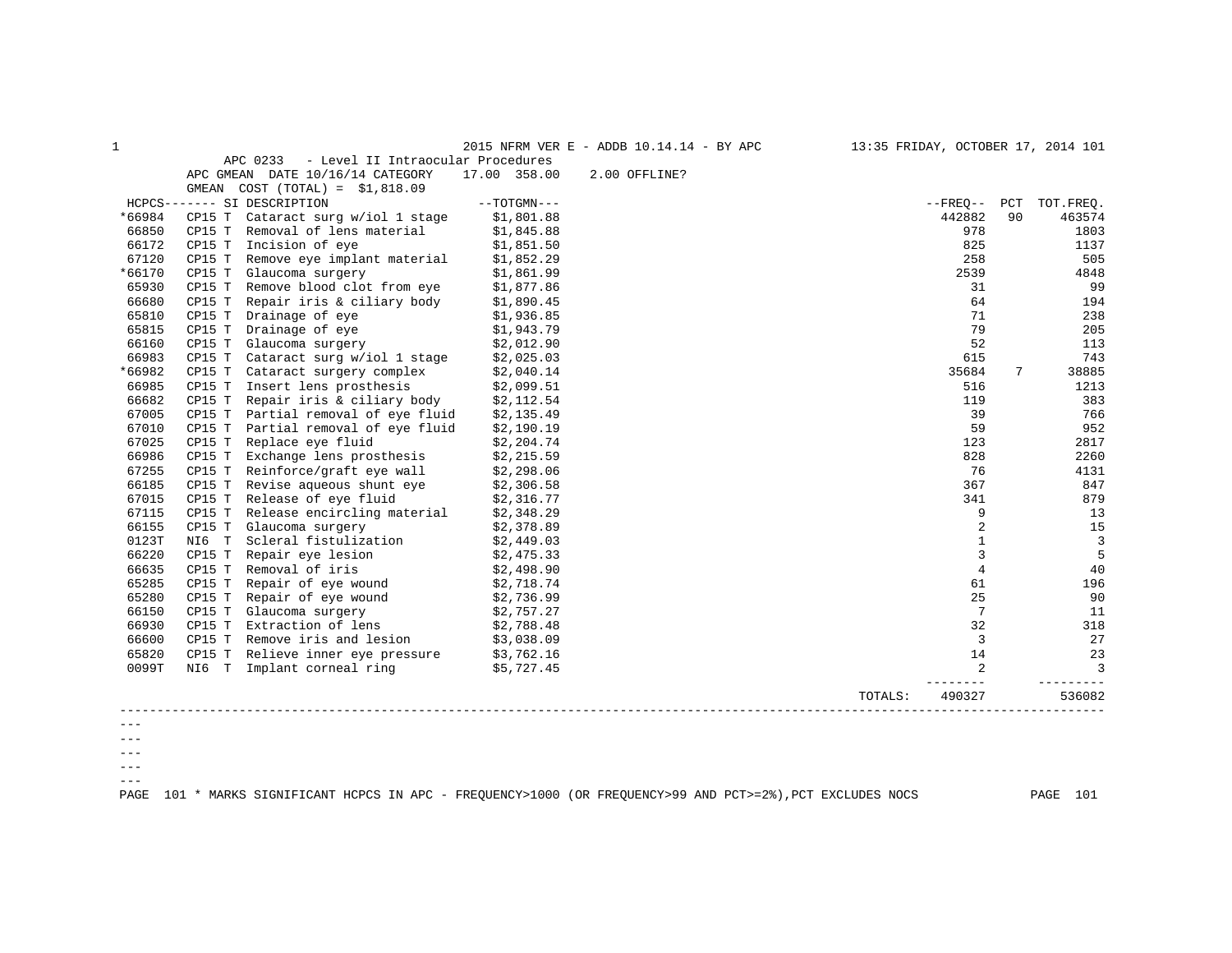| 1               |        |                                                                                    |                      | 2015 NFRM VER E - ADDB 10.14.14 - BY APC |         |              |                | 13:35 FRIDAY, OCTOBER 17, 2014 102 |
|-----------------|--------|------------------------------------------------------------------------------------|----------------------|------------------------------------------|---------|--------------|----------------|------------------------------------|
|                 |        | APC 0237 - Level II Posterior Segment Eye Procedures<br>APC GMEAN DATE<br>CATEGORY | 17.00 119.00         | 2.00 OFFLINE?                            |         |              |                |                                    |
|                 |        | GMEAN $COST (TOTAL) = $0.00$                                                       |                      |                                          |         |              |                |                                    |
|                 |        | HCPCS------- SI DESCRIPTION<br>$--TOTGMN---$                                       |                      |                                          |         |              |                | --FREO-- PCT TOT.FREO.             |
| 0186T           |        | D14 T Suprachoroidal drug delivery \$0.00                                          |                      |                                          |         | $\mathbf{0}$ |                | $\Omega$                           |
|                 |        |                                                                                    |                      |                                          |         |              |                |                                    |
|                 |        |                                                                                    |                      |                                          | TOTALS: | $\Omega$     |                | $\Omega$                           |
|                 |        | APC 0238 - Level I Extraocular, Repair, and Plastic Eye Procedures                 |                      |                                          |         |              |                |                                    |
|                 |        | APC GMEAN DATE 10/16/14 CATEGORY                                                   | 17.00 359.00         | $1.00$ OFFLINE?                          |         |              |                |                                    |
|                 |        | GMEAN COST (TOTAL) =<br>\$309.50                                                   |                      |                                          |         |              |                |                                    |
|                 |        | HCPCS------- SI DESCRIPTION                                                        | $--TOTGMN---$        |                                          |         |              |                | --FREQ-- PCT TOT.FREQ.             |
| 67938<br>*68840 |        | CP15 T Remove eyelid foreign body                                                  | \$231.55             |                                          |         | 114<br>983   | <sup>1</sup>   | 224                                |
| 67345           |        | CP15 T Explore/irrigate tear ducts<br>T Destroy nerve of eye muscle                | \$236.54             |                                          |         |              | 12             | 1557<br>100                        |
| *68761          |        | T Close tear duct opening                                                          | \$256.10<br>\$280.43 |                                          |         | 69<br>2724   | 36             | 4012                               |
| 68040           |        | CP15 T Treatment of eyelid lesions                                                 | \$290.73             |                                          |         | 2            |                | 8                                  |
| *67700          |        | T Drainage of eyelid abscess                                                       | \$298.39             |                                          |         | 171          | 2              | 364                                |
| *67810          |        | T Biopsy eyelid & lid margin                                                       | \$332.61             |                                          |         | 647          | 8              | 1313                               |
| *67800          |        | T Remove eyelid lesion                                                             | \$333.39             |                                          |         | 554          | 7              | 692                                |
| *67515          |        | T Inject/treat eye socket                                                          | \$334.35             |                                          |         | 580          | 7              | 939                                |
| *67825          |        | T Revise eyelashes                                                                 | \$351.19             |                                          |         | 340          | 4              | 539                                |
| *68760          |        | CP9 T Close tear duct opening                                                      | \$368.61             |                                          |         | 220          | $\overline{a}$ | 510                                |
| *68810          |        | CP10 T Probe nasolacrimal duct                                                     | \$373.72             |                                          |         | 653          | 8              | 1048                               |
| 67141           |        | CP15 T Treatment of retina                                                         | \$388.40             |                                          |         | 86           | $\mathbf{1}$   | 140                                |
| 68440           |        | T Incise tear duct opening                                                         | \$391.50             |                                          |         | 128          | $\mathbf{1}$   | 727                                |
| 67805           |        | T Remove eyelid lesions                                                            | \$416.12             |                                          |         | 38           |                | 58                                 |
| 67505           |        | T Inject/treat eye socket                                                          | \$420.44             |                                          |         | 32           |                | 38                                 |
| 65450           | CP15 T | Treatment of corneal lesion                                                        | \$427.95             |                                          |         | 42           |                | 111                                |
| 67500           |        | CP15 T Inject/treat eye socket                                                     | \$558.86             |                                          |         | 82           | 1              | 1545                               |
| 68705           |        | T Revise tear duct opening                                                         | \$638.90             |                                          |         | 6            |                | 177                                |
| 68530           |        | CP9 T Clearance of tear duct                                                       | \$666.38             |                                          |         | 48           |                | 91                                 |
| 67599 U         |        | T Orbit surgery procedure                                                          | \$769.02             |                                          |         | 19           |                | 51                                 |
| 67208           | CP15 T | Treatment of retinal lesion                                                        | \$1,031.26           |                                          |         | 44           |                | 84                                 |
| 68899 U         |        | T Tear duct system surgery                                                         | \$1,445.99           |                                          |         | 26           |                | 191                                |
| 68399 U         |        | T Eyelid lining surgery \$1,524.36                                                 |                      |                                          |         | 31           |                | 173                                |
| 67999 U         |        | T Revision of eyelid                                                               | \$1,757.54           |                                          |         | 148          |                | 427<br>-------                     |
|                 |        |                                                                                    |                      |                                          | TOTALS: | 7563         |                | 15119                              |
|                 |        |                                                                                    |                      |                                          |         |              |                |                                    |
| $- - -$         |        |                                                                                    |                      |                                          |         |              |                |                                    |

---  $--\,$ 

 $---$ 

PAGE 102 \* MARKS SIGNIFICANT HCPCS IN APC - FREQUENCY>1000 (OR FREQUENCY>99 AND PCT>=2%),PCT EXCLUDES NOCS PAGE 102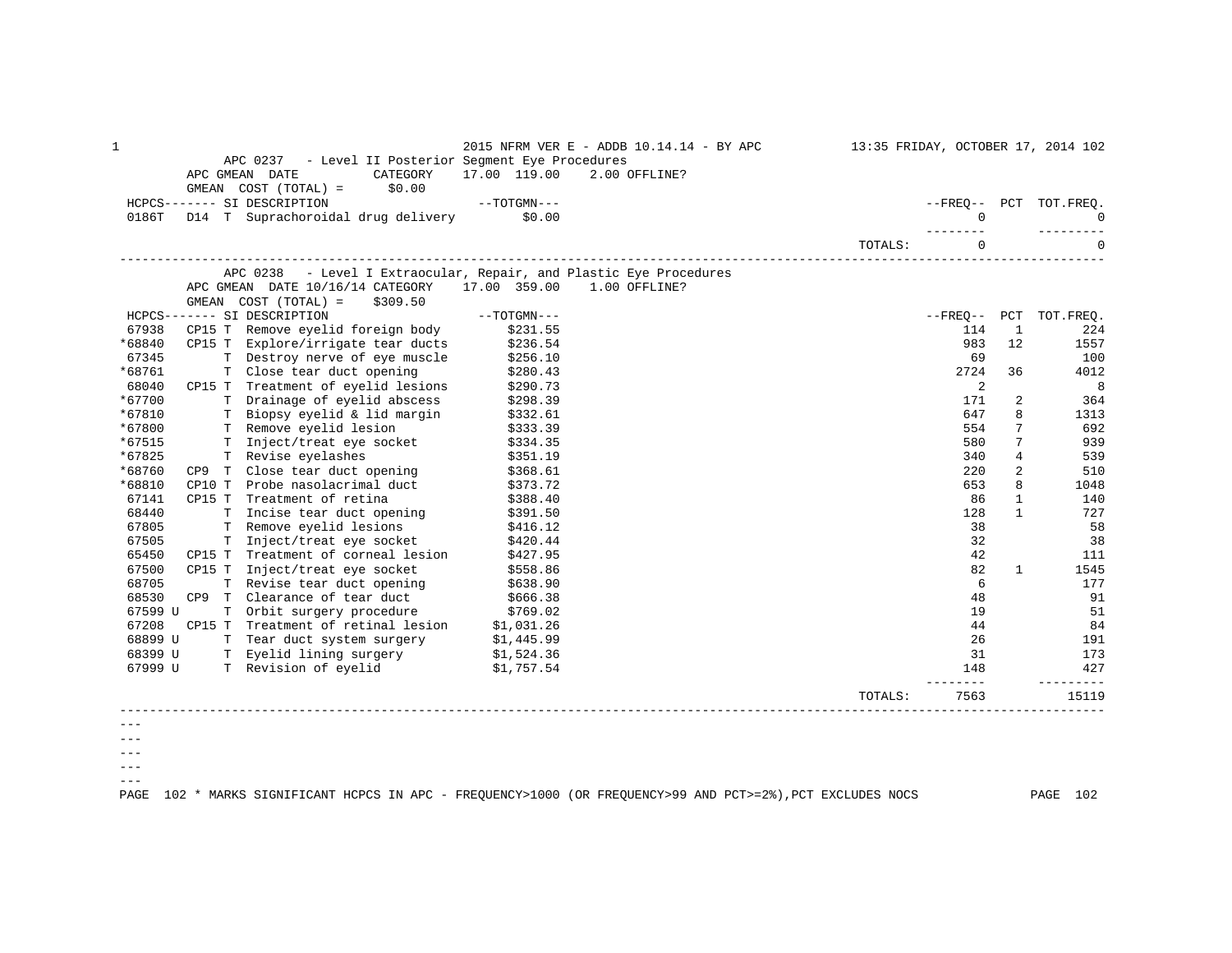| 1      |        |                                                                     |               | 2015 NFRM VER E - ADDB 10.14.14 - BY APC                                                                    | 13:35 FRIDAY, OCTOBER 17, 2014 103 |              |              |               |
|--------|--------|---------------------------------------------------------------------|---------------|-------------------------------------------------------------------------------------------------------------|------------------------------------|--------------|--------------|---------------|
|        |        | APC 0239 - Level II Extraocular, Repair, and Plastic Eye Procedures |               |                                                                                                             |                                    |              |              |               |
|        |        | APC GMEAN DATE 10/16/14 CATEGORY                                    | 17.00 359.00  | 2.00 OFFLINE?                                                                                               |                                    |              |              |               |
|        | GMEAN  | COST (TOTAL) =<br>\$727.88                                          |               |                                                                                                             |                                    |              |              |               |
|        |        | HCPCS------- SI DESCRIPTION                                         | $--TOTGMN---$ |                                                                                                             | $- FREQ--$                         |              | PCT          | TOT.FREQ.     |
| 68020  |        | CP15 T Incise/drain eyelid lining                                   | \$428.68      |                                                                                                             |                                    | 38           | $\mathbf{1}$ | 104           |
| 67801  |        | T Remove eyelid lesions                                             | \$531.28      |                                                                                                             |                                    | 61           | 2            | 70            |
| *65435 |        | T Curette/treat cornea                                              | \$552.47      |                                                                                                             |                                    | 202          | 6            | 283           |
| 67850  |        | T Treat eyelid lesion                                               | \$573.95      |                                                                                                             |                                    | 56           | $\mathbf{1}$ | 163           |
| 67710  |        | T Incision of eyelid                                                | \$637.31      |                                                                                                             |                                    | 75           | 2            | 161           |
| 68400  |        | CP15 T Incise/drain tear gland                                      | \$653.53      |                                                                                                             |                                    | 5            |              | 9             |
| *67840 |        | T Remove eyelid lesion                                              | \$655.38      |                                                                                                             | 1407                               |              | 46           | 2659          |
| *65778 |        | CP15 N Cover eye w/membrane                                         | \$833.36      |                                                                                                             |                                    | 101          | 3            | 196           |
| *67875 |        | T Closure of eyelid by suture                                       | \$834.77      |                                                                                                             |                                    | 213          | 7            | 1878          |
| 65772  | CP15 T | Correction of astigmatism                                           | \$835.33      |                                                                                                             |                                    | 64           | 2            | 439           |
| 67830  |        | T Revise eyelashes                                                  | \$877.84      |                                                                                                             |                                    | 36           | $\mathbf{1}$ | 159           |
| *65400 |        | CP15 T Removal of eye lesion                                        | \$878.03      |                                                                                                             |                                    | 550          | 18           | 841           |
| *68100 | CP12 T | Biopsy of eyelid lining                                             | \$1,010.65    |                                                                                                             |                                    | 164          | 5            | 437           |
| 65410  | CP15 T | Biopsy of cornea                                                    | \$1,504.07    |                                                                                                             |                                    | 26           |              | 51            |
| 68420  | CP15 T | Incise/drain tear sac                                               | \$1,993.78    |                                                                                                             |                                    | 26           |              | 80            |
| 68770  |        | CP15 T Close tear system fistula $$3,293.14$                        |               |                                                                                                             |                                    | 1            |              | 11            |
|        |        |                                                                     |               |                                                                                                             |                                    |              |              | -----         |
|        |        |                                                                     |               |                                                                                                             | 3025<br>TOTALS:                    |              |              | 7541          |
|        |        |                                                                     |               |                                                                                                             |                                    |              |              |               |
|        |        | APC 0240                                                            |               | - Level III Extraocular, Repair, and Plastic Eye Procedures                                                 |                                    |              |              |               |
|        |        | APC GMEAN DATE 10/16/14 CATEGORY                                    |               | 17.00 359.00 3.00 OFFLINE?                                                                                  |                                    |              |              |               |
|        |        | GMEAN $COST (TOTAL) = $1,592.00$                                    |               |                                                                                                             |                                    |              |              |               |
|        |        | HCPCS------- SI DESCRIPTION                                         | $--TOTGMN---$ |                                                                                                             | $- FREQ--$                         |              |              | PCT TOT.FREQ. |
| 67250  |        | T Reinforce eye wall                                                | \$823.09      |                                                                                                             |                                    | $\mathbf{1}$ |              | 36            |
| 67930  |        | T Repair eyelid wound                                               | \$827.25      |                                                                                                             |                                    | 11           |              | 38            |
| 67915  |        | T Repair eyelid defect                                              | \$865.21      |                                                                                                             |                                    | 10           |              | 34            |
| 68135  |        | CP15 T Remove eyelid lining lesion \$921.63                         |               |                                                                                                             |                                    | 47           |              | 173           |
| 67935  |        | T Repair eyelid wound                                               | \$1,024.07    |                                                                                                             |                                    | 38           |              | 128           |
| 65600  |        | T Revision of cornea                                                | \$1,029.14    |                                                                                                             |                                    | 23           |              | 29            |
| 65436  |        | CP15 T Curette/treat cornea                                         | \$1,046.65    |                                                                                                             |                                    | 210          |              | 279           |
| 68340  |        | T Separate eyelid adhesions                                         | \$1,103.86    |                                                                                                             |                                    | 6            |              | 48            |
| 67808  |        | T Remove eyelid lesion(s)                                           | \$1,134.15    |                                                                                                             |                                    | 21           |              | 48            |
| *66710 |        | CP15 T Ciliary transsleral therapy                                  | \$1,176.15    |                                                                                                             |                                    | 950          | 4            | 1096          |
| 66720  | CP15 T | Destruction ciliary body \$1,204.80                                 |               |                                                                                                             |                                    | 53           |              | 72            |
| 92019  |        | CP15 T Eye exam & treatment                                         | \$1,211.83    |                                                                                                             |                                    | 98           |              | 120           |
| 67880  |        | CP15 T Revision of eyelid                                           | \$1,222.23    |                                                                                                             |                                    | 301          | $\mathbf{1}$ | 812           |
| 67882  |        | T Revision of eyelid                                                | \$1,237.96    |                                                                                                             |                                    | 100          |              | 191           |
| 68110  |        | CP15 T Remove eyelid lining lesion \$1,286.79                       |               |                                                                                                             |                                    | 377          | 1            | 742           |
| 67916  |        | T Repair eyelid defect                                              | \$1,290.30    |                                                                                                             |                                    | 345          | $\mathbf{1}$ | 763           |
| 67922  |        | T Repair eyelid defect                                              | \$1,301.70    |                                                                                                             |                                    | 14           |              | 29            |
| $-- -$ |        |                                                                     |               |                                                                                                             |                                    |              |              |               |
|        |        |                                                                     |               | PAGE 103 * MARKS SIGNIFICANT HCPCS IN APC - FREQUENCY>1000 (OR FREQUENCY>99 AND PCT>=2%), PCT EXCLUDES NOCS |                                    |              |              | PAGE 103      |
|        |        |                                                                     |               |                                                                                                             |                                    |              |              |               |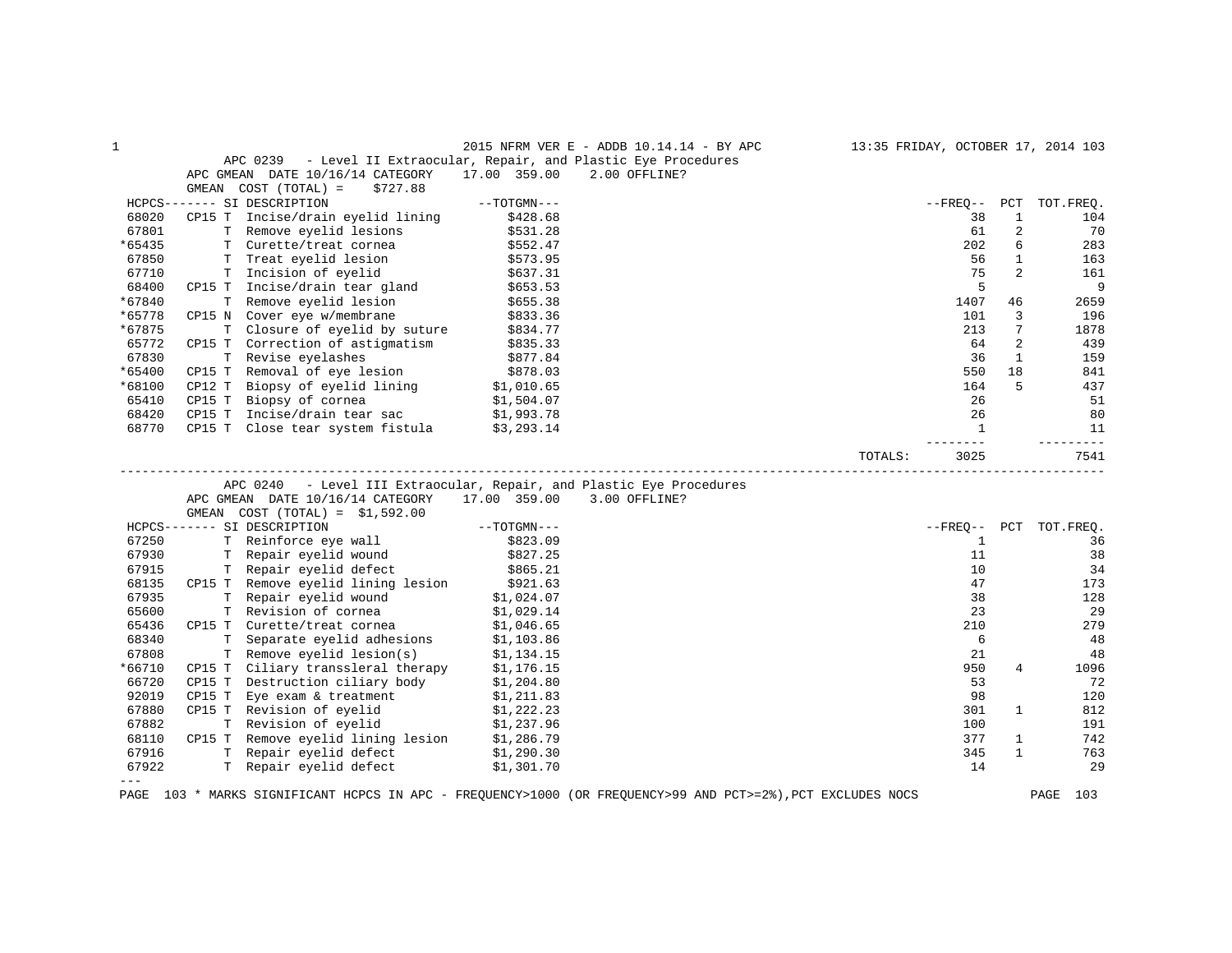| 1      |                |                                  | 2015 NFRM VER E - ADDB 10.14.14 - BY APC                    | 13:35 FRIDAY, OCTOBER 17, 2014 104 |              |           |
|--------|----------------|----------------------------------|-------------------------------------------------------------|------------------------------------|--------------|-----------|
|        |                | APC 0240                         | - Level III Extraocular, Repair, and Plastic Eye Procedures |                                    |              |           |
|        |                | APC GMEAN DATE 10/16/14 CATEGORY | 17.00 359.00<br>3.00 OFFLINE?                               |                                    |              |           |
|        | GMEAN          | $COST (TOTAL) = $1,592.00$       |                                                             |                                    |              |           |
|        |                | HCPCS------- SI DESCRIPTION      | $--TOTGMN---$                                               | $- FREQ--$                         | PCT          | TOT.FREQ. |
| 67975  | Т              | Reconstruction of eyelid         | \$1,321.14                                                  | 214                                |              | 290       |
| 92018  | CP15 T         | New eye exam & treatment         | \$1,344.69                                                  | 381                                | $\mathbf{1}$ | 560       |
| 67346  | NI7 T          | Biopsy eye muscle                | \$1,351.81                                                  | $\overline{4}$                     |              | 15        |
| *67921 | T              | Repair eyelid defect             | \$1,355.36                                                  | 440                                | 2            | 747       |
| 65420  | CP15 T         | Removal of eye lesion            | \$1,364.34                                                  | 245                                | $\mathbf{1}$ | 546       |
| *67923 | т              | Repair eyelid defect             | \$1,373.58                                                  | 623                                | 2            | 912       |
| 67835  | Т              | Revise eyelashes                 | \$1,375.69                                                  | $\overline{4}$                     |              | 16        |
| *67908 | т              | Repair eyelid defect             | \$1,406.35                                                  | 731                                | 3            | 1180      |
| 67914  | Т              | Repair eyelid defect             | \$1,423.90                                                  | 187                                |              | 529       |
| *67917 | т              | Repair eyelid defect             | \$1,468.65                                                  | 2045                               | 9            | 5583      |
| *67924 | T              | Repair eyelid defect             | \$1,481.93                                                  | 1351                               | 6            | 2086      |
| 67343  | CP15 T         | Release eye tissue               | \$1,492.76                                                  | 2                                  |              | 44        |
| 67903  | Т              | Repair eyelid defect             | \$1,499.61                                                  | 347                                | $\mathbf{1}$ | 692       |
| 65775  | CP15 T         | Correction of astigmatism        | \$1,502.27                                                  | 13                                 |              | 24        |
| 67911  | T.             | Revise eyelid defect             | \$1,505.94                                                  | 392                                | 1            | 1209      |
| 68700  | CP9<br>T       | Repair tear ducts                | \$1,509.15                                                  | 69                                 |              | 498       |
| 68115  | T              | Remove eyelid lining lesion      | \$1,548.51                                                  | 81                                 |              | 183       |
|        | 67399 U CP15 T | Unlisted px extraocular musc     | \$1,569.99                                                  | 6                                  |              | 31        |
| *67904 | Т              | Repair eyelid defect             | \$1,584.38                                                  | 3988                               | 18           | 6739      |
| 67909  | т              | Revise eyelid defect             | \$1,612.64                                                  | 22                                 |              | 35        |
| 67950  | т              | Revision of eyelid               | \$1,615.53                                                  | 226                                | 1            | 1741      |
| *67961 | Т              | Revision of eyelid               | \$1,627.48                                                  | 939                                | 4            | 2395      |
| 68815  | $\mathbf T$    | Probe nasolacrimal duct          | \$1,632.83                                                  | 351                                | $\mathbf{1}$ | 2752      |
| 65272  | CP15 T         | Repair of eye wound              | \$1,686.05                                                  | 10                                 |              | 13        |
| 68130  | CP15 T         | Remove eyelid lining lesion      | \$1,692.30                                                  | 14                                 |              | 55        |
| 67715  | т              | Incision of eyelid fold          | \$1,714.93                                                  | 24                                 |              | 236       |
| *67900 | CP15 T         | Repair brow defect               | \$1,728.22                                                  | 700                                | 3            | 2927      |
| 67906  | $\mathbb T$    | Repair eyelid defect             | \$1,733.98                                                  | 17                                 |              | 44        |
| 65150  | CP15 T         | Revise ocular implant            | \$1,738.77                                                  | 16                                 |              | 33        |
| *67966 | Т              | Revision of eyelid               | \$1,759.69                                                  | 520                                | 2            | 1407      |
| 68505  | CP15 T         | Partial removal tear gland       | \$1,760.18                                                  | 8                                  |              | 11        |
| 65270  | T              | Repair of eye wound              | \$1,778.07                                                  | 33                                 |              | 104       |
| 67412  | CP9 T          | Explore/treat eye socket         | \$1,781.73                                                  | 310                                | $\mathbf{1}$ | 484       |
| 67413  | CP15 T         | Explore/treat eye socket         | \$1,787.85                                                  | 17                                 |              | 46        |
| 65125  | CP15 T         | Revise ocular implant            | \$1,805.46                                                  | 5                                  |              | 12        |
| 68811  | $\mathbf T$    | Probe nasolacrimal duct          | \$1,806.30                                                  | 26                                 |              | 185       |
| 68510  | T              | Biopsy of tear gland             | \$1,826.29                                                  | 32                                 |              | 69        |
| 67415  | т              | Aspiration orbital contents      | \$1,863.90                                                  | 23                                 |              | 143       |
| 68320  | CP15 T         | Revise/graft eyelid lining       | \$1,864.70                                                  | 111                                |              | 705       |
| 67218  | CP15 T         | Treatment of retinal lesion      | \$1,870.36                                                  | 46                                 |              | 220       |
| $---$  |                |                                  |                                                             |                                    |              |           |

PAGE 104 \* MARKS SIGNIFICANT HCPCS IN APC - FREQUENCY>1000 (OR FREQUENCY>99 AND PCT>=2%),PCT EXCLUDES NOCS PAGE 104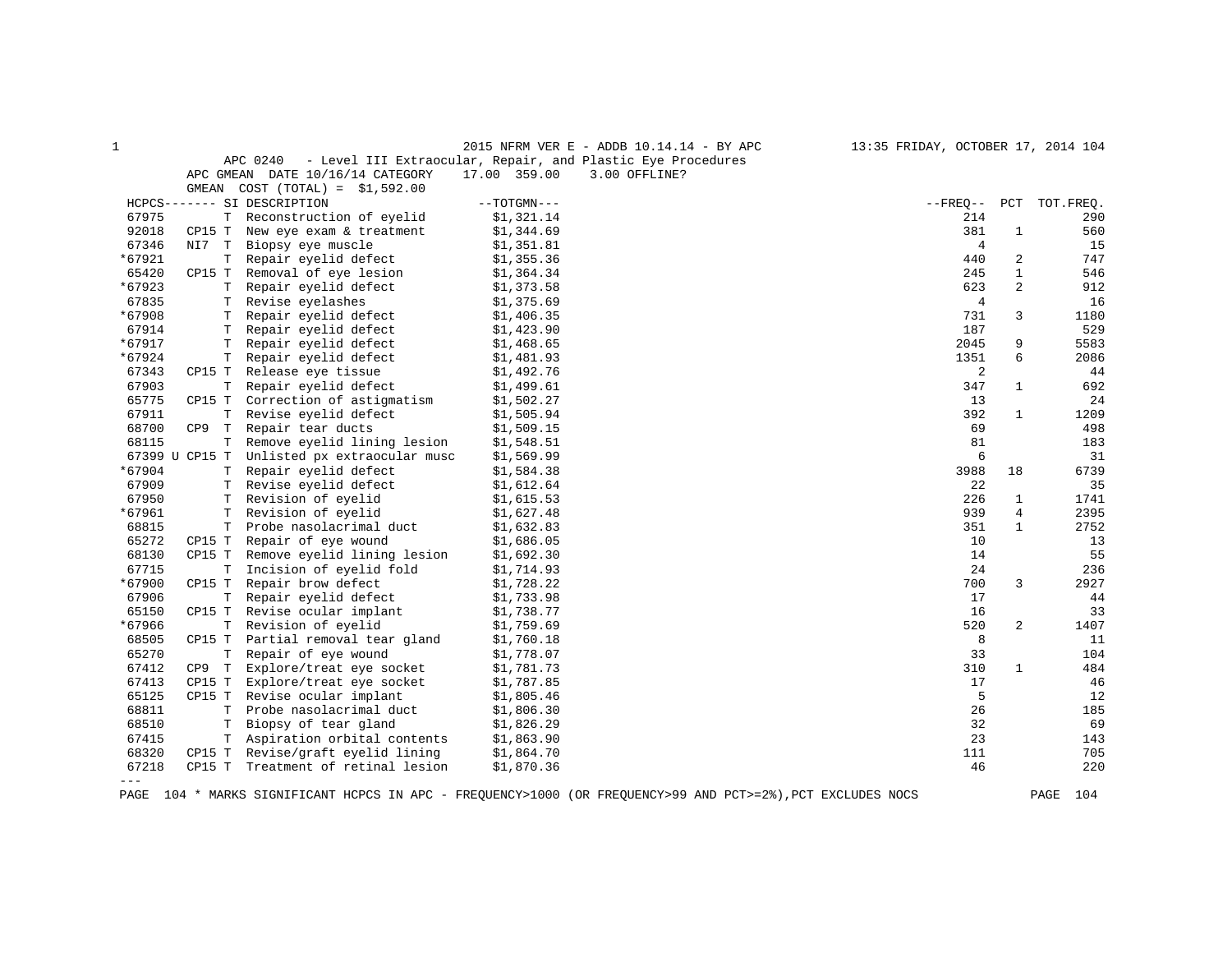| $\mathbf 1$ |                                                                                                                                                                                                                                | 2015 NFRM VER E - ADDB 10.14.14 - BY APC                             |         |                 |              | 13:35 FRIDAY, OCTOBER 17, 2014 105 |
|-------------|--------------------------------------------------------------------------------------------------------------------------------------------------------------------------------------------------------------------------------|----------------------------------------------------------------------|---------|-----------------|--------------|------------------------------------|
|             |                                                                                                                                                                                                                                | APC 0240 - Level III Extraocular, Repair, and Plastic Eye Procedures |         |                 |              |                                    |
|             | APC GMEAN DATE 10/16/14 CATEGORY                                                                                                                                                                                               | 17.00 359.00<br>3.00 OFFLINE?                                        |         |                 |              |                                    |
|             | GMEAN $COST (TOTAL) = $1,592.00$                                                                                                                                                                                               |                                                                      |         |                 |              |                                    |
|             | HCPCS------- SI DESCRIPTION                                                                                                                                                                                                    | $--TOTGMN---$                                                        |         | $- FREQ--$      |              | PCT TOT.FREQ.                      |
| 67971       | CP9 T Reconstruction of eyelid                                                                                                                                                                                                 | \$1,877.19<br>\$1,939.41                                             |         | 90              |              | 460                                |
| 67318       | $CPI5$ T Revise eye muscle(s)                                                                                                                                                                                                  |                                                                      |         | 29              |              | 98                                 |
| 67912       |                                                                                                                                                                                                                                |                                                                      |         | 182             |              | 620                                |
| 68371       | CP15 T Harvest eye tissue alograft                                                                                                                                                                                             |                                                                      |         | 2               |              | - 9                                |
| *67314      | T Correction eyelid w/implant \$1,941.75<br>T Harvest eye tissue alograft \$1,964.93<br>T Revise eye muscle \$1,966.63<br>CP15 T Revise eye muscle                                                                             |                                                                      |         | 510             | 2            | 993                                |
| *65426      | CP15 T Removal of eye lesion \$1,982.37<br>CP15 T Repair of eye socket wound \$1,996.44                                                                                                                                        |                                                                      |         | 1744            | 7            | 2037                               |
| 65290       |                                                                                                                                                                                                                                |                                                                      |         | $\overline{4}$  |              | 23                                 |
| 67560       | CP15 T Revise eye socket implant $$2,006.82$                                                                                                                                                                                   |                                                                      |         | 42              |              | 142                                |
| 66130       |                                                                                                                                                                                                                                |                                                                      |         | 14              |              | 28                                 |
| 67901       | CP15 T Remove eye lesion $$2,015.25$<br>T Repair eyelid defect $$2,027.93$                                                                                                                                                     |                                                                      |         | 89              |              | 151                                |
| 68362       |                                                                                                                                                                                                                                |                                                                      |         | 68              |              | 91                                 |
| *67311      | CP15 T Revise eyelid lining $$2,074.47$<br>CP15 T Revise eye muscle $$2,121.79$                                                                                                                                                |                                                                      |         | 1008            | 4            | 1596                               |
| 66740       | CP15 T Destruction ciliary body $$2,131.82$                                                                                                                                                                                    |                                                                      |         | 13              |              | 67                                 |
| 68816       |                                                                                                                                                                                                                                | \$2,139.85                                                           |         | 33              |              | 104                                |
| 67973       | NI8 T Probe nl duct w/balloon<br>CP15 T Reconstruction of eyelid                                                                                                                                                               | \$2,166.34                                                           |         | 53              |              | 213                                |
| 68540       | CP9 T Remove tear gland lesion                                                                                                                                                                                                 | \$2,169.59                                                           |         | 12              |              | 23                                 |
| 67974       |                                                                                                                                                                                                                                | \$2,174.10                                                           |         | 9               |              | 30                                 |
| 68750       |                                                                                                                                                                                                                                | \$2,197.12                                                           |         | 77              |              | 186                                |
| 67570       | CP15 T                                                                                                                                                                                                                         |                                                                      |         | 59              |              | 81                                 |
| 67405       | Decompress optic nerve \$2,209.73<br>Explore/drain eye socket \$2,226.09                                                                                                                                                       |                                                                      |         | 8               |              | 26                                 |
| *67312      | CP15 T Explore/drain eye socket $$2,226.09$<br>CP15 T Revise two eye muscles $$2,229.49$                                                                                                                                       |                                                                      |         | 625             | 2            | 776                                |
| 68328       |                                                                                                                                                                                                                                |                                                                      |         | 6               |              | 31                                 |
| 65091       | CP15 T Revise/graft eyelid lining $$2,246.67$<br>CP15 T Revise eye $$2,278.10$                                                                                                                                                 |                                                                      |         | 30              |              | 43                                 |
| 68525       |                                                                                                                                                                                                                                |                                                                      |         | 5               |              | 93                                 |
| 65175       | The more of tear sac and the series of tear in the series of tear in the series of the series of the series of the series of the series of the series of the series of the series of the series of the series of the series of |                                                                      |         | 16              |              | 46                                 |
| 67316       |                                                                                                                                                                                                                                |                                                                      |         | 48              |              | 94                                 |
|             |                                                                                                                                                                                                                                |                                                                      |         | $- - - - - - -$ |              |                                    |
|             |                                                                                                                                                                                                                                |                                                                      | TOTALS: | 21948           |              | 48200                              |
|             |                                                                                                                                                                                                                                | APC 0242 - Level IV Extraocular, Repair, and Plastic Eye Procedures  |         |                 |              |                                    |
|             | APC GMEAN DATE 10/16/14 CATEGORY 17.00 359.00 4.00 OFFLINE?                                                                                                                                                                    |                                                                      |         |                 |              |                                    |
|             | GMEAN COST $(TOTAL) = $2,767.66$                                                                                                                                                                                               |                                                                      |         |                 |              |                                    |
|             | HCPCS------- SI DESCRIPTION                                                                                                                                                                                                    |                                                                      |         |                 |              | --FREQ-- PCT TOT.FREQ.             |
| 67440       |                                                                                                                                                                                                                                |                                                                      |         | 0               |              | <sup>1</sup>                       |
| 67902       |                                                                                                                                                                                                                                |                                                                      |         | 40              | $\mathbf{1}$ | 68                                 |
| 68745       | ------ SI DESCRIPTION<br>T Explore/drain eye socket \$0.00<br>CP15 T Repair eyelid defect \$2,136.55<br>T T The their duct drain \$2,227.97                                                                                    |                                                                      |         | 1               |              | $\overline{4}$                     |
| 65135       | CP15 T Insert ocular implant $$2,246.94$                                                                                                                                                                                       |                                                                      |         | $5^{\circ}$     |              | 7                                  |
| 68520       |                                                                                                                                                                                                                                |                                                                      |         | 33              | 1            | 81                                 |
| *67400      | CP15 T Removal of tear sac $$2,262.87$<br>CP15 T Explore/biopsy eye socket $$2,328.19$                                                                                                                                         |                                                                      |         | 296             | 14           | 582                                |
| 68360       | CP15 T Revise eyelid lining \$2,328.58                                                                                                                                                                                         |                                                                      |         | 6               |              | 34                                 |
| $= - -$     |                                                                                                                                                                                                                                |                                                                      |         |                 |              |                                    |
|             |                                                                                                                                                                                                                                |                                                                      |         |                 |              |                                    |

PAGE 105 \* MARKS SIGNIFICANT HCPCS IN APC - FREQUENCY>1000 (OR FREQUENCY>99 AND PCT>=2%),PCT EXCLUDES NOCS PAGE 105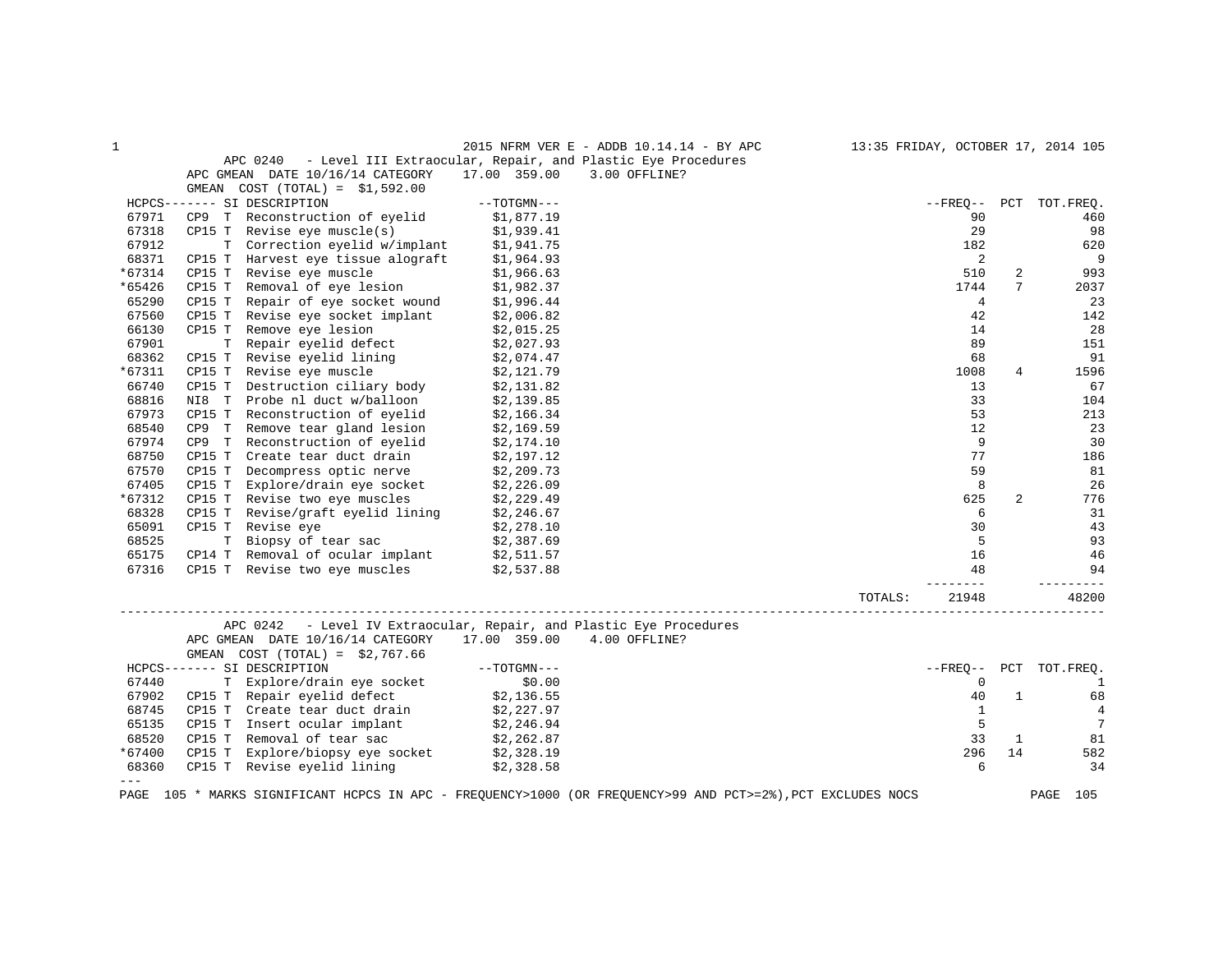| 1       |                             |                                                                |               | 2015 NFRM VER E - ADDB 10.14.14 - BY APC                                                               |         |                |                | 13:35 FRIDAY, OCTOBER 17, 2014 106 |
|---------|-----------------------------|----------------------------------------------------------------|---------------|--------------------------------------------------------------------------------------------------------|---------|----------------|----------------|------------------------------------|
|         | APC 0242                    |                                                                |               | - Level IV Extraocular, Repair, and Plastic Eye Procedures                                             |         |                |                |                                    |
|         |                             | APC GMEAN DATE 10/16/14 CATEGORY                               | 17.00 359.00  | 4.00 OFFLINE?                                                                                          |         |                |                |                                    |
|         | GMEAN                       | $COST (TOTAL) = $2,767.66$                                     |               |                                                                                                        |         |                |                |                                    |
|         | HCPCS------- SI DESCRIPTION |                                                                | $--TOTGMN---$ |                                                                                                        |         | $--$ FREO $--$ | PCT            | TOT.FREO.                          |
| 67430   |                             | T Explore/treat eye socket                                     | \$2,333.52    |                                                                                                        |         | 2              |                | 3                                  |
| 68326   |                             | CP15 T Revise/graft eyelid lining                              | \$2,432.50    |                                                                                                        |         | 17             |                | 184                                |
| *68720  | CP15 T                      | Create tear sac drain                                          | \$2,457.96    |                                                                                                        |         | 456            | 22             | 1994                               |
| 65782   | CP15 T                      | Ocular reconst transplant                                      | \$2,495.55    |                                                                                                        |         | 15             |                | 36                                 |
| 65275   | CP15 T                      | Repair of eye wound                                            | \$2,587.65    |                                                                                                        |         | 22             | 1              | 66                                 |
| 65779   | CP15 N                      | Cover eye w/membrane suture                                    | \$2,593.48    |                                                                                                        |         | 44             | 2              | 208                                |
| 67227   | CP15 T                      | Treatment of retinal lesion                                    | \$2,601.88    |                                                                                                        |         | 55             | $\overline{a}$ | 217                                |
| *65093  | Т                           | Revise eye with implant                                        | \$2,618.35    |                                                                                                        |         | 185            | 9              | 321                                |
| *65780  | CP15 T                      | Ocular reconst transplant                                      | \$2,676.00    |                                                                                                        |         | 167            | 8              | 481                                |
| 68325   | CP15 T                      | Revise/graft eyelid lining                                     | \$2,762.03    |                                                                                                        |         | 14             |                | 44                                 |
| 67414   |                             | T Explr/decompress eye socket                                  | \$2,816.25    |                                                                                                        |         | 56             | $\overline{a}$ | 207                                |
| 65103   |                             | T Remove eye/insert implant                                    | \$2,848.85    |                                                                                                        |         | 96             | 4              | 144                                |
| 65155   |                             | T Reinsert ocular implant                                      | \$2,981.74    |                                                                                                        |         | 10             |                | 16                                 |
| 65101   |                             | T Removal of eye                                               | \$3,038.65    |                                                                                                        |         | 31             | $\mathbf{1}$   | 53                                 |
| 67550   |                             | T Insert eye socket implant                                    | \$3,275.28    |                                                                                                        |         | 18             |                | 75                                 |
| 68335   |                             | CP15 T Revise/graft eyelid lining                              | \$3,423.05    |                                                                                                        |         | 10             |                | 55                                 |
| 65130   | CP15 T                      | Insert ocular implant                                          | \$3,434.72    |                                                                                                        |         | 11             |                | 21                                 |
| 65140   |                             | T Attach ocular implant                                        | \$3,437.18    |                                                                                                        |         | 12             |                | 24                                 |
| 65112   | Т                           | Remove eye/revise socket                                       | \$3,660.01    |                                                                                                        |         | 2              |                | 8                                  |
| *65105  |                             | T Remove eye/attach implant                                    | \$3,732.97    |                                                                                                        |         | 337            | 16             | 586                                |
| 67450   |                             | T Explore/biopsy eye socket                                    | \$3,802.73    |                                                                                                        |         | 19             |                | 32                                 |
| 67420   | T.                          | Explore/treat eye socket                                       | \$3,849.96    |                                                                                                        |         | 22             | $\mathbf{1}$   | 31                                 |
| 67445   |                             | T Explr/decompress eye socket                                  | \$3,886.71    |                                                                                                        |         | 12             |                | 80                                 |
| 68550   |                             | CP15 T Remove tear gland lesion                                | \$5,868.54    |                                                                                                        |         | 1              |                | 3                                  |
| 65110   |                             | T Removal of eye                                               | \$5,930.78    |                                                                                                        |         | $\overline{7}$ |                | 28                                 |
| 68500   |                             | CP15 T Removal of tear gland                                   | \$14,565.49   |                                                                                                        |         | $\overline{a}$ |                | 6                                  |
| 65114   |                             | T Remove eye/revise socket                                     | \$54,721.48   |                                                                                                        |         | 6              |                | 18                                 |
|         |                             |                                                                |               |                                                                                                        |         |                |                |                                    |
|         |                             |                                                                |               |                                                                                                        | TOTALS: | 2010           |                | 5718                               |
|         | APC 0247                    | - Laser Eye Procedures                                         |               |                                                                                                        |         |                |                |                                    |
|         | GMEAN                       | APC GMEAN DATE 10/16/14 CATEGORY<br>COST (TOTAL) =<br>\$460.20 | 17.00 125.00  | 1.00 OFFLINE?                                                                                          |         |                |                |                                    |
|         | HCPCS------- SI DESCRIPTION |                                                                | $--TOTGMN---$ |                                                                                                        |         | $--$ FREO $--$ | PCT            | TOT.FREQ.                          |
| G0186   |                             | CP15 T Dstry eye lesn, fdr vssl tech                           | \$0.00        |                                                                                                        |         | 0              |                | 0                                  |
| 67229   |                             | NI8 T Tr retinal les preterm inf                               | \$0.00        |                                                                                                        |         | $\mathbf 0$    |                | $\mathbf 0$                        |
| 66770   |                             | T Removal of inner eye lesion                                  | \$344.42      |                                                                                                        |         | 6              |                | 15                                 |
| *66821  |                             | T After cataract laser surgery                                 | \$432.50      |                                                                                                        |         | 49188          | 64             | 50370                              |
| 67221   |                             | CP15 T Ocular photodynamic ther                                | \$433.02      |                                                                                                        |         | 282            |                | 351                                |
| 67031   |                             | T Laser surgery eye strands                                    | \$439.64      |                                                                                                        |         | 178            |                | 219                                |
| $- - -$ |                             |                                                                |               |                                                                                                        |         |                |                |                                    |
| PAGE    |                             |                                                                |               | 106 * MARKS SIGNIFICANT HCPCS IN APC - FREQUENCY>1000 (OR FREQUENCY>99 AND PCT>=2%), PCT EXCLUDES NOCS |         |                |                | PAGE<br>106                        |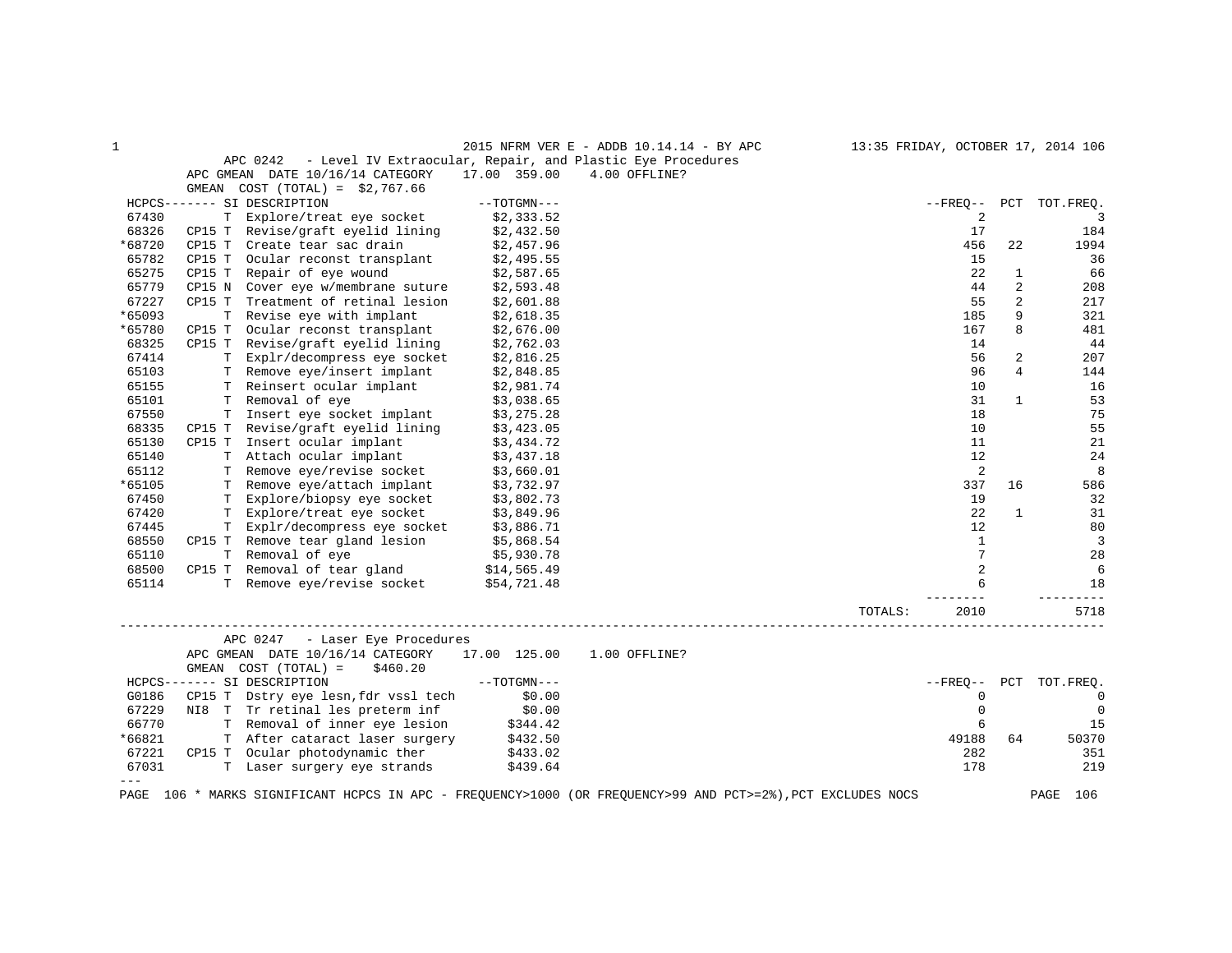| $\mathbf 1$ |     |                                                                                                        |               |                      | 2015 NFRM VER E - ADDB 10.14.14 - BY APC |         |                 |              | 13:35 FRIDAY, OCTOBER 17, 2014 107 |
|-------------|-----|--------------------------------------------------------------------------------------------------------|---------------|----------------------|------------------------------------------|---------|-----------------|--------------|------------------------------------|
|             |     | APC 0247 - Laser Eye Procedures                                                                        |               |                      |                                          |         |                 |              |                                    |
|             |     | APC GMEAN DATE 10/16/14 CATEGORY                                                                       | 17.00 125.00  |                      | 1.00 OFFLINE?                            |         |                 |              |                                    |
|             |     | GMEAN COST (TOTAL) =<br>\$460.20                                                                       |               |                      |                                          |         |                 |              |                                    |
|             |     | HCPCS------- SI DESCRIPTION                                                                            |               | $--TOTGMN---$        |                                          |         |                 |              | --FREQ-- PCT TOT.FREQ.             |
| *65855      |     | T Laser surgery of eye                                                                                 |               | \$464.01             |                                          |         | 10662           | 14           | 10874                              |
| 65860       |     | T Incise inner eye adhesions                                                                           |               | \$467.61             |                                          |         | 50              |              | 109                                |
| *66761      |     | T Revision of iris                                                                                     |               | \$503.32             |                                          |         | 7201            | 9            | 7502                               |
| *67145      |     | CP8 T Treatment of retina                                                                              |               | \$535.82             |                                          |         | 1088            | $\mathbf{1}$ | 1381                               |
| 66762       |     | T Revision of iris                                                                                     |               | \$537.62             |                                          |         | 196             |              | 303                                |
| *67210      |     | CP8 T Treatment of retinal lesion                                                                      |               | \$597.09             |                                          |         | 2221            | 2            | 2712                               |
| *67228      | CP8 | T Treatment of retinal lesion                                                                          |               | \$635.73             |                                          |         | 4541            | 5            | 5293                               |
| 67105       |     | CP8 T Repair detached retina $$649.00$                                                                 |               |                      |                                          |         | 320             |              | 507                                |
| 67220       |     | CF14 T Treatment of choroid lesion \$867.39                                                            |               |                      |                                          |         | 98              |              | 155                                |
|             |     |                                                                                                        |               |                      |                                          |         | --------        |              | ----------                         |
|             |     |                                                                                                        |               |                      |                                          | TOTALS: | 76031           |              | 79791                              |
|             |     | APC 0250 - Level I ENT Procedures                                                                      |               |                      |                                          |         |                 |              |                                    |
|             |     | APC GMEAN DATE 10/16/14 CATEGORY                                                                       | 16.00 128.00  |                      | 1.00 OFFLINE?                            |         |                 |              |                                    |
|             |     | GMEAN COST (TOTAL) =<br>\$134.57                                                                       |               |                      |                                          |         |                 |              |                                    |
|             |     | HCPCS------- SI DESCRIPTION                                                                            | $--TOTGMN---$ |                      |                                          |         |                 |              | --FREQ-- PCT TOT.FREQ.             |
| *41250      |     | CP9 T Repair tongue laceration                                                                         |               | \$87.51              |                                          |         | 143             | 2            | 771                                |
| *30905      |     | T Control of nosebleed                                                                                 |               | \$98.53              |                                          |         | 676             | 10           | 4988                               |
|             |     | 69979 U CP9 T Temporal bone surgery                                                                    |               | \$115.53             |                                          |         | 6               |              | 24                                 |
| *21310      |     | CP9 T Closed tx nose fx w/o manj                                                                       |               | \$116.26             |                                          |         | 144             | 2            | 929                                |
| *30903      |     | T Control of nosebleed                                                                                 |               | \$127.49             |                                          |         | 1624            | 25           | 6332                               |
| *21480      |     | CP9 T Reset dislocated jaw                                                                             |               | \$131.42<br>\$142.43 |                                          |         | 152             | 2            | 993                                |
| *31500      |     | CP15 T Insert emergency airway                                                                         |               | \$142.43             |                                          |         | 1752            | 27           | 35938                              |
| 30906       |     | T Repeat control of nosebleed                                                                          |               | \$145.31             |                                          |         | 91              | 1            | 466                                |
| *31502      |     | CP15 T Change of windpipe airway                                                                       |               | \$154.60             |                                          |         | 1639            | 26           | 2723                               |
|             |     | 30999 U CP9 T Nasal surgery procedure                                                                  |               | \$204.73             |                                          |         | 246             |              | 1024                               |
| 42970       |     | T Control nose/throat bleeding                                                                         |               | \$278.86             |                                          |         | $7\phantom{.0}$ |              | 27                                 |
| 30000       |     | CF14 T Drainage of nose lesion                                                                         |               | \$333.17             |                                          |         | 41              |              | 117                                |
|             |     | 21089 U CP9 T Prepare face/oral prosthesis                                                             |               | \$502.16             |                                          |         | 142             |              | 194                                |
|             |     | 69399 U CP9 T Outer ear surgery procedure                                                              |               | \$556.98             |                                          |         | 86              |              | 149                                |
| 42960       |     | T Control throat bleeding                                                                              |               | \$722.71             |                                          |         | 6               |              | 51                                 |
| 40799 U     |     | T Lip surgery procedure                                                                                |               | \$878.34             |                                          |         | 19              |              | 89                                 |
|             |     |                                                                                                        |               | \$878.41             |                                          |         | 91              |              | 457                                |
|             |     | 31299 U CP9 T Sinus surgery procedure<br>41599 U CP9 T Tongue and mouth surgery                        |               | \$983.69             |                                          |         | 124             |              | 347                                |
| 69799 U CP9 |     | T Middle ear surgery procedure \$1,280.26                                                              |               |                      |                                          |         | 148             |              | 315                                |
|             |     | 42999 U CP9 T Throat surgery procedure                                                                 | \$1,363.78    |                      |                                          |         | 260             |              | 747                                |
|             |     | 41899 U CP9 T Dental surgery procedure                                                                 | \$2,061.95    |                      |                                          |         | 4517            |              | 7993                               |
|             |     |                                                                                                        |               | \$2,163.43           |                                          |         | 642             |              | 1496                               |
|             |     | 31599 U CP9 T Larynx surgery procedure $$2,163.43$<br>21499 U CP9 T Head surgery procedure $$2,229.90$ |               |                      |                                          |         | 83              |              | 151                                |
|             |     | 42299 U CP9 T Palate/uvula surgery \$2,257.29                                                          |               |                      |                                          |         | 19              |              | 86                                 |
| $---$       |     |                                                                                                        |               |                      |                                          |         |                 |              |                                    |
|             |     |                                                                                                        |               |                      |                                          |         |                 |              |                                    |

PAGE 107 \* MARKS SIGNIFICANT HCPCS IN APC - FREQUENCY>1000 (OR FREQUENCY>99 AND PCT>=2%),PCT EXCLUDES NOCS PAGE 107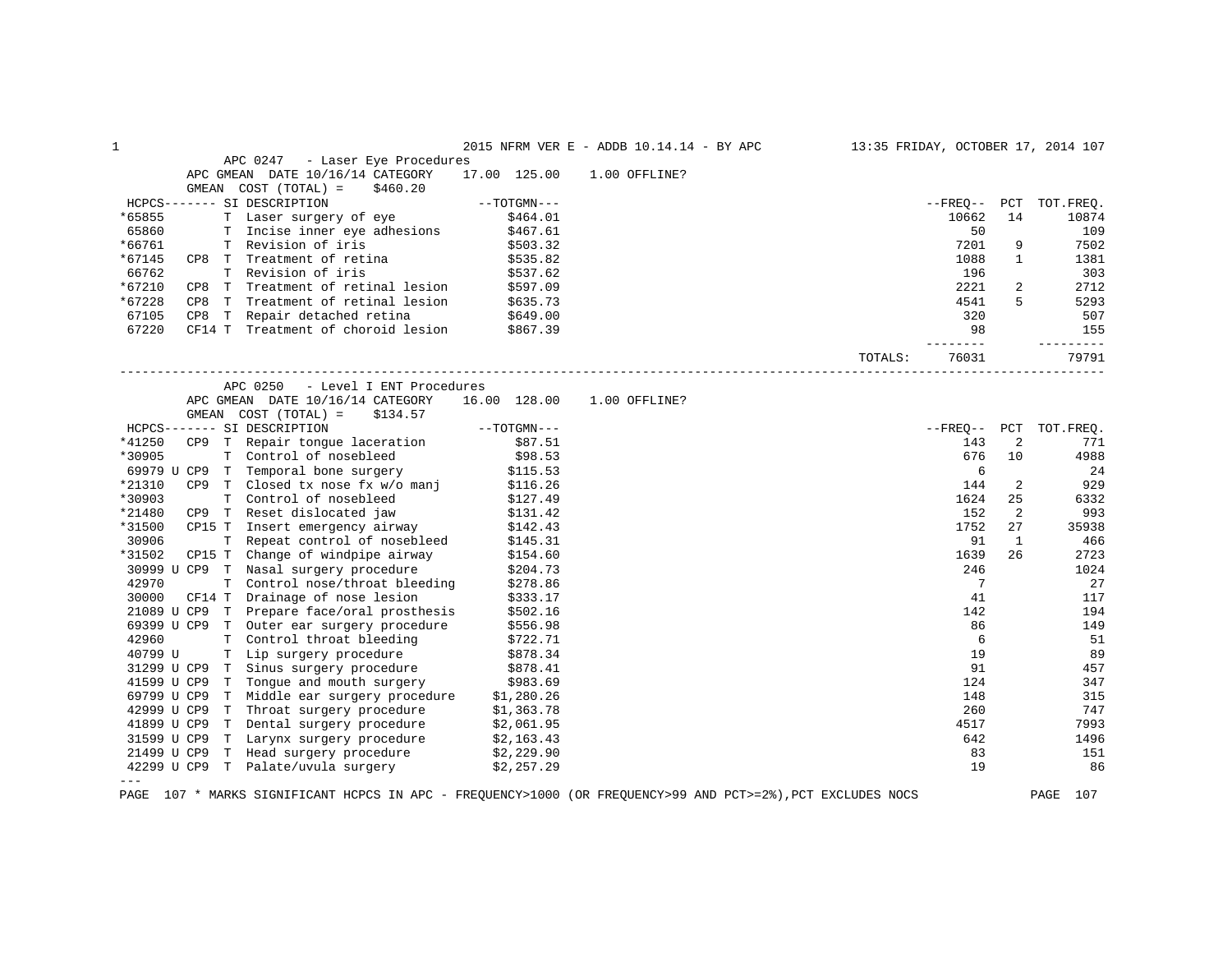| 1              |  |                                                                                                             |                                  | 2015 NFRM VER E - ADDB 10.14.14 - BY APC                                                                    |         |                        |    | 13:35 FRIDAY, OCTOBER 17, 2014 108 |
|----------------|--|-------------------------------------------------------------------------------------------------------------|----------------------------------|-------------------------------------------------------------------------------------------------------------|---------|------------------------|----|------------------------------------|
|                |  | APC 0250<br>- Level I ENT Procedures                                                                        |                                  |                                                                                                             |         |                        |    |                                    |
|                |  | APC GMEAN DATE 10/16/14 CATEGORY                                                                            | 16.00 128.00                     | 1.00 OFFLINE?                                                                                               |         |                        |    |                                    |
|                |  | GMEAN COST (TOTAL) =<br>\$134.57<br>HCPCS------- SI DESCRIPTION                                             | --TOTGMN---                      |                                                                                                             |         |                        |    | --FREO-- PCT TOT.FREO.             |
|                |  | 21899 U CP9 T Neck/chest surgery procedure                                                                  | \$2,271.95                       |                                                                                                             |         | 100                    |    | 189                                |
|                |  | 21299 U CP9 T Cranio/maxillofacial surgery \$2,293.72                                                       |                                  |                                                                                                             |         | 88                     |    | 257                                |
|                |  | 40899 U CP9 T Mouth surgery procedure \$2,590.04                                                            |                                  |                                                                                                             |         | 11                     |    | 34                                 |
|                |  |                                                                                                             |                                  |                                                                                                             |         | 120                    |    | 299                                |
|                |  | 42699 U CP9 T Salivary surgery procedure \$2,700.69<br>69949 U CP9 T Inner ear surgery procedure \$2,924.29 |                                  |                                                                                                             |         | 60                     |    | 128                                |
|                |  |                                                                                                             |                                  |                                                                                                             |         | $- - - - - -$          |    | .                                  |
|                |  |                                                                                                             |                                  |                                                                                                             | TOTALS: | 6275                   |    | 67314                              |
|                |  | APC 0251<br>- Level II ENT Procedures                                                                       |                                  |                                                                                                             |         |                        |    |                                    |
|                |  | APC GMEAN DATE 10/16/14 CATEGORY                                                                            | 16.00 128.00                     | 2.00 OFFLINE?                                                                                               |         |                        |    |                                    |
|                |  | GMEAN $COST (TOTAL) = $376.86$                                                                              |                                  |                                                                                                             |         |                        |    |                                    |
|                |  | HCPCS------- SI DESCRIPTION                                                                                 | $--TOTGMN---$                    |                                                                                                             |         |                        |    | --FREQ-- PCT TOT.FREQ.             |
| 42280          |  | T Preparation palate mold<br>T Drainage of mouth lesion                                                     | \$0.00                           |                                                                                                             |         | 0                      |    | 2                                  |
| 41009          |  |                                                                                                             | \$57.08                          |                                                                                                             |         | $\mathbf{1}$           |    | 14                                 |
| 41251          |  | T Repair tongue laceration                                                                                  | \$156.26                         |                                                                                                             |         | 5                      |    | 43                                 |
| 40830          |  | T Repair mouth laceration                                                                                   | \$167.10                         |                                                                                                             |         | 15                     |    | 178                                |
| 42000          |  | T Drainage mouth roof lesion \$223.98                                                                       |                                  |                                                                                                             |         | 20                     |    | 67                                 |
| 69401          |  | D15 T Inflate middle ear canal                                                                              | \$243.92                         |                                                                                                             |         | 49                     |    | 67                                 |
| *40490         |  | T Biopsy of lip                                                                                             | \$279.53                         |                                                                                                             |         | 591                    | 10 | 1258                               |
| *69420         |  | T Incision of eardrum                                                                                       | \$283.61                         |                                                                                                             |         | 728                    | 12 | 907                                |
| 42320<br>42700 |  | T Drainage of salivary gland<br>T Drainage of tonsil abscess                                                | \$299.92                         |                                                                                                             |         | 5                      |    | 6<br>315                           |
| *69100         |  | CP8 T Biopsy of external ear                                                                                | \$303.25                         |                                                                                                             |         | 48<br>1061             | 18 | 3143                               |
| 41015          |  | T Drainage of mouth lesion                                                                                  | \$303.38<br>\$332.85             |                                                                                                             |         | 1                      |    | 3                                  |
| *40808         |  | T Biopsy of mouth lesion                                                                                    | \$336.85                         |                                                                                                             |         | 558                    | 9  | 979                                |
| 41005          |  | T Drainage of mouth lesion                                                                                  | \$445.92                         |                                                                                                             |         | 3                      |    | 3                                  |
| *69433         |  | CP15 T Create eardrum opening                                                                               |                                  |                                                                                                             |         | 2527                   | 43 | 2954                               |
| 42310          |  | T Drainage of salivary gland                                                                                | \$458.50<br>\$478.84<br>\$478.84 |                                                                                                             |         | 9                      |    | 16                                 |
| 31000          |  | T Irrigation maxillary sinus                                                                                | \$685.55                         |                                                                                                             |         | 38                     |    | 198                                |
| 40818          |  | T Excise oral mucosa for graft                                                                              |                                  |                                                                                                             |         | $\mathbf{1}$           |    | 90                                 |
| 30020          |  | T Drainage of nose lesion                                                                                   | \$859.90<br>\$905.80             |                                                                                                             |         | 22                     |    | 40                                 |
| 42660          |  | T Dilation of salivary duct                                                                                 | \$931.45                         |                                                                                                             |         | 33                     |    | 67                                 |
| 30560          |  | T Release of nasal adhesions                                                                                | \$965.65                         |                                                                                                             |         | 34                     |    | 234                                |
| 92502          |  | T Ear and throat examination                                                                                |                                  |                                                                                                             |         | 51                     |    | 83                                 |
| 21450          |  | T Treat lower jaw fracture                                                                                  | \$1,325.01<br>\$1,941.20         |                                                                                                             |         | $\overline{3}$         |    | 15                                 |
| 69400          |  | D15 T Inflate middle ear canal \$2,003.95                                                                   |                                  |                                                                                                             |         | 5                      |    | 22                                 |
| 40806          |  | T Incision of lip fold \$2,548.17<br>T Repair palate \$2,618.49                                             |                                  |                                                                                                             |         | 2                      |    | $7\phantom{.0}$                    |
| 42180          |  |                                                                                                             |                                  |                                                                                                             |         | $\mathbf{1}$<br>------ |    | 20                                 |
|                |  |                                                                                                             |                                  |                                                                                                             | TOTALS: | 5811                   |    | 10731                              |
|                |  | _______________________________                                                                             |                                  | PAGE 108 * MARKS SIGNIFICANT HCPCS IN APC - FREQUENCY>1000 (OR FREQUENCY>99 AND PCT>=2%), PCT EXCLUDES NOCS |         |                        |    | PAGE 108                           |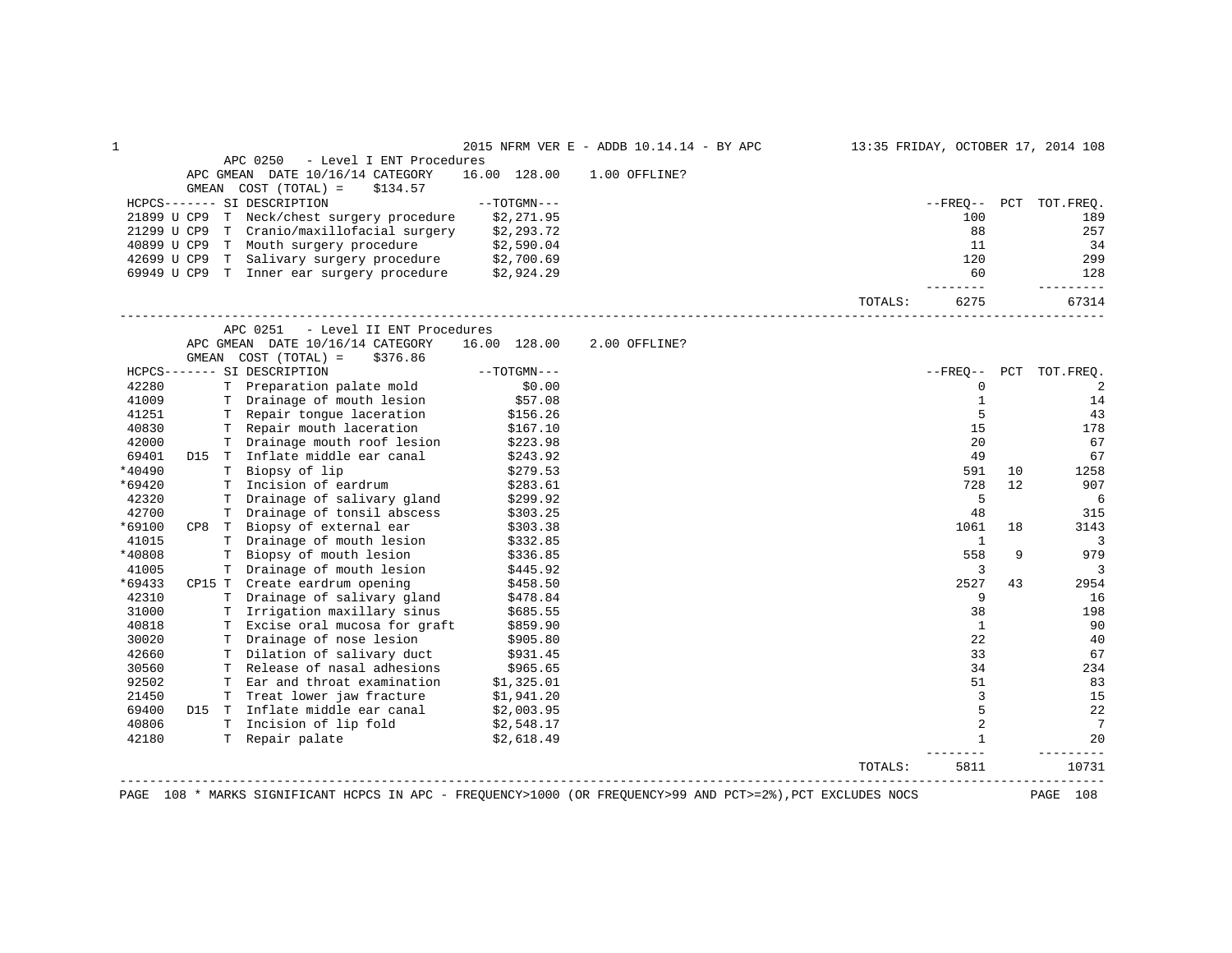|         |             |                                        |               | 2015 NFRM VER E - ADDB 10.14.14 - BY APC | 13:35 FRIDAY, OCTOBER 17, 2014 109 |                |     |                 |
|---------|-------------|----------------------------------------|---------------|------------------------------------------|------------------------------------|----------------|-----|-----------------|
|         |             | APC 0252<br>- Level III ENT Procedures |               |                                          |                                    |                |     |                 |
|         |             | APC GMEAN DATE 10/16/14 CATEGORY       | 16.00 128.00  | 3.00 OFFLINE?                            |                                    |                |     |                 |
|         |             | GMEAN COST (TOTAL) =<br>\$670.82       |               |                                          |                                    |                |     |                 |
|         |             | HCPCS------- SI DESCRIPTION            | $--TOTGMN---$ |                                          | $--$ FREO $--$                     |                | PCT | TOT.FREO.       |
| C9727   |             | NO6 T Insert palate implants           | \$0.00        |                                          |                                    | $\mathbf 0$    |     | 2               |
| 21295   |             | T Revision of jaw muscle/bone          | \$0.00        |                                          |                                    | $\mathbf 0$    |     | 1               |
| 30210   |             | T Nasal sinus therapy                  | \$0.00        |                                          |                                    | $\Omega$       |     | 5               |
| 41018   |             | T Drainage of mouth lesion             | \$0.00        |                                          |                                    | $\Omega$       |     | 2               |
| 41821   | T.          | Excision of gum flap                   | \$0.00        |                                          |                                    | $\mathbf 0$    |     | $\mathbf{1}$    |
| 41822   | CF14 T      | Excision of gum lesion                 | \$0.00        |                                          |                                    | $\mathbf 0$    |     | $7\phantom{.0}$ |
| 43020   | Т           | Incision of esophagus                  | \$0.00        |                                          |                                    | $\mathbf 0$    |     | $\mathbf 0$     |
| 21085   | CP13 T      | Prepare face/oral prosthesis           | \$82.59       |                                          |                                    | 57             | 1   | 64              |
| 60000   |             | T Drain thyroid/tongue cyst            | \$172.26      |                                          |                                    | $\mathbf{1}$   |     | 15              |
| 21497   | CP13 T      | Interdental wiring                     | \$172.70      |                                          |                                    | 2              |     | 15              |
| 40831   | $\mathbf T$ | Repair mouth laceration                | \$250.73      |                                          |                                    | 4              |     | 60              |
| 31603   | Т           | Incision of windpipe                   | \$255.93      |                                          |                                    | 17             |     | 61              |
| 20100   | CP9 T       | Explore wound neck                     | \$322.43      |                                          |                                    | 6              |     | 27              |
| 40650   | T           | Repair lip                             | \$362.91      |                                          |                                    | 30             |     | 212             |
| 41000   | CP13 T      | Drainage of mouth lesion               | \$363.64      |                                          |                                    | 15             |     | 37              |
| 31002   | T.          | Irrigation sphenoid sinus              | \$397.53      |                                          |                                    | 3              |     | 53              |
| 30200   |             | T Injection treatment of nose          | \$459.36      |                                          |                                    | 52             | 1   | 72              |
| 41115   |             | T Excision of tonque fold              | \$514.16      |                                          |                                    | 2              |     | 15              |
| *41100  |             | T Biopsy of tonque                     | \$528.98      |                                          |                                    | 531            | 12  | 865             |
| 31605   |             | T Incision of windpipe                 | \$561.47      |                                          |                                    | 4              |     | 84              |
| 21400   | Т           | Closed tx orbit w/o manipulj           | \$593.29      |                                          |                                    | $\overline{4}$ |     | 29              |
| 40654   |             | T Repair lip                           | \$600.69      |                                          |                                    | 25             |     | 140             |
| *31615  | CF9         | T Visualization of windpipe            | \$644.16      |                                          |                                    | 1720           | 41  | 2287            |
| 41252   | T.          | Repair tongue laceration               | \$678.34      |                                          |                                    | 12             |     | 93              |
| 30801   |             | CF14 T Ablate inf turbinate superf     | \$682.76      |                                          |                                    | 76             | 1   | 489             |
| 40652   | Т           | Repair lip                             | \$683.28      |                                          |                                    | 14             |     | 78              |
| *42100  | T.          | Biopsy roof of mouth                   | \$701.97      |                                          |                                    | 225            | 5   | 484             |
| *20500  | CP9<br>T    | Injection of sinus tract               | \$744.62      |                                          |                                    | 338            | 8   | 614             |
| 21110   | CP14 N      | Interdental fixation                   | \$808.97      |                                          |                                    | 10             |     | 86              |
| *30100  | $\mathbf T$ | Intranasal biopsy                      | \$864.95      |                                          |                                    | 222            | 5   | 434             |
| 42300   | CP13 T      | Drainage of salivary gland             | \$897.32      |                                          |                                    | 16             |     | 26              |
| *69222  | Т           | Clean out mastoid cavity               | \$907.78      |                                          |                                    | 452            | 10  | 539             |
| 40801   | $\mathbf T$ | Drainage of mouth lesion               | \$910.02      |                                          |                                    | 12             |     | 35              |
| *42800  | CP15 T      | Biopsy of throat                       | \$1,027.98    |                                          |                                    | 264            | 6   | 682             |
| 30110   | CP13 T      | Removal of nose $polyp(s)$             | \$1,060.62    |                                          |                                    | 37             |     | 111             |
| 41010   | $\mathbf T$ | Incision of tonque fold                | \$1,201.65    |                                          |                                    | 6              |     | 15              |
| 21401   |             | CP13 T Closed tx orbit w/manipulj      | \$4,216.66    |                                          |                                    | $\mathbf{1}$   |     | $\overline{4}$  |
|         |             |                                        |               |                                          | TOTALS:                            | 4158           |     | 7744            |
| $= - -$ |             |                                        |               |                                          |                                    |                |     |                 |

PAGE 109 \* MARKS SIGNIFICANT HCPCS IN APC - FREQUENCY>1000 (OR FREQUENCY>99 AND PCT>=2%),PCT EXCLUDES NOCS PAGE 109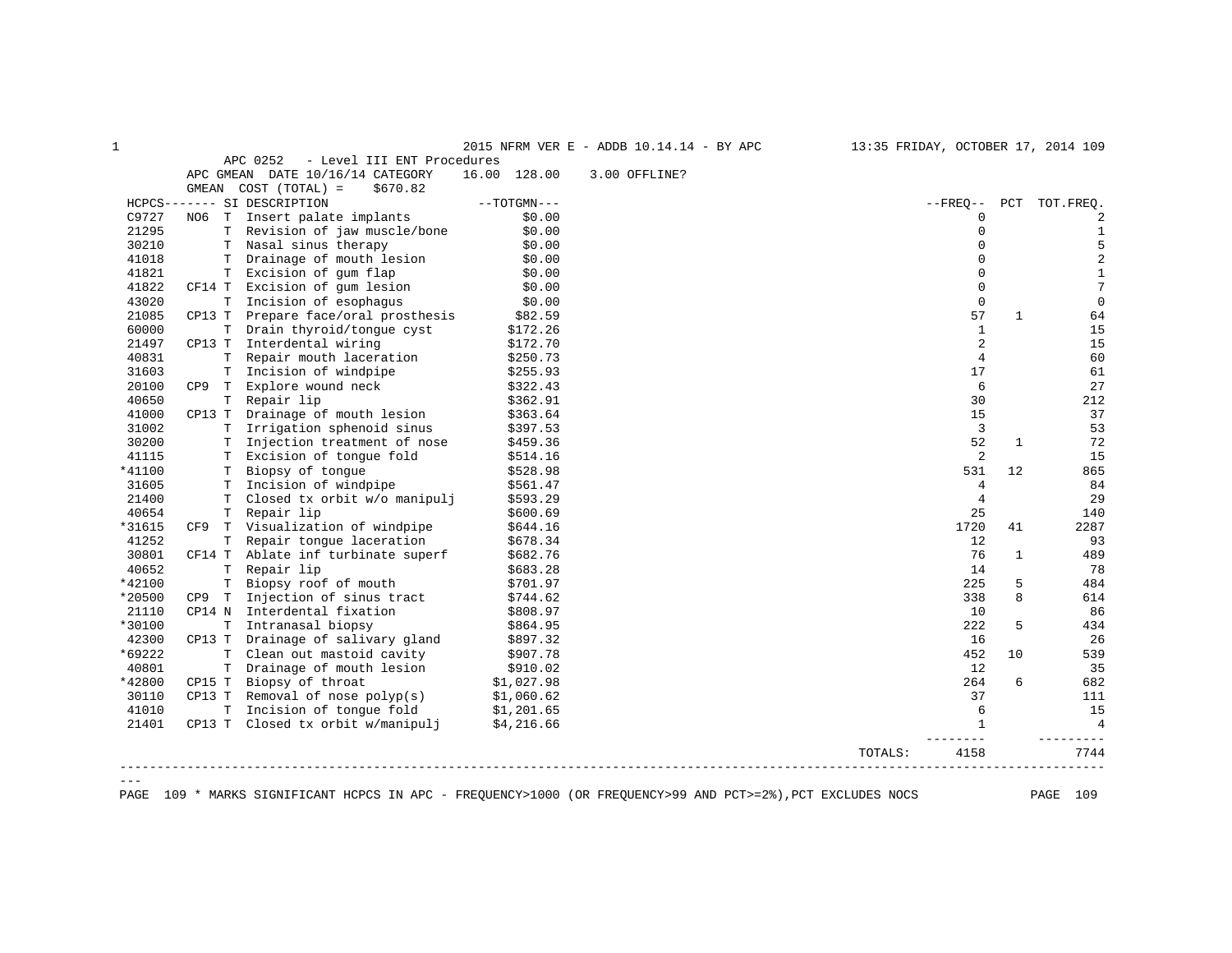| 1      |          |                                       |               | 2015 NFRM VER E - ADDB 10.14.14 - BY APC | 13:35 FRIDAY, OCTOBER 17, 2014 110 |                         |              |
|--------|----------|---------------------------------------|---------------|------------------------------------------|------------------------------------|-------------------------|--------------|
|        |          | APC 0253<br>- Level IV ENT Procedures |               |                                          |                                    |                         |              |
|        |          | APC GMEAN DATE 10/16/14 CATEGORY      | 16.00 128.00  | 4.00 OFFLINE?                            |                                    |                         |              |
|        |          | GMEAN $COST (TOTAL) = $1,314.19$      |               |                                          |                                    |                         |              |
|        |          | HCPCS------- SI DESCRIPTION           | $--TOTGMN---$ |                                          | $--$ FREO $--$                     | PCT                     | TOT.FREO.    |
| 21495  | T        | Treat hyoid bone fracture             | \$0.00        |                                          | 0                                  |                         | 0            |
| 41500  | CP13 T   | Fixation of tongue                    | \$0.00        |                                          | 0                                  |                         | $\mathbf{1}$ |
| 41510  | T        | Tongue to lip surgery                 | \$0.00        |                                          | $\Omega$                           |                         | $\mathbf 0$  |
| 42972  | т        | Control nose/throat bleeding          | \$0.00        |                                          | 0                                  |                         | $\mathbf{1}$ |
| 41008  | т        | Drainage of mouth lesion              | \$438.48      |                                          | 6                                  |                         | 27           |
| 41806  | T        | Removal foreign body jawbone          | \$789.78      |                                          | $\overline{c}$                     |                         | 5            |
| 69405  | D15 T    | Catheterize middle ear canal          | \$789.80      |                                          | $\mathbf{1}$                       |                         | 16           |
| 40819  | CP13 T   | Excise lip or cheek fold              | \$815.28      |                                          | 7                                  |                         | 50           |
| 42650  | CP13 T   | Dilation of salivary duct             | \$836.82      |                                          | 66                                 |                         | 146          |
| 30802  | CP10 T   | Ablate inf turbinate submuc           | \$983.03      |                                          | 145                                | 1                       | 1220         |
| 40820  | T        | Treatment of mouth lesion             | \$1,006.49    |                                          | 46                                 |                         | 102          |
| 69540  | T        | Remove ear lesion                     | \$1,033.18    |                                          | 37                                 |                         | 77           |
| 69105  | Т        | Biopsy of external ear canal          | \$1,059.04    |                                          | 121                                | 1                       | 183          |
| 21315  | CP15 T   | Closed tx nose fx w/o stablj          | \$1,063.96    |                                          | 144                                | $\mathbf{1}$            | 320          |
| 30220  | CP13 T   | Insert nasal septal button            | \$1,129.85    |                                          | 98                                 |                         | 180          |
| *69801 | RV11 T   | Incise inner ear                      | \$1,149.87    |                                          | 944                                | 9                       | 1109         |
| 69424  | CP14 N   | Remove ventilating tube               | \$1,158.11    |                                          | 170                                | $\mathbf{1}$            | 255          |
| *40812 | T        | Excise/repair mouth lesion            | \$1,251.45    |                                          | 419                                | 4                       | 667          |
| 41105  | T.       | Biopsy of tonque                      | \$1,254.77    |                                          | 112                                | $\mathbf{1}$            | 365          |
| 42140  | CP13 T   | Excision of uvula                     | \$1,257.34    |                                          | 65                                 |                         | 323          |
| 40810  | Т        | Excision of mouth lesion              | \$1,279.35    |                                          | 169                                | 1                       | 347          |
| *69436 | T        | Create eardrum opening                | \$1,282.03    |                                          | 4456                               | 44                      | 6333         |
| 42330  | T        | Removal of salivary stone             | \$1,316.26    |                                          | 162                                | 1                       | 270          |
| 41874  | CP15 T   | Repair tooth socket                   | \$1,429.25    |                                          | 142                                | $\mathbf{1}$            | 3257         |
| 21451  | CP13 T   | Treat lower jaw fracture              | \$1,441.06    |                                          | 8                                  |                         | 23           |
| *41110 | т        | Excision of tonque lesion             | \$1,447.40    |                                          | 235                                | $\overline{\mathbf{c}}$ | 518          |
| 40500  | Т        | Partial excision of lip               | \$1,450.48    |                                          | 91                                 |                         | 134          |
| 69421  | Т        | Incision of eardrum                   | \$1,454.33    |                                          | 105                                | $\mathbf{1}$            | 247          |
| 42802  | D14 T    | Biopsy of throat                      | \$1,460.07    |                                          | $7\phantom{.0}$                    |                         | 30           |
| *21320 | CP8<br>T | Closed tx nose fx w/ stablj           | \$1,471.22    |                                          | 492                                | 4                       | 787          |
| *42104 | T.       | Excision lesion mouth roof            | \$1,502.44    |                                          | 206                                | 2                       | 362          |
| 30310  | Т        | Remove nasal foreign body             | \$1,548.00    |                                          | 23                                 |                         | 43           |
| 42106  | т        | Excision lesion mouth roof            | \$1,565.81    |                                          | 125                                | 1                       | 181          |
| *41112 | T        | Excision of tongue lesion             | \$1,587.07    |                                          | 504                                | 4                       | 873          |
| 42720  | т        | Drainage of throat abscess            | \$1,593.16    |                                          | 2                                  |                         | 14           |
| 41017  | CP13 T   | Drainage of mouth lesion              | \$1,607.40    |                                          | 10                                 |                         | 24           |
| *30117 | т        | Removal of intranasal lesion          | \$1,609.01    |                                          | 285                                | 2                       | 522          |
| 41825  | Т        | Excision of gum lesion                | \$1,638.90    |                                          | 43                                 |                         | 132          |
| 42600  | T        | Closure of salivary fistula           | \$1,657.79    |                                          | 2                                  |                         | 12           |
| 21235  | CP13 T   | Ear cartilage graft                   | \$1,661.22    |                                          | 67                                 |                         | 2120         |
| $---$  |          |                                       |               |                                          |                                    |                         |              |
|        |          |                                       |               |                                          |                                    |                         |              |

PAGE 110 \* MARKS SIGNIFICANT HCPCS IN APC - FREQUENCY>1000 (OR FREQUENCY>99 AND PCT>=2%),PCT EXCLUDES NOCS PAGE 110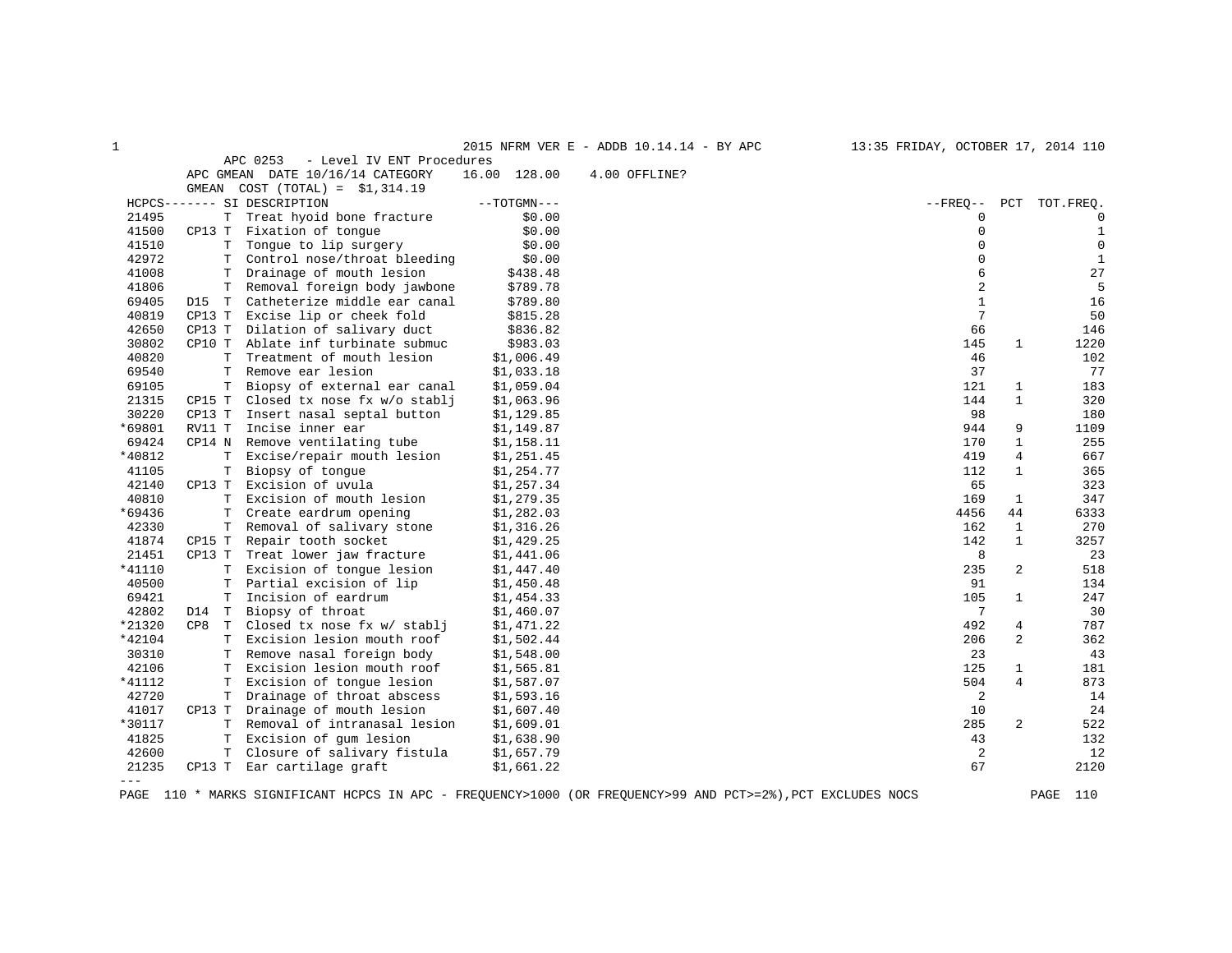| $1\,$          |        |                                        |            |                  | 2015 NFRM VER E - ADDB 10.14.14 - BY APC |         |                |              | 13:35 FRIDAY, OCTOBER 17, 2014 111 |
|----------------|--------|----------------------------------------|------------|------------------|------------------------------------------|---------|----------------|--------------|------------------------------------|
|                |        | APC 0253<br>- Level IV ENT Procedures  |            |                  |                                          |         |                |              |                                    |
|                |        | APC GMEAN DATE 10/16/14 CATEGORY       |            | 16.00 128.00     | 4.00 OFFLINE?                            |         |                |              |                                    |
|                |        | GMEAN COST $(TOTAL) = $1,314.19$       |            |                  |                                          |         |                |              |                                    |
|                |        | HCPCS------- SI DESCRIPTION            |            | $--TOTGMN---$    |                                          |         |                |              | --FREQ-- PCT TOT.FREQ.             |
| 21282          |        | T Revision of eyelid                   |            | \$1,682.47       |                                          |         | 60             |              | 442                                |
| 21337          | T.     | Closed tx septal&nose fx               |            | \$1,684.94       |                                          |         | 126            | $\mathbf{1}$ | 240                                |
| 42160          |        | T Treatment mouth roof lesion          |            | \$1,729.93       |                                          |         | 16             |              | 72                                 |
| 41113          |        | T Excision of tonque lesion            |            | \$1,747.13       |                                          |         | 160            | $\mathbf{1}$ | 288                                |
| 40520          |        | T Partial excision of lip              |            | \$1,767.26       |                                          |         | 104            | $\mathbf{1}$ | 165                                |
| 42804          |        | T Biopsy of upper nose/throat          | \$1,816.72 |                  |                                          |         | 91             |              | 251                                |
| 42281          |        | T Insertion palate prosthesis          | \$1,960.53 |                  |                                          |         | 2              |              | 6                                  |
| 21452          |        | T Treat lower jaw fracture \$2,457.59  |            |                  |                                          |         | 2              |              | 2                                  |
| 42340          |        | T Removal of salivary stone \$3,403.34 |            |                  |                                          |         | 12             |              | 33                                 |
|                |        |                                        |            |                  |                                          |         | -------        |              | _________                          |
|                |        |                                        |            |                  |                                          | TOTALS: | 10090          |              | 22775                              |
|                |        | - Level V ENT Procedures<br>APC 0254   |            |                  |                                          |         |                |              |                                    |
|                |        | APC GMEAN DATE 10/16/14 CATEGORY       |            | 16.00 128.00     | 5.00 OFFLINE?                            |         |                |              |                                    |
|                |        | GMEAN $COST (TOTAL) = $2,018.90$       |            |                  |                                          |         |                |              |                                    |
|                |        | HCPCS------- SI DESCRIPTION            |            | $--TOTGMN---$    |                                          |         | $- FREO--$     |              | PCT TOT. FREQ.                     |
| 21121          |        | T Reconstruction of chin               |            | \$0.00           |                                          |         | 0              |              | $\mathbf 0$                        |
| 21122          |        | T Reconstruction of chin               |            | \$0.00           |                                          |         | $\Omega$       |              | $\mathsf 0$                        |
| 21137          |        | T Reduction of forehead                |            | \$0.00           |                                          |         | $\Omega$       |              | $\overline{2}$                     |
| 21296          |        | T Revision of jaw muscle/bone          |            | \$0.00           |                                          |         | $\Omega$       |              | $\mathbb O$                        |
| 21339          |        | T Open nasoethmoid fx w/ fixj          |            | \$0.00           |                                          |         | $\Omega$       |              | $\mathbf 0$                        |
| 42260          |        | T Repair nose to lip fistula           |            | \$0.00           |                                          |         | $\Omega$       |              | 6                                  |
| 42508          |        | D15 T Parotid duct diversion           |            | \$0.00           |                                          |         | $\Omega$       |              | $\mathbb O$                        |
| 42835          |        | CP9 T Removal of adenoids              |            |                  |                                          |         | $\Omega$       |              | $\,1\,$                            |
| 42955          |        | T Surgical opening of throat           |            | \$0.00<br>\$0.00 |                                          |         | $\Omega$       |              | $\mathbf 0$                        |
| 43180          |        | NI15 T Esophagoscopy rigid trnso       |            |                  |                                          |         | $\Omega$       |              | $\mathbb O$                        |
|                |        |                                        |            | \$0.00           |                                          |         | $\mathbf{1}$   |              | $\mathbf{1}$                       |
| 41006<br>30320 |        | T Drainage of mouth lesion             |            | \$537.26         |                                          |         |                |              | $6\,$                              |
|                |        | CP13 T Remove nasal foreign body       |            | \$562.48         |                                          |         | $\overline{c}$ |              |                                    |
| 21440          |        | T Treat dental ridge fracture          |            | \$580.05         |                                          |         | $\mathbf{1}$   |              | 13                                 |
| 30124          | CP13 T | Removal of nose lesion                 |            | \$975.94         |                                          |         | 3              |              | 11                                 |
| 41016          | CP13 T | Drainage of mouth lesion               |            | \$1,084.77       |                                          |         | 6              |              | 12                                 |
| 40805          | CP13 T | Removal foreign body mouth             |            | \$1,327.00       |                                          |         | 6              |              | 12                                 |
| 21076          | T.     | Prepare face/oral prosthesis           |            | \$1,331.77       |                                          |         | 18             |              | 22                                 |
| 40843          |        | T Reconstruction of mouth              |            | \$1,332.90       |                                          |         | 2              |              | $7\phantom{.0}$                    |
| 41830          |        | CP13 T Removal of gum tissue           |            | \$1,414.39       |                                          |         | 15             |              | 114                                |
| *69610         |        | T Repair of eardrum                    |            | \$1,431.73       |                                          |         | 285            | 4            | 442                                |
| 31600          |        | T Incision of windpipe                 |            | \$1,446.07       |                                          |         | 65             |              | 158                                |
| 42182          | CP13 T | Repair palate                          |            | \$1,473.25       |                                          |         | 2              |              | 6                                  |
| 42900          | CP13 T | Repair throat wound                    |            | \$1,535.59       |                                          |         | $\mathbf{1}$   |              | 14                                 |
| 69300          |        | T Revise external ear                  |            | \$1,565.53       |                                          |         | 7              |              | 17                                 |
| $---$          |        |                                        |            |                  |                                          |         |                |              |                                    |

PAGE 111 \* MARKS SIGNIFICANT HCPCS IN APC - FREQUENCY>1000 (OR FREQUENCY>99 AND PCT>=2%),PCT EXCLUDES NOCS PAGE 111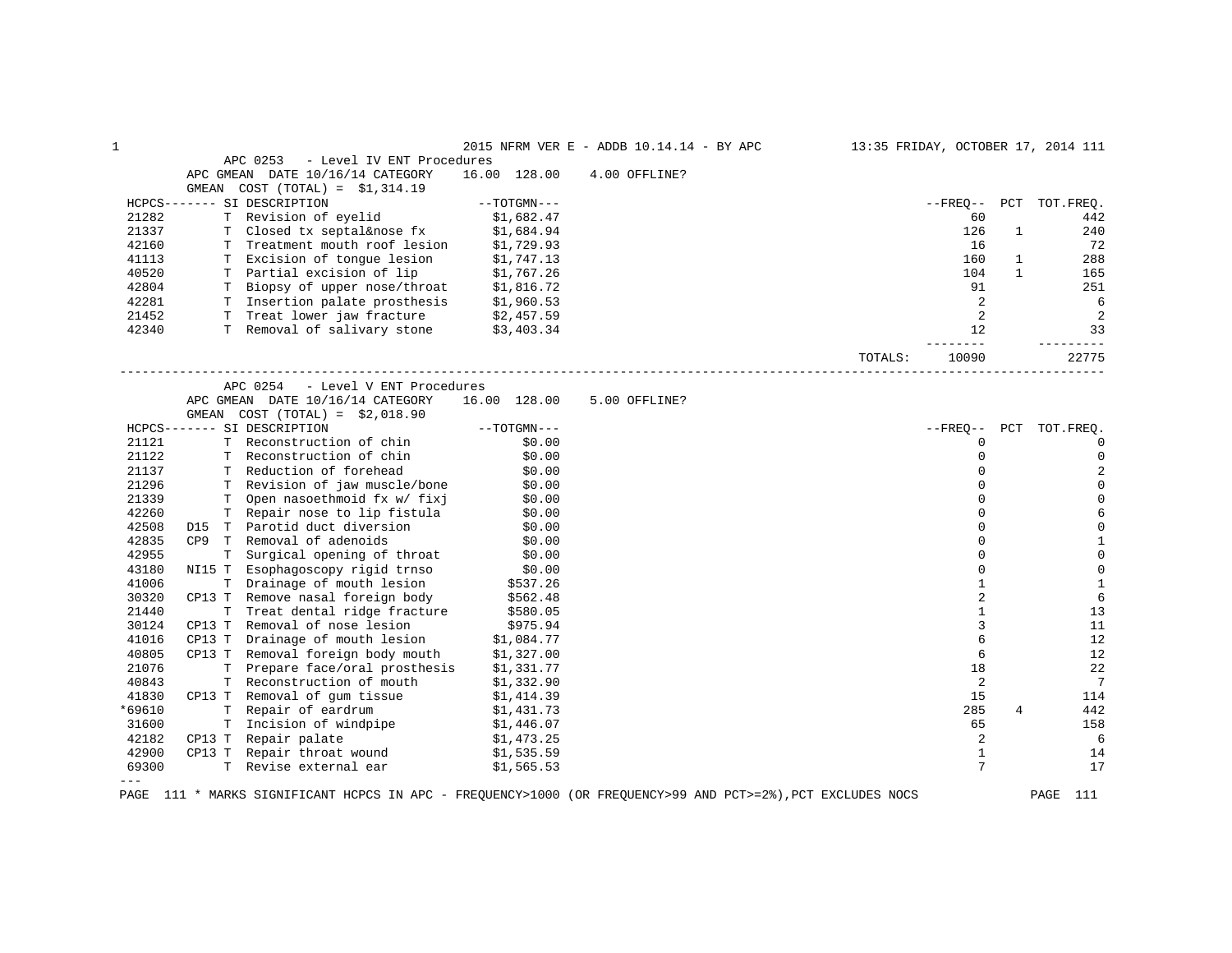| 1      |             |                                      |               | 2015 NFRM VER E - ADDB 10.14.14 - BY APC | 13:35 FRIDAY, OCTOBER 17, 2014 112 |                |                |
|--------|-------------|--------------------------------------|---------------|------------------------------------------|------------------------------------|----------------|----------------|
|        |             | APC 0254<br>- Level V ENT Procedures |               |                                          |                                    |                |                |
|        |             | APC GMEAN DATE 10/16/14 CATEGORY     | 16.00 128.00  | 5.00 OFFLINE?                            |                                    |                |                |
|        | GMEAN       | $COST (TOTAL) = $2,018.90$           |               |                                          |                                    |                |                |
|        |             | HCPCS------- SI DESCRIPTION          | $--TOTGMN---$ |                                          | $- FREQ--$                         | PCT            | TOT.FREQ.      |
| *40510 |             | T Partial excision of lip            | \$1,590.17    |                                          | 185                                | $\overline{c}$ | 314            |
| 21325  | Т           | Open tx nose fx uncomplicatd         | \$1,637.30    |                                          | 25                                 |                | 79             |
| *69620 | Т           | Repair of eardrum                    | \$1,678.87    |                                          | 143                                | $\overline{c}$ | 221            |
| 42409  | CP13 T      | Drainage of salivary cyst            | \$1,690.51    |                                          | 12                                 |                | 36             |
| 41019  | NI8 T       | Place needles h&n for rt             | \$1,692.39    |                                          | 18                                 |                | 61             |
| 69676  | CP13 T      | Remove middle ear nerve              | \$1,695.23    |                                          | 2                                  |                | $\overline{4}$ |
| 40814  | CP13 T      | Excise/repair mouth lesion           | \$1,753.92    |                                          | 88                                 | $\mathbf{1}$   | 177            |
| 21345  | $\mathbf T$ | Closed tx nose/jaw fx                | \$1,786.74    |                                          | $\mathbf{1}$                       |                | $\overline{3}$ |
| 30430  | $\mathbf T$ | Revision of nose                     | \$1,793.55    |                                          | 26                                 |                | 71             |
| 40530  | T           | Partial removal of lip               | \$1,796.30    |                                          | 132                                | $\mathbf{1}$   | 482            |
| 31201  | CP13 T      | Removal of ethmoid sinus             | \$1,797.10    |                                          | 6                                  |                | 141            |
| 42335  | CP13 T      | Removal of salivary stone            | \$1,869.14    |                                          | 42                                 |                | 78             |
| 30118  | т           | Removal of intranasal lesion         | \$1,869.28    |                                          | 51                                 |                | 105            |
| 41114  | T           | Excision of tonque lesion            | \$1,904.97    |                                          | 30                                 |                | 61             |
| 31830  | Т           | Revise windpipe scar                 | \$1,915.75    |                                          | 30                                 |                | 60             |
| *31820 | CP10 T      | Closure of windpipe lesion           | \$1,926.46    |                                          | 154                                | $\overline{c}$ | 223            |
| *30140 | $\mathbf T$ | Resect inferior turbinate            | \$1,943.57    |                                          | 311                                | $\overline{4}$ | 8435           |
| 42500  | т           | Repair salivary duct                 | \$1,955.31    |                                          | 11                                 |                | 102            |
| 42408  | CP13 T      | Excision of salivary cyst            | \$1,956.64    |                                          | 25                                 |                | 43             |
| 21335  | Т           | Open tx nose & septal fx             | \$1,963.82    |                                          | 49                                 |                | 87             |
| 40525  | T           | Reconstruct lip with flap            | \$1,966.26    |                                          | 99                                 | $\mathbf{1}$   | 162            |
| *41116 | CP13 T      | Excision of mouth lesion             | \$1,972.90    |                                          | 159                                | $\overline{a}$ | 419            |
| 69667  | CP13 T      | Repair middle ear structures         | \$1,977.61    |                                          | 8                                  |                | 73             |
| *42405 | CP10 T      | Biopsy of salivary gland             | \$1,984.54    |                                          | 200                                | 3              | 315            |
| 30115  | CP13 T      | Removal of nose $polyp(s)$           | \$1,985.00    |                                          | 51                                 |                | 187            |
| *42826 | CP9 T       | Removal of tonsils                   | \$2,012.25    |                                          | 1117                               | 16             | 2116           |
| *42808 | CP10 T      | Excise pharynx lesion                | \$2,012.34    |                                          | 169                                | 2              | 351            |
| 69150  | CP13 T      | Extensive ear canal surgery          | \$2,023.90    |                                          | 31                                 |                | 97             |
| 21030  | T           | Excise max/zygoma b9 tumor           | \$2,040.92    |                                          | 48                                 |                | 109            |
| 43420  | T<br>CP9    | Repair esophagus opening             | \$2,041.16    |                                          | 33                                 |                | 53             |
| 30120  | CP10 T      | Revision of nose                     | \$2,042.18    |                                          | 92                                 | $\mathbf{1}$   | 135            |
| 42305  | CP13 T      | Drainage of salivary gland           | \$2,044.75    |                                          | $\overline{4}$                     |                | 7              |
| 41850  | CP13 T      | Treatment of gum lesion              | \$2,044.77    |                                          | 11                                 |                | 25             |
| *42821 | CP9 T       | Remove tonsils and adenoids          | \$2,047.85    |                                          | 207                                | 3              | 306            |
| 30930  | CP13 T      | Ther fx nasal inf turbinate          | \$2,049.72    |                                          | 41                                 |                | 2279           |
| 31300  | $\mathbf T$ | Removal of larynx lesion             | \$2,056.92    |                                          | 121                                | $\mathbf{1}$   | 189            |
| 30630  | T           | Repair nasal septum defect           | \$2,066.38    |                                          | 52                                 |                | 252            |
| 41826  | CP10 T      | Excision of gum lesion               | \$2,077.10    |                                          | 73                                 | $\mathbf{1}$   | 168            |
| 41820  | CP13 T      | Excision gum each quadrant           | \$2,102.86    |                                          | 12                                 |                | 127            |
| 31613  | T.          | Repair windpipe opening              | \$2,126.73    |                                          | 130                                | $\mathbf{1}$   | 320            |
| $---$  |             |                                      |               |                                          |                                    |                |                |

PAGE 112 \* MARKS SIGNIFICANT HCPCS IN APC - FREQUENCY>1000 (OR FREQUENCY>99 AND PCT>=2%),PCT EXCLUDES NOCS PAGE 112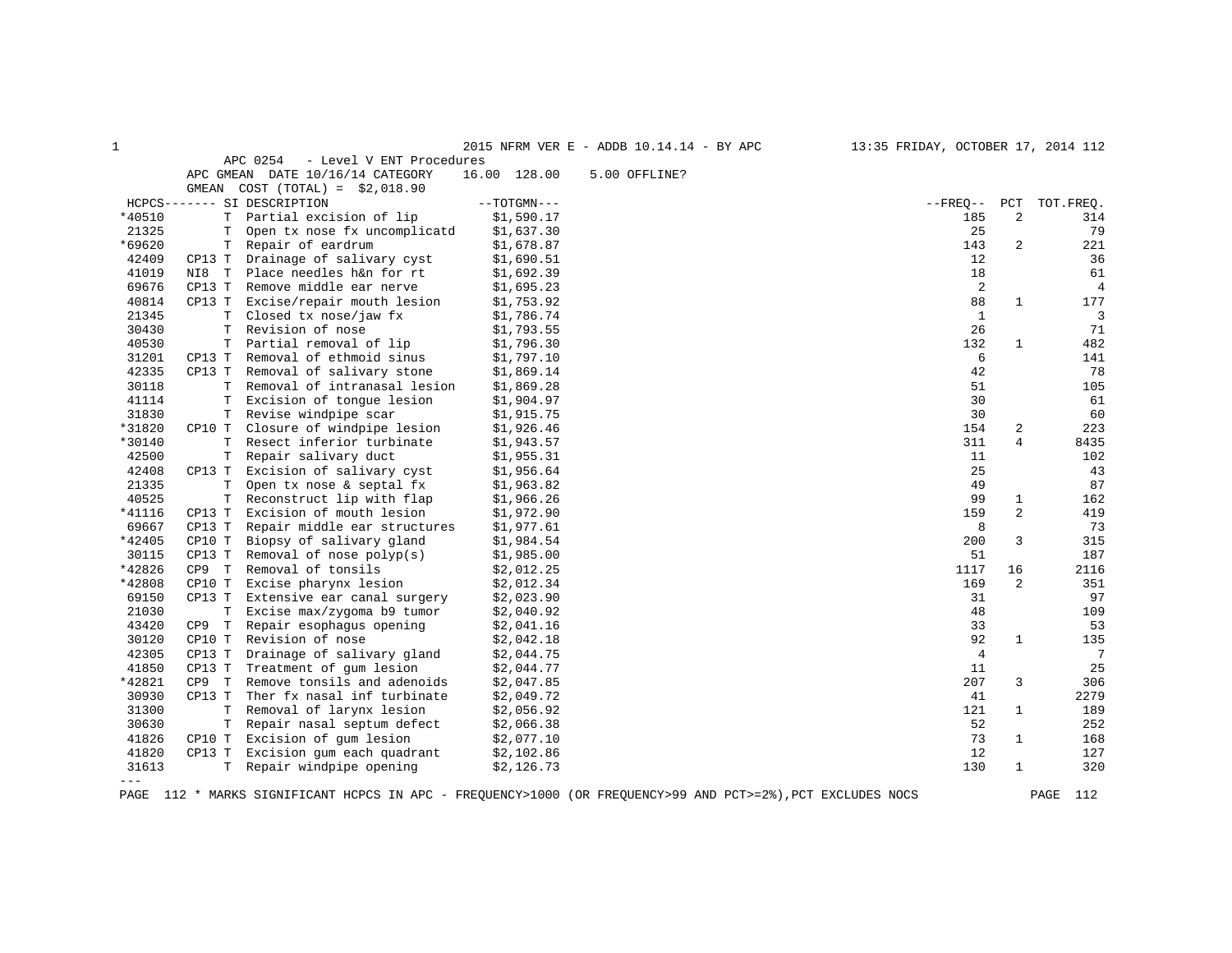| 1      |                                |                                      |               | 2015 NFRM VER E - ADDB 10.14.14 - BY APC | 13:35 FRIDAY, OCTOBER 17, 2014 113 |                |                 |
|--------|--------------------------------|--------------------------------------|---------------|------------------------------------------|------------------------------------|----------------|-----------------|
|        |                                | APC 0254<br>- Level V ENT Procedures |               |                                          |                                    |                |                 |
|        |                                | APC GMEAN DATE 10/16/14 CATEGORY     | 16.00 128.00  | 5.00 OFFLINE?                            |                                    |                |                 |
|        |                                | GMEAN $COST (TOTAL) = $2,018.90$     |               |                                          |                                    |                |                 |
|        |                                | HCPCS------- SI DESCRIPTION          | $--TOTGMN---$ |                                          | $--$ FREO $--$                     | PCT            | TOT.FREO.       |
| 69700  | CP13 T                         | Close mastoid fistula                | \$2,131.25    |                                          | 6                                  |                | 17              |
| 41530  | NI9 T                          | Tongue base vol reduction            | \$2,134.75    |                                          | 7                                  |                | 104             |
| 21031  | T                              | Remove exostosis mandible            | \$2,142.70    |                                          | 63                                 |                | 298             |
| 21040  | Т                              | Excise mandible lesion               | \$2,147.99    |                                          | 77                                 | $\mathbf{1}$   | 199             |
| 42810  | Т                              | Excision of neck cyst                | \$2,155.93    |                                          | 26                                 |                | 40              |
| 31825  | Т                              | Repair of windpipe defect            | \$2,157.67    |                                          | 82                                 | $\mathbf{1}$   | 108             |
| 30130  | CP13 T                         | Excise inferior turbinate            | \$2,163.36    |                                          | 92                                 | $\mathbf{1}$   | 1211            |
| 69120  | т                              | Removal of external ear              | \$2,174.79    |                                          | 26                                 |                | 116             |
| *31611 | Т                              | Surgery/speech prosthesis            | \$2,181.93    |                                          | 160                                | $\overline{c}$ | 347             |
| 42831  | CP9<br>T                       | Removal of adenoids                  | \$2,197.15    |                                          | 36                                 |                | 192             |
| 42962  | CP13 T                         | Control throat bleeding              | \$2,214.58    |                                          | 8                                  |                | 35              |
| *30520 | T                              | Repair of nasal septum               | \$2,217.08    |                                          | 1051                               | 15             | 13431           |
| 42120  | CP13 T                         | Remove palate/lesion                 | \$2,224.81    |                                          | 91                                 | $\mathbf{1}$   | 223             |
| 21029  | CP13 T                         | Contour of face bone lesion          | \$2,233.33    |                                          | 44                                 |                | 161             |
| 30400  | CP13 T                         | Reconstruction of nose               | \$2,247.77    |                                          | 60                                 |                | 359             |
| 42870  | CP9 T                          | Excision of lingual tonsil           | \$2,250.14    |                                          | 24                                 |                | 74              |
| 42806  | Т                              | Biopsy of upper nose/throat          | \$2,339.57    |                                          | 15                                 |                | 68              |
| 42836  | CP9<br>$\mathbb T$             | Removal of adenoids                  | \$2,397.10    |                                          | 2                                  |                | 18              |
| 41007  | CP13 T                         | Drainage of mouth lesion             | \$2,431.01    |                                          | 1                                  |                | 10              |
| 69666  | CP13 T                         | Repair middle ear structures         | \$2,492.42    |                                          | 8                                  |                | 60              |
| 40816  | Т                              | Excision of mouth lesion             | \$2,502.15    |                                          | 39                                 |                | 79              |
| 42820  | CP <sub>9</sub><br>$\mathbf T$ | Remove tonsils and adenoids          | \$2,592.45    |                                          | 14                                 |                | 22              |
| 21330  | T                              | Open tx nose fx w/skele fixj         | \$2,639.41    |                                          | 9                                  |                | 35              |
| 41828  | CP13 T                         | Excision of gum lesion               | \$2,665.34    |                                          | 40                                 |                | 74              |
| 21026  | CP13 T                         | Excision of facial bone(s)           | \$2,715.58    |                                          | 43                                 |                | 170             |
| 21032  | т                              | Remove exostosis maxilla             | \$2,810.06    |                                          | 37                                 |                | 110             |
| 41805  | т                              | Removal foreign body gum             | \$2,864.34    |                                          | 16                                 |                | 21              |
| 31020  | T                              | Exploration maxillary sinus          | \$2,864.60    |                                          | 44                                 |                | 562             |
| 21123  | T                              | Reconstruction of chin               | \$2,938.37    |                                          | 1                                  |                | $\mathbf{1}$    |
| 31785  | T                              | Remove windpipe lesion               | \$2,991.63    |                                          | 5                                  |                | 18              |
| 21356  | T                              | Opn tx dprsd zygomatic arch          | \$3,012.13    |                                          | 77                                 | 1              | 123             |
| 21198  | CP13 T                         | Reconstr lwr jaw segment             | \$3,044.81    |                                          | 7                                  |                | 30              |
| 31205  | CP13 T                         | Removal of ethmoid sinus             | \$3,133.36    |                                          | 2                                  |                | 132             |
| 21485  | CP13 T                         | Reset dislocated jaw                 | \$3,299.61    |                                          | $\overline{c}$                     |                | $7\phantom{.0}$ |
| 40840  | T.                             | Reconstruction of mouth              | \$3,416.36    |                                          | 11                                 |                | 43              |
| 21073  | NI8<br>$\mathbb T$             | Mnpj of tmj w/anesth                 | \$3,737.48    |                                          | $\overline{c}$                     |                | 48              |
| 31601  | т                              | Incision of windpipe                 | \$4,109.46    |                                          | $\overline{c}$                     |                | $\overline{c}$  |
| 31040  | Т                              | Exploration behind upper jaw         | \$5,221.90    |                                          | 2                                  |                | 19              |
| 21125  | T                              | Augmentation lower jaw bone          | \$7,276.83    |                                          | 4                                  |                | 12              |
| 21685  | CP13 T                         | Hyoid myotomy & suspension           | \$8,364.86    |                                          | 8                                  |                | 30              |
| $---$  |                                |                                      |               |                                          |                                    |                |                 |

PAGE 113 \* MARKS SIGNIFICANT HCPCS IN APC - FREQUENCY>1000 (OR FREQUENCY>99 AND PCT>=2%),PCT EXCLUDES NOCS PAGE 113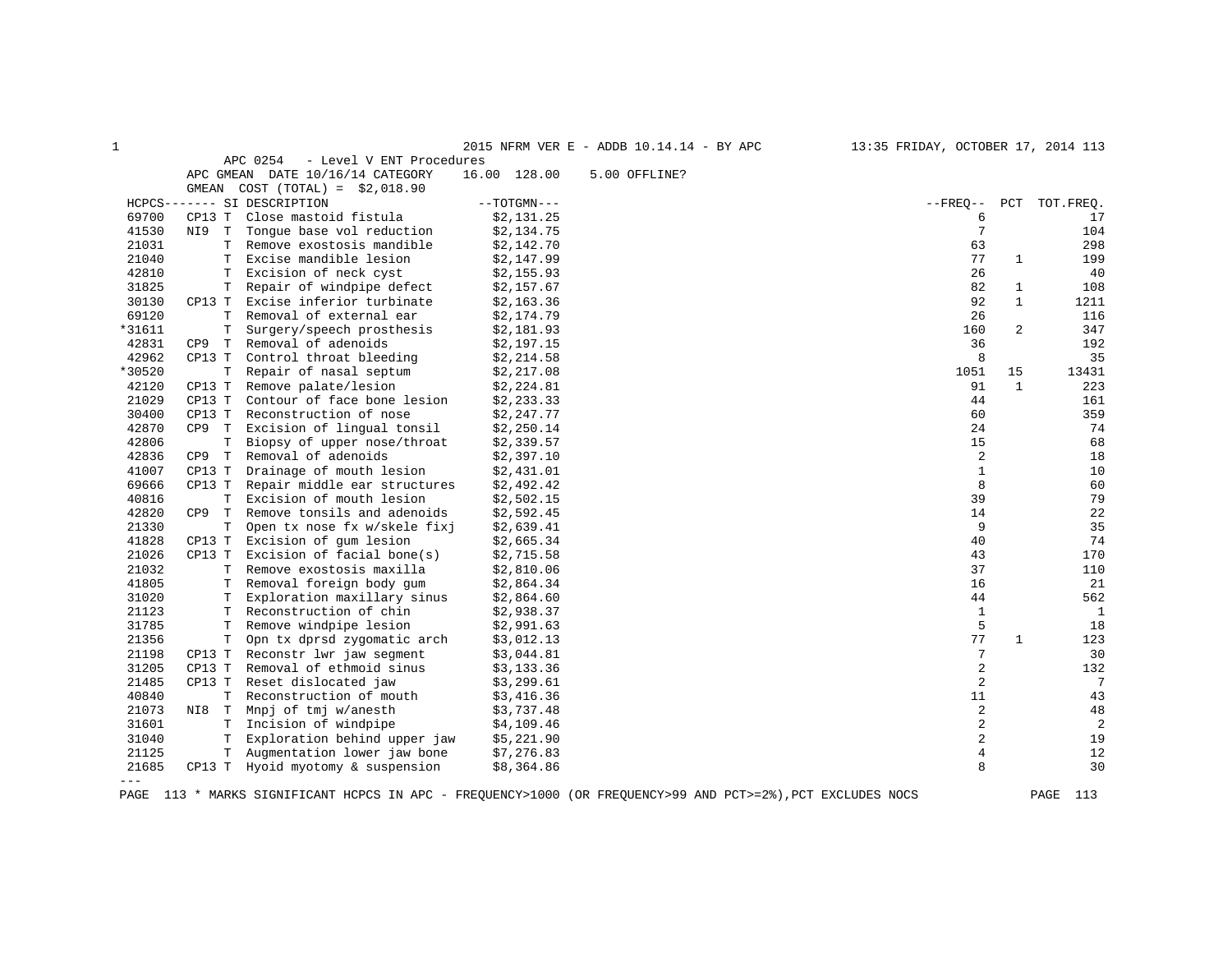| 1              |                                                                                                                                                                                                                               |                    | 2015 NFRM VER E - ADDB 10.14.14 - BY APC 13:35 FRIDAY, OCTOBER 17, 2014 114 |         |                |                |                               |
|----------------|-------------------------------------------------------------------------------------------------------------------------------------------------------------------------------------------------------------------------------|--------------------|-----------------------------------------------------------------------------|---------|----------------|----------------|-------------------------------|
|                | APC 0254 - Level V ENT Procedures                                                                                                                                                                                             |                    |                                                                             |         |                |                |                               |
|                | APC GMEAN DATE 10/16/14 CATEGORY 16.00 128.00 5.00 OFFLINE?                                                                                                                                                                   |                    |                                                                             |         |                |                |                               |
|                | GMEAN $COST (TOTAL) = $2,018.90$<br>HCPCS------- SI DESCRIPTION                                                                                                                                                               | $--TOTGMN---$      |                                                                             |         |                |                | --FREO-- PCT TOT.FREO.        |
|                |                                                                                                                                                                                                                               |                    |                                                                             |         | _________      |                |                               |
|                |                                                                                                                                                                                                                               |                    |                                                                             | TOTALS: | 6657           |                | 37926                         |
|                | APC 0255 - Level I Intraocular Procedures                                                                                                                                                                                     |                    |                                                                             |         |                |                |                               |
|                | APC GMEAN DATE 10/16/14 CATEGORY 17.00 358.00 1.00 OFFLINE?                                                                                                                                                                   |                    |                                                                             |         |                |                |                               |
|                | GMEAN $COST (TOTAL) = $780.28$                                                                                                                                                                                                |                    |                                                                             |         |                |                |                               |
|                | HCPCS------- SI DESCRIPTION                                                                                                                                                                                                   | $--TOTGMN---$      |                                                                             |         |                |                | --FREQ-- PCT TOT.FREQ.        |
| $*66940$       | CF12 T Extraction of lens $$622.10$                                                                                                                                                                                           |                    |                                                                             |         | 368            | 50             | 472                           |
| 65286          | CP11 T Repair of eye wound (\$711.89)<br>CP15 T Removal of iris (\$750.21)                                                                                                                                                    |                    |                                                                             |         | 80             | 10             | 120                           |
| 66630          |                                                                                                                                                                                                                               |                    |                                                                             |         | $5^{\circ}$    |                | 13                            |
|                |                                                                                                                                                                                                                               |                    |                                                                             |         | 572            |                | 3295                          |
|                |                                                                                                                                                                                                                               |                    |                                                                             |         | 55             | 7              | 202                           |
|                | 66999 U CP15 I Removal Of 1115<br>66999 U CP15 T Eye surgery procedure (\$839.04)<br>66625 CP11 T Removal of iris (\$929.07)<br>66030 CP15 T Injection treatment of eye (\$1,071.37)                                          |                    |                                                                             |         | 34             | $\overline{4}$ | 874                           |
| *66020         | Fraction transmetric contract the contract of the contract of the contract of the contract of the contract of the contract of the contract of the contract of the contract of the contract of the contract of the contract of |                    |                                                                             |         | 180            | 24             | 349                           |
|                |                                                                                                                                                                                                                               |                    |                                                                             |         | $\overline{2}$ |                | 8 <sup>8</sup>                |
|                |                                                                                                                                                                                                                               |                    |                                                                             |         | 102            |                | 180                           |
| 66700          | CP15 T Destruction ciliary body \$1,729.07                                                                                                                                                                                    |                    |                                                                             |         | 12             | 1              | 15<br>---------               |
|                |                                                                                                                                                                                                                               |                    |                                                                             | TOTALS: | 736            |                | 5528                          |
|                |                                                                                                                                                                                                                               |                    |                                                                             |         |                |                |                               |
|                |                                                                                                                                                                                                                               |                    |                                                                             |         |                |                |                               |
|                | APC 0256 - Level VI ENT Procedures                                                                                                                                                                                            |                    |                                                                             |         |                |                |                               |
|                | APC GMEAN DATE 10/16/14 CATEGORY 16.00 128.00 6.00 OFFLINE?                                                                                                                                                                   |                    |                                                                             |         |                |                |                               |
|                | GMEAN COST $(TOTAL) = $3,869.37$                                                                                                                                                                                              |                    |                                                                             |         |                |                |                               |
|                | HCPCS------- SI DESCRIPTION                                                                                                                                                                                                   |                    |                                                                             |         |                |                | --FREO-- PCT TOT.FREO.        |
| 21050          |                                                                                                                                                                                                                               |                    |                                                                             |         | 0              |                | -5                            |
| 21088          | SI DESCRIPTION - 35,009.37<br>T Removal of jaw joint \$0.00<br>T Prepare face/oral prosthesis \$0.00                                                                                                                          |                    |                                                                             |         | 0<br>$\Omega$  |                | $\overline{0}$                |
| 21100          |                                                                                                                                                                                                                               |                    |                                                                             |         | 0              |                | $\mathbf 0$                   |
| 21138          | T Maxillofacial fixation \$0.00<br>T Reduction of forehead \$0.00                                                                                                                                                             |                    |                                                                             |         | $\Omega$       |                | $\mathbf{1}$                  |
| 21139          | T Reduction of forehead \$0.00                                                                                                                                                                                                |                    |                                                                             |         | $\Omega$       |                | $\mathbf 0$                   |
| 21150<br>21175 |                                                                                                                                                                                                                               |                    |                                                                             |         | $\Omega$       |                | $\overline{2}$<br>$\mathbf 0$ |
| 21246          | T Lefort ii anterior intrusion \$0.00<br>T Reconstruct orbit/forehead \$0.00                                                                                                                                                  |                    |                                                                             |         | $\Omega$       |                | 1                             |
| 21260          | T Reconstruction of jaw \$0.00<br>T Revise eye sockets                                                                                                                                                                        |                    |                                                                             |         | $\mathbf 0$    |                | $\mathbf 0$                   |
| 21261          | T Revise eye sockets                                                                                                                                                                                                          |                    |                                                                             |         | $\Omega$       |                | $\mathbf 0$                   |
| 21263          |                                                                                                                                                                                                                               | $$0.00$<br>$$0.00$ |                                                                             |         | $\mathbf 0$    |                | $\mathbf 0$                   |
| 21267          |                                                                                                                                                                                                                               |                    |                                                                             |         | 0              |                | $\mathbf 0$                   |
| 21340          | T Revise eye sockets $$0.00$<br>T Revise eye sockets $$0.00$                                                                                                                                                                  |                    |                                                                             |         | $\Omega$       |                | $\mathbf{1}$                  |
| 21395          | T Perq tx nasoethmoid fx \$0.00                                                                                                                                                                                               |                    |                                                                             |         | $\mathbf 0$    |                | 5                             |
| 21408          |                                                                                                                                                                                                                               |                    |                                                                             |         | $\mathbf 0$    |                | 0                             |
| 31081          | CP11 T Opn tx orbit periorbt w/grft $\frac{1}{50.00}$<br>T Opn tx orbit fx w/bone grft $\frac{1}{50.00}$<br>T Removal of frontal sinus \$0.00                                                                                 |                    |                                                                             |         | $\Omega$       |                | 1                             |

PAGE 114 \* MARKS SIGNIFICANT HCPCS IN APC - FREQUENCY>1000 (OR FREQUENCY>99 AND PCT>=2%),PCT EXCLUDES NOCS PAGE 114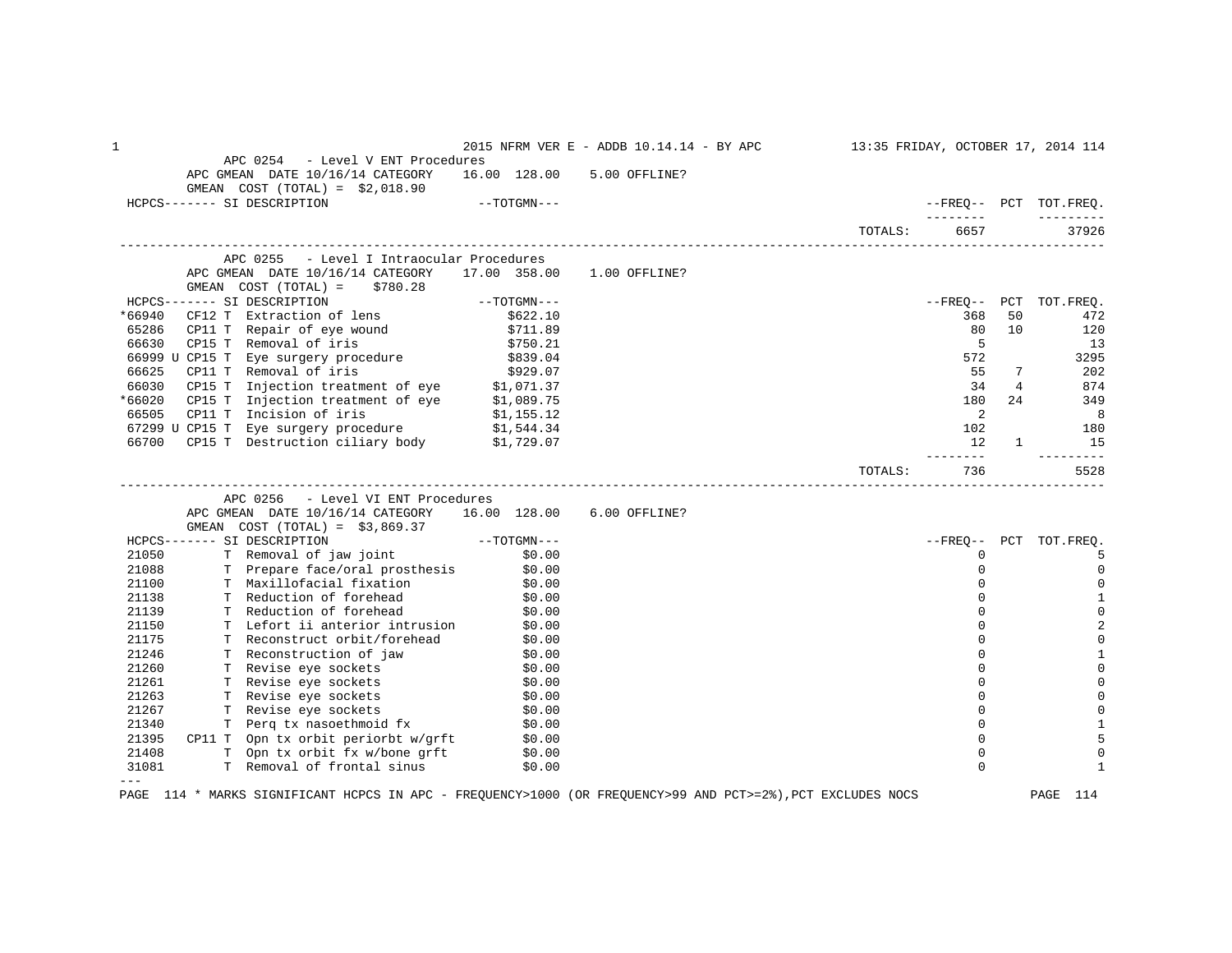|                     |        |                                       |               | 2015 NFRM VER E - ADDB 10.14.14 - BY APC | 13:35 FRIDAY, OCTOBER 17, 2014 115 |                |
|---------------------|--------|---------------------------------------|---------------|------------------------------------------|------------------------------------|----------------|
|                     |        | APC 0256<br>- Level VI ENT Procedures |               |                                          |                                    |                |
|                     |        | APC GMEAN DATE 10/16/14 CATEGORY      | 16.00 128.00  | 6.00 OFFLINE?                            |                                    |                |
|                     | GMEAN  | $COST (TOTAL) = $3,869.37$            |               |                                          |                                    |                |
|                     |        | HCPCS------- SI DESCRIPTION           | $--TOTGMN---$ |                                          | $--$ FREQ--                        | PCT TOT. FREQ. |
| 31087               |        | T Removal of frontal sinus            | \$0.00        |                                          | 0                                  |                |
| 31320               |        | T Diagnostic incision larynx          | \$0.00        |                                          | 0                                  | 1              |
| 31595               | Т      | Larynx nerve surgery                  | \$0.00        |                                          | $\Omega$                           | 3              |
| 40701               | T.     | Repair cleft lip/nasal                | \$0.00        |                                          | $\Omega$                           | $\mathbf 0$    |
| 40702               |        | T Repair cleft lip/nasal              | \$0.00        |                                          | 0                                  |                |
| 40844               |        | T Reconstruction of mouth             | \$0.00        |                                          | $\Omega$                           |                |
| 42220               | T.     | Reconstruct cleft palate              | \$0.00        |                                          | $\Omega$                           |                |
| 42227               |        | T Lengthening of palate               | \$0.00        |                                          | 0                                  |                |
| 42509               |        | T Parotid duct diversion              | \$0.00        |                                          | $\Omega$                           | 0              |
| 42510               | т      | Parotid duct diversion                | \$0.00        |                                          | 0                                  |                |
| 42825               | CP13 T | Removal of tonsils                    | \$0.00        |                                          | $\Omega$                           |                |
| 42830               | CP13 T | Removal of adenoids                   | \$0.00        |                                          | $\Omega$                           | 5              |
| 61334               | D15 T  | Explore orbit/remove object           | \$0.00        |                                          | 0                                  | $\mathbf 0$    |
| 69725               |        | T Release facial nerve                | \$0.00        |                                          | $\Omega$                           | $\mathbf{1}$   |
| 69740               | T.     | Repair facial nerve                   | \$0.00        |                                          | $\Omega$                           | $\mathbf{1}$   |
| 69745               |        | T Repair facial nerve                 | \$0.00        |                                          | 0                                  | $\mathbf 0$    |
| 69955               |        | T Release facial nerve                | \$0.00        |                                          | $\Omega$                           | 6              |
| 41823               | CP13 T | Excision of qum lesion                | \$1,119.64    |                                          | $\overline{4}$                     | 10             |
| 42225               | CP14 T | Reconstruct cleft palate              | \$1,510.17    |                                          | 2                                  | $\overline{2}$ |
| 31612               | CP13 T | Puncture/clear windpipe               | \$1,531.36    |                                          | 12                                 | 43             |
| 69915               | T.     | Incise inner ear nerve                | \$1,572.18    |                                          | $\mathbf{1}$                       | $\overline{2}$ |
| 21421               | CP13 T | Treat mouth roof fracture             | \$1,630.60    |                                          | 10                                 | 21             |
| 21082               | T      | Prepare face/oral prosthesis          | \$1,678.14    |                                          | 16                                 | 18             |
| 42507               | T      | Parotid duct diversion                | \$1,797.09    |                                          | 1                                  | $\mathbf{1}$   |
| 21181               | CP13 T | Contour cranial bone lesion           | \$1,888.14    |                                          | 17                                 | 29             |
| 42107               | CP13 T | Excision lesion mouth roof            | \$1,920.85    |                                          | 10                                 | 66             |
| 21355               | T.     | Perq tx malar fracture                | \$1,963.36    |                                          | 7                                  | 12             |
| 69440               | CP13 T | Exploration of middle ear             | \$1,989.62    |                                          | 46                                 | 93             |
| 41520               | CP14 T | Reconstruction tonque fold            | \$2,019.40    |                                          | 2                                  | 13             |
| 30125               | T.     | Removal of nose lesion                | \$2,019.88    |                                          | 3                                  | 3              |
| 42860               | CP13 T | Excision of tonsil tags               | \$2,066.96    |                                          | 8                                  | 15             |
| 30460               |        | T Revision of nose                    | \$2,068.88    |                                          | $\overline{2}$                     | $\overline{4}$ |
| 69711               |        | CP14 N Remove/repair hearing aid      | \$2,180.47    |                                          | 16                                 | 24             |
| 30465               | т      | Repair nasal stenosis                 | \$2,218.77    |                                          | 75                                 | 941            |
| 30620               | T      | Intranasal reconstruction             | \$2,250.96    |                                          | 8                                  | 112            |
| 40527               |        | CP13 T Reconstruct lip with flap      | \$2,312.33    |                                          | 21                                 | 33             |
| 69450               |        | T Eardrum revision                    | \$2,427.68    |                                          | 22                                 | 98             |
| 30580               |        | T Repair upper jaw fistula            | \$2,428.61    |                                          | 64                                 | 276            |
| 42725               |        | T Drainage of throat abscess          | \$2,444.26    |                                          | $\mathbf{1}$                       | $\mathbf{1}$   |
| 30435               |        | T Revision of nose                    | \$2,474.55    |                                          | 8                                  | 36             |
| $\qquad \qquad - -$ |        |                                       |               |                                          |                                    |                |
|                     |        |                                       |               |                                          |                                    |                |

PAGE 115 \* MARKS SIGNIFICANT HCPCS IN APC - FREQUENCY>1000 (OR FREQUENCY>99 AND PCT>=2%),PCT EXCLUDES NOCS PAGE 115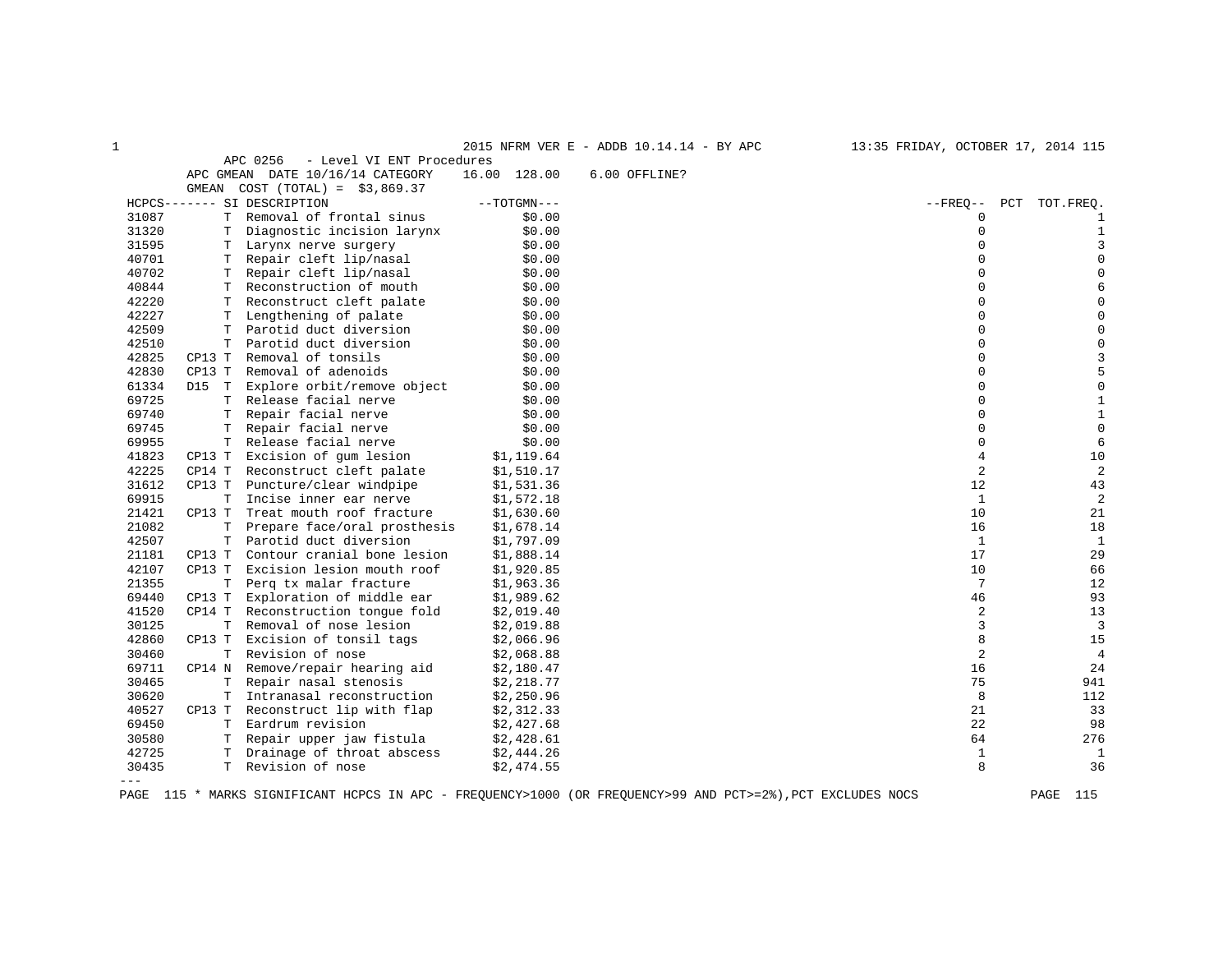|       |             |                                       |               | 2015 NFRM VER E - ADDB 10.14.14 - BY APC | 13:35 FRIDAY, OCTOBER 17, 2014 116 |              |                |
|-------|-------------|---------------------------------------|---------------|------------------------------------------|------------------------------------|--------------|----------------|
|       |             | APC 0256<br>- Level VI ENT Procedures |               |                                          |                                    |              |                |
|       |             | APC GMEAN DATE 10/16/14 CATEGORY      | 16.00 128.00  | 6.00 OFFLINE?                            |                                    |              |                |
|       |             | GMEAN COST $(TOTAL) = $3,869.37$      |               |                                          |                                    |              |                |
|       |             | HCPCS------- SI DESCRIPTION           | $--TOTGMN---$ |                                          | $- FREO--$                         | PCT          | TOT. FREO.     |
| 31610 | CP13 T      | Incision of windpipe                  | \$2,483.60    |                                          | 10                                 |              | 16             |
| 42145 | CP13 T      | Repair palate pharynx/uvula           | \$2,502.11    |                                          | 261                                | $\mathbf{1}$ | 848            |
| 42844 | T           | Extensive surgery of throat           | \$2,510.58    |                                          | 5                                  |              | 16             |
| 40842 | CP13 T      | Reconstruction of mouth               | \$2,533.50    |                                          | 6                                  |              | 16             |
| 42505 | т           | Repair salivary duct                  | \$2,536.84    |                                          | 13                                 |              | 62             |
| 21079 | Т           | Prepare face/oral prosthesis          | \$2,556.44    |                                          | 38                                 |              | 43             |
| 21248 | т           | Reconstruction of jaw                 | \$2,615.00    |                                          | 16                                 |              | 62             |
| 69320 | T.          | Rebuild outer ear canal               | \$2,625.42    |                                          | 5                                  |              | 11             |
| 31070 | CP13 T      | Exploration of frontal sinus          | \$2,629.94    |                                          | 5                                  |              | 86             |
| 31075 | т           | Exploration of frontal sinus          | \$2,630.93    |                                          | 6                                  |              | 25             |
| 31614 | $\mathbb T$ | Repair windpipe opening               | \$2,637.05    |                                          | 52                                 |              | 91             |
| 21046 |             | T Remove mandible cyst complex        | \$2,639.62    |                                          | 39                                 |              | 99             |
| 42665 | CP13 T      | Ligation of salivary duct             | \$2,651.44    |                                          | $\mathbf{1}$                       |              | 8              |
| 42950 | CP13 T      | Reconstruction of throat              | \$2,651.51    |                                          | 19                                 |              | 76             |
| 41827 | CP14 T      | Excision of gum lesion                | \$2,651.59    |                                          | 24                                 |              | 64             |
| 41120 | CP14 T      | Partial removal of tongue             | \$2,670.26    |                                          | 205                                |              | 609            |
| 40700 | $\mathbb T$ | Repair cleft lip/nasal                | \$2,695.82    |                                          | 2                                  |              | $\overline{4}$ |
| 31750 | T           | Repair of windpipe                    | \$2,701.04    |                                          | $\overline{c}$                     |              | 12             |
| 21048 | т           | Remove maxilla cyst complex           | \$2,709.61    |                                          | 12                                 |              | 51             |
| 41872 | CP14 T      | Repair qum                            | \$2,712.68    |                                          | 1                                  |              | 65             |
| 69140 | CP13 T      | Remove ear canal lesion( $s$ )        | \$2,714.26    |                                          | 28                                 |              | 72             |
| 21084 | T           | Prepare face/oral prosthesis          | \$2,749.28    |                                          | 3                                  |              | 6              |
| 21025 | T.          | Excision of bone lower jaw            | \$2,765.80    |                                          | 117                                |              | 364            |
| 42892 | т           | Revision of pharyngeal walls          | \$2,804.31    |                                          | 2                                  |              | 7              |
| 69310 | т           | Rebuild outer ear canal               | \$2,806.62    |                                          | 197                                |              | 507            |
| 30462 | Т           | Revision of nose                      | \$2,865.28    |                                          | $\mathbf{1}$                       |              | 4              |
| 31030 | Т           | Exploration maxillary sinus           | \$2,879.24    |                                          | 64                                 |              | 246            |
| 43030 | CP14 T      | Throat muscle surgery                 | \$2,880.87    |                                          | 74                                 |              | 168            |
| 21280 | Т           | Revision of eyelid                    | \$2,885.95    |                                          | 6                                  |              | 79             |
| 21010 | CP13 T      | Incision of jaw joint                 | \$2,887.34    |                                          | 5                                  |              | 8              |
| 42450 | CP13 T      | Excise sublingual gland               | \$2,915.29    |                                          | 38                                 |              | 82             |
| 69650 | CP13 T      | Release middle ear bone               | \$2,939.09    |                                          | 12                                 |              | 38             |
| 42815 | Т           | Excision of neck cyst                 | \$2,947.62    |                                          | 59                                 |              | 78             |
| 40720 | т           | Repair cleft lip/nasal                | \$2,968.98    |                                          | 4                                  |              | 7              |
| 31050 | т           | Exploration sphenoid sinus            | \$2,985.18    |                                          | 4                                  |              | 67             |
| 69636 | T           | Rebuild eardrum structures            | \$2,994.98    |                                          | 9                                  |              | 25             |
| 30600 | T           | Repair mouth/nose fistula             | \$3,002.73    |                                          | 17                                 |              | 41             |
| 31090 | Т           | Exploration of sinuses                | \$3,019.59    |                                          | 9                                  |              | 45             |
| 30450 | T.          | Revision of nose                      | \$3,074.27    |                                          | 6                                  |              | 49             |
| 21087 | T.          | Prepare face/oral prosthesis          | \$3,083.62    |                                          | 19                                 |              | 20             |
| $---$ |             |                                       |               |                                          |                                    |              |                |

PAGE 116 \* MARKS SIGNIFICANT HCPCS IN APC - FREQUENCY>1000 (OR FREQUENCY>99 AND PCT>=2%),PCT EXCLUDES NOCS PAGE 116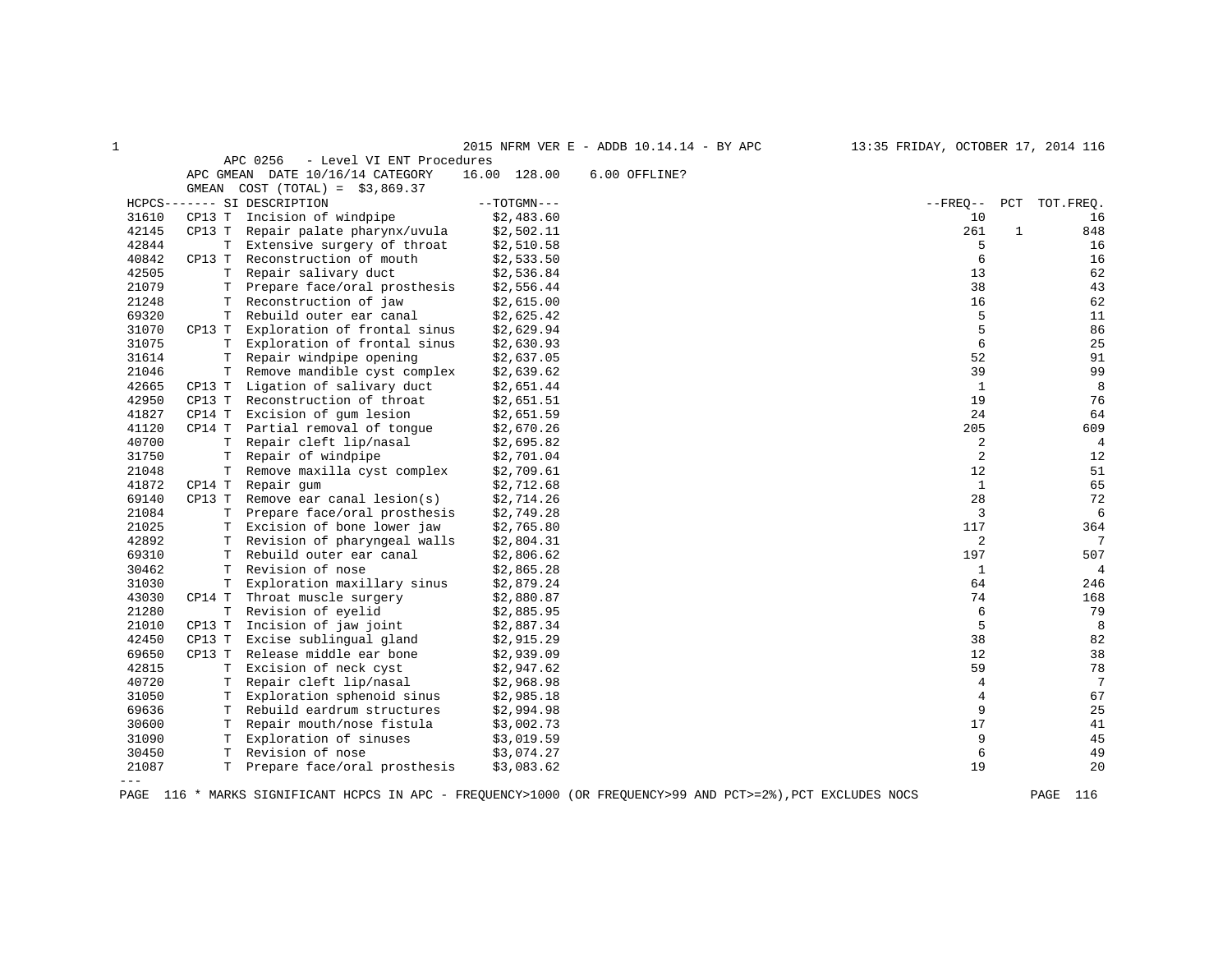| 1      |            |                                       |               | 2015 NFRM VER E - ADDB 10.14.14 - BY APC | 13:35 FRIDAY, OCTOBER 17, 2014 117 |                |                |
|--------|------------|---------------------------------------|---------------|------------------------------------------|------------------------------------|----------------|----------------|
|        |            | APC 0256<br>- Level VI ENT Procedures |               |                                          |                                    |                |                |
|        |            | APC GMEAN DATE 10/16/14 CATEGORY      | 16.00 128.00  | 6.00 OFFLINE?                            |                                    |                |                |
|        |            | GMEAN COST $(TOTAL) = $3,869.37$      |               |                                          |                                    |                |                |
|        |            | HCPCS------- SI DESCRIPTION           | $--TOTGMN---$ |                                          | $--$ FREO $--$                     |                | PCT TOT. FREO. |
| 41512  | T –<br>NI9 | Tonque suspension                     | \$3,086.40    |                                          | 6                                  |                | 11             |
| 42890  |            | Partial removal of pharynx            | \$3,088.00    |                                          | 10                                 |                | 47             |
| *69631 | T          | Repair eardrum structures             | \$3,093.15    |                                          | 972                                | 4              | 1837           |
| *42440 | T.         | Excise submaxillary gland             | \$3,102.89    |                                          | 911                                | $\overline{4}$ | 1266           |
| 21249  |            | T Reconstruction of jaw               | \$3,106.00    |                                          | 2                                  |                | 16             |
| 31032  | T.         | Explore sinus remove polyps           | \$3,118.78    |                                          | 25                                 |                | 74             |
| 62000  |            | CP14 T Treat skull fracture           | \$3,155.03    |                                          | 3                                  |                | 3              |
| 31582  |            | T Revision of larynx                  | \$3,159.44    |                                          | 8                                  |                | 12             |
| 21209  | T.         | Reduction of facial bones             | \$3,168.41    |                                          | $\overline{4}$                     |                | 20             |
| 21081  |            | T Prepare face/oral prosthesis        | \$3,196.60    |                                          | 35                                 |                | 42             |
| 21453  | Т          | Treat lower jaw fracture              | \$3,214.45    |                                          | 69                                 |                | 117            |
| 21240  | Т          | Reconstruction of jaw joint           | \$3,233.30    |                                          | 99                                 |                | 128            |
| 69662  | T          | Revise middle ear bone                | \$3,242.37    |                                          | 99                                 |                | 132            |
| 21070  |            | T Remove coronoid process             | \$3,279.25    |                                          | 9                                  |                | 31             |
| 31580  |            | T Revision of larynx                  | \$3,299.52    |                                          | $\overline{a}$                     |                | 9              |
| 69601  | Т          | Mastoid surgery revision              | \$3,310.03    |                                          | 13                                 |                | 42             |
| 31420  | T.         | Removal of epiglottis                 | \$3,329.43    |                                          | $\overline{4}$                     |                | 13             |
| 21034  | T          | Excise max/zygoma mal tumor           | \$3,344.32    |                                          | 10                                 |                | 34             |
| 30540  | T.         | Repair nasal defect                   | \$3,346.19    |                                          | 3                                  |                | 9              |
| 69632  |            | T Rebuild eardrum structures          | \$3,357.38    |                                          | 143                                |                | 259            |
| 42205  | T.         | Reconstruct cleft palate              | \$3,360.98    |                                          | $\mathbf{1}$                       |                | $\mathbf{1}$   |
| 21080  | T.         | Prepare face/oral prosthesis          | \$3,423.64    |                                          | 54                                 |                | 58             |
| 31051  | T          | Sphenoid sinus surgery                | \$3,432.38    |                                          | 9                                  |                | 45             |
| 69661  | T.         | Revise middle ear bone                | \$3,439.23    |                                          | 146                                |                | 188            |
| *31588 | T.         | Revision of larynx                    | \$3,442.03    |                                          | 599                                | $\overline{2}$ | 787            |
| 21044  | CP14 T     | Removal of jaw bone lesion            | \$3,448.54    |                                          | 22                                 |                | 58             |
| 30150  | T.         | Partial removal of nose               | \$3,485.85    |                                          | 45                                 |                | 163            |
| 42200  |            | T Reconstruct cleft palate            | \$3,489.46    |                                          | $\mathbf{1}$                       |                | 4              |
| 69970  |            | CP8 T Remove inner ear lesion         | \$3,554.70    |                                          | $\overline{3}$                     |                | 9              |
| 69635  |            | T Repair eardrum structures           | \$3,578.77    |                                          | 37                                 |                | 52             |
| 69660  |            | T Revise middle ear bone              | \$3,586.73    |                                          | 369                                | $\mathbf{1}$   | 450            |
| 21047  | T.         | Excise lwr jaw cyst w/repair          | \$3,592.25    |                                          | 7                                  |                | 28             |
| 30410  |            | T Reconstruction of nose              | \$3,607.95    |                                          | 12                                 |                | 59             |
| 41870  | CP13 T     | Gum graft                             | \$3,634.19    |                                          | $\mathbf{1}$                       |                | 2              |
| 42215  |            | T Reconstruct cleft palate            | \$3,638.62    |                                          | $\overline{4}$                     |                | 6              |
| 21390  | T          | Opn tx orbit periorbtl implt          | \$3,639.64    |                                          | 266                                | $\mathbf{1}$   | 435            |
| 69633  |            | T Rebuild eardrum structures          | \$3,695.57    |                                          | 217                                | $\mathbf{1}$   | 415            |
| 40761  |            | T Repair cleft lip/nasal              | \$3,698.26    |                                          | 2                                  |                | 6              |
| 21049  | T.         | Excis uppr jaw cyst w/repair          | \$3,702.01    |                                          | $\overline{4}$                     |                | 13             |
| 69840  | T.         | Revise inner ear window               | \$3,751.55    |                                          | $\mathbf{1}$                       |                | 4              |
| $---$  |            |                                       |               |                                          |                                    |                |                |

PAGE 117 \* MARKS SIGNIFICANT HCPCS IN APC - FREQUENCY>1000 (OR FREQUENCY>99 AND PCT>=2%),PCT EXCLUDES NOCS PAGE 117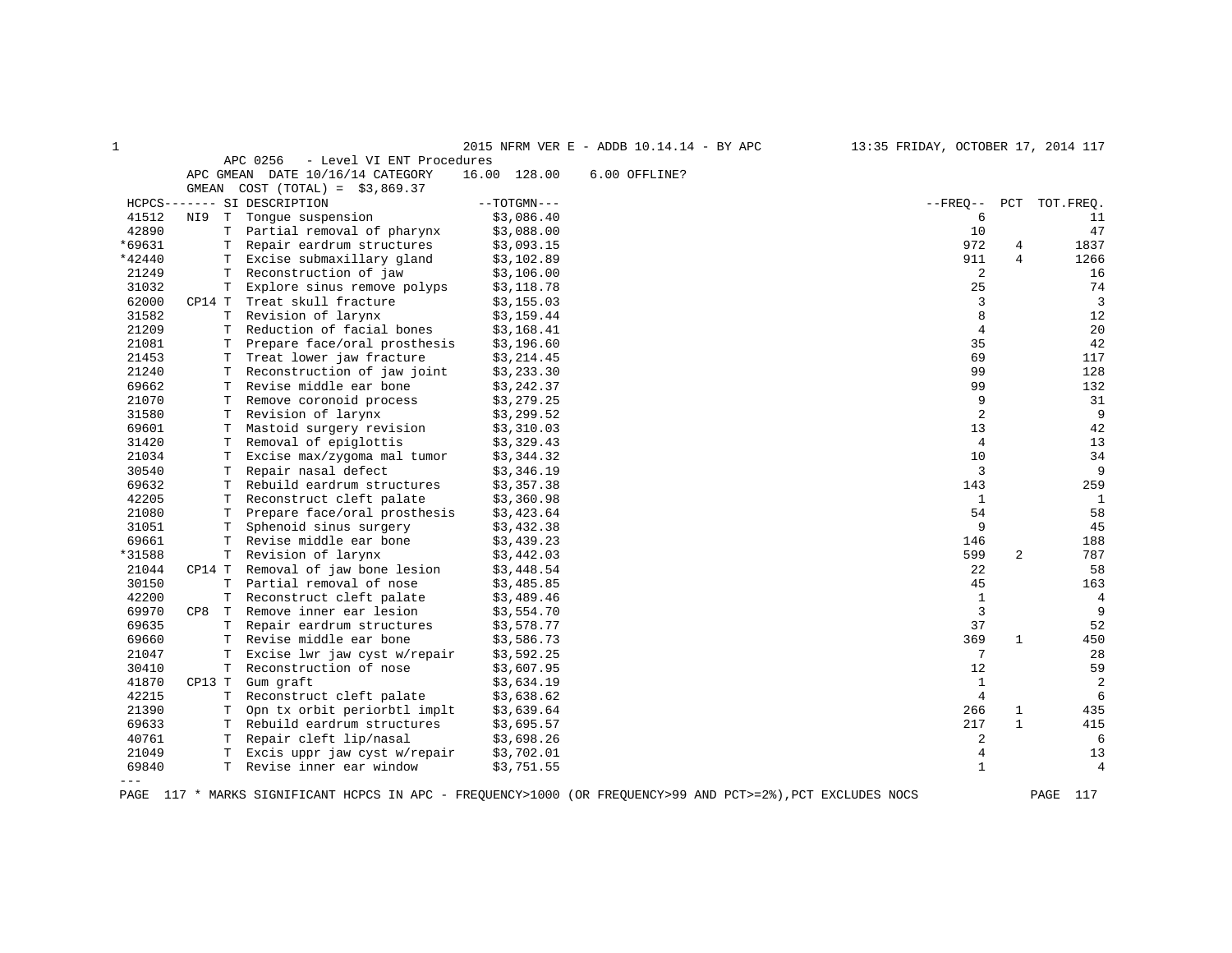| $\mathbf{1}$ |          |                                       |               | 2015 NFRM VER E - ADDB 10.14.14 - BY APC | 13:35 FRIDAY, OCTOBER 17, 2014 118 |                |                |
|--------------|----------|---------------------------------------|---------------|------------------------------------------|------------------------------------|----------------|----------------|
|              |          | APC 0256<br>- Level VI ENT Procedures |               |                                          |                                    |                |                |
|              |          | APC GMEAN DATE 10/16/14 CATEGORY      | 16.00 128.00  | 6.00 OFFLINE?                            |                                    |                |                |
|              |          | GMEAN COST $(TOTAL) = $3,869.37$      |               |                                          |                                    |                |                |
|              |          | HCPCS------- SI DESCRIPTION           | $--TOTGMN---$ |                                          | $- FREQ--$                         | PCT            | TOT.FREQ.      |
| 30160        | T.       | Removal of nose                       | \$3,790.91    |                                          | 10                                 |                | 30             |
| 30420        | T.       | Reconstruction of nose                | \$3,820.16    |                                          | 81                                 |                | 361            |
| 43130        | T.       | Removal of esophagus pouch            | \$3,835.82    |                                          | 100                                |                | 188            |
| *42410       | Т        | Excise parotid gland/lesion           | \$3,852.07    |                                          | 623                                | $\overline{2}$ | 946            |
| 61330        | T.       | Decompress eye socket                 | \$3,865.62    |                                          | 3                                  |                | 8              |
| 69552        | T.       | Remove ear lesion                     | \$3,869.68    |                                          | 8                                  |                | 16             |
| 42842        | CP13 T   | Extensive surgery of throat           | \$3,872.57    |                                          | $7\phantom{.0}$                    |                | 66             |
| 69603        |          | T Mastoid surgery revision            | \$3,879.70    |                                          | 18                                 |                | 31             |
| 69820        | T.       | Establish inner ear window            | \$3,882.55    |                                          | 2                                  |                | 19             |
| 69905        | T.       | Remove inner ear                      | \$3,890.28    |                                          | 13                                 |                | 27             |
| 21386        | CP9<br>T | Opn tx orbit fx periorbital           | \$3,892.18    |                                          | 48                                 |                | 88             |
| *60500       | T.       | Explore parathyroid glands            | \$3,911.38    |                                          | 7934                               | 38             | 10783          |
| 69550        | T.       | Remove ear lesion                     | \$3,924.41    |                                          | 40                                 |                | 54             |
| 69805        | T.       | Explore inner ear                     | \$3,956.18    |                                          | 28                                 |                | 62             |
| 21256        | CP10 T   | Reconstruction of orbit               | \$4,026.94    |                                          | 5                                  |                | 17             |
| 21193        | CP11 T   | Reconst lwr jaw w/o graft             | \$4,027.24    |                                          | $\mathbf{1}$                       |                | 4              |
| 21407        | T.       | Opn tx orbit fx w/implant             | \$4,028.51    |                                          | 17                                 |                | 41             |
| 31755        | Т        | Repair of windpipe                    | \$4,055.01    |                                          | $\overline{4}$                     |                | 6              |
| 69501        | T.       | Mastoidectomy                         | \$4,060.71    |                                          | 25                                 |                | 56             |
| 40845        | T.       | Reconstruction of mouth               | \$4,067.14    |                                          | $\overline{3}$                     |                | 29             |
| 21206        | T.       | Reconstruct upper jaw bone            | \$4,072.08    |                                          | 2                                  |                | 7              |
| 60502        | CP15 T   | Re-explore parathyroids               | \$4,128.01    |                                          | 261                                | $\mathbf{1}$   | 413            |
| 21387        | CP9 T    | Opn tx orbit fx combined              | \$4,134.32    |                                          | 14                                 |                | 37             |
| 21270        | T        | Augmentation cheek bone               | \$4,139.08    |                                          | 2                                  |                | 12             |
| 21346        | CP13 T   | Opn tx nasomax fx w/fixj              | \$4,182.04    |                                          | 5                                  |                | 13             |
| 21083        | T.       | Prepare face/oral prosthesis          | \$4,233.43    |                                          | 5                                  |                | 5              |
| 21385        | CP8 T    | Opn tx orbit fx transantral           | \$4,238.48    |                                          | 24                                 |                | 40             |
| 21406        | T.       | Opn tx orbit fx w/o implant           | \$4,263.18    |                                          | $12 \overline{ }$                  |                | 31             |
| 21195        | CP14 T   | Reconst lwr jaw w/o fixation          | \$4,292.63    |                                          | $\mathbf{1}$                       |                | $\overline{3}$ |
| 69910        | T.       | Remove inner ear & mastoid            | \$4,293.70    |                                          | 20                                 |                | 31             |
| 69602        | T.       | Mastoid surgery revision              | \$4,297.04    |                                          | 15                                 |                | 28             |
| *60260       | T.       | Repeat thyroid surgery                | \$4,313.61    |                                          | 463                                | 2              | 640            |
| 42425        | T.       | Excise parotid gland/lesion           | \$4,357.99    |                                          | 44                                 |                | 69             |
| 69806        | T        | Explore inner ear                     | \$4,381.25    |                                          | 59                                 |                | 90             |
| 69502        | CP13 T   | Mastoidectomy                         | \$4,388.35    |                                          | 44                                 |                | 94             |
| 21060        | T.       | Remove jaw joint cartilage            | \$4,397.97    |                                          | 7                                  |                | 13             |
| 69641        | T.       | Revise middle ear & mastoid           | \$4,413.45    |                                          | 398                                | $\mathbf{1}$   | 691            |
| 21360        | CP13 T   | Opn tx dprsd malar fracture           | \$4,447.78    |                                          | 28                                 |                | 57             |
| 69670        | T.       | Remove mastoid air cells              | \$4,449.56    |                                          | $\overline{4}$                     |                | 37             |
| 42226        |          | T Lengthening of palate               | \$4,454.61    |                                          | $\mathbf{1}$                       |                | 5              |
| $---$        |          |                                       |               |                                          |                                    |                |                |

PAGE 118 \* MARKS SIGNIFICANT HCPCS IN APC - FREQUENCY>1000 (OR FREQUENCY>99 AND PCT>=2%),PCT EXCLUDES NOCS PAGE 118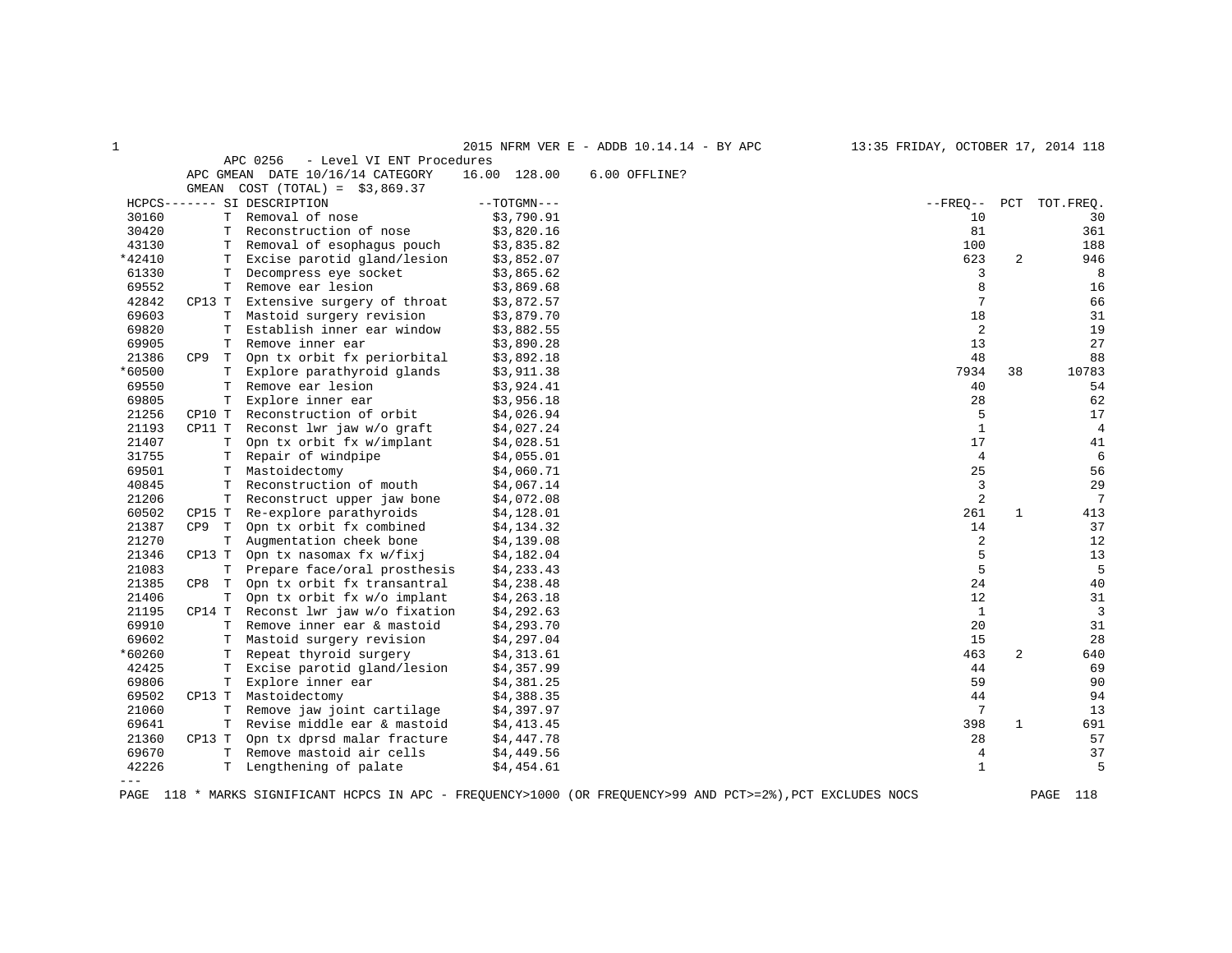| 1      |                    |                                       |               | 2015 NFRM VER E - ADDB 10.14.14 - BY APC | 13:35 FRIDAY, OCTOBER 17, 2014 119 |                |                |
|--------|--------------------|---------------------------------------|---------------|------------------------------------------|------------------------------------|----------------|----------------|
|        |                    | APC 0256<br>- Level VI ENT Procedures |               |                                          |                                    |                |                |
|        |                    | APC GMEAN DATE 10/16/14 CATEGORY      | 16.00 128.00  | 6.00 OFFLINE?                            |                                    |                |                |
|        | GMEAN              | $COST (TOTAL) = $3,869.37$            |               |                                          |                                    |                |                |
|        |                    | HCPCS------- SI DESCRIPTION           | $--TOTGMN---$ |                                          | $--$ FREO $--$                     | PCT            | TOT.FREO.      |
| 21275  |                    | T Revision orbitofacial bones         | \$4,513.71    |                                          | 4                                  |                | 10             |
| 69645  | т                  | Revise middle ear & mastoid           | \$4,530.99    |                                          | 171                                |                | 330            |
| *42415 | т                  | Excise parotid gland/lesion           | \$4,542.81    |                                          | 1637                               | 7              | 2444           |
| 69604  | Т                  | Mastoid surgery revision              | \$4,686.05    |                                          | 26                                 |                | 39             |
| 42235  | CP14 T             | Repair palate                         | \$4,710.64    |                                          | $\overline{4}$                     |                | 5              |
| 69511  | Т                  | Extensive mastoid surgery             | \$4,790.88    |                                          | 29                                 |                | 39             |
| 21490  | т                  | Repair dislocated jaw                 | \$4,792.41    |                                          | 3                                  |                | 5              |
| 69505  | Т                  | Remove mastoid structures             | \$4,815.68    |                                          | 39                                 |                | 60             |
| 69643  | т                  | Revise middle ear & mastoid           | \$4,853.70    |                                          | 214                                | 1              | 463            |
| 30545  | т                  | Repair nasal defect                   | \$4,918.83    |                                          | 1                                  |                | $\mathbf{1}$   |
| 31080  | Т                  | Removal of frontal sinus              | \$5,004.50    |                                          | $\mathbf{1}$                       |                | 5              |
| *42420 | Т                  | Excise parotid gland/lesion           | \$5,036.68    |                                          | 686                                | 3              | 973            |
| 31085  | т                  | Removal of frontal sinus              | \$5,040.77    |                                          | 1                                  |                | 6              |
| 69530  | Т                  | Extensive mastoid surgery             | \$5,128.71    |                                          | $7\phantom{.0}$                    |                | 21             |
| *60271 | CP8<br>т           | Removal of thyroid                    | \$5,221.30    |                                          | 462                                | $\overline{c}$ | 626            |
| 69605  | Т                  | Mastoid surgery revision              | \$5,284.17    |                                          | 3                                  |                | 6              |
| 21199  | Т                  | Reconstr lwr jaw w/advance            | \$5,324.33    |                                          | $7\phantom{.0}$                    |                | 14             |
| 69642  | T                  | Revise middle ear & mastoid           | \$5,326.68    |                                          | 128                                |                | 231            |
| 21242  | Т                  | Reconstruction of jaw joint           | \$5,411.72    |                                          | 2                                  |                | $\overline{7}$ |
| 31590  | Т                  | Reinnervate larynx                    | \$5,419.42    |                                          | 2                                  |                | $\overline{2}$ |
| 69646  | Т                  | Revise middle ear & mastoid           | \$5,427.81    |                                          | 79                                 |                | 176            |
| 21077  | Т                  | Prepare face/oral prosthesis          | \$5,450.23    |                                          | 14                                 |                | 15             |
| 21461  | т                  | Treat lower jaw fracture              | \$5,459.85    |                                          | 48                                 |                | 72             |
| 60252  | т                  | Removal of thyroid                    | \$5,491.54    |                                          | 389                                | $\mathbf{1}$   | 552            |
| 21245  | Т                  | Reconstruction of jaw                 | \$5,551.29    |                                          | $\mathbf{1}$                       |                | 10             |
| 21120  | CP13 T             | Reconstruction of chin                | \$5,584.07    |                                          | $\mathbf{1}$                       |                | 8              |
| 60520  | T                  | Removal of thymus gland               | \$5,635.36    |                                          | 2                                  |                | 117            |
| 69637  | Т                  | Rebuild eardrum structures            | \$5,639.37    |                                          | 45                                 |                | 81             |
| 21445  | CP14 T             | Treat dental ridge fracture           | \$5,723.04    |                                          | $\mathbf{1}$                       |                | $\overline{4}$ |
| 69644  | $\mathbf T$        | Revise middle ear & mastoid           | \$5,735.75    |                                          | 80                                 |                | 239            |
| 21365  | CP8<br>$\mathbb T$ | Opn tx complx malar fx                | \$5,785.36    |                                          | 89                                 |                | 165            |
| 21338  | CP13 T             | Open nasoethmoid fx w/o fixj          | \$5,800.62    |                                          | $\mathbf{1}$                       |                | 6              |
| 21208  | Т                  | Augmentation of facial bones          | \$5,915.81    |                                          | 5                                  |                | 26             |
| 21210  | т                  | Face bone graft                       | \$5,962.04    |                                          | 17                                 |                | 136            |
| 21465  | т                  | Treat lower jaw fracture              | \$6, 299.34   |                                          | 22                                 |                | 37             |
| 21462  | Т                  | Treat lower jaw fracture              | \$6,490.17    |                                          | 101                                |                | 190            |
| 21470  | T                  | Treat lower jaw fracture              | \$6,515.92    |                                          | 42                                 |                | 78             |
| 31400  | т                  | Revision of larynx                    | \$6,571.36    |                                          | $\mathbf{1}$                       |                | 27             |
| 21215  | T.                 | Lower jaw bone graft                  | \$6,694.80    |                                          | 18                                 |                | 131            |
| 21086  | т                  | Prepare face/oral prosthesis          | \$6,756.22    |                                          | 10                                 |                | 10             |
| $---$  |                    |                                       |               |                                          |                                    |                |                |

PAGE 119 \* MARKS SIGNIFICANT HCPCS IN APC - FREQUENCY>1000 (OR FREQUENCY>99 AND PCT>=2%),PCT EXCLUDES NOCS PAGE 119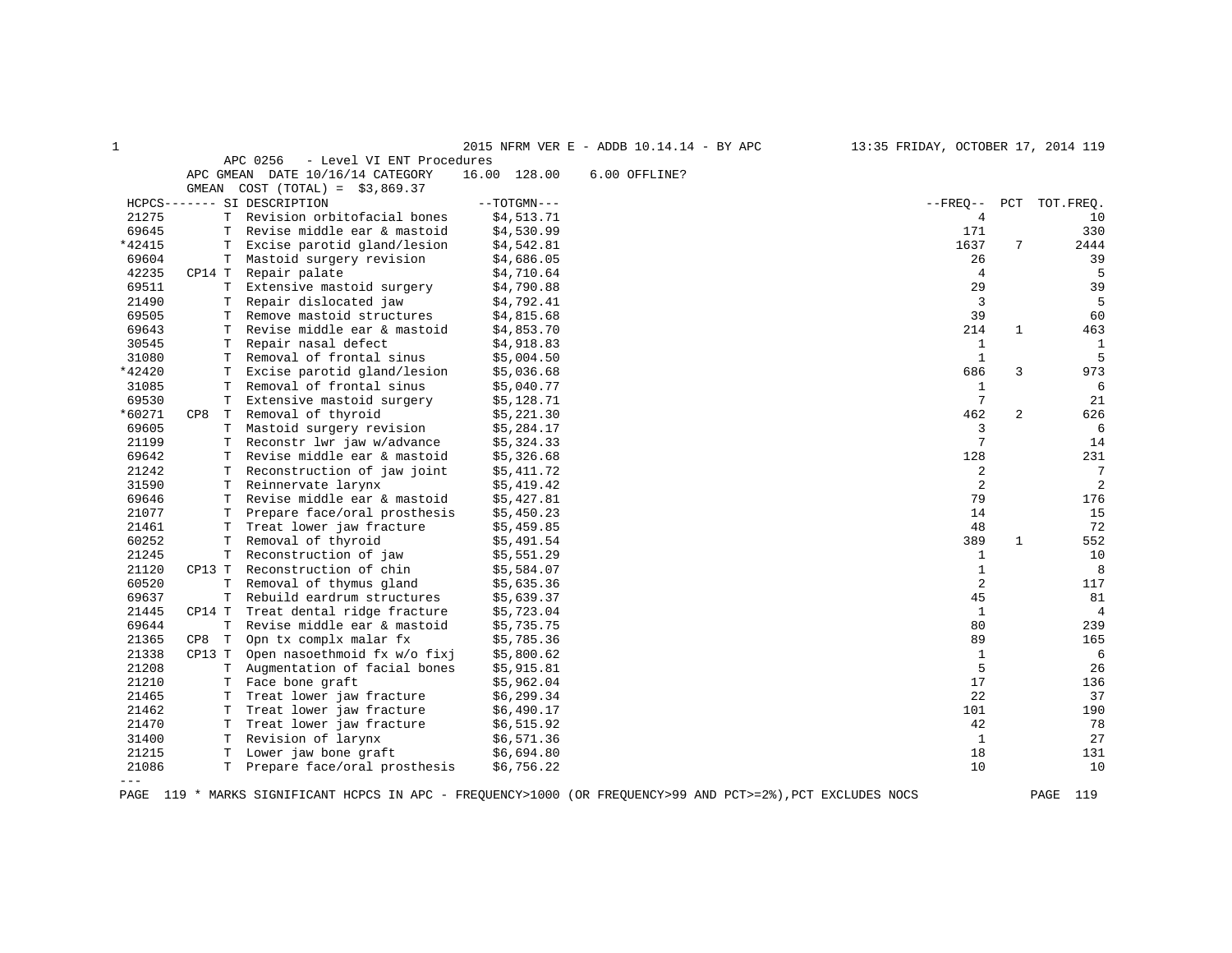| 1             |                                                                                                             |               | 2015 NFRM VER E - ADDB 10.14.14 - BY APC |         |                |    | 13:35 FRIDAY, OCTOBER 17, 2014 120 |
|---------------|-------------------------------------------------------------------------------------------------------------|---------------|------------------------------------------|---------|----------------|----|------------------------------------|
|               | APC 0256<br>- Level VI ENT Procedures                                                                       |               |                                          |         |                |    |                                    |
|               | APC GMEAN DATE 10/16/14 CATEGORY                                                                            | 16.00 128.00  | 6.00 OFFLINE?                            |         |                |    |                                    |
|               | GMEAN $COST (TOTAL) = $3,869.37$                                                                            |               |                                          |         |                |    |                                    |
|               | HCPCS------- SI DESCRIPTION                                                                                 | $--TOTGMN---$ |                                          |         |                |    | --FREO-- PCT TOT.FREQ.             |
| 21230         | CP14 T Rib cartilage graft                                                                                  | \$6,972.93    |                                          |         | $\overline{4}$ |    | 74                                 |
| 21454         | CP13 T Treat lower jaw fracture $$7,174.77$                                                                 |               |                                          |         | 2              |    | 6                                  |
| 31086         | T Removal of frontal sinus                                                                                  | \$7,188.90    |                                          |         | $\mathbf{1}$   |    | 6                                  |
| 21172         | CP9 T Reconstruct orbit/forehead \$7,486.17                                                                 |               |                                          |         | $\mathbf{1}$   |    | 13                                 |
| 69720         | T Release facial nerve                                                                                      | \$8,037.42    |                                          |         | $\mathbf{1}$   |    | 16                                 |
| 31200         | CP14 T Removal of ethmoid sinus                                                                             | \$8,236.53    |                                          |         | 3              |    | 326                                |
| 31084         | T Removal of frontal sinus \$8,258.13<br>T Augmentation lower jaw bone \$8,893.20                           |               |                                          |         | $\mathbf{1}$   |    | $\overline{3}$                     |
| 21127         |                                                                                                             |               |                                          |         | $\overline{4}$ |    | 9                                  |
| 21244         | T Reconstruction of lower jaw \$8,920.12                                                                    |               |                                          |         | 3              |    | 32                                 |
| 69960         | T Release inner ear canal                                                                                   | \$10,157.69   |                                          |         | 1              |    | <sup>1</sup>                       |
| 42210         | T Reconstruct cleft palate \$12,367.20                                                                      |               |                                          |         | $\mathbf{1}$   |    | $\overline{3}$                     |
| 21243         | T Reconstruction of jaw joint \$14,817.74                                                                   |               |                                          |         | 22             |    | 40                                 |
|               |                                                                                                             |               |                                          |         | $- - - - - -$  |    |                                    |
|               |                                                                                                             |               |                                          | TOTALS: | 20795          |    | 36002                              |
|               | APC 02590 - Level VII ENT Procedures                                                                        |               |                                          |         |                |    |                                    |
|               | APC GMEAN DATE 10/16/14 CATEGORY 16.00 128.00 7.00 OFFLINE? Y                                               |               |                                          |         |                |    |                                    |
|               | GMEAN $COST (TOTAL) = $30,828.64$                                                                           |               |                                          |         |                |    |                                    |
|               | HCPCS------- SI DESCRIPTION                                                                                 | $--TOTGMN---$ |                                          |         |                |    | --FREQ-- PCT TOT.FREQ.             |
| *69930        | CP15 J Implant cochlear device \$30,828.64                                                                  |               |                                          |         | 2359 100       |    | 2400                               |
|               |                                                                                                             |               |                                          |         | ________       |    | _________                          |
|               |                                                                                                             |               |                                          | TOTALS: | 2359           |    | 2400                               |
|               | APC 0260 - Level I Plain Film Including Bone Density Measurement                                            |               |                                          |         |                |    |                                    |
|               | APC GMEAN DATE 10/16/14 CATEGORY                                                                            | 20.00 129.00  | 1.00 OFFLINE?                            |         |                |    |                                    |
|               | \$61.59<br>GMEAN COST (TOTAL) =                                                                             |               |                                          |         |                |    |                                    |
|               | HCPCS------- SI DESCRIPTION                                                                                 | --TOTGMN---   |                                          |         |                |    | --FREQ-- PCT TOT.FREQ.             |
| 77086         | NI15 N Fracture assessment via dxa                                                                          | \$0.00        |                                          |         | $\Omega$       |    | $\overline{0}$                     |
|               | 76499 U CP15 N Radiographic procedure \$23.54                                                               |               |                                          |         | 54445          |    | 78063                              |
| 70120         |                                                                                                             |               |                                          |         | 101            |    | 131                                |
| 70240         | CP15 N X-ray exam of mastoids \$31.80<br>CP15 N X-ray exam pituitary saddle \$34.03                         |               |                                          |         | 15             |    | 33                                 |
| 70380         | CP15 N X-ray exam of salivary gland \$35.88                                                                 |               |                                          |         | 2              |    | 6                                  |
| 77082         | D15 N Dxa bone density vert fx                                                                              | \$40.71       |                                          |         | 997            |    | 15670                              |
| 70300         | CP15 N X-ray exam of teeth                                                                                  | \$42.67       |                                          |         | 50             |    | 152                                |
|               | 76497 U CP15 N Ct procedure                                                                                 | \$44.72       |                                          |         | 298            |    | 726                                |
| 77071         | NI7 N X-ray stress view                                                                                     | \$47.18       |                                          |         | 33             |    | 365                                |
| *70355        | CP15 N Panoramic x-ray of jaws                                                                              | \$47.99       |                                          |         | 2681           |    | 8532                               |
| *71010        | CF11 S Chest x-ray 1 view frontal                                                                           | \$49.02       |                                          |         | 3165644        | 34 | 3286557                            |
| *70210        |                                                                                                             | \$51.33       |                                          |         | 2401           |    | 6027                               |
| *73660        | CP15 N X-ray exam of sinuses                                                                                |               |                                          |         |                |    |                                    |
| $\frac{1}{2}$ | $CP15$ N X-ray exam of toe(s)                                                                               | \$52.10       |                                          |         | 11369          |    | 42062                              |
|               | PAGE 120 * MARKS SIGNIFICANT HCPCS IN APC - FREOUENCY>1000 (OR FREOUENCY>99 AND PCT>=2%), PCT EXCLUDES NOCS |               |                                          |         |                |    | PAGE 120                           |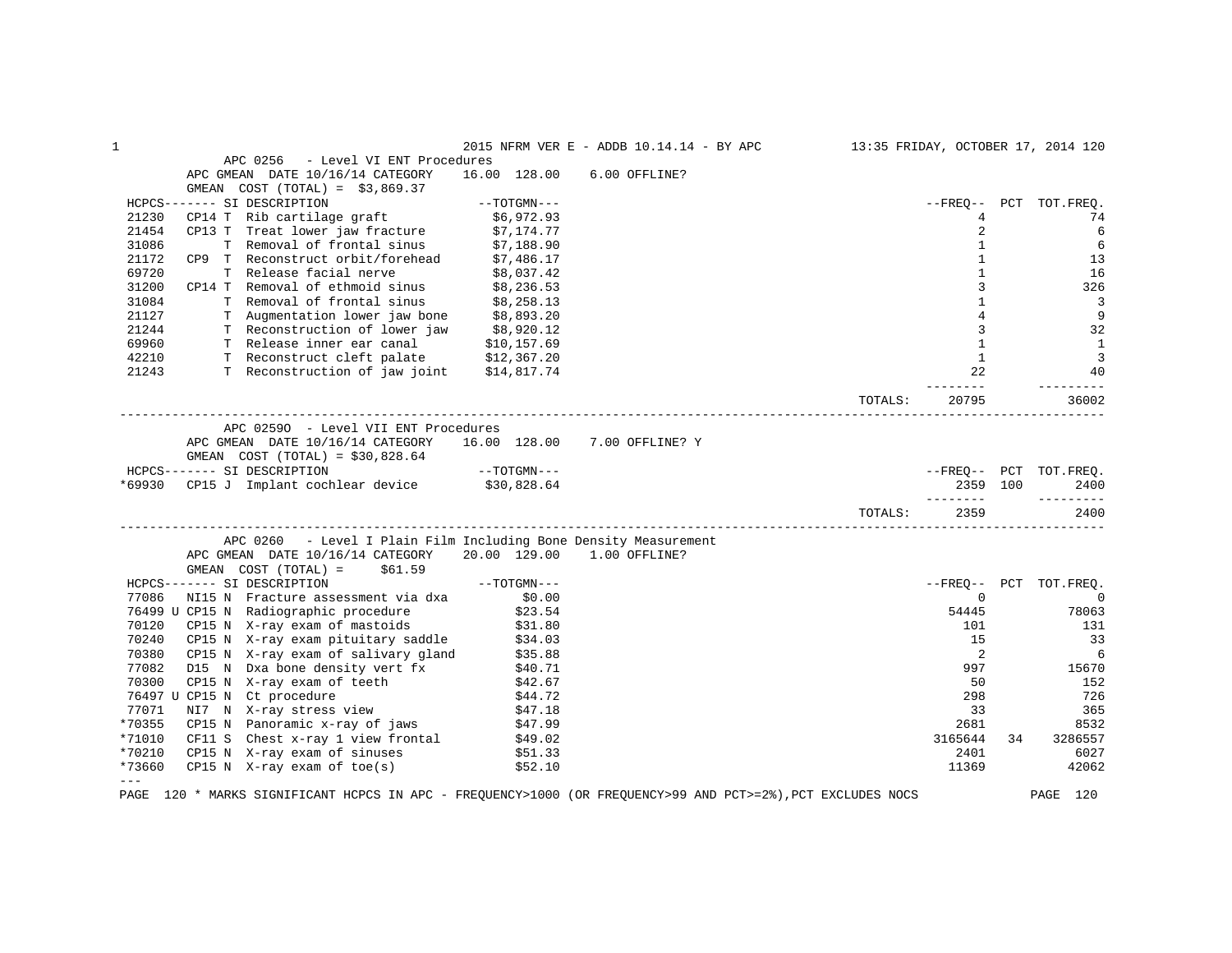| - |  |  |  |
|---|--|--|--|

1 2015 NFRM VER E - ADDB 10.14.14 - BY APC 13:35 FRIDAY, OCTOBER 17, 2014 121

APC 0260 - Level I Plain Film Including Bone Density Measurement

|                     |        | APC GMEAN DATE 10/16/14 CATEGORY    | 20.00 129.00  | 1.00 OFFLINE? |              |              |           |
|---------------------|--------|-------------------------------------|---------------|---------------|--------------|--------------|-----------|
|                     |        | GMEAN COST (TOTAL) =<br>\$61.59     |               |               |              |              |           |
|                     |        | HCPCS------- SI DESCRIPTION         | $--TOTGMN---$ |               | --FREO-- PCT |              | TOT.FREO. |
| *73140              |        | $CP15 N$ X-ray exam of finger(s)    | \$52.86       |               | 25490        |              | 103909    |
| *77078              | NI7 S  | Ct bone density axial               | \$53.51       |               | 3520         |              | 3656      |
| *77081              | NI7 S  | Dxa bone density/peripheral         | \$53.88       |               | 8199         |              | 9709      |
| *73650              |        | CP15 N X-ray exam of heel           | \$56.59       |               | 7037         |              | 21514     |
| 70328               |        | CP15 N X-ray exam of jaw joint      | \$58.39       |               | 141          |              | 251       |
| *73565              |        | CP15 N X-ray exam of knees          | \$58.53       |               | 8093         |              | 41585     |
| 70350               |        | CP15 N X-ray head for orthodontia   | \$60.75       |               | 7            |              | 67        |
| *70030              |        | CP15 N X-ray eye for foreign body   | \$61.17       |               | 2879         |              | 12013     |
| 71015               | CF11 S | Chest x-ray stereo frontal          | \$62.54       |               | 103          |              | 104       |
| *76380              | CP15 N | Cat scan follow-up study            | \$62.59       |               | 5044         |              | 9513      |
| *74000              |        | CP15 N X-ray exam of abdomen        | \$63.68       |               | 196971       | 2            | 440011    |
| *73620              |        | CP15 N X-ray exam of foot           | \$64.64       |               | 11701        |              | 58569     |
| *73070              |        | CP15 N X-ray exam of elbow          | \$66.78       |               | 10732        |              | 56940     |
| *73100              |        | CP15 N X-ray exam of wrist          | \$67.98       |               | 15842        |              | 56175     |
| *71020              | CF11 S | Chest x-ray 2vw frontal&latl        | \$68.91       |               | 4987237      | 53           | 5123717   |
| *73630              |        | CP15 N X-ray exam of foot           | \$69.34       |               | 156414       | 1            | 574914    |
| 70140               |        | CP15 N X-ray exam of facial bones   | \$69.43       |               | 521          |              | 1749      |
| *72020              |        | CP15 N X-ray exam of spine 1 view   | \$71.44       |               | 8757         |              | 56172     |
| 76010               |        | CP15 N X-ray nose to rectum         | \$71.84       |               | 7            |              | 61        |
| *72080              |        | CP15 N X-ray exam trunk spine 2 vws | \$72.64       |               | 5467         |              | 14562     |
| *73060              |        | CP15 N X-ray exam of humerus        | \$72.76       |               | 18105        |              | 132452    |
| *72220              |        | CP15 N X-ray exam sacrum tailbone   | \$73.06       |               | 7643         |              | 53624     |
| *73510              | CP15 N | X-ray exam of hip                   | \$73.10       |               | 190040       | 2            | 767953    |
| *70360              | CP15 N | X-ray exam of neck                  | \$73.34       |               | 2308         |              | 27599     |
| *73020              |        | CP15 N X-ray exam of shoulder       | \$74.51       |               | 3354         |              | 21093     |
| G0130               | CP15 S | Single energy x-ray study           | \$75.67       |               | 327          |              | 345       |
| 70100               |        | CP15 N X-ray exam of jaw <4views    | \$75.83       |               | 485          |              | 1432      |
| *72069              |        | CP15 N X-ray exam trunk spine stand | \$76.07       |               | 4954         |              | 12033     |
| *73560              | CP15 N | X-ray exam of knee 1 or 2           | \$76.19       |               | 104831       | $\mathbf{1}$ | 333095    |
| 71130               | CP15 N | X-ray strenoclavic jt 3/>vws        | \$76.28       |               | 585          |              | 1055      |
| *73000              |        | CP15 N X-ray exam of collar bone    | \$76.35       |               | 9053         |              | 27792     |
| *71021              |        | CP15 N Chest x-ray frnt lat lordotc | \$76.57       |               | 1640         |              | 2412      |
| *74010              | CP15 N | X-ray exam of abdomen               | \$76.98       |               | 6619         |              | 20528     |
| *73590              |        | CP15 N X-ray exam of lower leg      | \$77.02       |               | 30551        |              | 179539    |
| *71120              |        | CP15 N X-ray exam breastbone 2/>vws | \$77.05       |               | 1560         |              | 7097      |
| 70330               | CP15 N | X-ray exam of jaw joints            | \$77.27       |               | 895          |              | 1588      |
| *73080              |        | CP15 N X-ray exam of elbow          | \$78.81       |               | 25643        |              | 143338    |
| *73550              |        | CP15 N X-ray exam of thigh          | \$79.22       |               | 25025        |              | 149452    |
| *73110              |        | CP15 N X-ray exam of wrist          | \$79.89       |               | 82093        |              | 336839    |
| *71100              |        | CP15 N X-ray exam ribs uni 2 views  | \$80.92       |               | 25895        |              | 106839    |
| $\qquad \qquad - -$ |        |                                     |               |               |              |              |           |
|                     |        |                                     |               |               |              |              |           |

PAGE 121 \* MARKS SIGNIFICANT HCPCS IN APC - FREQUENCY>1000 (OR FREQUENCY>99 AND PCT>=2%),PCT EXCLUDES NOCS PAGE 121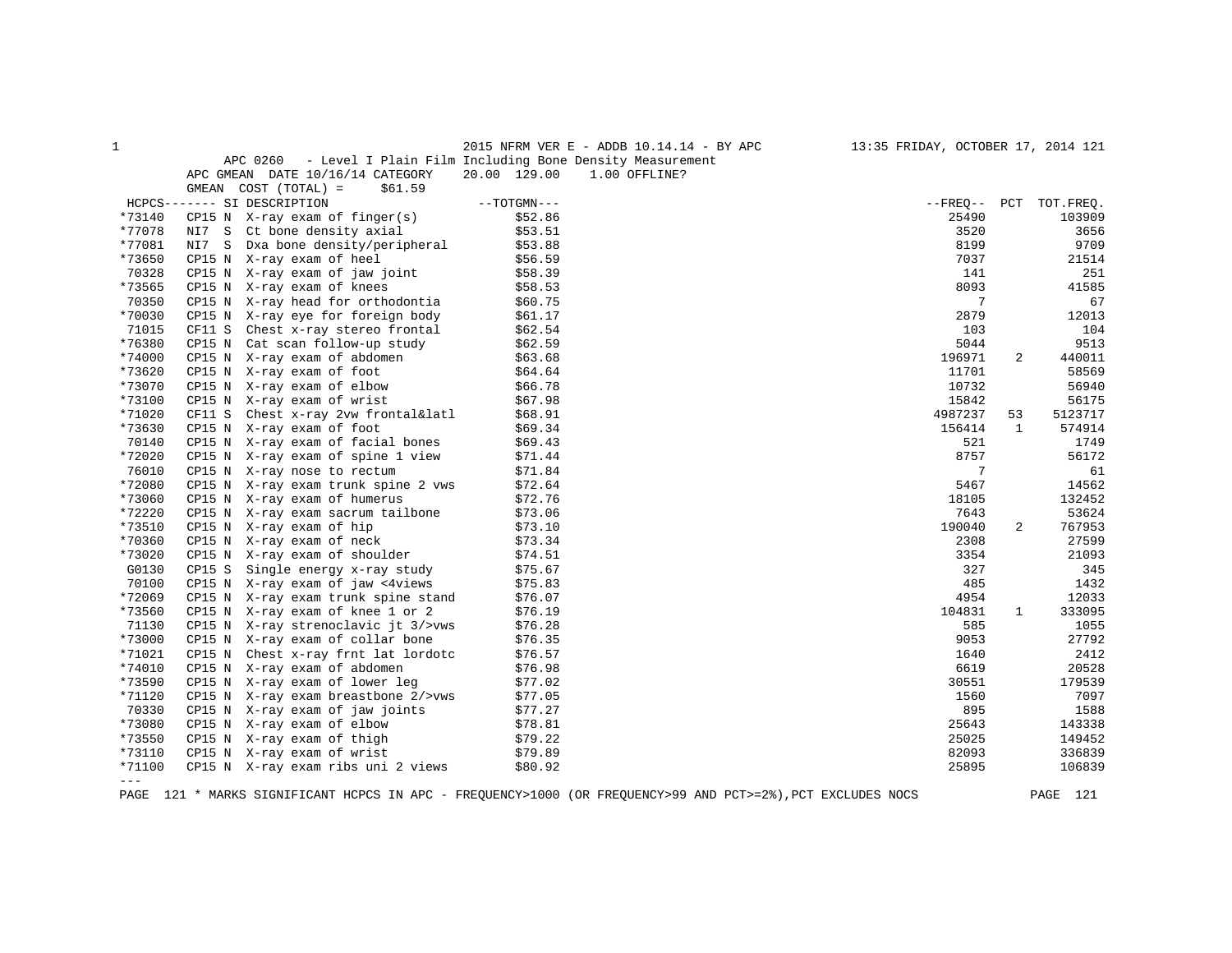| 1      |                                                                                                                                            | 2015 NFRM VER E - ADDB 10.14.14 - BY APC 13:35 FRIDAY, OCTOBER 17, 2014 122 |                    |                        |
|--------|--------------------------------------------------------------------------------------------------------------------------------------------|-----------------------------------------------------------------------------|--------------------|------------------------|
|        |                                                                                                                                            | APC 0260 - Level I Plain Film Including Bone Density Measurement            |                    |                        |
|        | APC GMEAN DATE 10/16/14 CATEGORY                                                                                                           | 20.00 129.00<br>1.00 OFFLINE?                                               |                    |                        |
|        | $GMEAN$ $COST$ $(TOTAL) = $61.59$                                                                                                          |                                                                             |                    |                        |
|        | HCPCS------- SI DESCRIPTION                                                                                                                | $--TOTGMN---$                                                               |                    | --FREQ-- PCT TOT.FREQ. |
| *70160 | CP15 N $X$ -ray exam of nasal bones $$81.69$<br>CP15 N $X$ -ray exam of hand $$85.06$                                                      |                                                                             | 1584               | 11131                  |
| *73130 |                                                                                                                                            |                                                                             | 80871              | 373599                 |
| *73500 |                                                                                                                                            |                                                                             | 3057               | 73636                  |
| *73090 |                                                                                                                                            |                                                                             | 11116              | 98191                  |
| *71035 | CP15 N X-ray exam of hip<br>CP15 N X-ray exam of hip<br>CP15 N X-ray exam of forearm<br>CP15 N Chest x-ray special views<br>\$89.35        |                                                                             | 2925               | 20218                  |
| *73010 |                                                                                                                                            |                                                                             | 2612               | 10964                  |
| 72200  | CP15 N X-ray exam of shoulder blade \$90.39<br>CP15 N X-ray exam si joints \$100.82<br>CP15 N X-ray exam of pelvis & hips \$112.32         |                                                                             | 637                | 3497                   |
| 73540  |                                                                                                                                            |                                                                             | 21                 | 83                     |
| 70320  | CP15 N Full mouth x-ray of teeth \$184.49                                                                                                  |                                                                             | 310                | 1633                   |
|        |                                                                                                                                            |                                                                             | --------           | ---------              |
|        |                                                                                                                                            |                                                                             | TOTALS:<br>9282194 | 12942572               |
|        |                                                                                                                                            | APC 0261 - Level II Plain Film Including Bone Density Measurement           |                    |                        |
|        | APC GMEAN DATE 10/16/14 CATEGORY 20.00 129.00 2.00 OFFLINE?                                                                                |                                                                             |                    |                        |
|        | GMEAN $COST (TOTAL) = $98.56$                                                                                                              |                                                                             |                    |                        |
|        | $--{\tt TOTGMN---}$<br>HCPCS------- SI DESCRIPTION                                                                                         |                                                                             |                    | --FREO-- PCT TOT.FREO. |
| 0348T  |                                                                                                                                            |                                                                             | 0                  | $\overline{0}$         |
| 0349T  |                                                                                                                                            |                                                                             | $\mathbf 0$        | $\overline{0}$         |
| 0350T  | NJ14 N Rsa lower extr exam \$0.00<br>CP15 N X-ray measurement of pelvis \$0.00                                                             |                                                                             | $\mathbf 0$        | $\mathbb O$            |
| 74710  |                                                                                                                                            |                                                                             | $\Omega$           | $\mathbf{1}$           |
| 77085  | NI15 N Dxa bone density study \$0.00                                                                                                       |                                                                             | $\mathbf{0}$       | $\mathbf 0$            |
| *73610 |                                                                                                                                            |                                                                             | 103612             | 401988<br>4            |
| *73030 |                                                                                                                                            |                                                                             | 215316             | 707940<br>8            |
| 73050  | CP15 N X-ray exam of ankle<br>CP15 N X-ray exam of shoulder<br>CP15 N X-ray exam of shoulders<br>\$79.85<br>CP15 N X-ray exam of shoulders |                                                                             | 341                | 1768                   |
| *77073 |                                                                                                                                            |                                                                             | 3922               | 15751                  |
| *73600 | NI7 N X-rays bone length studies \$80.16<br>CP15 N X-ray exam of ankle \$80.68                                                             |                                                                             | 9848               | 41214                  |
| *72090 | CP15 N X-ray exam scloiosis erect \$81.68                                                                                                  |                                                                             | 3742               | 7941                   |
| *73562 | CP15 N X-ray exam of knee 3                                                                                                                | \$81.93                                                                     | 153648             | 494999<br>6            |
| *71022 | CP15 N Chest $x$ -ray frnt lat oblique $$82.78$                                                                                            |                                                                             | 1825               | 3212                   |
| *70220 |                                                                                                                                            |                                                                             | 12533              | 25803                  |
| *72040 | CP15 N X-ray exam of sinuses<br>CP15 N X-ray exam neck spine 2-3 vw                                                                        | \$84.43<br>\$85.84                                                          | 84349              | 3<br>191327            |
| *71030 | CP15 N Chest $x$ -ray $4$ /> views                                                                                                         | \$85.94                                                                     | 2009               | 3113                   |
| *72074 | CP15 N $X$ -ray exam thorac spine4/>vw                                                                                                     | \$88.98                                                                     | 1205               | 5491                   |
| *72100 | CP15 N X-ray exam 1-s spine 2/3 vws                                                                                                        | \$90.69                                                                     | 198200             | 7<br>606001            |
| *77077 | NI7 N Joint survey single view                                                                                                             | \$91.33                                                                     | 2209               | 10340                  |
| 70190  | CP15 N X-ray exam of eye sockets                                                                                                           | \$91.36                                                                     | 35                 | 148                    |
| *72120 | CP15 N $X$ -ray bend only 1-s spine $$91.41$                                                                                               |                                                                             | 8427               | 16101                  |
| 70130  |                                                                                                                                            |                                                                             | 132                | 211                    |
| *70200 | CP15 N X-ray exam of mastoids \$91.64<br>CP15 N X-ray exam of eye sockets \$91.94                                                          |                                                                             | 1245               | 3878                   |
| 73592  |                                                                                                                                            |                                                                             | 8                  |                        |
| $---$  | CP15 N X-ray exam of leg infant                                                                                                            | \$92.94                                                                     |                    | 19                     |
|        |                                                                                                                                            |                                                                             |                    |                        |

PAGE 122 \* MARKS SIGNIFICANT HCPCS IN APC - FREQUENCY>1000 (OR FREQUENCY>99 AND PCT>=2%),PCT EXCLUDES NOCS PAGE 122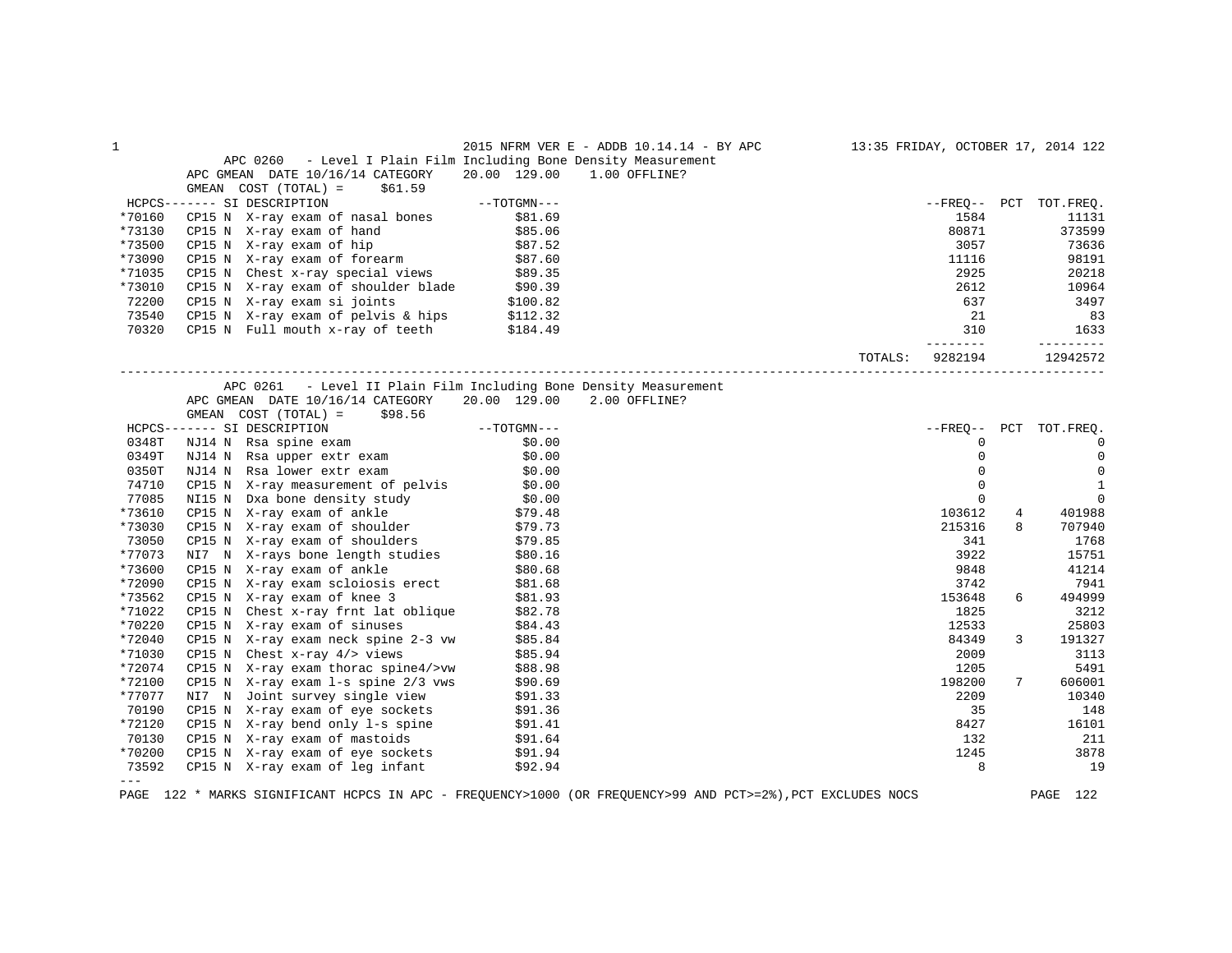| $\mathbf{1}$     |                                                                                                                                                                                                                                  |                      | 2015 NFRM VER E - ADDB 10.14.14 - BY APC 13:35 FRIDAY, OCTOBER 17, 2014 123                                 |                 |                        |
|------------------|----------------------------------------------------------------------------------------------------------------------------------------------------------------------------------------------------------------------------------|----------------------|-------------------------------------------------------------------------------------------------------------|-----------------|------------------------|
|                  | APC 0261 - Level II Plain Film Including Bone Density Measurement<br>APC GMEAN DATE 10/16/14 CATEGORY                                                                                                                            |                      | 20.00 129.00 2.00 OFFLINE?                                                                                  |                 |                        |
|                  | GMEAN $COST (TOTAL) = $98.56$                                                                                                                                                                                                    |                      |                                                                                                             |                 |                        |
|                  | HCPCS------- SI DESCRIPTION                                                                                                                                                                                                      | $--TOTGMN---$        |                                                                                                             |                 | --FREO-- PCT TOT.FREO. |
| 71023            | CP15 N Chest x-ray and fluoroscopy                                                                                                                                                                                               | \$94.12              | 739                                                                                                         |                 | 1524                   |
| *71101           |                                                                                                                                                                                                                                  |                      | 35515                                                                                                       | 1               | 140930                 |
| *77080           | CP15 N X-ray exam unilat ribs/chest \$94.67<br>NI7 S Dxa bone density axial \$96.05                                                                                                                                              |                      | 882091                                                                                                      | 35              | 907977                 |
| *73564           | CP15 N $X$ -ray exam knee 4 or more $$97.22$                                                                                                                                                                                     |                      | 105332                                                                                                      | $\overline{4}$  | 372220                 |
| *70250           | CP15 N $X-ray$ exam of skull $$98.11$<br>CP15 N $X-ray$ exam of jaw $4/$ views $$98.17$                                                                                                                                          |                      | 3898                                                                                                        |                 | 14461                  |
| *70110           |                                                                                                                                                                                                                                  |                      | 2360                                                                                                        |                 | 6100                   |
| *72190           | CP15 N X-ray exam of pelvis<br>CP15 N X-ray exam of pelvis<br>CP15 N X-ray exam of abdomen<br>CP15 N X-ray exam of abdomen<br>CP15 N X-ray exam thorac spine 2vws<br>\$100.44<br>CP15 N X-ray exam thorac spine 2vws<br>\$104.18 |                      | 5869                                                                                                        |                 | 20035                  |
| *73120           |                                                                                                                                                                                                                                  |                      | 11460                                                                                                       |                 | 43973                  |
| *74020           |                                                                                                                                                                                                                                  |                      | 40617                                                                                                       | $\mathbf{1}$    | 202271                 |
| *72070           |                                                                                                                                                                                                                                  |                      | 29435                                                                                                       | $\mathbf{1}$    | 115191                 |
| *72202           |                                                                                                                                                                                                                                  |                      | 3561                                                                                                        |                 | 15306                  |
| *70150           |                                                                                                                                                                                                                                  |                      | 3513                                                                                                        |                 | 9060                   |
| 77072            |                                                                                                                                                                                                                                  |                      | 151                                                                                                         |                 | 320                    |
| *73520           | CP15 N X-ray exam thorac spine zvw.<br>CP15 N X-ray exam si joints $3$ /> vws \$109.35<br>CP15 N X-ray exam of facial bones \$112.47<br>NI7 N X-rays for bone age \$114.30<br>CF14 N X-ray exam of hips \$116.25                 |                      | 49554                                                                                                       | 1               | 113171                 |
| 77076            | CF14 N X-ray exam of hips<br>NI7 N X-rays bone survey infant \$116.25<br>NI7 N X-rays bone survey infant \$116.83<br>CP15 N X-ray exam ribs bil 3 views \$119.00                                                                 |                      |                                                                                                             | 27              | 34                     |
| *72170           |                                                                                                                                                                                                                                  |                      | 98716                                                                                                       | $\mathbf{3}$    | 485931                 |
| *71110           |                                                                                                                                                                                                                                  |                      | 3985                                                                                                        |                 | 11448                  |
| 76100            | CP15 N X-ray exam of body section \$123.11<br>CP15 N X-ray exam of skull \$125.31                                                                                                                                                |                      | 509                                                                                                         |                 | 1184                   |
| *70260           | NI7 N X-rays bone survey limited \$127.94                                                                                                                                                                                        |                      | 3486                                                                                                        |                 | 5968                   |
| *77074           |                                                                                                                                                                                                                                  |                      | 3517                                                                                                        |                 | 5100                   |
| *72050           | CP15 N X-ray exam neck spine 4/5vws                                                                                                                                                                                              | \$129.88<br>\$130.29 | 107176                                                                                                      | $4\overline{ }$ | 184643                 |
| *71111<br>*72114 | CP15 N $X$ -ray exam ribs/chest4/> vws                                                                                                                                                                                           |                      | 5245                                                                                                        |                 | 12638                  |
| *72110           | CP15 N X-ray exam 1-s spine bending<br>CP15 N $X$ -ray exam 1-2 spine 4/>vws                                                                                                                                                     | \$130.55<br>\$132.68 | 19848<br>201164                                                                                             | $7^{\circ}$     | 33330                  |
| 75809            |                                                                                                                                                                                                                                  |                      | 480                                                                                                         |                 | 397213<br>1545         |
| *72072           |                                                                                                                                                                                                                                  |                      | 46251                                                                                                       | 1               | 121389                 |
| *72052           |                                                                                                                                                                                                                                  |                      | 25374                                                                                                       | $\mathbf{1}$    | 39561                  |
| *74022           |                                                                                                                                                                                                                                  |                      | 26524                                                                                                       | $\mathbf{1}$    | 283104                 |
| 73092            | CP9 N Nonvascular shunt x-ray (132.84<br>CP15 N X-ray exam thorac spine 3vws (134.76<br>CP15 N X-ray exam neck spine 6/>vws (138.77<br>CP15 N X-ray exam series abdomen (145.98<br>CP15 N X-ray exam of arm infant (211.48)      |                      |                                                                                                             | $\overline{4}$  | 11                     |
|                  |                                                                                                                                                                                                                                  |                      |                                                                                                             | 28              | 107                    |
|                  | 70310 CP15 N X-ray exam of teeth \$243.61<br>70134 CP15 N X-ray exam of middle ear \$806.70                                                                                                                                      |                      | $\overline{\mathbf{3}}$                                                                                     |                 | 27                     |
|                  |                                                                                                                                                                                                                                  |                      | TOTALS:<br>2519038                                                                                          |                 | ---------<br>6083018   |
|                  | APC 0263 - Level I Miscellaneous Radiology Procedures                                                                                                                                                                            |                      |                                                                                                             |                 |                        |
|                  | APC GMEAN DATE 10/16/14 CATEGORY 23.00 131.00 1.00 OFFLINE?<br>GMEAN COST $(TOTAL) = $349.61$                                                                                                                                    |                      |                                                                                                             |                 |                        |
|                  |                                                                                                                                                                                                                                  |                      |                                                                                                             |                 | --FREQ-- PCT TOT.FREQ. |
|                  |                                                                                                                                                                                                                                  |                      |                                                                                                             | $\mathbf 0$     | $\mathbf 0$            |
|                  | HCPCS------- SI DESCRIPTION ---<br>71040 D13 N Contrast x-ray of bronchi \$0.00<br>78457 CP15 S Venous thrombosis imaging \$72.96                                                                                                |                      |                                                                                                             | $\overline{2}$  | 5                      |
| $---$            |                                                                                                                                                                                                                                  |                      | PAGE 123 * MARKS SIGNIFICANT HCPCS IN APC - FREQUENCY>1000 (OR FREQUENCY>99 AND PCT>=2%), PCT EXCLUDES NOCS |                 | PAGE 123               |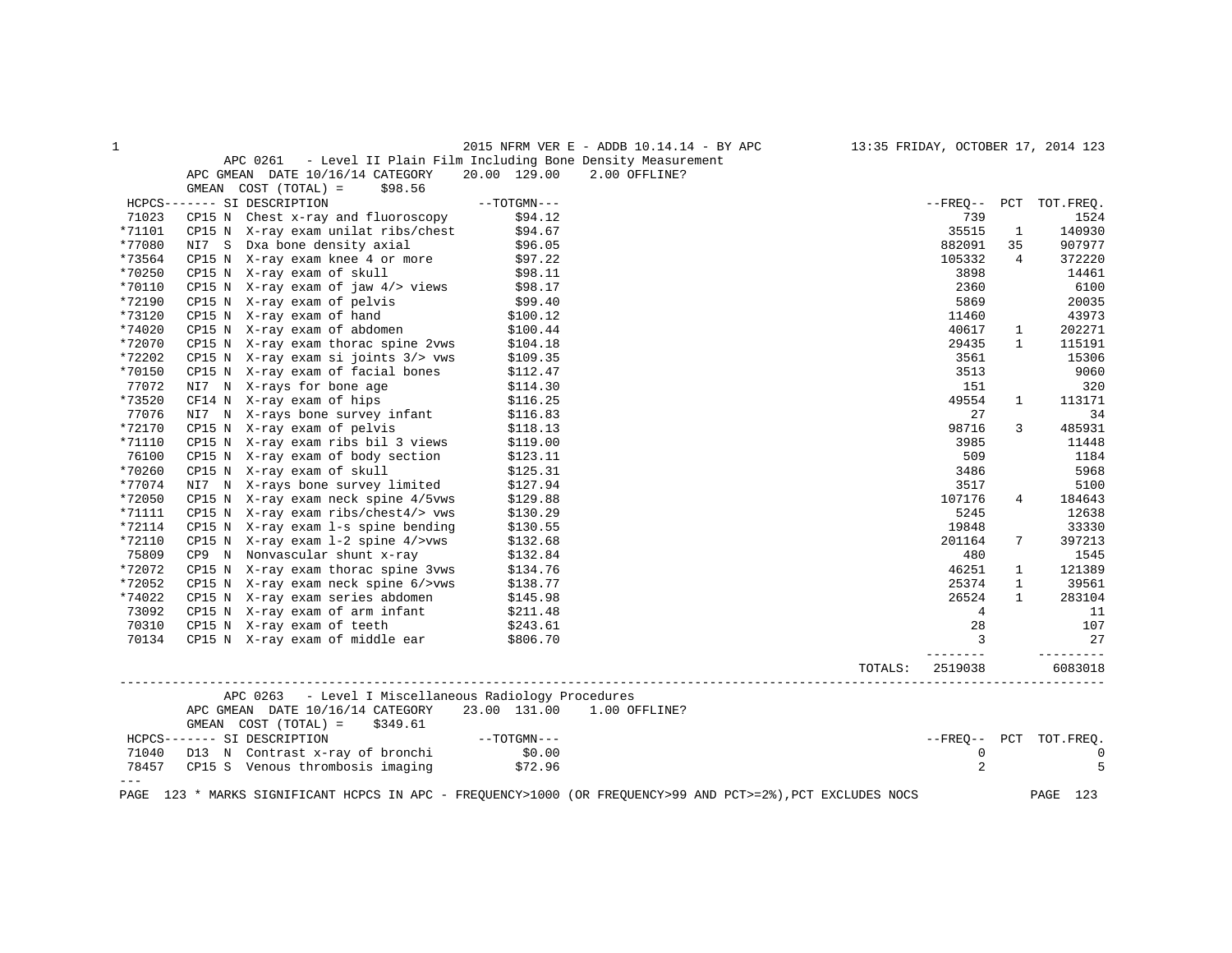| $\mathbf{1}$ |                                                                                                             |               | 2015 NFRM VER E - ADDB 10.14.14 - BY APC | 13:35 FRIDAY, OCTOBER 17, 2014 124 |     |                |
|--------------|-------------------------------------------------------------------------------------------------------------|---------------|------------------------------------------|------------------------------------|-----|----------------|
|              | APC 0263<br>- Level I Miscellaneous Radiology Procedures                                                    |               |                                          |                                    |     |                |
|              | APC GMEAN DATE 10/16/14 CATEGORY                                                                            | 23.00 131.00  | 1.00 OFFLINE?                            |                                    |     |                |
|              | GMEAN COST (TOTAL) =<br>\$349.61                                                                            |               |                                          |                                    |     |                |
|              | HCPCS------- SI DESCRIPTION                                                                                 | $--TOTGMN---$ |                                          | $- FREO--$                         | PCT | TOT.FREQ.      |
| 70373        | N Contrast x-ray of larynx                                                                                  | \$100.10      |                                          | 49                                 |     | 51             |
| 76102        | Complex body section x-rays<br>CP15 S                                                                       | \$157.42      |                                          | 24                                 |     | 25             |
| 76101        | Complex body section x-ray<br>CP15 S                                                                        | \$194.73      |                                          | 9                                  |     | 9              |
| 78458        | CP15 S Ven thrombosis images bilat                                                                          | \$217.31      |                                          | 13                                 |     | 34             |
| 70390        | N X-ray exam of salivary duct                                                                               | \$241.09      |                                          | 149                                |     | 196            |
| *77053       | NI7 N X-ray of mammary duct                                                                                 | \$243.95      |                                          | 758                                | 4   | 933            |
| 78445        | CP15 S Vascular flow imaging                                                                                | \$250.77      |                                          | 53                                 |     | 91             |
| 77054        | NI7 N X-ray of mammary ducts                                                                                | \$253.28      |                                          | 59                                 |     | 72             |
| *74740       | N X-ray female genital tract                                                                                | \$296.85      |                                          | 815                                | 4   | 845            |
| *76080       | N X-ray exam of fistula                                                                                     | \$321.71      |                                          | 7753                               | 43  | 13680          |
| 75801        | CF14 N Lymph vessel x-ray arm/leg                                                                           | \$330.15      |                                          | 1                                  |     | $\overline{4}$ |
| C9733        | NA12 N Non-ophthalmic fva                                                                                   | \$341.10      |                                          | 58                                 |     | 167            |
| *74305       | N X-ray bile ducts/pancreas                                                                                 | \$371.83      |                                          | 4131                               | 23  | 8566           |
| 70170        | N X-ray exam of tear duct                                                                                   | \$415.62      |                                          | 94                                 |     | 106            |
| 74190        | CP15 N X-ray exam of peritoneum                                                                             | \$441.17      |                                          | 268                                | 1   | 459            |
| *76098       | CF14 N X-ray exam breast specimen                                                                           | \$447.82      |                                          | 3634                               | 20  | 71024          |
| 75870        | CF14 N Vein x-ray skull                                                                                     | \$714.93      |                                          | 11                                 |     | 40             |
|              |                                                                                                             |               |                                          | $- - - - -$                        |     | $- - - - -$    |
|              |                                                                                                             |               |                                          | 17881<br>TOTALS:                   |     | 96307          |
|              | - Level I Diagnostic and Screening Ultrasound<br>APC 0265                                                   |               |                                          |                                    |     |                |
|              | APC GMEAN DATE 10/16/14 CATEGORY                                                                            | 20.00 132.00  | 1.00 OFFLINE?                            |                                    |     |                |
|              | \$95.12<br>GMEAN COST (TOTAL) =                                                                             |               |                                          |                                    |     |                |
|              | HCPCS------- SI DESCRIPTION                                                                                 | $--TOTGMN---$ |                                          | $- FREQ--$                         | PCT | TOT.FREQ.      |
| 76641        | NI15 N Ultrasound breast complete                                                                           | \$0.00        |                                          | $\mathbf 0$                        |     | $\mathbf 0$    |
| 76642        | NI15 N Ultrasound breast limited                                                                            | \$0.00        |                                          | $\mathbf 0$                        |     | $\mathbf 0$    |
| 76886        | CP15 N Us exam infant hips static                                                                           | \$31.92       |                                          | $\mathbf{1}$                       |     | 7              |
| 76970        | Ultrasound exam follow-up<br>CP15 N                                                                         | \$59.67       |                                          | 680                                |     | 1378           |
| 76516        | Echo exam of eye<br>CP15 N                                                                                  | \$69.58       |                                          | 367                                |     | 878            |
|              | 76999 U CP15 N<br>Echo examination procedure                                                                | \$80.82       |                                          | 1892                               |     | 3511           |
| *76519       | CP15 N<br>Echo exam of eye                                                                                  | \$82.31       |                                          | 4516                               |     | 10412          |
| *76882       | Us xtr non-vasc lmtd<br>NI11 N                                                                              | \$86.02       |                                          | 23537                              | 4   | 41010          |
| *76857       | CP9 S<br>Us exam pelvic limited                                                                             | \$87.65       |                                          | 23093                              | 4   | 32304          |
| 76800        | CP15 N<br>Us exam spinal canal                                                                              | \$87.83       |                                          | 35                                 |     | 54             |
| 76828        | Echo exam of fetal heart<br>CP15 N                                                                          | \$88.94       |                                          | 14                                 |     | 197            |
| *76645       | Us exam $break(s)$<br>D15 N                                                                                 | \$96.18       |                                          | 438805                             | 85  | 497389         |
| *G0389       | Ultrasound exam aaa screen<br>NI7 S                                                                         | \$96.59       |                                          | 17653                              | 3   | 18482          |
| *76816       | Ob us follow-up per fetus<br>CP15 N                                                                         | \$99.38       |                                          | 3560                               |     | 7619           |
| 76885        | Us exam infant hips dynamic<br>CP15 N                                                                       | \$101.75      |                                          | 2                                  |     | 10             |
| 76820        | CP15 N Umbilical artery echo                                                                                | \$112.84      |                                          | 56                                 |     | 2366           |
| $---$        |                                                                                                             |               |                                          |                                    |     |                |
|              | PAGE 124 * MARKS SIGNIFICANT HCPCS IN APC - FREQUENCY>1000 (OR FREQUENCY>99 AND PCT>=2%), PCT EXCLUDES NOCS |               |                                          |                                    |     | PAGE<br>124    |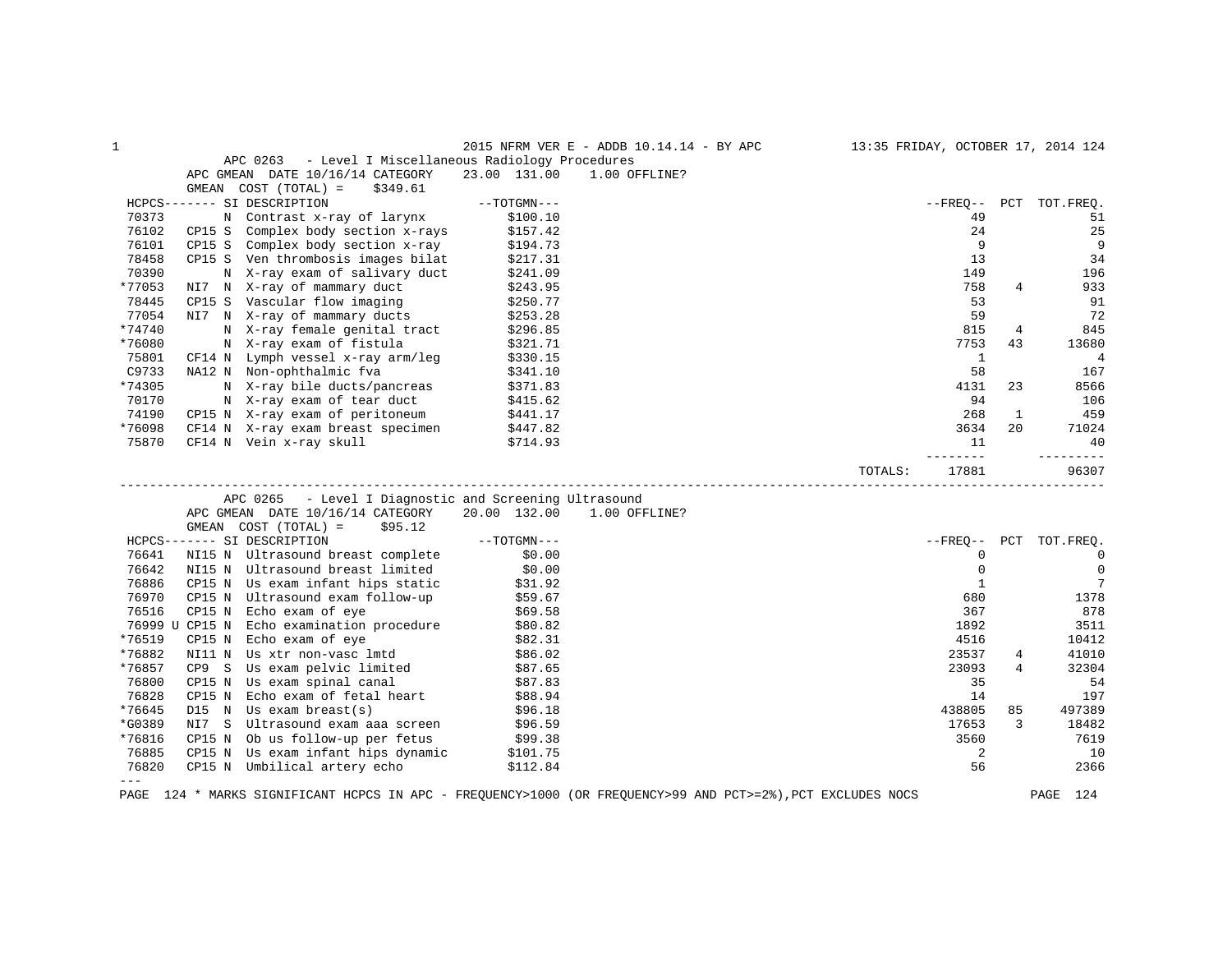| $--TOTGMN---$<br>HCPCS------- SI DESCRIPTION<br>--FREO-- PCT TOT.FREO.<br>CP15 N Middle cerebral artery echo \$136.55<br>76821<br>18<br>428<br>76827<br>CP15 N Echo exam of fetal heart \$168.52<br>35<br>734<br>_________<br>----------<br>512372<br>616779<br>TOTALS:<br>- Level II Diagnostic and Screening Ultrasound<br>APC 0266<br>APC GMEAN DATE 10/16/14 CATEGORY 20.00 132.00<br>2.00 OFFLINE?<br>GMEAN $COST (TOTAL) = $139.89$<br>GMEAN COST (TOTAL) = \$139.89<br>----- SI DESCRIPTION --TOTGMN---<br>CF14 S Echo exam of eye \$0.00<br>NI15 S Liver elastography \$0.00<br>S Ophth us quant a only \$83.98<br>S Echo exam of eye water bath \$92.78<br>HCPCS------- SI DESCRIPTION<br>--FREQ-- PCT TOT.FREQ.<br>$\overline{\phantom{a}}$<br>76529<br>$\mathbf 0$<br>$\mathbf 0$<br>$\overline{0}$<br>91200<br>76511<br>159<br>159<br>76513<br>850<br>851<br>S Ophthus b w/non-quant a<br>S Ophthus b w/non-quant a<br>S Ophthus b w/non-quant a<br>$\frac{595.02}{799.27}$<br>CF14 S Ob us limited fetus(s) \$100.08<br>*76512<br>10114<br>10199<br>*76817<br>10361<br>10453<br>*76815<br>6776<br>3650<br>76506<br>CF14 S<br>Echo exam of head<br>44<br>66<br>\$103.04<br>\$103.06<br>S Tcd emboli detect w/inj<br>93893<br>211<br>252<br>NI7 S Ob us nuchal meas 1 gest \$108.62<br>*76813<br>1267<br>1373<br>*76801<br>S Ob us < 14 wks single fetus \$112.45<br>S Doppler flow testing \$116.22<br>8950<br>9022<br>*93990<br>15835<br>17382<br>Us exam chest<br>*76604<br>\$117.09<br>7358<br>12502<br>CF14 S<br>*93888<br>CF14 S<br>S Intracranial limited study $$118.82$<br>S Transvaginal us non-ob $$120.32$<br>1806<br>1807<br>*76830<br>162052<br>6<br>163331<br>*93979<br>12354<br>12606<br>S Vascular study<br>S Upper extremity study<br>\$121.63<br>*93931<br>11581<br>12003<br>\$122.94<br>Us exam abdo back wall lim<br>*76775<br>\$125.07<br>201450<br>7<br>211623<br>CP9 S<br>*76881<br>23015<br>23264<br>NI11 S Us xtr non-vasc complete<br>\$125.51<br>S Us exam of head and neck<br>*76536<br>283428<br>\$127.02<br>10<br>285911<br>*76872<br>Us transrectal<br>5988<br>\$129.58<br>19664<br>S<br>*76870<br>Us exam scrotum<br>55643<br>$\mathbf{S}$<br>\$131.31<br>2<br>57954<br>CP9<br>Echo exam of abdomen<br>*76705<br>354127<br>365224<br>CP9 S<br>\$131.35<br>13<br>*93926<br>64446<br>Lower extremity study<br>\$133.80<br>2<br>67698<br>S<br>*76805<br>6307<br>6370<br>S<br>*76856<br>CP9 S Us exam pelvic complete<br>150595<br>\$142.94<br>5<br>180143<br>93892<br>S Tcd emboli detect w/o inj<br>\$144.76<br>314<br>317<br>\$145.86<br>*76770<br>CP9 S Us exam abdo back wall comp<br>305832<br>321062<br>11<br>*76818<br>S Fetal biophys profile w/nst \$147.15<br>S Extremity study \$148.01<br>1830<br>2397<br>*93971<br>637953<br>S Extremity study<br>\$148.01<br>23<br>643448<br>*76776<br>NI7 S Us exam k transpl w/doppler<br>\$148.28<br>10623<br>11800<br>$---$ | $\mathbf 1$ | APC 0265 - Level I Diagnostic and Screening Ultrasound<br>APC GMEAN DATE 10/16/14 CATEGORY<br>GMEAN $COST (TOTAL) = $95.12$ | 20.00 132.00 | 2015 NFRM VER E - ADDB 10.14.14 - BY APC 13:35 FRIDAY, OCTOBER 17, 2014 125<br>1.00 OFFLINE? |  |  |
|------------------------------------------------------------------------------------------------------------------------------------------------------------------------------------------------------------------------------------------------------------------------------------------------------------------------------------------------------------------------------------------------------------------------------------------------------------------------------------------------------------------------------------------------------------------------------------------------------------------------------------------------------------------------------------------------------------------------------------------------------------------------------------------------------------------------------------------------------------------------------------------------------------------------------------------------------------------------------------------------------------------------------------------------------------------------------------------------------------------------------------------------------------------------------------------------------------------------------------------------------------------------------------------------------------------------------------------------------------------------------------------------------------------------------------------------------------------------------------------------------------------------------------------------------------------------------------------------------------------------------------------------------------------------------------------------------------------------------------------------------------------------------------------------------------------------------------------------------------------------------------------------------------------------------------------------------------------------------------------------------------------------------------------------------------------------------------------------------------------------------------------------------------------------------------------------------------------------------------------------------------------------------------------------------------------------------------------------------------------------------------------------------------------------------------------------------------------------------------------------------------------------------------------------------------------------------------------------------------------------------------------------------------------------------------------------------------------------------------------------------------------------------------------------------------------------------------------------------------------------------------------------------------------------|-------------|-----------------------------------------------------------------------------------------------------------------------------|--------------|----------------------------------------------------------------------------------------------|--|--|
|                                                                                                                                                                                                                                                                                                                                                                                                                                                                                                                                                                                                                                                                                                                                                                                                                                                                                                                                                                                                                                                                                                                                                                                                                                                                                                                                                                                                                                                                                                                                                                                                                                                                                                                                                                                                                                                                                                                                                                                                                                                                                                                                                                                                                                                                                                                                                                                                                                                                                                                                                                                                                                                                                                                                                                                                                                                                                                                        |             |                                                                                                                             |              |                                                                                              |  |  |
|                                                                                                                                                                                                                                                                                                                                                                                                                                                                                                                                                                                                                                                                                                                                                                                                                                                                                                                                                                                                                                                                                                                                                                                                                                                                                                                                                                                                                                                                                                                                                                                                                                                                                                                                                                                                                                                                                                                                                                                                                                                                                                                                                                                                                                                                                                                                                                                                                                                                                                                                                                                                                                                                                                                                                                                                                                                                                                                        |             |                                                                                                                             |              |                                                                                              |  |  |
|                                                                                                                                                                                                                                                                                                                                                                                                                                                                                                                                                                                                                                                                                                                                                                                                                                                                                                                                                                                                                                                                                                                                                                                                                                                                                                                                                                                                                                                                                                                                                                                                                                                                                                                                                                                                                                                                                                                                                                                                                                                                                                                                                                                                                                                                                                                                                                                                                                                                                                                                                                                                                                                                                                                                                                                                                                                                                                                        |             |                                                                                                                             |              |                                                                                              |  |  |
|                                                                                                                                                                                                                                                                                                                                                                                                                                                                                                                                                                                                                                                                                                                                                                                                                                                                                                                                                                                                                                                                                                                                                                                                                                                                                                                                                                                                                                                                                                                                                                                                                                                                                                                                                                                                                                                                                                                                                                                                                                                                                                                                                                                                                                                                                                                                                                                                                                                                                                                                                                                                                                                                                                                                                                                                                                                                                                                        |             |                                                                                                                             |              |                                                                                              |  |  |
|                                                                                                                                                                                                                                                                                                                                                                                                                                                                                                                                                                                                                                                                                                                                                                                                                                                                                                                                                                                                                                                                                                                                                                                                                                                                                                                                                                                                                                                                                                                                                                                                                                                                                                                                                                                                                                                                                                                                                                                                                                                                                                                                                                                                                                                                                                                                                                                                                                                                                                                                                                                                                                                                                                                                                                                                                                                                                                                        |             |                                                                                                                             |              |                                                                                              |  |  |
|                                                                                                                                                                                                                                                                                                                                                                                                                                                                                                                                                                                                                                                                                                                                                                                                                                                                                                                                                                                                                                                                                                                                                                                                                                                                                                                                                                                                                                                                                                                                                                                                                                                                                                                                                                                                                                                                                                                                                                                                                                                                                                                                                                                                                                                                                                                                                                                                                                                                                                                                                                                                                                                                                                                                                                                                                                                                                                                        |             |                                                                                                                             |              |                                                                                              |  |  |
|                                                                                                                                                                                                                                                                                                                                                                                                                                                                                                                                                                                                                                                                                                                                                                                                                                                                                                                                                                                                                                                                                                                                                                                                                                                                                                                                                                                                                                                                                                                                                                                                                                                                                                                                                                                                                                                                                                                                                                                                                                                                                                                                                                                                                                                                                                                                                                                                                                                                                                                                                                                                                                                                                                                                                                                                                                                                                                                        |             |                                                                                                                             |              |                                                                                              |  |  |
|                                                                                                                                                                                                                                                                                                                                                                                                                                                                                                                                                                                                                                                                                                                                                                                                                                                                                                                                                                                                                                                                                                                                                                                                                                                                                                                                                                                                                                                                                                                                                                                                                                                                                                                                                                                                                                                                                                                                                                                                                                                                                                                                                                                                                                                                                                                                                                                                                                                                                                                                                                                                                                                                                                                                                                                                                                                                                                                        |             |                                                                                                                             |              |                                                                                              |  |  |
|                                                                                                                                                                                                                                                                                                                                                                                                                                                                                                                                                                                                                                                                                                                                                                                                                                                                                                                                                                                                                                                                                                                                                                                                                                                                                                                                                                                                                                                                                                                                                                                                                                                                                                                                                                                                                                                                                                                                                                                                                                                                                                                                                                                                                                                                                                                                                                                                                                                                                                                                                                                                                                                                                                                                                                                                                                                                                                                        |             |                                                                                                                             |              |                                                                                              |  |  |
|                                                                                                                                                                                                                                                                                                                                                                                                                                                                                                                                                                                                                                                                                                                                                                                                                                                                                                                                                                                                                                                                                                                                                                                                                                                                                                                                                                                                                                                                                                                                                                                                                                                                                                                                                                                                                                                                                                                                                                                                                                                                                                                                                                                                                                                                                                                                                                                                                                                                                                                                                                                                                                                                                                                                                                                                                                                                                                                        |             |                                                                                                                             |              |                                                                                              |  |  |
|                                                                                                                                                                                                                                                                                                                                                                                                                                                                                                                                                                                                                                                                                                                                                                                                                                                                                                                                                                                                                                                                                                                                                                                                                                                                                                                                                                                                                                                                                                                                                                                                                                                                                                                                                                                                                                                                                                                                                                                                                                                                                                                                                                                                                                                                                                                                                                                                                                                                                                                                                                                                                                                                                                                                                                                                                                                                                                                        |             |                                                                                                                             |              |                                                                                              |  |  |
|                                                                                                                                                                                                                                                                                                                                                                                                                                                                                                                                                                                                                                                                                                                                                                                                                                                                                                                                                                                                                                                                                                                                                                                                                                                                                                                                                                                                                                                                                                                                                                                                                                                                                                                                                                                                                                                                                                                                                                                                                                                                                                                                                                                                                                                                                                                                                                                                                                                                                                                                                                                                                                                                                                                                                                                                                                                                                                                        |             |                                                                                                                             |              |                                                                                              |  |  |
|                                                                                                                                                                                                                                                                                                                                                                                                                                                                                                                                                                                                                                                                                                                                                                                                                                                                                                                                                                                                                                                                                                                                                                                                                                                                                                                                                                                                                                                                                                                                                                                                                                                                                                                                                                                                                                                                                                                                                                                                                                                                                                                                                                                                                                                                                                                                                                                                                                                                                                                                                                                                                                                                                                                                                                                                                                                                                                                        |             |                                                                                                                             |              |                                                                                              |  |  |
|                                                                                                                                                                                                                                                                                                                                                                                                                                                                                                                                                                                                                                                                                                                                                                                                                                                                                                                                                                                                                                                                                                                                                                                                                                                                                                                                                                                                                                                                                                                                                                                                                                                                                                                                                                                                                                                                                                                                                                                                                                                                                                                                                                                                                                                                                                                                                                                                                                                                                                                                                                                                                                                                                                                                                                                                                                                                                                                        |             |                                                                                                                             |              |                                                                                              |  |  |
|                                                                                                                                                                                                                                                                                                                                                                                                                                                                                                                                                                                                                                                                                                                                                                                                                                                                                                                                                                                                                                                                                                                                                                                                                                                                                                                                                                                                                                                                                                                                                                                                                                                                                                                                                                                                                                                                                                                                                                                                                                                                                                                                                                                                                                                                                                                                                                                                                                                                                                                                                                                                                                                                                                                                                                                                                                                                                                                        |             |                                                                                                                             |              |                                                                                              |  |  |
|                                                                                                                                                                                                                                                                                                                                                                                                                                                                                                                                                                                                                                                                                                                                                                                                                                                                                                                                                                                                                                                                                                                                                                                                                                                                                                                                                                                                                                                                                                                                                                                                                                                                                                                                                                                                                                                                                                                                                                                                                                                                                                                                                                                                                                                                                                                                                                                                                                                                                                                                                                                                                                                                                                                                                                                                                                                                                                                        |             |                                                                                                                             |              |                                                                                              |  |  |
|                                                                                                                                                                                                                                                                                                                                                                                                                                                                                                                                                                                                                                                                                                                                                                                                                                                                                                                                                                                                                                                                                                                                                                                                                                                                                                                                                                                                                                                                                                                                                                                                                                                                                                                                                                                                                                                                                                                                                                                                                                                                                                                                                                                                                                                                                                                                                                                                                                                                                                                                                                                                                                                                                                                                                                                                                                                                                                                        |             |                                                                                                                             |              |                                                                                              |  |  |
|                                                                                                                                                                                                                                                                                                                                                                                                                                                                                                                                                                                                                                                                                                                                                                                                                                                                                                                                                                                                                                                                                                                                                                                                                                                                                                                                                                                                                                                                                                                                                                                                                                                                                                                                                                                                                                                                                                                                                                                                                                                                                                                                                                                                                                                                                                                                                                                                                                                                                                                                                                                                                                                                                                                                                                                                                                                                                                                        |             |                                                                                                                             |              |                                                                                              |  |  |
|                                                                                                                                                                                                                                                                                                                                                                                                                                                                                                                                                                                                                                                                                                                                                                                                                                                                                                                                                                                                                                                                                                                                                                                                                                                                                                                                                                                                                                                                                                                                                                                                                                                                                                                                                                                                                                                                                                                                                                                                                                                                                                                                                                                                                                                                                                                                                                                                                                                                                                                                                                                                                                                                                                                                                                                                                                                                                                                        |             |                                                                                                                             |              |                                                                                              |  |  |
|                                                                                                                                                                                                                                                                                                                                                                                                                                                                                                                                                                                                                                                                                                                                                                                                                                                                                                                                                                                                                                                                                                                                                                                                                                                                                                                                                                                                                                                                                                                                                                                                                                                                                                                                                                                                                                                                                                                                                                                                                                                                                                                                                                                                                                                                                                                                                                                                                                                                                                                                                                                                                                                                                                                                                                                                                                                                                                                        |             |                                                                                                                             |              |                                                                                              |  |  |
|                                                                                                                                                                                                                                                                                                                                                                                                                                                                                                                                                                                                                                                                                                                                                                                                                                                                                                                                                                                                                                                                                                                                                                                                                                                                                                                                                                                                                                                                                                                                                                                                                                                                                                                                                                                                                                                                                                                                                                                                                                                                                                                                                                                                                                                                                                                                                                                                                                                                                                                                                                                                                                                                                                                                                                                                                                                                                                                        |             |                                                                                                                             |              |                                                                                              |  |  |
|                                                                                                                                                                                                                                                                                                                                                                                                                                                                                                                                                                                                                                                                                                                                                                                                                                                                                                                                                                                                                                                                                                                                                                                                                                                                                                                                                                                                                                                                                                                                                                                                                                                                                                                                                                                                                                                                                                                                                                                                                                                                                                                                                                                                                                                                                                                                                                                                                                                                                                                                                                                                                                                                                                                                                                                                                                                                                                                        |             |                                                                                                                             |              |                                                                                              |  |  |
|                                                                                                                                                                                                                                                                                                                                                                                                                                                                                                                                                                                                                                                                                                                                                                                                                                                                                                                                                                                                                                                                                                                                                                                                                                                                                                                                                                                                                                                                                                                                                                                                                                                                                                                                                                                                                                                                                                                                                                                                                                                                                                                                                                                                                                                                                                                                                                                                                                                                                                                                                                                                                                                                                                                                                                                                                                                                                                                        |             |                                                                                                                             |              |                                                                                              |  |  |
|                                                                                                                                                                                                                                                                                                                                                                                                                                                                                                                                                                                                                                                                                                                                                                                                                                                                                                                                                                                                                                                                                                                                                                                                                                                                                                                                                                                                                                                                                                                                                                                                                                                                                                                                                                                                                                                                                                                                                                                                                                                                                                                                                                                                                                                                                                                                                                                                                                                                                                                                                                                                                                                                                                                                                                                                                                                                                                                        |             |                                                                                                                             |              |                                                                                              |  |  |
|                                                                                                                                                                                                                                                                                                                                                                                                                                                                                                                                                                                                                                                                                                                                                                                                                                                                                                                                                                                                                                                                                                                                                                                                                                                                                                                                                                                                                                                                                                                                                                                                                                                                                                                                                                                                                                                                                                                                                                                                                                                                                                                                                                                                                                                                                                                                                                                                                                                                                                                                                                                                                                                                                                                                                                                                                                                                                                                        |             |                                                                                                                             |              |                                                                                              |  |  |
|                                                                                                                                                                                                                                                                                                                                                                                                                                                                                                                                                                                                                                                                                                                                                                                                                                                                                                                                                                                                                                                                                                                                                                                                                                                                                                                                                                                                                                                                                                                                                                                                                                                                                                                                                                                                                                                                                                                                                                                                                                                                                                                                                                                                                                                                                                                                                                                                                                                                                                                                                                                                                                                                                                                                                                                                                                                                                                                        |             |                                                                                                                             |              |                                                                                              |  |  |
|                                                                                                                                                                                                                                                                                                                                                                                                                                                                                                                                                                                                                                                                                                                                                                                                                                                                                                                                                                                                                                                                                                                                                                                                                                                                                                                                                                                                                                                                                                                                                                                                                                                                                                                                                                                                                                                                                                                                                                                                                                                                                                                                                                                                                                                                                                                                                                                                                                                                                                                                                                                                                                                                                                                                                                                                                                                                                                                        |             |                                                                                                                             |              |                                                                                              |  |  |
|                                                                                                                                                                                                                                                                                                                                                                                                                                                                                                                                                                                                                                                                                                                                                                                                                                                                                                                                                                                                                                                                                                                                                                                                                                                                                                                                                                                                                                                                                                                                                                                                                                                                                                                                                                                                                                                                                                                                                                                                                                                                                                                                                                                                                                                                                                                                                                                                                                                                                                                                                                                                                                                                                                                                                                                                                                                                                                                        |             |                                                                                                                             |              |                                                                                              |  |  |
|                                                                                                                                                                                                                                                                                                                                                                                                                                                                                                                                                                                                                                                                                                                                                                                                                                                                                                                                                                                                                                                                                                                                                                                                                                                                                                                                                                                                                                                                                                                                                                                                                                                                                                                                                                                                                                                                                                                                                                                                                                                                                                                                                                                                                                                                                                                                                                                                                                                                                                                                                                                                                                                                                                                                                                                                                                                                                                                        |             |                                                                                                                             |              |                                                                                              |  |  |
|                                                                                                                                                                                                                                                                                                                                                                                                                                                                                                                                                                                                                                                                                                                                                                                                                                                                                                                                                                                                                                                                                                                                                                                                                                                                                                                                                                                                                                                                                                                                                                                                                                                                                                                                                                                                                                                                                                                                                                                                                                                                                                                                                                                                                                                                                                                                                                                                                                                                                                                                                                                                                                                                                                                                                                                                                                                                                                                        |             |                                                                                                                             |              |                                                                                              |  |  |
|                                                                                                                                                                                                                                                                                                                                                                                                                                                                                                                                                                                                                                                                                                                                                                                                                                                                                                                                                                                                                                                                                                                                                                                                                                                                                                                                                                                                                                                                                                                                                                                                                                                                                                                                                                                                                                                                                                                                                                                                                                                                                                                                                                                                                                                                                                                                                                                                                                                                                                                                                                                                                                                                                                                                                                                                                                                                                                                        |             |                                                                                                                             |              |                                                                                              |  |  |
|                                                                                                                                                                                                                                                                                                                                                                                                                                                                                                                                                                                                                                                                                                                                                                                                                                                                                                                                                                                                                                                                                                                                                                                                                                                                                                                                                                                                                                                                                                                                                                                                                                                                                                                                                                                                                                                                                                                                                                                                                                                                                                                                                                                                                                                                                                                                                                                                                                                                                                                                                                                                                                                                                                                                                                                                                                                                                                                        |             |                                                                                                                             |              |                                                                                              |  |  |
|                                                                                                                                                                                                                                                                                                                                                                                                                                                                                                                                                                                                                                                                                                                                                                                                                                                                                                                                                                                                                                                                                                                                                                                                                                                                                                                                                                                                                                                                                                                                                                                                                                                                                                                                                                                                                                                                                                                                                                                                                                                                                                                                                                                                                                                                                                                                                                                                                                                                                                                                                                                                                                                                                                                                                                                                                                                                                                                        |             |                                                                                                                             |              |                                                                                              |  |  |
|                                                                                                                                                                                                                                                                                                                                                                                                                                                                                                                                                                                                                                                                                                                                                                                                                                                                                                                                                                                                                                                                                                                                                                                                                                                                                                                                                                                                                                                                                                                                                                                                                                                                                                                                                                                                                                                                                                                                                                                                                                                                                                                                                                                                                                                                                                                                                                                                                                                                                                                                                                                                                                                                                                                                                                                                                                                                                                                        |             |                                                                                                                             |              |                                                                                              |  |  |
|                                                                                                                                                                                                                                                                                                                                                                                                                                                                                                                                                                                                                                                                                                                                                                                                                                                                                                                                                                                                                                                                                                                                                                                                                                                                                                                                                                                                                                                                                                                                                                                                                                                                                                                                                                                                                                                                                                                                                                                                                                                                                                                                                                                                                                                                                                                                                                                                                                                                                                                                                                                                                                                                                                                                                                                                                                                                                                                        |             |                                                                                                                             |              |                                                                                              |  |  |
|                                                                                                                                                                                                                                                                                                                                                                                                                                                                                                                                                                                                                                                                                                                                                                                                                                                                                                                                                                                                                                                                                                                                                                                                                                                                                                                                                                                                                                                                                                                                                                                                                                                                                                                                                                                                                                                                                                                                                                                                                                                                                                                                                                                                                                                                                                                                                                                                                                                                                                                                                                                                                                                                                                                                                                                                                                                                                                                        |             |                                                                                                                             |              |                                                                                              |  |  |
|                                                                                                                                                                                                                                                                                                                                                                                                                                                                                                                                                                                                                                                                                                                                                                                                                                                                                                                                                                                                                                                                                                                                                                                                                                                                                                                                                                                                                                                                                                                                                                                                                                                                                                                                                                                                                                                                                                                                                                                                                                                                                                                                                                                                                                                                                                                                                                                                                                                                                                                                                                                                                                                                                                                                                                                                                                                                                                                        |             |                                                                                                                             |              |                                                                                              |  |  |
|                                                                                                                                                                                                                                                                                                                                                                                                                                                                                                                                                                                                                                                                                                                                                                                                                                                                                                                                                                                                                                                                                                                                                                                                                                                                                                                                                                                                                                                                                                                                                                                                                                                                                                                                                                                                                                                                                                                                                                                                                                                                                                                                                                                                                                                                                                                                                                                                                                                                                                                                                                                                                                                                                                                                                                                                                                                                                                                        |             |                                                                                                                             |              |                                                                                              |  |  |
|                                                                                                                                                                                                                                                                                                                                                                                                                                                                                                                                                                                                                                                                                                                                                                                                                                                                                                                                                                                                                                                                                                                                                                                                                                                                                                                                                                                                                                                                                                                                                                                                                                                                                                                                                                                                                                                                                                                                                                                                                                                                                                                                                                                                                                                                                                                                                                                                                                                                                                                                                                                                                                                                                                                                                                                                                                                                                                                        |             |                                                                                                                             |              |                                                                                              |  |  |

PAGE 125 \* MARKS SIGNIFICANT HCPCS IN APC - FREQUENCY>1000 (OR FREQUENCY>99 AND PCT>=2%),PCT EXCLUDES NOCS PAGE 125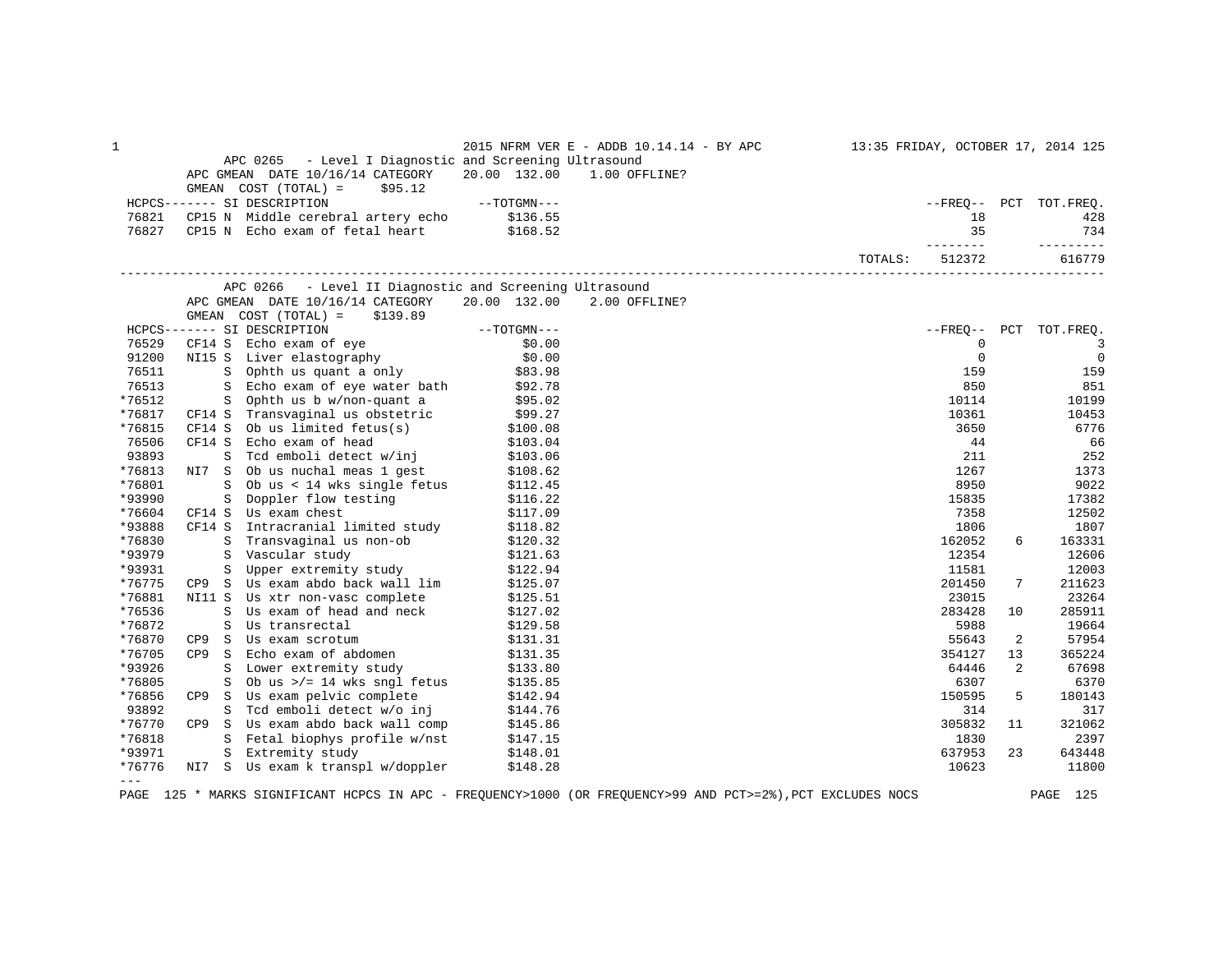| 1<br>2015 NFRM VER E - ADDB 10.14.14 - BY APC                                                                                         |                  |                | 13:35 FRIDAY, OCTOBER 17, 2014 126 |
|---------------------------------------------------------------------------------------------------------------------------------------|------------------|----------------|------------------------------------|
| APC 0266 - Level II Diagnostic and Screening Ultrasound                                                                               |                  |                |                                    |
| APC GMEAN DATE 10/16/14 CATEGORY<br>20.00 132.00<br>2.00 OFFLINE?                                                                     |                  |                |                                    |
| GMEAN COST (TOTAL) =<br>\$139.89                                                                                                      |                  |                |                                    |
| HCPCS------- SI DESCRIPTION<br>$--TOTGMN---$                                                                                          |                  |                | --FREO-- PCT TOT.FREO.             |
| S Fetal biophys profil w/o nst \$152.00<br>S Tcd vasoreactivity study \$156.38<br>*76819                                              | 3010             |                | 4452                               |
| 93890                                                                                                                                 | 33               |                | 37                                 |
| *76700<br>CP9 S Us exam abdom complete \$172.71                                                                                       | 345888           | 12             | 374500                             |
|                                                                                                                                       | --------         |                | ----------                         |
| TOTALS:                                                                                                                               | 2697074          |                | 2834649                            |
| APC 0267 - Level III Diagnostic and Screening Ultrasound                                                                              |                  |                |                                    |
| APC GMEAN DATE 10/16/14 CATEGORY<br>20.00 132.00<br>3.00 OFFLINE?<br>GMEAN COST (TOTAL) =<br>\$196.70                                 |                  |                |                                    |
| HCPCS------- SI DESCRIPTION<br>$--TOTGMN---$                                                                                          |                  |                | --FREQ-- PCT TOT.FREQ.             |
| *93882<br>S Extracranial uni/ltd study<br>\$135.06                                                                                    | 5844             |                | 5878                               |
| *93976<br>\$140.97                                                                                                                    | 34539            | $\overline{2}$ | 34848                              |
| S Vascular study<br>CP8 S Penile vascular study<br>S Penile vascular study<br>93981                                                   | 28               |                | 32                                 |
| \$146.22<br>\$149.28<br>93980                                                                                                         | 322              |                | 417                                |
| *76811                                                                                                                                | 3576             |                | 3586                               |
| 5 Ob us detailed sngl fetus \$159.56<br>S Vascular study \$162.57<br>*93978                                                           | 51752            | 3              | 52129                              |
| S Vessel mapping hemo access<br>*G0365<br>\$164.87                                                                                    | 8135             |                | 8310                               |
| *76873<br>CP13 S Echograp trans r pros study<br>\$169.32                                                                              | 1790             |                | 2773                               |
| S Echograp trans r pros study<br>S Intracranial complete study<br>*93886<br>\$170.94                                                  | 3630             |                | 3664                               |
| *93930<br>S Upper extremity study<br>\$179.78                                                                                         | 3790             |                | 3878                               |
| S Lower extremity study<br>S Lower extremity study<br>S Extraorphic <sup>1</sup><br>*93925<br>\$185.84                                | 109587           | 8              | 111722                             |
| S Extracranial bilat study<br>*93880<br>\$195.30                                                                                      | 691086           | 51             | 700170                             |
| S Vascular study<br>*93975<br>\$206.04                                                                                                | 70295            | 5              | 71223                              |
| *93970<br>S Extremity study<br>\$213.97                                                                                               | 335715           | 24             | 338970                             |
| CF15 S Tte f-up or lmtd<br>*93308<br>\$255.03                                                                                         | 21891            | $\mathbf{1}$   | 37168                              |
| 76831<br>CP9 S Echo exam uterus<br>\$273.65                                                                                           | 612              |                | 835                                |
| 76975<br>N Gi endoscopic ultrasound \$318.20<br>S Pseudoaneurysm injection trt \$468.45                                               | 13               |                | 68                                 |
| 36002                                                                                                                                 | 674              |                | 1208                               |
| 75945<br>N Intravascular us<br>\$882.71                                                                                               | 136<br>--------- |                | 3992<br>----------                 |
| TOTALS:                                                                                                                               | 1343415          |                | 1380871                            |
| APC 0269 - Level I Echocardiogram Without Contrast                                                                                    |                  |                |                                    |
| APC GMEAN DATE 10/16/14 CATEGORY 20.00 134.00<br>1.00 OFFLINE?<br>GMEAN $COST (TOTAL) = $438.54$                                      |                  |                |                                    |
| $--TOTGMN---$<br>HCPCS------- SI DESCRIPTION                                                                                          | --FREQ--         |                | PCT TOT.FREQ.                      |
| CF15 S Echo exam of fetal heart<br>76826<br>\$284.81                                                                                  | 80               |                | 100                                |
| CF15 S Echo exam of fetal heart \$383.50<br>76825                                                                                     | 673              |                | 810                                |
| *93307<br>\$413.83                                                                                                                    | 18381            | 1              | 27005                              |
| CP11 S Tte w/o doppler complete<br>NI9 S Tte w/doppler complete<br>*93306<br>\$430.02                                                 | 1513288          | 93             | 1544823                            |
| $\qquad \qquad - -$<br>126 * MARKS SIGNIFICANT HCPCS IN APC - FREQUENCY>1000 (OR FREQUENCY>99 AND PCT>=2%), PCT EXCLUDES NOCS<br>PAGE |                  |                | PAGE<br>126                        |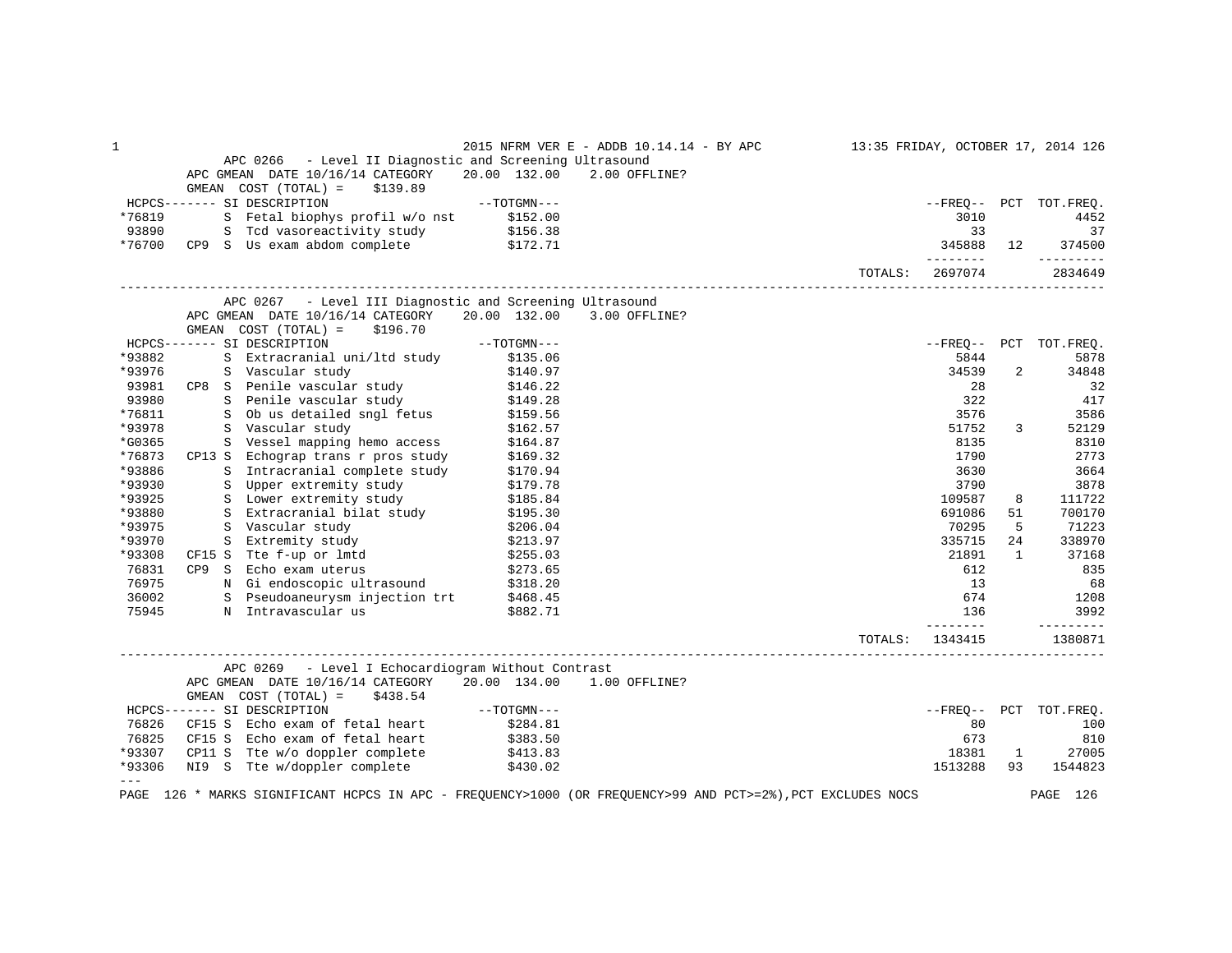| $\mathbf{1}$ |                                                                                                                        |               | 2015 NFRM VER E - ADDB 10.14.14 - BY APC 13:35 FRIDAY, OCTOBER 17, 2014 127 |         |                              |                |                             |
|--------------|------------------------------------------------------------------------------------------------------------------------|---------------|-----------------------------------------------------------------------------|---------|------------------------------|----------------|-----------------------------|
|              | APC 0269 - Level I Echocardiogram Without Contrast                                                                     |               |                                                                             |         |                              |                |                             |
|              | APC GMEAN DATE 10/16/14 CATEGORY                                                                                       | 20.00 134.00  | 1.00 OFFLINE?                                                               |         |                              |                |                             |
|              | GMEAN $COST (TOTAL) = $438.54$                                                                                         |               |                                                                             |         |                              |                |                             |
|              | HCPCS------- SI DESCRIPTION                                                                                            | $--TOTGMN---$ |                                                                             |         |                              |                | --FREQ-- PCT TOT.FREQ.      |
| 93304        | CP10 S Echo transthoracic                                                                                              | \$522.01      |                                                                             |         | 427                          |                | 675                         |
| 93313        | CP10 S Echo transesophageal<br>CF8 S Stress tte only                                                                   | \$536.51      |                                                                             |         | 696                          |                | 1293                        |
| *93350       |                                                                                                                        | \$648.76      |                                                                             |         | 78032                        | $\overline{4}$ | 90079                       |
| 93315        | CP12 S Echo transesophageal \$767.81                                                                                   |               |                                                                             |         | 170                          |                | 418                         |
|              |                                                                                                                        |               |                                                                             |         | _________<br>TOTALS: 1611747 |                | <u>_________</u><br>1665203 |
|              | APC 0270 - Level II Echocardiogram Without Contrast                                                                    |               |                                                                             |         |                              |                |                             |
|              | APC GMEAN DATE 10/16/14 CATEGORY 20.00 134.00<br>GMEAN $COST (TOTAL) = $616.64$                                        |               | 2.00 OFFLINE?                                                               |         |                              |                |                             |
|              | HCPCS------- SI DESCRIPTION --- TOTGMN---                                                                              |               |                                                                             |         |                              |                | --FREQ-- PCT TOT.FREQ.      |
| *93351       | NI9 S Stress tte complete                                                                                              | \$544.73      |                                                                             |         | 53965                        | 56             | 61227                       |
| 93316        | S Echo transesophageal \$679.22                                                                                        |               |                                                                             |         | $7\phantom{0}$               |                | -29                         |
| *93312       | S Echo transesophageal \$722.16                                                                                        |               |                                                                             |         | 38218                        | 40             | 85350                       |
| 93318        | S Echo transesophageal intraop \$755.97                                                                                |               |                                                                             |         | 270                          |                | 571                         |
|              | *93303 CP10 S Echo transthoracic                                                                                       | \$760.85      |                                                                             |         | 2852                         | $\overline{2}$ | 3740                        |
|              |                                                                                                                        |               |                                                                             |         | ________                     |                | $- - - - - - - - -$         |
|              |                                                                                                                        |               |                                                                             | TOTALS: | 95312                        |                | 150917                      |
|              | APC 0272 - Fluoroscopy and Other Radiology Services                                                                    |               |                                                                             |         |                              |                |                             |
|              | APC GMEAN DATE 10/16/14 CATEGORY                                                                                       |               | 20.00 136.00 1.00 OFFLINE?                                                  |         |                              |                |                             |
|              | $GMEAN$ $COST$ $(TOTAL) = $165.49$                                                                                     |               |                                                                             |         |                              |                |                             |
|              | HCPCS------- SI DESCRIPTION                                                                                            | $--TOTGMN---$ |                                                                             |         |                              |                | --FREO-- PCT TOT.FREO.      |
| 43756        | NI11 S Dx duod intub w/asp spec                                                                                        | \$0.00        |                                                                             |         | $\mathbf 0$                  |                | $\overline{0}$              |
| 70370        | CFIS S INFORT X-TRY & fluoroscopy $$86.94$<br>CP15 S Chest x-ray&fluoro 4/> views $$102.76$<br>CP15 S Cine/video x III |               |                                                                             |         | 86                           |                | 88                          |
| 71034        |                                                                                                                        |               |                                                                             |         | 275                          |                | 283                         |
| 76120        | CP15 S Cine/video x-rays                                                                                               | \$115.62      |                                                                             |         | 261                          |                | 971                         |
| *70371       | CP15 S Speech evaluation complex                                                                                       | \$128.67      |                                                                             |         | 1725                         | 3              | 1774                        |
|              | 76496 U CP15 S Fluoroscopic procedure                                                                                  | \$130.37      |                                                                             |         | 241                          |                | 991                         |
| *72010       | CP15 S X-ray exam spine ap⪫ $$134.23$                                                                                  |               |                                                                             |         | 6323                         | 11             | 6374                        |
| *77075       | NI7 S X-rays bone survey complete \$153.79                                                                             |               |                                                                             |         | 29642                        | 53             | 29999                       |
| *76000       |                                                                                                                        |               |                                                                             |         | 17319                        | 31             | 135361                      |
| 43757        | CP15 S Fluoroscope examination $$211.00$ NI11 S Dx duod intub w/asp specs $$615.47$                                    |               |                                                                             |         | 2                            |                | 24                          |
|              |                                                                                                                        |               |                                                                             | TOTALS: | ---------<br>55633           |                | ---------<br>175865         |
|              |                                                                                                                        |               |                                                                             |         |                              |                |                             |
|              |                                                                                                                        |               |                                                                             |         |                              |                |                             |
|              |                                                                                                                        |               |                                                                             |         |                              |                |                             |
|              |                                                                                                                        |               |                                                                             |         |                              |                |                             |

 $--\,$  $---$ 

PAGE 127 \* MARKS SIGNIFICANT HCPCS IN APC - FREQUENCY>1000 (OR FREQUENCY>99 AND PCT>=2%),PCT EXCLUDES NOCS PAGE 127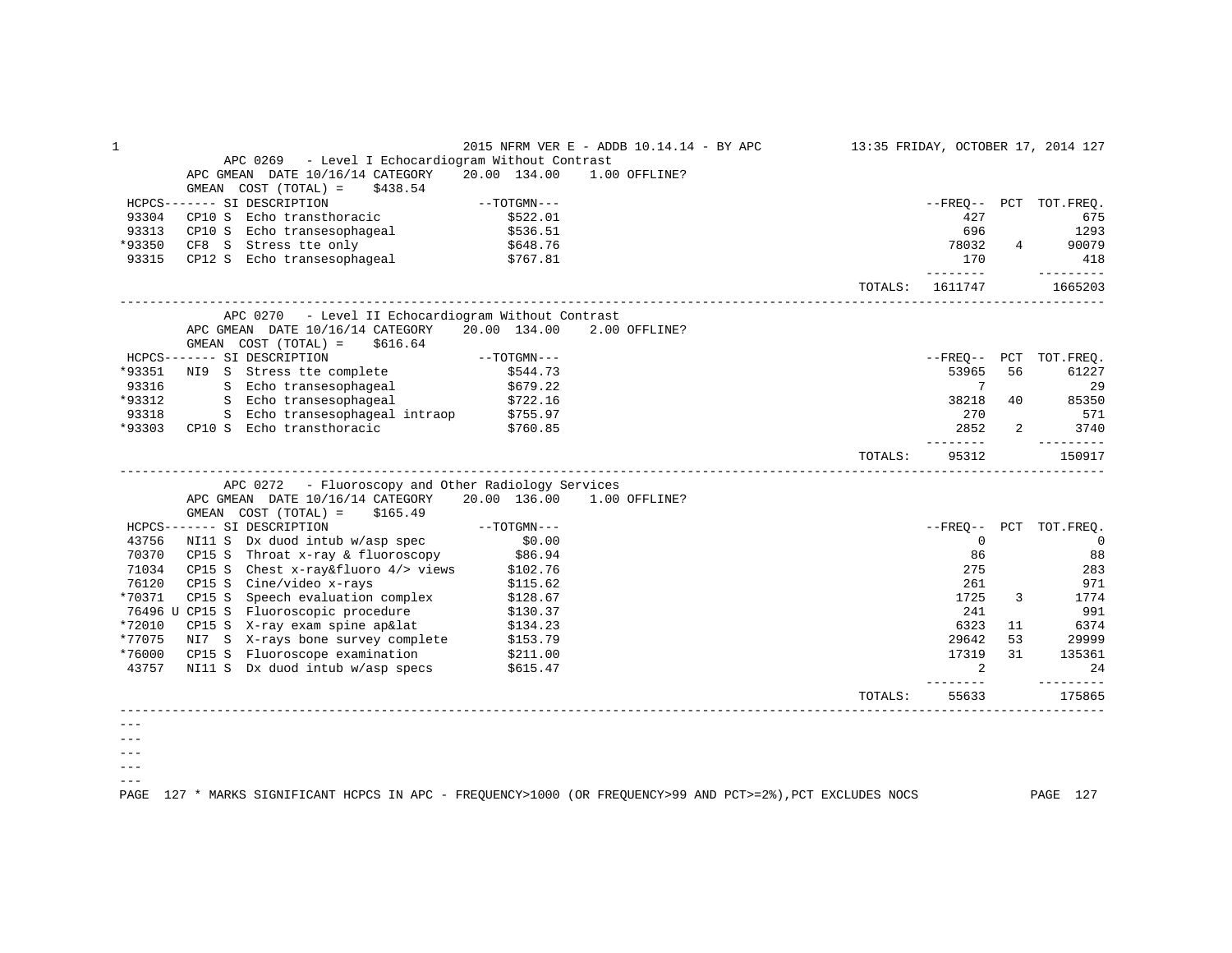|        |                                                                                                                                                                                                                                                                                     |                      | 2015 NFRM VER E - ADDB 10.14.14 - BY APC |                         |                |                | 13:35 FRIDAY, OCTOBER 17, 2014 128 |
|--------|-------------------------------------------------------------------------------------------------------------------------------------------------------------------------------------------------------------------------------------------------------------------------------------|----------------------|------------------------------------------|-------------------------|----------------|----------------|------------------------------------|
|        | APC 0274 - Myelography                                                                                                                                                                                                                                                              |                      |                                          |                         |                |                |                                    |
|        | APC GMEAN DATE 10/16/14 CATEGORY                                                                                                                                                                                                                                                    | 20.00 137.00         | 1.00 OFFLINE?                            |                         |                |                |                                    |
|        | GMEAN $COST (TOTAL) = $637.22$                                                                                                                                                                                                                                                      |                      |                                          |                         |                |                |                                    |
|        | HCPCS------- SI DESCRIPTION                                                                                                                                                                                                                                                         | $--TOTGMN---$        |                                          |                         | $- FREQ--$     |                | PCT TOT.FREO.                      |
| 62302  | NI15 N Myelography lumbar injection                                                                                                                                                                                                                                                 | \$0.00               |                                          |                         | $\mathbf 0$    |                | $\Omega$                           |
| 62303  | NI15 N Myelography lumbar injection                                                                                                                                                                                                                                                 | \$0.00<br>\$0.00     |                                          |                         | $\mathbf{0}$   |                | $\Omega$                           |
| 62304  | NI15 N Myelography lumbar injection                                                                                                                                                                                                                                                 |                      |                                          |                         | $\Omega$       |                | $\mathbf 0$                        |
| 62305  | NI15 N Myelography lumbar injection<br>N Myelography lumbar injection<br>N Contrast x-ray of brain<br>N Contrast x-ray of brain<br>N Myelography neck spine<br>N Myelography 1-s spine<br>N Myelography 2/> spine regions<br>N Myelogphy 2/> spine regions<br>N Myelogphy 2/> spine |                      |                                          |                         | $\mathbf{0}$   |                | $\mathbf 0$                        |
| 70015  |                                                                                                                                                                                                                                                                                     |                      |                                          |                         | 20             |                | 164                                |
| 70010  |                                                                                                                                                                                                                                                                                     |                      |                                          |                         | $\overline{4}$ |                | 7                                  |
| *72240 |                                                                                                                                                                                                                                                                                     |                      |                                          |                         | 1450           | 16             | 6923                               |
| *72265 |                                                                                                                                                                                                                                                                                     |                      |                                          |                         | 5769           | 66             | 27110                              |
| *72270 | N Myelogphy 2/> spine regions<br>N Myelography thoracic spine \$668.61                                                                                                                                                                                                              |                      |                                          |                         | 1331           | 15             | 7412                               |
| 72255  |                                                                                                                                                                                                                                                                                     |                      |                                          |                         | 134            | $\overline{1}$ | 587                                |
|        |                                                                                                                                                                                                                                                                                     |                      |                                          |                         | $- - - - - -$  |                | --------                           |
|        |                                                                                                                                                                                                                                                                                     |                      |                                          | TOTALS:                 | 8708           |                | 42203                              |
|        | APC 0275 - Arthrography                                                                                                                                                                                                                                                             |                      |                                          |                         |                |                |                                    |
|        | APC GMEAN DATE 10/16/14 CATEGORY 20.00 138.00                                                                                                                                                                                                                                       |                      | 1.00 OFFLINE?                            |                         |                |                |                                    |
|        | GMEAN $COST (TOTAL) = $351.30$                                                                                                                                                                                                                                                      |                      |                                          |                         |                |                |                                    |
|        | HCPCS------- SI DESCRIPTION                                                                                                                                                                                                                                                         | $--TOTGMN---$        |                                          |                         | $- FREO--$     |                | PCT TOT.FREQ.                      |
| 73085  | N Contrast x-ray of elbow \$266.87                                                                                                                                                                                                                                                  |                      |                                          |                         | 25             |                | 60                                 |
| 73115  | N Contrast x-ray of wrist                                                                                                                                                                                                                                                           |                      |                                          |                         | 125            | 1              | 513                                |
| 70332  | N X-ray exam of jaw joint                                                                                                                                                                                                                                                           | \$283.29<br>\$285.76 |                                          |                         | 12             |                | 12                                 |
| *73040 | N Contrast x-ray of shoulder $$322.78$                                                                                                                                                                                                                                              |                      |                                          |                         | 4247           | 51             | 11470                              |
| *73580 | N Contrast x-1ay of boodback<br>N Contrast x-ray of knee joint \$345.97<br>N Contrast x-ray of hip \$396.95                                                                                                                                                                         |                      |                                          |                         | 571            | 6              | 1455                               |
| *73525 |                                                                                                                                                                                                                                                                                     |                      |                                          |                         | 3137           | 38             | 5551                               |
| 73615  | N Contrast x-ray of ankle \$428.00                                                                                                                                                                                                                                                  |                      |                                          |                         | 108            | $\mathbf{1}$   | 171                                |
|        |                                                                                                                                                                                                                                                                                     |                      |                                          |                         | ------         |                | ---------                          |
|        |                                                                                                                                                                                                                                                                                     |                      |                                          | TOTALS:                 | 8225           |                | 19232                              |
|        | APC 0276 - Level I Digestive Radiology                                                                                                                                                                                                                                              |                      |                                          |                         |                |                |                                    |
|        | APC GMEAN DATE 10/16/14 CATEGORY 20.00 139.00 1.00 OFFLINE?                                                                                                                                                                                                                         |                      |                                          |                         |                |                |                                    |
|        | GMEAN COST (TOTAL) =<br>\$105.49                                                                                                                                                                                                                                                    |                      |                                          |                         |                |                |                                    |
|        | HCPCS------- SI DESCRIPTION                                                                                                                                                                                                                                                         | $--TOTGMN---$        |                                          |                         |                |                | --FREO-- PCT TOT.FREO.             |
| *74210 | S Contrst x-ray exam of throat \$79.16                                                                                                                                                                                                                                              |                      |                                          |                         | 2269           |                | 2280                               |
| 74290  | S Contrast x-ray gallbladder \$102.17                                                                                                                                                                                                                                               |                      |                                          |                         | 5              |                | 38                                 |
| *74220 | S Contrast x-ray esophagus \$102.68<br>S Cine/vid x-ray throat/esoph \$105.50                                                                                                                                                                                                       |                      |                                          |                         | 105501         | 40             | 105901                             |
| *74230 |                                                                                                                                                                                                                                                                                     |                      |                                          |                         | 130997         | 50             | 131823                             |
| 74291  | D15 S Contrast x-rays gallbladder \$117.52<br>S X-ray exam of small bowel \$123.06<br>S X-ray exam of small bowel \$310.27                                                                                                                                                          |                      |                                          |                         | $\mathbf{1}$   |                | 4                                  |
| *74250 |                                                                                                                                                                                                                                                                                     |                      |                                          |                         | 22538          | 8              | 23700                              |
| 74260  |                                                                                                                                                                                                                                                                                     |                      |                                          |                         | 19<br>-------- |                | 27<br>----------                   |
|        |                                                                                                                                                                                                                                                                                     |                      |                                          | TOTALS:                 | 261330         |                | 263773                             |
|        | ________________________________<br>PAGE 128 * MARKS SIGNIFICANT HCPCS IN APC - FREQUENCY>1000 (OR FREQUENCY>99 AND PCT>=2%), PCT EXCLUDES NOCS                                                                                                                                     |                      |                                          | _______________________ |                |                | PAGE 128                           |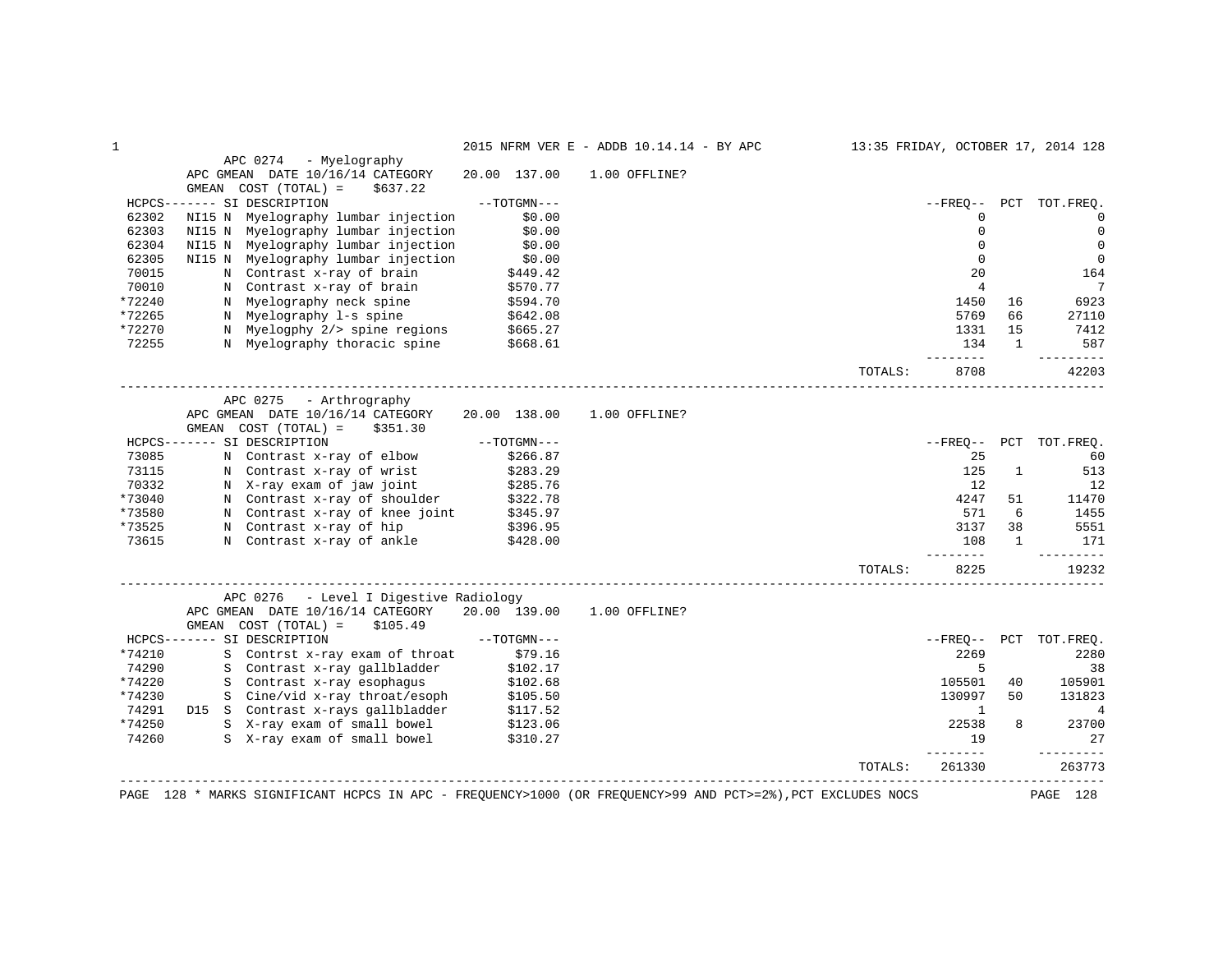| $\mathbf{1}$   |                                                                            |                      | 2015 NFRM VER E - ADDB 10.14.14 - BY APC | 13:35 FRIDAY, OCTOBER 17, 2014 129 |                   |             |                        |
|----------------|----------------------------------------------------------------------------|----------------------|------------------------------------------|------------------------------------|-------------------|-------------|------------------------|
|                | APC 0277 - Level II Digestive Radiology                                    |                      |                                          |                                    |                   |             |                        |
|                | APC GMEAN DATE 10/16/14 CATEGORY                                           | 20.00 139.00         | 2.00 OFFLINE?                            |                                    |                   |             |                        |
|                | GMEAN COST (TOTAL) =<br>\$156.63                                           |                      |                                          |                                    |                   |             |                        |
|                | HCPCS------- SI DESCRIPTION                                                | $--TOTGMN---$        |                                          |                                    | --FREO-- PCT      |             | TOT.FREO.              |
| *74240         | S X-ray upper gi delay w/o kub                                             | \$135.24             |                                          |                                    | 16560             | 12          | 18574                  |
| *74246         | S Contrst x-ray uppr gi tract                                              | \$138.93             |                                          |                                    | 26539             | 19          | 26767                  |
| *49465         | NI8 S Fluoro exam of g/colon tube                                          | \$142.34             |                                          |                                    | 4004              | 3           | 9837                   |
| *74247         | S Contrst x-ray uppr gi tract                                              | \$152.07             |                                          |                                    | 17650             | 13          | 17768                  |
| *74241         | S X-rayupper gi delay w/kub                                                | \$153.22             |                                          |                                    | 13691             | 10          | 15285                  |
| *74270         | S Contrast x-ray exam of colon                                             | \$154.30             |                                          |                                    | 20613             | 15          | 25142                  |
| *74280         | S Contrast x-ray exam of colon                                             | \$175.29             |                                          |                                    | 11741             | 8           | 13233                  |
| *74245         | S X-ray upper gi&small intest                                              | \$201.61             |                                          |                                    | 9825              | $7^{\circ}$ | 10290                  |
| *74249         | S Contrst x-ray uppr gi tract                                              | \$202.37             |                                          |                                    | 11966             | 8           | 12030                  |
| 74251          | S X-ray exam of small bowel                                                | \$206.95             |                                          |                                    | 87                |             | 235                    |
| 74283          | S Contrast x-ray exam of colon \$219.82                                    |                      |                                          |                                    | 305               |             | 377                    |
| 43752          | CP14 S Nasal/orogastric w/tube plmt \$219.90                               |                      |                                          |                                    | 392               |             | 1173                   |
|                |                                                                            |                      |                                          |                                    | --------          |             | ---------              |
|                |                                                                            |                      |                                          | TOTALS:                            | 133373            |             | 150711                 |
|                |                                                                            |                      |                                          |                                    |                   |             |                        |
|                | APC 0278 - Diagnostic Urography                                            |                      |                                          |                                    |                   |             |                        |
|                | APC GMEAN DATE 10/16/14 CATEGORY 20.00 140.00                              |                      | 1.00 OFFLINE?                            |                                    |                   |             |                        |
|                | GMEAN COST (TOTAL) =<br>\$275.16                                           |                      |                                          |                                    |                   |             |                        |
|                | HCPCS------- SI DESCRIPTION                                                | $--{\tt TOTGMN---}$  |                                          |                                    |                   |             | --FREQ-- PCT TOT.FREQ. |
| 74440          | N X-ray male genital tract<br>N X-ray exam of penis                        | \$0.00               |                                          |                                    | 0                 |             | -1                     |
| 74445          | N X-ray exam of perineum<br>S X-ray exam of perineum<br>A continuous tract | \$65.68              |                                          |                                    | 2                 |             | $\overline{4}$         |
| 74775          |                                                                            | \$173.56             |                                          |                                    | 46                |             | 55                     |
| *74410         |                                                                            | \$204.03             |                                          |                                    | 665               | 2           | 787                    |
| *74400         | S Contrst x-ray urinary tract                                              | \$220.64             |                                          |                                    | 6693              | 24          | 8285                   |
| *74415         | S Contrst x-ray urinary tract                                              | \$248.04             |                                          |                                    | 2663              | 9           | 2799                   |
| *74430         | N Contrast x-ray bladder                                                   | \$260.10             |                                          |                                    | 7024              | 25          | 11539                  |
| *74450         |                                                                            | \$273.63<br>\$306.03 |                                          |                                    | 1366              | 5           | 5359                   |
| *74455         | N X-ray urethra/bladder<br>N X-ray urethra/bladder                         | \$306.03             |                                          |                                    | 3166              | 11          | 6636                   |
| *74420         | S Contrst x-ray urinary tract \$393.79                                     |                      |                                          |                                    | 975               | 3           | 67614                  |
| *74425         | N Contrst x-ray urinary tract                                              | \$400.16             |                                          |                                    | 4523              | 16          | 18594                  |
|                |                                                                            |                      |                                          | TOTALS:                            | --------<br>27123 |             | ---------<br>121673    |
|                | APC 0279 - Level II Angiography and Venography                             |                      |                                          |                                    |                   |             |                        |
|                | APC GMEAN DATE 10/16/14 CATEGORY 20.00 141.00 2.00 OFFLINE?                |                      |                                          |                                    |                   |             |                        |
|                |                                                                            |                      |                                          |                                    |                   |             |                        |
|                | GMEAN $COST (TOTAL) = $2,656.07$<br>HCPCS------- SI DESCRIPTION            | $--TOTGMN---$        |                                          |                                    |                   |             | --FREO-- PCT TOT.FREO. |
|                |                                                                            |                      |                                          |                                    |                   |             |                        |
|                | 0338T NI14 S Trnscth renal symp denrv unl \$0.00                           |                      |                                          |                                    | 0                 |             | 0                      |
| 0339T          | NI14 S Trnscth renal symp denrv bil \$0.00                                 |                      |                                          |                                    | $\mathbf 0$       |             | 0                      |
| 75665<br>$---$ | D13 N Artery x-rays head & neck                                            | \$0.00               |                                          |                                    | $\Omega$          |             | 0                      |
|                |                                                                            |                      |                                          |                                    |                   |             |                        |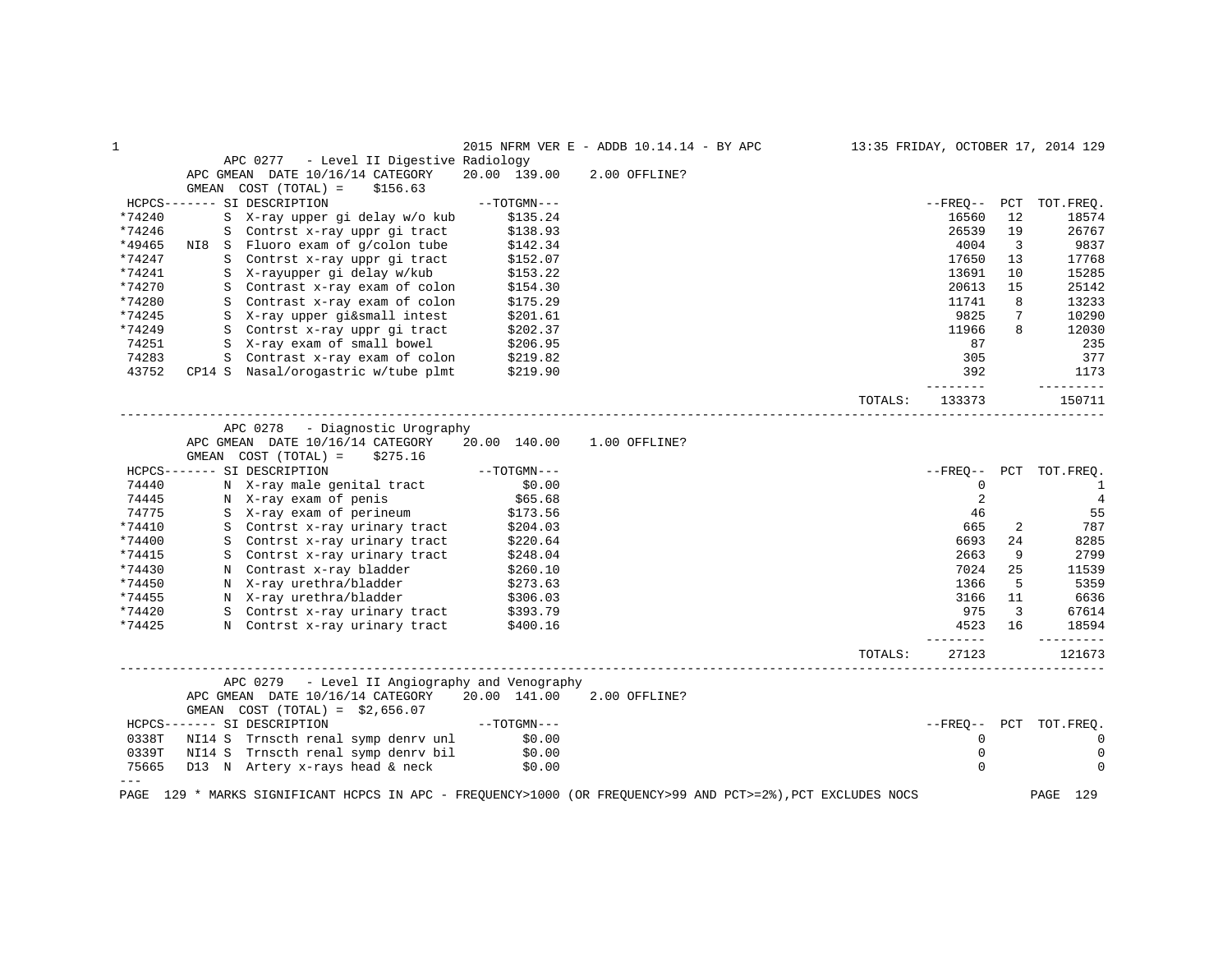| $\mathbf{1}$ |                                                |               | 2015 NFRM VER E - ADDB 10.14.14 - BY APC | 13:35 FRIDAY, OCTOBER 17, 2014 130 |                |              |                |
|--------------|------------------------------------------------|---------------|------------------------------------------|------------------------------------|----------------|--------------|----------------|
|              | APC 0279 - Level II Angiography and Venography |               |                                          |                                    |                |              |                |
|              | APC GMEAN DATE 10/16/14 CATEGORY               | 20.00 141.00  | 2.00 OFFLINE?                            |                                    |                |              |                |
|              | GMEAN COST $(TOTAL) = $2,656.07$               |               |                                          |                                    |                |              |                |
|              | HCPCS------- SI DESCRIPTION                    | $--TOTGMN---$ |                                          |                                    | $--$ FREO $--$ | PCT          | TOT. FREO.     |
| 75676        | D13 N Artery x-rays neck                       | \$0.00        |                                          |                                    | 0              |              | $\mathbf 0$    |
| 75680        | D13 N Artery x-rays neck                       | \$0.00        |                                          |                                    | $\Omega$       |              | 0              |
| 75685        | D13 N Artery x-rays spine                      | \$0.00        |                                          |                                    | $\Omega$       |              | $\mathbf 0$    |
| 75731        | N Artery x-rays adrenal gland                  | \$905.10      |                                          |                                    | 2              |              | 14             |
| 75658        | N Artery x-rays arm                            | \$1,989.44    |                                          |                                    | 49             |              | 347            |
| 75733        | N Artery x-rays adrenals                       | \$2,082.04    |                                          |                                    | 2              |              | $\overline{7}$ |
| 75833        | N Vein x-ray kidneys                           | \$2,098.49    |                                          |                                    | 18             |              | 69             |
| 75885        | N Vein x-ray liver w/hemodynam                 | \$2,166.04    |                                          |                                    | 62             |              | 222            |
| 75891        | N Vein x-ray liver                             | \$2,174.15    |                                          |                                    | 22             |              | 170            |
| 75825        | N Vein x-ray trunk                             | \$2,187.10    |                                          |                                    | 715            | $\mathbf{1}$ | 2551           |
| *36252       | NI12 N Ins cath ren art 1st bilat              | \$2,247.10    |                                          |                                    | 1493           | 3            | 10624          |
| *75630       | N X-ray aorta leg arteries \$2,278.86          |               |                                          |                                    | 5604           | 11           | 14083          |
| 75743        | N Artery x-rays lungs                          | \$2,320.67    |                                          |                                    | 39             |              | 97             |
| 36254        | NI12 N Ins cath ren art 2nd+ bilat             | \$2,340.73    |                                          |                                    | 29             |              | 146            |
| 75889        | N Vein x-ray liver w/hemodynam                 | \$2,390.67    |                                          |                                    | 124            |              | 1289           |
| *75716       | N Artery x-rays arms/legs                      | \$2,445.08    |                                          |                                    | 4808           | 10           | 50462          |
| 36251        | NI12 N Ins cath ren art 1st unilat             | \$2,469.51    |                                          |                                    | 593            | $\mathbf{1}$ | 3162           |
| 75741        | N Artery x-rays lung                           | \$2,473.13    |                                          |                                    | 17             |              | 76             |
| 36221        | NI13 N Place cath thoracic aorta               | \$2,652.45    |                                          |                                    | 531            | 1            | 2064           |
| *75710       | N Artery x-rays arm/leg                        | \$2,667.51    |                                          |                                    | 6249           | 12           | 41555          |
| *75625       | N Contrast exam abdominl aorta                 | \$2,732.40    |                                          |                                    | 20655          | 42           | 55264          |
| *36222       | NI13 N Place cath carotid/inom art             | \$2,785.83    |                                          |                                    | 1923           | 3            | 5053           |
| 75831        | N Vein x-ray kidney                            | \$2,794.72    |                                          |                                    | 27             |              | 133            |
| 36225        | NI13 N Place cath subclavian art               | \$2,799.22    |                                          |                                    | 241            |              | 4354           |
| 75605        | N Contrast exam thoracic aorta                 | \$2,956.48    |                                          |                                    | 369            |              | 1103           |
| 75600        | N Contrast exam thoracic aorta                 | \$2,976.86    |                                          |                                    | 46             |              | 204            |
| 75736        | N Artery x-rays pelvis                         | \$3,040.83    |                                          |                                    | 133            |              | 1845           |
| 75840        | N Vein x-ray adrenal gland                     | \$3,094.27    |                                          |                                    | 2              |              | 14             |
| *36223       | NI13 N Place cath carotid/inom art             | \$3,299.29    |                                          |                                    | 4046           | 8            | 11330          |
| 36253        | NI12 N Ins cath ren art 2nd+ unilat            | \$3,371.22    |                                          |                                    | 41             |              | 324            |
| 75893        | N Venous sampling by catheter                  | \$3,551.76    |                                          |                                    | 227            |              | 424            |
| 75842        | N Vein x-ray adrenal glands                    | \$4,621.07    |                                          |                                    | 7              |              | 12             |
| 75810        | N Vein x-ray spleen/liver                      | \$5,150.52    |                                          |                                    | 5              |              | 12             |
|              |                                                |               |                                          | TOTALS:                            | 48079          |              | 207010         |
|              |                                                |               |                                          |                                    |                |              |                |

 $-$ 

 $-- --\,$ 

 $---$ 

PAGE 130 \* MARKS SIGNIFICANT HCPCS IN APC - FREQUENCY>1000 (OR FREQUENCY>99 AND PCT>=2%),PCT EXCLUDES NOCS PAGE 130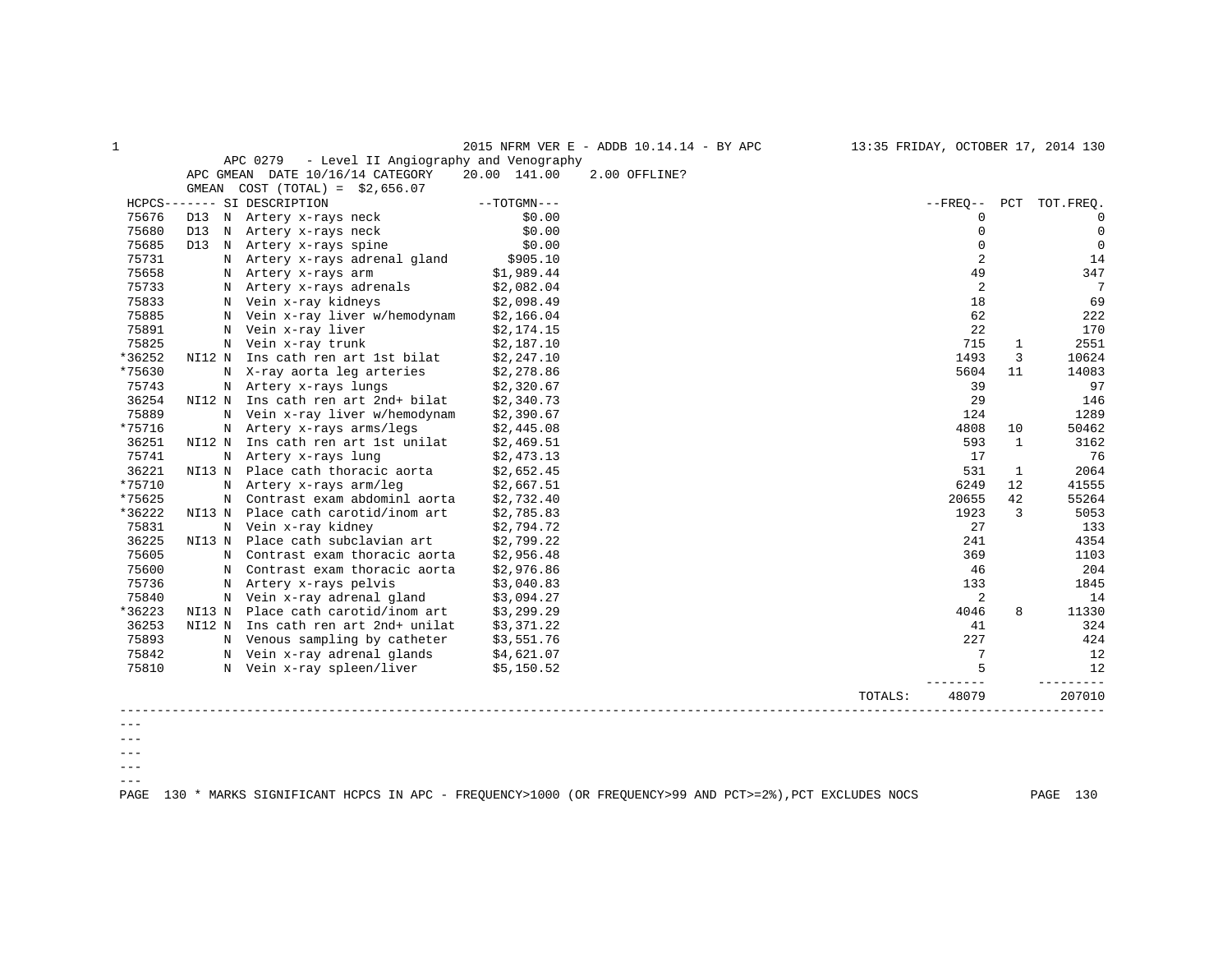| 1         |                                                                                                                                                                                                                                         |                        | 2015 NFRM VER E - ADDB 10.14.14 - BY APC                                               | 13:35 FRIDAY, OCTOBER 17, 2014 131 |                         |                |                              |
|-----------|-----------------------------------------------------------------------------------------------------------------------------------------------------------------------------------------------------------------------------------------|------------------------|----------------------------------------------------------------------------------------|------------------------------------|-------------------------|----------------|------------------------------|
|           | APC 0280 - Level III Angiography and Venography                                                                                                                                                                                         |                        |                                                                                        |                                    |                         |                |                              |
|           | APC GMEAN DATE 10/16/14 CATEGORY 20.00 141.00 3.00 OFFLINE?                                                                                                                                                                             |                        |                                                                                        |                                    |                         |                |                              |
|           |                                                                                                                                                                                                                                         |                        |                                                                                        |                                    |                         |                |                              |
|           | HCPCS------- SI DESCRIPTION                                                                                                                                                                                                             |                        |                                                                                        |                                    |                         |                | --FREO-- PCT TOT.FREO.       |
| 75650     |                                                                                                                                                                                                                                         |                        |                                                                                        |                                    | 0                       |                | $\overline{0}$               |
| 75660     |                                                                                                                                                                                                                                         |                        |                                                                                        |                                    | $\mathsf{O}\xspace$     |                | $\mathbf 0$                  |
| 75662     |                                                                                                                                                                                                                                         |                        |                                                                                        |                                    | $\mathbf 0$             |                | $\mathbf 0$                  |
| 75671     |                                                                                                                                                                                                                                         |                        |                                                                                        |                                    | $\mathbf 0$             |                | 0                            |
| *75726    | D13 N Artery x-rays head & neck (90.00)<br>CF14 N Artery x-rays head & neck (90.00)<br>NI13 N Place cath vertebral art (95,032.55)                                                                                                      |                        |                                                                                        |                                    | 1705                    | 15             | 12535                        |
| *36226    |                                                                                                                                                                                                                                         |                        |                                                                                        |                                    | 3125                    | 29             | 8419                         |
| *36224    |                                                                                                                                                                                                                                         |                        |                                                                                        |                                    | 5814                    | 53             | 7555                         |
| 75705     | NI13 N Place cath carotd art \$5,434.70<br>CF14 N Artery x-rays spine \$19,641.49                                                                                                                                                       |                        |                                                                                        |                                    | 127                     | $\overline{1}$ | 431                          |
|           |                                                                                                                                                                                                                                         |                        |                                                                                        |                                    | ---------               |                | ----------                   |
|           |                                                                                                                                                                                                                                         |                        |                                                                                        | TOTALS:                            | 10771                   |                | 28940                        |
|           | APC 0283 - Computed Tomography with Contrast                                                                                                                                                                                            |                        |                                                                                        |                                    |                         |                |                              |
|           | APC GMEAN DATE 10/16/14 CATEGORY 20.00 144.00                                                                                                                                                                                           |                        | 1.00 OFFLINE?                                                                          |                                    |                         |                |                              |
|           | GMEAN COST (TOTAL) =<br>\$249.92                                                                                                                                                                                                        |                        |                                                                                        |                                    |                         |                |                              |
|           | HCPCS------- SI DESCRIPTION                                                                                                                                                                                                             | $--TOTGMN---$          |                                                                                        |                                    |                         |                | --FREO-- PCT TOT.FREO.       |
| 74262     | NI10 S Ct colonography dx w/dye \$154.69                                                                                                                                                                                                |                        |                                                                                        |                                    | 408                     |                | 587                          |
| *70460    | CP9 S Ct head/brain w/dye \$215.19<br>CP9 S Ct orbit/ear/fossa w/dye \$225.75                                                                                                                                                           |                        |                                                                                        |                                    | 4601                    | $\mathbf{1}$   | 15011                        |
| *70481    | CP9 S Ct orbit/ear/iossa w/w/c<br>CP9 S Ct maxillofacial w/dye \$227.51<br>$200 - 7$ complise w/dye \$239.44                                                                                                                            |                        |                                                                                        |                                    | 1851                    |                | 5067                         |
| *70487    |                                                                                                                                                                                                                                         |                        |                                                                                        |                                    | 2510                    |                | 10916                        |
| *72193    | CP9 S Ct pelvis w/dye \$239.44<br>CP9 S Ct soft tissue neck w/dye \$244.42                                                                                                                                                              |                        |                                                                                        |                                    | 6735                    | 2              | 17694                        |
| *70491    |                                                                                                                                                                                                                                         |                        |                                                                                        |                                    | 37599                   | 12             | 131683                       |
| *73701    | S Ct lower extremity w/dye<br>S Ct thorax w/dye<br>\$249.25<br>CP <sub>9</sub>                                                                                                                                                          |                        |                                                                                        |                                    | 2364                    |                | 9061                         |
| *71260    | CP9 S Ct thorax w/dye                                                                                                                                                                                                                   |                        |                                                                                        |                                    | 216114                  | 69             | 857523                       |
| *74160    |                                                                                                                                                                                                                                         |                        |                                                                                        |                                    | 33262                   | 10             | 89466                        |
| 72129     |                                                                                                                                                                                                                                         |                        |                                                                                        |                                    | 241                     |                | 6180                         |
| *73201    |                                                                                                                                                                                                                                         |                        |                                                                                        |                                    | 1991                    |                | 6450                         |
| 72126     |                                                                                                                                                                                                                                         |                        |                                                                                        |                                    | 671                     |                | 12542                        |
| *72132    | CP S Ct abdomen w/dye<br>CP S Ct abdomen w/dye<br>CP S Ct chest spine w/dye<br>CP S Ct upper extremity w/dye<br>CP S Ct neck spine w/dye<br>S358.41<br>CP S Ct lumbar spine w/dye<br>\$358.41<br>CP S Ct lumbar spine w/dye<br>\$369.09 |                        |                                                                                        |                                    | 2220<br>--------        |                | 33091<br>$- - - - - - - - -$ |
|           |                                                                                                                                                                                                                                         |                        |                                                                                        | TOTALS:                            | 310567                  |                | 1195271                      |
|           |                                                                                                                                                                                                                                         |                        | APC 0284 - Magnetic Resonance Imaging and Magnetic Resonance Angiography with Contrast |                                    |                         |                |                              |
|           | APC GMEAN DATE 10/16/14 CATEGORY 20.00 144.50 1.00 OFFLINE?                                                                                                                                                                             |                        |                                                                                        |                                    |                         |                |                              |
|           | GMEAN $COST (TOTAL) = $442.99$                                                                                                                                                                                                          |                        |                                                                                        |                                    |                         |                |                              |
|           | HCPCS------- SI DESCRIPTION                                                                                                                                                                                                             | $--\mathrm{TOTGMN---}$ |                                                                                        |                                    |                         |                | --FREQ-- PCT TOT.FREQ.       |
| C8918     |                                                                                                                                                                                                                                         |                        |                                                                                        |                                    | 21                      |                | 502                          |
| $*$ C8909 |                                                                                                                                                                                                                                         |                        |                                                                                        |                                    | 410                     | $\overline{a}$ | 1345                         |
| C8931     | CP9 S Mra w/cont, pelvis (\$319.18)<br>CP9 S Mra w/cont, chest (\$338.70)<br>NO10 S Mra, w/dye, spinal canal (\$338.82)                                                                                                                 |                        |                                                                                        |                                    | $\overline{\mathbf{3}}$ |                | - 9                          |
| 73719     |                                                                                                                                                                                                                                         |                        |                                                                                        |                                    | 218                     | $\mathbf{1}$   | 436                          |
| 71551     | CP9 S Mri lower extremity w/dye \$348.45<br>CP9 S Mri chest w/dye \$356.67                                                                                                                                                              |                        |                                                                                        |                                    | 26                      |                | 132                          |
| $---$     |                                                                                                                                                                                                                                         |                        |                                                                                        |                                    |                         |                |                              |
|           | PAGE 131 * MARKS SIGNIFICANT HCPCS IN APC - FREQUENCY>1000 (OR FREQUENCY>99 AND PCT>=2%), PCT EXCLUDES NOCS                                                                                                                             |                        |                                                                                        |                                    |                         |                | PAGE<br>131                  |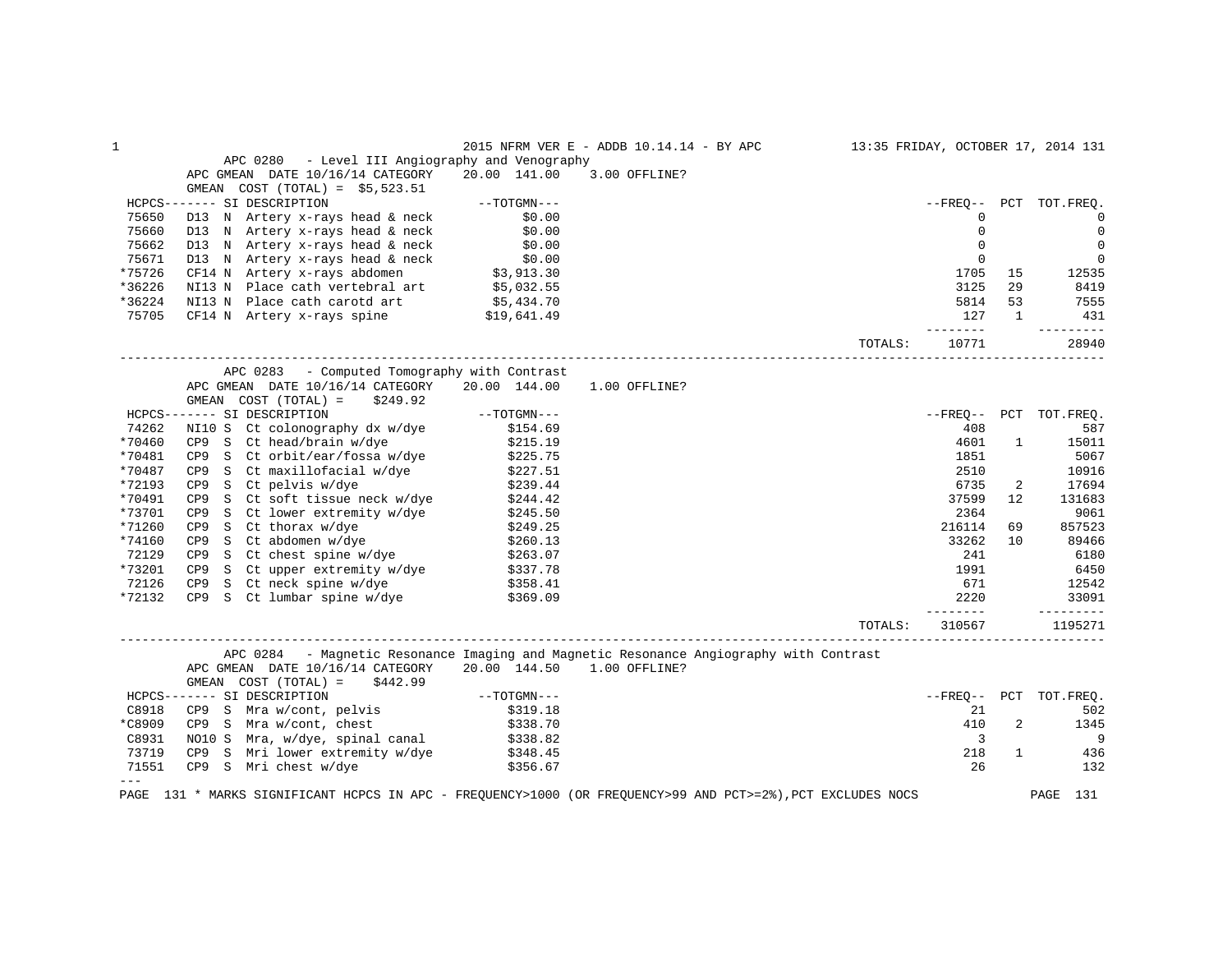| $\mathbf{1}$ |                                                                                                                    |                                                                                                                                     | 2015 NFRM VER E - ADDB 10.14.14 - BY APC 13:35 FRIDAY, OCTOBER 17, 2014 132 |         |                   |                |                        |
|--------------|--------------------------------------------------------------------------------------------------------------------|-------------------------------------------------------------------------------------------------------------------------------------|-----------------------------------------------------------------------------|---------|-------------------|----------------|------------------------|
|              | APC 0284 - Magnetic Resonance Imaging and Magnetic Resonance Angiography with Contrast                             |                                                                                                                                     |                                                                             |         |                   |                |                        |
|              | APC GMEAN DATE 10/16/14 CATEGORY                                                                                   |                                                                                                                                     | 20.00 144.50 1.00 OFFLINE?                                                  |         |                   |                |                        |
|              | GMEAN $COST (TOTAL) = $442.99$                                                                                     |                                                                                                                                     |                                                                             |         |                   |                |                        |
|              | HCPCS------- SI DESCRIPTION                                                                                        | $--TOTGMN---$                                                                                                                       |                                                                             |         |                   |                | --FREO-- PCT TOT.FREO. |
| 70558        | S Mri brain w/dye                                                                                                  | \$361.69                                                                                                                            |                                                                             |         | $\mathbf{1}$      |                | $\overline{1}$         |
| C8903        | CP9 S Mri w/cont, breast, uni \$362.18                                                                             |                                                                                                                                     |                                                                             |         | 77                |                | 126                    |
| C8934        | NO10 S Mra, w/dye, upper extremity<br>NOIU S Mra, w/dye, upper extremity<br>CP9 S Mr angiography neck w/dye        | \$368.52                                                                                                                            |                                                                             |         | 19                |                | 32                     |
| *70548       |                                                                                                                    | \$370.57                                                                                                                            |                                                                             |         | 1368              | 8              | 11370                  |
| *C8900       | CP9 S Mra w/cont, abd                                                                                              | \$372.27                                                                                                                            |                                                                             |         | 838               | 5              | 2490                   |
| 70545        | CP9 S Mr angiography head w/dye                                                                                    | \$382.27                                                                                                                            |                                                                             |         | 84                |                | 724                    |
| 72147        | S Mri chest spine w/dye<br>CP9                                                                                     | \$384.51                                                                                                                            |                                                                             |         | 227               | $\mathbf{1}$   | 1077                   |
| 70542        | CP9 S Mri orbit/face/neck w/dye<br>CP9 S Mri abdomen w/dye                                                         | \$390.03                                                                                                                            |                                                                             |         | 149               |                | 377                    |
| *74182       |                                                                                                                    | \$392.76                                                                                                                            |                                                                             |         | 691               | 4              | 1194                   |
| *C8906       | S Mri w/cont, breast, bi \$396.10<br>S Mri pelvis w/dye \$403.10<br>CP9                                            |                                                                                                                                     |                                                                             |         | 1063              | 6              | 1776                   |
| *72196       | CP9                                                                                                                |                                                                                                                                     |                                                                             |         | 460               | 2              | 1377                   |
| *70552       | S Mri brain stem w/dye \$407.53<br>CP9                                                                             |                                                                                                                                     |                                                                             |         | 3269              | 21             | 8847                   |
| *72142       | CP9 S Mri neck spine w/dye                      \$408.53<br>CP9 S Mri lumbar spine w/dye                  \$417.55 |                                                                                                                                     |                                                                             |         | 325               | $\overline{2}$ | 1494                   |
| *72149       |                                                                                                                    |                                                                                                                                     |                                                                             |         | 1127              | 7              | 2279                   |
| 73219        | CP9 S Mri upper extremity w/dye \$423.89<br>CP9 S Mra w/cont, lwr ext \$473.14                                     |                                                                                                                                     |                                                                             |         | 58                |                | 184                    |
| *C8912       |                                                                                                                    |                                                                                                                                     |                                                                             |         | 407               | 2              | 1834                   |
| *73722       | S Mri joint of lwr extr w/dye \$513.98<br>CP9                                                                      |                                                                                                                                     |                                                                             |         | 895               | 5              | 2745                   |
| *73222       | CP9 S Mri joint upr extrem w/dye                                                                                   | \$596.08                                                                                                                            |                                                                             |         | 3710<br>--------  | 2.4            | 9905<br>---------      |
|              |                                                                                                                    |                                                                                                                                     |                                                                             | TOTALS: | 15446             |                | 50256                  |
|              | APC 02930 - Level IV Intraocular Procedures                                                                        |                                                                                                                                     |                                                                             |         |                   |                |                        |
|              | APC GMEAN DATE 10/16/14 CATEGORY 17.00 358.00 4.00 OFFLINE? Y                                                      |                                                                                                                                     |                                                                             |         |                   |                |                        |
|              | GMEAN $COST (TOTAL) = $8,765.50$                                                                                   |                                                                                                                                     |                                                                             |         |                   |                |                        |
|              | ---TOTGMN---<br>---TOTGMN---<br>HCPCS------- SI DESCRIPTION                                                        |                                                                                                                                     |                                                                             |         |                   |                | --FREQ-- PCT TOT.FREQ. |
|              | *65770 CP15 J Revise cornea with implant \$8,765.50                                                                |                                                                                                                                     |                                                                             |         |                   | 207 100        | 208                    |
|              |                                                                                                                    |                                                                                                                                     |                                                                             |         | _________         |                | ----------             |
|              |                                                                                                                    |                                                                                                                                     |                                                                             | TOTALS: | 207               |                | 208                    |
|              | APC 0300<br>- Level I Radiation Therapy                                                                            |                                                                                                                                     |                                                                             |         |                   |                |                        |
|              | APC GMEAN DATE 10/16/14 CATEGORY 23.00 151.00                                                                      |                                                                                                                                     | 1.00 OFFLINE?                                                               |         |                   |                |                        |
|              | GMEAN COST (TOTAL) =<br>\$103.87                                                                                   |                                                                                                                                     |                                                                             |         |                   |                |                        |
|              | HCPCS------- SI DESCRIPTION                                                                                        | $\begin{minipage}{.4\linewidth} \label{eq:1} \textit{--} \textit{+} \textit{--} \textit{--} \textit{--} \textit{--} \end{minipage}$ |                                                                             |         | --FRE0--          |                | PCT TOT.FREO.          |
| 77407        | S Radiation treatment delivery \$75.18                                                                             |                                                                                                                                     |                                                                             |         | 69                |                | 72                     |
| *77401       | S Radiation treatment delivery \$77.13                                                                             |                                                                                                                                     |                                                                             |         | 14101             | 37             | 14105                  |
| *77403       | D15 S Radiation treatment delivery \$121.36                                                                        |                                                                                                                                     |                                                                             |         | 12320             | 32             | 13013                  |
| 77402        | S Radiation treatment delivery \$124.38<br>D15 S Radiation treatment delivery \$128.66                             |                                                                                                                                     |                                                                             |         | 505               | $\mathbf{1}$   | 538                    |
| *77404       |                                                                                                                    |                                                                                                                                     |                                                                             |         | 10405<br>-------- | $27^{\circ}$   | 10988<br>---------     |
|              |                                                                                                                    |                                                                                                                                     |                                                                             | TOTALS: | 37400             |                | 38716                  |
|              | ________________________________                                                                                   |                                                                                                                                     |                                                                             |         |                   |                |                        |
|              | PAGE 132 * MARKS SIGNIFICANT HCPCS IN APC - FREQUENCY>1000 (OR FREQUENCY>99 AND PCT>=2%), PCT EXCLUDES NOCS        |                                                                                                                                     |                                                                             |         |                   |                | PAGE 132               |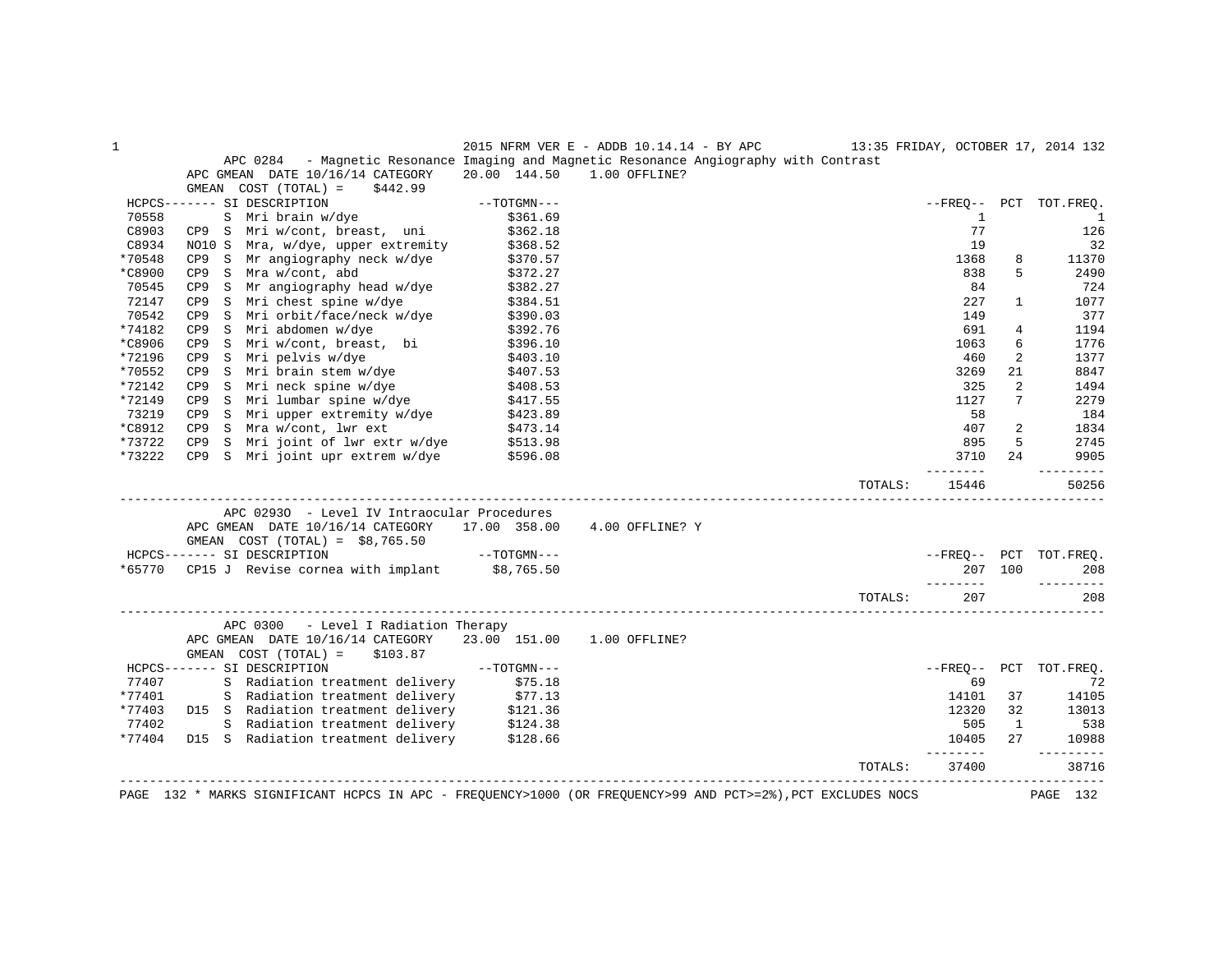| 1      |                                                                                                             |               | 2015 NFRM VER E - ADDB 10.14.14 - BY APC |         |             |     | 13:35 FRIDAY, OCTOBER 17, 2014 133 |
|--------|-------------------------------------------------------------------------------------------------------------|---------------|------------------------------------------|---------|-------------|-----|------------------------------------|
|        | APC 0301<br>- Level II Radiation Therapy                                                                    |               |                                          |         |             |     |                                    |
|        | APC GMEAN DATE 10/16/14 CATEGORY                                                                            | 23.00 151.00  | 2.00 OFFLINE?                            |         |             |     |                                    |
|        | GMEAN COST (TOTAL) =<br>\$200.46                                                                            |               |                                          |         |             |     |                                    |
|        | HCPCS------- SI DESCRIPTION                                                                                 | $--TOTGMN---$ |                                          |         |             |     | --FREO-- PCT TOT.FREO.             |
| 77422  | NI6 S<br>Neutron beam tx simple                                                                             | \$0.00        |                                          |         | 0           |     | $\overline{0}$                     |
| 77789  | CP14 S<br>Apply surface radiation                                                                           | \$116.46      |                                          |         | 311         |     | 407                                |
| *77406 | D15 S Radiation treatment delivery                                                                          | \$126.88      |                                          |         | 1520        |     | 1594                               |
| *77408 | D15 S Radiation treatment delivery                                                                          | \$134.83      |                                          |         | 4562        |     | 4737                               |
| *77409 | Radiation treatment delivery<br>D15<br>S                                                                    | \$150.01      |                                          |         | 3247        |     | 3416                               |
| 77411  | D15 S Radiation treatment delivery                                                                          | \$172.66      |                                          |         | 350         |     | 370                                |
| *77412 | S Radiation treatment delivery                                                                              | \$190.44      |                                          |         | 4879        |     | 5156                               |
| *77413 | D15 S Radiation treatment delivery                                                                          | \$195.41      |                                          |         | 857093      | 49  | 896101                             |
| *77416 | D15 S Radiation treatment delivery                                                                          | \$202.16      |                                          |         | 116537      | 6   | 122752                             |
| 77600  | CP15 S Hyperthermia treatment                                                                               | \$203.00      |                                          |         | 378         |     | 378                                |
| 77750  | S Infuse radioactive materials                                                                              | \$207.14      |                                          |         | 113         |     | 195                                |
| *77414 | Radiation treatment delivery<br>D15 S                                                                       | \$207.30      |                                          |         | 736277      | 42  | 775540                             |
| 77423  | NI6 S Neutron beam tx complex                                                                               | \$532.87      |                                          |         | 96          |     | 98                                 |
|        |                                                                                                             |               |                                          |         | --------    |     | ----------                         |
|        |                                                                                                             |               |                                          | TOTALS: | 1725363     |     | 1810744                            |
|        |                                                                                                             |               |                                          |         |             |     |                                    |
|        | APC 0303<br>- Treatment Device Construction                                                                 |               |                                          |         |             |     |                                    |
|        | APC GMEAN DATE 10/16/14 CATEGORY                                                                            | 23.00 152.00  | 1.00 OFFLINE?                            |         |             |     |                                    |
|        | GMEAN COST (TOTAL) =<br>\$223.68                                                                            |               |                                          |         |             |     |                                    |
|        | HCPCS------- SI DESCRIPTION                                                                                 | $--TOTGMN---$ |                                          |         |             |     | --FREO-- PCT TOT.FREO.             |
| *77332 | CP15 S Radiation treatment $aid(s)$ \$129.76                                                                |               |                                          |         | 10098       | 13  | 37198                              |
| *77333 | Radiation treatment aid(s)<br>CP15 S                                                                        | \$174.15      |                                          |         | 2304        | 3   | 8873                               |
|        | *77334 CP15 S Radiation treatment aid(s)                                                                    | \$245.93      |                                          |         | 64070       | 83  | 274570                             |
|        |                                                                                                             |               |                                          |         | ---------   |     | ----------                         |
|        |                                                                                                             |               |                                          | TOTALS: | 76472       |     | 320641                             |
|        |                                                                                                             |               |                                          |         |             |     |                                    |
|        | APC 0304 - Level I Therapeutic Radiation Treatment Preparation                                              |               |                                          |         |             |     |                                    |
|        | APC GMEAN DATE 10/16/14 CATEGORY                                                                            | 23.00 153.00  | 1.00 OFFLINE?                            |         |             |     |                                    |
|        | GMEAN COST (TOTAL) =<br>\$117.39                                                                            |               |                                          |         |             |     |                                    |
|        | HCPCS------- SI DESCRIPTION                                                                                 | $--TOTGMN---$ |                                          |         | --FREO--    | PCT | TOT.FREO.                          |
| 77306  | NI15 S Telethx isodose plan simple                                                                          | \$0.00        |                                          |         | $\mathbf 0$ |     | $\overline{0}$                     |
| 77307  | NI15 S Telethx isodose plan cplx                                                                            | \$0.00        |                                          |         | 0           |     | $\mathbf 0$                        |
| 77316  | NI15 S Brachytx isodose plan simple                                                                         | \$0.00        |                                          |         | $\mathbf 0$ |     | $\mathbf 0$                        |
|        | 77299 U CP15 S Radiation therapy planning                                                                   | \$73.68       |                                          |         | 1351        |     | 1403                               |
|        | 77399 U CP15 S External radiation dosimetry                                                                 | \$87.42       |                                          |         | 2038        |     | 3235                               |
| *77331 | CP15 S<br>Special radiation dosimetry                                                                       | \$94.68       |                                          |         | 33766       | 3   | 33855                              |
| *77300 | S Radiation therapy dose plan                                                                               | \$103.16      |                                          |         | 252602      | 23  | 260834                             |
| *77305 | D15 S Teletx isodose plan simple                                                                            | \$125.23      |                                          |         | 2300        |     | 2335                               |
| *77336 | Radiation physics consult<br>CP15 S                                                                         | \$128.93      |                                          |         | 640795      | 59  | 646116                             |
| 77326  | D15 S Brachytx isodose calc simp                                                                            | \$153.43      |                                          |         | 907         |     | 2067                               |
| $---$  |                                                                                                             |               |                                          |         |             |     |                                    |
|        | PAGE 133 * MARKS SIGNIFICANT HCPCS IN APC - FREQUENCY>1000 (OR FREQUENCY>99 AND PCT>=2%), PCT EXCLUDES NOCS |               |                                          |         |             |     | PAGE<br>133                        |
|        |                                                                                                             |               |                                          |         |             |     |                                    |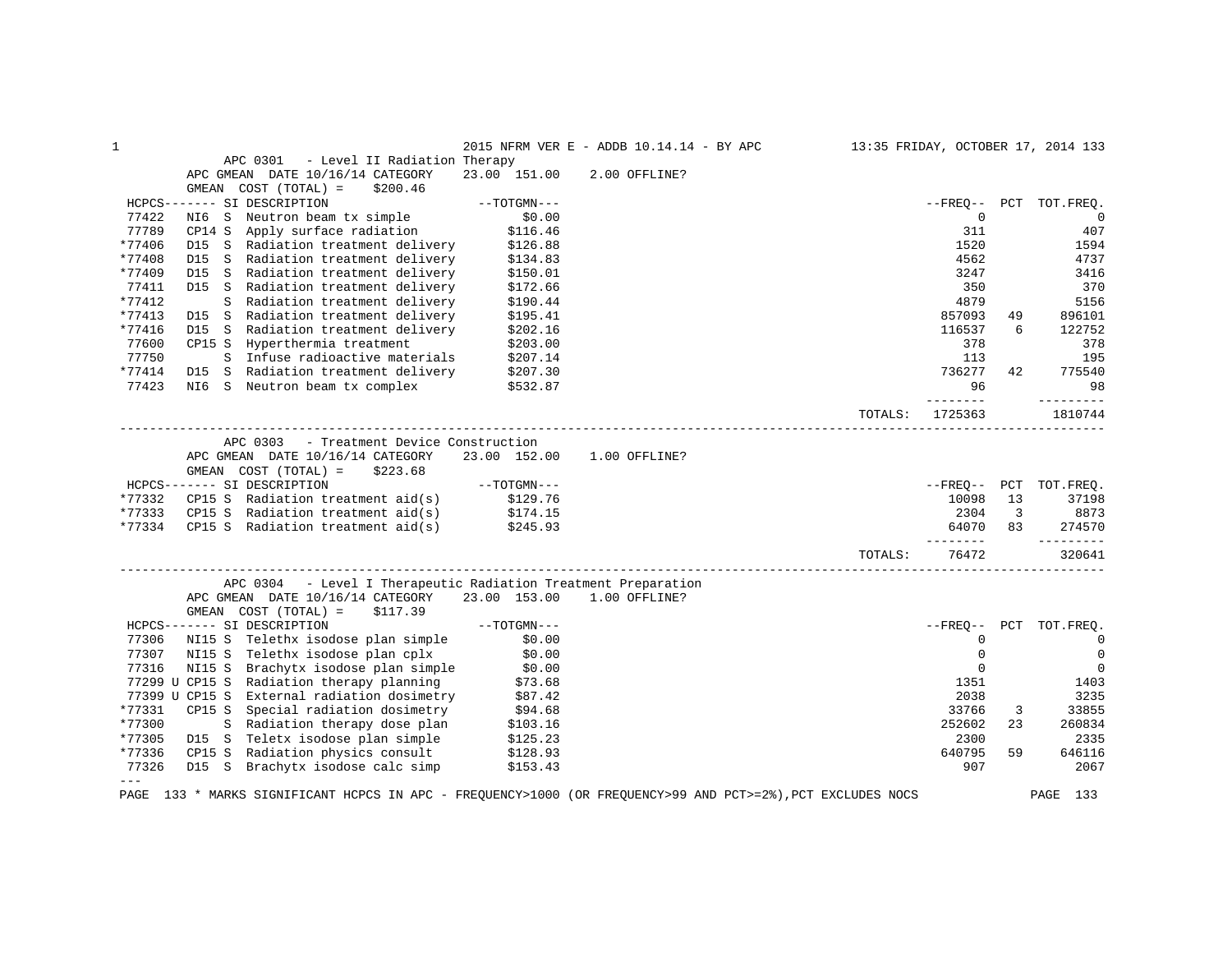| 1      |                                                                                                                                           |                          | 2015 NFRM VER E - ADDB 10.14.14 - BY APC |         |                       |                | 13:35 FRIDAY, OCTOBER 17, 2014 134 |
|--------|-------------------------------------------------------------------------------------------------------------------------------------------|--------------------------|------------------------------------------|---------|-----------------------|----------------|------------------------------------|
|        | APC 0304 - Level I Therapeutic Radiation Treatment Preparation                                                                            |                          |                                          |         |                       |                |                                    |
|        | APC GMEAN DATE 10/16/14 CATEGORY                                                                                                          | 23.00 153.00             | 1.00 OFFLINE?                            |         |                       |                |                                    |
|        | GMEAN $COST (TOTAL) = $117.39$                                                                                                            |                          |                                          |         |                       |                |                                    |
|        | HCPCS------- SI DESCRIPTION                                                                                                               | $--TOTGMN---$            |                                          |         |                       |                | --FREQ-- PCT TOT.FREQ.             |
| *77370 | CP15 S Radiation physics consult \$163.14                                                                                                 |                          |                                          |         | 30336                 | 2              | 35091                              |
| 77310  |                                                                                                                                           |                          |                                          |         | 723                   |                | 725                                |
| *77280 | D15 S Teletx isodose plan intermed \$173.20<br>CP15 S Set radiation therapy field \$174.92                                                |                          |                                          |         | 122062                | 11             | 153901                             |
|        |                                                                                                                                           |                          |                                          |         | ________              |                | ----------                         |
|        |                                                                                                                                           |                          |                                          | TOTALS: | 1083491               |                | 1139562                            |
|        | - Level II Therapeutic Radiation Treatment Preparation<br>APC 0305                                                                        |                          |                                          |         |                       |                |                                    |
|        | APC GMEAN DATE 10/16/14 CATEGORY 23.00 153.00 2.00 OFFLINE?                                                                               |                          |                                          |         |                       |                |                                    |
|        | GMEAN $COST (TOTAL) = $326.30$                                                                                                            |                          |                                          |         |                       |                |                                    |
|        | HCPCS------- SI DESCRIPTION                                                                                                               | $--TOTGMN---$            |                                          |         |                       |                | --FREQ-- PCT TOT.FREQ.             |
| 77317  | NI15 S Brachytx isodose intermed                                                                                                          | \$0.00                   |                                          |         | $\mathbf 0$           |                | $\Omega$                           |
| 77318  | NI15 S Brachytx isodose complex                                                                                                           | \$0.00                   |                                          |         | 0                     |                | $\mathbf{0}$                       |
| *77321 | CP15 S<br>Special teletx port plan                                                                                                        | \$226.02<br>\$234.34     |                                          |         | 10041                 | 5              | 12035                              |
| *77327 | D15 S Brachytx isodose calc interm                                                                                                        | \$234.34                 |                                          |         | 1358                  |                | 1410                               |
| *77315 | D15 S Teletx isodose plan complex                                                                                                         | \$256.21                 |                                          |         | 40962                 | 23             | 41264                              |
| *77328 | D15 S Brachytx isodose plan compl                                                                                                         | \$300.49                 |                                          |         | 2885                  | 1              | 6675                               |
| *77338 | NI10 S Design mlc device for imrt                                                                                                         | \$366.98                 |                                          |         | 55704                 | 32             | 55979                              |
| *77290 | Set radiation therapy field \$371.90<br>CP15 S                                                                                            |                          |                                          |         | 58547                 | 34             | 179387                             |
| *77285 | CP15 S Set radiation therapy field \$405.01                                                                                               |                          |                                          |         | 1279<br>------        |                | 2325<br>_________                  |
|        |                                                                                                                                           |                          |                                          | TOTALS: | 170776                |                | 299075                             |
|        | APC 0308 - Positron Emission Tomography (PET) imaging                                                                                     |                          |                                          |         |                       |                |                                    |
|        | APC GMEAN DATE 10/16/14 CATEGORY                                                                                                          | 20.00 324.00             | 1.00 OFFLINE?                            |         |                       |                |                                    |
|        | GMEAN $COST (TOTAL) = $1,334.28$                                                                                                          |                          |                                          |         |                       |                |                                    |
|        | HCPCS------- SI DESCRIPTION                                                                                                               | $--{\tt TOTGMN---}$      |                                          |         |                       |                | --FREQ-- PCT TOT.FREQ.             |
| 78811  | S Pet image ltd area                                                                                                                      | \$951.62                 |                                          |         | 193                   |                | 322                                |
| 78459  | CF12 S Heart muscle imaging (pet)                                                                                                         | \$1,063.89<br>\$1,149.29 |                                          |         | 197                   |                | 514                                |
| 78813  | S Pet image full body                                                                                                                     |                          |                                          |         | 280                   |                | 399                                |
| *78608 | S Brain imaging (pet)                                                                                                                     | \$1,234.14               |                                          |         | 2953                  | $\mathbf{1}$   | 3161                               |
| 78491  | CF12 S Heart image (pet) single $$1,314.09$<br>CP8 S Pet image w/ct full body $$1,318.08$                                                 |                          |                                          |         | 71                    |                | 216                                |
| *78816 |                                                                                                                                           |                          |                                          |         | 18644                 | 6              | 22761                              |
| *78815 |                                                                                                                                           |                          |                                          |         | 244865                | 85             | 284709                             |
| *78492 | CP8 S Pet image $w$ /ct skull-thigh \$1,333.79<br>CF12 S Heart image (pet) multiple \$1,354.67<br>CP8 S Pet image $w$ /ct lmtd \$1,472.66 |                          |                                          |         | 13455                 | $\overline{4}$ | 15529                              |
| *78814 |                                                                                                                                           |                          |                                          |         | 2509                  |                | 3168                               |
| *78812 | S Pet image skull-thigh \$1,477.31                                                                                                        |                          |                                          |         | 2451<br>$- - - - - -$ |                | 3515<br>---------                  |
|        |                                                                                                                                           |                          |                                          | TOTALS: | 285618                |                | 334294                             |
|        |                                                                                                                                           |                          |                                          |         |                       |                |                                    |
|        |                                                                                                                                           |                          |                                          |         |                       |                |                                    |

PAGE 134 \* MARKS SIGNIFICANT HCPCS IN APC - FREQUENCY>1000 (OR FREQUENCY>99 AND PCT>=2%),PCT EXCLUDES NOCS PAGE 134

 $---$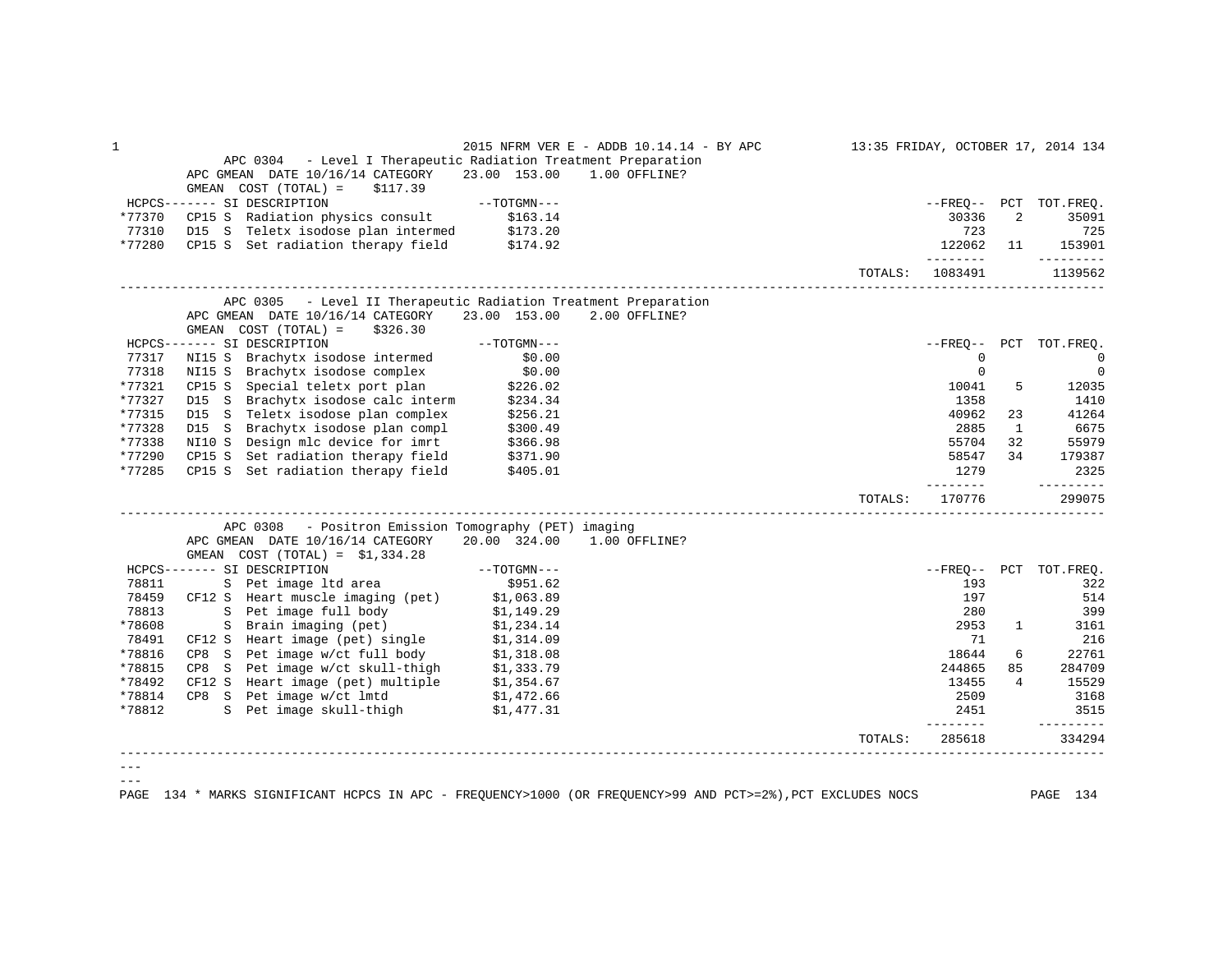|         |                                                                                                                 |                      | 2015 NFRM VER E - ADDB 10.14.14 - BY APC |         |               |              | 13:35 FRIDAY, OCTOBER 17, 2014 135 |
|---------|-----------------------------------------------------------------------------------------------------------------|----------------------|------------------------------------------|---------|---------------|--------------|------------------------------------|
|         | APC 0310 - Level III Therapeutic Radiation Treatment Preparation                                                |                      |                                          |         |               |              |                                    |
|         | APC GMEAN DATE 10/16/14 CATEGORY                                                                                | 23.00 153.00         | 3.00 OFFLINE?                            |         |               |              |                                    |
|         | GMEAN $COST (TOTAL) = $1,077.32$                                                                                |                      |                                          |         |               |              |                                    |
|         | HCPCS------- SI DESCRIPTION                                                                                     | $--TOTGMN---$        |                                          |         | --FRE0--      |              | PCT TOT. FREQ.                     |
| C9728   | NJ7 S Place device/marker, non pro                                                                              | \$1,027.03           |                                          |         | 243           |              | 702                                |
| *77295  | CP15 S 3-d radiotherapy plan                                                                                    | \$1,037.06           |                                          |         | 72226         | 58           | 88975                              |
| 32553   | NI10 S Ins mark thor for rt perq                                                                                | \$1,047.32           |                                          |         | 475           |              | 943                                |
| 49411   | NI10 S Ins mark abd/pel for rt perq \$1,090.59                                                                  |                      |                                          |         | 399           |              | 808                                |
| *55876  | NI7 S Place rt device/marker pros \$1,124.54                                                                    |                      |                                          |         | 2293          | $\mathbf{1}$ | 4239                               |
| *77301  | CP15 S Radiotherapy dose plan imrt \$1,138.68                                                                   |                      |                                          |         | 48249         | 38           | 48726                              |
|         |                                                                                                                 |                      |                                          |         | --------      |              | ----------                         |
|         |                                                                                                                 |                      |                                          | TOTALS: | 123885        |              | 144393                             |
|         | APC 0312 - Radioelement Applications                                                                            |                      |                                          |         |               |              |                                    |
|         | APC GMEAN DATE 10/16/14 CATEGORY<br>GMEAN $COST (TOTAL) = $410.71$                                              | 23.00 154.00         | 1.00 OFFLINE?                            |         |               |              |                                    |
|         | HCPCS------- SI DESCRIPTION                                                                                     | --TOTGMN---          |                                          |         | --FREO--      |              | PCT TOT.FREQ.                      |
| 77762   | S Apply intrcav radiat interm                                                                                   | \$0.00               |                                          |         | 0             |              | 10                                 |
| 77777   | S Apply interstit radiat inter                                                                                  | \$0.00               |                                          |         | $\mathbf{0}$  |              | 38                                 |
| 77776   | S Apply interstit radiat simpl                                                                                  | \$223.37             |                                          |         | 5             | 19           | 33                                 |
| 77799 U | S Radium/radioisotope therapy                                                                                   |                      |                                          |         | 74            |              | 162                                |
|         |                                                                                                                 | \$268.92<br>\$421.74 |                                          |         |               | 30           |                                    |
| 77761   | S Apply intrcav radiat simple                                                                                   |                      |                                          |         | 8             |              | 59                                 |
| 77763   | S Apply intreav radiat compl \$510.72                                                                           |                      |                                          |         | 13<br>-----   | 50           | 76<br>$- - - -$                    |
|         |                                                                                                                 |                      |                                          | TOTALS: | 26            |              | 378                                |
|         | APC 0313 - Brachytherapy                                                                                        |                      |                                          |         |               |              |                                    |
|         | APC GMEAN DATE 10/16/14 CATEGORY<br>$GMEAN$ $COST$ $(TOTAL) = $756.93$                                          | 23.00 155.00         | 1.00 OFFLINE?                            |         |               |              |                                    |
|         | HCPCS------- SI DESCRIPTION                                                                                     | $--TOTGMN---$        |                                          |         | --FREO--      | PCT          | TOT.FREO.                          |
| *77785  | NI9 S Hdr brachytx 1 channel                                                                                    | \$702.20             |                                          |         | 8533          | 49           | 13702                              |
| *77786  | NI9 S Hdr brachytx 2-12 channel \$802.84                                                                        |                      |                                          |         | 7644          | 44           | 14996                              |
| *77787  | NI9 S Hdr brachytx over 12 chan                                                                                 | \$928.91             |                                          |         | 660           | 3            | 1760                               |
| 0182T   | CP10 S Hdr elect brachytherapy                                                                                  | \$936.02             |                                          |         | 260           | $\mathbf{1}$ | 480                                |
|         |                                                                                                                 |                      |                                          |         | $- - - - - -$ |              | ----------                         |
|         |                                                                                                                 |                      |                                          | TOTALS: | 17097         |              | 30938                              |
|         | APC 0317 - Level II Miscellaneous Radiology Procedures                                                          |                      |                                          |         |               |              |                                    |
|         | APC GMEAN DATE 10/16/14 CATEGORY                                                                                | 23.00 131.00         | 2.00 OFFLINE?                            |         |               |              |                                    |
|         | GMEAN COST (TOTAL) =<br>\$843.58                                                                                |                      |                                          |         |               |              |                                    |
|         | HCPCS------- SI DESCRIPTION                                                                                     | $--TOTGMN---$        |                                          |         |               |              | --FREQ-- PCT TOT.FREQ.             |
| 71060   | D13 N Contrast x-ray of bronchi \$0.00                                                                          |                      |                                          |         | $\mathbf{0}$  |              | $\mathbf 0$                        |
| 74470   |                                                                                                                 |                      |                                          |         | $\mathbf{1}$  |              | 69                                 |
| *74320  | D13 N Contrast x-ray or x x<br>CF14 N X-ray exam of kidney lesion \$413.95<br>- november of hile ducts \$791.06 |                      |                                          |         | 246           | 10           | 953                                |
| $---$   |                                                                                                                 |                      |                                          |         |               |              |                                    |
| PAGE    | 135 * MARKS SIGNIFICANT HCPCS IN APC - FREQUENCY>1000 (OR FREQUENCY>99 AND PCT>=2%), PCT EXCLUDES NOCS          |                      |                                          |         |               |              | PAGE 135                           |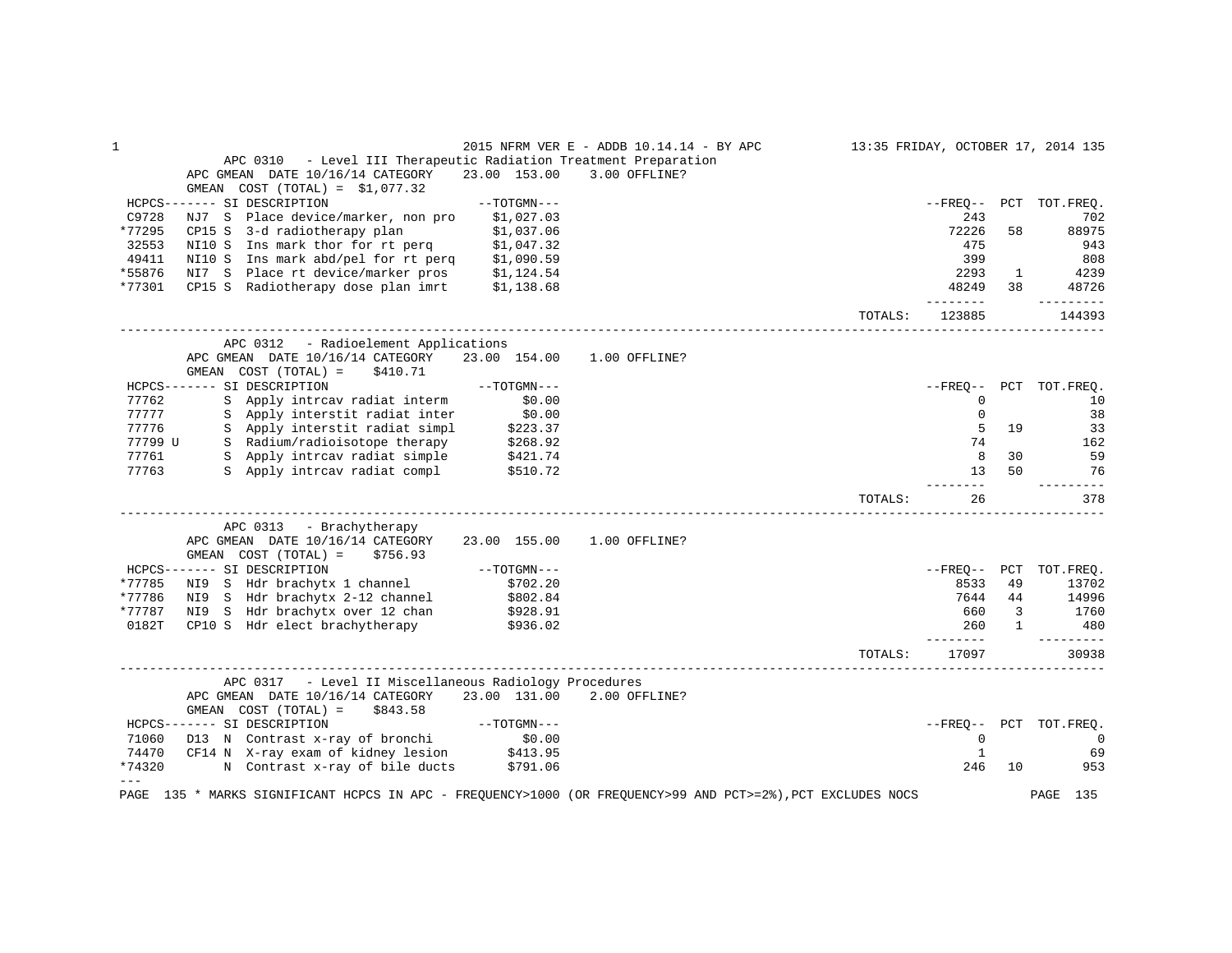| $\mathbf 1$ |                                                                                                        |               | 2015 NFRM VER E - ADDB 10.14.14 - BY APC |         |                   |                | 13:35 FRIDAY, OCTOBER 17, 2014 136 |
|-------------|--------------------------------------------------------------------------------------------------------|---------------|------------------------------------------|---------|-------------------|----------------|------------------------------------|
|             | - Level II Miscellaneous Radiology Procedures<br>APC 0317                                              |               |                                          |         |                   |                |                                    |
|             | APC GMEAN DATE 10/16/14 CATEGORY                                                                       | 23.00 131.00  | 2.00 OFFLINE?                            |         |                   |                |                                    |
|             | $COST (TOTAL) =$<br>GMEAN<br>\$843.58                                                                  |               |                                          |         |                   |                |                                    |
|             | HCPCS------- SI DESCRIPTION                                                                            | $--TOTGMN---$ |                                          |         | $--$ FREO $--$    | PCT            | TOT.FREO.                          |
| *75822      | CF14 N Vein x-ray arms/legs                                                                            | \$848.67      |                                          |         | 2198              | 89             | 3839                               |
| 75805       | N Lymph vessel x-ray trunk                                                                             | \$974.03      |                                          |         | 2                 |                | 6                                  |
| 75803       | N Lymph vessel x-ray arms/legs                                                                         | \$1,007.13    |                                          |         | 3                 |                | $\overline{3}$                     |
| 75807       | N Lymph vessel x-ray trunk                                                                             | \$1,235.11    |                                          |         | 4                 |                | 6                                  |
| 78456       | CP15 S Acute venous thrombus image                                                                     | \$2,243.45    |                                          |         | $\mathbf{1}$      |                | $\mathbf{1}$                       |
|             |                                                                                                        |               |                                          | TOTALS: | 2455              |                | 4877                               |
|             | APC 03180 - Level IV Neurostimulator & Related Procedures                                              |               |                                          |         |                   |                |                                    |
|             | APC GMEAN DATE 10/16/14 CATEGORY                                                                       | 8.00 365.00   | 4.00 OFFLINE? Y                          |         |                   |                |                                    |
|             | GMEAN COST (TOTAL) = $$27,139.72$                                                                      |               |                                          |         |                   |                |                                    |
|             | HCPCS------- SI DESCRIPTION                                                                            | $--TOTGMN---$ |                                          |         | $- FREO--$        | PCT            | TOT.FREQ.                          |
| *61886      | CP15 J Implant neurostim arrays                                                                        | \$23,741.02   |                                          |         | 2135              | 13             | 2167                               |
| *1885A      | J CPX 61885 Insrt/redo neurost                                                                         | \$25,000.90   |                                          |         | 793               | $\overline{4}$ | 815                                |
| 0283T       | NI12 J Periph field stimul perm                                                                        | \$25,474.87   |                                          |         | 32                |                | 32                                 |
| *63685      | CP15 J Insrt/redo spine n generator                                                                    | \$27,797.08   |                                          |         | 11846             | 74             | 12005                              |
| *4590A      | J CPX 64590 Insrt/redo pn/gast                                                                         | \$28,565.43   |                                          |         | 380               | $\overline{2}$ | 382                                |
| *64568      | NI11 J Inc for vagus n elect impl                                                                      | \$29,029.44   |                                          |         | 740               | 4              | 750                                |
|             |                                                                                                        |               |                                          | TOTALS: | --------<br>15926 |                | ----------<br>16151                |
|             | APC 03190 - Level III Endovascular Procedures                                                          |               |                                          |         |                   |                |                                    |
|             | APC GMEAN DATE 10/16/14 CATEGORY                                                                       | 2.00<br>41.00 | 3.00 OFFLINE? Y                          |         |                   |                |                                    |
|             | GMEAN COST $(TOTAL) = $15,401.05$                                                                      |               |                                          |         |                   |                |                                    |
|             | HCPCS------- SI DESCRIPTION                                                                            | $--TOTGMN---$ |                                          |         | $- FREO--$        | PCT            | TOT.FREQ.                          |
| 0387T       | NI15 J Leadless c pm ins/rpl ventr                                                                     | \$0.00        |                                          |         | 0                 |                | 0                                  |
| 93582       | NI14 J Perg transcath closure pda                                                                      | \$0.00        |                                          |         | $\mathbf 0$       |                | 0                                  |
| 93581       | CP15 J Transcath closure of vsd                                                                        | \$11,178.67   |                                          |         | 5                 |                | 5                                  |
| *C9606      | CP15 J<br>Perc d-e cor revasc w ami s                                                                  | \$12,548.15   |                                          |         | 793               | 2              | 798                                |
| 92933       | Prg card stent/ath/angio<br>NI13 J                                                                     | \$13,135.94   |                                          |         | 322               |                | 325                                |
| *37229      | NI11 J Tib/per revasc w/ather                                                                          | \$13,397.07   |                                          |         | 5417              | 15             | 5460                               |
| *C9607      | CP15J<br>Perc d-e cor revasc chro sin                                                                  | \$13,448.65   |                                          |         | 2104              | 6              | 2113                               |
| *93580      | CP15 J<br>Transcath closure of asd                                                                     | \$13,516.09   |                                          |         | 898               | 2              | 914                                |
| *37230      | Tib/per revasc w/stent<br>NI11 J                                                                       | \$13,998.95   |                                          |         | 1423              | 4              | 1426                               |
| 0238T       | NI11 J<br>Trluml perip athrc iliac art                                                                 | \$14,321.27   |                                          |         | 264               |                | 267                                |
| *C9602      | CP15 J Perc d-e cor stent ather s                                                                      | \$14,487.43   |                                          |         | 1789              | 5              | 1808                               |
| 7205A       | J CPX 37205 Transcath iv stent                                                                         | \$14,772.69   |                                          |         | 96                |                | 96                                 |
| 7204A       | J CPX 37204 Transcatheter occl                                                                         | \$15,500.36   |                                          |         | 141               |                | 142                                |
| 2928A       | J CPX 92928 Prq card stent w/a                                                                         | \$16,020.11   |                                          |         | 28                |                | 28                                 |
| *9600A      | J CPX C9600 Perc drug-el cor s                                                                         | \$16,032.47   |                                          |         | 11463             | 33             | 11551                              |
| $---$       |                                                                                                        |               |                                          |         |                   |                |                                    |
| PAGE        | 136 * MARKS SIGNIFICANT HCPCS IN APC - FREQUENCY>1000 (OR FREQUENCY>99 AND PCT>=2%), PCT EXCLUDES NOCS |               |                                          |         |                   |                | PAGE 136                           |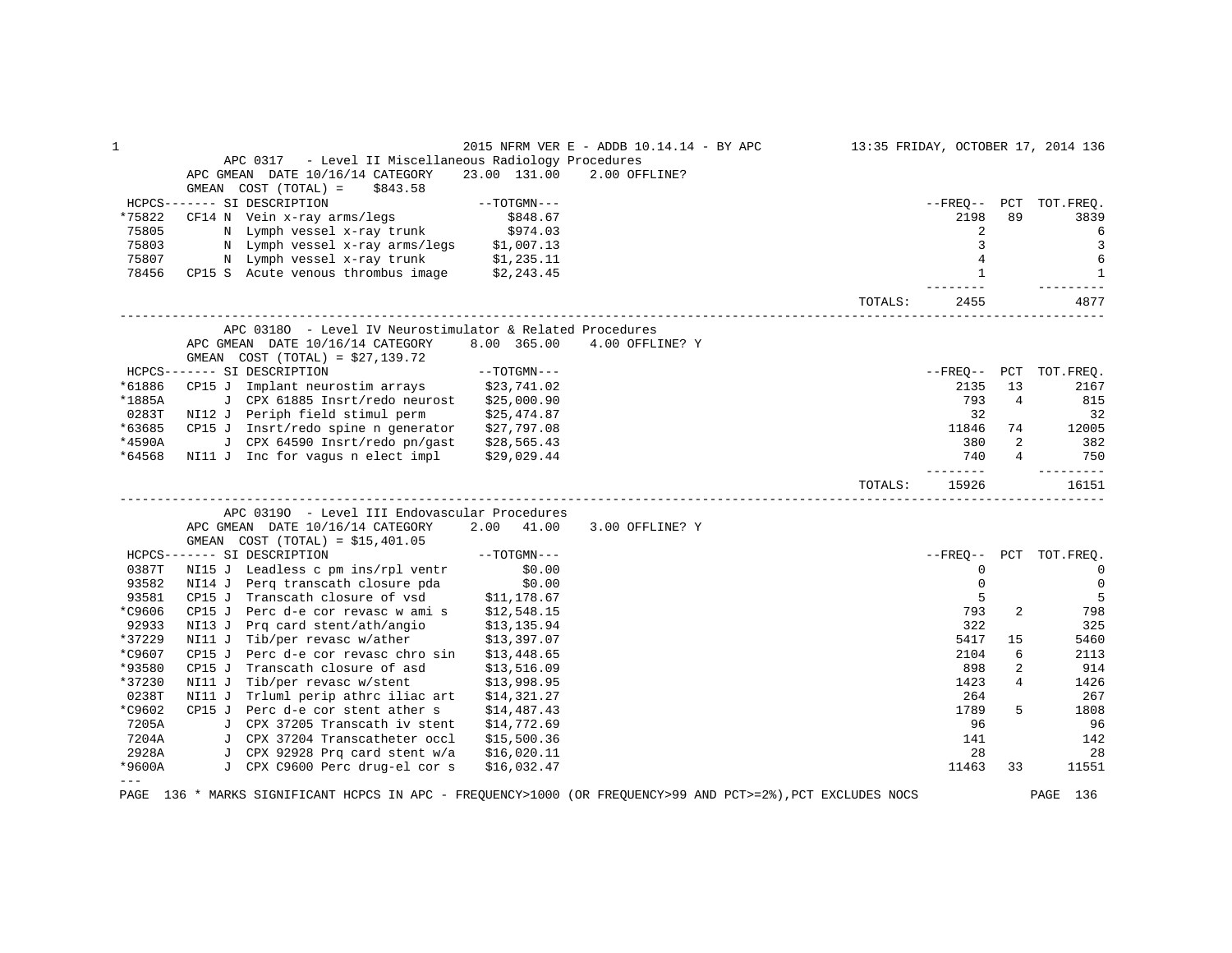|          |                                                                                                                                                                                                                                                                                          |               | 2015 NFRM VER E - ADDB 10.14.14 - BY APC |         |                   |                | 13:35 FRIDAY, OCTOBER 17, 2014 137 |
|----------|------------------------------------------------------------------------------------------------------------------------------------------------------------------------------------------------------------------------------------------------------------------------------------------|---------------|------------------------------------------|---------|-------------------|----------------|------------------------------------|
|          | APC 03190 - Level III Endovascular Procedures                                                                                                                                                                                                                                            |               |                                          |         |                   |                |                                    |
|          | APC GMEAN DATE 10/16/14 CATEGORY                                                                                                                                                                                                                                                         | 2.00 41.00    | 3.00 OFFLINE? Y                          |         |                   |                |                                    |
|          | GMEAN COST (TOTAL) = $$15,401.05$                                                                                                                                                                                                                                                        |               |                                          |         |                   |                |                                    |
|          | HCPCS------- SI DESCRIPTION                                                                                                                                                                                                                                                              | $--TOTGMN---$ |                                          |         |                   |                | --FREQ-- PCT TOT.FREQ.             |
| 7221A    | J CPX 37221 Iliac revasc w/ste \$16,291.03                                                                                                                                                                                                                                               |               |                                          |         | 373               | $\mathbf{1}$   | 375                                |
| $*7226A$ | J CPX 37226 Fem/popl revasc w/ \$16,347.03                                                                                                                                                                                                                                               |               |                                          |         | 1998              | 5              | 2012                               |
| *9604A   | J CPX C9604 Perc d-e cor revas                                                                                                                                                                                                                                                           | \$17,145.12   |                                          |         | 1108              | $\mathbf{3}$   | 1113                               |
| *7225A   | J CPX 37225 Fem/popl revas w/a                                                                                                                                                                                                                                                           | \$17,426.34   |                                          |         | 830               | $\overline{2}$ | 836                                |
|          | 37231 NI11 J Tib/per revasc stent & ather                                                                                                                                                                                                                                                | \$17,577.87   |                                          |         | 256               |                | 257                                |
| *37227   | NI11 J Fem/popl revasc stnt & ather                                                                                                                                                                                                                                                      | \$17,887.56   |                                          |         | ---------         |                | 5234 15<br>5263<br>----------      |
|          |                                                                                                                                                                                                                                                                                          |               |                                          | TOTALS: | 34542             |                | 34789                              |
|          | APC 0320 - Electroconvulsive Therapy                                                                                                                                                                                                                                                     |               |                                          |         |                   |                |                                    |
|          | APC GMEAN DATE 10/16/14 CATEGORY 15.00 157.00 1.00 OFFLINE?<br>GMEAN $COST (TOTAL) = $462.96$                                                                                                                                                                                            |               |                                          |         |                   |                |                                    |
|          | HCPCS------- SI DESCRIPTION                                                                                                                                                                                                                                                              | $--TOTGMN---$ |                                          |         |                   |                | --FREO-- PCT TOT.FREO.             |
|          | *90870 S Electroconvulsive therapy \$462.96                                                                                                                                                                                                                                              |               |                                          |         | 86006 100         |                | 87521                              |
|          |                                                                                                                                                                                                                                                                                          |               |                                          |         | _________         |                | ----------                         |
|          |                                                                                                                                                                                                                                                                                          |               |                                          | TOTALS: | 86006             |                | 87521                              |
|          | APC 0322 - Brief Individual Psychotherapy                                                                                                                                                                                                                                                |               |                                          |         |                   |                |                                    |
|          | APC GMEAN DATE 10/16/14 CATEGORY 15.00 159.00 1.00 OFFLINE?                                                                                                                                                                                                                              |               |                                          |         |                   |                |                                    |
|          | $GMEAN$ $COST$ $(TOTAL) =$ $$92.83$                                                                                                                                                                                                                                                      |               |                                          |         |                   |                |                                    |
|          | $--\texttt{TOTGMN---}$<br>HCPCS------- SI DESCRIPTION                                                                                                                                                                                                                                    |               |                                          |         |                   |                | --FREO-- PCT TOT.FREO.             |
| 0364T    | NJ14 S Adaptive behavior treatment \$0.00<br>NJ14 S Behavior treatment modified \$0.00                                                                                                                                                                                                   |               |                                          |         | $\mathbf 0$       |                | $\mathbf 0$                        |
| 0368T    |                                                                                                                                                                                                                                                                                          |               |                                          |         | $\Omega$          |                | $\mathbf 0$                        |
| 90805    | D13 S Psytx off 20-30 min w/e&m \$0.00<br>D13 S Intac psytx off 20-30 min \$0.00                                                                                                                                                                                                         |               |                                          |         | $\Omega$          |                | $\mathbf 0$                        |
| 90810    | D13 S Intac psytx off 20-30 min                                                                                                                                                                                                                                                          |               |                                          |         | $\Omega$          |                | $\mathbf 0$                        |
| 90811    | $D13$ S Intac $P^2$ and $I = -1$ is the set of $\frac{1}{2}$ of $\frac{1}{2}$ of $\frac{1}{2}$ of $\frac{1}{2}$ of $\frac{1}{2}$ of $\frac{1}{2}$ of $\frac{1}{2}$ of $\frac{1}{2}$ of $\frac{1}{2}$ of $\frac{1}{2}$ of $\frac{1}{2}$ of $\frac{1}{2}$ of $\frac{1}{2}$ of $\frac{1}{2$ |               |                                          |         | $\Omega$          |                | $\mathbf{0}$                       |
| G0397    | CP15 S Alcohol/subs interv > 30 min $$79.80$<br>NI13 S Psytx pt&/family 30 minutes $$92.90$                                                                                                                                                                                              |               |                                          |         | 847               |                | 847                                |
| *90832   |                                                                                                                                                                                                                                                                                          |               |                                          |         | 184316            | 99             | 184427                             |
| 90899 U  |                                                                                                                                                                                                                                                                                          |               |                                          |         | 2352              |                | 2783                               |
| 90804    | S Psychiatric service/therapy \$164.72<br>D13 S Psytx office 20-30 min \$166.10                                                                                                                                                                                                          |               |                                          |         | $\overline{1}$    |                | $\overline{\phantom{1}}$           |
|          |                                                                                                                                                                                                                                                                                          |               |                                          | TOTALS: | -------<br>185164 |                | ---------<br>188058                |
|          |                                                                                                                                                                                                                                                                                          |               |                                          |         |                   |                |                                    |
|          | APC 0323 - Extended Individual Psychotherapy                                                                                                                                                                                                                                             |               |                                          |         |                   |                |                                    |
|          | APC GMEAN DATE 10/16/14 CATEGORY 15.00 160.00 1.00 OFFLINE?                                                                                                                                                                                                                              |               |                                          |         |                   |                |                                    |
|          | GMEAN $COST (TOTAL) = $119.83$                                                                                                                                                                                                                                                           |               |                                          |         |                   |                |                                    |
|          | $\begin{aligned} - & -\text{TOTGMN} \texttt{---} \end{aligned}$<br>HCPCS------- SI DESCRIPTION                                                                                                                                                                                           |               |                                          |         |                   |                | --FREO-- PCT TOT.FREO.             |
|          | 0373T NJ14 S Exposure behavior treatment \$0.00                                                                                                                                                                                                                                          |               |                                          |         | 0                 |                | $\mathbf{0}$                       |
| 90802    | D13 S Intac psy dx interview<br>D13 S Psytx off 45-50 min                                                                                                                                                                                                                                | \$0.00        |                                          |         | $\mathbf{0}$      |                | $\Omega$                           |
| 90806    |                                                                                                                                                                                                                                                                                          | \$0.00        |                                          |         | $\Omega$          |                | $\Omega$                           |
|          | PAGE 137 * MARKS SIGNIFICANT HCPCS IN APC - FREQUENCY>1000 (OR FREQUENCY>99 AND PCT>=2%), PCT EXCLUDES NOCS                                                                                                                                                                              |               |                                          |         |                   |                | PAGE 137                           |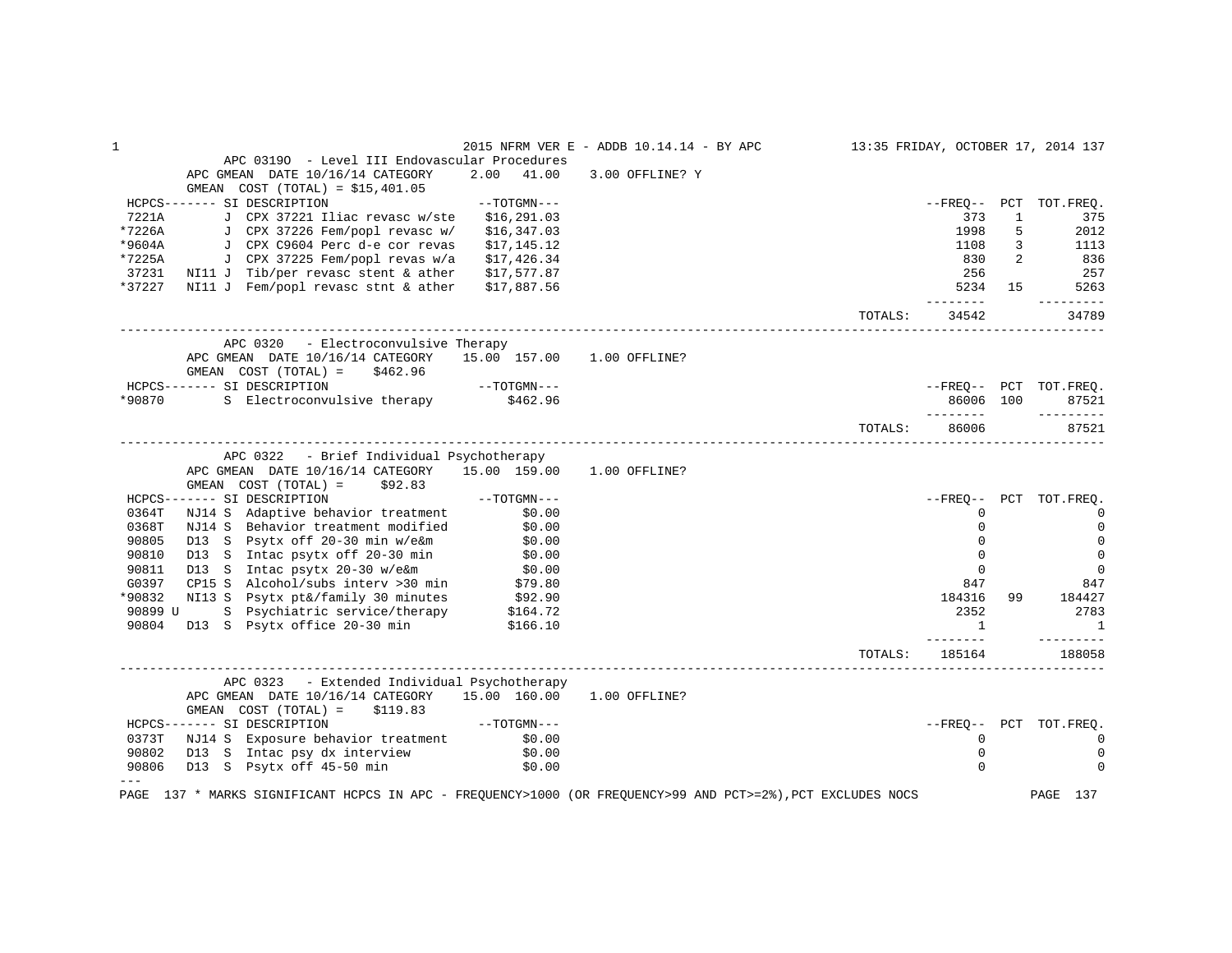| $\mathbf{1}$ |                                                                                                              |                     | 2015 NFRM VER E - ADDB 10.14.14 - BY APC |         |             |     | 13:35 FRIDAY, OCTOBER 17, 2014 138 |
|--------------|--------------------------------------------------------------------------------------------------------------|---------------------|------------------------------------------|---------|-------------|-----|------------------------------------|
|              | APC 0323 - Extended Individual Psychotherapy                                                                 |                     |                                          |         |             |     |                                    |
|              | APC GMEAN DATE 10/16/14 CATEGORY                                                                             | 15.00 160.00        | 1.00 OFFLINE?                            |         |             |     |                                    |
|              | $COST (TOTAL) =$<br>GMEAN<br>\$119.83                                                                        |                     |                                          |         |             |     |                                    |
|              | HCPCS------- SI DESCRIPTION                                                                                  | $--{\tt TOTGMN---}$ |                                          |         | $--FREQ--$  |     | PCT TOT. FREO.                     |
| 90807        | Psytx off 45-50 min w/e&m<br>D13 S                                                                           | \$0.00              |                                          |         | $\Omega$    |     | $\mathbf{0}$                       |
| 90808        | Psytx office 75-80 min \$0.00<br>D13 S                                                                       |                     |                                          |         | $\Omega$    |     | $\mathbf 0$                        |
| 90809        |                                                                                                              |                     |                                          |         | 0           |     | $\mathbf 0$                        |
| 90812        | D13 S Psytx off 75-80 w/e&m \$0.00<br>D13 S Intac psytx off 45-50 min \$0.00                                 |                     |                                          |         | $\Omega$    |     | $\mathbf 0$                        |
| 90813        | D13 S                                                                                                        |                     |                                          |         | $\Omega$    |     | $\mathbf{0}$                       |
| 90814        | Intac psytx 45-50 min w/e&m \$0.00<br>Intac psytx off 75-80 min \$0.00<br>D13 S Intac psytx off 75-80 min    |                     |                                          |         | $\Omega$    |     | $\mathbf 0$                        |
| 90815        | D13 S Intac psytx 75-80 w/e&m \$0.00                                                                         |                     |                                          |         | $\Omega$    |     | $\mathbf 0$                        |
| 90865        | S Narcosynthesis                                                                                             |                     |                                          |         | 8           |     | 10                                 |
| 90880        | S Hypnotherapy                                                                                               | \$79.74<br>\$83.49  |                                          |         | 37          |     | 37                                 |
| *90834       | S Hypnotherapy<br>NI13 S Psytx pt&/family 45 minutes<br>NI13 S Devty nt&/family 60 minutes                   | \$112.07            |                                          |         | 345318      | 64  | 352512                             |
| *90837       |                                                                                                              | \$112.18            |                                          |         | 92285       | 17  | 93491                              |
| 90801        | D13 S Psy dx interview                                                                                       | \$130.53            |                                          |         | 1           |     | 1                                  |
| *90791       | NI13 S Psych diagnostic evaluation                                                                           | \$158.46            |                                          |         | 71104       | 13  | 71648                              |
| *90792       | Psych diag eval w/med srvcs<br>NI13 S                                                                        | \$162.17            |                                          |         | 29143       | 5   | 32464                              |
| *90839       | Psytx crisis initial 60 min<br>NI13 S                                                                        | \$164.61            |                                          |         | 1546        |     | 3360                               |
| 90845        | S Psychoanalysis                                                                                             | \$391.66            |                                          |         | 85          |     | 86                                 |
|              |                                                                                                              |                     |                                          |         | -------     |     | ---------                          |
|              |                                                                                                              |                     |                                          | TOTALS: | 539527      |     | 553609                             |
|              |                                                                                                              |                     |                                          |         |             |     |                                    |
|              | APC 0324 - Family Psychotherapy                                                                              |                     |                                          |         |             |     |                                    |
|              | APC GMEAN DATE 10/16/14 CATEGORY 15.00 161.00 1.00 OFFLINE?                                                  |                     |                                          |         |             |     |                                    |
|              | \$128.63<br>GMEAN COST (TOTAL) =                                                                             |                     |                                          |         |             |     |                                    |
|              | $--TOTGMN---$<br>HCPCS------- SI DESCRIPTION                                                                 |                     |                                          |         | --FRE0--    |     | PCT TOT. FREO.                     |
| 0370T        |                                                                                                              |                     |                                          |         | $\mathbf 0$ |     | $\overline{0}$                     |
| 0371T        | NJ14 S Fam behav treatment guidance \$0.00                                                                   |                     |                                          |         | $\mathbf 0$ |     | $\overline{0}$                     |
| *90846       | NJ14 S Mult fam behav treat guide \$0.00<br>S Family psytx w/o patient \$119.09                              |                     |                                          |         | 1316        | 12  |                                    |
| *90847       |                                                                                                              |                     |                                          |         | 9030        | 87  | 1346<br>9209                       |
|              | S Family psytx w/patient \$130.07                                                                            |                     |                                          |         | --------    |     |                                    |
|              |                                                                                                              |                     |                                          |         | 10346       |     | 10555                              |
|              |                                                                                                              |                     |                                          | TOTALS: |             |     |                                    |
|              | APC 0325 - Group Psychotherapy                                                                               |                     |                                          |         |             |     |                                    |
|              | APC GMEAN DATE 10/16/14 CATEGORY 15.00 162.00 1.00 OFFLINE?                                                  |                     |                                          |         |             |     |                                    |
|              | GMEAN COST (TOTAL) =<br>\$68.52                                                                              |                     |                                          |         |             |     |                                    |
|              | HCPCS------- SI DESCRIPTION                                                                                  |                     |                                          |         | $- FREO--$  | PCT | TOT.FREQ.                          |
| 0366T        |                                                                                                              |                     |                                          |         | $\mathbf 0$ |     | $\mathbf{0}$                       |
|              | ----- SI DESCRIPTION<br>NJ14 S Group behavior treatment \$0.00<br>NJ14 S Social skills training group \$0.00 |                     |                                          |         | $\Omega$    |     |                                    |
| 0372T        |                                                                                                              |                     |                                          |         |             |     | $\mathbf{0}$                       |
| 90857        | D13 S Intac group psytx \$0.00<br>S Group psychotherapy \$68.51                                              |                     |                                          |         | $\mathbf 0$ |     | 0                                  |
| *90853       |                                                                                                              |                     |                                          |         | 1472958     | 99  | 1473097                            |
| 90849        | S Multiple family group psytx \$141.96                                                                       |                     |                                          |         | 801         |     | 801                                |
|              |                                                                                                              |                     |                                          |         |             |     |                                    |
|              |                                                                                                              |                     |                                          |         |             |     |                                    |
| PAGE         | 138 * MARKS SIGNIFICANT HCPCS IN APC - FREQUENCY>1000 (OR FREQUENCY>99 AND PCT>=2%), PCT EXCLUDES NOCS       |                     |                                          |         |             |     | PAGE 138                           |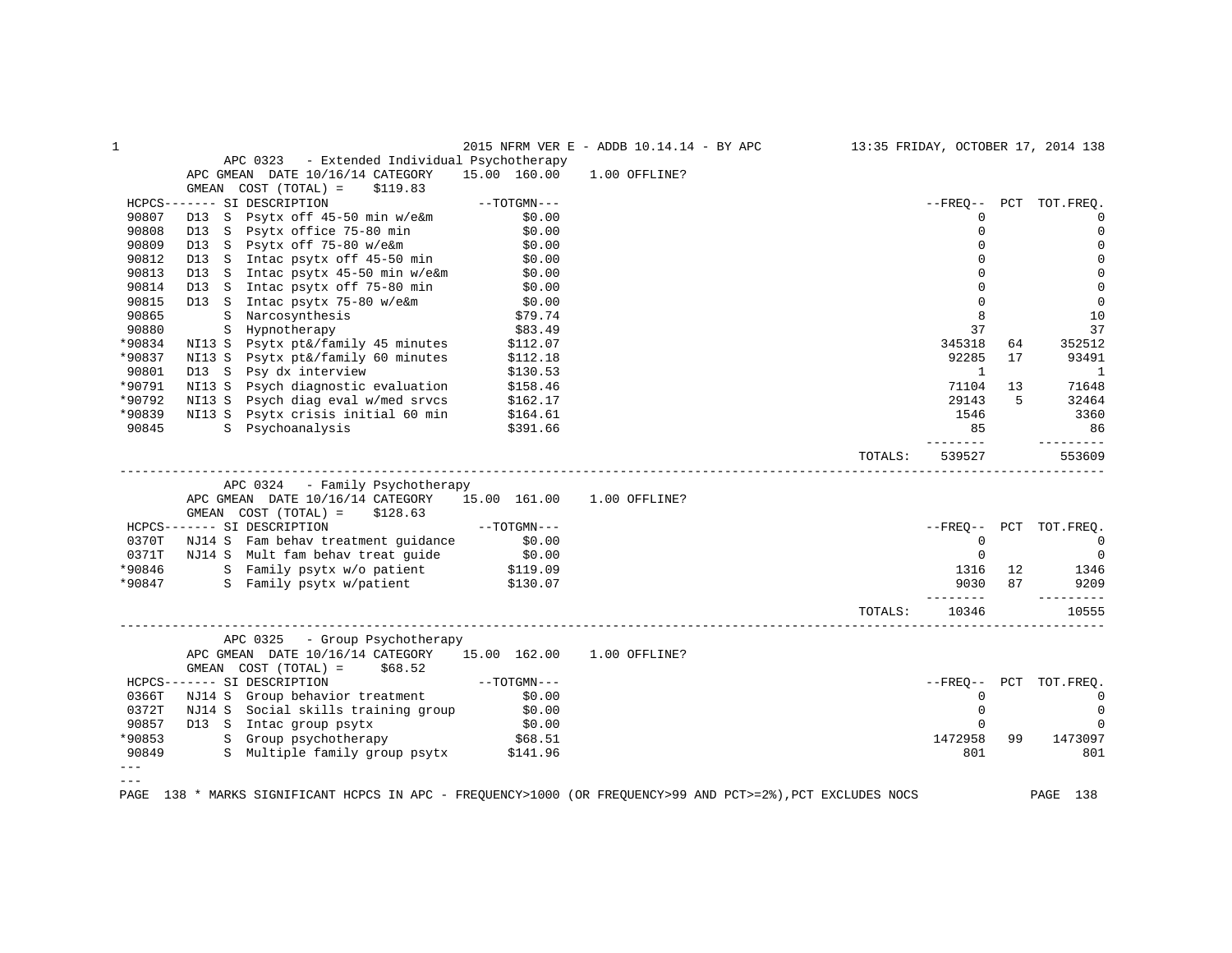| $\mathbf 1$ |                                                                     |                            |               | 2015 NFRM VER E - ADDB 10.14.14 - BY APC |         |              |              | 13:35 FRIDAY, OCTOBER 17, 2014 139 |
|-------------|---------------------------------------------------------------------|----------------------------|---------------|------------------------------------------|---------|--------------|--------------|------------------------------------|
|             | APC 0325<br>- Group Psychotherapy                                   |                            |               |                                          |         |              |              |                                    |
|             | APC GMEAN DATE 10/16/14 CATEGORY<br>GMEAN COST (TOTAL) =<br>\$68.52 | 15.00 162.00 1.00 OFFLINE? |               |                                          |         |              |              |                                    |
|             | HCPCS------- SI DESCRIPTION                                         | $--TOTGMN---$              |               |                                          |         |              |              | --FREO-- PCT TOT.FREO.             |
|             |                                                                     |                            |               |                                          |         |              |              |                                    |
|             |                                                                     |                            |               |                                          | TOTALS: | 1473759      |              | 1473898                            |
|             | - Level I Skin Procedures<br>APC 0326                               |                            |               |                                          |         |              |              |                                    |
|             | APC GMEAN DATE 10/16/14 CATEGORY                                    | 1.00 357.00                | 1.00 OFFLINE? |                                          |         |              |              |                                    |
|             | GMEAN COST (TOTAL) =<br>\$228.15                                    |                            |               |                                          |         |              |              |                                    |
|             | HCPCS------- SI DESCRIPTION                                         | $--TOTGMN---$              |               |                                          |         |              |              | --FREQ-- PCT TOT.FREQ.             |
| 0299T       | NI12 T Esw wound healing init wound                                 | \$0.00                     |               |                                          |         | $\mathbf 0$  |              | $\Omega$                           |
| 12057       | $CF14$ T Intmd rpr face/mm >30.0 cm                                 | \$0.00                     |               |                                          |         | $\mathbf 0$  |              | 15                                 |
| 15775       | CF14 T Hair trnspl 1-15 punch grfts                                 | \$0.00                     |               |                                          |         | $\Omega$     |              | $\overline{0}$                     |
| 15776       | CF14 T Hair trnspl >15 punch grafts                                 | \$0.00                     |               |                                          |         | $\Omega$     |              | 1                                  |
| 12046       | Intmd rpr n-hf/genit20.1-30<br>CF14 T                               | \$119.27                   |               |                                          |         | $\mathbf{1}$ |              | 30                                 |
| 11954       | Tx contour defects >10.0 cc<br>CF14 T                               | \$141.19                   |               |                                          |         | 85           |              | 95                                 |
| 12006       | Rpr s/n/a/gen/trk20.1-30.0cm<br>CF14 T                              | \$151.63                   |               |                                          |         | 63           |              | 782                                |
| *12041      | Intmd rpr n-hf/genit 2.5cm/<<br>CF14 T                              | \$163.84                   |               |                                          |         | 529          | 4            | 4796                               |
| *12051      | CF14 T<br>Intmd rpr face/mm 2.5 cm/<                                | \$196.34                   |               |                                          |         | 1481         | 11           | 11196                              |
| *12052      | Intmd rpr face/mm 2.6-5.0 cm<br>CF14 T                              | \$198.17                   |               |                                          |         | 1533         | 12           | 12590                              |
| 12053       | CF14 T<br>Intmd rpr face/mm 5.1-7.5 cm                              | \$208.50                   |               |                                          |         | 208          | 1            | 2705                               |
| *12031      | CF14 T<br>Intmd rpr $s/a/t/ext$ 2.5 cm/<                            | \$221.14                   |               |                                          |         | 1250         | 9            | 9416                               |
| 12054       | CF14 T<br>Intmd rpr face/mm 7.6-12.5cm                              | \$226.71                   |               |                                          |         | 91           |              | 1347                               |
| *12042      | CF14 T<br>Intmd rpr n-hf/genit2.6-7.5                               | \$226.78                   |               |                                          |         | 785          | 6            | 7237                               |
| *96913      | Photochemotherapy uv-a or b<br>CP15 T                               | \$237.37                   |               |                                          |         | 2012         | 15           | 2037                               |
| 12055       | Intmd rpr face/mm 12.6-20 cm<br>CF14 T                              | \$240.21                   |               |                                          |         | 11           |              | 222                                |
| *12032      | Intmd rpr $s/a/t/ext$ 2.6-7.5<br>CF14 T                             | \$240.45                   |               |                                          |         | 2763         | 21           | 25672                              |
| 12021       | Closure of split wound<br>CF14 T                                    | \$256.13                   |               |                                          |         | 244          | 1            | 389                                |
| *12034      | CF14 T Intmd rpr $s/tr/ext$ 7.6-12.5                                | \$284.94                   |               |                                          |         | 576          | 4            | 7351                               |
| *13131      | Cmplx rpr $f/c/c/m/n/ax/q/h/f$<br>CF14 T                            | \$300.52                   |               |                                          |         | 674          | 5            | 2994                               |
| 13120       | CF14 T<br>Cmplx rpr $s/a/l$ 1.1-2.5 cm                              | \$314.50                   |               |                                          |         | 134          | $\mathbf{1}$ | 753                                |
| 12044       | CF14 T<br>Intmd rpr n-hf/genit7.6-12.5                              | \$330.67                   |               |                                          |         | 42           |              | 844                                |
| 11760       | Repair of nail bed<br>CF14 T                                        | \$464.45                   |               |                                          |         | 143          | $\mathbf{1}$ | 1868                               |
| 12045       | CF14 T Intmd rpr n-hf/genit12.6-20 $$638.84$                        |                            |               |                                          |         | 10           |              | 177                                |
| 12056       | CF14 T Intmd rpr face/mm $20.1-30.0$                                | \$728.67                   |               |                                          |         | 5            |              | 32                                 |
|             |                                                                     |                            |               |                                          | TOTALS: | 12640        |              | 92549                              |
|             |                                                                     |                            |               |                                          |         |              |              |                                    |
|             |                                                                     |                            |               |                                          |         |              |              |                                    |

---

 $---$ 

 $-- --\,$ 

 $---$ 

PAGE 139 \* MARKS SIGNIFICANT HCPCS IN APC - FREQUENCY>1000 (OR FREQUENCY>99 AND PCT>=2%),PCT EXCLUDES NOCS PAGE 139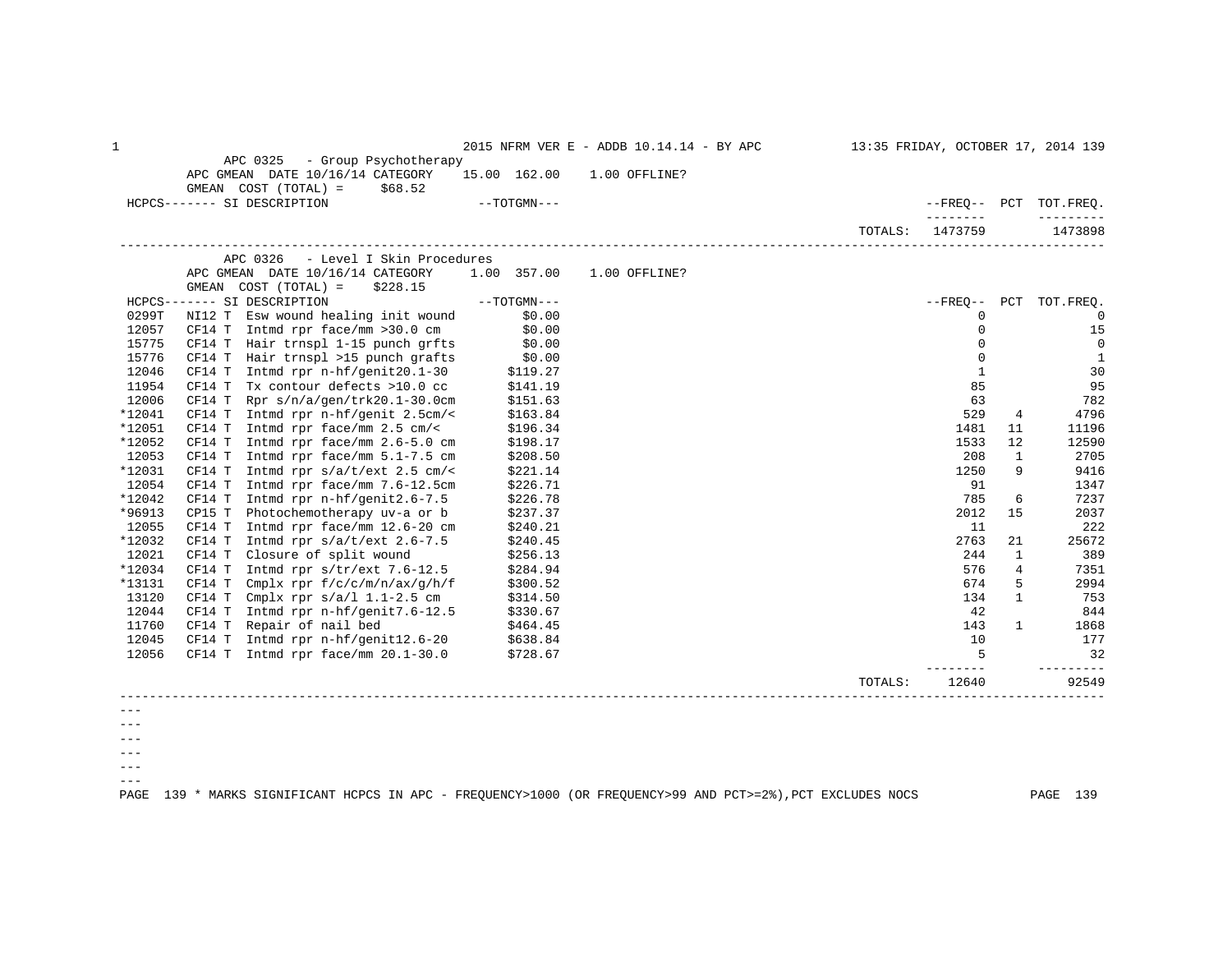| 1              |                                                                                                             |                        | 2015 NFRM VER E - ADDB 10.14.14 - BY APC |         |                     |                | 13:35 FRIDAY, OCTOBER 17, 2014 140 |
|----------------|-------------------------------------------------------------------------------------------------------------|------------------------|------------------------------------------|---------|---------------------|----------------|------------------------------------|
|                | APC 03270 - Level II Skin Procedures                                                                        |                        |                                          |         |                     |                |                                    |
|                | APC GMEAN DATE 10/16/14 CATEGORY                                                                            | 1.00 357.00            | 2.00 OFFLINE? Y                          |         |                     |                |                                    |
|                | GMEAN COST (TOTAL) =<br>\$446.19                                                                            |                        |                                          |         |                     |                |                                    |
|                | HCPCS------- SI DESCRIPTION                                                                                 | $--TOTGMN---$          |                                          |         |                     |                | --FREQ-- PCT TOT.FREQ.             |
| G0460          | NJ13 T Autologous prp for ulcers                                                                            | \$0.00                 |                                          |         | 0                   |                | $\overline{0}$                     |
| 11951          | Tx contour defects 1.1-5.0cc<br>CF14 T                                                                      | \$187.72               |                                          |         | $\overline{4}$      |                | 26                                 |
| 11950          | CF14 T<br>Tx contour defects 1 cc/<                                                                         | \$224.52               |                                          |         | 24                  |                | 43                                 |
| 11952          | Tx contour defects 5.1-10cc<br>CF14 T                                                                       | \$311.50               |                                          |         | 14                  |                | 22                                 |
| 20910          | CF14 T<br>Remove cartilage for graft                                                                        | \$368.10               |                                          |         | 2                   |                | 10                                 |
| *13121         | CF14 T<br>Cmplx rpr $s/a/l$ 2.6-7.5 cm                                                                      | \$374.55               |                                          |         | 1397                | 2              | 7803                               |
| 13151          | Cmplx rpr $e/n/e/l$ 1.1-2.5 cm<br>CF14 T                                                                    | \$377.75               |                                          |         | 864                 | $\mathbf{1}$   | 2660                               |
| 11920          | CF14 T<br>Correct skin color 6.0 cm/<                                                                       | \$380.34               |                                          |         | 75                  |                | 112                                |
| *13132         | Cmplx rpr $f/c/c/m/n/ax/q/h/f$<br>CF14 T                                                                    | \$406.41               |                                          |         | 4074                | 7              | 14885                              |
| 12035          | CF14 T<br>Intmd rpr $s/a/t/ext$ 12.6-20                                                                     | \$412.94               |                                          |         | 129                 |                | 2075                               |
| *C5275         | NI14 T<br>Low cost skin substitute app                                                                      | \$420.83               |                                          |         | 9497                | 17             | 15501                              |
| *13152         | CF14 T<br>Cmplx rpr $e/n/e/l$ 2.6-7.5 cm                                                                    | \$428.69               |                                          |         | 1011                | 1              | 4031                               |
| 15004          | NI7 T<br>Wound prep f/n/hf/g                                                                                | \$431.71               |                                          |         | 401                 |                | 4067                               |
| *C5271         | Low cost skin substitute app<br>NI14 T                                                                      | \$445.57               |                                          |         | 17192               | 31             | 25203                              |
| 15050          | CF14 T<br>Skin pinch graft                                                                                  | \$446.10               |                                          |         | 64                  |                | 96                                 |
| *17313         | NI7 T<br>Mohs 1 stage t/a/l                                                                                 | \$446.90               |                                          |         | 1607                | 2              | 3707                               |
| *17311         | Mohs 1 stage $h/n/hf/q$<br>NI7 T                                                                            | \$456.28               |                                          |         | 14947               | 27             | 35247                              |
| 11921          | Corect skin color 6.1-20.0cm<br>CF14 T                                                                      | \$504.56               |                                          |         | 134                 |                | 160                                |
| 12036          | CF14 T<br>Intmd rpr $s/a/t/ext$ 20.1-30                                                                     | \$530.49               |                                          |         | 45                  |                | 470                                |
| 13100          | Cmplx rpr trunk 1.1-2.5 cm<br>CF14 T                                                                        | \$542.15               |                                          |         | 56                  |                | 290                                |
| C5277          | NI14 T Low cost skin substitute app                                                                         | \$559.42               |                                          |         | 77                  |                | 208                                |
| 15040          | Harvest cultured skin graft<br>NI6 T                                                                        | \$571.90               |                                          |         | 10                  |                | 31                                 |
| *12020         | CP14 T<br>Closure of split wound                                                                            | \$578.72               |                                          |         | 1109                | $\overline{a}$ | 2140                               |
| 13150          | D14 T<br>Cmplx rpr $e/n/e/l$ 1.0 cm/<                                                                       | \$639.82               |                                          |         | 91                  |                | 457                                |
| 15002          | NI7 T Wound prep trk/arm/leg                                                                                | \$701.81               |                                          |         | 574                 | $\mathbf{1}$   | 3737                               |
| 15110          | Epidrm autogrft trnk/arm/leg \$747.95<br>NI6 T                                                              |                        |                                          |         | 127                 |                | 165                                |
| 13101          | Cmplx rpr trunk $2.6 - 7.5$ cm $$766.46$<br>CF14 T                                                          |                        |                                          |         | 691                 | $\mathbf{1}$   | 3966                               |
| 12037          | CF14 T<br>Intmd rpr s/tr/ext >30.0 cm                                                                       | \$1,132.20             |                                          |         | 19                  |                | 231                                |
| 12047          | Intmd rpr n-hf/genit >30.0cm<br>CF14 T                                                                      | \$1,314.96             |                                          |         | $\overline{1}$      |                | 12                                 |
| 15945          | CF14 T Remove hip pressure sore                                                                             | \$2,887.67             |                                          |         | 10<br>$- - - - - -$ |                | 14<br>--------                     |
|                |                                                                                                             |                        |                                          | TOTALS: | 54246               |                | 127369                             |
|                | APC 03280 - Level III Skin Procedures                                                                       |                        |                                          |         |                     |                |                                    |
|                | APC GMEAN DATE 10/16/14 CATEGORY                                                                            | 1.00 357.00            | 3.00 OFFLINE? Y                          |         |                     |                |                                    |
|                | GMEAN $COST (TOTAL) = $1,460.00$                                                                            |                        |                                          |         |                     |                |                                    |
|                | HCPCS------- SI DESCRIPTION                                                                                 | $--\mathrm{TOTGMN}---$ |                                          |         |                     |                | --FREQ-- PCT TOT.FREQ.             |
| 20101          | CF14 T Explore wound chest                                                                                  | \$735.22               |                                          |         | 18                  |                | 31                                 |
| C9800          | NJ10 T Dermal filler inj px/suppl \$869.50<br>NI6 T Epidrm a-grft face/nck/hf/g \$1,135.53                  |                        |                                          |         | 16                  |                | 18                                 |
| 15115<br>$---$ |                                                                                                             |                        |                                          |         | 80                  |                | 137                                |
|                | PAGE 140 * MARKS SIGNIFICANT HCPCS IN APC - FREQUENCY>1000 (OR FREQUENCY>99 AND PCT>=2%), PCT EXCLUDES NOCS |                        |                                          |         |                     |                | PAGE<br>140                        |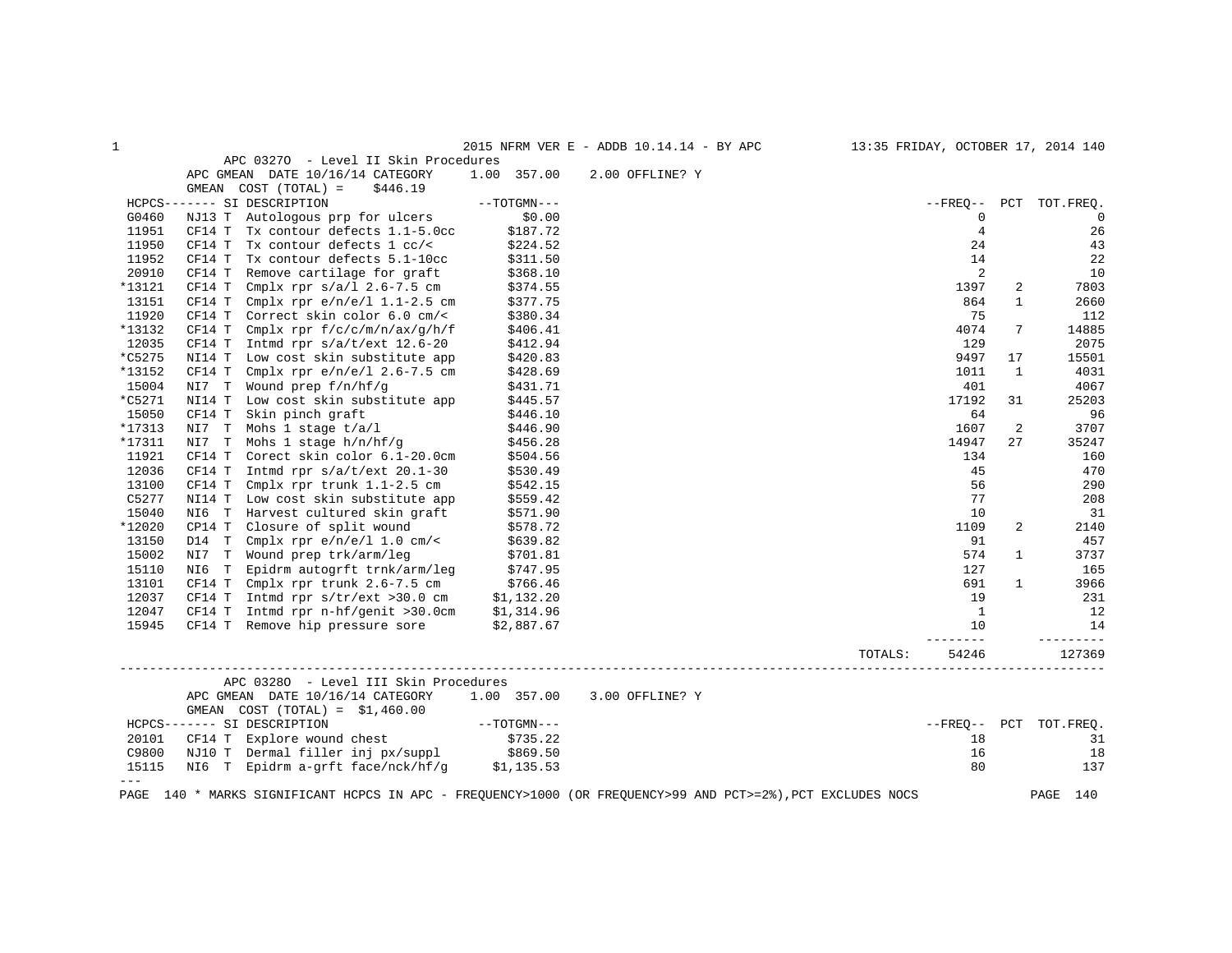| APC 03280 - Level III Skin Procedures<br>1.00 357.00<br>APC GMEAN DATE 10/16/14 CATEGORY<br>3.00 OFFLINE? Y<br>GMEAN COST $(TOTAL) = $1,460.00$<br>HCPCS------- SI DESCRIPTION<br>$--TOTGMN---$<br>$- FREO--$<br>PCT<br>*15260<br>\$1,225.09<br>1558<br>CF14 T<br>Skin full graft een & lips<br>$\mathbf{1}$<br>2160<br>2<br>*14020<br>CF14 T<br>Tis trnfr $s/a/l$ 10 sq cm/<<br>\$1,328.32<br>14000<br>\$1,359.62<br>819<br>CF14 T<br>Tis trnfr trunk 10 sq cm/<<br>*14040<br>5424<br>6<br>CF14 T<br>Tis trnfr $f/c/c/m/n/a/q/h/f$<br>\$1,379.39<br>15630<br>Delay flap eye/nos/ear/lip<br>750<br>CF14 T<br>\$1,379.51<br>15956<br>CF14 T<br>Remove thigh pressure sore<br>\$1,393.96<br>$\overline{4}$<br>*15275<br>25374<br>NI12 T<br>Skin sub graft face/nk/hf/g<br>30<br>\$1,406.69<br>15750<br>Neurovascular pedicle flap<br>5<br>CF14 T<br>\$1,406.92<br>33222<br>802<br>CF14 T<br>Relocation pocket pacemaker<br>\$1,422.44<br>15740<br>Island pedicle flap graft<br>CF14 T<br>\$1,430.88<br>18<br>*14060<br>CF14 T<br>Tis trnfr $e/n/e/l$ 10 sq cm/<<br>\$1,431.23<br>7986<br>9<br>*15271<br>NI12 T<br>Skin sub graft trnk/arm/leg<br>\$1,483.79<br>21818<br>26<br>*14061<br>CF14 T<br>Tis trnfr $e/n/e/110.1-30$ sqcm<br>\$1,490.17<br>1110<br>$\mathbf{1}$<br>*15823<br>5507<br>6<br>CF14 T<br>Revision of upper eyelid<br>\$1,500.75<br>*14041<br>2<br>Tis trnfr $f/c/c/m/n/a/q/h/f$<br>1763<br>CF14 T<br>\$1,509.94<br>15220<br>355<br>Skin full graft sclp/arm/leg<br>\$1,537.78<br>CF14 T<br>C5273<br>Low cost skin substitute app<br>325<br>NI14 T<br>\$1,541.69<br>15277<br>Skn sub grft f/n/hf/g child<br>215<br>NI12 T<br>\$1,549.22<br>33223<br>589<br>CF14 T<br>Relocate pocket for defib<br>\$1,549.56<br>15240<br>602<br>CF14 T<br>Skin full grft face/genit/hf<br>\$1,555.50<br>*15822<br>2<br>CF14 T<br>Revision of upper eyelid<br>\$1,559.95<br>1729<br>14001<br>504<br>CF14 T<br>Tis trnfr trunk 10.1-30sgcm<br>\$1,587.02<br>Reconstruction of nail bed<br>11762<br>CF14 T<br>\$1,627.10<br>13<br>14021<br>Tis trnfr $s/a/l$ 10.1-30 sqcm<br>980<br>$\mathbf{1}$<br>CF14 T<br>\$1,662.27<br>15576<br>Pedicle e/n/e/l/ntroral<br>94<br>CF14 T<br>\$1,731.46<br>20102<br>CF14 T<br>Explore wound abdomen<br>74<br>\$1,765.35<br>15760<br>Composite skin graft<br>\$1,786.68<br>102<br>CF14 T<br>15937<br>21<br>CF14 T<br>Remove sacrum pressure sore<br>\$1,818.41<br>5<br>14350<br>CF14 T<br>Filleted finger/toe flap<br>\$1,856.08<br>77<br>15650<br>Transfer skin pedicle flap<br>CF14 T<br>\$1,858.14<br>15820<br>Revision of lower eyelid<br>94<br>CF14 T<br>\$1,935.08<br>15620<br>Delay flap $f/c/c/n/ax/q/h/f$<br>CF14 T<br>\$1,966.67<br>192<br>*13160<br>Late closure of wound<br>$\mathbf{1}$<br>CF14 T<br>\$2,031.44<br>1365<br>15732<br>316<br>CF14 T<br>Muscle-skin graft head/neck<br>\$2,042.63<br>15819<br>Plastic surgery neck<br>\$2,130.95<br>2<br>CF14 T<br>25929<br>2<br>CF14 T<br>Amputation follow-up surgery<br>\$2,139.04<br>15824<br>CF14 T<br>Removal of forehead wrinkles<br>\$2,170.90<br>19<br>20<br>15821<br>Revision of lower eyelid<br>CF14 T<br>\$2,197.34<br>3<br>15150<br>Cult skin grft t/arm/leg<br>\$2,242.05<br>CF14 T<br>14<br>15936<br>Remove sacrum pressure sore<br>CF14 T<br>\$2,245.88 | 1 |  | 2015 NFRM VER E - ADDB 10.14.14 - BY APC | 13:35 FRIDAY, OCTOBER 17, 2014 141 |                |
|------------------------------------------------------------------------------------------------------------------------------------------------------------------------------------------------------------------------------------------------------------------------------------------------------------------------------------------------------------------------------------------------------------------------------------------------------------------------------------------------------------------------------------------------------------------------------------------------------------------------------------------------------------------------------------------------------------------------------------------------------------------------------------------------------------------------------------------------------------------------------------------------------------------------------------------------------------------------------------------------------------------------------------------------------------------------------------------------------------------------------------------------------------------------------------------------------------------------------------------------------------------------------------------------------------------------------------------------------------------------------------------------------------------------------------------------------------------------------------------------------------------------------------------------------------------------------------------------------------------------------------------------------------------------------------------------------------------------------------------------------------------------------------------------------------------------------------------------------------------------------------------------------------------------------------------------------------------------------------------------------------------------------------------------------------------------------------------------------------------------------------------------------------------------------------------------------------------------------------------------------------------------------------------------------------------------------------------------------------------------------------------------------------------------------------------------------------------------------------------------------------------------------------------------------------------------------------------------------------------------------------------------------------------------------------------------------------------------------------------------------------------------------------------------------------------------------------------------------------------------------------------------------------------------------------------------------------------------------------------------------------------------------------------------------------------------------------------------------------------------------------------------------------------------------------------------------------------------------------------------------------------|---|--|------------------------------------------|------------------------------------|----------------|
|                                                                                                                                                                                                                                                                                                                                                                                                                                                                                                                                                                                                                                                                                                                                                                                                                                                                                                                                                                                                                                                                                                                                                                                                                                                                                                                                                                                                                                                                                                                                                                                                                                                                                                                                                                                                                                                                                                                                                                                                                                                                                                                                                                                                                                                                                                                                                                                                                                                                                                                                                                                                                                                                                                                                                                                                                                                                                                                                                                                                                                                                                                                                                                                                                                                                  |   |  |                                          |                                    |                |
|                                                                                                                                                                                                                                                                                                                                                                                                                                                                                                                                                                                                                                                                                                                                                                                                                                                                                                                                                                                                                                                                                                                                                                                                                                                                                                                                                                                                                                                                                                                                                                                                                                                                                                                                                                                                                                                                                                                                                                                                                                                                                                                                                                                                                                                                                                                                                                                                                                                                                                                                                                                                                                                                                                                                                                                                                                                                                                                                                                                                                                                                                                                                                                                                                                                                  |   |  |                                          |                                    |                |
|                                                                                                                                                                                                                                                                                                                                                                                                                                                                                                                                                                                                                                                                                                                                                                                                                                                                                                                                                                                                                                                                                                                                                                                                                                                                                                                                                                                                                                                                                                                                                                                                                                                                                                                                                                                                                                                                                                                                                                                                                                                                                                                                                                                                                                                                                                                                                                                                                                                                                                                                                                                                                                                                                                                                                                                                                                                                                                                                                                                                                                                                                                                                                                                                                                                                  |   |  |                                          |                                    |                |
|                                                                                                                                                                                                                                                                                                                                                                                                                                                                                                                                                                                                                                                                                                                                                                                                                                                                                                                                                                                                                                                                                                                                                                                                                                                                                                                                                                                                                                                                                                                                                                                                                                                                                                                                                                                                                                                                                                                                                                                                                                                                                                                                                                                                                                                                                                                                                                                                                                                                                                                                                                                                                                                                                                                                                                                                                                                                                                                                                                                                                                                                                                                                                                                                                                                                  |   |  |                                          |                                    | TOT.FREO.      |
|                                                                                                                                                                                                                                                                                                                                                                                                                                                                                                                                                                                                                                                                                                                                                                                                                                                                                                                                                                                                                                                                                                                                                                                                                                                                                                                                                                                                                                                                                                                                                                                                                                                                                                                                                                                                                                                                                                                                                                                                                                                                                                                                                                                                                                                                                                                                                                                                                                                                                                                                                                                                                                                                                                                                                                                                                                                                                                                                                                                                                                                                                                                                                                                                                                                                  |   |  |                                          |                                    | 7658           |
|                                                                                                                                                                                                                                                                                                                                                                                                                                                                                                                                                                                                                                                                                                                                                                                                                                                                                                                                                                                                                                                                                                                                                                                                                                                                                                                                                                                                                                                                                                                                                                                                                                                                                                                                                                                                                                                                                                                                                                                                                                                                                                                                                                                                                                                                                                                                                                                                                                                                                                                                                                                                                                                                                                                                                                                                                                                                                                                                                                                                                                                                                                                                                                                                                                                                  |   |  |                                          |                                    | 3739           |
|                                                                                                                                                                                                                                                                                                                                                                                                                                                                                                                                                                                                                                                                                                                                                                                                                                                                                                                                                                                                                                                                                                                                                                                                                                                                                                                                                                                                                                                                                                                                                                                                                                                                                                                                                                                                                                                                                                                                                                                                                                                                                                                                                                                                                                                                                                                                                                                                                                                                                                                                                                                                                                                                                                                                                                                                                                                                                                                                                                                                                                                                                                                                                                                                                                                                  |   |  |                                          |                                    | 2072           |
|                                                                                                                                                                                                                                                                                                                                                                                                                                                                                                                                                                                                                                                                                                                                                                                                                                                                                                                                                                                                                                                                                                                                                                                                                                                                                                                                                                                                                                                                                                                                                                                                                                                                                                                                                                                                                                                                                                                                                                                                                                                                                                                                                                                                                                                                                                                                                                                                                                                                                                                                                                                                                                                                                                                                                                                                                                                                                                                                                                                                                                                                                                                                                                                                                                                                  |   |  |                                          |                                    | 10976          |
|                                                                                                                                                                                                                                                                                                                                                                                                                                                                                                                                                                                                                                                                                                                                                                                                                                                                                                                                                                                                                                                                                                                                                                                                                                                                                                                                                                                                                                                                                                                                                                                                                                                                                                                                                                                                                                                                                                                                                                                                                                                                                                                                                                                                                                                                                                                                                                                                                                                                                                                                                                                                                                                                                                                                                                                                                                                                                                                                                                                                                                                                                                                                                                                                                                                                  |   |  |                                          |                                    | 1028           |
|                                                                                                                                                                                                                                                                                                                                                                                                                                                                                                                                                                                                                                                                                                                                                                                                                                                                                                                                                                                                                                                                                                                                                                                                                                                                                                                                                                                                                                                                                                                                                                                                                                                                                                                                                                                                                                                                                                                                                                                                                                                                                                                                                                                                                                                                                                                                                                                                                                                                                                                                                                                                                                                                                                                                                                                                                                                                                                                                                                                                                                                                                                                                                                                                                                                                  |   |  |                                          |                                    | 16             |
|                                                                                                                                                                                                                                                                                                                                                                                                                                                                                                                                                                                                                                                                                                                                                                                                                                                                                                                                                                                                                                                                                                                                                                                                                                                                                                                                                                                                                                                                                                                                                                                                                                                                                                                                                                                                                                                                                                                                                                                                                                                                                                                                                                                                                                                                                                                                                                                                                                                                                                                                                                                                                                                                                                                                                                                                                                                                                                                                                                                                                                                                                                                                                                                                                                                                  |   |  |                                          |                                    | 32199          |
|                                                                                                                                                                                                                                                                                                                                                                                                                                                                                                                                                                                                                                                                                                                                                                                                                                                                                                                                                                                                                                                                                                                                                                                                                                                                                                                                                                                                                                                                                                                                                                                                                                                                                                                                                                                                                                                                                                                                                                                                                                                                                                                                                                                                                                                                                                                                                                                                                                                                                                                                                                                                                                                                                                                                                                                                                                                                                                                                                                                                                                                                                                                                                                                                                                                                  |   |  |                                          |                                    | 38             |
|                                                                                                                                                                                                                                                                                                                                                                                                                                                                                                                                                                                                                                                                                                                                                                                                                                                                                                                                                                                                                                                                                                                                                                                                                                                                                                                                                                                                                                                                                                                                                                                                                                                                                                                                                                                                                                                                                                                                                                                                                                                                                                                                                                                                                                                                                                                                                                                                                                                                                                                                                                                                                                                                                                                                                                                                                                                                                                                                                                                                                                                                                                                                                                                                                                                                  |   |  |                                          |                                    | 967            |
|                                                                                                                                                                                                                                                                                                                                                                                                                                                                                                                                                                                                                                                                                                                                                                                                                                                                                                                                                                                                                                                                                                                                                                                                                                                                                                                                                                                                                                                                                                                                                                                                                                                                                                                                                                                                                                                                                                                                                                                                                                                                                                                                                                                                                                                                                                                                                                                                                                                                                                                                                                                                                                                                                                                                                                                                                                                                                                                                                                                                                                                                                                                                                                                                                                                                  |   |  |                                          |                                    | 116            |
|                                                                                                                                                                                                                                                                                                                                                                                                                                                                                                                                                                                                                                                                                                                                                                                                                                                                                                                                                                                                                                                                                                                                                                                                                                                                                                                                                                                                                                                                                                                                                                                                                                                                                                                                                                                                                                                                                                                                                                                                                                                                                                                                                                                                                                                                                                                                                                                                                                                                                                                                                                                                                                                                                                                                                                                                                                                                                                                                                                                                                                                                                                                                                                                                                                                                  |   |  |                                          |                                    | 14446          |
|                                                                                                                                                                                                                                                                                                                                                                                                                                                                                                                                                                                                                                                                                                                                                                                                                                                                                                                                                                                                                                                                                                                                                                                                                                                                                                                                                                                                                                                                                                                                                                                                                                                                                                                                                                                                                                                                                                                                                                                                                                                                                                                                                                                                                                                                                                                                                                                                                                                                                                                                                                                                                                                                                                                                                                                                                                                                                                                                                                                                                                                                                                                                                                                                                                                                  |   |  |                                          |                                    | 28613          |
|                                                                                                                                                                                                                                                                                                                                                                                                                                                                                                                                                                                                                                                                                                                                                                                                                                                                                                                                                                                                                                                                                                                                                                                                                                                                                                                                                                                                                                                                                                                                                                                                                                                                                                                                                                                                                                                                                                                                                                                                                                                                                                                                                                                                                                                                                                                                                                                                                                                                                                                                                                                                                                                                                                                                                                                                                                                                                                                                                                                                                                                                                                                                                                                                                                                                  |   |  |                                          |                                    | 2416           |
|                                                                                                                                                                                                                                                                                                                                                                                                                                                                                                                                                                                                                                                                                                                                                                                                                                                                                                                                                                                                                                                                                                                                                                                                                                                                                                                                                                                                                                                                                                                                                                                                                                                                                                                                                                                                                                                                                                                                                                                                                                                                                                                                                                                                                                                                                                                                                                                                                                                                                                                                                                                                                                                                                                                                                                                                                                                                                                                                                                                                                                                                                                                                                                                                                                                                  |   |  |                                          |                                    | 8683           |
|                                                                                                                                                                                                                                                                                                                                                                                                                                                                                                                                                                                                                                                                                                                                                                                                                                                                                                                                                                                                                                                                                                                                                                                                                                                                                                                                                                                                                                                                                                                                                                                                                                                                                                                                                                                                                                                                                                                                                                                                                                                                                                                                                                                                                                                                                                                                                                                                                                                                                                                                                                                                                                                                                                                                                                                                                                                                                                                                                                                                                                                                                                                                                                                                                                                                  |   |  |                                          |                                    | 3731           |
|                                                                                                                                                                                                                                                                                                                                                                                                                                                                                                                                                                                                                                                                                                                                                                                                                                                                                                                                                                                                                                                                                                                                                                                                                                                                                                                                                                                                                                                                                                                                                                                                                                                                                                                                                                                                                                                                                                                                                                                                                                                                                                                                                                                                                                                                                                                                                                                                                                                                                                                                                                                                                                                                                                                                                                                                                                                                                                                                                                                                                                                                                                                                                                                                                                                                  |   |  |                                          |                                    | 2177           |
|                                                                                                                                                                                                                                                                                                                                                                                                                                                                                                                                                                                                                                                                                                                                                                                                                                                                                                                                                                                                                                                                                                                                                                                                                                                                                                                                                                                                                                                                                                                                                                                                                                                                                                                                                                                                                                                                                                                                                                                                                                                                                                                                                                                                                                                                                                                                                                                                                                                                                                                                                                                                                                                                                                                                                                                                                                                                                                                                                                                                                                                                                                                                                                                                                                                                  |   |  |                                          |                                    | 718            |
|                                                                                                                                                                                                                                                                                                                                                                                                                                                                                                                                                                                                                                                                                                                                                                                                                                                                                                                                                                                                                                                                                                                                                                                                                                                                                                                                                                                                                                                                                                                                                                                                                                                                                                                                                                                                                                                                                                                                                                                                                                                                                                                                                                                                                                                                                                                                                                                                                                                                                                                                                                                                                                                                                                                                                                                                                                                                                                                                                                                                                                                                                                                                                                                                                                                                  |   |  |                                          |                                    | 289            |
|                                                                                                                                                                                                                                                                                                                                                                                                                                                                                                                                                                                                                                                                                                                                                                                                                                                                                                                                                                                                                                                                                                                                                                                                                                                                                                                                                                                                                                                                                                                                                                                                                                                                                                                                                                                                                                                                                                                                                                                                                                                                                                                                                                                                                                                                                                                                                                                                                                                                                                                                                                                                                                                                                                                                                                                                                                                                                                                                                                                                                                                                                                                                                                                                                                                                  |   |  |                                          |                                    | 723            |
|                                                                                                                                                                                                                                                                                                                                                                                                                                                                                                                                                                                                                                                                                                                                                                                                                                                                                                                                                                                                                                                                                                                                                                                                                                                                                                                                                                                                                                                                                                                                                                                                                                                                                                                                                                                                                                                                                                                                                                                                                                                                                                                                                                                                                                                                                                                                                                                                                                                                                                                                                                                                                                                                                                                                                                                                                                                                                                                                                                                                                                                                                                                                                                                                                                                                  |   |  |                                          |                                    | 3428           |
|                                                                                                                                                                                                                                                                                                                                                                                                                                                                                                                                                                                                                                                                                                                                                                                                                                                                                                                                                                                                                                                                                                                                                                                                                                                                                                                                                                                                                                                                                                                                                                                                                                                                                                                                                                                                                                                                                                                                                                                                                                                                                                                                                                                                                                                                                                                                                                                                                                                                                                                                                                                                                                                                                                                                                                                                                                                                                                                                                                                                                                                                                                                                                                                                                                                                  |   |  |                                          |                                    | 2635           |
|                                                                                                                                                                                                                                                                                                                                                                                                                                                                                                                                                                                                                                                                                                                                                                                                                                                                                                                                                                                                                                                                                                                                                                                                                                                                                                                                                                                                                                                                                                                                                                                                                                                                                                                                                                                                                                                                                                                                                                                                                                                                                                                                                                                                                                                                                                                                                                                                                                                                                                                                                                                                                                                                                                                                                                                                                                                                                                                                                                                                                                                                                                                                                                                                                                                                  |   |  |                                          |                                    | 1232           |
|                                                                                                                                                                                                                                                                                                                                                                                                                                                                                                                                                                                                                                                                                                                                                                                                                                                                                                                                                                                                                                                                                                                                                                                                                                                                                                                                                                                                                                                                                                                                                                                                                                                                                                                                                                                                                                                                                                                                                                                                                                                                                                                                                                                                                                                                                                                                                                                                                                                                                                                                                                                                                                                                                                                                                                                                                                                                                                                                                                                                                                                                                                                                                                                                                                                                  |   |  |                                          |                                    | 55             |
|                                                                                                                                                                                                                                                                                                                                                                                                                                                                                                                                                                                                                                                                                                                                                                                                                                                                                                                                                                                                                                                                                                                                                                                                                                                                                                                                                                                                                                                                                                                                                                                                                                                                                                                                                                                                                                                                                                                                                                                                                                                                                                                                                                                                                                                                                                                                                                                                                                                                                                                                                                                                                                                                                                                                                                                                                                                                                                                                                                                                                                                                                                                                                                                                                                                                  |   |  |                                          |                                    | 1780           |
|                                                                                                                                                                                                                                                                                                                                                                                                                                                                                                                                                                                                                                                                                                                                                                                                                                                                                                                                                                                                                                                                                                                                                                                                                                                                                                                                                                                                                                                                                                                                                                                                                                                                                                                                                                                                                                                                                                                                                                                                                                                                                                                                                                                                                                                                                                                                                                                                                                                                                                                                                                                                                                                                                                                                                                                                                                                                                                                                                                                                                                                                                                                                                                                                                                                                  |   |  |                                          |                                    | 432            |
|                                                                                                                                                                                                                                                                                                                                                                                                                                                                                                                                                                                                                                                                                                                                                                                                                                                                                                                                                                                                                                                                                                                                                                                                                                                                                                                                                                                                                                                                                                                                                                                                                                                                                                                                                                                                                                                                                                                                                                                                                                                                                                                                                                                                                                                                                                                                                                                                                                                                                                                                                                                                                                                                                                                                                                                                                                                                                                                                                                                                                                                                                                                                                                                                                                                                  |   |  |                                          |                                    | 138            |
|                                                                                                                                                                                                                                                                                                                                                                                                                                                                                                                                                                                                                                                                                                                                                                                                                                                                                                                                                                                                                                                                                                                                                                                                                                                                                                                                                                                                                                                                                                                                                                                                                                                                                                                                                                                                                                                                                                                                                                                                                                                                                                                                                                                                                                                                                                                                                                                                                                                                                                                                                                                                                                                                                                                                                                                                                                                                                                                                                                                                                                                                                                                                                                                                                                                                  |   |  |                                          |                                    | 604            |
|                                                                                                                                                                                                                                                                                                                                                                                                                                                                                                                                                                                                                                                                                                                                                                                                                                                                                                                                                                                                                                                                                                                                                                                                                                                                                                                                                                                                                                                                                                                                                                                                                                                                                                                                                                                                                                                                                                                                                                                                                                                                                                                                                                                                                                                                                                                                                                                                                                                                                                                                                                                                                                                                                                                                                                                                                                                                                                                                                                                                                                                                                                                                                                                                                                                                  |   |  |                                          |                                    | 69             |
|                                                                                                                                                                                                                                                                                                                                                                                                                                                                                                                                                                                                                                                                                                                                                                                                                                                                                                                                                                                                                                                                                                                                                                                                                                                                                                                                                                                                                                                                                                                                                                                                                                                                                                                                                                                                                                                                                                                                                                                                                                                                                                                                                                                                                                                                                                                                                                                                                                                                                                                                                                                                                                                                                                                                                                                                                                                                                                                                                                                                                                                                                                                                                                                                                                                                  |   |  |                                          |                                    | 28             |
|                                                                                                                                                                                                                                                                                                                                                                                                                                                                                                                                                                                                                                                                                                                                                                                                                                                                                                                                                                                                                                                                                                                                                                                                                                                                                                                                                                                                                                                                                                                                                                                                                                                                                                                                                                                                                                                                                                                                                                                                                                                                                                                                                                                                                                                                                                                                                                                                                                                                                                                                                                                                                                                                                                                                                                                                                                                                                                                                                                                                                                                                                                                                                                                                                                                                  |   |  |                                          |                                    | 432            |
|                                                                                                                                                                                                                                                                                                                                                                                                                                                                                                                                                                                                                                                                                                                                                                                                                                                                                                                                                                                                                                                                                                                                                                                                                                                                                                                                                                                                                                                                                                                                                                                                                                                                                                                                                                                                                                                                                                                                                                                                                                                                                                                                                                                                                                                                                                                                                                                                                                                                                                                                                                                                                                                                                                                                                                                                                                                                                                                                                                                                                                                                                                                                                                                                                                                                  |   |  |                                          |                                    | 377            |
|                                                                                                                                                                                                                                                                                                                                                                                                                                                                                                                                                                                                                                                                                                                                                                                                                                                                                                                                                                                                                                                                                                                                                                                                                                                                                                                                                                                                                                                                                                                                                                                                                                                                                                                                                                                                                                                                                                                                                                                                                                                                                                                                                                                                                                                                                                                                                                                                                                                                                                                                                                                                                                                                                                                                                                                                                                                                                                                                                                                                                                                                                                                                                                                                                                                                  |   |  |                                          |                                    | 319            |
|                                                                                                                                                                                                                                                                                                                                                                                                                                                                                                                                                                                                                                                                                                                                                                                                                                                                                                                                                                                                                                                                                                                                                                                                                                                                                                                                                                                                                                                                                                                                                                                                                                                                                                                                                                                                                                                                                                                                                                                                                                                                                                                                                                                                                                                                                                                                                                                                                                                                                                                                                                                                                                                                                                                                                                                                                                                                                                                                                                                                                                                                                                                                                                                                                                                                  |   |  |                                          |                                    | 2002           |
|                                                                                                                                                                                                                                                                                                                                                                                                                                                                                                                                                                                                                                                                                                                                                                                                                                                                                                                                                                                                                                                                                                                                                                                                                                                                                                                                                                                                                                                                                                                                                                                                                                                                                                                                                                                                                                                                                                                                                                                                                                                                                                                                                                                                                                                                                                                                                                                                                                                                                                                                                                                                                                                                                                                                                                                                                                                                                                                                                                                                                                                                                                                                                                                                                                                                  |   |  |                                          |                                    | 2168           |
|                                                                                                                                                                                                                                                                                                                                                                                                                                                                                                                                                                                                                                                                                                                                                                                                                                                                                                                                                                                                                                                                                                                                                                                                                                                                                                                                                                                                                                                                                                                                                                                                                                                                                                                                                                                                                                                                                                                                                                                                                                                                                                                                                                                                                                                                                                                                                                                                                                                                                                                                                                                                                                                                                                                                                                                                                                                                                                                                                                                                                                                                                                                                                                                                                                                                  |   |  |                                          |                                    | 6              |
|                                                                                                                                                                                                                                                                                                                                                                                                                                                                                                                                                                                                                                                                                                                                                                                                                                                                                                                                                                                                                                                                                                                                                                                                                                                                                                                                                                                                                                                                                                                                                                                                                                                                                                                                                                                                                                                                                                                                                                                                                                                                                                                                                                                                                                                                                                                                                                                                                                                                                                                                                                                                                                                                                                                                                                                                                                                                                                                                                                                                                                                                                                                                                                                                                                                                  |   |  |                                          |                                    | $\overline{4}$ |
|                                                                                                                                                                                                                                                                                                                                                                                                                                                                                                                                                                                                                                                                                                                                                                                                                                                                                                                                                                                                                                                                                                                                                                                                                                                                                                                                                                                                                                                                                                                                                                                                                                                                                                                                                                                                                                                                                                                                                                                                                                                                                                                                                                                                                                                                                                                                                                                                                                                                                                                                                                                                                                                                                                                                                                                                                                                                                                                                                                                                                                                                                                                                                                                                                                                                  |   |  |                                          |                                    | 93             |
|                                                                                                                                                                                                                                                                                                                                                                                                                                                                                                                                                                                                                                                                                                                                                                                                                                                                                                                                                                                                                                                                                                                                                                                                                                                                                                                                                                                                                                                                                                                                                                                                                                                                                                                                                                                                                                                                                                                                                                                                                                                                                                                                                                                                                                                                                                                                                                                                                                                                                                                                                                                                                                                                                                                                                                                                                                                                                                                                                                                                                                                                                                                                                                                                                                                                  |   |  |                                          |                                    | 287            |
|                                                                                                                                                                                                                                                                                                                                                                                                                                                                                                                                                                                                                                                                                                                                                                                                                                                                                                                                                                                                                                                                                                                                                                                                                                                                                                                                                                                                                                                                                                                                                                                                                                                                                                                                                                                                                                                                                                                                                                                                                                                                                                                                                                                                                                                                                                                                                                                                                                                                                                                                                                                                                                                                                                                                                                                                                                                                                                                                                                                                                                                                                                                                                                                                                                                                  |   |  |                                          |                                    | 16             |
|                                                                                                                                                                                                                                                                                                                                                                                                                                                                                                                                                                                                                                                                                                                                                                                                                                                                                                                                                                                                                                                                                                                                                                                                                                                                                                                                                                                                                                                                                                                                                                                                                                                                                                                                                                                                                                                                                                                                                                                                                                                                                                                                                                                                                                                                                                                                                                                                                                                                                                                                                                                                                                                                                                                                                                                                                                                                                                                                                                                                                                                                                                                                                                                                                                                                  |   |  |                                          |                                    | 41             |
| $---$                                                                                                                                                                                                                                                                                                                                                                                                                                                                                                                                                                                                                                                                                                                                                                                                                                                                                                                                                                                                                                                                                                                                                                                                                                                                                                                                                                                                                                                                                                                                                                                                                                                                                                                                                                                                                                                                                                                                                                                                                                                                                                                                                                                                                                                                                                                                                                                                                                                                                                                                                                                                                                                                                                                                                                                                                                                                                                                                                                                                                                                                                                                                                                                                                                                            |   |  |                                          |                                    |                |

PAGE 141 \* MARKS SIGNIFICANT HCPCS IN APC - FREQUENCY>1000 (OR FREQUENCY>99 AND PCT>=2%),PCT EXCLUDES NOCS PAGE 141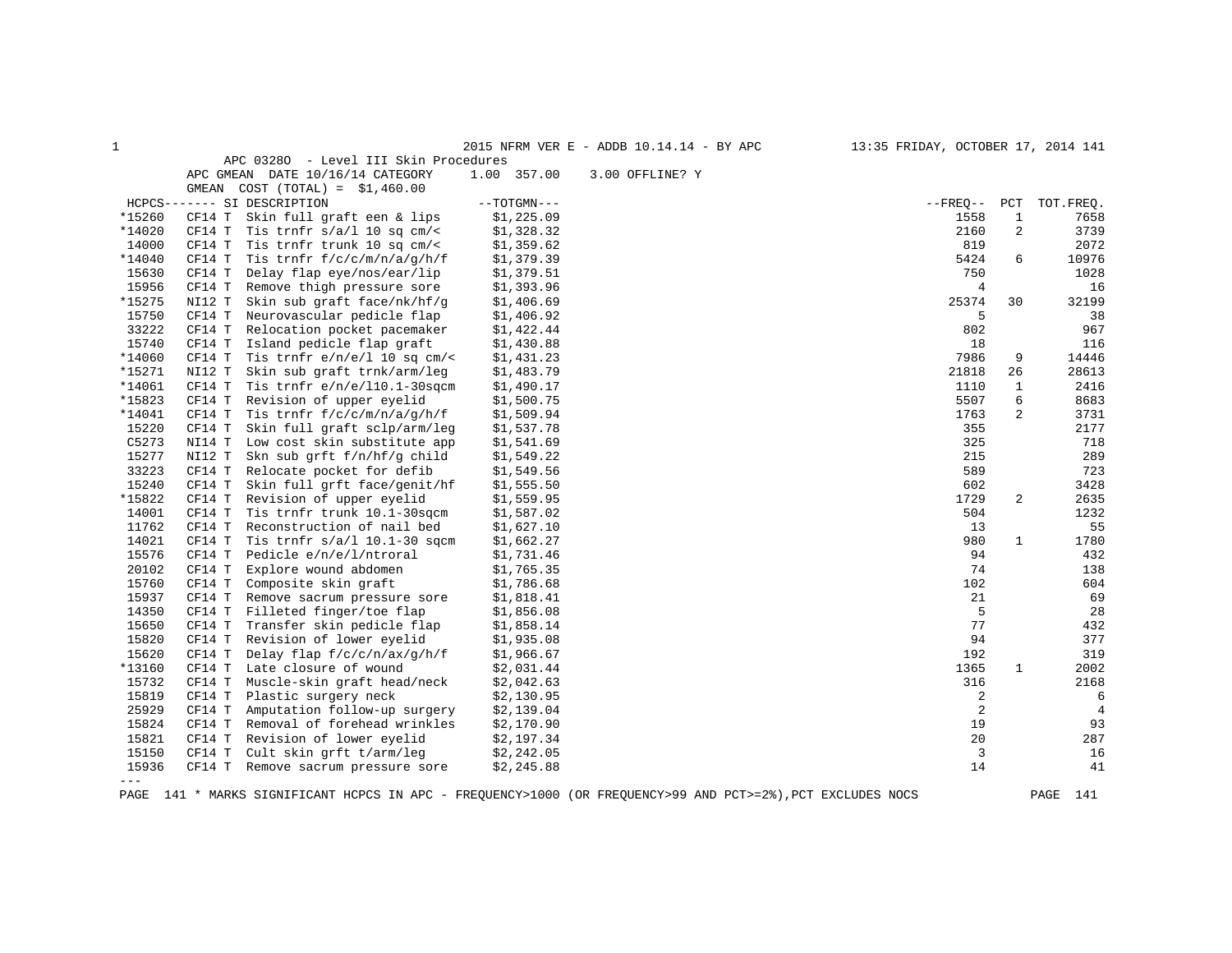| 1                   |                                                                                                    |               | 2015 NFRM VER E - ADDB 10.14.14 - BY APC |         |                |    | 13:35 FRIDAY, OCTOBER 17, 2014 142 |
|---------------------|----------------------------------------------------------------------------------------------------|---------------|------------------------------------------|---------|----------------|----|------------------------------------|
|                     | APC 03280 - Level III Skin Procedures                                                              |               |                                          |         |                |    |                                    |
|                     | APC GMEAN DATE 10/16/14 CATEGORY                                                                   | 1.00 357.00   | 3.00 OFFLINE? Y                          |         |                |    |                                    |
|                     | GMEAN COST $(TOTAL) = $1,460.00$                                                                   |               |                                          |         |                |    |                                    |
|                     | HCPCS------- SI DESCRIPTION                                                                        | $--TOTGMN---$ |                                          |         |                |    | --FREQ-- PCT TOT.FREQ.             |
| 15135               | NI6 T Derm autograft face/nck/hf/g                                                                 | \$2,318.97    |                                          |         | 27             |    | 103                                |
| 15574               | Pedcle fh/ch/ch/m/n/ax/g/h/f<br>CF14 T                                                             | \$2,341.35    |                                          |         | 18             |    | 176                                |
| 15736               | CF14 T Muscle-skin graft arm                                                                       | \$2,368.59    |                                          |         | 22             |    | 305                                |
| 15572               | Skin pedicle flap arms/legs<br>CF14 T                                                              | \$2,450.20    |                                          |         | 6              |    | 31                                 |
| 43887               | CF14 N Remove gastric port open                                                                    | \$2,521.70    |                                          |         | 17             |    | 18                                 |
| 15570               | Skin pedicle flap trunk \$2,558.74<br>CF14 T                                                       |               |                                          |         | 2              |    | 29                                 |
| 15944               | CF14 T Remove hip pressure sore $$2,639.57$<br>CF14 T Removal of tail bone ulcer $$3,011.09$       |               |                                          |         | 13             |    | 17                                 |
| 15922               |                                                                                                    |               |                                          |         | $\overline{4}$ |    | 5                                  |
| 15825               | CF14 T Removal of neck wrinkles \$3,790.36                                                         |               |                                          |         | 3              |    | 32                                 |
|                     |                                                                                                    |               |                                          |         | -------        |    | $- - - - - -$                      |
|                     |                                                                                                    |               |                                          | TOTALS: | 83036          |    | 137653                             |
|                     | APC 03290 - Level IV Skin Procedures                                                               |               |                                          |         |                |    |                                    |
|                     | APC GMEAN DATE 10/16/14 CATEGORY                                                                   | 1.00 357.00   | 4.00 OFFLINE? Y                          |         |                |    |                                    |
|                     | GMEAN COST $(TOTAL) = $2,387.51$                                                                   |               |                                          |         |                |    |                                    |
|                     | HCPCS------- SI DESCRIPTION                                                                        | $--TOTGMN---$ |                                          |         |                |    | --FREO-- PCT TOT.FREQ.             |
| 15826               | CF14 T Removal of brow wrinkles                                                                    | \$0.00        |                                          |         | 0              |    | 8                                  |
| 15842               | Nerve palsy microsurg graft<br>CF14 T                                                              | \$0.00        |                                          |         | $\mathbf 0$    |    | $\mathbf{1}$                       |
| 23921               | CF14 T<br>Amputation follow-up surgery                                                             | \$0.00        |                                          |         | $\mathbf 0$    |    | $\mathbf{0}$                       |
| 15610               | CF14 T Delay flap arms/legs \$1,276.21<br>CF14 T Remove thigh pressure sore \$1,459.68             |               |                                          |         | 10             |    | 24                                 |
| 15952               |                                                                                                    |               |                                          |         | 7              |    | 10                                 |
| 15958               | Remove thigh pressure sore<br>CF14 T                                                               | \$1,515.01    |                                          |         | $\overline{4}$ |    | 12                                 |
| 15200               | CF14 T<br>Skin full graft trunk                                                                    | \$1,800.79    |                                          |         | 45             |    | 237                                |
| 15155               | Cult skin graft $f/n/hf/g$ \$1,821.10<br>CF14 T                                                    |               |                                          |         | 5              |    | 34                                 |
| *15120              | Skn splt a-grft fac/nck/hf/g<br>CF14 T                                                             | \$2,109.63    |                                          |         | 806            | 13 | 3824                               |
| 15876               | Suction lipectomy head&neck<br>CF14 T                                                              | \$2,155.64    |                                          |         | 19             |    | 71                                 |
| 15934               | CF14 T<br>Remove sacrum pressure sore                                                              | \$2,160.31    |                                          |         | 25             |    | 34                                 |
| *44340              | CF14 T<br>Revision of colostomy                                                                    | \$2,199.89    |                                          |         | 174            | 2  | 208                                |
| *14301              | NI10 T Tis trnfr any 30.1-60 sq cm                                                                 | \$2,233.66    |                                          |         | 1573           | 26 | 3842                               |
| *15100              | CF14 T<br>Skin splt grft trnk/arm/leg                                                              | \$2,264.53    |                                          |         | 1484           | 25 | 4532                               |
| 15738               | Muscle-skin graft leg<br>CF14 T                                                                    | \$2,312.18    |                                          |         | 54             |    | 491                                |
| 15878               | CF14 T<br>Suction lipectomy upr extrem                                                             | \$2,398.75    |                                          |         | 14             |    | 52                                 |
| *15731              | NI7 T<br>Forehead flap w/vasc pedicle                                                              | \$2,471.38    |                                          |         | 323            | 5  | 984                                |
| 15600               | Delay flap trunk<br>CF14 T                                                                         | \$2,495.12    |                                          |         | 29             |    | 53                                 |
| 15946               | Remove hip pressure sore<br>CF14 T                                                                 | \$2,508.93    |                                          |         | 21             |    | 67                                 |
| *44312              | CF14 T<br>Revision of ileostomy                                                                    | \$2,511.22    |                                          |         | 128            | 2  | 169                                |
| 15953               | Remove thigh pressure sore \$2,557.46<br>CF14 T                                                    |               |                                          |         | 6              |    | 6                                  |
| 15734               | CF14 T<br>Remove thigh propose.<br>Muscle-skin graft trunk \$2,590.85<br>is north open \$2,636.15. |               |                                          |         | 81             | 1  | 877                                |
| 43886               | CF14 T Revise gastric port open                                                                    |               |                                          |         | 56             |    | 71                                 |
| 15770               | CF14 T Derma-fat-fascia graft \$2,644.84                                                           |               |                                          |         | 17             |    | 147                                |
| $\qquad \qquad - -$ |                                                                                                    |               |                                          |         |                |    |                                    |

PAGE 142 \* MARKS SIGNIFICANT HCPCS IN APC - FREQUENCY>1000 (OR FREQUENCY>99 AND PCT>=2%),PCT EXCLUDES NOCS PAGE 142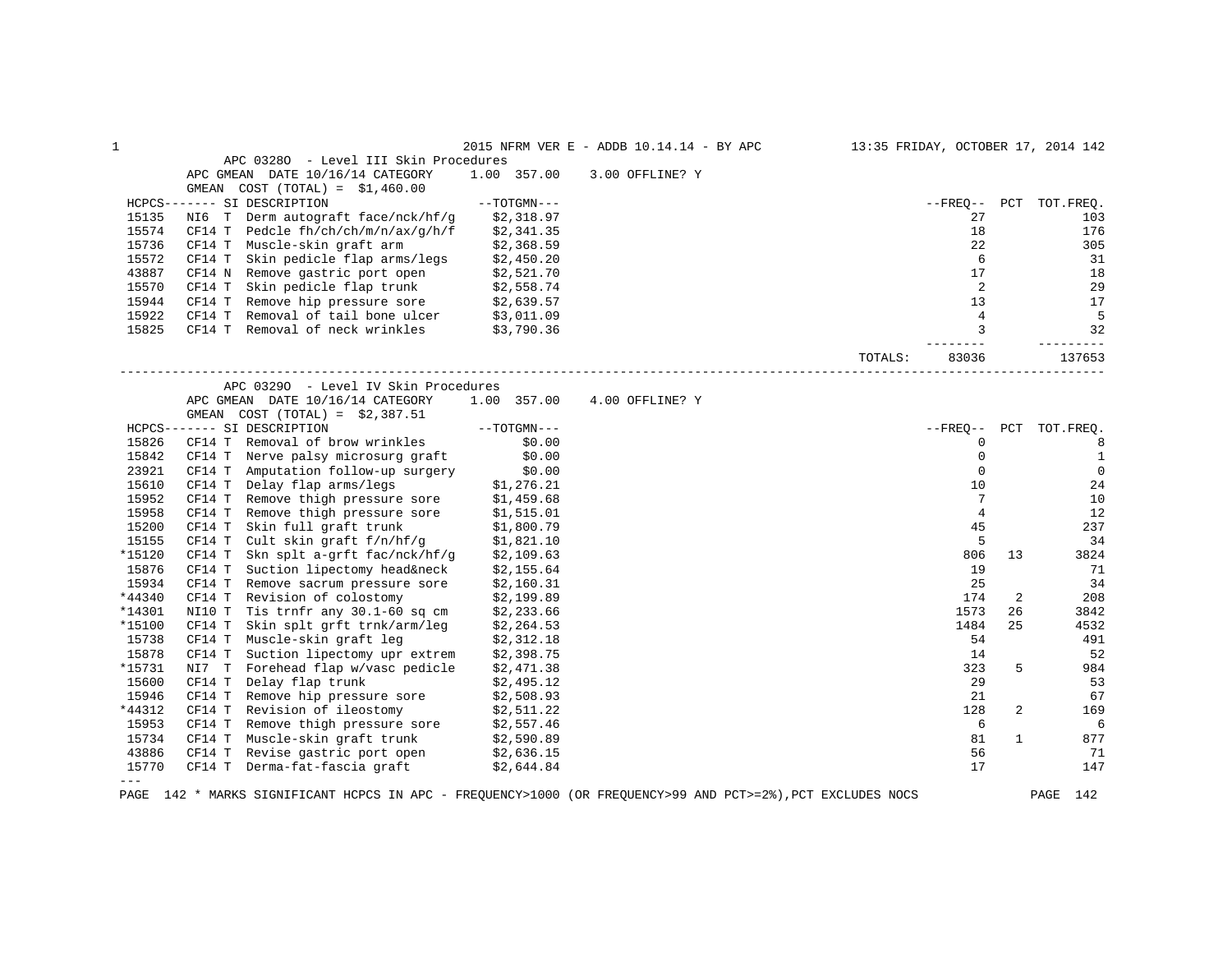| 1              |                                                                                               |               | 2015 NFRM VER E - ADDB 10.14.14 - BY APC | 13:35 FRIDAY, OCTOBER 17, 2014 143 |              |              |                        |
|----------------|-----------------------------------------------------------------------------------------------|---------------|------------------------------------------|------------------------------------|--------------|--------------|------------------------|
|                | APC 03290 - Level IV Skin Procedures                                                          |               |                                          |                                    |              |              |                        |
|                | APC GMEAN DATE 10/16/14 CATEGORY                                                              | 1.00 357.00   | 4.00 OFFLINE? Y                          |                                    |              |              |                        |
|                | GMEAN COST $(TOTAL) = $2,387.51$                                                              |               |                                          |                                    |              |              |                        |
|                | HCPCS------- SI DESCRIPTION                                                                   | $--TOTGMN---$ |                                          |                                    |              |              | --FREQ-- PCT TOT.FREQ. |
| *20926         | CF14 T Removal of tissue for graft                                                            | \$2,679.47    |                                          |                                    | 150          | 2            | 1513                   |
| 15879          | CF14 T Suction lipectomy lwr extrem                                                           | \$2,715.66    |                                          |                                    | 10           |              | -55                    |
| 15935          | CF14 T<br>Remove sacrum pressure sore                                                         | \$2,779.65    |                                          |                                    | 12           |              | 15                     |
| 15877          | Suction lipectomy trunk<br>CF14 T                                                             | \$2,780.84    |                                          |                                    | 50           |              | 392                    |
| 20912          | CF14 T<br>Remove cartilage for graft \$2,877.89                                               |               |                                          |                                    | 2            |              | 319                    |
| 15841          | Nerve palsy muscle graft<br>CF14 T                                                            | \$2,953.12    |                                          |                                    | 2            |              | 11                     |
| 43888          | CF14 T Change gastric port open                                                               | \$3,058.28    |                                          |                                    | 64           | 1            | 80                     |
| 15845          | CF14 T<br>Skin and muscle repair face \$3,287.81                                              |               |                                          |                                    | 8            |              | 46                     |
| *15273         | NI12 T Skin sub grft t/arm/lg child                                                           | \$3,381.92    |                                          |                                    | 534          | 9            | 803                    |
| 15130          | NI6 T Derm autograft trnk/arm/leg                                                             | \$3,399.77    |                                          |                                    | 7            |              | 43                     |
| 11960          | CF14 T<br>Insert tissue expander(s)                                                           | \$3,487.88    |                                          |                                    | 87           | $\mathbf{1}$ | 191                    |
| 15828          | Removal of face wrinkles<br>CF14 T                                                            | \$3,513.58    |                                          |                                    | 19           |              | 97                     |
| 15840          | CF14 T Nerve palsy fascial graft \$3,709.99                                                   |               |                                          |                                    | 17           |              | 59                     |
| 15829          |                                                                                               |               |                                          |                                    | 10           |              | 95                     |
| 20922          | CF14 T Removal of skin wrinkles $$4,845.80$<br>CF14 T Removal of fascia for graft $$5,291.58$ |               |                                          |                                    | 2            |              | 34                     |
| 20920          | CF14 T Removal of fascia for graft \$8,609.66                                                 |               |                                          |                                    | $\mathbf{1}$ |              | $7\phantom{.0}$        |
|                |                                                                                               |               |                                          |                                    |              |              |                        |
|                |                                                                                               |               |                                          | TOTALS:                            | 5856         |              | 19514                  |
|                |                                                                                               |               |                                          |                                    |              |              |                        |
|                |                                                                                               |               |                                          |                                    |              |              |                        |
| ???            | APC 0330<br>- Dental Procedures                                                               |               |                                          |                                    |              |              |                        |
|                | APC GMEAN DATE 10/16/14 CATEGORY                                                              | 27.00 163.00  | 1.00 OFFLINE?                            |                                    |              |              |                        |
|                | GMEAN COST (TOTAL) =<br>\$262.43                                                              |               |                                          |                                    |              |              |                        |
|                | HCPCS------- SI DESCRIPTION                                                                   | $--TOTGMN---$ |                                          |                                    | --FREO-- PCT |              | TOT.FREO.              |
| D0250          | S Extraoral first film                                                                        | \$0.00        |                                          |                                    | 0            |              | 1                      |
| D0260          | S Extraoral ea additional film                                                                | \$0.00        |                                          |                                    | 0            |              | 0                      |
| D0277          | S Vert bitewings 7 to 8 images                                                                | \$0.00        |                                          |                                    | 0            |              | 0                      |
| D0460          | S Pulp vitality test                                                                          | \$0.00        |                                          |                                    | $\mathbf 0$  |              | $\mathbf 0$            |
| D1510          | S Space maintainer fxd unilat                                                                 | \$0.00        |                                          |                                    | $\mathbf 0$  |              | $\mathsf 0$            |
| D1515          | S Fixed bilat space maintainer \$0.00                                                         |               |                                          |                                    | $\Omega$     |              | $\mathsf{O}\xspace$    |
| D1520          | S Remove unilat space maintain                                                                | \$0.00        |                                          |                                    | $\mathbf 0$  |              | $\mathbf 0$            |
| D1525          | S Remove bilat space maintain                                                                 | \$0.00        |                                          |                                    | $\mathbf 0$  |              | $\mathbf 0$            |
| D1550          | Recement space maintainer<br>S                                                                | \$0.00        |                                          |                                    | $\mathbf 0$  |              | $\mathbf 0$            |
| D3460          | S Endodontic endosseous implan                                                                | \$0.00        |                                          |                                    | $\mathbf 0$  |              | $\overline{2}$         |
| D4263          | Bone replce graft first site<br>S                                                             | \$0.00        |                                          |                                    | $\Omega$     |              | $\mathbf 0$            |
| D4264          | S Bone replce graft each add                                                                  | \$0.00        |                                          |                                    | $\Omega$     |              | $\mathbf 0$            |
| D4268          | Surgical revision procedure<br>S                                                              | \$0.00        |                                          |                                    | $\Omega$     |              | $\mathsf{O}\xspace$    |
| D4270          | S Pedicle soft tissue graft pr \$0.00                                                         |               |                                          |                                    | $\mathbf 0$  |              | 3                      |
| D4271          |                                                                                               |               |                                          |                                    | 0            |              | $\mathbf 0$            |
| D4273          | D13 S Free soft tissue graft proc \$0.00<br>S Subepithelial tissue graft \$0.00               |               |                                          |                                    | $\mathbf 0$  |              | $\mathbf 0$            |
| D4381<br>$---$ | S Localized delivery antimicro \$0.00                                                         |               |                                          |                                    | $\Omega$     |              | 0                      |

PAGE 143 \* MARKS SIGNIFICANT HCPCS IN APC - FREQUENCY>1000 (OR FREQUENCY>99 AND PCT>=2%),PCT EXCLUDES NOCS PAGE 143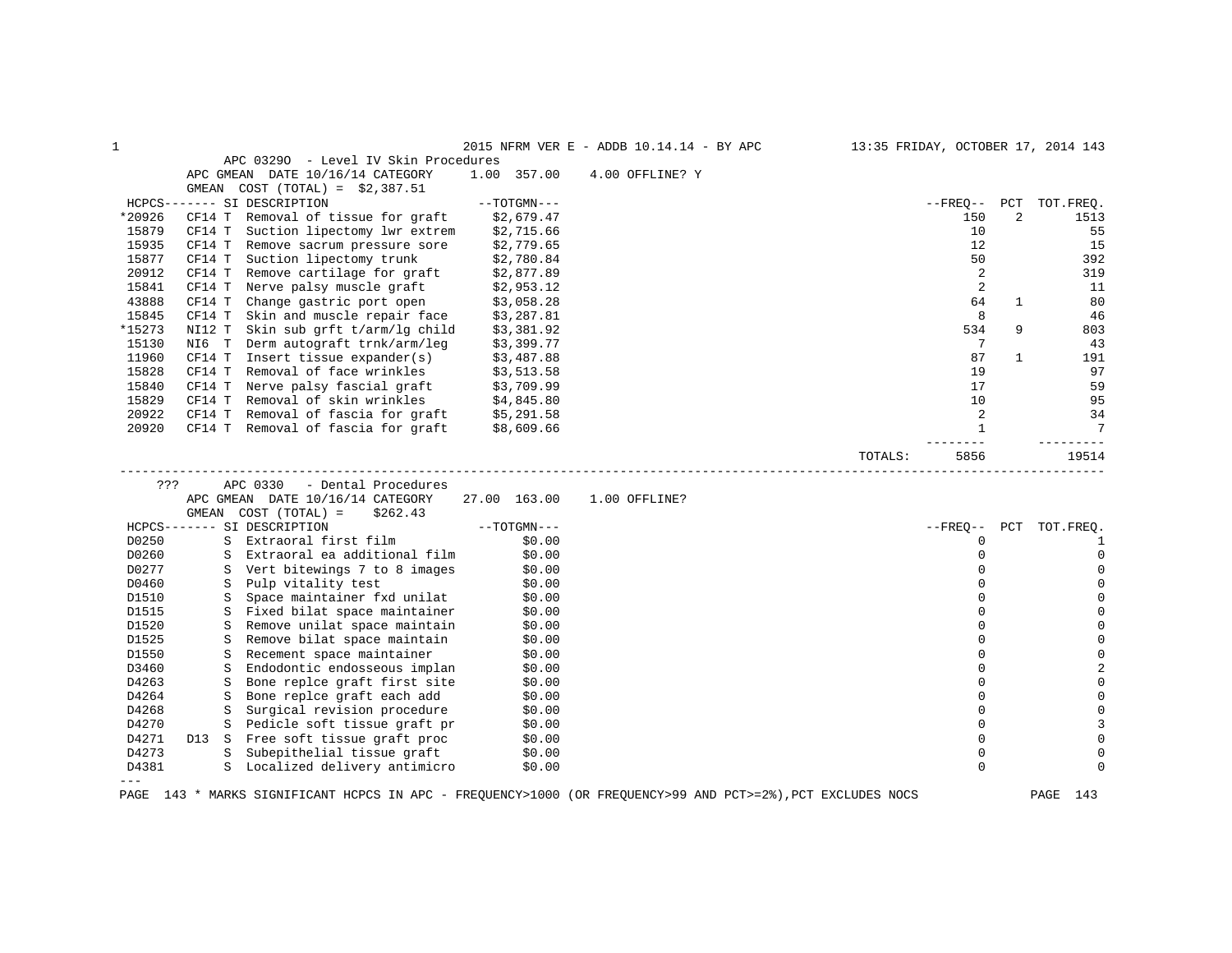| c.<br>. . |
|-----------|

1 2015 NFRM VER E - ADDB 10.14.14 - BY APC 13:35 FRIDAY, OCTOBER 17, 2014 144

| ???     |           | APC 0330<br>- Dental Procedures |               |               |         |              |                |             |
|---------|-----------|---------------------------------|---------------|---------------|---------|--------------|----------------|-------------|
|         | APC GMEAN | DATE 10/16/14 CATEGORY          | 27.00 163.00  | 1.00 OFFLINE? |         |              |                |             |
|         | GMEAN     | $COST (TOTAL) =$<br>\$262.43    |               |               |         |              |                |             |
|         |           | HCPCS------- SI DESCRIPTION     | $--TOTGMN---$ |               |         | $--$ FREQ--  | PCT            | TOT. FREO.  |
| D5911   | S         | Facial moulage sectional        | \$0.00        |               |         | 0            |                | 0           |
| D5912   | S         | Facial moulage complete         | \$0.00        |               |         | 0            |                | $\Omega$    |
| D5983   | S         | Radiation applicator            | \$0.00        |               |         | $\Omega$     |                | $\Omega$    |
| D5984   | S         | Radiation shield                | \$0.00        |               |         | $\Omega$     |                | $\Omega$    |
| D5985   | S         | Radiation cone locator          | \$0.00        |               |         | $\Omega$     |                | $\mathbf 0$ |
| D5987   | S         | Commissure splint               | \$0.00        |               |         | U            |                | $\mathbf 0$ |
| D6920   | S         | Dental connector bar            | \$0.00        |               |         | $\Omega$     |                | $\mathbf 0$ |
| D7241   | S         | Impact tooth rem bony w/comp    | \$0.00        |               |         | U            |                | $\,4$       |
| D7261   | S         | Primary closure sinus perf      | \$0.00        |               |         | $\Omega$     |                | $\Omega$    |
| D7291   | S         | Transseptal fiberotomy          | \$0.00        |               |         | $\Omega$     |                | $\mathsf 0$ |
| D7940   | S         | Reshaping bone orthognathic     | \$0.00        |               |         | O            |                | $\mathbf 0$ |
| D9630   | S         | Other drugs/medicaments         | \$0.00        |               |         | $\Omega$     |                | $\mathsf 0$ |
| D9930   | S         | Treatment of complications      | \$0.00        |               |         | $\Omega$     |                | 3           |
| D9950   | S         | Occlusion analysis              | \$0.00        |               |         | $\Omega$     |                | $\mathbf 0$ |
| D9952   | S         | Complete occlusal adjustment    | \$0.00        |               |         | $\mathbf 0$  |                | $\mathbf 0$ |
| D0270   | S         | Dental bitewing single image    | \$35.41       |               |         | 12           |                | 14          |
| D0240   | S         | Intraoral occlusal film         | \$46.07       |               |         | 5            |                | 6           |
| D0272   | S         | Dental bitewings two images     | \$69.96       |               |         | 34           | $\overline{2}$ | 39          |
| D9951   | S         | Limited occlusal adjustment     | \$82.41       |               |         | $\mathbf{1}$ |                | $1\,$       |
| D9940   | S         | Dental occlusal quard           | \$152.09      |               |         | 3            |                | 3           |
| *D7140  | S         | Extraction erupted tooth/exr    | \$162.60      |               |         | 713          | 55             | 1929        |
| D0274   | S         | Bitewings four images           | \$208.42      |               |         | 89           | $\epsilon$     | 119         |
| D3999   | S         | Endodontic procedure            | \$314.53      |               |         | 5            |                | 5           |
| D7230   | S         | Impact tooth remov part bony    | \$324.49      |               |         | 7            |                | 28          |
| D7240   | S         | Impact tooth remov comp bony    | \$633.43      |               |         | 14           | $\mathbf{1}$   | 44          |
| *D7210  | S         | Rem imp tooth w mucoper flp     | \$649.99      |               |         | 184          | 14             | 963         |
| D7111   | S         | Extraction coronal remnants     | \$824.58      |               |         | $\mathbf{1}$ |                | 19          |
| D7250   | S         | Tooth root removal              | \$826.31      |               |         | 21           | $\mathbf{1}$   | 102         |
| *D0150  | S         | Comprehensve oral evaluation    | \$848.95      |               |         | 119          | 9              | 181         |
| D2999   | S         | Dental unspec restorative pr    | \$852.75      |               |         | 31           | 2              | 38          |
| D4355   | S         | Full mouth debridement          | \$1,149.45    |               |         | 17           | $\mathbf{1}$   | 50          |
| D7220   | S         | Impact tooth remov soft tiss    | \$1,186.24    |               |         | 16           | $\mathbf{1}$   | 39          |
| D7260   | S         | Oral antral fistula closure     | \$1,518.52    |               |         | 1            |                | 2           |
| D4260   | S.        | Osseous surgery 4 or more       | \$2,040.31    |               |         | 4            |                | 6           |
|         |           |                                 |               |               | TOTALS: | 1277         |                | 3601        |
| $- - -$ |           |                                 |               |               |         |              |                |             |
|         |           |                                 |               |               |         |              |                |             |

---  $--\,$  $---$ 

PAGE 144 \* MARKS SIGNIFICANT HCPCS IN APC - FREQUENCY>1000 (OR FREQUENCY>99 AND PCT>=2%),PCT EXCLUDES NOCS PAGE 144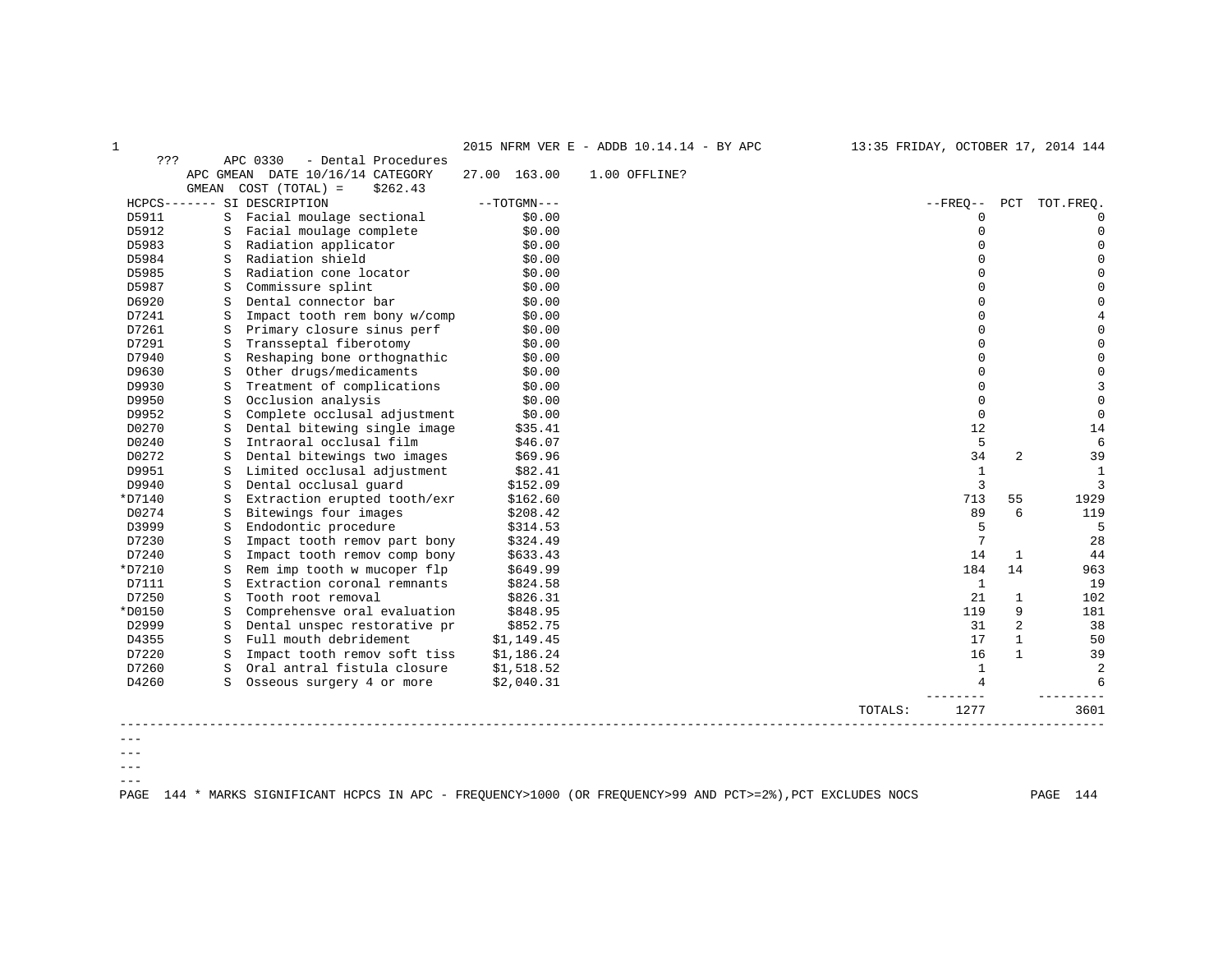| 1                       |                                                                                                                                                                                                                                                |                     | 2015 NFRM VER E - ADDB 10.14.14 - BY APC                                                                    | 13:35 FRIDAY, OCTOBER 17, 2014 145 |                |                                               |
|-------------------------|------------------------------------------------------------------------------------------------------------------------------------------------------------------------------------------------------------------------------------------------|---------------------|-------------------------------------------------------------------------------------------------------------|------------------------------------|----------------|-----------------------------------------------|
|                         | APC 0331 - Combined Abdomen and Pelvis CT without Contrast                                                                                                                                                                                     |                     |                                                                                                             |                                    |                |                                               |
|                         | APC GMEAN DATE 10/16/14 CATEGORY                                                                                                                                                                                                               | 20.00 347.00        | 1.00 OFFLINE?                                                                                               |                                    |                |                                               |
|                         | GMEAN $COST (TOTAL) = $245.70$<br>HCPCS------- SI DESCRIPTION                                                                                                                                                                                  | $--TOTGMN---$       |                                                                                                             |                                    |                | --FREQ-- PCT TOT.FREQ.                        |
| *74176                  | CP12 S Ct abd & pelvis w/o contrast \$245.70                                                                                                                                                                                                   |                     |                                                                                                             | 203494 100                         |                | 860937                                        |
|                         |                                                                                                                                                                                                                                                |                     |                                                                                                             |                                    |                | ---------                                     |
|                         |                                                                                                                                                                                                                                                |                     | TOTALS:                                                                                                     | 203494                             |                | 860937                                        |
|                         | APC 0332 - Computed Tomography without Contrast                                                                                                                                                                                                |                     |                                                                                                             |                                    |                |                                               |
|                         | APC GMEAN DATE 10/16/14 CATEGORY 20.00 164.00<br>GMEAN $COST (TOTAL) = $124.50$                                                                                                                                                                |                     | 1.00 OFFLINE?                                                                                               |                                    |                |                                               |
|                         | HCPCS------- SI DESCRIPTION                                                                                                                                                                                                                    | $--{\tt TOTGMN---}$ |                                                                                                             |                                    |                | --FREO-- PCT TOT.FREO.                        |
| *74261                  | ----- SI DESCRIPTION<br>NI10 S  Ct colonography dx                                                                                                                                                                                             | \$94.17             |                                                                                                             | 3289                               |                | 4814                                          |
| *70450                  | CP9 S Ct head/brain $w/o$ dye \$118.81                                                                                                                                                                                                         |                     |                                                                                                             | 1554227                            | 56             | 2421488                                       |
| *70486                  | CP9 S Ct maxillofacial w/o dye \$121.70<br>CP9 S Ct orbit/ear/fossa w/o dye \$124.35                                                                                                                                                           |                     |                                                                                                             | 143287                             | 5              | 238843                                        |
| *70480                  |                                                                                                                                                                                                                                                |                     |                                                                                                             | 17783                              |                | 30117                                         |
| *70490                  | S Ct soft tissue neck w/o dye \$126.63<br>S Ct lower extremity w/o dye \$126.77<br>CP9                                                                                                                                                         |                     |                                                                                                             | 13958                              |                | 28289                                         |
| *73700                  | CP9                                                                                                                                                                                                                                            |                     |                                                                                                             | 57020                              | $\overline{2}$ | 91410                                         |
| *71250                  | S Ct thorax w/o dye<br>S Ct upper extremity w/o dye<br>S Ct upper extremity w/o dye<br>S Ct pelvis w/o dye<br>S Ct chest spine w/o dye<br>S Ct chest spine w/o dye<br>S Ct chest spine w/o dye<br>S Ct chest spine w/o dye<br>S 2138.49<br>CP9 |                     |                                                                                                             | 406694                             | 14             | 634259                                        |
| *73200                  | CP9                                                                                                                                                                                                                                            |                     |                                                                                                             | 25858                              |                | 39530                                         |
| *72192                  | CP <sub>9</sub>                                                                                                                                                                                                                                |                     |                                                                                                             | 38891                              | $\mathbf{1}$   | 63930                                         |
| *72125                  | CP9                                                                                                                                                                                                                                            |                     |                                                                                                             | 307358                             | 11             | 526152                                        |
| *72128                  | CP9                                                                                                                                                                                                                                            |                     |                                                                                                             | 27985                              | $\mathbf{1}$   | 54780                                         |
| *74150                  | CP9 S Ct abdomen w/o dye $\begin{array}{cc} 142.83 \\ \text{CP9} & \text{S} & \text{Ct} \end{array}$ Lumbar spine w/o dye $\begin{array}{cc} 5142.83 \\ \text{S149.07} \end{array}$                                                            | \$142.83            |                                                                                                             | 27423                              | $\mathbf{1}$   | 50249                                         |
| *72131                  |                                                                                                                                                                                                                                                |                     |                                                                                                             | 116733<br>________                 |                | $4 \quad \blacksquare$<br>194985<br>--------- |
|                         |                                                                                                                                                                                                                                                |                     | TOTALS:                                                                                                     | 2740506                            |                | 4378846                                       |
|                         | APC 0333 - Computed Tomography without Contrast followed by Contrast                                                                                                                                                                           |                     |                                                                                                             |                                    |                |                                               |
|                         | APC GMEAN DATE 10/16/14 CATEGORY 20.00 165.00                                                                                                                                                                                                  |                     | $1.00$ OFFLINE?                                                                                             |                                    |                |                                               |
|                         | GMEAN $COST (TOTAL) = $279.78$                                                                                                                                                                                                                 |                     |                                                                                                             |                                    |                |                                               |
|                         | HCPCS------- SI DESCRIPTION                                                                                                                                                                                                                    | $---TOTGMN---$      |                                                                                                             |                                    |                | --FREO-- PCT TOT.FREO.                        |
| *70470                  |                                                                                                                                                                                                                                                |                     |                                                                                                             | 36329                              | 37             | 75346                                         |
| 70488                   | CP9 S Ct head/brain w/o & w/dye \$263.95<br>CP9 S Ct maxillofacial w/o & w/dye \$266.65                                                                                                                                                        |                     |                                                                                                             | 830                                |                | 1992                                          |
| *70482                  | S Ct orbit/ear/fossa w/o&w/dye<br>CP9                                                                                                                                                                                                          | \$267.58            |                                                                                                             | 1265                               | $\mathbf{1}$   | 3007                                          |
| *72194                  | CP9 S Ct pelvis w/o & w/dye                                                                                                                                                                                                                    | \$273.52            |                                                                                                             | 1340                               | $\mathbf{1}$   | 2889                                          |
| *70492                  | CP9 S Ct sft tsue nck w/o & w/dye \$280.65                                                                                                                                                                                                     |                     |                                                                                                             | 4939                               | 5              | 10544                                         |
| 72127                   | CP9 S Ct neck spine $w/o \& w/dye$ \$280.94<br>CP9 S Ct lumbar spine $w/o \& w/dye$ \$286.36                                                                                                                                                   |                     |                                                                                                             | 246                                |                | 853                                           |
| 72133                   |                                                                                                                                                                                                                                                |                     |                                                                                                             | 764                                |                | 1977                                          |
| *74170                  | S Ct abdomen w/o & w/dye<br>CP9<br>S Ct abdomen w/o & w/dye \$288.47<br>S Ct uppr extremity w/o&w/dye \$289.00                                                                                                                                 |                     |                                                                                                             | 36905                              | 38             | 64535                                         |
| 73202                   | CP9                                                                                                                                                                                                                                            |                     |                                                                                                             | 297                                |                | 674                                           |
| 72130                   | S Ct chest spine $w/o$ & $w/dye$ \$292.58<br>CP9                                                                                                                                                                                               |                     |                                                                                                             | 85                                 |                | 472                                           |
| 73702                   | CP9 S Ct lwr extremity w/o&w/dye                                                                                                                                                                                                               | \$294.57            |                                                                                                             | 586                                |                | 1262                                          |
| *71270<br>$\frac{1}{2}$ | CP9 S Ct thorax w/o & w/dye                                                                                                                                                                                                                    | \$302.82            |                                                                                                             | 13114                              | 13             | 36202                                         |
|                         |                                                                                                                                                                                                                                                |                     | PAGE 145 * MARKS SIGNIFICANT HCPCS IN APC - FREQUENCY>1000 (OR FREQUENCY>99 AND PCT>=2%), PCT EXCLUDES NOCS |                                    |                | PAGE 145                                      |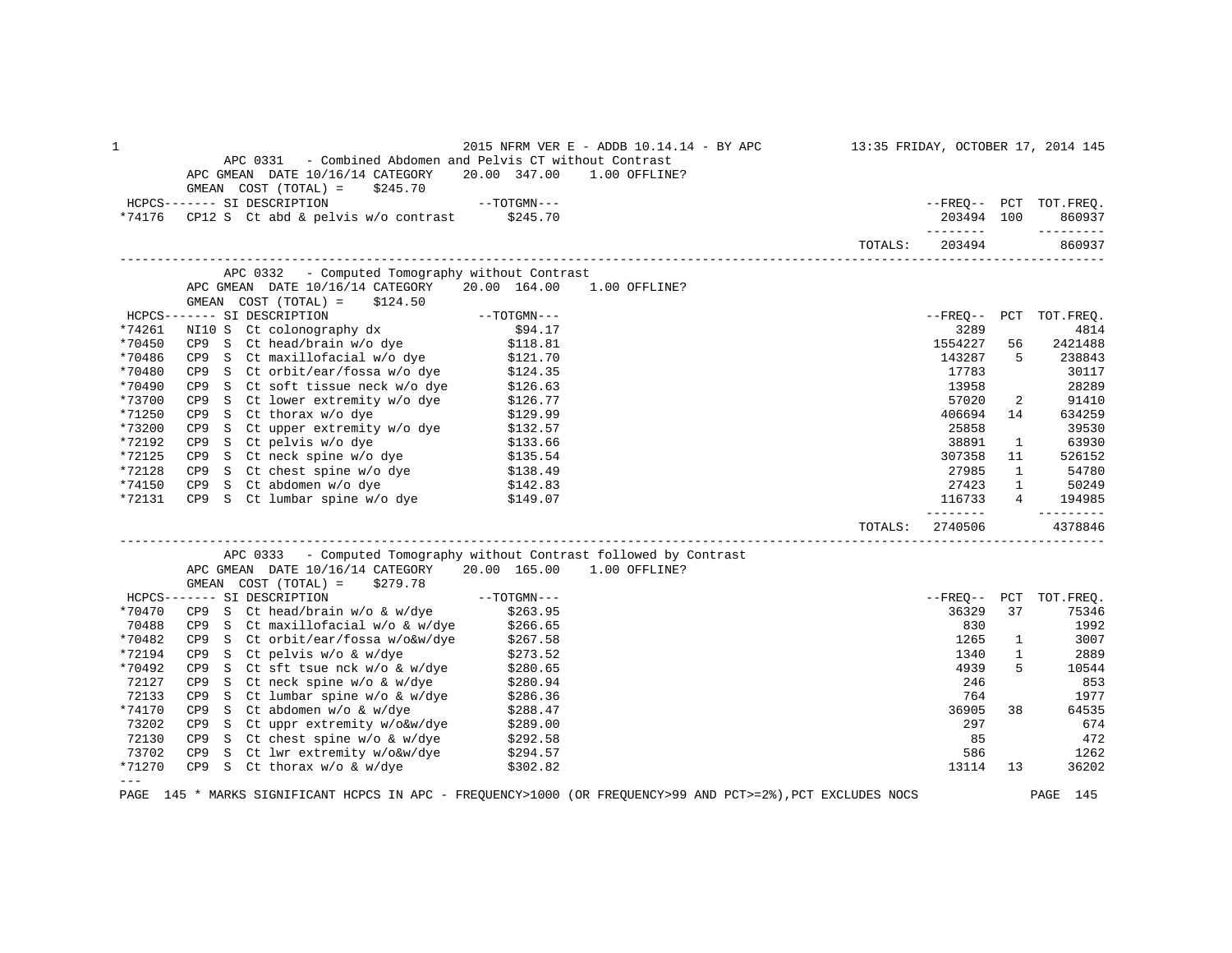| 1         |           | APC 0333 - Computed Tomography without Contrast followed by Contrast<br>APC GMEAN DATE 10/16/14 CATEGORY 20.00 165.00 1.00 OFFLINE? |               | 2015 NFRM VER E - ADDB 10.14.14 - BY APC                                                  |                |                     |              | 13:35 FRIDAY, OCTOBER 17, 2014 146 |
|-----------|-----------|-------------------------------------------------------------------------------------------------------------------------------------|---------------|-------------------------------------------------------------------------------------------|----------------|---------------------|--------------|------------------------------------|
|           |           | $GMEAN$ $COST$ $(TOTAL) = $279.78$<br>HCPCS------- SI DESCRIPTION                                                                   | $--TOTGMN---$ |                                                                                           |                |                     |              | --FREO-- PCT TOT.FREQ.             |
|           |           |                                                                                                                                     |               |                                                                                           | TOTALS:        | ________<br>96700   |              | 199753                             |
|           |           | APC 0334 - Combined Abdomen and Pelvis CT with Contrast                                                                             |               |                                                                                           |                |                     |              |                                    |
|           |           | APC GMEAN DATE 10/16/14 CATEGORY 20.00 348.00 1.00 OFFLINE?<br>GMEAN $COST (TOTAL) = $389.59$                                       |               |                                                                                           |                |                     |              |                                    |
|           |           | HCPCS------- SI DESCRIPTION                                                                                                         | $--TOTGMN---$ |                                                                                           |                |                     |              | --FREQ-- PCT TOT.FREQ.             |
|           |           | *74177 CP12 S Ct abd & pelv w/contrast $$374.96$                                                                                    |               |                                                                                           |                | 291972              | 62           | 1199229                            |
|           |           |                                                                                                                                     |               |                                                                                           |                |                     |              | 34720 7 86654                      |
|           |           | *74174 NI12 S Ct angio abd&pelv w/o&w/dye \$380.35<br>*74178 CP12 S Ct abd & pelv 1/> regns \$424.16                                |               |                                                                                           |                |                     |              | 141195 30 275225                   |
|           |           |                                                                                                                                     |               |                                                                                           | <b>TOTALS:</b> | ---------<br>467887 |              | $- - - - - - - - -$<br>1561108     |
|           |           |                                                                                                                                     |               |                                                                                           |                |                     |              |                                    |
|           |           |                                                                                                                                     |               | APC 0336 - Magnetic Resonance Imaging and Magnetic Resonance Angiography without Contrast |                |                     |              |                                    |
|           |           | APC GMEAN DATE 10/16/14 CATEGORY 20.00 167.00 1.00 OFFLINE?<br>GMEAN $COST (TOTAL) = $297.11$                                       |               |                                                                                           |                |                     |              |                                    |
|           |           | HCPCS------- SI DESCRIPTION                                                                                                         |               |                                                                                           |                |                     |              | --FREQ-- PCT TOT.FREQ.             |
| C8935     |           | ----- SI DESCRIPTION ------ SI DESCRIPTION ---<br>NO10 S Mra, w/o dye, upper extr \$234.37                                          |               |                                                                                           |                | 7                   |              | 26                                 |
| *70547    |           | CP9 S Mr angiography neck $w/o$ dye $$239.10$                                                                                       |               |                                                                                           |                | 7987                |              | 24376                              |
| C8919     |           |                                                                                                                                     |               |                                                                                           |                | 37                  |              | 260                                |
| C8901     |           | CP9 S Mra w/o cont, pelvis \$241.06<br>CP9 S Mra w/o cont, abd \$256.07                                                             |               |                                                                                           |                | 833                 |              | 1734                               |
| *70544    |           |                                                                                                                                     |               |                                                                                           |                | 33177               | 3            | 102316                             |
| 71550     |           | CP9 S Mr angiography head w/o dye \$262.66<br>CP9 S Mri chest w/o dye \$263.69                                                      |               |                                                                                           |                | 945                 |              | 2715                               |
| C8910     |           | CP9 S Mri chest w/o dye<br>CP9 S Mra w/o cont, chest                                                                                | \$264.86      |                                                                                           |                | 300                 |              | 810                                |
| 70336     |           |                                                                                                                                     |               |                                                                                           |                | 728                 |              | 1277                               |
| *73218    |           | CP9 S Magnetic image jaw joint \$271.92<br>CP9 S Mri upper extremity w/o dye \$274.89                                               |               |                                                                                           |                | 4720                |              | 9665                               |
| *75557    |           | NI8 S Cardiac mri for morph                                                                                                         | \$276.59      |                                                                                           |                | 1009                |              | 1683                               |
| *73718    |           | CP9 S Mri lower extremity w/o dye                                                                                                   | \$281.99      |                                                                                           |                | 18612               | 2            | 33781                              |
| *70551    | CP9       | S Mri brain stem w/o dye                                                                                                            | \$287.21      |                                                                                           |                | 169929              | 18           | 293726                             |
| *73221    | CP9<br>S. | Mri joint upr extrem w/o dye                                                                                                        | \$291.92      |                                                                                           |                | 95446               | 10           | 152190                             |
|           |           | 76498 U CP9 S Mri procedure                                                                                                         | \$292.37      |                                                                                           |                | 650                 |              | 2477                               |
| *73721    | CP9       | S Mri jnt of lwr extre w/o dye                                                                                                      | \$293.79      |                                                                                           |                | 134461              | 14           | 222107                             |
| C8913     |           | CP9 S Mra w/o cont, lwr ext                                                                                                         | \$294.95      |                                                                                           |                | 120                 |              | 566                                |
| *70540    | CP9       | S Mri orbit/face/neck w/o dye \$295.22                                                                                              |               |                                                                                           |                | 1554                |              | 4005                               |
| *72195    | CP9       | S Mri pelvis w/o dye                                                                                                                | \$297.80      |                                                                                           |                | 10292               | $\mathbf{1}$ | 28676                              |
| *74181    |           | CP9 S Mri abdomen w/o dye                                                                                                           | \$298.11      |                                                                                           |                | 18136               | $\mathbf{1}$ | 32922                              |
| *72146    |           | CP9 S Mri chest spine $w/o$ dye $$299.00$                                                                                           |               |                                                                                           |                | 24624               | 2            | 74026                              |
| *72141    |           |                                                                                                                                     |               |                                                                                           |                | 106075              | 11           | 213679                             |
| *72148    |           | CP9 S Mri neck spine w/o dye \$305.68<br>CP9 S Mri lumbar spine w/o dye \$310.66                                                    |               |                                                                                           |                | 292632              | 31           | 487279                             |
| C8904     |           | CP9 S Mri w/o cont, breast, uni \$321.28                                                                                            |               |                                                                                           |                | 93                  |              | 146                                |
| $- - - -$ |           |                                                                                                                                     |               |                                                                                           |                |                     |              |                                    |

PAGE 146 \* MARKS SIGNIFICANT HCPCS IN APC - FREQUENCY>1000 (OR FREQUENCY>99 AND PCT>=2%),PCT EXCLUDES NOCS PAGE 146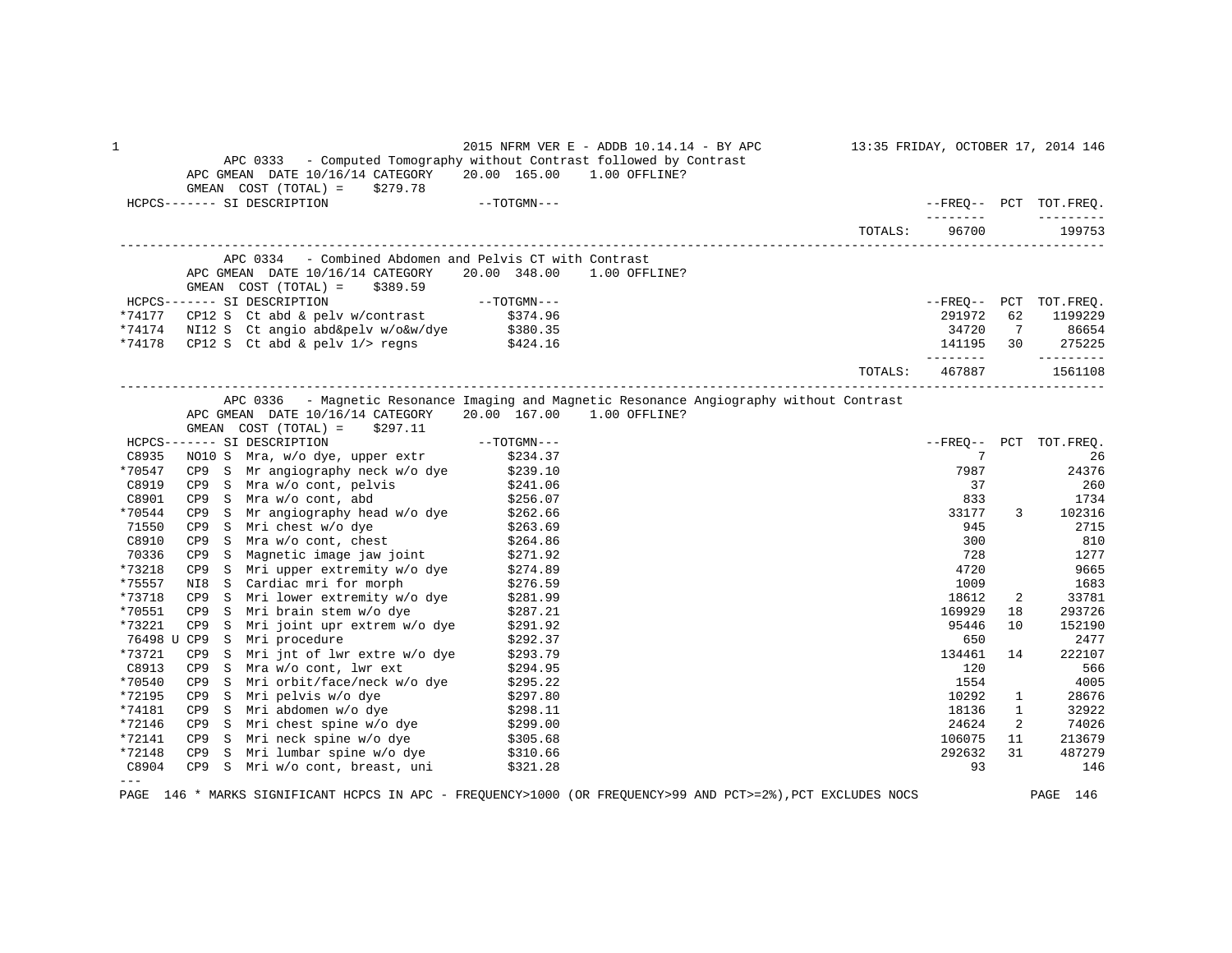| APC 0336 - Magnetic Resonance Imaging and Magnetic Resonance Angiography without Contrast<br>20.00 167.00<br>1.00 OFFLINE?<br>APC GMEAN DATE 10/16/14 CATEGORY<br>COST (TOTAL) =<br>GMEAN<br>\$297.11<br>HCPCS------- SI DESCRIPTION<br>$--TOTGMN---$<br>--FREO-- PCT TOT.FREO.<br>75559<br>NI8 S Cardiac mri w/stress img<br>\$323.38<br>28<br>NI7 S Fmri brain by phys/psych<br>70555<br>\$345.37<br>43<br>115<br>77084<br>292<br>2048<br>NI7 S Magnetic image bone marrow<br>\$356.74<br>70554<br>NI7 S Fmri brain by tech<br>\$359.14<br>71<br>CP9 S Mri w/o cont, breast, bi $$361.04$<br>C8907<br>836<br>1200<br>C8932<br>NO10 S Mra, w/o dye, spinal canal<br>S Mra, w/o dye, spinal canal $$406.30$<br>S Mri brain w/o dye $$1,174.75$<br>$\overline{4}$<br>21<br>25<br>70557<br>--------<br>----------<br>1694108<br>TOTALS:<br>923012<br>APC 0337 - Magnetic Resonance Imaging and Magnetic Resonance Angiography without Contrast f<br>20.00 168.00<br>1.00 OFFLINE?<br>APC GMEAN DATE 10/16/14 CATEGORY<br>GMEAN COST (TOTAL) =<br>\$501.13<br>$--TOTGMN---$<br>HCPCS------- SI DESCRIPTION<br>C8936<br>NO10 S Mra, w/o&w/dye, upper extr<br>\$384.02<br>38<br>*C8902<br>2535<br>CP9 S Mra w/o fol w/cont, abd<br>\$406.19<br>*C8911<br>1362<br>3234<br>CP9 S Mra w/o fol w/cont, chest<br>\$417.07<br>C8905<br>827<br>CP9 S Mri w/o fol w/cont, brst, un<br>\$424.85<br>1518<br>CP9 S Mra w/o fol w/cont, pelvis<br>C8920<br>1471<br>\$439.54<br>153<br>C8914<br>CP9 S Mra w/o fol w/cont, lwr ext<br>4026<br>\$442.21<br>673<br>*75561<br>4837<br>NI8<br>$\mathbf S$<br>Cardiac mri for morph w/dye<br>\$442.74<br>1<br>*70546<br>Mr angiograph head w/o&w/dye<br>CP9 S<br>\$443.54<br>1221<br>5565<br>*70549<br>CP9 S<br>Mr angiograph neck w/o&w/dye<br>\$447.68<br>4394<br>31875<br>*73720<br>Mri lwr extremity w/o&w/dye<br>10865<br>2<br>19554<br>CP9 S<br>\$461.32<br>*73220<br>Mri uppr extremity w/o&w/dye<br>2970<br>5355<br>CP9 S<br>\$463.05<br>*C8908<br>Mri w/o fol w/cont, breast,<br>22663<br>$\overline{4}$<br>33294<br>CP9 S<br>\$471.89<br>*73723<br>5674<br>CP9 S<br>Mri joint lwr extr w/o&w/dye<br>\$472.85<br>$\mathbf{1}$<br>C8933<br>NO10 S<br>19<br>70<br>Mra, w/o&w/dye, spinal canal<br>\$476.07<br>*73223<br>3336<br>6261<br>CP9 S<br>Mri joint upr extr w/o&w/dye<br>\$483.55<br>*72157<br>Mri chest spine w/o & w/dye<br>\$491.84<br>7928<br>36989<br>CP9<br>$\mathbf S$<br>$\mathbf{1}$<br>*71552<br>Mri chest w/o & w/dye<br>3161<br>CP9<br>$\mathbf S$<br>\$498.69<br>1380<br>*72197<br>42036<br>CP9<br>$\mathbf S$<br>Mri pelvis w/o & w/dye<br>\$500.81<br>16709<br>3<br>*72156<br>14255<br>3<br>CP9 S<br>Mri neck spine w/o & w/dye<br>50984<br>\$503.44<br>*70543<br>Mri orbt/fac/nck w/o &w/dye<br>10673<br>2<br>CP9 S<br>\$503.91<br>26269<br>*70553<br>222569<br>CP9 S Mri brain stem w/o & w/dye<br>\$508.17<br>48<br>441409<br>S Mri lumbar spine w/o & w/dye \$508.60<br>*72158<br>65277<br>CP9<br>14<br>*74183<br>CP9 S Mri abdomen w/o & w/dye<br>S Mri brain w/o & w/dye<br>61818<br>\$510.76<br>\$1,616.41<br>13<br>70559<br>22<br>28<br>------<br>--------<br>462198<br>TOTALS:<br>____________________________________<br>PAGE 147 * MARKS SIGNIFICANT HCPCS IN APC - FREQUENCY>1000 (OR FREQUENCY>99 AND PCT>=2%), PCT EXCLUDES NOCS<br>PAGE 147 | $\mathbf{1}$ | 2015 NFRM VER E - ADDB 10.14.14 - BY APC 13:35 FRIDAY, OCTOBER 17, 2014 147 |  |  |
|------------------------------------------------------------------------------------------------------------------------------------------------------------------------------------------------------------------------------------------------------------------------------------------------------------------------------------------------------------------------------------------------------------------------------------------------------------------------------------------------------------------------------------------------------------------------------------------------------------------------------------------------------------------------------------------------------------------------------------------------------------------------------------------------------------------------------------------------------------------------------------------------------------------------------------------------------------------------------------------------------------------------------------------------------------------------------------------------------------------------------------------------------------------------------------------------------------------------------------------------------------------------------------------------------------------------------------------------------------------------------------------------------------------------------------------------------------------------------------------------------------------------------------------------------------------------------------------------------------------------------------------------------------------------------------------------------------------------------------------------------------------------------------------------------------------------------------------------------------------------------------------------------------------------------------------------------------------------------------------------------------------------------------------------------------------------------------------------------------------------------------------------------------------------------------------------------------------------------------------------------------------------------------------------------------------------------------------------------------------------------------------------------------------------------------------------------------------------------------------------------------------------------------------------------------------------------------------------------------------------------------------------------------------------------------------------------------------------------------------------------------------------------------------------------------------------------------------------------------------------------------------------------------------------------------------------------------------------------------------------------------------------------------------------------------------------------------------------------------------------------------------------------------------------------------------------------------------------------------------------------------------------------------------------------------------|--------------|-----------------------------------------------------------------------------|--|--|
|                                                                                                                                                                                                                                                                                                                                                                                                                                                                                                                                                                                                                                                                                                                                                                                                                                                                                                                                                                                                                                                                                                                                                                                                                                                                                                                                                                                                                                                                                                                                                                                                                                                                                                                                                                                                                                                                                                                                                                                                                                                                                                                                                                                                                                                                                                                                                                                                                                                                                                                                                                                                                                                                                                                                                                                                                                                                                                                                                                                                                                                                                                                                                                                                                                                                                                                  |              |                                                                             |  |  |
|                                                                                                                                                                                                                                                                                                                                                                                                                                                                                                                                                                                                                                                                                                                                                                                                                                                                                                                                                                                                                                                                                                                                                                                                                                                                                                                                                                                                                                                                                                                                                                                                                                                                                                                                                                                                                                                                                                                                                                                                                                                                                                                                                                                                                                                                                                                                                                                                                                                                                                                                                                                                                                                                                                                                                                                                                                                                                                                                                                                                                                                                                                                                                                                                                                                                                                                  |              |                                                                             |  |  |
| 48<br>217<br>13<br>--FREO-- PCT TOT.FREQ.<br>99<br>6435<br>8057<br>10993<br>128567<br>106447<br>973697                                                                                                                                                                                                                                                                                                                                                                                                                                                                                                                                                                                                                                                                                                                                                                                                                                                                                                                                                                                                                                                                                                                                                                                                                                                                                                                                                                                                                                                                                                                                                                                                                                                                                                                                                                                                                                                                                                                                                                                                                                                                                                                                                                                                                                                                                                                                                                                                                                                                                                                                                                                                                                                                                                                                                                                                                                                                                                                                                                                                                                                                                                                                                                                                           |              |                                                                             |  |  |
|                                                                                                                                                                                                                                                                                                                                                                                                                                                                                                                                                                                                                                                                                                                                                                                                                                                                                                                                                                                                                                                                                                                                                                                                                                                                                                                                                                                                                                                                                                                                                                                                                                                                                                                                                                                                                                                                                                                                                                                                                                                                                                                                                                                                                                                                                                                                                                                                                                                                                                                                                                                                                                                                                                                                                                                                                                                                                                                                                                                                                                                                                                                                                                                                                                                                                                                  |              |                                                                             |  |  |
|                                                                                                                                                                                                                                                                                                                                                                                                                                                                                                                                                                                                                                                                                                                                                                                                                                                                                                                                                                                                                                                                                                                                                                                                                                                                                                                                                                                                                                                                                                                                                                                                                                                                                                                                                                                                                                                                                                                                                                                                                                                                                                                                                                                                                                                                                                                                                                                                                                                                                                                                                                                                                                                                                                                                                                                                                                                                                                                                                                                                                                                                                                                                                                                                                                                                                                                  |              |                                                                             |  |  |
|                                                                                                                                                                                                                                                                                                                                                                                                                                                                                                                                                                                                                                                                                                                                                                                                                                                                                                                                                                                                                                                                                                                                                                                                                                                                                                                                                                                                                                                                                                                                                                                                                                                                                                                                                                                                                                                                                                                                                                                                                                                                                                                                                                                                                                                                                                                                                                                                                                                                                                                                                                                                                                                                                                                                                                                                                                                                                                                                                                                                                                                                                                                                                                                                                                                                                                                  |              |                                                                             |  |  |
|                                                                                                                                                                                                                                                                                                                                                                                                                                                                                                                                                                                                                                                                                                                                                                                                                                                                                                                                                                                                                                                                                                                                                                                                                                                                                                                                                                                                                                                                                                                                                                                                                                                                                                                                                                                                                                                                                                                                                                                                                                                                                                                                                                                                                                                                                                                                                                                                                                                                                                                                                                                                                                                                                                                                                                                                                                                                                                                                                                                                                                                                                                                                                                                                                                                                                                                  |              |                                                                             |  |  |
|                                                                                                                                                                                                                                                                                                                                                                                                                                                                                                                                                                                                                                                                                                                                                                                                                                                                                                                                                                                                                                                                                                                                                                                                                                                                                                                                                                                                                                                                                                                                                                                                                                                                                                                                                                                                                                                                                                                                                                                                                                                                                                                                                                                                                                                                                                                                                                                                                                                                                                                                                                                                                                                                                                                                                                                                                                                                                                                                                                                                                                                                                                                                                                                                                                                                                                                  |              |                                                                             |  |  |
|                                                                                                                                                                                                                                                                                                                                                                                                                                                                                                                                                                                                                                                                                                                                                                                                                                                                                                                                                                                                                                                                                                                                                                                                                                                                                                                                                                                                                                                                                                                                                                                                                                                                                                                                                                                                                                                                                                                                                                                                                                                                                                                                                                                                                                                                                                                                                                                                                                                                                                                                                                                                                                                                                                                                                                                                                                                                                                                                                                                                                                                                                                                                                                                                                                                                                                                  |              |                                                                             |  |  |
|                                                                                                                                                                                                                                                                                                                                                                                                                                                                                                                                                                                                                                                                                                                                                                                                                                                                                                                                                                                                                                                                                                                                                                                                                                                                                                                                                                                                                                                                                                                                                                                                                                                                                                                                                                                                                                                                                                                                                                                                                                                                                                                                                                                                                                                                                                                                                                                                                                                                                                                                                                                                                                                                                                                                                                                                                                                                                                                                                                                                                                                                                                                                                                                                                                                                                                                  |              |                                                                             |  |  |
|                                                                                                                                                                                                                                                                                                                                                                                                                                                                                                                                                                                                                                                                                                                                                                                                                                                                                                                                                                                                                                                                                                                                                                                                                                                                                                                                                                                                                                                                                                                                                                                                                                                                                                                                                                                                                                                                                                                                                                                                                                                                                                                                                                                                                                                                                                                                                                                                                                                                                                                                                                                                                                                                                                                                                                                                                                                                                                                                                                                                                                                                                                                                                                                                                                                                                                                  |              |                                                                             |  |  |
|                                                                                                                                                                                                                                                                                                                                                                                                                                                                                                                                                                                                                                                                                                                                                                                                                                                                                                                                                                                                                                                                                                                                                                                                                                                                                                                                                                                                                                                                                                                                                                                                                                                                                                                                                                                                                                                                                                                                                                                                                                                                                                                                                                                                                                                                                                                                                                                                                                                                                                                                                                                                                                                                                                                                                                                                                                                                                                                                                                                                                                                                                                                                                                                                                                                                                                                  |              |                                                                             |  |  |
|                                                                                                                                                                                                                                                                                                                                                                                                                                                                                                                                                                                                                                                                                                                                                                                                                                                                                                                                                                                                                                                                                                                                                                                                                                                                                                                                                                                                                                                                                                                                                                                                                                                                                                                                                                                                                                                                                                                                                                                                                                                                                                                                                                                                                                                                                                                                                                                                                                                                                                                                                                                                                                                                                                                                                                                                                                                                                                                                                                                                                                                                                                                                                                                                                                                                                                                  |              |                                                                             |  |  |
|                                                                                                                                                                                                                                                                                                                                                                                                                                                                                                                                                                                                                                                                                                                                                                                                                                                                                                                                                                                                                                                                                                                                                                                                                                                                                                                                                                                                                                                                                                                                                                                                                                                                                                                                                                                                                                                                                                                                                                                                                                                                                                                                                                                                                                                                                                                                                                                                                                                                                                                                                                                                                                                                                                                                                                                                                                                                                                                                                                                                                                                                                                                                                                                                                                                                                                                  |              |                                                                             |  |  |
|                                                                                                                                                                                                                                                                                                                                                                                                                                                                                                                                                                                                                                                                                                                                                                                                                                                                                                                                                                                                                                                                                                                                                                                                                                                                                                                                                                                                                                                                                                                                                                                                                                                                                                                                                                                                                                                                                                                                                                                                                                                                                                                                                                                                                                                                                                                                                                                                                                                                                                                                                                                                                                                                                                                                                                                                                                                                                                                                                                                                                                                                                                                                                                                                                                                                                                                  |              |                                                                             |  |  |
|                                                                                                                                                                                                                                                                                                                                                                                                                                                                                                                                                                                                                                                                                                                                                                                                                                                                                                                                                                                                                                                                                                                                                                                                                                                                                                                                                                                                                                                                                                                                                                                                                                                                                                                                                                                                                                                                                                                                                                                                                                                                                                                                                                                                                                                                                                                                                                                                                                                                                                                                                                                                                                                                                                                                                                                                                                                                                                                                                                                                                                                                                                                                                                                                                                                                                                                  |              |                                                                             |  |  |
|                                                                                                                                                                                                                                                                                                                                                                                                                                                                                                                                                                                                                                                                                                                                                                                                                                                                                                                                                                                                                                                                                                                                                                                                                                                                                                                                                                                                                                                                                                                                                                                                                                                                                                                                                                                                                                                                                                                                                                                                                                                                                                                                                                                                                                                                                                                                                                                                                                                                                                                                                                                                                                                                                                                                                                                                                                                                                                                                                                                                                                                                                                                                                                                                                                                                                                                  |              |                                                                             |  |  |
|                                                                                                                                                                                                                                                                                                                                                                                                                                                                                                                                                                                                                                                                                                                                                                                                                                                                                                                                                                                                                                                                                                                                                                                                                                                                                                                                                                                                                                                                                                                                                                                                                                                                                                                                                                                                                                                                                                                                                                                                                                                                                                                                                                                                                                                                                                                                                                                                                                                                                                                                                                                                                                                                                                                                                                                                                                                                                                                                                                                                                                                                                                                                                                                                                                                                                                                  |              |                                                                             |  |  |
|                                                                                                                                                                                                                                                                                                                                                                                                                                                                                                                                                                                                                                                                                                                                                                                                                                                                                                                                                                                                                                                                                                                                                                                                                                                                                                                                                                                                                                                                                                                                                                                                                                                                                                                                                                                                                                                                                                                                                                                                                                                                                                                                                                                                                                                                                                                                                                                                                                                                                                                                                                                                                                                                                                                                                                                                                                                                                                                                                                                                                                                                                                                                                                                                                                                                                                                  |              |                                                                             |  |  |
|                                                                                                                                                                                                                                                                                                                                                                                                                                                                                                                                                                                                                                                                                                                                                                                                                                                                                                                                                                                                                                                                                                                                                                                                                                                                                                                                                                                                                                                                                                                                                                                                                                                                                                                                                                                                                                                                                                                                                                                                                                                                                                                                                                                                                                                                                                                                                                                                                                                                                                                                                                                                                                                                                                                                                                                                                                                                                                                                                                                                                                                                                                                                                                                                                                                                                                                  |              |                                                                             |  |  |
|                                                                                                                                                                                                                                                                                                                                                                                                                                                                                                                                                                                                                                                                                                                                                                                                                                                                                                                                                                                                                                                                                                                                                                                                                                                                                                                                                                                                                                                                                                                                                                                                                                                                                                                                                                                                                                                                                                                                                                                                                                                                                                                                                                                                                                                                                                                                                                                                                                                                                                                                                                                                                                                                                                                                                                                                                                                                                                                                                                                                                                                                                                                                                                                                                                                                                                                  |              |                                                                             |  |  |
|                                                                                                                                                                                                                                                                                                                                                                                                                                                                                                                                                                                                                                                                                                                                                                                                                                                                                                                                                                                                                                                                                                                                                                                                                                                                                                                                                                                                                                                                                                                                                                                                                                                                                                                                                                                                                                                                                                                                                                                                                                                                                                                                                                                                                                                                                                                                                                                                                                                                                                                                                                                                                                                                                                                                                                                                                                                                                                                                                                                                                                                                                                                                                                                                                                                                                                                  |              |                                                                             |  |  |
|                                                                                                                                                                                                                                                                                                                                                                                                                                                                                                                                                                                                                                                                                                                                                                                                                                                                                                                                                                                                                                                                                                                                                                                                                                                                                                                                                                                                                                                                                                                                                                                                                                                                                                                                                                                                                                                                                                                                                                                                                                                                                                                                                                                                                                                                                                                                                                                                                                                                                                                                                                                                                                                                                                                                                                                                                                                                                                                                                                                                                                                                                                                                                                                                                                                                                                                  |              |                                                                             |  |  |
|                                                                                                                                                                                                                                                                                                                                                                                                                                                                                                                                                                                                                                                                                                                                                                                                                                                                                                                                                                                                                                                                                                                                                                                                                                                                                                                                                                                                                                                                                                                                                                                                                                                                                                                                                                                                                                                                                                                                                                                                                                                                                                                                                                                                                                                                                                                                                                                                                                                                                                                                                                                                                                                                                                                                                                                                                                                                                                                                                                                                                                                                                                                                                                                                                                                                                                                  |              |                                                                             |  |  |
|                                                                                                                                                                                                                                                                                                                                                                                                                                                                                                                                                                                                                                                                                                                                                                                                                                                                                                                                                                                                                                                                                                                                                                                                                                                                                                                                                                                                                                                                                                                                                                                                                                                                                                                                                                                                                                                                                                                                                                                                                                                                                                                                                                                                                                                                                                                                                                                                                                                                                                                                                                                                                                                                                                                                                                                                                                                                                                                                                                                                                                                                                                                                                                                                                                                                                                                  |              |                                                                             |  |  |
|                                                                                                                                                                                                                                                                                                                                                                                                                                                                                                                                                                                                                                                                                                                                                                                                                                                                                                                                                                                                                                                                                                                                                                                                                                                                                                                                                                                                                                                                                                                                                                                                                                                                                                                                                                                                                                                                                                                                                                                                                                                                                                                                                                                                                                                                                                                                                                                                                                                                                                                                                                                                                                                                                                                                                                                                                                                                                                                                                                                                                                                                                                                                                                                                                                                                                                                  |              |                                                                             |  |  |
|                                                                                                                                                                                                                                                                                                                                                                                                                                                                                                                                                                                                                                                                                                                                                                                                                                                                                                                                                                                                                                                                                                                                                                                                                                                                                                                                                                                                                                                                                                                                                                                                                                                                                                                                                                                                                                                                                                                                                                                                                                                                                                                                                                                                                                                                                                                                                                                                                                                                                                                                                                                                                                                                                                                                                                                                                                                                                                                                                                                                                                                                                                                                                                                                                                                                                                                  |              |                                                                             |  |  |
|                                                                                                                                                                                                                                                                                                                                                                                                                                                                                                                                                                                                                                                                                                                                                                                                                                                                                                                                                                                                                                                                                                                                                                                                                                                                                                                                                                                                                                                                                                                                                                                                                                                                                                                                                                                                                                                                                                                                                                                                                                                                                                                                                                                                                                                                                                                                                                                                                                                                                                                                                                                                                                                                                                                                                                                                                                                                                                                                                                                                                                                                                                                                                                                                                                                                                                                  |              |                                                                             |  |  |
|                                                                                                                                                                                                                                                                                                                                                                                                                                                                                                                                                                                                                                                                                                                                                                                                                                                                                                                                                                                                                                                                                                                                                                                                                                                                                                                                                                                                                                                                                                                                                                                                                                                                                                                                                                                                                                                                                                                                                                                                                                                                                                                                                                                                                                                                                                                                                                                                                                                                                                                                                                                                                                                                                                                                                                                                                                                                                                                                                                                                                                                                                                                                                                                                                                                                                                                  |              |                                                                             |  |  |
|                                                                                                                                                                                                                                                                                                                                                                                                                                                                                                                                                                                                                                                                                                                                                                                                                                                                                                                                                                                                                                                                                                                                                                                                                                                                                                                                                                                                                                                                                                                                                                                                                                                                                                                                                                                                                                                                                                                                                                                                                                                                                                                                                                                                                                                                                                                                                                                                                                                                                                                                                                                                                                                                                                                                                                                                                                                                                                                                                                                                                                                                                                                                                                                                                                                                                                                  |              |                                                                             |  |  |
|                                                                                                                                                                                                                                                                                                                                                                                                                                                                                                                                                                                                                                                                                                                                                                                                                                                                                                                                                                                                                                                                                                                                                                                                                                                                                                                                                                                                                                                                                                                                                                                                                                                                                                                                                                                                                                                                                                                                                                                                                                                                                                                                                                                                                                                                                                                                                                                                                                                                                                                                                                                                                                                                                                                                                                                                                                                                                                                                                                                                                                                                                                                                                                                                                                                                                                                  |              |                                                                             |  |  |
|                                                                                                                                                                                                                                                                                                                                                                                                                                                                                                                                                                                                                                                                                                                                                                                                                                                                                                                                                                                                                                                                                                                                                                                                                                                                                                                                                                                                                                                                                                                                                                                                                                                                                                                                                                                                                                                                                                                                                                                                                                                                                                                                                                                                                                                                                                                                                                                                                                                                                                                                                                                                                                                                                                                                                                                                                                                                                                                                                                                                                                                                                                                                                                                                                                                                                                                  |              |                                                                             |  |  |
|                                                                                                                                                                                                                                                                                                                                                                                                                                                                                                                                                                                                                                                                                                                                                                                                                                                                                                                                                                                                                                                                                                                                                                                                                                                                                                                                                                                                                                                                                                                                                                                                                                                                                                                                                                                                                                                                                                                                                                                                                                                                                                                                                                                                                                                                                                                                                                                                                                                                                                                                                                                                                                                                                                                                                                                                                                                                                                                                                                                                                                                                                                                                                                                                                                                                                                                  |              |                                                                             |  |  |
|                                                                                                                                                                                                                                                                                                                                                                                                                                                                                                                                                                                                                                                                                                                                                                                                                                                                                                                                                                                                                                                                                                                                                                                                                                                                                                                                                                                                                                                                                                                                                                                                                                                                                                                                                                                                                                                                                                                                                                                                                                                                                                                                                                                                                                                                                                                                                                                                                                                                                                                                                                                                                                                                                                                                                                                                                                                                                                                                                                                                                                                                                                                                                                                                                                                                                                                  |              |                                                                             |  |  |
|                                                                                                                                                                                                                                                                                                                                                                                                                                                                                                                                                                                                                                                                                                                                                                                                                                                                                                                                                                                                                                                                                                                                                                                                                                                                                                                                                                                                                                                                                                                                                                                                                                                                                                                                                                                                                                                                                                                                                                                                                                                                                                                                                                                                                                                                                                                                                                                                                                                                                                                                                                                                                                                                                                                                                                                                                                                                                                                                                                                                                                                                                                                                                                                                                                                                                                                  |              |                                                                             |  |  |
|                                                                                                                                                                                                                                                                                                                                                                                                                                                                                                                                                                                                                                                                                                                                                                                                                                                                                                                                                                                                                                                                                                                                                                                                                                                                                                                                                                                                                                                                                                                                                                                                                                                                                                                                                                                                                                                                                                                                                                                                                                                                                                                                                                                                                                                                                                                                                                                                                                                                                                                                                                                                                                                                                                                                                                                                                                                                                                                                                                                                                                                                                                                                                                                                                                                                                                                  |              |                                                                             |  |  |
|                                                                                                                                                                                                                                                                                                                                                                                                                                                                                                                                                                                                                                                                                                                                                                                                                                                                                                                                                                                                                                                                                                                                                                                                                                                                                                                                                                                                                                                                                                                                                                                                                                                                                                                                                                                                                                                                                                                                                                                                                                                                                                                                                                                                                                                                                                                                                                                                                                                                                                                                                                                                                                                                                                                                                                                                                                                                                                                                                                                                                                                                                                                                                                                                                                                                                                                  |              |                                                                             |  |  |
|                                                                                                                                                                                                                                                                                                                                                                                                                                                                                                                                                                                                                                                                                                                                                                                                                                                                                                                                                                                                                                                                                                                                                                                                                                                                                                                                                                                                                                                                                                                                                                                                                                                                                                                                                                                                                                                                                                                                                                                                                                                                                                                                                                                                                                                                                                                                                                                                                                                                                                                                                                                                                                                                                                                                                                                                                                                                                                                                                                                                                                                                                                                                                                                                                                                                                                                  |              |                                                                             |  |  |
|                                                                                                                                                                                                                                                                                                                                                                                                                                                                                                                                                                                                                                                                                                                                                                                                                                                                                                                                                                                                                                                                                                                                                                                                                                                                                                                                                                                                                                                                                                                                                                                                                                                                                                                                                                                                                                                                                                                                                                                                                                                                                                                                                                                                                                                                                                                                                                                                                                                                                                                                                                                                                                                                                                                                                                                                                                                                                                                                                                                                                                                                                                                                                                                                                                                                                                                  |              |                                                                             |  |  |
|                                                                                                                                                                                                                                                                                                                                                                                                                                                                                                                                                                                                                                                                                                                                                                                                                                                                                                                                                                                                                                                                                                                                                                                                                                                                                                                                                                                                                                                                                                                                                                                                                                                                                                                                                                                                                                                                                                                                                                                                                                                                                                                                                                                                                                                                                                                                                                                                                                                                                                                                                                                                                                                                                                                                                                                                                                                                                                                                                                                                                                                                                                                                                                                                                                                                                                                  |              |                                                                             |  |  |
|                                                                                                                                                                                                                                                                                                                                                                                                                                                                                                                                                                                                                                                                                                                                                                                                                                                                                                                                                                                                                                                                                                                                                                                                                                                                                                                                                                                                                                                                                                                                                                                                                                                                                                                                                                                                                                                                                                                                                                                                                                                                                                                                                                                                                                                                                                                                                                                                                                                                                                                                                                                                                                                                                                                                                                                                                                                                                                                                                                                                                                                                                                                                                                                                                                                                                                                  |              |                                                                             |  |  |
|                                                                                                                                                                                                                                                                                                                                                                                                                                                                                                                                                                                                                                                                                                                                                                                                                                                                                                                                                                                                                                                                                                                                                                                                                                                                                                                                                                                                                                                                                                                                                                                                                                                                                                                                                                                                                                                                                                                                                                                                                                                                                                                                                                                                                                                                                                                                                                                                                                                                                                                                                                                                                                                                                                                                                                                                                                                                                                                                                                                                                                                                                                                                                                                                                                                                                                                  |              |                                                                             |  |  |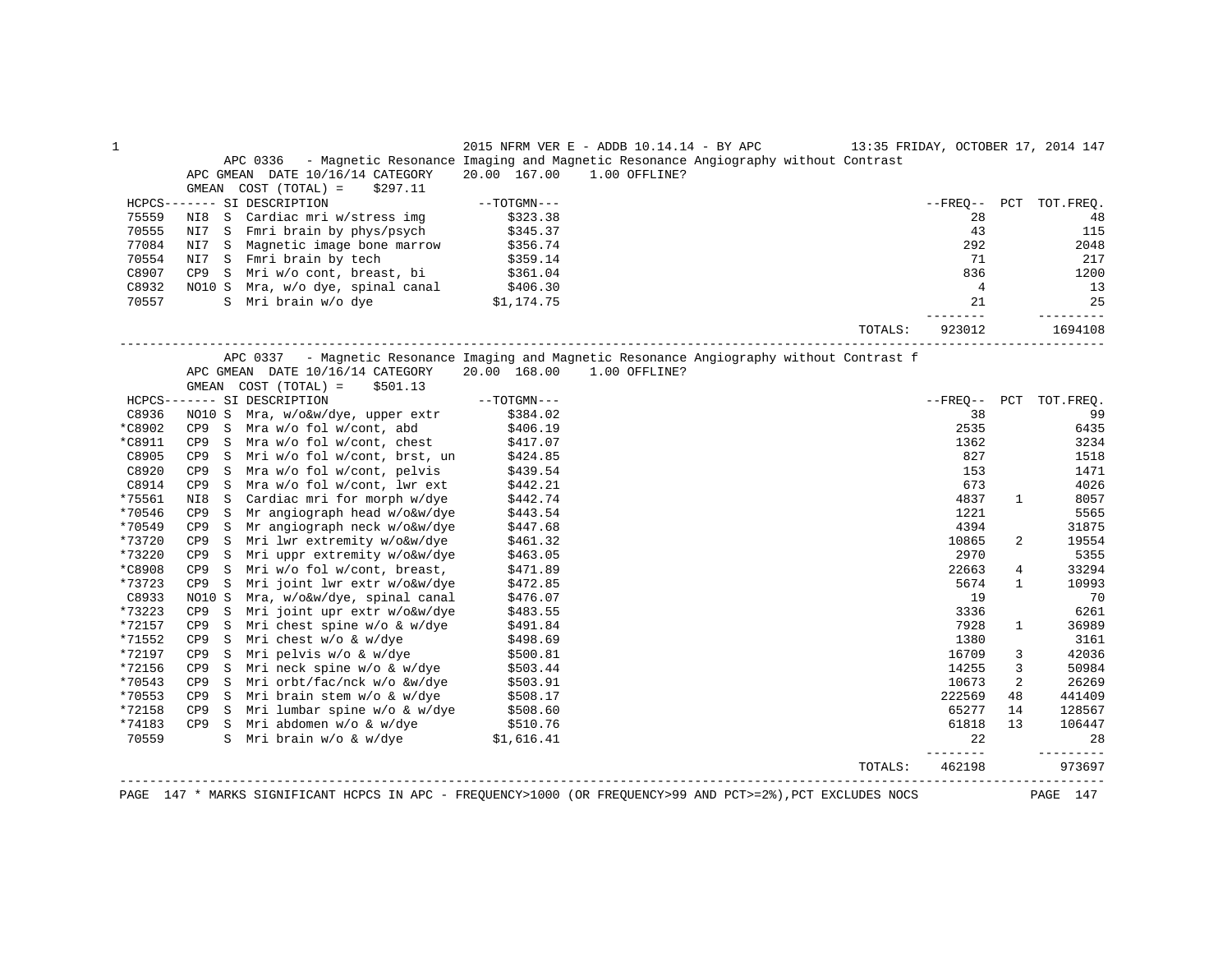| APC 03400 - Level II Minor Procedures<br>APC GMEAN DATE 10/16/14 CATEGORY<br>27.00 170.00<br>2.00 OFFLINE? Y<br>GMEAN COST (TOTAL) =<br>\$54.33<br>$--TOTGMN---$<br>$--FREQ--$<br>PCT TOT. FREQ.<br>HCPCS------- SI DESCRIPTION<br>G0294<br>CP15 N Non-cov proc, clinical trial<br>\$0.00<br>$\Omega$<br>0<br>$\mathsf 0$<br>0106T<br>\$0.00<br>43<br>Touch quant sensory test<br>NI6 N<br>$\Omega$<br>0107T<br>\$0.00<br>12<br>NI6 N Vibrate quant sensory test<br>$\mathbf 0$<br>3<br>0109T<br>\$0.00<br>NI6 N Heat quant sensory test<br>$\Omega$<br>$\mathbf 0$<br>0358T<br>NJ14 N Bia whole body<br>\$0.00<br>$\Omega$<br>93895<br>$\mathbf 0$<br>NI15 N<br>Carotid intima atheroma eval<br>\$0.00<br>$\mathsf 0$<br>94780<br>NI12 N Car seat/bed test 60 min<br>$\mathbf 0$<br>\$0.00<br>95010<br>$\mathbf 0$<br>$\mathbf 0$<br>D13 N Percut allergy titrate test<br>\$0.00<br>$\mathbf 0$<br>$\mathbf{1}$<br>95015<br>D13 N Id allergy titrate-drug/bug<br>\$0.00<br>$\mathbf 0$<br>$\mathsf 0$<br>95065<br>CP15 N Nose allergy test<br>\$0.00<br>G0293<br>CP15 N Non-cov surg proc, clin trial<br>\$21.45<br>12<br>13<br>95018<br>64<br>1087<br>NI13 N Perq⁣ allg test drugs/biol<br>\$29.38<br>$\overline{2}$<br>95052<br>\$36.76<br>11<br>CP15 N Photo patch test<br>294<br>492<br>0126T<br>NI6 N<br>Chd risk imt study<br>\$38.68<br>95012<br>324<br>3266<br>CP15 N Exhaled nitric oxide meas<br>\$40.64<br>76977<br>CP15 S Us bone density measure<br>\$41.90<br>110<br>110<br>29260<br>253<br>CP15 N Strapping of elbow or wrist<br>\$46.80<br>2534<br>*G0424<br>NI10 N Pulmonary rehab w exer<br>\$48.22<br>459572<br>63<br>474139<br>95028<br>2<br>CP15 N Icut allergy test-delayed<br>\$48.70<br>163<br>92227<br>129<br>NI11 N Remote dx retinal imaging<br>\$49.65<br>26<br>29520<br>CP15 N<br>207<br>271<br>Strapping of hip<br>\$51.28<br>29280<br>CP15 N<br>Strapping of hand or finger<br>\$52.19<br>248<br>1191<br>*96910<br>\$52.78<br>37070<br>$5^{\circ}$<br>40475<br>CP15 N Photochemotherapy with uv-b<br>95024<br>CP15 N Icut allergy test drug/bug<br>\$53.30<br>132<br>1842<br>*G0127<br>$CF15 N$ Trim nail(s)<br>\$53.65<br>8255<br>14918<br>$\mathbf{1}$<br>*96912<br>3579<br>CP15 N Photochemotherapy with uv-a<br>\$54.51<br>3263<br>86485<br>Skin test candida<br>\$54.55<br>207<br>CP15 N<br>64<br>*11719<br>18487<br>$CF15$ N Trim $nail(s)$ any number<br>\$57.32<br>9693<br>$\mathbf{1}$<br>11740<br>Drain blood from under nail<br>47<br>CF15 N<br>\$57.63<br>1344<br>29550<br>279<br>Strapping of toes<br>\$57.68<br>1891<br>CP15 N<br>94690<br>CP15 N Exhaled air analysis<br>\$59.68<br>230<br>623<br>*G0238<br>CF15 N<br>Oth resp proc, indiv<br>22736<br>3<br>47075<br>\$60.13<br>*29530<br>Strapping of knee<br>\$60.28<br>1755<br>11371<br>CP15 N<br>$*69210$<br>19434<br>CP15 N Remove impacted ear wax uni<br>\$60.69<br>$\overline{a}$<br>74098<br>*29240<br>1529<br>9097<br>CP15 N<br>Strapping of shoulder<br>\$61.86<br>20979<br>CP15 N Us bone stimulation<br>\$61.91<br>$\mathbf{1}$<br>20<br>*11720<br>CF15 N Debride nail 1-5<br>9903<br>22137<br>\$62.03<br>$\mathbf{1}$<br>17340<br>Cryotherapy of skin<br>\$62.58<br>11<br>121<br>CF15 N<br>2150<br>19895<br>*29130<br>CP15 N Application of finger splint<br>\$63.70<br>NI9 N Actigraphy testing<br>95803<br>\$65.28<br>201<br>269<br>$---$ | $\mathbf{1}$ |  | 2015 NFRM VER E - ADDB 10.14.14 - BY APC | 13:35 FRIDAY, OCTOBER 17, 2014 148 |  |
|----------------------------------------------------------------------------------------------------------------------------------------------------------------------------------------------------------------------------------------------------------------------------------------------------------------------------------------------------------------------------------------------------------------------------------------------------------------------------------------------------------------------------------------------------------------------------------------------------------------------------------------------------------------------------------------------------------------------------------------------------------------------------------------------------------------------------------------------------------------------------------------------------------------------------------------------------------------------------------------------------------------------------------------------------------------------------------------------------------------------------------------------------------------------------------------------------------------------------------------------------------------------------------------------------------------------------------------------------------------------------------------------------------------------------------------------------------------------------------------------------------------------------------------------------------------------------------------------------------------------------------------------------------------------------------------------------------------------------------------------------------------------------------------------------------------------------------------------------------------------------------------------------------------------------------------------------------------------------------------------------------------------------------------------------------------------------------------------------------------------------------------------------------------------------------------------------------------------------------------------------------------------------------------------------------------------------------------------------------------------------------------------------------------------------------------------------------------------------------------------------------------------------------------------------------------------------------------------------------------------------------------------------------------------------------------------------------------------------------------------------------------------------------------------------------------------------------------------------------------------------------------------------------------------------------------------------------------------------------------------------------------------------------------------------------------------------------------------------------------------------------------------------------------------------------------------------------------------------------------------------------------------------------------------------------------------------------------------------------|--------------|--|------------------------------------------|------------------------------------|--|
|                                                                                                                                                                                                                                                                                                                                                                                                                                                                                                                                                                                                                                                                                                                                                                                                                                                                                                                                                                                                                                                                                                                                                                                                                                                                                                                                                                                                                                                                                                                                                                                                                                                                                                                                                                                                                                                                                                                                                                                                                                                                                                                                                                                                                                                                                                                                                                                                                                                                                                                                                                                                                                                                                                                                                                                                                                                                                                                                                                                                                                                                                                                                                                                                                                                                                                                                                          |              |  |                                          |                                    |  |
|                                                                                                                                                                                                                                                                                                                                                                                                                                                                                                                                                                                                                                                                                                                                                                                                                                                                                                                                                                                                                                                                                                                                                                                                                                                                                                                                                                                                                                                                                                                                                                                                                                                                                                                                                                                                                                                                                                                                                                                                                                                                                                                                                                                                                                                                                                                                                                                                                                                                                                                                                                                                                                                                                                                                                                                                                                                                                                                                                                                                                                                                                                                                                                                                                                                                                                                                                          |              |  |                                          |                                    |  |
|                                                                                                                                                                                                                                                                                                                                                                                                                                                                                                                                                                                                                                                                                                                                                                                                                                                                                                                                                                                                                                                                                                                                                                                                                                                                                                                                                                                                                                                                                                                                                                                                                                                                                                                                                                                                                                                                                                                                                                                                                                                                                                                                                                                                                                                                                                                                                                                                                                                                                                                                                                                                                                                                                                                                                                                                                                                                                                                                                                                                                                                                                                                                                                                                                                                                                                                                                          |              |  |                                          |                                    |  |
|                                                                                                                                                                                                                                                                                                                                                                                                                                                                                                                                                                                                                                                                                                                                                                                                                                                                                                                                                                                                                                                                                                                                                                                                                                                                                                                                                                                                                                                                                                                                                                                                                                                                                                                                                                                                                                                                                                                                                                                                                                                                                                                                                                                                                                                                                                                                                                                                                                                                                                                                                                                                                                                                                                                                                                                                                                                                                                                                                                                                                                                                                                                                                                                                                                                                                                                                                          |              |  |                                          |                                    |  |
|                                                                                                                                                                                                                                                                                                                                                                                                                                                                                                                                                                                                                                                                                                                                                                                                                                                                                                                                                                                                                                                                                                                                                                                                                                                                                                                                                                                                                                                                                                                                                                                                                                                                                                                                                                                                                                                                                                                                                                                                                                                                                                                                                                                                                                                                                                                                                                                                                                                                                                                                                                                                                                                                                                                                                                                                                                                                                                                                                                                                                                                                                                                                                                                                                                                                                                                                                          |              |  |                                          |                                    |  |
|                                                                                                                                                                                                                                                                                                                                                                                                                                                                                                                                                                                                                                                                                                                                                                                                                                                                                                                                                                                                                                                                                                                                                                                                                                                                                                                                                                                                                                                                                                                                                                                                                                                                                                                                                                                                                                                                                                                                                                                                                                                                                                                                                                                                                                                                                                                                                                                                                                                                                                                                                                                                                                                                                                                                                                                                                                                                                                                                                                                                                                                                                                                                                                                                                                                                                                                                                          |              |  |                                          |                                    |  |
|                                                                                                                                                                                                                                                                                                                                                                                                                                                                                                                                                                                                                                                                                                                                                                                                                                                                                                                                                                                                                                                                                                                                                                                                                                                                                                                                                                                                                                                                                                                                                                                                                                                                                                                                                                                                                                                                                                                                                                                                                                                                                                                                                                                                                                                                                                                                                                                                                                                                                                                                                                                                                                                                                                                                                                                                                                                                                                                                                                                                                                                                                                                                                                                                                                                                                                                                                          |              |  |                                          |                                    |  |
|                                                                                                                                                                                                                                                                                                                                                                                                                                                                                                                                                                                                                                                                                                                                                                                                                                                                                                                                                                                                                                                                                                                                                                                                                                                                                                                                                                                                                                                                                                                                                                                                                                                                                                                                                                                                                                                                                                                                                                                                                                                                                                                                                                                                                                                                                                                                                                                                                                                                                                                                                                                                                                                                                                                                                                                                                                                                                                                                                                                                                                                                                                                                                                                                                                                                                                                                                          |              |  |                                          |                                    |  |
|                                                                                                                                                                                                                                                                                                                                                                                                                                                                                                                                                                                                                                                                                                                                                                                                                                                                                                                                                                                                                                                                                                                                                                                                                                                                                                                                                                                                                                                                                                                                                                                                                                                                                                                                                                                                                                                                                                                                                                                                                                                                                                                                                                                                                                                                                                                                                                                                                                                                                                                                                                                                                                                                                                                                                                                                                                                                                                                                                                                                                                                                                                                                                                                                                                                                                                                                                          |              |  |                                          |                                    |  |
|                                                                                                                                                                                                                                                                                                                                                                                                                                                                                                                                                                                                                                                                                                                                                                                                                                                                                                                                                                                                                                                                                                                                                                                                                                                                                                                                                                                                                                                                                                                                                                                                                                                                                                                                                                                                                                                                                                                                                                                                                                                                                                                                                                                                                                                                                                                                                                                                                                                                                                                                                                                                                                                                                                                                                                                                                                                                                                                                                                                                                                                                                                                                                                                                                                                                                                                                                          |              |  |                                          |                                    |  |
|                                                                                                                                                                                                                                                                                                                                                                                                                                                                                                                                                                                                                                                                                                                                                                                                                                                                                                                                                                                                                                                                                                                                                                                                                                                                                                                                                                                                                                                                                                                                                                                                                                                                                                                                                                                                                                                                                                                                                                                                                                                                                                                                                                                                                                                                                                                                                                                                                                                                                                                                                                                                                                                                                                                                                                                                                                                                                                                                                                                                                                                                                                                                                                                                                                                                                                                                                          |              |  |                                          |                                    |  |
|                                                                                                                                                                                                                                                                                                                                                                                                                                                                                                                                                                                                                                                                                                                                                                                                                                                                                                                                                                                                                                                                                                                                                                                                                                                                                                                                                                                                                                                                                                                                                                                                                                                                                                                                                                                                                                                                                                                                                                                                                                                                                                                                                                                                                                                                                                                                                                                                                                                                                                                                                                                                                                                                                                                                                                                                                                                                                                                                                                                                                                                                                                                                                                                                                                                                                                                                                          |              |  |                                          |                                    |  |
|                                                                                                                                                                                                                                                                                                                                                                                                                                                                                                                                                                                                                                                                                                                                                                                                                                                                                                                                                                                                                                                                                                                                                                                                                                                                                                                                                                                                                                                                                                                                                                                                                                                                                                                                                                                                                                                                                                                                                                                                                                                                                                                                                                                                                                                                                                                                                                                                                                                                                                                                                                                                                                                                                                                                                                                                                                                                                                                                                                                                                                                                                                                                                                                                                                                                                                                                                          |              |  |                                          |                                    |  |
|                                                                                                                                                                                                                                                                                                                                                                                                                                                                                                                                                                                                                                                                                                                                                                                                                                                                                                                                                                                                                                                                                                                                                                                                                                                                                                                                                                                                                                                                                                                                                                                                                                                                                                                                                                                                                                                                                                                                                                                                                                                                                                                                                                                                                                                                                                                                                                                                                                                                                                                                                                                                                                                                                                                                                                                                                                                                                                                                                                                                                                                                                                                                                                                                                                                                                                                                                          |              |  |                                          |                                    |  |
|                                                                                                                                                                                                                                                                                                                                                                                                                                                                                                                                                                                                                                                                                                                                                                                                                                                                                                                                                                                                                                                                                                                                                                                                                                                                                                                                                                                                                                                                                                                                                                                                                                                                                                                                                                                                                                                                                                                                                                                                                                                                                                                                                                                                                                                                                                                                                                                                                                                                                                                                                                                                                                                                                                                                                                                                                                                                                                                                                                                                                                                                                                                                                                                                                                                                                                                                                          |              |  |                                          |                                    |  |
|                                                                                                                                                                                                                                                                                                                                                                                                                                                                                                                                                                                                                                                                                                                                                                                                                                                                                                                                                                                                                                                                                                                                                                                                                                                                                                                                                                                                                                                                                                                                                                                                                                                                                                                                                                                                                                                                                                                                                                                                                                                                                                                                                                                                                                                                                                                                                                                                                                                                                                                                                                                                                                                                                                                                                                                                                                                                                                                                                                                                                                                                                                                                                                                                                                                                                                                                                          |              |  |                                          |                                    |  |
|                                                                                                                                                                                                                                                                                                                                                                                                                                                                                                                                                                                                                                                                                                                                                                                                                                                                                                                                                                                                                                                                                                                                                                                                                                                                                                                                                                                                                                                                                                                                                                                                                                                                                                                                                                                                                                                                                                                                                                                                                                                                                                                                                                                                                                                                                                                                                                                                                                                                                                                                                                                                                                                                                                                                                                                                                                                                                                                                                                                                                                                                                                                                                                                                                                                                                                                                                          |              |  |                                          |                                    |  |
|                                                                                                                                                                                                                                                                                                                                                                                                                                                                                                                                                                                                                                                                                                                                                                                                                                                                                                                                                                                                                                                                                                                                                                                                                                                                                                                                                                                                                                                                                                                                                                                                                                                                                                                                                                                                                                                                                                                                                                                                                                                                                                                                                                                                                                                                                                                                                                                                                                                                                                                                                                                                                                                                                                                                                                                                                                                                                                                                                                                                                                                                                                                                                                                                                                                                                                                                                          |              |  |                                          |                                    |  |
|                                                                                                                                                                                                                                                                                                                                                                                                                                                                                                                                                                                                                                                                                                                                                                                                                                                                                                                                                                                                                                                                                                                                                                                                                                                                                                                                                                                                                                                                                                                                                                                                                                                                                                                                                                                                                                                                                                                                                                                                                                                                                                                                                                                                                                                                                                                                                                                                                                                                                                                                                                                                                                                                                                                                                                                                                                                                                                                                                                                                                                                                                                                                                                                                                                                                                                                                                          |              |  |                                          |                                    |  |
|                                                                                                                                                                                                                                                                                                                                                                                                                                                                                                                                                                                                                                                                                                                                                                                                                                                                                                                                                                                                                                                                                                                                                                                                                                                                                                                                                                                                                                                                                                                                                                                                                                                                                                                                                                                                                                                                                                                                                                                                                                                                                                                                                                                                                                                                                                                                                                                                                                                                                                                                                                                                                                                                                                                                                                                                                                                                                                                                                                                                                                                                                                                                                                                                                                                                                                                                                          |              |  |                                          |                                    |  |
|                                                                                                                                                                                                                                                                                                                                                                                                                                                                                                                                                                                                                                                                                                                                                                                                                                                                                                                                                                                                                                                                                                                                                                                                                                                                                                                                                                                                                                                                                                                                                                                                                                                                                                                                                                                                                                                                                                                                                                                                                                                                                                                                                                                                                                                                                                                                                                                                                                                                                                                                                                                                                                                                                                                                                                                                                                                                                                                                                                                                                                                                                                                                                                                                                                                                                                                                                          |              |  |                                          |                                    |  |
|                                                                                                                                                                                                                                                                                                                                                                                                                                                                                                                                                                                                                                                                                                                                                                                                                                                                                                                                                                                                                                                                                                                                                                                                                                                                                                                                                                                                                                                                                                                                                                                                                                                                                                                                                                                                                                                                                                                                                                                                                                                                                                                                                                                                                                                                                                                                                                                                                                                                                                                                                                                                                                                                                                                                                                                                                                                                                                                                                                                                                                                                                                                                                                                                                                                                                                                                                          |              |  |                                          |                                    |  |
|                                                                                                                                                                                                                                                                                                                                                                                                                                                                                                                                                                                                                                                                                                                                                                                                                                                                                                                                                                                                                                                                                                                                                                                                                                                                                                                                                                                                                                                                                                                                                                                                                                                                                                                                                                                                                                                                                                                                                                                                                                                                                                                                                                                                                                                                                                                                                                                                                                                                                                                                                                                                                                                                                                                                                                                                                                                                                                                                                                                                                                                                                                                                                                                                                                                                                                                                                          |              |  |                                          |                                    |  |
|                                                                                                                                                                                                                                                                                                                                                                                                                                                                                                                                                                                                                                                                                                                                                                                                                                                                                                                                                                                                                                                                                                                                                                                                                                                                                                                                                                                                                                                                                                                                                                                                                                                                                                                                                                                                                                                                                                                                                                                                                                                                                                                                                                                                                                                                                                                                                                                                                                                                                                                                                                                                                                                                                                                                                                                                                                                                                                                                                                                                                                                                                                                                                                                                                                                                                                                                                          |              |  |                                          |                                    |  |
|                                                                                                                                                                                                                                                                                                                                                                                                                                                                                                                                                                                                                                                                                                                                                                                                                                                                                                                                                                                                                                                                                                                                                                                                                                                                                                                                                                                                                                                                                                                                                                                                                                                                                                                                                                                                                                                                                                                                                                                                                                                                                                                                                                                                                                                                                                                                                                                                                                                                                                                                                                                                                                                                                                                                                                                                                                                                                                                                                                                                                                                                                                                                                                                                                                                                                                                                                          |              |  |                                          |                                    |  |
|                                                                                                                                                                                                                                                                                                                                                                                                                                                                                                                                                                                                                                                                                                                                                                                                                                                                                                                                                                                                                                                                                                                                                                                                                                                                                                                                                                                                                                                                                                                                                                                                                                                                                                                                                                                                                                                                                                                                                                                                                                                                                                                                                                                                                                                                                                                                                                                                                                                                                                                                                                                                                                                                                                                                                                                                                                                                                                                                                                                                                                                                                                                                                                                                                                                                                                                                                          |              |  |                                          |                                    |  |
|                                                                                                                                                                                                                                                                                                                                                                                                                                                                                                                                                                                                                                                                                                                                                                                                                                                                                                                                                                                                                                                                                                                                                                                                                                                                                                                                                                                                                                                                                                                                                                                                                                                                                                                                                                                                                                                                                                                                                                                                                                                                                                                                                                                                                                                                                                                                                                                                                                                                                                                                                                                                                                                                                                                                                                                                                                                                                                                                                                                                                                                                                                                                                                                                                                                                                                                                                          |              |  |                                          |                                    |  |
|                                                                                                                                                                                                                                                                                                                                                                                                                                                                                                                                                                                                                                                                                                                                                                                                                                                                                                                                                                                                                                                                                                                                                                                                                                                                                                                                                                                                                                                                                                                                                                                                                                                                                                                                                                                                                                                                                                                                                                                                                                                                                                                                                                                                                                                                                                                                                                                                                                                                                                                                                                                                                                                                                                                                                                                                                                                                                                                                                                                                                                                                                                                                                                                                                                                                                                                                                          |              |  |                                          |                                    |  |
|                                                                                                                                                                                                                                                                                                                                                                                                                                                                                                                                                                                                                                                                                                                                                                                                                                                                                                                                                                                                                                                                                                                                                                                                                                                                                                                                                                                                                                                                                                                                                                                                                                                                                                                                                                                                                                                                                                                                                                                                                                                                                                                                                                                                                                                                                                                                                                                                                                                                                                                                                                                                                                                                                                                                                                                                                                                                                                                                                                                                                                                                                                                                                                                                                                                                                                                                                          |              |  |                                          |                                    |  |
|                                                                                                                                                                                                                                                                                                                                                                                                                                                                                                                                                                                                                                                                                                                                                                                                                                                                                                                                                                                                                                                                                                                                                                                                                                                                                                                                                                                                                                                                                                                                                                                                                                                                                                                                                                                                                                                                                                                                                                                                                                                                                                                                                                                                                                                                                                                                                                                                                                                                                                                                                                                                                                                                                                                                                                                                                                                                                                                                                                                                                                                                                                                                                                                                                                                                                                                                                          |              |  |                                          |                                    |  |
|                                                                                                                                                                                                                                                                                                                                                                                                                                                                                                                                                                                                                                                                                                                                                                                                                                                                                                                                                                                                                                                                                                                                                                                                                                                                                                                                                                                                                                                                                                                                                                                                                                                                                                                                                                                                                                                                                                                                                                                                                                                                                                                                                                                                                                                                                                                                                                                                                                                                                                                                                                                                                                                                                                                                                                                                                                                                                                                                                                                                                                                                                                                                                                                                                                                                                                                                                          |              |  |                                          |                                    |  |
|                                                                                                                                                                                                                                                                                                                                                                                                                                                                                                                                                                                                                                                                                                                                                                                                                                                                                                                                                                                                                                                                                                                                                                                                                                                                                                                                                                                                                                                                                                                                                                                                                                                                                                                                                                                                                                                                                                                                                                                                                                                                                                                                                                                                                                                                                                                                                                                                                                                                                                                                                                                                                                                                                                                                                                                                                                                                                                                                                                                                                                                                                                                                                                                                                                                                                                                                                          |              |  |                                          |                                    |  |
|                                                                                                                                                                                                                                                                                                                                                                                                                                                                                                                                                                                                                                                                                                                                                                                                                                                                                                                                                                                                                                                                                                                                                                                                                                                                                                                                                                                                                                                                                                                                                                                                                                                                                                                                                                                                                                                                                                                                                                                                                                                                                                                                                                                                                                                                                                                                                                                                                                                                                                                                                                                                                                                                                                                                                                                                                                                                                                                                                                                                                                                                                                                                                                                                                                                                                                                                                          |              |  |                                          |                                    |  |
|                                                                                                                                                                                                                                                                                                                                                                                                                                                                                                                                                                                                                                                                                                                                                                                                                                                                                                                                                                                                                                                                                                                                                                                                                                                                                                                                                                                                                                                                                                                                                                                                                                                                                                                                                                                                                                                                                                                                                                                                                                                                                                                                                                                                                                                                                                                                                                                                                                                                                                                                                                                                                                                                                                                                                                                                                                                                                                                                                                                                                                                                                                                                                                                                                                                                                                                                                          |              |  |                                          |                                    |  |
|                                                                                                                                                                                                                                                                                                                                                                                                                                                                                                                                                                                                                                                                                                                                                                                                                                                                                                                                                                                                                                                                                                                                                                                                                                                                                                                                                                                                                                                                                                                                                                                                                                                                                                                                                                                                                                                                                                                                                                                                                                                                                                                                                                                                                                                                                                                                                                                                                                                                                                                                                                                                                                                                                                                                                                                                                                                                                                                                                                                                                                                                                                                                                                                                                                                                                                                                                          |              |  |                                          |                                    |  |
|                                                                                                                                                                                                                                                                                                                                                                                                                                                                                                                                                                                                                                                                                                                                                                                                                                                                                                                                                                                                                                                                                                                                                                                                                                                                                                                                                                                                                                                                                                                                                                                                                                                                                                                                                                                                                                                                                                                                                                                                                                                                                                                                                                                                                                                                                                                                                                                                                                                                                                                                                                                                                                                                                                                                                                                                                                                                                                                                                                                                                                                                                                                                                                                                                                                                                                                                                          |              |  |                                          |                                    |  |
|                                                                                                                                                                                                                                                                                                                                                                                                                                                                                                                                                                                                                                                                                                                                                                                                                                                                                                                                                                                                                                                                                                                                                                                                                                                                                                                                                                                                                                                                                                                                                                                                                                                                                                                                                                                                                                                                                                                                                                                                                                                                                                                                                                                                                                                                                                                                                                                                                                                                                                                                                                                                                                                                                                                                                                                                                                                                                                                                                                                                                                                                                                                                                                                                                                                                                                                                                          |              |  |                                          |                                    |  |
|                                                                                                                                                                                                                                                                                                                                                                                                                                                                                                                                                                                                                                                                                                                                                                                                                                                                                                                                                                                                                                                                                                                                                                                                                                                                                                                                                                                                                                                                                                                                                                                                                                                                                                                                                                                                                                                                                                                                                                                                                                                                                                                                                                                                                                                                                                                                                                                                                                                                                                                                                                                                                                                                                                                                                                                                                                                                                                                                                                                                                                                                                                                                                                                                                                                                                                                                                          |              |  |                                          |                                    |  |
|                                                                                                                                                                                                                                                                                                                                                                                                                                                                                                                                                                                                                                                                                                                                                                                                                                                                                                                                                                                                                                                                                                                                                                                                                                                                                                                                                                                                                                                                                                                                                                                                                                                                                                                                                                                                                                                                                                                                                                                                                                                                                                                                                                                                                                                                                                                                                                                                                                                                                                                                                                                                                                                                                                                                                                                                                                                                                                                                                                                                                                                                                                                                                                                                                                                                                                                                                          |              |  |                                          |                                    |  |
|                                                                                                                                                                                                                                                                                                                                                                                                                                                                                                                                                                                                                                                                                                                                                                                                                                                                                                                                                                                                                                                                                                                                                                                                                                                                                                                                                                                                                                                                                                                                                                                                                                                                                                                                                                                                                                                                                                                                                                                                                                                                                                                                                                                                                                                                                                                                                                                                                                                                                                                                                                                                                                                                                                                                                                                                                                                                                                                                                                                                                                                                                                                                                                                                                                                                                                                                                          |              |  |                                          |                                    |  |
|                                                                                                                                                                                                                                                                                                                                                                                                                                                                                                                                                                                                                                                                                                                                                                                                                                                                                                                                                                                                                                                                                                                                                                                                                                                                                                                                                                                                                                                                                                                                                                                                                                                                                                                                                                                                                                                                                                                                                                                                                                                                                                                                                                                                                                                                                                                                                                                                                                                                                                                                                                                                                                                                                                                                                                                                                                                                                                                                                                                                                                                                                                                                                                                                                                                                                                                                                          |              |  |                                          |                                    |  |
|                                                                                                                                                                                                                                                                                                                                                                                                                                                                                                                                                                                                                                                                                                                                                                                                                                                                                                                                                                                                                                                                                                                                                                                                                                                                                                                                                                                                                                                                                                                                                                                                                                                                                                                                                                                                                                                                                                                                                                                                                                                                                                                                                                                                                                                                                                                                                                                                                                                                                                                                                                                                                                                                                                                                                                                                                                                                                                                                                                                                                                                                                                                                                                                                                                                                                                                                                          |              |  |                                          |                                    |  |
|                                                                                                                                                                                                                                                                                                                                                                                                                                                                                                                                                                                                                                                                                                                                                                                                                                                                                                                                                                                                                                                                                                                                                                                                                                                                                                                                                                                                                                                                                                                                                                                                                                                                                                                                                                                                                                                                                                                                                                                                                                                                                                                                                                                                                                                                                                                                                                                                                                                                                                                                                                                                                                                                                                                                                                                                                                                                                                                                                                                                                                                                                                                                                                                                                                                                                                                                                          |              |  |                                          |                                    |  |
|                                                                                                                                                                                                                                                                                                                                                                                                                                                                                                                                                                                                                                                                                                                                                                                                                                                                                                                                                                                                                                                                                                                                                                                                                                                                                                                                                                                                                                                                                                                                                                                                                                                                                                                                                                                                                                                                                                                                                                                                                                                                                                                                                                                                                                                                                                                                                                                                                                                                                                                                                                                                                                                                                                                                                                                                                                                                                                                                                                                                                                                                                                                                                                                                                                                                                                                                                          |              |  |                                          |                                    |  |
|                                                                                                                                                                                                                                                                                                                                                                                                                                                                                                                                                                                                                                                                                                                                                                                                                                                                                                                                                                                                                                                                                                                                                                                                                                                                                                                                                                                                                                                                                                                                                                                                                                                                                                                                                                                                                                                                                                                                                                                                                                                                                                                                                                                                                                                                                                                                                                                                                                                                                                                                                                                                                                                                                                                                                                                                                                                                                                                                                                                                                                                                                                                                                                                                                                                                                                                                                          |              |  |                                          |                                    |  |

PAGE 148 \* MARKS SIGNIFICANT HCPCS IN APC - FREQUENCY>1000 (OR FREQUENCY>99 AND PCT>=2%),PCT EXCLUDES NOCS PAGE 148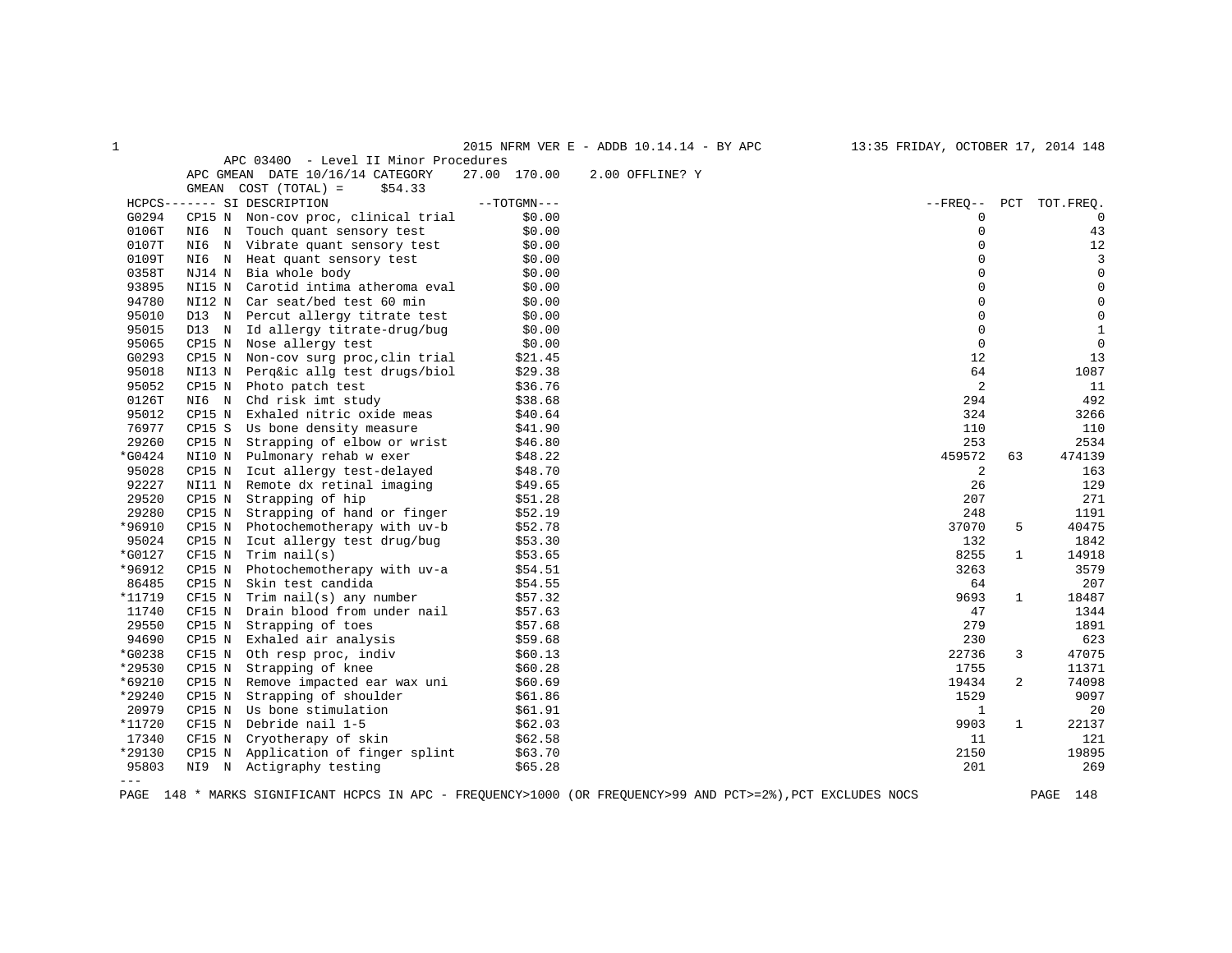| 1               |                |                                                                         |               | 2015 NFRM VER E - ADDB 10.14.14 - BY APC |         |                 |                      | 13:35 FRIDAY, OCTOBER 17, 2014 149 |
|-----------------|----------------|-------------------------------------------------------------------------|---------------|------------------------------------------|---------|-----------------|----------------------|------------------------------------|
|                 |                | APC 03400 - Level II Minor Procedures                                   |               |                                          |         |                 |                      |                                    |
|                 |                | APC GMEAN DATE 10/16/14 CATEGORY                                        | 27.00 170.00  | 2.00 OFFLINE? Y                          |         |                 |                      |                                    |
|                 |                | GMEAN COST (TOTAL) =<br>\$54.33                                         |               |                                          |         |                 |                      |                                    |
|                 |                | HCPCS------- SI DESCRIPTION                                             | $--TOTGMN---$ |                                          |         | $- FREO--$      | PCT                  | TOT.FREO.                          |
| 29131           |                | CP15 N Application of finger splint                                     | \$65.32       |                                          |         | 136             |                      | 763                                |
| *94668          |                | CF15 N Chest wall manipulation                                          | \$65.34       |                                          |         | 1236            |                      | 9953                               |
| *11721          | CF15 N         | Debride nail 6 or more                                                  | \$71.20       |                                          |         | 64038           | 8                    | 112470                             |
| 86510           |                | CP15 N Histoplasmosis skin test                                         | \$71.63       |                                          |         | 232             |                      | 1205                               |
| 93998           | NI12 N         | Noninvas vasc dx study proc                                             | \$73.03       |                                          |         | 63              |                      | 131                                |
| 92542           | CP15 N         | Positional nystagmus test                                               | \$75.47       |                                          |         | 224             |                      | 1592                               |
| *G0237          |                | CF15 N Therapeutic procd strg endur                                     | \$75.68       |                                          |         | 43591           | б.                   | 53786                              |
|                 |                | 93278 CP15 N Ecg/signal-averaged<br>86486 U NI8 N Skin test nos antigen | \$76.16       |                                          |         | 60              |                      | 169                                |
|                 |                |                                                                         | \$76.91       |                                          |         | $7\phantom{.0}$ |                      | 162                                |
| 0110T           | NI6 N          | Nos quant sensory test                                                  | \$79.58       |                                          |         | $\mathbf{1}$    |                      | 48                                 |
| *51798          | CP15 N         | Us urine capacity measure                                               | \$83.66       |                                          |         | 19028           | 2                    | 152435                             |
| 95870           | CP15 N         | Muscle test nonparaspinal                                               | \$84.06       |                                          |         | 339             |                      | 958                                |
| 94250           | CP15 N         | Expired gas collection                                                  | \$89.77       |                                          |         | 291             |                      | 5372                               |
| *93041          |                | CP14 N Rhythm ecg tracing                                               | \$89.84       |                                          |         | 16481           | $\overline{2}$       | 135508                             |
| 95056           | CP15 N         | Photosensitivity tests                                                  | \$92.26       |                                          |         | 58              |                      | 62                                 |
| 92520           | CP15 N         | Laryngeal function studies                                              | \$93.06       |                                          |         | 152             |                      | 1321                               |
| 29126           |                | CP15 N Apply forearm splint                                             | \$95.31       |                                          |         | 239             |                      | 3446                               |
|                 |                |                                                                         |               |                                          |         | ------          |                      | ---------                          |
|                 |                |                                                                         |               |                                          | TOTALS: | 724036          |                      | 1230295                            |
|                 |                | APC 0342<br>- Level I Pathology                                         |               |                                          |         |                 |                      |                                    |
|                 |                | APC GMEAN DATE 10/16/14 CATEGORY<br>GMEAN COST (TOTAL) =<br>\$56.31     | 10.00 172.00  | 1.00 OFFLINE?                            |         |                 |                      |                                    |
|                 |                | HCPCS------- SI DESCRIPTION                                             | $--TOTGMN---$ |                                          |         | $--$ FREO $--$  | PCT                  |                                    |
| 88375           |                | NI13 N Optical endomicroscpy interp                                     | \$0.00        |                                          |         | $\mathbf{0}$    |                      | TOT.FREQ.<br>1                     |
| 89335           |                | CP15 N Cryopreserve testicular tiss                                     | \$0.00        |                                          |         | $\Omega$        |                      | $\mathbf{1}$                       |
|                 |                | 88399 U CP15 N Surgical pathology procedure                             | \$30.31       |                                          |         | 54              |                      | 747                                |
| 88162           |                | CP15 N Cytopath smear other source                                      | \$35.52       |                                          |         | 62              |                      | 1762                               |
| *88304          | CP15 N         | Tissue exam by pathologist                                              | \$41.07       |                                          |         | 56962           | 7                    | 342923                             |
|                 | 88199 U CP15 N | Cytopathology procedure                                                 | \$41.80       |                                          |         | 69              |                      | 509                                |
| *88112          | CP15 N         | Cytopath cell enhance tech                                              | \$42.94       |                                          |         | 85951           | 10                   | 242654                             |
| 88172           | CP15 N         | Cytp dx eval fna 1st ea site                                            | \$50.20       |                                          |         | 424             |                      | 76615                              |
| 89257           | CP15 N         | Sperm identification                                                    | \$56.62       |                                          |         | 3               |                      | $\overline{3}$                     |
| 89260           | CP15 N         | Sperm isolation simple                                                  | \$59.28       |                                          |         | $\overline{4}$  |                      | 4                                  |
|                 |                |                                                                         |               |                                          |         |                 |                      |                                    |
| *88305          | CP15 N         | Tissue exam by pathologist                                              | \$59.71       |                                          |         | 621038          | 78<br>$\overline{2}$ | 3129463                            |
| *88173<br>89261 | CP15 N         | Cytopath eval fna report                                                | \$60.82       |                                          |         | 19960           |                      | 164224                             |
|                 | CP15 N         | Sperm isolation complex                                                 | \$61.98       |                                          |         | 5               |                      | 6                                  |
| *88312          | CP15 N         | Sperm isolation compared<br>Special stains group 1                      | \$63.13       |                                          |         | 1760            |                      | 321272                             |
| 89230           | CP15 N         |                                                                         | \$70.68       |                                          |         | 197             |                      | 268                                |
| 80502<br>$---$  | CP15 N         | Lab pathology consultation                                              | \$72.35       |                                          |         | 351             |                      | 400                                |
|                 |                |                                                                         |               |                                          |         |                 |                      |                                    |

PAGE 149 \* MARKS SIGNIFICANT HCPCS IN APC - FREQUENCY>1000 (OR FREQUENCY>99 AND PCT>=2%),PCT EXCLUDES NOCS PAGE 149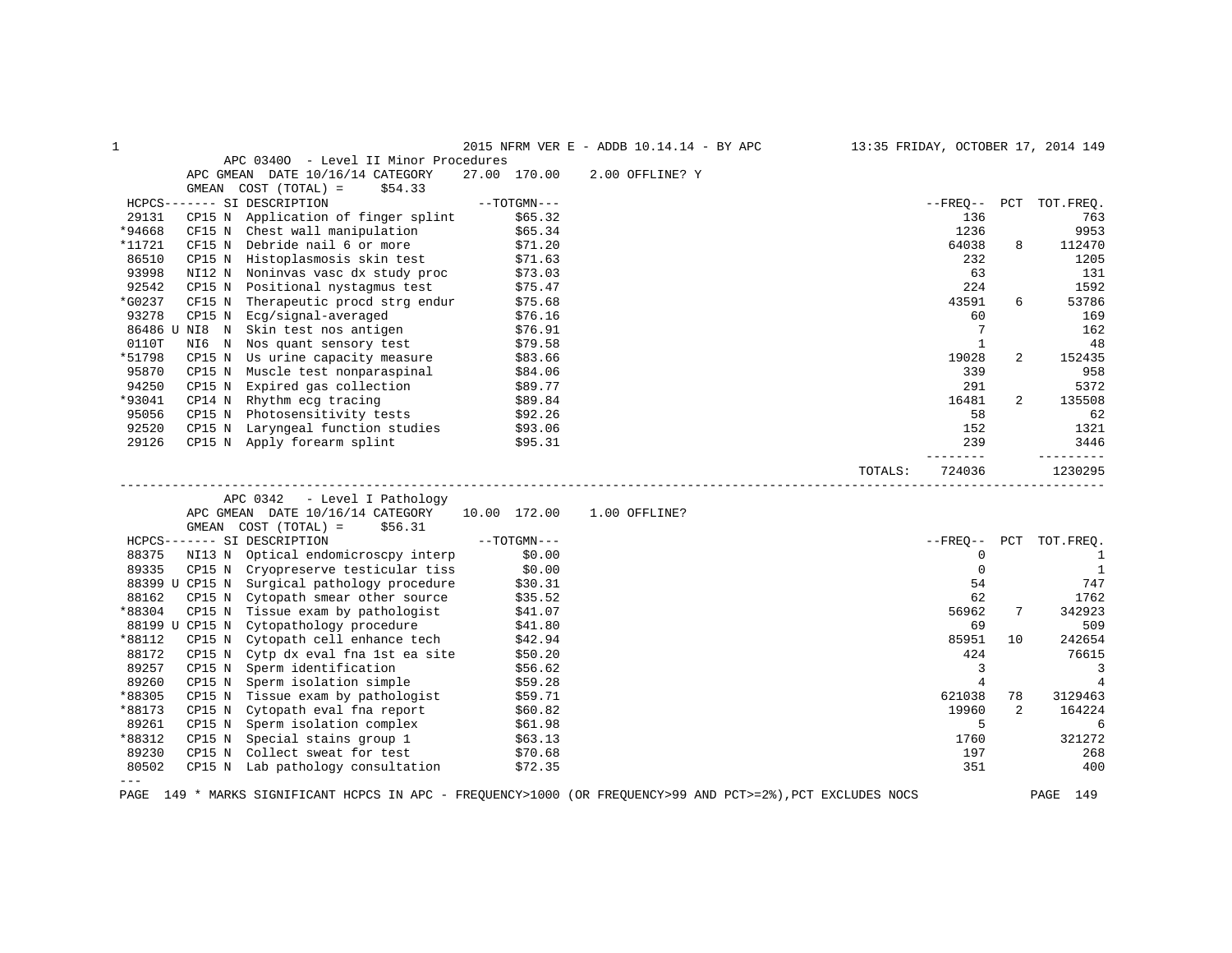| $\mathbf 1$                                                                                                               |               | 2015 NFRM VER E - ADDB 10.14.14 - BY APC |         |                    |                | 13:35 FRIDAY, OCTOBER 17, 2014 150 |
|---------------------------------------------------------------------------------------------------------------------------|---------------|------------------------------------------|---------|--------------------|----------------|------------------------------------|
| APC 0342<br>- Level I Pathology                                                                                           |               |                                          |         |                    |                |                                    |
| APC GMEAN DATE 10/16/14 CATEGORY                                                                                          | 10.00 172.00  | 1.00 OFFLINE?                            |         |                    |                |                                    |
| GMEAN COST (TOTAL) =<br>\$56.31                                                                                           |               |                                          |         |                    |                |                                    |
| HCPCS------- SI DESCRIPTION                                                                                               | $--TOTGMN---$ |                                          |         |                    |                | --FREO-- PCT TOT.FREO.             |
| *88313<br>CP15 N Special stains group 2                                                                                   | \$74.82       |                                          |         | 6047               |                | 327873                             |
| 89343<br>CP15 N Storage/year sperm/semen                                                                                  | \$83.93       |                                          |         | 78                 |                | 114                                |
| 89398 U CP15 N Unlisted reprod med lab proc                                                                               | \$85.56       |                                          |         | 8                  |                | 9                                  |
| 89240 U CP15 N Pathology lab procedure                                                                                    | \$88.76       |                                          |         | 119                |                | 449                                |
| 88325<br>CP15 N Comprehensive review of data                                                                              | \$101.68      |                                          |         | 729                |                | 2429                               |
| 88299 U CP15 N Cytogenetic study                                                                                          | \$115.83      |                                          |         | 90                 |                | 961                                |
| CP15 N Insitu hybridization (fish) \$124.88<br>88365                                                                      |               |                                          |         | 934                |                | 15805                              |
| 88356<br>CP15 N Analysis nerve                                                                                            | \$231.11      |                                          |         | 85                 |                | 126                                |
|                                                                                                                           |               |                                          | TOTALS: | --------<br>794590 |                | _________<br>4628618               |
|                                                                                                                           |               |                                          |         |                    |                |                                    |
| - Level I Transfusion Laboratory Procedures<br>APC 0345                                                                   |               |                                          |         |                    |                |                                    |
| APC GMEAN DATE 10/16/14 CATEGORY                                                                                          | 10.00 173.00  | 1.00 OFFLINE?                            |         |                    |                |                                    |
| GMEAN COST (TOTAL) =<br>\$78.91                                                                                           |               |                                          |         |                    |                |                                    |
| HCPCS------- SI DESCRIPTION                                                                                               | $--TOTGMN---$ |                                          |         |                    |                | --FREO-- PCT TOT.FREO.             |
| 86932<br>CP15 N Frozen blood freeze/thaw                                                                                  | \$0.00        |                                          |         | $\Omega$           |                | 129                                |
| 86950<br>Leukacyte transfusion<br>CP15 N                                                                                  | \$0.00        |                                          |         | $\mathbf 0$        |                | 276                                |
| 86978<br>CP15 N Rbc pretreatment serum                                                                                    | \$27.12       |                                          |         | 196                |                | 2747                               |
| Blood product/irradiation \$56.01<br>86945<br>CP15 N                                                                      |               |                                          |         | 820                |                | 34978                              |
| *86901<br>CP15 N Blood typing serologic rh(d)                                                                             | \$60.67       |                                          |         | 2942               | $\mathbf{1}$   | 1448542                            |
| 86904<br>CP15 N Blood typing patient serum                                                                                | \$60.72       |                                          |         | 194                |                | 3698                               |
| 86905<br>Blood typing rbc antigens<br>CP15 N                                                                              | \$67.26       |                                          |         | 461                |                | 31461                              |
| *86900<br>Blood typing serologic abo<br>CP15 N                                                                            | \$69.94       |                                          |         | 28231              | 15             | 1482817                            |
| 86921<br>CP15 N<br>Compatibility test incubate                                                                            | \$78.27       |                                          |         | 71                 |                | 31363                              |
| *86850<br>CP15 N Rbc antibody screen                                                                                      | \$80.62       |                                          |         | 149476             | 80             | 1315860                            |
| 86999 U CP15 N Transfusion procedure                                                                                      | \$92.26       |                                          |         | 1195               |                | 4902                               |
| 86906<br>Bld typing serologic rh phnt<br>CP15 N                                                                           | \$104.02      |                                          |         | 6                  |                | 1880                               |
| *86902<br>NI11 N Blood type antigen donor ea                                                                              | \$109.34      |                                          |         | 2530               | $\mathbf{1}$   | 71944                              |
| CP15 N Frozen blood prep<br>86930                                                                                         | \$231.76      |                                          |         | 156                |                | 451                                |
| 86977<br>CP15 N Rbc serum pretx incubj/inhib                                                                              | \$284.68      |                                          |         | 458                |                | 1398                               |
| 86976<br>CP15 N Rbc serum pretx id dilution                                                                               | \$347.62      |                                          |         | 8                  |                | 211<br>_________                   |
|                                                                                                                           |               |                                          | TOTALS: | 185549             |                | 4432657                            |
| APC 0346<br>- Level II Transfusion Laboratory Procedures                                                                  |               |                                          |         |                    |                |                                    |
| APC GMEAN DATE 10/16/14 CATEGORY                                                                                          | 10.00 173.00  | 2.00 OFFLINE?                            |         |                    |                |                                    |
| GMEAN COST (TOTAL) =<br>\$129.80                                                                                          |               |                                          |         |                    |                |                                    |
| HCPCS------- SI DESCRIPTION                                                                                               | $--TOTGMN---$ |                                          |         | --FREO-- PCT       |                | TOT.FREO.                          |
| *86890<br>CP15 S Autologous blood process                                                                                 | \$86.34       |                                          |         | 1881               | $\overline{c}$ | 1904                               |
| 86965<br>CP15 S Pooling blood platelets                                                                                   | \$86.51       |                                          |         | 350                |                | 6985                               |
| $- - -$<br>150 * MARKS SIGNIFICANT HCPCS IN APC - FREQUENCY>1000 (OR FREQUENCY>99 AND PCT>=2%), PCT EXCLUDES NOCS<br>PAGE |               |                                          |         |                    |                | PAGE<br>150                        |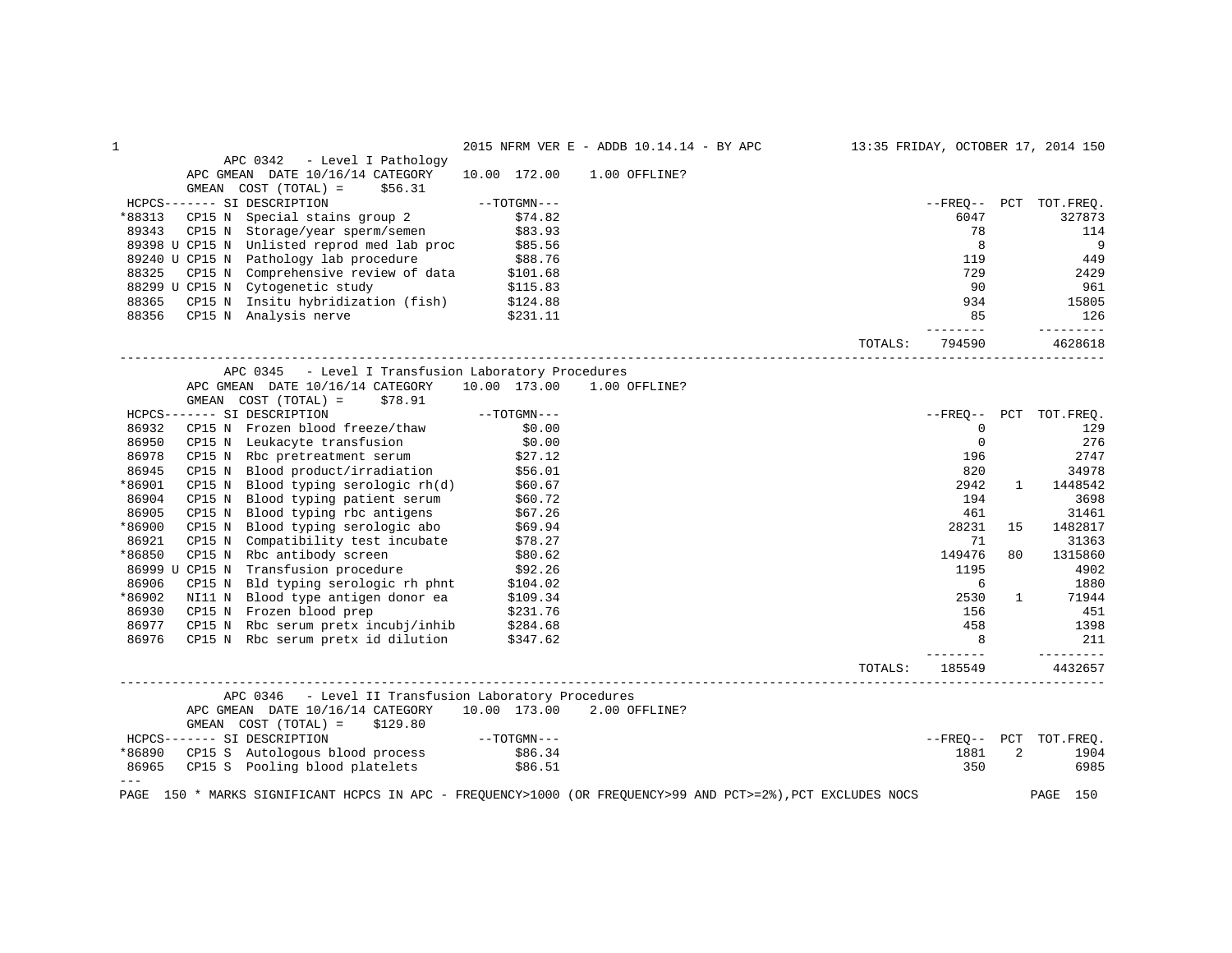| $\mathbf{1}$ |                                                                                                                                                                                                                                                                                                                |               | 2015 NFRM VER E - ADDB 10.14.14 - BY APC | 13:35 FRIDAY, OCTOBER 17, 2014 151 |                          |                |                         |
|--------------|----------------------------------------------------------------------------------------------------------------------------------------------------------------------------------------------------------------------------------------------------------------------------------------------------------------|---------------|------------------------------------------|------------------------------------|--------------------------|----------------|-------------------------|
|              | APC 0346 - Level II Transfusion Laboratory Procedures<br>APC GMEAN DATE 10/16/14 CATEGORY 10.00 173.00                                                                                                                                                                                                         |               | 2.00 OFFLINE?                            |                                    |                          |                |                         |
|              | GMEAN $COST (TOTAL) = $129.80$                                                                                                                                                                                                                                                                                 |               |                                          |                                    |                          |                |                         |
|              | HCPCS------- SI DESCRIPTION                                                                                                                                                                                                                                                                                    | $--TOTGMN---$ |                                          |                                    | --FREQ-- PCT TOT.FREQ.   |                |                         |
| *86923       |                                                                                                                                                                                                                                                                                                                |               |                                          |                                    | 12468                    | 14             | 200134                  |
| 86972        | NI6 S Compatibility test electric \$88.27<br>CP15 S Rbc pretx incubatj w/density \$106.10                                                                                                                                                                                                                      |               |                                          |                                    | 21                       |                | 386                     |
| *86920       | CP15 S Compatibility test spin 5110.22<br>NI6 S Vol reduction of blood/prod \$112.70                                                                                                                                                                                                                           |               |                                          |                                    | 21038                    | 23             | 449960                  |
| 86960        |                                                                                                                                                                                                                                                                                                                |               |                                          |                                    | 33                       |                | 1651                    |
| *86922       | CP15 S Compatibility test antiglob \$113.68                                                                                                                                                                                                                                                                    |               |                                          |                                    | 5536                     | 6              | 157375                  |
| 86860        | CP15 S Rbc antibody elution \$139.11<br>CP15 S Split blood or products \$144.92                                                                                                                                                                                                                                |               |                                          |                                    | 203                      |                | 7039                    |
| 86985        |                                                                                                                                                                                                                                                                                                                |               |                                          |                                    | 139                      |                | 718                     |
| *86880       | CP15 S Coombs test direct \$148.34<br>CP15 S Frozen blood thaw \$163.62                                                                                                                                                                                                                                        |               |                                          |                                    | 19680                    | 22             | 68403                   |
| 86931        |                                                                                                                                                                                                                                                                                                                |               |                                          |                                    | $\overline{\phantom{a}}$ |                | 122                     |
| *86885       | CP15 S Coombs test indirect qual \$169.43<br>CP15 S Rbc serum pretx incubj drugs \$189.92                                                                                                                                                                                                                      |               |                                          |                                    | 26784                    | 30             | 107699                  |
| 86975        |                                                                                                                                                                                                                                                                                                                |               |                                          |                                    | 167                      |                | 581                     |
| 86971        | CP15 S Rbc pretx incubatj w/enzymes \$199.69                                                                                                                                                                                                                                                                   |               |                                          |                                    | 67                       |                | 1346                    |
| 86891        | CP15 S Autologous blood op salvage \$1,112.70                                                                                                                                                                                                                                                                  |               |                                          |                                    | 58<br>________           |                | 228<br><u>_________</u> |
|              |                                                                                                                                                                                                                                                                                                                |               |                                          | TOTALS:                            | 88428                    |                | 1004531                 |
|              | APC 03510 - Level V Intraocular Procedures                                                                                                                                                                                                                                                                     |               |                                          |                                    |                          |                |                         |
|              | APC GMEAN DATE 10/16/14 CATEGORY 17.00 358.00 5.00 OFFLINE? Y                                                                                                                                                                                                                                                  |               |                                          |                                    |                          |                |                         |
|              | GMEAN COST $(TOTAL) = $23,946.68$                                                                                                                                                                                                                                                                              |               |                                          |                                    |                          |                |                         |
|              |                                                                                                                                                                                                                                                                                                                |               |                                          |                                    | --FREO-- PCT TOT.FREO.   |                |                         |
|              |                                                                                                                                                                                                                                                                                                                |               |                                          |                                    |                          | $\overline{0}$ | $\sim$ 0                |
|              | 0308T NJ12 J Insj ocular telescope prosth \$23,946.68                                                                                                                                                                                                                                                          |               |                                          |                                    |                          | 51 100         | 54                      |
|              |                                                                                                                                                                                                                                                                                                                |               |                                          | TOTALS:                            | ---------<br>51          |                | 54                      |
|              | APC 0360 - Level I Alimentary Tests                                                                                                                                                                                                                                                                            |               |                                          |                                    |                          |                |                         |
|              | APC GMEAN DATE 10/16/14 CATEGORY 3.00 178.00 1.00 OFFLINE?<br>GEN COST (TOTAL) = \$146.45<br>GEN COST (TOTAL) = \$146.45<br>HCPCS------ SI DESCRIPTION<br>91133 CP15 S Electrogastrography w/test \$83.87<br>9132 CP15 S Electrogastrography \$94.46<br>83.87<br>914.46<br>91065 CP15 S Gestroenterology proce |               |                                          |                                    |                          |                |                         |
|              |                                                                                                                                                                                                                                                                                                                |               |                                          |                                    | --FREO-- PCT TOT.FREO.   |                |                         |
|              |                                                                                                                                                                                                                                                                                                                |               |                                          |                                    | 22                       |                | 41                      |
|              |                                                                                                                                                                                                                                                                                                                |               |                                          |                                    | 11                       |                | 27                      |
| *91065       |                                                                                                                                                                                                                                                                                                                |               |                                          |                                    | 6150                     | 80             | 6441                    |
|              |                                                                                                                                                                                                                                                                                                                |               |                                          |                                    | 225                      |                | 316                     |
| *91037       |                                                                                                                                                                                                                                                                                                                |               |                                          |                                    |                          | 1407 18        | 2471                    |
| 91040        | CP15 S Esoph imped function test \$199.49<br>CP15 S Esoph balloon distension tst \$418.39                                                                                                                                                                                                                      |               |                                          |                                    | 11                       |                | 17                      |
|              |                                                                                                                                                                                                                                                                                                                |               |                                          | TOTALS:                            | ________<br>7601         |                | ----------<br>9313      |
|              |                                                                                                                                                                                                                                                                                                                |               |                                          |                                    |                          |                |                         |
|              |                                                                                                                                                                                                                                                                                                                |               |                                          |                                    |                          |                |                         |
|              |                                                                                                                                                                                                                                                                                                                |               |                                          |                                    |                          |                |                         |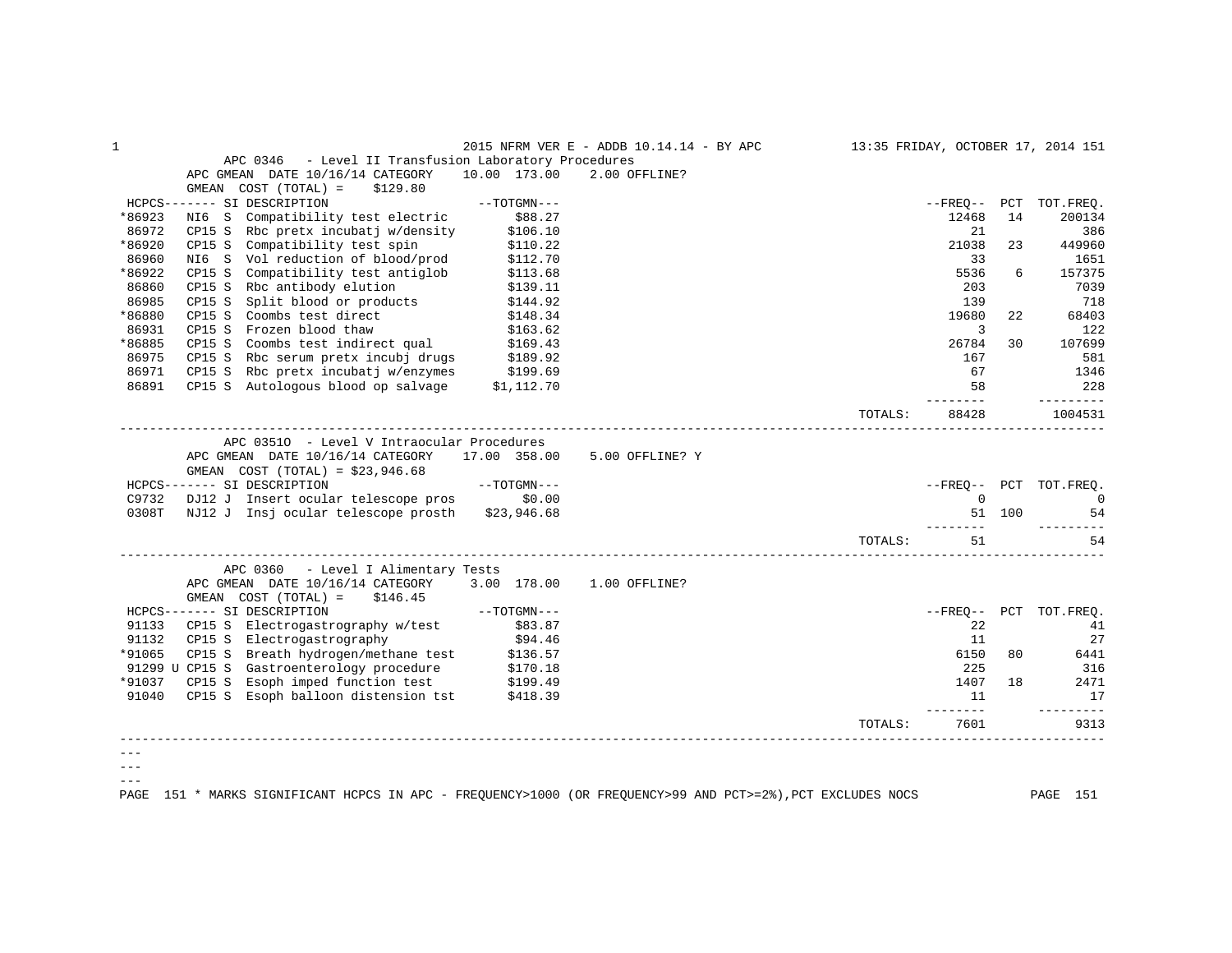| 1        |                                                                                                             |                        | 2015 NFRM VER E - ADDB 10.14.14 - BY APC |         |                |                | 13:35 FRIDAY, OCTOBER 17, 2014 152 |
|----------|-------------------------------------------------------------------------------------------------------------|------------------------|------------------------------------------|---------|----------------|----------------|------------------------------------|
|          | APC 0361<br>- Level II Alimentary Tests                                                                     |                        |                                          |         |                |                |                                    |
|          | APC GMEAN DATE 10/16/14 CATEGORY                                                                            | 3.00 178.00            | 2.00 OFFLINE?                            |         |                |                |                                    |
|          | $COST (TOTAL) =$<br>GMEAN<br>\$341.02                                                                       |                        |                                          |         |                |                |                                    |
|          | HCPCS------- SI DESCRIPTION                                                                                 | $--TOTGMN---$          |                                          |         | $--$ FREO $--$ | PCT            | TOT.FREO.                          |
| 0242T    | D13 S<br>Gi tract transit & pres meas                                                                       | \$0.00                 |                                          |         | 0              |                | $\overline{0}$                     |
| 95075    | Ingestion challenge test<br>D13 S                                                                           | \$0.00                 |                                          |         | $\mathbf 0$    |                | $\mathbf 0$                        |
| 91022    | NI6 S Duodenal motility study                                                                               | \$84.76                |                                          |         | 13             |                | 38                                 |
| *91038   | CP15 S Esoph imped funct test > 1hr                                                                         | \$309.03               |                                          |         | 1555           | 8              | 2495                               |
| *91010   | CP15 S<br>Esophagus motility study                                                                          | \$330.97               |                                          |         | 13205          | 70             | 17955                              |
| 91020    | CP15 S Gastric motility studies                                                                             | \$332.67               |                                          |         | 197            | $\mathbf{1}$   | 249                                |
| *91034   | CP15 S<br>Gastroesophageal reflux test                                                                      | \$354.74               |                                          |         | 1789           | 9              | 3331                               |
| $*0240T$ | NI11 S Esoph motility 3d topography                                                                         | \$378.37               |                                          |         | 471            | $\overline{2}$ | 643                                |
| 95076    | NI13 S Ingest challenge ini 120 min                                                                         | \$403.17               |                                          |         | 302            | $\mathbf{1}$   | 370                                |
| 91030    | CP15 S Acid perfusion of esophagus                                                                          | \$418.71               |                                          |         | 13             |                | 23                                 |
| *91035   | CP15 S G-esoph reflx tst w/electrod                                                                         | \$466.37               |                                          |         | 1272           | б.             | 5099                               |
|          |                                                                                                             |                        |                                          | TOTALS: | 18817          |                | $- - - - - -$<br>30203             |
|          |                                                                                                             |                        |                                          |         |                |                |                                    |
|          | APC 0363 - Otorhinolaryngologic and Related Tests                                                           |                        |                                          |         |                |                |                                    |
|          | APC GMEAN DATE 10/16/14 CATEGORY                                                                            | 16.00 180.00           | 1.00 OFFLINE?                            |         |                |                |                                    |
|          | \$148.35<br>GMEAN COST (TOTAL) =                                                                            |                        |                                          |         |                |                |                                    |
|          | HCPCS------- SI DESCRIPTION                                                                                 | $--TOTGMN---$          |                                          |         | --FREO--       |                | PCT TOT. FREO.                     |
| 92544    | Optokinetic nystagmus test<br>CP15 S                                                                        | \$93.67                |                                          |         | 33             |                | 389                                |
| 92545    | CP15 S Oscillating tracking test                                                                            | $$102.24$<br>$$106.27$ |                                          |         | 46             |                | 781                                |
| *92548   | CP15 S Posturography                                                                                        |                        |                                          |         | 2986           | 16             | 3027                               |
| *92546   | CF15 S<br>Sinusoidal rotational test                                                                        | \$111.30               |                                          |         | 3982           | 21             | 4085                               |
| *92543   | Caloric vestibular test<br>CF15 S                                                                           | \$127.58               |                                          |         | 817            | $\overline{4}$ | 11278                              |
| *92540   | Basic vestibular evaluation<br>NI10 S                                                                       | \$164.36               |                                          |         | 4399           | 23             | 10690                              |
| 92516    | CP15 S Facial nerve function test                                                                           | \$170.37               |                                          |         | 18             |                | 120                                |
| *92588   | CP15 S Evoked auditory tst complete \$195.03                                                                |                        |                                          |         | 1430           | 7              | 1930                               |
| *92587   | Evoked auditory test limited $$201.63$<br>CP15 S                                                            |                        |                                          |         | 4618           | 25             | 5188                               |
| 92512    | CP15 S Nasal function studies                                                                               | \$222.21               |                                          |         | 95<br>------   |                | 106<br>---------                   |
|          |                                                                                                             |                        |                                          | TOTALS: | 18424          |                | 37594                              |
|          | ___________________________________<br>APC 0364 - Level I Audiometry                                        |                        |                                          |         |                |                |                                    |
|          | APC GMEAN DATE 10/16/14 CATEGORY 16.00 181.00                                                               |                        | 1.00 OFFLINE?                            |         |                |                |                                    |
|          | GMEAN $COST (TOTAL) = $44.94$                                                                               |                        |                                          |         |                |                |                                    |
|          | HCPCS------- SI DESCRIPTION                                                                                 | $--TOTGMN---$          |                                          |         |                |                | --FREQ-- PCT TOT.FREQ.             |
| 0208T    | NI10 N Audiometry air only \$0.00                                                                           |                        |                                          |         | 0              |                | $\mathbf 0$                        |
| 0209T    | NI10 N Audiometry air & bone                                                                                | \$0.00                 |                                          |         | 0              |                | $\mathbf 0$                        |
| 0210T    | NI10 N Speech audiometry threshold \$0.00                                                                   |                        |                                          |         | 0              |                | 0                                  |
| 0211T    |                                                                                                             |                        |                                          |         | $\mathbf 0$    |                | 0                                  |
| 92571    | NI10 N Speech audiom thresh & recog \$0.00<br>CP15 N Filtered speech hearing test \$0.00                    |                        |                                          |         | $\Omega$       |                | 3                                  |
| $- - -$  |                                                                                                             |                        |                                          |         |                |                |                                    |
|          | PAGE 152 * MARKS SIGNIFICANT HCPCS IN APC - FREQUENCY>1000 (OR FREQUENCY>99 AND PCT>=2%), PCT EXCLUDES NOCS |                        |                                          |         |                |                | PAGE<br>152                        |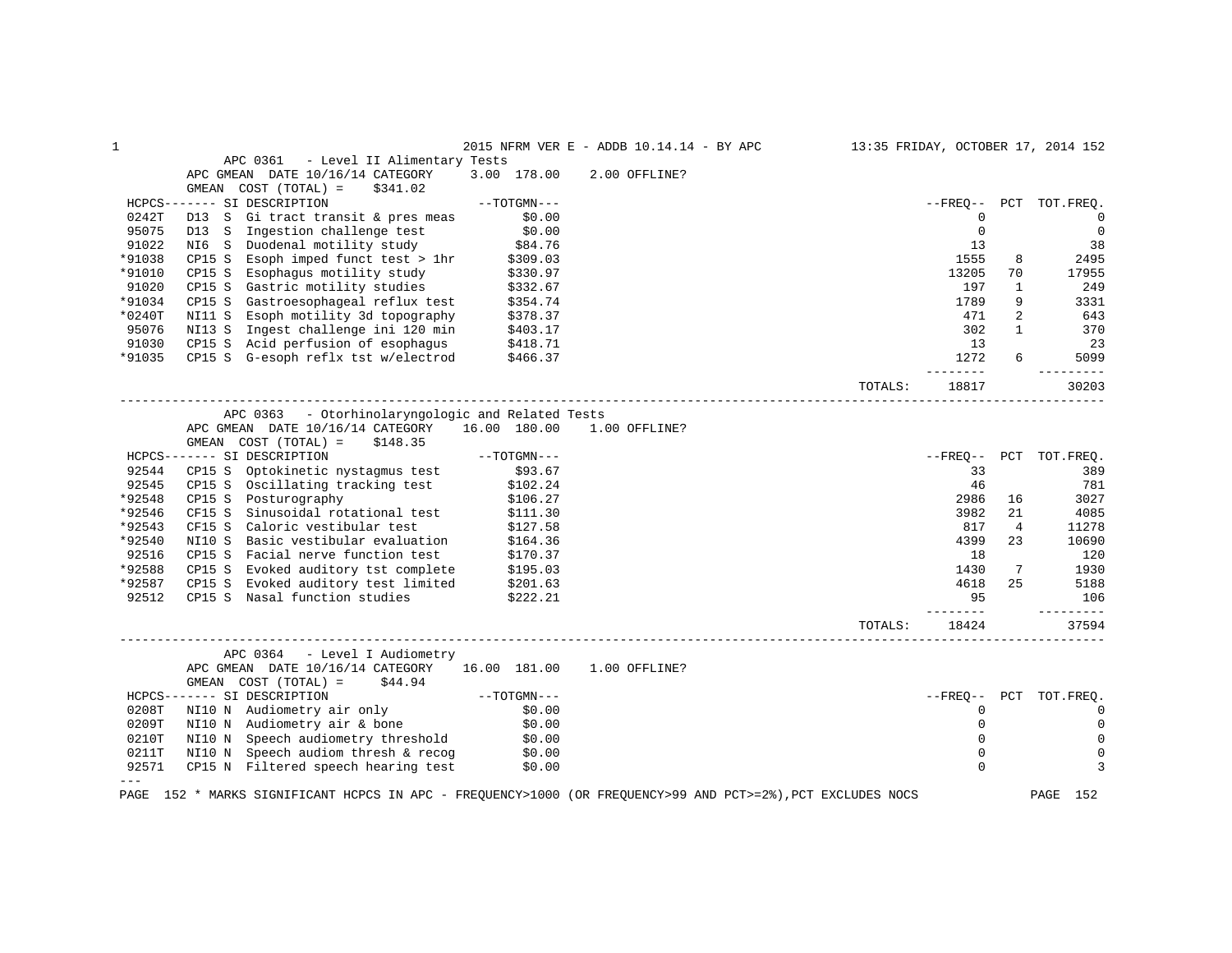|                                                                  |                |                             | 2015 NFRM VER E - ADDB 10.14.14 - BY APC 13:35 FRIDAY, OCTOBER 17, 2014 153 |               |                                                                                                                                                                                                                                                      |                |
|------------------------------------------------------------------|----------------|-----------------------------|-----------------------------------------------------------------------------|---------------|------------------------------------------------------------------------------------------------------------------------------------------------------------------------------------------------------------------------------------------------------|----------------|
|                                                                  |                |                             |                                                                             |               | APC 0364 - Level I Audiometry<br>APC GMEAN DATE 10/16/14 CATEGORY 16.00 181.00 1.00 OFFLINE?                                                                                                                                                         |                |
|                                                                  |                |                             |                                                                             |               | GMEAN $COST (TOTAL) = $44.94$                                                                                                                                                                                                                        |                |
|                                                                  |                | --FREO-- PCT TOT.FREO.      |                                                                             | $--TOTGMN---$ | HCPCS------- SI DESCRIPTION                                                                                                                                                                                                                          |                |
| 22                                                               |                | $\Omega$                    |                                                                             |               | CP15 N Sensorineural acuity test $$0.00$                                                                                                                                                                                                             | 92575          |
|                                                                  |                | $\mathbf 0$                 |                                                                             |               |                                                                                                                                                                                                                                                      |                |
| 2133                                                             |                | 364                         |                                                                             |               | 92576 CPI5 N Synthetic sentence test \$0.00<br>92700 U CPI5 N Synthetic sentence test \$0.00<br>92700 U CPI5 N Ent procedure/service \$24.98<br>92583 CPI5 N Select picture audiometry \$27.42<br>92564 CPI5 N Sisi hearing test \$29.83<br>9        |                |
| 39                                                               |                | $\overline{4}$              |                                                                             |               |                                                                                                                                                                                                                                                      |                |
| 17                                                               |                | $\overline{1}$              |                                                                             |               |                                                                                                                                                                                                                                                      |                |
| 66515                                                            | 69             | 1182                        |                                                                             |               |                                                                                                                                                                                                                                                      | *92567         |
| $\overline{7}$                                                   |                | $5^{\circ}$                 |                                                                             |               |                                                                                                                                                                                                                                                      |                |
| 16<br>3449                                                       |                | 285                         |                                                                             |               | CP15 N Speech threshold audiometry<br>CP15 N Speech audiometry complete \$62.21<br>CP15 N Tone decay hearing test \$65.21                                                                                                                            | *92555         |
| 4437                                                             | 12             | 219                         |                                                                             |               |                                                                                                                                                                                                                                                      | *92556         |
| 188                                                              |                | $\overline{1}$              |                                                                             |               |                                                                                                                                                                                                                                                      | 92563          |
| 306                                                              |                | $\overline{4}$              |                                                                             |               | CP15 N Stenger test pure tone \$70.89                                                                                                                                                                                                                | 92565          |
| 77119                                                            |                | 1701<br>TOTALS:             |                                                                             |               |                                                                                                                                                                                                                                                      |                |
|                                                                  |                |                             |                                                                             |               | APC GMEAN DATE 10/16/14 CATEGORY 16.00 181.00 2.00 OFFLINE?<br>$GMEAN$ $COST$ $(TOTAL) = $122.36$                                                                                                                                                    |                |
|                                                                  |                |                             |                                                                             |               |                                                                                                                                                                                                                                                      |                |
|                                                                  |                | --FREO-- PCT TOT.FREO.      |                                                                             |               | $HCPCS-----$ SI DESCRIPTION $---TOTGMN---$                                                                                                                                                                                                           |                |
|                                                                  |                | $\mathbf 0$                 |                                                                             |               | NI10 N Compre audiometry evaluation \$0.00                                                                                                                                                                                                           | 0212T          |
|                                                                  |                | $\overline{0}$              |                                                                             |               |                                                                                                                                                                                                                                                      | 92561          |
|                                                                  |                | $\mathbf 0$                 |                                                                             |               | CP15 N Bekesy audiometry diagnosis \$0.00<br>CP15 N Staggered spondaic word test \$0.00                                                                                                                                                              | 92572          |
|                                                                  | 5              | 4150                        |                                                                             |               |                                                                                                                                                                                                                                                      | *92552         |
|                                                                  | $\overline{2}$ | 1915                        |                                                                             |               |                                                                                                                                                                                                                                                      | *92553         |
|                                                                  |                | $\overline{1}$              |                                                                             |               |                                                                                                                                                                                                                                                      | 92562          |
|                                                                  |                | 64                          |                                                                             |               |                                                                                                                                                                                                                                                      | 92625          |
| 8102<br>4731<br>- 9<br>240<br>614                                |                | 369                         |                                                                             |               |                                                                                                                                                                                                                                                      | 92579          |
|                                                                  |                | 11                          |                                                                             |               | CP15 N Pure tone audiometry air (\$76.23<br>CP15 N Audiometry air (\$76.23<br>CP15 N Loudness balance test (\$102.56<br>CP15 N Tinnitus assessment (\$111.71<br>CP15 N Visual audiometry (vra) (\$120.41<br>TRI N Wall audiometry (wra) (\$120       | 92640          |
|                                                                  | 65             | 51537                       |                                                                             |               |                                                                                                                                                                                                                                                      | *92557         |
|                                                                  | 10             | 8246                        |                                                                             |               |                                                                                                                                                                                                                                                      | *92604         |
|                                                                  | 12             | 10069                       |                                                                             |               |                                                                                                                                                                                                                                                      | *92550         |
|                                                                  | $\mathbf{1}$   | 1417                        |                                                                             |               |                                                                                                                                                                                                                                                      | *92626         |
|                                                                  | 1              | 1026                        |                                                                             |               |                                                                                                                                                                                                                                                      | *92603         |
|                                                                  |                | 10                          |                                                                             |               | NI7 N Audi audiometry (via)<br>NI7 N Audi brainstem implier<br>N Comprehensive hearing test \$122.32<br>CF15 N Reprogram cochlear implt 7/> \$131.11<br>NI10 N Tympanometry & reflex thresh \$137.61<br>NI6 N Eval aud rehab status \$140.71<br>CF15 | 92601          |
|                                                                  |                | 167                         |                                                                             |               |                                                                                                                                                                                                                                                      | 92582          |
| 15<br>106176<br>9328<br>20122<br>3624<br>1177<br>12<br>282<br>20 |                | 17                          |                                                                             |               |                                                                                                                                                                                                                                                      | 92602          |
| 3790                                                             |                | 192                         |                                                                             |               |                                                                                                                                                                                                                                                      | 92570          |
| 59<br>93<br>---------                                            |                | 25<br>64<br><u>________</u> |                                                                             |               | CP15 N Conditioning play audiometry \$155.31<br>CP15 N Reprogram cochlear implt 7/> \$174.35<br>NI10 N Acoustic immitance testing \$198.51<br>CP15 N Auditory function 60 min \$201.86<br>CP15 N Stenger test speech \$214.61                        | 92620<br>92577 |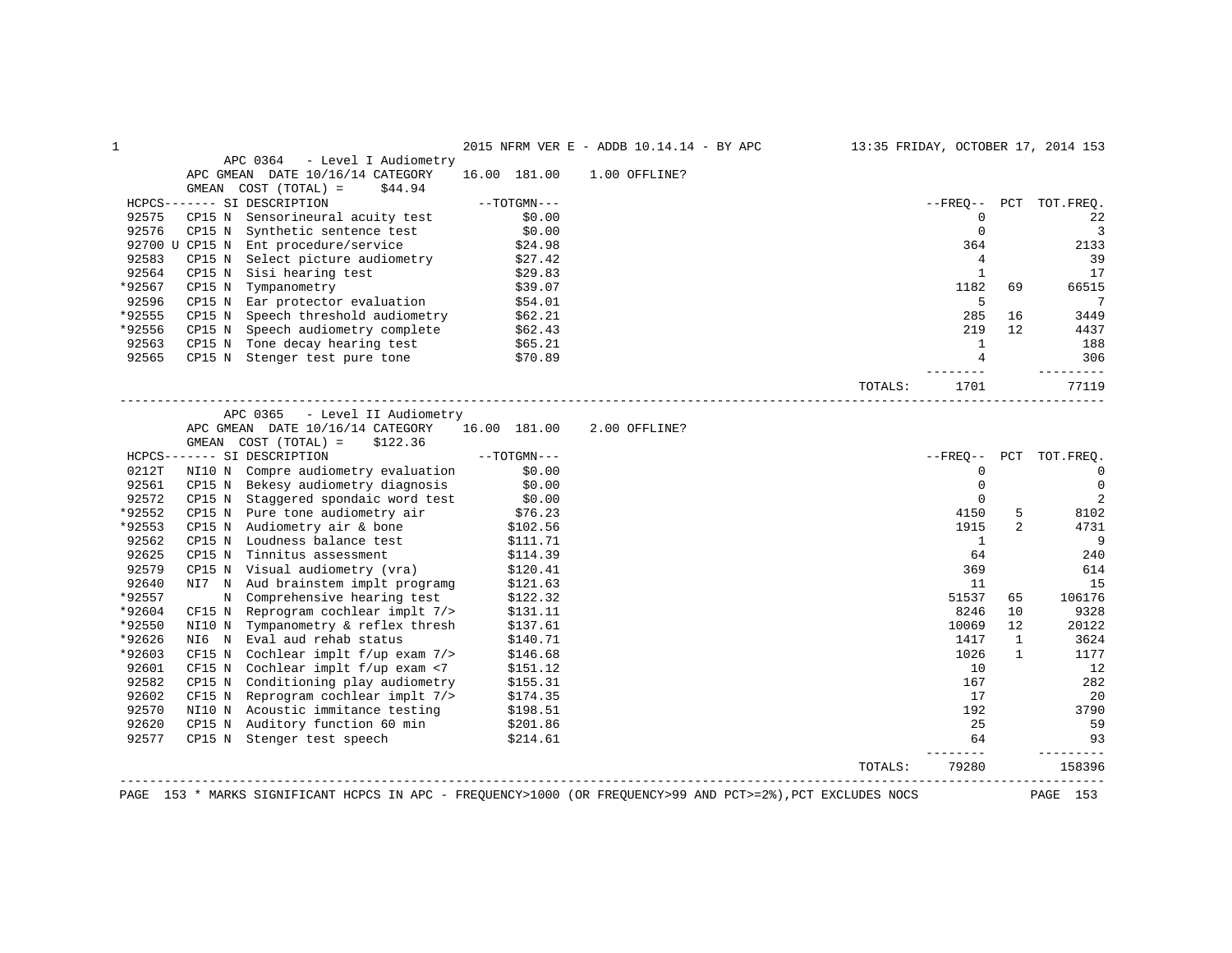|        |                                                                                                      |                        | 2015 NFRM VER E - ADDB 10.14.14 - BY APC |         |                 |                | 13:35 FRIDAY, OCTOBER 17, 2014 154 |
|--------|------------------------------------------------------------------------------------------------------|------------------------|------------------------------------------|---------|-----------------|----------------|------------------------------------|
|        | APC 0367 - Level I Pulmonary Tests                                                                   |                        |                                          |         |                 |                |                                    |
|        | APC GMEAN DATE 10/16/14 CATEGORY                                                                     | 28.00 182.00           | 1.00 OFFLINE?                            |         |                 |                |                                    |
|        | GMEAN COST (TOTAL) =<br>\$167.31                                                                     |                        |                                          |         |                 |                |                                    |
|        | HCPCS------- SI DESCRIPTION                                                                          | --TOTGMN---            |                                          |         |                 |                | --FREQ-- PCT TOT.FREQ.             |
| 94011  | NI10 N Spirometry up to 2 yrs old                                                                    | \$0.00                 |                                          |         | $\mathbf 0$     |                | 2                                  |
| 94453  | CP15 N Hast w/oxygen titrate                                                                         | \$77.58                |                                          |         | 253             |                | 356                                |
| 94452  | CP15 N Hast w/report                                                                                 | \$93.14                |                                          |         | 206             |                | 337                                |
|        | 94799 U CP15 N Pulmonary service/procedure \$97.77                                                   |                        |                                          |         | 15215           |                | 68064                              |
| 94750  | CP15 N Pulmonary compliance study                                                                    | \$121.70               |                                          |         | 204             |                | 7455                               |
| 93740  | Temperature gradient studies<br>CP15 N                                                               | \$122.65               |                                          |         | 7               |                | 11                                 |
| *94150 | CP15 N Vital capacity test                                                                           | \$151.68               |                                          |         | 3080            | 2              | 26145                              |
| *94727 | NI12 N Pulm function test by gas                                                                     | \$153.88               |                                          |         | 1791            | $\mathbf{1}$   | 100749                             |
| *94010 | CP15 N Breathing capacity test                                                                       | \$163.64               |                                          |         | 97404           | 78             | 210720                             |
| 94450  | Hypoxia response curve<br>CP15 N                                                                     | \$168.11               |                                          |         | 222             |                | 611                                |
| 94681  | Exhaled air analysis o2/co2<br>CP15 N                                                                | \$170.45               |                                          |         | 233             |                | 2377                               |
| 94015  | CP15 N Patient recorded spirometry                                                                   | \$179.95               |                                          |         | 65              |                | 261                                |
| 94728  | NI12 N<br>Pulm funct test oscillometry                                                               | \$183.37               |                                          |         | 248             |                | 2462                               |
| *94726 | NI12 N Pulm funct tst plethysmograp                                                                  | \$183.39               |                                          |         | 3987            | 3              | 252209                             |
| 94012  | NI10 N<br>Spirmtry w/brnchdil inf-2 yr                                                               | \$189.75               |                                          |         | $\mathbf{1}$    |                | 2                                  |
| 94680  | CP15 N Exhaled air analysis o2                                                                       | \$196.41               |                                          |         | 209             |                | 2050                               |
| 94400  | CP15 N Co2 breathing response curve                                                                  | \$196.75               |                                          |         | 18              |                | 153                                |
| *94375 | Respiratory flow volume loop<br>CP15 N                                                               | \$197.25               |                                          |         | 15442           | 12             | 41540                              |
|        |                                                                                                      |                        |                                          |         | 31              |                | 135                                |
|        | 94014 CP15 N Patient recorded spirometry \$246.99<br>95071 CP15 N Bronchial allergy tests \$1,051.80 |                        |                                          |         | $\mathbf{1}$    |                | 8                                  |
|        |                                                                                                      |                        |                                          |         | --------        |                | ---------                          |
|        |                                                                                                      |                        |                                          | TOTALS: | 123402          |                | 715647                             |
|        | APC 0369 - Level II Pulmonary Tests                                                                  |                        |                                          |         |                 |                |                                    |
|        | APC GMEAN DATE 10/16/14 CATEGORY 28.00 182.00                                                        |                        | 2.00 OFFLINE?                            |         |                 |                |                                    |
|        | GMEAN $COST (TOTAL) = $245.71$                                                                       |                        |                                          |         |                 |                |                                    |
|        | HCPCS------- SI DESCRIPTION                                                                          | $--\texttt{TOTGMN}---$ |                                          |         |                 |                | --FREO-- PCT TOT.FREO.             |
| 0244T  | NI11 S Cont msr bronchodil wheeze                                                                    | \$0.00                 |                                          |         | $\mathbf{0}$    |                | $\Omega$                           |
| 94772  | CP15 S Breath recording infant                                                                       | \$116.33<br>\$216.95   |                                          |         | 2               |                | 5                                  |
| 94013  | NI10 S Meas lung vol thru 2 yrs                                                                      |                        |                                          |         | 8               |                | 24                                 |
| *94060 | CP15 S Evaluation of wheezing \$243.60                                                               |                        |                                          |         | 256547          | 94             | 311315                             |
| *94070 | CP15 S Evaluation of wheezing<br>CP15 S Pulm stress test/complex                                     | \$273.17<br>\$285.46   |                                          |         | 6360            | 2              | 8944                               |
| *94621 |                                                                                                      |                        |                                          |         | 6116            | $\overline{2}$ | 7859                               |
| *94770 | CP15 S<br>Exhaled carbon dioxide test \$292.78                                                       |                        |                                          |         | 2304            |                | 13057                              |
| 95070  | CP15 S Bronchial allergy tests                                                                       | \$357.39               |                                          |         | 580<br>-------- |                | 2437<br><u>_________</u>           |
|        |                                                                                                      |                        |                                          | TOTALS: | 271917          |                | 343641                             |
|        |                                                                                                      |                        |                                          |         |                 |                |                                    |
|        |                                                                                                      |                        |                                          |         |                 |                |                                    |
|        |                                                                                                      |                        |                                          |         |                 |                |                                    |
|        |                                                                                                      |                        |                                          |         |                 |                |                                    |
|        |                                                                                                      |                        |                                          |         |                 |                |                                    |

PAGE 154 \* MARKS SIGNIFICANT HCPCS IN APC - FREQUENCY>1000 (OR FREQUENCY>99 AND PCT>=2%),PCT EXCLUDES NOCS PAGE 154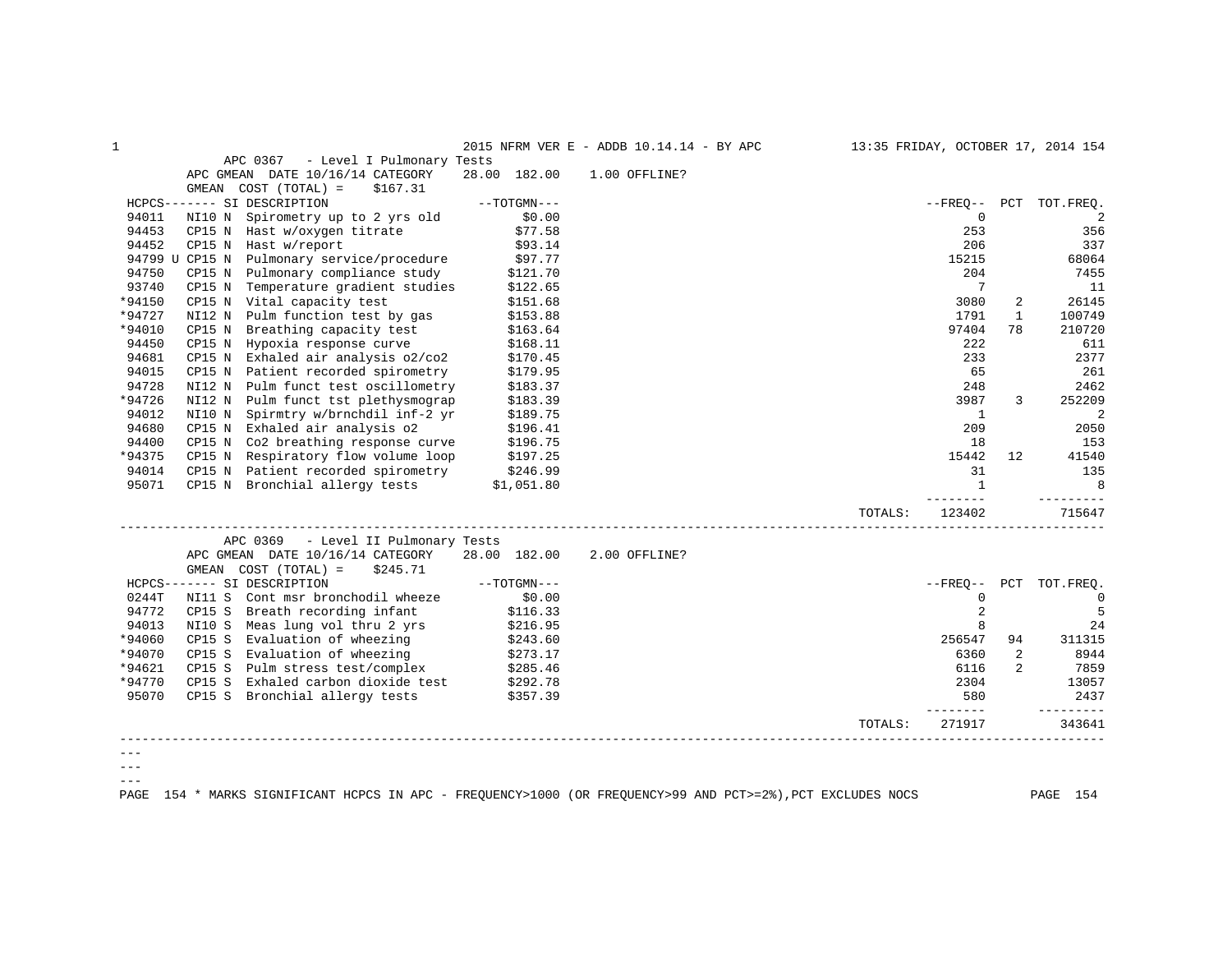| $\mathbf{1}$     |                                                                                                        |                      | 2015 NFRM VER E - ADDB 10.14.14 - BY APC |         |                |                | 13:35 FRIDAY, OCTOBER 17, 2014 155 |
|------------------|--------------------------------------------------------------------------------------------------------|----------------------|------------------------------------------|---------|----------------|----------------|------------------------------------|
|                  | APC 0373 - Neuropsychological Testing                                                                  |                      |                                          |         |                |                |                                    |
|                  | APC GMEAN DATE 10/16/14 CATEGORY                                                                       | 8.00 185.00          | 1.00 OFFLINE?                            |         |                |                |                                    |
|                  | GMEAN COST (TOTAL) =<br>\$206.78                                                                       |                      |                                          |         |                |                |                                    |
|                  | HCPCS------- SI DESCRIPTION                                                                            | $--TOTGMN---$        |                                          |         |                |                | --FREO-- PCT TOT.FREO.             |
| 96110            | CF12 E<br>Developmental screen w/score                                                                 | \$0.00               |                                          |         | $\mathbf 0$    |                | 29                                 |
| 96103            | Psycho testing admin by comp<br>NI6 S                                                                  | \$128.00             |                                          |         | 796            | $\mathbf{1}$   | 876                                |
| 96102            | Psycho testing by technician<br>NI6 S                                                                  | \$139.14             |                                          |         | 752            | $\mathbf{1}$   | 1144                               |
| *96120           | NI6 S Neuropsych tst admin w/comp                                                                      | \$161.96             |                                          |         | 1178           | $\overline{2}$ | 1203                               |
| *96101           | NI6 S Psycho testing by psych/phys                                                                     | \$171.02             |                                          |         | 3579           | 8              | 3580                               |
| *96118           | NI6 S Neuropsych tst by psych/phys                                                                     | \$201.57             |                                          |         | 15395          | 37             | 15400                              |
| *96116           | Neurobehavioral status exam<br>NI6<br>S                                                                | \$202.15             |                                          |         | 7855           | 19             | 7884                               |
| *96119           | NI6 S Neuropsych testing by tec                                                                        | \$234.51             |                                          |         | 11246          | 27             | 11287                              |
|                  |                                                                                                        |                      |                                          |         | --------       |                | ---------                          |
|                  |                                                                                                        |                      |                                          | TOTALS: | 40801          |                | 41403                              |
|                  | APC 03750 - Ancillary Outpatient Services When Patient Expires                                         |                      |                                          |         |                |                |                                    |
|                  | APC GMEAN DATE 10/16/14 CATEGORY 27.00 187.00 1.00 OFFLINE? Y                                          |                      |                                          |         |                |                |                                    |
|                  | GMEAN $COST (TOTAL) = $6,525.96$                                                                       |                      |                                          |         |                |                |                                    |
|                  | HCPCS------- SI DESCRIPTION                                                                            | --TOTGMN---          |                                          |         |                |                | --FREO-- PCT TOT.FREO.             |
| *DEATH           | REM S UNKNOWN                                                                                          | \$6,525.96           |                                          |         |                | 149 100        | 152                                |
|                  |                                                                                                        |                      |                                          |         | ---------      |                | ----------                         |
|                  |                                                                                                        |                      |                                          | TOTALS: | 149            |                | 152                                |
|                  | APC 0377 - Level II Cardiac Imaging                                                                    |                      |                                          |         |                |                |                                    |
|                  | APC GMEAN DATE 10/16/14 CATEGORY                                                                       | 20.00 188.00         | 2.00 OFFLINE?                            |         |                |                |                                    |
|                  | GMEAN COST $(TOTAL) = $1,183.15$                                                                       |                      |                                          |         |                |                |                                    |
|                  | HCPCS------- SI DESCRIPTION                                                                            | $--TOTGMN---$        |                                          |         |                |                | --FREQ-- PCT TOT.FREQ.             |
| 0331T            | NJ13 S Heart symp image plnr                                                                           | \$0.00               |                                          |         | 0              |                | $\overline{0}$                     |
| 0332T            | NJ13 S Heart symp image plnr spect                                                                     | \$0.00               |                                          |         | $\Omega$       |                | $\overline{1}$                     |
| 78483            | CF14 S Heart first pass multiple                                                                       | \$372.54             |                                          |         | 17             |                | 113                                |
| *75563           | NI8 S Card mri w/stress img & dye                                                                      |                      |                                          |         | 1100           |                | 1246                               |
| 78453            | NI10 S Ht muscle image planar sing                                                                     | \$801.05<br>\$842.50 |                                          |         | 510            |                | 618                                |
| *78451           |                                                                                                        |                      |                                          |         | 20212          | 2              | 25173                              |
|                  | NI10 S Ht muscle image spect sing \$925.03<br>NI10 S Ht musc image planar mult \$1,074.92              |                      |                                          |         |                |                | 2077                               |
| *78454<br>*78452 | NI10 S Ht muscle image spect mult \$1,192.87                                                           |                      |                                          |         | 1824<br>705503 | 96             | 812723                             |
|                  |                                                                                                        |                      |                                          |         | ---------      |                | ----------                         |
|                  |                                                                                                        |                      |                                          | TOTALS: | 729166         |                | 841951                             |
|                  | APC 0378 - Level II Pulmonary Imaging                                                                  |                      |                                          |         |                |                |                                    |
|                  | APC GMEAN DATE 10/16/14 CATEGORY<br>GMEAN COST (TOTAL) =<br>\$456.79                                   | 20.00 189.00         | 2.00 OFFLINE?                            |         |                |                |                                    |
|                  | HCPCS------- SI DESCRIPTION                                                                            | --TOTGMN---          |                                          |         | $--FRED--$ PCT |                | TOT.FREO.                          |
| *78582           | NI12 S Lung ventilat&perfus imaging                                                                    | \$456.30             |                                          |         | 27752          | 93             | 61630                              |
| *78598           | NI12 S Lung perf&ventilat diferentl                                                                    | \$463.95             |                                          |         | 1921           | 6              | 3496                               |
| $- - -$          |                                                                                                        |                      |                                          |         |                |                |                                    |
| PAGE             | 155 * MARKS SIGNIFICANT HCPCS IN APC - FREQUENCY>1000 (OR FREQUENCY>99 AND PCT>=2%), PCT EXCLUDES NOCS |                      |                                          |         |                |                | PAGE<br>155                        |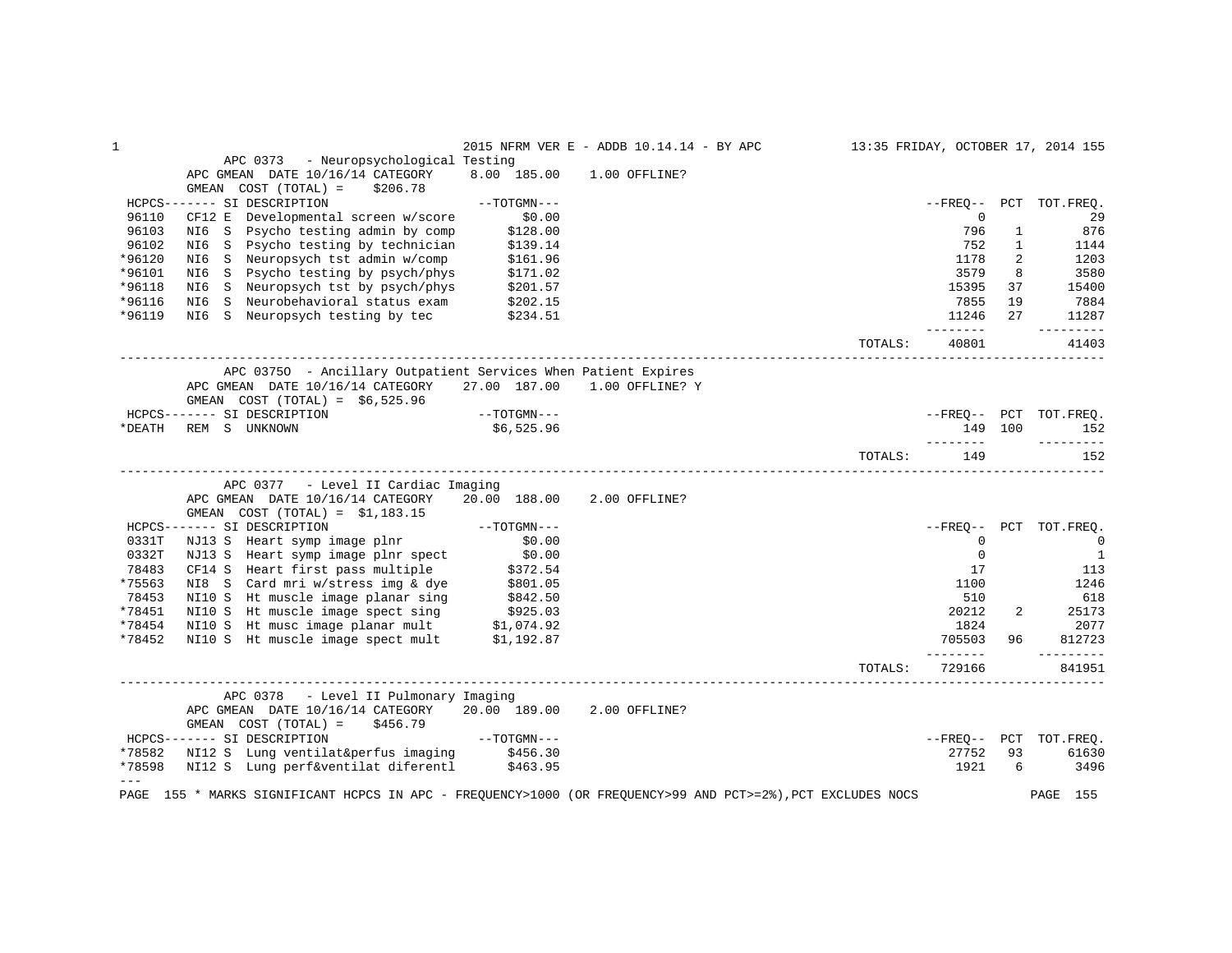1 2015 NFRM VER E - ADDB 10.14.14 - BY APC 13:35 FRIDAY, OCTOBER 17, 2014 156 APC 0378 - Level II Pulmonary Imaging APC GMEAN DATE 10/16/14 CATEGORY 20.00 189.00 2.00 OFFLINE? GMEAN COST (TOTAL) = \$456.79<br>HCPCS------- SI DESCRIPTION  $-$ -TOTGMN---  $\blacksquare$  -------- --------- TOTALS: 29673 65126 ------------------------------------------------------------------------------------------------------------------------------------ APC 0383 - Cardiac Computed Tomographic Imaging APC GMEAN DATE 10/16/14 CATEGORY 20.00 330.00 1.00 OFFLINE? GMEAN COST (TOTAL) = \$224.12 HCPCS------- SI DESCRIPTION --TOTGMN--- --FREQ-- PCT TOT.FREQ. \*75572 NI10 S Ct hrt w/3d image \$205.23 3855 25 7794 75573 NI10 S Ct hrt w/3d image congen \$222.17 164 1 338 \*75574 NI10 S Ct angio hrt w/3d image \$231.29 10820 72 19477 -------- --------- TOTALS: 14839 27609 ------------------------------------------------------------------------------------------------------------------------------------ APC 0384O - GI Procedures with Stents APC GMEAN DATE 10/16/14 CATEGORY 3.00 190.00 1.00 OFFLINE? Y GMEAN COST (TOTAL) = \$3,293.68<br>HCPCS------- SI DESCRIPTION HCPCS------- SI DESCRIPTION --TOTGMN--- --FREQ-- PCT TOT.FREQ. 43212 NI14 J Esophagoscop stent placement \$0.00 0 0 43266 NI14 J Egd endoscopic stent place \$0.00 \$0.00 \$1.000 \$1.000 \$1.000 \$1.000 \$1.000 \$1.000 \$1.000 \$1.000 \$1 43274 NI14 J Ercp duct stent placement \$0.00 \$0.00 \$1,000 \$1,000 \$1,000 \$1,000 \$1,000 \$1,000 \$1,000 \$1,000 \$1,000 \$1,000 \$1,000 \$1,000 \$1,000 \$1,000 \$1,000 \$1,000 \$1,000 \$1,000 \$1,000 \$1,000 \$1,000 \$1,000 \$1,000 \$1,000 \$1, 43276 NI14 J Ercp stent exchange w/dilate \$0.00 0 0 44379 CP15 J S bowel endoscope w/stent \$0.00 0 0 \*43269 D14 J Endo cholangiopancreatograph \$2,835.73 16014 54 16095 44383 D15 J Ileoscopy w/stent \$2,914.23 28 28 43219 D14 J Esophagus endoscopy \$3,487.44 259 263 41370 CP15 J Small bowel endoscopy/stent \$3,723.88 15 15 15 15 15<br>11472 38 11552 11552 11552 11552 11552 11552 11552 \*43268 D14 J Endo cholangiopancreatograph \$3,884.91 11472 38 11552 45345 D15 J Sigmoidoscopy w/stent \$4,297.52 (43256 PD 106 109)<br>1526 D14 J Uppr gi endoscopy w/stent \$4,357.86 (43256 PD 1520 5 1539 PD 1539 PD 1539 PD 1539 PD 1539 PD 1539 \*43256 D14 J Uppr gi endoscopy w/stent \$4,357.86 1520 5 1539 45387 D15 J Colonoscopy w/stent \$4,834.15 82 83 44397 D15 J Colonoscopy w/stent \$5,251.65 4 4 45327 CP15 J Proctosigmoidoscopy w/stent \$5,550.04 6 6 -------- --------- TOTALS: 29506 29694 ------------------------------------------------------------------------------------------------------------------------------------ ---

 $- - -$ 

 $---$ 

 $---$ ---

PAGE 156 \* MARKS SIGNIFICANT HCPCS IN APC - FREQUENCY>1000 (OR FREQUENCY>99 AND PCT>=2%),PCT EXCLUDES NOCS PAGE 156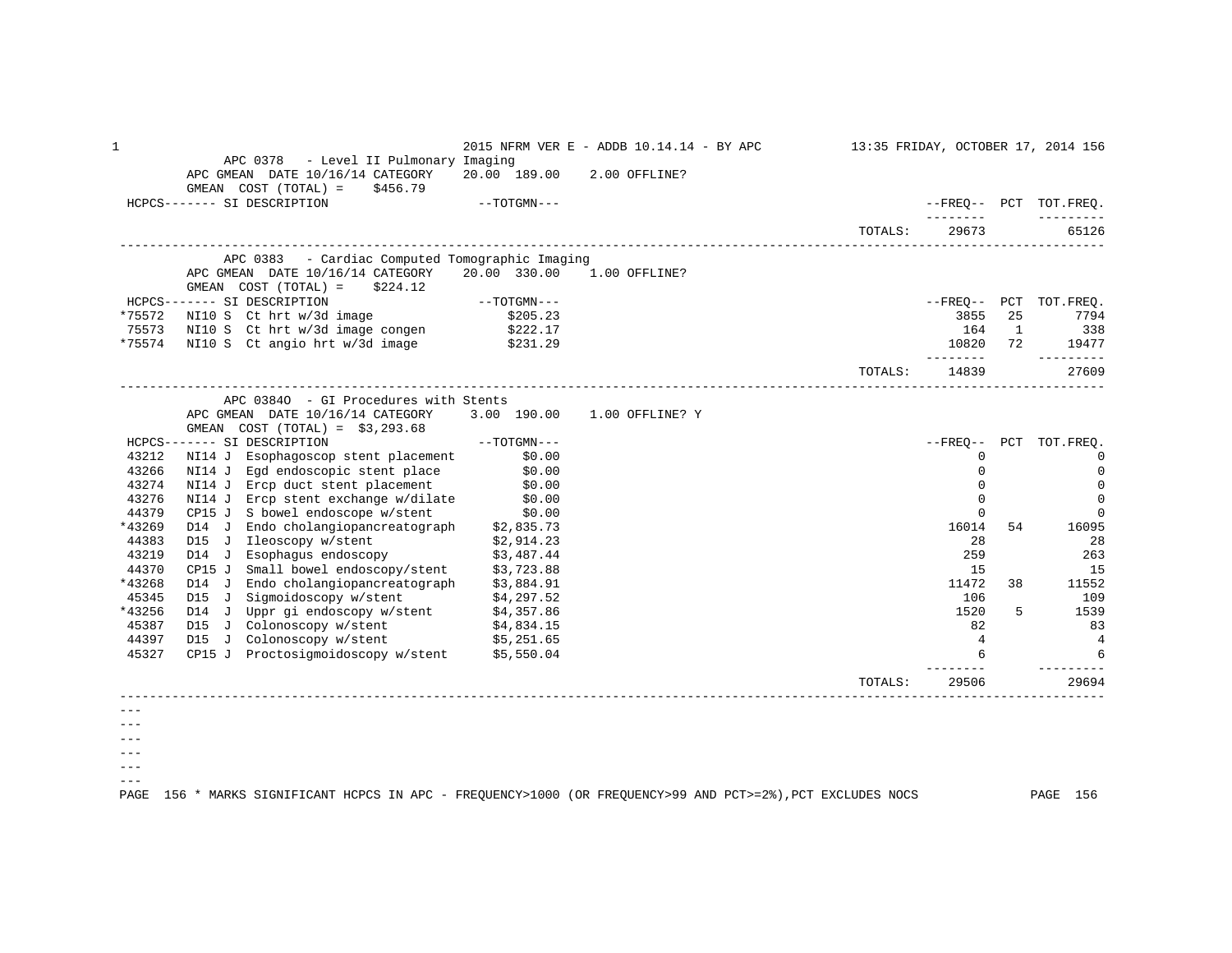| 1      |                                                                                                        |               | 2015 NFRM VER E - ADDB 10.14.14 - BY APC |         |                |                | 13:35 FRIDAY, OCTOBER 17, 2014 157 |
|--------|--------------------------------------------------------------------------------------------------------|---------------|------------------------------------------|---------|----------------|----------------|------------------------------------|
|        | APC 03850 - Level I Urogenital Procedures                                                              |               |                                          |         |                |                |                                    |
|        | APC GMEAN DATE 10/16/14 CATEGORY                                                                       | 13.00 191.00  | 1.00 OFFLINE? Y                          |         |                |                |                                    |
|        | GMEAN $COST (TOTAL) = $7,079.97$                                                                       |               |                                          |         |                |                |                                    |
|        | HCPCS------- SI DESCRIPTION                                                                            | $--TOTGMN---$ |                                          |         | --FREO--       |                | PCT TOT. FREO.                     |
| *7288A | J CPX 57288 Repair bladder def                                                                         | \$6,316.59    |                                          |         | 1280           | 12             | 1291                               |
| *7265A | J CPX 57265 Extensive repair o                                                                         | \$6,344.45    |                                          |         | 498            | $\overline{4}$ | 500                                |
| *7260A | J CPX 57260 Repair of vagina                                                                           | \$6,359.75    |                                          |         | 1607           | 15             | 1620                               |
| 8262A  | J CPX 58262 Vag hyst including                                                                         | \$6,660.33    |                                          |         | 209            | 1              | 213                                |
| *7282A | J CPX 57282 Colpopexy extraper                                                                         | \$6,725.29    |                                          |         | 2994           | 28             | 3019                               |
| *7283A | J CPX 57283 Colpopexy intraper                                                                         | \$6,869.91    |                                          |         | 677            | 6              | 689                                |
| *7285A | J CPX 57285 Repair paravag def                                                                         | \$7,132.19    |                                          |         | 242            | 2              | 243                                |
| *55873 | CP15 J Cryoablate prostate                                                                             | \$8,348.78    |                                          |         | 1795           | 16             | 1807                               |
| *53440 | CP15 J Male sling procedure                                                                            | \$8,474.09    |                                          |         | 1106           | 10             | 1132                               |
| 54400  | CP15 J Insert semi-rigid prosthesis \$9,523.42                                                         |               |                                          |         | 201            | 1              | 203                                |
| 53444  | CP15 J Insert tandem cuff                                                                              | \$9,651.74    |                                          |         | 13             |                | 13                                 |
|        |                                                                                                        |               |                                          |         | --------       |                | ---------                          |
|        |                                                                                                        |               |                                          | TOTALS: | 10622          |                | 10730                              |
|        | APC 03860 - Level II Urogenital Procedures                                                             |               |                                          |         |                |                |                                    |
|        | APC GMEAN DATE 10/16/14 CATEGORY                                                                       | 13.00 191.00  | 2.00 OFFLINE? Y                          |         |                |                |                                    |
|        | GMEAN $COST (TOTAL) = $14,495.42$                                                                      |               |                                          |         |                |                |                                    |
|        | HCPCS------- SI DESCRIPTION                                                                            | $--TOTGMN---$ |                                          |         | --FREO--       | PCT            | TOT.FREQ.                          |
| *54416 | CP15 J Remv/repl penis contain pros                                                                    | \$12,465.67   |                                          |         | 300            | 3              | 303                                |
| *53447 | CP15 J Remove/replace ur sphincter                                                                     | \$13,081.85   |                                          |         | 603            | 7              | 610                                |
| *54410 | CP15 J Remove/replace penis prosth                                                                     | \$13,579.31   |                                          |         | 927            | 11             | 947                                |
| *54401 | CP15 J Insert self-contd prosthesis                                                                    | \$14, 228.03  |                                          |         | 735            | 9              | 751                                |
| *54405 | CP15 J Insert multi-comp penis pros                                                                    |               |                                          |         | 3577           | 46             | 3628                               |
|        |                                                                                                        | \$14,599.00   |                                          |         |                | $20^{\circ}$   |                                    |
| *53445 | CP15 J Insert uro/ves nck sphincter                                                                    | \$15,991.32   |                                          |         | 1587<br>------ |                | 1616<br>$- - - - -$                |
|        |                                                                                                        |               |                                          | TOTALS: | 7729           |                | 7855                               |
| ???    | APC 0388<br>- Discography                                                                              |               |                                          |         |                |                |                                    |
|        | APC GMEAN DATE 10/16/14 CATEGORY                                                                       | 20.00 192.00  | 1.00 OFFLINE?                            |         |                |                |                                    |
|        | GMEAN COST $(TOTAL) = $3,457.25$                                                                       |               |                                          |         |                |                |                                    |
|        | HCPCS------- SI DESCRIPTION                                                                            | $--TOTGMN---$ |                                          |         |                |                | --FREQ-- PCT TOT.FREQ.             |
| *72295 |                                                                                                        |               |                                          |         | 967            | 90             | 1950                               |
| *72285 | N X-ray of lower spine disk \$3,264.32<br>N Discography cerv/thor spine \$6,531.01                     |               |                                          |         | 100            | 9              | 158                                |
|        |                                                                                                        |               |                                          |         | --------       |                | ---------                          |
|        |                                                                                                        |               |                                          | TOTALS: | 1067           |                | 2108                               |
|        |                                                                                                        |               |                                          |         |                |                |                                    |
|        |                                                                                                        |               |                                          |         |                |                |                                    |
|        |                                                                                                        |               |                                          |         |                |                |                                    |
|        |                                                                                                        |               |                                          |         |                |                |                                    |
|        |                                                                                                        |               |                                          |         |                |                |                                    |
| PAGE   | 157 * MARKS SIGNIFICANT HCPCS IN APC - FREQUENCY>1000 (OR FREQUENCY>99 AND PCT>=2%), PCT EXCLUDES NOCS |               |                                          |         |                |                | PAGE 157                           |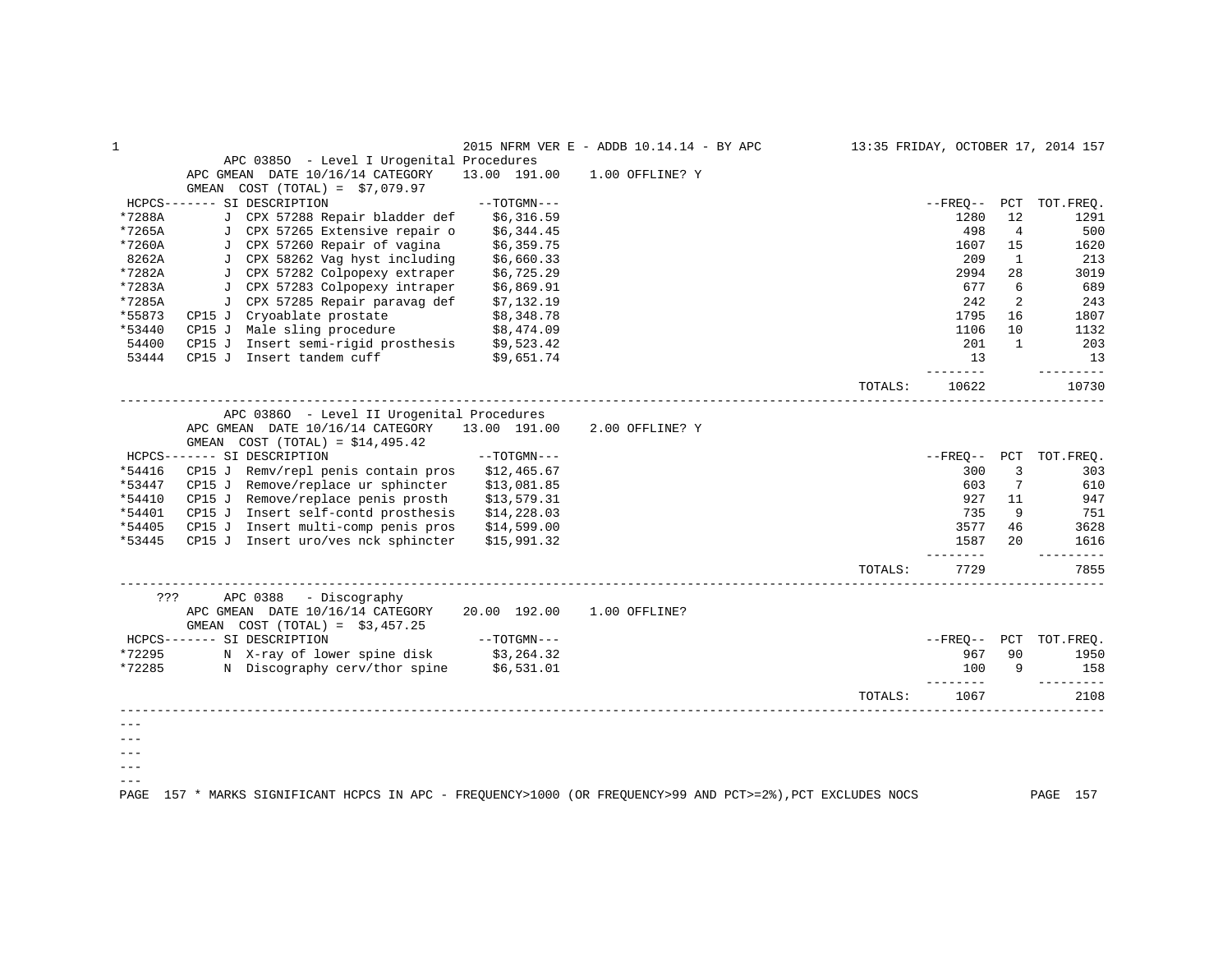| 1       |                                                                                                             |                        | 2015 NFRM VER E - ADDB 10.14.14 - BY APC |         |                     |     | 13:35 FRIDAY, OCTOBER 17, 2014 158 |
|---------|-------------------------------------------------------------------------------------------------------------|------------------------|------------------------------------------|---------|---------------------|-----|------------------------------------|
|         | - Level I Non-imaging Nuclear Medicine<br>APC 0389                                                          |                        |                                          |         |                     |     |                                    |
|         | APC GMEAN DATE 10/16/14 CATEGORY                                                                            | 24.00 193.00           | 1.00 OFFLINE?                            |         |                     |     |                                    |
|         | GMEAN COST (TOTAL) =<br>\$196.23                                                                            |                        |                                          |         |                     |     |                                    |
|         | HCPCS------- SI DESCRIPTION                                                                                 | --TOTGMN---            |                                          |         |                     |     | --FREO-- PCT TOT.FREO.             |
| 78000   | D13 S Thyroid single uptake                                                                                 | \$0.00                 |                                          |         | $\Omega$            |     | $\Omega$                           |
| 78001   | D13 S Thyroid multiple uptakes                                                                              | \$0.00<br>\$0.00       |                                          |         | $\mathbf 0$         |     | $\mathbf 0$                        |
| 78003   | D13 S Thyroid suppress/stimul                                                                               |                        |                                          |         | $\mathbf 0$         |     | $\overline{0}$                     |
| 78999 U | S Nuclear diagnostic exam \$156.34                                                                          |                        |                                          |         | 191                 |     | 4162                               |
| *78012  | NI13 S Thyroid uptake measurement \$196.23                                                                  |                        |                                          |         | 3375 100<br>------- |     | 3700<br>-------                    |
|         |                                                                                                             |                        |                                          | TOTALS: | 3375                |     | 7862                               |
|         | APC 0390 - Level I Endocrine Imaging                                                                        |                        |                                          |         |                     |     |                                    |
|         | APC GMEAN DATE 10/16/14 CATEGORY<br>GMEAN $COST (TOTAL) = $197.01$                                          | 20.00 194.00           | 1.00 OFFLINE?                            |         |                     |     |                                    |
|         | HCPCS------- SI DESCRIPTION                                                                                 | $--\mathrm{TOTGMN---}$ |                                          |         |                     |     | --FREO-- PCT TOT.FREO.             |
| 78010   | D13 S Thyroid imaging<br>D13 S Thyroid imaging with flow                                                    | \$0.00                 |                                          |         | $\mathbf 0$         |     | $\overline{0}$                     |
| 78011   |                                                                                                             | \$0.00                 |                                          |         | $\mathbf 0$         |     | $\mathbf{0}$                       |
|         | *78013 NI13 S Thyroid imaging w/blood flow \$197.01                                                         |                        |                                          |         | 2181 100            |     | 2442                               |
| 78099 U | S Endocrine nuclear procedure \$224.65                                                                      |                        |                                          |         | 4                   |     | 37                                 |
|         |                                                                                                             |                        |                                          |         | ---------           |     | ----------                         |
|         |                                                                                                             |                        |                                          | TOTALS: | 2181                |     | 2479                               |
|         | - Level II Endocrine Imaging<br>APC 0391                                                                    |                        |                                          |         |                     |     |                                    |
|         | APC GMEAN DATE 10/16/14 CATEGORY 20.00 194.00                                                               |                        | 2.00 OFFLINE?                            |         |                     |     |                                    |
|         | GMEAN COST (TOTAL) =<br>\$292.53                                                                            |                        |                                          |         |                     |     |                                    |
|         | HCPCS------- SI DESCRIPTION                                                                                 | --TOTGMN---            |                                          |         | --FREO--            |     | PCT TOT.FREQ.                      |
| 78006   | D13 S Thyroid imaging with uptake \$0.00                                                                    |                        |                                          |         | $\Omega$            |     | $\overline{0}$                     |
|         | 78007 D13 S Thyroid image mult uptakes \$0.00<br>*78014 NI13 S Thyroid imaging w/blood flow \$282.17        |                        |                                          |         | $\Omega$            |     | $\overline{0}$                     |
|         |                                                                                                             |                        |                                          |         | 23673               | 65  | 24353                              |
| *78070  | S Parathyroid planar imaging \$313.39                                                                       |                        |                                          |         | 12399               | 34  | 14033                              |
|         |                                                                                                             |                        |                                          |         | .                   |     | .                                  |
|         |                                                                                                             |                        |                                          | TOTALS: | 36072               |     | 38386                              |
|         | - Level II Non-imaging Nuclear Medicine<br>APC 0392                                                         |                        |                                          |         |                     |     |                                    |
|         | APC GMEAN DATE 10/16/14 CATEGORY                                                                            | 24.00 193.00           | 2.00 OFFLINE?                            |         |                     |     |                                    |
|         | GMEAN COST (TOTAL) =<br>\$290.74                                                                            |                        |                                          |         |                     |     |                                    |
|         | $--TOTGMN---$<br>HCPCS------- SI DESCRIPTION                                                                |                        |                                          |         | $- FREO--$          | PCT | TOT.FREO.                          |
| 78190   | S Platelet survival kinetics                                                                                | \$0.00                 |                                          |         | 0                   |     | 1                                  |
| 78191   | S Platelet survival                                                                                         | \$0.00                 |                                          |         | $\Omega$            |     | $\mathbf 0$                        |
| 78270   | S Vit b-12 absorption exam                                                                                  | \$0.00                 |                                          |         | $\mathbf 0$         |     | $\mathbf 0$                        |
| 78271   | S Vit b-12 absrp exam int fac \$0.00                                                                        |                        |                                          |         | $\mathbf 0$         |     | $\mathbf 0$                        |
| 78272   |                                                                                                             |                        |                                          |         | $\mathbf{0}$        |     | $\Omega$                           |
| *38792  | S Vit b-12 absorp combined \$0.00<br>N Ra tracer id of sentinl node \$266.73                                |                        |                                          |         | 1659                | 81  | 19026                              |
| $---$   |                                                                                                             |                        |                                          |         |                     |     |                                    |
|         | PAGE 158 * MARKS SIGNIFICANT HCPCS IN APC - FREOUENCY>1000 (OR FREOUENCY>99 AND PCT>=2%), PCT EXCLUDES NOCS |                        |                                          |         |                     |     | PAGE 158                           |
|         |                                                                                                             |                        |                                          |         |                     |     |                                    |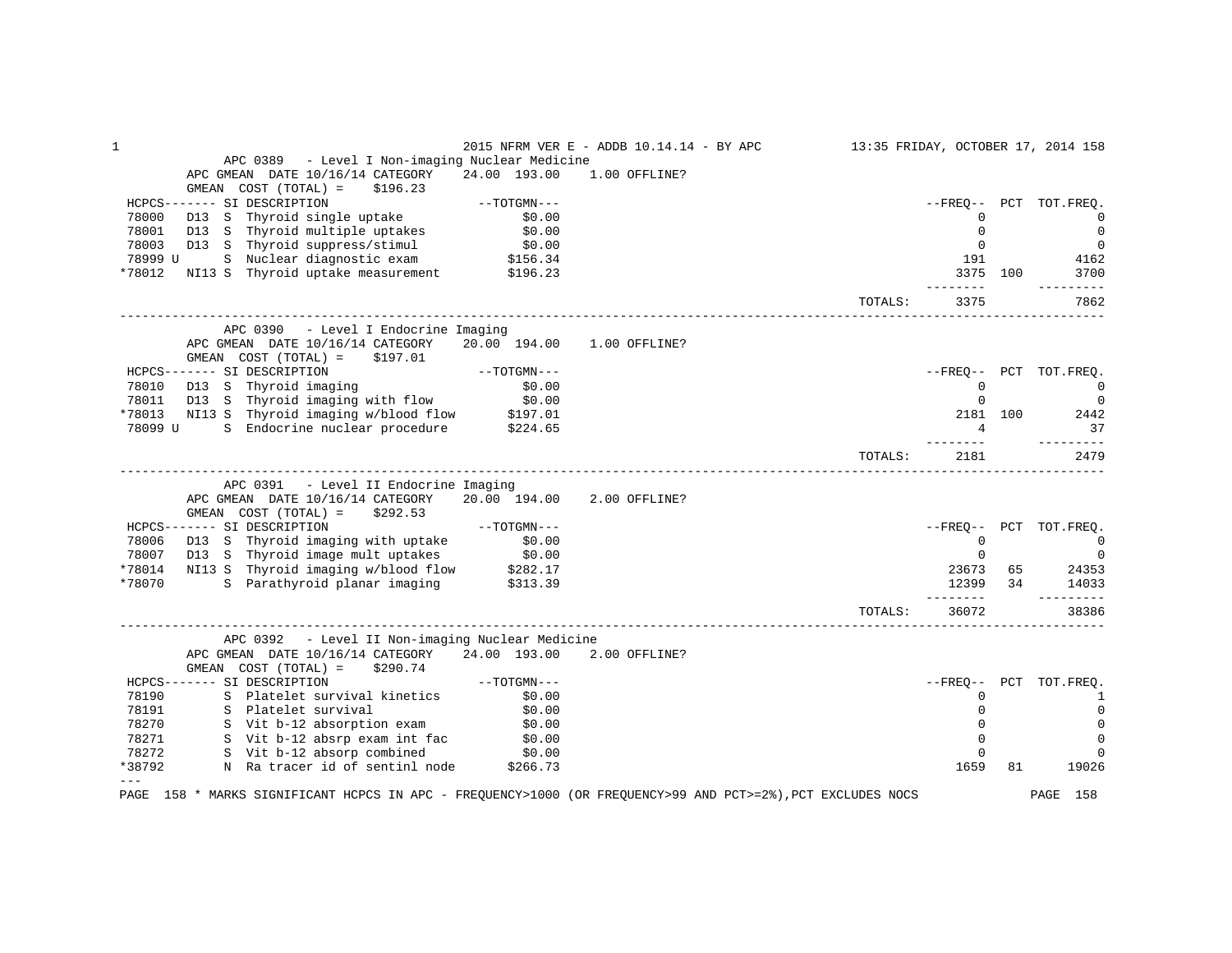| 1      |                                                                                                                     |                                   | 2015 NFRM VER E - ADDB 10.14.14 - BY APC                                                                    |         |                                                                                                                                                                                                                                                                                                                                                                                              |                | 13:35 FRIDAY, OCTOBER 17, 2014 159 |
|--------|---------------------------------------------------------------------------------------------------------------------|-----------------------------------|-------------------------------------------------------------------------------------------------------------|---------|----------------------------------------------------------------------------------------------------------------------------------------------------------------------------------------------------------------------------------------------------------------------------------------------------------------------------------------------------------------------------------------------|----------------|------------------------------------|
|        | APC 0392 - Level II Non-imaging Nuclear Medicine                                                                    |                                   |                                                                                                             |         |                                                                                                                                                                                                                                                                                                                                                                                              |                |                                    |
|        | APC GMEAN DATE 10/16/14 CATEGORY                                                                                    | 24.00 193.00                      | 2.00 OFFLINE?                                                                                               |         |                                                                                                                                                                                                                                                                                                                                                                                              |                |                                    |
|        | GMEAN COST (TOTAL) =<br>\$290.74                                                                                    |                                   |                                                                                                             |         |                                                                                                                                                                                                                                                                                                                                                                                              |                |                                    |
|        | HCPCS------- SI DESCRIPTION                                                                                         | $--{\tt TOTGMN---}$               |                                                                                                             |         |                                                                                                                                                                                                                                                                                                                                                                                              |                | --FREO-- PCT TOT.FREO.             |
| 78808  | NI9 N Iv inj ra drug dx study                                                                                       | \$353.10                          |                                                                                                             |         | 48                                                                                                                                                                                                                                                                                                                                                                                           | 2              | 1527                               |
| *78725 | CF8 S Kidney function study \$433.72                                                                                |                                   |                                                                                                             |         | 335<br>--------                                                                                                                                                                                                                                                                                                                                                                              | 16             | 480<br>---------                   |
|        |                                                                                                                     |                                   |                                                                                                             | TOTALS: | 2042                                                                                                                                                                                                                                                                                                                                                                                         |                | 21034                              |
|        | APC 0393 - Hematologic Processing & Studies                                                                         |                                   |                                                                                                             |         |                                                                                                                                                                                                                                                                                                                                                                                              |                |                                    |
|        | APC GMEAN DATE 10/16/14 CATEGORY                                                                                    | 18.00 195.00                      | 1.00 OFFLINE?                                                                                               |         |                                                                                                                                                                                                                                                                                                                                                                                              |                |                                    |
|        | GMEAN $COST (TOTAL) = $651.66$                                                                                      |                                   |                                                                                                             |         |                                                                                                                                                                                                                                                                                                                                                                                              |                |                                    |
|        | HCPCS------- SI DESCRIPTION                                                                                         | $--TOTGMN---$                     |                                                                                                             |         | --FRE0--                                                                                                                                                                                                                                                                                                                                                                                     |                | PCT TOT.FREO.                      |
| 38213  | CF8 S Platelet deplete of harvest \$0.00<br>S Plasma volume multiple \$0.00                                         |                                   |                                                                                                             |         | 0                                                                                                                                                                                                                                                                                                                                                                                            |                | 15                                 |
| 78111  |                                                                                                                     |                                   |                                                                                                             |         | $\mathbf 0$                                                                                                                                                                                                                                                                                                                                                                                  |                | $\overline{4}$                     |
| 78135  | S Red cell survival kinetics                                                                                        |                                   |                                                                                                             |         | $\mathbf{0}$                                                                                                                                                                                                                                                                                                                                                                                 |                | $\mathbf{0}$                       |
| 78140  | S Red cell sequestration                                                                                            |                                   |                                                                                                             |         | 7                                                                                                                                                                                                                                                                                                                                                                                            | 2              | 29                                 |
| 78120  | S Red cell mass single                                                                                              | $$0.00$<br>$$283.53$<br>$$321.55$ |                                                                                                             |         | 13                                                                                                                                                                                                                                                                                                                                                                                           | $\overline{4}$ | 17                                 |
| 38212  | S Rbc depletion of harvest<br>CF8 S Rbc depletion of harvest                                                        | \$395.97<br>\$448.95              |                                                                                                             |         | 5                                                                                                                                                                                                                                                                                                                                                                                            | $\mathbf{1}$   | 55                                 |
| 38214  | CF8 S Volume deplete of harvest                                                                                     |                                   |                                                                                                             |         | 13                                                                                                                                                                                                                                                                                                                                                                                           | $\overline{4}$ | 1242                               |
| 78130  | S Red cell mass multiple \$992.81<br>S Red cell mass multiple \$585.58<br>S Harvest stem coll the star              |                                   |                                                                                                             |         | $\mathbf{1}$                                                                                                                                                                                                                                                                                                                                                                                 |                | $\overline{\phantom{0}}$           |
| 78121  |                                                                                                                     |                                   |                                                                                                             |         | 9                                                                                                                                                                                                                                                                                                                                                                                            | 3              | 10                                 |
| 38215  | CF8 S Harvest stem cell concentrte \$608.54                                                                         |                                   |                                                                                                             |         | 26                                                                                                                                                                                                                                                                                                                                                                                           | 8              | 410                                |
| *78122 | S Blood volume                                                                                                      | \$703.42                          |                                                                                                             |         | 213                                                                                                                                                                                                                                                                                                                                                                                          | 71             | 272                                |
| 38210  | CF8 S T-cell depletion of harvest $$1,210.09$                                                                       |                                   |                                                                                                             |         | $\mathbf{3}$                                                                                                                                                                                                                                                                                                                                                                                 | $\mathbf{1}$   | 35                                 |
| 38211  | CF8 S Tumor cell deplete of harvst \$1,278.01                                                                       |                                   |                                                                                                             |         | 5                                                                                                                                                                                                                                                                                                                                                                                            | $\mathbf{1}$   | 13                                 |
| 78110  | S Plasma volume single                                                                                              | \$1,410.09                        |                                                                                                             |         |                                                                                                                                                                                                                                                                                                                                                                                              | $\mathbf{1}$   | 13                                 |
|        |                                                                                                                     |                                   |                                                                                                             | TOTALS: | $- - - - -$<br>300                                                                                                                                                                                                                                                                                                                                                                           |                | ---------<br>2116                  |
|        |                                                                                                                     |                                   |                                                                                                             |         |                                                                                                                                                                                                                                                                                                                                                                                              |                |                                    |
|        | APC 0394 - Hepatobiliary Imaging<br>APC GMEAN DATE 10/16/14 CATEGORY 20.00 196.00                                   |                                   | 1.00 OFFLINE?                                                                                               |         |                                                                                                                                                                                                                                                                                                                                                                                              |                |                                    |
|        | GMEAN $COST (TOTAL) = $386.99$                                                                                      |                                   |                                                                                                             |         |                                                                                                                                                                                                                                                                                                                                                                                              |                |                                    |
|        | HCPCS------- SI DESCRIPTION                                                                                         | $--TOTGMN---$                     |                                                                                                             |         | --FREQ--                                                                                                                                                                                                                                                                                                                                                                                     |                | PCT TOT.FREQ.                      |
| 78201  | S Liver imaging                                                                                                     | \$237.16                          |                                                                                                             |         | 65                                                                                                                                                                                                                                                                                                                                                                                           |                | 999                                |
| 78216  | S Liver & spleen image/flow                                                                                         | \$266.95                          |                                                                                                             |         | 279                                                                                                                                                                                                                                                                                                                                                                                          |                | 338                                |
| *78215 | S Liver and spleen imaging                                                                                          | \$276.49                          |                                                                                                             |         | 2349                                                                                                                                                                                                                                                                                                                                                                                         | 3              | 2781                               |
| 78202  |                                                                                                                     |                                   |                                                                                                             |         | 31                                                                                                                                                                                                                                                                                                                                                                                           |                | 197                                |
| *78226 | S Liver imaging with flow \$291.55<br>NI12 S Hepatobiliary system imaging \$347.13<br>S Liver imaging (3d) \$359.75 |                                   |                                                                                                             |         | 14354                                                                                                                                                                                                                                                                                                                                                                                        | 20             | 17021                              |
| 78205  |                                                                                                                     |                                   |                                                                                                             |         | 521                                                                                                                                                                                                                                                                                                                                                                                          |                | 2179                               |
| 78206  |                                                                                                                     |                                   |                                                                                                             |         |                                                                                                                                                                                                                                                                                                                                                                                              |                | 204                                |
| *78227 | S Liver image (3d) with flow \$374.50<br>NI12 S Hepatobil syst image w/drug \$405.83                                |                                   |                                                                                                             |         | 143<br>53374                                                                                                                                                                                                                                                                                                                                                                                 | 75             | 57267                              |
|        |                                                                                                                     |                                   |                                                                                                             |         | $\frac{1}{2} \frac{1}{2} \frac{1}{2} \frac{1}{2} \frac{1}{2} \frac{1}{2} \frac{1}{2} \frac{1}{2} \frac{1}{2} \frac{1}{2} \frac{1}{2} \frac{1}{2} \frac{1}{2} \frac{1}{2} \frac{1}{2} \frac{1}{2} \frac{1}{2} \frac{1}{2} \frac{1}{2} \frac{1}{2} \frac{1}{2} \frac{1}{2} \frac{1}{2} \frac{1}{2} \frac{1}{2} \frac{1}{2} \frac{1}{2} \frac{1}{2} \frac{1}{2} \frac{1}{2} \frac{1}{2} \frac{$ |                |                                    |
|        | _________________________________                                                                                   |                                   |                                                                                                             | TOTALS: | 71116                                                                                                                                                                                                                                                                                                                                                                                        |                | 80986                              |
|        |                                                                                                                     |                                   | PAGE 159 * MARKS SIGNIFICANT HCPCS IN APC - FREQUENCY>1000 (OR FREQUENCY>99 AND PCT>=2%), PCT EXCLUDES NOCS |         |                                                                                                                                                                                                                                                                                                                                                                                              |                | PAGE 159                           |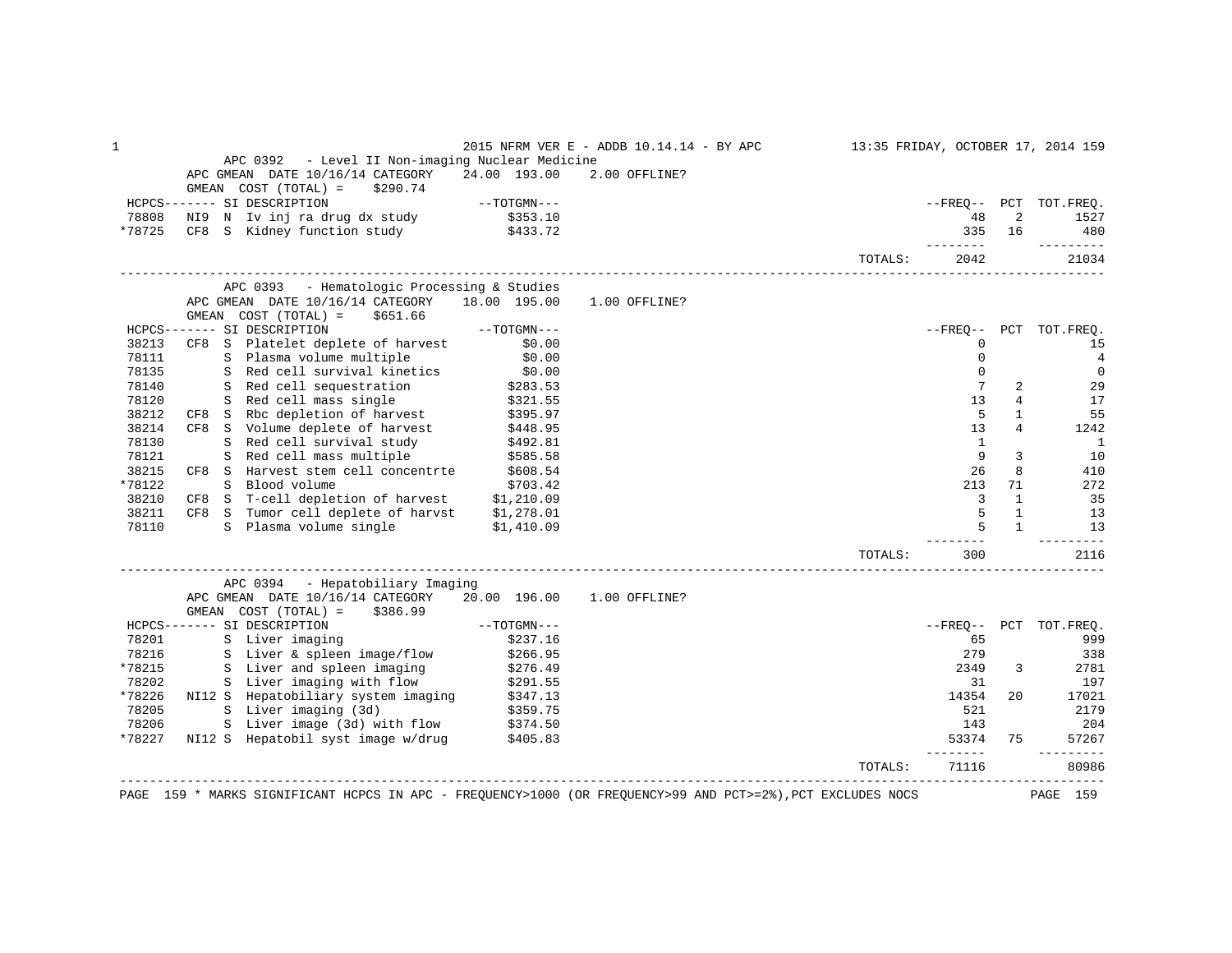| $\mathbf{1}$                                                                                                |               | 2015 NFRM VER E - ADDB 10.14.14 - BY APC |                  |                |                | 13:35 FRIDAY, OCTOBER 17, 2014 160 |
|-------------------------------------------------------------------------------------------------------------|---------------|------------------------------------------|------------------|----------------|----------------|------------------------------------|
| APC 0395<br>- GI Tract Imaging                                                                              |               |                                          |                  |                |                |                                    |
| APC GMEAN DATE 10/16/14 CATEGORY                                                                            | 20.00 197.00  | 1.00 OFFLINE?                            |                  |                |                |                                    |
| GMEAN COST (TOTAL) =<br>\$339.17                                                                            |               |                                          |                  |                |                |                                    |
| HCPCS------- SI DESCRIPTION                                                                                 | $--TOTGMN---$ |                                          |                  | $- FREO--$     |                | PCT TOT.FREO.                      |
| 78261<br>S<br>Gastric mucosa imaging                                                                        | \$163.46      |                                          |                  | 5              |                | 6                                  |
| 78258<br>Esophageal motility study<br>S                                                                     | \$175.34      |                                          |                  | 55             |                | 82                                 |
| 78230<br>Salivary gland imaging<br>S                                                                        | \$200.34      |                                          |                  | 12             |                | 12                                 |
| 78231<br>Serial salivary imaging<br>S                                                                       | \$215.06      |                                          |                  | 18             |                | 21                                 |
| 78290<br>Meckels divert exam<br>S                                                                           | \$252.95      |                                          |                  | 294            |                | 338                                |
| 78262<br>Gastroesophageal reflux exam<br>S                                                                  | \$259.25      |                                          |                  | 57             |                | 134                                |
| 78282<br>Gi protein loss exam<br>S                                                                          | \$330.28      |                                          |                  | 6              |                | 10                                 |
| *78264<br>S Gastric emptying study                                                                          | \$339.32      |                                          |                  | 45589          | 96             | 47503                              |
| S Gi nuclear procedure<br>78299 U                                                                           | \$347.25      |                                          |                  | 11             |                | 45                                 |
| 78291<br>S Leveen/shunt patency exam                                                                        | \$357.13      |                                          |                  | 86             |                | 141                                |
| S Leveen/shunt patency exam = \$357.15<br>S Salivary gland function exam = \$373.66<br>78232                |               |                                          |                  | 30             |                | 33                                 |
| S Acute qi blood loss imaging<br>78278                                                                      | \$394.60      |                                          |                  | 856            | $\mathbf{1}$   | 1810                               |
|                                                                                                             |               |                                          |                  | -------        |                |                                    |
|                                                                                                             |               |                                          | TOTALS:          | 47008          |                | 50135                              |
|                                                                                                             |               |                                          | ---------------- |                |                |                                    |
| APC 0396<br>- Bone Imaging                                                                                  |               |                                          |                  |                |                |                                    |
| APC GMEAN DATE 10/16/14 CATEGORY                                                                            | 20.00 198.00  | 1.00 OFFLINE?                            |                  |                |                |                                    |
| GMEAN<br>COST (TOTAL) =<br>\$344.72                                                                         |               |                                          |                  |                |                |                                    |
| HCPCS------- SI DESCRIPTION                                                                                 | $--TOTGMN---$ |                                          |                  |                |                | --FREO-- PCT TOT.FREO.             |
| SI DESCRIPTION<br>S Bone imaging limited area<br>*78300                                                     | \$249.87      |                                          |                  | 8427           | 4              | 9087                               |
| S Bone imaging multiple areas \$297.28<br>*78305                                                            |               |                                          |                  | 1248           |                | 1416                               |
| S Bone imaging whole body<br>*78306                                                                         | \$345.88      |                                          |                  | 142195         | 71             | 216197                             |
| S Bone imaging 3 phase<br>*78315                                                                            | \$361.15      |                                          |                  | 41922          | 21             | 46062                              |
| S Bone imaging (3d)<br>*78320                                                                               | \$386.31      |                                          |                  | 4137           | $\overline{2}$ | 14208                              |
| S Musculoskeletal nuclear exam<br>78399 U                                                                   | \$527.57      |                                          |                  | $\overline{4}$ |                | 256                                |
|                                                                                                             |               |                                          |                  | $- - - - -$    |                | _________                          |
|                                                                                                             |               |                                          | TOTALS:          | 197929         |                | 287226                             |
|                                                                                                             |               |                                          |                  |                |                |                                    |
| APC 0398<br>- Level I Cardiac Imaging                                                                       |               |                                          |                  |                |                |                                    |
| APC GMEAN DATE 10/16/14 CATEGORY                                                                            | 20.00 188.00  | 1.00 OFFLINE?                            |                  |                |                |                                    |
| \$387.52<br>GMEAN COST (TOTAL) =                                                                            |               |                                          |                  |                |                |                                    |
| HCPCS------- SI DESCRIPTION                                                                                 | $--TOTGMN---$ |                                          |                  | $- FREQ--$     |                | PCT TOT. FREO.                     |
| 78414<br>S Non-imaging heart function                                                                       | \$0.00        |                                          |                  | $\mathbf 0$    |                | 205                                |
| 78466<br>S Heart infarct image                                                                              | \$323.47      |                                          |                  | 31             |                | 41                                 |
| *78472<br>S Gated heart planar single                                                                       | \$385.86      |                                          |                  | 16759          | 90             | 19824                              |
| *78494<br>S Heart image spect                                                                               | \$387.85      |                                          |                  | 577            | 3              | 665                                |
| CP8 S Gated heart multiple<br>*78473                                                                        | \$409.26      |                                          |                  | 867            | 4              | 947                                |
| S Cardiac shunt imaging<br>78428                                                                            | \$426.55      |                                          |                  | 34             |                | 303                                |
| 78481                                                                                                       | \$435.53      |                                          |                  | 153            |                | 228                                |
| S Heart first pass single<br>S Heart infarct image (3d)<br>78469                                            | \$444.06      |                                          |                  | 41             |                | 95                                 |
| $---$                                                                                                       |               |                                          |                  |                |                |                                    |
| PAGE 160 * MARKS SIGNIFICANT HCPCS IN APC - FREQUENCY>1000 (OR FREQUENCY>99 AND PCT>=2%), PCT EXCLUDES NOCS |               |                                          |                  |                |                | PAGE<br>160                        |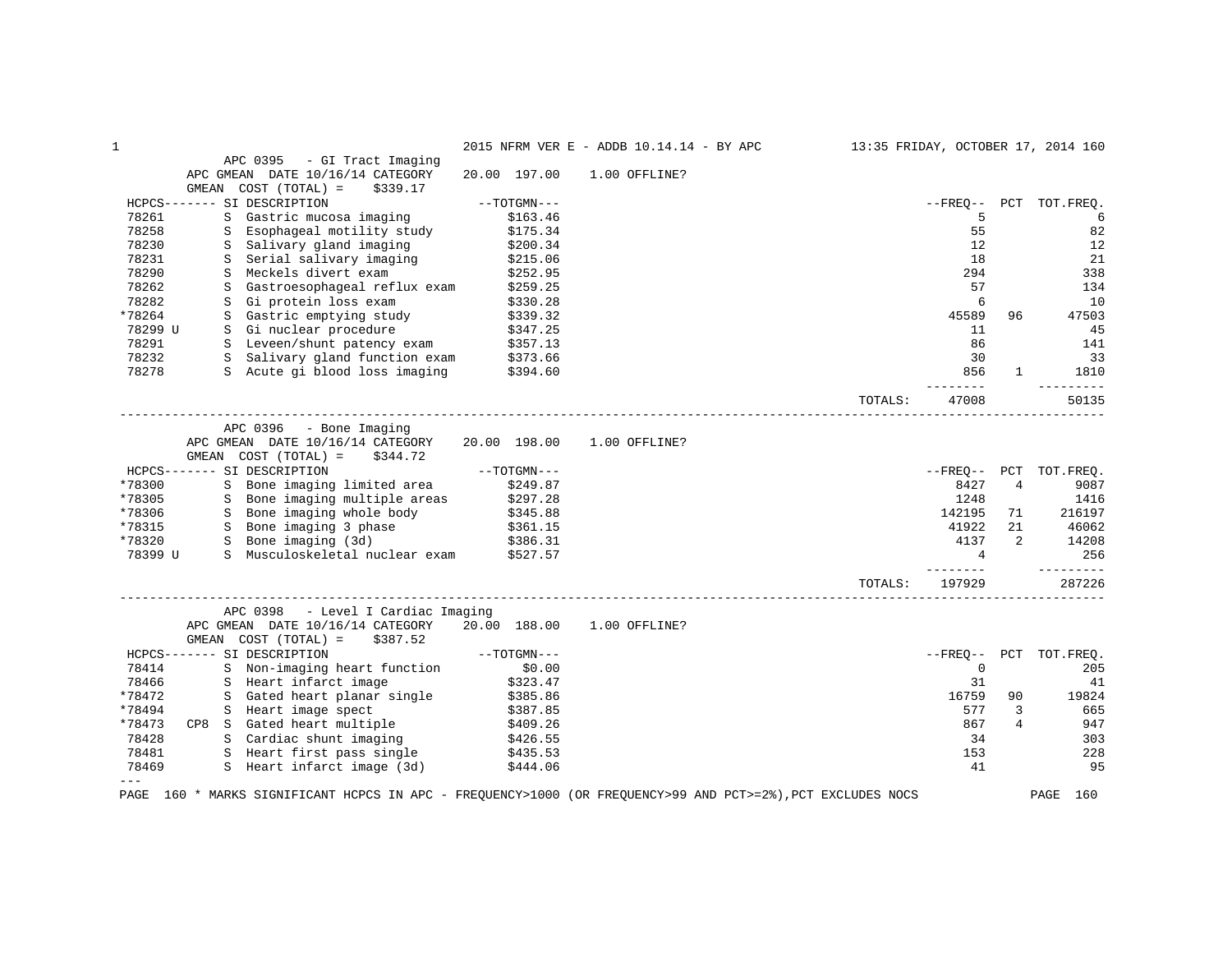| 1              |                                                                                                                                  |                        | 2015 NFRM VER E - ADDB 10.14.14 - BY APC |         |                             |              | 13:35 FRIDAY, OCTOBER 17, 2014 161 |
|----------------|----------------------------------------------------------------------------------------------------------------------------------|------------------------|------------------------------------------|---------|-----------------------------|--------------|------------------------------------|
|                | APC 0398 - Level I Cardiac Imaging                                                                                               |                        |                                          |         |                             |              |                                    |
|                | APC GMEAN DATE 10/16/14 CATEGORY                                                                                                 |                        | 20.00 188.00 1.00 OFFLINE?               |         |                             |              |                                    |
|                | GMEAN $COST (TOTAL) = $387.52$                                                                                                   |                        |                                          |         |                             |              |                                    |
|                | HCPCS------- SI DESCRIPTION                                                                                                      | $--TOTGMN---$          |                                          |         |                             |              | --FREO-- PCT TOT.FREO.             |
| 78499 U        | S Cardiovascular nuclear exam \$480.43<br>S Heart infarct image (ef) \$817.24                                                    |                        |                                          |         | 10                          |              | 386                                |
| 78468          |                                                                                                                                  |                        |                                          |         | $\overline{4}$<br>--------- |              | 233<br>----------                  |
|                |                                                                                                                                  |                        |                                          | TOTALS: | 18466                       |              | 22927                              |
|                | APC 0400 - Hematopoietic Imaging                                                                                                 |                        |                                          |         |                             |              |                                    |
|                | APC GMEAN DATE 10/16/14 CATEGORY                                                                                                 | 20.00 201.00           | 1.00 OFFLINE?                            |         |                             |              |                                    |
|                | GMEAN $COST (TOTAL) = $383.41$                                                                                                   |                        |                                          |         |                             |              |                                    |
|                | HCPCS------- SI DESCRIPTION                                                                                                      | $--\mathrm{TOTGMN---}$ |                                          |         |                             |              | --FREO-- PCT TOT.FREO.             |
| *78102         |                                                                                                                                  |                        |                                          |         | 308                         | 5            | 889                                |
|                |                                                                                                                                  |                        |                                          |         | 60                          | $\mathbf{1}$ | 158                                |
|                | *78102 S Bone marrow imaging 1td \$214.74<br>78103 S Bone marrow imaging mult \$229.55<br>78185 S Spleen imaging \$231.76        |                        |                                          |         | 8                           |              | 16                                 |
|                |                                                                                                                                  |                        |                                          |         | 69                          | $\mathbf{1}$ | 149                                |
|                |                                                                                                                                  |                        |                                          |         | $\overline{\mathbf{3}}$     |              | 15                                 |
| *78195         | S Lymph system imaging \$401.35                                                                                                  |                        |                                          |         | 4937                        | 91           | 24756                              |
|                |                                                                                                                                  |                        |                                          | TOTALS: | 5382                        |              | 25983                              |
|                | APC 0401 - Level I Pulmonary Imaging                                                                                             |                        |                                          |         |                             |              |                                    |
|                | APC GMEAN DATE 10/16/14 CATEGORY 20.00 189.00 1.00 OFFLINE?<br>GMEAN $COST (TOTAL) = $327.69$                                    |                        |                                          |         |                             |              |                                    |
|                | HCPCS------- SI DESCRIPTION<br>78599 U S Respiratory nuclear exam \$230.51<br>*78597 NI12 S Lung perfusion differential \$315.56 |                        |                                          |         |                             |              | --FREQ-- PCT TOT.FREQ.             |
|                |                                                                                                                                  |                        |                                          |         | <sup>1</sup>                |              | 120                                |
|                |                                                                                                                                  |                        |                                          |         | 930                         | 29           | 1586                               |
|                | *78580 S Lung perfusion imaging \$329.30<br>*78579 NI12 S Lung ventilation imaging \$358.30                                      |                        |                                          |         |                             | 1970 61      | 6175                               |
|                |                                                                                                                                  |                        |                                          |         | 285<br>--------             | 8            | 2278                               |
|                |                                                                                                                                  |                        |                                          | TOTALS: | 3185                        |              | 10159                              |
|                | APC 0402 - Level II Nervous System Imaging                                                                                       |                        |                                          |         |                             |              |                                    |
|                | APC GMEAN DATE 10/16/14 CATEGORY 20.00 202.00                                                                                    |                        | 2.00 OFFLINE?                            |         |                             |              |                                    |
|                | GMEAN $COST (TOTAL) = $578.06$                                                                                                   |                        |                                          |         |                             |              |                                    |
|                | HCPCS------- SI DESCRIPTION                                                                                                      | $--TOTGMN---$          |                                          |         | --FRE0--                    |              | PCT TOT.FREO.                      |
| *78645         | CP14 S Csf shunt evaluation \$434.91<br>CP14 S Csf shunt evaluation \$434.91<br>2014 S Brain flow imaging only \$459.15          |                        |                                          |         | 351                         | 30           | 825                                |
| 78610          |                                                                                                                                  |                        |                                          |         | 5                           |              | 10                                 |
| 78601          | CP10 S Brain image $w/flow < 4$ views $$493.08$                                                                                  |                        |                                          |         | 8                           |              | 11                                 |
| *78630         | CP8 S Cerebrospinal fluid scan \$630.76<br>S Brain image w/flow 4 + views \$752.28                                               |                        |                                          |         | 708                         | 60           | 1927                               |
| 78606          |                                                                                                                                  |                        |                                          |         | 12                          | 1            | 21                                 |
| 78650          | CP8 S Csf leakage imaging                                                                                                        | \$851.06               |                                          |         | 29                          | 2            | 54                                 |
| 78647<br>$---$ | CF14 S Cerebrospinal fluid scan \$881.78                                                                                         |                        |                                          |         | 16                          | $\mathbf{1}$ | 38                                 |
|                | PAGE 161 * MARKS SIGNIFICANT HCPCS IN APC - FREQUENCY>1000 (OR FREQUENCY>99 AND PCT>=2%), PCT EXCLUDES NOCS                      |                        |                                          |         |                             |              | PAGE 161                           |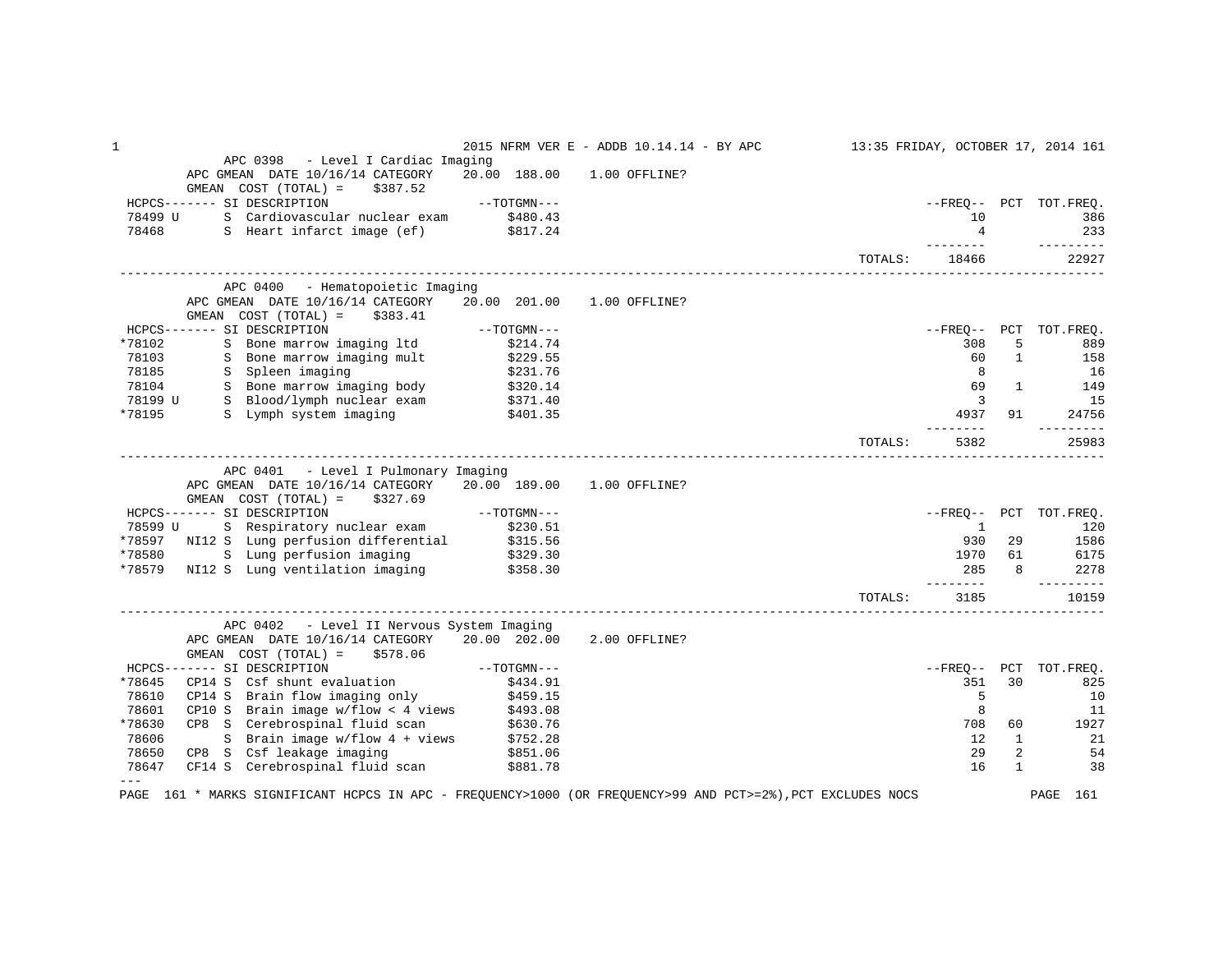| APC 0402 - Level II Nervous System Imaging<br>APC GMEAN DATE 10/16/14 CATEGORY<br>20.00 202.00<br>2.00 OFFLINE?<br>GMEAN COST (TOTAL) =<br>\$578.06<br>HCPCS------- SI DESCRIPTION<br>--FREO-- PCT TOT.FREO.<br>78635<br>5<br>7<br>CP14 S Brain image $4+$ views $$947.17$<br>35<br>$\overline{2}$<br>37<br>78605<br>--------<br>---------<br>2930<br>TOTALS:<br>1169<br>APC 0403 - Level I Nervous System Imaging<br>20.00 202.00<br>APC GMEAN DATE 10/16/14 CATEGORY<br>1.00 OFFLINE?<br>GMEAN COST (TOTAL) =<br>\$183.67<br>$--\texttt{TOTGMN}---$<br>HCPCS------- SI DESCRIPTION<br>--FREO-- PCT TOT.FREO.<br>78699 U CP8 S Nervous system nuclear exam \$164.78<br>178660 S Nuclear exam of tear flow \$180.91<br>178600 CP8 S Brain image < 4 views \$1,693.37<br>10<br>43<br>147<br>*78660<br>99<br>158<br>2<br>1<br>----------<br>-------<br>203<br>TOTALS:<br>148<br>APC 0404 - Renal and Genitourinary Studies<br>APC GMEAN DATE 10/16/14 CATEGORY 4.00 204.00<br>1.00 OFFLINE?<br>GMEAN COST (TOTAL) =<br>\$436.37<br>HCPCS------- SI DESCRIPTION<br>$--TOTGMN---$<br>--FREO-- PCT TOT.FREO.<br>S Genitourinary nuclear exam<br>78799 U<br>\$172.21<br>$\mathbf{1}$<br>4<br>52<br>78740<br>S Ureteral reflux study<br>\$229.78<br>59<br>S Testicular imaging w/flow<br>8<br>78761<br>\$268.84<br>\$336.56<br>13<br>S Kidney imaging with flow<br>*78701<br>483<br>2<br>530<br>78700<br>S Kidney imaging morphol \$368.12<br>S Kidney imaging (3d) \$391.60<br>189<br>214<br>42<br>54<br>78710<br>S K flow/funct image w/o drug \$422.58<br>CP8 S K flow/funct image w/drug \$442.46<br>CP8 S K flow/funct image multiple \$491.36<br>*78707<br>5956<br>29<br>6643<br>12384<br>*78708<br>11470<br>56<br>2112<br>*78709<br>1950<br>9<br>$- - - - - - -$<br>_________<br>TOTALS:<br>20150<br>22013<br>APC 0406 - Level I Tumor/Infection Imaging<br>APC GMEAN DATE 10/16/14 CATEGORY<br>20.00 205.00<br>1.00 OFFLINE?<br>GMEAN $COST (TOTAL) = $391.42$<br>$--TOTGMN---$<br>HCPCS------- SI DESCRIPTION<br>--FREO-- PCT TOT.FREO.<br>S Thyroid met imaging/studies<br>9<br>78016<br>\$167.71<br>30<br>S Thyroid met imaging<br>78015<br>\$254.30<br>36<br>60<br>*78800 S Tumor imaging limited area \$306.96<br>*78071 NI13 S Parathyrd planar w/wo subtrj \$361.88<br>453<br>2<br>1126<br>4040<br>24<br>4515<br>CP14 S Tumor imaging mult areas<br>*78801<br>\$362.24<br>$7\overline{ }$<br>1146<br>1644<br>$---$<br>PAGE 162 * MARKS SIGNIFICANT HCPCS IN APC - FREQUENCY>1000 (OR FREQUENCY>99 AND PCT>=2%), PCT EXCLUDES NOCS<br>PAGE 162 | $\mathbf{1}$ |  | 2015 NFRM VER E - ADDB 10.14.14 - BY APC |  | 13:35 FRIDAY, OCTOBER 17, 2014 162 |
|-------------------------------------------------------------------------------------------------------------------------------------------------------------------------------------------------------------------------------------------------------------------------------------------------------------------------------------------------------------------------------------------------------------------------------------------------------------------------------------------------------------------------------------------------------------------------------------------------------------------------------------------------------------------------------------------------------------------------------------------------------------------------------------------------------------------------------------------------------------------------------------------------------------------------------------------------------------------------------------------------------------------------------------------------------------------------------------------------------------------------------------------------------------------------------------------------------------------------------------------------------------------------------------------------------------------------------------------------------------------------------------------------------------------------------------------------------------------------------------------------------------------------------------------------------------------------------------------------------------------------------------------------------------------------------------------------------------------------------------------------------------------------------------------------------------------------------------------------------------------------------------------------------------------------------------------------------------------------------------------------------------------------------------------------------------------------------------------------------------------------------------------------------------------------------------------------------------------------------------------------------------------------------------------------------------------------------------------------------------------------------------------------------------------------------------------------------------------------------------------------------------------------------------------------------|--------------|--|------------------------------------------|--|------------------------------------|
|                                                                                                                                                                                                                                                                                                                                                                                                                                                                                                                                                                                                                                                                                                                                                                                                                                                                                                                                                                                                                                                                                                                                                                                                                                                                                                                                                                                                                                                                                                                                                                                                                                                                                                                                                                                                                                                                                                                                                                                                                                                                                                                                                                                                                                                                                                                                                                                                                                                                                                                                                       |              |  |                                          |  |                                    |
|                                                                                                                                                                                                                                                                                                                                                                                                                                                                                                                                                                                                                                                                                                                                                                                                                                                                                                                                                                                                                                                                                                                                                                                                                                                                                                                                                                                                                                                                                                                                                                                                                                                                                                                                                                                                                                                                                                                                                                                                                                                                                                                                                                                                                                                                                                                                                                                                                                                                                                                                                       |              |  |                                          |  |                                    |
|                                                                                                                                                                                                                                                                                                                                                                                                                                                                                                                                                                                                                                                                                                                                                                                                                                                                                                                                                                                                                                                                                                                                                                                                                                                                                                                                                                                                                                                                                                                                                                                                                                                                                                                                                                                                                                                                                                                                                                                                                                                                                                                                                                                                                                                                                                                                                                                                                                                                                                                                                       |              |  |                                          |  |                                    |
|                                                                                                                                                                                                                                                                                                                                                                                                                                                                                                                                                                                                                                                                                                                                                                                                                                                                                                                                                                                                                                                                                                                                                                                                                                                                                                                                                                                                                                                                                                                                                                                                                                                                                                                                                                                                                                                                                                                                                                                                                                                                                                                                                                                                                                                                                                                                                                                                                                                                                                                                                       |              |  |                                          |  |                                    |
|                                                                                                                                                                                                                                                                                                                                                                                                                                                                                                                                                                                                                                                                                                                                                                                                                                                                                                                                                                                                                                                                                                                                                                                                                                                                                                                                                                                                                                                                                                                                                                                                                                                                                                                                                                                                                                                                                                                                                                                                                                                                                                                                                                                                                                                                                                                                                                                                                                                                                                                                                       |              |  |                                          |  |                                    |
|                                                                                                                                                                                                                                                                                                                                                                                                                                                                                                                                                                                                                                                                                                                                                                                                                                                                                                                                                                                                                                                                                                                                                                                                                                                                                                                                                                                                                                                                                                                                                                                                                                                                                                                                                                                                                                                                                                                                                                                                                                                                                                                                                                                                                                                                                                                                                                                                                                                                                                                                                       |              |  |                                          |  |                                    |
|                                                                                                                                                                                                                                                                                                                                                                                                                                                                                                                                                                                                                                                                                                                                                                                                                                                                                                                                                                                                                                                                                                                                                                                                                                                                                                                                                                                                                                                                                                                                                                                                                                                                                                                                                                                                                                                                                                                                                                                                                                                                                                                                                                                                                                                                                                                                                                                                                                                                                                                                                       |              |  |                                          |  |                                    |
|                                                                                                                                                                                                                                                                                                                                                                                                                                                                                                                                                                                                                                                                                                                                                                                                                                                                                                                                                                                                                                                                                                                                                                                                                                                                                                                                                                                                                                                                                                                                                                                                                                                                                                                                                                                                                                                                                                                                                                                                                                                                                                                                                                                                                                                                                                                                                                                                                                                                                                                                                       |              |  |                                          |  |                                    |
|                                                                                                                                                                                                                                                                                                                                                                                                                                                                                                                                                                                                                                                                                                                                                                                                                                                                                                                                                                                                                                                                                                                                                                                                                                                                                                                                                                                                                                                                                                                                                                                                                                                                                                                                                                                                                                                                                                                                                                                                                                                                                                                                                                                                                                                                                                                                                                                                                                                                                                                                                       |              |  |                                          |  |                                    |
|                                                                                                                                                                                                                                                                                                                                                                                                                                                                                                                                                                                                                                                                                                                                                                                                                                                                                                                                                                                                                                                                                                                                                                                                                                                                                                                                                                                                                                                                                                                                                                                                                                                                                                                                                                                                                                                                                                                                                                                                                                                                                                                                                                                                                                                                                                                                                                                                                                                                                                                                                       |              |  |                                          |  |                                    |
|                                                                                                                                                                                                                                                                                                                                                                                                                                                                                                                                                                                                                                                                                                                                                                                                                                                                                                                                                                                                                                                                                                                                                                                                                                                                                                                                                                                                                                                                                                                                                                                                                                                                                                                                                                                                                                                                                                                                                                                                                                                                                                                                                                                                                                                                                                                                                                                                                                                                                                                                                       |              |  |                                          |  |                                    |
|                                                                                                                                                                                                                                                                                                                                                                                                                                                                                                                                                                                                                                                                                                                                                                                                                                                                                                                                                                                                                                                                                                                                                                                                                                                                                                                                                                                                                                                                                                                                                                                                                                                                                                                                                                                                                                                                                                                                                                                                                                                                                                                                                                                                                                                                                                                                                                                                                                                                                                                                                       |              |  |                                          |  |                                    |
|                                                                                                                                                                                                                                                                                                                                                                                                                                                                                                                                                                                                                                                                                                                                                                                                                                                                                                                                                                                                                                                                                                                                                                                                                                                                                                                                                                                                                                                                                                                                                                                                                                                                                                                                                                                                                                                                                                                                                                                                                                                                                                                                                                                                                                                                                                                                                                                                                                                                                                                                                       |              |  |                                          |  |                                    |
|                                                                                                                                                                                                                                                                                                                                                                                                                                                                                                                                                                                                                                                                                                                                                                                                                                                                                                                                                                                                                                                                                                                                                                                                                                                                                                                                                                                                                                                                                                                                                                                                                                                                                                                                                                                                                                                                                                                                                                                                                                                                                                                                                                                                                                                                                                                                                                                                                                                                                                                                                       |              |  |                                          |  |                                    |
|                                                                                                                                                                                                                                                                                                                                                                                                                                                                                                                                                                                                                                                                                                                                                                                                                                                                                                                                                                                                                                                                                                                                                                                                                                                                                                                                                                                                                                                                                                                                                                                                                                                                                                                                                                                                                                                                                                                                                                                                                                                                                                                                                                                                                                                                                                                                                                                                                                                                                                                                                       |              |  |                                          |  |                                    |
|                                                                                                                                                                                                                                                                                                                                                                                                                                                                                                                                                                                                                                                                                                                                                                                                                                                                                                                                                                                                                                                                                                                                                                                                                                                                                                                                                                                                                                                                                                                                                                                                                                                                                                                                                                                                                                                                                                                                                                                                                                                                                                                                                                                                                                                                                                                                                                                                                                                                                                                                                       |              |  |                                          |  |                                    |
|                                                                                                                                                                                                                                                                                                                                                                                                                                                                                                                                                                                                                                                                                                                                                                                                                                                                                                                                                                                                                                                                                                                                                                                                                                                                                                                                                                                                                                                                                                                                                                                                                                                                                                                                                                                                                                                                                                                                                                                                                                                                                                                                                                                                                                                                                                                                                                                                                                                                                                                                                       |              |  |                                          |  |                                    |
|                                                                                                                                                                                                                                                                                                                                                                                                                                                                                                                                                                                                                                                                                                                                                                                                                                                                                                                                                                                                                                                                                                                                                                                                                                                                                                                                                                                                                                                                                                                                                                                                                                                                                                                                                                                                                                                                                                                                                                                                                                                                                                                                                                                                                                                                                                                                                                                                                                                                                                                                                       |              |  |                                          |  |                                    |
|                                                                                                                                                                                                                                                                                                                                                                                                                                                                                                                                                                                                                                                                                                                                                                                                                                                                                                                                                                                                                                                                                                                                                                                                                                                                                                                                                                                                                                                                                                                                                                                                                                                                                                                                                                                                                                                                                                                                                                                                                                                                                                                                                                                                                                                                                                                                                                                                                                                                                                                                                       |              |  |                                          |  |                                    |
|                                                                                                                                                                                                                                                                                                                                                                                                                                                                                                                                                                                                                                                                                                                                                                                                                                                                                                                                                                                                                                                                                                                                                                                                                                                                                                                                                                                                                                                                                                                                                                                                                                                                                                                                                                                                                                                                                                                                                                                                                                                                                                                                                                                                                                                                                                                                                                                                                                                                                                                                                       |              |  |                                          |  |                                    |
|                                                                                                                                                                                                                                                                                                                                                                                                                                                                                                                                                                                                                                                                                                                                                                                                                                                                                                                                                                                                                                                                                                                                                                                                                                                                                                                                                                                                                                                                                                                                                                                                                                                                                                                                                                                                                                                                                                                                                                                                                                                                                                                                                                                                                                                                                                                                                                                                                                                                                                                                                       |              |  |                                          |  |                                    |
|                                                                                                                                                                                                                                                                                                                                                                                                                                                                                                                                                                                                                                                                                                                                                                                                                                                                                                                                                                                                                                                                                                                                                                                                                                                                                                                                                                                                                                                                                                                                                                                                                                                                                                                                                                                                                                                                                                                                                                                                                                                                                                                                                                                                                                                                                                                                                                                                                                                                                                                                                       |              |  |                                          |  |                                    |
|                                                                                                                                                                                                                                                                                                                                                                                                                                                                                                                                                                                                                                                                                                                                                                                                                                                                                                                                                                                                                                                                                                                                                                                                                                                                                                                                                                                                                                                                                                                                                                                                                                                                                                                                                                                                                                                                                                                                                                                                                                                                                                                                                                                                                                                                                                                                                                                                                                                                                                                                                       |              |  |                                          |  |                                    |
|                                                                                                                                                                                                                                                                                                                                                                                                                                                                                                                                                                                                                                                                                                                                                                                                                                                                                                                                                                                                                                                                                                                                                                                                                                                                                                                                                                                                                                                                                                                                                                                                                                                                                                                                                                                                                                                                                                                                                                                                                                                                                                                                                                                                                                                                                                                                                                                                                                                                                                                                                       |              |  |                                          |  |                                    |
|                                                                                                                                                                                                                                                                                                                                                                                                                                                                                                                                                                                                                                                                                                                                                                                                                                                                                                                                                                                                                                                                                                                                                                                                                                                                                                                                                                                                                                                                                                                                                                                                                                                                                                                                                                                                                                                                                                                                                                                                                                                                                                                                                                                                                                                                                                                                                                                                                                                                                                                                                       |              |  |                                          |  |                                    |
|                                                                                                                                                                                                                                                                                                                                                                                                                                                                                                                                                                                                                                                                                                                                                                                                                                                                                                                                                                                                                                                                                                                                                                                                                                                                                                                                                                                                                                                                                                                                                                                                                                                                                                                                                                                                                                                                                                                                                                                                                                                                                                                                                                                                                                                                                                                                                                                                                                                                                                                                                       |              |  |                                          |  |                                    |
|                                                                                                                                                                                                                                                                                                                                                                                                                                                                                                                                                                                                                                                                                                                                                                                                                                                                                                                                                                                                                                                                                                                                                                                                                                                                                                                                                                                                                                                                                                                                                                                                                                                                                                                                                                                                                                                                                                                                                                                                                                                                                                                                                                                                                                                                                                                                                                                                                                                                                                                                                       |              |  |                                          |  |                                    |
|                                                                                                                                                                                                                                                                                                                                                                                                                                                                                                                                                                                                                                                                                                                                                                                                                                                                                                                                                                                                                                                                                                                                                                                                                                                                                                                                                                                                                                                                                                                                                                                                                                                                                                                                                                                                                                                                                                                                                                                                                                                                                                                                                                                                                                                                                                                                                                                                                                                                                                                                                       |              |  |                                          |  |                                    |
|                                                                                                                                                                                                                                                                                                                                                                                                                                                                                                                                                                                                                                                                                                                                                                                                                                                                                                                                                                                                                                                                                                                                                                                                                                                                                                                                                                                                                                                                                                                                                                                                                                                                                                                                                                                                                                                                                                                                                                                                                                                                                                                                                                                                                                                                                                                                                                                                                                                                                                                                                       |              |  |                                          |  |                                    |
|                                                                                                                                                                                                                                                                                                                                                                                                                                                                                                                                                                                                                                                                                                                                                                                                                                                                                                                                                                                                                                                                                                                                                                                                                                                                                                                                                                                                                                                                                                                                                                                                                                                                                                                                                                                                                                                                                                                                                                                                                                                                                                                                                                                                                                                                                                                                                                                                                                                                                                                                                       |              |  |                                          |  |                                    |
|                                                                                                                                                                                                                                                                                                                                                                                                                                                                                                                                                                                                                                                                                                                                                                                                                                                                                                                                                                                                                                                                                                                                                                                                                                                                                                                                                                                                                                                                                                                                                                                                                                                                                                                                                                                                                                                                                                                                                                                                                                                                                                                                                                                                                                                                                                                                                                                                                                                                                                                                                       |              |  |                                          |  |                                    |
|                                                                                                                                                                                                                                                                                                                                                                                                                                                                                                                                                                                                                                                                                                                                                                                                                                                                                                                                                                                                                                                                                                                                                                                                                                                                                                                                                                                                                                                                                                                                                                                                                                                                                                                                                                                                                                                                                                                                                                                                                                                                                                                                                                                                                                                                                                                                                                                                                                                                                                                                                       |              |  |                                          |  |                                    |
|                                                                                                                                                                                                                                                                                                                                                                                                                                                                                                                                                                                                                                                                                                                                                                                                                                                                                                                                                                                                                                                                                                                                                                                                                                                                                                                                                                                                                                                                                                                                                                                                                                                                                                                                                                                                                                                                                                                                                                                                                                                                                                                                                                                                                                                                                                                                                                                                                                                                                                                                                       |              |  |                                          |  |                                    |
|                                                                                                                                                                                                                                                                                                                                                                                                                                                                                                                                                                                                                                                                                                                                                                                                                                                                                                                                                                                                                                                                                                                                                                                                                                                                                                                                                                                                                                                                                                                                                                                                                                                                                                                                                                                                                                                                                                                                                                                                                                                                                                                                                                                                                                                                                                                                                                                                                                                                                                                                                       |              |  |                                          |  |                                    |
|                                                                                                                                                                                                                                                                                                                                                                                                                                                                                                                                                                                                                                                                                                                                                                                                                                                                                                                                                                                                                                                                                                                                                                                                                                                                                                                                                                                                                                                                                                                                                                                                                                                                                                                                                                                                                                                                                                                                                                                                                                                                                                                                                                                                                                                                                                                                                                                                                                                                                                                                                       |              |  |                                          |  |                                    |
|                                                                                                                                                                                                                                                                                                                                                                                                                                                                                                                                                                                                                                                                                                                                                                                                                                                                                                                                                                                                                                                                                                                                                                                                                                                                                                                                                                                                                                                                                                                                                                                                                                                                                                                                                                                                                                                                                                                                                                                                                                                                                                                                                                                                                                                                                                                                                                                                                                                                                                                                                       |              |  |                                          |  |                                    |
|                                                                                                                                                                                                                                                                                                                                                                                                                                                                                                                                                                                                                                                                                                                                                                                                                                                                                                                                                                                                                                                                                                                                                                                                                                                                                                                                                                                                                                                                                                                                                                                                                                                                                                                                                                                                                                                                                                                                                                                                                                                                                                                                                                                                                                                                                                                                                                                                                                                                                                                                                       |              |  |                                          |  |                                    |
|                                                                                                                                                                                                                                                                                                                                                                                                                                                                                                                                                                                                                                                                                                                                                                                                                                                                                                                                                                                                                                                                                                                                                                                                                                                                                                                                                                                                                                                                                                                                                                                                                                                                                                                                                                                                                                                                                                                                                                                                                                                                                                                                                                                                                                                                                                                                                                                                                                                                                                                                                       |              |  |                                          |  |                                    |
|                                                                                                                                                                                                                                                                                                                                                                                                                                                                                                                                                                                                                                                                                                                                                                                                                                                                                                                                                                                                                                                                                                                                                                                                                                                                                                                                                                                                                                                                                                                                                                                                                                                                                                                                                                                                                                                                                                                                                                                                                                                                                                                                                                                                                                                                                                                                                                                                                                                                                                                                                       |              |  |                                          |  |                                    |
|                                                                                                                                                                                                                                                                                                                                                                                                                                                                                                                                                                                                                                                                                                                                                                                                                                                                                                                                                                                                                                                                                                                                                                                                                                                                                                                                                                                                                                                                                                                                                                                                                                                                                                                                                                                                                                                                                                                                                                                                                                                                                                                                                                                                                                                                                                                                                                                                                                                                                                                                                       |              |  |                                          |  |                                    |
|                                                                                                                                                                                                                                                                                                                                                                                                                                                                                                                                                                                                                                                                                                                                                                                                                                                                                                                                                                                                                                                                                                                                                                                                                                                                                                                                                                                                                                                                                                                                                                                                                                                                                                                                                                                                                                                                                                                                                                                                                                                                                                                                                                                                                                                                                                                                                                                                                                                                                                                                                       |              |  |                                          |  |                                    |
|                                                                                                                                                                                                                                                                                                                                                                                                                                                                                                                                                                                                                                                                                                                                                                                                                                                                                                                                                                                                                                                                                                                                                                                                                                                                                                                                                                                                                                                                                                                                                                                                                                                                                                                                                                                                                                                                                                                                                                                                                                                                                                                                                                                                                                                                                                                                                                                                                                                                                                                                                       |              |  |                                          |  |                                    |
|                                                                                                                                                                                                                                                                                                                                                                                                                                                                                                                                                                                                                                                                                                                                                                                                                                                                                                                                                                                                                                                                                                                                                                                                                                                                                                                                                                                                                                                                                                                                                                                                                                                                                                                                                                                                                                                                                                                                                                                                                                                                                                                                                                                                                                                                                                                                                                                                                                                                                                                                                       |              |  |                                          |  |                                    |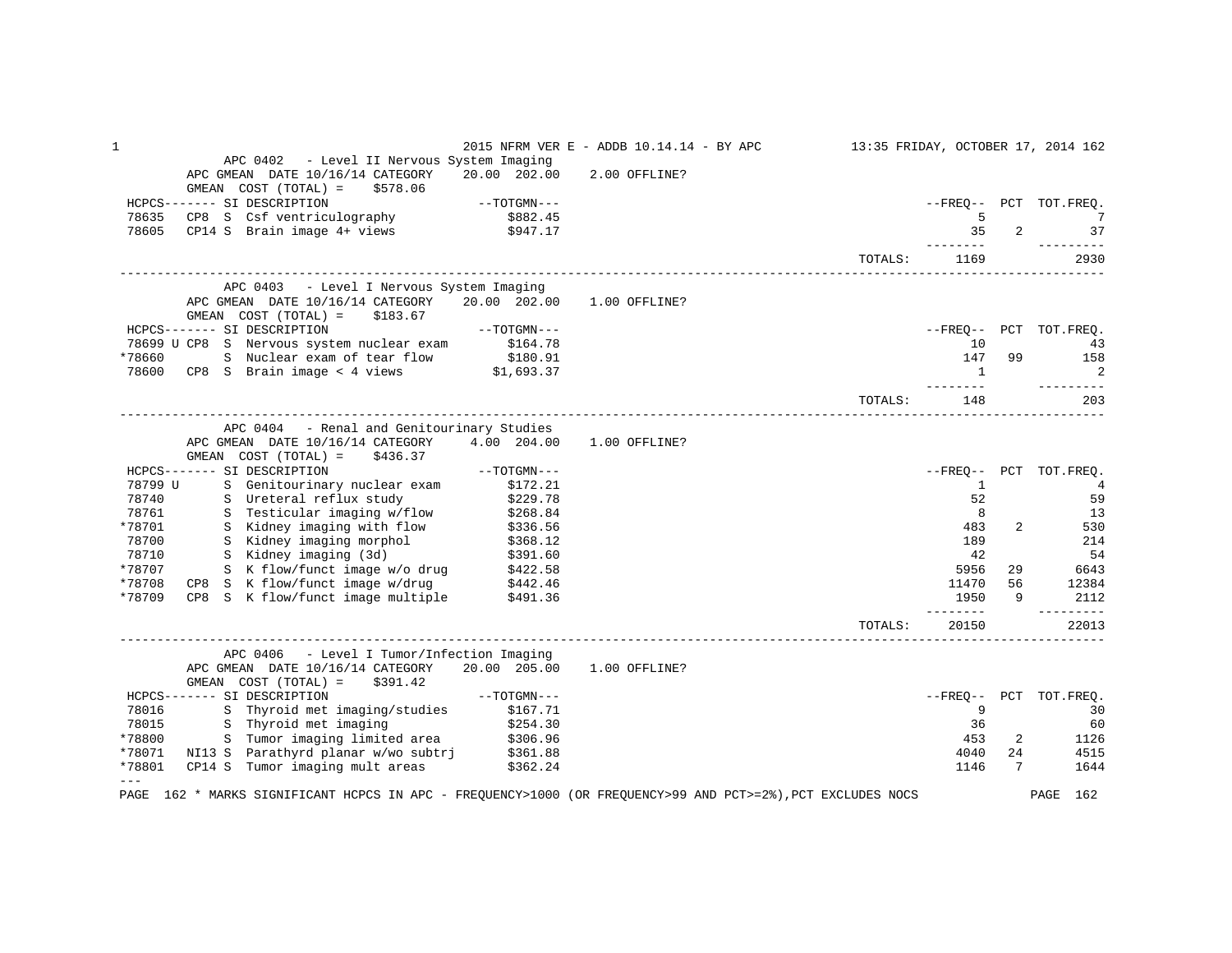| $\mathbf 1$ |                                                                                                             |                            | 2015 NFRM VER E - ADDB 10.14.14 - BY APC |         |                 |              | 13:35 FRIDAY, OCTOBER 17, 2014 163 |
|-------------|-------------------------------------------------------------------------------------------------------------|----------------------------|------------------------------------------|---------|-----------------|--------------|------------------------------------|
|             | APC 0406 - Level I Tumor/Infection Imaging                                                                  |                            |                                          |         |                 |              |                                    |
|             | APC GMEAN DATE 10/16/14 CATEGORY                                                                            | 20.00 205.00               | 1.00 OFFLINE?                            |         |                 |              |                                    |
|             | $GMEAN$ $COST$ $(TOTAL) = $391.42$                                                                          |                            |                                          |         |                 |              |                                    |
|             | HCPCS------- SI DESCRIPTION                                                                                 | --TOTGMN---                |                                          |         |                 |              | --FREO-- PCT TOT.FREO.             |
| *78018      | ST DESCRIPTION<br>S Thyroid met imaging body \$404.34                                                       |                            |                                          |         | 7033            | 43           | 7905                               |
|             | *78072 NI13 S Parathyrd planar w/spect&ct \$427.09                                                          |                            |                                          |         | 3565            | 21           | 3948                               |
|             |                                                                                                             |                            |                                          | TOTALS: | 16282           |              | $- - - - - - - - -$<br>19228       |
|             |                                                                                                             |                            |                                          |         |                 |              |                                    |
|             | APC 0407 - Radionuclide Therapy                                                                             |                            |                                          |         |                 |              |                                    |
|             | APC GMEAN DATE 10/16/14 CATEGORY                                                                            | 24.00 206.00               | $1.00$ OFFLINE?                          |         |                 |              |                                    |
|             | GMEAN $COST (TOTAL) = $287.28$                                                                              |                            |                                          |         |                 |              |                                    |
|             | HCPCS------- SI DESCRIPTION                                                                                 | $--TOTGMN---$              |                                          |         |                 |              | --FREO-- PCT TOT.FREO.             |
| 79300       | S Nuclr rx interstit colloid                                                                                | \$0.00                     |                                          |         | $\mathbf 0$     |              | $\overline{\phantom{a}}$           |
| *79005      | S Nuclear rx oral admin                                                                                     | \$265.66                   |                                          |         | 6454            | 71           | 7472                               |
| 79403       |                                                                                                             |                            |                                          |         | 63              |              | 166                                |
| *79101      | CP15 S Hematopoietic nuclear tx \$346.97<br>S Nuclear rx iv admin \$348.66                                  |                            |                                          |         | 2433            | 27           | 2807                               |
| 79999 U     | S Nuclear medicine therapy \$357.18                                                                         |                            |                                          |         | 8               |              | 13                                 |
| 79200       | CP15 S Nuclear rx intracav admin                                                                            | \$428.06                   |                                          |         | 22              |              | 52                                 |
| 79445       | S Nuclear rx intra-arterial \$464.31                                                                        |                            |                                          |         | 24              |              | 975                                |
| 79440       | CP15 S Nuclear rx intra-articular \$493.76                                                                  |                            |                                          |         | $\overline{3}$  |              | 8                                  |
|             |                                                                                                             |                            |                                          |         | $- - - - - - -$ |              | ----------                         |
|             |                                                                                                             |                            |                                          | TOTALS: | 8999            |              | 11494                              |
|             |                                                                                                             |                            |                                          |         |                 |              |                                    |
|             | APC 0408 - Level III Tumor/Infection Imaging                                                                |                            |                                          |         |                 |              |                                    |
|             | APC GMEAN DATE 10/16/14 CATEGORY                                                                            | 20.00 205.00 3.00 OFFLINE? |                                          |         |                 |              |                                    |
|             | GMEAN $COST (TOTAL) = $1,233.15$                                                                            |                            |                                          |         |                 |              |                                    |
|             |                                                                                                             |                            |                                          |         |                 |              | --FREO-- PCT TOT.FREO.             |
|             |                                                                                                             |                            |                                          |         | 6822            | 75           | 7197                               |
|             | *78804 S Tumor imaging whole body \$1,233.54                                                                |                            |                                          |         | 2131            | 23           | 4134                               |
| 78075       | S Adrenal cortex & medulla img \$1,330.01                                                                   |                            |                                          |         | 69<br>________  |              | 85<br>----------                   |
|             |                                                                                                             |                            |                                          | TOTALS: | 9022            |              | 11416                              |
|             |                                                                                                             |                            |                                          |         |                 |              |                                    |
|             | APC 0412 - Level III Radiation Therapy                                                                      |                            |                                          |         |                 |              |                                    |
|             | APC GMEAN DATE 10/16/14 CATEGORY 23.00 151.00 3.00 OFFLINE?                                                 |                            |                                          |         |                 |              |                                    |
|             | GMEAN $COST (TOTAL) = $526.72$                                                                              |                            |                                          |         |                 |              |                                    |
|             | HCPCS------- SI DESCRIPTION                                                                                 | $--TOTGMN---$              |                                          |         |                 |              | --FREO-- PCT TOT.FREO.             |
| 77385       | NI15 S Ntsty modul rad tx dlvr smpl                                                                         | \$0.00                     |                                          |         | $\Omega$        |              | $\Omega$                           |
| 77386       | NI15 S Ntsty modul rad tx dlvr cplx \$0.00                                                                  |                            |                                          |         | $\Omega$        |              | 0                                  |
| 77610       | CP15 S Hyperthermia treatment                                                                               | \$0.00                     |                                          |         | $\mathbf 0$     |              | $\mathbf 0$                        |
| 77620       | CP15 S Hyperthermia treatment                                                                               | \$0.00<br>\$141.69         |                                          |         | $\mathbf 0$     |              | $\mathsf 0$                        |
| 77615       | CP15 S Hyperthermia treatment                                                                               |                            |                                          |         | 2               |              | 6                                  |
| *77470      | CP15 S Special radiation treatment \$431.25                                                                 |                            |                                          |         | 22533           | $\mathbf{1}$ | 54962                              |
| $---$       | PAGE 163 * MARKS SIGNIFICANT HCPCS IN APC - FREQUENCY>1000 (OR FREQUENCY>99 AND PCT>=2%), PCT EXCLUDES NOCS |                            |                                          |         |                 |              | PAGE 163                           |
|             |                                                                                                             |                            |                                          |         |                 |              |                                    |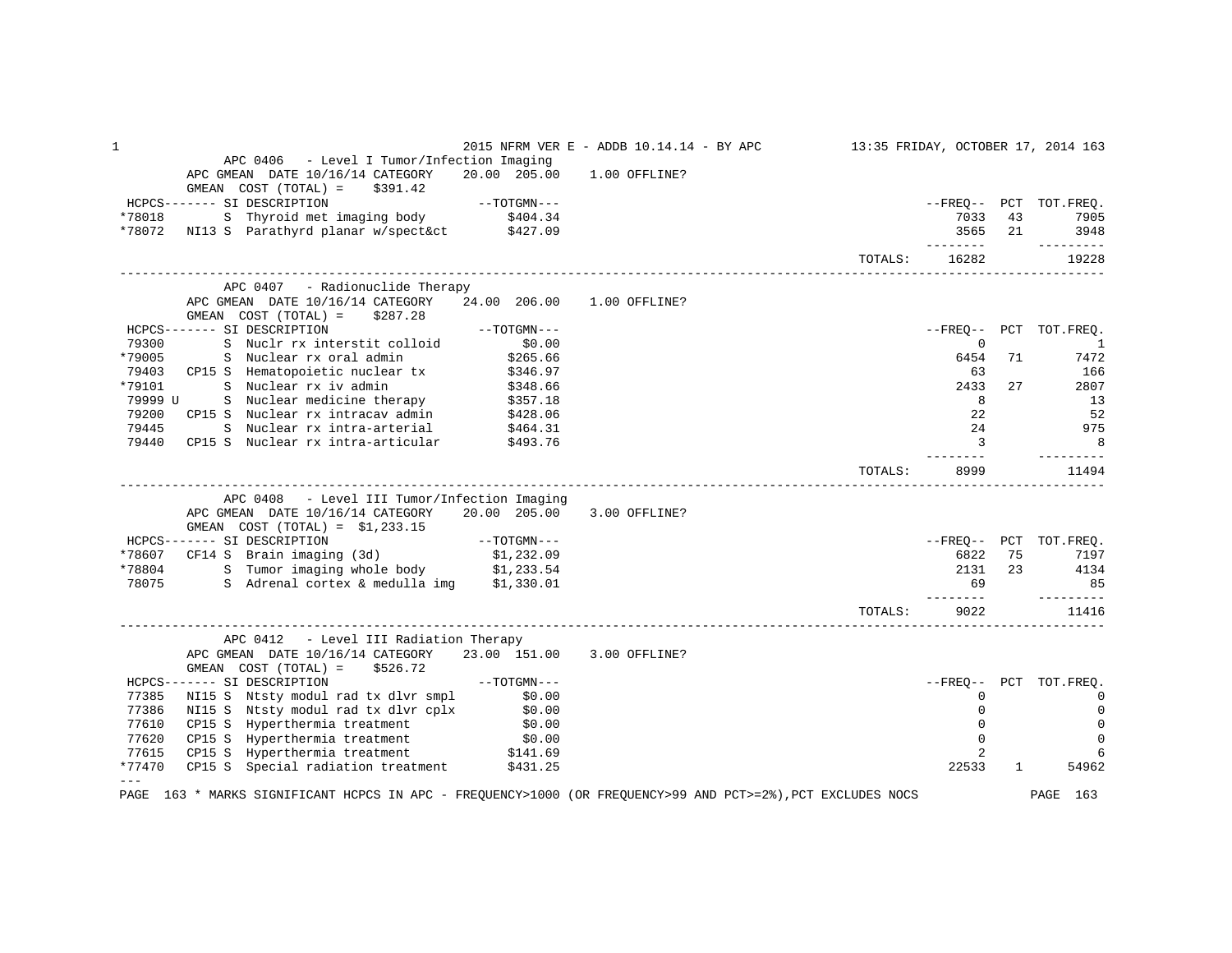| $\mathbf 1$     |                                                                                                                                                                         |                            | 2015 NFRM VER E - ADDB 10.14.14 - BY APC |         |                   |                | 13:35 FRIDAY, OCTOBER 17, 2014 164 |
|-----------------|-------------------------------------------------------------------------------------------------------------------------------------------------------------------------|----------------------------|------------------------------------------|---------|-------------------|----------------|------------------------------------|
|                 | APC 0412 - Level III Radiation Therapy                                                                                                                                  |                            |                                          |         |                   |                |                                    |
|                 | APC GMEAN DATE 10/16/14 CATEGORY                                                                                                                                        |                            | 23.00 151.00 3.00 OFFLINE?               |         |                   |                |                                    |
|                 | GMEAN $COST (TOTAL) = $526.72$                                                                                                                                          |                            |                                          |         |                   |                |                                    |
|                 | HCPCS------- SI DESCRIPTION                                                                                                                                             | $--{\tt TOTGMN---}$        |                                          |         |                   |                | --FREO-- PCT TOT.FREO.             |
| 77520<br>*0073T | CP15 S Proton trmt simple w/o comp \$462.42<br>D15 S Delivery comp imrt \$480.97<br>D15 S Radiation tx delivery imrt \$528.97<br>CP15 S Hyperthermia treatment \$732.06 |                            |                                          |         | 270<br>6204       |                | 271<br>6777                        |
| *77418          |                                                                                                                                                                         |                            |                                          |         | 1198595 97        |                | 1282134                            |
| 77605           |                                                                                                                                                                         |                            |                                          |         | 2.4               |                | 26                                 |
|                 |                                                                                                                                                                         |                            |                                          |         | ---------         |                | $- - - - - - - - -$                |
|                 |                                                                                                                                                                         |                            |                                          |         | TOTALS: 1227628   |                | 1344176                            |
|                 | APC 0414 - Level II Tumor/Infection Imaging                                                                                                                             |                            |                                          |         |                   |                |                                    |
|                 | APC GMEAN DATE 10/16/14 CATEGORY 20.00 205.00                                                                                                                           |                            | 2.00 OFFLINE?                            |         |                   |                |                                    |
|                 | GMEAN $COST (TOTAL) = $733.13$                                                                                                                                          |                            |                                          |         |                   |                |                                    |
|                 | $--TOTGMN---$<br>HCPCS------- SI DESCRIPTION                                                                                                                            |                            |                                          |         |                   |                | --FREQ-- PCT TOT.FREQ.             |
| *78807          | CF11 S Nuclear localization/abscess \$571.23                                                                                                                            |                            |                                          |         | 217               | 2              | 603                                |
| *78803          |                                                                                                                                                                         |                            |                                          |         | 2538              | 24             | 8361                               |
| *78802          | CP10 S Tumor imaging (3d) \$650.53<br>CP8 S Tumor imaging whole body \$721.32                                                                                           |                            |                                          |         | 1329              | 12             | 2621                               |
| *78805          | CP8 S Abscess imaging 1td area $$774.29$<br>CP8 S Abscess imaging whole body $$784.14$                                                                                  |                            |                                          |         | 3218              | 31             | 4554                               |
| *78806          |                                                                                                                                                                         |                            |                                          |         | 3024 29           |                | 3882                               |
|                 |                                                                                                                                                                         |                            |                                          | TOTALS: | ________<br>10326 |                | ----------<br>20021                |
|                 |                                                                                                                                                                         |                            |                                          |         |                   |                |                                    |
|                 | APC 0415 - Level II Endoscopy Lower Airway                                                                                                                              |                            |                                          |         |                   |                |                                    |
|                 | APC GMEAN DATE 10/16/14 CATEGORY 7.00 35.00                                                                                                                             |                            | 2.00 OFFLINE?                            |         |                   |                |                                    |
|                 | GMEAN COST $(TOTAL) = $2,340.65$                                                                                                                                        |                            |                                          |         |                   |                |                                    |
|                 | HCPCS------- SI DESCRIPTION                                                                                                                                             | $--TOTGMN---$              |                                          |         |                   |                | --FREO-- PCT TOT.FREQ.             |
| 0250T           | SI DESCRIPTION<br>D13 T Insert bronchial valve (\$0.00)<br>212 M Bomov bronchial valve (\$0.00)                                                                         |                            |                                          |         | 0                 |                | $\mathbf 0$                        |
| 0251T           | D13 N Remov bronchial valve \$0.00<br>D13 T Bronch thermoplasty 1 lobe \$0.00<br>D13 T Bronch thermoplasty lobes \$0.00<br>NI13 T Bronchial valve remov init \$1,481.23 |                            |                                          |         | $\mathbf 0$       |                | $\mathbf 0$                        |
| 0276T           |                                                                                                                                                                         |                            |                                          |         | $\mathbf 0$       |                | $\mathbf 0$                        |
| 0277T<br>31648  |                                                                                                                                                                         |                            |                                          |         | $\mathbf 0$<br>29 |                | $\mathbf 0$                        |
| 31634           |                                                                                                                                                                         |                            |                                          |         |                   |                | 42                                 |
| *31629          | Bronch w/balloon occlusion<br>NI11 T<br>CP13 T Bronchoscopy/needle bx each                                                                                              | $$1,538.89$<br>$$2,186.49$ |                                          |         | 16                | 72             | 20                                 |
| 31640           | T Bronchoscopy w/tumor excise                                                                                                                                           | \$2,257.38                 |                                          |         | 5590<br>103       | $\mathbf{1}$   | 14924<br>291                       |
| *31641          | T Bronchoscopy treat blockage                                                                                                                                           | \$2,276.92                 |                                          |         | 577               | 7              | 1613                               |
| 31638           | T Bronchoscopy revise stent                                                                                                                                             | \$2,319.77                 |                                          |         | 57                |                | 104                                |
| *31630          |                                                                                                                                                                         |                            |                                          |         | 414               | 5              | 1351                               |
| *31626          | T Bronchoscopy dilate/fx repr \$2,562.63<br>T Bronchoscopy w/markers \$2,897.44<br>NI11 T Bronchoscopy w/markers                                                        |                            |                                          |         | 308               | $\overline{3}$ | 1068                               |
| 31631           | T Bronchoscopy dilate w/stent \$3,487.69                                                                                                                                |                            |                                          |         | 104               | $\mathbf{1}$   | 205                                |
| 31661           | NI13 T Bronch thermoplsty 2/> lobes \$3,788.88                                                                                                                          |                            |                                          |         | 142               | $\mathbf{1}$   | 251                                |
| *31660          | NI13 T Bronch thermoplsty 1 lobe \$3,840.42                                                                                                                             |                            |                                          |         | 318               | 4              | 572                                |
| 31636           | Bronchoscopy bronch stents \$4,089.51<br>T –                                                                                                                            |                            |                                          |         | 74                |                | 267                                |
| 31647           | NI13 T Bronchial valve init insert \$5,372.71                                                                                                                           |                            |                                          |         | 11                |                | 15                                 |
| $= - -$         |                                                                                                                                                                         |                            |                                          |         |                   |                |                                    |
|                 | PAGE 164 * MARKS SIGNIFICANT HCPCS IN APC - FREQUENCY>1000 (OR FREQUENCY>99 AND PCT>=2%), PCT EXCLUDES NOCS                                                             |                            |                                          |         |                   |                | PAGE 164                           |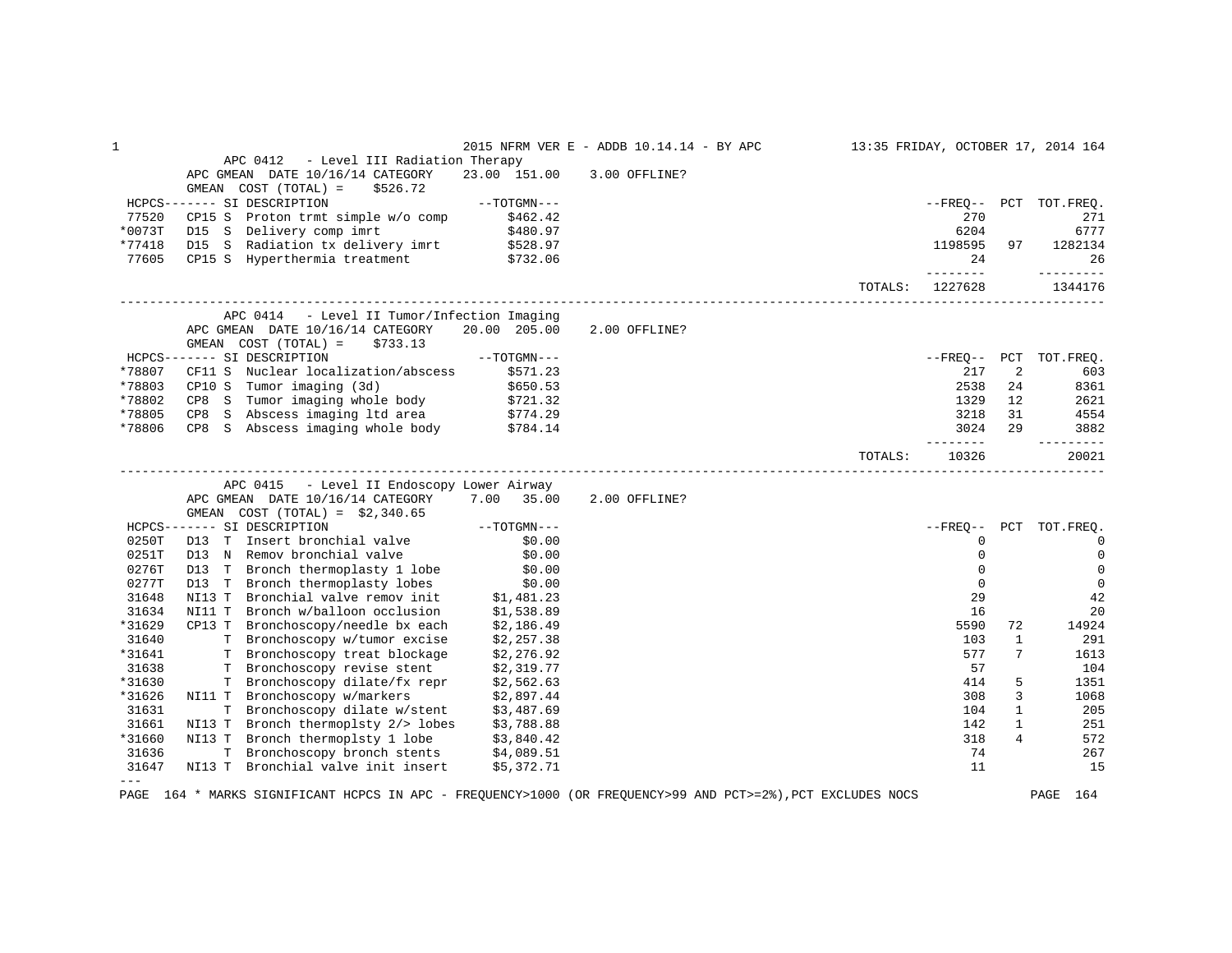| 1             |        | APC 0415<br>- Level II Endoscopy Lower Airway                        |               | 2015 NFRM VER E - ADDB 10.14.14 - BY APC                                                                    | 13:35 FRIDAY, OCTOBER 17, 2014 165 |     |                        |
|---------------|--------|----------------------------------------------------------------------|---------------|-------------------------------------------------------------------------------------------------------------|------------------------------------|-----|------------------------|
|               |        | APC GMEAN DATE 10/16/14 CATEGORY<br>GMEAN COST $(TOTAL) = $2,340.65$ | 7.00<br>35.00 | 2.00 OFFLINE?                                                                                               |                                    |     |                        |
|               |        | HCPCS------- SI DESCRIPTION                                          | $--TOTGMN---$ |                                                                                                             | --------                           |     | --FREO-- PCT TOT.FREQ. |
|               |        |                                                                      |               |                                                                                                             | 7743<br>TOTALS:                    |     | 20723                  |
|               |        | APC 0419 - Level II Upper GI Procedures                              |               |                                                                                                             |                                    |     |                        |
|               |        | APC GMEAN DATE 10/16/14 CATEGORY                                     | 3.00 81.00    | 2.00 OFFLINE?                                                                                               |                                    |     |                        |
|               |        | GMEAN COST $(TOTAL) = $1,104.64$                                     |               |                                                                                                             |                                    |     |                        |
|               |        | HCPCS------- SI DESCRIPTION                                          | $--TOTGMN---$ |                                                                                                             | $--$ FREQ--                        | PCT | TOT.FREQ.              |
| 43192         | NI14 T | Esophagoscp rig trnso inject                                         | \$0.00        |                                                                                                             | 0                                  |     | $\Omega$               |
| 43193         | NI14 T | Esophagoscp rig trnso biopsy                                         | \$0.00        |                                                                                                             | $\mathbf 0$                        |     |                        |
| 43194         | NI14 T | Esophagoscp rig trnso rem fb                                         | \$0.00        |                                                                                                             | $\Omega$                           |     | 0                      |
| 43195         | NI14 T | Esophagoscopy rigid balloon                                          | \$0.00        |                                                                                                             | 0                                  |     | 0                      |
| 43196         | NI14 T | Esophagoscp guide wire dilat                                         | \$0.00        |                                                                                                             | 0                                  |     | 0                      |
| 43206         | NI13 T | Esoph optical endomicroscopy                                         | \$0.00        |                                                                                                             | $\Omega$                           |     |                        |
| 43211         | NI14 T | Esophagoscop mucosal resect                                          | \$0.00        |                                                                                                             | $\Omega$                           |     |                        |
| 43213         | NI14 T | Esophagoscopy retro balloon                                          | \$0.00        |                                                                                                             | $\Omega$                           |     |                        |
| 43214         | NI14 T | Esophagosc dilate balloon 30                                         | \$0.00        |                                                                                                             | 0                                  |     |                        |
| 43233         | NI14 T | Eqd balloon dil esoph30 mm/>                                         | \$0.00        |                                                                                                             | $\Omega$                           |     |                        |
| 43253         | NI14 T | Egd us transmural injxn/mark                                         | \$0.00        |                                                                                                             | 0                                  |     | 0                      |
| 43254         | NI14 T | Egd endo mucosal resection                                           | \$0.00        |                                                                                                             | 0                                  |     | 0                      |
| 43270         | NI14 T | Egd lesion ablation                                                  | \$0.00        |                                                                                                             | 0                                  |     | $\mathbf 0$            |
| 44100         | CP12 T | Biopsy of bowel                                                      | \$565.15      |                                                                                                             | 6                                  |     | 11                     |
| 43237         | CP12 T | Endoscopic us exam esoph                                             | \$876.53      |                                                                                                             | 446                                |     | 940                    |
| 43231         | CP12 T | Esophagoscop ultrasound exam                                         | \$904.69      |                                                                                                             | 449                                |     | 576                    |
| 43458         | D14 T  | Dilate esophagus                                                     | \$932.41      |                                                                                                             | 114                                |     | 1280                   |
| *43246        | CP12 T | Eqd place qastrostomy tube                                           | \$953.90      |                                                                                                             | 15202                              | 14  | 21374                  |
| 43453         | CF14 T | Dilate esophagus                                                     | \$969.80      |                                                                                                             | 139                                |     | 640                    |
| 49446         | CP12 T | Change g-tube to g-j perc                                            | \$971.79      |                                                                                                             | 435                                |     | 779                    |
| *43259        | CP12 T | Egd us exam duodenum/jejunum                                         | \$977.87      |                                                                                                             | 17441                              | 16  | 29833                  |
| *43244        | CP12 T | Egd varices ligation                                                 | \$983.24      |                                                                                                             | 6367                               | 6   | 9075                   |
| 43201         | CP12 T | Esoph scope w/submucous inj                                          | \$989.39      |                                                                                                             | 192                                |     | 443                    |
| 43250         | CP12 T | Egd cautery tumor polyp                                              | \$1,006.25    |                                                                                                             | 686                                |     | 2460                   |
| *43249        | CP12 T | Esoph egd dilation <30 mm                                            | \$1,006.50    |                                                                                                             | 21822                              | 21  | 60606                  |
| 43215         | CP12 T | Esophagoscopy flex remove fb                                         | \$1,010.09    |                                                                                                             | 210                                |     | 926                    |
| *43255        | CP12 T | Egd control bleeding any                                             | \$1,017.86    |                                                                                                             | 4246                               | 4   | 8772                   |
| 43205         | CP12 T | Esophagus endoscopy/ligation                                         | \$1,044.45    |                                                                                                             | 87                                 |     | 106                    |
| *43245        | CP12 T | Eqd dilate stricture                                                 | \$1,066.01    |                                                                                                             | 3003                               | 2   | 6448                   |
| *43251        | CP12 T | Egd remove lesion snare                                              | \$1,103.44    |                                                                                                             | 3401                               | 3   | 13338                  |
| 43252         | NI13 T | Egd optical endomicroscopy                                           | \$1,108.26    |                                                                                                             | 18                                 |     | 122                    |
| 43227         | CP12 T | Esophagoscopy control bleed                                          | \$1,119.32    |                                                                                                             | 25                                 |     | 37                     |
| *49440        | CP12 T | Place gastrostomy tube perc                                          | \$1,147.15    |                                                                                                             | 2165                               | 2   | 3544                   |
| $\frac{1}{2}$ |        |                                                                      |               |                                                                                                             |                                    |     |                        |
|               |        |                                                                      |               | PAGE 165 * MARKS SIGNIFICANT HCPCS IN APC - FREQUENCY>1000 (OR FREQUENCY>99 AND PCT>=2%), PCT EXCLUDES NOCS |                                    |     | PAGE<br>165            |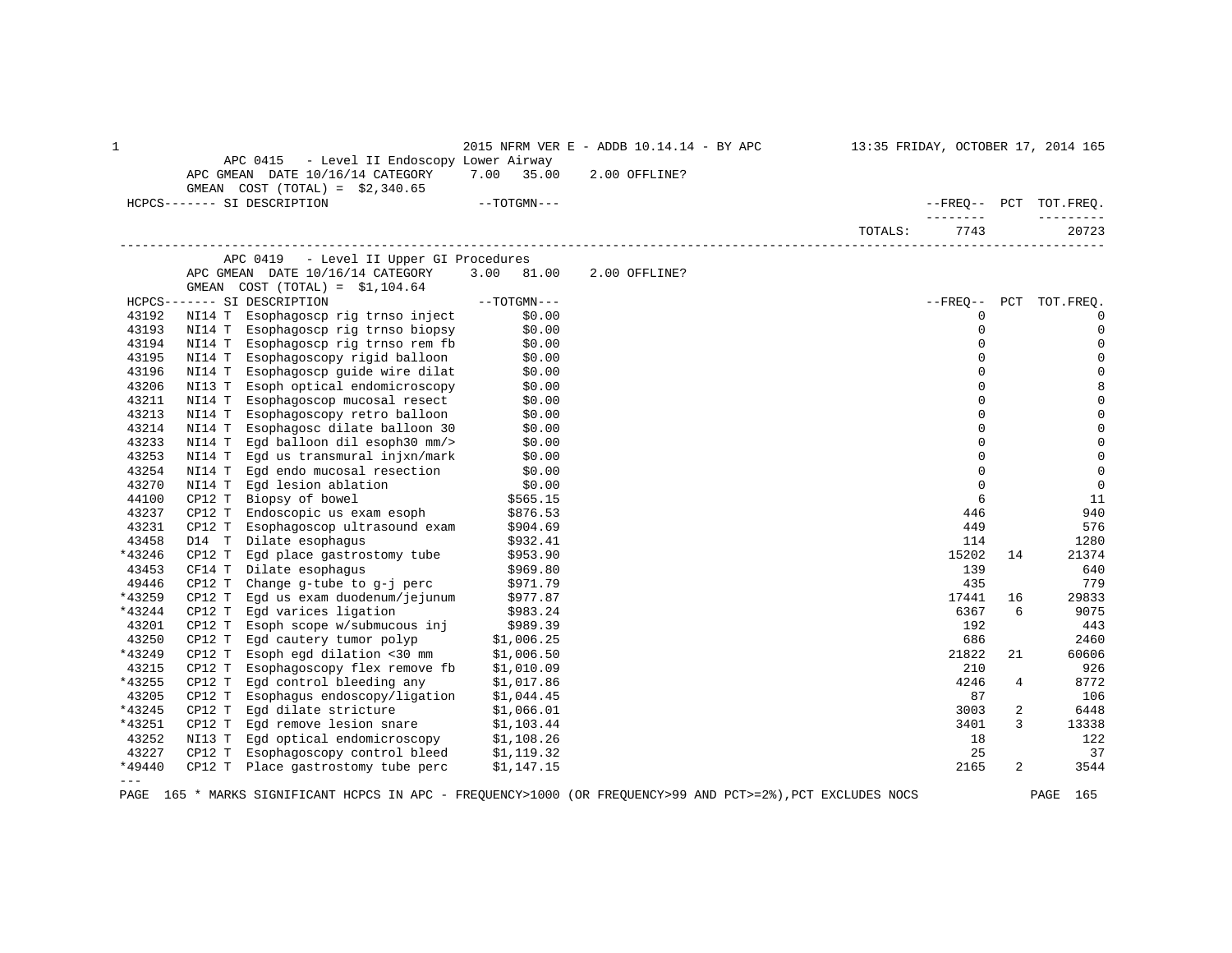| $\mathbf{1}$ |                                                                                        |                          | 2015 NFRM VER E - ADDB 10.14.14 - BY APC |         |             |              | 13:35 FRIDAY, OCTOBER 17, 2014 166 |
|--------------|----------------------------------------------------------------------------------------|--------------------------|------------------------------------------|---------|-------------|--------------|------------------------------------|
|              | APC 0419 - Level II Upper GI Procedures                                                |                          |                                          |         |             |              |                                    |
|              | APC GMEAN DATE 10/16/14 CATEGORY                                                       | 3.00 81.00               | 2.00 OFFLINE?                            |         |             |              |                                    |
|              | GMEAN $COST (TOTAL) = $1,104.64$                                                       |                          |                                          |         |             |              |                                    |
|              | HCPCS------- SI DESCRIPTION                                                            | $--TOTGMN---$            |                                          |         |             |              | --FREO-- PCT TOT.FREO.             |
| 43456        | D14 T Dilate esophagus \$1,162.45<br>CP12 T Esophagoscopy balloon <30mm \$1,238.87     |                          |                                          |         | 116         |              | 675                                |
| 43220        |                                                                                        |                          |                                          |         | 642         |              | 1072                               |
| 49441        | CP12 T Place duod/jej tube perc                                                        | \$1,285.81               |                                          |         | 188         |              | 307                                |
| 43232        | CP12 T Esophagoscopy w/us needle bx                                                    | \$1,337.30               |                                          |         | 415         |              | 504                                |
| 43238        | CP12 T Eqd us fine needle $bx/a$ spir \$1,419.02                                       |                          |                                          |         | 359         |              | 536                                |
| 43226        | CP12 T Esoph endoscopy dilation \$1,423.56                                             |                          |                                          |         | 789         |              | 1228                               |
| *43258       | D14 T Operative upper gi endoscopy \$1,490.28                                          |                          |                                          |         | 7366        | 7            | 12298                              |
| *43242       | CP12 T Egd us fine needle $bx/a$ spir $$1,503.42$                                      |                          |                                          |         | 16888       | 16           | 23389                              |
| 43217        | CP12 T Esophagoscopy snare les remv \$1,526.06                                         |                          |                                          |         | 45          |              | 87                                 |
|              |                                                                                        |                          |                                          |         | --------    |              | ----------                         |
|              |                                                                                        |                          |                                          | TOTALS: | 103262      |              | 201414                             |
| ???          | APC 0420<br>- Level III Minor Procedures                                               |                          |                                          |         |             |              |                                    |
|              | APC GMEAN DATE 10/16/14 CATEGORY                                                       | 27.00 170.00             | 3.00 OFFLINE?                            |         |             |              |                                    |
|              | GMEAN $COST (TOTAL) = $136.66$                                                         |                          |                                          |         |             |              |                                    |
|              | HCPCS------- SI DESCRIPTION                                                            | $--\text{TOTGMN}---$     |                                          |         |             |              | --FREO-- PCT TOT.FREO.             |
| 0206T        |                                                                                        |                          |                                          |         | $\mathbf 0$ |              | $\mathbf 0$                        |
|              | NI10 N Cptr dbs alys car elec dta \$0.00                                               |                          |                                          |         | $\mathbf 0$ |              | $\mathbb O$                        |
| 0347T        | NJ14 N Ins bone device for rsa                                                         | \$0.00                   |                                          |         | $\Omega$    |              |                                    |
| 19281        | NI14 N Perq device breast 1st imag \$0.00                                              |                          |                                          |         |             |              | $\mathbf 0$                        |
| 19283        | NI14 N Perq dev breast 1st strtctc \$0.00<br>NI14 N Perq dev breast 1st us imag \$0.00 |                          |                                          |         | $\Omega$    |              | $\mathbb O$                        |
| 19285        |                                                                                        |                          |                                          |         | $\Omega$    |              | $\mathbf 0$                        |
| 19287        | NI14 N Perq dev breast 1st mr guide \$0.00                                             |                          |                                          |         | $\Omega$    |              | $\overline{0}$                     |
| 46601        | NI15 N Diagnostic anoscopy                                                             | \$0.00                   |                                          |         | $\Omega$    |              | $\overline{0}$                     |
| 92228        | NI11 N Remote retinal imaging mgmt \$84.70                                             |                          |                                          |         | 3           |              | 11                                 |
| *46600       | CP15 N Diagnostic anoscopy spx \$92.04<br>CP15 N Pulmonary stress test/simple \$96.51  |                          |                                          |         | 1370        | 1            | 9221                               |
| *94620       |                                                                                        |                          |                                          |         | 23014       | 19           | 67858                              |
| *51701       | Insert bladder catheter<br>Clear outer ear canal<br>CP15 N                             | \$101.42                 |                                          |         | 5364        | 4            | 78826                              |
| 69200        | CP15 N Clear outer ear canal                                                           | \$104.50                 |                                          |         | 437         |              | 6212                               |
| *29125       | CP15 N Apply forearm splint                                                            | \$106.44                 |                                          |         | 5257        | 4            | 102151                             |
| *G0166       | CP15 N Extrnl counterpulse, per tx                                                     | \$114.41                 |                                          |         | 9945        | 8            | 10586                              |
| 92541        | CP15 N Spontaneous nystagmus test                                                      | \$116.27                 |                                          |         | 233         |              | 1874                               |
| 11981        | CP15 N Insert drug implant device                                                      | \$123.22                 |                                          |         | 188         |              | 722                                |
| *51702       | CP15 N Insert temp bladder cath                                                        | \$123.93                 |                                          |         | 16645       | 13           | 265667                             |
| 30300        | CP15 N Remove nasal foreign body                                                       | \$127.24                 |                                          |         | 37          |              | 254                                |
| 11983        | CP15 N Remove/insert drug implant                                                      | \$130.79                 |                                          |         | 78          |              | 162                                |
| 0226T        | D15 N Anoscopy hra w/spec collect                                                      | \$135.42                 |                                          |         | 483         |              | 584                                |
| 94200        | CP15 N Lung function test (mbc/mvv)                                                    | \$136.68                 |                                          |         | 603         |              | 14198                              |
| *30901       | CP15 N Control of nosebleed                                                            |                          |                                          |         | 1535        | $\mathbf{1}$ | 59624                              |
| *94644       | NI7 N Cbt 1st hour                                                                     | $$146.28$<br>$$150$ $$2$ |                                          |         | 1540        | $\mathbf{1}$ | 29253                              |
| 51736        | CP15 N Urine flow measurement                                                          | \$169.05                 |                                          |         | 337         |              | 2360                               |
| $---$        |                                                                                        |                          |                                          |         |             |              |                                    |
|              |                                                                                        |                          |                                          |         |             |              |                                    |

PAGE 166 \* MARKS SIGNIFICANT HCPCS IN APC - FREQUENCY>1000 (OR FREQUENCY>99 AND PCT>=2%),PCT EXCLUDES NOCS PAGE 166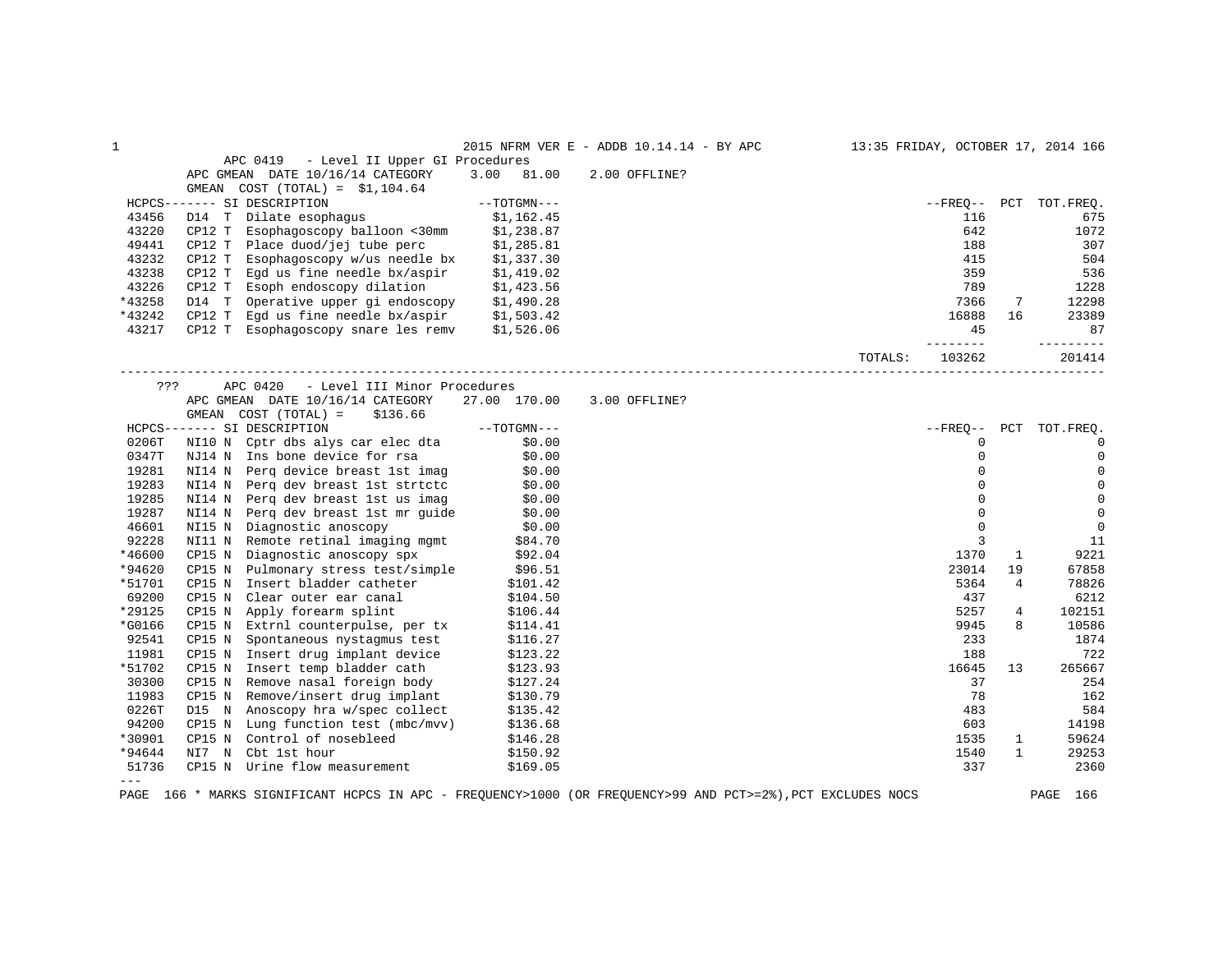| ???<br>APC 0420<br>- Level III Minor Procedures<br>27.00 170.00<br>APC GMEAN DATE 10/16/14 CATEGORY<br>3.00 OFFLINE?<br>GMEAN COST (TOTAL) =<br>\$136.66<br>HCPCS------- SI DESCRIPTION<br>$--TOTGMN---$<br>--FREO-- PCT TOT.FREO.<br>*36600<br>S Withdrawal of arterial blood<br>49220<br>\$169.44<br>41<br>9<br>43754<br>NI11 N Dx gastr intub w/asp spec<br>\$180.96<br>CP15 N Insert needle bone cavity<br>4<br>36680<br>\$182.58<br>0108T<br>NI6 N Cool quant sensory test<br>\$190.39<br>4<br>20665<br>CP15 N Removal of fixation device<br>19<br>\$211.61<br>95060<br>CP15 N Eye allergy tests<br><sup>1</sup><br>\$236.10<br>72<br>11982<br>Remove drug implant device<br>CP15 N<br>\$248.21<br>11980<br>Implant hormone pellet(s)<br>365<br>CP15 N<br>\$298.55<br>43753<br>NI11 N Tx gastro intub w/asp<br>37<br>\$299.72<br>64402<br>CP15 N N block inj facial<br>\$300.28<br>174<br>36420<br>$CP15$ N Vein access cutdown < 1 yr<br>\$318.98<br>1<br>15852<br>Dressing change not for burn<br>243<br>CP15 N<br>\$385.89<br>42809<br>CP15 N Remove pharynx foreign body<br>3<br>\$415.03<br>CP15 N Rapid desensitization<br>95180<br>15<br>\$420.52<br>$\mathbf{1}$<br>86490<br>CP15 N Coccidioidomycosis skin test<br>\$458.02<br>36425<br>CP15 N Vein access cutdown $> 1$ yr<br>6<br>\$484.29<br>G0455<br>Fecal microbiota prep instil<br>NI13 N<br>\$512.72<br>101<br>0232T<br>NJ10 N Njx platelet plasma<br>100<br>\$622.31<br>*95004<br>CP15 N Percut allergy skin tests<br>\$794.10<br>1005<br>40804<br>CP15 N Removal foreign body mouth<br>\$952.03<br>$\overline{4}$<br>CP15 N Allergy patch tests $$1,221.94$<br>95044<br>578<br>15860<br>CP15 N Test for blood flow in graft $$3,568.28$<br>$\overline{2}$<br>$- - - - - -$<br>119033<br>TOTALS:<br>APC 0422<br>- Level III Upper GI Procedures<br>APC GMEAN DATE 10/16/14 CATEGORY<br>3.00 81.00<br>3.00 OFFLINE?<br>GMEAN $COST (TOTAL) = $1,986.70$<br>HCPCS------- SI DESCRIPTION<br>$--TOTGMN---$<br>PCT<br>$--$ FREO $--$<br>TOT. FREO.<br>43229<br>NI14 T Esophagoscopy lesion ablate<br>\$0.00<br>$\mathbf 0$<br>\$1,574.00<br>43240<br>CF15 T Egd w/transmural drain cyst<br>44<br>1<br>T Egd w/thrml txmnt gerd<br>43257<br>84<br>$\overline{2}$<br>\$1,677.02<br>121<br>\$1,690.67<br>43216<br>CP11 T Esophagoscopy lesion removal<br>42<br>30<br>*43830<br>T Place gastrostomy tube<br>155<br>5<br>\$1,942.63<br>351<br>*43870<br>CP11 T Repair stomach opening<br>$\overline{4}$<br>\$1,990.71<br>127<br>193<br>D14 T Esoph endoscopy ablation \$2,009.85<br>*43228<br>2649<br>85<br>3007<br>C9724<br>NA5 T Eps stomach plic<br>\$2,504.37<br>8<br>$    -$<br>3097<br>TOTALS:<br>167 * MARKS SIGNIFICANT HCPCS IN APC - FREQUENCY>1000 (OR FREQUENCY>99 AND PCT>=2%), PCT EXCLUDES NOCS | 1    |  | 2015 NFRM VER E - ADDB 10.14.14 - BY APC | 13:35 FRIDAY, OCTOBER 17, 2014 167 |                |
|----------------------------------------------------------------------------------------------------------------------------------------------------------------------------------------------------------------------------------------------------------------------------------------------------------------------------------------------------------------------------------------------------------------------------------------------------------------------------------------------------------------------------------------------------------------------------------------------------------------------------------------------------------------------------------------------------------------------------------------------------------------------------------------------------------------------------------------------------------------------------------------------------------------------------------------------------------------------------------------------------------------------------------------------------------------------------------------------------------------------------------------------------------------------------------------------------------------------------------------------------------------------------------------------------------------------------------------------------------------------------------------------------------------------------------------------------------------------------------------------------------------------------------------------------------------------------------------------------------------------------------------------------------------------------------------------------------------------------------------------------------------------------------------------------------------------------------------------------------------------------------------------------------------------------------------------------------------------------------------------------------------------------------------------------------------------------------------------------------------------------------------------------------------------------------------------------------------------------------------------------------------------------------------------------------------------------------------------------------------------------------------------------------------------------------------------------------------------------------------------------------------------------------------------------------------------------------------------------------------------------------------------------------------------------------------------------------------------------------------------------------------------------|------|--|------------------------------------------|------------------------------------|----------------|
|                                                                                                                                                                                                                                                                                                                                                                                                                                                                                                                                                                                                                                                                                                                                                                                                                                                                                                                                                                                                                                                                                                                                                                                                                                                                                                                                                                                                                                                                                                                                                                                                                                                                                                                                                                                                                                                                                                                                                                                                                                                                                                                                                                                                                                                                                                                                                                                                                                                                                                                                                                                                                                                                                                                                                                            |      |  |                                          |                                    |                |
|                                                                                                                                                                                                                                                                                                                                                                                                                                                                                                                                                                                                                                                                                                                                                                                                                                                                                                                                                                                                                                                                                                                                                                                                                                                                                                                                                                                                                                                                                                                                                                                                                                                                                                                                                                                                                                                                                                                                                                                                                                                                                                                                                                                                                                                                                                                                                                                                                                                                                                                                                                                                                                                                                                                                                                            |      |  |                                          |                                    |                |
|                                                                                                                                                                                                                                                                                                                                                                                                                                                                                                                                                                                                                                                                                                                                                                                                                                                                                                                                                                                                                                                                                                                                                                                                                                                                                                                                                                                                                                                                                                                                                                                                                                                                                                                                                                                                                                                                                                                                                                                                                                                                                                                                                                                                                                                                                                                                                                                                                                                                                                                                                                                                                                                                                                                                                                            |      |  |                                          |                                    |                |
|                                                                                                                                                                                                                                                                                                                                                                                                                                                                                                                                                                                                                                                                                                                                                                                                                                                                                                                                                                                                                                                                                                                                                                                                                                                                                                                                                                                                                                                                                                                                                                                                                                                                                                                                                                                                                                                                                                                                                                                                                                                                                                                                                                                                                                                                                                                                                                                                                                                                                                                                                                                                                                                                                                                                                                            |      |  |                                          |                                    |                |
|                                                                                                                                                                                                                                                                                                                                                                                                                                                                                                                                                                                                                                                                                                                                                                                                                                                                                                                                                                                                                                                                                                                                                                                                                                                                                                                                                                                                                                                                                                                                                                                                                                                                                                                                                                                                                                                                                                                                                                                                                                                                                                                                                                                                                                                                                                                                                                                                                                                                                                                                                                                                                                                                                                                                                                            |      |  |                                          |                                    | 218640         |
|                                                                                                                                                                                                                                                                                                                                                                                                                                                                                                                                                                                                                                                                                                                                                                                                                                                                                                                                                                                                                                                                                                                                                                                                                                                                                                                                                                                                                                                                                                                                                                                                                                                                                                                                                                                                                                                                                                                                                                                                                                                                                                                                                                                                                                                                                                                                                                                                                                                                                                                                                                                                                                                                                                                                                                            |      |  |                                          |                                    | 74             |
|                                                                                                                                                                                                                                                                                                                                                                                                                                                                                                                                                                                                                                                                                                                                                                                                                                                                                                                                                                                                                                                                                                                                                                                                                                                                                                                                                                                                                                                                                                                                                                                                                                                                                                                                                                                                                                                                                                                                                                                                                                                                                                                                                                                                                                                                                                                                                                                                                                                                                                                                                                                                                                                                                                                                                                            |      |  |                                          |                                    | 1599           |
|                                                                                                                                                                                                                                                                                                                                                                                                                                                                                                                                                                                                                                                                                                                                                                                                                                                                                                                                                                                                                                                                                                                                                                                                                                                                                                                                                                                                                                                                                                                                                                                                                                                                                                                                                                                                                                                                                                                                                                                                                                                                                                                                                                                                                                                                                                                                                                                                                                                                                                                                                                                                                                                                                                                                                                            |      |  |                                          |                                    | 18             |
|                                                                                                                                                                                                                                                                                                                                                                                                                                                                                                                                                                                                                                                                                                                                                                                                                                                                                                                                                                                                                                                                                                                                                                                                                                                                                                                                                                                                                                                                                                                                                                                                                                                                                                                                                                                                                                                                                                                                                                                                                                                                                                                                                                                                                                                                                                                                                                                                                                                                                                                                                                                                                                                                                                                                                                            |      |  |                                          |                                    | 775            |
|                                                                                                                                                                                                                                                                                                                                                                                                                                                                                                                                                                                                                                                                                                                                                                                                                                                                                                                                                                                                                                                                                                                                                                                                                                                                                                                                                                                                                                                                                                                                                                                                                                                                                                                                                                                                                                                                                                                                                                                                                                                                                                                                                                                                                                                                                                                                                                                                                                                                                                                                                                                                                                                                                                                                                                            |      |  |                                          |                                    | 92             |
|                                                                                                                                                                                                                                                                                                                                                                                                                                                                                                                                                                                                                                                                                                                                                                                                                                                                                                                                                                                                                                                                                                                                                                                                                                                                                                                                                                                                                                                                                                                                                                                                                                                                                                                                                                                                                                                                                                                                                                                                                                                                                                                                                                                                                                                                                                                                                                                                                                                                                                                                                                                                                                                                                                                                                                            |      |  |                                          |                                    | 195            |
|                                                                                                                                                                                                                                                                                                                                                                                                                                                                                                                                                                                                                                                                                                                                                                                                                                                                                                                                                                                                                                                                                                                                                                                                                                                                                                                                                                                                                                                                                                                                                                                                                                                                                                                                                                                                                                                                                                                                                                                                                                                                                                                                                                                                                                                                                                                                                                                                                                                                                                                                                                                                                                                                                                                                                                            |      |  |                                          |                                    | 545            |
|                                                                                                                                                                                                                                                                                                                                                                                                                                                                                                                                                                                                                                                                                                                                                                                                                                                                                                                                                                                                                                                                                                                                                                                                                                                                                                                                                                                                                                                                                                                                                                                                                                                                                                                                                                                                                                                                                                                                                                                                                                                                                                                                                                                                                                                                                                                                                                                                                                                                                                                                                                                                                                                                                                                                                                            |      |  |                                          |                                    | 3135           |
|                                                                                                                                                                                                                                                                                                                                                                                                                                                                                                                                                                                                                                                                                                                                                                                                                                                                                                                                                                                                                                                                                                                                                                                                                                                                                                                                                                                                                                                                                                                                                                                                                                                                                                                                                                                                                                                                                                                                                                                                                                                                                                                                                                                                                                                                                                                                                                                                                                                                                                                                                                                                                                                                                                                                                                            |      |  |                                          |                                    | 2529           |
|                                                                                                                                                                                                                                                                                                                                                                                                                                                                                                                                                                                                                                                                                                                                                                                                                                                                                                                                                                                                                                                                                                                                                                                                                                                                                                                                                                                                                                                                                                                                                                                                                                                                                                                                                                                                                                                                                                                                                                                                                                                                                                                                                                                                                                                                                                                                                                                                                                                                                                                                                                                                                                                                                                                                                                            |      |  |                                          |                                    | 2              |
|                                                                                                                                                                                                                                                                                                                                                                                                                                                                                                                                                                                                                                                                                                                                                                                                                                                                                                                                                                                                                                                                                                                                                                                                                                                                                                                                                                                                                                                                                                                                                                                                                                                                                                                                                                                                                                                                                                                                                                                                                                                                                                                                                                                                                                                                                                                                                                                                                                                                                                                                                                                                                                                                                                                                                                            |      |  |                                          |                                    | 362            |
|                                                                                                                                                                                                                                                                                                                                                                                                                                                                                                                                                                                                                                                                                                                                                                                                                                                                                                                                                                                                                                                                                                                                                                                                                                                                                                                                                                                                                                                                                                                                                                                                                                                                                                                                                                                                                                                                                                                                                                                                                                                                                                                                                                                                                                                                                                                                                                                                                                                                                                                                                                                                                                                                                                                                                                            |      |  |                                          |                                    | 160            |
|                                                                                                                                                                                                                                                                                                                                                                                                                                                                                                                                                                                                                                                                                                                                                                                                                                                                                                                                                                                                                                                                                                                                                                                                                                                                                                                                                                                                                                                                                                                                                                                                                                                                                                                                                                                                                                                                                                                                                                                                                                                                                                                                                                                                                                                                                                                                                                                                                                                                                                                                                                                                                                                                                                                                                                            |      |  |                                          |                                    | 84             |
|                                                                                                                                                                                                                                                                                                                                                                                                                                                                                                                                                                                                                                                                                                                                                                                                                                                                                                                                                                                                                                                                                                                                                                                                                                                                                                                                                                                                                                                                                                                                                                                                                                                                                                                                                                                                                                                                                                                                                                                                                                                                                                                                                                                                                                                                                                                                                                                                                                                                                                                                                                                                                                                                                                                                                                            |      |  |                                          |                                    | $\overline{3}$ |
|                                                                                                                                                                                                                                                                                                                                                                                                                                                                                                                                                                                                                                                                                                                                                                                                                                                                                                                                                                                                                                                                                                                                                                                                                                                                                                                                                                                                                                                                                                                                                                                                                                                                                                                                                                                                                                                                                                                                                                                                                                                                                                                                                                                                                                                                                                                                                                                                                                                                                                                                                                                                                                                                                                                                                                            |      |  |                                          |                                    | 79             |
|                                                                                                                                                                                                                                                                                                                                                                                                                                                                                                                                                                                                                                                                                                                                                                                                                                                                                                                                                                                                                                                                                                                                                                                                                                                                                                                                                                                                                                                                                                                                                                                                                                                                                                                                                                                                                                                                                                                                                                                                                                                                                                                                                                                                                                                                                                                                                                                                                                                                                                                                                                                                                                                                                                                                                                            |      |  |                                          |                                    | 267            |
|                                                                                                                                                                                                                                                                                                                                                                                                                                                                                                                                                                                                                                                                                                                                                                                                                                                                                                                                                                                                                                                                                                                                                                                                                                                                                                                                                                                                                                                                                                                                                                                                                                                                                                                                                                                                                                                                                                                                                                                                                                                                                                                                                                                                                                                                                                                                                                                                                                                                                                                                                                                                                                                                                                                                                                            |      |  |                                          |                                    | 728            |
|                                                                                                                                                                                                                                                                                                                                                                                                                                                                                                                                                                                                                                                                                                                                                                                                                                                                                                                                                                                                                                                                                                                                                                                                                                                                                                                                                                                                                                                                                                                                                                                                                                                                                                                                                                                                                                                                                                                                                                                                                                                                                                                                                                                                                                                                                                                                                                                                                                                                                                                                                                                                                                                                                                                                                                            |      |  |                                          |                                    | 4585           |
|                                                                                                                                                                                                                                                                                                                                                                                                                                                                                                                                                                                                                                                                                                                                                                                                                                                                                                                                                                                                                                                                                                                                                                                                                                                                                                                                                                                                                                                                                                                                                                                                                                                                                                                                                                                                                                                                                                                                                                                                                                                                                                                                                                                                                                                                                                                                                                                                                                                                                                                                                                                                                                                                                                                                                                            |      |  |                                          |                                    | 42             |
|                                                                                                                                                                                                                                                                                                                                                                                                                                                                                                                                                                                                                                                                                                                                                                                                                                                                                                                                                                                                                                                                                                                                                                                                                                                                                                                                                                                                                                                                                                                                                                                                                                                                                                                                                                                                                                                                                                                                                                                                                                                                                                                                                                                                                                                                                                                                                                                                                                                                                                                                                                                                                                                                                                                                                                            |      |  |                                          |                                    | 1309           |
|                                                                                                                                                                                                                                                                                                                                                                                                                                                                                                                                                                                                                                                                                                                                                                                                                                                                                                                                                                                                                                                                                                                                                                                                                                                                                                                                                                                                                                                                                                                                                                                                                                                                                                                                                                                                                                                                                                                                                                                                                                                                                                                                                                                                                                                                                                                                                                                                                                                                                                                                                                                                                                                                                                                                                                            |      |  |                                          |                                    | 53             |
|                                                                                                                                                                                                                                                                                                                                                                                                                                                                                                                                                                                                                                                                                                                                                                                                                                                                                                                                                                                                                                                                                                                                                                                                                                                                                                                                                                                                                                                                                                                                                                                                                                                                                                                                                                                                                                                                                                                                                                                                                                                                                                                                                                                                                                                                                                                                                                                                                                                                                                                                                                                                                                                                                                                                                                            |      |  |                                          |                                    | 884839         |
|                                                                                                                                                                                                                                                                                                                                                                                                                                                                                                                                                                                                                                                                                                                                                                                                                                                                                                                                                                                                                                                                                                                                                                                                                                                                                                                                                                                                                                                                                                                                                                                                                                                                                                                                                                                                                                                                                                                                                                                                                                                                                                                                                                                                                                                                                                                                                                                                                                                                                                                                                                                                                                                                                                                                                                            |      |  |                                          |                                    |                |
|                                                                                                                                                                                                                                                                                                                                                                                                                                                                                                                                                                                                                                                                                                                                                                                                                                                                                                                                                                                                                                                                                                                                                                                                                                                                                                                                                                                                                                                                                                                                                                                                                                                                                                                                                                                                                                                                                                                                                                                                                                                                                                                                                                                                                                                                                                                                                                                                                                                                                                                                                                                                                                                                                                                                                                            |      |  |                                          |                                    |                |
|                                                                                                                                                                                                                                                                                                                                                                                                                                                                                                                                                                                                                                                                                                                                                                                                                                                                                                                                                                                                                                                                                                                                                                                                                                                                                                                                                                                                                                                                                                                                                                                                                                                                                                                                                                                                                                                                                                                                                                                                                                                                                                                                                                                                                                                                                                                                                                                                                                                                                                                                                                                                                                                                                                                                                                            |      |  |                                          |                                    |                |
|                                                                                                                                                                                                                                                                                                                                                                                                                                                                                                                                                                                                                                                                                                                                                                                                                                                                                                                                                                                                                                                                                                                                                                                                                                                                                                                                                                                                                                                                                                                                                                                                                                                                                                                                                                                                                                                                                                                                                                                                                                                                                                                                                                                                                                                                                                                                                                                                                                                                                                                                                                                                                                                                                                                                                                            |      |  |                                          |                                    |                |
|                                                                                                                                                                                                                                                                                                                                                                                                                                                                                                                                                                                                                                                                                                                                                                                                                                                                                                                                                                                                                                                                                                                                                                                                                                                                                                                                                                                                                                                                                                                                                                                                                                                                                                                                                                                                                                                                                                                                                                                                                                                                                                                                                                                                                                                                                                                                                                                                                                                                                                                                                                                                                                                                                                                                                                            |      |  |                                          |                                    | $\mathbf 0$    |
|                                                                                                                                                                                                                                                                                                                                                                                                                                                                                                                                                                                                                                                                                                                                                                                                                                                                                                                                                                                                                                                                                                                                                                                                                                                                                                                                                                                                                                                                                                                                                                                                                                                                                                                                                                                                                                                                                                                                                                                                                                                                                                                                                                                                                                                                                                                                                                                                                                                                                                                                                                                                                                                                                                                                                                            |      |  |                                          |                                    | 142            |
|                                                                                                                                                                                                                                                                                                                                                                                                                                                                                                                                                                                                                                                                                                                                                                                                                                                                                                                                                                                                                                                                                                                                                                                                                                                                                                                                                                                                                                                                                                                                                                                                                                                                                                                                                                                                                                                                                                                                                                                                                                                                                                                                                                                                                                                                                                                                                                                                                                                                                                                                                                                                                                                                                                                                                                            |      |  |                                          |                                    |                |
|                                                                                                                                                                                                                                                                                                                                                                                                                                                                                                                                                                                                                                                                                                                                                                                                                                                                                                                                                                                                                                                                                                                                                                                                                                                                                                                                                                                                                                                                                                                                                                                                                                                                                                                                                                                                                                                                                                                                                                                                                                                                                                                                                                                                                                                                                                                                                                                                                                                                                                                                                                                                                                                                                                                                                                            |      |  |                                          |                                    |                |
|                                                                                                                                                                                                                                                                                                                                                                                                                                                                                                                                                                                                                                                                                                                                                                                                                                                                                                                                                                                                                                                                                                                                                                                                                                                                                                                                                                                                                                                                                                                                                                                                                                                                                                                                                                                                                                                                                                                                                                                                                                                                                                                                                                                                                                                                                                                                                                                                                                                                                                                                                                                                                                                                                                                                                                            |      |  |                                          |                                    |                |
|                                                                                                                                                                                                                                                                                                                                                                                                                                                                                                                                                                                                                                                                                                                                                                                                                                                                                                                                                                                                                                                                                                                                                                                                                                                                                                                                                                                                                                                                                                                                                                                                                                                                                                                                                                                                                                                                                                                                                                                                                                                                                                                                                                                                                                                                                                                                                                                                                                                                                                                                                                                                                                                                                                                                                                            |      |  |                                          |                                    |                |
|                                                                                                                                                                                                                                                                                                                                                                                                                                                                                                                                                                                                                                                                                                                                                                                                                                                                                                                                                                                                                                                                                                                                                                                                                                                                                                                                                                                                                                                                                                                                                                                                                                                                                                                                                                                                                                                                                                                                                                                                                                                                                                                                                                                                                                                                                                                                                                                                                                                                                                                                                                                                                                                                                                                                                                            |      |  |                                          |                                    | 15             |
|                                                                                                                                                                                                                                                                                                                                                                                                                                                                                                                                                                                                                                                                                                                                                                                                                                                                                                                                                                                                                                                                                                                                                                                                                                                                                                                                                                                                                                                                                                                                                                                                                                                                                                                                                                                                                                                                                                                                                                                                                                                                                                                                                                                                                                                                                                                                                                                                                                                                                                                                                                                                                                                                                                                                                                            |      |  |                                          |                                    | ---------      |
|                                                                                                                                                                                                                                                                                                                                                                                                                                                                                                                                                                                                                                                                                                                                                                                                                                                                                                                                                                                                                                                                                                                                                                                                                                                                                                                                                                                                                                                                                                                                                                                                                                                                                                                                                                                                                                                                                                                                                                                                                                                                                                                                                                                                                                                                                                                                                                                                                                                                                                                                                                                                                                                                                                                                                                            |      |  |                                          |                                    | 3871           |
|                                                                                                                                                                                                                                                                                                                                                                                                                                                                                                                                                                                                                                                                                                                                                                                                                                                                                                                                                                                                                                                                                                                                                                                                                                                                                                                                                                                                                                                                                                                                                                                                                                                                                                                                                                                                                                                                                                                                                                                                                                                                                                                                                                                                                                                                                                                                                                                                                                                                                                                                                                                                                                                                                                                                                                            | PAGE |  |                                          |                                    | PAGE 167       |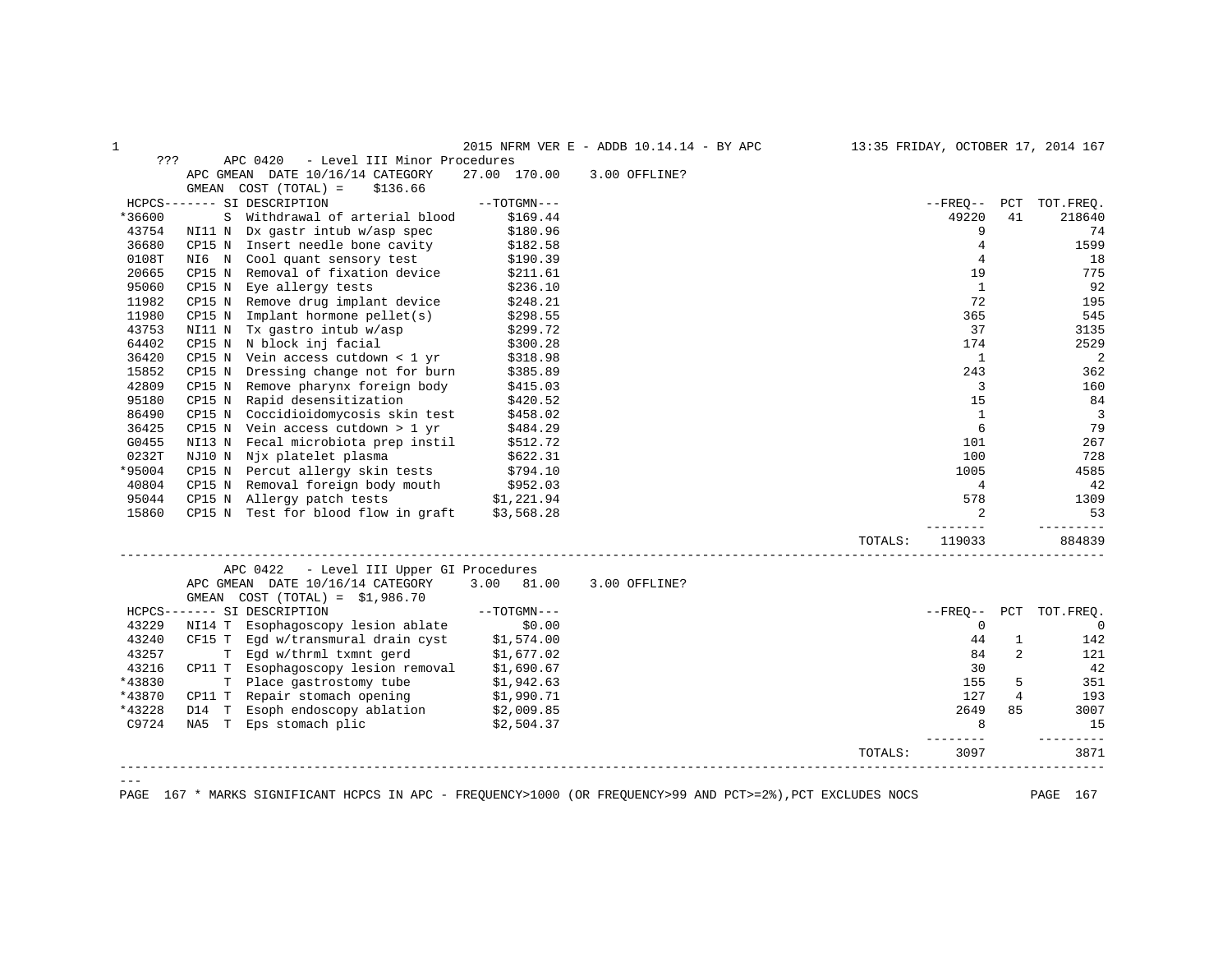| $\mathbf{1}$ |                                                                                                             |                                   | 2015 NFRM VER E - ADDB 10.14.14 - BY APC |         |                |                | 13:35 FRIDAY, OCTOBER 17, 2014 168 |
|--------------|-------------------------------------------------------------------------------------------------------------|-----------------------------------|------------------------------------------|---------|----------------|----------------|------------------------------------|
|              | - Level II Percutaneous Abdominal and Biliary Procedures<br>APC 0423                                        |                                   |                                          |         |                |                |                                    |
|              | APC GMEAN DATE 10/16/14 CATEGORY                                                                            | 3.00 87.00                        | 2.00 OFFLINE?                            |         |                |                |                                    |
|              | GMEAN $COST (TOTAL) = $4,248.90$                                                                            |                                   |                                          |         |                |                |                                    |
|              | HCPCS------- SI DESCRIPTION                                                                                 | --TOTGMN---                       |                                          |         | --FREO--       |                | PCT TOT.FREO.                      |
| 0340T        | NI14 T Ablate pulm tumors extnsn                                                                            | \$0.00                            |                                          |         | $\mathbf{0}$   |                | $\circ$                            |
| 47383        | NI15 T Perg abltj lvr cryoablation                                                                          | \$0.00                            |                                          |         | $\mathbf 0$    |                | $\mathbf 0$                        |
| 47553        | CP14 T Biliary endoscopy thru skin                                                                          | $\ddot{\mathbf{z}}$<br>\$2,151.75 |                                          |         | 3              |                | 71                                 |
| *47511       | CP14 T Insert bile duct drain                                                                               | \$3,068.59                        |                                          |         | 332            | 11             | 711                                |
| *32998       |                                                                                                             |                                   |                                          |         | 274            | 9              | 364                                |
| *50592       | NI7 T Perq rf ablate tx pul tumor \$3,415.17<br>NI6 T Perc rf ablate renal tumor \$4,006.46                 |                                   |                                          |         | 427            | 15             | 877                                |
| *47556       |                                                                                                             |                                   |                                          |         | 115            | $\overline{4}$ | 359                                |
| *47382       | CF12 T Biliary endoscopy thru skin $$4,518.53$<br>T Percut ablate liver rf $$4,590.71$                      |                                   |                                          |         | 879            | 31             | 1516                               |
| *50593       | NI8 T Perc cryo ablate renal tum \$4,984.67                                                                 |                                   |                                          |         | 749            | 26             | 1521                               |
|              |                                                                                                             |                                   |                                          |         | --------       |                | ----------                         |
|              |                                                                                                             |                                   |                                          | TOTALS: | 2779           |                | 5419                               |
|              | APC 0424<br>- Level II Small Intestine Endoscopy                                                            |                                   |                                          |         |                |                |                                    |
|              | APC GMEAN DATE 10/16/14 CATEGORY                                                                            | 3.00 82.00                        | 2.00 OFFLINE?                            |         |                |                |                                    |
|              | GMEAN $COST (TOTAL) = $1,296.07$                                                                            |                                   |                                          |         |                |                |                                    |
|              | HCPCS------- SI DESCRIPTION                                                                                 | $--TOTGMN---$                     |                                          |         | --FREO-- PCT   |                | TOT.FREQ.                          |
| 44373        | CP12 T Small bowel endoscopy                                                                                | \$908.63                          |                                          |         | 93             | 5              | 163                                |
| 44364        | CP12 T Small bowel endoscopy $$1,161.47$                                                                    |                                   |                                          |         | 42             | 2              | 115                                |
| 44365        | CP12 T<br>Small bowel endoscopy                                                                             |                                   |                                          |         | 27             | 1              | 52                                 |
| *44372       | CP12 T Small bowel endoscopy                                                                                | \$1,190.03<br>\$1,204.43          |                                          |         | 260            | 15             | 451                                |
| *44366       | CP12 T Small bowel endoscopy                                                                                | \$1,278.16                        |                                          |         | 426            | 25             | 667                                |
| *44377       | CP14 T Small bowel endoscopy/biopsy                                                                         | \$1,339.18                        |                                          |         | 266            | 15             | 523                                |
| *44378       | Small bowel endoscopy<br>CP12 T                                                                             | \$1,425.07                        |                                          |         | 180            | 10             | 260                                |
| *44369       | CP12 T Small bowel endoscopy \$1,427.63                                                                     |                                   |                                          |         | 405            | 23             | 669                                |
|              |                                                                                                             |                                   |                                          |         |                |                |                                    |
|              |                                                                                                             |                                   |                                          | TOTALS: | 1699           |                | 2900                               |
|              | APC 04250 - Level V Musculoskeletal Procedures Except Hand and Foot                                         |                                   |                                          |         |                |                |                                    |
|              | APC GMEAN DATE 10/16/14 CATEGORY                                                                            | $5.00$ 25.00                      | 5.00 OFFLINE? Y                          |         |                |                |                                    |
|              | GMEAN $COST (TOTAL) = $10,605.93$                                                                           |                                   |                                          |         |                |                |                                    |
|              | $--TOTGMN---$<br>HCPCS------- SI DESCRIPTION                                                                |                                   |                                          |         | $--$ FREO $--$ |                | PCT TOT.FREO.                      |
| 27279        | NI15 J Arthrodesis sacroiliac joint \$0.00                                                                  |                                   |                                          |         | $\Omega$       |                | $\Omega$                           |
| 27428        | CP15 J Reconstruction knee                                                                                  | \$6,394.52                        |                                          |         | 69             |                | 69                                 |
| 25444        | CP15 J Reconstruct wrist joint                                                                              | \$6,993.27                        |                                          |         | 9              |                | 9                                  |
| 24498        | CP15 J Reinforce humerus                                                                                    | \$7,446.48                        |                                          |         | 14             |                | 14                                 |
| 22554        | CF15 J Neck spine fusion<br>CP15 J Reinforce tibia                                                          |                                   |                                          |         | 115            | $\mathbf{1}$   | 116                                |
| 27745        |                                                                                                             | . دعا, ۶۵,<br>\$8,260.89<br>وو    |                                          |         | 20             |                | 20                                 |
| *22612       | Lumbar spine fusion \$8,451.29<br>CF15 J                                                                    |                                   |                                          |         | 295            | 3              | 297                                |
| 27415        | CP15 J Osteochondral knee allograft $$8,639.09$                                                             |                                   |                                          |         | 45             |                | 45                                 |
| 24365        | CP15 J Reconstruct head of radius                                                                           | \$8,679.94                        |                                          |         | 60             |                | 60                                 |
| $---$        | PAGE 168 * MARKS SIGNIFICANT HCPCS IN APC - FREQUENCY>1000 (OR FREQUENCY>99 AND PCT>=2%), PCT EXCLUDES NOCS |                                   |                                          |         |                |                | PAGE 168                           |
|              |                                                                                                             |                                   |                                          |         |                |                |                                    |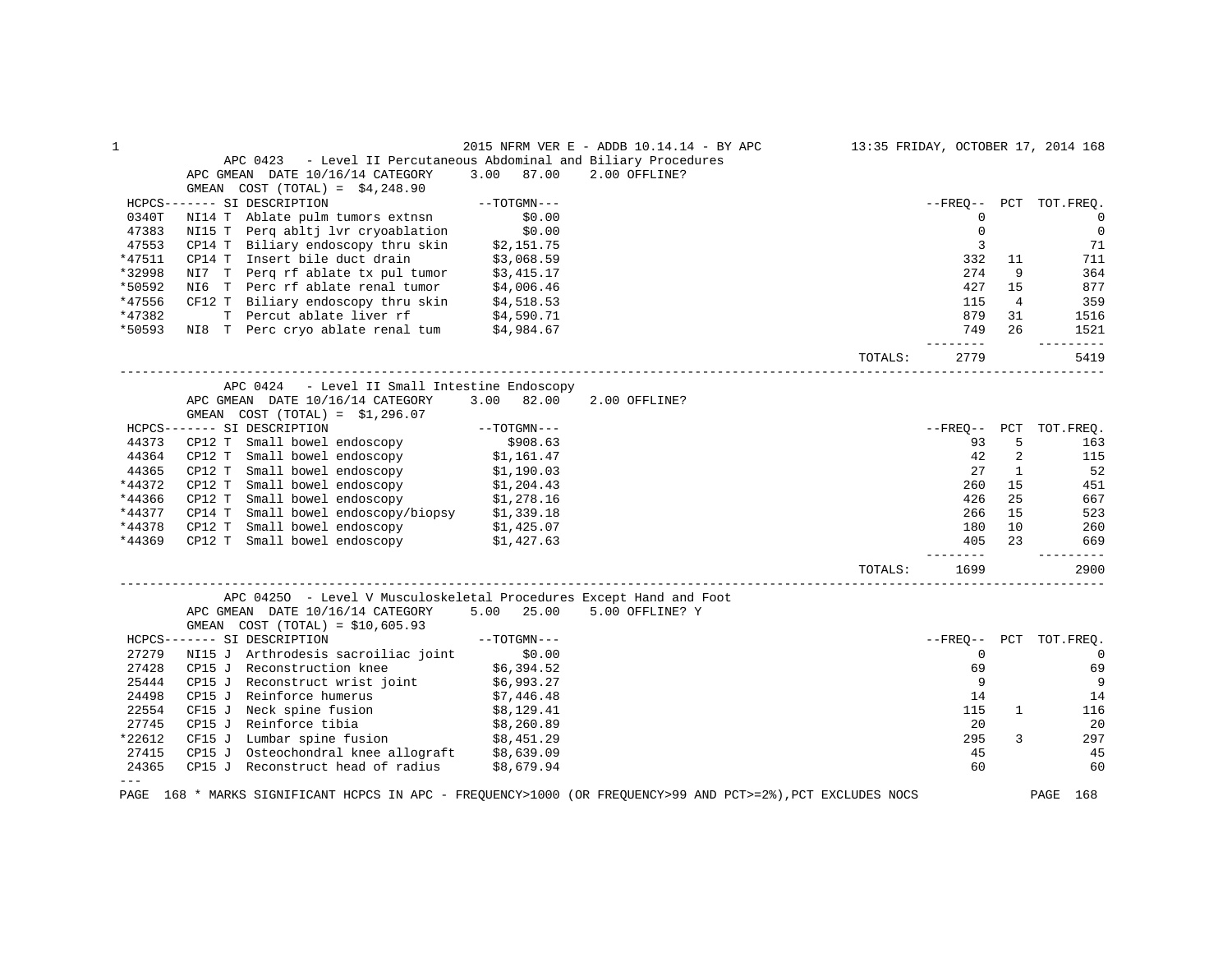| $\mathbf 1$   |        |                                                                     |                | 2015 NFRM VER E - ADDB 10.14.14 - BY APC |         |                        |          | 13:35 FRIDAY, OCTOBER 17, 2014 169 |
|---------------|--------|---------------------------------------------------------------------|----------------|------------------------------------------|---------|------------------------|----------|------------------------------------|
|               |        | APC 04250 - Level V Musculoskeletal Procedures Except Hand and Foot |                |                                          |         |                        |          |                                    |
|               |        | APC GMEAN DATE 10/16/14 CATEGORY                                    | 5.00<br>25.00  | 5.00 OFFLINE? Y                          |         |                        |          |                                    |
|               | GMEAN  | $COST (TOTAL) = $10,605.93$                                         |                |                                          |         |                        |          |                                    |
|               |        | HCPCS------- SI DESCRIPTION                                         | $--TOTGMN---$  |                                          |         | $--$ FREO $--$         |          | PCT TOT. FREO.                     |
| 27443         | CP15J  | Revision of knee joint                                              | \$8,818.62     |                                          |         | 16                     |          | 16                                 |
| *69714        | CP15J  | Implant temple bone w/stimul                                        | \$9,086.84     |                                          |         | 730                    | 8        | 735                                |
| *24366        | CP15 J | Reconstruct head of radius                                          | \$9,089.34     |                                          |         | 300                    | 3        | 305                                |
| 27438         | CP15 J | Revise kneecap with implant                                         | \$9,385.15     |                                          |         | 85                     |          | 86                                 |
| 27440         | CP15 J | Revision of knee joint                                              | \$9,863.11     |                                          |         | 16                     |          | 16                                 |
| *24435        | CP15 J | Repair humerus with graft                                           | \$9,885.36     |                                          |         | 186                    | 2        | 188                                |
| *22551        | NI11 J | Neck spine fuse&remov bel c2                                        | \$10,052.46    |                                          |         | 679                    | 7        | 690                                |
| 25442         | CP15J  | Reconstruct wrist joint                                             | \$10,385.61    |                                          |         | 40                     |          | 41                                 |
| 25441         | CP15 J | Reconstruct wrist joint                                             | \$10,464.44    |                                          |         | 16                     |          | 16                                 |
| *23470        | CP15 J | Reconstruct shoulder joint                                          | \$10,505.05    |                                          |         | 1113                   | 12       | 1126                               |
| *28715        | CP15J  | Fusion of foot bones                                                | \$10,548.20    |                                          |         | 916                    | 10       | 925                                |
| *0171T        | NI7 J  | Lumbar spine proces distract                                        | \$10,971.84    |                                          |         | 315                    | 3        | 319                                |
| $*27442$      | CP15 J | Revision of knee joint                                              | \$11,451.89    |                                          |         | 198                    | 2        | 203                                |
| *27446        | CP15 J | Revision of knee joint                                              | \$11,484.19    |                                          |         | 2977                   | 34       | 2991                               |
| 24370         | NI13 J | Revise reconst elbow joint                                          | \$11,951.29    |                                          |         | 50                     |          | 51                                 |
| 22856         | CF15 J | Cerv artific diskectomy                                             | \$12,957.87    |                                          |         | 34                     |          | 34                                 |
| 24371         | NI13 J | Revise reconst elbow joint                                          | \$13,619.22    |                                          |         | 32                     |          | 32                                 |
| 27412         | CP15 J | Autochondrocyte implant knee                                        | \$13,979.39    |                                          |         | $\overline{4}$         |          | $\overline{4}$                     |
| 0334T         | D15 J  | Perg stablj sacroiliac joint                                        | \$14,051.38    |                                          |         | 27                     |          | 28                                 |
| 25446         |        | CP15 J Wrist replacement                                            | \$14,597.13    |                                          |         | 80                     |          | 80                                 |
| 69715         | CP15 J | Temple bne implnt w/stimulat                                        | \$15,392.60    |                                          |         | 18                     |          | 18                                 |
| *24363        | CP15 J | Replace elbow joint                                                 | \$15,740.25    |                                          |         | 182                    | 2        | 185                                |
| 24361         |        | CP15 J Reconstruct elbow joint                                      | \$17,389.81    |                                          |         | 18                     |          | 18                                 |
| 69718         |        | CP15 J Revise temple bone implant                                   | \$29,326.29    |                                          |         | $\overline{a}$         |          | 2                                  |
|               |        |                                                                     |                |                                          |         |                        |          |                                    |
|               |        |                                                                     |                |                                          | TOTALS: | 8661                   |          | 8739                               |
|               |        | APC 04270 - Level II Tube or Catheter Changes or Repositioning      |                |                                          |         |                        |          |                                    |
|               |        |                                                                     |                | 2.00 OFFLINE? Y                          |         |                        |          |                                    |
|               |        | APC GMEAN DATE 10/16/14 CATEGORY                                    | 27.00<br>75.00 |                                          |         |                        |          |                                    |
|               |        | GMEAN $COST (TOTAL) = $1,337.22$                                    |                |                                          |         |                        |          |                                    |
|               |        | HCPCS------- SI DESCRIPTION                                         | $--TOTGMN---$  |                                          |         | $--$ FREO $--$<br>2325 | PCT<br>9 | TOT.FREQ.                          |
| *50688        |        | T Change of ureter tube/stent                                       | \$1,213.93     |                                          |         |                        |          | 3510                               |
| 47530         | Т      | Revise/reinsert bile tube                                           | \$1,322.74     |                                          |         | 81                     |          | 123                                |
| *50398        |        | T Change kidney tube                                                | \$1,336.56     |                                          |         | 13277                  | 53       | 18980                              |
| *49423        |        | T Exchange drainage catheter                                        | \$1,347.53     |                                          |         | 1829                   | 7        | 2569                               |
| *50387        |        | NI6 T Change ext/int ureter stent                                   | \$1,357.17     |                                          |         | 2187                   | 8        | 3008                               |
| *47525        |        | T Change bile duct catheter                                         | \$1,383.75     |                                          |         | 4701                   | 19       | 6662                               |
| 49436         |        | NI7 T Embedded ip cath exit-site                                    | \$1,390.54     |                                          |         | 238                    |          | 261                                |
| 62225         |        | T Replace/irrigate catheter                                         | \$2,405.92     |                                          |         | 13                     |          | 24                                 |
| $---$         |        |                                                                     |                |                                          |         |                        |          |                                    |
| $\frac{1}{2}$ |        |                                                                     |                |                                          |         |                        |          |                                    |

PAGE 169 \* MARKS SIGNIFICANT HCPCS IN APC - FREQUENCY>1000 (OR FREQUENCY>99 AND PCT>=2%),PCT EXCLUDES NOCS PAGE 169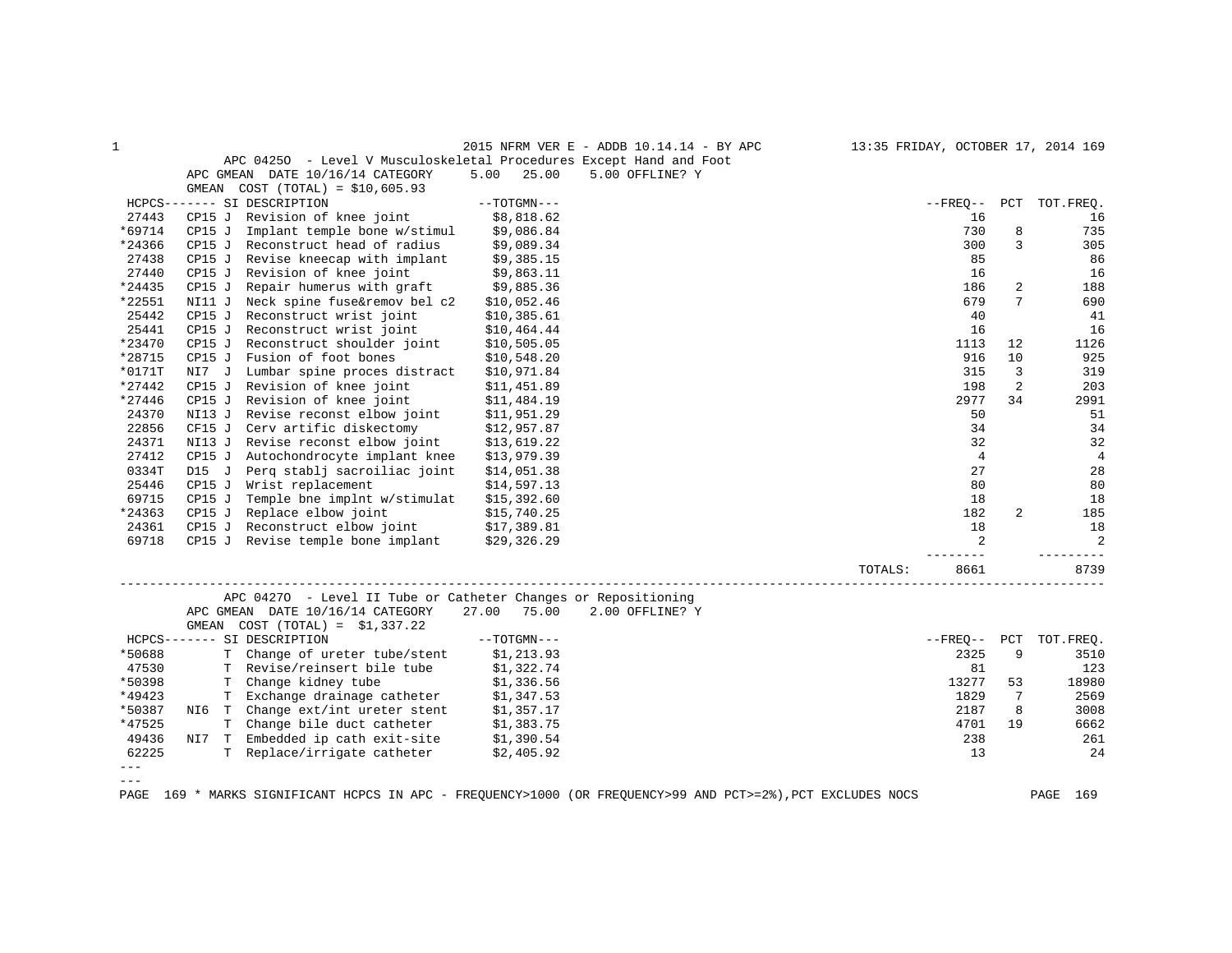|                | APC 04270 - Level II Tube or Catheter Changes or Repositioning<br>APC GMEAN DATE 10/16/14 CATEGORY<br>GMEAN $COST (TOTAL) = $1,337.22$ | 27.00 75.00            | 2015 NFRM VER E - ADDB 10.14.14 - BY APC<br>2.00 OFFLINE? Y | 13:35 FRIDAY, OCTOBER 17, 2014 170 |                 |                                |                        |
|----------------|----------------------------------------------------------------------------------------------------------------------------------------|------------------------|-------------------------------------------------------------|------------------------------------|-----------------|--------------------------------|------------------------|
|                | HCPCS------- SI DESCRIPTION                                                                                                            | $--TOTGMN---$          |                                                             |                                    |                 |                                | --FREO-- PCT TOT.FREO. |
|                |                                                                                                                                        |                        |                                                             |                                    | --------        |                                |                        |
|                |                                                                                                                                        |                        |                                                             | TOTALS:                            | 24651           |                                | 35137                  |
|                | APC 0428 - Level III Sigmoidoscopy and Anoscopy                                                                                        |                        |                                                             |                                    |                 |                                |                        |
|                | APC GMEAN DATE 10/16/14 CATEGORY 7.00 84.00<br>GMEAN $COST (TOTAL) = $1,719.60$                                                        |                        | 3.00 OFFLINE?                                               |                                    |                 |                                |                        |
|                | HCPCS------- SI DESCRIPTION                                                                                                            | --TOTGMN---            |                                                             |                                    |                 |                                | --FREQ-- PCT TOT.FREQ. |
| 45321          | T Proctosigmoidoscopy volvul \$0.00                                                                                                    |                        |                                                             |                                    | $\mathbf{0}$    |                                | -2                     |
| 45307          | T Proctosigmoidoscopy fb \$1,299.35                                                                                                    |                        |                                                             |                                    | 9               | 2                              | 51                     |
| *46615         | T Anoscopy                                                                                                                             | \$1,604.64             |                                                             |                                    |                 | 210 58                         | 315                    |
| 46612          | T Anoscopy remove lesions                                                                                                              | \$1,721.61             |                                                             |                                    | 2.4             | -6                             | 35                     |
| 46610          | T Anoscopy remove lesion \$1,744.56                                                                                                    |                        |                                                             |                                    |                 | 54 15                          | -78                    |
| 45320          | T Proctosigmoidoscopy ablate \$2,225.46                                                                                                |                        |                                                             |                                    |                 | 63 17                          | 93                     |
|                |                                                                                                                                        |                        |                                                             | TOTALS:                            | 360             |                                | 574                    |
|                | APC 0431 - Level IV Closed Treatment Fracture<br>APC GMEAN DATE 10/16/14 CATEGORY                                                      | 5.00 335.00            | 4.00 OFFLINE?                                               |                                    |                 |                                |                        |
|                | GMEAN $COST (TOTAL) = $1,361.20$                                                                                                       |                        |                                                             |                                    |                 |                                |                        |
|                | HCPCS------- SI DESCRIPTION                                                                                                            | $--TOTGMN---$          |                                                             |                                    | $--$ FREO $--$  |                                | PCT TOT. FREQ.         |
| 24620          | CF14 T Treat elbow fracture                                                                                                            | \$0.00                 |                                                             |                                    | $\Omega$        |                                | 63                     |
| 25690          | CF14 T Treat wrist dislocation                                                                                                         | \$0.00                 |                                                             |                                    | $\mathbf 0$     |                                | 20                     |
| 28575          | Treat foot dislocation<br>CF14 T                                                                                                       | \$0.00                 |                                                             |                                    | 0               |                                | 5                      |
| 28435          | Treatment of ankle fracture<br>CF14 T<br>CF14 T                                                                                        | \$83.71                |                                                             |                                    | 2<br>7          | $\mathbf{1}$<br>$\overline{4}$ | 38                     |
| 23625<br>27267 | Treat humerus fracture<br>NI8 T Cltx thigh fx                                                                                          | \$150.49               |                                                             |                                    | $\overline{2}$  | $\mathbf{1}$                   | 57                     |
| 23520          | CF14 T Treat clavicle dislocation                                                                                                      | \$214.01<br>\$327.92   |                                                             |                                    | $\mathbf{1}$    |                                | 6<br>5                 |
| 26607          | Treat metacarpal fracture<br>CF14 T                                                                                                    |                        |                                                             |                                    | $\overline{3}$  | 2                              | 8                      |
| 27762          | CF14 T Cltx med ankle fx w/mnpj                                                                                                        | \$885.67<br>\$1,103.19 |                                                             |                                    | 14              | 9                              | 151                    |
| 25259          | CF14 T Manipulate wrist w/anesthes                                                                                                     | \$1,474.56             |                                                             |                                    | 32              | 22                             | 104                    |
| 27752          | CF14 T<br>Treatment of tibia fracture                                                                                                  | \$1,528.18             |                                                             |                                    | 30              | 21                             | 182                    |
| 26706          | Pin knuckle dislocation<br>CF14 T                                                                                                      | \$1,611.44             |                                                             |                                    | 8               | 5                              | 49                     |
| 28635          | Treat toe dislocation<br>CF14 T                                                                                                        | \$1,624.05             |                                                             |                                    | $\mathbf{3}$    | 2                              | 74                     |
| 22315          | $CFT 1$ T Closed tx vert fx w/manj                                                                                                     | \$1,986.68             |                                                             |                                    | $\overline{3}$  | 2                              | $\overline{4}$         |
| 27532          | CF14 T Treat knee fracture                                                                                                             | \$2,379.68             |                                                             |                                    | 18              | 12                             | 86                     |
| 27825          | CF14 T<br>Treat lower leg fracture \$2,481.19                                                                                          |                        |                                                             |                                    | 17              | 12                             | 151                    |
| 27502          | CF14 T Treatment of thigh fracture \$3,857.73                                                                                          |                        |                                                             |                                    | $\mathbf{1}$    |                                | 37                     |
|                |                                                                                                                                        |                        |                                                             | TOTALS:                            | --------<br>141 |                                | 1040                   |
|                |                                                                                                                                        |                        |                                                             |                                    |                 |                                |                        |
|                |                                                                                                                                        |                        |                                                             |                                    |                 |                                |                        |

PAGE 170 \* MARKS SIGNIFICANT HCPCS IN APC - FREQUENCY>1000 (OR FREQUENCY>99 AND PCT>=2%),PCT EXCLUDES NOCS PAGE 170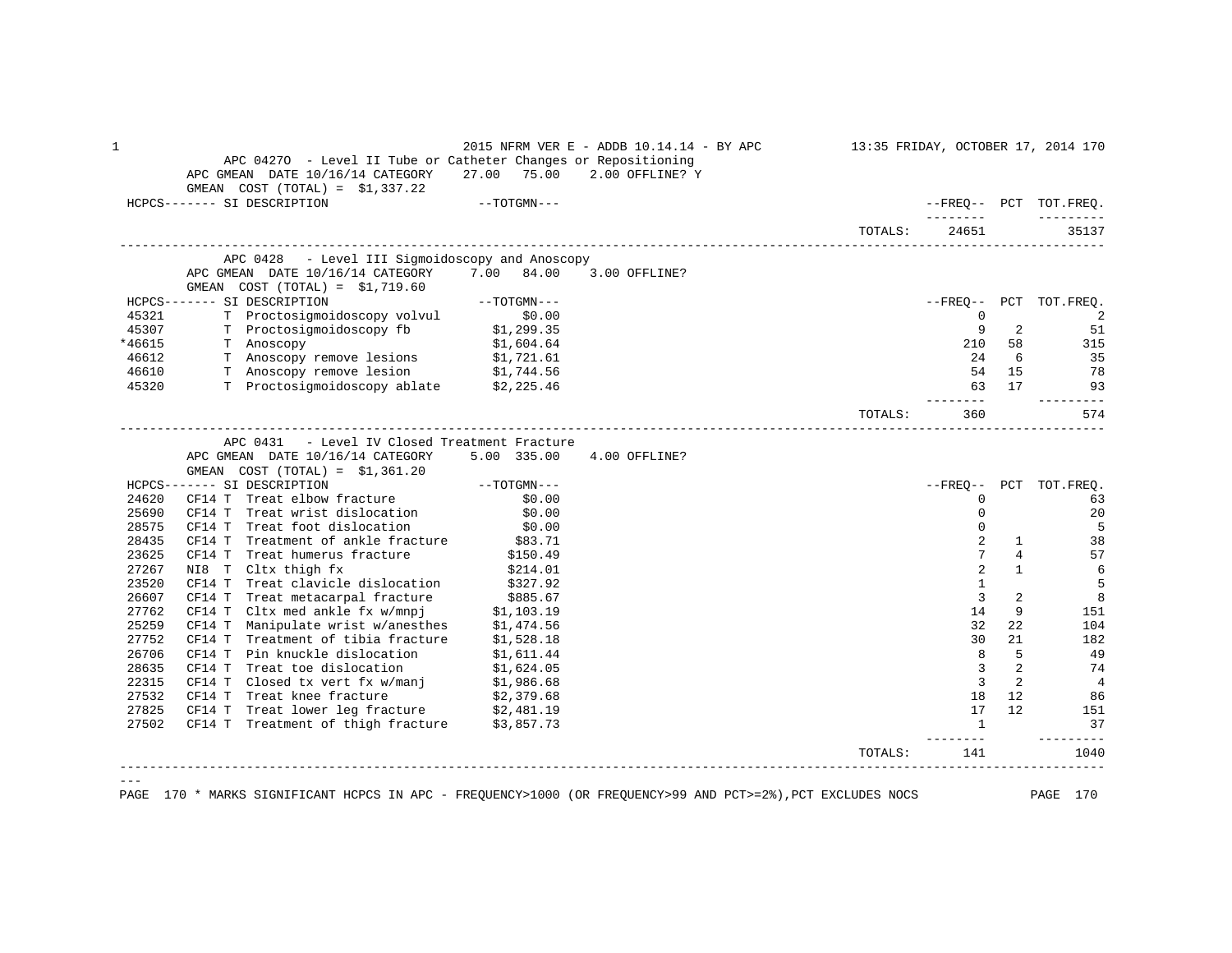|          |                                                                                                                                   |               | 2015 NFRM VER E - ADDB 10.14.14 - BY APC | 13:35 FRIDAY, OCTOBER 17, 2014 171 |              |     |                     |
|----------|-----------------------------------------------------------------------------------------------------------------------------------|---------------|------------------------------------------|------------------------------------|--------------|-----|---------------------|
|          | APC 0432<br>- Level II Health and Behavior Services                                                                               |               |                                          |                                    |              |     |                     |
|          | APC GMEAN DATE 10/16/14 CATEGORY                                                                                                  | 15.00 159.00  | 2.00 OFFLINE?                            |                                    |              |     |                     |
|          | COST (TOTAL) =<br>\$52.11<br>GMEAN                                                                                                |               |                                          |                                    |              |     |                     |
|          | HCPCS------- SI DESCRIPTION                                                                                                       | $--TOTGMN---$ |                                          |                                    | $- FREQ--$   |     | PCT TOT.FREQ.       |
| G0473    | NI15 S Group behave couns 2-10                                                                                                    | \$0.00        |                                          |                                    | 0            |     | $\overline{0}$      |
| G0443    | NI12 S Brief alcohol misuse counsel                                                                                               | \$27.28       |                                          |                                    | 10           |     | 24                  |
| *G0396   | NI8 S Alcohol/subs interv 15-30mn                                                                                                 | \$38.38       |                                          |                                    | 1163         | 5   | 1168                |
| $*G0447$ | NI12 S Behavior counsel obesity 15m                                                                                               | \$47.55       |                                          |                                    | 2706         | 13  | 2872                |
| *G0442   | NI12 S Annual alcohol screen 15 min                                                                                               | \$49.17       |                                          |                                    | 855          | 4   | 1119                |
| *96151   | S Assess hlth/behave subseq                                                                                                       | \$49.33       |                                          |                                    | 591          | 2   | 592                 |
| *96152   | S Intervene hlth/behave indiv                                                                                                     | \$50.74       |                                          |                                    | 9257         | 45  | 9257                |
| *96150   | S Assess hlth/behave init                                                                                                         | \$57.22       |                                          |                                    | 4891         | 23  | 4898                |
| G0451    |                                                                                                                                   |               |                                          |                                    | 38           |     | 51                  |
| *G0437   | NI12 S Devlopment test interpt&rep \$57.57<br>NI11 S Tobacco-use counsel>10min \$61.30                                            |               |                                          |                                    | 860          | 4   | 966                 |
| 96154    | S Interv hlth/behav fam w/pt \$65.72                                                                                              |               |                                          |                                    | 91           |     | 757                 |
|          |                                                                                                                                   |               |                                          |                                    |              |     | ---------           |
|          |                                                                                                                                   |               |                                          | TOTALS:                            | 20462        |     | 21704               |
| ???      | APC 0433 - Level II Pathology                                                                                                     |               |                                          |                                    |              |     |                     |
|          | APC GMEAN DATE 10/16/14 CATEGORY 10.00 172.00                                                                                     |               | 2.00 OFFLINE?                            |                                    |              |     |                     |
|          | GMEAN COST (TOTAL) =<br>\$190.55                                                                                                  |               |                                          |                                    |              |     |                     |
|          | HCPCS------- SI DESCRIPTION                                                                                                       | $--TOTGMN---$ |                                          |                                    | $- FREO--$   | PCT | TOT.FREO.           |
| 0058T    | CP15 N Cryopreservation ovary tiss                                                                                                | \$0.00        |                                          |                                    | 0            |     | $\mathbf 0$         |
| 0059T    | D15 N Cryopreservation oocyte \$0.00<br>NI15 N Cryopreservation oocyte(s) \$0.00                                                  |               |                                          |                                    | $\mathbf 0$  |     | $\mathbf{0}$        |
| 0357T    |                                                                                                                                   |               |                                          |                                    | $\Omega$     |     | $\mathbf 0$         |
| 88377    | NI15 N M/phmtrc alys ishquant/semiq \$0.00                                                                                        |               |                                          |                                    | $\Omega$     |     | $\mathsf{O}\xspace$ |
| 88386    |                                                                                                                                   |               |                                          |                                    | $\mathbf 0$  |     | $\mathbf 0$         |
| 89049    | D13 N Eval molecul probes 251-500 \$0.00<br>N16 N Chct for mal hyperthermia \$0.00                                                |               |                                          |                                    | $\Omega$     |     | $\overline{2}$      |
| 89250    | CP15 N Cultr oocyte/embryo <4 days \$0.00<br>CP15 N Cultr oocyte/embryo <4 days \$0.00<br>CP15 N Embryo hatching \$0.00<br>\$0.00 |               |                                          |                                    | $\Omega$     |     | $\mathbf{1}$        |
| 89251    |                                                                                                                                   |               |                                          |                                    | $\Omega$     |     | $\mathsf 0$         |
| 89253    |                                                                                                                                   |               |                                          |                                    | $\Omega$     |     | $\mathbf{1}$        |
| 89254    |                                                                                                                                   |               |                                          |                                    | $\mathbf 0$  |     | $\mathbf{1}$        |
| 89264    |                                                                                                                                   |               |                                          |                                    | $\mathbf 0$  |     | $\mathbb O$         |
| 89268    | CP15 N Oocyte identification \$0.00<br>CP15 N Identify sperm tissue \$0.00<br>CP15 N Insemination of oocytes \$0.00               |               |                                          |                                    | $\Omega$     |     | $\mathsf{O}\xspace$ |
| 89281    |                                                                                                                                   |               |                                          |                                    | $\mathbf 0$  |     | $\mathbf 0$         |
| 89290    | CP15 N Assist oocyte fertilization \$0.00<br>CP15 N Biopsy oocyte polar body \$0.00                                               |               |                                          |                                    | $\Omega$     |     | $\overline{2}$      |
| 89291    | Biopsy oocyte polar body \$0.00<br>CP15 N                                                                                         |               |                                          |                                    | $\Omega$     |     | $\mathbf 0$         |
| 89337    |                                                                                                                                   |               |                                          |                                    | $\mathbf 0$  |     | $\mathbf 0$         |
| 89344    | NI15 N Cryopreservation oocyte(s) \$0.00<br>CP15 N Storage/year reprod tissue \$0.00                                              |               |                                          |                                    | $\Omega$     |     | $\mathbf 0$         |
| 89352    | Thawing cryopresrved embryo \$0.00<br>CP15 N                                                                                      |               |                                          |                                    | 0            |     | $\mathbf 0$         |
| 89354    |                                                                                                                                   |               |                                          |                                    | $\mathbf 0$  |     | 0                   |
| 89356    | CP15 N Thaw cryoprsvrd reprod tiss \$0.00<br>CP15 N Thawing cryopresrved oocyte \$0.00                                            |               |                                          |                                    | $\mathbf 0$  |     | 0                   |
| 89346    | CP15 N<br>Storage/year oocyte(s) \$18.53                                                                                          |               |                                          |                                    | $\mathbf{1}$ |     | 1                   |
| 89353    | CP15 N Thawing cryopresrved sperm                                                                                                 | \$24.11       |                                          |                                    | 2            |     | 3                   |
|          |                                                                                                                                   |               |                                          |                                    |              |     |                     |

PAGE 171 \* MARKS SIGNIFICANT HCPCS IN APC - FREQUENCY>1000 (OR FREQUENCY>99 AND PCT>=2%),PCT EXCLUDES NOCS PAGE 171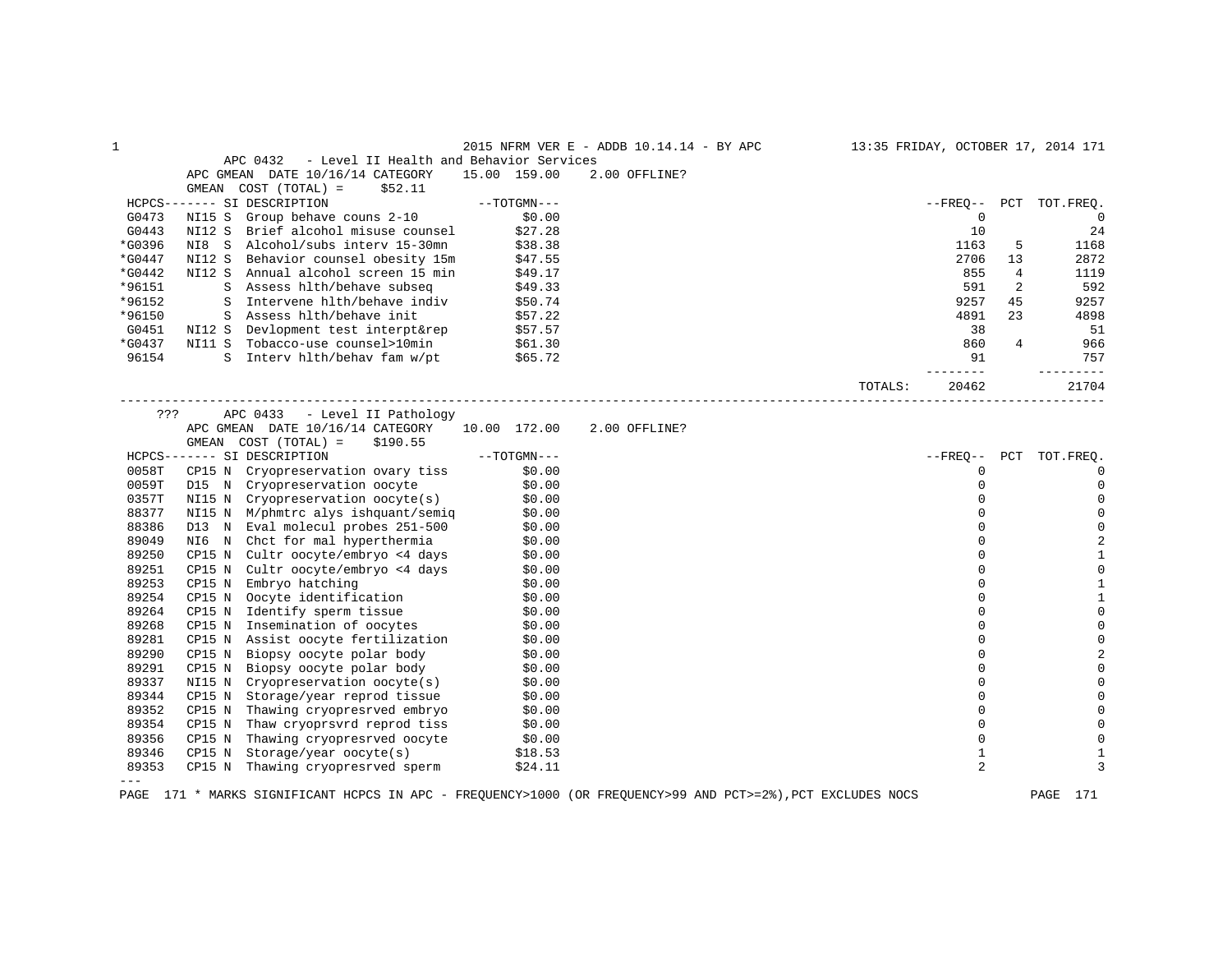1 2015 NFRM VER E - ADDB 10.14.14 - BY APC 13:35 FRIDAY, OCTOBER 17, 2014 172

| ???    |        | APC 0433<br>- Level II Pathology |               |                                                                                                        |                |                |                |
|--------|--------|----------------------------------|---------------|--------------------------------------------------------------------------------------------------------|----------------|----------------|----------------|
|        |        | APC GMEAN DATE 10/16/14 CATEGORY | 10.00 172.00  | 2.00 OFFLINE?                                                                                          |                |                |                |
|        | GMEAN  | $COST (TOTAL) =$<br>\$190.55     |               |                                                                                                        |                |                |                |
|        |        | HCPCS------- SI DESCRIPTION      | $--TOTGMN---$ |                                                                                                        | $- FREO--$     |                | PCT TOT. FREO. |
| 86079  | CP15 N | Phys blood bank serv authri      | \$63.89       |                                                                                                        | 6              |                | 86             |
| 89259  | CP15 N | Cryopreservation sperm           | \$67.40       |                                                                                                        | 6              |                | 11             |
| 89342  | CP15 N | $Storage/year$ embryo $(s)$      | \$72.23       |                                                                                                        | 6              |                | 6              |
| 89255  | CP15 N | Prepare embryo for transfer      | \$82.49       |                                                                                                        | $\overline{2}$ |                | 5              |
| *88331 | CP15 N | Path consult intraop 1 bloc      | \$98.82       |                                                                                                        | 1132           | $\mathbf{1}$   | 125132         |
| 88125  | CP15 N | Forensic cytopathology           | \$112.41      |                                                                                                        | 1              |                | 4              |
| 86078  | CP15 N | Phys blood bank serv reacti      | \$114.45      |                                                                                                        | 48             |                | 619            |
| *86886 | CP15 N | Coombs test indirect titer       | \$119.58      |                                                                                                        | 3195           | 3              | 15935          |
| *88342 | CF14 N | Immunohisto antibody stain       | \$128.92      |                                                                                                        | 18526          | 17             | 636779         |
| 88355  | CP15 N | Analysis skeletal muscle         | \$129.42      |                                                                                                        | 7              |                | 84             |
| 80500  | CP15 N | Lab pathology consultation       | \$130.83      |                                                                                                        | 702            |                | 1044           |
| *88120 | NI11 N | Cytp urne 3-5 probes ea spec     | \$137.91      |                                                                                                        | 2386           | 2              | 4788           |
| *88323 | CP15 N | Microslide consultation          | \$138.67      |                                                                                                        | 4791           | 4              | 9919           |
| *89220 | CP15 N | Sputum specimen collection       | \$139.98      |                                                                                                        | 1172           | 1              | 2900           |
| *86870 | CP15 N | Rbc antibody identification      | \$140.39      |                                                                                                        | 6355           | 6              | 77539          |
| 88361  | CP15 N | Tumor immunohistochem/comput     | \$143.42      |                                                                                                        | 700            |                | 25020          |
| *88360 | CP15 N | Tumor immunohistochem/manual     | \$144.39      |                                                                                                        | 2292           | $\overline{a}$ | 57157          |
| 88374  | NI15 N | M/phmtrc alys ishquant/semig     | \$160.40      |                                                                                                        | $\mathbf{1}$   |                | <sup>1</sup>   |
| *88347 | CP15 N | Immunofluorescent study          | \$161.58      |                                                                                                        | 6218           | 6              | 14470          |
| 88121  | NI11 N | Cytp urine 3-5 probes cmptr      | \$162.53      |                                                                                                        | 959            |                | 1841           |
| *88307 | CP15 N | Tissue exam by pathologist       | \$175.74      |                                                                                                        | 14640          | 14             | 281122         |
| *88368 | CP15 N | Insitu hybridization manual      | \$182.49      |                                                                                                        | 3978           | 3              | 39049          |
| *88346 | CP15 N | Immunofluorescent study          | \$219.34      |                                                                                                        | 1170           | $\mathbf{1}$   | 22434          |
| 88367  | CP15 N | Insitu hybridization auto        | \$233.86      |                                                                                                        | 704            |                | 16345          |
| *88184 | CP15 N | Flowcytometry/ tc 1 marker       | \$316.97      |                                                                                                        | 34288          | 33             | 133191         |
|        |        |                                  |               |                                                                                                        | . <u>.</u> .   |                |                |
|        |        |                                  |               | TOTALS:                                                                                                | 103288         |                | 1465492        |
|        |        | APC 0435                         |               | - Level III Extended EEG, Sleep, and Cardiovascular Studies                                            |                |                |                |
|        |        | APC GMEAN DATE 10/16/14 CATEGORY | 8.00 104.00   | 3.00 OFFLINE?                                                                                          |                |                |                |
|        | GMEAN  | COST (TOTAL) =<br>\$886.21       |               |                                                                                                        |                |                |                |
|        |        | HCPCS------- SI DESCRIPTION      | $--TOTGMN---$ |                                                                                                        | $--$ FREO $--$ |                | PCT TOT.FREQ.  |
| 95956  | CF15 S | Eeq monitor technol attended     | \$470.05      |                                                                                                        | 288            |                | 362            |
| 95950  | CP15 S | Ambulatory eeg monitoring        | \$486.77      |                                                                                                        | 622            |                | 627            |
| *95953 | CP15 S | Eeg monitoring/computer          | \$522.89      |                                                                                                        | 4814           | $\mathbf{1}$   | 4883           |
| *95805 | CF14 S | Multiple sleep latency test      | \$628.77      |                                                                                                        | 2316           |                | 2355           |
| 95782  | NI13 S | Polysom <6 yrs 4/> paramtrs      | \$708.91      |                                                                                                        | 159            |                | 163            |
| 95783  | NI13 S | Polysom <6 yrs cpap/bilvl        | \$803.89      |                                                                                                        | 246            |                | 248            |
| 95808  | CF14 S | Polysom any age 1-3> param       | \$829.22      |                                                                                                        | 260            |                | 264            |
| *95951 | CF14 S | Eeg monitoring/videorecord       | \$853.79      |                                                                                                        | 2997           |                | 3717           |
| $---$  |        |                                  |               |                                                                                                        |                |                |                |
| PAGE   |        |                                  |               | 172 * MARKS SIGNIFICANT HCPCS IN APC - FREQUENCY>1000 (OR FREQUENCY>99 AND PCT>=2%), PCT EXCLUDES NOCS |                |                | 172<br>PAGE    |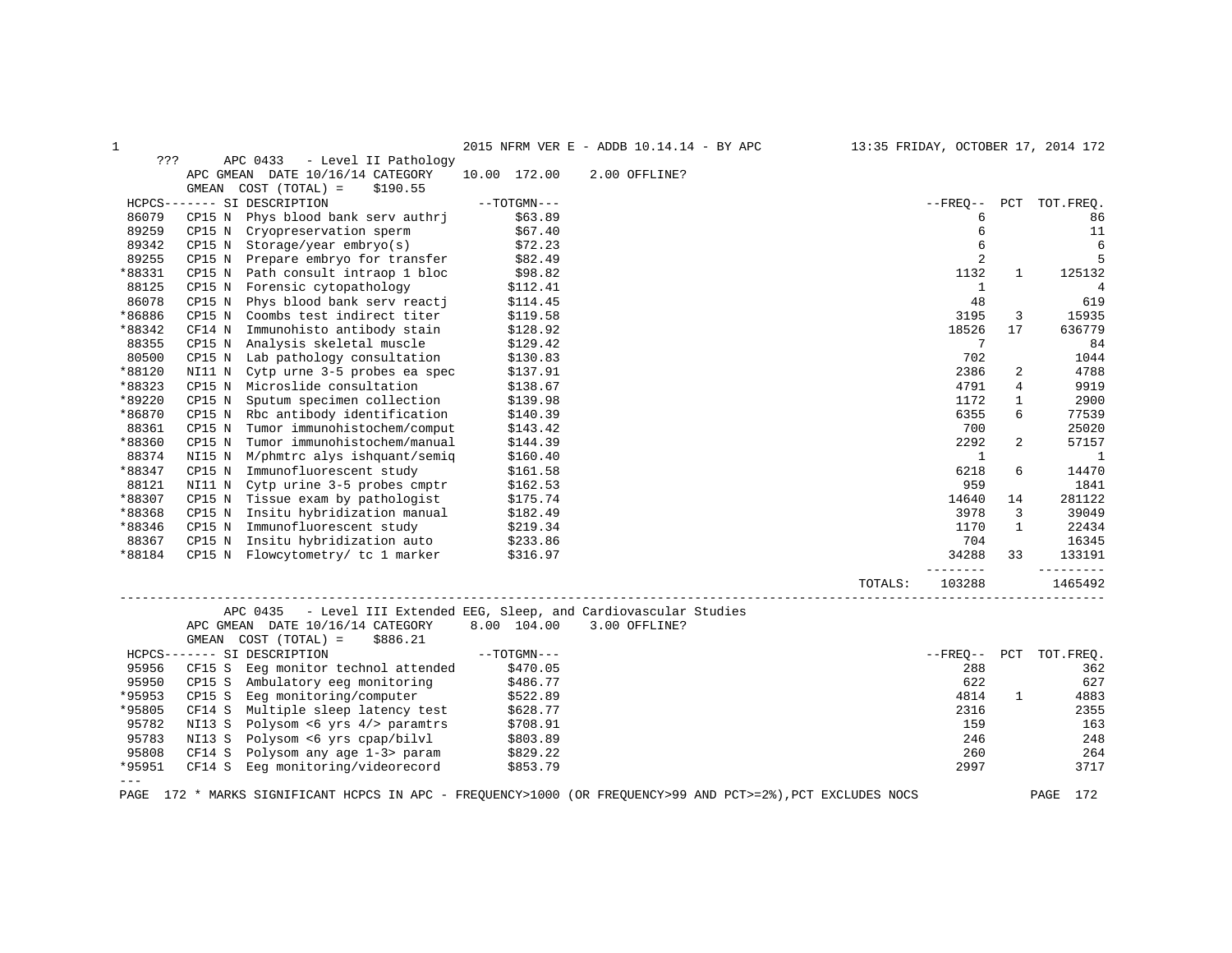| $\mathbf{1}$ |                                                                                                             |                     | 2015 NFRM VER E - ADDB 10.14.14 - BY APC |         |                     |              | 13:35 FRIDAY, OCTOBER 17, 2014 173 |
|--------------|-------------------------------------------------------------------------------------------------------------|---------------------|------------------------------------------|---------|---------------------|--------------|------------------------------------|
|              | APC 0435 - Level III Extended EEG, Sleep, and Cardiovascular Studies                                        |                     |                                          |         |                     |              |                                    |
|              | APC GMEAN DATE 10/16/14 CATEGORY                                                                            | 8.00 104.00         | 3.00 OFFLINE?                            |         |                     |              |                                    |
|              | GMEAN COST (TOTAL) =<br>\$886.21                                                                            |                     |                                          |         |                     |              |                                    |
|              | HCPCS------- SI DESCRIPTION                                                                                 | $--{\tt TOTGMN---}$ |                                          |         |                     |              | --FREO-- PCT TOT.FREO.             |
| *95810       | CF14 S Polysom 6/> yrs 4/> param                                                                            | \$855.10            |                                          |         | 158626              | 44           | 161387                             |
| *95811       |                                                                                                             |                     |                                          |         | 183868              | 51           | 188069                             |
| 95958        | CF14 S Eeg monitoring/function test \$1,132.12                                                              |                     |                                          |         | 11<br>--------      |              | 181<br>---------                   |
|              |                                                                                                             |                     |                                          | TOTALS: | 354207              |              | 362256                             |
|              | APC 0436 - Level I Drug Administration                                                                      |                     |                                          |         |                     |              |                                    |
|              | APC GMEAN DATE 10/16/14 CATEGORY                                                                            | 9.00 323.00         | 1.00 OFFLINE?                            |         |                     |              |                                    |
|              | GMEAN COST (TOTAL) =<br>\$33.80                                                                             |                     |                                          |         |                     |              |                                    |
|              | HCPCS------- SI DESCRIPTION                                                                                 | $--TOTGMN---$       |                                          |         |                     |              | --FREO-- PCT TOT.FREO.             |
| G9141        | D13 S Influenza A H1N1, admin w cou                                                                         | \$0.00              |                                          |         | $\mathbf 0$         |              | $\mathbf 0$                        |
| *95115       | Immunotherapy one injection<br>S                                                                            | \$21.09             |                                          |         | 19943               |              | 20162                              |
| *95165       | CP9 S Antigen therapy services                                                                              | \$24.94             |                                          |         | 6556                |              | 6561                               |
| 95145        | CP13 S Antigen therapy services                                                                             | \$25.88             |                                          |         | 102                 |              | 150                                |
| *95117       | CP9 S Immunotherapy injections                                                                              | \$26.59             |                                          |         | 29999               |              | 30511                              |
| *G0008       | CP14 S Admin influenza virus vac                                                                            | \$27.19             |                                          |         | 1028645             | 15           | 1037176                            |
| *96361       | NI9 S<br>Hydrate iv infusion add-on                                                                         | \$31.03             |                                          |         | 1728034             | 25           | 1740194                            |
| *96366       | CF14 S Ther/proph/diag iv inf addon                                                                         | \$35.27             |                                          |         | 788980              | 11           | 797642                             |
| *96375       | NI9 S Tx/pro/dx inj new drug addon                                                                          | \$38.55             |                                          |         | 3104569             | 46           | 3135959                            |
|              | 96379 U NI9 S Ther/prop/diag inj/inf proc                                                                   | \$62.23             |                                          |         | 488                 |              | 2911                               |
| 96549 U      | S Chemotherapy unspecified                                                                                  | \$88.21             |                                          |         | 155                 |              | 2182                               |
|              |                                                                                                             |                     |                                          | TOTALS: | --------<br>6706828 |              | ----------<br>6773448              |
|              | APC 0437 - Level II Drug Administration                                                                     |                     |                                          |         |                     |              |                                    |
|              | APC GMEAN DATE 10/16/14 CATEGORY                                                                            | 9.00 323.00         | 2.00 OFFLINE?                            |         |                     |              |                                    |
|              | GMEAN $COST (TOTAL) = $55.54$                                                                               |                     |                                          |         |                     |              |                                    |
|              | HCPCS------- SI DESCRIPTION                                                                                 | $--TOTGMN---$       |                                          |         |                     |              | --FREQ-- PCT TOT.FREQ.             |
| 95170        | CP10 S Antigen therapy services                                                                             | \$25.34             |                                          |         | 2                   |              | 2                                  |
| 95144        | S Antigen therapy services                                                                                  | \$25.78             |                                          |         | 19                  |              | 19                                 |
| 96370        | NI9 S Sc ther infusion addl hr                                                                              | \$27.54             |                                          |         | 468                 |              | 469                                |
| 90473        | CP14 S Immune admin oral/nasal                                                                              | \$46.15             |                                          |         | 142                 |              | 179                                |
| *G0010       | CP14 S Admin hepatitis b vaccine                                                                            | \$46.76             |                                          |         | 11129               |              | 16597                              |
| *96367       | NI9 S Tx/proph/dg addl seq iv inf                                                                           | \$49.08             |                                          |         | 659198              | 18           | 663766                             |
| 95148        | S Antigen therapy services                                                                                  | \$49.57             |                                          |         | 106                 |              | 144                                |
| *96415       | Chemo iv infusion addl hr<br>NI6 S                                                                          | \$49.87             |                                          |         | 462057              | 12           | 462813                             |
| *G0009       | CP14 S Admin pneumococcal vaccine                                                                           | \$52.92             |                                          |         | 206020              | 5            | 278156                             |
| *96372       | Ther/proph/diag inj sc/im<br>CF12 S                                                                         | \$55.80             |                                          |         | 1550479             | 42           | 3552682                            |
| 96405        | CP9 S Chemo intralesional up to 7                                                                           | \$60.08             |                                          |         | 158                 |              | 239                                |
| *96402       | NI6 S Chemo hormon antineopl sq/im                                                                          | \$64.31             |                                          |         | 114078              | $\mathbf{3}$ | 114475                             |
| $---$        | PAGE 173 * MARKS SIGNIFICANT HCPCS IN APC - FREQUENCY>1000 (OR FREQUENCY>99 AND PCT>=2%), PCT EXCLUDES NOCS |                     |                                          |         |                     |              | PAGE 173                           |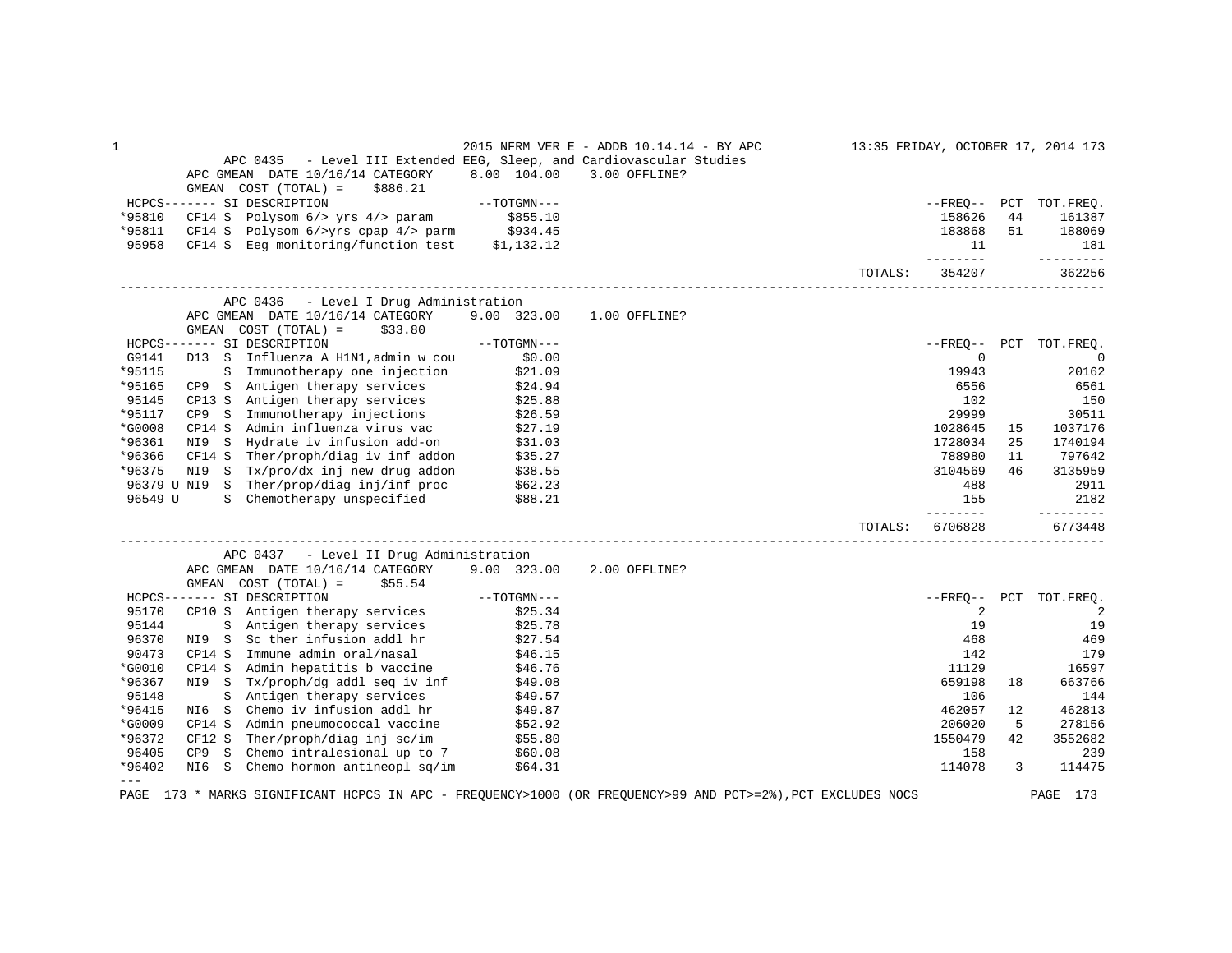| $\mathbf 1$ |                                                                                                                                   |                     | 2015 NFRM VER E - ADDB 10.14.14 - BY APC |         |                      |              | 13:35 FRIDAY, OCTOBER 17, 2014 174 |
|-------------|-----------------------------------------------------------------------------------------------------------------------------------|---------------------|------------------------------------------|---------|----------------------|--------------|------------------------------------|
|             | APC 0437 - Level II Drug Administration                                                                                           |                     |                                          |         |                      |              |                                    |
|             | APC GMEAN DATE 10/16/14 CATEGORY                                                                                                  | 9.00 323.00         | 2.00 OFFLINE?                            |         |                      |              |                                    |
|             | GMEAN COST (TOTAL) =<br>\$55.54                                                                                                   |                     |                                          |         |                      |              |                                    |
|             | HCPCS------- SI DESCRIPTION                                                                                                       | $--TOTGMN---$       |                                          |         |                      |              | --FREQ-- PCT TOT.FREQ.             |
| *96417      | Chemo iv infus each addl seq<br>NI6 S                                                                                             | \$68.96             |                                          |         | 335819               | 9            | 337957                             |
| *90471      | CF12 S Immunization admin                                                                                                         | \$72.61             |                                          |         | 119896               | 3            | 522534                             |
| 95149       |                                                                                                                                   |                     |                                          |         | 28                   |              | 53                                 |
| *96411      | CP10 S Antigen therapy services<br>NI6 S Chemo iv push addl drug                                                                  | \$73.27<br>\$77.66  |                                          |         | 153985               |              | $4 \quad \blacksquare$<br>154764   |
|             |                                                                                                                                   |                     |                                          | TOTALS: | ---------<br>3613584 |              | ---------<br>6104849               |
|             | APC 0438 - Level III Drug Administration                                                                                          |                     |                                          |         |                      |              |                                    |
|             | APC GMEAN DATE 10/16/14 CATEGORY 9.00 323.00                                                                                      |                     | 3.00 OFFLINE?                            |         |                      |              |                                    |
|             | GMEAN $COST (TOTAL) = $112.28$                                                                                                    |                     |                                          |         |                      |              |                                    |
|             | HCPCS------- SI DESCRIPTION                                                                                                       | $--{\tt TOTGMN---}$ |                                          |         |                      |              | --FREQ-- PCT TOT.FREQ.             |
| 96423       | CF14 S<br>Chemo ia infuse each addl hr                                                                                            | \$23.09             |                                          |         | 21                   |              | 22                                 |
| 95146       |                                                                                                                                   |                     |                                          |         | 35                   |              | 63                                 |
| 95147       | CP9 S Antigen therapy services \$52.05<br>CP9 S Antigen therapy services \$55.31                                                  |                     |                                          |         | 124                  |              | 125                                |
| 96373       |                                                                                                                                   |                     |                                          |         | 115                  |              | 1911                               |
| *96401      | NI9 S Ther/proph/diag inj ia \$81.28<br>NI6 S Chemo anti-neopl sq/im \$83.77                                                      |                     |                                          |         | 187239               | 30           | 263916                             |
| *96374      |                                                                                                                                   |                     |                                          |         | 294542               | 48           | 3536488                            |
| *96360      | NI9 S Ther/proph/diag inj iv push \$116.18<br>NI9 S Hydration iv infusion init \$160.29<br>CP10 S Chemotherapy injection \$176.96 |                     |                                          |         | 125979               | 20           | 735666                             |
| 96542       |                                                                                                                                   |                     |                                          |         | 432                  |              | 753                                |
| 86927       |                                                                                                                                   |                     |                                          |         | 193                  |              | 5585                               |
| 96420       | CF14 S Plasma fresh frozen \$183.91<br>CP10 S Chemo ia push tecnique \$800.04                                                     |                     |                                          |         | 19                   |              | 948                                |
|             |                                                                                                                                   |                     |                                          |         | ________             |              | $- - - - - - - - -$                |
|             |                                                                                                                                   |                     |                                          | TOTALS: | 608699               |              | 4545477                            |
|             | APC 0439 - Level IV Drug Administration                                                                                           |                     |                                          |         |                      |              |                                    |
|             | APC GMEAN DATE 10/16/14 CATEGORY 9.00 323.00                                                                                      |                     | 4.00 OFFLINE?                            |         |                      |              |                                    |
|             | GMEAN $COST (TOTAL) = $180.08$                                                                                                    |                     |                                          |         |                      |              |                                    |
|             | HCPCS------- SI DESCRIPTION                                                                                                       | $--TOTGMN---$       |                                          |         | --FREO-- PCT         |              | TOT.FREQ.                          |
| *96365      | NI9 S Ther/proph/diag iv inf init                                                                                                 | \$177.80            |                                          |         | 1283375              | 91           | 2291562                            |
| *95991      | CP10 S Spin/brain pump refil & main                                                                                               | \$188.23            |                                          |         | 3494                 |              | 3755                               |
| *96521      | NI6 S Refill/maint portable pump                                                                                                  | \$190.59            |                                          |         | 16362                | $\mathbf{1}$ | 32439                              |
| *96522      | NI6 S Refill/maint pump/resvr syst                                                                                                | \$194.99            |                                          |         | 1387                 |              | 2765                               |
| 96369       | NI9 S Sc ther infusion up to 1 hr                                                                                                 | \$198.65            |                                          |         | 342                  |              | 692                                |
| *96409      | NI6 S Chemo iv push sngl drug                                                                                                     | \$206.60            |                                          |         | 94896                | 6            | 133308                             |
| 96440       | CP10 S Chemotherapy intracavitary                                                                                                 | \$233.66            |                                          |         | 9                    |              | 25                                 |
| 96406       | Chemo intralesional over 7 \$263.07<br>CP10 S                                                                                     |                     |                                          |         | $\overline{4}$       |              | 6                                  |
| *95990      |                                                                                                                                   |                     |                                          |         | 4894                 |              | 5179                               |
| 96446       | CP10 S Spin/brain pump refil & main \$263.84<br>NI11 S Chemotx admn prtl cavity \$376.25                                          |                     |                                          |         | 335                  |              | 1551                               |
|             |                                                                                                                                   |                     |                                          | TOTALS: | --------<br>1405098  |              | ---------<br>2471282               |
|             |                                                                                                                                   |                     |                                          |         |                      |              |                                    |
|             | PAGE 174 * MARKS SIGNIFICANT HCPCS IN APC - FREQUENCY>1000 (OR FREQUENCY>99 AND PCT>=2%), PCT EXCLUDES NOCS                       |                     |                                          |         |                      |              | PAGE 174                           |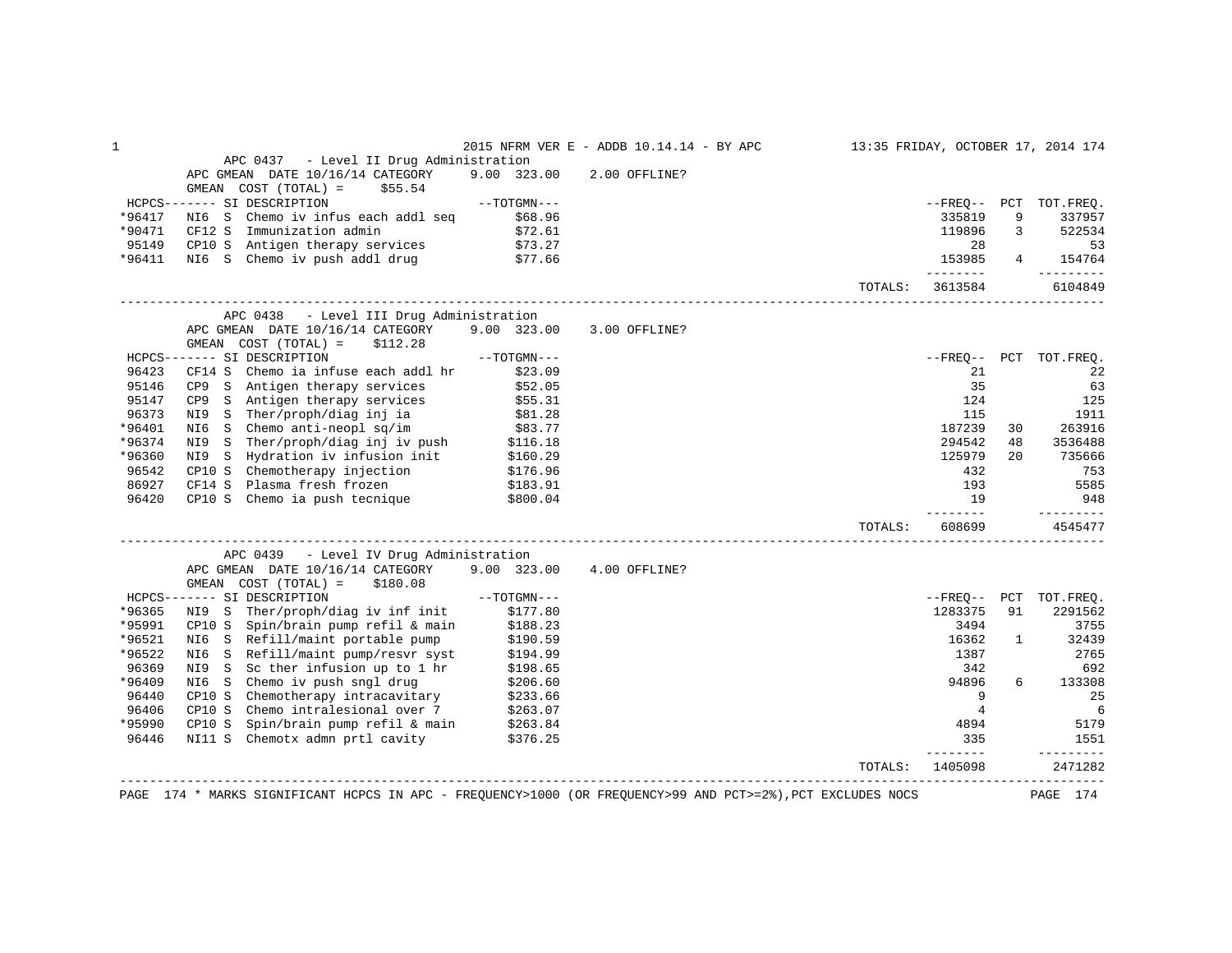| APC 0440 - Level V Drug Administration<br>APC GMEAN DATE 10/16/14 CATEGORY 9.00 323.00<br>5.00 OFFLINE?<br>GMEAN COST (TOTAL) =<br>\$295.77<br>$--{\tt TOTGMN---}$<br>HCPCS------- SI DESCRIPTION<br>--FREO-- PCT TOT.FREO.<br>96422<br>CP9 S Chemo ia infusion up to 1 hr<br>\$133.49<br>30<br>94<br>NI6 S Prolonged iv inf, req pump \$236.87<br>NI6 S Chemo prolong infuse w/pump \$256.15<br>NI6 S Chemo iv infusion 1 hr \$295.99<br>CP9 S Chemotherapy infusion method \$346.27<br>CP9 S Chemotherapy into cns \$389.92<br>1837<br>5655<br>5386<br>89648<br>*96413<br>1056909<br>99 1357812<br>96425<br>417<br>50<br>2707<br>*96450<br>1538<br>---------<br>---------<br>TOTALS: 1065750<br>1456333<br>APC 0442 - Dosimetric Drug Administration<br>APC GMEAN DATE 10/16/14 CATEGORY 9.00 325.00 1.00 OFFLINE?<br>GMEAN $COST (TOTAL) = $1,194.61$<br>HCPCS------- SI DESCRIPTION --TOTGMN---<br>G3001 S Admin + supply, tositumomab \$1,194.61<br>--------<br>----------<br>TOTALS: 10<br>38<br>APC 0446 - Level IV Nerve and Muscle Services<br>APC GMEAN DATE 10/16/14 CATEGORY<br>8.00 107.00 4.00 OFFLINE?<br>HCPCS------- SI DESCRIPTION<br>95966 CP15 S Meg evoked single \$987.54<br>95965 CP15 S Meg spontaneous \$1,465.48<br>19 20<br>50<br>72 79<br>----------<br>TOTALS:<br>91<br>157<br>??? APC 04500 - Level I Minor Procedures<br>APC GMEAN DATE 10/16/14 CATEGORY 27.00 170.00 1.00 OFFLINE? Y<br>GMEAN COST $(TOTAL) =$ \$30.33<br>$T T COTAT$ = \$30.33 --TOTGMN---<br>HCPCS------- SI DESCRIPTION<br>NI15 N Brief emotional/behav assmt \$0.00<br>96127<br>$\overline{0}$<br>95199 U CP15 N Allergy immunology services \$4.05<br>95017 NI13 N Perq & icut allg test venoms \$8.94<br>30<br>23<br>$\overline{4}$<br>72<br>*86580<br>CP15 N Tb intradermal test $$13.31$<br>NI10 N Ct hrt w/o dye w/ca test $$15.25$<br>11793<br>$4\degree$<br>25960 | 1      |  | 2015 NFRM VER E - ADDB 10.14.14 - BY APC |  | 13:35 FRIDAY, OCTOBER 17, 2014 175 |
|-------------------------------------------------------------------------------------------------------------------------------------------------------------------------------------------------------------------------------------------------------------------------------------------------------------------------------------------------------------------------------------------------------------------------------------------------------------------------------------------------------------------------------------------------------------------------------------------------------------------------------------------------------------------------------------------------------------------------------------------------------------------------------------------------------------------------------------------------------------------------------------------------------------------------------------------------------------------------------------------------------------------------------------------------------------------------------------------------------------------------------------------------------------------------------------------------------------------------------------------------------------------------------------------------------------------------------------------------------------------------------------------------------------------------------------------------------------------------------------------------------------------------------------------------------------------------------------------------------------------------------------------------------------------------------------------------------------------------------------------------------------------------------------------------------------------------------------------------------------------------------|--------|--|------------------------------------------|--|------------------------------------|
|                                                                                                                                                                                                                                                                                                                                                                                                                                                                                                                                                                                                                                                                                                                                                                                                                                                                                                                                                                                                                                                                                                                                                                                                                                                                                                                                                                                                                                                                                                                                                                                                                                                                                                                                                                                                                                                                               |        |  |                                          |  |                                    |
|                                                                                                                                                                                                                                                                                                                                                                                                                                                                                                                                                                                                                                                                                                                                                                                                                                                                                                                                                                                                                                                                                                                                                                                                                                                                                                                                                                                                                                                                                                                                                                                                                                                                                                                                                                                                                                                                               |        |  |                                          |  |                                    |
|                                                                                                                                                                                                                                                                                                                                                                                                                                                                                                                                                                                                                                                                                                                                                                                                                                                                                                                                                                                                                                                                                                                                                                                                                                                                                                                                                                                                                                                                                                                                                                                                                                                                                                                                                                                                                                                                               |        |  |                                          |  |                                    |
|                                                                                                                                                                                                                                                                                                                                                                                                                                                                                                                                                                                                                                                                                                                                                                                                                                                                                                                                                                                                                                                                                                                                                                                                                                                                                                                                                                                                                                                                                                                                                                                                                                                                                                                                                                                                                                                                               |        |  |                                          |  |                                    |
|                                                                                                                                                                                                                                                                                                                                                                                                                                                                                                                                                                                                                                                                                                                                                                                                                                                                                                                                                                                                                                                                                                                                                                                                                                                                                                                                                                                                                                                                                                                                                                                                                                                                                                                                                                                                                                                                               |        |  |                                          |  |                                    |
|                                                                                                                                                                                                                                                                                                                                                                                                                                                                                                                                                                                                                                                                                                                                                                                                                                                                                                                                                                                                                                                                                                                                                                                                                                                                                                                                                                                                                                                                                                                                                                                                                                                                                                                                                                                                                                                                               | *C8957 |  |                                          |  |                                    |
|                                                                                                                                                                                                                                                                                                                                                                                                                                                                                                                                                                                                                                                                                                                                                                                                                                                                                                                                                                                                                                                                                                                                                                                                                                                                                                                                                                                                                                                                                                                                                                                                                                                                                                                                                                                                                                                                               | *96416 |  |                                          |  |                                    |
|                                                                                                                                                                                                                                                                                                                                                                                                                                                                                                                                                                                                                                                                                                                                                                                                                                                                                                                                                                                                                                                                                                                                                                                                                                                                                                                                                                                                                                                                                                                                                                                                                                                                                                                                                                                                                                                                               |        |  |                                          |  |                                    |
|                                                                                                                                                                                                                                                                                                                                                                                                                                                                                                                                                                                                                                                                                                                                                                                                                                                                                                                                                                                                                                                                                                                                                                                                                                                                                                                                                                                                                                                                                                                                                                                                                                                                                                                                                                                                                                                                               |        |  |                                          |  |                                    |
|                                                                                                                                                                                                                                                                                                                                                                                                                                                                                                                                                                                                                                                                                                                                                                                                                                                                                                                                                                                                                                                                                                                                                                                                                                                                                                                                                                                                                                                                                                                                                                                                                                                                                                                                                                                                                                                                               |        |  |                                          |  |                                    |
|                                                                                                                                                                                                                                                                                                                                                                                                                                                                                                                                                                                                                                                                                                                                                                                                                                                                                                                                                                                                                                                                                                                                                                                                                                                                                                                                                                                                                                                                                                                                                                                                                                                                                                                                                                                                                                                                               |        |  |                                          |  |                                    |
|                                                                                                                                                                                                                                                                                                                                                                                                                                                                                                                                                                                                                                                                                                                                                                                                                                                                                                                                                                                                                                                                                                                                                                                                                                                                                                                                                                                                                                                                                                                                                                                                                                                                                                                                                                                                                                                                               |        |  |                                          |  |                                    |
| --FREQ-- PCT TOT.FREQ.<br>10 100 38<br>--FREQ-- PCT TOT.FREQ.<br>107<br>--FREQ-- PCT TOT.FREQ.<br>$\sim$ 0                                                                                                                                                                                                                                                                                                                                                                                                                                                                                                                                                                                                                                                                                                                                                                                                                                                                                                                                                                                                                                                                                                                                                                                                                                                                                                                                                                                                                                                                                                                                                                                                                                                                                                                                                                    |        |  |                                          |  |                                    |
|                                                                                                                                                                                                                                                                                                                                                                                                                                                                                                                                                                                                                                                                                                                                                                                                                                                                                                                                                                                                                                                                                                                                                                                                                                                                                                                                                                                                                                                                                                                                                                                                                                                                                                                                                                                                                                                                               |        |  |                                          |  |                                    |
|                                                                                                                                                                                                                                                                                                                                                                                                                                                                                                                                                                                                                                                                                                                                                                                                                                                                                                                                                                                                                                                                                                                                                                                                                                                                                                                                                                                                                                                                                                                                                                                                                                                                                                                                                                                                                                                                               |        |  |                                          |  |                                    |
|                                                                                                                                                                                                                                                                                                                                                                                                                                                                                                                                                                                                                                                                                                                                                                                                                                                                                                                                                                                                                                                                                                                                                                                                                                                                                                                                                                                                                                                                                                                                                                                                                                                                                                                                                                                                                                                                               |        |  |                                          |  |                                    |
|                                                                                                                                                                                                                                                                                                                                                                                                                                                                                                                                                                                                                                                                                                                                                                                                                                                                                                                                                                                                                                                                                                                                                                                                                                                                                                                                                                                                                                                                                                                                                                                                                                                                                                                                                                                                                                                                               |        |  |                                          |  |                                    |
|                                                                                                                                                                                                                                                                                                                                                                                                                                                                                                                                                                                                                                                                                                                                                                                                                                                                                                                                                                                                                                                                                                                                                                                                                                                                                                                                                                                                                                                                                                                                                                                                                                                                                                                                                                                                                                                                               |        |  |                                          |  |                                    |
|                                                                                                                                                                                                                                                                                                                                                                                                                                                                                                                                                                                                                                                                                                                                                                                                                                                                                                                                                                                                                                                                                                                                                                                                                                                                                                                                                                                                                                                                                                                                                                                                                                                                                                                                                                                                                                                                               |        |  |                                          |  |                                    |
|                                                                                                                                                                                                                                                                                                                                                                                                                                                                                                                                                                                                                                                                                                                                                                                                                                                                                                                                                                                                                                                                                                                                                                                                                                                                                                                                                                                                                                                                                                                                                                                                                                                                                                                                                                                                                                                                               |        |  |                                          |  |                                    |
|                                                                                                                                                                                                                                                                                                                                                                                                                                                                                                                                                                                                                                                                                                                                                                                                                                                                                                                                                                                                                                                                                                                                                                                                                                                                                                                                                                                                                                                                                                                                                                                                                                                                                                                                                                                                                                                                               |        |  |                                          |  |                                    |
|                                                                                                                                                                                                                                                                                                                                                                                                                                                                                                                                                                                                                                                                                                                                                                                                                                                                                                                                                                                                                                                                                                                                                                                                                                                                                                                                                                                                                                                                                                                                                                                                                                                                                                                                                                                                                                                                               |        |  |                                          |  |                                    |
|                                                                                                                                                                                                                                                                                                                                                                                                                                                                                                                                                                                                                                                                                                                                                                                                                                                                                                                                                                                                                                                                                                                                                                                                                                                                                                                                                                                                                                                                                                                                                                                                                                                                                                                                                                                                                                                                               |        |  |                                          |  |                                    |
|                                                                                                                                                                                                                                                                                                                                                                                                                                                                                                                                                                                                                                                                                                                                                                                                                                                                                                                                                                                                                                                                                                                                                                                                                                                                                                                                                                                                                                                                                                                                                                                                                                                                                                                                                                                                                                                                               |        |  |                                          |  |                                    |
|                                                                                                                                                                                                                                                                                                                                                                                                                                                                                                                                                                                                                                                                                                                                                                                                                                                                                                                                                                                                                                                                                                                                                                                                                                                                                                                                                                                                                                                                                                                                                                                                                                                                                                                                                                                                                                                                               |        |  |                                          |  |                                    |
|                                                                                                                                                                                                                                                                                                                                                                                                                                                                                                                                                                                                                                                                                                                                                                                                                                                                                                                                                                                                                                                                                                                                                                                                                                                                                                                                                                                                                                                                                                                                                                                                                                                                                                                                                                                                                                                                               |        |  |                                          |  |                                    |
|                                                                                                                                                                                                                                                                                                                                                                                                                                                                                                                                                                                                                                                                                                                                                                                                                                                                                                                                                                                                                                                                                                                                                                                                                                                                                                                                                                                                                                                                                                                                                                                                                                                                                                                                                                                                                                                                               |        |  |                                          |  |                                    |
|                                                                                                                                                                                                                                                                                                                                                                                                                                                                                                                                                                                                                                                                                                                                                                                                                                                                                                                                                                                                                                                                                                                                                                                                                                                                                                                                                                                                                                                                                                                                                                                                                                                                                                                                                                                                                                                                               |        |  |                                          |  |                                    |
|                                                                                                                                                                                                                                                                                                                                                                                                                                                                                                                                                                                                                                                                                                                                                                                                                                                                                                                                                                                                                                                                                                                                                                                                                                                                                                                                                                                                                                                                                                                                                                                                                                                                                                                                                                                                                                                                               |        |  |                                          |  |                                    |
|                                                                                                                                                                                                                                                                                                                                                                                                                                                                                                                                                                                                                                                                                                                                                                                                                                                                                                                                                                                                                                                                                                                                                                                                                                                                                                                                                                                                                                                                                                                                                                                                                                                                                                                                                                                                                                                                               |        |  |                                          |  |                                    |
|                                                                                                                                                                                                                                                                                                                                                                                                                                                                                                                                                                                                                                                                                                                                                                                                                                                                                                                                                                                                                                                                                                                                                                                                                                                                                                                                                                                                                                                                                                                                                                                                                                                                                                                                                                                                                                                                               |        |  |                                          |  |                                    |
|                                                                                                                                                                                                                                                                                                                                                                                                                                                                                                                                                                                                                                                                                                                                                                                                                                                                                                                                                                                                                                                                                                                                                                                                                                                                                                                                                                                                                                                                                                                                                                                                                                                                                                                                                                                                                                                                               |        |  |                                          |  |                                    |
|                                                                                                                                                                                                                                                                                                                                                                                                                                                                                                                                                                                                                                                                                                                                                                                                                                                                                                                                                                                                                                                                                                                                                                                                                                                                                                                                                                                                                                                                                                                                                                                                                                                                                                                                                                                                                                                                               |        |  |                                          |  |                                    |
|                                                                                                                                                                                                                                                                                                                                                                                                                                                                                                                                                                                                                                                                                                                                                                                                                                                                                                                                                                                                                                                                                                                                                                                                                                                                                                                                                                                                                                                                                                                                                                                                                                                                                                                                                                                                                                                                               |        |  |                                          |  |                                    |
|                                                                                                                                                                                                                                                                                                                                                                                                                                                                                                                                                                                                                                                                                                                                                                                                                                                                                                                                                                                                                                                                                                                                                                                                                                                                                                                                                                                                                                                                                                                                                                                                                                                                                                                                                                                                                                                                               |        |  |                                          |  |                                    |
| 3642<br>$\mathbf{1}$<br>5282                                                                                                                                                                                                                                                                                                                                                                                                                                                                                                                                                                                                                                                                                                                                                                                                                                                                                                                                                                                                                                                                                                                                                                                                                                                                                                                                                                                                                                                                                                                                                                                                                                                                                                                                                                                                                                                  | *75571 |  |                                          |  |                                    |
| NI11 N Xm archive tissue molec anal \$15.38<br>1833<br>3513                                                                                                                                                                                                                                                                                                                                                                                                                                                                                                                                                                                                                                                                                                                                                                                                                                                                                                                                                                                                                                                                                                                                                                                                                                                                                                                                                                                                                                                                                                                                                                                                                                                                                                                                                                                                                   | *88363 |  |                                          |  |                                    |
| 95027<br>$4\overline{ }$<br>136                                                                                                                                                                                                                                                                                                                                                                                                                                                                                                                                                                                                                                                                                                                                                                                                                                                                                                                                                                                                                                                                                                                                                                                                                                                                                                                                                                                                                                                                                                                                                                                                                                                                                                                                                                                                                                               |        |  |                                          |  |                                    |
| CP15 N Icut allergy titrate-airborn \$15.62<br>CP15 N Phys blood bank serv xmatch \$16.53<br>86077<br>64<br>1061                                                                                                                                                                                                                                                                                                                                                                                                                                                                                                                                                                                                                                                                                                                                                                                                                                                                                                                                                                                                                                                                                                                                                                                                                                                                                                                                                                                                                                                                                                                                                                                                                                                                                                                                                              |        |  |                                          |  |                                    |
| 25727<br>10                                                                                                                                                                                                                                                                                                                                                                                                                                                                                                                                                                                                                                                                                                                                                                                                                                                                                                                                                                                                                                                                                                                                                                                                                                                                                                                                                                                                                                                                                                                                                                                                                                                                                                                                                                                                                                                                   | *00091 |  |                                          |  |                                    |
| CP15 S Obtaining screen pap smear $$23.61$<br>CP15 N Cytopath smear other source $$26.30$<br>29439<br>780                                                                                                                                                                                                                                                                                                                                                                                                                                                                                                                                                                                                                                                                                                                                                                                                                                                                                                                                                                                                                                                                                                                                                                                                                                                                                                                                                                                                                                                                                                                                                                                                                                                                                                                                                                     |        |  |                                          |  |                                    |
| 88160<br>5077<br>$---$                                                                                                                                                                                                                                                                                                                                                                                                                                                                                                                                                                                                                                                                                                                                                                                                                                                                                                                                                                                                                                                                                                                                                                                                                                                                                                                                                                                                                                                                                                                                                                                                                                                                                                                                                                                                                                                        |        |  |                                          |  |                                    |
| PAGE 175 * MARKS SIGNIFICANT HCPCS IN APC - FREQUENCY>1000 (OR FREQUENCY>99 AND PCT>=2%), PCT EXCLUDES NOCS<br>PAGE 175                                                                                                                                                                                                                                                                                                                                                                                                                                                                                                                                                                                                                                                                                                                                                                                                                                                                                                                                                                                                                                                                                                                                                                                                                                                                                                                                                                                                                                                                                                                                                                                                                                                                                                                                                       |        |  |                                          |  |                                    |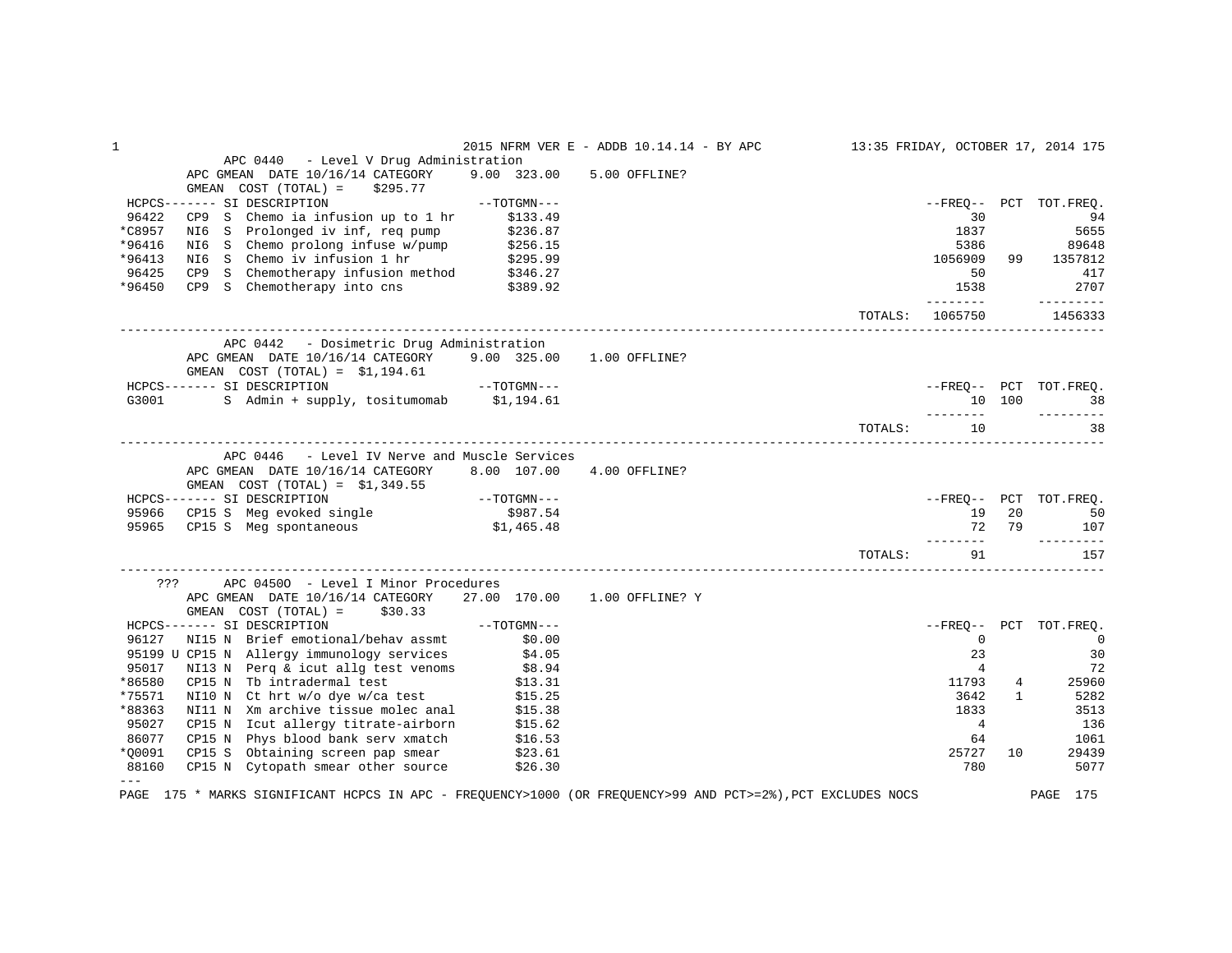| $\mathbf{1}$ |                                                                                                                                                                                     |                              | 2015 NFRM VER E - ADDB 10.14.14 - BY APC 13:35 FRIDAY, OCTOBER 17, 2014 176 |         |            |                |                           |
|--------------|-------------------------------------------------------------------------------------------------------------------------------------------------------------------------------------|------------------------------|-----------------------------------------------------------------------------|---------|------------|----------------|---------------------------|
| ???          | APC 04500 - Level I Minor Procedures                                                                                                                                                |                              |                                                                             |         |            |                |                           |
|              | APC GMEAN DATE 10/16/14 CATEGORY                                                                                                                                                    | 27.00 170.00 1.00 OFFLINE? Y |                                                                             |         |            |                |                           |
|              | GMEAN COST (TOTAL) =<br>\$30.33                                                                                                                                                     |                              |                                                                             |         |            |                |                           |
|              | HCPCS------- SI DESCRIPTION                                                                                                                                                         |                              |                                                                             |         |            |                | --FREQ-- PCT TOT.FREQ.    |
| *88321       |                                                                                                                                                                                     |                              |                                                                             |         | 14670      | 6              | 21424                     |
| *93291       | NI9 N Ilr device interrogate \$27.69                                                                                                                                                |                              |                                                                             |         | 2517       | $\mathbf{1}$   | 3628                      |
| 76514        | CP15 N Echo exam of eye thickness                                                                                                                                                   | \$27.77                      |                                                                             |         | 417        |                | 13713                     |
| $*G0404$     | NI9 S Ekg tracing for initial prev \$31.19                                                                                                                                          |                              |                                                                             |         | 3071       | $\mathbf{1}$   | 4752                      |
| *96900       |                                                                                                                                                                                     |                              |                                                                             |         | 22019      | 9              | 24240                     |
| *88300       | CP15 N Ultraviolet light therapy \$31.20<br>CP15 N Surgical path gross \$31.29<br>CP15 N Path consult introp \$31.54<br>CP15 N Acoustic refl threshold tst \$32.14                  |                              |                                                                             |         | 6753       | $\overline{2}$ | 91445                     |
| 88329        |                                                                                                                                                                                     |                              |                                                                             |         | 875        |                | 6427                      |
| 92568        |                                                                                                                                                                                     |                              |                                                                             |         | 2.8        |                | 2740                      |
| *88106       | CP15 N Cytopath fl nongyn filter $$32.69$                                                                                                                                           |                              |                                                                             |         | 1612       |                | 3919                      |
| *G0239       |                                                                                                                                                                                     |                              |                                                                             |         | 111755     | 46             | 135561                    |
| *88104       | CP15 N Oth resp proc, group \$34.31<br>CP15 N Cytopath fl nongyn smears \$36.25                                                                                                     |                              |                                                                             |         | 5396       | $\overline{2}$ | 36537                     |
| 88161        |                                                                                                                                                                                     |                              |                                                                             |         | 419        |                | 6908                      |
| *88108       | CP15 N Cytopath smear other source \$36.48<br>CP15 N Cytopath concentrate tech \$37.28<br>CP15 N Tissue exam by pathologist \$39.35<br>CP15 N Rbc pretx incubatj w/chemicl \$329.62 |                              |                                                                             |         | 21462      | 9              | 85663                     |
| *88302       |                                                                                                                                                                                     |                              |                                                                             |         | 2554       |                | $1 \quad \cdots$<br>45843 |
| 86970        |                                                                                                                                                                                     |                              |                                                                             |         | 387        |                | 2288                      |
|              |                                                                                                                                                                                     |                              |                                                                             |         | ---------  |                | $- - - - - - - - - -$     |
|              |                                                                                                                                                                                     |                              |                                                                             | TOTALS: | 237782     |                | 555658                    |
|              |                                                                                                                                                                                     |                              |                                                                             |         |            |                |                           |
|              | APC 0609 - Level 1 Type A Emergency Visits                                                                                                                                          |                              |                                                                             |         |            |                |                           |
|              | APC GMEAN DATE 10/16/14 CATEGORY 19.00 217.00 1.00 OFFLINE?                                                                                                                         |                              |                                                                             |         |            |                |                           |
|              | GMEAN $COST (TOTAL) = $62.75$                                                                                                                                                       |                              |                                                                             |         |            |                |                           |
|              | HCPCS------- SI DESCRIPTION -- "202.75" --------- SI DESCRIPTION ---<br>*99281 CP14 V Emergency dept visit \$62.75                                                                  |                              |                                                                             |         |            |                | --FREQ-- PCT TOT.FREQ.    |
|              |                                                                                                                                                                                     |                              |                                                                             |         | 244272 100 |                | 275054                    |
|              |                                                                                                                                                                                     |                              |                                                                             |         |            |                |                           |
|              |                                                                                                                                                                                     |                              |                                                                             | TOTALS: | 244272     |                | 275054                    |
|              | APC 0613 - Level 2 Type A Emergency Visits                                                                                                                                          |                              |                                                                             |         |            |                |                           |
|              | APC GMEAN DATE 10/16/14 CATEGORY 19.00 217.00 2.00 OFFLINE?                                                                                                                         |                              |                                                                             |         |            |                |                           |
|              | GMEAN $COST (TOTAL) = $117.00$                                                                                                                                                      |                              |                                                                             |         |            |                |                           |
|              | $HCPCS-----$ SI DESCRIPTION $---TOTGMN---$                                                                                                                                          |                              |                                                                             |         |            |                | --FREO-- PCT TOT.FREO.    |
|              | *99282 CP14 V Emergency dept visit \$117.00                                                                                                                                         |                              |                                                                             |         | 843633 100 |                | 1077815                   |
|              |                                                                                                                                                                                     |                              |                                                                             |         |            |                |                           |
|              |                                                                                                                                                                                     |                              |                                                                             | TOTALS: |            |                | 843633 1077815            |
|              |                                                                                                                                                                                     |                              |                                                                             |         |            |                |                           |
| $- - -$      |                                                                                                                                                                                     |                              |                                                                             |         |            |                |                           |
|              |                                                                                                                                                                                     |                              |                                                                             |         |            |                |                           |
|              |                                                                                                                                                                                     |                              |                                                                             |         |            |                |                           |
|              |                                                                                                                                                                                     |                              |                                                                             |         |            |                |                           |
|              |                                                                                                                                                                                     |                              |                                                                             |         |            |                |                           |
| $- - -$      |                                                                                                                                                                                     |                              |                                                                             |         |            |                |                           |
|              | 176 * MARKS SIGNIFICANT HCPCS IN APC - FREQUENCY>1000 (OR FREQUENCY>99 AND PCT>=2%), PCT EXCLUDES NOCS                                                                              |                              |                                                                             |         |            |                | PAGE 176                  |
| PAGE         |                                                                                                                                                                                     |                              |                                                                             |         |            |                |                           |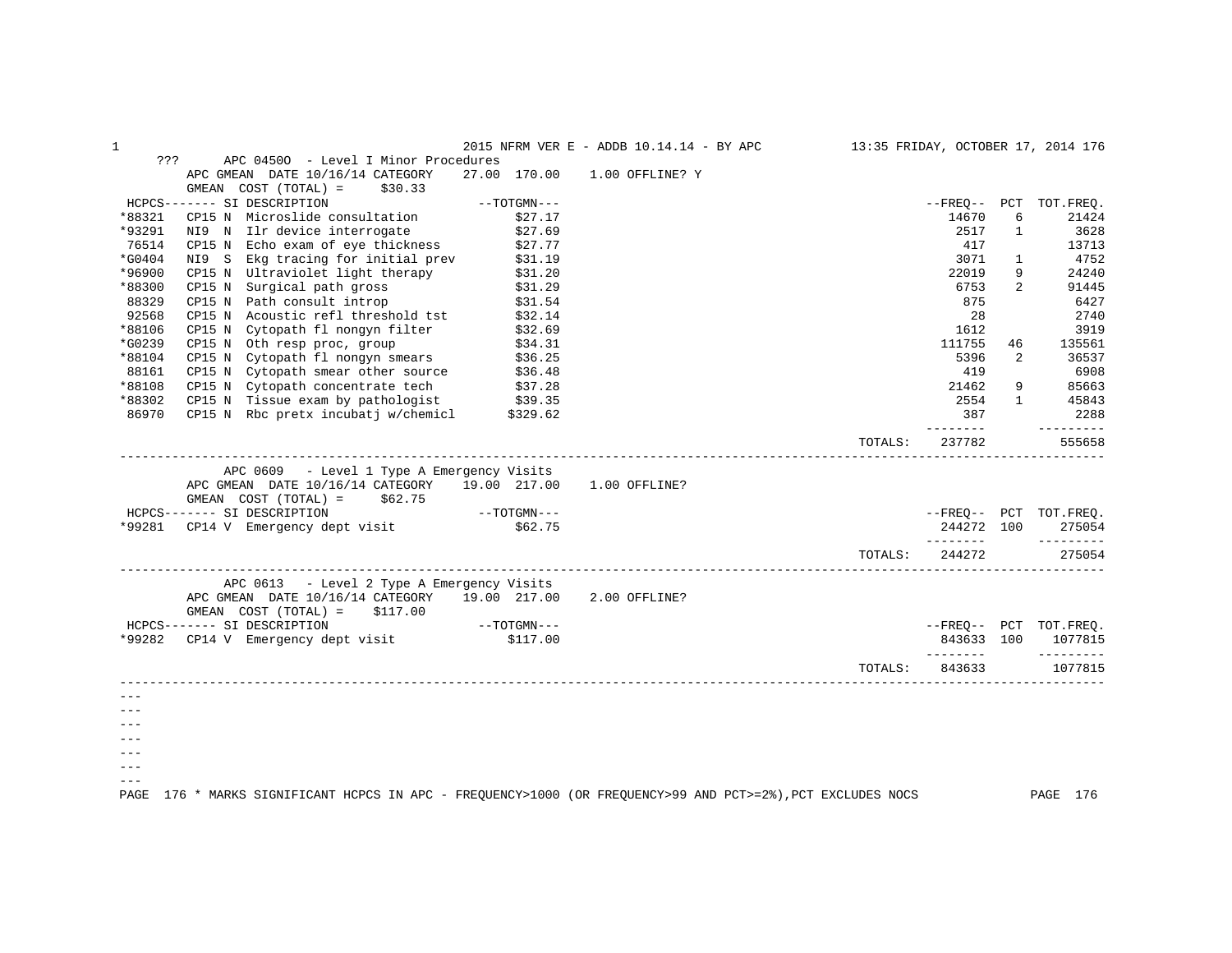| $\mathbf 1$ |                                                                                                                                                                                                                                 | 2015 NFRM VER E - ADDB 10.14.14 - BY APC 13:35 FRIDAY, OCTOBER 17, 2014 177 |                         |      |                                               |
|-------------|---------------------------------------------------------------------------------------------------------------------------------------------------------------------------------------------------------------------------------|-----------------------------------------------------------------------------|-------------------------|------|-----------------------------------------------|
|             | APC 0614 - Level 3 Type A Emergency Visits<br>APC GMEAN DATE 10/16/14 CATEGORY 19.00 217.00 3.00 OFFLINE?<br>GMEAN $COST (TOTAL) = $205.80$                                                                                     |                                                                             |                         |      | --FREQ-- PCT TOT.FREQ.<br>2826887 100 4179395 |
|             |                                                                                                                                                                                                                                 |                                                                             | TOTALS: 2826887 4179395 |      |                                               |
|             | APC 06150 - Level 4 Type A Emergency Visits<br>APC GMEAN DATE 10/16/14 CATEGORY 19.00 217.00 4.00 OFFLINE? Y<br>GMEAN $COST (TOTAL) = $346.27$<br>HCPCS------- SI DESCRIPTION<br>*99284 CP14 V Emergency dept visit \$346.27    |                                                                             |                         |      | --FREQ-- PCT TOT.FREQ.<br>2083046 100 4623719 |
|             |                                                                                                                                                                                                                                 |                                                                             |                         |      | --------<br>TOTALS: 2083046 4623719           |
|             | APC 06160 - Level 5 Type A Emergency Visits<br>APC GMEAN DATE 10/16/14 CATEGORY 19.00 217.00<br>$GMEAN$ $COST$ $(TOTAL) = $511.09$                                                                                              | 5.00 OFFLINE? Y                                                             |                         |      |                                               |
|             | *99285 CP14 V Emergency dept visit \$511.09                                                                                                                                                                                     |                                                                             |                         |      | --FREQ-- PCT TOT.FREQ.<br>967813 100 2415332  |
|             |                                                                                                                                                                                                                                 |                                                                             |                         |      | TOTALS: 967813 2415332                        |
|             | APC 06170 - Critical Care<br>APC GMEAN DATE 10/16/14 CATEGORY 19.00 220.00 1.00 OFFLINE? Y<br>$GMEAN$ $COST$ $(TOTAL) = $681.49$<br>$---TOTGMN---$<br>HCPCS------- SI DESCRIPTION<br>*99291 S Critical care first hour \$681.49 |                                                                             |                         |      | --FREO-- PCT TOT.FREO.<br>16210 100 92601     |
|             |                                                                                                                                                                                                                                 |                                                                             | TOTALS: 16210 92601     |      |                                               |
|             | APC 0618 - Trauma Response with Critical Care<br>APC GMEAN DATE 10/16/14 CATEGORY 19.00 220.00 2.00 OFFLINE?<br>GMEAN $COST (TOTAL) = $922.54$<br>HCPCS------- SI DESCRIPTION --- TOTGMN---                                     |                                                                             |                         |      |                                               |
|             | *G0390 NI7 S Trauma respons w/hosp criti \$922.54                                                                                                                                                                               |                                                                             |                         |      | --FREQ-- PCT TOT.FREQ.<br>2997 100 3009       |
|             |                                                                                                                                                                                                                                 |                                                                             | TOTALS:                 | 2997 | 3009                                          |
| PAGE        | 177 * MARKS SIGNIFICANT HCPCS IN APC - FREQUENCY>1000 (OR FREQUENCY>99 AND PCT>=2%),PCT EXCLUDES NOCS PAGE 177                                                                                                                  |                                                                             |                         |      |                                               |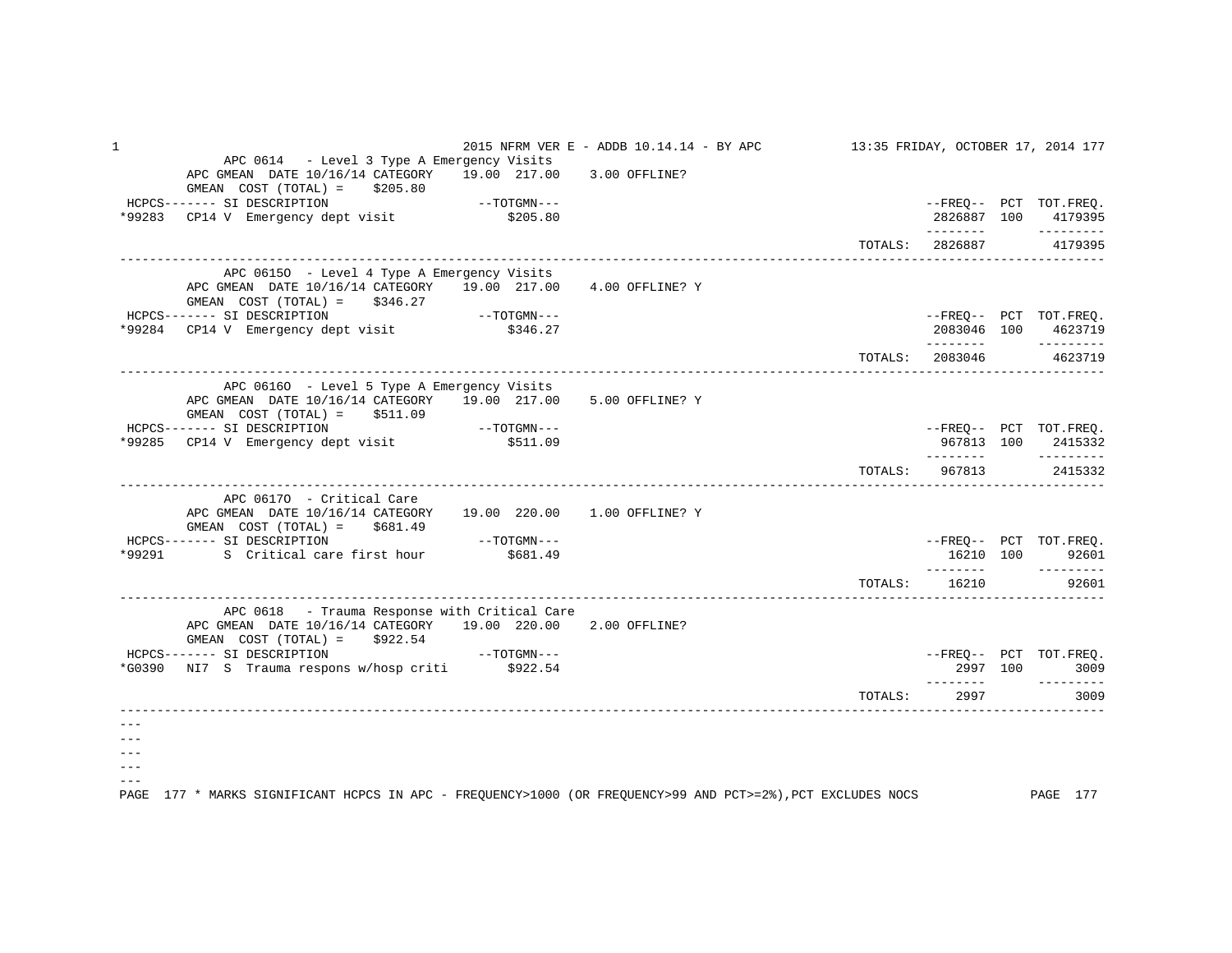| 1      |        |                                                                                           |                  | 2015 NFRM VER E - ADDB 10.14.14 - BY APC |         |                |    | 13:35 FRIDAY, OCTOBER 17, 2014 178 |
|--------|--------|-------------------------------------------------------------------------------------------|------------------|------------------------------------------|---------|----------------|----|------------------------------------|
|        |        | APC 0621<br>- Level I Vascular Access Procedures                                          |                  |                                          |         |                |    |                                    |
|        |        | APC GMEAN DATE 10/16/14 CATEGORY                                                          | $6.00$ 244.00    | 1.00 OFFLINE?                            |         |                |    |                                    |
|        | GMEAN  | COST (TOTAL) =<br>\$875.01                                                                |                  |                                          |         |                |    |                                    |
|        |        | HCPCS------- SI DESCRIPTION                                                               | $--TOTGMN---$    |                                          |         | --FREQ-- PCT   |    | TOT.FREQ.                          |
| *36590 |        | CP14 N Removal tunneled cv cath                                                           | \$819.27         |                                          |         | 21769          | 34 | 27734                              |
| *36584 |        | T Replace picc cath                                                                       | \$875.65         |                                          |         | 1707           | 2  | 2596                               |
| *36569 |        | T Insert picc cath                                                                        | \$877.81         |                                          |         | 35478          | 55 | 59613                              |
| 36596  |        | T Mech remov tunneled cv cath                                                             | \$898.05         |                                          |         | 141            |    | 446                                |
| 36597  |        | T Reposition venous catheter                                                              | \$918.36         |                                          |         | 177            |    | 518                                |
| 36568  |        | T Insert picc cath                                                                        | \$1,069.99       |                                          |         | 38             |    | 82                                 |
| *36556 |        | T Insert non-tunnel cv cath                                                               | \$1,131.25       |                                          |         | 3548           | 5  | 16966                              |
| 37212  |        | NI13 T Thrombolytic venous therapy \$1,132.73                                             |                  |                                          |         | 42             |    | 669                                |
| 36555  |        |                                                                                           |                  |                                          |         | $\overline{4}$ |    | 35                                 |
| 36580  |        | T Insert non-tunnel cv cath \$1,278.18<br>T Replace cvad cath \$1,313.92                  |                  |                                          |         | 483            |    | 817                                |
| 36576  |        | T Repair tunneled cv cath \$1,353.64                                                      |                  |                                          |         | 302            |    | 445                                |
| 37211  |        | NI13 T Thrombolytic art therapy                                                           | \$2,699.00       |                                          |         | 41             |    | 504                                |
|        |        |                                                                                           |                  |                                          |         |                |    | ---------                          |
|        |        |                                                                                           |                  |                                          | TOTALS: | 63730          |    | 110425                             |
|        |        | APC 06220 - Level II Vascular Access Procedures                                           |                  |                                          |         |                |    |                                    |
|        |        | APC GMEAN DATE 10/16/14 CATEGORY                                                          | 6.00 244.00      | 2.00 OFFLINE? Y                          |         |                |    |                                    |
|        |        |                                                                                           |                  |                                          |         |                |    |                                    |
|        |        | GMEAN $COST (TOTAL) = $2,319.82$                                                          | $--TOTGMN---$    |                                          |         |                |    | --FREQ-- PCT TOT.FREQ.             |
| 0388T  |        | HCPCS------- SI DESCRIPTION<br>NI15 T Leadless c pm remove ventr \$0.00                   |                  |                                          |         | $\Omega$       |    | $\overline{0}$                     |
|        |        | CP15 T Repair blood vessel lesion \$0.00                                                  |                  |                                          |         | $\mathbf 0$    |    | 3                                  |
| 35261  |        |                                                                                           |                  |                                          |         |                |    |                                    |
| 36835  | CP15 T | Artery to vein shunt                                                                      | \$0.00<br>\$0.00 |                                          |         | $\mathbf 0$    |    | $\mathbf 0$                        |
| 37203  | D13 T  | Transcatheter retrieval                                                                   |                  |                                          |         | $\mathbf 0$    |    | $\mathbf 0$                        |
| 37209  | D13 T  | Change iv cath at thromb tx                                                               | \$0.00           |                                          |         | $\Omega$       |    | $\mathbf 0$                        |
| 36815  |        | CP15 T Insertion of cannula $$1,078.85$<br>NI13 T Thromblytic art/ven therapy $$1,394.97$ |                  |                                          |         | $\mathbf{1}$   |    | 21                                 |
| 37213  |        |                                                                                           |                  |                                          |         | 9              |    | 12                                 |
| 37214  |        | NI13 T Cessj therapy cath removal \$1,661.77<br>T Replace tunneled cv cath \$1,666.92     |                  |                                          |         | 14             |    | 17                                 |
| 36578  |        |                                                                                           |                  |                                          |         | 684            |    | 1041                               |
| 36570  |        | T Insert picvad cath                                                                      | \$1,684.22       |                                          |         | 3              |    | 10                                 |
| *36581 |        | T Replace tunneled cv cath                                                                | \$1,785.69       |                                          |         | 8340           | 7  | 12033                              |
| 36557  |        | T Insert tunneled cv cath                                                                 | \$1,855.38       |                                          |         | 13             |    | 18                                 |
| 36810  |        | CP15 T Insertion of cannula                                                               | \$2,009.60       |                                          |         | 14             |    | 33                                 |
| *36558 |        | T Insert tunneled cv cath                                                                 | \$2,022.56       |                                          |         | 13926          | 12 | 22306                              |
| 36595  |        | T Mech remov tunneled cv cath                                                             | \$2,083.98       |                                          |         | 216            |    | 1179                               |
| *36571 |        | T Insert picvad cath                                                                      | \$2,271.28       |                                          |         | 4295           | 3  | 5829                               |
| 37197  |        | NI13 T Remove intrvas foreign body                                                        | \$2,283.80       |                                          |         | 218            |    | 405                                |
| 36585  |        | T Replace picvad cath                                                                     | \$2,349.36       |                                          |         | 96             |    | 131                                |
| *36561 |        | CP15 T Insert tunneled cv cath                                                            | \$2,361.89       |                                          |         | 68728          | 63 | 86743                              |
| 36565  | CP15 T | Insert tunneled cv cath                                                                   | \$2,392.74       |                                          |         | 175            |    | 381                                |
| 36560  |        | CP15 T Insert tunneled cv cath                                                            | \$2,395.74       |                                          |         | 36             |    | 44                                 |
| $---$  |        |                                                                                           |                  |                                          |         |                |    |                                    |

PAGE 178 \* MARKS SIGNIFICANT HCPCS IN APC - FREQUENCY>1000 (OR FREQUENCY>99 AND PCT>=2%),PCT EXCLUDES NOCS PAGE 178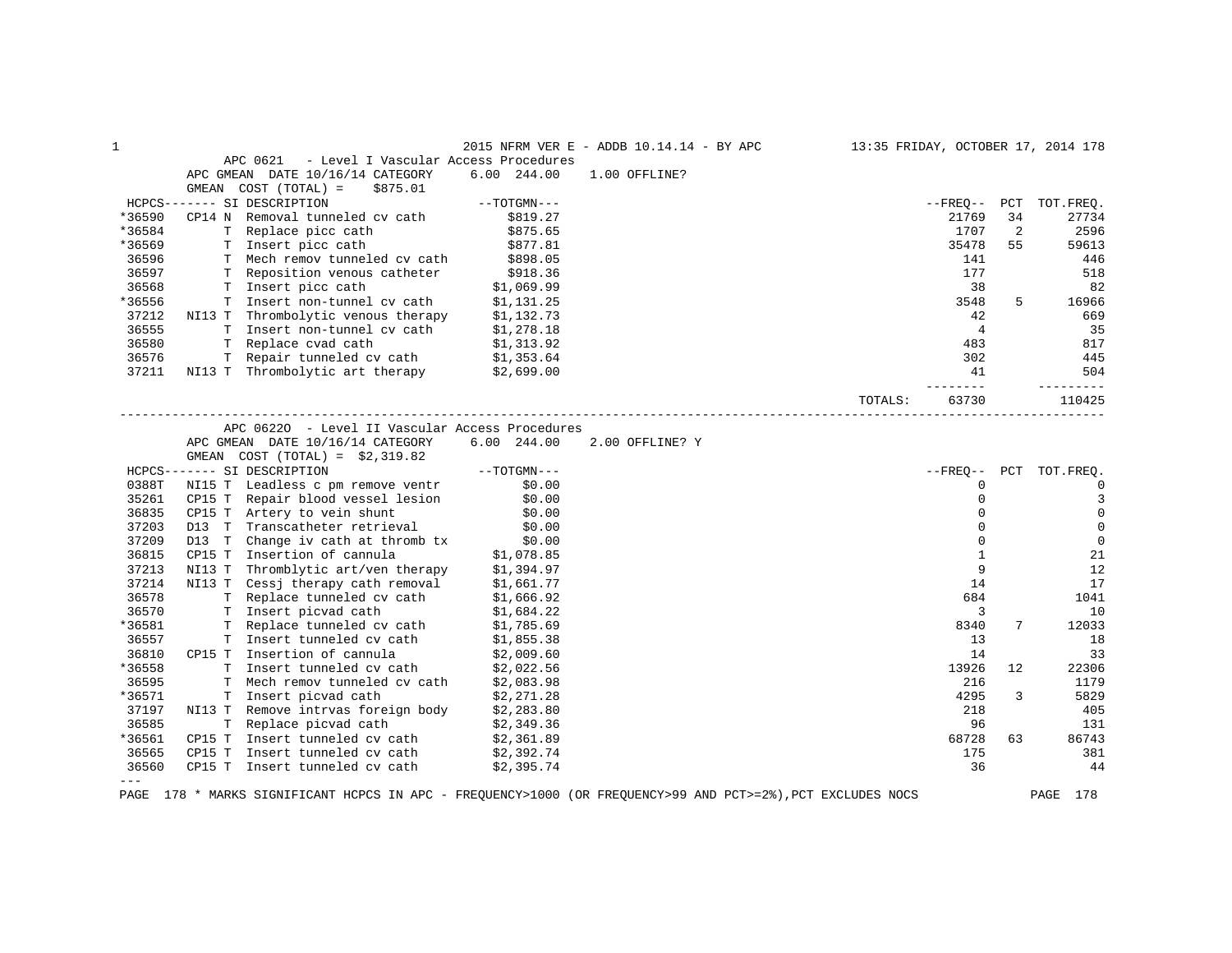|        |                                                                                                                                                               |                     |                                          | TOTALS:                            | 27681               |                | 31569                         |
|--------|---------------------------------------------------------------------------------------------------------------------------------------------------------------|---------------------|------------------------------------------|------------------------------------|---------------------|----------------|-------------------------------|
|        | *G0380 NI7 V Lev 1 hosp type b ed visit \$65.06                                                                                                               |                     |                                          |                                    | 27681 100           |                | 31569<br>$- - - - - - - - -$  |
|        | GMEAN $COST (TOTAL) = $65.06$<br>HCPCS------- SI DESCRIPTION                                                                                                  | $--TOTGMN---$       |                                          |                                    |                     |                | --FREO-- PCT TOT.FREO.        |
|        | APC 0626 - Level 1 Type B Emergency Visits<br>APC GMEAN DATE 10/16/14 CATEGORY 19.00 336.00 1.00 OFFLINE?                                                     |                     |                                          |                                    |                     |                |                               |
|        |                                                                                                                                                               |                     |                                          | TOTALS:                            | 439240              |                | 990399                        |
|        |                                                                                                                                                               |                     |                                          |                                    | 1022<br>---------   |                | 4456<br>$- - - - - - - - -$   |
|        |                                                                                                                                                               |                     |                                          |                                    | 28606               |                | 6 183979                      |
|        | *36591 NI8 N Draw blood off venous device \$112.17<br>*36592 NI8 N Collect blood from picc \$114.10<br>37799 U CP15 N Vascular surgery procedure \$2,006.14   |                     |                                          |                                    |                     |                | 165108 37 499796              |
|        | *99195 CP15 N Phlebotomy                                                                                                                                      | \$69.69             |                                          |                                    | 58107               | 13             | 73011                         |
| *96523 | NI6 N Irrig drug delivery device \$61.80                                                                                                                      |                     |                                          |                                    | 187419              | 42             | 229157                        |
|        | HCPCS------- SI DESCRIPTION                                                                                                                                   | $--{\tt TOTGMN---}$ |                                          |                                    |                     |                | --FREQ-- PCT TOT.FREQ.        |
|        | APC GMEAN DATE 10/16/14 CATEGORY 6.00 322.00 1.00 OFFLINE?<br>GMEAN $COST (TOTAL) = $81.76$                                                                   |                     |                                          |                                    |                     |                |                               |
|        | APC 0624 - Phlebotomy and Minor Vascular Access Device Procedures                                                                                             |                     |                                          |                                    |                     |                |                               |
|        |                                                                                                                                                               |                     |                                          | TOTALS:                            | ---------<br>107468 |                | $- - - - - - - - -$<br>143014 |
| 36583  |                                                                                                                                                               |                     |                                          |                                    | 52                  |                | 63                            |
| 36260  | CP15 T Insertion of infusion pump \$14,363.75<br>CP15 T Replace tunneled cv cath \$15,116.49                                                                  |                     |                                          |                                    | $\overline{2}$      |                | $\overline{\mathbf{3}}$       |
| 36563  | CP15 T Insert tunneled cv cath $$4,148.70$                                                                                                                    |                     |                                          |                                    | 33                  |                | 52                            |
| 35266  |                                                                                                                                                               |                     |                                          |                                    | 27                  |                | 65                            |
| *37191 |                                                                                                                                                               |                     |                                          |                                    | 4440                | $\overline{4}$ | 5443                          |
| 36861  |                                                                                                                                                               |                     |                                          |                                    | 34                  |                | 82                            |
| *37200 | CP15 T Transcatheter biopsy<br>CP15 T Cannula declotting<br>S3,519.51<br>NI12 T Ins endovas vena cava filtr<br>CP15 T Repair blood vessel lesion<br>S4,116.46 |                     |                                          |                                    | 1642                | $\mathbf{1}$   | 1991                          |
| 35286  | NI12 T Redo endovas vena cava filtr \$3,247.27<br>CP15 T Repair defect of artery \$3,358.25<br>CP15 T Repair blood vessel lesion \$3,411.41                   |                     |                                          |                                    | 5                   |                | 13                            |
| 35011  |                                                                                                                                                               |                     |                                          |                                    | 128                 |                | 206                           |
| 37192  |                                                                                                                                                               |                     |                                          |                                    | 18                  |                | 21                            |
| 36566  | CP15 T Insertion catheter artery $$2,945.48$<br>CP15 T Insert tunneled cv cath $$3,160.98$                                                                    |                     |                                          |                                    | 54                  |                | 70                            |
| 36640  |                                                                                                                                                               |                     |                                          |                                    | $\mathbf{1}$        |                | $\overline{3}$                |
| 49419  | CP15 T Insert tun ip cath w/port $$2,916.87$                                                                                                                  |                     |                                          |                                    | 49                  |                | 85                            |
| 36800  | Insertion of cannula<br>CP15 T                                                                                                                                | \$2,666.33          |                                          |                                    | 21                  |                | 37                            |
| *37193 | NI12 T Rem endovas vena cava filter \$2,554.04                                                                                                                |                     |                                          |                                    | 3396                | 3              | 3648                          |
| 36582  | $CP15$ T Replace tunneled cv cath $$2,537.09$                                                                                                                 |                     |                                          |                                    | 798                 |                | 1026                          |
|        | GMEAN $COST (TOTAL) = $2,319.82$<br>HCPCS------- SI DESCRIPTION                                                                                               | --TOTGMN---         |                                          |                                    |                     |                | --FREO-- PCT TOT.FREO.        |
|        | APC GMEAN DATE 10/16/14 CATEGORY 6.00 244.00                                                                                                                  |                     | 2.00 OFFLINE? Y                          |                                    |                     |                |                               |
|        | APC 06220 - Level II Vascular Access Procedures                                                                                                               |                     |                                          |                                    |                     |                |                               |
|        |                                                                                                                                                               |                     | 2015 NFRM VER E - ADDB 10.14.14 - BY APC | 13:35 FRIDAY, OCTOBER 17, 2014 179 |                     |                |                               |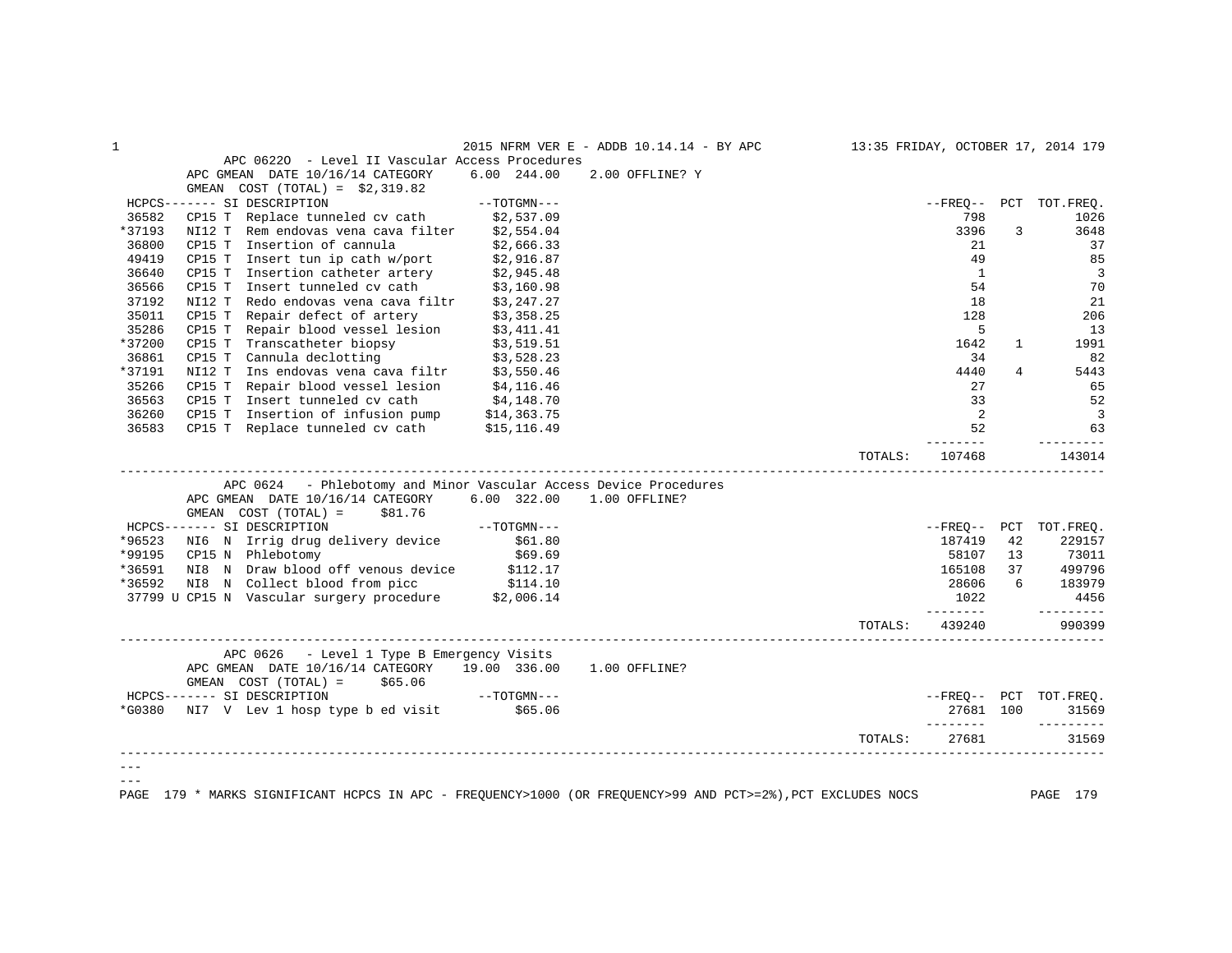| $\mathbf 1$ |                                                                                                                                                                                                                                                                                                                                                                                                                                                                                                                                                                                                   | 2015 NFRM VER E - ADDB 10.14.14 - BY APC 13:35 FRIDAY, OCTOBER 17, 2014 180 |                   |               |                                                                            |
|-------------|---------------------------------------------------------------------------------------------------------------------------------------------------------------------------------------------------------------------------------------------------------------------------------------------------------------------------------------------------------------------------------------------------------------------------------------------------------------------------------------------------------------------------------------------------------------------------------------------------|-----------------------------------------------------------------------------|-------------------|---------------|----------------------------------------------------------------------------|
|             | APC 0627 - Level 2 Type B Emergency Visits<br>APC GMEAN DATE 10/16/14 CATEGORY 19.00 336.00 2.00 OFFLINE?<br>GMEAN $COST (TOTAL) = $72.11$                                                                                                                                                                                                                                                                                                                                                                                                                                                        |                                                                             |                   |               | --FREQ-- PCT TOT.FREQ.                                                     |
|             | HCPCS------- SI DESCRIPTION --- ------ --- SI DESCRIPTION ---<br>*G0381 NI7 V Lev 2 hosp type b ed visit \$72.11                                                                                                                                                                                                                                                                                                                                                                                                                                                                                  |                                                                             |                   | 49196 100     | 57724                                                                      |
|             |                                                                                                                                                                                                                                                                                                                                                                                                                                                                                                                                                                                                   |                                                                             |                   | TOTALS: 49196 | 57724                                                                      |
|             | APC 0628 - Level 3 Type B Emergency Visits<br>APC GMEAN DATE 10/16/14 CATEGORY 19.00 336.00 3.00 OFFLINE?<br>$GMEAN$ $COST$ $(TOTAL) = $117.19$                                                                                                                                                                                                                                                                                                                                                                                                                                                   |                                                                             |                   |               |                                                                            |
|             | HCPCS------- SI DESCRIPTION ---<br>*G0382 NI7 V Lev 3 hosp type b ed visit \$117.19                                                                                                                                                                                                                                                                                                                                                                                                                                                                                                               |                                                                             |                   | 74854 100     | --FREQ-- PCT TOT.FREQ.<br>93897                                            |
|             |                                                                                                                                                                                                                                                                                                                                                                                                                                                                                                                                                                                                   |                                                                             |                   | TOTALS: 74854 | 93897                                                                      |
|             | APC 0629 - Level 4 Type B Emergency Visits<br>APC GMEAN DATE 10/16/14 CATEGORY 19.00 336.00 4.00 OFFLINE?<br>$\begin{tabular}{lllll} \multicolumn{2}{l}{{\small\textsf{GHEAN}}}&{{\small\textsf{COST}}}&{{\small\textsf{TOTAL}}}&=&\texttt{\$206.42}\\ &{{\small\textsf{HCPCS}}}\mbox{\small\textsf{-----}}&-&{{\small\textsf{SI}}}&{{\small\textsf{DESCRIPTION}}}& & & & & & & & & & \\ \multicolumn{2}{l}{\small\textsf{HCPCS}}&-&-&-&-&{{\small\textsf{ST}}}&{{\small\textsf{DESCRIPTION}}}& & & & & & & & \\ \multicolumn{2}{l}{\small\textsf{HCPCS}}&-&-&-&-&{{\small\textsf{ST}}}&{{\small$ |                                                                             |                   |               |                                                                            |
|             | *G0383 NI7 V Lev 4 hosp type b ed visit \$206.42                                                                                                                                                                                                                                                                                                                                                                                                                                                                                                                                                  |                                                                             |                   | 17444 100     | --FREQ-- PCT TOT.FREQ.<br>27897                                            |
|             |                                                                                                                                                                                                                                                                                                                                                                                                                                                                                                                                                                                                   |                                                                             |                   | TOTALS: 17444 | 27897                                                                      |
|             | APC 06300 - Level 5 Type B Emergency Visits<br>APC GMEAN DATE 10/16/14 CATEGORY 19.00 336.00 5.00 OFFLINE? Y<br>$GMEAN$ $COST$ $(TOTAL) = $315.76$                                                                                                                                                                                                                                                                                                                                                                                                                                                |                                                                             |                   |               |                                                                            |
|             | $---TOTGMN---$<br>HCPCS------- SI DESCRIPTION                                                                                                                                                                                                                                                                                                                                                                                                                                                                                                                                                     |                                                                             |                   |               | --FREO-- PCT TOT.FREO.                                                     |
|             | *G0384 NI7 V Lev 5 hosp type b ed visit \$315.76                                                                                                                                                                                                                                                                                                                                                                                                                                                                                                                                                  |                                                                             |                   |               | 2249 100 4675                                                              |
|             |                                                                                                                                                                                                                                                                                                                                                                                                                                                                                                                                                                                                   |                                                                             | TOTALS: 2249 4675 |               |                                                                            |
|             | APC 0631 - Level 1 Examinations & Related Services                                                                                                                                                                                                                                                                                                                                                                                                                                                                                                                                                |                                                                             |                   |               |                                                                            |
|             | APC GMEAN DATE 10/16/14 CATEGORY 19.00 351.00 1.00 OFFLINE?<br>GMEAN $COST (TOTAL) = $55.73$                                                                                                                                                                                                                                                                                                                                                                                                                                                                                                      |                                                                             |                   |               |                                                                            |
| 99490       | HCPCS------- SI DESCRIPTION --- TOTGMN---<br>NI15 V Chron care mgmt srvc 20 min \$0.00                                                                                                                                                                                                                                                                                                                                                                                                                                                                                                            |                                                                             |                   |               | --FREO-- PCT TOT.FREO.<br>$\overline{0}$<br>$\overline{0}$                 |
|             |                                                                                                                                                                                                                                                                                                                                                                                                                                                                                                                                                                                                   |                                                                             |                   |               |                                                                            |
|             |                                                                                                                                                                                                                                                                                                                                                                                                                                                                                                                                                                                                   |                                                                             |                   |               | $\begin{array}{cccc} 19342 & 31 & 19344 \\ 41414 & 67 & 41743 \end{array}$ |
|             | *M0064 CP15 V Visit for drug monitoring \$53.30<br>*G0101 CP14 V Cascreen: pelvic/breast exam \$56.80<br>96111 CP15 S Developmental test extend \$90.13                                                                                                                                                                                                                                                                                                                                                                                                                                           |                                                                             |                   |               | 157 160                                                                    |
| 90862       | D13 V Medication management \$160.38                                                                                                                                                                                                                                                                                                                                                                                                                                                                                                                                                              |                                                                             |                   | 1             | $\overline{\phantom{0}}$                                                   |
|             |                                                                                                                                                                                                                                                                                                                                                                                                                                                                                                                                                                                                   |                                                                             | TOTALS:           | 60914         | 61248                                                                      |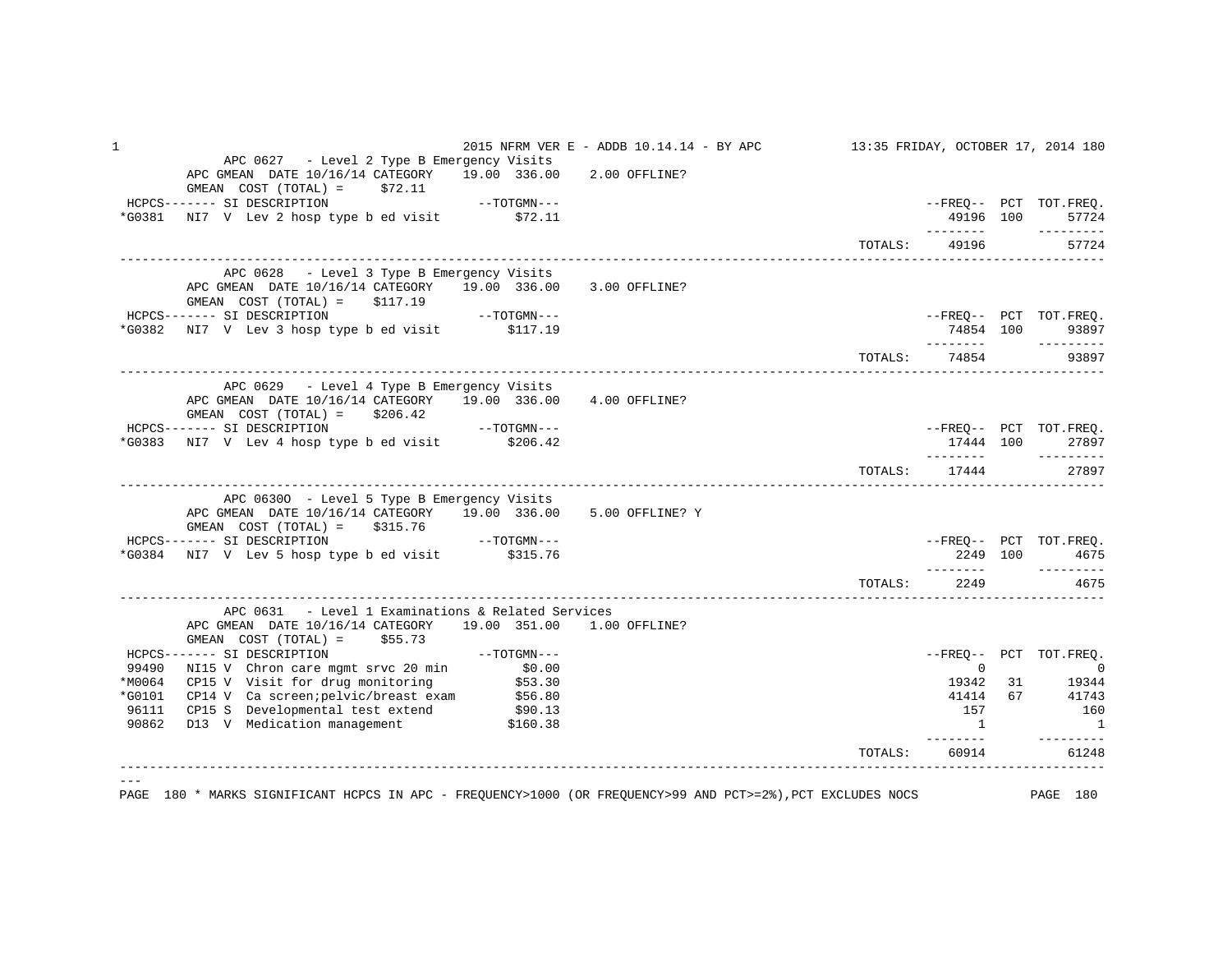| $\mathbf{1}$   |                                                                                                             |                     | 2015 NFRM VER E - ADDB 10.14.14 - BY APC | 13:35 FRIDAY, OCTOBER 17, 2014 181 |             |              |                        |
|----------------|-------------------------------------------------------------------------------------------------------------|---------------------|------------------------------------------|------------------------------------|-------------|--------------|------------------------|
|                | - Level 2 Examinations & Related Services<br>APC 0632                                                       |                     |                                          |                                    |             |              |                        |
|                | APC GMEAN DATE 10/16/14 CATEGORY                                                                            | 19.00 351.00        | 2.00 OFFLINE?                            |                                    |             |              |                        |
|                | GMEAN COST (TOTAL) =<br>\$110.23                                                                            |                     |                                          |                                    |             |              |                        |
|                | HCPCS------- SI DESCRIPTION                                                                                 | $--TOTGMN---$       |                                          |                                    |             |              | --FREO-- PCT TOT.FREO. |
| 0359T          | NJ14 V Behavioral id assessment                                                                             | \$0.00              |                                          |                                    | 0           |              | 0                      |
| 0360T          | NJ14 V Observ behav assessment                                                                              | \$0.00              |                                          |                                    | $\mathbf 0$ |              | $\mathbf 0$            |
| 0362T          | NJ14 V Expose behav assessment                                                                              | \$0.00              |                                          |                                    | $\mathbf 0$ |              | $\mathbf 0$            |
| *92012         | CP14 V Eye exam establish patient \$97.73                                                                   |                     |                                          |                                    | 155653      | 37           | 157100                 |
| 99463          | NI9 V Same day nb discharge                                                                                 | \$107.85            |                                          |                                    | 1           |              | 1                      |
| *92014         | CP14 V Eye exam&tx estab pt $1$ />vst                                                                       | \$113.64            |                                          |                                    | 196406      | 47           | 196408                 |
| *G0402         | NI9 V Initial preventive exam                                                                               | \$125.26            |                                          |                                    | 9699        | 2            | 9991                   |
| G0245          | CF15 V Initial foot exam pt lops                                                                            | \$125.77            |                                          |                                    | 77          |              | 80                     |
| *95250         | CP14 V Glucose monitoring cont                                                                              | \$128.18            |                                          |                                    | 3290        |              | 3311                   |
| G0246          | CF15 V Followup eval of foot pt lop                                                                         | \$129.16            |                                          |                                    | 336         |              | 353                    |
| *92002         | CP14 V Eye exam new patient                                                                                 | \$129.30            |                                          |                                    | 6264        | $\mathbf{1}$ | 6323                   |
| *99495         | NI13 V Trans care mgmt 14 day disch                                                                         | \$133.62            |                                          |                                    | 4396        | $\mathbf{1}$ | 4481                   |
| *92004         | CP14 V Eye exam new patient                                                                                 | \$136.40            |                                          |                                    | 27722       | 6            | 28057                  |
| *G0249         | CP14 V Provide inr test mater/equip                                                                         | \$159.51            |                                          |                                    | 4421        | $\mathbf{1}$ | 4493                   |
| *99496         | NI13 V Trans care mgmt 7 day disch                                                                          | \$168.51            |                                          |                                    | 3062        |              | 3136                   |
| G0248          | CP14 V Demonstrate use home inr mon                                                                         | \$199.05            |                                          |                                    | 462         |              | 482                    |
| 99460          | NI9 V Init nb em per day hosp \$3,571.42                                                                    |                     |                                          |                                    | 1           |              | $\overline{1}$         |
|                |                                                                                                             |                     |                                          |                                    | ---------   |              | ----------             |
|                |                                                                                                             |                     |                                          | TOTALS:                            | 411790      |              | 414217                 |
|                |                                                                                                             |                     |                                          |                                    |             |              |                        |
|                | APC 06330 - Level 3 Examinations & Related Services                                                         |                     |                                          |                                    |             |              |                        |
|                | APC GMEAN DATE 10/16/14 CATEGORY 19.00 351.00 3.00 OFFLINE? Y                                               |                     |                                          |                                    |             |              |                        |
|                | GMEAN COST (TOTAL) =<br>\$401.40                                                                            |                     |                                          |                                    |             |              |                        |
|                | HCPCS------- SI DESCRIPTION                                                                                 | --TOTGMN---         |                                          |                                    |             |              | --FREO-- PCT TOT.FREO. |
| *G0379         | NI6 V Direct refer hospital observ \$380.17                                                                 |                     |                                          |                                    | 2167        | 49           | 3928                   |
| *G0175         | CP14 V Opps service, sched team conf \$384.15                                                               |                     |                                          |                                    | 1378        | 31           | 1378                   |
|                | *90945 CP14 V Dialysis one evaluation                                                                       | \$498.62            |                                          |                                    | 822         | 18           | 1355                   |
|                |                                                                                                             |                     |                                          |                                    | --------    |              | $- - - - - - - - -$    |
|                |                                                                                                             |                     |                                          | TOTALS:                            | 4367        |              | 6661                   |
|                |                                                                                                             |                     |                                          |                                    |             |              |                        |
| ???            | APC 06340 - Hospital Clinic Visits<br>APC GMEAN DATE 10/16/14 CATEGORY 19.00 352.00 1.00 OFFLINE? Y         |                     |                                          |                                    |             |              |                        |
|                | \$99.85                                                                                                     |                     |                                          |                                    |             |              |                        |
|                | GMEAN COST (TOTAL) =                                                                                        |                     |                                          |                                    |             |              |                        |
|                | HCPCS------- SI DESCRIPTION                                                                                 | --TOTGMN---         |                                          |                                    |             |              | --FREQ-- PCT TOT.FREQ. |
| *99211         | CP14 V Office/outpatient visit est                                                                          | \$77.98             |                                          |                                    | 5192359     | 21           | 5684142                |
| *99201         | CP14 V Office/outpatient visit new                                                                          | \$83.71<br>\$91.65  |                                          |                                    | 150810      |              | 155296                 |
| *99212         | CP14 V Office/outpatient visit est                                                                          |                     |                                          |                                    | 5338364     | 22           | 5389100                |
| *99202         | CP14 V Office/outpatient visit new                                                                          | \$98.73<br>\$100.75 |                                          |                                    | 160380      |              | 162506                 |
| *99213         | CP14 V Office/outpatient visit est                                                                          | \$100.75            |                                          |                                    | 7106496     | 29           | 7182039                |
| G0463<br>$---$ | NI14 V Hospital outpt clinic visit                                                                          | \$119.87            |                                          |                                    | 3           |              | 5                      |
|                | PAGE 181 * MARKS SIGNIFICANT HCPCS IN APC - FREQUENCY>1000 (OR FREQUENCY>99 AND PCT>=2%), PCT EXCLUDES NOCS |                     |                                          |                                    |             |              | PAGE 181               |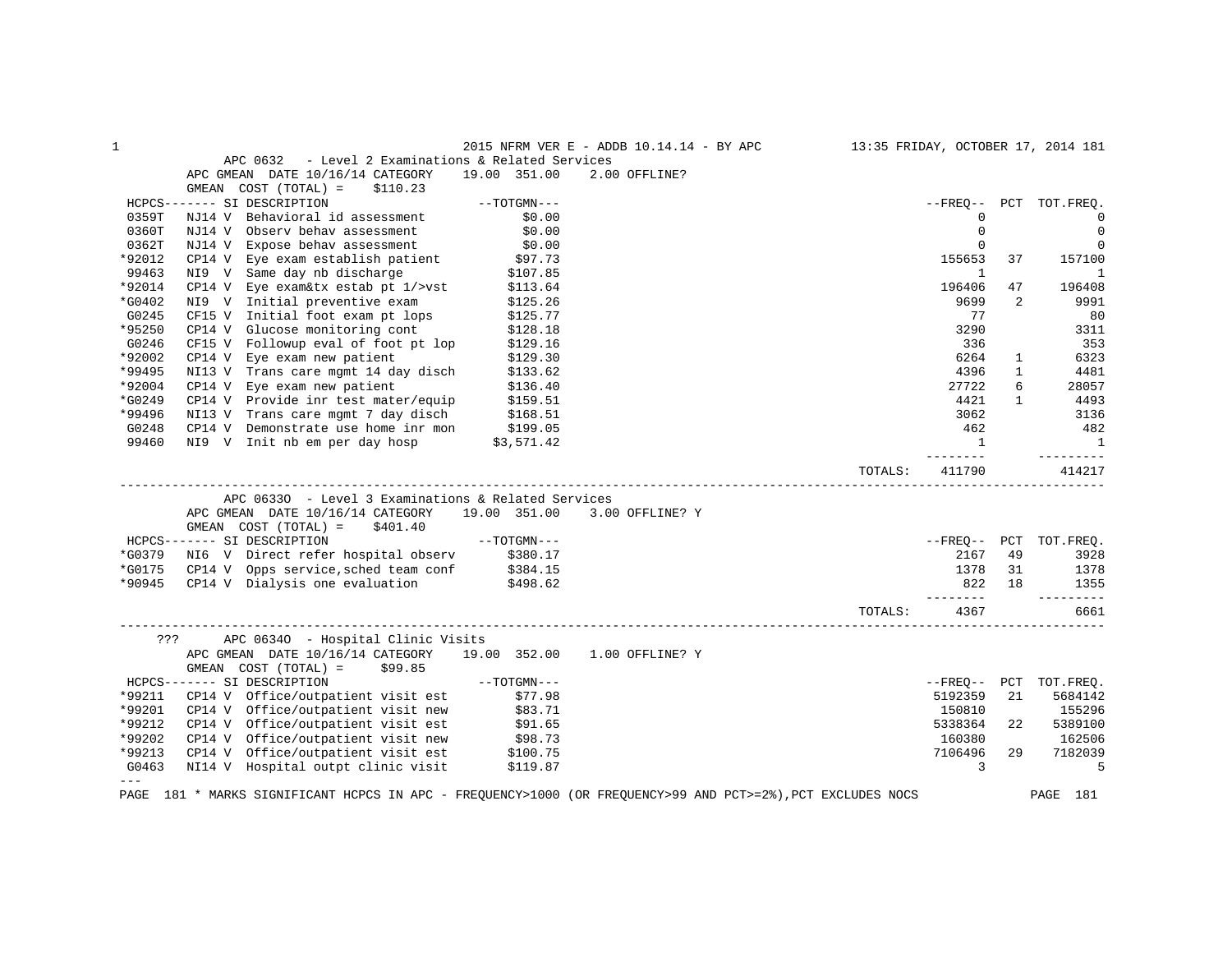| APC 06340 - Hospital Clinic Visits<br>???<br>APC GMEAN DATE 10/16/14 CATEGORY<br>19.00 352.00 1.00 OFFLINE? Y<br>GMEAN COST (TOTAL) =<br>\$99.85<br>HCPCS------- SI DESCRIPTION<br>$--TOTGMN---$<br>*99214<br>4910552<br>CP14 V Office/outpatient visit est<br>\$122.43<br>20<br>CP14 V Office/outpatient visit new<br>*99203<br>\$130.44<br>272042<br>$\mathbf{1}$<br>*99204<br>CP14 V Office/outpatient visit new<br>\$155.94<br>196427<br>\$180.18<br>*99215<br>CP14 V Office/outpatient visit est<br>$3 \quad \blacksquare$<br>813320<br>*99205<br>CP14 V Office/outpatient visit new<br>86812<br>\$207.07<br>---------<br>TOTALS: 24227565<br>APC 06480 - Level IV Breast and Skin Surgery<br>APC GMEAN DATE 10/16/14 CATEGORY<br>21.00 13.00<br>4.00 OFFLINE? Y<br>GMEAN COST $(TOTAL) = $7,743.16$<br>HCPCS------- SI DESCRIPTION<br>----- SI DESCRIPTION ------ SI DESCRIPTION ---<br>CP15 J Delayed breast prosthesis \$5,584.34<br>$--$ FREQ-- PCT<br>*19342<br>997<br>20<br>CP15 J Enlarge breast with implant \$5,586.53<br>*19325<br>292<br>5<br>19298<br>CP15 J Place breast rad tube/caths \$5,981.33<br>$\mathbf{1}$<br>79<br>\$6,456.36<br>*19296<br>CP15 J Place po breast cath for rad<br>502<br>10<br>$*77424$<br>NI12 J Io rad tx delivery by x-ray<br>6<br>\$8,233.33<br>341<br>*19357 CP15 J Breast reconstruction<br>\$9,325.34<br>2709<br>54<br>77425<br>NI12 J Io rad tx deliver by elctrns<br>\$11,247.69<br>22<br>--------<br>TOTALS:<br>4942<br>APC 0651 - Complex Interstitial Radiation Source Application<br>APC GMEAN DATE 10/16/14 CATEGORY<br>23.00 222.00<br>1.00 OFFLINE?<br>GMEAN $COST (TOTAL) = $988.06$<br>$--\text{TOTGMN}---$<br>HCPCS------- SI DESCRIPTION<br>S Apply interstit radiat compl \$988.06<br>77778<br>62 100<br>---------<br>62<br>TOTALS:<br>APC 06520 - Insertion of Intraperitoneal and Pleural Catheters<br>APC GMEAN DATE 10/16/14 CATEGORY 3.00 223.00 1.00 OFFLINE? Y<br>GMEAN $COST (TOTAL) = $2,373.71$<br>HCPCS------- SI DESCRIPTION<br>--TOTGMN---<br>\$2,254.55<br>*32550 NI8 T Insert pleural cath<br>1764<br>39<br>NI11 T Insert tun ip cath perc \$2,263.91<br>*49418<br>29<br>1311<br>T Ins tun ip cath for dial opn \$2,652.13<br>*49421<br>1379<br>30<br>---------<br>4454<br>TOTALS: |                                                                                                                         |
|-------------------------------------------------------------------------------------------------------------------------------------------------------------------------------------------------------------------------------------------------------------------------------------------------------------------------------------------------------------------------------------------------------------------------------------------------------------------------------------------------------------------------------------------------------------------------------------------------------------------------------------------------------------------------------------------------------------------------------------------------------------------------------------------------------------------------------------------------------------------------------------------------------------------------------------------------------------------------------------------------------------------------------------------------------------------------------------------------------------------------------------------------------------------------------------------------------------------------------------------------------------------------------------------------------------------------------------------------------------------------------------------------------------------------------------------------------------------------------------------------------------------------------------------------------------------------------------------------------------------------------------------------------------------------------------------------------------------------------------------------------------------------------------------------------------------------------------------------------------------------------------------------------------------------------------------------------------------------------------------------------------------------------------------------------------------------------------------------------------------------------------------------------------------------------------------------------------------------------------------------------------------|-------------------------------------------------------------------------------------------------------------------------|
| 25004719<br>. _ _ _ _ _ _ _ _<br>----------<br>5925                                                                                                                                                                                                                                                                                                                                                                                                                                                                                                                                                                                                                                                                                                                                                                                                                                                                                                                                                                                                                                                                                                                                                                                                                                                                                                                                                                                                                                                                                                                                                                                                                                                                                                                                                                                                                                                                                                                                                                                                                                                                                                                                                                                                               |                                                                                                                         |
|                                                                                                                                                                                                                                                                                                                                                                                                                                                                                                                                                                                                                                                                                                                                                                                                                                                                                                                                                                                                                                                                                                                                                                                                                                                                                                                                                                                                                                                                                                                                                                                                                                                                                                                                                                                                                                                                                                                                                                                                                                                                                                                                                                                                                                                                   |                                                                                                                         |
| --FREQ-- PCT TOT.FREQ.<br>4916803<br>276758<br>198531<br>951911<br>87628<br>$- - - - - - - - -$                                                                                                                                                                                                                                                                                                                                                                                                                                                                                                                                                                                                                                                                                                                                                                                                                                                                                                                                                                                                                                                                                                                                                                                                                                                                                                                                                                                                                                                                                                                                                                                                                                                                                                                                                                                                                                                                                                                                                                                                                                                                                                                                                                   |                                                                                                                         |
|                                                                                                                                                                                                                                                                                                                                                                                                                                                                                                                                                                                                                                                                                                                                                                                                                                                                                                                                                                                                                                                                                                                                                                                                                                                                                                                                                                                                                                                                                                                                                                                                                                                                                                                                                                                                                                                                                                                                                                                                                                                                                                                                                                                                                                                                   |                                                                                                                         |
|                                                                                                                                                                                                                                                                                                                                                                                                                                                                                                                                                                                                                                                                                                                                                                                                                                                                                                                                                                                                                                                                                                                                                                                                                                                                                                                                                                                                                                                                                                                                                                                                                                                                                                                                                                                                                                                                                                                                                                                                                                                                                                                                                                                                                                                                   |                                                                                                                         |
|                                                                                                                                                                                                                                                                                                                                                                                                                                                                                                                                                                                                                                                                                                                                                                                                                                                                                                                                                                                                                                                                                                                                                                                                                                                                                                                                                                                                                                                                                                                                                                                                                                                                                                                                                                                                                                                                                                                                                                                                                                                                                                                                                                                                                                                                   |                                                                                                                         |
|                                                                                                                                                                                                                                                                                                                                                                                                                                                                                                                                                                                                                                                                                                                                                                                                                                                                                                                                                                                                                                                                                                                                                                                                                                                                                                                                                                                                                                                                                                                                                                                                                                                                                                                                                                                                                                                                                                                                                                                                                                                                                                                                                                                                                                                                   |                                                                                                                         |
|                                                                                                                                                                                                                                                                                                                                                                                                                                                                                                                                                                                                                                                                                                                                                                                                                                                                                                                                                                                                                                                                                                                                                                                                                                                                                                                                                                                                                                                                                                                                                                                                                                                                                                                                                                                                                                                                                                                                                                                                                                                                                                                                                                                                                                                                   |                                                                                                                         |
|                                                                                                                                                                                                                                                                                                                                                                                                                                                                                                                                                                                                                                                                                                                                                                                                                                                                                                                                                                                                                                                                                                                                                                                                                                                                                                                                                                                                                                                                                                                                                                                                                                                                                                                                                                                                                                                                                                                                                                                                                                                                                                                                                                                                                                                                   |                                                                                                                         |
|                                                                                                                                                                                                                                                                                                                                                                                                                                                                                                                                                                                                                                                                                                                                                                                                                                                                                                                                                                                                                                                                                                                                                                                                                                                                                                                                                                                                                                                                                                                                                                                                                                                                                                                                                                                                                                                                                                                                                                                                                                                                                                                                                                                                                                                                   |                                                                                                                         |
| TOT.FREQ.<br>1007<br>295<br>79<br>502<br>350<br>2748<br>23<br>5004<br>--FREQ-- PCT TOT.FREQ.<br>3785<br>$- - - - - - - - -$<br>3785<br>--FREO-- PCT TOT.FREO.<br>1724<br>1790                                                                                                                                                                                                                                                                                                                                                                                                                                                                                                                                                                                                                                                                                                                                                                                                                                                                                                                                                                                                                                                                                                                                                                                                                                                                                                                                                                                                                                                                                                                                                                                                                                                                                                                                                                                                                                                                                                                                                                                                                                                                                     |                                                                                                                         |
|                                                                                                                                                                                                                                                                                                                                                                                                                                                                                                                                                                                                                                                                                                                                                                                                                                                                                                                                                                                                                                                                                                                                                                                                                                                                                                                                                                                                                                                                                                                                                                                                                                                                                                                                                                                                                                                                                                                                                                                                                                                                                                                                                                                                                                                                   |                                                                                                                         |
|                                                                                                                                                                                                                                                                                                                                                                                                                                                                                                                                                                                                                                                                                                                                                                                                                                                                                                                                                                                                                                                                                                                                                                                                                                                                                                                                                                                                                                                                                                                                                                                                                                                                                                                                                                                                                                                                                                                                                                                                                                                                                                                                                                                                                                                                   |                                                                                                                         |
|                                                                                                                                                                                                                                                                                                                                                                                                                                                                                                                                                                                                                                                                                                                                                                                                                                                                                                                                                                                                                                                                                                                                                                                                                                                                                                                                                                                                                                                                                                                                                                                                                                                                                                                                                                                                                                                                                                                                                                                                                                                                                                                                                                                                                                                                   |                                                                                                                         |
|                                                                                                                                                                                                                                                                                                                                                                                                                                                                                                                                                                                                                                                                                                                                                                                                                                                                                                                                                                                                                                                                                                                                                                                                                                                                                                                                                                                                                                                                                                                                                                                                                                                                                                                                                                                                                                                                                                                                                                                                                                                                                                                                                                                                                                                                   |                                                                                                                         |
|                                                                                                                                                                                                                                                                                                                                                                                                                                                                                                                                                                                                                                                                                                                                                                                                                                                                                                                                                                                                                                                                                                                                                                                                                                                                                                                                                                                                                                                                                                                                                                                                                                                                                                                                                                                                                                                                                                                                                                                                                                                                                                                                                                                                                                                                   |                                                                                                                         |
|                                                                                                                                                                                                                                                                                                                                                                                                                                                                                                                                                                                                                                                                                                                                                                                                                                                                                                                                                                                                                                                                                                                                                                                                                                                                                                                                                                                                                                                                                                                                                                                                                                                                                                                                                                                                                                                                                                                                                                                                                                                                                                                                                                                                                                                                   |                                                                                                                         |
|                                                                                                                                                                                                                                                                                                                                                                                                                                                                                                                                                                                                                                                                                                                                                                                                                                                                                                                                                                                                                                                                                                                                                                                                                                                                                                                                                                                                                                                                                                                                                                                                                                                                                                                                                                                                                                                                                                                                                                                                                                                                                                                                                                                                                                                                   |                                                                                                                         |
|                                                                                                                                                                                                                                                                                                                                                                                                                                                                                                                                                                                                                                                                                                                                                                                                                                                                                                                                                                                                                                                                                                                                                                                                                                                                                                                                                                                                                                                                                                                                                                                                                                                                                                                                                                                                                                                                                                                                                                                                                                                                                                                                                                                                                                                                   |                                                                                                                         |
|                                                                                                                                                                                                                                                                                                                                                                                                                                                                                                                                                                                                                                                                                                                                                                                                                                                                                                                                                                                                                                                                                                                                                                                                                                                                                                                                                                                                                                                                                                                                                                                                                                                                                                                                                                                                                                                                                                                                                                                                                                                                                                                                                                                                                                                                   |                                                                                                                         |
|                                                                                                                                                                                                                                                                                                                                                                                                                                                                                                                                                                                                                                                                                                                                                                                                                                                                                                                                                                                                                                                                                                                                                                                                                                                                                                                                                                                                                                                                                                                                                                                                                                                                                                                                                                                                                                                                                                                                                                                                                                                                                                                                                                                                                                                                   |                                                                                                                         |
|                                                                                                                                                                                                                                                                                                                                                                                                                                                                                                                                                                                                                                                                                                                                                                                                                                                                                                                                                                                                                                                                                                                                                                                                                                                                                                                                                                                                                                                                                                                                                                                                                                                                                                                                                                                                                                                                                                                                                                                                                                                                                                                                                                                                                                                                   |                                                                                                                         |
|                                                                                                                                                                                                                                                                                                                                                                                                                                                                                                                                                                                                                                                                                                                                                                                                                                                                                                                                                                                                                                                                                                                                                                                                                                                                                                                                                                                                                                                                                                                                                                                                                                                                                                                                                                                                                                                                                                                                                                                                                                                                                                                                                                                                                                                                   |                                                                                                                         |
|                                                                                                                                                                                                                                                                                                                                                                                                                                                                                                                                                                                                                                                                                                                                                                                                                                                                                                                                                                                                                                                                                                                                                                                                                                                                                                                                                                                                                                                                                                                                                                                                                                                                                                                                                                                                                                                                                                                                                                                                                                                                                                                                                                                                                                                                   |                                                                                                                         |
|                                                                                                                                                                                                                                                                                                                                                                                                                                                                                                                                                                                                                                                                                                                                                                                                                                                                                                                                                                                                                                                                                                                                                                                                                                                                                                                                                                                                                                                                                                                                                                                                                                                                                                                                                                                                                                                                                                                                                                                                                                                                                                                                                                                                                                                                   |                                                                                                                         |
|                                                                                                                                                                                                                                                                                                                                                                                                                                                                                                                                                                                                                                                                                                                                                                                                                                                                                                                                                                                                                                                                                                                                                                                                                                                                                                                                                                                                                                                                                                                                                                                                                                                                                                                                                                                                                                                                                                                                                                                                                                                                                                                                                                                                                                                                   |                                                                                                                         |
|                                                                                                                                                                                                                                                                                                                                                                                                                                                                                                                                                                                                                                                                                                                                                                                                                                                                                                                                                                                                                                                                                                                                                                                                                                                                                                                                                                                                                                                                                                                                                                                                                                                                                                                                                                                                                                                                                                                                                                                                                                                                                                                                                                                                                                                                   |                                                                                                                         |
|                                                                                                                                                                                                                                                                                                                                                                                                                                                                                                                                                                                                                                                                                                                                                                                                                                                                                                                                                                                                                                                                                                                                                                                                                                                                                                                                                                                                                                                                                                                                                                                                                                                                                                                                                                                                                                                                                                                                                                                                                                                                                                                                                                                                                                                                   |                                                                                                                         |
|                                                                                                                                                                                                                                                                                                                                                                                                                                                                                                                                                                                                                                                                                                                                                                                                                                                                                                                                                                                                                                                                                                                                                                                                                                                                                                                                                                                                                                                                                                                                                                                                                                                                                                                                                                                                                                                                                                                                                                                                                                                                                                                                                                                                                                                                   |                                                                                                                         |
| 2411                                                                                                                                                                                                                                                                                                                                                                                                                                                                                                                                                                                                                                                                                                                                                                                                                                                                                                                                                                                                                                                                                                                                                                                                                                                                                                                                                                                                                                                                                                                                                                                                                                                                                                                                                                                                                                                                                                                                                                                                                                                                                                                                                                                                                                                              |                                                                                                                         |
|                                                                                                                                                                                                                                                                                                                                                                                                                                                                                                                                                                                                                                                                                                                                                                                                                                                                                                                                                                                                                                                                                                                                                                                                                                                                                                                                                                                                                                                                                                                                                                                                                                                                                                                                                                                                                                                                                                                                                                                                                                                                                                                                                                                                                                                                   |                                                                                                                         |
|                                                                                                                                                                                                                                                                                                                                                                                                                                                                                                                                                                                                                                                                                                                                                                                                                                                                                                                                                                                                                                                                                                                                                                                                                                                                                                                                                                                                                                                                                                                                                                                                                                                                                                                                                                                                                                                                                                                                                                                                                                                                                                                                                                                                                                                                   |                                                                                                                         |
|                                                                                                                                                                                                                                                                                                                                                                                                                                                                                                                                                                                                                                                                                                                                                                                                                                                                                                                                                                                                                                                                                                                                                                                                                                                                                                                                                                                                                                                                                                                                                                                                                                                                                                                                                                                                                                                                                                                                                                                                                                                                                                                                                                                                                                                                   |                                                                                                                         |
|                                                                                                                                                                                                                                                                                                                                                                                                                                                                                                                                                                                                                                                                                                                                                                                                                                                                                                                                                                                                                                                                                                                                                                                                                                                                                                                                                                                                                                                                                                                                                                                                                                                                                                                                                                                                                                                                                                                                                                                                                                                                                                                                                                                                                                                                   |                                                                                                                         |
|                                                                                                                                                                                                                                                                                                                                                                                                                                                                                                                                                                                                                                                                                                                                                                                                                                                                                                                                                                                                                                                                                                                                                                                                                                                                                                                                                                                                                                                                                                                                                                                                                                                                                                                                                                                                                                                                                                                                                                                                                                                                                                                                                                                                                                                                   |                                                                                                                         |
|                                                                                                                                                                                                                                                                                                                                                                                                                                                                                                                                                                                                                                                                                                                                                                                                                                                                                                                                                                                                                                                                                                                                                                                                                                                                                                                                                                                                                                                                                                                                                                                                                                                                                                                                                                                                                                                                                                                                                                                                                                                                                                                                                                                                                                                                   |                                                                                                                         |
|                                                                                                                                                                                                                                                                                                                                                                                                                                                                                                                                                                                                                                                                                                                                                                                                                                                                                                                                                                                                                                                                                                                                                                                                                                                                                                                                                                                                                                                                                                                                                                                                                                                                                                                                                                                                                                                                                                                                                                                                                                                                                                                                                                                                                                                                   | PAGE 182 * MARKS SIGNIFICANT HCPCS IN APC - FREQUENCY>1000 (OR FREQUENCY>99 AND PCT>=2%), PCT EXCLUDES NOCS<br>PAGE 182 |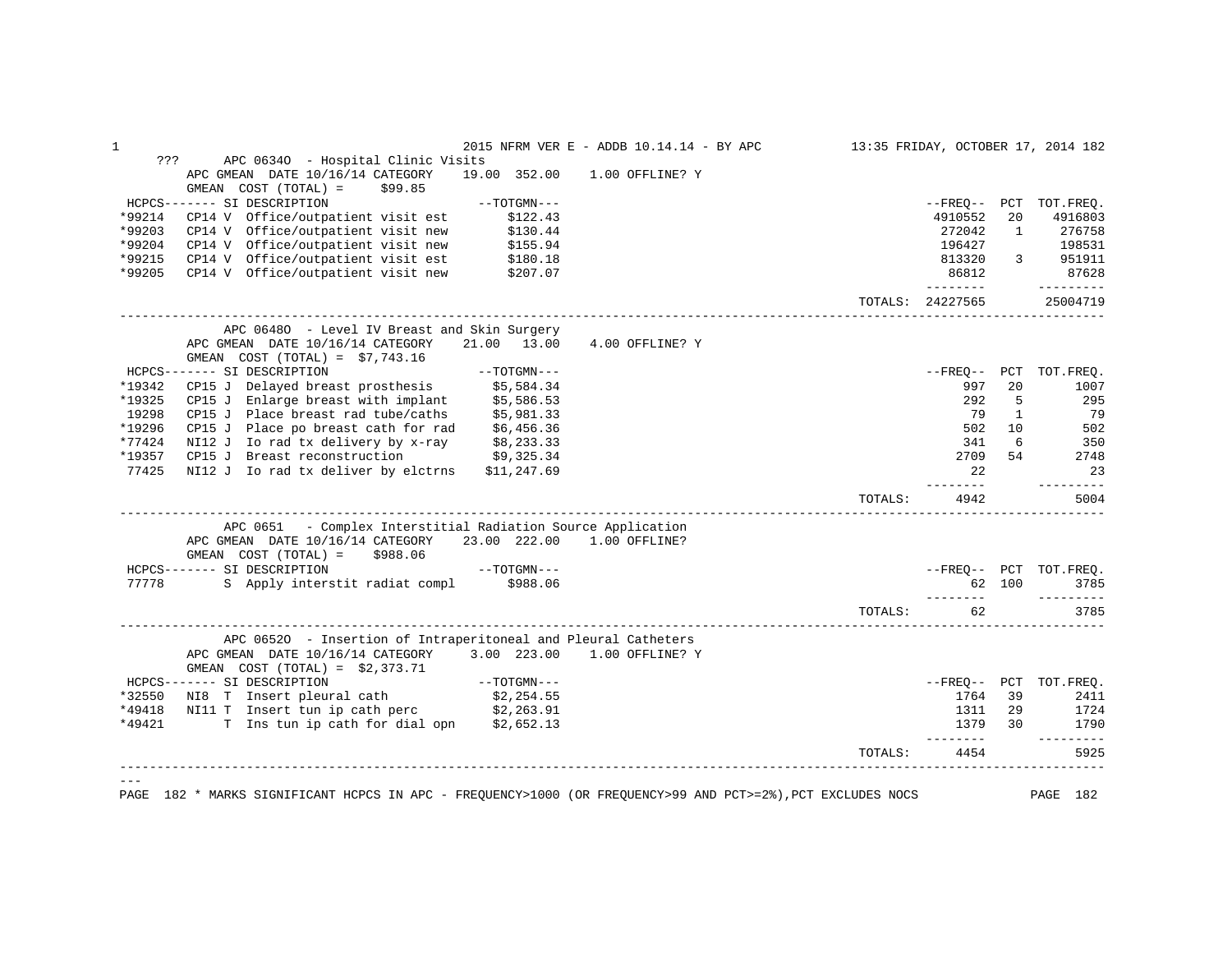| $\mathbf 1$ |                                                                                                                                                                                              |                | 2015 NFRM VER E - ADDB 10.14.14 - BY APC |         |                     |                | 13:35 FRIDAY, OCTOBER 17, 2014 183 |
|-------------|----------------------------------------------------------------------------------------------------------------------------------------------------------------------------------------------|----------------|------------------------------------------|---------|---------------------|----------------|------------------------------------|
|             | APC 06550 - Level IV Pacemaker and Similar Procedures                                                                                                                                        |                |                                          |         |                     |                |                                    |
|             | APC GMEAN DATE 10/16/14 CATEGORY                                                                                                                                                             | 61.00<br>2.00  | 4.00 OFFLINE? Y                          |         |                     |                |                                    |
|             | GMEAN $COST (TOTAL) = $17,020.31$                                                                                                                                                            |                |                                          |         |                     |                |                                    |
|             | HCPCS------- SI DESCRIPTION                                                                                                                                                                  | $--TOTGMN---$  |                                          |         |                     |                | --FREO-- PCT TOT.FREO.             |
| *33221      | NI12 J Insert pulse gen mult leads \$13,138.22                                                                                                                                               |                |                                          |         | 285                 | 5              | 288                                |
| *33229      | NI12 J Remv&replc pm gen mult leads                                                                                                                                                          | \$15,445.21    |                                          |         | 2466                | 48             | 2489                               |
| *3228A      | J CPX 33228 Remv&replc pm gen                                                                                                                                                                | \$18,001.86    |                                          |         | 115                 | 2              | 115                                |
| 3224A       | J CPX 33224 Insert pacing lead                                                                                                                                                               | \$18,100.23    |                                          |         | 43                  |                | 43                                 |
| *3208A      | J CPX 33208 Insrt heart pm atr                                                                                                                                                               | \$18,959.30    |                                          |         | 1746                | 34             | 1761                               |
| *3207A      | J CPX 33207 Insert heart pm ve                                                                                                                                                               | \$21,844.42    |                                          |         | 464<br>--------     | 9              | 467                                |
|             |                                                                                                                                                                                              |                |                                          | TOTALS: | 5119                |                | 5163                               |
|             | APC 06590 - Hyperbaric Oxygen                                                                                                                                                                |                |                                          |         |                     |                |                                    |
|             | APC GMEAN DATE 10/16/14 CATEGORY 28.00 230.00 1.00 OFFLINE? Y<br>\$113.37<br>GMEAN COST (TOTAL) =                                                                                            |                |                                          |         |                     |                |                                    |
|             | HCPCS------- SI DESCRIPTION                                                                                                                                                                  | $---TOTGMN---$ |                                          |         |                     |                | --FREO-- PCT TOT.FREQ.             |
|             | G0277 NI15 S HBOT, full body chamber, 30 \$0.00                                                                                                                                              |                |                                          |         | $\mathbf 0$         |                | $\overline{0}$                     |
|             | *C1300 D15 S Hyperbaric oxygen \$113.37                                                                                                                                                      |                |                                          |         | 509923 100          |                | 518966                             |
|             |                                                                                                                                                                                              |                |                                          | TOTALS: | ---------<br>509923 |                | $- - - - - - - - -$<br>518966      |
|             |                                                                                                                                                                                              |                |                                          |         |                     |                |                                    |
| ???         | APC 0661 - Level III Pathology                                                                                                                                                               |                |                                          |         |                     |                |                                    |
|             | APC GMEAN DATE 10/16/14 CATEGORY 10.00 172.00 3.00 OFFLINE?                                                                                                                                  |                |                                          |         |                     |                |                                    |
|             | GMEAN $COST (TOTAL) = $305.24$                                                                                                                                                               |                |                                          |         |                     |                |                                    |
|             | HCPCS------- SI DESCRIPTION<br>0279T - D13 - S. Ctc test                                                                                                                                     | $--TOTGMN---$  |                                          |         |                     |                | --FREQ-- PCT TOT.FREQ.             |
| 0279T       | D13 S Ctc test                                                                                                                                                                               | \$0.00         |                                          |         | 0                   |                | $\overline{0}$                     |
| 89258       | Cryopreservation embryo(s) \$0.00<br>CP15 S                                                                                                                                                  |                |                                          |         | $\mathbf 0$         |                | $\mathbf 0$                        |
| 89280       | CP15 S Assist oocyte fertilization \$0.00<br>CF15 S Electron microscopy \$203.96                                                                                                             |                |                                          |         | $\mathbf 0$         |                | $\overline{1}$                     |
| *88348      |                                                                                                                                                                                              |                |                                          |         | 8557                | 40             | 8650                               |
| *G0416      | Biopsy prostate 1-20 spc \$233.74<br>CP15 S                                                                                                                                                  |                |                                          |         | 1770                | 8              | 1770                               |
| *88182      | CP15 S Cell marker study \$244.74<br>NI6 S Intraop cyto path consult 1 \$351.82                                                                                                              |                |                                          |         | 717                 | 3              | 3436                               |
| *88333      |                                                                                                                                                                                              |                |                                          |         | 903                 | $\overline{4}$ | 28335                              |
| 88349       | Scanning electron microscopy<br>$D15$ S                                                                                                                                                      | \$352.18       |                                          |         | 49                  |                | 139                                |
| 88362       | CP15 S Nerve teasing preparations                                                                                                                                                            | \$359.47       |                                          |         | 12                  |                | 171                                |
| 88358       | CP15 S Analysis tumor                                                                                                                                                                        | \$371.43       |                                          |         | 47                  |                | 473                                |
| 89272       | Extended culture of oocytes \$387.34<br>CP15 S                                                                                                                                               |                |                                          |         | $\overline{1}$      |                | $\mathbf{1}$                       |
| *88319      | CP15 S Enzyme histochemistry                                                                                                                                                                 | \$388.32       |                                          |         | 739                 | 3              | 4846                               |
| *88309      | CP15 S Tissue exam by pathologist $$427.86$                                                                                                                                                  |                |                                          |         | 1618                | 7              | 18712                              |
| *85097      |                                                                                                                                                                                              |                |                                          |         | 6581                | 31             | 31549                              |
| G0417       |                                                                                                                                                                                              |                |                                          |         | 5                   |                | 147                                |
|             |                                                                                                                                                                                              |                |                                          |         |                     |                |                                    |
| G0418       |                                                                                                                                                                                              |                |                                          |         | 4                   |                | 24                                 |
| G0419       | CP15 S Bone marrow interpretation $$498.66$<br>D15 S Biopsy prostate 21-40 spc $$1,368.05$<br>D15 S Biopsy prostate 41-60 spc $$2,236.07$<br>Biopsy prostate: $>60$ spc $$2,479.98$<br>D15 S |                |                                          |         | $\overline{4}$      |                | 10                                 |

PAGE 183 \* MARKS SIGNIFICANT HCPCS IN APC - FREQUENCY>1000 (OR FREQUENCY>99 AND PCT>=2%),PCT EXCLUDES NOCS PAGE 183

 $---$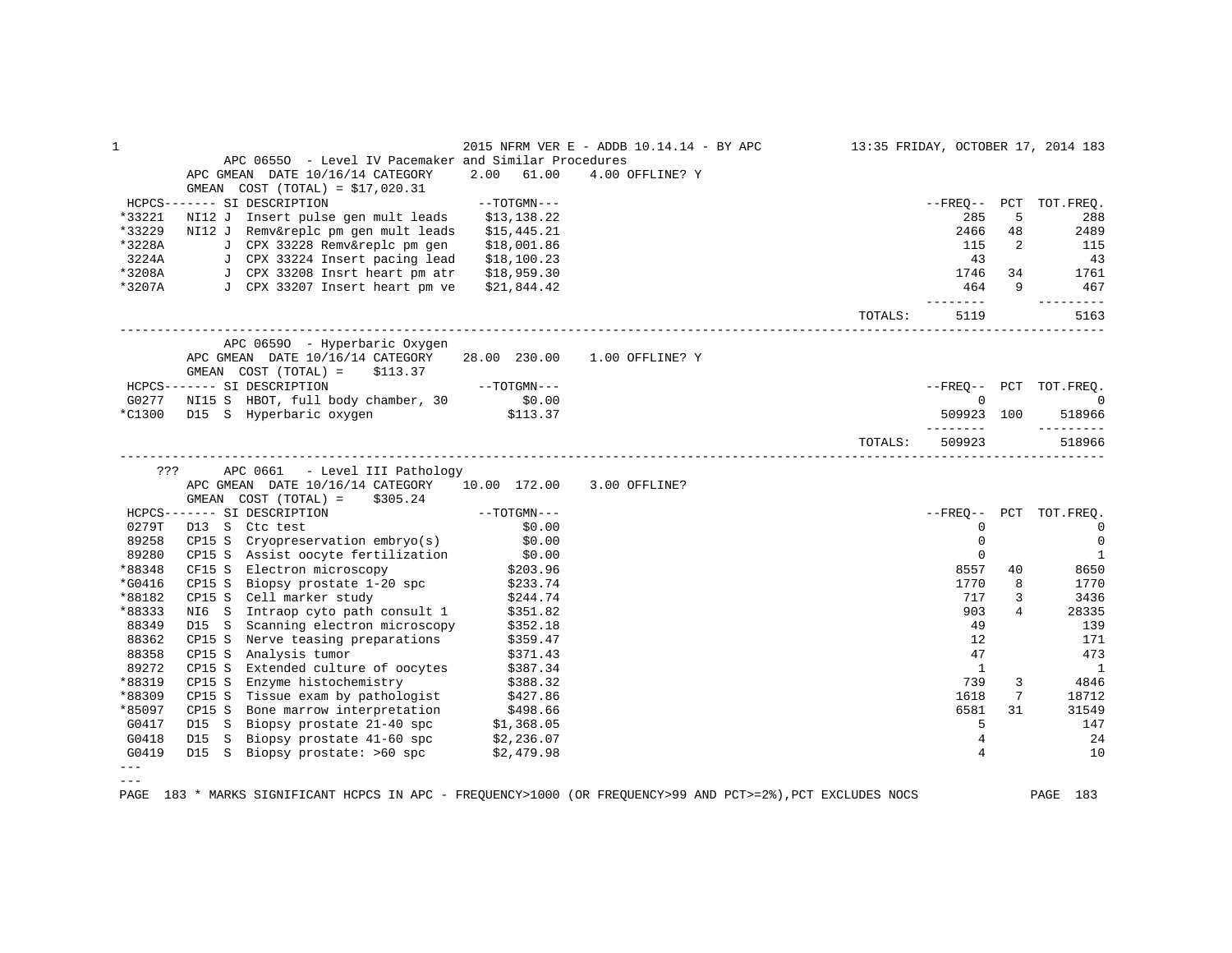1 2015 NFRM VER E - ADDB 10.14.14 - BY APC 13:35 FRIDAY, OCTOBER 17, 2014 184 ??? APC 0661 - Level III Pathology APC GMEAN DATE 10/16/14 CATEGORY 10.00 172.00 3.00 OFFLINE? GMEAN COST (TOTAL) =  $$305.24$ <br>HCPCS------- SI DESCRIPTION  $-$ -TOTGMN---  $-$ FREQ-- PCT TOT.FREQ. -------- --------- TOTALS: 21007 ------------------------------------------------------------------------------------------------------------------------------------ APC 0662 - CT Angiography APC GMEAN DATE 10/16/14 CATEGORY 20.00 231.00 1.00 OFFLINE? GMEAN COST (TOTAL) =  $$292.47$ <br>HCPCS------- SI DESCRIPTION HCPCS------- SI DESCRIPTION --TOTGMN--- --FREQ-- PCT TOT.FREQ. 73206 CP9 S Ct angio upr extrm w/o&w/dye \$243.06 548 1484 \*70498 CP9 S Ct angiography neck \$260.77 22409 16 86164 72191 CP9 S Ct angiograph pelv w/o&w/dye \$261.06 247 3692 \*70496 CP9 S Ct angiography head \$264.21 9521 7 65104 \*74175 CP9 S Ct angio abdom w/o & w/dye \$282.46 9376 7 31372 \*75635 CP9 N Ct angio abdominal arteries \$298.06 28863 21 48514 \*71275 CP9 S Ct angiography chest \$309.07 59107 44 344994 \*73706 CP9 S Ct angio lwr extr w/o&w/dye \$316.38 173706 CP9 S Ct angio lwr extr w/o&w/dye \$316.38 173 1 5526 -------- --------- TOTALS: 131843 586850 ------------------------------------------------------------------------------------------------------------------------------------ APC 0667 - Level IV Radiation Therapy APC GMEAN DATE 10/16/14 CATEGORY 23.00 151.00 4.00 OFFLINE? GMEAN COST (TOTAL) = \$1,112.43 HCPCS------- SI DESCRIPTION --TOTGMN--- --FREQ-- PCT TOT.FREQ. \*77522 CP15 S Proton trmt simple w/comp \$1,033.22<br>\*77523 S Proton trmt intermediate \$1,219.41 55 11506 10717 55 11506 \*77523 S Proton trmt intermediate \$1,219.41 \$642<br>\*77523 S Proton trmt intermediate \$1,219.41 \$642<br>\*77525 S Proton treatment complex \$1,243.81 8 Proton treatment complex \$1,243.81  $\frac{1}{2}$  587  $\frac{2}{3}$  587  $\frac{2}{3}$  587  $\frac{3}{4}$  587  $\frac{2}{3}$  587  $\frac{3}{4}$  587  $\frac{4}{5}$  -------- --------- TOTALS: 19234 20735 ------------------------------------------------------------------------------------------------------------------------------------ APC 0668 - Level I Angiography and Venography APC GMEAN DATE 10/16/14 CATEGORY 20.00 141.00 1.00 OFFLINE? GMEAN COST (TOTAL) = \$858.43 HCPCS------- SI DESCRIPTION --TOTGMN--- --FREQ-- PCT TOT.FREQ. 75880 N Vein x-ray eye socket \$0.00 0 0 \*75791 NI10 N Av dialysis shunt imaging \$717.76 525 6041 (\$1719) \$100 million was shown as the set of the set o \*75820 N Vein x-ray arm/leg \$719.80 \$900 \$900 \$900 \$900 \$900 \$900 \$900 \$900 \$900 \$900 \$ \*36147 N10 T Access av dial grft for eval \$891.47 15475 75 104106 \*75827 N Vein x-ray chest \$912.25 652 3 4019 75898 CF14 N Follow-up angiography \$929.46 209 1 10142 75860 N Vein x-ray neck \$1,453.90 66 928 75746 N Artery x-rays lung \$1,645.02 6 15 and \$1,645.02 6 15 --- PAGE 184 \* MARKS SIGNIFICANT HCPCS IN APC - FREQUENCY>1000 (OR FREQUENCY>99 AND PCT>=2%),PCT EXCLUDES NOCS PAGE 184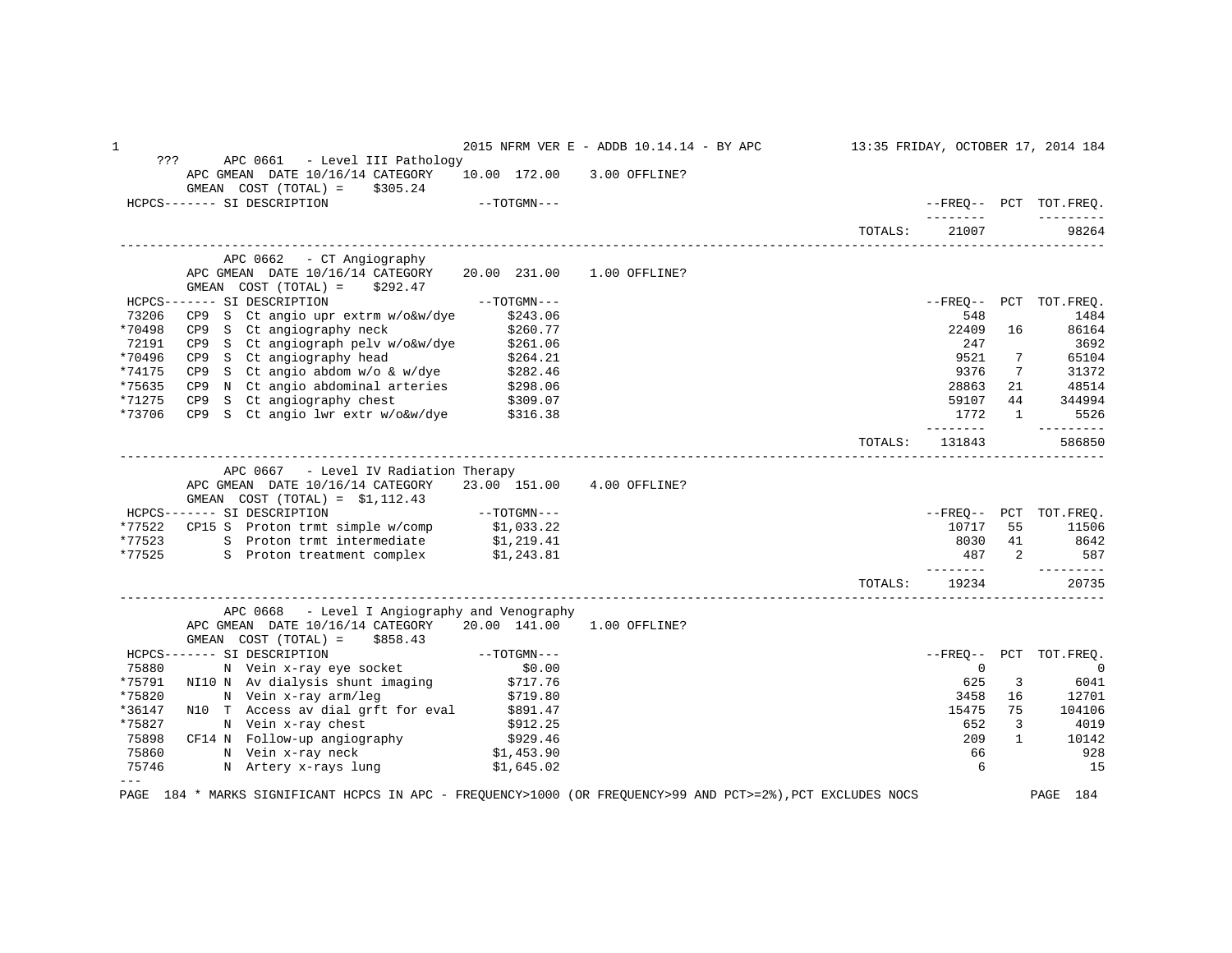| 1                                                                                                                                                                                                                                                                                                                                                                                            |        |                                                                                                                                        |                          | 2015 NFRM VER E - ADDB 10.14.14 - BY APC 13:35 FRIDAY, OCTOBER 17, 2014 185 |         |                    |              |                        |
|----------------------------------------------------------------------------------------------------------------------------------------------------------------------------------------------------------------------------------------------------------------------------------------------------------------------------------------------------------------------------------------------|--------|----------------------------------------------------------------------------------------------------------------------------------------|--------------------------|-----------------------------------------------------------------------------|---------|--------------------|--------------|------------------------|
|                                                                                                                                                                                                                                                                                                                                                                                              |        | - Level I Angiography and Venography<br>APC 0668<br>APC GMEAN DATE 10/16/14 CATEGORY                                                   | 20.00 141.00             | 1.00 OFFLINE?                                                               |         |                    |              |                        |
|                                                                                                                                                                                                                                                                                                                                                                                              |        | GMEAN COST (TOTAL) =<br>\$858.43                                                                                                       |                          |                                                                             |         |                    |              |                        |
|                                                                                                                                                                                                                                                                                                                                                                                              |        | HCPCS------- SI DESCRIPTION                                                                                                            | $--TOTGMN---$            |                                                                             |         |                    |              | --FREQ-- PCT TOT.FREQ. |
| 75887                                                                                                                                                                                                                                                                                                                                                                                        |        | N Vein x-ray liver w/o hemodyn \$1,968.81                                                                                              |                          |                                                                             |         | 13                 |              | 226                    |
| 75872                                                                                                                                                                                                                                                                                                                                                                                        |        | N Vein x-ray skull epidural $$2,075.94$                                                                                                |                          |                                                                             |         | - 9                |              | 53                     |
| 75756                                                                                                                                                                                                                                                                                                                                                                                        |        | N Artery x-rays chest                                                                                                                  | \$2,967.08               |                                                                             |         | 18                 |              | 88                     |
|                                                                                                                                                                                                                                                                                                                                                                                              |        |                                                                                                                                        |                          |                                                                             | TOTALS: | ---------<br>20531 |              | ----------<br>138319   |
|                                                                                                                                                                                                                                                                                                                                                                                              |        | APC 0673<br>- Level III Intraocular Procedures                                                                                         |                          |                                                                             |         |                    |              |                        |
|                                                                                                                                                                                                                                                                                                                                                                                              |        | APC GMEAN DATE 10/16/14 CATEGORY                                                                                                       | 17.00 358.00             | 3.00 OFFLINE?                                                               |         |                    |              |                        |
|                                                                                                                                                                                                                                                                                                                                                                                              |        | GMEAN $COST (TOTAL) = $3,239.20$                                                                                                       |                          |                                                                             |         |                    |              |                        |
|                                                                                                                                                                                                                                                                                                                                                                                              |        | HCPCS------- SI DESCRIPTION                                                                                                            | $--TOTGMN---$            |                                                                             |         |                    |              | --FREO-- PCT TOT.FREO. |
| 0100T                                                                                                                                                                                                                                                                                                                                                                                        |        | NI6 T Prosth retina receive&gen \$0.00<br>NI15 T Aqueous shunt eye w/o graft \$0.00                                                    |                          |                                                                             |         | $\mathbf{0}$       |              | $\overline{0}$         |
| 66179                                                                                                                                                                                                                                                                                                                                                                                        |        |                                                                                                                                        |                          |                                                                             |         | $\mathbf{0}$       |              | $\overline{0}$         |
| 66183                                                                                                                                                                                                                                                                                                                                                                                        |        |                                                                                                                                        |                          |                                                                             |         | $\mathbf 0$        |              | $\mathbf 0$            |
| 67027                                                                                                                                                                                                                                                                                                                                                                                        |        |                                                                                                                                        |                          |                                                                             |         | 74                 |              | 141                    |
| 67121                                                                                                                                                                                                                                                                                                                                                                                        |        | NI14 T Insert ant drainage device \$0.00<br>CP15 T Implant eye drug system \$2,481.77<br>CP15 T Remove eye implant material \$2,575.99 |                          |                                                                             |         | 291                |              | 958                    |
| *67036                                                                                                                                                                                                                                                                                                                                                                                       | CP15 T | Removal of inner eye fluid \$2,651.30                                                                                                  |                          |                                                                             |         | 3222               | 7            | 7455                   |
| 66174                                                                                                                                                                                                                                                                                                                                                                                        | NI11 T | Translum dil eye canal \$2,712.40                                                                                                      |                          |                                                                             |         | 48                 |              | 98                     |
| 66175                                                                                                                                                                                                                                                                                                                                                                                        |        | NI11 T Trnslum dil eye canal w/stnt \$2,769.17                                                                                         |                          |                                                                             |         | 145                |              | 261                    |
| 66852                                                                                                                                                                                                                                                                                                                                                                                        | CP15 T | Removal of lens material                                                                                                               | \$2,821.20               |                                                                             |         | 857                | 1            | 1482                   |
| 0191T                                                                                                                                                                                                                                                                                                                                                                                        |        | NJ8 T Insert ant segment drain int                                                                                                     | \$2,860.30               |                                                                             |         | 29                 |              | 917                    |
| *67041                                                                                                                                                                                                                                                                                                                                                                                       |        | NI8 T Vit for macular pucker \$2,888.02                                                                                                |                          |                                                                             |         | 5444               | 12           | 9188                   |
| *67042                                                                                                                                                                                                                                                                                                                                                                                       | NI8    | T Vit for macular hole                                                                                                                 | \$3,023.66               |                                                                             |         | 8358               | 19           | 11891                  |
| *67040                                                                                                                                                                                                                                                                                                                                                                                       | CP15 T | Laser treatment of retina                                                                                                              | \$3,050.92               |                                                                             |         | 3630               | 8            | 6344                   |
| 0192T                                                                                                                                                                                                                                                                                                                                                                                        | D14 T  | Insert ant segment drain ext                                                                                                           | \$3,121.25               |                                                                             |         | 558                | $\mathbf{1}$ | 1082                   |
| *67039                                                                                                                                                                                                                                                                                                                                                                                       | CP15 T | Laser treatment of retina \$3,133.70                                                                                                   |                          |                                                                             |         | 1214               | 2            | 2767                   |
| 67043                                                                                                                                                                                                                                                                                                                                                                                        |        | NI8 T Vit for membrane dissect                                                                                                         | \$3,195.22               |                                                                             |         | 463                | $\mathbf{1}$ | 737                    |
| *66180                                                                                                                                                                                                                                                                                                                                                                                       | T.     | Aqueous shunt eye w/graft \$3,234.87                                                                                                   |                          |                                                                             |         | 1525               | 3            | 6274                   |
| 67107                                                                                                                                                                                                                                                                                                                                                                                        | CP15 T | \$3,254.45 Repair detached retina<br>Corneal trnspl endothelial \$3,345.03                                                             |                          |                                                                             |         | 657                | $\mathbf{1}$ | 788                    |
| *65756                                                                                                                                                                                                                                                                                                                                                                                       | NI9 T  |                                                                                                                                        |                          |                                                                             |         | 2818               | 6            | 4070                   |
| 0253T                                                                                                                                                                                                                                                                                                                                                                                        | NI11 T | Insert aqueous drain device \$3,365.16                                                                                                 |                          |                                                                             |         | 3                  |              | 5                      |
| 65755                                                                                                                                                                                                                                                                                                                                                                                        | CP15 T | Corneal transplant                                                                                                                     | \$3,376.49<br>\$3,408.80 |                                                                             |         | 517                | $\mathbf{1}$ | 853                    |
| 66605                                                                                                                                                                                                                                                                                                                                                                                        | CP13 T | Removal of iris                                                                                                                        |                          |                                                                             |         | 2                  |              | 5                      |
| 65710                                                                                                                                                                                                                                                                                                                                                                                        | CP15 T | Corneal transplant \$3,478.87                                                                                                          |                          |                                                                             |         | 147                |              | 193                    |
| *65730                                                                                                                                                                                                                                                                                                                                                                                       |        | CP15 T Corneal transplant $$3,547.07$<br>CP15 T Corneal transplant $$3,656.14$                                                         |                          |                                                                             |         | 1228               | 2            | 1851                   |
| 65750                                                                                                                                                                                                                                                                                                                                                                                        |        |                                                                                                                                        |                          |                                                                             |         | 77                 |              | 223                    |
| *67108                                                                                                                                                                                                                                                                                                                                                                                       | CP15 T | Repair detached retina \$3,705.33                                                                                                      |                          |                                                                             |         | 7207               | 16           | 8915                   |
| 67112                                                                                                                                                                                                                                                                                                                                                                                        |        | CP15 T Rerepair detached retina $$3,877.95$<br>NI8 T Repair retinal detach cplx $$4,065.29$                                            |                          |                                                                             |         | 398                |              | 652                    |
| *67113                                                                                                                                                                                                                                                                                                                                                                                       |        |                                                                                                                                        |                          |                                                                             |         | 4750               | 10           | 5524                   |
| 65781                                                                                                                                                                                                                                                                                                                                                                                        |        | CP15 T Ocular reconst transplant \$5,569.27                                                                                            |                          |                                                                             |         | 9                  |              | 16                     |
| $\frac{1}{2} \frac{1}{2} \frac{1}{2} \frac{1}{2} \frac{1}{2} \frac{1}{2} \frac{1}{2} \frac{1}{2} \frac{1}{2} \frac{1}{2} \frac{1}{2} \frac{1}{2} \frac{1}{2} \frac{1}{2} \frac{1}{2} \frac{1}{2} \frac{1}{2} \frac{1}{2} \frac{1}{2} \frac{1}{2} \frac{1}{2} \frac{1}{2} \frac{1}{2} \frac{1}{2} \frac{1}{2} \frac{1}{2} \frac{1}{2} \frac{1}{2} \frac{1}{2} \frac{1}{2} \frac{1}{2} \frac{$ |        |                                                                                                                                        |                          |                                                                             |         |                    |              |                        |

 $---$ 

PAGE 185 \* MARKS SIGNIFICANT HCPCS IN APC - FREQUENCY>1000 (OR FREQUENCY>99 AND PCT>=2%),PCT EXCLUDES NOCS PAGE 185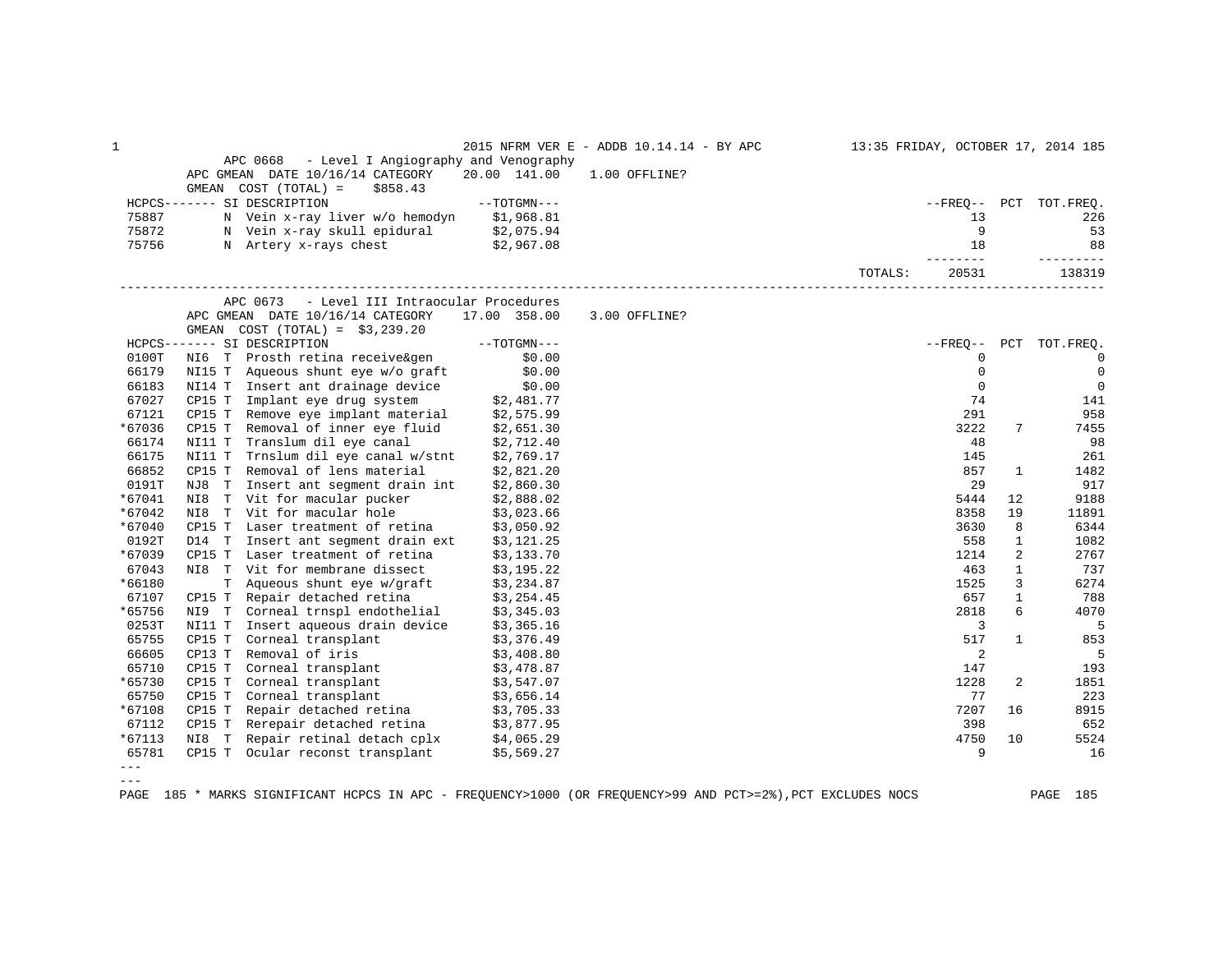1 2015 NFRM VER E - ADDB 10.14.14 - BY APC 13:35 FRIDAY, OCTOBER 17, 2014 186 APC 0673 - Level III Intraocular Procedures APC GMEAN DATE 10/16/14 CATEGORY 17.00 358.00 3.00 OFFLINE? GMEAN COST (TOTAL) = \$3,239.20<br>HCPCS------- SI DESCRIPTION  $-$ -TOTGMN--- $\blacksquare$  -------- --------- TOTALS: 43671 ------------------------------------------------------------------------------------------------------------------------------------ APC 0676 - Thrombolysis and Other Device Revisions APC GMEAN DATE 10/16/14 CATEGORY 2.00 236.00 1.00 OFFLINE? GMEAN COST (TOTAL) = \$202.50<br>HCPCS------- SI DESCRIPTION HCPCS------- SI DESCRIPTION --TOTGMN--- --FREQ-- PCT TOT.FREQ. \*36598 NI6 T Inj w/fluor eval cv device \$186.36 5800 17 \$992 \*43760 CP10 T Change gastrostomy tube \$190.64 17900 55 43821 17900 55 43821 37195 T Thrombolytic therapy stroke \$218.15 37195 \$18.15 12 \$559 92977 T Dissolve clot heart vessel \$230.74 2001 \$230.74 12 377 \*36593 NI8 T Declot vascular device \$241.87 8652 26 27243 36860 T External cannula declotting \$803.65 16 33 and \$803.65 16 35 and \$803.65 16 35 and \$803.65 in the set of the set of the set of the set of the set of the set of the set of the set of the set of the set of the set of -------- --------- TOTALS: 32392 81565 ------------------------------------------------------------------------------------------------------------------------------------ APC 0688O - Level I Neurostimulator & Related Procedures APC GMEAN DATE 10/16/14 CATEGORY 8.00 365.00 1.00 OFFLINE? Y GMEAN COST (TOTAL) = \$2,208.33 HCPCS------- SI DESCRIPTION --TOTGMN--- --FREQ-- PCT TOT.FREQ. 0267T NJ11 T Implt/rpl crtd sns dev lead \$0.00 \$0.00 \$0.00 \$0.00 \$0.00 \$0.00 \$0.00 \$0.00 \$0.00 \$0.00 \$0.00 \$0.00 \$0.00 \$0.00 \$0.00 \$0.00 \$0.00 \$0.00 \$0.00 \$0.00 \$0.00 \$0.00 \$0.00 \$0.00 \$0.00 \$0.00 \$0.00 \$0.00 \$0.00 \$0.00 \$ 0270T NJ11 N Rev/remvl crtd sns dev lead \$0.00 0 0 0271T NJ11 N Rev/remvl crtd sns dev gen \$0.00 0 0 0313T NI13 T Laps rmvl nstim array vagus \$0.00 0 0 0315T NI13 N Rmvl vagus nerve pls gen \$0.00 0 0 0314T NI13 N Laps rmvl vgl arry&pls gen \$1,499.34 for the state of the state of the state of the state of the state of the state of the state of the state of the state of the state of the state of the state of the state of \*64585 CP15 N Revise/remove neuroelectrode \$1,621.30 \*64595 CP14 N Revise/rmv pn/gastr stimul \$1,887.14 1251 28 1448 \*63688 CP14 N Revise/remove neuroreceiver \$2,481.36 2586 58 3046 0284T NI12 N Periph field stimul revise \$2,559.05 21 27 63662 NI10 N Remove spine eltrd plate \$3,007.41 55 1 191<br>61880 CP15 N Revise/remove neuroelectrode \$3,465.92 57 61880 CP15 N Revise/remove neuroelectrode \$3,465.92 48 57 -------- --------- TOTALS: 4435 5440 ------------------------------------------------------------------------------------------------------------------------------------ ---  $- - ---$ ---

PAGE 186 \* MARKS SIGNIFICANT HCPCS IN APC - FREQUENCY>1000 (OR FREQUENCY>99 AND PCT>=2%),PCT EXCLUDES NOCS PAGE 186

---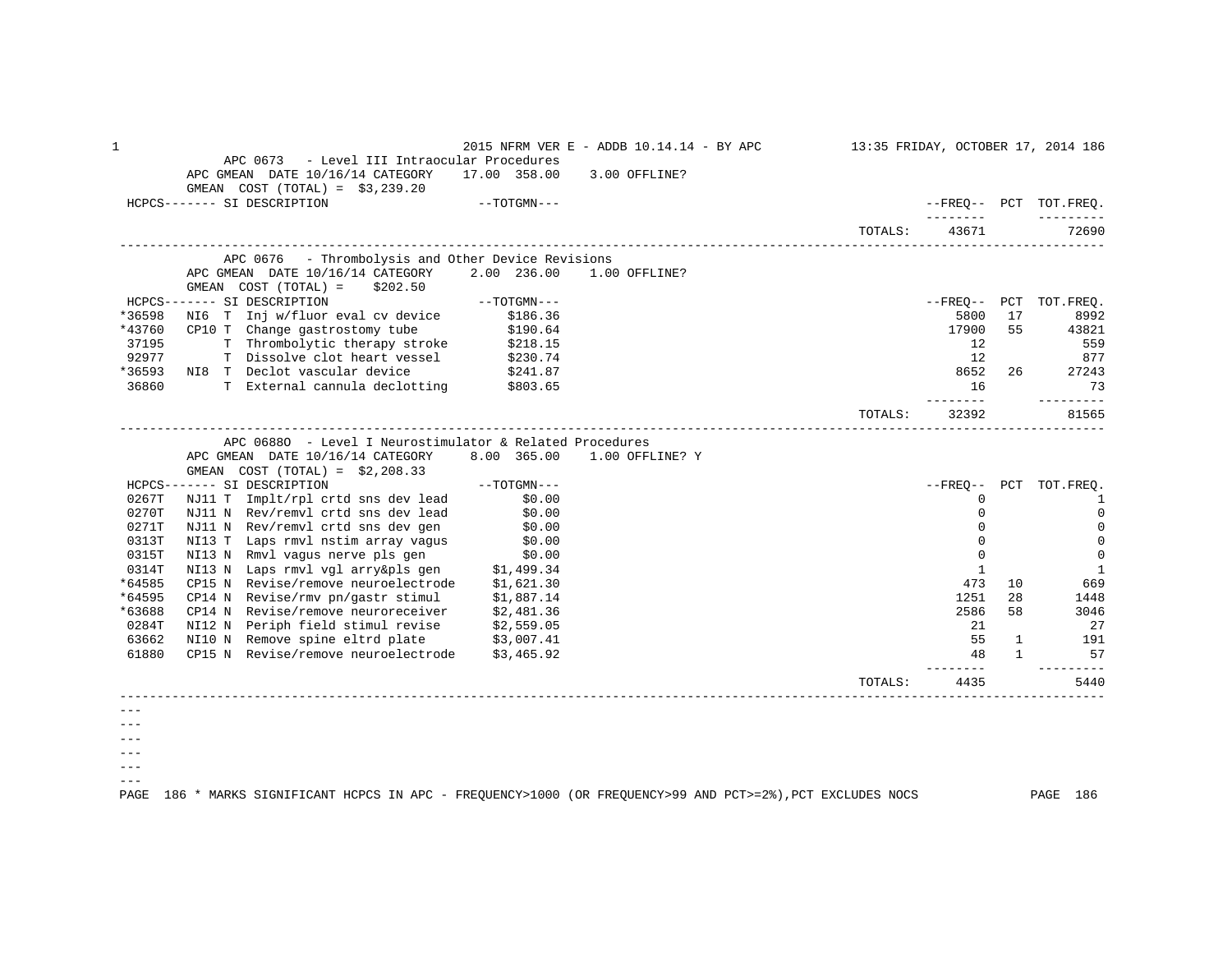| $\mathbf{1}$ |                                                                                                                                                                                                                                                                           | 2015 NFRM VER E - ADDB 10.14.14 - BY APC 13:35 FRIDAY, OCTOBER 17, 2014 187 |         |                |                |                        |
|--------------|---------------------------------------------------------------------------------------------------------------------------------------------------------------------------------------------------------------------------------------------------------------------------|-----------------------------------------------------------------------------|---------|----------------|----------------|------------------------|
|              | APC 0690 - Level I Electronic Analysis of Devices                                                                                                                                                                                                                         |                                                                             |         |                |                |                        |
|              | APC GMEAN DATE 10/16/14 CATEGORY 2.00 242.00                                                                                                                                                                                                                              | 1.00 OFFLINE?                                                               |         |                |                |                        |
|              | GMEAN $COST (TOTAL) = $36.47$                                                                                                                                                                                                                                             |                                                                             |         |                |                |                        |
|              | GMEAN COST (TOTAL) = $$36.47$<br>----- SI DESCRIPTION --TOTGMN---<br>NJ10 N Acoustic ecg 1+ analysis \$0.00<br>NJ10 N Acoustic ecg analy & reprog \$0.00<br>NJ12 N Icar ischm mntrng prgrm eval \$0.00<br>NJ12 N Icar ischm mntr interr ev<br>HCPCS------- SI DESCRIPTION |                                                                             |         |                |                | --FREO-- PCT TOT.FREO. |
| 0224T        |                                                                                                                                                                                                                                                                           |                                                                             |         | 0              |                | $\mathbf 0$            |
| 0225T        |                                                                                                                                                                                                                                                                           |                                                                             |         | $\Omega$       |                | $\mathbf 0$            |
| 0305T        |                                                                                                                                                                                                                                                                           |                                                                             |         | $\mathbf 0$    |                | $\mathbf 0$            |
| 0306T        |                                                                                                                                                                                                                                                                           |                                                                             |         | $\Omega$       |                | $\mathbf 0$            |
|              |                                                                                                                                                                                                                                                                           |                                                                             |         | $\Omega$       |                |                        |
| 0317T        |                                                                                                                                                                                                                                                                           |                                                                             |         |                |                | $\mathbf 0$            |
| 0389T        |                                                                                                                                                                                                                                                                           |                                                                             |         | $\Omega$       |                | $\mathbb O$            |
| 0391T        |                                                                                                                                                                                                                                                                           |                                                                             |         | $\Omega$       |                | $\mathbf 0$            |
| 93260        |                                                                                                                                                                                                                                                                           |                                                                             |         | $\mathbf 0$    |                | $\overline{0}$         |
| 93261        | NI15 N Interrogate subq defib $$0.00$<br>NI9 N Wcd device interrogate $$19.74$                                                                                                                                                                                            |                                                                             |         | $\overline{0}$ |                | $\mathbf 0$            |
| 93292        |                                                                                                                                                                                                                                                                           |                                                                             |         | 392            |                | 446                    |
| 95982        |                                                                                                                                                                                                                                                                           |                                                                             |         | 107            |                | 175                    |
| *93285       |                                                                                                                                                                                                                                                                           |                                                                             |         | 1270           |                | 1832                   |
| *93279       |                                                                                                                                                                                                                                                                           |                                                                             |         | 27675          | 4              | 38202                  |
| *93293       |                                                                                                                                                                                                                                                                           |                                                                             |         | 144257         | 22             | 146741                 |
| *93296       |                                                                                                                                                                                                                                                                           |                                                                             |         | 190486         | 29             | 196026                 |
| *93280       |                                                                                                                                                                                                                                                                           |                                                                             |         | 130418         | 20             | 180807                 |
| *93288       |                                                                                                                                                                                                                                                                           |                                                                             |         | 26009          | 3              | 38644                  |
| *93281       |                                                                                                                                                                                                                                                                           |                                                                             |         | 4980           |                | 7748                   |
|              |                                                                                                                                                                                                                                                                           |                                                                             |         |                |                |                        |
| *93283       |                                                                                                                                                                                                                                                                           |                                                                             |         | 35552          | 5              | 52590                  |
| *93282       |                                                                                                                                                                                                                                                                           |                                                                             |         | 19572          | 3              | 28017                  |
| 0328T        |                                                                                                                                                                                                                                                                           |                                                                             |         | 8              |                | 21                     |
| *93299       |                                                                                                                                                                                                                                                                           |                                                                             |         | 7829           | $\mathbf{1}$   | 8119                   |
| *93289       |                                                                                                                                                                                                                                                                           |                                                                             |         | 9911           | $\mathbf{1}$   | 17497                  |
| *93284       |                                                                                                                                                                                                                                                                           |                                                                             |         | 30875          | $\overline{4}$ | 47652                  |
| *93270       |                                                                                                                                                                                                                                                                           |                                                                             |         | 19571          | 3              | 39630                  |
| *93290       |                                                                                                                                                                                                                                                                           |                                                                             |         | 1301           |                | 13182                  |
| 0327T        |                                                                                                                                                                                                                                                                           |                                                                             |         | 23             |                | 36                     |
|              |                                                                                                                                                                                                                                                                           |                                                                             |         | _________      |                | <u>_________</u>       |
|              |                                                                                                                                                                                                                                                                           |                                                                             | TOTALS: | 650236         |                | 817365                 |
|              | APC 0691 - Level III Electronic Analysis of Devices                                                                                                                                                                                                                       |                                                                             |         |                |                |                        |
|              | APC GMEAN DATE 10/16/14 CATEGORY 2.00 242.00 3.00 OFFLINE?                                                                                                                                                                                                                |                                                                             |         |                |                |                        |
|              |                                                                                                                                                                                                                                                                           |                                                                             |         |                |                |                        |
|              | GMEAN COST (TOTAL) = \$256.79<br>----- SI DESCRIPTION ------ SI DESCRIPTION ---<br>CF14 S Set-up cardiovert-defibrill \$17.23<br>HCPCS------- SI DESCRIPTION                                                                                                              |                                                                             |         |                |                | --FREQ-- PCT TOT.FREQ. |
| 93745        |                                                                                                                                                                                                                                                                           |                                                                             |         | 2              |                |                        |
|              |                                                                                                                                                                                                                                                                           |                                                                             |         |                |                | 27                     |
| 93724        |                                                                                                                                                                                                                                                                           |                                                                             |         | 113            |                | 268                    |
| *62368       |                                                                                                                                                                                                                                                                           |                                                                             |         | 9712           | 25             | 10626                  |
| *62367       |                                                                                                                                                                                                                                                                           |                                                                             |         | 1160           | 2              | 1390                   |
| *62370       |                                                                                                                                                                                                                                                                           |                                                                             |         | 13277          | 34             | 14179                  |
| *62369       | CF14 S Analyze pacemaker system (1990.08<br>CF14 S Analyze spinf pump w/reprog (200.08<br>CF14 S Analyze spine infus pump (220.57<br>NI12 S Anl sp inf pmp w/mdreprg&fil (261.71<br>NI12 S Anal sp inf pmp w/reprg&fill (291.81                                           |                                                                             |         | 14546          | 37             | 15372                  |
| $---$        |                                                                                                                                                                                                                                                                           |                                                                             |         |                |                |                        |
|              | PAGE 187 * MARKS SIGNIFICANT HCPCS IN APC - FREOUENCY>1000 (OR FREOUENCY>99 AND PCT>=2%), PCT EXCLUDES NOCS                                                                                                                                                               |                                                                             |         |                |                | PAGE<br>187            |
|              |                                                                                                                                                                                                                                                                           |                                                                             |         |                |                |                        |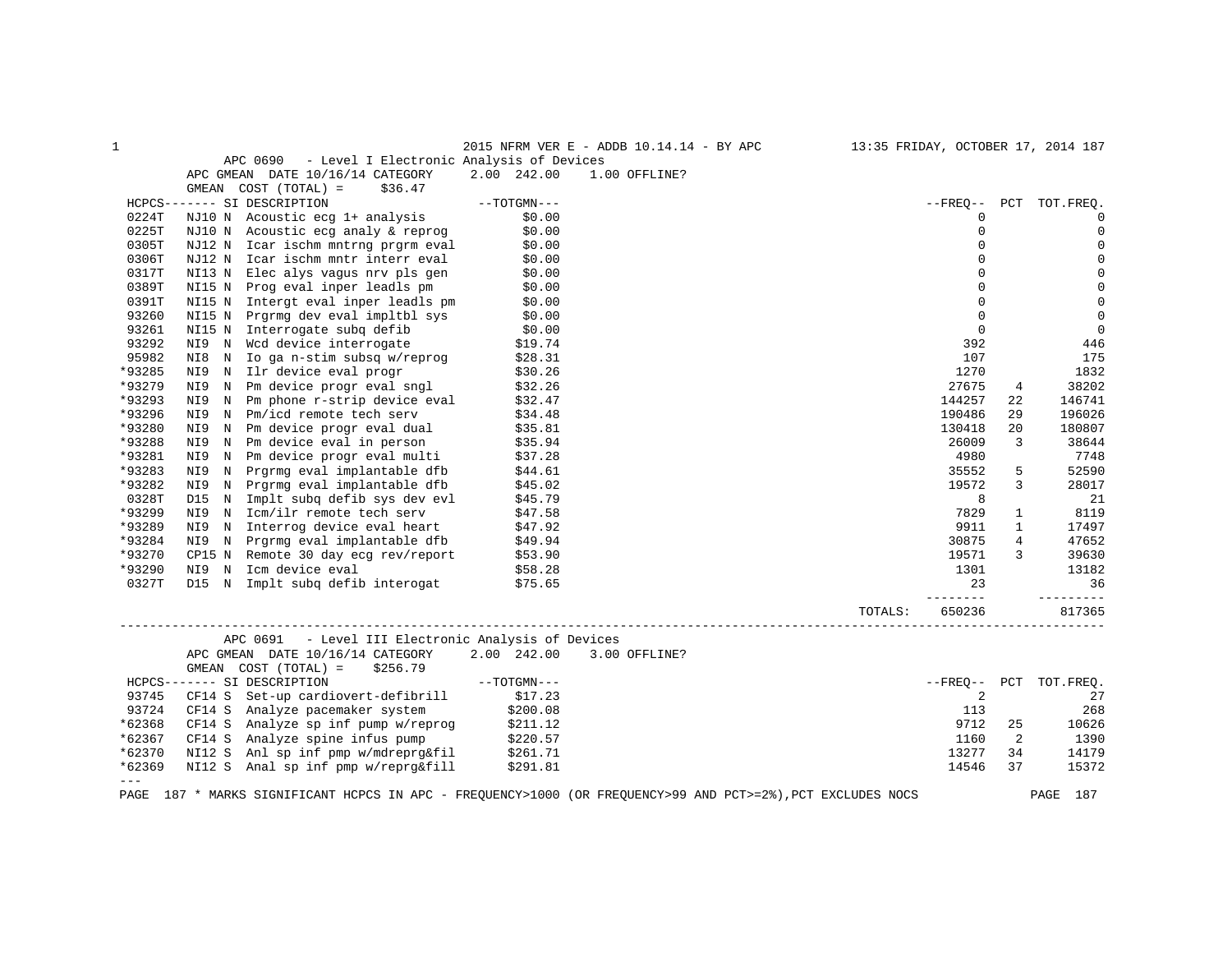1 2015 NFRM VER E - ADDB 10.14.14 - BY APC 13:35 FRIDAY, OCTOBER 17, 2014 188 APC 0691 - Level III Electronic Analysis of Devices APC GMEAN DATE 10/16/14 CATEGORY 2.00 242.00 3.00 OFFLINE? GMEAN COST (TOTAL) = \$256.79<br>HCPCS------- SI DESCRIPTION  $-$  -TOTGMN---  $-$  -------- --------- TOTALS: 38810 41862 ------------------------------------------------------------------------------------------------------------------------------------ APC 0692 - Level II Electronic Analysis of Devices APC GMEAN DATE 10/16/14 CATEGORY 2.00 242.00 2.00 OFFLINE? GMEAN COST (TOTAL) = \$133.02<br>HCPCS------- SI DESCRIPTION HCPCS------- SI DESCRIPTION --TOTGMN--- --FREQ-- PCT TOT.FREQ. \*95971 CF14 S Analyze neurostim simple \$116.22 1959 5 4350 \*93271 S Ecg/monitoring and analysis \$120.27 15817 43 16961 \*95978 S Analyze neurostim brain/1h \$130.84 5. \$130.84 6710 18 7102 \*95972 CF14 S Analyze neurostim complex \$131.14 2576 7 7065 \*95974 CP9 S Cranial neurostim complex \$132.42 2691 7 3091 \*62252 CP14 S Csf shunt reprogram \$163.43 1075 2 1084 \*93750 NI10 S Interrogation vad in person \$188.67 5142 14 7228 -------- --------- TOTALS: 35970 46881 ------------------------------------------------------------------------------------------------------------------------------------ APC 0698 - Level II Eye Tests & Treatments APC GMEAN DATE 10/16/14 CATEGORY 17.00 117.00 2.00 OFFLINE? GMEAN COST (TOTAL) = \$104.61<br>HCPCS------- SI DESCRIPTION HCPCS------- SI DESCRIPTION --TOTGMN--- --FREQ-- PCT TOT.FREQ. 0198T NI9 N Ocular blood flow measure \$0.00 0 0 0356T NJ14 S Insrt drug device for iop \$0.00 0 0 92265 CP15 N Eye muscle evaluation  $$0.00$  0 0 1 92316 CP15 N Rx cntact lens aphakia 2 eye \$0.00 0 0 ertical of the sected monofocl that the sected the sected of the sected of the sected of the sected of the sected of the sected of the sected of the sected of the sected of the sected of the sected of the sected of the sec 92358 CP15 N Aphakia prosth service temp \$0.00 \$0.00 \$1.00 \$1.00 \$1.00 \$1.00 \$1.00 \$1.00 \$1.00 \$1.00 \$1.00 \$1.<br>92371 CP15 N Repair & adjust spectacles \$0.00 \$1.00 \$1.00 \$1.00 \$1.00 \$1.00 \$1.00 \$1.00 \$1.00 \$1.00 \$1.00 \$1.0 92371 CP15 N Repair & adjust spectacles  $$0.00$ <br>92326 CP15 N Replacement of contact lens  $$66.13$   $$9.326$   $$9.3226$   $$9.3226$   $$9.3226$   $$9.3226$   $$9.3226$   $$9.3226$   $$9.3226$   $$9.3226$   $$9.3226$   $$9.3226$   $$9.3226$   $$9.$ 92326 CP15 N Replacement of contact lens \$66.13 10<br>92270 CP15 N Electro-oculography \$70.12 570.12 92270 CP15 N Electro-oculography  $$70.12$ <br>92313 CP15 N Contact lens fitting \$76.44 7 1 134 92313 CP15 N Contact lens fitting \$76.44 1 4 \*92250 CP15 N Eye exam with photos \$87.75 \$87.75 \$87.75 \$87.75 \$87.75 \$87.75 \$87.75 \$9250 \$887.75 \$9250 \$92.85 \$92.85 \$92.85 \$92.85 \$92.85 \$92.85 \$92.85 \$92.85 \$92.85 \$92.85 \$92.85 \$92.85 \$92.85 \$92.85 \$92.85 \$92.85 \$92.85 92287 CP15 N Internal eye photography \$93.14 2 2 7 7 \*92136 CP15 N Ophthalmic biometry \$100.24 11688 23 28549 92325 CP15 N Modification of contact lens \$104.21 14 30<br>
92083 CP15 N Visual field examination(s) \$107.50 100348 128145 57 100348 \*92083 CP15 N Visual field examination(s) \$107.50 28145 57 100348 92315 CP15 N Rx cntact lens aphakia 1 eye \$108.21 2 3 3 3 3 3 4 3 3 4 3 3 4 3 3 4 3 4 3 3 4 3 3 4 3 4 3 4 3 4 3 4 3 4 3 4 3 4 3 4 3 4 3 4 3 4 3 4 3 4 3 4 3 4 3 4 3 4 3 4 3 4 3 4 3 4 3 4 3 4 3 4 3 4 3 4 3 4 3 4 3 4 3 4 3 4 65205 CP15 N Remove foreign body from eye \$130.65 11 \$1646 \$130.45 1646 165205 141 1646<br>167820 CP15 N Revise evelashes \$134.64 161 \$134.64 161 \$134.64 161 \$1399 67820 CP15 N Revise eyelashes \$134.64 703 1 3299 68200 CP15 N Treat eyelid by injection \$137.20 ---

PAGE 188 \* MARKS SIGNIFICANT HCPCS IN APC - FREQUENCY>1000 (OR FREQUENCY>99 AND PCT>=2%),PCT EXCLUDES NOCS PAGE 188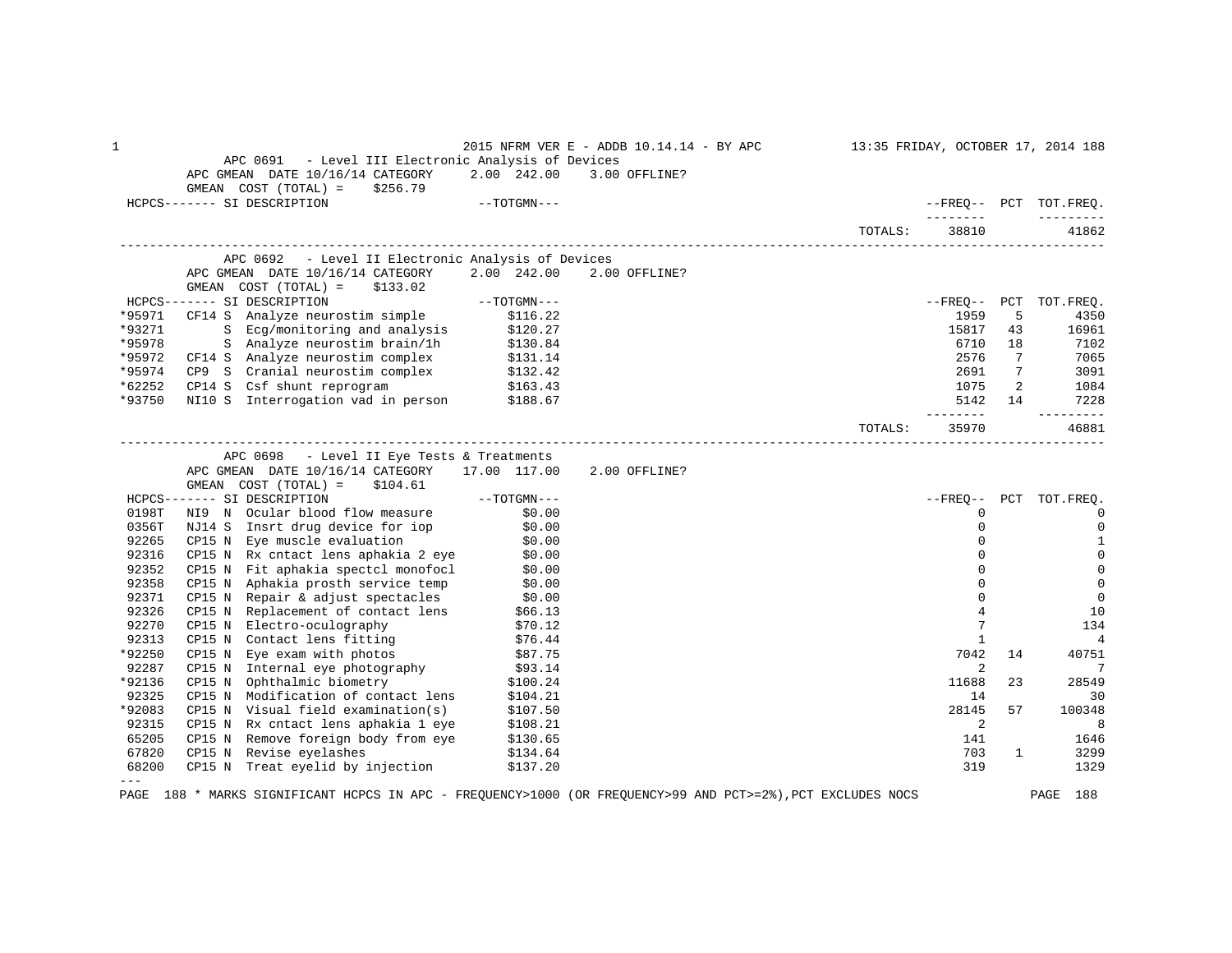|       |                                                                                                                                                                                                                                            |             | 2015 NFRM VER E - ADDB 10.14.14 - BY APC 13:35 FRIDAY, OCTOBER 17, 2014 189 |         |                              |                                        |
|-------|--------------------------------------------------------------------------------------------------------------------------------------------------------------------------------------------------------------------------------------------|-------------|-----------------------------------------------------------------------------|---------|------------------------------|----------------------------------------|
|       | APC 0698 - Level II Eye Tests & Treatments                                                                                                                                                                                                 |             |                                                                             |         |                              |                                        |
|       | APC GMEAN DATE 10/16/14 CATEGORY 17.00 117.00 2.00 OFFLINE?                                                                                                                                                                                |             |                                                                             |         |                              |                                        |
|       | $GMEAN$ $COST$ $(TOTAL) = $104.61$                                                                                                                                                                                                         |             |                                                                             |         |                              |                                        |
|       | HCPCS------- SI DESCRIPTION                                                                                                                                                                                                                | --TOTGMN--- |                                                                             |         |                              | --FREO-- PCT TOT.FREO.                 |
| 65222 | CP15 N Remove foreign body from eye \$141.02                                                                                                                                                                                               |             |                                                                             |         | 107                          | 1426                                   |
| 92286 | CP15 N Internal eye photography \$150.56<br>CP15 N Contact lens fitting \$154.78<br>CP15 N Ophth us b & quant a \$155.63                                                                                                                   |             |                                                                             |         | 370                          | 2164                                   |
| 92312 |                                                                                                                                                                                                                                            |             |                                                                             |         | $\overline{1}$               | 2                                      |
| 76510 |                                                                                                                                                                                                                                            |             |                                                                             |         | 356                          | 2034                                   |
| 68801 | CP15 N Dilate tear duct opening \$200.82<br>CP15 N Contact lens fitting \$230.49                                                                                                                                                           |             |                                                                             |         | 144                          | 730                                    |
| 92311 |                                                                                                                                                                                                                                            |             |                                                                             |         | 29                           | 46                                     |
|       |                                                                                                                                                                                                                                            |             |                                                                             |         | 55                           | 237                                    |
|       |                                                                                                                                                                                                                                            |             |                                                                             |         | 36                           | 1173                                   |
|       |                                                                                                                                                                                                                                            |             |                                                                             |         | 95                           | 366                                    |
|       |                                                                                                                                                                                                                                            |             |                                                                             |         | 11                           | 156                                    |
|       |                                                                                                                                                                                                                                            |             |                                                                             |         | 5 <sup>5</sup>               | 232                                    |
|       | % 2011 CP15 N Remove foreign body from eye (2243.10)<br>65210 CP15 N Remove foreign body from eye (2243.10)<br>65220 CP15 N Remove foreign body from eye (2247.31)<br>65430 CP15 N Corneal smear (2294.92)<br>92230 CP15 N Eye exam with p |             |                                                                             |         | $\overline{2}$               | $\overline{\phantom{a}}$               |
|       |                                                                                                                                                                                                                                            |             |                                                                             | TOTALS: | 49279                        | 184685                                 |
|       |                                                                                                                                                                                                                                            |             |                                                                             |         |                              |                                        |
|       | $\text{APC } 1564$ - New Technology - Level XXVII (\$4500-\$5000)                                                                                                                                                                          |             |                                                                             |         |                              |                                        |
|       | APC GMEAN DATE CATEGORY 25.00 311.00 1.00 OFFLINE?                                                                                                                                                                                         |             |                                                                             |         |                              |                                        |
|       | GMEAN $COST (TOTAL) =$ \$0.00                                                                                                                                                                                                              |             |                                                                             |         |                              |                                        |
|       |                                                                                                                                                                                                                                            |             |                                                                             |         |                              | --FREQ-- PCT TOT.FREQ.                 |
|       | $HCPCS-----SI DESCRIPTION$<br>$C9740 \quad NA14 T \quad Cysto impl 4 or more \quad $0.00$                                                                                                                                                  |             |                                                                             |         |                              |                                        |
|       |                                                                                                                                                                                                                                            |             |                                                                             |         | . _ _ _ _ _ _ _<br>TOTALS: 0 | $- - - - - - - - -$<br>$\Omega$        |
|       |                                                                                                                                                                                                                                            |             |                                                                             |         |                              |                                        |
|       | APC 80010 - LDR Prostate Brachytherapy Composite                                                                                                                                                                                           |             |                                                                             |         |                              |                                        |
|       | APC GMEAN DATE 10/16/14 CATEGORY 23.00 332.00 1.00 OFFLINE? Y                                                                                                                                                                              |             |                                                                             |         |                              |                                        |
|       | $\begin{array}{cccc} \texttt{GMEAN} & \texttt{COST} & \texttt{(TOTAL)} & = & \$3\,,744\,.70 \\ \texttt{HCPCS------} & \texttt{SI} & \texttt{DESCRIPITION} & & --\texttt{TOTGMN---} \end{array}$                                            |             |                                                                             |         |                              |                                        |
|       |                                                                                                                                                                                                                                            |             |                                                                             |         |                              | --FREO-- PCT TOT.FREO.                 |
|       | *COMP1 REM T LDR Prostate Brachytherapy C \$3,744.70                                                                                                                                                                                       |             |                                                                             |         |                              | 406 100<br>3029<br>$- - - - - - - - -$ |
|       |                                                                                                                                                                                                                                            |             |                                                                             | TOTALS: | 406                          | 3029                                   |
|       | APC 80040 - Ultrasound Composite                                                                                                                                                                                                           |             |                                                                             |         |                              |                                        |
|       | APC GMEAN DATE 10/16/14 CATEGORY 20.00 337.00 1.00 OFFLINE? Y                                                                                                                                                                              |             |                                                                             |         |                              |                                        |
|       | GMEAN $COST (TOTAL) = $295.98$                                                                                                                                                                                                             |             |                                                                             |         |                              |                                        |
|       | HCPCS------- SI DESCRIPTION --TOTGMN---                                                                                                                                                                                                    |             |                                                                             |         |                              | --FREQ-- PCT TOT.FREQ.                 |
|       | *CFM1N REM S Ultrasound Composite \$295.98                                                                                                                                                                                                 |             |                                                                             |         | 46529 100                    | 54050                                  |
|       |                                                                                                                                                                                                                                            |             |                                                                             |         |                              |                                        |
|       |                                                                                                                                                                                                                                            |             |                                                                             | TOTALS: | 46529                        | 54050                                  |
|       |                                                                                                                                                                                                                                            |             |                                                                             |         |                              |                                        |
|       |                                                                                                                                                                                                                                            |             |                                                                             |         |                              |                                        |
| PAGE  | 189 * MARKS SIGNIFICANT HCPCS IN APC - FREQUENCY>1000 (OR FREQUENCY>99 AND PCT>=2%),PCT EXCLUDES NOCS PAGE 189                                                                                                                             |             |                                                                             |         |                              |                                        |